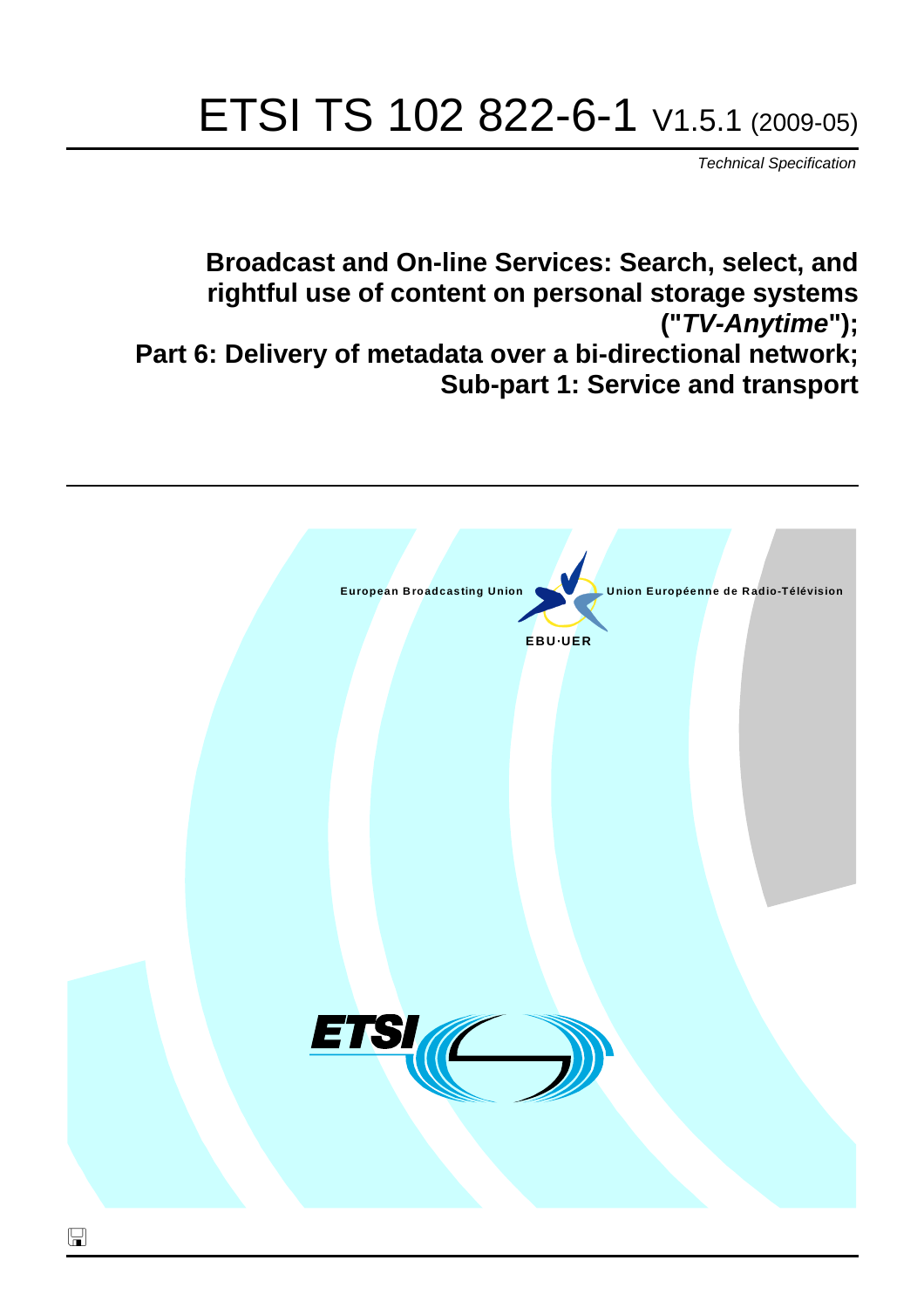Reference RTS/JTC-TVA-PH1-35-06-01

Keywords

broadcasting, content, service, transport, TV, video

#### *ETSI*

#### 650 Route des Lucioles F-06921 Sophia Antipolis Cedex - FRANCE

Tel.: +33 4 92 94 42 00 Fax: +33 4 93 65 47 16

[Siret N° 348 62](http://www.etsi.org/)3 562 00017 - NAF 742 C Association à but non lucratif enregistrée à la Sous-Préfecture de Grasse (06) N° 7803/88

#### *Important notice*

Individual copies of the present document can be downloaded from: [http://www.etsi.org](http://portal.etsi.org/chaircor/ETSI_support.asp)

The present document may be made available in more than one electronic version or in print. In any case of existing or perceived difference in contents between such versions, the reference version is the Portable Document Format (PDF). In case of dispute, the reference shall be the printing on ETSI printers of the PDF version kept on a specific network drive within ETSI Secretariat.

Users of the present document should be aware that the document may be subject to revision or change of status. Information on the current status of this and other ETSI documents is available at http://portal.etsi.org/tb/status/status.asp

If you find errors in the present document, please send your comment to one of the following services: http://portal.etsi.org/chaircor/ETSI\_support.asp

#### *Copyright Notification*

No part may be reproduced except as authorized by written permission. The copyright and the foregoing restriction extend to reproduction in all media.

> © European Telecommunications Standards Institute 2009. © European Broadcasting Union 2009. All rights reserved.

**DECT**TM, **PLUGTESTS**TM, **UMTS**TM, **TIPHON**TM, the TIPHON logo and the ETSI logo are Trade Marks of ETSI registered for the benefit of its Members. **3GPP**TM is a Trade Mark of ETSI registered for the benefit of its Members and of the 3GPP Organizational Partners.

**LTE**™ is a Trade Mark of ETSI currently being registered

for the benefit of its Members and of the 3GPP Organizational Partners.

**GSM**® and the GSM logo are Trade Marks registered and owned by the GSM Association.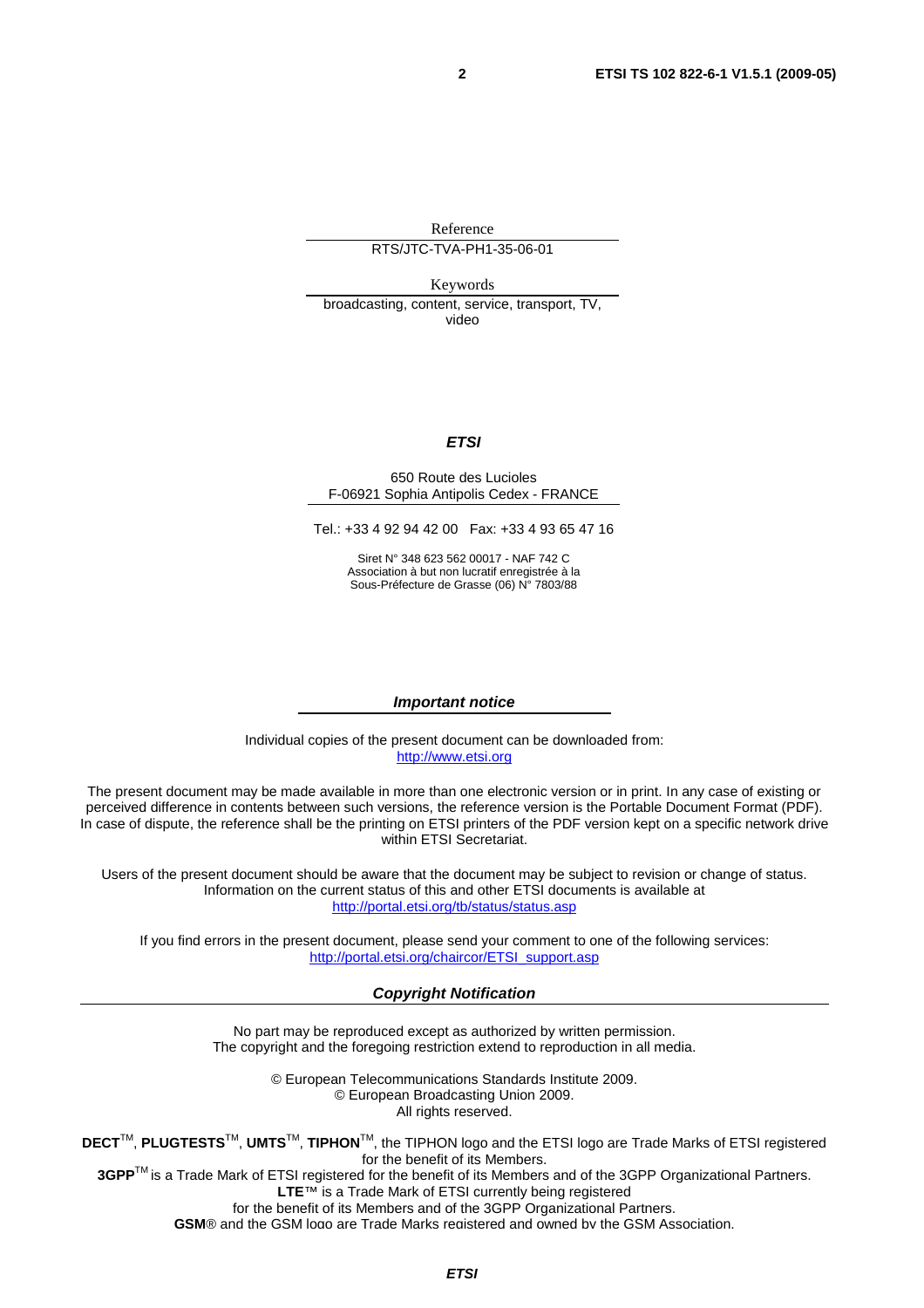# Contents

| 1              |  |  |
|----------------|--|--|
| $\overline{2}$ |  |  |
| 2.1            |  |  |
| 2.2            |  |  |
|                |  |  |
| 3              |  |  |
| 3.1            |  |  |
| 3.2            |  |  |
| 4              |  |  |
| 4.1            |  |  |
| 4.1.1          |  |  |
| 4.1.2          |  |  |
| 4.1.3          |  |  |
| 4.2            |  |  |
| 4.3            |  |  |
| 4.3.1          |  |  |
| 4.3.2          |  |  |
| 4.3.3          |  |  |
| 5              |  |  |
| 5.1            |  |  |
| 5.1.1          |  |  |
| 5.1.1.1        |  |  |
| 5.1.1.1.1      |  |  |
| 5.1.1.1.2      |  |  |
| 5.1.1.1.3      |  |  |
| 5.1.1.1.4      |  |  |
| 5.1.1.1.5      |  |  |
| 5.1.1.2        |  |  |
| 5.1.1.2.1      |  |  |
| 5.1.1.2.2      |  |  |
| 5.1.1.3        |  |  |
| 5.1.1.4        |  |  |
| 5.1.1.5        |  |  |
| 5.1.2          |  |  |
| 5.1.2.1        |  |  |
| 5.1.2.2        |  |  |
| 5.1.2.3        |  |  |
| 5.1.2.4        |  |  |
| 5.1.2.5        |  |  |
| 5.1.2.6<br>5.2 |  |  |
| 5.2.1          |  |  |
| 5.2.2          |  |  |
| 5.2.3          |  |  |
| 5.3            |  |  |
| 5.3.1          |  |  |
| 5.3.2          |  |  |
| 5.4            |  |  |
| 5.4.1          |  |  |
| 5.4.2          |  |  |
|                |  |  |

 $\mathbf{3}$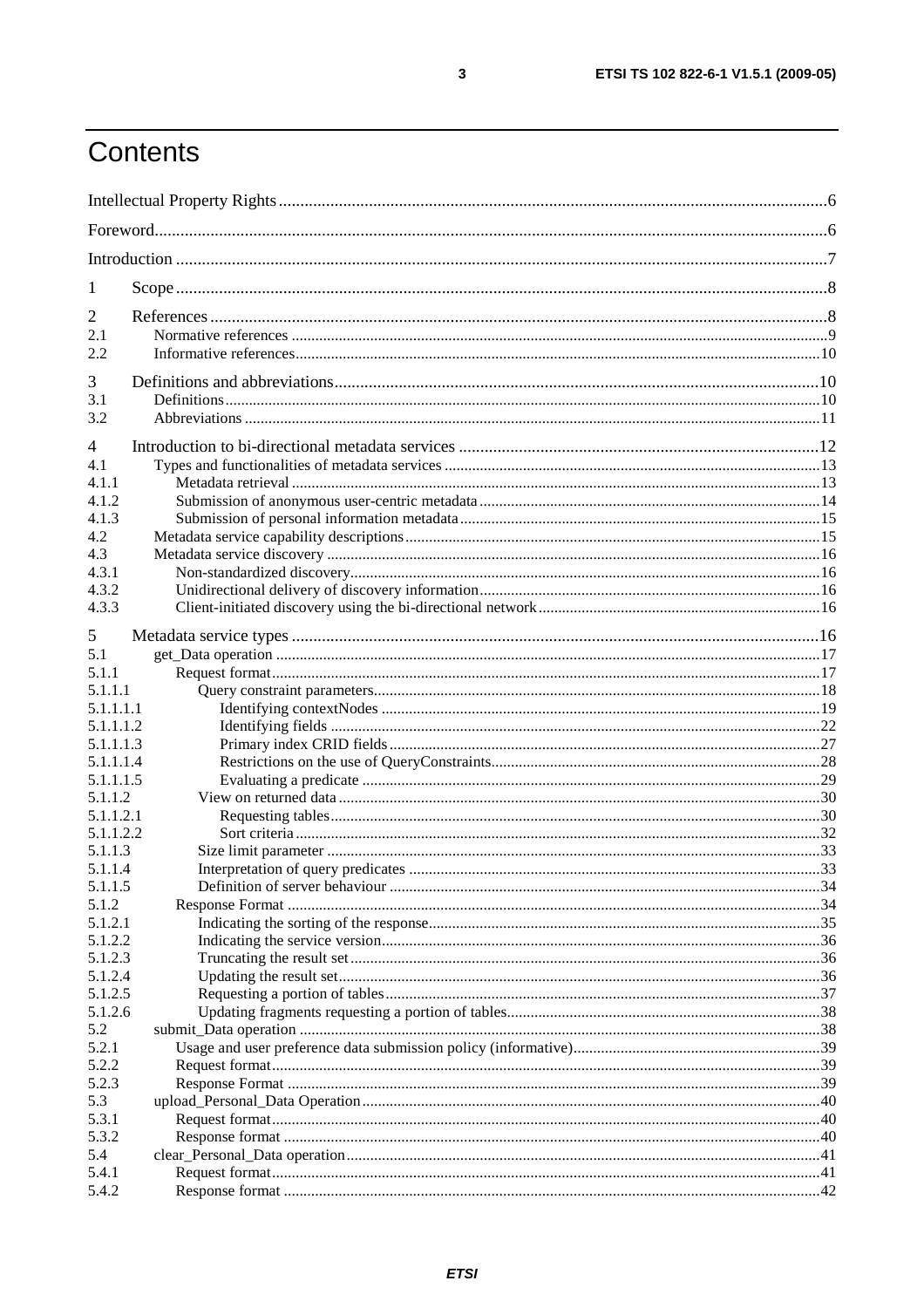| 6              |                                                                                                    |  |  |
|----------------|----------------------------------------------------------------------------------------------------|--|--|
| 6.1            |                                                                                                    |  |  |
| 6.2<br>6.2.1   |                                                                                                    |  |  |
| 6.2.2          |                                                                                                    |  |  |
| 6.3            |                                                                                                    |  |  |
| 6.4            |                                                                                                    |  |  |
| 6.4.1<br>6.4.2 |                                                                                                    |  |  |
| 6.5            |                                                                                                    |  |  |
| 6.6            |                                                                                                    |  |  |
| 7              |                                                                                                    |  |  |
| 7.1            |                                                                                                    |  |  |
| 7.1.1<br>7.1.2 |                                                                                                    |  |  |
| 7.1.2.1        |                                                                                                    |  |  |
| 7.1.2.2        |                                                                                                    |  |  |
| 7.1.3<br>7.1.4 |                                                                                                    |  |  |
| 7.2            |                                                                                                    |  |  |
| 7.3            |                                                                                                    |  |  |
| 7.4            |                                                                                                    |  |  |
|                | <b>Annex A (normative):</b>                                                                        |  |  |
|                | <b>Annex B</b> (normative):<br>TV Anytime defined metadata transport scheme, field identifiers and |  |  |
|                |                                                                                                    |  |  |
| B.1            |                                                                                                    |  |  |
| B.2            |                                                                                                    |  |  |
| B.3            |                                                                                                    |  |  |
|                | <b>Annex C</b> (informative):                                                                      |  |  |
| C.1            |                                                                                                    |  |  |
| C.2            |                                                                                                    |  |  |
| C.3            |                                                                                                    |  |  |
| C.4            |                                                                                                    |  |  |
| C.5            |                                                                                                    |  |  |
| C.6            |                                                                                                    |  |  |
| C.7            |                                                                                                    |  |  |
| C.8            |                                                                                                    |  |  |
| C.9            |                                                                                                    |  |  |
| C.10           |                                                                                                    |  |  |
|                |                                                                                                    |  |  |
|                | <b>Annex D</b> (informative):<br><b>Examples of get_Data Operation's capability description232</b> |  |  |
| D.1            |                                                                                                    |  |  |
| D.2            |                                                                                                    |  |  |
| D.3            |                                                                                                    |  |  |
| D.4            | Broadcaster provided metadata service used for constructing traditional EPGs234                    |  |  |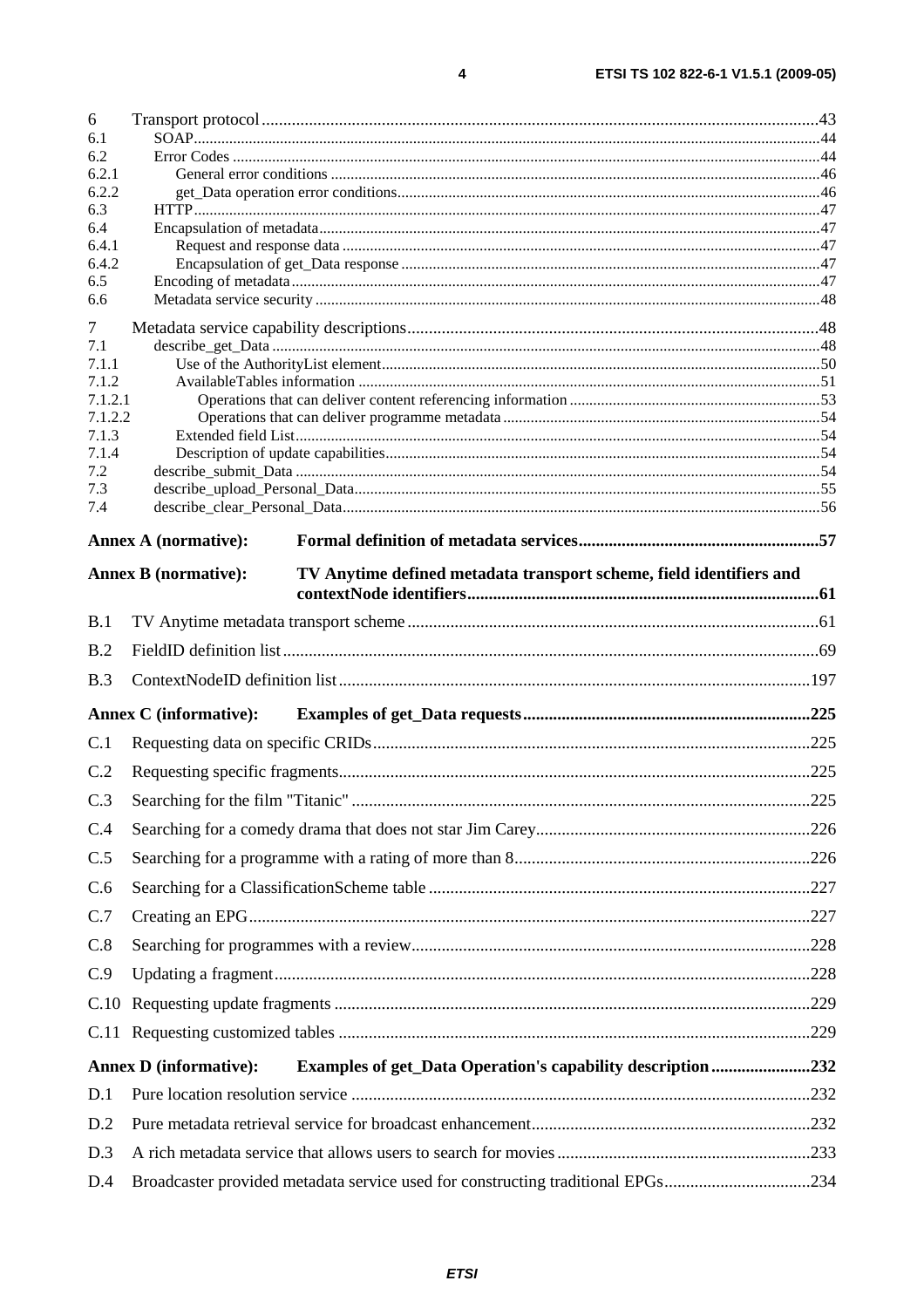|                               |  | Annex E (informative): Use of BiM encoded metadata in bi-directional transport236 |  |
|-------------------------------|--|-----------------------------------------------------------------------------------|--|
|                               |  |                                                                                   |  |
|                               |  |                                                                                   |  |
| <b>Annex F</b> (normative):   |  | TV-Anytime description schemes and classification schemes237                      |  |
| <b>Annex G (informative):</b> |  |                                                                                   |  |
|                               |  |                                                                                   |  |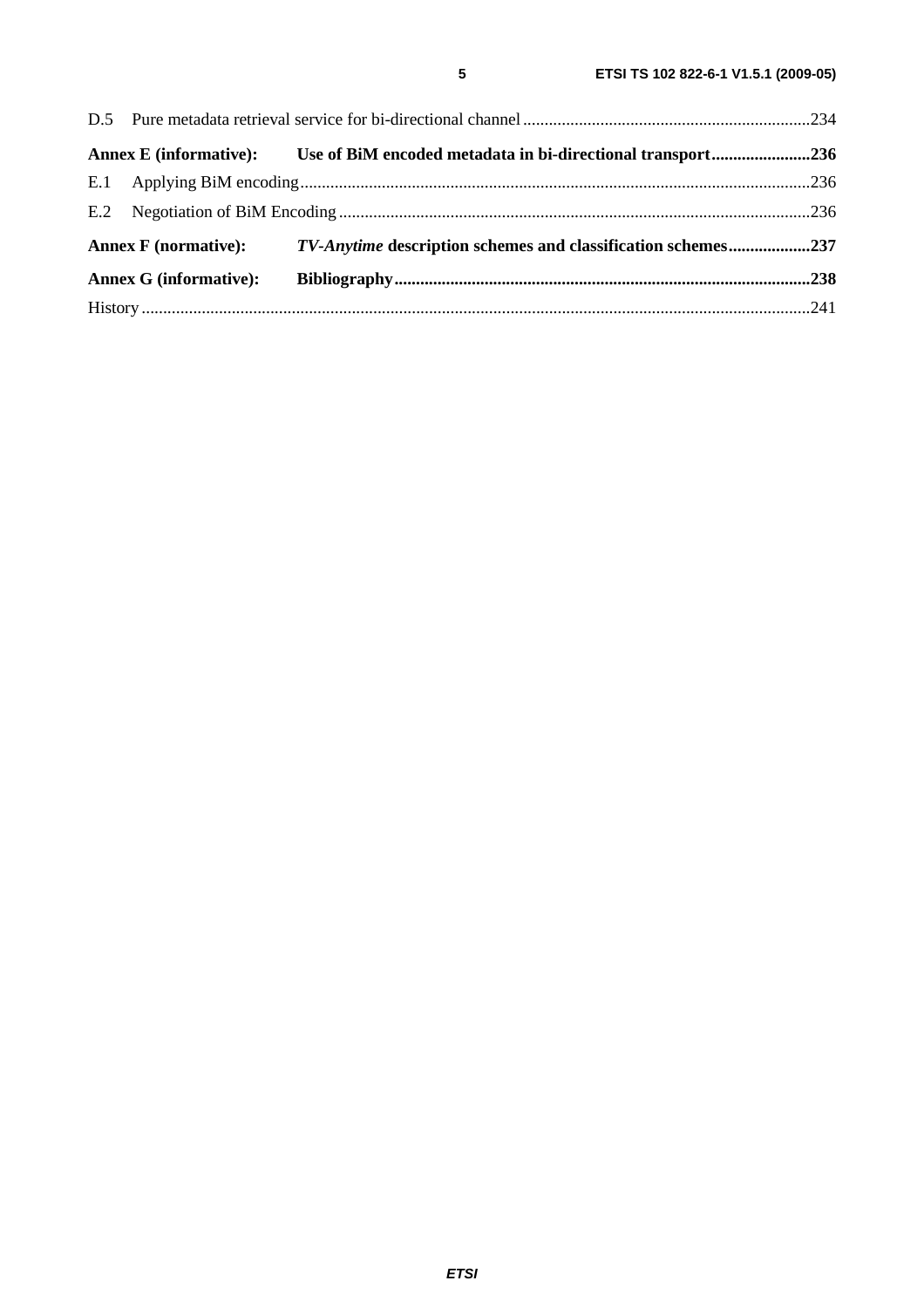# Intellectual Property Rights

IPRs essential or potentially essential to the present document may have been declared to ETSI. The information pertaining to these essential IPRs, if any, is publicly available for **ETSI members and non-members**, and can be found in ETSI SR 000 314: *"Intellectual Property Rights (IPRs); Essential, or potentially Essential, IPRs notified to ETSI in respect of ETSI standards"*, which is available from the ETSI Secretariat. Latest updates are available on the ETSI Web serv[er \(http://webapp.etsi.org/IPR/home.a](http://webapp.etsi.org/IPR/home.asp)sp).

Pursuant to the ETSI IPR Policy, no investigation, including IPR searches, has been carried out by ETSI. No guarantee can be given as to the existence of other IPRs not referenced in ETSI SR 000 314 (or the updates on the ETSI Web server) which are, or may be, or may become, essential to the present document.

# Foreword

This Technical Specification (TS) has been produced by Joint Technical Committee (JTC) Broadcast of the European Broadcasting Union (EBU), Comité Européen de Normalisation ELECtrotechnique (CENELEC) and the European Telecommunications Standards Institute (ETSI).

NOTE: The EBU/ETSI JTC Broadcast was established in 1990 to co-ordinate the drafting of standards in the specific field of broadcasting and related fields. Since 1995 the JTC Broadcast became a tripartite body by including in the Memorandum of Understanding also CENELEC, which is responsible for the standardization of radio and television receivers. The EBU is a professional association of broadcasting organizations whose work includes the co-ordination of its members' activities in the technical, legal, programme-making and programme-exchange domains. The EBU has active members in about 60 countries in the European broadcasting area; its headquarters is in Geneva.

European Broadcasting Union CH-1218 GRAND SACONNEX (Geneva) Switzerland Tel: +41 22 717 21 11 Fax: +41 22 717 24 81

The present document is part 6, sub-part 1 of a multi-part deliverable covering Broadcast and On-line Services: Search, select, and rightful use of content on personal storage systems ("*TV-Anytime*"), as identified below:

- Part 1: "Benchmark Features";
- Part 2: "Phase 1 System description";
- Part 3: "Metadata";
- Part 4: "Phase 1 Content referencing":
- Part 5: "Rights Management and Protection (RMP)";
- **Part 6: "Delivery of metadata over a bi-directional network";**

**Sub-part 1: "Service and transport";** 

Sub-part 2: "Phase 1 - Service discovery";

- Sub-part 3: "Phase 2 Exchange of Personal Profile";
- Part 7: "Bi-directional metadata delivery protection";
- Part 8: "Phase 2 Interchange Data Format";
- Part 9: "Phase 2 Remote Programming".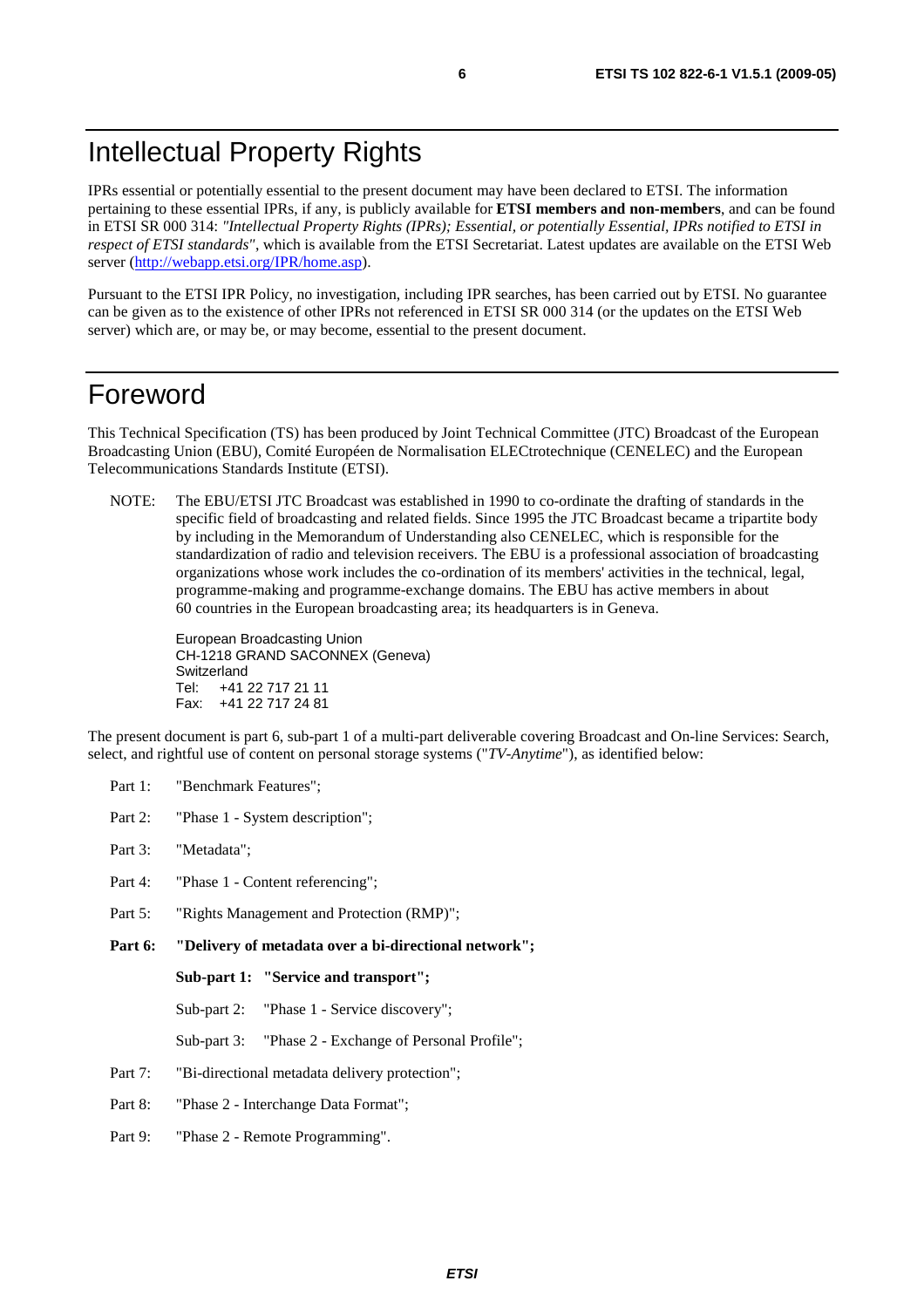# Introduction

"*TV-Anytime*" (TVA) is a synchronized set of specifications established by the *TV-Anytime* Forum. TVA features enable the search, selection, acquisition and rightful use of content on local and/or remote personal storage systems from both broadcast and online services.

TS 102 822-1 [6] and TS 102 822-2 [7] set the context and system architecture in which the standards for Metadata, Content referencing, Bi-directional metadata and Metadata protection are to be implemented in the *TV-Anytime* environment. TS 102 822-1 [6] provides benchmark business models against which the *TV-Anytime* system architecture is evaluated to ensure that the specification enable key business applications. TS 102 822-2 [7] presents the *TV-Anytime* System Architecture. These two documents are placed ahead of the others for their obvious introductory value. Note that these first two documents are largely informative, while the remainder of the series is normative.

The features are supported and enabled by the specifications for Metadata (TS 102 822-3 sub-parts 1 [8], 2 [9], 3 [10] and 4 [11]), Content Referencing (TS 102 822-4 [12]), Rights Management (TS 102 822-5 sub-parts 1 [13] and 2 [14]), Bi-directional Metadata Delivery (TS 102 822-6 sub-parts 1 (the present document), 2 [15] and 3 [16]) and Protection (TS 102 822-7 [17]), Interchange Data Format (TS 102 822-8 [18]) and Remote Programming (TS 102 822-9 [19]). This list of Features is to be used as guidance to manufacturers, service providers and content providers regarding the implementation of the Phase 1 and Phase 2 *TV-Anytime* specifications.

*ETSI*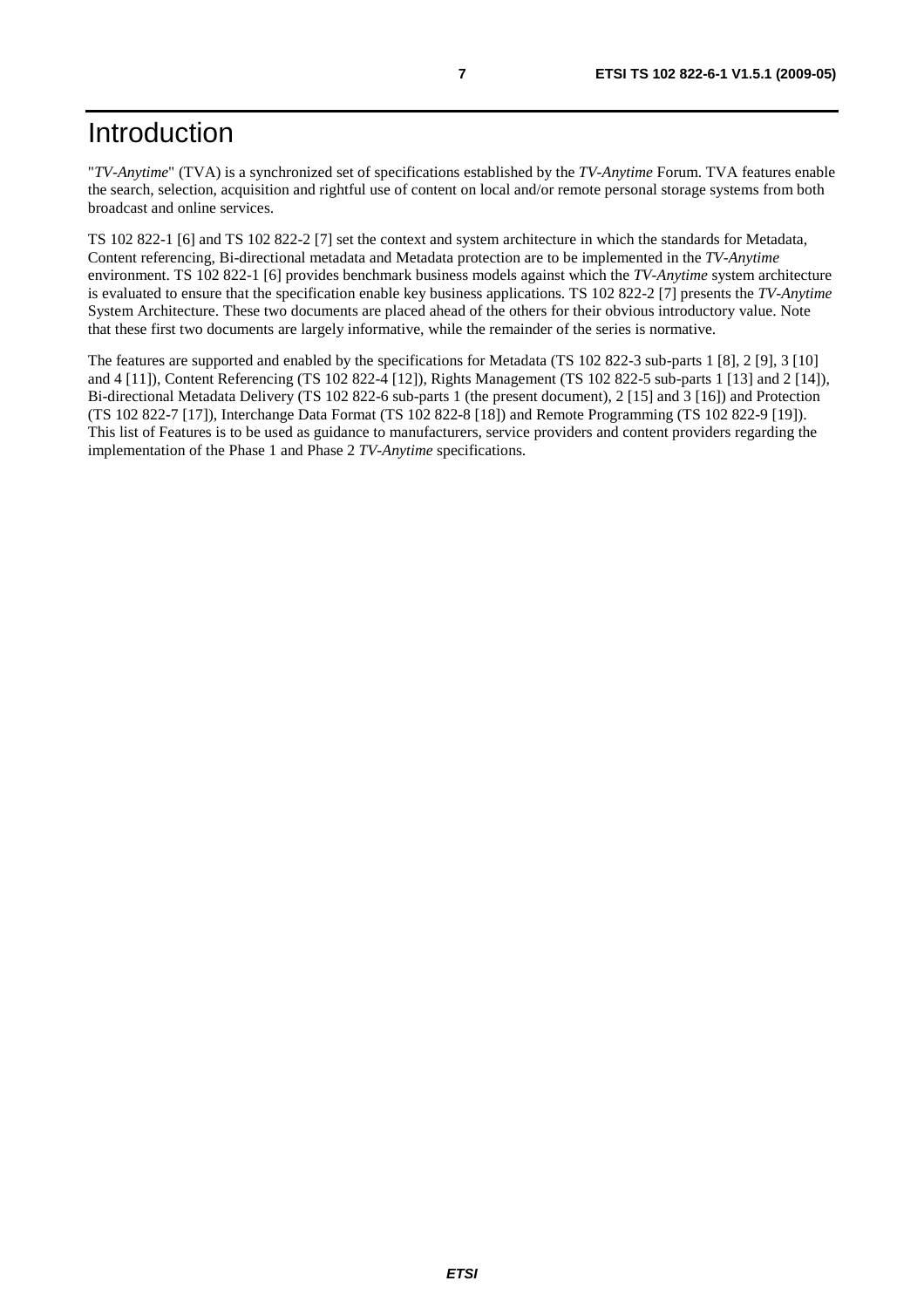# 1 Scope

The present document is the sixth in a series of specification documents produced by the *TV-Anytime* Forum. These documents establish the fundamental specifications for the services, systems and devices that will conform to the *TV-Anytime* standard, to a level of detail that is implementable for compliant products and services.

Congruent with the structure initially defined by *TV-Anytime*, these specifications are parsed into three major areas: Metadata, Content Referencing, and Rights Management and Protection. Within these general areas, the following specifications have been developed: TS 102 822-3-1 [8], TS 102 822-3-2 [9], TS 102 822-3-3 [10], TS 102 822-3-4 [11], TS 102 822-4 [12], TS 102 822-5-1 [13], TS 102 822-5-2 [14], TS 102 822-6-1 (the present document), TS 102 822-6-2 [15], TS 102 822-6-3 [16], TS 102 822-7 [17], TS 102 822-8 [18] and TS 102 822-9 [19].

TS 102 822-1 [6] and TS 102 822-2 [7] define the context and system architecture in which these specification shall be implemented. TS 102 822-1 [6] provides benchmark business models against which the *TV-Anytime* system architecture is evaluated to ensure that the specification enable key business applications. TS 102 822-2 [7]) presents the *TV-Anytime* System Architecture. These two documents are largely informative documents, while the others in the series are normative.

The scope of the present document comprises the delivery of *TV-Anytime* metadata and content referencing information via a bi-directional network using a PDR's return path.

The requirements for this technology are outlined in TS 102 822-1 [6]. The following is an overview of the return path's use:

- "The consumer can get more information about the programme from either the content provider or from a programme information service offered by a third party. This could include programme specifications (such as source, duration, format, storage location, etc.), programme schedules, commentary, critiques, liner notes from the provider or third parties, etc."
- "A Return Path is a data connection from a consumer's home digital storage system (e.g. PDR) to one or more service providers. The return path gives the consumer access to interactive content, such as the Internet and interactive television. It also allows service providers to access consumer profile/preference information in order to make business decisions regarding content that is provided to the consumer."

The present document describes a client-initiated means for requesting metadata from, and submitting user-centric data to, IP based web services. In the present document, these web services are termed "metadata services". The present document also defines a means for describing and discovering such metadata services, but does not address the unidirectional delivery of metadata over IP networks, or the delivery of content over IP networks.

# 2 References

References are either specific (identified by date of publication and/or edition number or version number) or non-specific.

- For a specific reference, subsequent revisions do not apply.
- Non-specific reference may be made only to a complete document or a part thereof and only in the following cases:
	- if it is accepted that it will be possible to use all future changes of the referenced document for the purposes of the referring document;
	- for informative references.

Referenced documents which are not found to be publicly available in the expected location might be found at [http://docbox.etsi.o](http://docbox.etsi.org/Reference)rg/Reference.

NOTE: While any hyperlinks included in this clause were valid at the time of publication ETSI cannot guarantee their long term validity.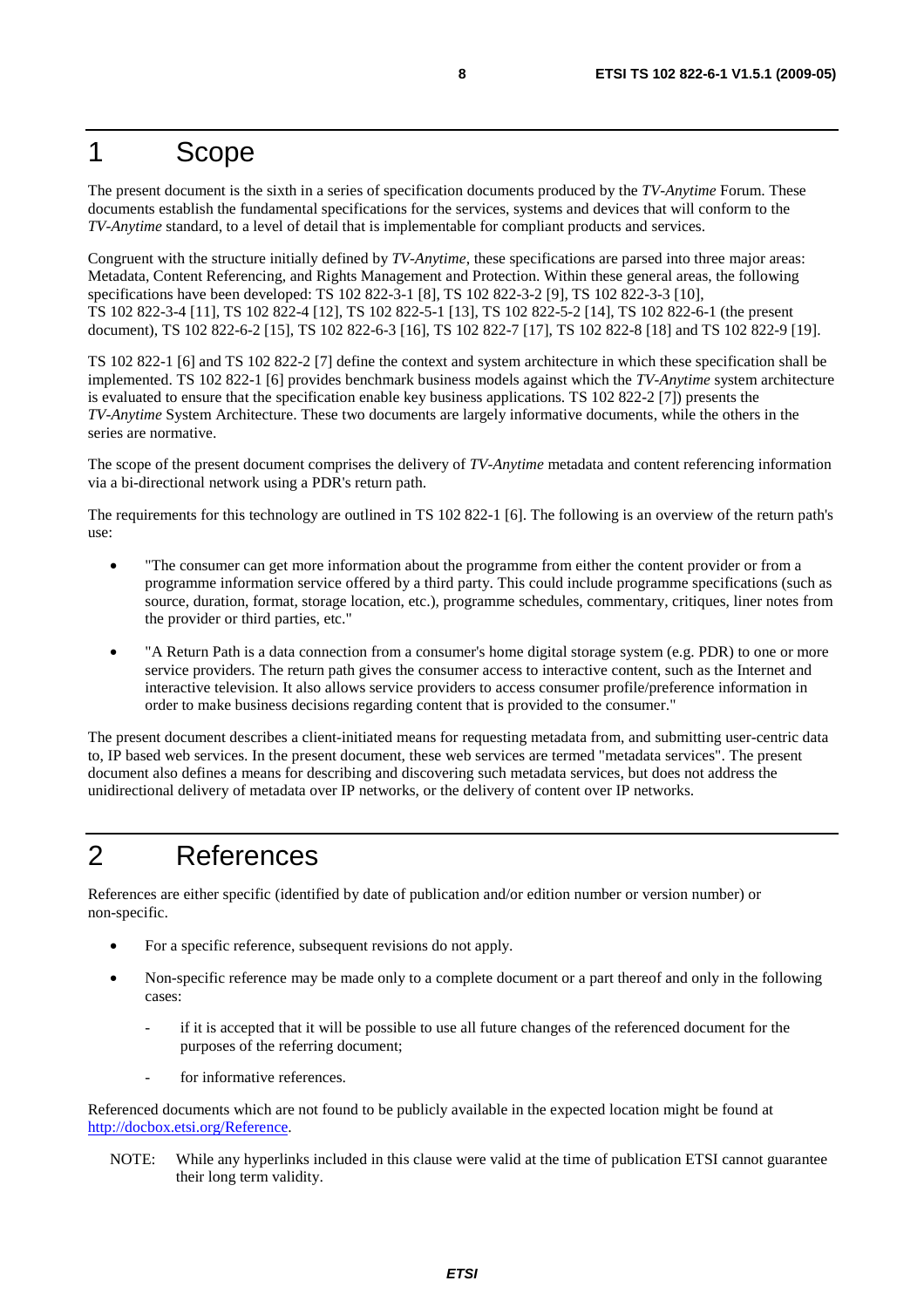# 2.1 Normative references

The following referenced documents are indispensable for the application of the present document. For dated references, only the edition cited applies. For non-specific references, the latest edition of the referenced document (including any amendments) applies.

| $[1]$  | XML Schema, W3C Recommendations (version 20010502).                                                                                                                                                                                                                  |
|--------|----------------------------------------------------------------------------------------------------------------------------------------------------------------------------------------------------------------------------------------------------------------------|
| NOTE:  | Available at:<br>http://www.w3.org/TR/2001/REC-xmlschema-0-20010502,<br>http://www.w3.org/TR/2001/REC-xmlschema-1-20010502,<br>http://www.w3.org/TR/2001/REC-xmlschema-2-20010502.                                                                                   |
| $[2]$  | Namespaces in XML, W3C Recommendation, 14 January 1999.                                                                                                                                                                                                              |
| NOTE:  | Available at: http://www.w3.org/TR/REC-xml-names/.                                                                                                                                                                                                                   |
| $[3]$  | IETF RFC 1945: "Hypertext Transfer Protocol - HTTP/1.0".                                                                                                                                                                                                             |
| $[4]$  | IETF RFC 2616: "Hypertext Transfer Protocol - HTTP/1.1".                                                                                                                                                                                                             |
| $[5]$  | Simple Object Access Protocol (SOAP) 1.1, W3C Note, 8 May 2000. D. Box, et. al.                                                                                                                                                                                      |
| NOTE:  | Available at: http://www.w3.org/TR/2000/NOTE-SOAP-20000508/.                                                                                                                                                                                                         |
| [6]    | ETSI TS 102 822-1: "Broadcast and On-line Services: Search, select, and rightful use of content<br>on personal storage systems ("TV-Anytime"); Part 1: Benchmark Features".                                                                                          |
| $[7]$  | ETSI TS 102 822-2: "Broadcast and On-line Services: Search, select, and rightful use of content<br>on personal storage systems ("TV-Anytime"); Part 2: Phase 1 - System description".                                                                                |
| [8]    | ETSI TS 102 822-3-1: "Broadcast and On-line Services: Search, select, and rightful use of content<br>on personal storage systems ("TV-Anytime"); Part 3: Metadata; Sub-part 1: Phase 1 - Metadata<br>schemas".                                                       |
| [9]    | ETSI TS 102 822-3-2: "Broadcast and On-line Services: Search, select, and rightful use of content<br>on personal storage systems ("TV-Anytime"); Part 3: Metadata; Sub-part 2: System aspects in a<br>uni-directional environment".                                  |
| $[10]$ | ETSI TS 102 822-3-3: "Broadcast and On-line Services: Search, select, and rightful use of content<br>on personal storage systems ("TV-Anytime"); Part 3: Metadata; Sub-part 3: Phase 2 - Extended<br>Metadata Schema".                                               |
| $[11]$ | ETSI TS 102 822-3-4: "Broadcast and On-line Services: Search, select, and rightful use of content<br>on personal storage systems ("TV-Anytime"); Part 3: Metadata; Sub-part 4: Phase 2 - Interstitial<br>metadata".                                                  |
| $[12]$ | ETSI TS 102 822-4: "Broadcast and On-line Services: Search, select, and rightful use of content<br>on personal storage systems ("TV-Anytime"); Part 4: Phase 1 - Content referencing".                                                                               |
| $[13]$ | ETSI TS 102 822-5-1: "Broadcast and On-line Services: Search, select, and rightful use of content<br>on personal storage systems ("TV-Anytime"); Part 5: Rights Management and Protection (RMP)<br>Sub-part 1: Information for Broadcast Applications".              |
| $[14]$ | ETSI TS 102 822-5-2: "Broadcast and On-line Services: Search, select, and rightful use of content<br>on personal storage systems ("TV-Anytime"); Part 5: Rights Management and Protection (RMP)<br>Sub-part 2: RMPI binding".                                        |
| $[15]$ | ETSI TS 102 822-6-2: "Broadcast and On-line Services: Search, select, and rightful use of content<br>on personal storage systems ("TV-Anytime"); Part 6: Delivery of metadata over a<br>bi-directional network; Sub-part 2: Phase 1 - Service discovery".            |
| $[16]$ | ETSI TS 102 822-6-3: "Broadcast and On-line Services: Search, select, and rightful use of content<br>on personal storage systems ("TV-Anytime"); Part 6: Delivery of metadata over a<br>bi-directional network; Sub-part 3: Phase 2 - Exchange of Personal Profile". |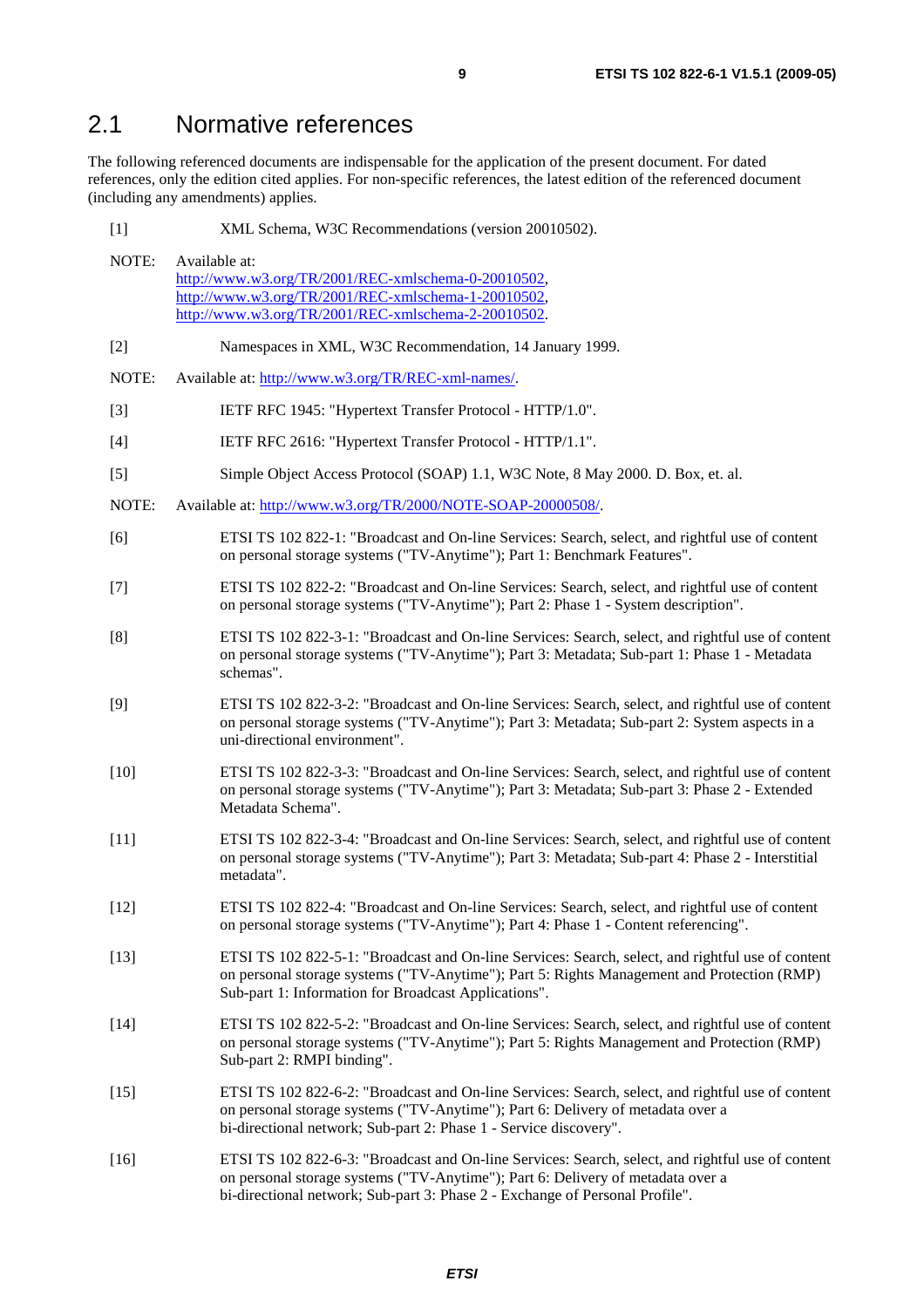- [18] ETSI TS 102 822-8: "Broadcast and On-line Services: Search, select, and rightful use of content on personal storage systems ("TV-Anytime"); Part 8: Phase 2 - Interchange Data Format".
- [19] ETSI TS 102 822-9: "Broadcast and On-line Services: Search, select, and rightful use of content on personal storage systems ("TV-Anytime"); Part 9: Phase 2 - Remote Programming".
- [20] Unicode Collation Algorithm, Unicode Technical Report #10. M. Davis, K. Whistler.
- NOTE: [Available at: http://www.unicode.org/unicode](http://www.unicode.org/unicode/reports/tr10)/reports/tr10.
- [21] Unicode Normalization Forms, Unicode Standard Annex #15. M. Davis, M. Dürst.
- NOTE: Available at: http://www.unicode.org/unicode/reports/tr15.
- [22] [Universal Description Discovery & In](http://www.unicode.org/unicode/reports/tr15)tegration, Version 3.0, T. Bellwood, et. al.
- NOTE: Available at: http://uddi.org/pubs/uddi-v3.00-published-20020719.htm.
- [23] Web Services Description Language (WSDL), Version 1.1, W3C Note 15 March 2001, [E. Christensen, F. Curbera, G. Meredith, S. Weeraw](http://uddi.org/pubs/uddi-v3.00-published-20020719.htm)arana.
- NOTE: Available at: http://www.w3.org/TR/2001/NOTE-wsdl-20010315.
- [24] Web Services Inspection Language, Version 1.0, K. Ballinger, P. Brittenham, A. Malhotra, W. A. Nagy, S. Pharies.
- NOTE: [Available at: http://www.ibm.com/developerworks/w](http://www.w3.org/TR/2001/NOTE-wsdl-20010315)ebservices/library/ws-wsilspec.html.
- [25] The Platform for Privacy Preferences 1.0 (P3P1.0) Specification, M. Marchiori et. al.
- NOTE: Available at: http://www.w3.org/TR/P3P/.
- [26] ISO/IEC 15938-1: "Information technology Multimedia content description interface [Part 1: Systems".](http://www.ibm.com/developerworks/webservices/library/ws-wsilspec.html)

# 2.2 Informative references

The followin[g referenced documents are n](http://www.w3.org/TR/P3P/)ot essential to the use of the present document but they assist the user with regard to a particular subject area**.** For non-specific references, the latest version of the referenced document (including any amendments) applies.

Not applicable.

# 3 Definitions and abbreviations

# 3.1 Definitions

For the purposes of the present document, the following terms and definitions apply:

**acquisition:** retrieval of content

**application:** specific set of functions running on the PDR. Some applications use metadata, either automatically or under consumer control

**authority:** organization that creates CRIDs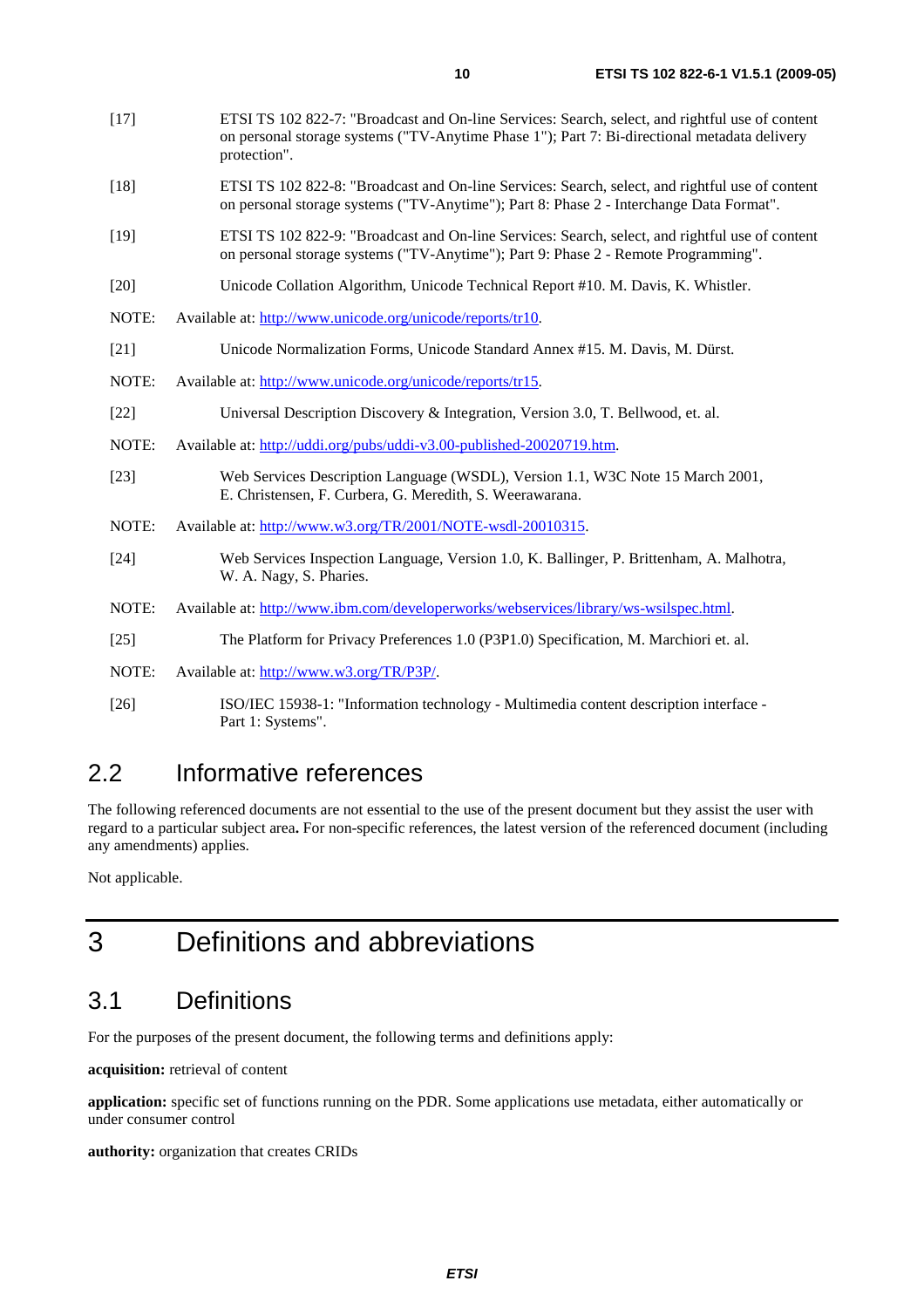**bi-directional network:** network that supports two way, point-to-point, one-to-many, and many-to-many data delivery

NOTE: The Internet is an example of such a network. A PDR may access a bi-directional network using its return path.

**capture:** storing the acquired content (e.g. to local storage)

**content:** anything the viewer would like to access (movies, games, TV programmes, radio programmes, etc.)

**content creator:** producers of the content

**content provider:** entity that acts as the agent for and is the prime exploiter of the content

**content reference:** pointer to a specific content item

**location resolution:** process of establishing the address (location and time) of a specific content instance from its CRID **locator:** time and place where a content item can be acquired

**metadata:** generally, data about content, such as the title, genre, and summary of a television programme

NOTE: In the context of *TV-Anytime*, metadata also includes consumer profile and history data.

**metadata service:** service that provides *TV-Anytime* data using a server on a bi-directional network

NOTE: The formats of the data and the protocols used to deliver that data are defined by the present document.

**programme:** editorially coherent piece of content

NOTE: Typically, a programme is acquired by the PDR as a whole.

**resolving authority:** body which provides location resolution

**Resolving Authority Record (RAR):** information needed for retrieving the location resolution data for the given authority

**return path:** part of the bi-directional distribution system from the consumer to service provider

**segment:** continuous portion of a piece of content, for example a single news topic in a news programme

**service provider:** aggregator and supplier of content which may include gateway and management roles

### 3.2 Abbreviations

For the purposes of the present document, the following abbreviations apply:

| <b>ARIB</b><br>NOTE: | Association of Radio Industries and Businesses<br>A Japanese standards organization.                                                                         |
|----------------------|--------------------------------------------------------------------------------------------------------------------------------------------------------------|
| <b>ATSC</b>          | <b>Advanced Television Systems Committee</b>                                                                                                                 |
| NOTE:                | American based standards organization for establishing technical standards for advanced television<br>systems, including digital high definition television. |
| BiM                  | Binary format for Multimedia description streams                                                                                                             |
| NOTE:                | Defined in ISO/IEC 15938-1 [26] (MPEG-7 Systems part).                                                                                                       |
| <b>CRID</b>          | Content Reference IDentifier                                                                                                                                 |
| NOTE:                | Identifier for content that is independent of its location.                                                                                                  |
| <b>DNS</b>           | Domain Naming System                                                                                                                                         |
| NOTE:                | System used on the Internet to register names that can then be mapped into IP addresses using a DNS<br>server.                                               |
| <b>DVB</b>           | Digital Video Broadcasting                                                                                                                                   |
| NOTE:                | Set of standards used for European digital TV broadcasting.                                                                                                  |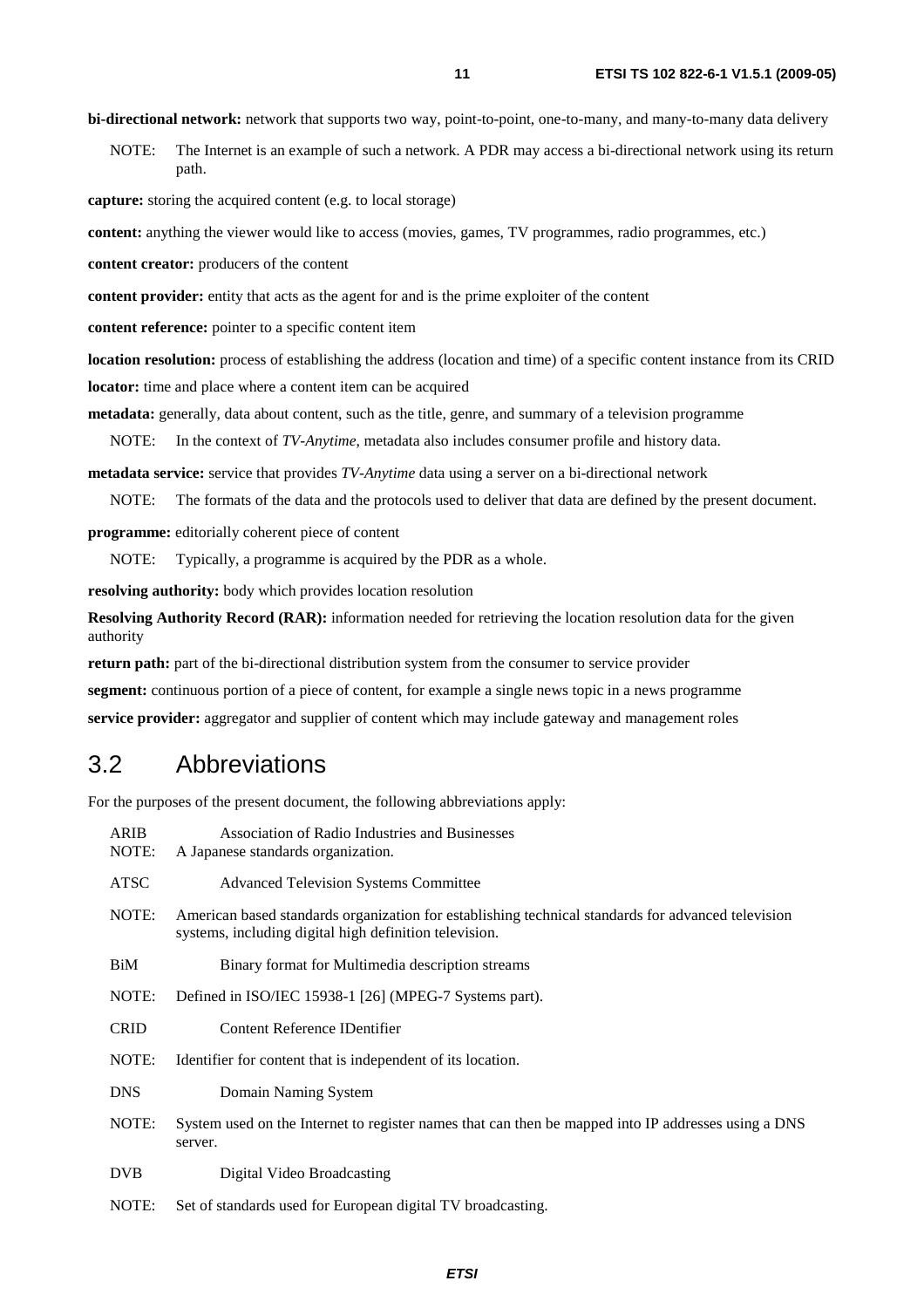| <b>EPG</b>                               | Electronic Programme Guide                                                           |
|------------------------------------------|--------------------------------------------------------------------------------------|
| NOTE:                                    | Means of presenting content to the consumer, allowing selection of desired content.  |
| <b>HTTP</b><br><b>HTTPS</b><br><b>IP</b> | <b>HyperText Transfer Protocol</b><br><b>Secure HTTP</b><br><b>Internet Protocol</b> |
| NOTE:                                    | Generic name for the network protocols used on the Internet.                         |
| <b>IPR</b>                               | <b>Intellectual Property Rights</b>                                                  |
| <b>PDR</b>                               | Personal Digital Recorder                                                            |
| <b>RAR</b>                               | <b>Resolving Authority Record</b>                                                    |
| SOAP                                     | Simple Object Access Protocol                                                        |
| SQL                                      | <b>Structured Query Language</b>                                                     |
| SSL                                      | Secure Socket Layer                                                                  |
| <b>TCP</b>                               | <b>Transmission Control Protocol</b>                                                 |
| <b>TVA</b>                               | "TV Anytime"                                                                         |
| <b>UDDI</b>                              | Universal Description Discovery and Integration                                      |
| URI                                      | Uniform Resource Identifier                                                          |
| URL                                      | Uniform Resource Locator                                                             |
| W3C                                      | World Wide Web Consortium                                                            |
| WSDL                                     | Web Services Description Language                                                    |
| WS-Inspection                            | Web Services-Inspection language                                                     |
| XML                                      | eXtensible Markup Language                                                           |

# 4 Introduction to bi-directional metadata services

The *TV-Anytime* Forum has defined a number of data types that can be exchanged between *TV-Anytime* devices. These include programme metadata, content referencing information, and user-centric metadata. The present document is concerned with data exchange between *TV-Anytime* clients and metadata servers over a bi-directional network using the return path. A *TV-Anytime* client is typically a PDR, although in the present document the client can be any Internet connected device. These devices do not necessarily need to have the ability to display or store content, since many types of devices can exploit *TV-Anytime* metadata services (e.g. a mobile phone displaying an EPG).

Programme metadata and content referencing information can be delivered unidirectionally (e.g. via traditional broadcast or IP multicast) or via a bi-directional network. The reasons a *TV-Anytime* provider might choose to deliver data via a bi-directional network are as follows:

- It allows a richer set of metadata to be delivered, since there are much lower bandwidth constraints.
- It allows *TV-Anytime* data providers without access to a broadcast system to deliver metadata to clients.
- It allows *TV-Anytime* data providers to personalize the metadata they offer according to the source of the request.
- It allows a range of client devices, which are not necessarily able to receive broadcast data, to access and exploit *TV-Anytime* data. For example, a mobile phone or personal organizer could use the metadata service to show the user an EPG.

User-centric metadata can only be delivered from a PDR to a *TV-Anytime* metadata service when a return path is available and the user authorizes it. The submission of such user data allows the metadata service to provide a variety of value adding services, which are more completely described in clause 6.5 of TS 102 822-3-1 [8].

The present document defines the protocols that allow these transactions to take place in an interoperable fashion. Note that, due to the widespread nature and mass penetration of the Internet, the *TV-Anytime* Forum has completely specified the transport and network layer protocols (TCP/IP) necessary for end-to-end interoperability. This is in contrast to unidirectional transport mechanisms, which are not completely specified by the *TV-Anytime* Forum, but instead defined individually by the bodies responsible for the various broadcast standards used around the world (e.g. ARIB, ATSC, DVB, etc.).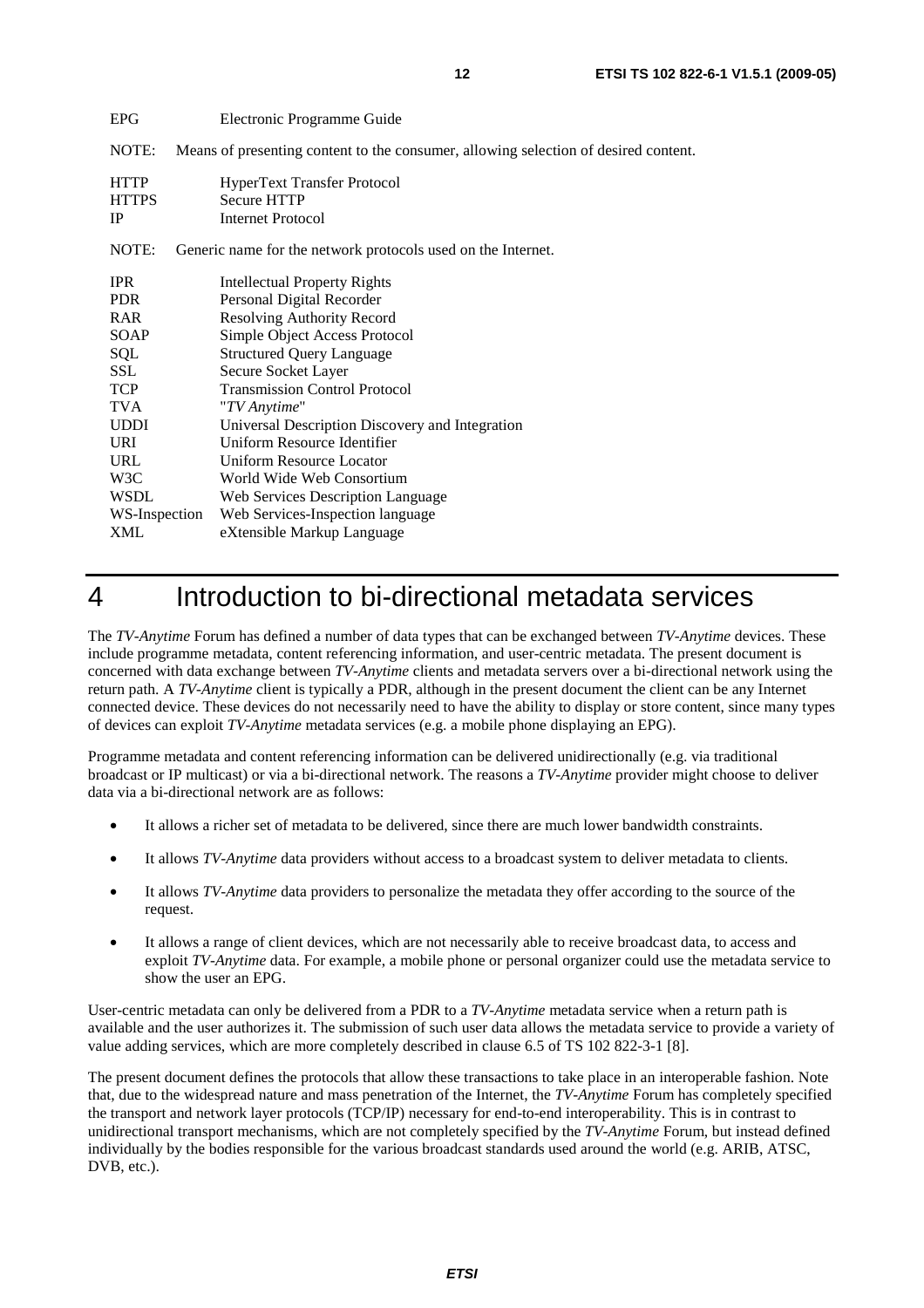To use a *TV-Anytime* metadata service a client takes the steps illustrated in figure 1.



**Figure 1: The steps in using a** *TV-Anytime* **metadata service** 

These steps are described in more detail in the following three clauses (in reverse order). Note that a metadata service must provide a description capability (see clause 7), but the support for metadata service discovery (see TS 102 822-6-2 [15]) is optional. The middle step typically will only occur when a metadata service is first discovered or updated, and not each time the metadata service is used.

# 4.1 Types and functionalities of metadata services

*TV-Anytime* metadata services can be broken into two basic types, which are shown in figures 2 and 3. The metadata services specified are all request-response based. This can be seen in the two figures - the network transaction is always point-to-point (client to server), and the transaction is always initiated by the client.

# 4.1.1 Metadata retrieval

Metadata retrieval occurs when a client wishes to obtain certain metadata from a metadata service (figure 2) that it has previously discovered and obtained a capability description for. The following list gives some examples of metadata retrieval:

- A client wishes to obtain programme reviews for a CRID. The client sends a request specifying the CRID and type of metadata required, and the metadata service responds with the appropriate ProgramReviewTable.
- A client wishes to obtain the schedule information for a particular channel over the next week. The client sends a request specifying the channel, date range, and type of metadata required. The metadata service returns a ProgramLocationTable and ProgramInformationTable corresponding to the programmes on that channel.
- A client wishes to search a metadata service that specializes in movie information. The client sends a request specifying the type of movie (e.g. the genre is "Western", and the star is "John Wayne"), and the type of metadata required. The metadata service returns a number of matching movies, using a ProgramInformationTable and ProgramReviewTable.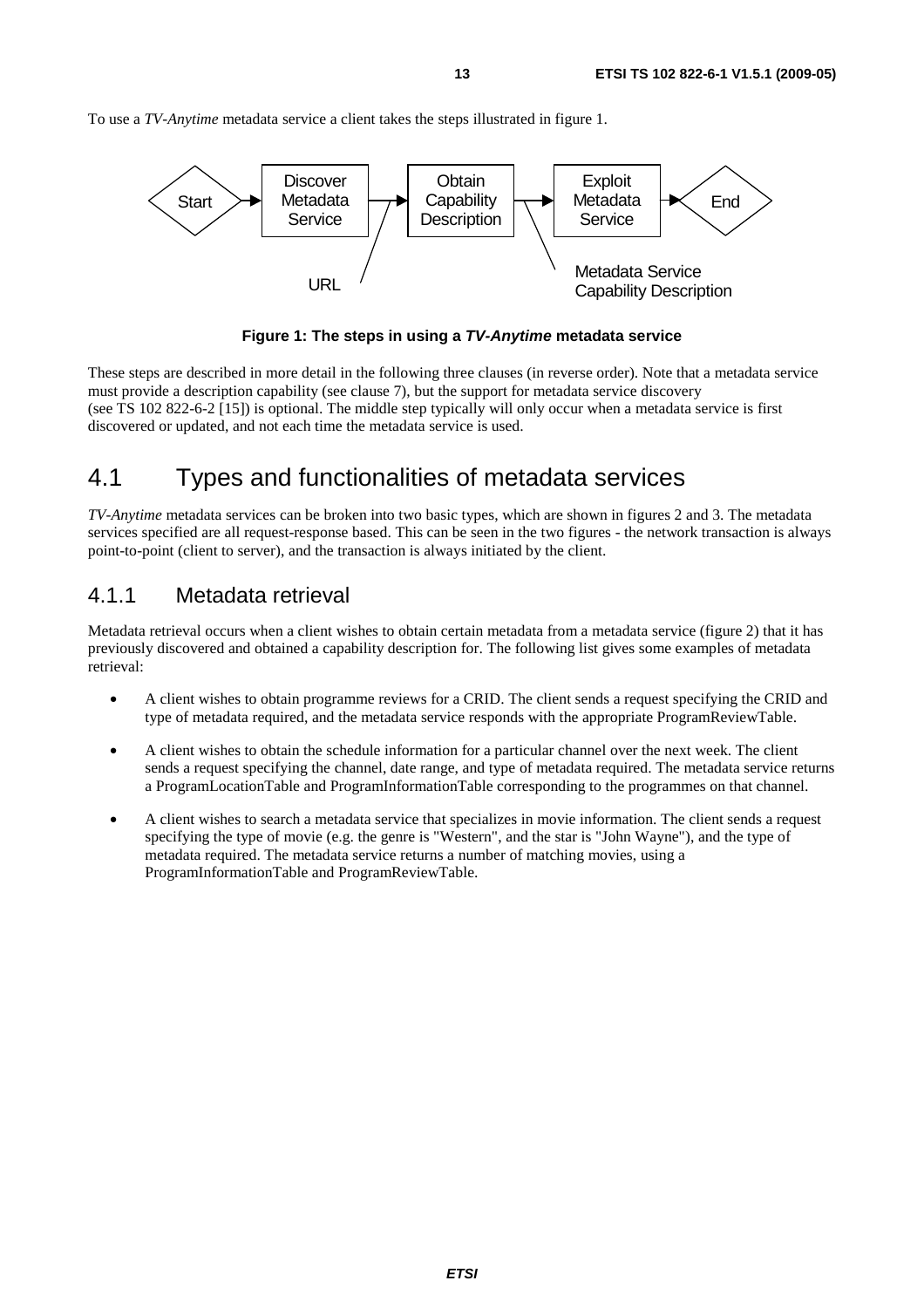



- NOTE 1: Any party capable of delivering compliant *TV-Anytime* data could provide a metadata service. Examples include: content creators, content providers, service providers, consumer electronics manufacturers and third parties aggregation services.
- NOTE 2: The request contains parameters that specify the type of metadata required by the client.
- NOTE 3: The types of metadata returned could be any of the non user-centric data specified in the TS 102 822-3-1 [8] (i.e. the fragments defined in clause 4.3.1.1 of TS 102 822-3-2 [9]), along with content referencing information.

#### **Figure 2: Client requesting metadata from a metadata service**

### 4.1.2 Submission of anonymous user-centric metadata

Submission of user-centric metadata (figure 3) offers a number of possible benefits to both consumers and metadata service providers. These are described in clause 6.5 of the TS 102 822-3-1 [8]. Ensuring the privacy of these transactions and that the metadata service provider is trustworthy is essential to the submission of user-centric metadata. The means by which this is ensured is not defined by the present document.



- NOTE 1: In this case, the metadata service is a user data aggregator. For example content creators, content providers, service providers, consumer electronics manufacturers and third parties aggregation services, or any other party capable of usefully exploiting *TV-Anytime* usage information in a trustworthy fashion, could provide the metadata service.
- NOTE 2: In principle, the user-centric data may be any of the types defined in the Metadata Specification (TS 102 822-3-1 [8] (e.g. UserPreferences and UsageHistory). This applies only to a submission of carefully constrained, anonymous UsageHistory instances.

#### **Figure 3: Client submitting user-centric data to a service provider**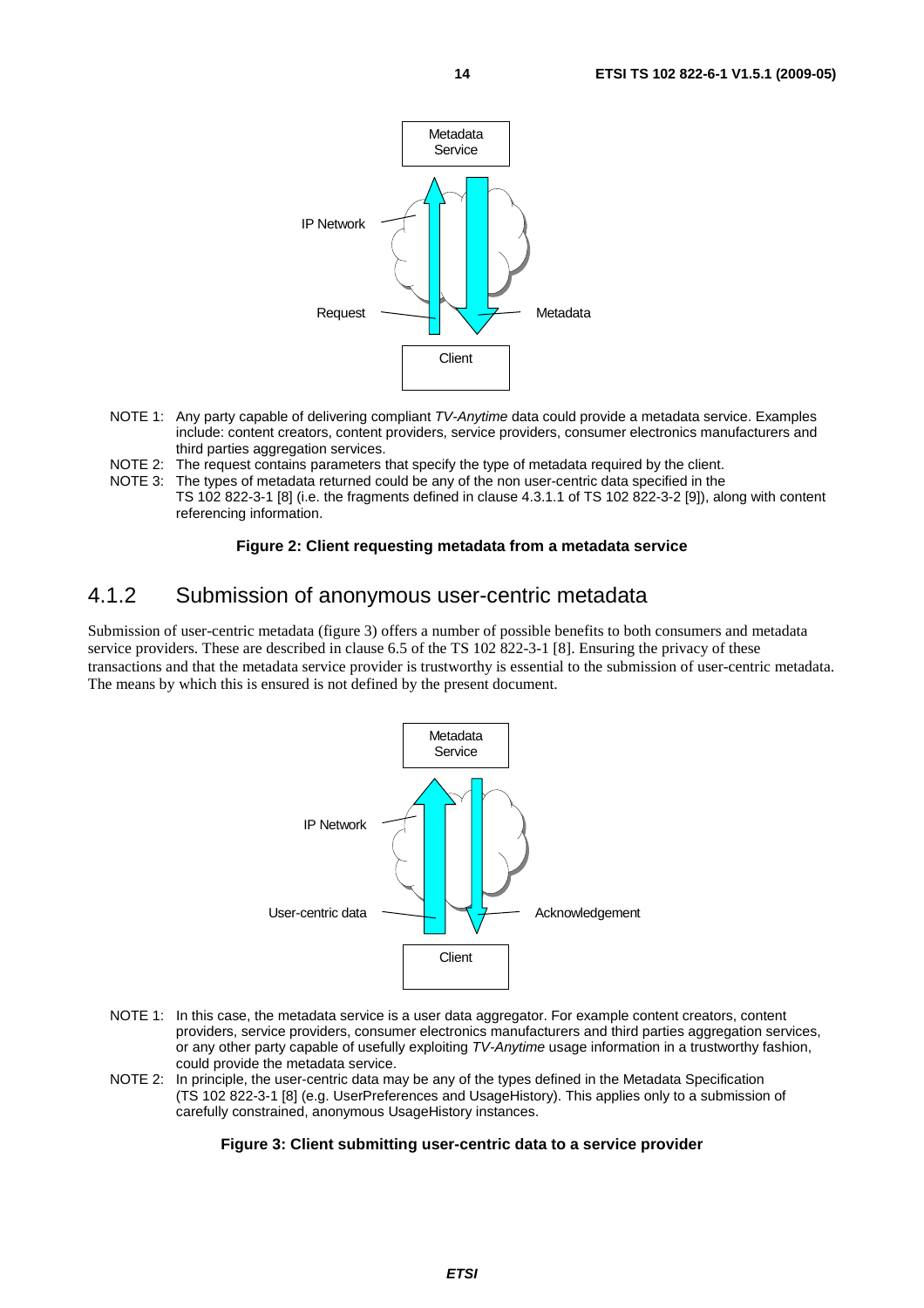# 4.1.3 Submission of personal information metadata

Submission of personal information metadata (figure 4) offers a number of possible benefits to both consumers and metadata service providers. These are described in clause 6.5 of the TS 102 822-3-1 [8]. Ensuring the privacy of these transactions and that the metadata service provider is trustworthy is essential to the submission of personal information metadata. The means by which this is ensured is not defined by the present document.



- NOTE 1: In this case, the metadata service is a metadata provider capable of usefully exploiting TV-Anytime extended user description tables (user preferences, usage history, user information and usage environment) in a trustworthy fashion to customize responses to client metadata queries.
- NOTE 2: The submitted personal information may contain private data in opposition to the submitted anonymous user-centric data in the previous clause.

**Figure 4: Client submitting personal information to a service provider** 

# 4.2 Metadata service capability descriptions

In order to exploit usefully the metadata services described in the previous clause, the client needs information about the nature of the metadata service being offered. This is because different metadata services will provide different types of metadata and can be queried in different ways. For example, some metadata services may offer just content referencing information, whilst others may provide programme metadata but no segmentation information. Similarly, whereas one server may only be able to accept simple requests for metadata based on a CRID, another server may offer much more sophisticated querying and sorting capabilities. Moreover, different types of queries are only useful if a client is able to establish sensible values with which to query. An example of this is a query for scheduling data

(ProgramLocationTable). In order to query for scheduling information on a particular content delivery service, the client needs to know the content delivery services for which that metadata service has data.

To address this issue, each metadata service provides, on request from a client, a capability description. This capability description allows a client to flexibly query a metadata service, without making requests that will not be supported by that metadata service. Furthermore, it allows metadata service providers to flexibly implement the server in a way that is appropriate to the data that they have available.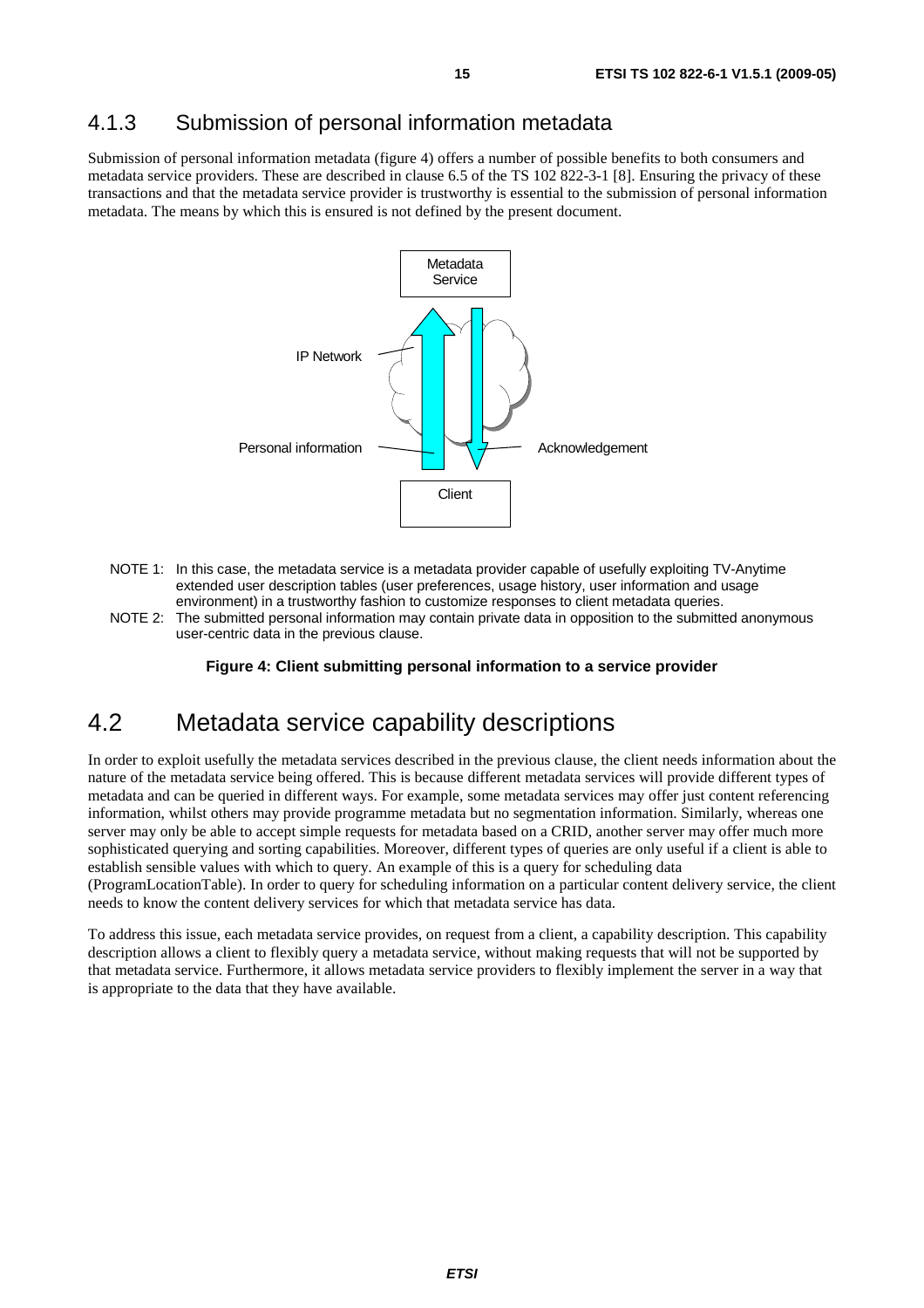# 4.3 Metadata service discovery

Metadata service discovery is the process by which a client establishes a URL where a *TV-Anytime* metadata service can be found. There are a number of ways this process can occur, but only the third method (see clause 4.3.3) is addressed by the present document.

# 4.3.1 Non-standardized discovery

A number of methods exist for discovering the URLs of metadata services that will not be standardized by the *TV-Anytime* Forum. The following list gives some examples:

- The client might be pre-programmed with a set of URLs that refer to one or more metadata services. This will typically be useful in a vertical market, or tightly controlled horizontal market.
- A user might manually enter a URL of a new metadata service he is interested in, using some means of text input.
- The software on a client may be updated using software updates delivered via a unidirectional broadcast, or over the return channel.

# 4.3.2 Unidirectional delivery of discovery information

TS 102 822-2 [7] and TS 102 822-4 [12] define ways, or requirements on the underlying transport, in which the URL of a bi-directional metadata and/or content referencing service can be discovered from *TV-Anytime* information inserted in a unidirectional stream. The present document defines how a client can usefully exploit the discovered service using the resulting URL.

# 4.3.3 Client-initiated discovery using the bi-directional network

This mode of metadata service discovery involves using the bi-directional network to access a "Yellow Pages" of *TV-Anytime* metadata services. The mechanism is based upon W3C standards for web service discovery (UDDI [22] and WS-Inspection [24], the use of which is standardized by the *TV-Anytime* Forum, according to the rules given in clause 5 in TS 102 822-6-2 [15]. Support for these discovery techniques by clients and servers is optional.

# 5 Metadata service types

The *TV-Anytime* Forum defines several types of metadata web service. Each type of web service can be thought of as a remote procedure with a well-defined set of inputs and outputs and a well-defined behaviour. In WSDL [23] terminology, this remote procedure is known as an operation (see annex A). The metadata retrieval operation (see clause 4.1.1 is called the get\_Data operation, and the user description submission operation (see clause 4.1.2) is called the submit\_Data operation.

The types used in the requests and responses to *TV-Anytime* metadata services are defined in the target namespace: "urn:tva:transport:2008". This allows Schema aware tools to validate the various messages. The types defined in TS 102 822-3-1 [8] and TS 102 822-4 [12] schemas are referenced in the transport namespace (using XML Schema's import mechanism [1]).

The Schema fragments in the following clauses are all defined within this namespace. The corresponding namespace qualifier used in these Schema fragments is "tns:" The complete XML Schema file ("tva\_transport\_6-1\_v141.xsd") may be found in annex B.

The following namespaces qualifiers are used in these Schema fragments:

| <b>Qualifier</b> | Namespace prefix                    |
|------------------|-------------------------------------|
| tva2             | ::tva:metadata:extended:2008        |
| p3p              | //www.w3.org/2002/01/p3pv1<br>http: |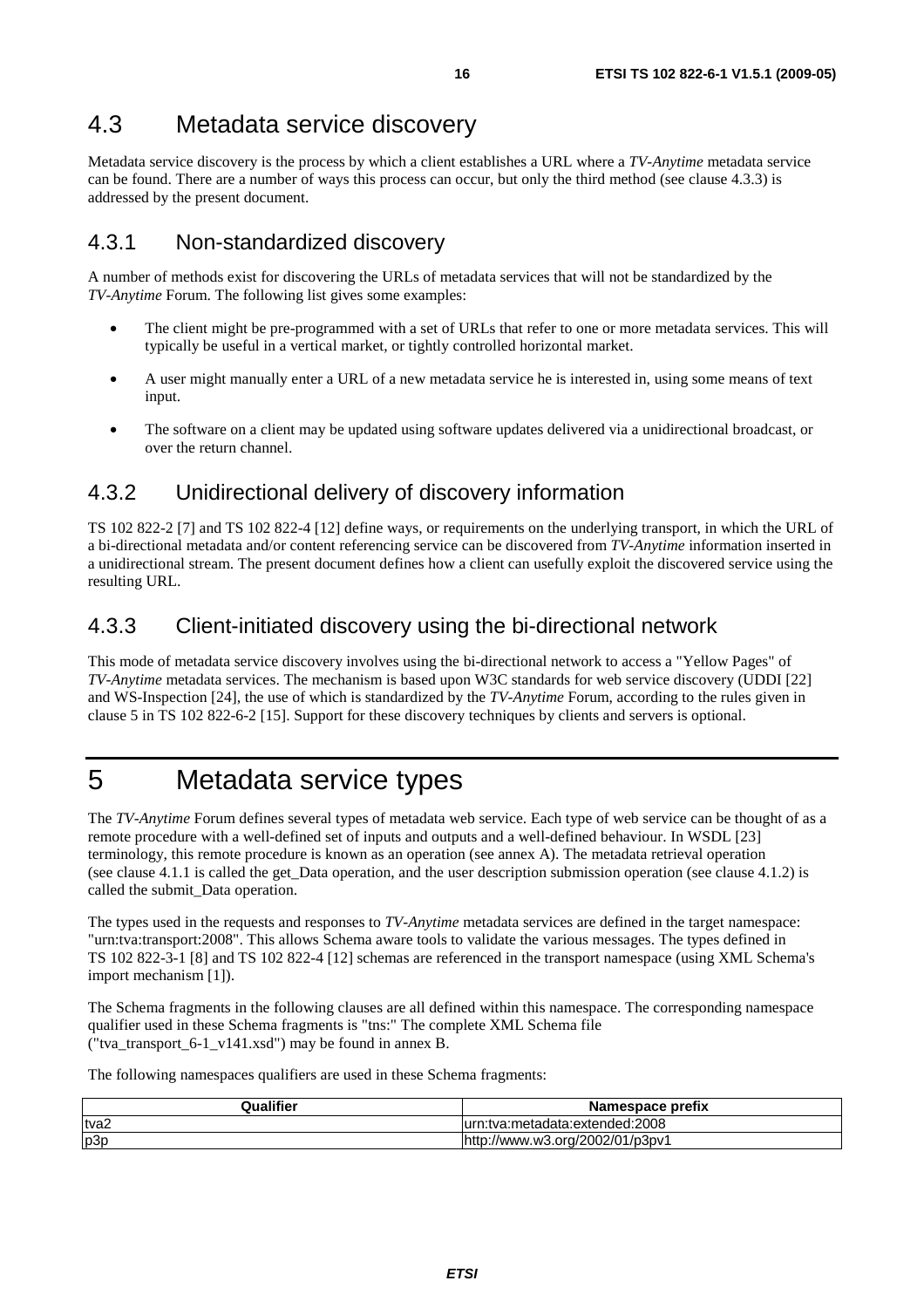The get\_Data operation allows a client to query a server in order to retrieve *TV-Anytime* data for a set of programmes or programme groups. The following list gives a few examples of the types of functionality that a *TV-Anytime* metadata provider can offer using a get\_Data operation:

- Operation that takes a list of CRIDs and returns content referencing data for those CRIDs.
- Operation that takes a list of CRIDs and returns *TV-Anytime* metadata for those CRIDs.
- Operation that accepts a query for programmes with particular metadata attributes (e.g. with a particular genre, or starring a certain actor, etc.) and returns matching programmes.
- Operation that accepts a query for programmes broadcast at a certain time or on a certain channel and returns matching programmes.

A get\_Data operation can, in principle, support all these types of queries, as well as more complex queries, involving a wide range of metadata constraints, and logical combinations of those constraints.

NOTE: This operation may require secure and trusted connection to the service provider such as HTTPS/SSL when it involves personal Information transfer.

# 5.1.1 Request format

The request format allows the client to specify three types of parameters. The semantics and structure of these three parameters are explained in more detail in the subsequent clauses.

```
<complexType name="ResourceIDType"> 
    <simpleContent> 
      <extension base="anyURI"> 
          <attribute name="id" type="ID"/> 
       </extension> 
    </simpleContent> 
</complexType> 
 <complexType name="get_DataType"> 
   <sequence> 
     <element name="ResourceID" type="tns:ResourceIDType" minOccurs="0"/> 
       <element name="QueryConstraints"> 
       <complexType> 
         <choice> 
           <element name="PredicateBag" type="tns:PredicateBagType"/> 
           <element name="BinaryPredicate" type="tns:BinaryPredicateType"/> 
           <element name="UnaryPredicate" type="tns:UnaryPredicateType"/> 
         </choice> 
       </complexType> 
     </element> 
     <element name="PersonalInformation" type="tva2:ExtendedUserDescriptionType" 
     minOccurs="0"/> 
     <element name="RequestedTables" type="tns:RequestedTablesType"/> 
   </sequence> 
   <attribute name="maxPrograms" type="unsignedInt"/> 
   <attribute name="personalInfoUse" type="boolean" default="true"/> 
</complexType> 
<element name="get_Data" type="tns:get_DataType"/>
```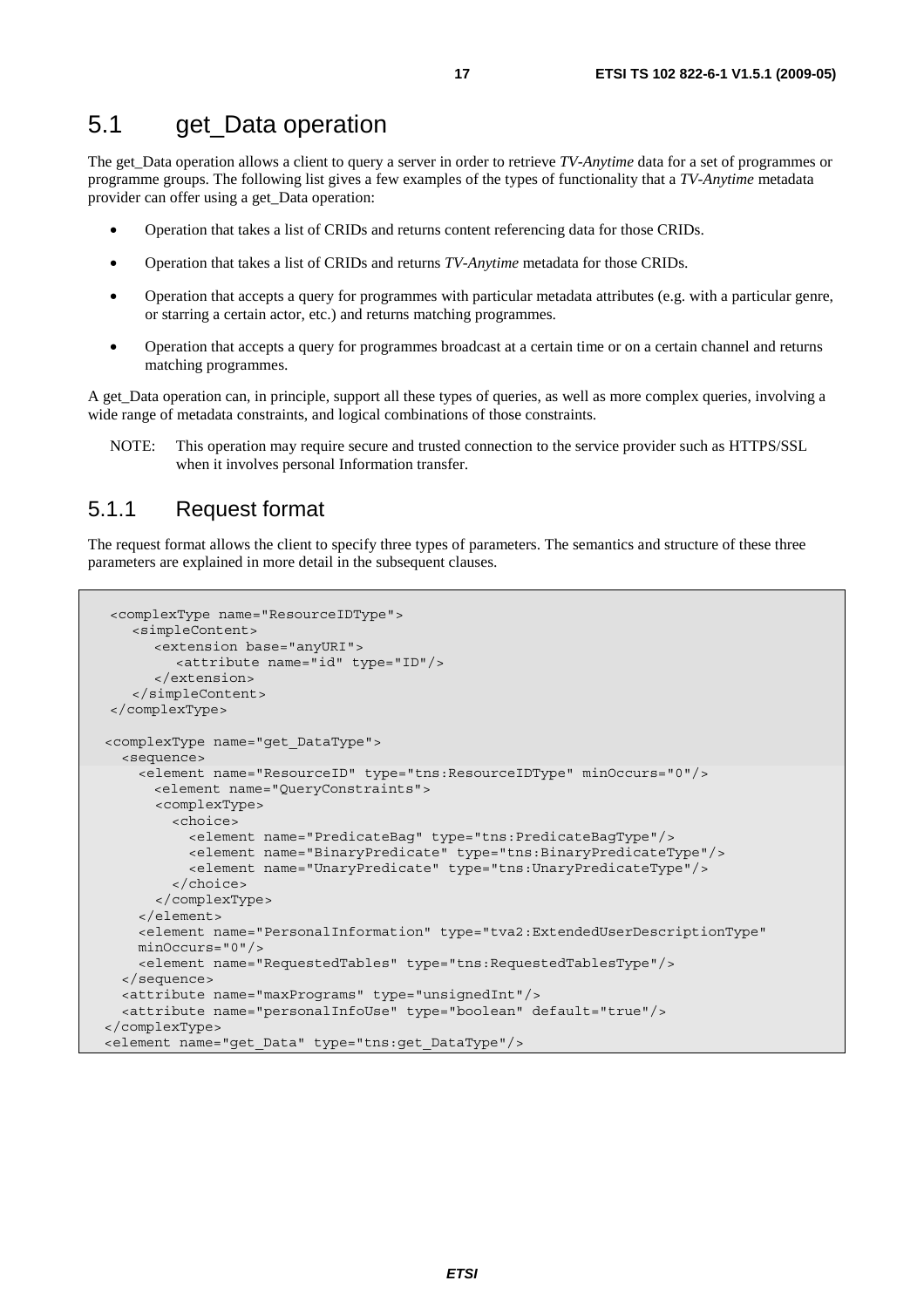| <b>Name</b>         | <b>Definition</b>                                                                                                                                                                                                                                                                                                                                                                                                                          |
|---------------------|--------------------------------------------------------------------------------------------------------------------------------------------------------------------------------------------------------------------------------------------------------------------------------------------------------------------------------------------------------------------------------------------------------------------------------------------|
| ResourceID          | This optional element identifies a resource containing personal<br>information to be used to customize the response to this query.                                                                                                                                                                                                                                                                                                         |
| QueryConstraints    | A required parameter that defines, by means of one or more logical<br>predicates the set of "result records" that the client is interested in.<br>See clause 5.1.1.4 for a definition of "result record". For example, this<br>set could be specified using a list of CRIDs, the programmes that<br>have the keyword "Thriller" in their metadata, or the programmes that<br>correspond to a BroadcastEvent on Channel 2 on Saturday, etc. |
| PersonalInformation | This optional element allows the end-user to provide, in the request,<br>user information to be used by the metadata provider to personalize<br>its response, but not for further requests.                                                                                                                                                                                                                                                |
| RequestedTables     | A required parameter that specifies the view of the metadata required<br>by the client. This parameter determines the types of metadata that<br>are returned for each result, and also allows the client to specify<br>simple sort criteria to be applied to the result.                                                                                                                                                                   |
| maxPrograms         | An optional upper limit on the number of programmes that will be<br>returned. This is to prevent the client being overloaded by very large<br>result sets. If this attribute is not there the server should return all the<br>matching results.                                                                                                                                                                                            |
| personalInfoUse     | This attribute gives the user the possibility to turn-on and turn-off the<br>use of submitted consumer profile data in processing the query. By<br>setting the personalInfoUse attribute to false, user can signal the<br>service provider not to use the consumer profile metadata in<br>processing his/her request, i.e. signal the service provider not to<br>personalize the response to the get_Data request.                         |

### 5.1.1.1 Query constraint parameters

This parameter consists of a set of logical predicates, which can be nested together (according to the rules of first order predicate logic) and together define the set of results that a client is interested in. (Using SQL terminology, this parameter plays a similar role to the WHERE clause in an SQL SELECT statement.) Unlike SQL, the interpretation of the logical constraints does not have to be strict - the results returned do not need to precisely match the criteria specified in the query. This provides opportunity for metadata service providers to offer value adding search algorithms.

```
 <complexType name="PredicateBagType"> 
   <sequence maxOccurs="unbounded"> 
     <choice> 
       <element name="PredicateBag" type="tns:PredicateBagType"/> 
       <element name="BinaryPredicate" type="tns:BinaryPredicateType"/> 
       <element name="UnaryPredicate" type="tns:UnaryPredicateType"/> 
     </choice> 
   </sequence> 
   <attribute name="contextNode" type="tns:contextNodeIDType"/> 
   <attribute name="negate" type="boolean" default="false"/> 
   <attribute name="type" type="tns:PredicateBagTypeType"/> 
 </complexType> 
 <simpleType name="PredicateBagTypeType"> 
   <restriction base="string"> 
     <enumeration value="AND"/> 
     <enumeration value="OR"/> 
   </restriction> 
 </simpleType> 
 <complexType name="BinaryPredicateType"> 
   <attribute name="fieldID" type="tns:fieldIDType" use="required"/> 
   <attribute name="fieldValue" type="string" use="required"/> 
   <attribute name="test" default="equals" 
      type="tns:BinaryPredicateTestType"/> 
 </complexType> 
 <complexType name="UnaryPredicateType"> 
   <attribute name="fieldID" type="tns:fieldIDType" use="required"/> 
   <attribute name="test" default="exists" 
      type="tns:UnaryPredicateTestType"/> 
 </complexType> 
 <simpleType name="BinaryPredicateTestType"> 
   <restriction base="string">
```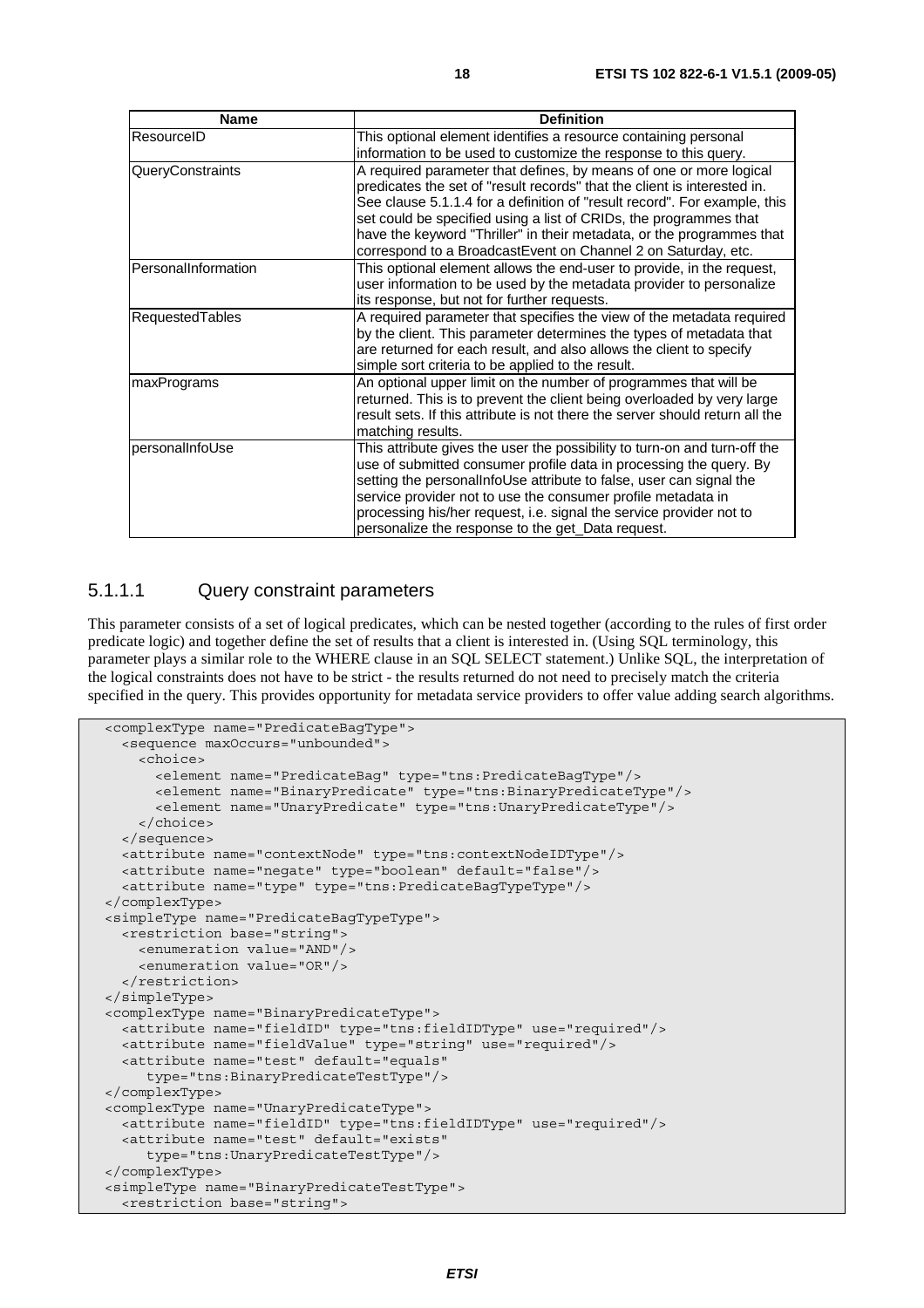```
 <enumeration value="equals"/> 
     <enumeration value="not_equals"/> 
     <enumeration value="contains"/> 
     <enumeration value="greater_than"/> 
     <enumeration value="greater_than_or_equals"/> 
     <enumeration value="less_than"/> 
     <enumeration value="less_than_or_equals"/> 
   </restriction> 
 </simpleType> 
 <simpleType name="UnaryPredicateTestType"> 
   <restriction base="string"> 
     <enumeration value="exists"/> 
   </restriction>
```

| <b>Name</b>                 | <b>Definition</b>                                                                                                                               |
|-----------------------------|-------------------------------------------------------------------------------------------------------------------------------------------------|
| PredicateBagType            | A PredicateBagType contains one or more BinaryPredicate,<br>UnaryPredicate or PredicateBag children, and is used to express logical             |
|                             | relationships between these children.                                                                                                           |
| type                        | This attribute expresses the logical relationship between the children of                                                                       |
|                             | this PredicateBag. It can take the values "AND" or "OR". The attribute is<br>required when there are two or more children. The attribute is     |
|                             | meaningless if the PredicateBag contains a single element.                                                                                      |
| negate                      | This attribute reverses the Boolean evaluation (true/false) of the                                                                              |
|                             | PredicateBag. If there are two or more children predicates, it is evaluated                                                                     |
|                             | after the children predicates have been combined; i.e. the type attribute<br>has tighter precedence.                                            |
| contextNode                 | If present, this attribute restricts the way in which fragments are matched                                                                     |
|                             | with this PredicateBag. Specifically, the predicates contained within this                                                                      |
|                             | PredicateBag must all be satisfied by the fields in a single XML element                                                                        |
|                             | within the fragment. The root node of this XML element is defined by the<br>contextNodeID value of the contextNode attribute. The contextNodeID |
|                             | values used here may have a definition that uses a multiple XPath                                                                               |
|                             | expression (i.e. the contextNodeID may refer to multiple nodes, but the                                                                         |
|                             | actual node is given by the Requested Table element). When used, all                                                                            |
|                             | the contextNodeID values referenced in the predicates that are                                                                                  |
|                             | descendants of this PredicateBag must refer to fields that are                                                                                  |
|                             | descendants of the contextNode element in the XML Schema.                                                                                       |
| UnaryPredicateType/BinaryPr | A Boolean test that can be evaluated on a field stored by a metadata                                                                            |
| edicateType                 | service. See clause 5.1.1.1.1 for a definition of field.                                                                                        |
| fieldID                     | A required fieldID value (see clause 5.1.1.1.1) that defines the field being<br>tested (e.g. CRID, Title, etc.).                                |
| test                        | The relationship between the fieldID and the fieldValue. This attribute                                                                         |
|                             | can take the value "equals", "not_equals", "contains", "greater_than",                                                                          |
|                             | "greater_than_or_equal", "less_than", "less_than_or_equals", or "exists".                                                                       |
| fieldValue                  | The value being tested. This attribute is not present in predicates of the                                                                      |
|                             | type UnaryPredicateType.                                                                                                                        |

Annex C provides some examples that illustrate the types of queries a client can issue.

#### 5.1.1.1.1 Identifying contextNodes

A contextNode is an XML node of the following type: element.

• Element contextNode can correspond to nodes with an XML Schema complexType model (an element containing other elements or attributes).

ContextNodes are defined using an XPath expression based on a subset of XPath (for a definition of this XPath subset, see TS 102 822-3-1 [8]). Instead of using this verbose XPath expression directly in every predicate, all fields used in a query must be assigned a contextNode. A contextNode is just a syntactic shortcut that provides a consistent alias for the full XPath expression that identifies a node. The *TV-Anytime* Forum defines a normative subset of nodes with predefined contextNode values.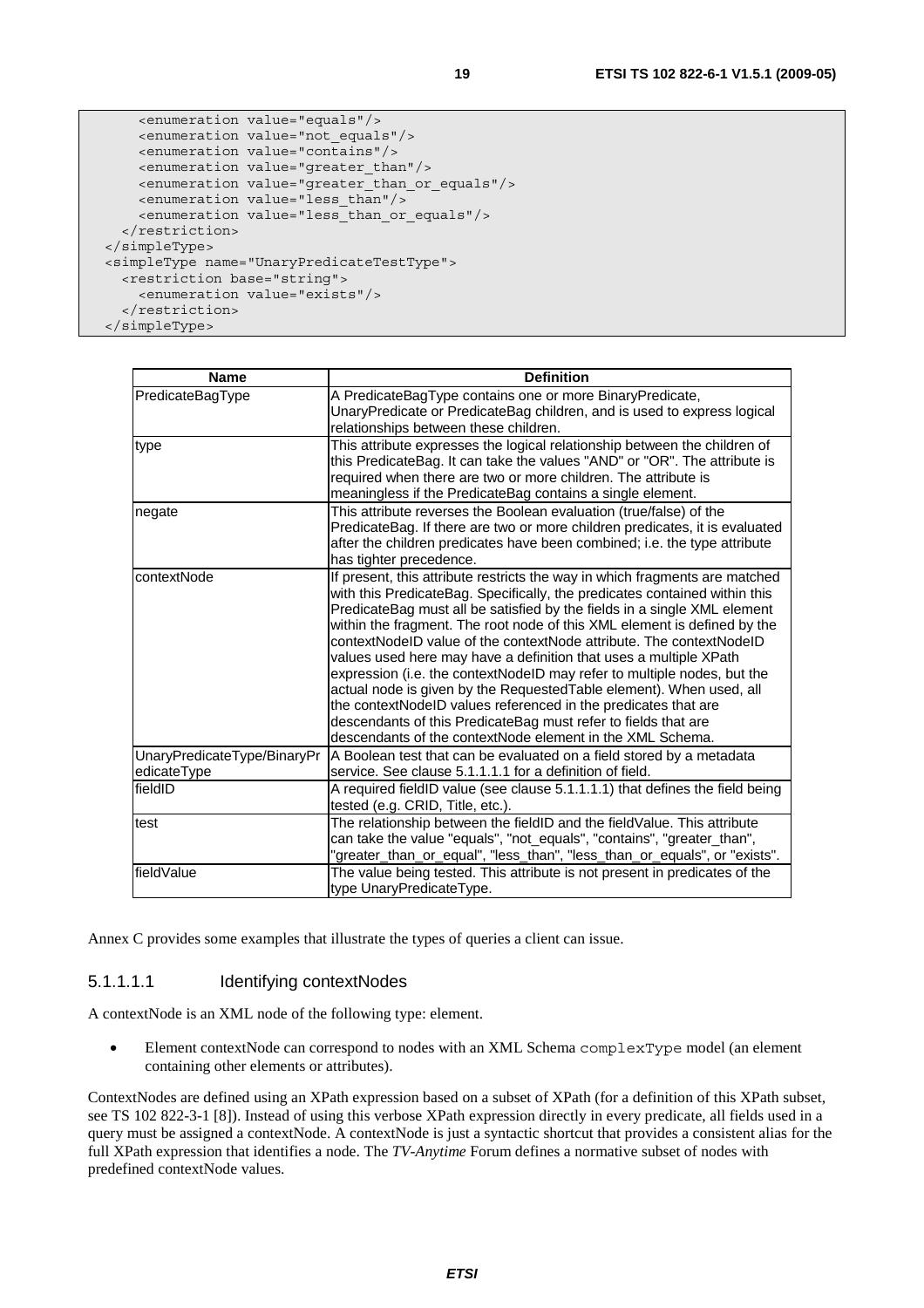In order to define a list of contextNode definitions the following piece of XML Schema is used.

```
 <element name="ContextNodeIDDefinitionList" 
            type="tns:ContextNodeIDDefinitionListType"> 
     <key name="UniqueContextNode"> 
       <selector xpath="tns:ContextNodeIDDefinition"/> 
       <field xpath="@contextNodeID"/> 
     </key> 
   </element> 
 <complexType name="ContextNodeIDDefinitionListType"> 
     <sequence> 
       <element name="ContextNodeIDDefinition" maxOccurs="unbounded"> 
         <complexType> 
           <attribute name="contextNode" type="NCName"/> 
           <attribute name="contextNodeDefinition" 
            type="tns:contextNodeDefinitionListType"/> 
         </complexType> 
       </element> 
     </sequence> 
     <attribute name="targetNamespace" type="anyURI" use="required"/> 
  </complexType> 
   <simpleType name="contextNodeDefinitionType"> 
     <restriction base="token"> 
      \langle <pattern value="(/(\langle i\cdot\rangle)?(\i\c*:)?(\i\c*)))*((/text\(\))|(/@((\i\c*:)?(\i\c*))))?"/>
     </restriction> 
  </simpleType> 
   <simpleType name="contextNodeDefinitionListType"> 
     <list itemType="tns:contextNodeDefinitionType"/> 
   </simpleType> 
   <simpleType name="contextNodeIDType"> 
     <restriction base="QName"/> 
</simpleType>
```

| <b>Name</b>                     | <b>Definition</b>                                                                                                                                                                                                                                                                                                                                                                                                            |
|---------------------------------|------------------------------------------------------------------------------------------------------------------------------------------------------------------------------------------------------------------------------------------------------------------------------------------------------------------------------------------------------------------------------------------------------------------------------|
| ContextNodeIDDefinitionListType | Provides a uniform structure for defining a map of<br>contextNode values to XPath expressions.                                                                                                                                                                                                                                                                                                                               |
| targetNamespace                 | The field definition namespace to which this contextNode<br>map belongs. The namespace can be used to<br>unambiguously reference contextNode values from<br>multiple namespaces. The use of namespaces here is<br>similar to, but distinct from, the use of namespaces to<br>identify XML Schema, and is in accordance with<br>Namespaces in XML [2].                                                                        |
| ContextNodeIDDefinition         | Contains a single contextNode map.                                                                                                                                                                                                                                                                                                                                                                                           |
| ContextNodeld                   | A name used to identify this field. All the contextNode<br>values defined in a particular namespace must be unique.                                                                                                                                                                                                                                                                                                          |
| <b>ContextNodeDescription</b>   | A list of XPath expressions that defines the fields that may<br>be searched when this contextNode is used. Each item in<br>the list is a regular expression that corresponds to the<br>XPath subset defined in TS 102 822-3-1 [8],<br>clause 4.8.5.1.2. The XPath namespace context consists<br>of the namespace declarations that are in scope in the<br>XML instance document at the point that this attribute<br>appears. |
| contextNodeIDType               | The simple type that all contextNode values are based on.<br>Note that the use of QName ensures that contextNode<br>values are always namespace qualified.                                                                                                                                                                                                                                                                   |

Element instances based upon the ContextNodeIDDefinitionListType are used to specify the *TV-Anytime* Forum's predefined subset of contextNode values.

The predefined subset of contextNode allocations, which belong in the urn:tva:transport:contextNodeIDs:2002 field definition namespace, can be found in annex B. Within the present document the prefix "tvac" is used to denote this namespace.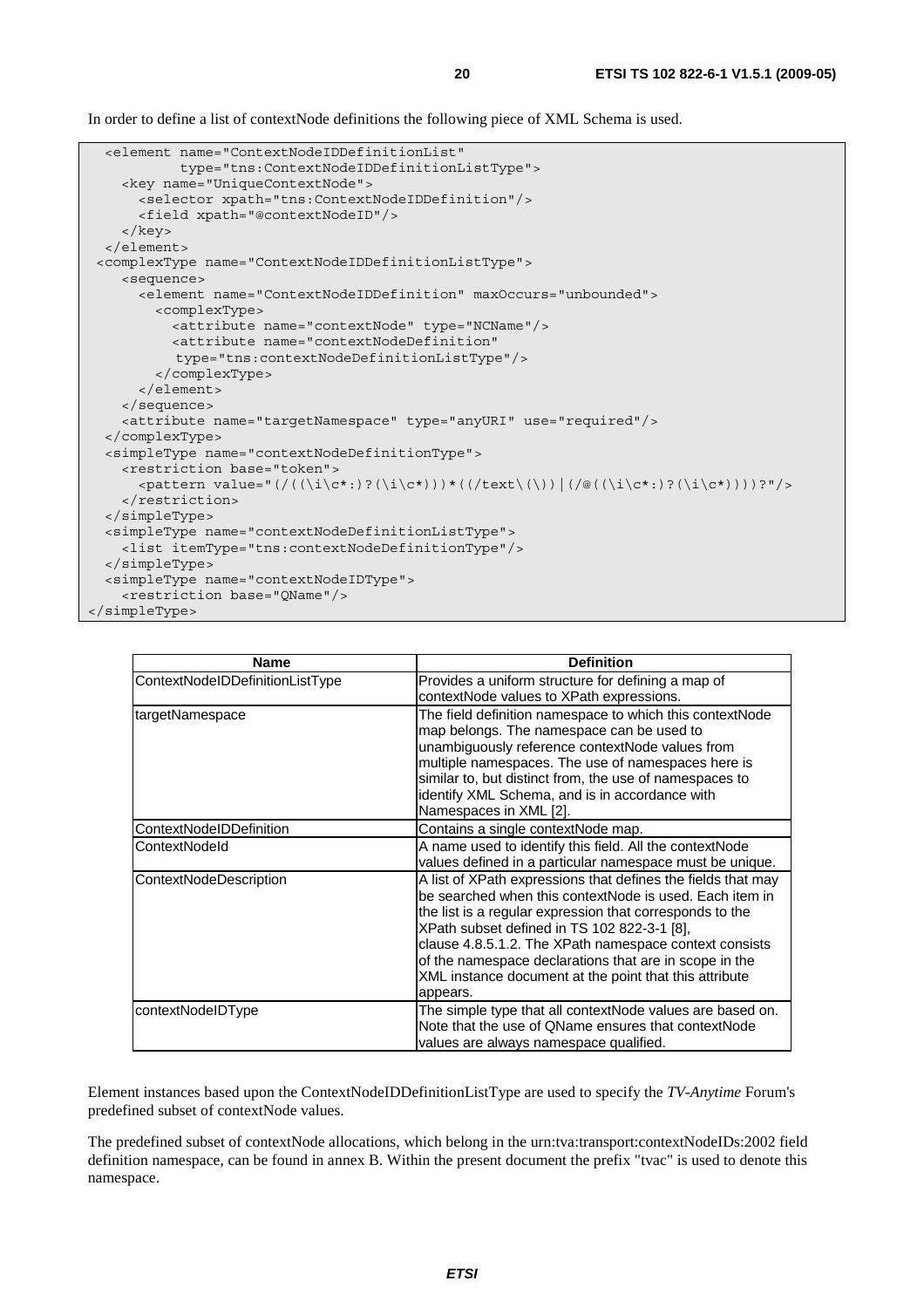Within this same namespace, some contextNode identifiers contain multiple XPath statements. A server HAS to use the specific Xpath statement relevant to the considered RequestedTable when performing a query based on these contextNodes as it does for the CRID field. Table 1 defines some additional special case contextNode identifiers, along with a semantic description of their meaning. These special case contextNodes are those that cannot be identified using single XPath expressions.

| <b>ContextNodelD</b>      | Comment                                                         |
|---------------------------|-----------------------------------------------------------------|
| CreditsItem               | The CreditsItem element of the CreditsList element within the   |
|                           | ProgramInformation or GroupInformation table.                   |
| <b>AudioAttributes</b>    | The AudioAttributes element of the AVAtrributes element within  |
|                           | the ProgramInformation or ProgramLocation tables.               |
| VideoAttributes           | The VideoAttributes element of the AVAtrributes element within  |
|                           | the ProgramInformation or ProgramLocation tables.               |
| AwardsListItem            | The AwardsListItem element of the AwardsList element within the |
|                           | ProgramInformation or GroupInformation tables.                  |
| ProgramInformation        | The ProgramInformation element of the ProgramInformation table. |
| GroupInformation          | The GroupInformation element of the GroupInformation table.     |
| BroadcastEvent            | The BroadcastEvent element of the ProgramLocation table.        |
| Schedule                  | The Schedule element of the ProgramLocation table.              |
| OnDemandProgram           | The OnDemandProgram element of the ProgramLocation table.       |
| ServiceInformation        | The ServiceInformation element of the ServiceInformation table. |
| PersonName                | The PersonName element of the CreditsInformation table.         |
| OrganizationName          | The OrganizationName element of the CreditsInformation table.   |
| SegmentInformation        | The SegmentInformation element of the SegmentInformation        |
|                           | table.                                                          |
| SegmentGroupInformation   | The SegmentGroupInformation element of the                      |
|                           | SegmentInformation table.                                       |
| <b>Review</b>             | The Review element of the ProgramReview table.                  |
| ExtendRights              | The ExtendRights element within the RMPIDescription in the      |
|                           | RMPI table or in the ExtendedPurchaseItem.                      |
| AnyDomainRights           | The AnyDomainRights element within the RMPIDescription in the   |
|                           | RMPI table or in the ExtendedPurchaseItem.                      |
| ReceivingDomainRights     | The ReceivingDomainRights element within the RMPIDescription    |
|                           | in the RMPI table or in the ExtendedPurchaseItem.               |
| Package                   | The Package element of the PackageTable.                        |
| Item                      | The Item element of the Package.                                |
| CouponDescription         | The CouponDescription element of the CouponTable.               |
| ContentProperties         | ContentProperties In ExtendedContentDescription or              |
|                           | ContentDescription.                                             |
| AudioContent              | AudioAttributes of ContentPropertiesType.                       |
| VideoContent              | VideoAttributes of ContentPropertiesType.                       |
| StillImageContent         | StillImageAttributes of ContentPropertiesType.                  |
| <b>TextContent</b>        | TextContentAttributes of ContentPropertiesType.                 |
| DataBroadcastingContent   | DataBroadcastingContextAttributes of ContentPropertiesType.     |
| InterstitialContent       | InterstitialContextAttributes of ContentPropertiesType.         |
| EducationalContent        | EducationalContextAttributes of ContentPropertiesType.          |
| <b>ApplicationContent</b> | ApplicationContextAttributes of ContentPropertiesType.          |
| GameContent               | GameContextAttributes of ContentPropertiesType.                 |
| <b>UserInformation</b>    | UserInformation in TargetingInformation or                      |
|                           | ExtendedUserDescription.                                        |
| TerminalInformation       | The TerminalInformation in TargetingInformation or              |
|                           | ExtendedUserDescription.                                        |
| NetworkInformation        | NetworkInformation in TargetingInformation or                   |
|                           | ExtendedUserDescription.                                        |
| NaturalEnvironment        | NaturalEnvironment in TargetingInformation (2) or               |
|                           | ExtendedUserDescription (1).                                    |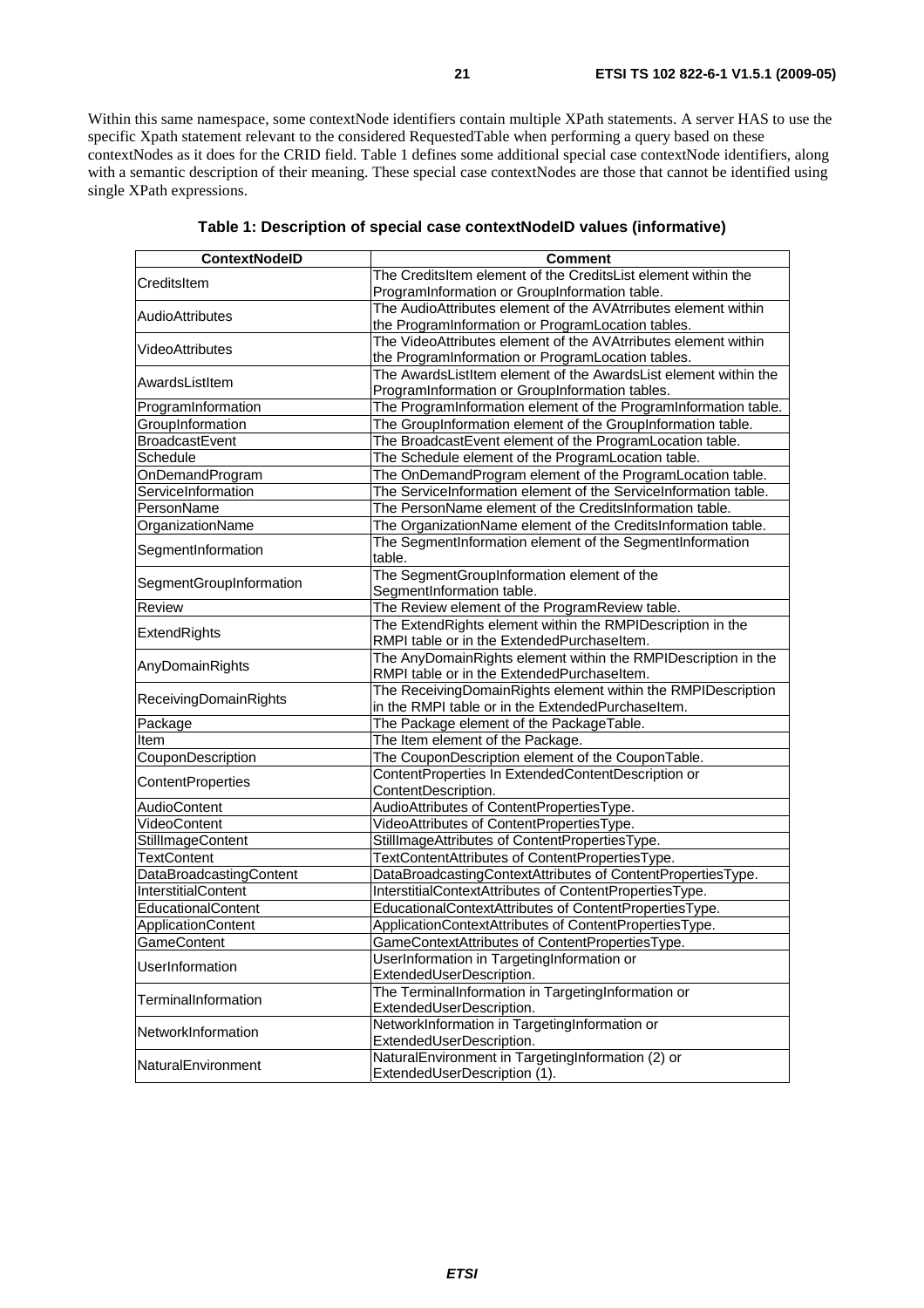#### 5.1.1.1.2 Identifying fields

A field is an XML node of the following type: attribute, text or element:

- Attribute fields and text fields (the contents of an element's text node) have no structure, so can be represented as a string whose value can be tested against the fieldValue given in a predicate.
- Element fields can correspond to nodes with an XML Schema complexType model (an element containing other elements or attributes). Fields of this type can only be used in a predicate if the test is "exists". An example of why this might be useful is given in annex C, example 8. Sorts cannot be based upon an element field.

Fields are defined using an XPath expression based on a subset of XPath (for a definition of this XPath subset, see TS 102 822-3-1 [8]). Instead of using this verbose XPath expression directly in every predicate, all fields used in a query must be assigned a fieldID. A fieldID is just a syntactic shortcut that provides a consistent alias for the full XPath expression that identifies a field. The *TV-Anytime* Forum defines a normative subset of fields with predefined fieldID values.

In order to define a list of fieldID definitions the following piece of XML Schema is used.

```
 <element name="FieldIDDefinitionList" 
          type="tns:FieldIDDefinitionListType"> 
   <key name="UniqueField"> 
     <selector xpath="tns:FieldIDDefinition"/> 
     <field xpath="@fieldID"/> 
   </key> 
 </element> 
 <complexType name="FieldIDDefinitionListType"> 
   <sequence> 
     <element name="FieldIDDefinition" maxOccurs="unbounded"> 
       <complexType> 
         <attribute name="fieldID" type="NCName"/> 
         <attribute name="fieldDefinition" 
                     type="tns:fieldDefinitionListType"/> 
       </complexType> 
     </element> 
   </sequence> 
   <attribute name="targetNamespace" type="anyURI" use="required"/> 
 </complexType> 
 <simpleType name="fieldDefinitionType"> 
   <restriction base="token"> 
     <pattern value="(/((\i\c*:)?(\i\c*)))*((/text\(\))|(/@((\i\c*:)?(\i\c*))))?"/> 
  </restriction>
 </simpleType> 
 <simpleType name="fieldDefinitionListType"> 
   <list itemType="tns:fieldDefinitionType"/> 
 </simpleType> 
 <simpleType name="fieldIDType"> 
   <restriction base="QName"/> 
 </simpleType> 
 <simpleType name="fieldIDListType"> 
   <list itemType="tns:fieldIDType"/> 
 </simpleType>
```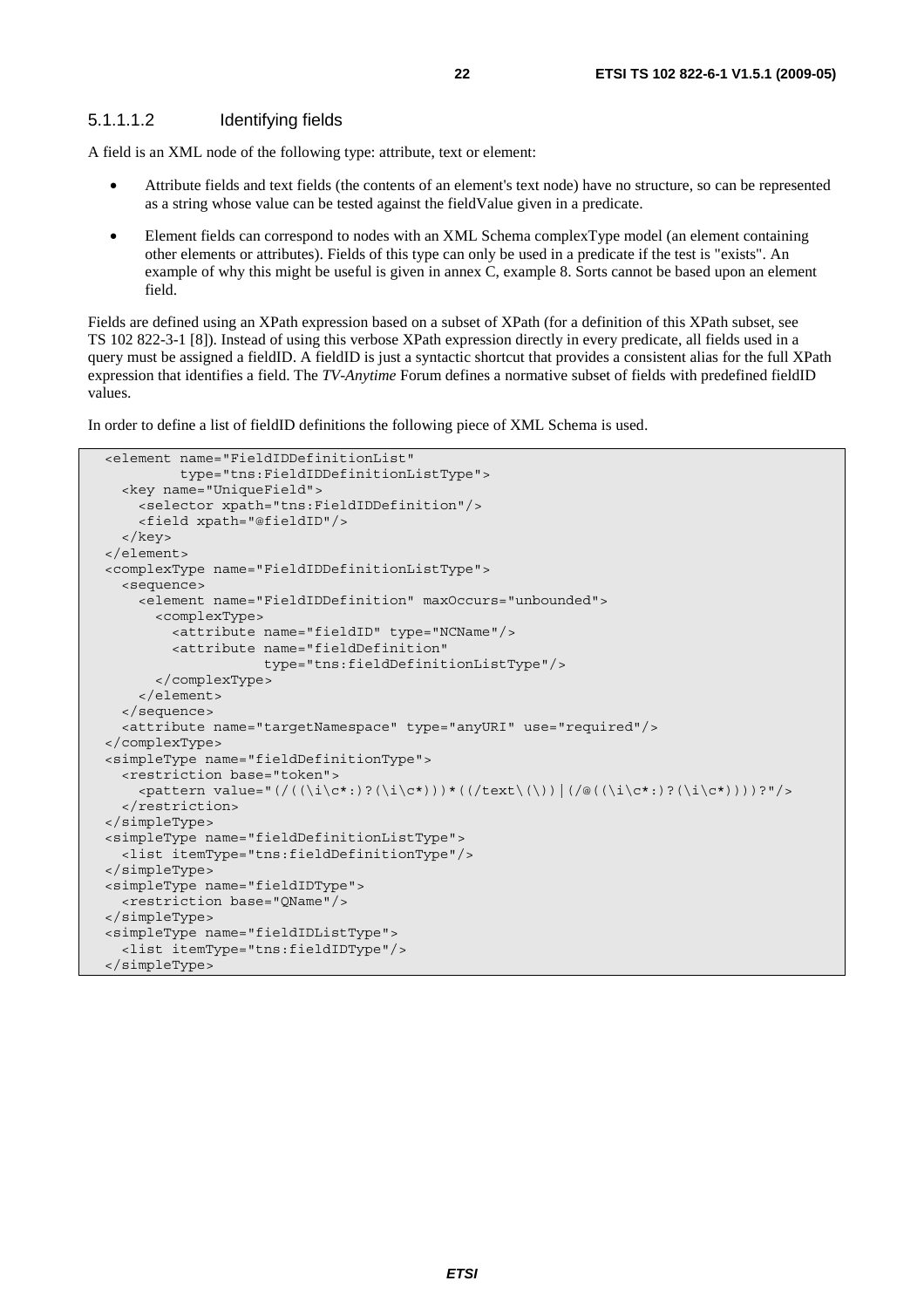| <b>Name</b>               | <b>Definition</b>                                                                                                                                                                                                                                                                                                                                                                                                     |
|---------------------------|-----------------------------------------------------------------------------------------------------------------------------------------------------------------------------------------------------------------------------------------------------------------------------------------------------------------------------------------------------------------------------------------------------------------------|
| FieldIDDefinitionListType | Provides a uniform structure for defining a map of fieldID<br>values to XPath expressions.                                                                                                                                                                                                                                                                                                                            |
| targetNamespace           | The field definition namespace to which this fieldID map<br>belongs. The namespace can be used to unambiguously<br>reference fieldID values from multiple namespaces. The use<br>of namespaces here is similar to, but distinct from, the use of<br>namespaces to identify XML Schema, and is in accordance<br>with "Namespaces in XML" [2].                                                                          |
| FieldIDDefinition         | Contains a single fieldID map.                                                                                                                                                                                                                                                                                                                                                                                        |
| fieldID                   | A name used to identify this field. All the fieldID values defined<br>in a particular namespace must be unique.                                                                                                                                                                                                                                                                                                       |
| <b>fieldDefinition</b>    | A list of XPath expressions that defines the fields that may be<br>searched when this fieldID is used. Each item in the list is a<br>regular expression that corresponds to the XPath subset<br>defined in TS 102 822-3-1 [8], clause 4.8.5.1.2. The XPath<br>namespace context consists of the namespace declarations<br>that are in scope in the XML instance document at the point<br>that this attribute appears. |
| fieldIDType               | The simple type that all fieldID values are based on. Note that<br>the use of QName ensures that fieldID values are always<br>namespace qualified.                                                                                                                                                                                                                                                                    |
| fieldIDListType           | A whitespace-separated list of fieldID values.                                                                                                                                                                                                                                                                                                                                                                        |

Element instances based upon the FieldIDDefinitionListType are used in two places in the present document. Firstly, it is used to specify the *TV-Anytime* Forum's predefined subset of fieldID values. Secondly, it may appear in a get\_Data operation's capability description, where it is used to allocate fieldID values to fields not in the normative subset. See clause 7.1.3 for an explanation of how this is done. In this, way servers can extend their metadata services to flexibly support querying or sorting on any field in the *TV-Anytime* metadata and content referencing Schema.

The predefined subset of fieldID allocations, which are defined in the urn:tva:transport:fieldIDs:2005 field definition namespace, can be found in annex B. Within the present document the prefix "tvaf" is used to denote this namespace.

Within this same namespace, some field identifiers contain multiple XPath statements. A server may use any of these XPath statements when performing a query based on these fields. Table 2 defines some additional special case field identifiers, along with a semantic description of their meaning. These special case fields are those that cannot be identified using single XPath expressions.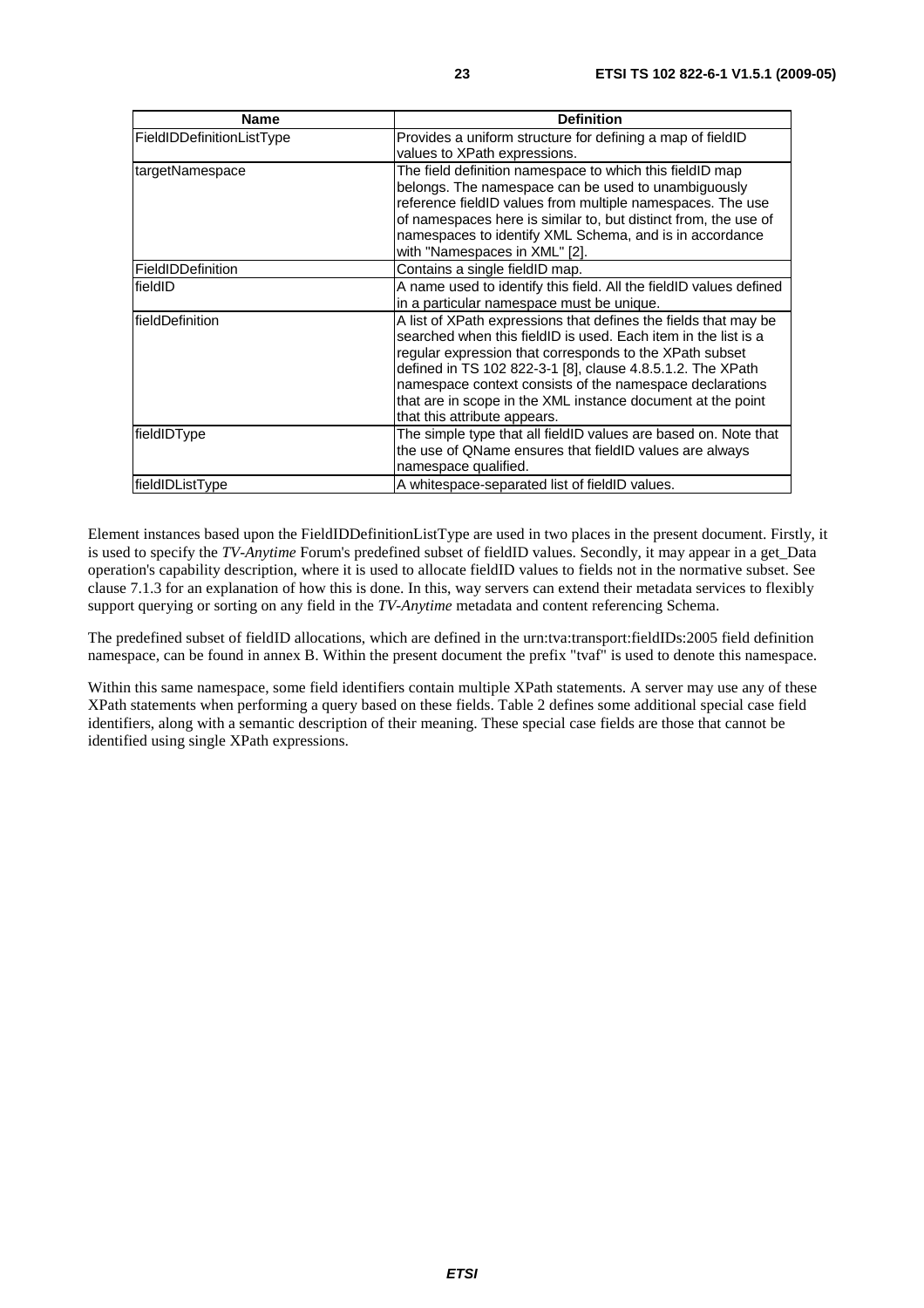| <b>FieldID</b>    | <b>Comment</b>                                                                                                                                                                                                                                           |
|-------------------|----------------------------------------------------------------------------------------------------------------------------------------------------------------------------------------------------------------------------------------------------------|
| <b>CRID</b>       | The CRID when it is used in the context of identifying the CRID<br>with which a fragment is associated.<br>Details of this fieldID can be found in table 3.                                                                                              |
| <b>Start</b>      | The Start attribute of the DecomposedLocator element from the<br>LocationResult element within the content referencing table.                                                                                                                            |
| Title             | Any title element (Title or ShortTitle) from the ProgramInformation,<br>GroupInformation, ProgramLocation or SegmentInformation<br>tables.                                                                                                               |
| TitleLanguage     | The language attribute of the Title element from the relevant<br>ProgramInformation, GroupInformation, ProgramLocation or<br>SegmentInformation table.                                                                                                   |
| Synopsis          | Any Synopsis element from the ProgramInformation,<br>GroupInformation, ProgramLocation or SegmentInformation<br>tables.                                                                                                                                  |
| SynopsisLanguage  | The language attribute of the Synopsis element from the<br>ProgramInformation, GroupInformation, ProgramLocation or<br>SegmentInformation tables.                                                                                                        |
| PublishedStart    | The Published Time element of any items of type<br>ScheduleEventType, and the StartOfAvailability element of a<br>OnDemandProgram item. If the StartOfAvailability element is not<br>present, it is assumed to be the current time (i.e. available now). |
| PublishedDuration | The PublishedDuration element of any items of type<br>ScheduleEventType.                                                                                                                                                                                 |
| FragmentID        | Any fragmentId attribute. See annex C for an example of how this<br>fieldID may be used to retrieve a specific fragment.                                                                                                                                 |
| fragmentVersion   | Any fragmentVersion attribute. See annex C for an example of<br>how this fieldID may be used to update a specific fragment.                                                                                                                              |
| AudioCoding       | The coding element from the AudioAttributes element from the<br>ProgramInformation or ProgramLocation tables.                                                                                                                                            |
| AudioChannels     | The NumOfChannels element from the AudioAttributes element<br>within the ProgramInformation or ProgramLocation tables.                                                                                                                                   |
| VideoAspectRatio  | The AspectRatio element from the VideoAttributes element within<br>the ProgramInformation or ProgramLocation tables.                                                                                                                                     |
| Keyword           | The Keyword element within the ProgramInformation or<br>GroupInformation tables.                                                                                                                                                                         |
| KeywordLanguage   | The language attribute from the Keyword element within the<br>ProgramInformation or GroupInformation tables.                                                                                                                                             |
| Genre             | The Genre element within the ProgramInformation or<br>GroupInformation tables.                                                                                                                                                                           |
| Language          | The Language element from the ProgramInformation or<br>GroupInformation tables.                                                                                                                                                                          |
| ParentalGuidance  | The ParentalGuidance element from the ProgramInformation or<br>GroupInformation tables.                                                                                                                                                                  |
| Role              | The Role element from the cast list item that relates to cast<br>member associated with the ProgramInformation or<br>GroupInformation tables.                                                                                                            |
| FamilyName        | The FamilyName element from the cast list item that relates to<br>cast member associated with the ProgramInformation or<br>GroupInformation tables.                                                                                                      |
| GivenName         | The GivenName element from the cast list item that relates to cast<br>member associated with the ProgramInformation or<br>GroupInformation tables.                                                                                                       |
| AwardTitle        | The Title element from an awards list item within the<br>ProgramInformation or GroupInformation tables.                                                                                                                                                  |
| AwardYear         | The Year element from an awards list item within the<br>ProgramInformation or GroupInformation tables.                                                                                                                                                   |
| AwardNominee      | The Nominee element from an awards list item within the<br>ProgramInformation or GroupInformation tables.                                                                                                                                                |
| AwardRecipient    | The Recipient element from an awards list item within the<br>ProgramInformation or GroupInformation tables.                                                                                                                                              |
| RatingValue       | The RatingValue element from Review element within the<br>ProgramInformation or GroupInformation tables.                                                                                                                                                 |
| RatingScheme      | The RatingScheme element from Review element within the<br>ProgramInformation or GroupInformation tables.                                                                                                                                                |

### **Table 2: Description of special case fieldID values (informative)**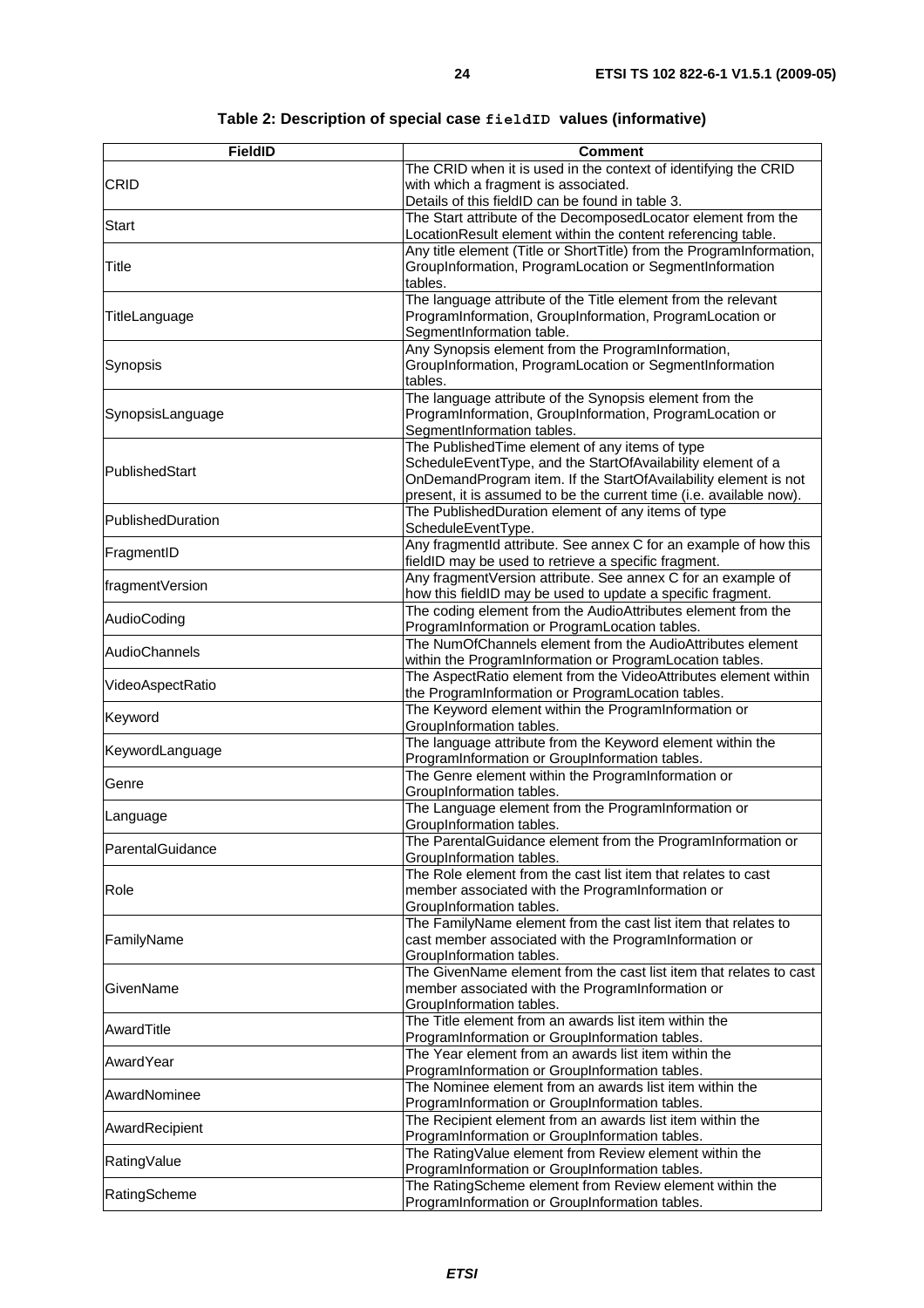| <b>FieldID</b>                          | <b>Comment</b>                                                                                                                                                                      |
|-----------------------------------------|-------------------------------------------------------------------------------------------------------------------------------------------------------------------------------------|
| <b>ProductionDate</b>                   | The ProductionDate element from BasicDescription element within<br>the ProgramInformation or GroupInformation tables.                                                               |
| CreditName                              | Any name element (FamilyName or GivenName) form the<br>ProgramInformation, GroupInformation or ProgramReviews<br>tables.                                                            |
| ProgramURL                              | The ProgramURL element from the BroadcastEvent Schedule, or<br>OnDemandProgram element within the ProgramLocation table.                                                            |
| FreeToView                              | The Free element from the BroadcastEvent or Schedule element<br>within the ProgramLocation table.                                                                                   |
| EpisodeOf                               | The EpisodeOf element from the ProgramInformation element<br>within the ProgramInformation table.                                                                                   |
| GroupType                               | The value attribute of the GroupType element within the<br>GroupInformation table.                                                                                                  |
| ServiceURL                              | The ServiceURL element of the ServiceInformation element within<br>the ServiceInformation table.                                                                                    |
| ServiceName                             | The ServiceName element of the ServiceInformation element<br>within the ServiceInformation table.                                                                                   |
| CreditsItem                             | The CreditsItem element of the CreditsList element within the<br>ProgramInformation or GroupInformation table.                                                                      |
| <b>AudioAttributes</b>                  | The AudioAttributes element of the AVAtrributes element within<br>the ProgramInformation or ProgramLocation tables.                                                                 |
| VideoAttributes                         | The VideoAttributes element of the AVAtrributes element within<br>the ProgramInformation or ProgramLocation tables.                                                                 |
| AwardsListItem                          | The AwardsListItem element of the AwardsList element within the<br>ProgramInformation or GroupInformation tables.                                                                   |
| ProgramInformation                      | The ProgramInformation element of the ProgramInformation table.                                                                                                                     |
| GroupInformation                        | The GroupInformation element of the GroupInformation table.                                                                                                                         |
| <b>BroadcastEvent</b>                   | The BroadcastEvent element of the ProgramLocation table.                                                                                                                            |
| Schedule                                | The Schedule element of the ProgramLocation table.                                                                                                                                  |
| OnDemandProgram                         | The OnDemandProgram element of the ProgramLocation table.                                                                                                                           |
| ServiceInformation                      | The ServiceInformation element of the ServiceInformation table.                                                                                                                     |
| PersonName                              | The PersonName element of the CreditsInformation table.                                                                                                                             |
| OrganizationName                        | The OrganizationName element of the CreditsInformation table.                                                                                                                       |
| SegmentInformation                      | The SegmentInformation element of the SegmentInformation<br>table.                                                                                                                  |
| SegmentGroupInformation                 | The SegmentGroupInformation element of the<br>SegmentInformation table.                                                                                                             |
| Review                                  | The Review element of the ProgramReview table.                                                                                                                                      |
| <b>CSUri</b>                            | The uri attribute of the ClassificationScheme element within the<br>ClassificationSchemeTable.                                                                                      |
| <b>CSAlias</b>                          | The mpeg7:alias attribute of the CSAlias element within the<br>ClassificationSchemeTable.                                                                                           |
| GenreCS                                 | The href attribute of the Genre element within the<br>ProgramInformationTable and GroupInformationTable.                                                                            |
| Price                                   | The Price element of the Purchaseltem of the PurchaseList of the<br>BasicDescription element within the ProgramInformation or<br>GroupInformation tables.                           |
| Currency                                | The currency attribute of the Price element of the Purchaseltem of<br>the PurchaseList of the BasicDescription element within the<br>ProgramInformation or GroupInformation tables. |
| Cipher                                  | The Cipher element of the AncillaryRMPI element of the<br>RMPIDescription in the RMPITable or in a Purchaseltem.                                                                    |
| ExtendRightsSecurityLevel               | The SecurityLevel element of the ExtendRights element of the<br>RMPIDescription in the RMPITable or in a Purchaseltem.                                                              |
| ExtendRightsSourceOfAdditionalRights    | The SourceOfAdditionalRights element of the ExtendRights<br>element of the RMPIDescription in the RMPITable or in a<br>Purchaseltem.                                                |
| AnyDomainRightsPlayRightFlag            | The PlayRightFlag element of the AnyDomainRights element of<br>the RMPIDescription in the RMPITable or in a Purchaseltem.                                                           |
| AnyDomainRightsAnalogueExportSignalling | The AnalogueExportSignalling element of the AnyDomainRights<br>element of the RMPIDescription in the RMPITable or in a<br>Purchaseltem.                                             |
| AnyDomainRightsAnalogueExportSDControl  | The AnalogueExportSDControl element of the AnyDomainRights<br>element of the RMPIDescription in the RMPITable or in a<br>Purchaseltem.                                              |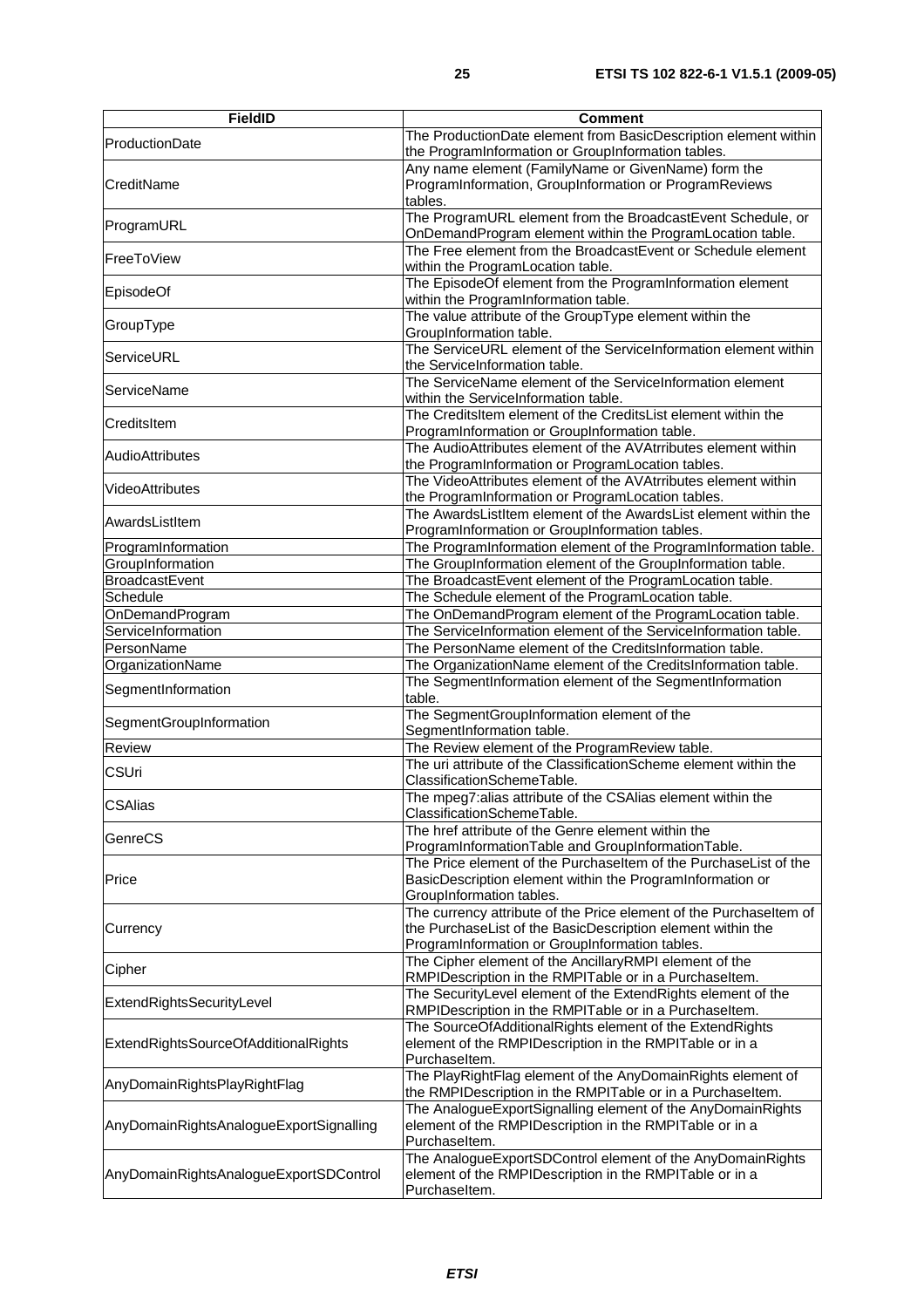| <b>FieldID</b>                                      | <b>Comment</b>                                                                                                                                                                    |
|-----------------------------------------------------|-----------------------------------------------------------------------------------------------------------------------------------------------------------------------------------|
| AnyDomainRightsDigitalExportSDControl               | The DigitalExportSDControl element of the AnyDomainRights<br>element of the RMPIDescription in the RMPITable or in a<br>Purchaseltem.                                             |
| AnyDomainRightsDigitalExportHDControl               | The DigitalExportHDControl element of the AnyDomainRights<br>element of the RMPIDescription in the RMPITable or in a<br>Purchaseltem.                                             |
| AnyDomainRightsSecurityLevel                        | The SecurityLevel element of the AnyDomainRights element of<br>the RMPIDescription in the RMPITable or in a PurchaseItem.                                                         |
| AnyDomainRightsBufferDuration                       | The BufferDuration element in the AnyDomainRights or in the<br>ReceivingDomainRights.                                                                                             |
| AnyDomainRightsTimeWindowStartDate                  | The StartDate element of the TimeWindow element in the<br>AnyDomainRights element of the RMPIDescription in the<br>RMPITable or in a Purchaseltem.                                |
| AnyDomainRightsTimeWindowEndDate                    | The EndDate element of the TimeWindow element in the<br>AnyDomainRights element of the RMPIDescription in the<br>RMPITable or in a Purchaseltem.                                  |
| AnyDomainRightsGeographicalControl                  | The GeographicalControl element of the TimeWindow element in<br>the AnyDomainRights element of the RMPIDescription in the<br>RMPITable or in a Purchaseltem.                      |
| ReceivingDomainRightsPlayRightFlag                  | The PlayRightFlag element of the ReceivingDomainRights<br>element of the RMPIDescription in the RMPITable or in a<br>Purchaseltem.                                                |
| ReceivingDomainRightsAnalogueExportSignalli<br>ng   | The AnalogueExportSignalling element of the<br>ReceivingDomainRights element of the RMPIDescription in the<br>RMPITable or in a Purchaseltem.                                     |
| ReceivingDomainRightsAnalogueExportSDCon<br>trol    | The AnalogueExportSDControl element of the<br>ReceivingDomainRights element of the RMPIDescription in the<br>RMPITable or in a Purchaseltem.                                      |
| ReceivingDomainRightsDigitalExportSDControl         | The DigitalExportSDControl element of the<br>ReceivingDomainRights element of the RMPIDescription in the<br>RMPITable or in a Purchaseltem.                                       |
| ReceivingDomainRightsDigitalExportHDControl         | The DigitalExportHDControl element of the<br>ReceivingDomainRights element of the RMPIDescription in the<br>RMPITable or in a Purchaseltem.                                       |
| ReceivingDomainRightsSecurityLevel                  | The SecurityLevel element of the ReceivingDomainRights element<br>of the RMPIDescription in the RMPITable or in a Purchaseltem.                                                   |
| ReceivingDomainRightsBufferDuration                 | The BufferDuration element in the AnyDomainRights or in the<br>ReceivingDomainRights.                                                                                             |
| ReceivingDomainRightsTimeWindowStartDate            | The StartDate element of the TimeWindow element in the<br>ReceivingDomainRights element of the RMPIDescription in the<br>RMPITable or in a Purchaseltem.                          |
| ReceivingDomainRightsTimeWindowEndDate              | The EndDate element of the TimeWindow element in the<br>ReceivingDomainRights element of the RMPIDescription in the<br>RMPITable or in a Purchaseltem.                            |
| ReceivingDomainRightsGeographicalControl            | The GeographicalControl element of the TimeWindow element in<br>the ReceivingDomainRights element of the RMPIDescription in<br>the RMPITable or in a Purchaseltem.                |
| ReceivingDomainRightsPhysicalProximityFlag          | The PhysicalProximityFlag element of the SinglePointOfControl<br>element in the ReceivingDomainRights element.                                                                    |
| ReceivingDomainRightsSimultaneousRenderin<br>gCount | The SimultaneousRenderingCount element in the<br>SimultaneousRendering element of the ReceivingDomainRights<br>element.                                                           |
| RewardCouponId                                      | The CouponIdRef element in the CouponRef element of the<br>RewardCoupon element in ExtendePurchaseItem element.                                                                   |
| RewardCouponAuthority                               | The AuthorityName element in the CouponRef element of the<br>RewardCoupon element in ExtendePurchaseltem element.                                                                 |
| TVAMainPublisher                                    | The Publisher attribute in the TVAMain element.                                                                                                                                   |
| MetadataOriginPublisher                             | The Publisher element in any MetadataOriginationInformation<br>element in the MetadataOriginationInformationTable element of<br>the TVAMain element.                              |
| MetadataOriginPublisherLanguage                     | The language attribute of the Publisher element in any<br>MetadataOriginationInformation element in the<br>MetadataOriginationInformationTable element of the TVAMain<br>element. |
| ContentType                                         | ContentType element of ContentPropertiesType.                                                                                                                                     |
| FileFormat                                          | FileFormat element of FilePropertiesType.                                                                                                                                         |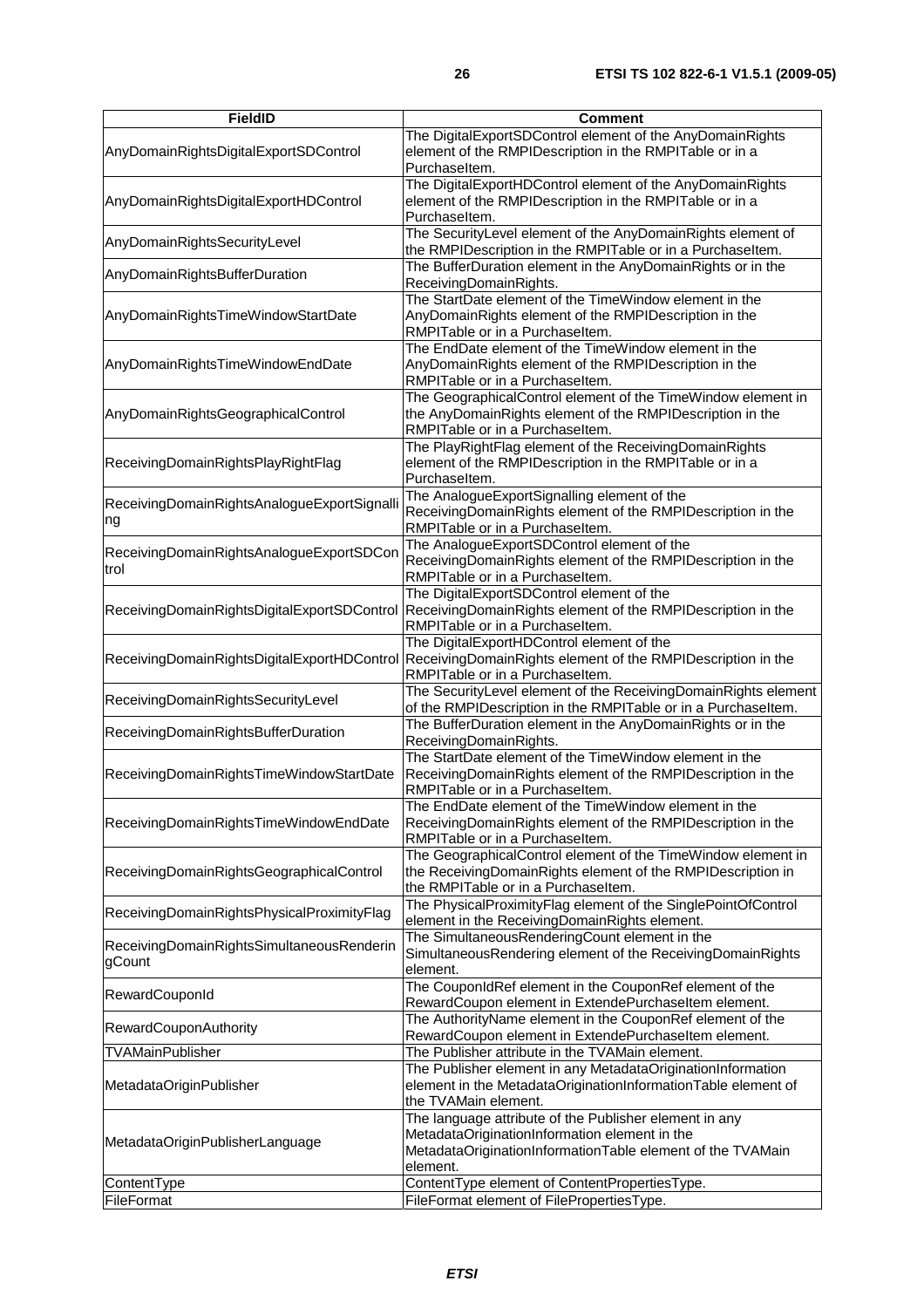| <b>FieldID</b>             | Comment                                                      |
|----------------------------|--------------------------------------------------------------|
| FileSize                   | FileSize element of FilePropertiesType.                      |
| AudioContent               | AudioAttributes of ContentPropertiesType.                    |
| VideoContent               | VideoAttributes of ContentPropertiesType.                    |
| <b>StillImageContent</b>   | StillImageAttributes of ContentPropertiesType.               |
| StillImageWidth            | Width element of StillImageAttributes.                       |
| StillImageHeight           | Height element of StillImageAttributes.                      |
| <b>TextContent</b>         | TextContentAttributes of ContentPropertiesType.              |
| TextLanguage               | TextLanguage of TextContentAttributes.                       |
| DataBroadcastingContent    | DataBroadcastingContextAttributes of ContentPropertiesType.  |
| FullScreenRendering        | fullScreen attribute of DataBroadcastingContextAttributes.   |
| TransparencyRendering      | transparency attribute of DataBroadcastingContextAttributes. |
| UpdateCycle                | UpdateCycle element of DataBroadcastingContextAttributes.    |
| <b>InterstitialContent</b> | InterstitialContextAttributes of ContentPropertiesType.      |
| <b>BrandName</b>           | BrandName element of InterstitialContextAttributes.          |
| EducationalContent         | EducationalContextAttributes of ContentPropertiesType.       |
| IntendedUser               | IntendedUser element of EducationalContextAttributesType.    |
| EducationalType            | EducationalType element of EducationalContextAttributesType. |
| ApplicationContent         | ApplicationContextAttributes of ContentPropertiesType.       |
| Freeware                   | Freeware element of ApplicationContextAttributesType.        |
| Uninstall                  | Uninstall element of ApplicationContextAttributesType.       |
| <b>GameContent</b>         | GameContextAttributes of ContentPropertiesType.              |
| Perspectives               | Perspectives element of GameContextAttributes.               |
| <b>MaxNumPlayers</b>       | MaxNumPlayers element of GameContextAttributes.              |
| UserLanguage               | Language element of BiographicInformation.                   |
| <b>UserAge</b>             | Age element of BiographicInformation.                        |
| <b>UserGender</b>          | Gender element of BiographicInformation.                     |
| AuditoryImpairment         | AuditoryImpairment of AccessibilityInformation.              |
| VisualImpairment           | eyeSide attribute of VisualImpairment element.               |
| AudioDecoder               | Format of AudioCapabilities of TerminalInformation.          |
| VideoDecoder               | Format of VideoCapabilities of TerminalInformation.          |
| SupportingOS               | SupportingOS of TerminalInformationTable.                    |
| MiddleWare                 | Middleware of TerminalInformationTable.                      |
| VirtualMachine             | VirtualMachine of TerminalInformationTable.                  |
| <b>OtherSystemSW</b>       | OtherSystemSW of TerminalInformationTable.                   |
| CPUName                    | CPU Type of TerminalInformationTable.                        |
| <b>CPUClock</b>            | Clock speed of TerminalInformationTable.                     |
| <b>CPUUnit</b>             | Unit used to define clock speed of TerminalInformationTable. |
| RAMSize                    | Size of the RAM of TerminalInformationTable.                 |
| <b>RAMUnit</b>             | Unit used to define ram size of TerminalInformationTable.    |
| NetworkInformationID       | NetworkInformationID element of NetworkInformation.          |
| NaturalLocation            | Location of NaturalEnvironmentInformation.                   |

If a metadata service wishes to support querying or sorting on a field within the normative subset it must use the predefined fieldID. (I.e. servers must not define their own fieldID for a field already in the normative subset).

#### 5.1.1.1.3 Primary index CRID fields

Fragments containing CRIDs exist in many different locations in the *TV-Anytime* schema. Since CRIDs can occur in multiple places within a fragment (e.g. in a GroupInformation fragment they can be used to refer to parent groups), table 3 formally defines the CRID field that is used to identify the fragments in each case.

The XPath expressions are namespace qualified. The present document assumes the expression content of the XPath evaluator has the following namespace prefixes:

| cr               | urn:tva:ContentReferencing:2008 |
|------------------|---------------------------------|
| tva              | urn:tva:metadata:2008           |
| mpeg7            | $urn:$ tva: $mpeg7:2005$        |
| tva <sub>2</sub> | urn:tva:metadata:extended:2008  |
| rmp <sub>1</sub> | urn:tva:rmpi:2008               |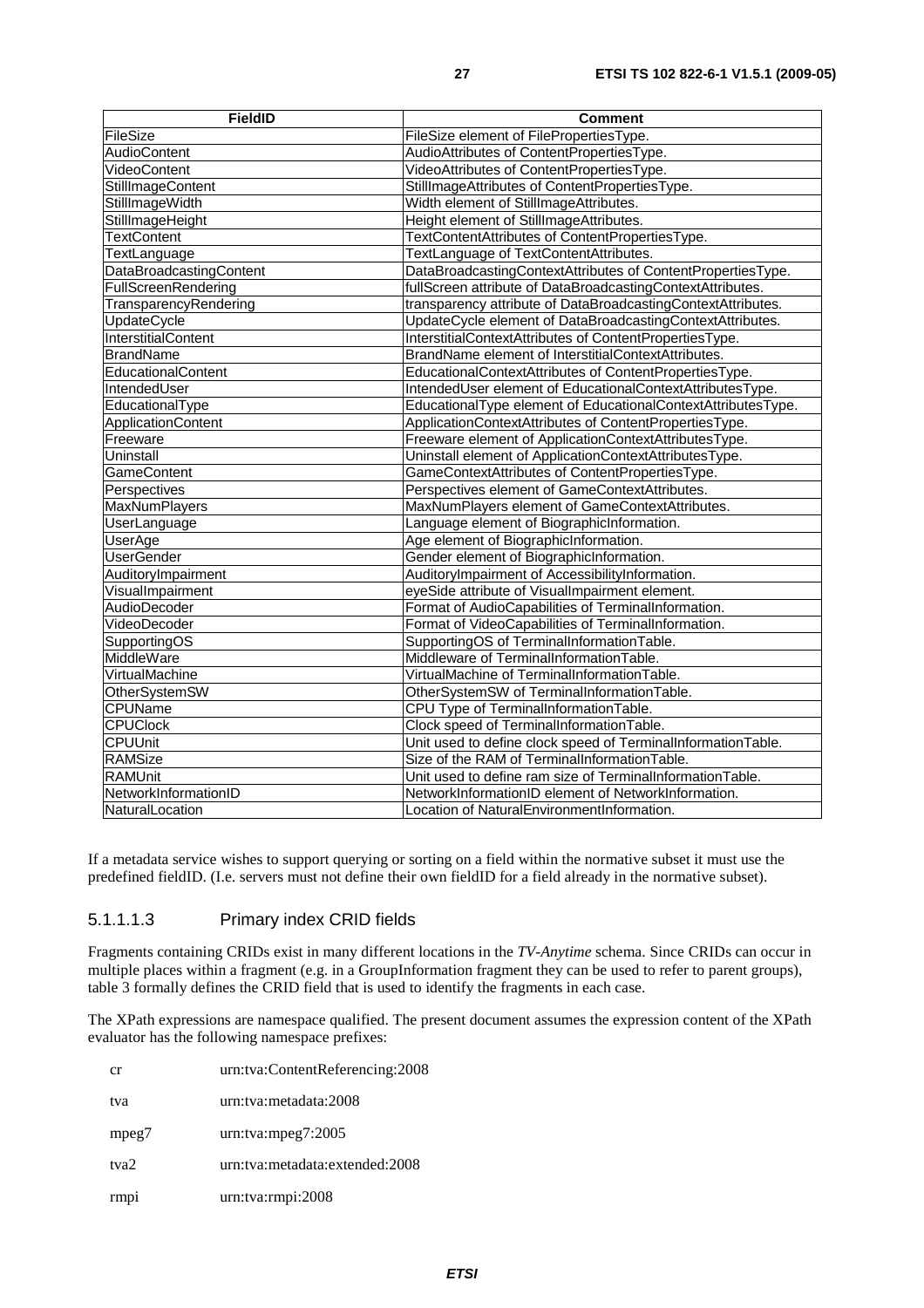| Table type         | XPath specification for CRID node set<br>(ignore whitespace)                                                                                                                                                                                                                                                                                                          | <b>Number</b><br>matches |
|--------------------|-----------------------------------------------------------------------------------------------------------------------------------------------------------------------------------------------------------------------------------------------------------------------------------------------------------------------------------------------------------------------|--------------------------|
| ContentReferencing | /cr:ContentReferencingTable/cr:Result/@CRID                                                                                                                                                                                                                                                                                                                           | $0$ or 1                 |
| ProgramInformation | /tva:TVAMain/tva:ProgramDescription/tva:ProgramInformation<br>Table/tva:ProgramInformation/@programId                                                                                                                                                                                                                                                                 | 0 or 1                   |
| GroupInformation   | /tva:TVAMain/tva:ProgramDescription/tva:<br>GroupInformationTable/tva:GroupInformation/@groupId                                                                                                                                                                                                                                                                       | 0 or 1                   |
| ProgramReview      | /tva:TVAMain/tva:ProgramDescription/tva:ProgramReviewTable/<br>tva:ProgramReviews/tva:Program/@crid                                                                                                                                                                                                                                                                   | 0 to many                |
| ProgramLocation    | /tva:TVAMain/tva:ProgramDescription/tva:<br>ProgramLocationTable/tva:Schedule/tva:ScheduleEvent/tva:<br>Program/@crid                                                                                                                                                                                                                                                 | 0 to many                |
|                    | /tva:TVAMain/tva:ProgramDescription/tva:ProgramLocationTable<br>/tva:BroadcastEvent/tva:Program/@crid                                                                                                                                                                                                                                                                 | 0 to many                |
|                    | /tva:TVAMain/tva:ProgramDescription/tva:ProgramLocationTable<br>/tva:OnDemandProgram/tva:Program/@crid                                                                                                                                                                                                                                                                | 0 to many                |
|                    | /tva:TVAMain/tva:ProgramDescription/tva:ProgramLocationTable<br>/tva:OnDemandService/tva:OnDemandProgram/tva:<br>Program/@crid                                                                                                                                                                                                                                        | 0 to many                |
| SegmentInformation | /tva:TVAMain/tva:ProgramDescription/tva:SegmentInformationTa<br>ble/tva:SegmentList/tva:<br>SegmentInformation/tva:ProgramRef/@crid<br>The schema does not require this attribute. If it is omitted the<br>implied CRID (from the parent segment group) must be used for<br>the server to determine matching SegmentInformation fragments<br>based on the CRID field. | 0 to many                |
|                    | /tva:TVAMain/tva:ProgramDescription/tva:SegmentInformation<br>Table/tva:SegmentGroupList/tva:SegmentGroupInformation/tva:<br>ProgramRef/@crid                                                                                                                                                                                                                         | 0 to many                |
| Package            | /tva:TVAMain/tva2:PackageTable/Package/@crid                                                                                                                                                                                                                                                                                                                          | 0 to many                |

**Table 3: The meaning of the CRID field in the different** *TV-Anytime* **tables** 

### 5.1.1.1.4 Restrictions on the use of QueryConstraints

The QueryConstraints element must not contain predicates with fields from the following tables:

- ContentReferencingTable: Content referencing information does not contain metadata attractors, so none of the fields are suitable as query constraints.
- CreditsInformationTable: Even if Credits information can be included directly in the BasicDescription element, or in the CreditsInformation Table and sometimes referred from the content BasicDescription element, Credits information is considered to always be part of the BasicDescription element from the point of view of specifying a search. In other words, fields based upon the credit information fields inside a BasicDescription element are used to constrain a search and there is no need to use the fields inside the CreditsInformation table for this.

There are two exceptions to these rules:

- Searches using the fragmentId field and fragmentVersion field can be used to retrieve or update a metadata fragment from any metadata table.
- Searches based on the CRID field are a special case, which is considered in clause 5.1.1.1.3.

Please note that a request with QueryConstraints containing disjunctive condition may lead sometimes to an ambiguous result (see example in clause C.9).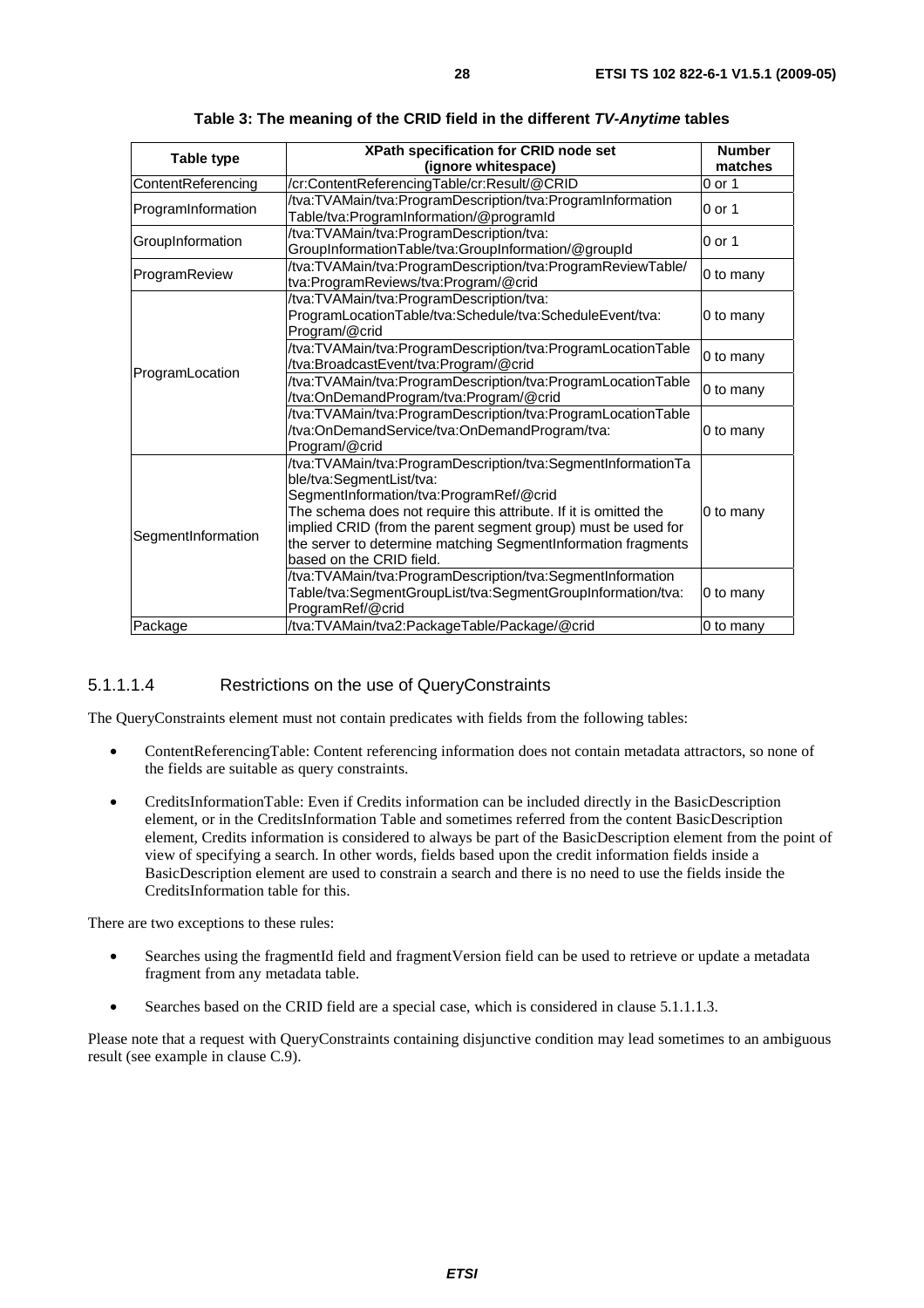### 5.1.1.1.5 Evaluating a predicate

Although the fieldID values specify precisely the field being matched, a metadata service is free to interpret which metadata fields are used to match the query fieldValue. For example, if a query specifies a programme with a certain title, a server is free to match this string with any of the values given by the Title or ShortTitle elements. Similarly, if a query specifies a keyword search, a server could match the keyword on any of the stored keywords as well as words in the title and synopsis. In general, where the metadata schema offers alternative ways of representing the same information a metadata service should be lenient in matching either representation (e.g. a UK parental guidance of "18" might be considered to match an American rating of "X"). In particular, it is RECOMMENDED that a metadata service adopt the following behaviour:

- If a controlled term is being matched, the server matches fieldValue values specified using both the full URN for the controlled term, or a shortened alias form.
- Any query field inside a BasicDescription element can give rise to a match for the corresponding field inside a ProgramInformation or GroupInformation fragment. E.g. a search for the field Title with value "Friends" could give rise to a programme CRID (episode of "Friends"), or a group CRID (series of "Friends"). If the client is only requested in one type of CRID, they can achieve this by requesting the appropriate table type in the RequestedTables parameter.
- The fields within a BroadcastEvent can be considered to the match corresponding fields within a ScheduleEvent. This does not impact how the metadata service chooses to fragment the returned data (i.e. whether to use BroadcastEvent or Schedule fragments).

The tests evaluated to determine the Boolean value of a predicate are self-explanatory, but the following should be noted:

- *Equals*: For numeric types, a server must consider values that are numerically equal to the query value to represent a match. For fields that have the anyURI type or some derived type (e.g. CRID, ServiceURL, etc.) equality must be based upon the rules defined for that particular URI. For fields that have the TVAIDType type (e.g. fragmentID, serviceID, etc.), equality must be based on the rules for matching ID and IDRef types, as defined in the XML specification [1].
- For other types derived from string, the server determines the notion of equality. It is recommended that the server ignores leading and trailing white space and character case when comparing strings. The server may also employ fuzzy or other type of matching algorithms so that matches may still be returned if a name is misspelt in a query, say.
- For fields that can contain multiple values (e.g. Title, Genre, Keywords, etc.), it is recommended that the query fieldValue is matched to any of the field values in a fragment. If the server has no data for a particular field, it is RECOMMENDED that the server considers the associated fragment not to match the predicate, as this can lead to very large result sets. However, if the query is sufficiently restrictive (no truncation of the response is necessary) it may be appropriate to relax this rule.
- less than, greater tha: The use of XPath and XML Schema mean that the metadata service is always aware of the Schema type of every field. If the type is duration, then the shortest time is considered to be the lesser. If the type is a date and/or time, then the earlier value is considered to be the lesser. If the type is numeric, then *less*\_*than* has its obvious interpretation.
- If the type is derived from a string, then the earliest string (according to a lexicographic sort) is considered to be the lesser. The comparison is based on the Unicode Technical Standard 10 Collation Order [20] on elements normalized according to Unicode Normalization Form C [21]. By default, the collation takes place according to the Default Unicode Collation Element Table in conjunction with Unicode Collation Algorithm. A metadata provider may choose to use another collation table, in which case this is indicated by naming the collation table in the capability description (see clause 6.1).
- For fields that can contain multiple values (e.g. Title, Genre, Keywords, etc.), the metadata service should base the comparison on the field it considers to be primary. For some elements, this is indicated using the "type" attribute with value "main".
- If a fragment has no metadata for a particular field, the fragment should be tested as if the value for that field is the empty string.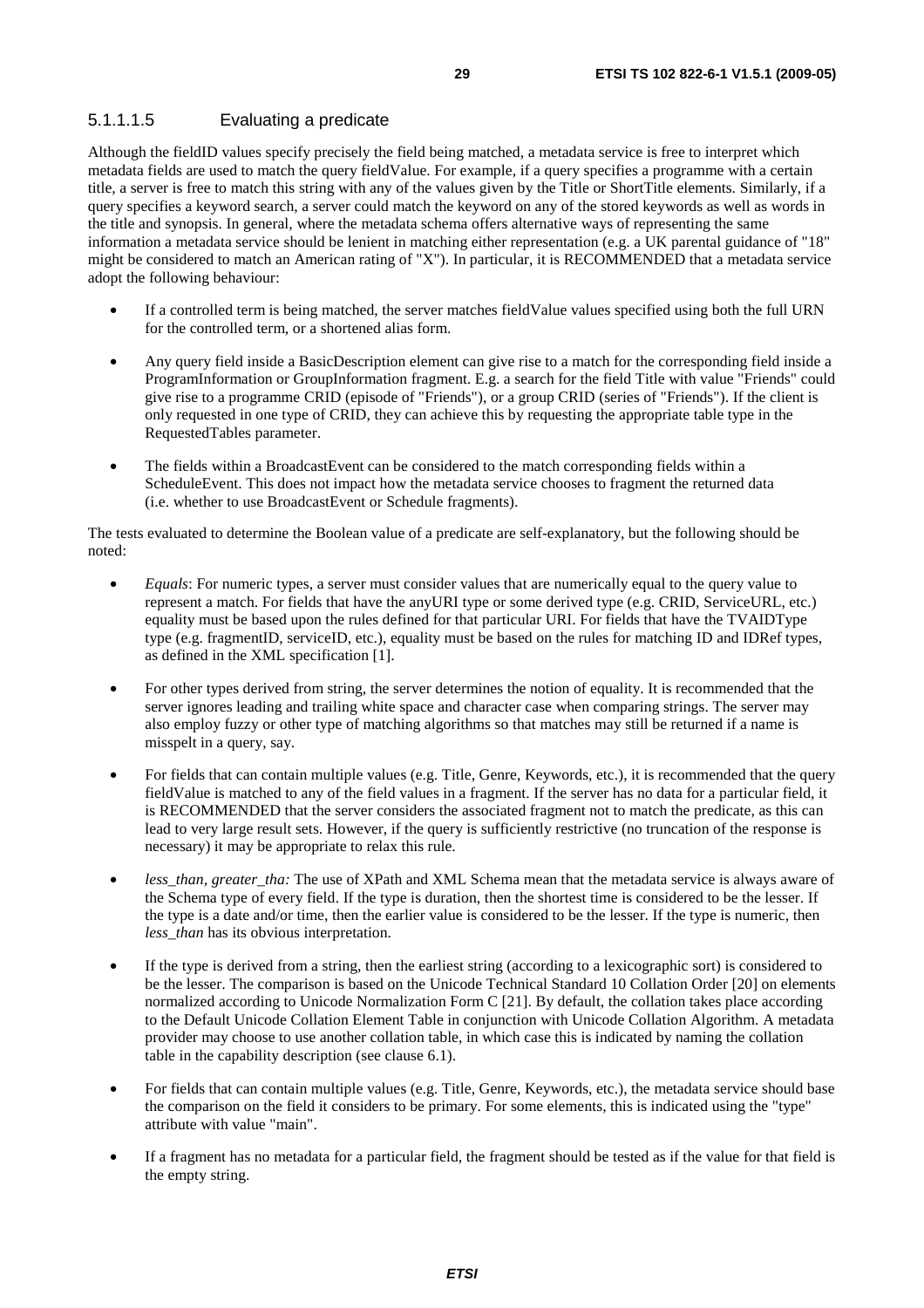- *Exists:* In order for this test to evaluate as "true", the metadata service must be able to populate the element or attribute with useful data. I.e. it is not sufficient to instantiate the element or attribute but leave it empty.
- *Contains*: This test is only used to test fields that have a type derived from a string. For all other field types the test should not be used.

### 5.1.1.2 View on returned data

#### 5.1.1.2.1 Requesting tables

This required RequestedTables parameter defines the types of data that a metadata service will try to provide on each result it returns. To achieve this, the client includes a list of table types that it requires. For a given result set, a server should supply, if the appropriate metadata is available, the corresponding fragments for this result record from the requested tables. It is not an error if the appropriate metadata is not available (e.g. no segmentation information is available for that CRID), and the client must not assume that requested fragments will always be returned.

```
<complexType name="FieldListType"> 
    <sequence> 
       <element name="IdentificationByFieldId" minOccurs="0" maxOccurs="unbounded"> 
          <complexType> 
            <attribute name="fieldID" type="tns:fieldIDType" use="required"/> 
          </complexType> 
       </element> 
       <element name="IdentificationByXPath" minOccurs="0" maxOccurs="unbounded"> 
          <complexType> 
            <attribute name="XPath" type="string" use="required"/> 
          </complexType> 
       </element> 
    </sequence> 
</complexType> 
 <complexType name="RequestedTablesType"> 
   <sequence> 
     <element name="Table" maxOccurs="unbounded"> 
       <complexType> 
         <sequence> 
            <element name="RequestedFields" type="tns:FieldListType" 
            minOccurs="0"/> 
           <element name="SortCriteria" type="tns:SortCriteriaType" 
           minOccurs="0" maxOccurs="unbounded"/> 
         </sequence> 
         <attribute name="type" use="required"> 
           <simpleType> 
             <restriction base="string"> 
                <enumeration value="ContentReferencingTable"/> 
                <enumeration value="ClassificationSchemeTable"/> 
                <enumeration value="ProgramInformationTable"/> 
                <enumeration value="GroupInformationTable"/> 
                <enumeration value="CreditsInformationTable"/> 
                <enumeration value="ProgramLocationTable"/> 
                <enumeration value="ServiceInformationTable"/> 
                <enumeration value="ProgramReviewTable"/> 
                <enumeration value="SegmentInformationTable"/> 
                <enumeration value="PackageTable"/> 
                <enumeration value="InterstitialCampaignTable"/> 
                <enumeration value="RMPITable"/> 
                <enumeration value="CouponTable"/> 
                <enumeration value="TargetingInformationTable"/> 
                <enumeration value="InterstitialTargetingTable"/> 
             </restriction> 
           </simpleType> 
         </attribute> 
       </complexType> 
     </element> 
   </sequence> 
 </complexType>
```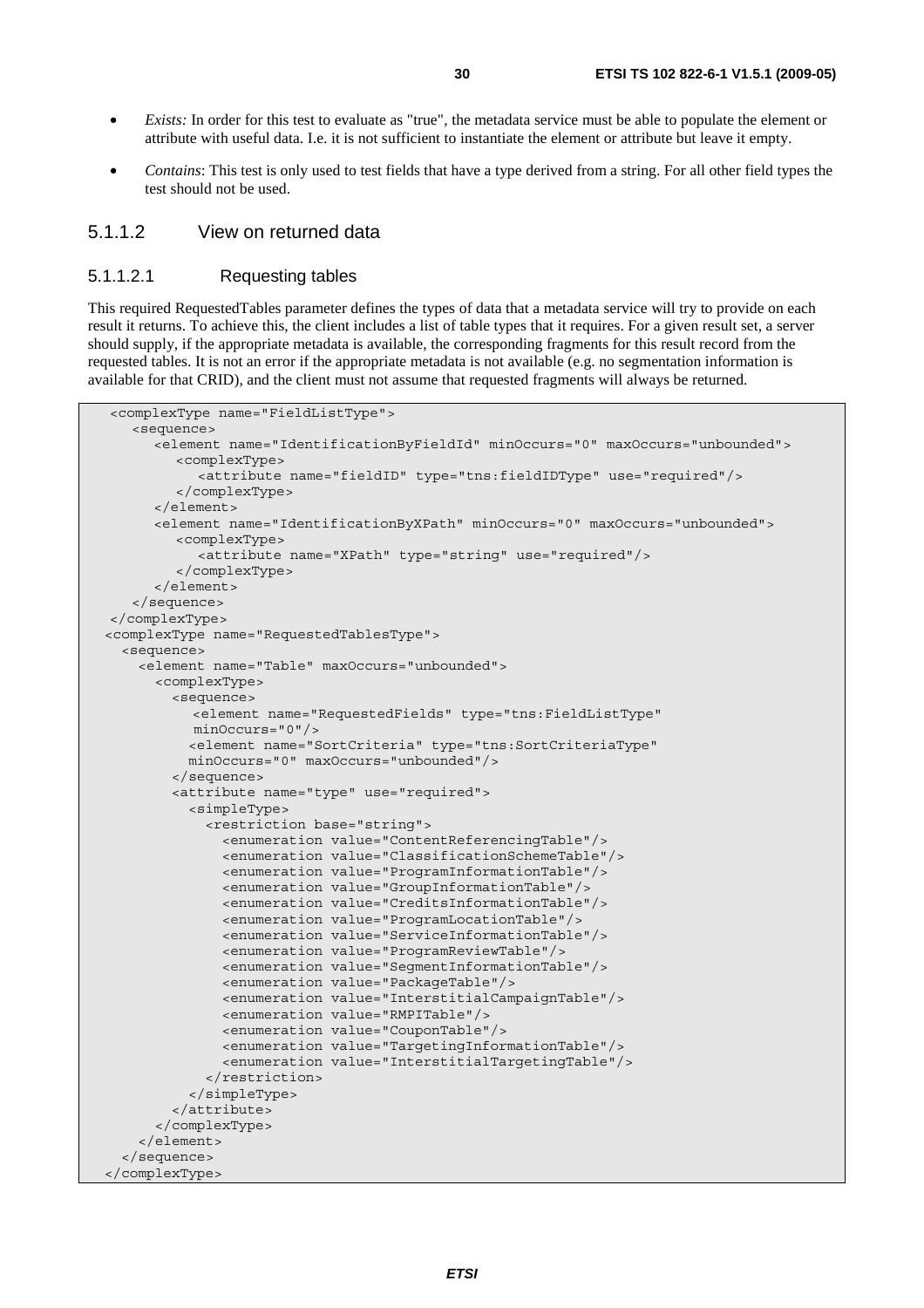| <b>Name</b>                    | <b>Definition</b>                                                          |
|--------------------------------|----------------------------------------------------------------------------|
| FieldListType                  | A complex type to define the list of fields to be part of the requested    |
|                                | table in the response to the metadata query.                               |
| <b>IdentificationByFieldId</b> | This element indicates the field (element or attribute) by its fieldID     |
|                                | that should be part of the requested table if available.                   |
| fieldID                        | A required fieldID value (see clause 5.1.1.1.1) that defines the field to  |
|                                | be returned in the requested table (e.g. Title, Synopsis, etc.).           |
| IdentificationByXPath          | This element indicates the field (element or attribute) by its XPath       |
|                                | expression that should be part of the requested table if available.        |
| <b>XPath</b>                   | A required valid XPath expression that points to a field to be returned    |
|                                | in the requested table.                                                    |
| RequestedTablesType            | A complex type that specifies a list of table elements containing at       |
|                                | least one entry.                                                           |
| Table                          | Specifies the type of table required by the client and the sort criteria   |
|                                | to be applied to that table.                                               |
| type                           | Mandatory parameter giving the type of TV-Anytime table required by        |
|                                | the client. Can take the values: ContentReferencingTable,                  |
|                                | ClassificationSchemeTable,                                                 |
|                                | ProgramInformationTable,GroupInformationTable,                             |
|                                | ProgramLocationTable, ServiceInformationTable,                             |
|                                | ProgramReviewTable, SegmentInformationTable, and                           |
|                                | CreditsInformationTable, PackageTable, InterstitialCampaignTable,          |
|                                | RMPITable, CouponTable, TargetingInformationTable,                         |
|                                | InterstitialTargetingTable.                                                |
| <b>RequestedFields</b>         | This optional element specifies the optional elements and attributes       |
|                                | that the user would like to have in the response to the get_Data           |
|                                | request.                                                                   |
|                                | When this element is not present, this means that all fields available     |
|                                | in the metadata provider database are to be included in the                |
|                                | response.                                                                  |
| SortCriteria                   | The sort criteria to be applied to that table. If not present the returned |
|                                | table will not necessarily be sorted. The order of the SortCriteria        |
|                                | element is significant See clause 5.1.1.2.1 for a more complete            |
|                                | explanation of sorting.                                                    |

A metadata service can choose whether or not to inline credits information directly, or to reference a fragment in the CreditsInformationTable. The request for a CreditsInformationTable determines if the server returns credits information at all, but does not impact the above choice on how to include the credits information. A server must not return credits information if the CreditsInformationTable is not listed in the RequestedTable parameter. The SortCriteria parameter shall be ignored if it is used in conjunction with the CreditsInformationTable.

A ServiceInformationTable will always be included in a response if a ServiceInformation entry is being referenced (using a serviceIDRef) from a ProgramLocationTable. Thus, an explicit request for a ServiceInformationTable will have no effect if a ProgramLocationTable is being returned. Nevertheless, if the client wishes to specify sort criteria for the ServiceInformationTable, it is useful to include it in the requested tables.

When a PurchaseInformation entry is being referenced (using a purchaseIDRef) from a BasicDescription, it is likely that the server will include in the response a PurchaseInformationTable but it can also insert the PurchaseInformation directly in the BasicDescription. Thus, an explicit request for a PurchaseInformationTable will have no effect.

A MetadataOriginationInformationTable will always be included in a response if a MetadataOriginationInformation is being referenced (using a metadataOriginIDRef) from any Table. Thus, an explicit request for a MetadataOriginationInformationTable will have no effect.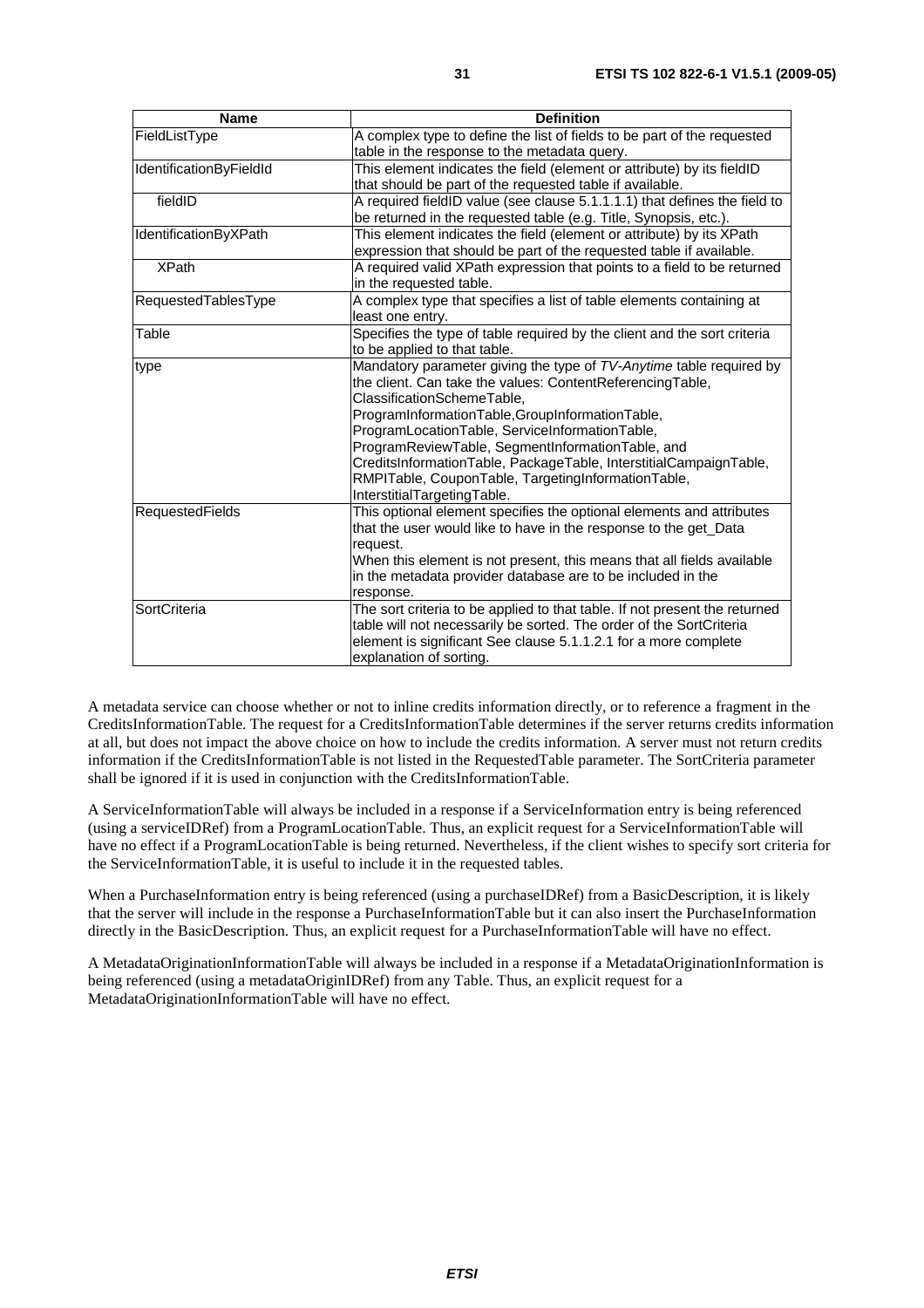```
 <complexType name="SortCriteriaType"> 
   <attribute name="fieldID" type="tns:fieldIDType" use="required"/> 
   <attribute name="order" type="tns:SortingOrderType" 
   default="ascending"/> 
 </complexType> 
 <simpleType name="SortingOrderType"> 
   <restriction base="string"> 
     <enumeration value="ascending"/> 
     <enumeration value="descending"/> 
   </restriction> 
 </simpleType>
```

| <b>Name</b>      | <b>Definition</b>                                                      |
|------------------|------------------------------------------------------------------------|
| SortCriteriaType | The definition of one sorting criteria to apply.                       |
| fieldID          | Specifies the field to use.                                            |
| lorder           | Defines the type of sorting to apply (either ascending or descending). |

Sorts are applied across the fragments contained in a given table. Sorts can be applied in either ascending order (with the least first) or descending order (with the largest first). The criteria by which fields are compared is identical to that used to make less\_than (ascending search) and greater\_than (descending search) comparisons, as specified in clause 5.1.1.1.5. One implication of this is that fragments included in the response containing no data for the field being sorted must be sorted as if that field had the value of the empty string. Another implication is that if the sort field can have multiple values in a single fragment (e.g. "Title"), the metadata service should be sorted on the primary value for that field.

There can be a number of SortCriteria elements within the RequestedTables parameter. The metadata service uses this to apply a multi-tier sort, with the first sort applied using the first SortCriteria element in the list, the next sort using the second SortCriteria element (if any), and so on. If a server indicates that it supports one or more sort fields (see clause 7.1) for a table, then it must support a single-tier sort for that table. If a server indicates that it supports more than one sort field, then it may support a multi-tier sort for that table. The exact sort applied by the server is indicated in the response (see clause 5.1.2.1). If multi-tier sorting is supported, groups of fragments that are equivalent according to the criteria of one sort field are then sorted according to the criteria of the next sort field. For example, this allows a set of BroadcastEvent fragments to first be grouped into channels and then sorted according to time and date, and thus make the construction of an EPG on the client much more efficient. Such a sort could be specified as follows:

```
 <RequestedTables> 
   <Table type="ProgramLocationTable"> 
     <SortCriteria fieldID="tvaf:ServiceURL" order="descending"/> 
     <SortCriteria fieldID="tvaf:PublishedTime"/> 
   </Table> 
 </RequestedTables>
```
If the SortCriteria parameter contains a fieldID value that refers to a field identifier containing multiple XPath expressions, the metadata service may choose any one of the XPath expressions for identifying which field to use for sorting that fragment.

For example, if a result is a ProgramLocationTable containing both OnDemandProgram fragments and BroadcastEvent fragments, and the sort criteria is PublishedStart, all the BroadcastEvent fragments will be sorted according to their published time (see table 2) followed by all the OnDemandProgram fragments sorted according to their first available time.

The way in which a client establishes the fields for which sorting is supported (if any) is described in clause 7.1.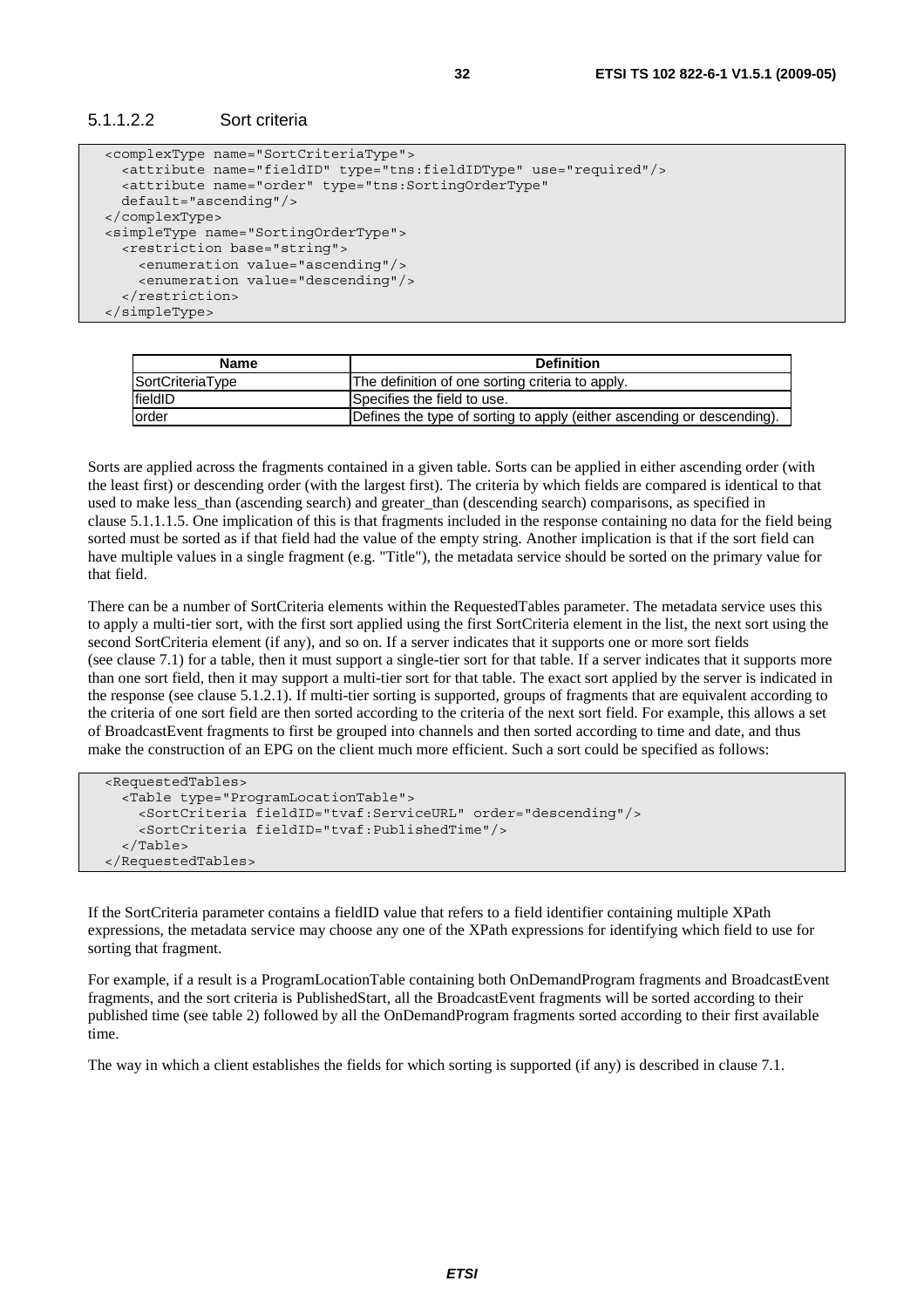### 5.1.1.3 Size limit parameter

An optional parameter (maxPrograms) can be inserted in the request. It is a positive integer and is used by the client to specify the number of records returned by a query. If a query results in a greater number of records, the server must return maxPrograms records, along with their corresponding metadata.

Limiting the number of records being returned does not guarantee the client device's memory not being exceeded since there is no limit on the size of each of data associated with each record. Similarly, knowing the exact byte size of the response is not sufficient, since there is not a linear relationship between this figure and the size of the post-parsing in-memory objects. The client should ensure that memory overloading is gracefully handled by terminating the parsing step before memory limits are reached. The purpose of the maxPrograms parameter is to allow the client to avoid this occurrence for the large majority of cases. (See also the explanation of the truncated parameter in clause 5.1.2.3, which may be included in the response).

It is recommended that when the server truncates a response, it provide the results that it considers to be the closest match to the specified query.

### 5.1.1.4 Interpretation of query predicates

This clause defines the data model that is used to describe how the server processes the query to build its response. This model is necessary to explain the way in which queries operate across tables. It does not imply an underlying implementation, nor does it imply that a response must strictly satisfy the relational calculus definition given here.

The data model described in this clause is purely a tool to describe how queries across tables work. This model uses a set of relational tables in order to explain how query predicates should be interpreted. The data model itself is informative.

When all the query predicates contain fieldID values belong to the same table (e.g. a query based on "Title" and "Keyword" fields) the result records that satisfy the query constraints will be matched. If the query predicates contain fieldID values belonging to multiple tables, then the matching result records should satisfy those predicates in all the relevant tables. The data model is a tool to explain this behaviour, as it can become complex in the general case.

Firstly, this data model defines a set of relational tables containing the following records for each fragment that matches the query.

- Content referencing record. Each record corresponds to a Result element and the table is uniquely keyed with a CRID.
- Program information record. Each record corresponds to a ProgramInformation element and the table is uniquely keyed with a CRID.
- Group information record. Each record corresponds to a GroupInformation element and the table is uniquely keyed with a CRID.
- Broadcast event record. Each record corresponds to a BroadcastEvent or a ScheduleEvent element, and can be assigned a CRID.
- On demand programme record. Each record corresponds to an OnDemandProgram element and can be assigned a CRID.
- Service information record. Each record corresponds to a ServiceInformation element and is uniquely keyed with a serviceId.
- Review record. Each record corresponds to a Review element and is associated with a CRID.
- Segment information record. Each record corresponds to a SegmentInformation element and is associated with a CRID.
- Segment group record. Each record corresponds to a SegmentGroupInformation element and is associated with a CRID.

Note that, with one exception: the Content referencing record, these records correspond exactly to the fragments defined in part B of the Metadata Specification. Within each record the data is not flat (i.e. there are nested and repeated data structures) so in practice this would be a poor relational model for *TV-Anytime*.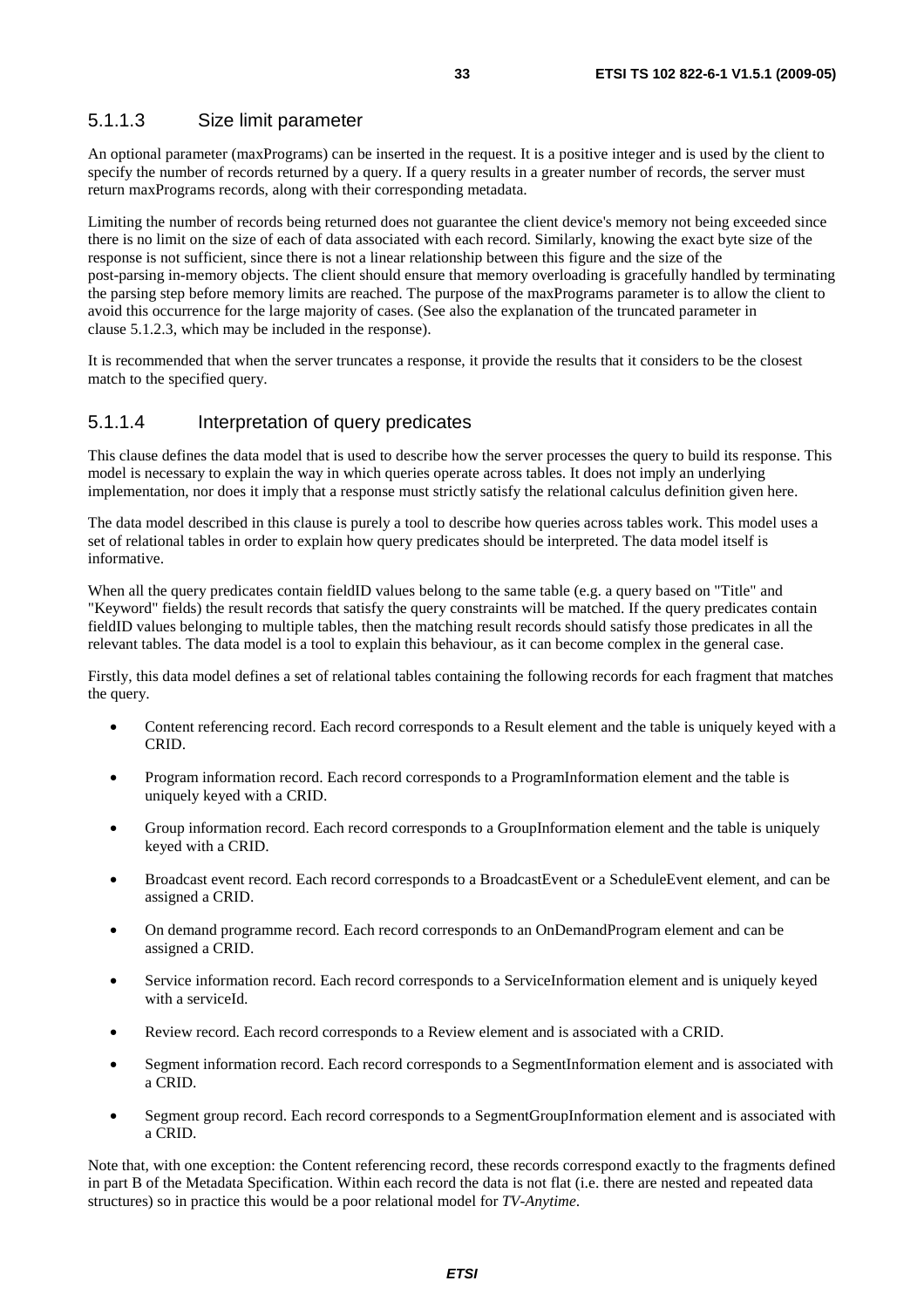We now define a combined table formed by performing a sequence of full outer joins as follows:

- 1) The service information and broadcast event tables are joined based upon the serviceId field.
- 2) The service information and on demand programme tables are joined based upon the serviceId field.
- 3) The two resulting tables, and all the other tables, are joined based upon the CRID field to leave a single combined table. Since the join operation (Cartesian product) is commutative and associative, the order in which this join is performed is not significant.

Each row of the combined table is termed a result record. A result record has the following properties:

- There can be many result records containing the same value in the CRID field.
- A result record may have no entries for a particular field or set of fields. This is equivalent to saying that not all types of metadata and metadata tables will be available for every programme.
- The same fragment can appear in multiple result records.
- Each field within a result record can be uniquely identified using a fieldID value.

### 5.1.1.5 Definition of server behaviour

This clause defines the server's behaviour to a query that is assumed by the data model. The server should return a response containing content referencing and/or metadata fragments based upon the predicates in the QueryConstraints that satisfy the query.

The server shall return a response that contains only the tables specified by the RequestedTables parameter, based on the rules defined in clause 5.1.1.2.

Each fragment shall be encapsulated in either a TVAMain or ContentReferencingTable element. The complete response shall contain either one TVAMain element, one ContentReferencingTable element or one instance of both TVAMain and ContentReferencingTable. The response shall have duplicated fragments removed.

### 5.1.2 Response Format

A get\_Data response contains an XML instance document containing zero or one instance of the following elements:

- TVAMain.
- ContentReferencingTable.
- InvalidFragments.

```
 <element name="get_Data_Result" type="tns:get_Data_ResultType"/> 
 <complexType name="get_Data_ResultType"> 
   <sequence> 
     <element name="TableSortingInformation" 
     type="tns:RequestedTablesType" minOccurs="0"/> 
     <element ref="tva:TVAMain" minOccurs="0"/> 
     <element ref="cr:ContentReferencingTable" minOccurs="0"/> 
     <element name="InvalidFragments" 
     type="tns:InvalidFragmentsType" minOccurs="0"/> 
  </sequence> 
   <attribute name="serviceVersion" type="unsignedInt" use="required"/> 
   <attribute name="truncated" type="boolean"/> 
 </complexType>
```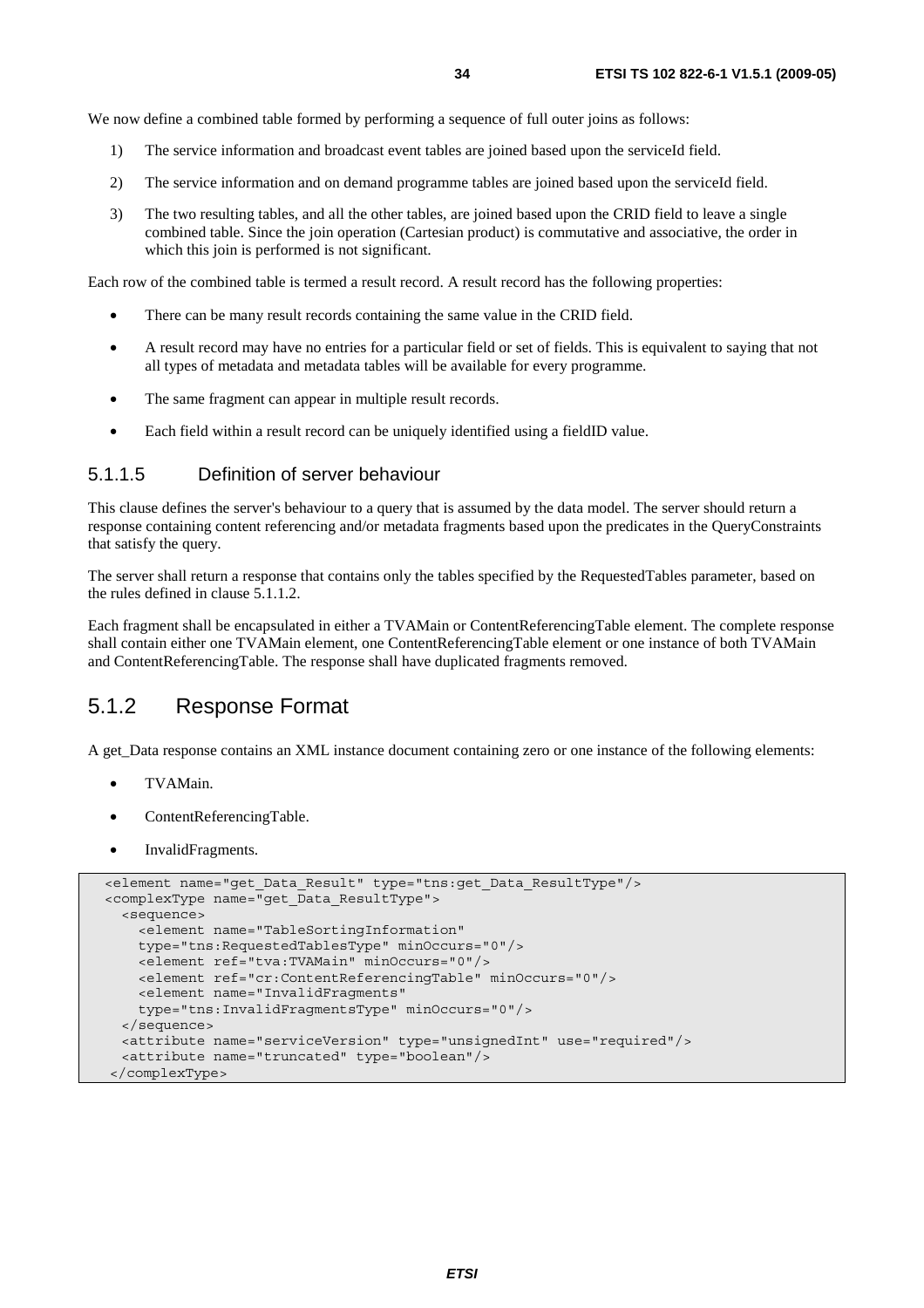| <b>Name</b>             | <b>Definition</b>                                                      |
|-------------------------|------------------------------------------------------------------------|
| TableSortingInformation | An element that declares a set of tables and corresponding sort        |
|                         | order to be returned.                                                  |
| <b>TVAMain</b>          | An element inside which all metadata items defined in                  |
|                         | TS 102 822-3-1 [8] are instantiated.                                   |
| ContentReferencingTable | An element inside which all metadata items defined in                  |
|                         | TS 102 822-4 [12] are instantiated.                                    |
| InvalidFragments        | Represents list of invalid fragments using the                         |
|                         | InvalidFragmentsType type. See clause 5.1.2.4 for a definition of      |
|                         | this type and how it is used.                                          |
| serviceVersion          | This parameter indicates the version of the get_Data operation's       |
|                         | capability description. See clause 5.1.2.2.                            |
| truncated               | When this attribute is true, it indicates that the result of the query |
|                         | lhas been truncated because the number of results exceeded the         |
|                         | maxPrograms attribute specified in the request or the server was       |
|                         | not able to return all the results. See clause 5.1.2.3.                |

The instance document returned must be XML Schema valid with respect to the appropriate metadata and content referencing schemas. Furthermore, each instance document must contain the appropriate TVAIDType type to allow complete dereferencing of all TVAIDRefType nodes within the instance document (e.g. if a Schedule is included, the ServiceInformation entry, referenced via the serviceIDRef, must also be present).

### 5.1.2.1 Indicating the sorting of the response

The TableSortingInformation element shall be included in any response where a sort has been performed on the response.

The first SortCriteria element defines the first field by which the response has been sorted. Each subsequent SortCriteria element (if any) defines the next levels of sorting that has been applied.

For example, the following XML snippet shows a response that has been sorted by service URL and then by published time (note that the syntax is the same as that used to specify the sorting in the query).

```
 <TableSortingInformation> 
  <Table type="ProgramLocationTable"> 
     <SortCriteria fieldID="tvaf:ServiceURL"/> 
     <SortCriteria fieldID="tvaf:PublishedTime"/> 
   </Table> 
 </TableSortingInformation>
```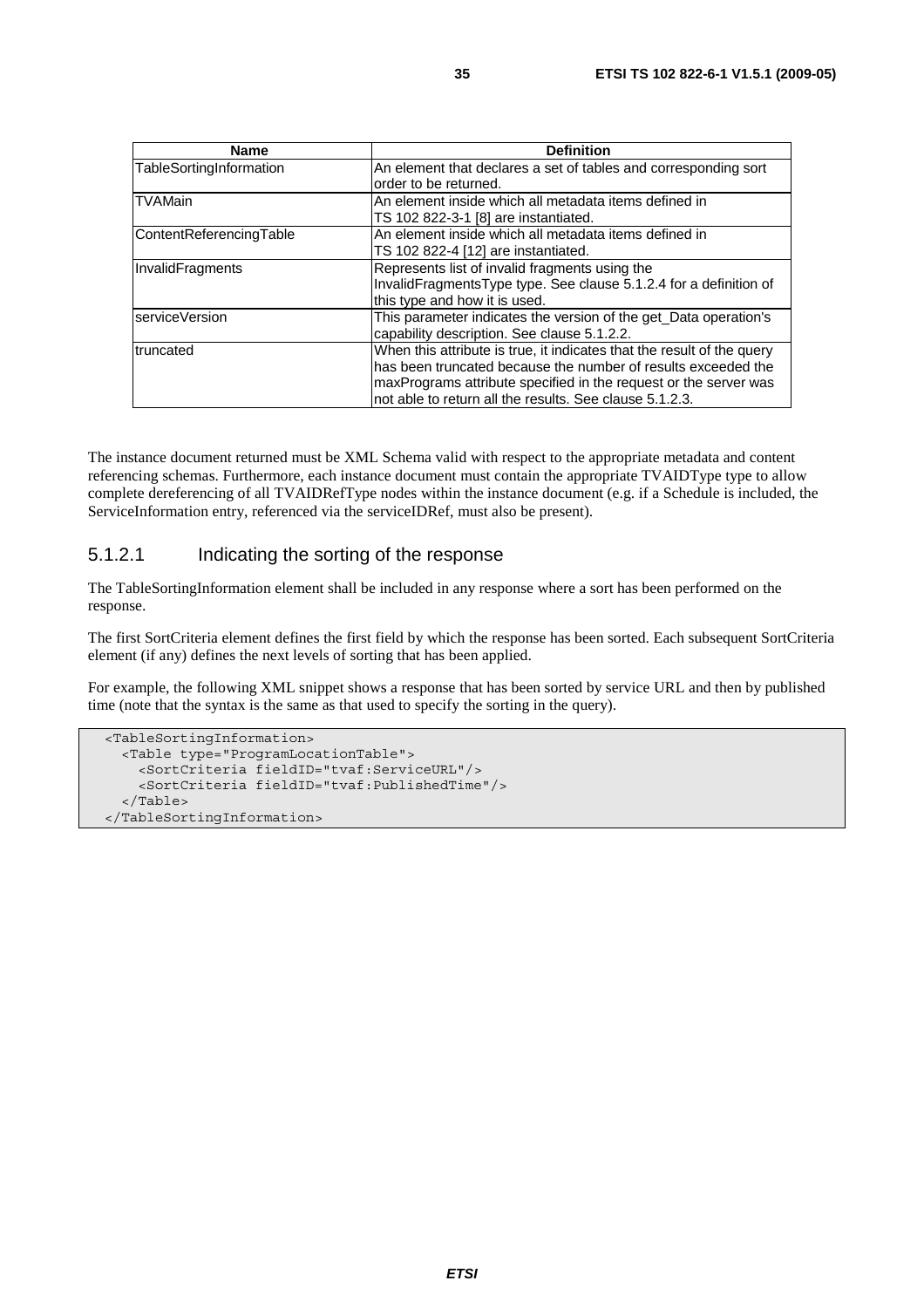### 5.1.2.2 Indicating the service version

The serviceVersion attribute must be included in the response. This parameter indicates the version of the get\_Data operation's capability description. When the version is updated a client can retrieve a new capability description for the metadata service (see clause 7.1 for more explanation on how this parameter is used). Note that the serviceVersion attribute indicates nothing about the syntax version in the response (which can be inferred from the XML namespace), or the version of the metadata data in the result (metadata version information is indicated using the fragmentVersion attribute).

### 5.1.2.3 Truncating the result set

If the optional "truncated" attribute has the value "true", the records returned do not represent the entire query result set. This is either a result of the inclusion of the maxPrograms attribute in the request, or as a result of the server being overloaded. The actual limit used in the latter case is server specific, but in general should be a sufficiently large number so as to not normally be an issue. No behaviours such as paging mechanisms are defined for retrieving more data after a truncated limit, as this requires more complex client and server implementations (since state must be maintained between queries), and would be complex when the server's database is being asynchronously updated. The intent is to support the average query, while at the same time allowing servers the leeway required to be able to manage adequate performance.

A very large number of responses is usually an indication that the query was insufficiently specific. In most cases, it is possible to refine the query by the alteration of the original parameter set. If truncation occurs as a result of flexible interpretation of the query, it is RECOMMENDED that the server falls back to strict interpretation of the query in order to reduce the number of responses.

### 5.1.2.4 Updating the result set

The fragmentVersion and fragmentId identifiers may be placed at the fragment level in the get\_Data response (as defined by the TS 102 822-3-1 [8]). If included, this allows the client to request and update individual fragments. A client may cache fragment version information and be able to ignore future instances of the same metadata if the fragment version number has not been incremented. *TV-Anytime* metadata in the bi-directional environment may be updated by the unit of fragments based on the fragementID and/or fragmentVersion defined in TS 102 822-3-1 [8]. To support the metadata updating in the bi-directional environment, the fragmentVersion has the following additional validity constraints.

The fragmentVersion attribute should be either one of an 8-digit or 14-digit unsigned integer. When it is an 8-digit integer, it should follow the format of YYYYMMDD and represents the last updated date of the fragment. When it is a 14-digit integer, it should follow the format of YYYYMMDDhhmmss and represents the last updated date and time. YYYY represents year in four digits, MM represents month in two digits, DD represents day of the month in two digits, hh represents hour in two digits (using a 24 hour clock), mm represents minute in two digits, and ss represents second in two digits.

If a receiver wants to update a fragment received by the uni-directional link using the bi-directional link it should make a request for the same fragment with a fragmentVersion with a later date than it receives the fragment by the uni-directional link.

The server indicates its support for this updating mechanism using the capability description, as described in clause 7.1.

If the request for a fragmentID does not include the fragmentVersion, the server shall return its latest version of the fragment.

```
 <complexType name="InvalidFragmentsType"> 
   <sequence> 
     <element name="Fragment" minOccurs="0" maxOccurs="unbounded"> 
       <complexType> 
         <attributeGroup ref="tva:fragmentIdentification"/> 
       </complexType> 
     </element> 
   </sequence> 
 </complexType>
```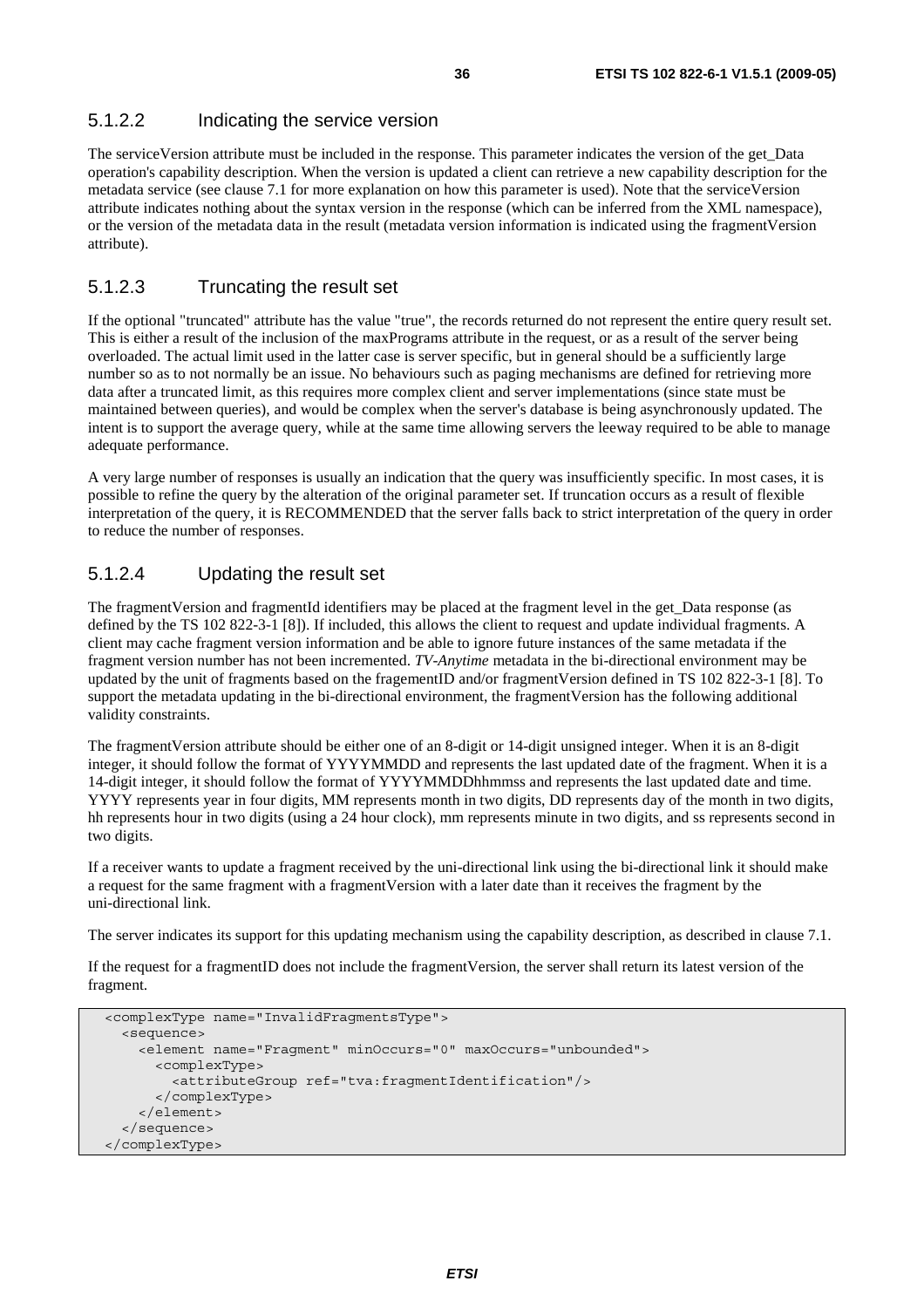| <b>Name</b>          | <b>Definition</b>                                                 |
|----------------------|-------------------------------------------------------------------|
| InvalidFragmentsType | An InvalidFragmentsType is used to express invalid fragment       |
|                      | lists. It contains one or more Fragment elements.                 |
| Fragment             | Identifies an invalid fragment using the fragment dentification   |
|                      | attributeGroup (as defined in TS 102 822-3-1 [8]). The meaning of |
|                      | fragmentID and fragmentVersion in this context is described in    |
|                      | this clause.                                                      |

When the InvalidFragments element is included in the get Data Result element, the client should delete the fragments saved in the local storage identifiable by the fragmentID and/or fragmentVersion listed in the InvalidFragments element.

A fragmentID can be reassigned to other fragments by the publisher, when the original fragment became invalid and is deleted. When a fragmentID is reused, to ensure the uniqueness of the fragmentID, the server is expected to include the reassigned fragmentID and the fragmentVersion representing the deleted date or the last modified date of the InvalidFragments element, whenever the requested fragmentVersion is smaller than the fragmentVersion of the deleted fragment.

#### 5.1.2.5 Requesting a portion of tables

A thin client, which has a limited bandwidth to get metadata and/or a limited processing power issues a request for a portion of program information and location metatada tables available for two TV channels with no specified period.

Only the following elements are requested in addition to the mandatory elements and attributes:

- title, genre, synopsis of the programInformationTable;
- title, genre, programURL, publishedTime and publishDuration of the programLocationTable;
- free text review of the programReviewTable.

```
<tns:get_Data> 
  <tns:QueryConstraints> 
   <tns:PredicateBag type="OR"> 
   <tns:BinaryPredicate fieldID="tvaf:ServiceURL" fieldValue="tv://7"/> 
   <tns:BinaryPredicate fieldID="tvaf:ServiceURL" fieldValue="tv://9"/> 
  </tns:PredicateBag> 
  </tns:QueryConstraints> 
  <tns:RequestedTables> 
  <tns:Table type="GroupInformationTable"/> 
  <tns:Table type="ProgramInformationTable"> 
   <tns:RequestedFields> 
     <tns:IdentificationByFieldId fieldID="tvaf:Title"/> 
     <tns:IdentificationByFieldId fieldID="tvaf:Genre"/> 
     <tns:IdentificationByFieldId fieldID="tvaf:Synopsis"/> 
   </tns:RequestedFields> 
   </tns:Table> 
  <tns:Table type="ProgramLocationTable"> 
   <tns:RequestedFields> 
     <tns:IdentificationByFieldId fieldID="tvaf:Genre"/> 
     <tns:IdentificationByFieldId fieldID="tvaf:Title"/> 
     <tns:IdentificationByFieldId fieldID="tvaf:ProgramURL"/> 
     <tns:IdentificationByFieldId fieldID="tvaf:PublishedStart"/> 
     <tns:IdentificationByFieldId fieldID="tvaf:PublishedDuration"/> 
   </tns:RequestedFields> 
   <SortCriteria fieldID="tvaf:ServiceURL" order="descending"/> 
   <SortCriteria fieldID="tvaf:PublishedStart"/> 
   </tns:Table> 
  <tns:Table type="ProgramReviewTable"> 
   <tns:IdentificationByXPath 
  XPath="/TVAMain/ProgramDescription/ProgramReviewTable/Review/FreeTextReview/text()"/> 
  </tns:Table> 
  </tns:RequestedTables> 
</tns:get_Data>
```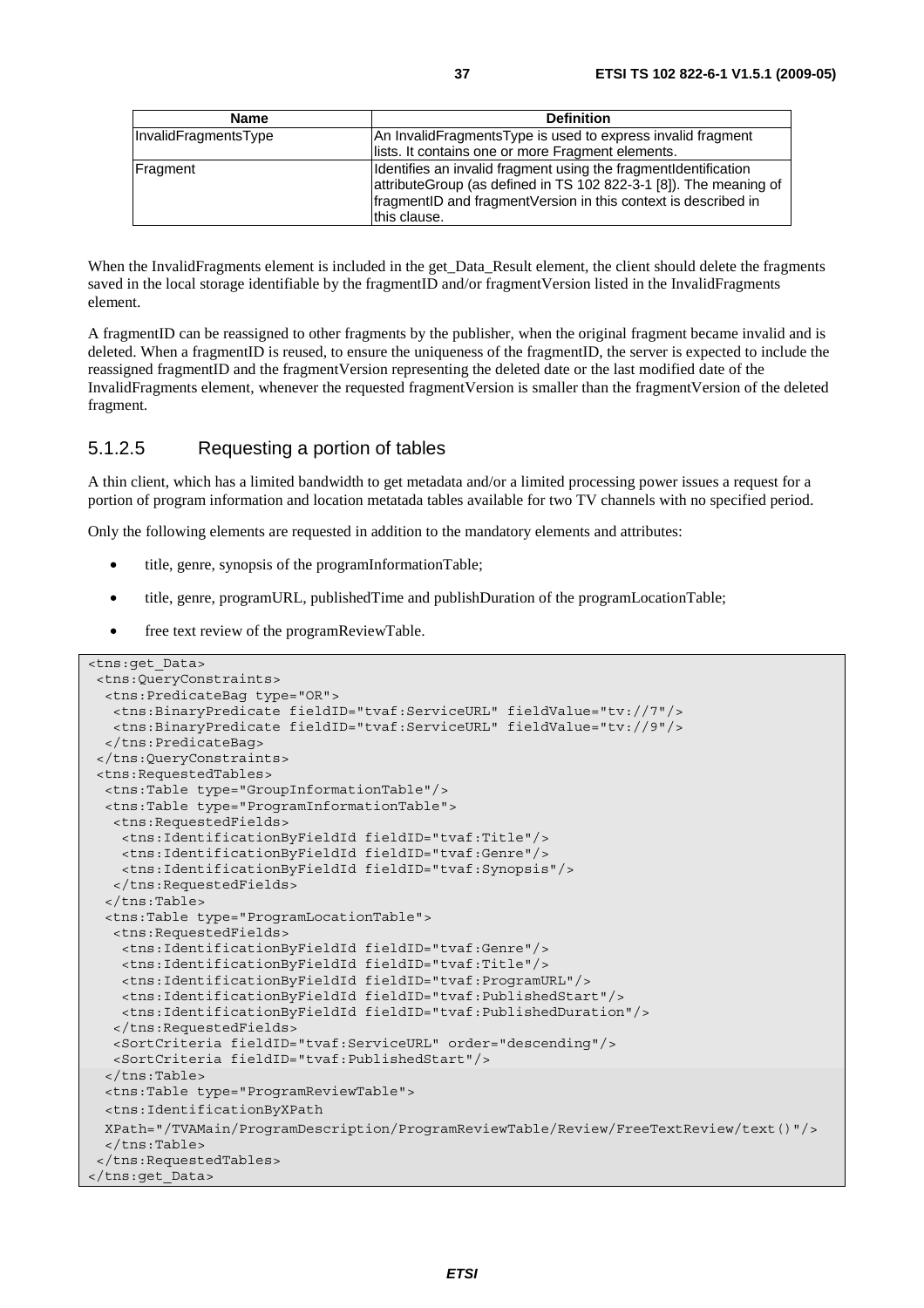#### 5.1.2.6 Updating fragments requesting a portion of tables

After having received a list of fragments with a limited set of fields for each requested table, the client may wish to retrieve fragments which have been updated after a given date, i.e. September 25, 2002. If he wants to get the updated fragments as available from the server, he can issue the following request:

```
<tns:get_Data> 
  <tns:QueryConstraints> 
  <tns:BinaryPredicate fieldID="tvaf:fragmentVersion" test="greater_than" 
  fieldValue="20020925"/> 
  </tns:QueryConstraints> 
  <tns:RequestedTables> 
   <tns:Table type="ProgramInformationTable"/> 
    <tns:Table type="ProgramLocationTable"> 
     <SortCriteria fieldID="tvaf:ServiceURL" order="descending"/> 
     <SortCriteria fieldID="tvaf:PublishedStart"/> 
    </tns:Table> 
   </tns:RequestedTables> 
</tns:get_Data>
```
In this case, all the fields available in the requested tables will be included in the response even if the original request contained a request for portions of tables.

If the client wants to receive only a limited set of fields within the updated fragments, he should issue the following request limiting the requested fields in the table to be included in the response, as follows:

```
<?xml version="1.0" encoding="UTF-8"?> 
<tns:get_Data> 
  <tns:QueryConstraints> 
  <tns:BinaryPredicate fieldID="tvaf:fragmentVersion" test="greater_than" 
  fieldValue="20020925"/> 
  </tns:QueryConstraints> 
  <tns:RequestedTables> 
  <tns:Table type="ProgramInformationTable"> 
   <tns:RequestedFields> 
     <tns:IdentificationByFieldId fieldID="tvaf:Title"/> 
     <tns:IdentificationByFieldId fieldID="tvaf:Genre"/> 
    <tns:IdentificationByFieldId fieldID="tvaf:Synopsis"/> 
   </tns:RequestedFields> 
   </tns:Table> 
  <tns:Table type="ProgramLocationTable"> 
   <tns:RequestedFields> 
     <tns:IdentificationByFieldId fieldID="tvaf:Genre"/> 
     <tns:IdentificationByFieldId fieldID="tvaf:Title"/> 
     <tns:IdentificationByFieldId fieldID="tvaf:ProgramURL"/> 
     <tns:IdentificationByFieldId fieldID="tvaf:PublishedStart"/> 
    <tns:IdentificationByFieldId fieldID="tvaf:PublishedDuration"/> 
   </tns:RequestedFields> 
   <SortCriteria fieldID="tvaf:ServiceURL" order="descending"/> 
   <SortCriteria fieldID="tvaf:PublishedStart"/> 
   </tns:Table> 
  </tns:RequestedTables> 
</tns:get_Data>
```
### 5.2 submit\_Data operation

The "submit\_Data" operation is much simpler than the "get\_Data" operation. In this version of the specification, its usage is limited according to the constraints outlined in clause 3.1.2.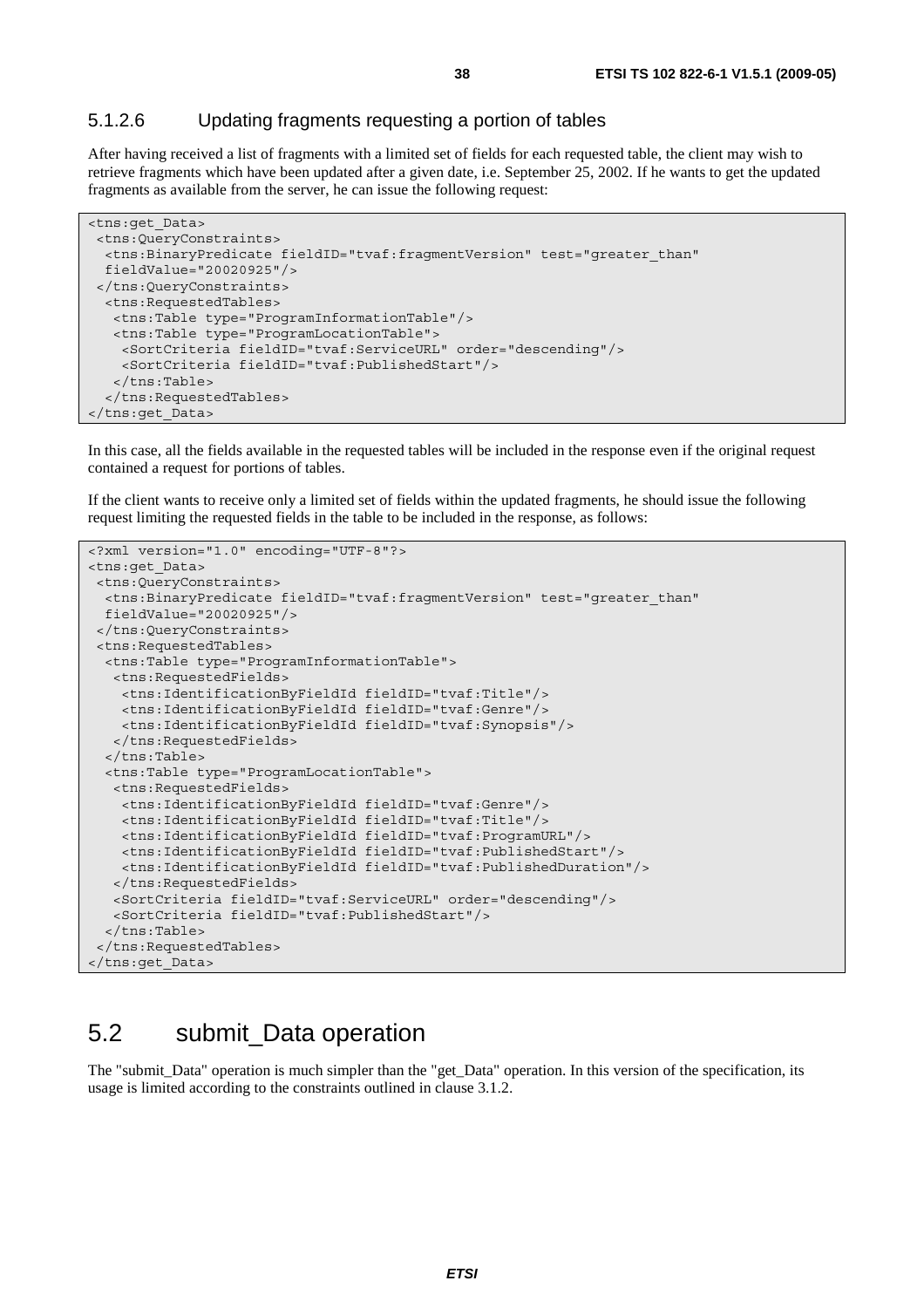### 5.2.1 Usage and user preference data submission policy (informative)

*TV-Anytime* phase one technical specifications limit the data that can be submitted to a defined (in clause 3.1.2) set of anonymous profile data that has been created via manual input or intelligent agents based on usage of services and content. It is out of scope for the device to send "all" usage data to "all" potential service providers known to the PDR for Phase One because no authenticated return channel rights management process has been specified yet.

The *TV-Anytime* Forum respects and embraces the basic rights of all viewers and providers. These include preserving the basic right of a content consumer to privacy and acknowledging the legitimate rights of all participants such as content creators and providers, service providers, advertisers and network operators.

It is the content consumer's decision as to the amount of privacy invasion and profiling capabilities done by these participants, and will be allocated by the content consumer to a vendor or service provider at his/her discretion.

Providers that accept the content consumer's choice to allocate to them the responsibility (partial or in full) to profile him/her, through a contract with a service/technology/content provider, will adhere to strict privacy regulations. A computer readable representation of this policy (which could be rendered for the content consumer) may be provided as part of the describe submit data operation, see clause 7.2. The policy regulation will effectively eliminate breaches of security of the collected private information in order to avoid any use of it that was not explicitly permitted by the end-consumer.

Providers of content wish to know how their content is performing as far as the consumer is concerned. Business decisions may be made as a result (cancel the scheduling of a programme because the viewers do not like it; advertisers will want to know viewers numbers, etc.).

An anonymized subset of the UsageHistory table may be submitted if this functionality has been enabled by the consumer. Anonymity must be guaranteed so that no detail about the individual will be sent.

This will enable service providers and broadcasters the ability to analyze aggregated viewer preferences and allow them to make business decisions based on their performance in these areas.

### 5.2.2 Request format

```
 <element name="submit_Data" type="tns:submit_DataType"/> 
 <complexType name="submit_DataType"> 
   <sequence> 
     <element name="UsageHistory" type="mpeg7:UsageHistoryType"/> 
   </sequence> 
 </complexType>
```
The input to the submit\_Data operation simply uses the mpeg7:UsageHistoryType which is part of the UserDescription defined in TS 102 822-3-1 [8], and therefore has the same semantics.

### 5.2.3 Response Format

```
 <element name="submit_Data_Result" type="tns:submit_Data_ResultType"/> 
 <complexType name="submit_Data_ResultType"> 
   <attribute name="serviceVersion" type="unsignedInt" use="required"/> 
 </complexType>
```
The submit\_Data response must contain some indication of the current version of the capability description. This allows receivers to update the capability description without having to download the capability description each time the submit Data operation is used.

| <b>Name</b>    | <b>Definition</b>                                                                                                                                                                                                                                          |
|----------------|------------------------------------------------------------------------------------------------------------------------------------------------------------------------------------------------------------------------------------------------------------|
| serviceVersion | A required attribute to indicate the current version of the capability description.<br>This allows receivers to update the capability description without having to<br>download the capability description each time the submit Data operation is<br>used. |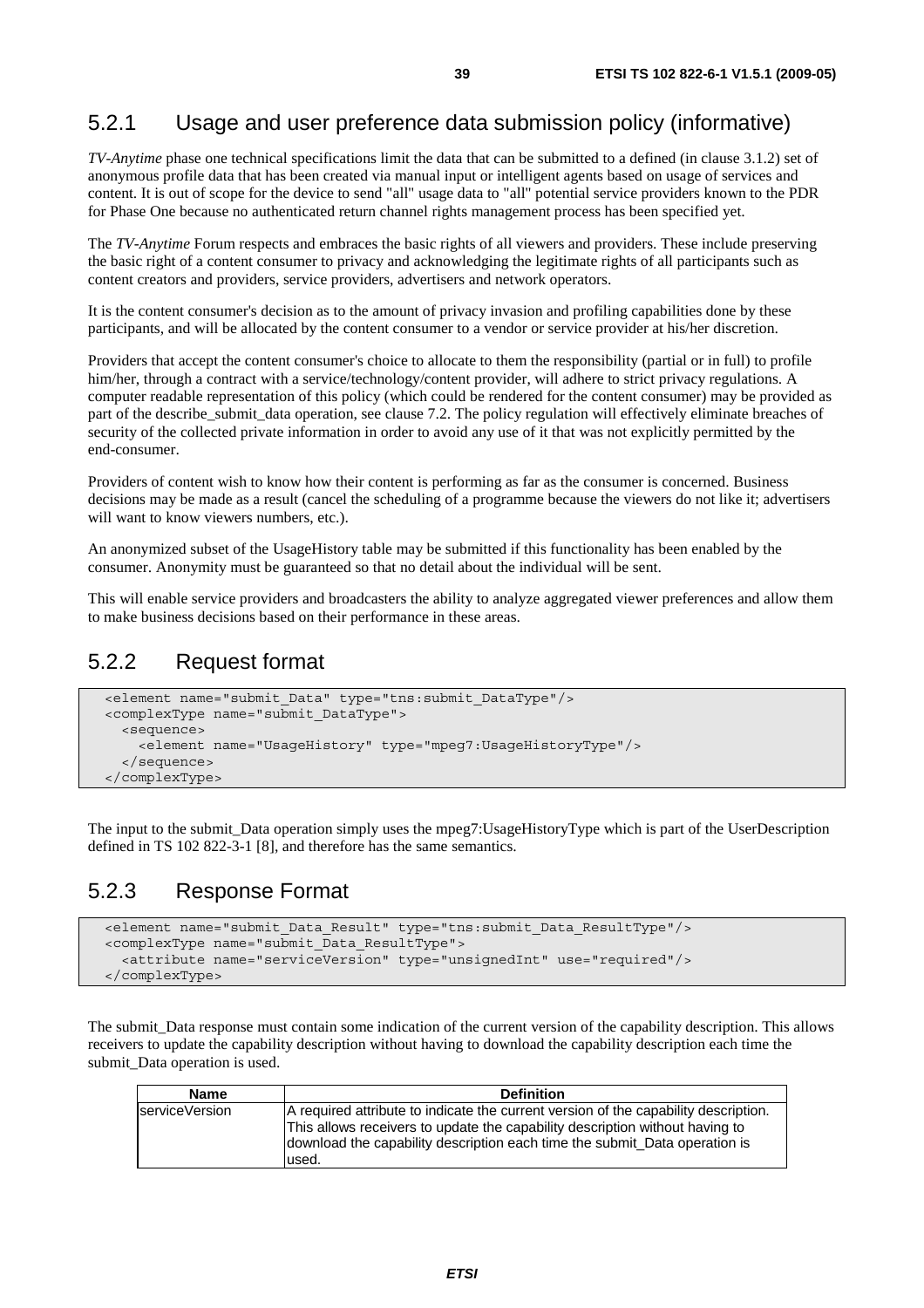## 5.3 upload\_Personal\_Data Operation

The upload\_Personal\_Data operation is similar to submit\_Data operation but it should be used in a secure and trusted environment.

The upload\_Personal\_Data is defined to submit any personal information as defined in the ExtendedUserDescriptionType of TS 102 822 3-3 [10].

However, the service provider and the user using this operation should be responsible of handling the private information as governed by proper legal authorities.

Please note that this operation requires secure and trusted connection to the service provider such as HTTPS/SSL.

### 5.3.1 Request format

```
 <element name="upload_Personal_Data" type="tns:upload_Personal_DataType"/>
 <complexType name="upload_Personal_DataType"> 
  <sequence> 
     <element name="UserInformation" type="tva2:ExtendedUserDescriptionType" 
     maxOccurs="unbounded"/> 
   </sequence> 
 </complexType>
```
The input to the upload\_Personal\_Data operation simply uses the tva2:ExtendedUserDescriptionType which is defined in the Metadata Specification for Phase 2 scenarios defined in TS 102 822-1 [6], and therefore has the same semantics.

| <b>Name</b>            | <b>Definition</b>                                                                                                                                                                                                                                        |
|------------------------|----------------------------------------------------------------------------------------------------------------------------------------------------------------------------------------------------------------------------------------------------------|
| upload Personal Data   | It submits non-anonymous consumer profile data or user information<br>to service provider.                                                                                                                                                               |
| <b>UserInformation</b> | Any personal information defined by ExtendedUserDescriptionType<br>(any instances of ExtendedUserDescriptionType) can be included in<br>this element. The user can select part or all of the user information to<br>be uploaded to the service provider. |

### 5.3.2 Response format

```
<element name="upload_Personal_Data_Result" type="tns:upload_Personal_Data_ResultType"/> 
  <complexType name="upload_Personal_Data_ResultType"> 
    <attribute name="serviceVersion" type="unsignedInt" use="required"/> 
       <attribute name="status" use="required"> 
         <simpleType> 
            <restriction base="string"> 
                <enumeration value="success"/> 
                <enumeration value="failed"/> 
            </restriction> 
         </simpleType> 
       </attribute> 
    </complexType>
```

| <b>Name</b>    | <b>Definition</b>                                                                                                                                                                                                                                           |
|----------------|-------------------------------------------------------------------------------------------------------------------------------------------------------------------------------------------------------------------------------------------------------------|
| serviceVersion | A required attribute to indicate the current version of the capability description.<br>This allows receivers to update the capability description without having to<br>download the capability description each time the submit_Data operation is<br>lused. |
| <b>status</b>  | A required attribute to indicate the status of processing the user request, either<br>success or failed.                                                                                                                                                    |

The upload\_Personal\_Data response must contain some indication of the current version of the capability description. This allows receivers to update the capability description without having to download the capability description each time the upload\_Personal\_Data operation is used.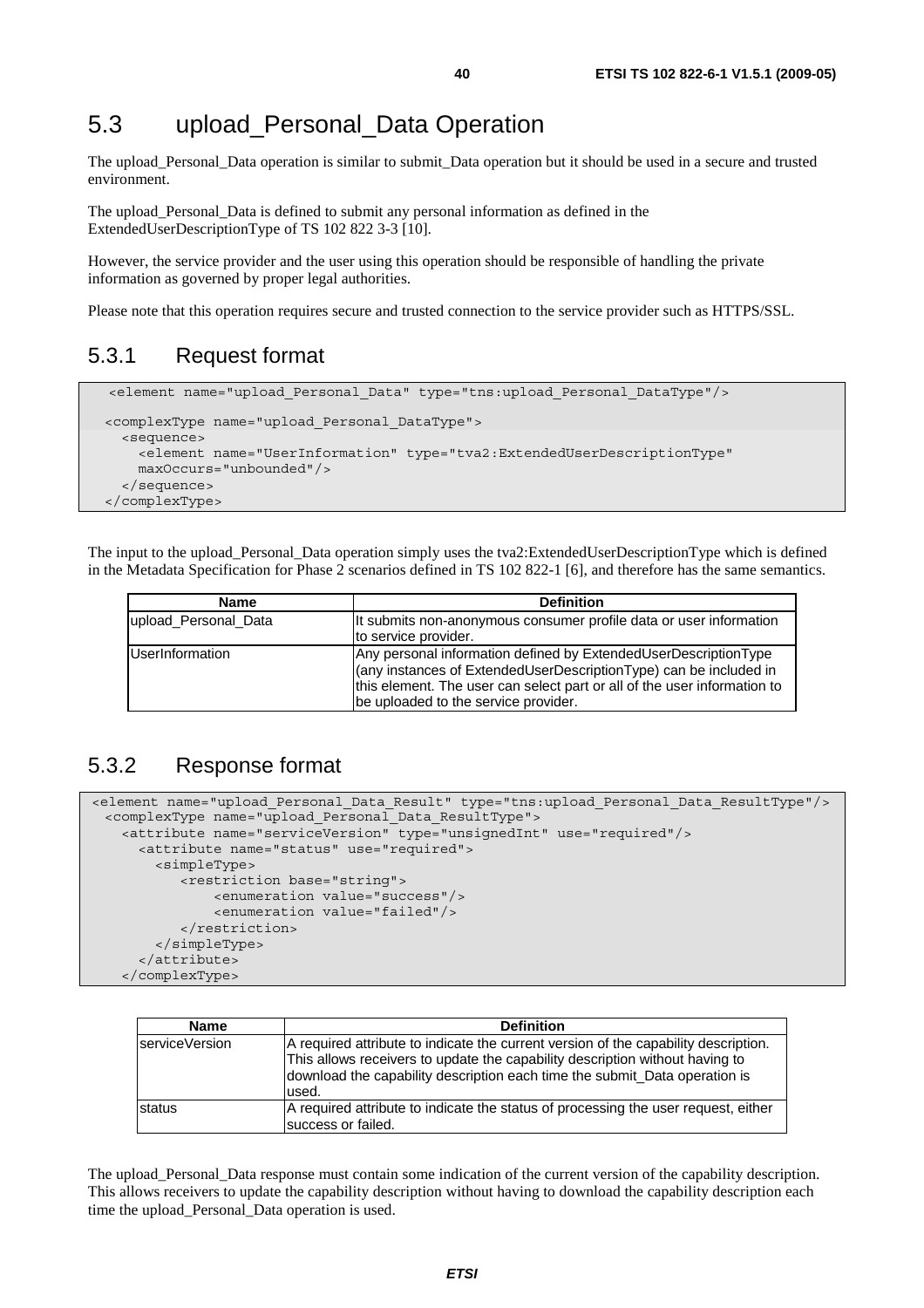The upload\_Personal\_Data response must also contain status of receiving personal data.

## 5.4 clear\_Personal\_Data operation

The clear\_Personal\_Data is an operation to remove user information submitted by upload\_Personal\_Data in the bi-direction networked environment. The clear\_Personal\_Data can be used to perform following functionalities which are:

- 1) Clearing submitted user information of a specified user submitted in a certain period of time.
- 2) Clearing selected tables from the submitted user information of a specified user submitted in a certain period of time.
- 3) Clearing all the information of selected tables from the submitted user information of a specified user.
- 4) Clearing all the submitted user information of a specified user.

Please note that this operation requires secure and trusted connection to the service provider such as HTTPS/SSL.

### 5.4.1 Request format

```
 <element name="clear_Personal_Data" type="tns:clear_Personal_DataType"/> 
 <complexType name="clear_Personal_DataType"> 
   <sequence> 
     <element name="TimeFrom" type="tva:TVATimeType" minOccurs="0"/> 
     <element name="TimeTo" type="tva:TVATimeType" minOccurs="0"/> 
     <element name="TargetTable" type="tns:PersonalInformationTableType" 
     maxOccurs="unbounded"/> 
  </sequence> 
 </complexType> 
 <simpleType name="PersonalInformationTableType"> 
  <restriction base="string"> 
     <enumeration value="All"/> 
     <enumeration value="UserInformationTable"/> 
     <enumeration value="UsageEnvironment"/> 
     <enumeration value="UsageHistory"/> 
     <enumeration value="UserPreference"/> 
     <enumeration value="BioGraphicInformation"/> 
     <enumeration value="AccessibilityInformation"/> 
     <enumeration value="TerminalInformationTable"/> 
     <enumeration value="NetworkInformationTable"/> 
     <enumeration value="NaturalEnvironmentInformationTable"/> 
 </restriction> 
 </simpleType>
```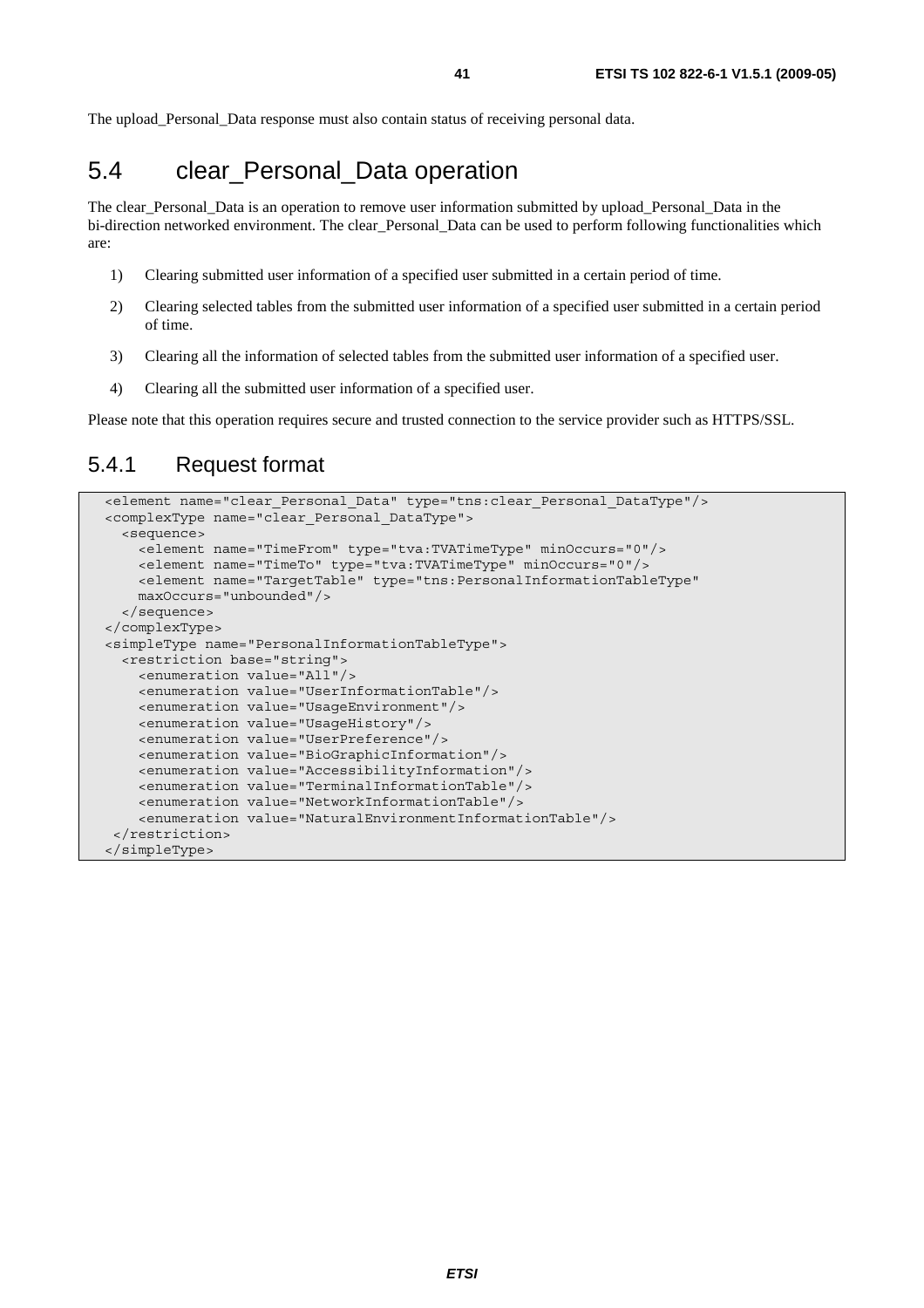| <b>Name</b>         | <b>Definition</b>                                                                                                                                                                                                                                                                                                                                                                                                                     |
|---------------------|---------------------------------------------------------------------------------------------------------------------------------------------------------------------------------------------------------------------------------------------------------------------------------------------------------------------------------------------------------------------------------------------------------------------------------------|
| clear_Personal_Data | Operation of requesting the server to remove the identified tables of<br>personal information. Requires secure or trusted connection to the<br>server.                                                                                                                                                                                                                                                                                |
| TimeFrom            | An optional parameter that specifies the time of submission of<br>personal information requested to be removed from the server. If<br>this parameter is specified, any information submitted before the<br>time specified is not to be removed. If this parameter is not specified<br>and the TimeTo parameter is specified, any information submitted<br>up to the time specified by TimeTo should be removed from the<br>server.    |
| TimeTo              | An optional parameter that specifies the time of submission of<br>personal information requested to be removed from the server. If<br>this parameter is specified, any information submitted after the time<br>specified is not to be removed. If this parameter is not specified and<br>the TimeFrom parameter is specified, any information submitted<br>after the time specified by TimeFrom should be removed from the<br>server. |
| TargetTable         | Identifies the table to be removed from the server. Any information<br>table defined within the ExtendedUserDescriptionType can be<br>selected.                                                                                                                                                                                                                                                                                       |

The input to the clear\_Personal\_Data operation uses elements to specify duration of time during which the personal information submitted is intended to be cleared, and the name of tables to be cleared. The tables which can be selected to be cleared are limited to the tables at the top level and second level of ExtendedUserDescriptionType for the simplicity of operation.

### 5.4.2 Response format

```
 <element name="clear_Personal_Data_Result" type="tns:clear_Personal_Data_ResultType"/> 
 <complexType name="clear_Personal_Data_ResultType"> 
    <attribute name="serviceVersion" type="unsignedInt" use="required"/> 
    <attribute name="status" use="required"> 
       <simpleType> 
          <restriction base="string"> 
             <enumeration value="success"/> 
             <enumeration value="failed"/> 
             <enumeration value="no data"/> 
          </restriction> 
       </simpleType> 
    </attribute> 
 </complexType>
```

| <b>Name</b>    | <b>Definition</b>                                                                                                                                                                                                                                          |
|----------------|------------------------------------------------------------------------------------------------------------------------------------------------------------------------------------------------------------------------------------------------------------|
| serviceVersion | A required attribute to indicate the current version of the capability<br>description. This allows receivers to update the capability description<br>without having to download the capability description each time the<br>submit_Data operation is used. |
| status         | A required attribute to indicate the status of processing the user<br>request, either success, failed, or no data. No data means that there<br>is no information kept by the server which corresponds to the<br>clear Personal Data request.               |

The clear\_Personal\_Data response must contain some indication of the current version of the capability description. This allows receivers to update the capability description without having to download the capability description each time the clear\_Personal\_Data operation is used.

The clear\_Personal\_Data response must also contain status of receiving personal data.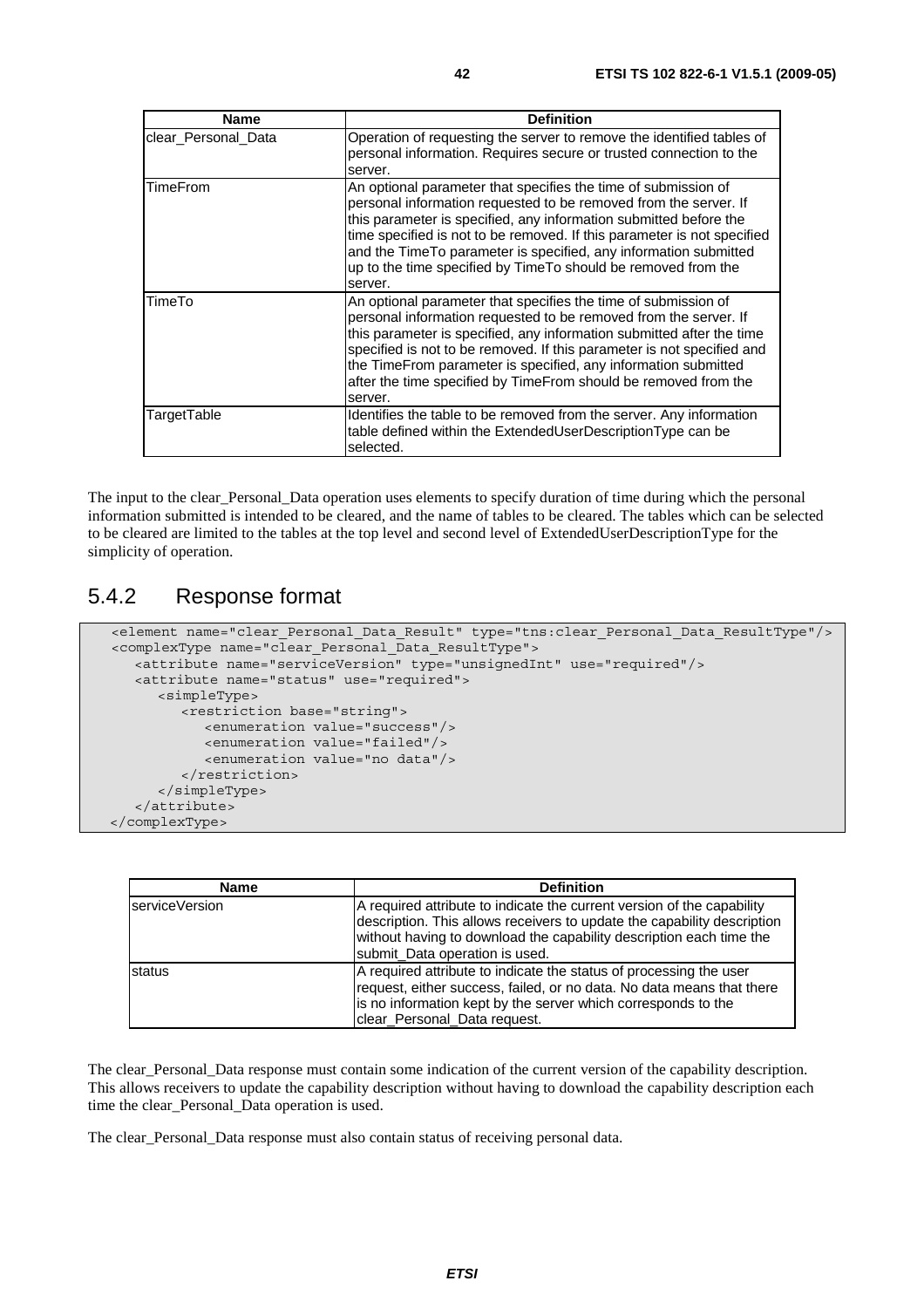# 6 Transport protocol

SOAP [5] and HTTP [3] are used for delivering *TV-Anytime* XML data over the IP networks, since this combination is very well suited to the point-to-point, request-response nature of the *TV-Anytime* operations. The exact usage of SOAP and HTTP is given in the next two clauses. Figure 5 provides a semantic representation of the network stack.



#### **Figure 5: The bi-directional network transport stack**

This architecture results in HTTP messages of the following form:

```
POST /tva/md-service HTTP/1.0 
Host: www.example.com 
Content-Type: text/xml; charset="utf-8" 
Content-Length: nnnn 
Accept-Encoding: deflate 
SOAPAction: "get_Data" 
<?xml version="1.0" encoding="UTF-8"?> 
<Envelope xmlns=" http://schemas.xmlsoap.org/soap/envelope/"> 
   <Body> 
     <get_Data xmlns="urn:tva:transport:2007" 
          xmlns:tvaf=" urn:tva:transport: fieldIDs:2007"> 
       <QueryConstraints type="OR"> 
           <Predicate fieldID="tvaf:CRID" 
                       fieldValue="crid://example.com/foo"/> 
           <Predicate fieldID="tvaf:CRID" 
                       fieldValue="crid://example.com/bar"/> 
       </QueryConstraints> 
       <RequestedTables> 
         <Table type="ContentReferencingTable"/> 
       </RequestedTables> 
     </get_Data> 
   </Body> 
</Envelope>
```
#### **Example of HTTP request**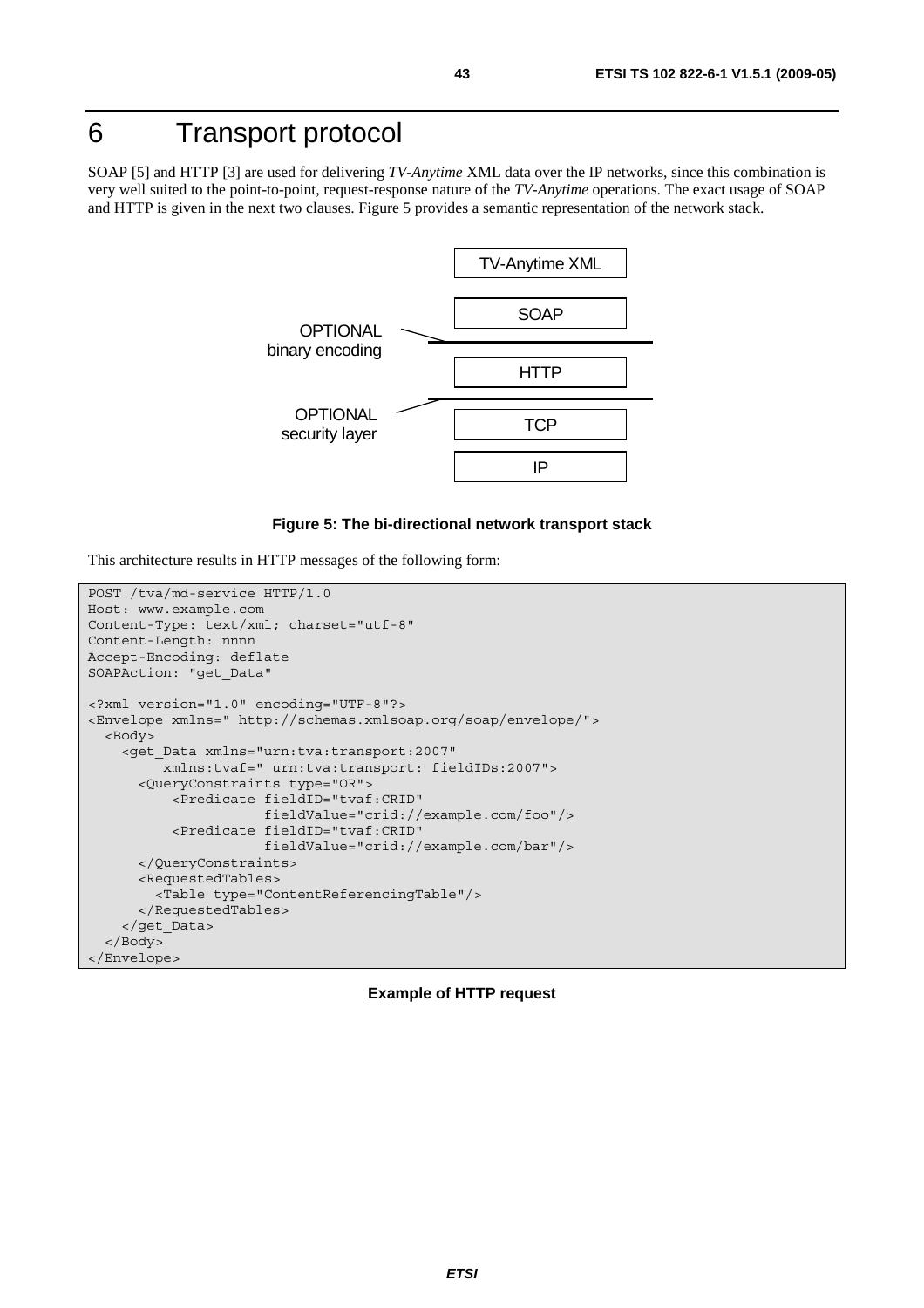```
HTTP/1.1 200 OK 
Content-Type: text/xml; charset="utf-8" 
Content-Length: nnnn 
Content-Encoding: deflate 
<?xml version="1.0" encoding="UTF-8"?> 
<Envelope xmlns="http://www.w3.org/2002/06/soap-envelope"> 
   <Body> 
     <get_Data_Result xmlns=" http://schemas.xmlsoap.org/soap/envelope/"> 
       <ContentReferencingTable version="1" 
            xmlns="urn:tva:ContentReferencing:2008"> 
         <!-- ... etc. --> 
       </ContentReferencingTable> 
     </get_Data_Result> 
   </Body> 
</Envelope>
```
#### **Example of HTTP response**

### 6.1 SOAP

The following usage of SOAP is mandated:

- *TV-Anytime* metadata services will provide an HTTP binding, and may support other transport bindings where appropriate.
- SOAP supports different messaging styles, but is most commonly used for Remote Procedure Calls. *TV-Anytime* does not use remote procedure call messaging style, since this implies that every parameter must be included in a procedure call, which is not appropriate for *TV-Anytime* operations that have several optional parameter types. However, the remote procedure call convention of naming the root element in the SOAP body according to the name of the operation is followed.
- SOAP encoding is not used in the request or the response (i.e. the element in the root of the SOAP body will belong to the *TV-Anytime* transport types namespace, urn:tva:transport:2005-03). Servers will reject any request that arrives with a SOAP encoding attribute with the appropriate SOAP Fault.
- The SOAP Actor feature is not supported and servers will reject any request that arrives with a SOAP Actor attribute in the SOAP Header with the appropriate SOAP Fault.
- The following clause defines application specific fault conditions to be used in the SOAP Fault element.

This usage of SOAP is more formally defined using the WSDL interface definition that can be found in annex A.

### 6.2 Error Codes

The first line of error reporting is governed by the SOAP specification [5]. SOAP fault reporting and fault codes will be returned for most invalid requests or any request where the intent of the caller cannot be determined.

In a manner consistent with the SOAP processing rules, HTTP status codes will be used for communicating status information in HTTP. As is the case for SOAP, success reporting will use a 200-status code to indicate that the client's request including the SOAP component was successfully processed.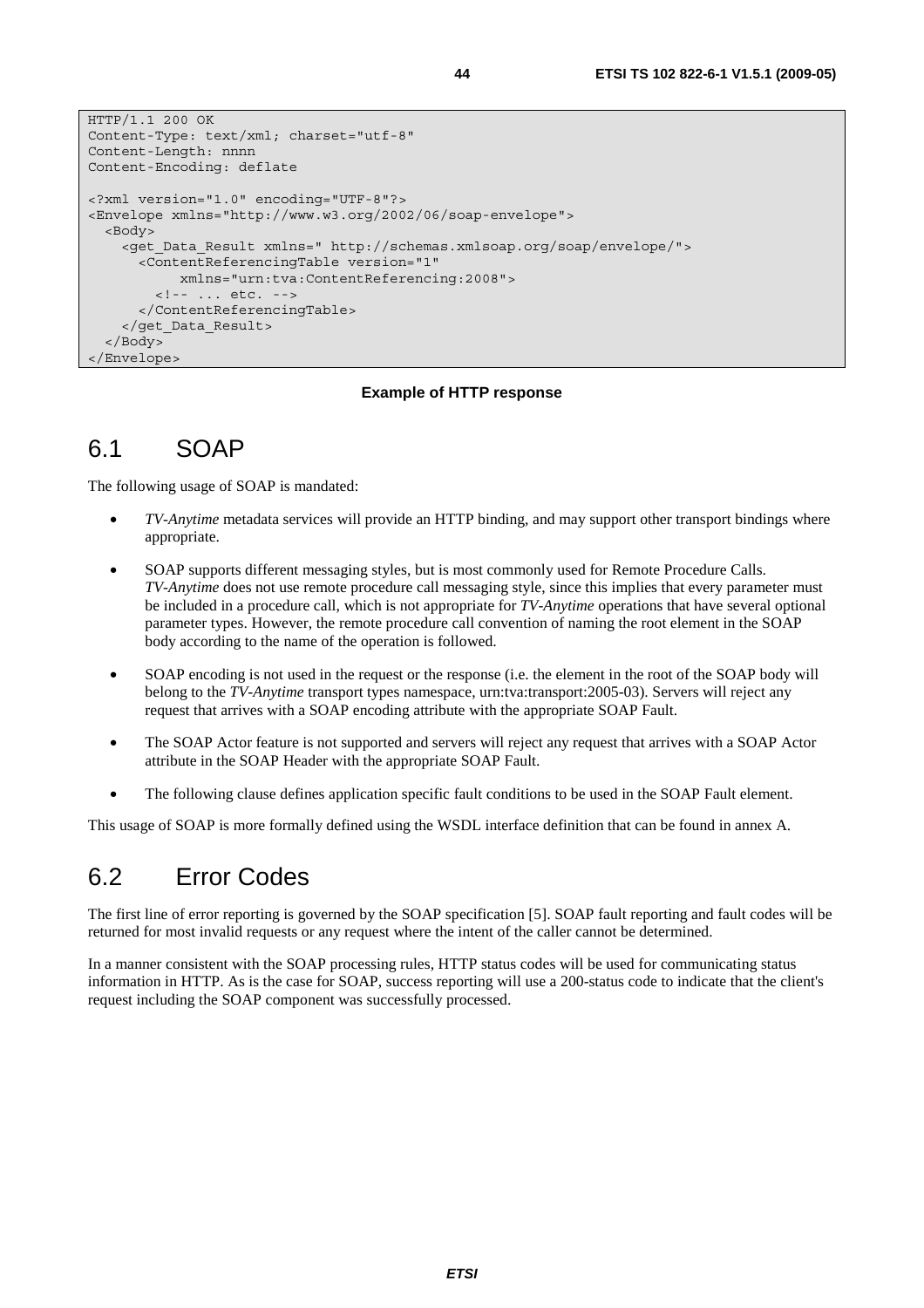The ErrorReport element is defined to allow servers to report application-level errors that are specific to *TV-Anytime* metadata services. In accordance with the SOAP specification, if the content of the SOAP message's Body cannot be processed successfully, the SOAP fault must contain a detail element (which in turn contains an ErrorReport). Note that the inability to process a well-formed Body element is also termed an application-level error, since the error cannot be detected by the SOAP processor and instead relies on application-level knowledge. The error report contains error information that includes descriptions and a code that can be used to determine the cause of the error. Errors that arise due to problems with in the HTTP layer or SOAP layer (e.g. the SOAP message does not conform to the SOAP specification) should be reported using the error mechanisms provided by those layers and must not be reported inside a SOAP fault's Detail element.

*TV-Anytime* application-level errors should be conveyed using standard HTTP status codes, where a 500-level code indicates a server-induced error. In such cases, the metadata service must issue an HTTP 500 Internal Server Error response and return an ErrorReport inside a SOAP fault report.

Any errors detected in the request will invalidate the entire request, and cause an ErrorReport to be generated within a SOAP fault as described below. A server may report multiple errors, although there is no requirement for the metadata service to continue processing the request after detecting the first error. In accordance with the SOAP specification, additional application response elements should not be included in the Body of the SOAP request. In other words, it is not possible for the server to indicate an error condition and also make a best-effort at providing a response.

The ErrorReport element takes the following form:

```
 <simpleType name="errorCodeType"> 
   <restriction base="string"> 
     <enumeration value="FatalError"/> 
     <enumeration value="InvalidRequest"/> 
     <enumeration value="Unsupported"/> 
     <enumeration value="UnrecognizedVersion"/> 
     <enumeration value="UnspecifiedError"/> 
     <enumeration value="UnsupportedQueryField"/> 
     <enumeration value="UnsupportedSortField"/> 
     <enumeration value="InvalidFieldID"/> 
     <enumeration value="InvalidFieldValue"/> 
   </restriction> 
 </simpleType> 
 <complexType name="ErrorType"> 
   <sequence> 
     <element name="Reason" type="mpeg7:TextualType" minOccurs="0" 
     maxOccurs="unbounded"/> 
   </sequence> 
   <attribute name="errorCode" use="required" type="tns:errorCodeType"/> 
   <attribute name="fields" type="tns:fieldIDListType"/> 
</complexType> 
 <complexType name="ErrorReportType"> 
   <sequence> 
     <element name="Error" type="tns:ErrorType" maxOccurs="unbounded"/> 
   </sequence> 
 </complexType> 
 <element name="ErrorReport" type="tns:ErrorReportType"/>
```

| <b>Name</b>      | <b>Definition</b>                                                           |  |
|------------------|-----------------------------------------------------------------------------|--|
| errorCodeType    | A set or error codes indicating reason for failure. The                     |  |
|                  | legitimate values for this string are listed in clauses 6.2.1 and<br>6.2.2. |  |
| ErrorType        | A complex type used to express reason for failure.                          |  |
| Reason           | An optional human meaningful description of the error.                      |  |
| <b>errorCode</b> | A required string that precisely defines the nature of the error.           |  |
| fields           | An optional attribute that lists the fieldID values related to this         |  |
|                  | error.                                                                      |  |
| ErrorReportType  | A complex type to denote the application level errors that have             |  |
|                  | occurred as a result of invoking a metadata service.                        |  |
| Error            | Describes a single application-level error.                                 |  |
| ErrorReport      | Lists the application level errors that have occurred as a result           |  |
|                  | of invoking a metadata service.                                             |  |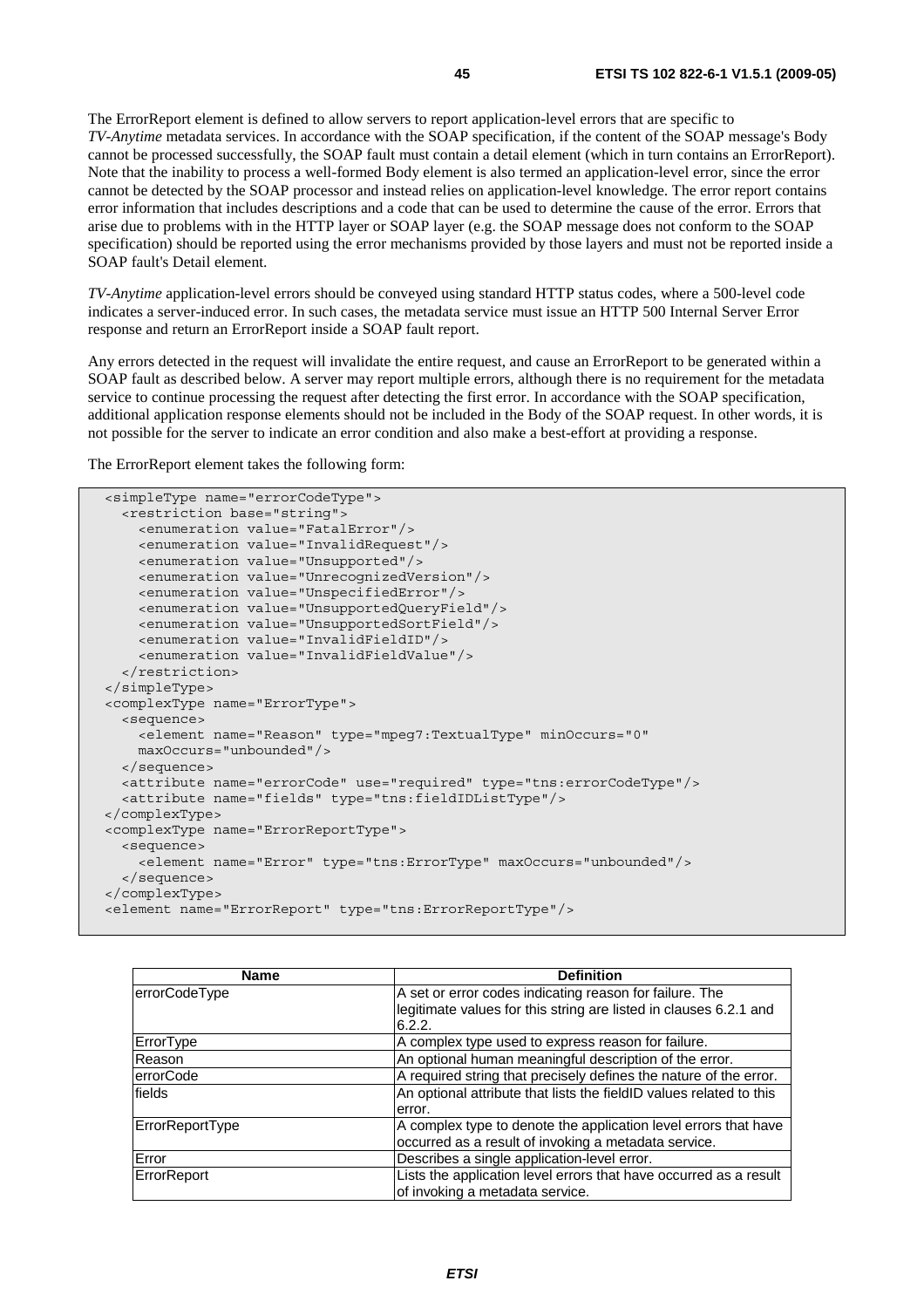The following error codes may be returned by invoking any of the operations defined in the present document. The field attribute is not relevant to these errors, and so shall not be present for the following error conditions:

- **FatalError:** Signifies that a serious technical error has occurred whilst processing the request.
- **InvalidRequest:** The query is well-formed but not valid according to the Schema defined by the present document.
- **Unsupported:** Signifies that the metadata service does not support an optional feature that is required in order to correctly process the request. A possible reason for this error is that the client has assumed a functionality that is at odds with the functionality described in the capability description.
- **UnrecognizedVersion:** Signifies that the namespace of the child element inside Body element of the request (e.g. the urn:tva:transport:2005-03 namespace) is unsupported by this metadata service.
- **UnspecifiedError:** Signifies any other error.

Error conditions are not mutually exclusive and some are special cases of others (e.g. some of the get\_Data error conditions below are special cases of the Unsupported error). A metadata service should provide the most specific error code that is appropriate to the error.

Clause 6.2.2 defines error codes that are specific to the get\_Data operation. No specialized error conditions are defined for the submit\_Data, describe\_get\_Data, and describe\_submit\_Data operations.

### 6.2.2 get\_Data operation error conditions

When any of the following errors are returned, the operation shall return a field attribute listing the field identifiers that caused the error to occur.

- **UnsupportedQueryField:** A query contains a fieldID value that is no supported by the metadata service. When this error is returned, the operation shall return a field attribute listing the unsupported fields.
- **UnsupportedSortField:** A sort is requested using a field for which sorting is not supported by the metadata service.
- **InvalidFieldID:** A fieldID in any type of predicate or sortCriteria element contained a field identifier that is neither in the *TV-Anytime* defined field identifier list, nor in the field identifier list given by the service capability description of this operation.
- **InvalidFieldValue:** The fieldValue in a BinaryPredicateBagType element contains a string that is not appropriate to the fieldID in that predicate. This might be because the field being queried is an enumerated type or because the field has syntactic restrictions (e.g. the tvaf:CRID field).

If a query requests a ContentReferencingTable and contains one or more CRID fields in the query, the metadata service should be careful to behave correctly when it is unable to provide location resolution data for the CRID(s). In particular, if the CRID is syntactically correct but no content referencing information is available a Result element should be returned for the CRID with the status flag set appropriately. No error condition should be raised. In general, it is not an error condition if a metadata service is simply unable to provide appropriate metadata in response to a query.

```
HTTP/1.1 200 OK 
Content-Type: text/xml; charset="utf-8" 
Content-Length: nnnn 
Content-Encoding: deflate 
<?xml version="1.0" encoding="UTF-8"?> 
<Envelope xmlns="http://www.w3.org/2002/06/soap-envelope"> 
   <Body> 
     <Fault> 
       <faultcode>Client</faultcode> 
       <detail> 
         <ErrorReport xmlns="urn:tva:transport:2007" 
           xmlns:tvaf="urn:tva:transport:fieldIDs:2007"> 
           <Error errorCode="UnsupportedQueryField" fields="tvaf:Title">
```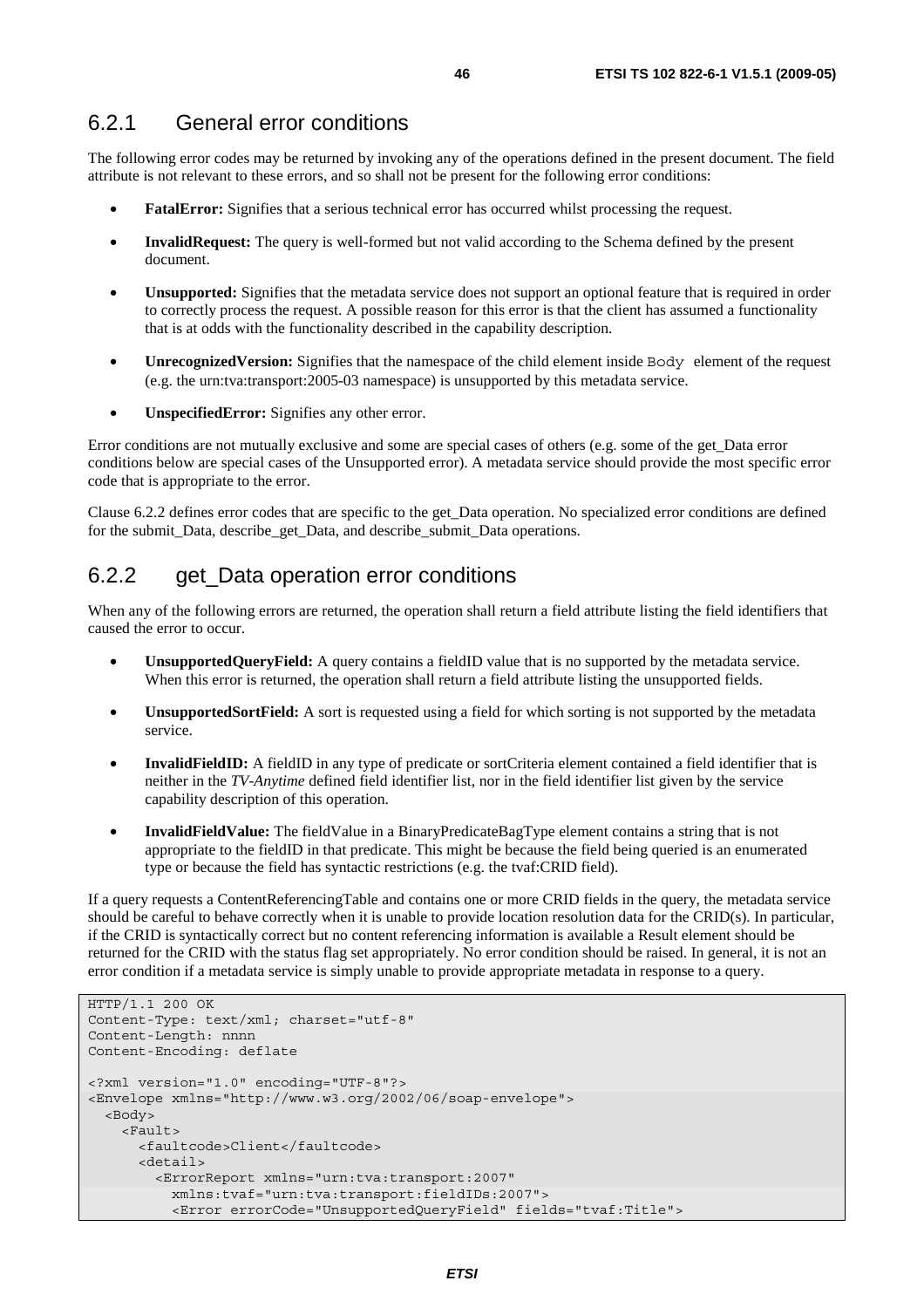```
 <Reason xml:lang="en"> 
                     Searching on Title field is unsupported</Reason>
            </Error> 
          </ErrorReport> 
       </detail> 
     </Fault> 
   </Body> 
</Envelope>
```
#### **Example of response indicating an error**

## 6.3 HTTP

- The HTTP server and client must fully support HTTP/1.0 [3].
- The client must always send the HTTP/1.1 defined Host header (which is defined in clause 14.23 of HTTP/1.1 [4]).
- The HTTP client and server negotiate a suitable compression using the Accept-Encoding header. Therefore, both the client and server must support the Accept-Encoding header (which is defined in clause D.2.3 of HTTP/1.0 [3], but is not required by that specification).
- Clients must be prepared to follow HTTP redirects (according to clause 9.3 of HTTP/1.0 [3]) to allow server fall-over and load-balancing. Note that contrary to HTTP/1.0, redirections should be followed automatically, without user intervention, even though the POST method is being used.
- The SOAPAction HTTP header field should be set to the name of the operation being called.

## 6.4 Encapsulation of metadata

### 6.4.1 Request and response data

In all cases, the request and response data form a single, valid XML instance document. In general, these instance documents are self-describing and need no further encapsulation. However, the metadata encapsulation for the get\_Data operation is defined in more detail.

### 6.4.2 Encapsulation of get\_Data response

The content of the SOAP envelope is a TVAMain element and/or ContentReferencingTable, as specified in clause 5.1.2. These XML instance documents effectively provide an encapsulation format for the fragments they contain. The context path of each fragment is implicit from the fragment's location in the instance document. The fragmentVersion and fragmentId identifiers may appear at the fragment level (as defined in TS 102 822-3-1 [8]).

Each get Data operation can be considered to provide a single metadata description (the term "metadata description" is defined in TS 102 822-3-2 [9]), from which each query selects a metadata subset. Thus, the content of the TVAMain fragment (see clause 4.3.1.1 of TS 102 822-3-2 [9]) is fixed at a given moment in time. The version attribute of the TVAMain fragment applies only to the fragment itself and not to its child fragments. Consequently, although this fragment is sent with every response, a client only needs to update its cache of the fragment (if any) when the TVAMain element's version attribute increases.

# 6.5 Encoding of metadata

Servers must support UTF-8 textual encoding for all requests and responses, and may support other encodings, in which case the encoding must be indicated in the XML header according to clause 4.3.3 of the XML specification [1]. If an encoding is so indicated it must be consistent with the encoding indicated in the HTTP/1.0 [3] Content-Type header (e.g. see figure 5).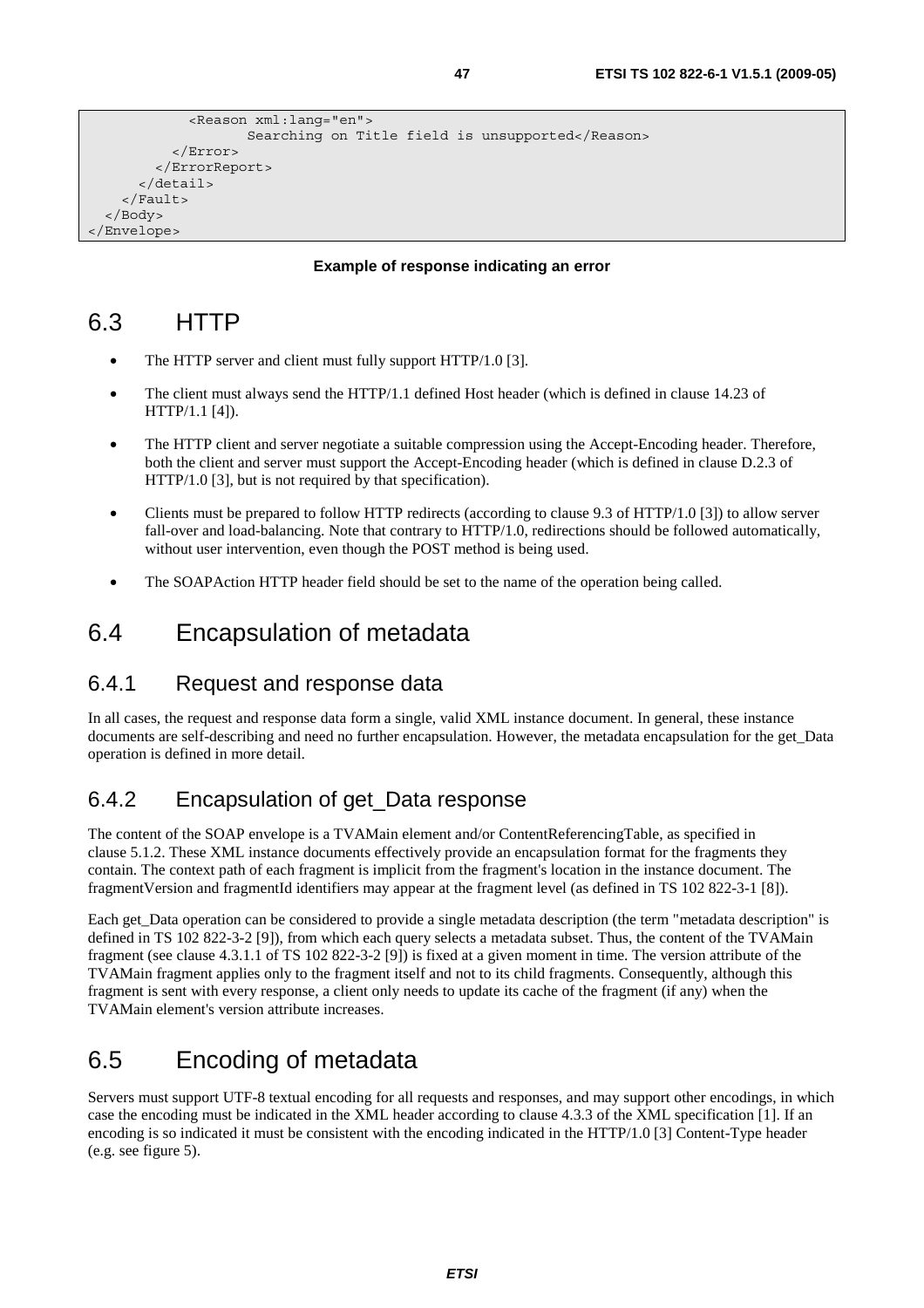For efficiency reasons, HTTP clients and servers should support at least one well-known compression format. Clients should indicate the compression formats they understand using the Accept-Encoding HTTP header. The HTTP server should use the most efficient encoding that is understood by both the client and server, and indicate this in the HTTP response using the Content-Encoding header. It is recommended that both *TV-Anytime* HTTP clients and servers support the use of the deflate Content-Encoding type (as defined in clause 3.5 of HTTP/1.1 [4]).

Other compression formats may be supported, including the use of BiM specified in annex E. In all cases, the use of transport layer compression must be transparent to the SOAP processor and higher layers.

## 6.6 Metadata service security

The *TV-Anytime* phase 1 set of specifications offers clients guaranteed integrity of the metadata delivery from an authenticated server. This technology is described in TS 102 822-7 [17]. A metadata server that supports the TS 102 822-7 [17] specification for integrity checking shall be capable of communicating with clients that implement TS 102 822-7 [17] and with clients that do not. If TS 102 822-7 [17] is used and the server wishes to identify the source of the request, it should do so using HTTP Basic Authentication (negotiated according to HTTP/1.0 [3]). Any additional security services are not mandated or prevented by the present document and fall outside its scope.

# 7 Metadata service capability descriptions

For each *TV-Anytime* get Data or submit Data operation that is provided, there is a corresponding operation, describe\_get\_Data or describe\_submit\_Data. These two operations (an operation, *X*, and its corresponding *describe*\_*X* operation) together form a port (see annex A). Since a port always has a single binding and endpoint, the URL of the operation, *X*, and its corresponding *describe\_X* operation must be the same. A describe operation is responsible for returning a capability description for the corresponding operation of the same port. A describe operation has no input parameters.

# 7.1 describe\_get\_Data

The get\_Data capability description provides the following type of information about the operation:

- Human-readable descriptive information about the operation.
- The types of metadata tables available.
- If metadata field selection is available, the field IDs available for each table.
- If content referencing information is available, the Resolving Authority Records for that get\_Data operation.
- If programme metadata is available, the CRID authorities known by the server for that type of metadata.
- If scheduling information is available, the content delivery services know by that server.
- If metadata queries are possible, the query fields that are allowed for each table.
- If sorting is possible, the sort fields that are supported for each table and the type of collation on which the sort is based.
- The ability of the operation to deliver update and invalidation information.
- The ability of personalized service (ability to provide personalized query results).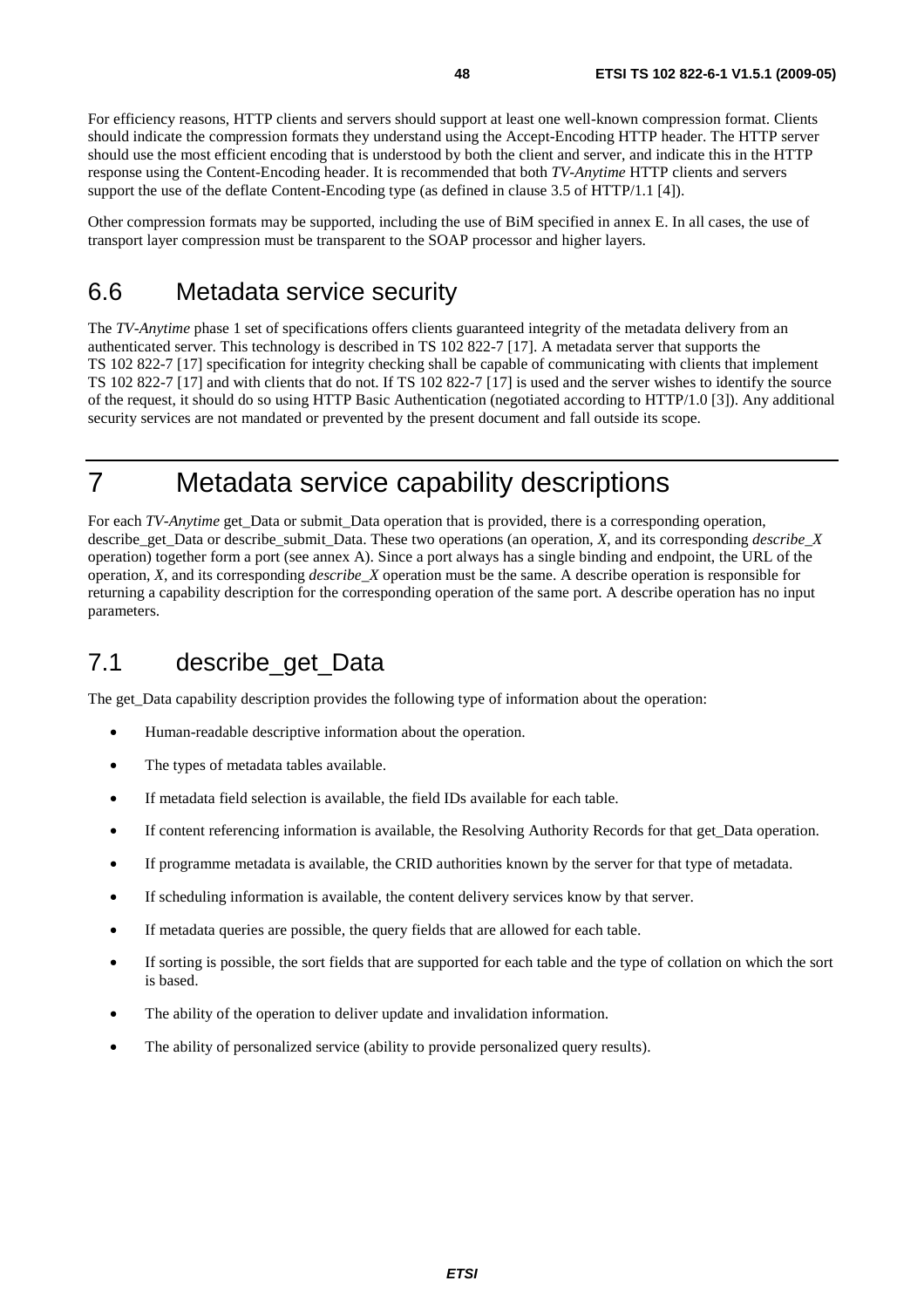The format of the capability description is as follows:

```
 <complexType name="describe_get_Data_ResultType"> 
   <sequence> 
    <element name="Name" type="string" minOccurs="0"/> 
     <element name="Description" type="mpeg7:TextualType" minOccurs="0" 
    maxOccurs="unbounded"/> 
    <element name="CollationURI" type="anyURI" minOccurs="0"/> 
     <element name="ExtendedFieldList" type="tns:FieldIDDefinitionListType" 
    minOccurs="0"> 
       <key name="UniqueExtendedFields"> 
         <selector xpath="tns:FieldIDDefinition"/> 
         <field xpath="@fieldID"/> 
       </key> 
     </element> 
     <element name="AuthorityList" type="tns:AuthorityListType" 
    minOccurs="0"/> 
    <element name="AvailableTables" type="tns:AvailableTableListType"/> 
    <element name="RequestedFieldsCapability" type="boolean" minOccurs="0"/> 
    <element name="PersonalInformationHandling" 
     type="tns:PersonalInformationHandlingType" 
      minOccurs="0"/> 
     <element name="UpdateCapability" type="tns:updateCapabilityType" 
     minOccurs="0"/> 
   </sequence> 
   <attribute name="serviceVersion" type="unsignedInt" use="required"/> 
</complexType> 
 <element name="describe_get_Data_Result" 
 type="tns:describe_get_Data_ResultType"/>
```

| <b>Name</b>       | <b>Definition</b>                                                                                                                                                                                                                                                                                                                                                                                                                                                                                                                            |
|-------------------|----------------------------------------------------------------------------------------------------------------------------------------------------------------------------------------------------------------------------------------------------------------------------------------------------------------------------------------------------------------------------------------------------------------------------------------------------------------------------------------------------------------------------------------------|
| serviceVersion    | A required parameter that must equal the version number<br>returned as part of the corresponding operation's result.<br>The intention of this number is to make the client aware<br>when an operation has been upgraded (e.g. can be<br>searched on new channels or for new resolution<br>authorities) and to refresh the cached capability<br>description information (if any).                                                                                                                                                             |
| Name              | Optional name of the metadata service, suitable for<br>display to a user.                                                                                                                                                                                                                                                                                                                                                                                                                                                                    |
| Description       | Optional textual description of the metadata service,<br>suitable for display to a user. This allows an application<br>exploiting the metadata service to indicate to the user<br>information about the metadata service that she is using<br>(e.g. "Specialists in movie information and reviews").                                                                                                                                                                                                                                         |
| CollationURI      | Optional URI that indicates the name of the collation that<br>sorts are based on. If no sorting is supported this field is<br>meaningless and should be omitted. If sorting is<br>supported and this field is not present then sorting must<br>be based on the Default Unicode Collation Element Table.<br>The present document does not define the form of the<br>URI, or any means of specifying or obtaining a collation.<br>Regional bodies may define suitable URIs and their<br>associated collations, as appropriate to their locale. |
| ExtendedFieldList | Provides a list of fieldID values and their associated field<br>using the FieldIDDefinitionListType. Used for fields that<br>the server wishes to support but are not allocated a<br>fieldID by the TV-Anytime Forum (see clause 5.1.1.1.1).                                                                                                                                                                                                                                                                                                 |
| AuthorityList     | An optional list of authorities for which this operation can<br>provide metadata for all the table types it is capable of<br>delivering. See also clause 7.1.1.                                                                                                                                                                                                                                                                                                                                                                              |
| AvailableTables   | A required description of the types of data tables that can<br>be returned by this get_Data response. At least one Table<br>entry must be present. For each table, the fields that can<br>be queried on and sorted on are specified. Depending on<br>the type of table, other descriptive information is<br>sometimes included.                                                                                                                                                                                                              |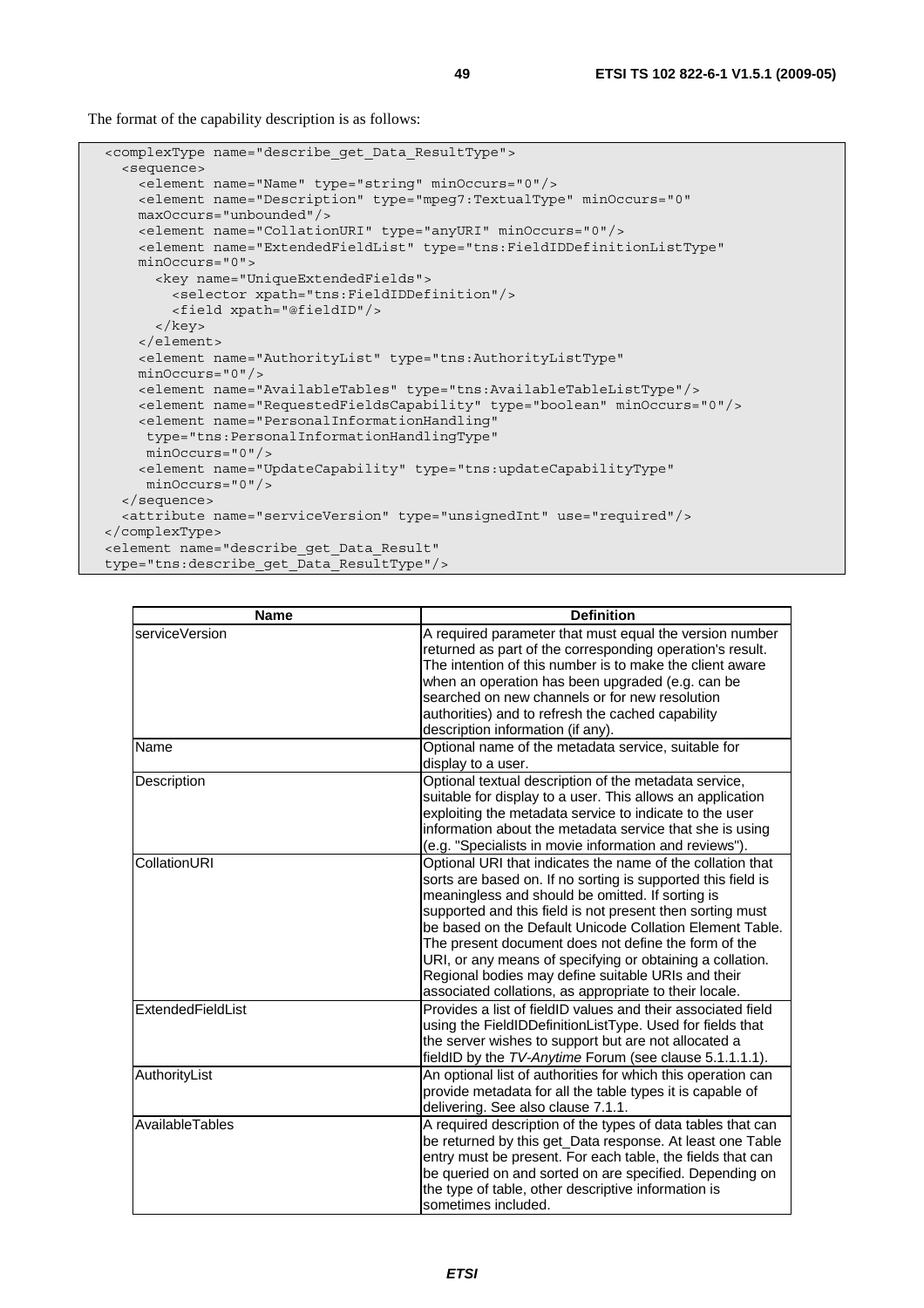| <b>Name</b>                      | <b>Definition</b>                                                                                                                                                                                                                                                                                                   |
|----------------------------------|---------------------------------------------------------------------------------------------------------------------------------------------------------------------------------------------------------------------------------------------------------------------------------------------------------------------|
| <b>RequestedFieldsCapability</b> | An optional parameter to indicate the server's capability to<br>customize the content of the requested tables to include<br>only the fields specified in the client request in addition to<br>the mandatory elements and attributes of these tables. If<br>this element is not present it is assumed to be "false". |
| PersonalInformationHandling      | An optional parameter to indicate the server's capability to<br>make use of personal information tables if they are made<br>available to it.                                                                                                                                                                        |
| UpdateCapability                 | An optional update capability description to indicate the<br>server's capability of update capability as defined in<br>clause 5.1.2.4. When this element does not exist, the<br>server does not support either versioned update or the<br>invalid fragment notification. See clause 7.1.4 for more<br>details.      |

```
 <complexType name="PersonalInformationHandlingType"> 
    <sequence> 
       <element name="PersonalInformationSource" 
       type="tns:PersonalInformationSourceType" maxOccurs="unbounded"/> 
      <element name="PersonalInformationTable" type="tns:PersonalInformationTableType"
       maxOccurs="unbounded"/> 
    </sequence> 
  </complexType> 
  <simpleType name="PersonalInformationSourceType"> 
    <restriction base="string"> 
 <enumeration value="embedded"/> 
 <enumeration value="byUpload"/> 
        <enumeration value="byResource"/> 
    </restriction> 
  </simpleType>
```

| Name                          | <b>Definition</b>                                                                                                                                                                                                                                                                          |  |
|-------------------------------|--------------------------------------------------------------------------------------------------------------------------------------------------------------------------------------------------------------------------------------------------------------------------------------------|--|
| PersonalInformationSource     | This mandatory element is used by the server to indicate<br>how personal information can be provided: in the request<br>itself (value "embedded"), by upload_Personal_Data<br>operation (value "byUpload") or by user profile access<br>(value "byResource"). Several values are possible. |  |
| PersonalInformationTable      | This MANDATORY element indicates a personal<br>information table which can be handled by the server.                                                                                                                                                                                       |  |
| PersonalInformationSourceType | A simple type to define the different possibilities for<br>personal information provision by the client.                                                                                                                                                                                   |  |

For examples of get\_Data capability descriptions see annex D.

### 7.1.1 Use of the AuthorityList element

```
 <complexType name="AuthorityListType"> 
   <sequence> 
     <element name="Authority" type="string" maxOccurs="unbounded"/> 
   </sequence> 
 </complexType>
```

| Name              | <b>Definition</b>                                                                                 |
|-------------------|---------------------------------------------------------------------------------------------------|
| AuthorityListType | A definition of a list of one or more Authority elements.                                         |
| Authority         | Specifies a single authority for whose CRIDs the<br>operation is able to provide TV-Anytime data. |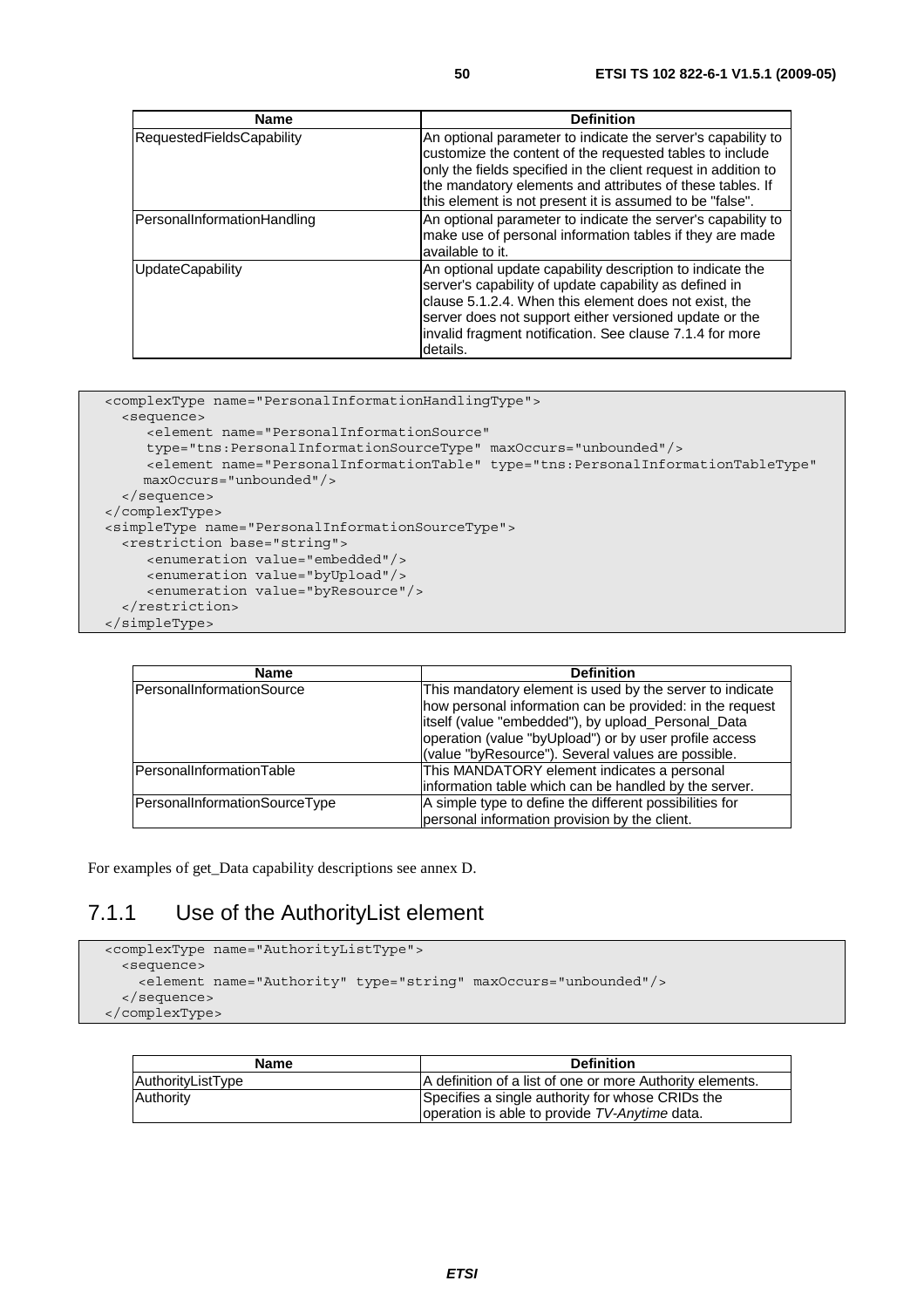- As one of the elements at the top level of the capability description. In this case, the server is able to provide data on the listed authorities for all of the data table types that are listed in the AvailableTables element. If the capability description indicates that a ContentReferencingTable can be returned, then there should be a ResolvingAuthorityRecord for each of the authorities listed in the top level AuthorityList. This element allows a server to specify its list of supported authorities, without the need to repeat this information for every table that it supports.
- As one of the children elements of a table listed in the AvailableTables element. In this case, the server is able to provide data of the type indicated by the Table elements xml schema declared type attribute for this authority.
- NOTE: The capability description indicating that a certain type of metadata is available for a certain authority does not necessarily mean that the server will be able to provide that metadata for any particular CRID.

#### 7.1.2 AvailableTables information

This element describes which table types the get Data operation is capable of returning. Depending upon the table type, each entry in the list (a table element) can contain a different child element. These child elements contain descriptive information that is relevant to that table type.

```
 <complexType name="AvailableTableListType"> 
     <sequence> 
       <element name="Table" type="tns:AvailableTableBase" 
                 maxOccurs="unbounded"/> 
     </sequence> 
   </complexType> 
   <complexType name="AvailableTableBase" abstract="true"> 
     <sequence> 
       <element name="AuthorityList" type="tns:AuthorityListType" 
       minOccurs="0"/> 
       <element name="AvailableFields" type="tns:FieldListType" 
       minOccurs="0"/> 
     </sequence> 
     <attribute name="canSort" type="tns:fieldIDListType"/> 
     <attribute name="canQuery" type="tns:fieldIDListType"/> 
   </complexType> 
   <complexType name="ContentReferencingTable"> 
     <complexContent> 
       <extension base="tns:AvailableTableBase"> 
         <sequence> 
           <element ref="rar:ResolvingAuthorityRecordTable"/> 
         </sequence> 
       </extension> 
     </complexContent> 
   </complexType> 
<complexType name="ClassificationSchemeTable"> 
     <complexContent> 
       <extension base="tns:AvailableTableBase"/> 
     </complexContent> 
</complexType> 
   <complexType name="ProgramInformationTable"> 
     <complexContent> 
       <extension base="tns:AvailableTableBase"/> 
     </complexContent> 
   </complexType> 
   <complexType name="GroupInformationTable"> 
     <complexContent> 
       <extension base="tns:AvailableTableBase"/> 
     </complexContent> 
   </complexType> 
   <complexType name="ProgramLocationTable"> 
     <complexContent> 
       <extension base="tns:AvailableTableBase"> 
         <sequence> 
           <element name="AvailableLocations">
```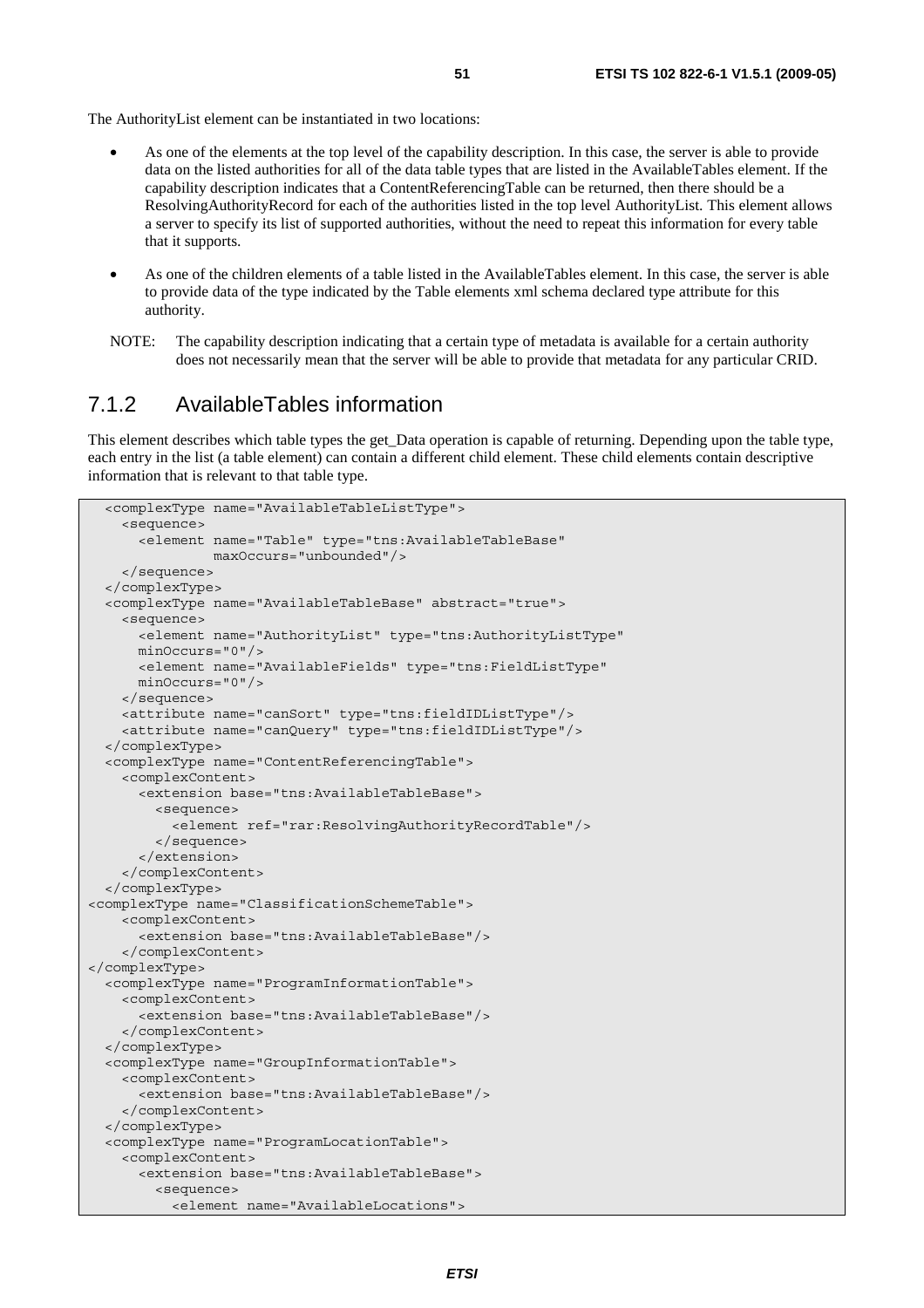| <complextype></complextype>                                             |  |
|-------------------------------------------------------------------------|--|
| <sequence></sequence>                                                   |  |
| <element minoccurs="0" name="Availability" type="duration"></element>   |  |
| <element <="" name="ServiceURL" td="" type="anyURI"><td></td></element> |  |
| maxOccurs="unbounded"/>                                                 |  |
|                                                                         |  |
|                                                                         |  |
| $\langle$ element>                                                      |  |
|                                                                         |  |
|                                                                         |  |
|                                                                         |  |
|                                                                         |  |
| <complextype name="ProgramReviewTable"></complextype>                   |  |
| <complexcontent></complexcontent>                                       |  |
| <extension base="tns:AvailableTableBase"></extension>                   |  |
|                                                                         |  |
|                                                                         |  |
| <complextype name="SegmentInformationTable"></complextype>              |  |
| <complexcontent></complexcontent>                                       |  |
| <extension base="tns:AvailableTableBase"></extension>                   |  |
|                                                                         |  |
|                                                                         |  |
| <complextype name="ServiceInformationTable"></complextype>              |  |
| <complexcontent></complexcontent>                                       |  |
| <extension base="tns:AvailableTableBase"></extension>                   |  |
|                                                                         |  |
|                                                                         |  |
| <complextype name="CreditInformationTable"></complextype>               |  |
| <complexcontent></complexcontent>                                       |  |
| <extension base="tns:AvailableTableBase"></extension>                   |  |
|                                                                         |  |
|                                                                         |  |
| <complextype name="PackageTable"></complextype>                         |  |
| <complexcontent></complexcontent>                                       |  |
| <extension base="tns:AvailableTableBase"></extension>                   |  |
|                                                                         |  |
|                                                                         |  |
| <complextype name="InterstitialCampaignTable"></complextype>            |  |
| <complexcontent></complexcontent>                                       |  |
| <extension base="tns:AvailableTableBase"></extension><br>               |  |
|                                                                         |  |
| <complextype name="RMPITable"></complextype>                            |  |
| <complexcontent></complexcontent>                                       |  |
| <extension base="tns:AvailableTableBase"></extension>                   |  |
|                                                                         |  |
|                                                                         |  |
| <complextype name="CouponTable"></complextype>                          |  |
| <complexcontent></complexcontent>                                       |  |
| <extension base="tns:AvailableTableBase"></extension>                   |  |
|                                                                         |  |
|                                                                         |  |
| <complextype name="TargetingInformationTable"></complextype>            |  |
| <complexcontent></complexcontent>                                       |  |
| <extension base="tns:AvailableTableBase"></extension>                   |  |
|                                                                         |  |
|                                                                         |  |
| <complextype name="InterstitialTargetingTable"></complextype>           |  |
| <complexcontent></complexcontent>                                       |  |
| <extension base="tns:AvailableTableBase"></extension>                   |  |
|                                                                         |  |
|                                                                         |  |
|                                                                         |  |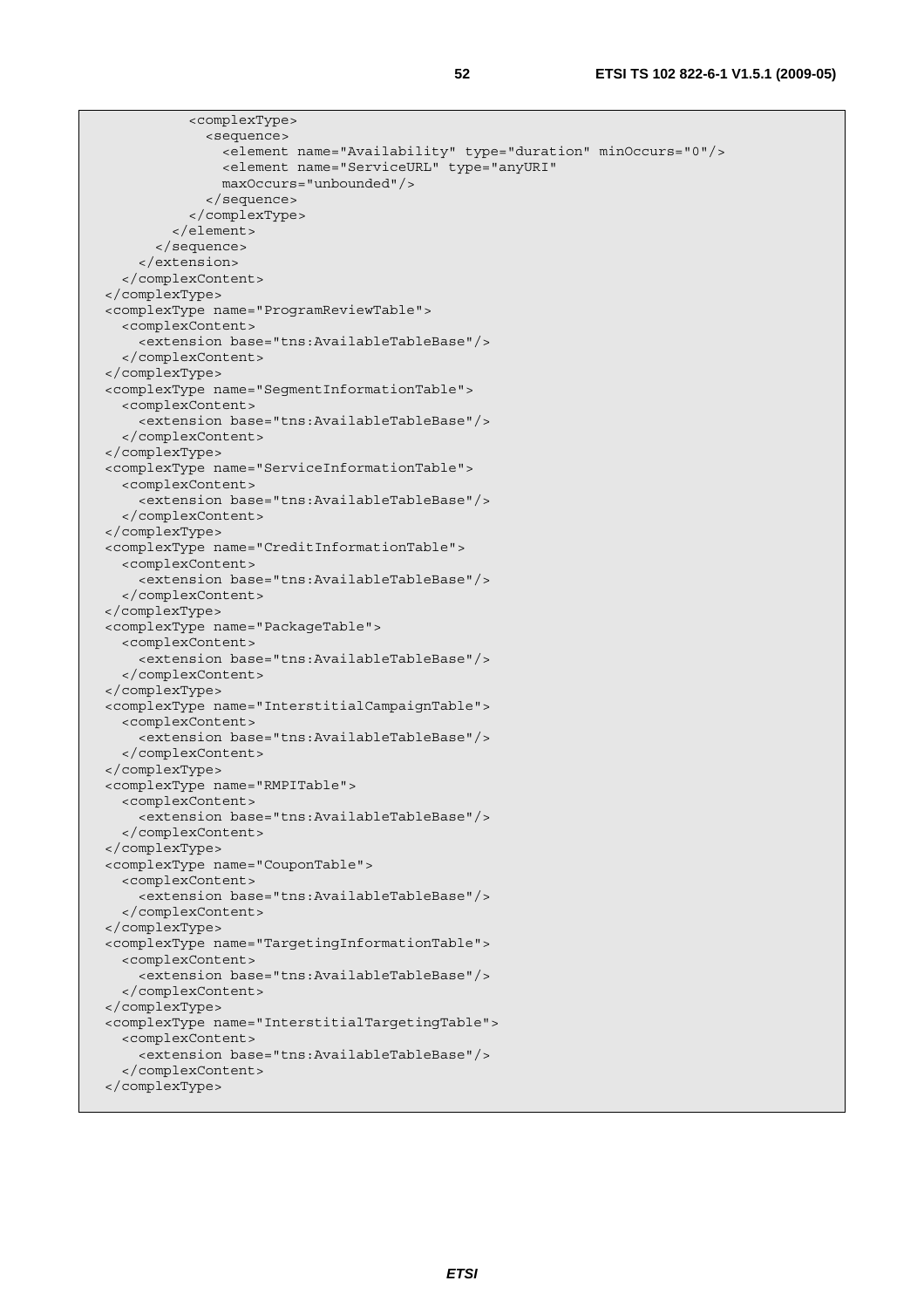| <b>Name</b>                   | <b>Definition</b>                                                                                             |
|-------------------------------|---------------------------------------------------------------------------------------------------------------|
| AvailableTableListType        | A complex type to indicate the list of tables which should                                                    |
|                               | be included in the response to the client request.                                                            |
| Table                         | Indicates that a particular table is available from this                                                      |
|                               | get_Data operation and encapsulates information relevant                                                      |
|                               | to querying that table. All instantiations of this element will                                               |
|                               | be derived from the base type, AvailableTableBase, which                                                      |
|                               | can have the following three attributes.                                                                      |
| xsi:type                      | This is the xml schema declared type attribute which is                                                       |
|                               | used to indicate the type of table where xsi is used as the                                                   |
|                               | namespace qualifier for xml schema. Can take the                                                              |
|                               | following values: ContentReferencingTable,                                                                    |
|                               | ProgramInformationTable, GroupInformationTable,                                                               |
|                               | ProgramLocationTable, ProgramReviewTable,                                                                     |
|                               | SegmentInformationTable, ServiceInformationTable, and                                                         |
|                               | CreditsInformationTable.                                                                                      |
| AvailableTableBase            | A complex type to indicate all elements and attributes                                                        |
|                               | which are attached to any table which can be requested in                                                     |
|                               | the server response.                                                                                          |
| AuthorityList                 | An optional list of authorities for which this operation can                                                  |
|                               | provide metadata of the type included in this table. See                                                      |
|                               | also clause 7.1.1.                                                                                            |
| AvailableFields               | This optional element specifies the optional elements and                                                     |
|                               | attributes of the specified table that can be requested for                                                   |
|                               | insertion in the response to the get_Data request, either                                                     |
|                               | using "fieldId" or "XPath".                                                                                   |
| canQuery                      | List of fieldID values indicating the query fields that can be                                                |
|                               | accepted by this operation. The order of the fields is not                                                    |
|                               | significant. All tables that can be queried on (see                                                           |
|                               | clause 5.1.1.1.4), except the ServiceInformationTable,                                                        |
|                               | must support querying using the CRID field. Hence, this                                                       |
|                               | attribute is meaningless when combined with a table of                                                        |
|                               | type "ContentReferencingTable" and                                                                            |
|                               | 'CreditsInformationTable". If this attribute is not present                                                   |
|                               | no other type of querying is supported for this table.                                                        |
| canSort                       | List of fieldID values indicating the query fields that can be                                                |
|                               | used for sorting (as indicated using the SortCriteria<br>parameter in a query). For every field that a server |
|                               | declares that it supports sorting, it shall support both                                                      |
|                               | ascending and descending sorting of that field. If this                                                       |
|                               | attribute is not present, sorting is not supported for this                                                   |
|                               | table. The order of the fields is not significant.                                                            |
| ResolvingAuthorityRecordTable | As defined in TS 102 822-4 [12]. This element is required                                                     |
|                               | if table has the type "ContentReferencingTable". Tables of                                                    |
|                               | this type should NOT include an AuthorityList (since the                                                      |
|                               | ResolvingAuthorityRecordTable indicates which                                                                 |
|                               | authorities content referencing information is provided                                                       |
|                               | for).                                                                                                         |
| AvailableLocations            | This element is required if the table has the type                                                            |
|                               | "ProgramLocationTable". The element specifies the types                                                       |
|                               | of programme location related queries that can be                                                             |
|                               | answered by the server.                                                                                       |
| Availability                  | An optional duration that indicates to the client the time                                                    |
|                               | window over which the schedule information is available                                                       |
|                               | (e.g. "it is possible to query these channels for the next                                                    |
|                               | 10 days only").                                                                                               |
| ServiceURL                    | The content services for which scheduling information is                                                      |
|                               | available (corresponds to the ServiceURL element that                                                         |
|                               | can be included in a ServiceInformationTable).                                                                |

#### 7.1.2.1 Operations that can deliver content referencing information

If the server is capable of delivering content referencing information then the description will include a list of Resolving Authority Records describing the resolution services offered by this server. This allows a client to establish whether a particular CRID may be resolved using the metadata service.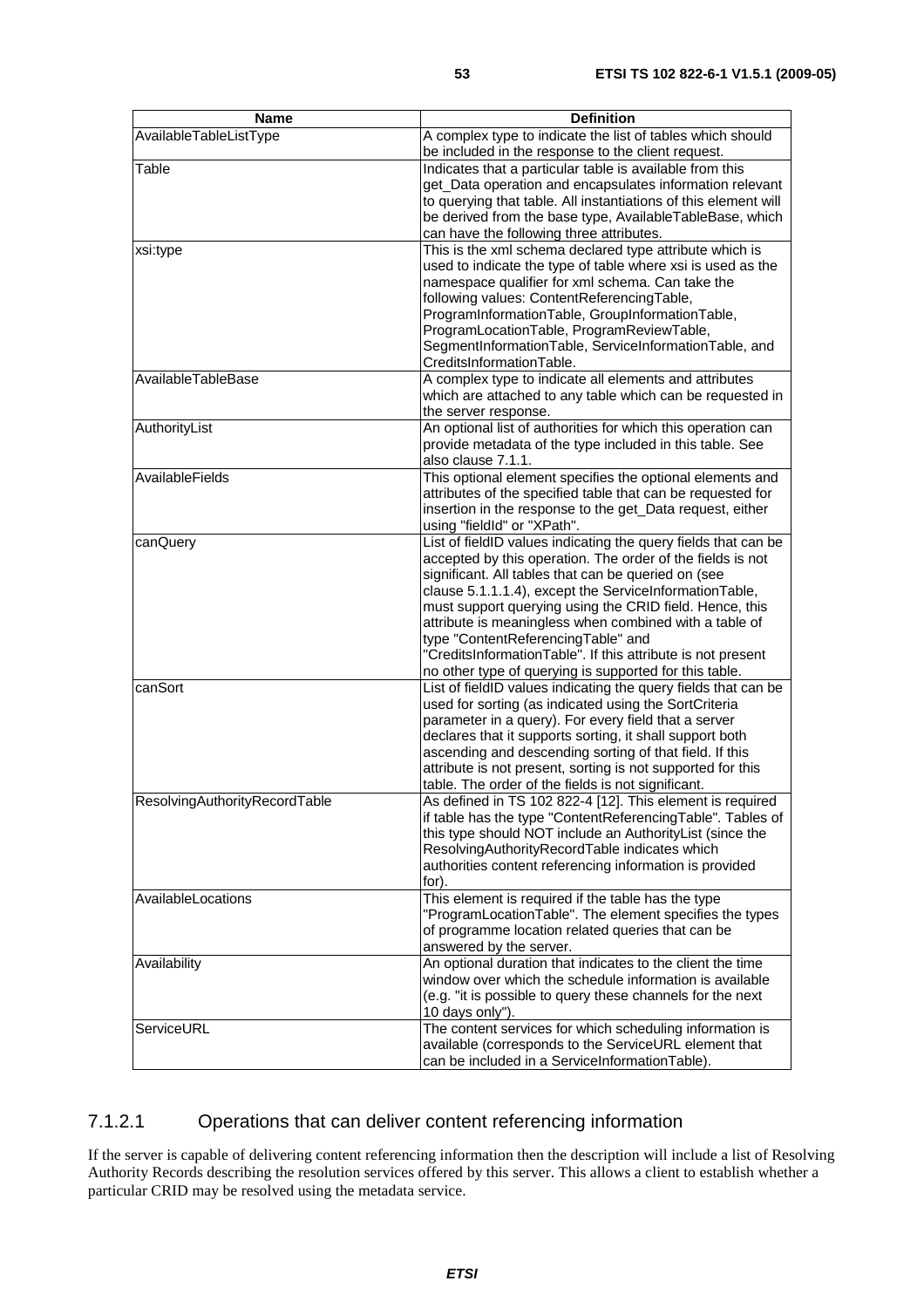#### 7.1.2.2 Operations that can deliver programme metadata

If the server is capable of delivering programme metadata then the description will include a list of CRID authorities for which metadata is available.

If the server is capable of delivering scheduling information (ProgramLocationTable), a list of the content service URLs (e.g. broadcast channels, IP multicast services, or on-demand contents servers) known by this metadata service is also provided. Using this data a receiver can determine whether any of the programmes being described by this server are being offered using content delivery services that are actually available to the receiver. Based upon this information a receiver can construct queries for scheduling information, such as the one shown in example 7 in annex C.

#### 7.1.3 Extended field List

If a metadata service wishes to support querying or sorting on fields that are not allocated fieldIDs by the *TV-Anytime* Forum, it has to define these field using its own ExtendedFieldList. This allows a get\_Data operation to provide searching and sorting functionality that is specialized to the metadata available to that metadata service. For example, if a metadata service specializes in providing segmentation information for the highlights of sports programmes, the metadata service can define extended fields for the Title and Synopsis of segments so as to allow receivers to make refined queries for segmentation information.

### 7.1.4 Description of update capabilities

There are two optional features whose support shall be independently indicated using this part of the capability description.

```
 <complexType name="updateCapabilityType"> 
   <attribute name="versionRequest" type="boolean" default="true"/> 
   <attribute name="invalidResponse" type="boolean" default="true"/> 
 </complexType>
```

| <b>Name</b>          | <b>Definition</b>                                                                                                                                                                   |
|----------------------|-------------------------------------------------------------------------------------------------------------------------------------------------------------------------------------|
| updateCapabilityType | Defines a container of version Request and<br>invalidResponse attributes, which can specify whether the<br>server can provide versioned metadata and lists of invalid<br>fragments. |
| versionRequest       | An attribute of Boolean value to indicate the server's<br>capability of handling version requests.                                                                                  |
| invalidResponse      | An attribute of Boolean value to indicate whether the<br>server is able to provide invalidated fragments when they<br>are no longer valid or removed.                               |

## 7.2 describe submit Data

The describe submit. Data capability description provides a metadata service with the ability to describe the usage and preference information that it wishes to receive. It can optionally specify the privacy policy that will be used when user centric data is submitted to this metadata service.

```
 <complexType name="describe_submit_Data_ResultType"> 
   <sequence> 
     <element name="Name" type="string" minOccurs="0"/> 
     <element name="Description" type="mpeg7:TextualType" minOccurs="0" 
              maxOccurs="unbounded"/> 
     <element name="RequestedTables" type="tns:RequestedSubmitTablesType"/> 
     <element ref="p3p:POLICY" minOccurs="0"/> 
   </sequence> 
 </complexType> 
 <complexType name="RequestedSubmitTablesType"> 
   <sequence> 
     <element name="Table" maxOccurs="unbounded"> 
       <complexType> 
         <attribute name="type" use="required">
```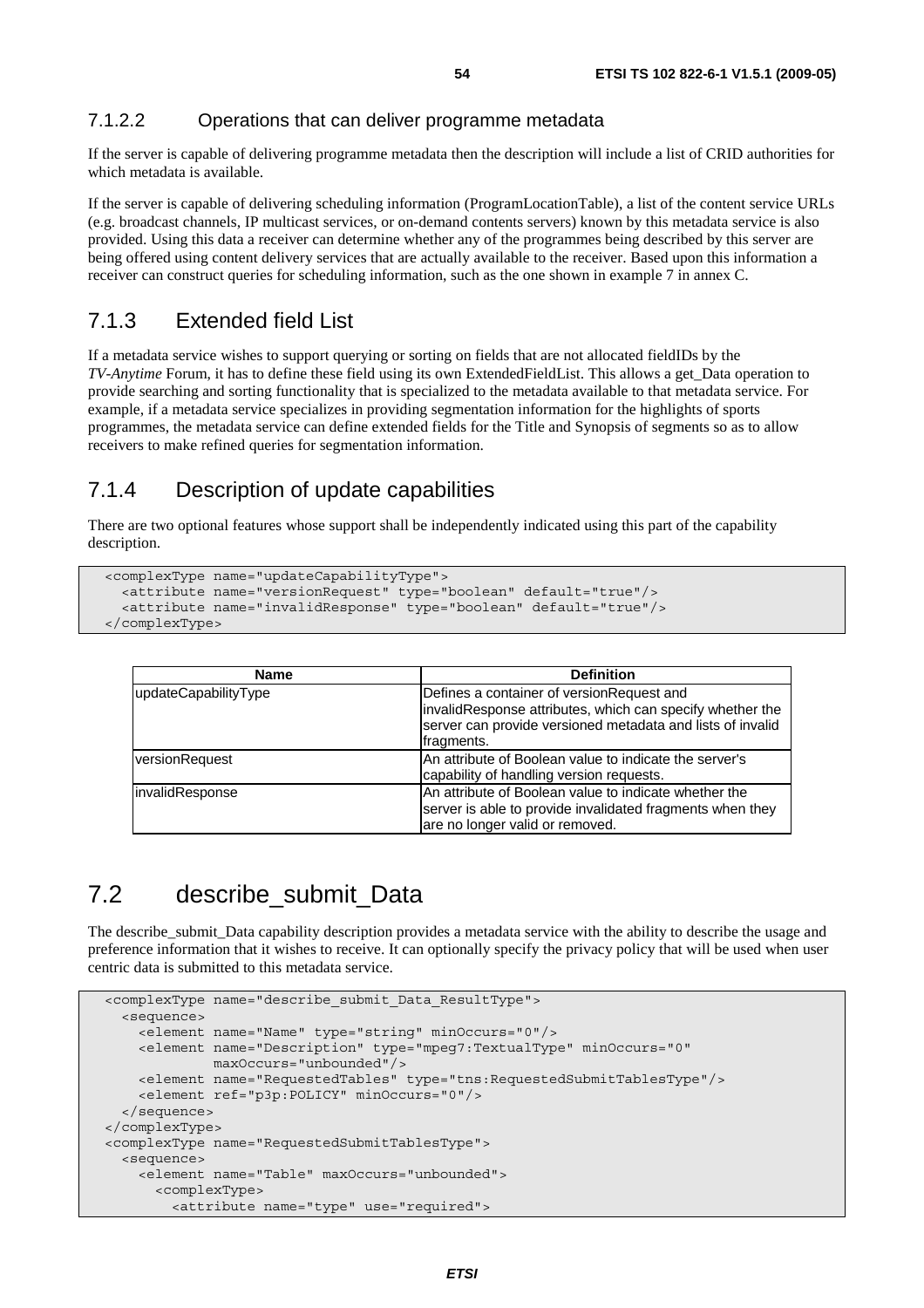```
 <simpleType> 
              <restriction base="string"> 
                <enumeration value="UserPreferences"/> 
                <enumeration value="UsageHistory"/> 
              </restriction> 
            </simpleType> 
         </attribute> 
       </complexType> 
     </element> 
   </sequence> 
</complexType> 
 <element name="describe_submit_Data_Result" 
 type="tns:describe_submit_Data_ResultType"/>
```

| Name                      | <b>Definition</b>                                          |
|---------------------------|------------------------------------------------------------|
| Name                      | Optional name of the metadata service, suitable for        |
|                           | display to a user.                                         |
| Description               | optional textual description of the metadata service,      |
|                           | suitable for display to a user. This allows an application |
|                           | exploiting the metadata service to indicate to the user    |
|                           | information about the metadata service that she is using.  |
| RequestedTables           | The list of tables that this operation wishes to receive.  |
| P3p:POLICY                | Optional element that describes the privacy policy of this |
|                           | operation, using the Platform for Privacy                  |
|                           | Preferences [25] specification.                            |
| RequestedSubmitTablesType | A list of table elements containing at least one entry.    |
| Table                     | Specifies the type of table requested by the server.       |
| type                      | Required parameter giving the type of TV-Anytime table     |
|                           | requested by the server. Can take the values:              |
|                           | "UsageHistory" or "UserPreferences".                       |

# 7.3 describe\_upload\_Personal\_Data

The describe upload Personal Data capability description provides a metadata service with the ability to describe the user and usage related information that it wishes to receive. It can optionally specify the privacy policy that will be used when user centric data is submitted to this metadata service.

```
 <complexType name="describe_upload_Personal_Data_ResultType"> 
   <sequence> 
     <element name="Name" type="string" minOccurs="0"/> 
     <element name="Description" type="mpeg7:TextualType" minOccurs="0" 
    maxOccurs="unbounded"/> 
     <element name="UploadableTable" type="tns:PersonalInformationTableType" 
    maxOccurs="unbounded"/> 
     <element ref="p3p:POLICY" minOccurs="0"/> 
   </sequence> 
</complexType> 
 <element name="describe_upload_Personal_Data_Result" 
  type="tns:describe_upload_Personal_Data_ResultType"/>
```

| <b>Name</b>     | <b>Definition</b>                                                                                                                                                                                                                           |
|-----------------|---------------------------------------------------------------------------------------------------------------------------------------------------------------------------------------------------------------------------------------------|
| Name            | optional name of the metadata service, suitable for display                                                                                                                                                                                 |
|                 | to a user.                                                                                                                                                                                                                                  |
| Description     | optional textual description of the metadata service,<br>suitable for display to a user. This allows an application<br>exploiting the metadata service to indicate to the user<br>information about the metadata service that she is using. |
| UploadableTable | One of the tables that this operation wishes to receive.                                                                                                                                                                                    |
| p3p:POLICY      | optional element that describes the privacy policy of this<br>operation, using the Platform for Privacy Preferences [25]<br>specification.                                                                                                  |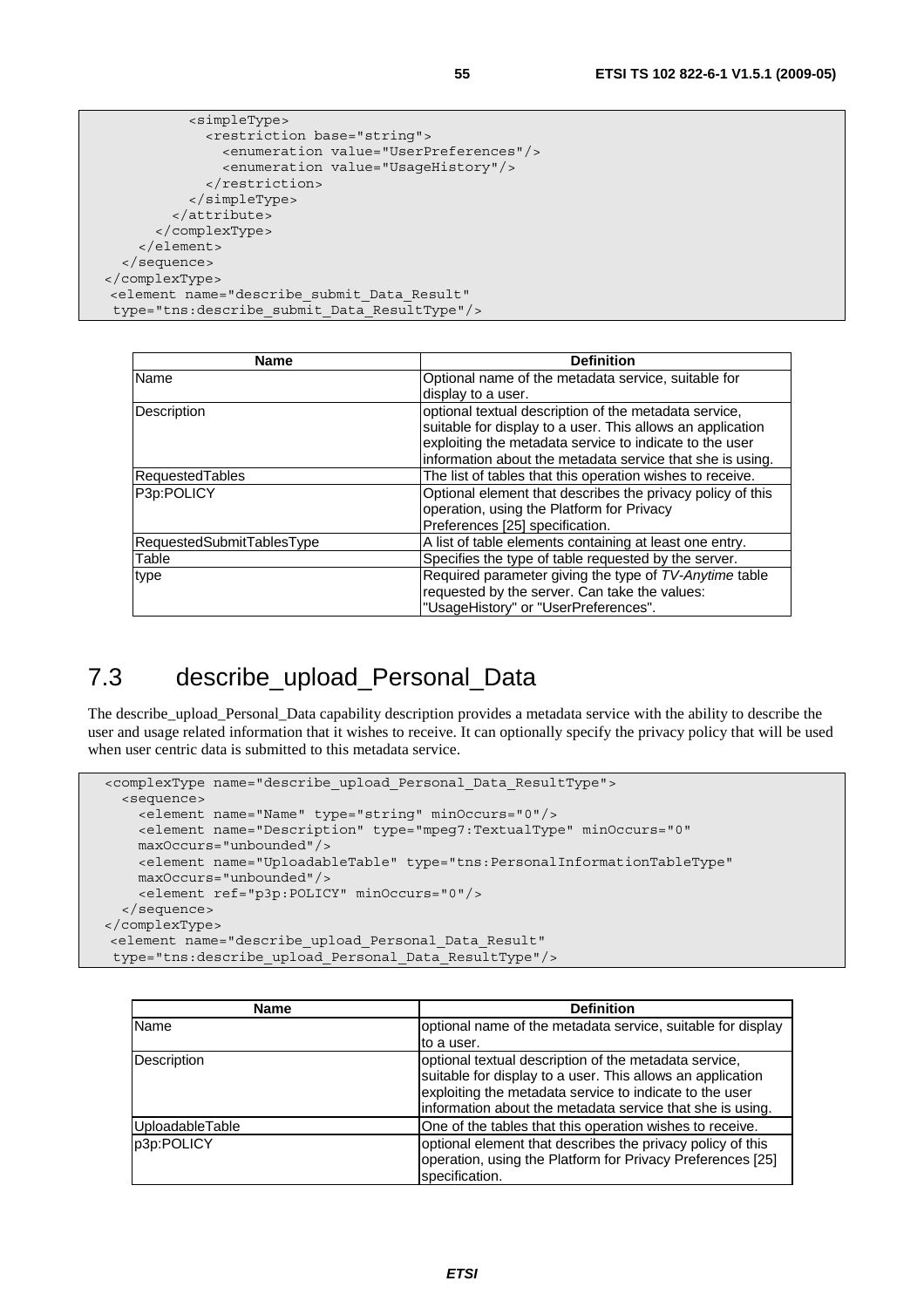# 7.4 describe\_clear\_Personal\_Data

Capability description of clear\_Personal\_Data is not provided in the present document. describe\_clear\_Personal\_Data is not defined in the present document not because it is not supported, but because any metadata service with capability of receiving personal data must also support full functionality of clear\_Personal\_Data. In other words, any service having description of upload\_Personal\_Data must implement clear\_Personal\_Data support.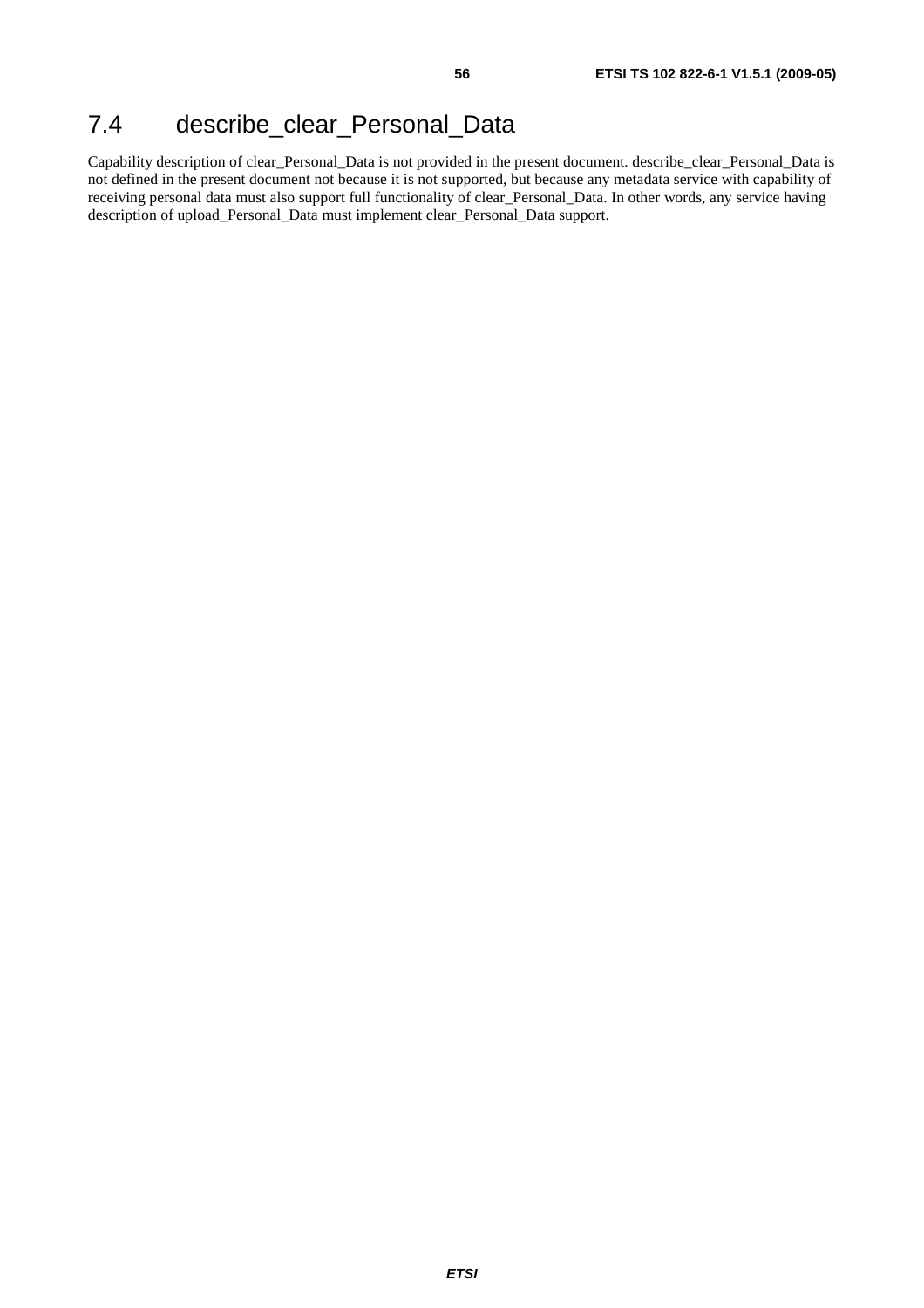# Annex A (normative): Formal definition of metadata services

This annex provides a WSDL [23] interface definition for all *TV-Anytime* metadata services. WSDL defines a number of terms used to describe web services. The way in which these relate to *TV-Anytime* metadata services is given below:

- **Operation:** All *TV-Anytime operations* are request-response based, so can be thought of as a type of remote procedure call. An example of a *TV-Anytime operation* is submit*\_*Data or describe*\_*get*\_*Data.
- **PortType:** A collection of *operations*. When given a *binding* and a concrete endpoint the *portType* is known as a *port*. All *operations* in a given *port* must be present (i.e. it is not possible to offer only some of the *operations* in a *port*) and must have the same *binding*. The *TV-Anytime* Forum defines two *portTypes* (get*\_*Data and submit*\_*Data), each of which has two *operations*, the basic functionality (get*\_*Data or submit*\_*Data) and the corresponding describe *operation* (describe\_get*\_*Data or describe\_submit*\_*Data).
- **Binding:** A particular protocol binding (e.g. SOAP or HTTP GET) for a *portType*. There may be more than one *binding* for each *portType*. Each one is a different *port* and offers an alternative means for accessing the same *portType*. A *TV-Anytime* server could choose to provide other *bindings*, such as an HTTP POST implementation. By mandating a SOAP *binding*, a minimum level of interoperability is guaranteed.
- **Service:** A family of WSDL *ports* that are related in some way. A *TV-Anytime* metadata service can contain a get\_Data port and/or a submit\_Data port. In practice, most *TV-Anytime* servers will have just one WSDL *service*. However, the server provider could choose to group certain *ports* together for some reason. (e.g. a movie service containing a get\_Data port and a submit\_Data port, and a children service containing just a get\_Data port).

The following document is a WSDL interface definition that defines the behaviour of all *TV-Anytime* defined web services. It plays two roles:

- The WSDL interface formally specifies the inputs, outputs, encodings and transport bindings used by all *TV-Anytime* web services. The definitions given correspond to the specification of *TV-Anytime* metadata services earlier in the present document.
- Metadata service providers wishing to provide WSDL implementation definitions for their metadata services can import this WSDL interface definition.

```
<?xml version="1.0" encoding="UTF-8"?> 
<definitions name="tva_webservice" targetNamespace="http://tva.webservice.namespace" 
xmlns="http://schemas.xmlsoap.org/wsdl/" 
xmlns:soap="http://schemas.xmlsoap.org/wsdl/soap/" 
xmlns:http="http://schemas.xmlsoap.org/wsdl/http/" 
xmlns:xs="http://www.w3.org/2001/XMLSchema" 
xmlns:soapenc="http://schemas.xmlsoap.org/soap/encoding/" 
xmlns:mime="http://schemas.xmlsoap.org/wsdl/mime/" 
xmlns:tns="http://tva.webservice.namespace" xmlns:transport="urn:tva:transport:2008"> 
    <xs:documentation> WSDL Service Interface for a TV Anytime web service API. 
      This WSDL document defines the API calls for the four types of TV Anytime ports 
   </xs:documentation> 
   <types> 
      <xs:schema> 
         <xs:import namespace="urn:tva:transport:2008" schemaLocation="tva_transport_6-
1_v151.xsd"/> 
      </xs:schema> 
   </types> 
   <!-- Basic input and output messages. --> 
   <message name="get_Data"> 
      <part name="body" element="transport:get_Data"/> 
   </message> 
   <message name="get_Data_Result"> 
      <part name="body" element="transport:get_Data_Result"/> 
   </message> 
    <message name="describe_get_Data"> 
      <part name="body" element="transport:describe_get_Data"/>
```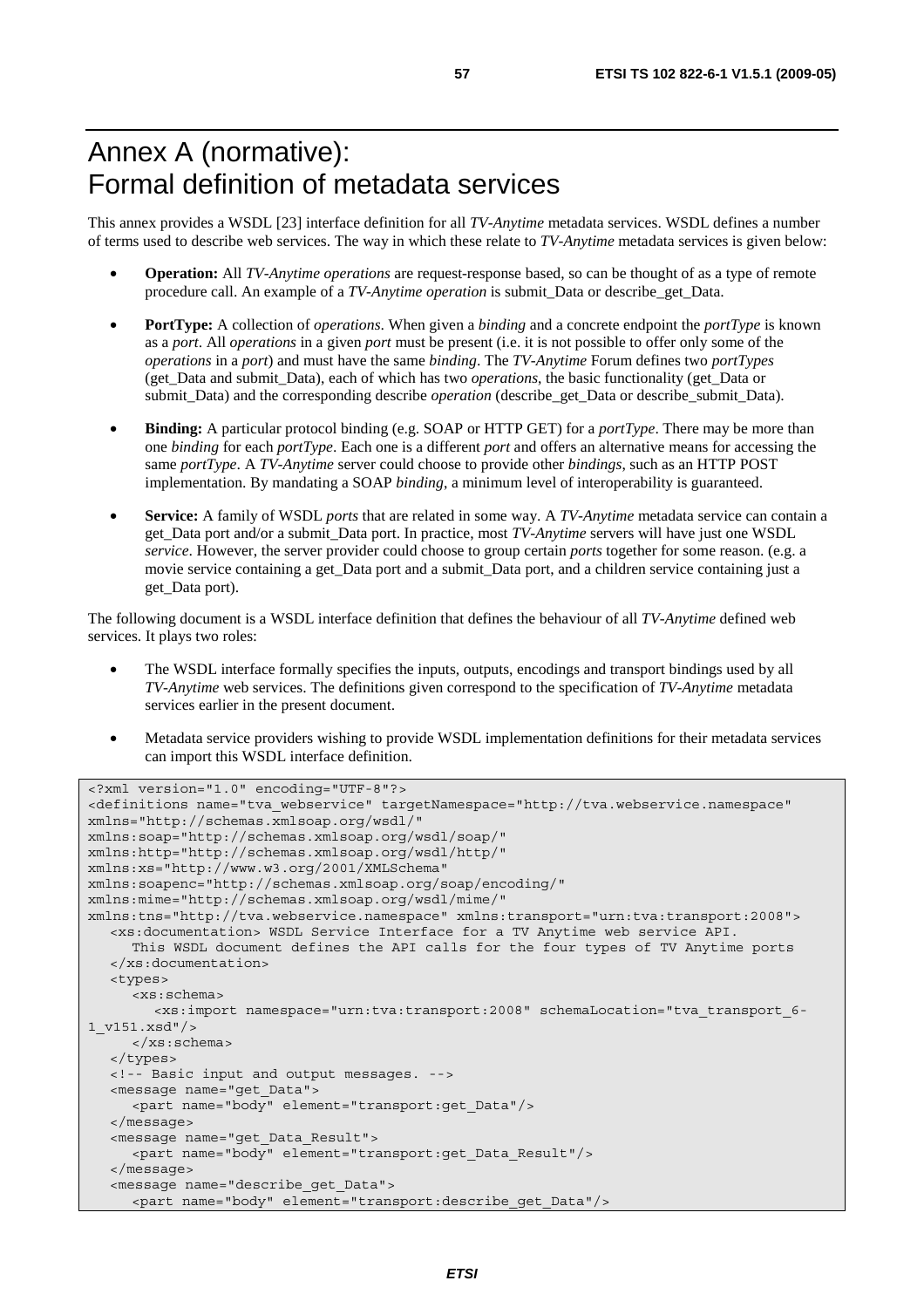</message> <message name="describe\_get\_Data\_Result"> <part name="body" element="transport:describe\_get\_Data\_Result"/> </message> <message name="submit\_Data"> <part name="body" element="transport:submit\_Data"/> </message> <message name="submit\_Data\_Result"> <part name="body" element="transport:submit\_Data\_Result"/> </message> <message name="describe\_submit\_Data"> <part name="body" element="transport:describe\_submit\_Data"/> </message> <message name="describe\_submit\_Data\_Result"> <part name="body" element="transport:describe\_submit\_Data\_Result"/> </message> <message name="upload\_Personal\_Data"> <part name="body" element="transport:upload\_Personal\_Data"/> </message> <message name="upload\_Personal\_Data\_Result"> <part name="body" element="transport:upload\_Personal\_Data\_Result"/> </message> <message name="describe\_upload\_Personal\_Data"> <part name="body" element="transport:describe\_upload\_Personal\_Data"/> </message> <message name="describe\_upload\_Personal\_Data\_Result"> <part name="body" element="transport:describe\_upload\_Personal\_Data\_Result"/> </message> <message name="clear\_Personal\_Data"> <part name="body" element="transport:clear\_Personal\_Data"/> </message> <message name="clear\_Personal\_Data\_Result"> <part name="body" element="transport:clear\_Personal\_Data\_Result"/> </message> <message name="ErrorReportMessage"> <part name="body" element="transport:ErrorReport"/> </message> <!-- The different types of services (ports) with their inputs and outputs. --> <portType name="get\_Data\_Port"> <operation name="get\_Data"> <input message="tns:get\_Data"/> <output message="tns:get\_Data\_Result"/> <fault name="error" message="tns:ErrorReportMessage"/> </operation> <operation name="describe\_get\_Data"> <input message="tns:describe\_get\_Data"/> <output message="tns:describe\_get\_Data\_Result"/> <fault name="error" message="tns:ErrorReportMessage"/> </operation> </portType> <portType name="submit\_Data\_Port"> <operation name="submit\_Data"> <input message="tns:submit\_Data"/> <output message="tns:submit\_Data\_Result"/> <fault name="error" message="tns:ErrorReportMessage"/> </operation> <operation name="describe\_submit\_Data"> <input message="tns:describe\_submit\_Data"/> <output message="tns:describe\_submit\_Data\_Result"/> <fault name="error" message="tns:ErrorReportMessage"/> </operation> </portType> <portType name="upload\_Personal\_Data\_Port"> <operation name="upload\_Personal\_Data"> <input message="tns:upload\_Personal\_Data"/> <output message="tns:upload\_Personal\_Data\_Result"/> <fault name="error" message="tns:ErrorReportMessage"/> </operation> <operation name="describe\_upload\_Personal\_Data">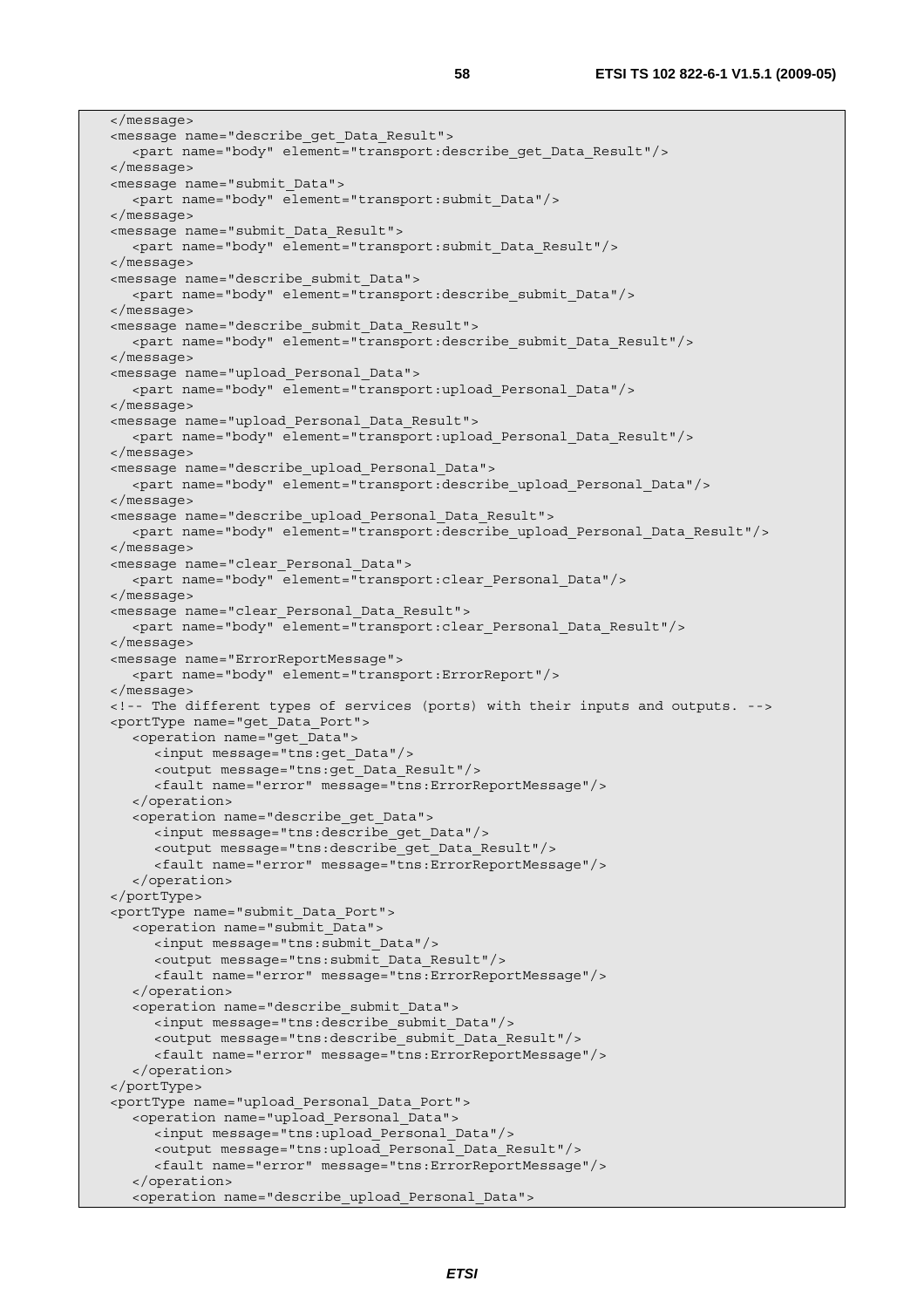```
 <input message="tns:describe_upload_Personal_Data"/> 
      <output message="tns:describe_upload_Personal_Data_Result"/> 
      <fault name="error" message="tns:ErrorReportMessage"/> 
    </operation> 
 </portType> 
 <portType name="clear_Personal_Data_Port"> 
    <operation name="clear_Personal_Data"> 
      <input message="tns:clear_Personal_Data"/> 
      <output message="tns:clear_Personal_Data_Result"/> 
      <fault name="error" message="tns:ErrorReportMessage"/> 
    </operation> 
 </portType> 
 <!-- The bindings: defines how SOAP/HTTP is used to carry the service. --> 
 <binding name="get_Data_SOAP" type="tns:get_Data_Port"> 
   <documentation>TV Anytime get_Data binding</documentation> 
   <soap:binding style="document" transport="http://schemas.xmlsoap.org/soap/http"/> 
    <operation name="get_Data"> 
      <soap:operation soapAction="get_Data"/> 
      <input> 
         <soap:body use="literal" parts="body"/> 
      </input> 
      <output> 
         <soap:body use="literal" parts="body"/> 
      </output> 
      <fault name="error"> 
         <soap:fault name="error" use="literal"/> 
      </fault> 
    </operation> 
    <operation name="describe_get_Data"> 
      <soap:operation soapAction="describe_get_Data"/> 
      <input> 
         <soap:body use="literal" parts="body"/> 
      </input> 
      <output> 
         <soap:body use="literal" parts="body"/> 
      </output> 
      <fault name="error"> 
         <soap:fault name="error" use="literal"/> 
      </fault> 
    </operation> 
 </binding> 
 <binding name="submit_Data_SOAP" type="tns:submit_Data_Port"> 
   <documentation>TV Anytime submit_Data binding</documentation> 
    <soap:binding style="document" transport="http://schemas.xmlsoap.org/soap/http"/> 
    <operation name="submit_Data"> 
      <soap:operation soapAction="submit_Data"/> 
      <input> 
         <soap:body use="literal" parts="body"/> 
      </input> 
      <output> 
         <soap:body use="literal" parts="body"/> 
      </output> 
      <fault name="error"> 
         <soap:fault name="error" use="literal"/> 
      </fault> 
    </operation> 
    <operation name="describe_submit_Data"> 
      <soap:operation soapAction="describe_submit_Data"/> 
      <input> 
         <soap:body use="literal" parts="body"/> 
      </input> 
      <output> 
         <soap:body use="literal" parts="body"/> 
      </output> 
      <fault name="error"> 
         <soap:fault name="error" use="literal"/> 
      </fault> 
    </operation> 
 </binding>
```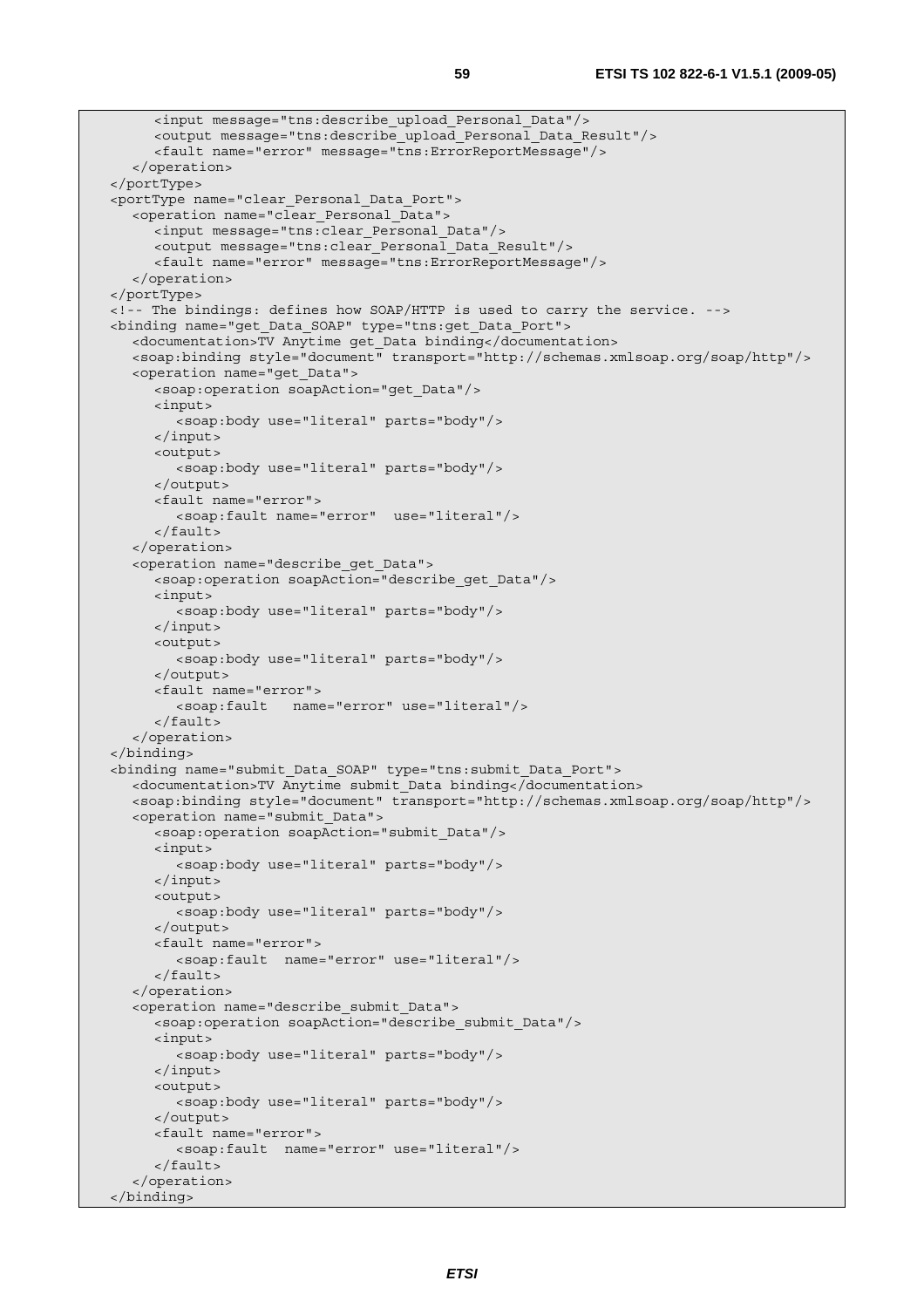```
 <binding name="upload_Personal_Data_SOAP" type="tns:upload_Personal_Data_Port"> 
      <documentation>TV Anytime upload_Personal_Data binding</documentation> 
      <soap:binding style="document" transport="https://schemas.xmlsoap.org/soap/https"/> 
      <operation name="upload_Personal_Data"> 
         <soap:operation soapAction="upload_Personal_Data"/> 
         <input> 
            <soap:body use="literal" parts="body"/> 
         </input> 
         <output> 
            <soap:body use="literal" parts="body"/> 
         </output> 
         <fault name="error"> 
            <soap:fault name="error" use="literal"/> 
         </fault> 
      </operation> 
      <operation name="describe_upload_Personal_Data"> 
         <soap:operation soapAction="describe_upload_Personal_Data"/> 
         <input> 
            <soap:body use="literal" parts="body"/> 
         </input> 
         <output> 
            <soap:body use="literal" parts="body"/> 
         </output> 
         <fault name="error"> 
            <soap:fault name="error" use="literal"/> 
         </fault> 
      </operation> 
   </binding> 
   <binding name="clear_Personal_Data_SOAP" type="tns:clear_Personal_Data_Port"> 
      <documentation>TV Anytime clear_Personal_Data binding</documentation> 
      <soap:binding style="document" transport="https://schemas.xmlsoap.org/soap/https"/> 
      <operation name="clear_Personal_Data"> 
         <soap:operation soapAction="clear_Personal_Data"/> 
         <input> 
           <soap:body use="literal" parts="body"/> 
         </input> 
         <output> 
            <soap:body use="literal" parts="body"/> 
         </output> 
         <fault name="error"> 
            <soap:fault name="error" use="literal"/> 
         </fault> 
      </operation> 
   </binding> 
   <service name="tva_get_web_service"> 
      <port name="getDataPort" binding="tns:get_Data_SOAP"> 
                <soap:address location="http://example.com/companyinfo"/> 
      </port> 
   </service> 
   <service name="tva_submit_web_service"> 
      <port name="submitDataPort" binding="tns:submit_Data_SOAP"> 
                <soap:address location="http://example.com/companyinfo"/> 
      </port> 
   </service> 
   <service name="tva_uploadPData_web_service"> 
      <port name="uploadPDataPort" binding="tns:upload_Personal_Data_SOAP"> 
                <soap:address location="http://example.com/companyinfo"/> 
      </port> 
   </service> 
   <service name="tva_clearPData_web_service"> 
      <port name="clearPDataPort" binding="tns:clear_Personal_Data_SOAP"> 
                <soap:address location="http://example.com/companyinfo"/> 
      </port> 
   </service> 
</definitions>
```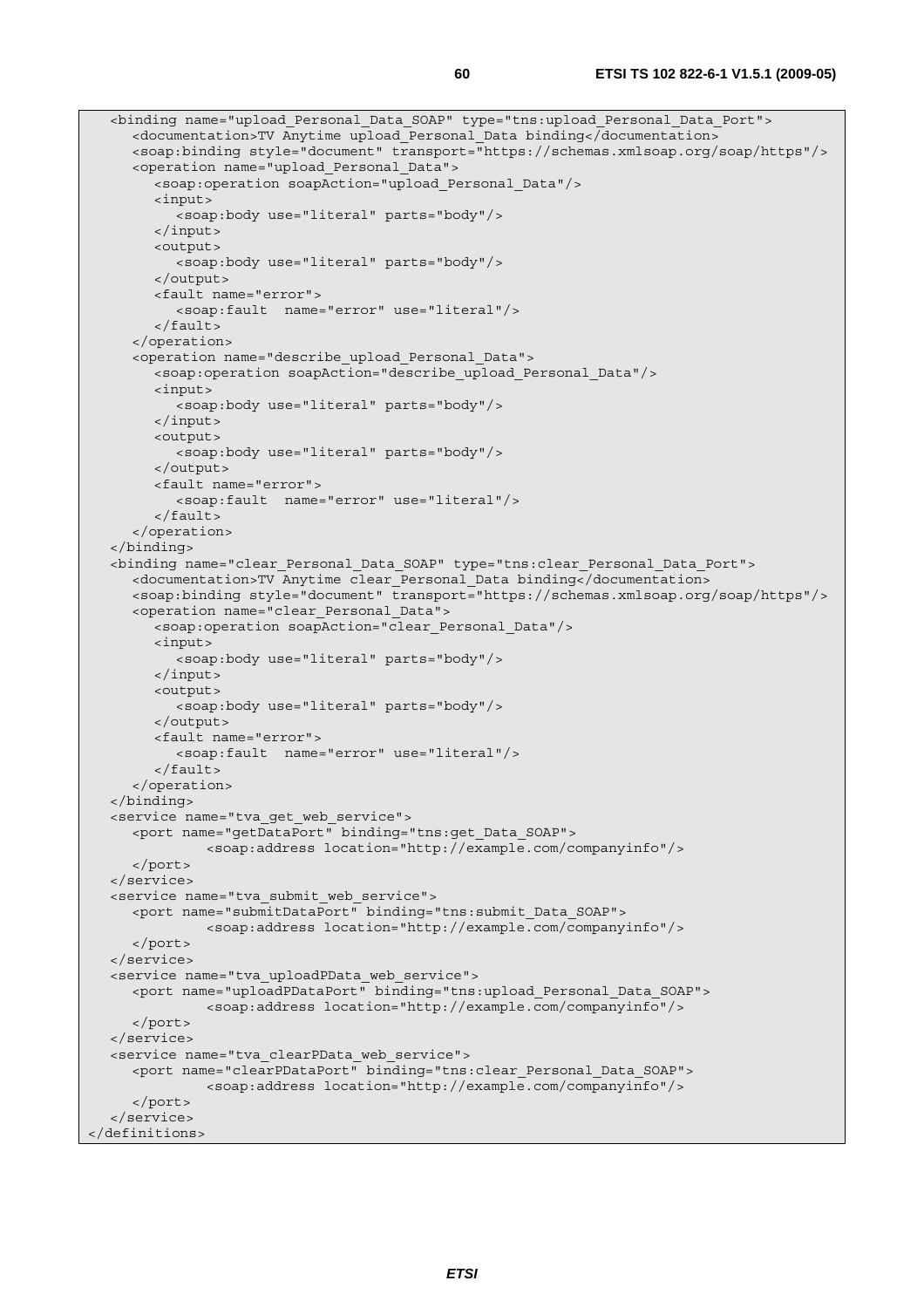# Annex B (normative): TV Anytime defined metadata transport scheme, field identifiers and contextNode identifiers

# B.1 TV Anytime metadata transport scheme

This clause contains tva\_transport\_6-1\_v141.xsd.

```
<?xml version="1.0" encoding="UTF-8"?> 
<schema targetNamespace="urn:tva:transport:2008" xmlns:tns="urn:tva:transport:2008" 
xmlns="http://www.w3.org/2001/XMLSchema" xmlns:tva="urn:tva:metadata:2008" 
xmlns:tva2="urn:tva:metadata:extended:2008" xmlns:p3p="http://www.w3.org/2002/01/P3Pv1" 
xmlns:cr="urn:tva:ContentReferencing:2008" xmlns:rar="urn:tva:ResolvingAuthority:2008" 
xmlns:mpeg7="urn:tva:mpeg7:2008" elementFormDefault="qualified" 
attributeFormDefault="unqualified"> 
    <import namespace="urn:tva:metadata:2008" schemaLocation="tva_metadata_3-1_v151.xsd"/> 
    <import namespace="urn:tva:metadata:extended:2008" schemaLocation="tva2_metadata_3-
3_v131.xsd"/> 
   <import namespace="urn:tva:ContentReferencing:2008" 
   schemaLocation="tva_content_referencing_4_v141.xsd"/> 
    <import namespace="urn:tva:ResolvingAuthority:2007" 
    schemaLocation="tva_resolving_authority_4_v141.xsd"/> 
   <import namespace="urn:tva:mpeg7:2008" schemaLocation="tva_mpeg7_2008.xsd"/> 
   <import namespace="http://www.w3.org/2002/01/P3Pv1" schemaLocation="p3pv1.xsd"/> 
   <!-- ##################################################### --> 
   <!-- Section 5.1: get_Data Metadata Retrieval Service --> 
   <!-- ##################################################### --> 
   <!-- ########### Section 5.1.1: get_Data input ########### --> 
  <complexType name="ResourceIDType"> 
      <simpleContent> 
         <extension base="anyURI"> 
            <attribute name="id" type="ID"/> 
         </extension> 
      </simpleContent> 
    </complexType> 
    <complexType name="get_DataType"> 
       <sequence> 
         <element name="ResourceID" type="tns:ResourceIDType" minOccurs="0"/> 
         <element name="QueryConstraints"> 
            <complexType> 
               <choice> 
                  <element name="PredicateBag" type="tns:PredicateBagType"/> 
                  <element name="BinaryPredicate" type="tns:BinaryPredicateType"/> 
                  <element name="UnaryPredicate" type="tns:UnaryPredicateType"/> 
               </choice> 
            </complexType> 
         </element> 
         <element name="PersonalInformation" type="tva2:ExtendedUserDescriptionType" 
         minOccurs="0"/> 
         <element name="RequestedTables" type="tns:RequestedTablesType"/> 
      </sequence> 
      <attribute name="maxPrograms" type="unsignedInt"/> 
      <attribute name="personalInfoUse" type="boolean" default="true"/> 
    </complexType> 
    <element name="get_Data" type="tns:get_DataType"/> 
    <!-- ####### Section 5.1.1.1: Query Constraints parameter ######## --> 
    <complexType name="PredicateBagType"> 
      <sequence maxOccurs="unbounded"> 
         <choice> 
            <element name="PredicateBag" type="tns:PredicateBagType"/> 
            <element name="BinaryPredicate" type="tns:BinaryPredicateType"/> 
            <element name="UnaryPredicate" type="tns:UnaryPredicateType"/>
```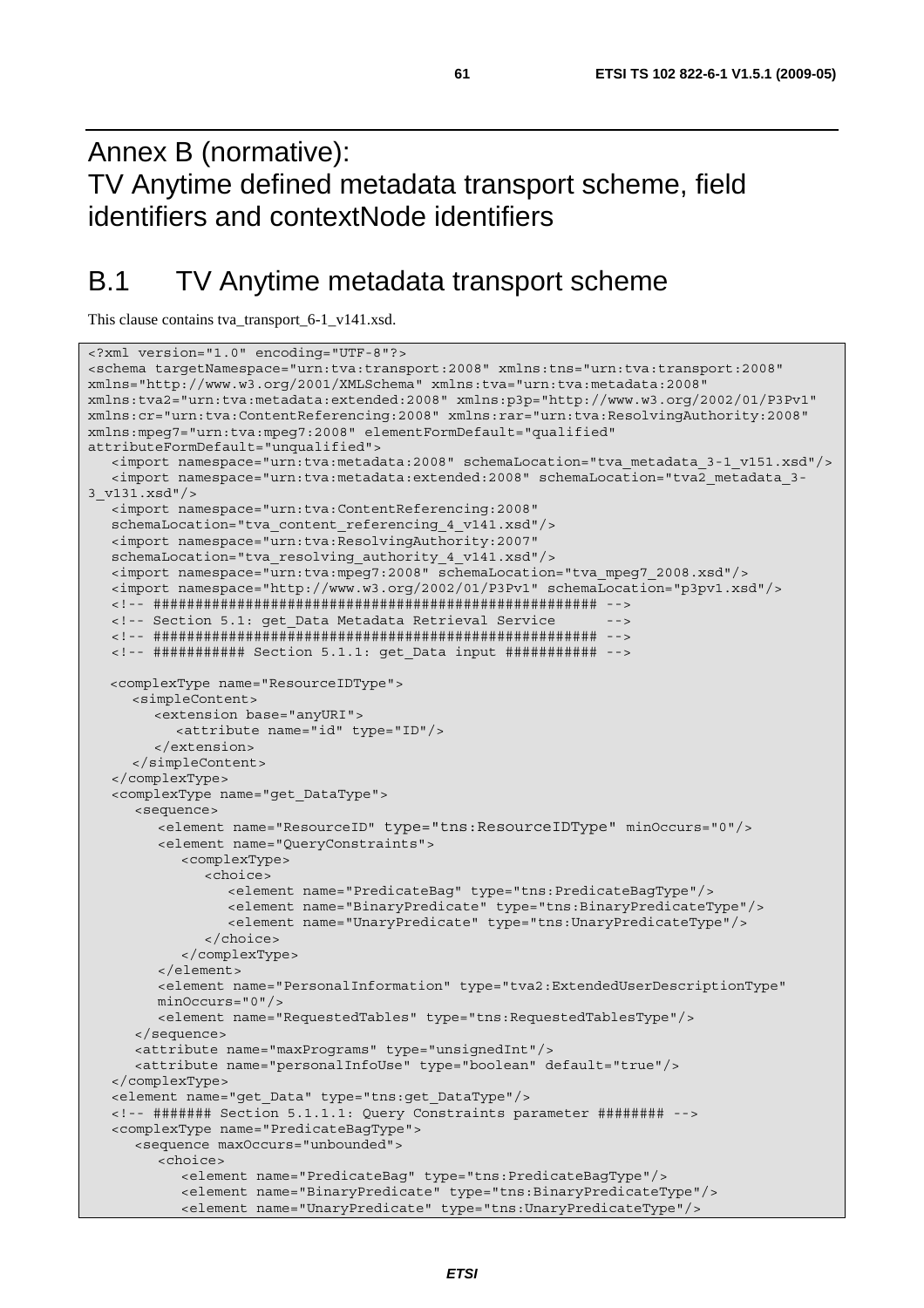```
 </choice> 
   </sequence> 
   <attribute name="contextNode" type="tns:contextNodeIDType"/> 
   <attribute name="negate" type="boolean" default="false"/> 
    <attribute name="type" type="tns:PredicateBagTypeType"/> 
 </complexType> 
 <simpleType name="PredicateBagTypeType"> 
   <restriction base="string"> 
      <enumeration value="AND"/> 
       <enumeration value="OR"/> 
    </restriction> 
 </simpleType> 
 <complexType name="BinaryPredicateType"> 
   <attribute name="fieldID" type="tns:fieldIDType" use="required"/> 
   <attribute name="fieldValue" type="string" use="required"/> 
    <attribute name="test" type="tns:BinaryPredicateTestType" default="equals"/> 
 </complexType> 
 <complexType name="UnaryPredicateType"> 
    <attribute name="fieldID" type="tns:fieldIDType" use="required"/> 
   <attribute name="test" type="tns:UnaryPredicateTestType" default="exists"/> 
 </complexType> 
 <simpleType name="BinaryPredicateTestType"> 
   <restriction base="string"> 
      <enumeration value="equals"/> 
      <enumeration value="not_equals"/> 
      <enumeration value="contains"/> 
      <enumeration value="greater_than"/> 
       <enumeration value="greater_than_or_equals"/> 
      <enumeration value="less_than"/> 
      <enumeration value="less_than_or_equals"/> 
    </restriction> 
 </simpleType> 
 <simpleType name="UnaryPredicateTestType"> 
   <restriction base="string"> 
      <enumeration value="exists"/> 
    </restriction> 
 </simpleType> 
 <!-- ######## Section 5.1.1.1.1 contextNodeID definition list ######### --> 
 <element name="ContextNodeIDDefinitionList" 
 type="tns:ContextNodeIDDefinitionListType"> 
    <key name="UniqueContextNode"> 
      <selector xpath="tns:ContextNodeIDDefinition"/> 
       <field xpath="@contextNodeID"/> 
    </key> 
 </element> 
 <complexType name="ContextNodeIDDefinitionListType"> 
    <sequence> 
       <element name="ContextNodeIDDefinition" maxOccurs="unbounded"> 
          <complexType> 
             <attribute name="contextNodeID" type="NCName"/> 
            <attribute name="contextNodeDefinition" 
            type="tns:contextNodeDefinitionListType"/> 
          </complexType> 
       </element> 
   </sequence> 
    <attribute name="targetNamespace" type="anyURI" use="required"/> 
 </complexType> 
 <simpleType name="contextNodeDefinitionType"> 
    <restriction base="token"> 
      \langle <pattern value="(/((\i\c*:)?(\i\c*)))*((/text\(\))|(/@((\i\c*:)?(\i\c*))))?"/>
    </restriction> 
 </simpleType> 
 <simpleType name="contextNodeDefinitionListType"> 
   <list itemType="tns:contextNodeDefinitionType"/> 
 </simpleType> 
 <simpleType name="contextNodeIDType"> 
    <restriction base="QName"/> 
 </simpleType> 
 <!-- ######## Section 4.1.1.1.2 fieldID definition list ######### -->
```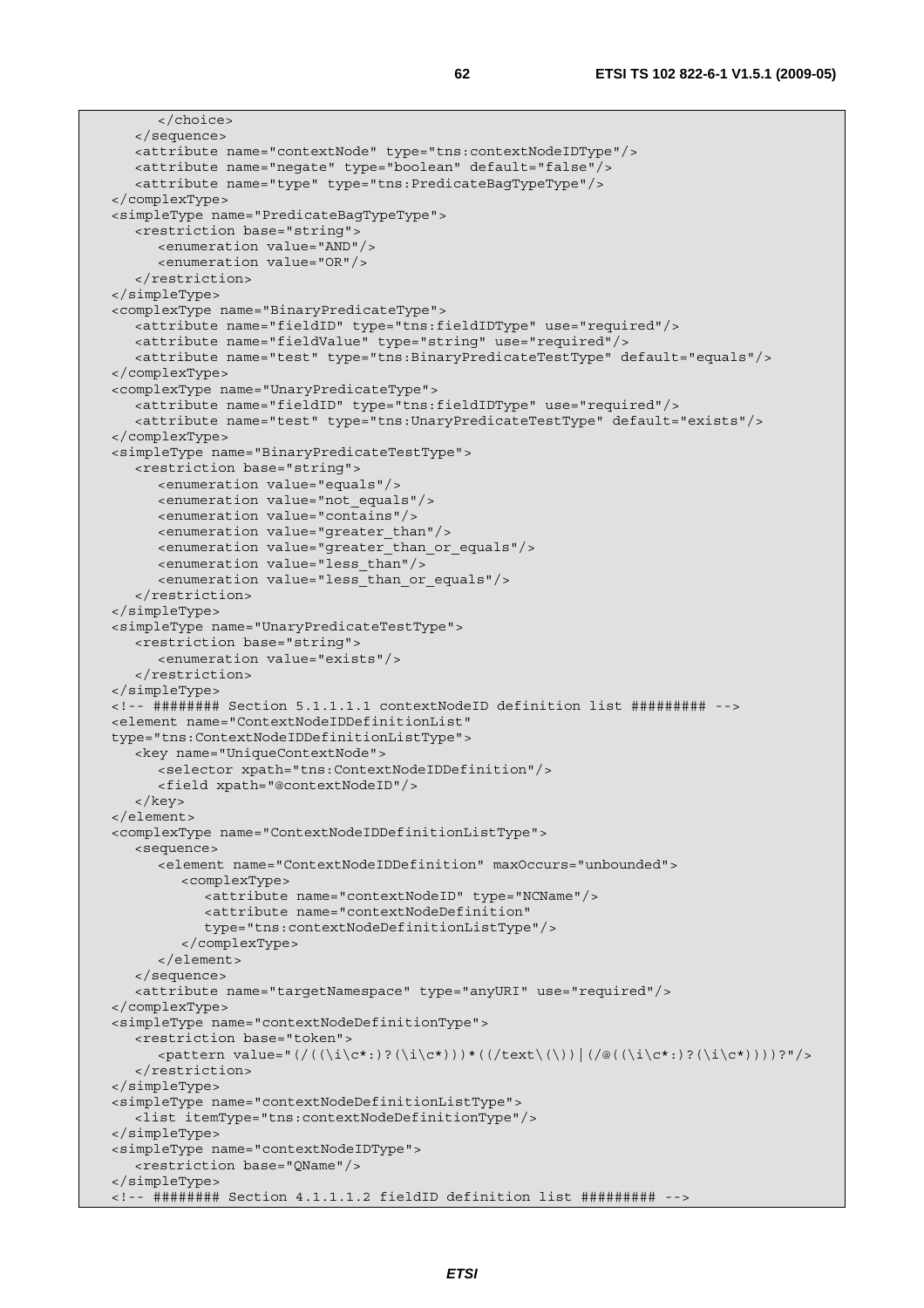```
 <element name="FieldIDDefinitionList" type="tns:FieldIDDefinitionListType"> 
      <key name="UniqueField"> 
         <selector xpath="tns:FieldIDDefinition"/> 
         <field xpath="@fieldID"/> 
       </key> 
   </element> 
   <complexType name="FieldIDDefinitionListType"> 
      <sequence> 
         <element name="FieldIDDefinition" maxOccurs="unbounded"> 
            <complexType> 
               <attribute name="fieldID" type="NCName"/> 
               <attribute name="fieldDefinition" type="tns:fieldDefinitionListType"/> 
            </complexType> 
         </element> 
      </sequence> 
      <attribute name="targetNamespace" type="anyURI" use="required"/> 
   </complexType> 
   <simpleType name="fieldDefinitionType"> 
      <restriction base="token"> 
         <pattern value="(/((\i\c*:)?(\i\c*)))*((/text\(\))|(/@((\i\c*:)?(\i\c*))))?"/> 
      </restriction> 
   </simpleType> 
   <simpleType name="fieldDefinitionListType"> 
      <list itemType="tns:fieldDefinitionType"/> 
   </simpleType> 
   <simpleType name="fieldIDType"> 
      <restriction base="QName"/> 
   </simpleType> 
   <simpleType name="fieldIDListType"> 
      <list itemType="tns:fieldIDType"/> 
   </simpleType> 
   <!-- ########### Section 5.1.1.2: View on returned data ########### --> 
   <complexType name="RequestedTablesType"> 
      <sequence> 
         <element name="Table" maxOccurs="unbounded"> 
            <complexType> 
               <sequence> 
                  <element name="RequestedFields" type="tns:FieldListType" minOccurs="0"/> 
                  <element name="SortCriteria" type="tns:SortCriteriaType" minOccurs="0" 
                  maxOccurs="unbounded"/> 
               </sequence> 
               <attribute name="type" use="required"> 
                  <simpleType> 
                     <restriction base="string"> 
                        <enumeration value="ContentReferencingTable"/> 
                        <enumeration value="ClassificationSchemeTable"/> 
                        <enumeration value="ProgramInformationTable"/> 
                        <enumeration value="GroupInformationTable"/> 
                        <enumeration value="CreditsInformationTable"/> 
                        <enumeration value="ProgramLocationTable"/> 
                        <enumeration value="ServiceInformationTable"/> 
                        <enumeration value="ProgramReviewTable"/> 
                        <enumeration value="SegmentInformationTable"/> 
<enumeration value="PackageTable"/> 
                  <enumeration value="InterstitialCampaignTable"/> 
                  <enumeration value="RMPITable"/> 
                  <enumeration value="CouponTable"/> 
                  <enumeration value="TargetingInformationTable"/> 
                  <enumeration value="InterstitialTargetingTable"/> 
                     </restriction> 
                  </simpleType> 
               </attribute> 
            </complexType> 
         </element> 
      </sequence> 
   </complexType> 
   <!-- ###### Section 5.1.1.2: field list for requested and available fields ##### --> 
   <complexType name="FieldListType"> 
      <sequence>
```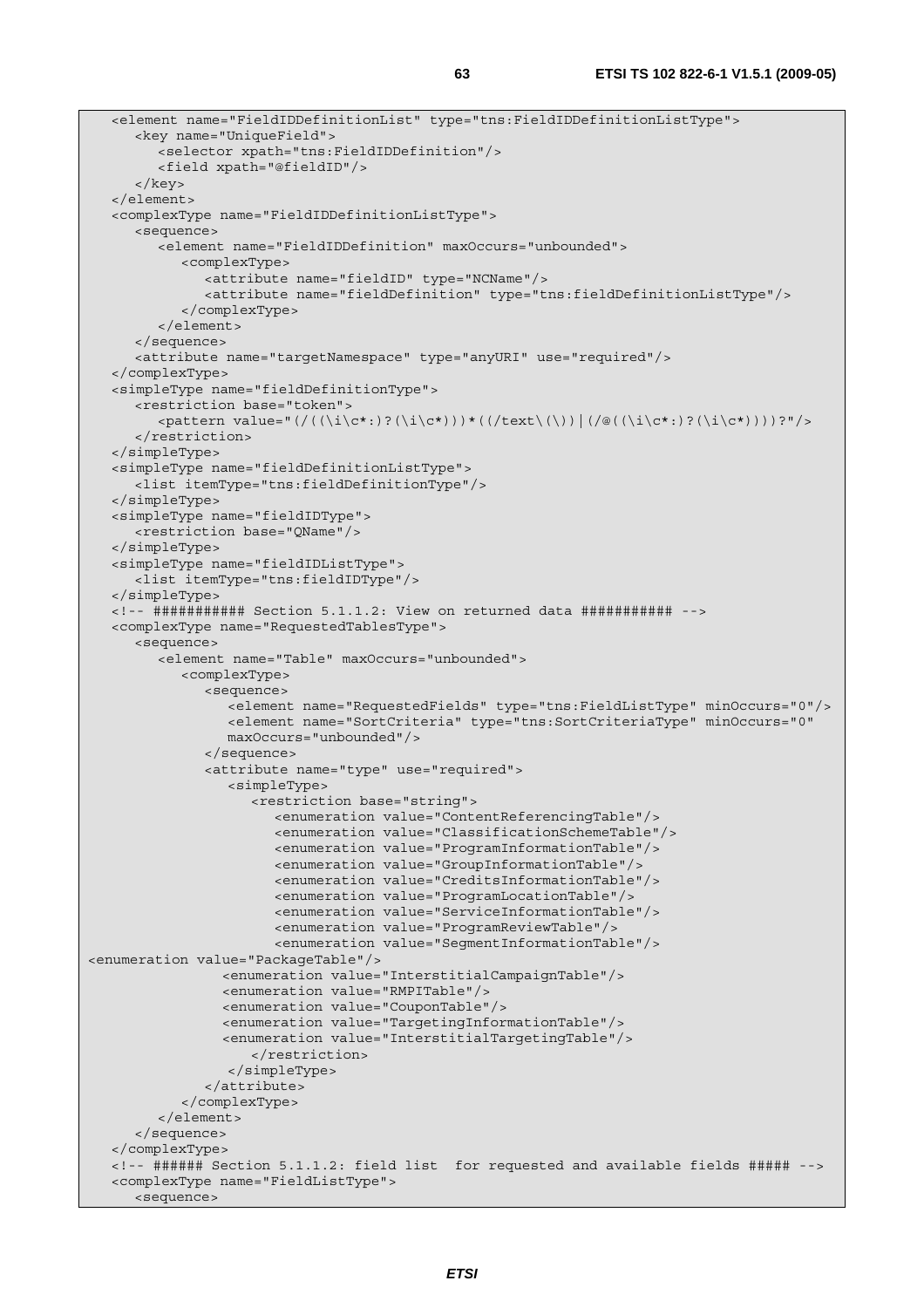```
 <element name="IdentificationByFieldId" minOccurs="0" maxOccurs="unbounded"> 
         <complexType> 
            <attribute name="fieldID" type="tns:fieldIDType" use="required"/> 
         </complexType> 
       </element> 
       <element name="IdentificationByXPath" minOccurs="0" maxOccurs="unbounded"> 
         <complexType> 
            <attribute name="XPath" type="string" use="required"/> 
         </complexType> 
       </element> 
   </sequence> 
 </complexType> 
 <!-- ########### Section 5.1.1.2.1: sort criteria ########### --> 
 <complexType name="SortCriteriaType"> 
   <attribute name="fieldID" type="tns:fieldIDType" use="required"/> 
    <attribute name="order" type="tns:SortingOrderType" default="ascending"/> 
 </complexType> 
 <simpleType name="SortingOrderType"> 
   <restriction base="string"> 
      <enumeration value="ascending"/> 
      <enumeration value="descending"/> 
    </restriction> 
 </simpleType> 
 <!-- ######## Section 5.1.2: get_Data output ######### --> 
 <element name="get_Data_Result" type="tns:get_Data_ResultType"/> 
 <complexType name="get_Data_ResultType"> 
   <sequence> 
       <element name="TableSortingInformation" type="tns:RequestedTablesType" 
      minOccurs="0"/> 
      <element ref="tva:TVAMain" minOccurs="0"/> 
      <element ref="cr:ContentReferencingTable" minOccurs="0"/> 
       <element name="InvalidFragments" type="tns:InvalidFragmentsType" minOccurs="0"/> 
   </sequence> 
   <attribute name="serviceVersion" type="unsignedInt" use="required"/> 
   <attribute name="truncated" type="boolean"/> 
 </complexType> 
 <!-- ######## Section 5.1.2.4: Indicating invalid fragments ######### --> 
 <complexType name="InvalidFragmentsType"> 
    <sequence> 
      <element name="Fragment" minOccurs="0" maxOccurs="unbounded"> 
         <complexType> 
            <attributeGroup ref="tva:fragmentIdentification"/> 
         </complexType> 
       </element> 
   </sequence> 
 </complexType> 
 <!-- ########################################################### --> 
 <!-- Section 5.2 submit_Data User Description Submission Service --> 
 <!-- ########################################################### --> 
 <!-- ########### Section 5.2.1 submit_Data input ############### --> 
 <element name="submit_Data" type="tns:submit_DataType"/> 
 <complexType name="submit_DataType"> 
   <sequence> 
       <element name="UsageHistory" type="mpeg7:UsageHistoryType"/> 
    </sequence> 
 </complexType> 
 <!-- ############# Section 5.2.2 submit_Data result ############ --> 
 <element name="submit_Data_Result" type="tns:submit_Data_ResultType"/> 
 <complexType name="submit_Data_ResultType"> 
    <attribute name="serviceVersion" type="unsignedInt" use="required"/> 
 </complexType> 
 <!-- ########################################################### --> 
 <!-- Section 5.3 upload_Personal_Data User Description Submission Service --> 
 <!-- ########################################################### --> 
 <!-- ########### Section 5.3.1 upload_Personal_Data input ############### --> 
 <element name="upload_Personal_Data" type="tns:upload_Personal_DataType"/> 
 <complexType name="upload_Personal_DataType"> 
    <sequence> 
       <element name="UserInformation" type="tva2:ExtendedUserDescriptionType"
```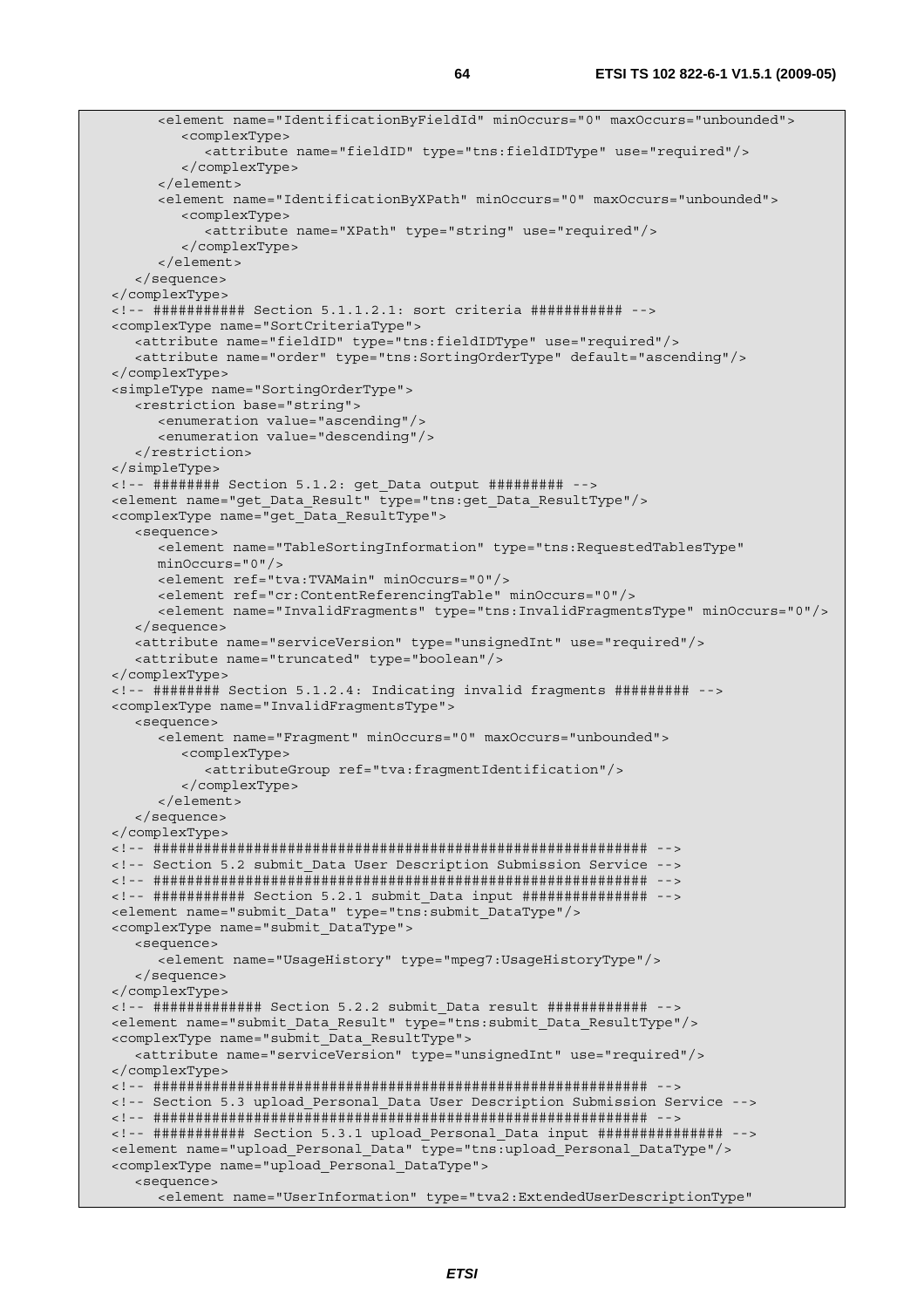```
 maxOccurs="unbounded"/> 
    </sequence> 
 </complexType> 
 <!-- ############# Section 5.3.2 upload_Personal_Data result ############ --> 
 <element name="upload_Personal_Data_Result" 
 type="tns:upload_Personal_Data_ResultType"/> 
 <complexType name="upload_Personal_Data_ResultType"> 
   <attribute name="serviceVersion" type="unsignedInt" use="required"/> 
   <attribute name="status" use="required"> 
      <simpleType> 
          <restriction base="string"> 
            <enumeration value="success"/> 
             <enumeration value="failed"/> 
          </restriction> 
       </simpleType> 
    </attribute> 
 </complexType> 
 <!-- ########################################################### --> 
 <!-- Section 5.4 clear_Personal_Data User Description Submission Service --> 
 <!-- ########################################################### --> 
 <!-- ########### Section 5.4.1 clear_Personal_Data input ############### --> 
 <element name="clear_Personal_Data" type="tns:clear_Personal_DataType"/> 
 <complexType name="clear_Personal_DataType"> 
   <sequence> 
       <element name="TimeFrom" type="tva:TVATimeType" minOccurs="0"/> 
       <element name="TimeTo" type="tva:TVATimeType" minOccurs="0"/> 
       <element name="TargetTable" type="tns:PersonalInformationTableType" 
       maxOccurs="unbounded"/> 
   </sequence> 
 </complexType> 
 <simpleType name="PersonalInformationTableType"> 
   <restriction base="string"> 
      <enumeration value="All"/> 
       <enumeration value="UserInformationTable"/> 
      <enumeration value="UsageEnvironment"/> 
      <enumeration value="UsageHistory"/> 
      <enumeration value="UserPreference"/> 
      <enumeration value="BioGraphicInformation"/> 
       <enumeration value="AccessibilityInformation"/> 
      <enumeration value="TerminalInformationTable"/> 
       <enumeration value="NetworkInformationTable"/> 
       <enumeration value="NaturalEnvironmentInformationTable"/> 
    </restriction> 
 </simpleType> 
 <!-- ############# Section 5.4.2 clear_Personal_Data result ############ --> 
 <element name="clear_Personal_Data_Result" type="tns:clear_Personal_Data_ResultType"/> 
 <complexType name="clear_Personal_Data_ResultType"> 
   <attribute name="serviceVersion" type="unsignedInt" use="required"/> 
   <attribute name="status" use="required"> 
       <simpleType> 
          <restriction base="string"> 
             <enumeration value="success"/> 
            <enumeration value="failed"/> 
             <enumeration value="no data"/> 
          </restriction> 
       </simpleType> 
   </attribute> 
 </complexType> 
 <!-- ########################################################### --> 
 <!-- ############ Section 6.2 Error code reporting ############# --> 
 <!-- ########################################################### --> 
 <element name="ErrorReport" type="tns:ErrorReportType"/> 
 <complexType name="ErrorReportType"> 
   <sequence> 
       <element name="Error" type="tns:ErrorType" maxOccurs="unbounded"/> 
    </sequence> 
 </complexType> 
 <complexType name="ErrorType"> 
   <sequence>
```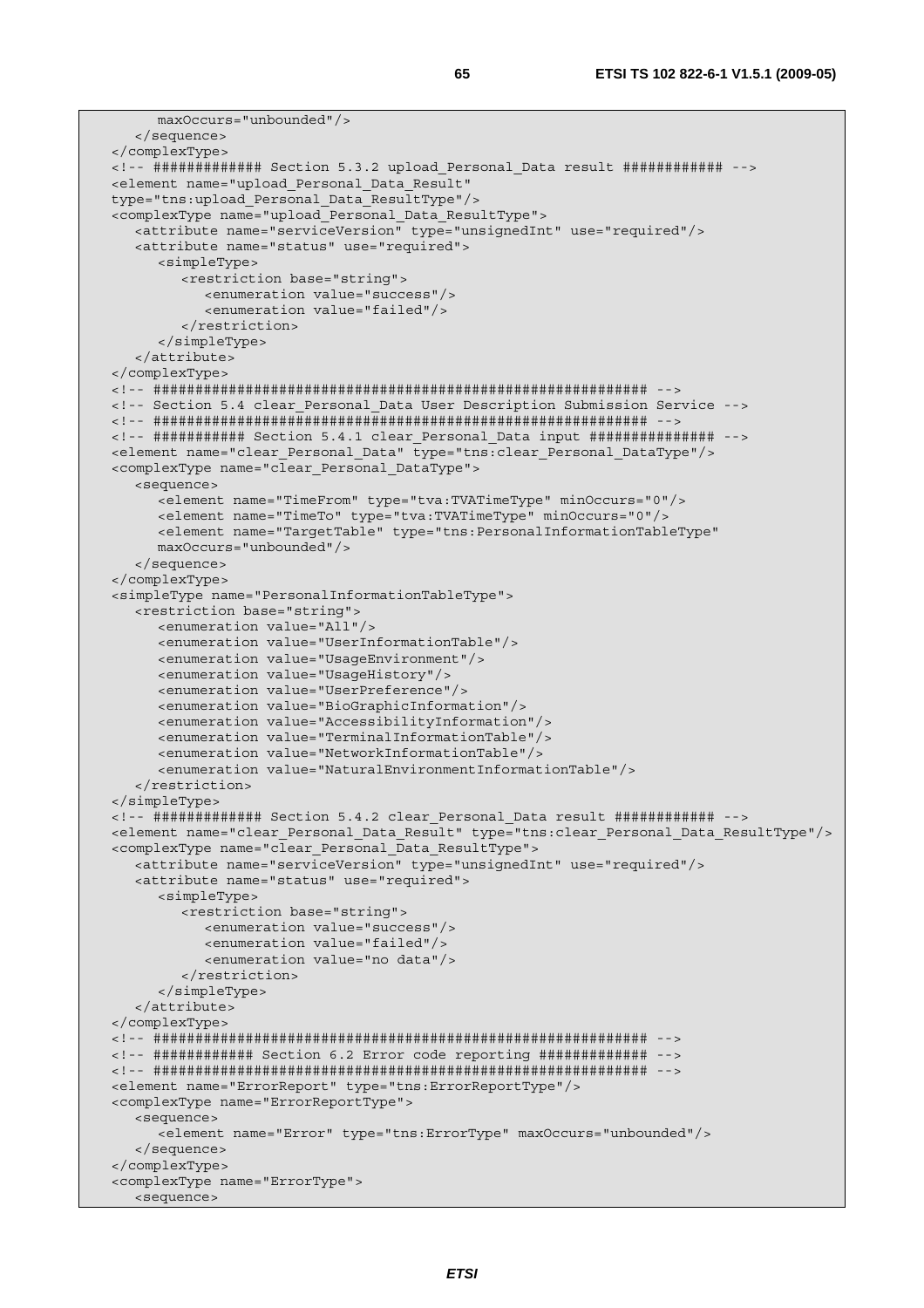```
 <element name="Reason" type="mpeg7:TextualType" minOccurs="0" 
      maxOccurs="unbounded"/> 
   </sequence> 
   <attribute name="errorCode" type="tns:errorCodeType" use="required"/> 
    <attribute name="fields" type="tns:fieldIDListType"/> 
 </complexType> 
 <simpleType name="errorCodeType"> 
    <restriction base="string"> 
      <enumeration value="FatalError"/> 
      <enumeration value="InvalidRequest"/> 
      <enumeration value="Unsupported"/> 
       <enumeration value="UnrecognizedVersion"/> 
      <enumeration value="UnspecifiedError"/> 
      <enumeration value="UnsupportedQueryField"/> 
      <enumeration value="UnsupportedSortField"/> 
      <enumeration value="InvalidFieldID"/> 
       <enumeration value="InvalidFieldValue"/> 
    </restriction> 
 </simpleType> 
 <!-- ############################################################ --> 
 <!-- Section 7.1 describe_get_Data Capability Description Service --> 
 <!-- ############################################################ --> 
 <!-- ######### describe_get_Data input (no parameters) ########## --> 
 <element name="describe_get_Data" type="tns:describe_get_DataType"/> 
 <complexType name="describe_get_DataType"/> 
 <!-- ########### Section 7.1 describe_get_Data output ########### --> 
 <element name="describe_get_Data_Result" type="tns:describe_get_Data_ResultType"/> 
 <complexType name="describe_get_Data_ResultType"> 
    <sequence> 
       <element name="Name" type="string" minOccurs="0"/> 
       <element name="Description" type="mpeg7:TextualType" minOccurs="0" 
      maxOccurs="unbounded"/> 
      <element name="CollationURI" type="anyURI" minOccurs="0"/> 
       <element name="ExtendedFieldList" type="tns:FieldIDDefinitionListType" 
      minOccurs="0"> 
          <key name="UniqueExtendedFields"> 
            <selector xpath="tns:FieldIDDefinition"/> 
            <field xpath="@fieldID"/> 
          </key> 
       </element> 
       <element name="AuthorityList" type="tns:AuthorityListType" minOccurs="0"/> 
      <element name="AvailableTables" type="tns:AvailableTableListType"/> 
       <element name="RequestedFieldsCapability" type="boolean" 
      minOccurs="0"/> 
       <element name="PersonalInformationHandling" 
      type="tns:PersonalInformationHandlingType" minOccurs="0"/> 
       <element name="UpdateCapability" type="tns:updateCapabilityType" minOccurs="0"/> 
    </sequence> 
    <attribute name="serviceVersion" type="unsignedInt" use="required"/> 
 </complexType> 
 <complexType name="PersonalInformationHandlingType"> 
    <sequence> 
      <element name="PersonalInformationSource" 
      type="tns:PersonalInformationSourceType" maxOccurs="unbounded"/> 
       <element name="PersonalInformationTable" 
       type="tns:PersonalInformationTableType"/> 
   </sequence> 
 </complexType> 
 <simpleType name="PersonalInformationSourceType"> 
    <restriction base="string"> 
       <enumeration value="embedded"/> 
      <enumeration value="byUpload"/> 
      <enumeration value="byResource"/> 
    </restriction> 
 </simpleType> 
 <!-- ########### Section 7.1.1: The Authority List ########### --> 
 <complexType name="AuthorityListType"> 
    <sequence> 
     <element name="Authority" type="string" maxOccurs="unbounded"/>
```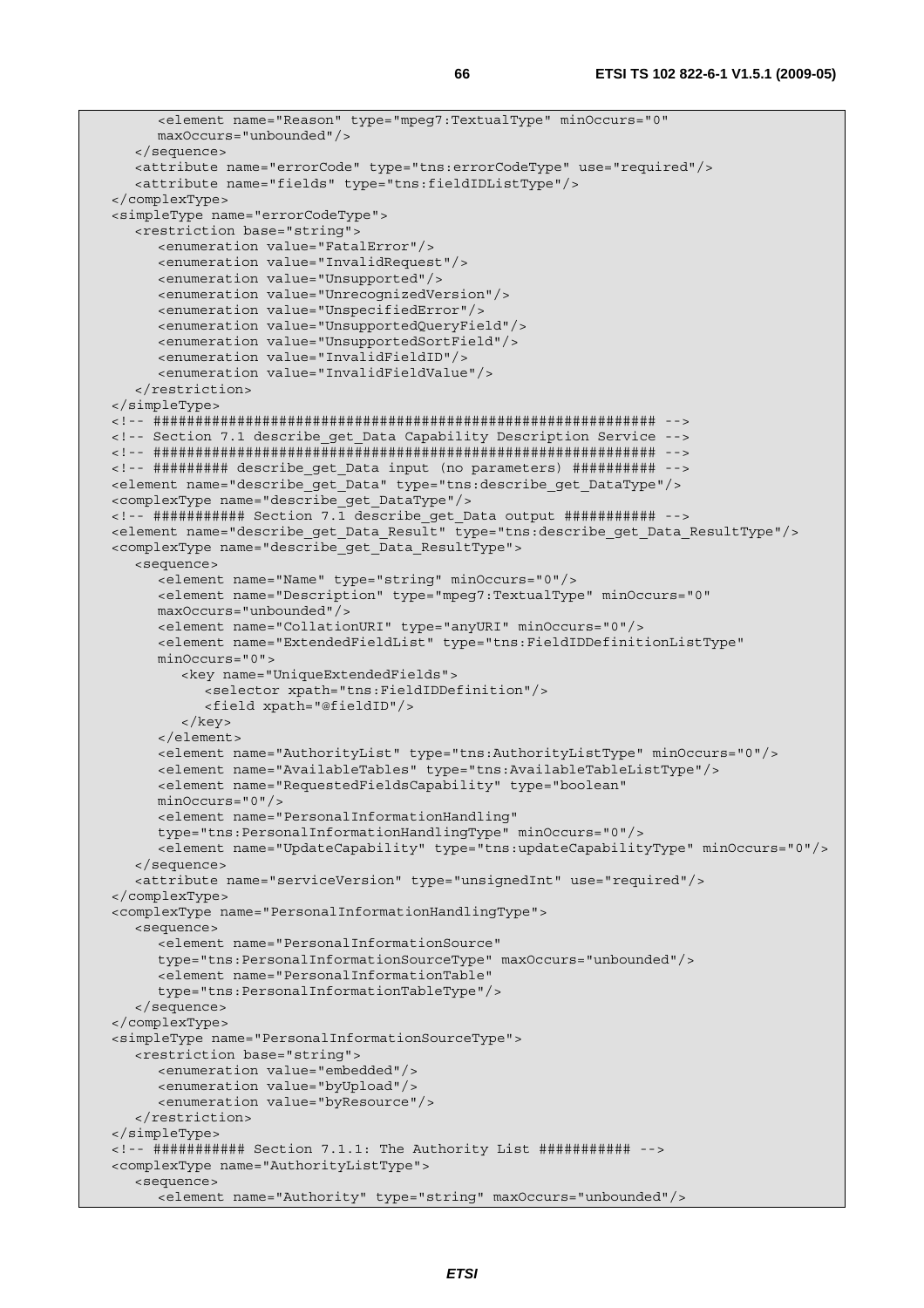</sequence> </complexType> <!-- ########### Section 7.1.2 Available tables information ########### --> <complexType name="AvailableTableListType"> <sequence> <element name="Table" type="tns:AvailableTableBase" maxOccurs="unbounded"/> </sequence> </complexType> <complexType name="AvailableTableBase" abstract="true"> <sequence> <element name="AuthorityList" type="tns:AuthorityListType" minOccurs="0"/> <element name="AvailableFields" type="tns:FieldListType" minOccurs="0"/> </sequence> <attribute name="canSort" type="tns:fieldIDListType"/> <attribute name="canQuery" type="tns:fieldIDListType"/> </complexType> <complexType name="ContentReferencingTable"> <complexContent> <extension base="tns:AvailableTableBase"> <sequence> <element ref="rar:ResolvingAuthorityRecordTable"/> </sequence> </extension> </complexContent> </complexType> <complexType name="ClassificationSchemeTable"> <complexContent> <extension base="tns:AvailableTableBase"/> </complexContent> </complexType> <complexType name="ProgramInformationTable"> <complexContent> <extension base="tns:AvailableTableBase"/> </complexContent> </complexType> <complexType name="GroupInformationTable"> <complexContent> <extension base="tns:AvailableTableBase"/> </complexContent> </complexType> <complexType name="ProgramLocationTable"> <complexContent> <extension base="tns:AvailableTableBase"> <sequence> <element name="AvailableLocations"> <complexType> <sequence> <element name="Availability" type="duration" minOccurs="0"/> <element name="ServiceURL" type="anyURI" maxOccurs="unbounded"/> </sequence> </complexType> </element> </sequence> </extension> </complexContent> </complexType> <complexType name="ProgramReviewTable"> <complexContent> <extension base="tns:AvailableTableBase"/> </complexContent> </complexType> <complexType name="SegmentInformationTable"> <complexContent> <extension base="tns:AvailableTableBase"/> </complexContent> </complexType> <complexType name="ServiceInformationTable"> <complexContent> <extension base="tns:AvailableTableBase"/>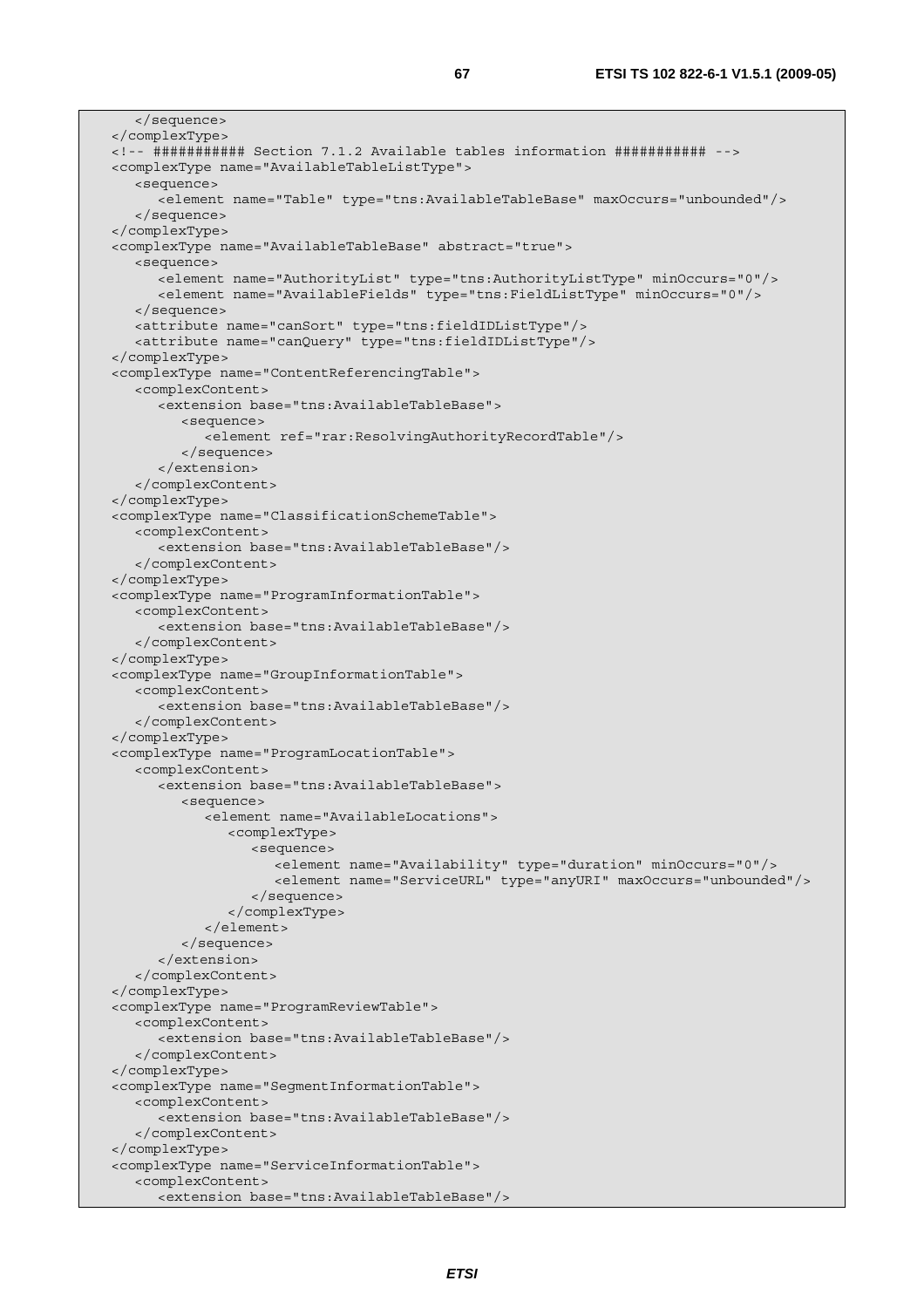</complexContent> </complexType> <complexType name="CreditInformationTable"> <complexContent> <extension base="tns:AvailableTableBase"/> </complexContent> </complexType> <complexType name="PackageTable"> <complexContent> <extension base="tns:AvailableTableBase"/> </complexContent> </complexType> <complexType name="InterstitialCampaignTable"> <complexContent> <extension base="tns:AvailableTableBase"/> </complexContent> </complexType> <complexType name="RMPITable"> <complexContent> <extension base="tns:AvailableTableBase"/> </complexContent> </complexType> <complexType name="CouponTable"> <complexContent> <extension base="tns:AvailableTableBase"/> </complexContent> </complexType> <complexType name="TargetingInformationTable"> <complexContent> <extension base="tns:AvailableTableBase"/> </complexContent> </complexType> <complexType name="InterstitialTargetingTable"> <complexContent> <extension base="tns:AvailableTableBase"/> </complexContent> </complexType> <!-- ########## Section 7.1.4 Description of update capabilities ########## --> <complexType name="updateCapabilityType"> <attribute name="versionRequest" type="boolean" default="true"/> <attribute name="invalidResponse" type="boolean" default="true"/> </complexType> <!-- ############################################################### --> <!-- Section 7.2 describe\_submit\_Data Capability Description Service --> <!-- ############################################################### --> <!-- ######### describe\_submit\_Data input (no parameters) ########## --> <element name="describe\_submit\_Data" type="tns:describe\_submit\_DataType"/> <complexType name="describe\_submit\_DataType"/> <!-- ########### Section 7.2 describe\_submit\_Data output ########### --> <complexType name="describe\_submit\_Data\_Result"> <sequence> <element name="Name" type="string" minOccurs="0"/> <element name="Description" type="mpeg7:TextualType" minOccurs="0" maxOccurs="unbounded"/> <element name="RequestedTables" type="tns:RequestedSubmitTablesType"/> <element ref="p3p:POLICY" minOccurs="0"/> </sequence> </complexType> <complexType name="RequestedSubmitTablesType"> <sequence> <element name="Table" maxOccurs="unbounded"> <complexType> <attribute name="type" use="required"> <simpleType> <restriction base="string"> <enumeration value="UserPreferences"/> <enumeration value="UsageHistory"/> </restriction>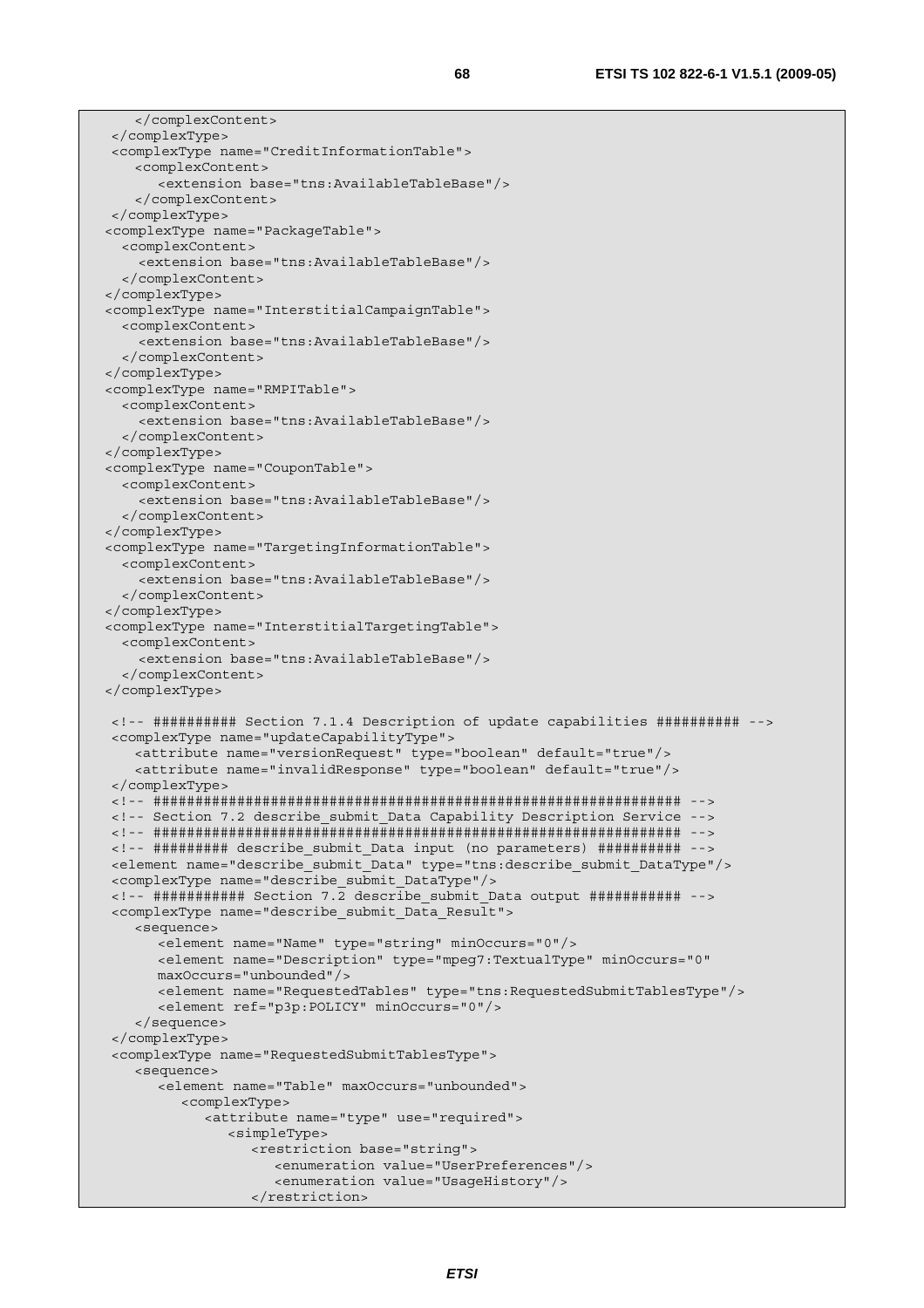```
 </simpleType> 
               </attribute> 
            </complexType> 
        \geq/element>
      </sequence> 
   </complexType> 
   <!-- ############################################################### --> 
   <!-- Section 7.3 describe_upload_Personal_Data Capability Description Service --> 
   <!-- ############################################################### --> 
   <!-- ######### describe_upload_Personal_Data input ########## --> 
   <element name="describe_upload_Personal_Data" 
   type="tns:describe_upload_Personal_DataType"/> 
   <complexType name="describe_upload_Personal_DataType"/> 
   <!-- ########### Section 7.3 describe_upload_Personal_Data output ########### --> 
   <element name="describe_upload_Personal_Data_Result" 
type="tns:describe_upload_Personal_Data_ResultType"/> 
   <complexType name="describe_upload_Personal_Data_ResultType"> 
      <sequence> 
         <element name="Name" type="string" minOccurs="0"/> 
         <element name="Description" type="mpeg7:TextualType" minOccurs="0" 
         maxOccurs="unbounded"/> 
         <element name="UploadableTable" type="tns:PersonalInformationTableType" 
         maxOccurs="unbounded"/> 
         <element ref="p3p:POLICY" minOccurs="0"/> 
      </sequence> 
   </complexType> 
</schema>
```
# B.2 FieldID definition list

The *TV-Anytime* fieldID definition list which is defined by the schema in clause 5.1.1.1.2 is as follows:

```
<?xml version="1.0" encoding="UTF-8"?> 
<tns:FieldIDDefinitionList targetNamespace=urn:tva:transport:fieldIDs:2008 
xmlns:tns="urn:tva:transport:2008" xmlns:tns="urn:tva:transport:2008" 
xmlns:tva="urn:tva:metadata:2008" xmlns:tva2="urn:tva:metadata:extended:2008" 
xmlns:mpeg7="urn:tva:mpeg7:2008" xmlns:cr="urn:tva:ContentReferencing:2008" 
xmlns:xsi="http://www.w3.org/2001/XMLSchema-instance" 
xsi:schemaLocation="urn:tva:transport:2008 tva_transport_6-1_v151.xsd"> 
  \leq ! -######################################################################################## 
 --> 
   <!-- fieldID for ContentReferencing --> 
  <! --
######################################################################################## 
--> 
   <Tns:FieldIDDefinition fieldID="Start" 
fieldDefinition="/cr:ContentReferencingTable/cr:Result/cr:LocationsResult/cr:DecomposedLo
cator/@start"/> 
  \geq 1 -######################################################################################## 
--> 
  <!-- fieldID for Program, Group, Instance, Segment and Package
  \leq ! -
######################################################################################## 
--> 
   <Tns:FieldIDDefinition fieldID="Title" fieldDefinition=" 
/tva:TVAMain/tva:ProgramDescription/tva:ProgramInformationTable/tva:ProgramInformation/tv
a:BasicDescription/tva:Title/text() 
/tva:TVAMain/tva:ProgramDescription/tva:ProgramInformationTable/tva:ProgramInformation/tv
a:BasicDescription/tva:ShortTitle/text() 
/tva:TVAMain/tva:ProgramDescription/tva:GroupInformationTable/tva:GroupInformation/tva:Ba
sicDescription/tva:Title/text() 
/tva:TVAMain/tva:ProgramDescription/tva:GroupInformationTable/tva:GroupInformation/tva:Ba
sicDescription/tva:ShortTitle/text() 
/tva:TVAMain/tva:ProgramDescription/tva:ProgramLocationTable/tva:BroadcastEvent/tva:Insta
```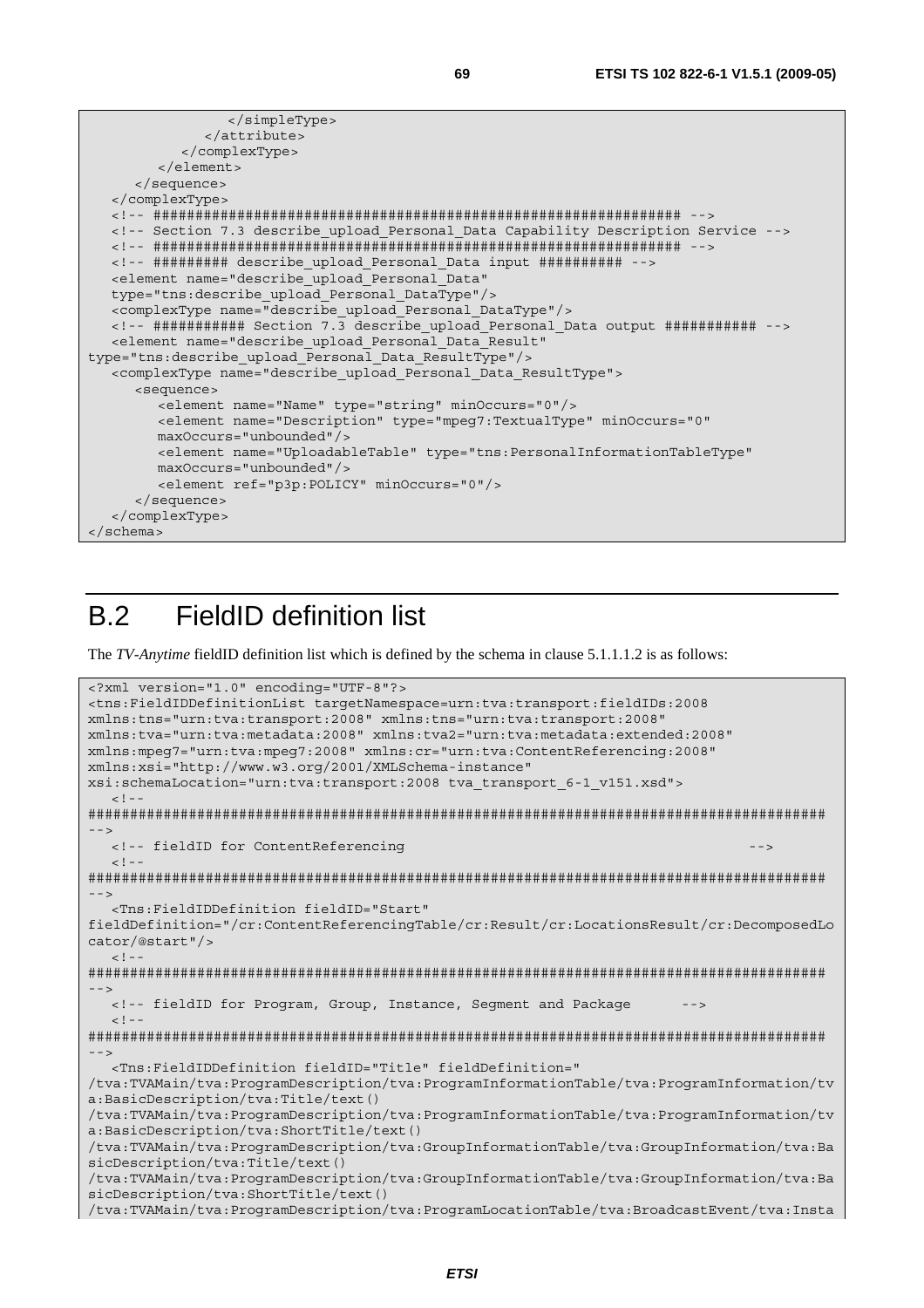nceDescription/tva:Title/text() /tva:TVAMain/tva:ProgramDescription/tva:ProgramLocationTable/tva:Schedule/tva:ScheduleEve nt/tva:InstanceDescription/tva:Title/text() /tva:TVAMain/tva:ProgramDescription/tva:ProgramLocationTable/tva:OnDemandProgram/tva:Inst anceDescription/tva:Title/text() /tva:TVAMain/tva:ProgramDescription/tva:ProgramLocationTable/tva:OnDemandService/tva:OnDe mandProgram/tva:InstanceDescription/tva:Title/text() /tva:TVAMain/tva:ProgramDescription/tva:SegmentInformationTable/tva:SegmentInformation/tv a:Description/tva:Title/text() /tva:TVAMain/tva:ProgramDescription/tva:SegmentInformationTable/tva:SegmentGroupInformati on/tva:Description/tva:Title/text() /tva2:ExtendedTVAMain/tva2:PackageTable/tva2:Package/tva2:Descriptor/tva2:ObjectDescripti on/tva2:ContentDescription/tva:Title/text() /tva2:ExtendedTVAMain/tva2:PackageTable/tva2:Package/tva2:Descriptor/tva2:ObjectDescripti on/tva2:ContentDescription/tva:ShortTitle/text() /tva2:ExtendedTVAMain/tva2:PackageTable/tva2:Package/tva2:Declarations/tva2:Descriptor/tv a2:ObjectDescription/tva2:ContentDescription/tva:Title/text() /tva2:ExtendedTVAMain/tva2:PackageTable/tva2:Package/tva2:Declarations/tva2:Descriptor/tv a2:ObjectDescription/tva2:ContentDescription/tva:ShortTitle/text() /tva2:ExtendedTVAMain/tva2:PackageTable/tva2:Package/tva2:Declarations/tva2:Item/tva2:Des criptor/tva2:ObjectDescription/tva2:ContentDescription/tva:Title/text() /tva2:ExtendedTVAMain/tva2:PackageTable/tva2:Package/tva2:Declarations/tva2:Item/tva2:Des criptor/tva2:ObjectDescription/tva2:ContentDescription/tva:ShortTitle/text() /tva2:ExtendedTVAMain/tva2:PackageTable/tva2:Package/tva2:Declarations/tva2:Item/tva2:Cho ice/tva2:Descriptor/tva2:ObjectDescription/tva2:ContentDescription/tva:Title/text() /tva2:ExtendedTVAMain/tva2:PackageTable/tva2:Package/tva2:Declarations/tva2:Item/tva2:Cho ice/tva2:Descriptor/tva2:ObjectDescription/tva2:ContentDescription/tva:ShortTitle/text() /tva2:ExtendedTVAMain/tva2:PackageTable/tva2:Package/tva2:Declarations/tva2:Item/tva2:Cho ice/tva2:Selection/tva2:Descriptor/tva2:ObjectDescription/tva2:ContentDescription/tva:Tit le/text() /tva2:ExtendedTVAMain/tva2:PackageTable/tva2:Package/tva2:Declarations/tva2:Item/tva2:Cho ice/tva2:Selection/tva2:Descriptor/tva2:ObjectDescription/tva2:ContentDescription/tva:Sho rtTitle/text() /tva2:ExtendedTVAMain/tva2:PackageTable/tva2:Package/tva2:Declarations/tva2:Item/tva2:Com ponent/tva2:Descriptor/tva2:ObjectDescription/tva2:ContentDescription/tva:Title/text() /tva2:ExtendedTVAMain/tva2:PackageTable/tva2:Package/tva2:Declarations/tva2:Item/tva2:Com ponent/tva2:Descriptor/tva2:ObjectDescription/tva2:ContentDescription/tva:ShortTitle/text /tva2:ExtendedTVAMain/tva2:PackageTable/tva2:Package/tva2:Declarations/tva2:Item/tva2:Com ponent/tva2:Anchor/tva2:Descriptor/tva2:ObjectDescription/tva2:ContentDescription/tva:Tit le/text() /tva2:ExtendedTVAMain/tva2:PackageTable/tva2:Package/tva2:Declarations/tva2:Item/tva2:Com ponent/tva2:Anchor/tva2:Descriptor/tva2:ObjectDescription/tva2:ContentDescription/tva:Sho rtTitle/text() /tva2:ExtendedTVAMain/tva2:PackageTable/tva2:Package/tva2:Declarations/tva2:Item/tva2:Ite m/tva2:Descriptor/tva2:ObjectDescription/tva2:ContentDescription/tva:Title/text() /tva2:ExtendedTVAMain/tva2:PackageTable/tva2:Package/tva2:Declarations/tva2:Item/tva2:Ite m/tva2:Descriptor/tva2:ObjectDescription/tva2:ContentDescription/tva:ShortTitle/text() /tva2:ExtendedTVAMain/tva2:PackageTable/tva2:Package/tva2:Declarations/tva2:Item/tva2:Ite m/tva2:Choice/tva2:Descriptor/tva2:ObjectDescription/tva2:ContentDescription/tva:Title/te  $xt()$ /tva2:ExtendedTVAMain/tva2:PackageTable/tva2:Package/tva2:Declarations/tva2:Item/tva2:Ite m/tva2:Choice/tva2:Descriptor/tva2:ObjectDescription/tva2:ContentDescription/tva:ShortTit le/text() /tva2:ExtendedTVAMain/tva2:PackageTable/tva2:Package/tva2:Declarations/tva2:Item/tva2:Ite m/tva2:Choice/tva2:Selection/tva2:Descriptor/tva2:ObjectDescription/tva2:ContentDescripti  $on/tva \cdot Title/text()$ /tva2:ExtendedTVAMain/tva2:PackageTable/tva2:Package/tva2:Declarations/tva2:Item/tva2:Ite m/tva2:Choice/tva2:Selection/tva2:Descriptor/tva2:ObjectDescription/tva2:ContentDescripti on/tva:ShortTitle/text() /tva2:ExtendedTVAMain/tva2:PackageTable/tva2:Package/tva2:Declarations/tva2:Item/tva2:Ite m/tva2:Component/tva2:Descriptor/tva2:ObjectDescription/tva2:ContentDescription/tva:Title /text()

()

/tva2:ExtendedTVAMain/tva2:PackageTable/tva2:Package/tva2:Declarations/tva2:Item/tva2:Ite m/tva2:Component/tva2:Descriptor/tva2:ObjectDescription/tva2:ContentDescription/tva:Short Title/text()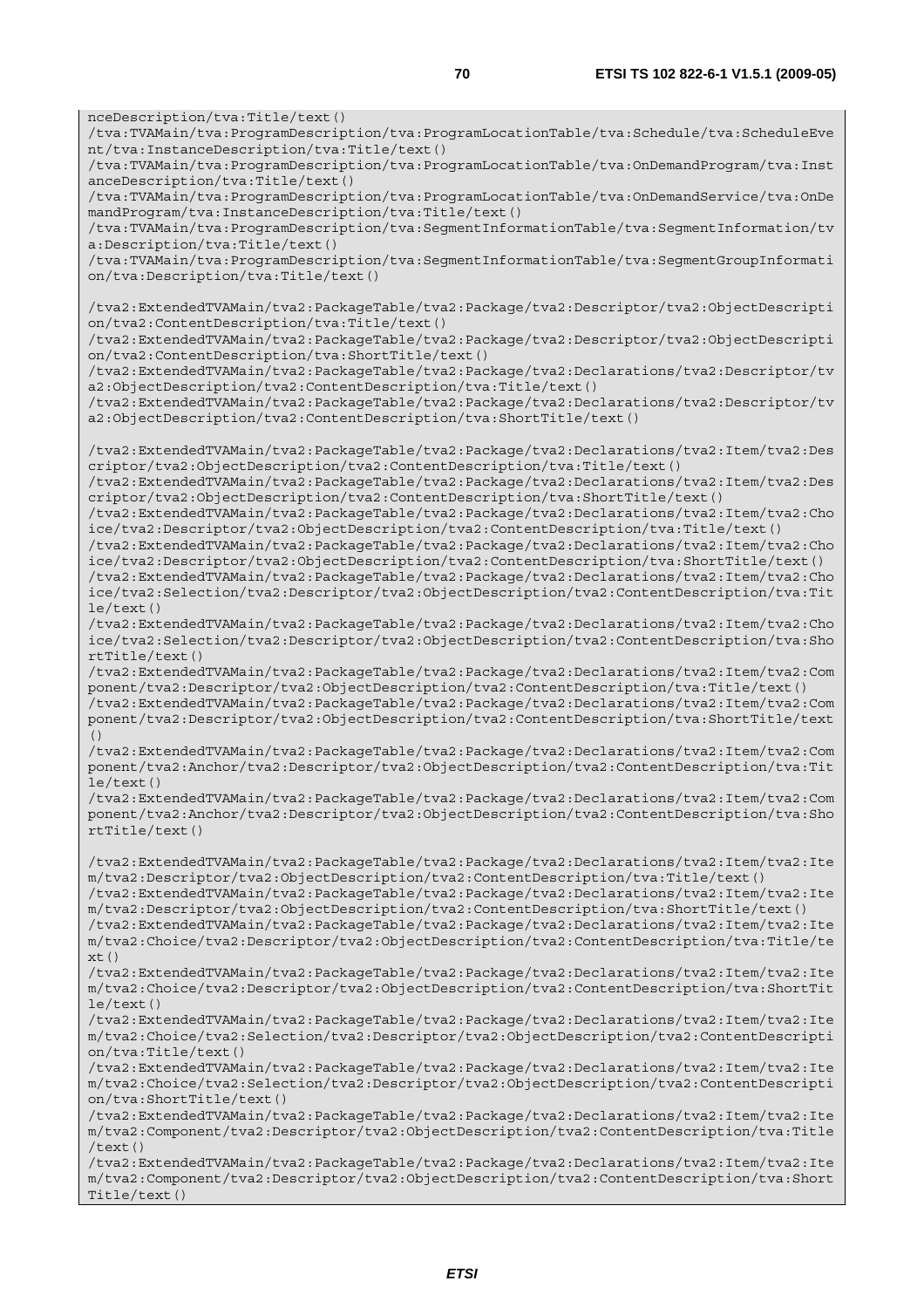/tva2:ExtendedTVAMain/tva2:PackageTable/tva2:Package/tva2:Declarations/tva2:Item/tva2:Ite m/tva2:Component/tva2:Anchor/tva2:Descriptor/tva2:ObjectDescription/tva2:ContentDescripti on/tva:Title/text()

/tva2:ExtendedTVAMain/tva2:PackageTable/tva2:Package/tva2:Declarations/tva2:Item/tva2:Ite m/tva2:Component/tva2:Anchor/tva2:Descriptor/tva2:ObjectDescription/tva2:ContentDescripti on/tva:ShortTitle/text()

/tva2:ExtendedTVAMain/tva2:PackageTable/tva2:Package/tva2:Declarations/tva2:Component/tva 2:Descriptor/tva2:ObjectDescription/tva2:ContentDescription/tva:Title/text() /tva2:ExtendedTVAMain/tva2:PackageTable/tva2:Package/tva2:Declarations/tva2:Component/tva

2:Descriptor/tva2:ObjectDescription/tva2:ContentDescription/tva:ShortTitle/text()

/tva2:ExtendedTVAMain/tva2:PackageTable/tva2:Package/tva2:Declarations/tva2:Component/tva 2:Anchor/tva2:Descriptor/tva2:ObjectDescription/tva2:ContentDescription/tva:Title/text() /tva2:ExtendedTVAMain/tva2:PackageTable/tva2:Package/tva2:Declarations/tva2:Component/tva

2:Anchor/tva2:Descriptor/tva2:ObjectDescription/tva2:ContentDescription/tva:ShortTitle/te xt()

/tva2:ExtendedTVAMain/tva2:PackageTable/tva2:Package/tva2:Declarations/tva2:Anchor/tva2:D escriptor/tva2:ObjectDescription/tva2:ContentDescription/tva:Title/text() /tva2:ExtendedTVAMain/tva2:PackageTable/tva2:Package/tva2:Declarations/tva2:Anchor/tva2:D

escriptor/tva2:ObjectDescription/tva2:ContentDescription/tva:ShortTitle/text()

/tva2:ExtendedTVAMain/tva2:PackageTable/tva2:Package/tva2:Item/tva2:Descriptor/tva2:Objec tDescription/tva2:ContentDescription/tva:Title/text()

/tva2:ExtendedTVAMain/tva2:PackageTable/tva2:Package/tva2:Item/tva2:Descriptor/tva2:Objec tDescription/tva2:ContentDescription/tva:ShortTitle/text()

/tva2:ExtendedTVAMain/tva2:PackageTable/tva2:Package/tva2:Item/tva2:Choice/tva2:Descripto r/tva2:ObjectDescription/tva2:ContentDescription/tva:Title/text()

/tva2:ExtendedTVAMain/tva2:PackageTable/tva2:Package/tva2:Item/tva2:Choice/tva2:Descripto r/tva2:ObjectDescription/tva2:ContentDescription/tva:ShortTitle/text()

/tva2:ExtendedTVAMain/tva2:PackageTable/tva2:Package/tva2:Item/tva2:Choice/tva2:Selection /tva2:Descriptor/tva2:ObjectDescription/tva2:ContentDescription/tva:Title/text()

/tva2:ExtendedTVAMain/tva2:PackageTable/tva2:Package/tva2:Item/tva2:Choice/tva2:Selection /tva2:Descriptor/tva2:ObjectDescription/tva2:ContentDescription/tva:ShortTitle/text() /tva2:ExtendedTVAMain/tva2:PackageTable/tva2:Package/tva2:Item/tva2:Component/tva2:Descri ptor/tva2:ObjectDescription/tva2:ContentDescription/tva:Title/text()

/tva2:ExtendedTVAMain/tva2:PackageTable/tva2:Package/tva2:Item/tva2:Component/tva2:Descri ptor/tva2:ObjectDescription/tva2:ContentDescription/tva:ShortTitle/text()

/tva2:ExtendedTVAMain/tva2:PackageTable/tva2:Package/tva2:Item/tva2:Component/tva2:Anchor /tva2:Descriptor/tva2:ObjectDescription/tva2:ContentDescription/tva:Title/text()

/tva2:ExtendedTVAMain/tva2:PackageTable/tva2:Package/tva2:Item/tva2:Component/tva2:Anchor /tva2:Descriptor/tva2:ObjectDescription/tva2:ContentDescription/tva:ShortTitle/text()

/tva2:ExtendedTVAMain/tva2:PackageTable/tva2:Package/tva2:Item/tva2:Item/tva2:Descriptor/ tva2:ObjectDescription/tva2:ContentDescription/tva:Title/text()

/tva2:ExtendedTVAMain/tva2:PackageTable/tva2:Package/tva2:Item/tva2:Item/tva2:Descriptor/ tva2:ObjectDescription/tva2:ContentDescription/tva:ShortTitle/text()

/tva2:ExtendedTVAMain/tva2:PackageTable/tva2:Package/tva2:Item/tva2:Item/tva2:Choice/tva2 :Descriptor/tva2:ObjectDescription/tva2:ContentDescription/tva:Title/text()

/tva2:ExtendedTVAMain/tva2:PackageTable/tva2:Package/tva2:Item/tva2:Item/tva2:Choice/tva2 :Descriptor/tva2:ObjectDescription/tva2:ContentDescription/tva:ShortTitle/text()

/tva2:ExtendedTVAMain/tva2:PackageTable/tva2:Package/tva2:Item/tva2:Item/tva2:Choice/tva2 :Selection/tva2:Descriptor/tva2:ObjectDescription/tva2:ContentDescription/tva:Title/text( )

/tva2:ExtendedTVAMain/tva2:PackageTable/tva2:Package/tva2:Item/tva2:Item/tva2:Choice/tva2 :Selection/tva2:Descriptor/tva2:ObjectDescription/tva2:ContentDescription/tva:ShortTitle/ text()

/tva2:ExtendedTVAMain/tva2:PackageTable/tva2:Package/tva2:Item/tva2:Item/tva2:Component/t va2:Descriptor/tva2:ObjectDescription/tva2:ContentDescription/tva:Title/text()

/tva2:ExtendedTVAMain/tva2:PackageTable/tva2:Package/tva2:Item/tva2:Item/tva2:Component/t va2:Descriptor/tva2:ObjectDescription/tva2:ContentDescription/tva:ShortTitle/text()

/tva2:ExtendedTVAMain/tva2:PackageTable/tva2:Package/tva2:Item/tva2:Item/tva2:Component/t va2:Anchor/tva2:Descriptor/tva2:ObjectDescription/tva2:ContentDescription/tva:Title/text( )

/tva2:ExtendedTVAMain/tva2:PackageTable/tva2:Package/tva2:Item/tva2:Item/tva2:Component/t va2:Anchor/tva2:Descriptor/tva2:ObjectDescription/tva2:ContentDescription/tva:ShortTitle/ text()  $''$ />

<Tns:FieldIDDefinition fieldID="TitleLanguage" fieldDefinition="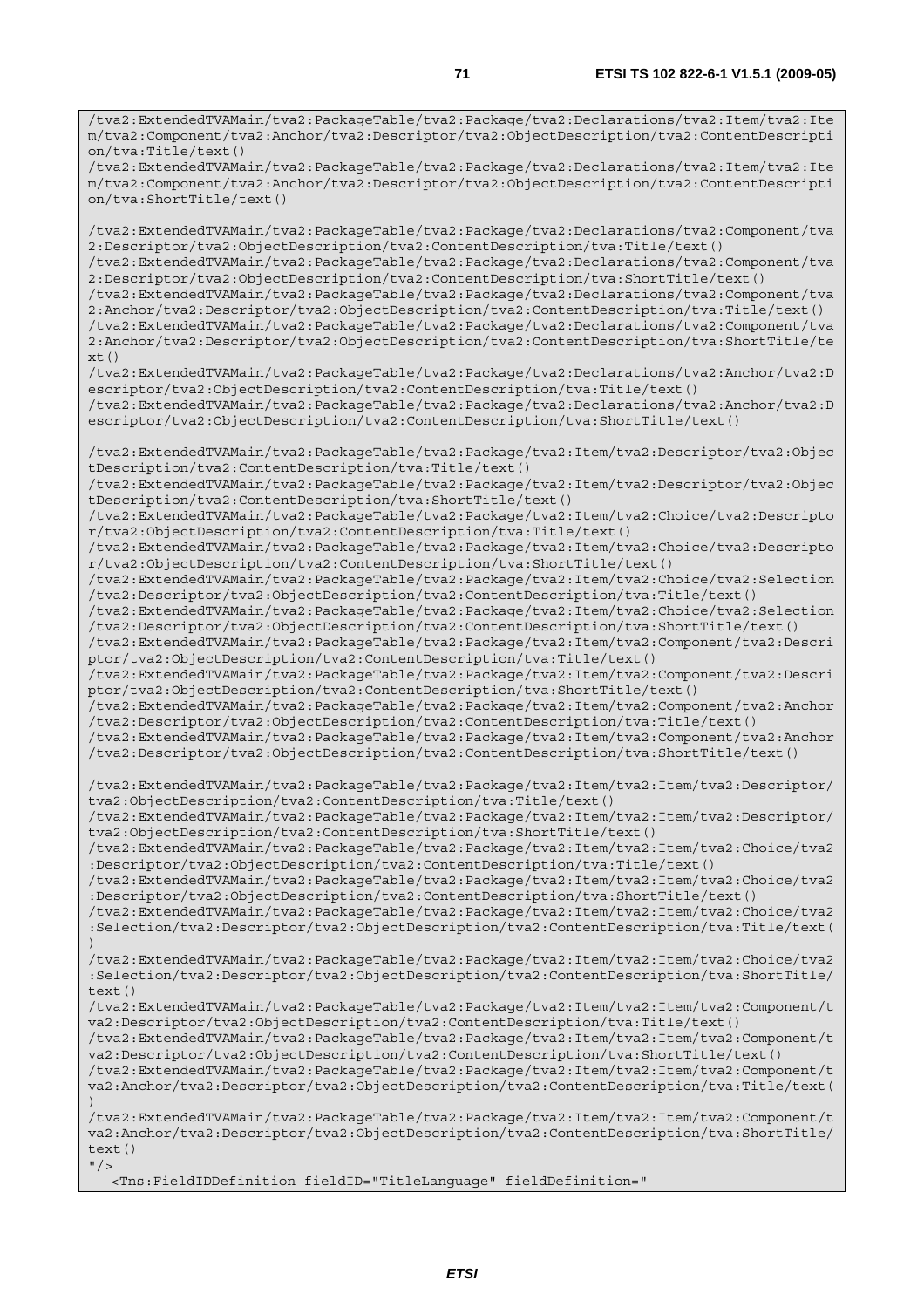/tva:TVAMain/tva:ProgramDescription/tva:ProgramInformationTable/tva:ProgramInformation/tv a:BasicDescription/tva:Title/@xml:lang /tva:TVAMain/tva:ProgramDescription/tva:ProgramInformationTable/tva:ProgramInformation/tv a:BasicDescription/tva:ShortTitle/@xml:lang /tva:TVAMain/tva:ProgramDescription/tva:GroupInformationTable/tva:GroupInformation/tva:Ba sicDescription/tva:Title/@xml:lang /tva:TVAMain/tva:ProgramDescription/tva:GroupInformationTable/tva:GroupInformation/tva:Ba sicDescription/tva:ShortTitle/@xml:lang /tva:TVAMain/tva:ProgramDescription/tva:ProgramLocationTable/tva:BroadcastEvent/tva:Insta nceDescription/tva:Title/@xml:lang /tva:TVAMain/tva:ProgramDescription/tva:ProgramLocationTable/tva:Schedule/tva:ScheduleEve nt/tva:InstanceDescription/tva:Title/@xml:lang /tva:TVAMain/tva:ProgramDescription/tva:ProgramLocationTable/tva:OnDemandProgram/tva:Inst anceDescription/tva:Title/@xml:lang /tva:TVAMain/tva:ProgramDescription/tva:ProgramLocationTable/tva:OnDemandService/tva:OnDe mandProgram/tva:InstanceDescription/tva:Title/@xml:lang /tva:TVAMain/tva:ProgramDescription/tva:SegmentInformationTable/tva:SegmentInformation/tv a:Description/tva:Title/@xml:lang /tva:TVAMain/tva:ProgramDescription/tva:SegmentInformationTable/tva:SegmentGroupInformati on/tva:Description/tva:Title/@xml:lang /tva2:ExtendedTVAMain/tva2:PackageTable/tva2:Package/tva2:Descriptor/tva2:ObjectDescripti on/tva2:ContentDescription/tva:Title/@xml:lang /tva2:ExtendedTVAMain/tva2:PackageTable/tva2:Package/tva2:Descriptor/tva2:ObjectDescripti on/tva2:ContentDescription/tva:ShortTitle/@xml:lang /tva2:ExtendedTVAMain/tva2:PackageTable/tva2:Package/tva2:Declarations/tva2:Descriptor/tv a2:ObjectDescription/tva2:ContentDescription/tva:Title/@xml:lang /tva2:ExtendedTVAMain/tva2:PackageTable/tva2:Package/tva2:Declarations/tva2:Descriptor/tv a2:ObjectDescription/tva2:ContentDescription/tva:ShortTitle/@xml:lang /tva2:ExtendedTVAMain/tva2:PackageTable/tva2:Package/tva2:Declarations/tva2:Item/tva2:Des criptor/tva2:ObjectDescription/tva2:ContentDescription/tva:Title/@xml:lang /tva2:ExtendedTVAMain/tva2:PackageTable/tva2:Package/tva2:Declarations/tva2:Item/tva2:Des criptor/tva2:ObjectDescription/tva2:ContentDescription/tva:ShortTitle/@xml:lang /tva2:ExtendedTVAMain/tva2:PackageTable/tva2:Package/tva2:Declarations/tva2:Item/tva2:Cho ice/tva2:Descriptor/tva2:ObjectDescription/tva2:ContentDescription/tva:Title/@xml:lang /tva2:ExtendedTVAMain/tva2:PackageTable/tva2:Package/tva2:Declarations/tva2:Item/tva2:Cho ice/tva2:Descriptor/tva2:ObjectDescription/tva2:ContentDescription/tva:ShortTitle/@xml:la ng /tva2:ExtendedTVAMain/tva2:PackageTable/tva2:Package/tva2:Declarations/tva2:Item/tva2:Cho ice/tva2:Selection/tva2:Descriptor/tva2:ObjectDescription/tva2:ContentDescription/tva:Tit le/@xml:lang /tva2:ExtendedTVAMain/tva2:PackageTable/tva2:Package/tva2:Declarations/tva2:Item/tva2:Cho ice/tva2:Selection/tva2:Descriptor/tva2:ObjectDescription/tva2:ContentDescription/tva:Sho rtTitle/@xml:lang /tva2:ExtendedTVAMain/tva2:PackageTable/tva2:Package/tva2:Declarations/tva2:Item/tva2:Com ponent/tva2:Descriptor/tva2:ObjectDescription/tva2:ContentDescription/tva:Title/@xml:lang /tva2:ExtendedTVAMain/tva2:PackageTable/tva2:Package/tva2:Declarations/tva2:Item/tva2:Com ponent/tva2:Descriptor/tva2:ObjectDescription/tva2:ContentDescription/tva:ShortTitle/@xml :lang /tva2:ExtendedTVAMain/tva2:PackageTable/tva2:Package/tva2:Declarations/tva2:Item/tva2:Com ponent/tva2:Anchor/tva2:Descriptor/tva2:ObjectDescription/tva2:ContentDescription/tva:Tit le/@xml:lang /tva2:ExtendedTVAMain/tva2:PackageTable/tva2:Package/tva2:Declarations/tva2:Item/tva2:Com ponent/tva2:Anchor/tva2:Descriptor/tva2:ObjectDescription/tva2:ContentDescription/tva:Sho rtTitle/@xml:lang /tva2:ExtendedTVAMain/tva2:PackageTable/tva2:Package/tva2:Declarations/tva2:Item/tva2:Ite m/tva2:Descriptor/tva2:ObjectDescription/tva2:ContentDescription/tva:Title/@xml:lang /tva2:ExtendedTVAMain/tva2:PackageTable/tva2:Package/tva2:Declarations/tva2:Item/tva2:Ite m/tva2:Descriptor/tva2:ObjectDescription/tva2:ContentDescription/tva:ShortTitle/@xml:lang /tva2:ExtendedTVAMain/tva2:PackageTable/tva2:Package/tva2:Declarations/tva2:Item/tva2:Ite m/tva2:Choice/tva2:Descriptor/tva2:ObjectDescription/tva2:ContentDescription/tva:Title/@x ml:lang /tva2:ExtendedTVAMain/tva2:PackageTable/tva2:Package/tva2:Declarations/tva2:Item/tva2:Ite m/tva2:Choice/tva2:Descriptor/tva2:ObjectDescription/tva2:ContentDescription/tva:ShortTit

le/@xml:lang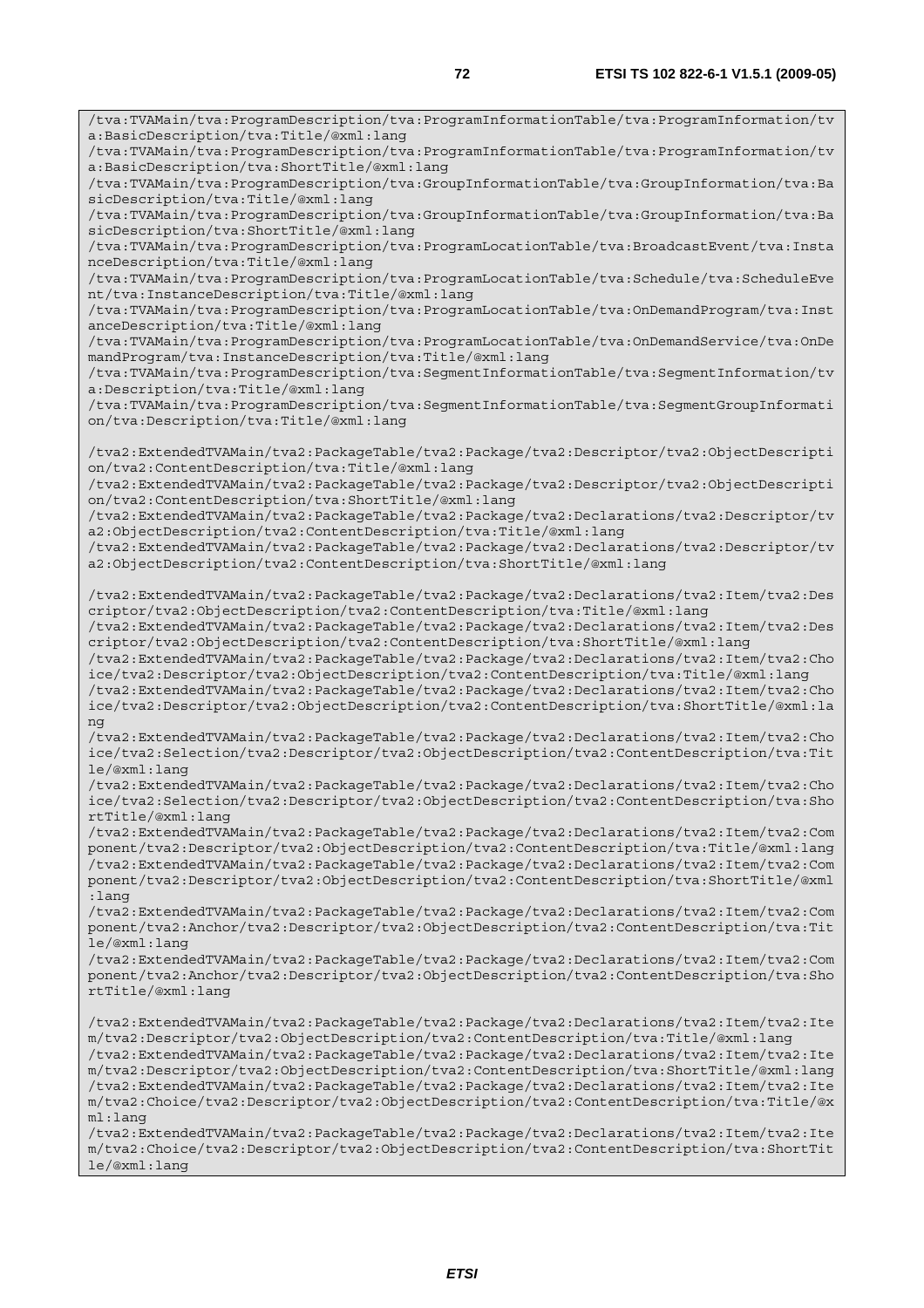/tva2:ExtendedTVAMain/tva2:PackageTable/tva2:Package/tva2:Declarations/tva2:Item/tva2:Ite m/tva2:Choice/tva2:Selection/tva2:Descriptor/tva2:ObjectDescription/tva2:ContentDescripti

/tva2:ExtendedTVAMain/tva2:PackageTable/tva2:Package/tva2:Declarations/tva2:Item/tva2:Ite

on/tva:Title/@xml:lang

*ETSI*  m/tva2:Choice/tva2:Selection/tva2:Descriptor/tva2:ObjectDescription/tva2:ContentDescripti on/tva:ShortTitle/@xml:lang /tva2:ExtendedTVAMain/tva2:PackageTable/tva2:Package/tva2:Declarations/tva2:Item/tva2:Ite m/tva2:Component/tva2:Descriptor/tva2:ObjectDescription/tva2:ContentDescription/tva:Title /@xml:lang /tva2:ExtendedTVAMain/tva2:PackageTable/tva2:Package/tva2:Declarations/tva2:Item/tva2:Ite m/tva2:Component/tva2:Descriptor/tva2:ObjectDescription/tva2:ContentDescription/tva:Short Title/@xml:lang /tva2:ExtendedTVAMain/tva2:PackageTable/tva2:Package/tva2:Declarations/tva2:Item/tva2:Ite m/tva2:Component/tva2:Anchor/tva2:Descriptor/tva2:ObjectDescription/tva2:ContentDescripti on/tva:Title/@xml:lang /tva2:ExtendedTVAMain/tva2:PackageTable/tva2:Package/tva2:Declarations/tva2:Item/tva2:Ite m/tva2:Component/tva2:Anchor/tva2:Descriptor/tva2:ObjectDescription/tva2:ContentDescripti on/tva:ShortTitle/@xml:lang /tva2:ExtendedTVAMain/tva2:PackageTable/tva2:Package/tva2:Declarations/tva2:Component/tva 2:Descriptor/tva2:ObjectDescription/tva2:ContentDescription/tva:Title/@xml:lang /tva2:ExtendedTVAMain/tva2:PackageTable/tva2:Package/tva2:Declarations/tva2:Component/tva 2:Descriptor/tva2:ObjectDescription/tva2:ContentDescription/tva:ShortTitle/@xml:lang /tva2:ExtendedTVAMain/tva2:PackageTable/tva2:Package/tva2:Declarations/tva2:Component/tva 2:Anchor/tva2:Descriptor/tva2:ObjectDescription/tva2:ContentDescription/tva:Title/@xml:la ng /tva2:ExtendedTVAMain/tva2:PackageTable/tva2:Package/tva2:Declarations/tva2:Component/tva 2:Anchor/tva2:Descriptor/tva2:ObjectDescription/tva2:ContentDescription/tva:ShortTitle/@x ml:lang /tva2:ExtendedTVAMain/tva2:PackageTable/tva2:Package/tva2:Declarations/tva2:Anchor/tva2:D escriptor/tva2:ObjectDescription/tva2:ContentDescription/tva:Title/@xml:lang /tva2:ExtendedTVAMain/tva2:PackageTable/tva2:Package/tva2:Declarations/tva2:Anchor/tva2:D escriptor/tva2:ObjectDescription/tva2:ContentDescription/tva:ShortTitle/@xml:lang /tva2:ExtendedTVAMain/tva2:PackageTable/tva2:Package/tva2:Item/tva2:Descriptor/tva2:Objec tDescription/tva2:ContentDescription/tva:Title/@xml:lang /tva2:ExtendedTVAMain/tva2:PackageTable/tva2:Package/tva2:Item/tva2:Descriptor/tva2:Objec tDescription/tva2:ContentDescription/tva:ShortTitle/@xml:lang /tva2:ExtendedTVAMain/tva2:PackageTable/tva2:Package/tva2:Item/tva2:Choice/tva2:Descripto r/tva2:ObjectDescription/tva2:ContentDescription/tva:Title/@xml:lang /tva2:ExtendedTVAMain/tva2:PackageTable/tva2:Package/tva2:Item/tva2:Choice/tva2:Descripto r/tva2:ObjectDescription/tva2:ContentDescription/tva:ShortTitle/@xml:lang /tva2:ExtendedTVAMain/tva2:PackageTable/tva2:Package/tva2:Item/tva2:Choice/tva2:Selection /tva2:Descriptor/tva2:ObjectDescription/tva2:ContentDescription/tva:Title/@xml:lang /tva2:ExtendedTVAMain/tva2:PackageTable/tva2:Package/tva2:Item/tva2:Choice/tva2:Selection /tva2:Descriptor/tva2:ObjectDescription/tva2:ContentDescription/tva:ShortTitle/@xml:lang /tva2:ExtendedTVAMain/tva2:PackageTable/tva2:Package/tva2:Item/tva2:Component/tva2:Descri ptor/tva2:ObjectDescription/tva2:ContentDescription/tva:Title/@xml:lang /tva2:ExtendedTVAMain/tva2:PackageTable/tva2:Package/tva2:Item/tva2:Component/tva2:Descri ptor/tva2:ObjectDescription/tva2:ContentDescription/tva:ShortTitle/@xml:lang /tva2:ExtendedTVAMain/tva2:PackageTable/tva2:Package/tva2:Item/tva2:Component/tva2:Anchor /tva2:Descriptor/tva2:ObjectDescription/tva2:ContentDescription/tva:Title/@xml:lang /tva2:ExtendedTVAMain/tva2:PackageTable/tva2:Package/tva2:Item/tva2:Component/tva2:Anchor /tva2:Descriptor/tva2:ObjectDescription/tva2:ContentDescription/tva:ShortTitle/@xml:lang /tva2:ExtendedTVAMain/tva2:PackageTable/tva2:Package/tva2:Item/tva2:Item/tva2:Descriptor/ tva2:ObjectDescription/tva2:ContentDescription/tva:Title/@xml:lang /tva2:ExtendedTVAMain/tva2:PackageTable/tva2:Package/tva2:Item/tva2:Item/tva2:Descriptor/ tva2:ObjectDescription/tva2:ContentDescription/tva:ShortTitle/@xml:lang /tva2:ExtendedTVAMain/tva2:PackageTable/tva2:Package/tva2:Item/tva2:Item/tva2:Choice/tva2 :Descriptor/tva2:ObjectDescription/tva2:ContentDescription/tva:Title/@xml:lang /tva2:ExtendedTVAMain/tva2:PackageTable/tva2:Package/tva2:Item/tva2:Item/tva2:Choice/tva2 :Descriptor/tva2:ObjectDescription/tva2:ContentDescription/tva:ShortTitle/@xml:lang /tva2:ExtendedTVAMain/tva2:PackageTable/tva2:Package/tva2:Item/tva2:Item/tva2:Choice/tva2 :Selection/tva2:Descriptor/tva2:ObjectDescription/tva2:ContentDescription/tva:Title/@xml: lang /tva2:ExtendedTVAMain/tva2:PackageTable/tva2:Package/tva2:Item/tva2:Item/tva2:Choice/tva2 :Selection/tva2:Descriptor/tva2:ObjectDescription/tva2:ContentDescription/tva:ShortTitle/ @xml:lang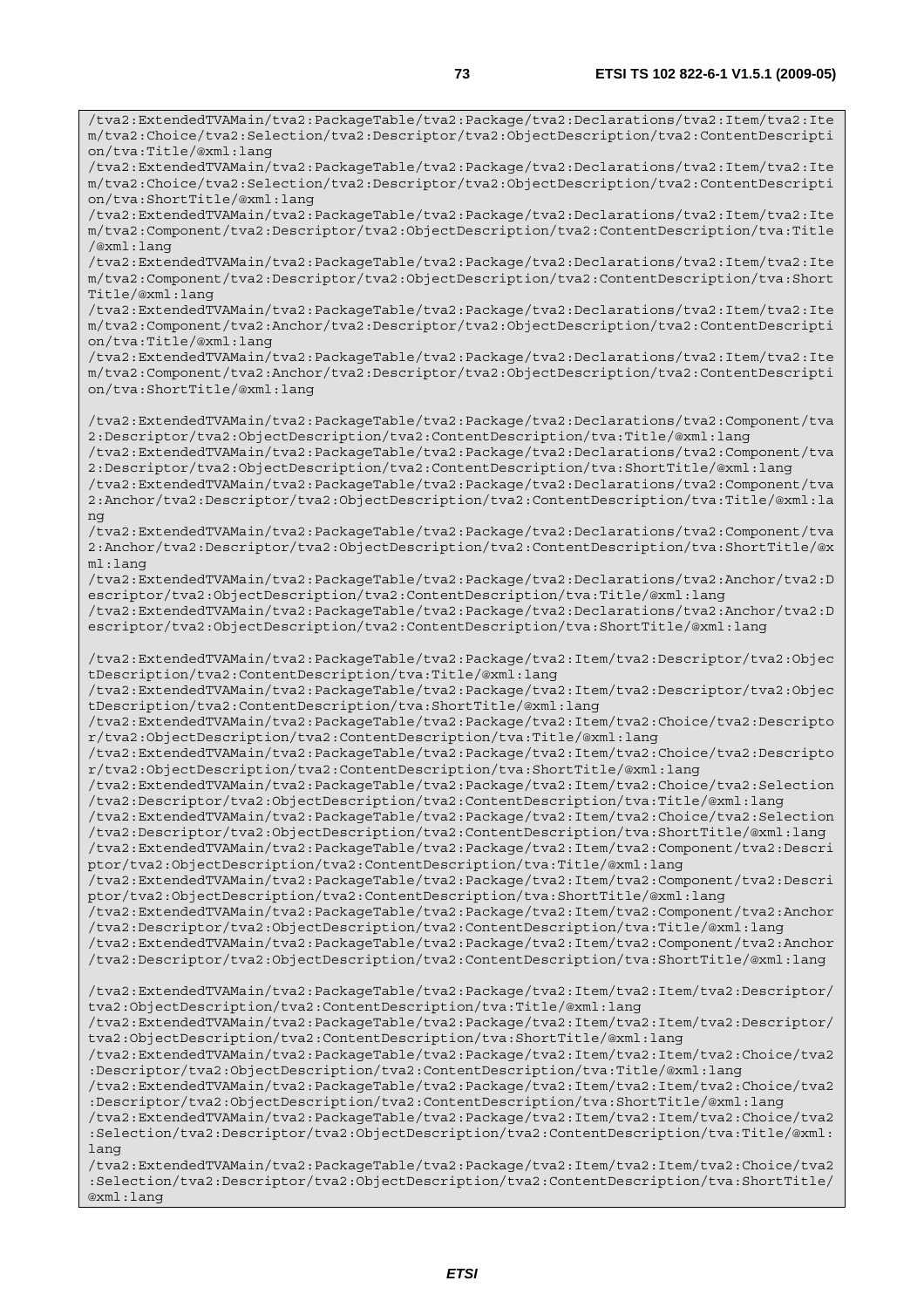/tva2:ExtendedTVAMain/tva2:PackageTable/tva2:Package/tva2:Item/tva2:Item/tva2:Component/t va2:Descriptor/tva2:ObjectDescription/tva2:ContentDescription/tva:Title/@xml:lang /tva2:ExtendedTVAMain/tva2:PackageTable/tva2:Package/tva2:Item/tva2:Item/tva2:Component/t va2:Descriptor/tva2:ObjectDescription/tva2:ContentDescription/tva:ShortTitle/@xml:lang /tva2:ExtendedTVAMain/tva2:PackageTable/tva2:Package/tva2:Item/tva2:Item/tva2:Component/t va2:Anchor/tva2:Descriptor/tva2:ObjectDescription/tva2:ContentDescription/tva:Title/@xml: lang /tva2:ExtendedTVAMain/tva2:PackageTable/tva2:Package/tva2:Item/tva2:Item/tva2:Component/t va2:Anchor/tva2:Descriptor/tva2:ObjectDescription/tva2:ContentDescription/tva:ShortTitle/ @xml:lang  $"$ /> <Tns:FieldIDDefinition fieldID="Synopsis" fieldDefinition=" /tva:TVAMain/tva:ProgramDescription/tva:ProgramInformationTable/tva:ProgramInformation/tv a:BasicDescription/tva:Synopsis/text() /tva:TVAMain/tva:ProgramDescription/tva:GroupInformationTable/tva:GroupInformation/tva:Ba sicDescription/tva:Synopsis/text() /tva:TVAMain/tva:ProgramDescription/tva:ProgramLocationTable/tva:BroadcastEvent/tva:Insta nceDescription/tva:Synopsis/text() /tva:TVAMain/tva:ProgramDescription/tva:ProgramLocationTable/tva:Schedule/tva:ScheduleEve nt/tva:InstanceDescription/tva:Synopsis/text() /tva:TVAMain/tva:ProgramDescription/tva:ProgramLocationTable/tva:OnDemandProgram/tva:Inst anceDescription/tva:Synopsis/text() /tva:TVAMain/tva:ProgramDescription/tva:ProgramLocationTable/tva:OnDemandService/tva:OnDe mandProgram/tva:InstanceDescription/tva:Synopsis/text() /tva:TVAMain/tva:ProgramDescription/tva:SegmentInformationTable/tva:SegmentInformation/tv a:Description/tva:Synopsis/text() /tva:TVAMain/tva:ProgramDescription/tva:SegmentInformationTable/tva:SegmentGroupInformati on/tva:Description/tva:Synopsis/text() /tva2:ExtendedTVAMain/tva2:PackageTable/tva2:Package/tva2:Descriptor/tva2:ObjectDescripti on/tva2:ContentDescription/tva:Synopsis/text() /tva2:ExtendedTVAMain/tva2:PackageTable/tva2:Package/tva2:Declarations/tva2:Descriptor/tv a2:ObjectDescription/tva2:ContentDescription/tva:Synopsis/text() /tva2:ExtendedTVAMain/tva2:PackageTable/tva2:Package/tva2:Declarations/tva2:Item/tva2:Des criptor/tva2:ObjectDescription/tva2:ContentDescription/tva:Synopsis/text() /tva2:ExtendedTVAMain/tva2:PackageTable/tva2:Package/tva2:Declarations/tva2:Item/tva2:Cho ice/tva2:Descriptor/tva2:ObjectDescription/tva2:ContentDescription/tva:Synopsis/text() /tva2:ExtendedTVAMain/tva2:PackageTable/tva2:Package/tva2:Declarations/tva2:Item/tva2:Cho ice/tva2:Selection/tva2:Descriptor/tva2:ObjectDescription/tva2:ContentDescription/tva:Syn opsis/text() /tva2:ExtendedTVAMain/tva2:PackageTable/tva2:Package/tva2:Declarations/tva2:Item/tva2:Com ponent/tva2:Descriptor/tva2:ObjectDescription/tva2:ContentDescription/tva:Synopsis/text() /tva2:ExtendedTVAMain/tva2:PackageTable/tva2:Package/tva2:Declarations/tva2:Item/tva2:Com ponent/tva2:Anchor/tva2:Descriptor/tva2:ObjectDescription/tva2:ContentDescription/tva:Syn opsis/text() /tva2:ExtendedTVAMain/tva2:PackageTable/tva2:Package/tva2:Declarations/tva2:Item/tva2:Ite m/tva2:Descriptor/tva2:ObjectDescription/tva2:ContentDescription/tva:Synopsis/text() /tva2:ExtendedTVAMain/tva2:PackageTable/tva2:Package/tva2:Declarations/tva2:Item/tva2:Ite m/tva2:Choice/tva2:Descriptor/tva2:ObjectDescription/tva2:ContentDescription/tva:Synopsis /text() /tva2:ExtendedTVAMain/tva2:PackageTable/tva2:Package/tva2:Declarations/tva2:Item/tva2:Ite m/tva2:Choice/tva2:Selection/tva2:Descriptor/tva2:ObjectDescription/tva2:ContentDescripti on/tva:Synopsis/text() /tva2:ExtendedTVAMain/tva2:PackageTable/tva2:Package/tva2:Declarations/tva2:Item/tva2:Ite m/tva2:Component/tva2:Descriptor/tva2:ObjectDescription/tva2:ContentDescription/tva:Synop sis/text() /tva2:ExtendedTVAMain/tva2:PackageTable/tva2:Package/tva2:Declarations/tva2:Item/tva2:Ite m/tva2:Component/tva2:Anchor/tva2:Descriptor/tva2:ObjectDescription/tva2:ContentDescripti on/tva:Synopsis/text() /tva2:ExtendedTVAMain/tva2:PackageTable/tva2:Package/tva2:Declarations/tva2:Component/tva 2:Descriptor/tva2:ObjectDescription/tva2:ContentDescription/tva:Synopsis/text() /tva2:ExtendedTVAMain/tva2:PackageTable/tva2:Package/tva2:Declarations/tva2:Component/tva

2:Anchor/tva2:Descriptor/tva2:ObjectDescription/tva2:ContentDescription/tva:Synopsis/text  $($ )

/tva2:ExtendedTVAMain/tva2:PackageTable/tva2:Package/tva2:Declarations/tva2:Anchor/tva2:D escriptor/tva2:ObjectDescription/tva2:ContentDescription/tva:Synopsis/text()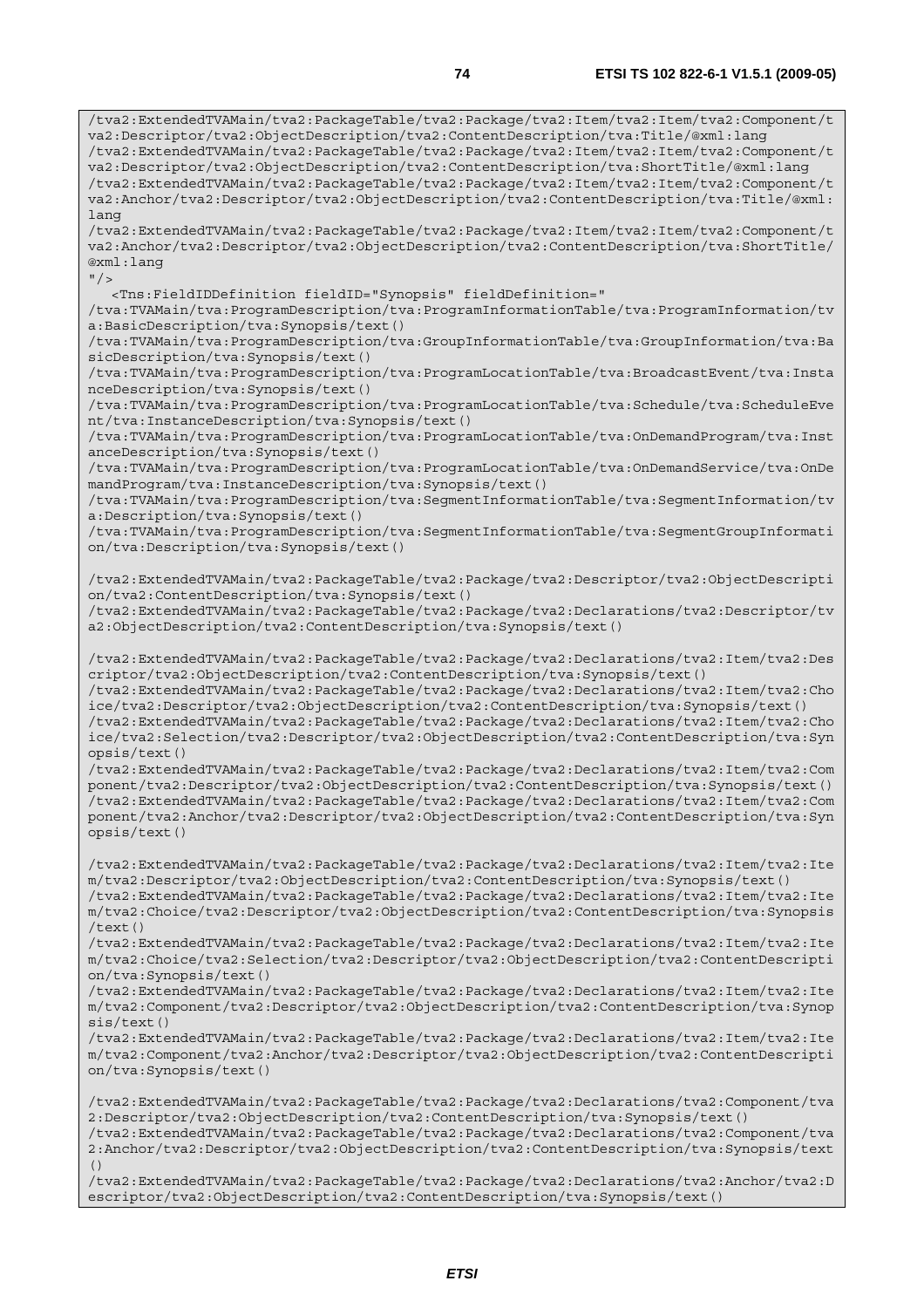/tva2:ExtendedTVAMain/tva2:PackageTable/tva2:Package/tva2:Item/tva2:Descriptor/tva2:Objec tDescription/tva2:ContentDescription/tva:Synopsis/text() /tva2:ExtendedTVAMain/tva2:PackageTable/tva2:Package/tva2:Item/tva2:Choice/tva2:Descripto r/tva2:ObjectDescription/tva2:ContentDescription/tva:Synopsis/text() /tva2:ExtendedTVAMain/tva2:PackageTable/tva2:Package/tva2:Item/tva2:Choice/tva2:Selection /tva2:Descriptor/tva2:ObjectDescription/tva2:ContentDescription/tva:Synopsis/text() /tva2:ExtendedTVAMain/tva2:PackageTable/tva2:Package/tva2:Item/tva2:Component/tva2:Descri ptor/tva2:ObjectDescription/tva2:ContentDescription/tva:Synopsis/text() /tva2:ExtendedTVAMain/tva2:PackageTable/tva2:Package/tva2:Item/tva2:Component/tva2:Anchor /tva2:Descriptor/tva2:ObjectDescription/tva2:ContentDescription/tva:Synopsis/text() /tva2:ExtendedTVAMain/tva2:PackageTable/tva2:Package/tva2:Item/tva2:Item/tva2:Descriptor/ tva2:ObjectDescription/tva2:ContentDescription/tva:Synopsis/text() /tva2:ExtendedTVAMain/tva2:PackageTable/tva2:Package/tva2:Item/tva2:Item/tva2:Choice/tva2 :Descriptor/tva2:ObjectDescription/tva2:ContentDescription/tva:Synopsis/text() /tva2:ExtendedTVAMain/tva2:PackageTable/tva2:Package/tva2:Item/tva2:Item/tva2:Choice/tva2 :Selection/tva2:Descriptor/tva2:ObjectDescription/tva2:ContentDescription/tva:Synopsis/te  $xt()$ /tva2:ExtendedTVAMain/tva2:PackageTable/tva2:Package/tva2:Item/tva2:Item/tva2:Component/t va2:Descriptor/tva2:ObjectDescription/tva2:ContentDescription/tva:Synopsis/text() /tva2:ExtendedTVAMain/tva2:PackageTable/tva2:Package/tva2:Item/tva2:Item/tva2:Component/t va2:Anchor/tva2:Descriptor/tva2:ObjectDescription/tva2:ContentDescription/tva:Synopsis/te  $xt()$  $"$  /> <Tns:FieldIDDefinition fieldID="SynopsisLanguage" fieldDefinition=" /tva:TVAMain/tva:ProgramDescription/tva:ProgramInformationTable/tva:ProgramInformation/tv a:BasicDescription/tva:Synopsis/@xml:lang /tva:TVAMain/tva:ProgramDescription/tva:GroupInformationTable/tva:GroupInformation/tva:Ba sicDescription/tva:Synopsis/@xml:lang /tva:TVAMain/tva:ProgramDescription/tva:ProgramLocationTable/tva:BroadcastEvent/tva:Insta nceDescription/tva:Synopsis/@xml:lang /tva:TVAMain/tva:ProgramDescription/tva:ProgramLocationTable/tva:Schedule/tva:ScheduleEve nt/tva:InstanceDescription/tva:Synopsis/@xml:lang /tva:TVAMain/tva:ProgramDescription/tva:ProgramLocationTable/tva:OnDemandProgram/tva:Inst anceDescription/tva:Synopsis/@xml:lang /tva:TVAMain/tva:ProgramDescription/tva:ProgramLocationTable/tva:OnDemandService/tva:OnDe mandProgram/tva:InstanceDescription/tva:Synopsis/@xml:lang /tva:TVAMain/tva:ProgramDescription/tva:SegmentInformationTable/tva:SegmentInformation/tv a:Description/tva:Synopsis/@xml:lang /tva:TVAMain/tva:ProgramDescription/tva:SegmentInformationTable/tva:SegmentGroupInformati on/tva:Description/tva:Synopsis/@xml:lang /tva2:ExtendedTVAMain/tva2:PackageTable/tva2:Package/tva2:Descriptor/tva2:ObjectDescripti on/tva2:ContentDescription/tva:Synopsis/@xml:lang /tva2:ExtendedTVAMain/tva2:PackageTable/tva2:Package/tva2:Declarations/tva2:Descriptor/tv a2:ObjectDescription/tva2:ContentDescription/tva:Synopsis/@xml:lang /tva2:ExtendedTVAMain/tva2:PackageTable/tva2:Package/tva2:Declarations/tva2:Item/tva2:Des criptor/tva2:ObjectDescription/tva2:ContentDescription/tva:Synopsis/@xml:lang /tva2:ExtendedTVAMain/tva2:PackageTable/tva2:Package/tva2:Declarations/tva2:Item/tva2:Cho ice/tva2:Descriptor/tva2:ObjectDescription/tva2:ContentDescription/tva:Synopsis/@xml:lang /tva2:ExtendedTVAMain/tva2:PackageTable/tva2:Package/tva2:Declarations/tva2:Item/tva2:Cho ice/tva2:Selection/tva2:Descriptor/tva2:ObjectDescription/tva2:ContentDescription/tva:Syn opsis/@xml:lang /tva2:ExtendedTVAMain/tva2:PackageTable/tva2:Package/tva2:Declarations/tva2:Item/tva2:Com ponent/tva2:Descriptor/tva2:ObjectDescription/tva2:ContentDescription/tva:Synopsis/@xml:l ang /tva2:ExtendedTVAMain/tva2:PackageTable/tva2:Package/tva2:Declarations/tva2:Item/tva2:Com ponent/tva2:Anchor/tva2:Descriptor/tva2:ObjectDescription/tva2:ContentDescription/tva:Syn opsis/@xml:lang /tva2:ExtendedTVAMain/tva2:PackageTable/tva2:Package/tva2:Declarations/tva2:Item/tva2:Ite m/tva2:Descriptor/tva2:ObjectDescription/tva2:ContentDescription/tva:Synopsis/@xml:lang /tva2:ExtendedTVAMain/tva2:PackageTable/tva2:Package/tva2:Declarations/tva2:Item/tva2:Ite m/tva2:Choice/tva2:Descriptor/tva2:ObjectDescription/tva2:ContentDescription/tva:Synopsis /@xml:lang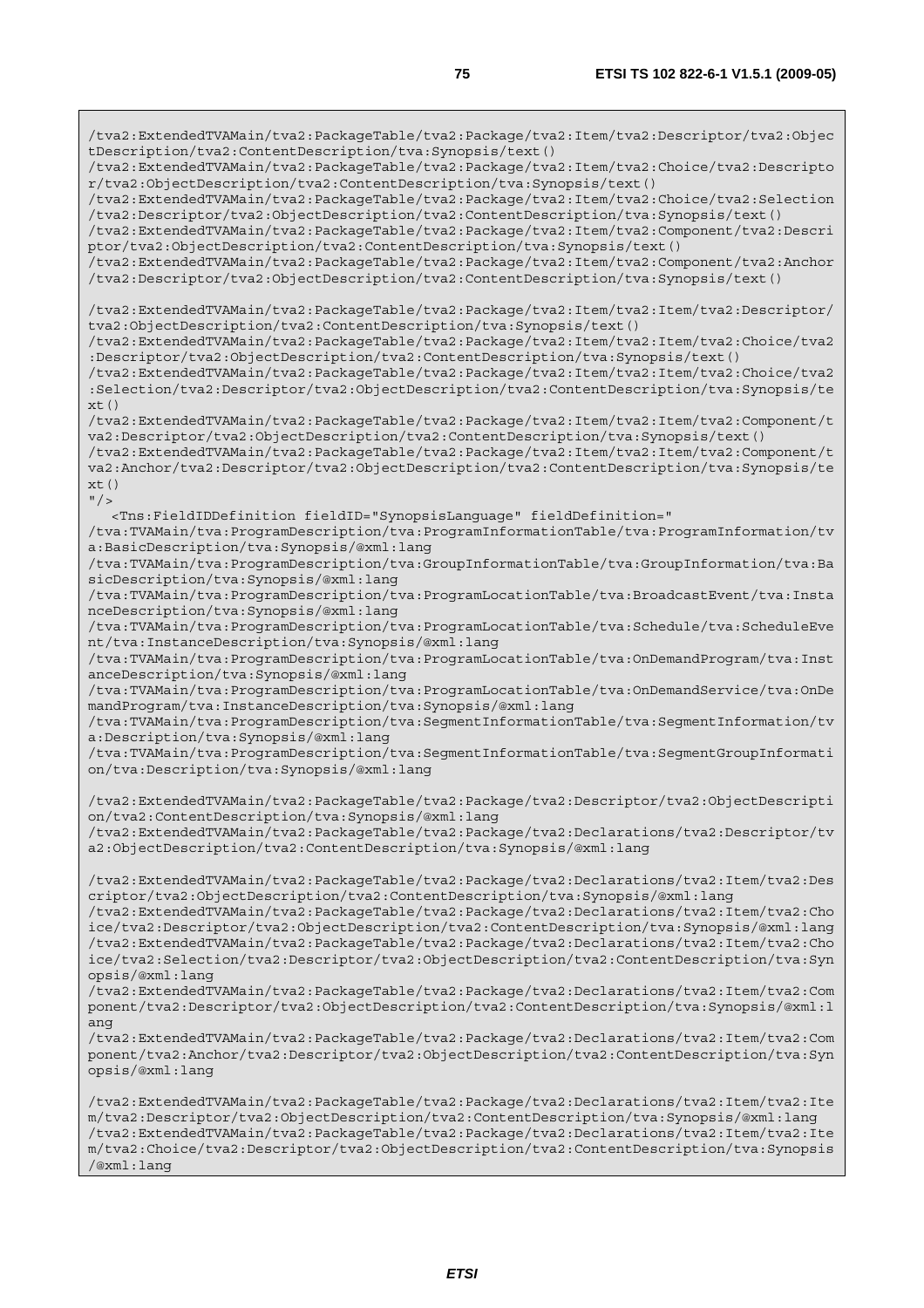/tva2:ExtendedTVAMain/tva2:PackageTable/tva2:Package/tva2:Declarations/tva2:Item/tva2:Ite m/tva2:Choice/tva2:Selection/tva2:Descriptor/tva2:ObjectDescription/tva2:ContentDescripti on/tva:Synopsis/@xml:lang /tva2:ExtendedTVAMain/tva2:PackageTable/tva2:Package/tva2:Declarations/tva2:Item/tva2:Ite m/tva2:Component/tva2:Descriptor/tva2:ObjectDescription/tva2:ContentDescription/tva:Synop sis/@xml:lang /tva2:ExtendedTVAMain/tva2:PackageTable/tva2:Package/tva2:Declarations/tva2:Item/tva2:Ite m/tva2:Component/tva2:Anchor/tva2:Descriptor/tva2:ObjectDescription/tva2:ContentDescripti on/tva:Synopsis/@xml:lang /tva2:ExtendedTVAMain/tva2:PackageTable/tva2:Package/tva2:Declarations/tva2:Component/tva 2:Descriptor/tva2:ObjectDescription/tva2:ContentDescription/tva:Synopsis/@xml:lang /tva2:ExtendedTVAMain/tva2:PackageTable/tva2:Package/tva2:Declarations/tva2:Component/tva 2:Anchor/tva2:Descriptor/tva2:ObjectDescription/tva2:ContentDescription/tva:Synopsis/@xml :lang /tva2:ExtendedTVAMain/tva2:PackageTable/tva2:Package/tva2:Declarations/tva2:Anchor/tva2:D escriptor/tva2:ObjectDescription/tva2:ContentDescription/tva:Synopsis/@xml:lang /tva2:ExtendedTVAMain/tva2:PackageTable/tva2:Package/tva2:Item/tva2:Descriptor/tva2:Objec tDescription/tva2:ContentDescription/tva:Synopsis/@xml:lang /tva2:ExtendedTVAMain/tva2:PackageTable/tva2:Package/tva2:Item/tva2:Choice/tva2:Descripto r/tva2:ObjectDescription/tva2:ContentDescription/tva:Synopsis/@xml:lang /tva2:ExtendedTVAMain/tva2:PackageTable/tva2:Package/tva2:Item/tva2:Choice/tva2:Selection /tva2:Descriptor/tva2:ObjectDescription/tva2:ContentDescription/tva:Synopsis/@xml:lang /tva2:ExtendedTVAMain/tva2:PackageTable/tva2:Package/tva2:Item/tva2:Component/tva2:Descri ptor/tva2:ObjectDescription/tva2:ContentDescription/tva:Synopsis/@xml:lang /tva2:ExtendedTVAMain/tva2:PackageTable/tva2:Package/tva2:Item/tva2:Component/tva2:Anchor /tva2:Descriptor/tva2:ObjectDescription/tva2:ContentDescription/tva:Synopsis/@xml:lang /tva2:ExtendedTVAMain/tva2:PackageTable/tva2:Package/tva2:Item/tva2:Item/tva2:Descriptor/ tva2:ObjectDescription/tva2:ContentDescription/tva:Synopsis/@xml:lang /tva2:ExtendedTVAMain/tva2:PackageTable/tva2:Package/tva2:Item/tva2:Item/tva2:Choice/tva2 :Descriptor/tva2:ObjectDescription/tva2:ContentDescription/tva:Synopsis/@xml:lang /tva2:ExtendedTVAMain/tva2:PackageTable/tva2:Package/tva2:Item/tva2:Item/tva2:Choice/tva2 :Selection/tva2:Descriptor/tva2:ObjectDescription/tva2:ContentDescription/tva:Synopsis/@x ml:lang /tva2:ExtendedTVAMain/tva2:PackageTable/tva2:Package/tva2:Item/tva2:Item/tva2:Component/t va2:Descriptor/tva2:ObjectDescription/tva2:ContentDescription/tva:Synopsis/@xml:lang /tva2:ExtendedTVAMain/tva2:PackageTable/tva2:Package/tva2:Item/tva2:Item/tva2:Component/t va2:Anchor/tva2:Descriptor/tva2:ObjectDescription/tva2:ContentDescription/tva:Synopsis/@x ml:lang  $"$  />  $\lt$  ! ######################################################################################## --> <!-- fieldID for Program and Instance -->  $\lt$  !  $-$ ######################################################################################## --> <Tns:FieldIDDefinition fieldID="AudioCoding" fieldDefinition=" /tva:TVAMain/tva:ProgramDescription/tva:ProgramInformationTable/tva:ProgramInformation/tv a:AVAttributes/tva:AudioAttributes/tva:Coding/text() /tva:TVAMain/tva:ProgramDescription/tva:ProgramLocationTable/tva:BroadcastEvent/tva:Insta nceDescription/tva:AVAttributes/tva:AudioAttributes/tva:Coding/text() /tva:TVAMain/tva:ProgramDescription/tva:ProgramLocationTable/tva:Schedule/tva:ScheduleEve nt/tva:InstanceDescription/tva:AVAttributes/tva:AudioAttributes/tva:Coding/text() /tva:TVAMain/tva:ProgramDescription/tva:ProgramLocationTable/tva:OnDemandProgram/tva:Inst anceDescription/tva:AVAttributes/tva:AudioAttributes/tva:Coding/text() /tva:TVAMain/tva:ProgramDescription/tva:ProgramLocationTable/tva:OnDemandService/tva:OnDe mandProgram/tva:InstanceDescription/tva:AVAttributes/tva:AudioAttributes/tva:Coding/text( ) /tva:TVAMain/tva:ProgramDescription/tva:ProgramInformationTable/tva:ProgramInformation/tv a2:ExtendedContentDescription/tva2:ContentProperties/tva2:AudioAttributes/tva2:Coding/tex t $($ )

/tva:TVAMain/tva:ProgramDescription/tva:GroupInformationTable/tva:GroupInformation/tva2:E xtendedContentDescription/tva2:ContentProperties/tva2:AudioAttributes/tva2:Coding/text()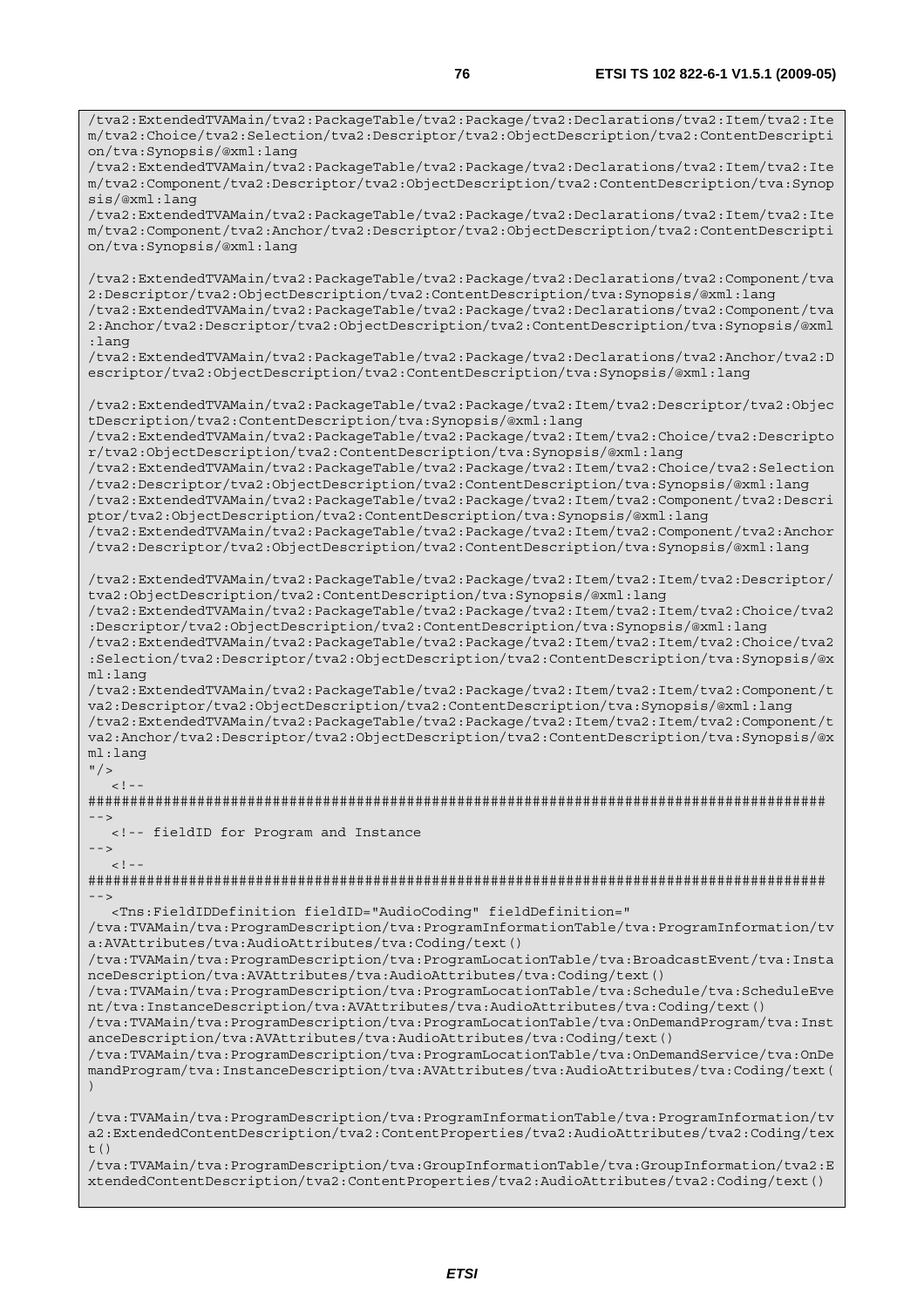/tva2:ExtendedTVAMain/tva2:PackageTable/tva2:Package/tva2:Descriptor/tva2:ObjectDescripti on/tva2:ContentDescription/tva2:ContentProperties/tva2:AudioAttributes/tva2:Coding/text() /tva2:ExtendedTVAMain/tva2:PackageTable/tva2:Package/tva2:Declarations/tva2:Descriptor/tv a2:ObjectDescription/tva2:ContentDescription/tva2:ContentProperties/tva2:AudioAttributes/ tva2:Coding/text()

/tva2:ExtendedTVAMain/tva2:PackageTable/tva2:Package/tva2:Declarations/tva2:Item/tva2:Des criptor/tva2:ObjectDescription/tva2:ContentDescription/tva2:ContentProperties/tva2:AudioA ttributes/tva2:Coding/text()

/tva2:ExtendedTVAMain/tva2:PackageTable/tva2:Package/tva2:Declarations/tva2:Item/tva2:Cho ice/tva2:Descriptor/tva2:ObjectDescription/tva2:ContentDescription/tva2:ContentProperties /tva2:AudioAttributes/tva2:Coding/text()

/tva2:ExtendedTVAMain/tva2:PackageTable/tva2:Package/tva2:Declarations/tva2:Item/tva2:Cho ice/tva2:Selection/tva2:Descriptor/tva2:ObjectDescription/tva2:ContentDescription/tva2:Co ntentProperties/tva2:AudioAttributes/tva2:Coding/text()

/tva2:ExtendedTVAMain/tva2:PackageTable/tva2:Package/tva2:Declarations/tva2:Item/tva2:Com ponent/tva2:Descriptor/tva2:ObjectDescription/tva2:ContentDescription/tva2:ContentPropert ies/tva2:AudioAttributes/tva2:Coding/text()

/tva2:ExtendedTVAMain/tva2:PackageTable/tva2:Package/tva2:Declarations/tva2:Item/tva2:Com ponent/tva2:Anchor/tva2:Descriptor/tva2:ObjectDescription/tva2:ContentDescription/tva2:Co ntentProperties/tva2:AudioAttributes/tva2:Coding/text()

/tva2:ExtendedTVAMain/tva2:PackageTable/tva2:Package/tva2:Declarations/tva2:Item/tva2:Ite m/tva2:Descriptor/tva2:ObjectDescription/tva2:ContentDescription/tva2:ContentProperties/t va2:AudioAttributes/tva2:Coding/text()

/tva2:ExtendedTVAMain/tva2:PackageTable/tva2:Package/tva2:Declarations/tva2:Item/tva2:Ite m/tva2:Choice/tva2:Descriptor/tva2:ObjectDescription/tva2:ContentDescription/tva2:Content Properties/tva2:AudioAttributes/tva2:Coding/text()

/tva2:ExtendedTVAMain/tva2:PackageTable/tva2:Package/tva2:Declarations/tva2:Item/tva2:Ite m/tva2:Choice/tva2:Selection/tva2:Descriptor/tva2:ObjectDescription/tva2:ContentDescripti on/tva2:ContentProperties/tva2:AudioAttributes/tva2:Coding/text()

/tva2:ExtendedTVAMain/tva2:PackageTable/tva2:Package/tva2:Declarations/tva2:Item/tva2:Ite m/tva2:Component/tva2:Descriptor/tva2:ObjectDescription/tva2:ContentDescription/tva2:Cont entProperties/tva2:AudioAttributes/tva2:Coding/text()

/tva2:ExtendedTVAMain/tva2:PackageTable/tva2:Package/tva2:Declarations/tva2:Item/tva2:Ite m/tva2:Component/tva2:Anchor/tva2:Descriptor/tva2:ObjectDescription/tva2:ContentDescripti on/tva2:ContentProperties/tva2:AudioAttributes/tva2:Coding/text()

/tva2:ExtendedTVAMain/tva2:PackageTable/tva2:Package/tva2:Declarations/tva2:Component/tva 2:Descriptor/tva2:ObjectDescription/tva2:ContentDescription/tva2:ContentProperties/tva2:A udioAttributes/tva2:Coding/text()

/tva2:ExtendedTVAMain/tva2:PackageTable/tva2:Package/tva2:Declarations/tva2:Component/tva 2:Anchor/tva2:Descriptor/tva2:ObjectDescription/tva2:ContentDescription/tva2:ContentPrope rties/tva2:AudioAttributes/tva2:Coding/text()

/tva2:ExtendedTVAMain/tva2:PackageTable/tva2:Package/tva2:Declarations/tva2:Anchor/tva2:D escriptor/tva2:ObjectDescription/tva2:ContentDescription/tva2:ContentProperties/tva2:Audi oAttributes/tva2:Coding/text()

/tva2:ExtendedTVAMain/tva2:PackageTable/tva2:Package/tva2:Item/tva2:Descriptor/tva2:Objec tDescription/tva2:ContentDescription/tva2:ContentProperties/tva2:AudioAttributes/tva2:Cod ing/text()

/tva2:ExtendedTVAMain/tva2:PackageTable/tva2:Package/tva2:Item/tva2:Choice/tva2:Descripto r/tva2:ObjectDescription/tva2:ContentDescription/tva2:ContentProperties/tva2:AudioAttribu tes/tva2:Coding/text()

/tva2:ExtendedTVAMain/tva2:PackageTable/tva2:Package/tva2:Item/tva2:Choice/tva2:Selection /tva2:Descriptor/tva2:ObjectDescription/tva2:ContentDescription/tva2:ContentProperties/tv a2:AudioAttributes/tva2:Coding/text()

/tva2:ExtendedTVAMain/tva2:PackageTable/tva2:Package/tva2:Item/tva2:Component/tva2:Descri ptor/tva2:ObjectDescription/tva2:ContentDescription/tva2:ContentProperties/tva2:AudioAttr ibutes/tva2:Coding/text()

/tva2:ExtendedTVAMain/tva2:PackageTable/tva2:Package/tva2:Item/tva2:Component/tva2:Anchor /tva2:Descriptor/tva2:ObjectDescription/tva2:ContentDescription/tva2:ContentProperties/tv a2:AudioAttributes/tva2:Coding/text()

/tva2:ExtendedTVAMain/tva2:PackageTable/tva2:Package/tva2:Item/tva2:Item/tva2:Descriptor/ tva2:ObjectDescription/tva2:ContentDescription/tva2:ContentProperties/tva2:AudioAttribute s/tva2:Coding/text()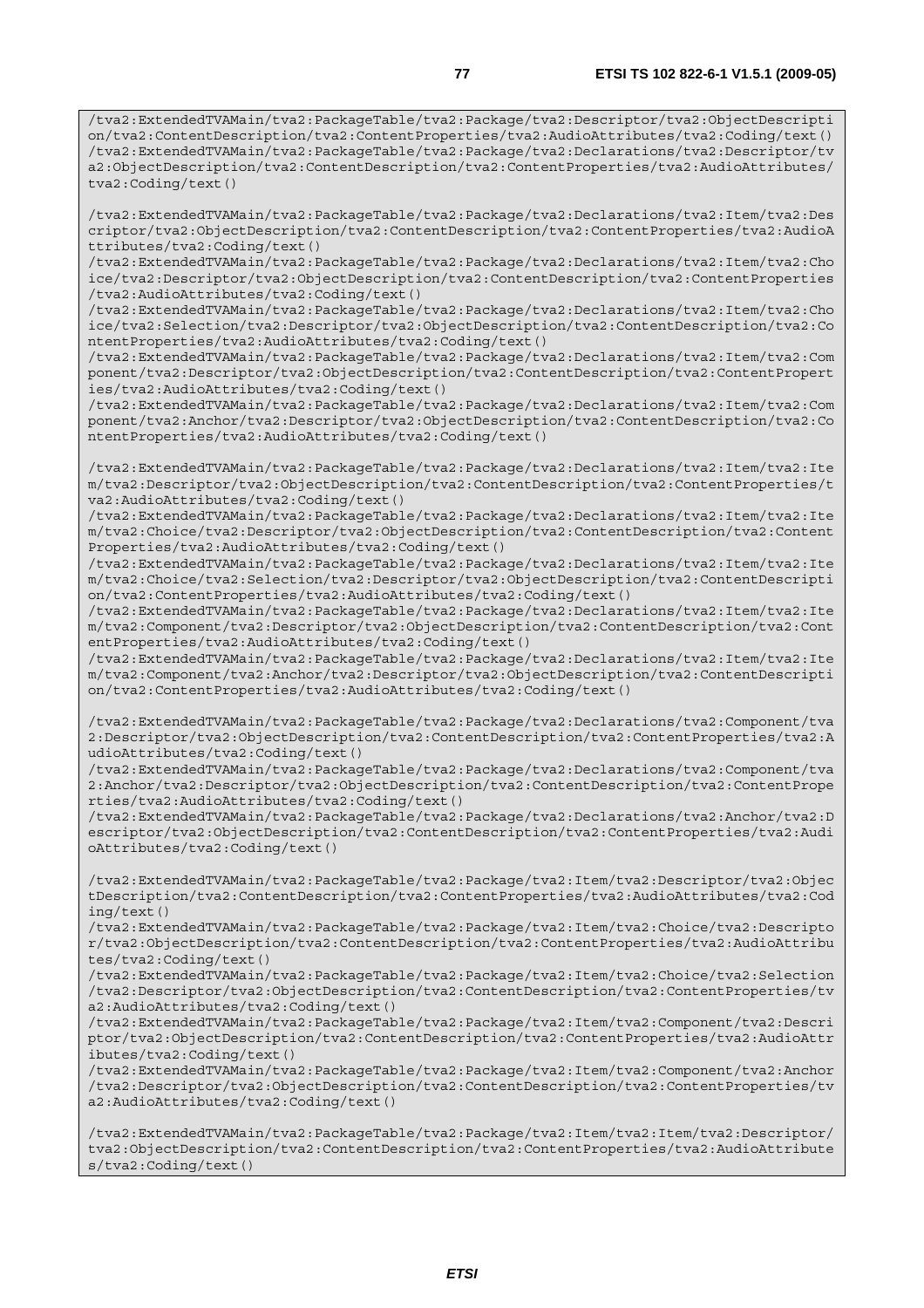/tva2:ExtendedTVAMain/tva2:PackageTable/tva2:Package/tva2:Item/tva2:Item/tva2:Choice/tva2 :Descriptor/tva2:ObjectDescription/tva2:ContentDescription/tva2:ContentProperties/tva2:Au dioAttributes/tva2:Coding/text() /tva2:ExtendedTVAMain/tva2:PackageTable/tva2:Package/tva2:Item/tva2:Item/tva2:Choice/tva2 :Selection/tva2:Descriptor/tva2:ObjectDescription/tva2:ContentDescription/tva2:ContentPro perties/tva2:AudioAttributes/tva2:Coding/text() /tva2:ExtendedTVAMain/tva2:PackageTable/tva2:Package/tva2:Item/tva2:Item/tva2:Component/t

va2:Descriptor/tva2:ObjectDescription/tva2:ContentDescription/tva2:ContentProperties/tva2 :AudioAttributes/tva2:Coding/text() /tva2:ExtendedTVAMain/tva2:PackageTable/tva2:Package/tva2:Item/tva2:Item/tva2:Component/t

va2:Anchor/tva2:Descriptor/tva2:ObjectDescription/tva2:ContentDescription/tva2:ContentPro perties/tva2:AudioAttributes/tva2:Coding/text()  $"$  / >

<Tns:FieldIDDefinition fieldID="AudioChannels" fieldDefinition="

/tva:TVAMain/tva:ProgramDescription/tva:ProgramInformationTable/tva:ProgramInformation/tv a:AVAttributes/tva:AudioAttributes/tva:MixType/text()

/tva:TVAMain/tva:ProgramDescription/tva:ProgramLocationTable/tva:BroadcastEvent/tva:Insta nceDescription/tva:AVAttributes/tva:AudioAttributes/tva:MixType/text()

/tva:TVAMain/tva:ProgramDescription/tva:ProgramLocationTable/tva:Schedule/tva:ScheduleEve nt/tva:InstanceDescription/tva:AVAttributes/tva:AudioAttributes/tva:MixType/text()

/tva:TVAMain/tva:ProgramDescription/tva:ProgramLocationTable/tva:OnDemandProgram/tva:Inst anceDescription/tva:AVAttributes/tva:AudioAttributes/tva:MixType/text()

/tva:TVAMain/tva:ProgramDescription/tva:ProgramLocationTable/tva:OnDemandService/tva:OnDe mandProgram/tva:InstanceDescription/tva:AVAttributes/tva:AudioAttributes/tva:MixType/text ()

/tva:TVAMain/tva:ProgramDescription/tva:ProgramInformationTable/tva:ProgramInformation/tv a2:ExtendedContentDescription/tva2:ContentProperties/tva2:AudioAttributes/tva2:MixType/te  $xt()$ 

/tva:TVAMain/tva:ProgramDescription/tva:GroupInformationTable/tva:GroupInformation/tva2:E xtendedContentDescription/tva2:ContentProperties/tva2:AudioAttributes/tva2:MixType/text()

/tva2:ExtendedTVAMain/tva2:PackageTable/tva2:Package/tva2:Descriptor/tva2:ObjectDescripti on/tva2:ContentDescription/tva2:ContentProperties/tva2:AudioAttributes/tva2:MixType/text( )

/tva2:ExtendedTVAMain/tva2:PackageTable/tva2:Package/tva2:Declarations/tva2:Descriptor/tv a2:ObjectDescription/tva2:ContentDescription/tva2:ContentProperties/tva2:AudioAttributes/ tva2:MixType/text()

/tva2:ExtendedTVAMain/tva2:PackageTable/tva2:Package/tva2:Declarations/tva2:Item/tva2:Des criptor/tva2:ObjectDescription/tva2:ContentDescription/tva2:ContentProperties/tva2:AudioA ttributes/tva2:MixType/text()

/tva2:ExtendedTVAMain/tva2:PackageTable/tva2:Package/tva2:Declarations/tva2:Item/tva2:Cho ice/tva2:Descriptor/tva2:ObjectDescription/tva2:ContentDescription/tva2:ContentProperties /tva2:AudioAttributes/tva2:MixType/text()

/tva2:ExtendedTVAMain/tva2:PackageTable/tva2:Package/tva2:Declarations/tva2:Item/tva2:Cho ice/tva2:Selection/tva2:Descriptor/tva2:ObjectDescription/tva2:ContentDescription/tva2:Co ntentProperties/tva2:AudioAttributes/tva2:MixType/text()

/tva2:ExtendedTVAMain/tva2:PackageTable/tva2:Package/tva2:Declarations/tva2:Item/tva2:Com ponent/tva2:Descriptor/tva2:ObjectDescription/tva2:ContentDescription/tva2:ContentPropert ies/tva2:AudioAttributes/tva2:MixType/text()

/tva2:ExtendedTVAMain/tva2:PackageTable/tva2:Package/tva2:Declarations/tva2:Item/tva2:Com ponent/tva2:Anchor/tva2:Descriptor/tva2:ObjectDescription/tva2:ContentDescription/tva2:Co ntentProperties/tva2:AudioAttributes/tva2:MixType/text()

/tva2:ExtendedTVAMain/tva2:PackageTable/tva2:Package/tva2:Declarations/tva2:Item/tva2:Ite m/tva2:Descriptor/tva2:ObjectDescription/tva2:ContentDescription/tva2:ContentProperties/t va2:AudioAttributes/tva2:MixType/text()

/tva2:ExtendedTVAMain/tva2:PackageTable/tva2:Package/tva2:Declarations/tva2:Item/tva2:Ite m/tva2:Choice/tva2:Descriptor/tva2:ObjectDescription/tva2:ContentDescription/tva2:Content Properties/tva2:AudioAttributes/tva2:MixType/text()

/tva2:ExtendedTVAMain/tva2:PackageTable/tva2:Package/tva2:Declarations/tva2:Item/tva2:Ite m/tva2:Choice/tva2:Selection/tva2:Descriptor/tva2:ObjectDescription/tva2:ContentDescripti on/tva2:ContentProperties/tva2:AudioAttributes/tva2:MixType/text()

/tva2:ExtendedTVAMain/tva2:PackageTable/tva2:Package/tva2:Declarations/tva2:Item/tva2:Ite m/tva2:Component/tva2:Descriptor/tva2:ObjectDescription/tva2:ContentDescription/tva2:Cont entProperties/tva2:AudioAttributes/tva2:MixType/text()

/tva2:ExtendedTVAMain/tva2:PackageTable/tva2:Package/tva2:Declarations/tva2:Item/tva2:Ite m/tva2:Component/tva2:Anchor/tva2:Descriptor/tva2:ObjectDescription/tva2:ContentDescripti on/tva2:ContentProperties/tva2:AudioAttributes/tva2:MixType/text()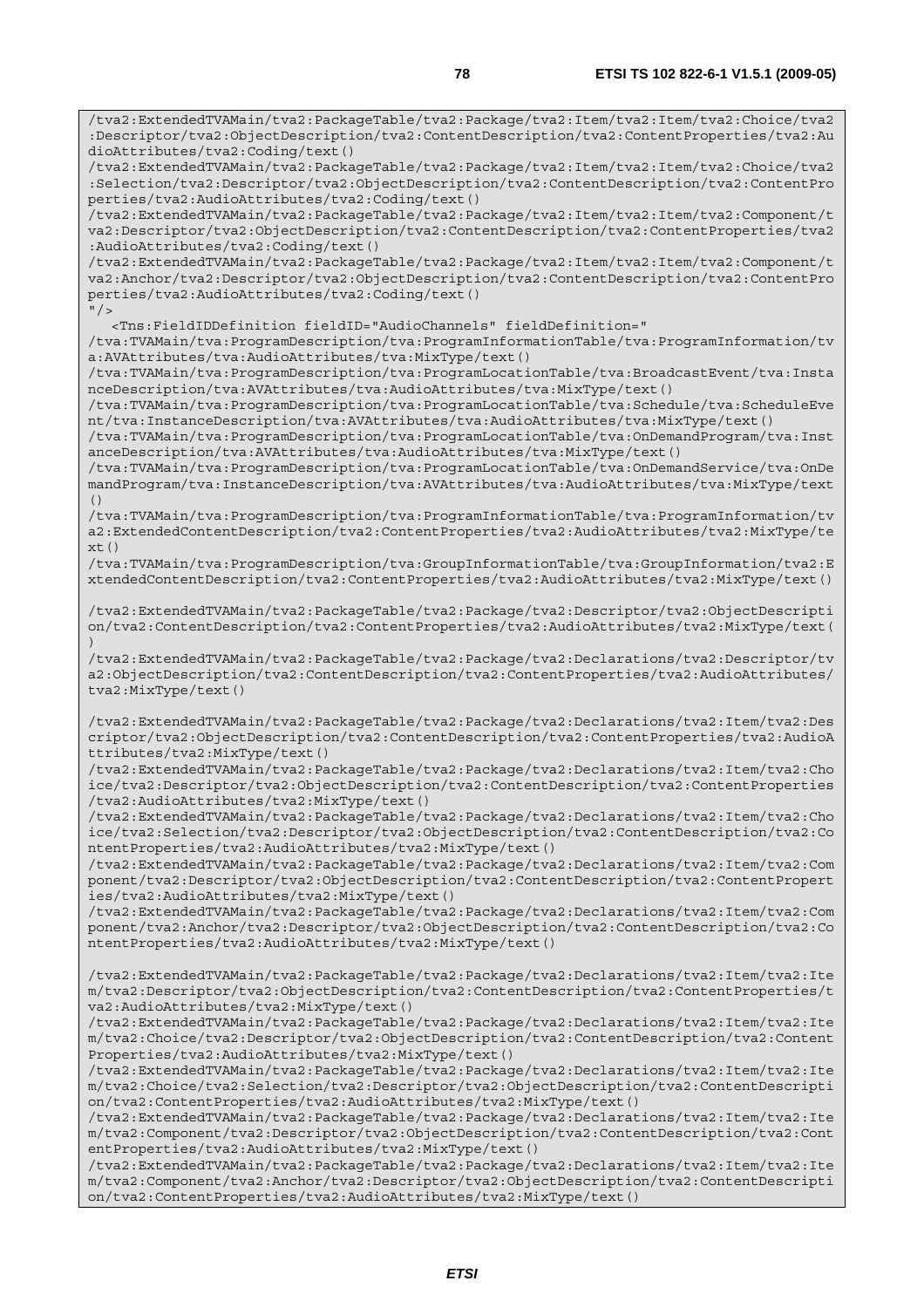/tva2:ExtendedTVAMain/tva2:PackageTable/tva2:Package/tva2:Declarations/tva2:Component/tva 2:Anchor/tva2:Descriptor/tva2:ObjectDescription/tva2:ContentDescription/tva2:ContentPrope rties/tva2:AudioAttributes/tva2:MixType/text()

/tva2:ExtendedTVAMain/tva2:PackageTable/tva2:Package/tva2:Declarations/tva2:Anchor/tva2:D escriptor/tva2:ObjectDescription/tva2:ContentDescription/tva2:ContentProperties/tva2:Audi oAttributes/tva2:MixType/text()

/tva2:ExtendedTVAMain/tva2:PackageTable/tva2:Package/tva2:Item/tva2:Descriptor/tva2:Objec tDescription/tva2:ContentDescription/tva2:ContentProperties/tva2:AudioAttributes/tva2:Mix Type/text()

/tva2:ExtendedTVAMain/tva2:PackageTable/tva2:Package/tva2:Item/tva2:Choice/tva2:Descripto r/tva2:ObjectDescription/tva2:ContentDescription/tva2:ContentProperties/tva2:AudioAttribu tes/tva2:MixType/text()

/tva2:ExtendedTVAMain/tva2:PackageTable/tva2:Package/tva2:Item/tva2:Choice/tva2:Selection /tva2:Descriptor/tva2:ObjectDescription/tva2:ContentDescription/tva2:ContentProperties/tv a2:AudioAttributes/tva2:MixType/text()

/tva2:ExtendedTVAMain/tva2:PackageTable/tva2:Package/tva2:Item/tva2:Component/tva2:Descri ptor/tva2:ObjectDescription/tva2:ContentDescription/tva2:ContentProperties/tva2:AudioAttr ibutes/tva2:MixType/text()

/tva2:ExtendedTVAMain/tva2:PackageTable/tva2:Package/tva2:Item/tva2:Component/tva2:Anchor /tva2:Descriptor/tva2:ObjectDescription/tva2:ContentDescription/tva2:ContentProperties/tv a2:AudioAttributes/tva2:MixType/text()

/tva2:ExtendedTVAMain/tva2:PackageTable/tva2:Package/tva2:Item/tva2:Item/tva2:Descriptor/ tva2:ObjectDescription/tva2:ContentDescription/tva2:ContentProperties/tva2:AudioAttribute s/tva2:MixType/text()

/tva2:ExtendedTVAMain/tva2:PackageTable/tva2:Package/tva2:Item/tva2:Item/tva2:Choice/tva2 :Descriptor/tva2:ObjectDescription/tva2:ContentDescription/tva2:ContentProperties/tva2:Au dioAttributes/tva2:MixType/text()

/tva2:ExtendedTVAMain/tva2:PackageTable/tva2:Package/tva2:Item/tva2:Item/tva2:Choice/tva2 :Selection/tva2:Descriptor/tva2:ObjectDescription/tva2:ContentDescription/tva2:ContentPro perties/tva2:AudioAttributes/tva2:MixType/text()

/tva2:ExtendedTVAMain/tva2:PackageTable/tva2:Package/tva2:Item/tva2:Item/tva2:Component/t va2:Descriptor/tva2:ObjectDescription/tva2:ContentDescription/tva2:ContentProperties/tva2 :AudioAttributes/tva2:MixType/text()

/tva2:ExtendedTVAMain/tva2:PackageTable/tva2:Package/tva2:Item/tva2:Item/tva2:Component/t va2:Anchor/tva2:Descriptor/tva2:ObjectDescription/tva2:ContentDescription/tva2:ContentPro perties/tva2:AudioAttributes/tva2:MixType/text()  $"$  / >

<Tns:FieldIDDefinition fieldID="VideoAspectRatio" fieldDefinition="

/tva:TVAMain/tva:ProgramDescription/tva:ProgramInformationTable/tva:ProgramInformation/tv a:AVAttributes/tva:VideoAttributes/tva:AspectRatio/text()

/tva:TVAMain/tva:ProgramDescription/tva:ProgramLocationTable/tva:BroadcastEvent/tva:Insta nceDescription/tva:AVAttributes/tva:VideoAttributes/tva:AspectRatio/text()

/tva:TVAMain/tva:ProgramDescription/tva:ProgramLocationTable/tva:Schedule/tva:ScheduleEve nt/tva:InstanceDescription/tva:AVAttributes/tva:VideoAttributes/tva:AspectRatio/text()

/tva:TVAMain/tva:ProgramDescription/tva:ProgramLocationTable/tva:OnDemandProgram/tva:Inst anceDescription/tva:AVAttributes/tva:VideoAttributes/tva:AspectRatio/text()

/tva:TVAMain/tva:ProgramDescription/tva:ProgramLocationTable/tva:OnDemandService/tva:OnDe mandProgram/tva:InstanceDescription/tva:AVAttributes/tva:VideoAttributes/tva:AspectRatio/ text()

/tva:TVAMain/tva:ProgramDescription/tva:ProgramInformationTable/tva:ProgramInformation/tv a2:ExtendedContentDescription/tva2:ContentProperties/tva2:VideoAttributes/tva2:AspectRati  $o$ /text $()$ 

/tva:TVAMain/tva:ProgramDescription/tva:GroupInformationTable/tva:GroupInformation/tva2:E xtendedContentDescription/tva2:ContentProperties/tva2:VideoAttributes/tva2:AspectRatio/te  $xt()$ 

/tva2:ExtendedTVAMain/tva2:PackageTable/tva2:Package/tva2:Descriptor/tva2:ObjectDescripti on/tva2:ContentDescription/tva2:ContentProperties/tva2:VideoAttributes/tva2:AspectRatio/t ext()

/tva2:ExtendedTVAMain/tva2:PackageTable/tva2:Package/tva2:Declarations/tva2:Descriptor/tv a2:ObjectDescription/tva2:ContentDescription/tva2:ContentProperties/tva2:VideoAttributes/ tva2:AspectRatio/text()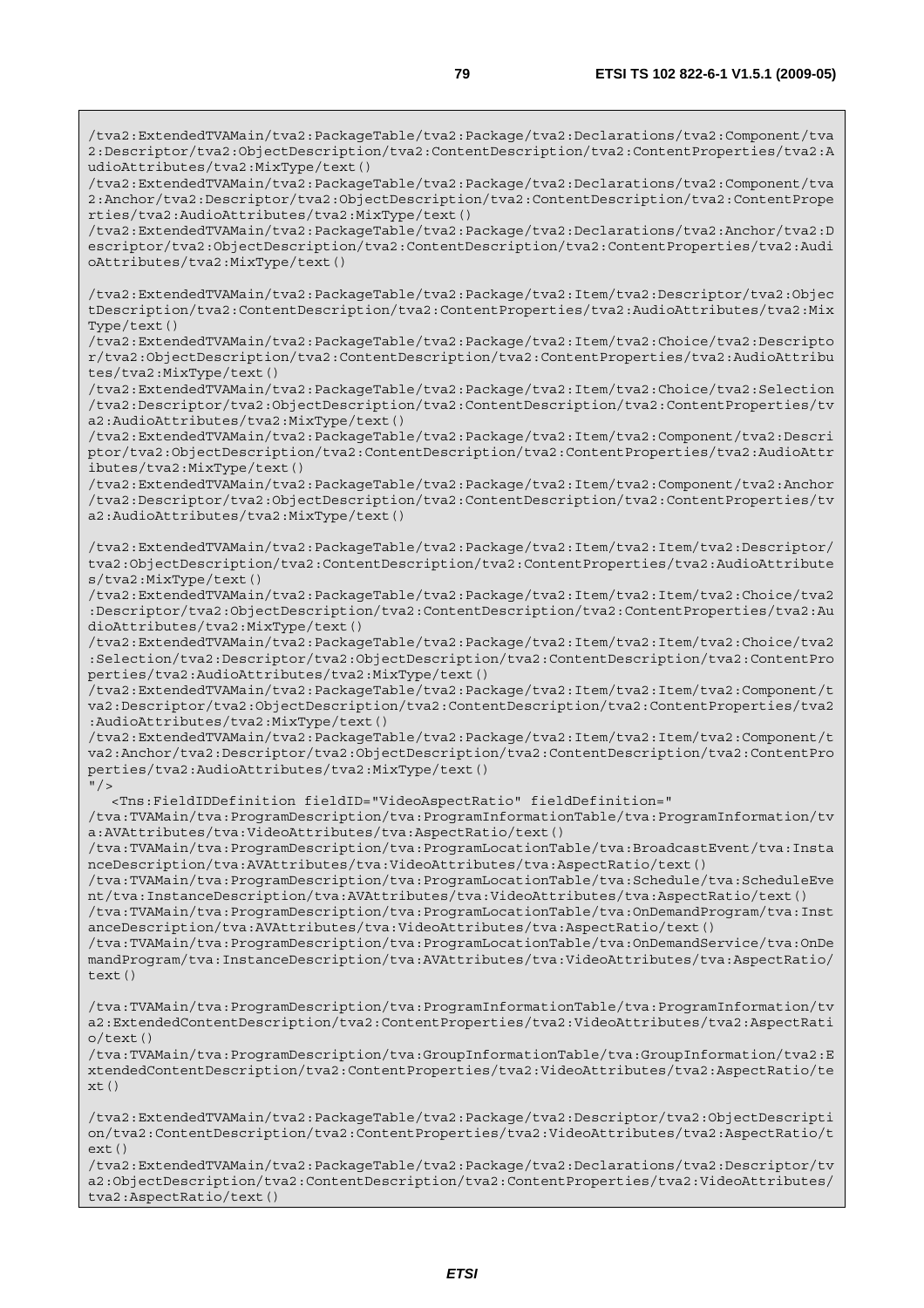/tva2:ExtendedTVAMain/tva2:PackageTable/tva2:Package/tva2:Declarations/tva2:Item/tva2:Des criptor/tva2:ObjectDescription/tva2:ContentDescription/tva2:ContentProperties/tva2:VideoA ttributes/tva2:AspectRatio/text()

/tva2:ExtendedTVAMain/tva2:PackageTable/tva2:Package/tva2:Declarations/tva2:Item/tva2:Cho ice/tva2:Descriptor/tva2:ObjectDescription/tva2:ContentDescription/tva2:ContentProperties /tva2:VideoAttributes/tva2:AspectRatio/text()

/tva2:ExtendedTVAMain/tva2:PackageTable/tva2:Package/tva2:Declarations/tva2:Item/tva2:Cho ice/tva2:Selection/tva2:Descriptor/tva2:ObjectDescription/tva2:ContentDescription/tva2:Co ntentProperties/tva2:VideoAttributes/tva2:AspectRatio/text()

/tva2:ExtendedTVAMain/tva2:PackageTable/tva2:Package/tva2:Declarations/tva2:Item/tva2:Com ponent/tva2:Descriptor/tva2:ObjectDescription/tva2:ContentDescription/tva2:ContentPropert ies/tva2:VideoAttributes/tva2:AspectRatio/text()

/tva2:ExtendedTVAMain/tva2:PackageTable/tva2:Package/tva2:Declarations/tva2:Item/tva2:Com ponent/tva2:Anchor/tva2:Descriptor/tva2:ObjectDescription/tva2:ContentDescription/tva2:Co ntentProperties/tva2:VideoAttributes/tva2:AspectRatio/text()

/tva2:ExtendedTVAMain/tva2:PackageTable/tva2:Package/tva2:Declarations/tva2:Item/tva2:Ite m/tva2:Descriptor/tva2:ObjectDescription/tva2:ContentDescription/tva2:ContentProperties/t va2:VideoAttributes/tva2:AspectRatio/text()

/tva2:ExtendedTVAMain/tva2:PackageTable/tva2:Package/tva2:Declarations/tva2:Item/tva2:Ite m/tva2:Choice/tva2:Descriptor/tva2:ObjectDescription/tva2:ContentDescription/tva2:Content Properties/tva2:VideoAttributes/tva2:AspectRatio/text()

/tva2:ExtendedTVAMain/tva2:PackageTable/tva2:Package/tva2:Declarations/tva2:Item/tva2:Ite m/tva2:Choice/tva2:Selection/tva2:Descriptor/tva2:ObjectDescription/tva2:ContentDescripti on/tva2:ContentProperties/tva2:VideoAttributes/tva2:AspectRatio/text()

/tva2:ExtendedTVAMain/tva2:PackageTable/tva2:Package/tva2:Declarations/tva2:Item/tva2:Ite m/tva2:Component/tva2:Descriptor/tva2:ObjectDescription/tva2:ContentDescription/tva2:Cont entProperties/tva2:VideoAttributes/tva2:AspectRatio/text()

/tva2:ExtendedTVAMain/tva2:PackageTable/tva2:Package/tva2:Declarations/tva2:Item/tva2:Ite m/tva2:Component/tva2:Anchor/tva2:Descriptor/tva2:ObjectDescription/tva2:ContentDescripti on/tva2:ContentProperties/tva2:VideoAttributes/tva2:AspectRatio/text()

/tva2:ExtendedTVAMain/tva2:PackageTable/tva2:Package/tva2:Declarations/tva2:Component/tva 2:Descriptor/tva2:ObjectDescription/tva2:ContentDescription/tva2:ContentProperties/tva2:V ideoAttributes/tva2:AspectRatio/text()

/tva2:ExtendedTVAMain/tva2:PackageTable/tva2:Package/tva2:Declarations/tva2:Component/tva 2:Anchor/tva2:Descriptor/tva2:ObjectDescription/tva2:ContentDescription/tva2:ContentPrope rties/tva2:VideoAttributes/tva2:AspectRatio/text()

/tva2:ExtendedTVAMain/tva2:PackageTable/tva2:Package/tva2:Declarations/tva2:Anchor/tva2:D escriptor/tva2:ObjectDescription/tva2:ContentDescription/tva2:ContentProperties/tva2:Vide oAttributes/tva2:AspectRatio/text()

/tva2:ExtendedTVAMain/tva2:PackageTable/tva2:Package/tva2:Item/tva2:Descriptor/tva2:Objec tDescription/tva2:ContentDescription/tva2:ContentProperties/tva2:VideoAttributes/tva2:Asp ectRatio/text()

/tva2:ExtendedTVAMain/tva2:PackageTable/tva2:Package/tva2:Item/tva2:Choice/tva2:Descripto r/tva2:ObjectDescription/tva2:ContentDescription/tva2:ContentProperties/tva2:VideoAttribu tes/tva2:AspectRatio/text()

/tva2:ExtendedTVAMain/tva2:PackageTable/tva2:Package/tva2:Item/tva2:Choice/tva2:Selection /tva2:Descriptor/tva2:ObjectDescription/tva2:ContentDescription/tva2:ContentProperties/tv a2:VideoAttributes/tva2:AspectRatio/text()

/tva2:ExtendedTVAMain/tva2:PackageTable/tva2:Package/tva2:Item/tva2:Component/tva2:Descri ptor/tva2:ObjectDescription/tva2:ContentDescription/tva2:ContentProperties/tva2:VideoAttr ibutes/tva2:AspectRatio/text()

/tva2:ExtendedTVAMain/tva2:PackageTable/tva2:Package/tva2:Item/tva2:Component/tva2:Anchor /tva2:Descriptor/tva2:ObjectDescription/tva2:ContentDescription/tva2:ContentProperties/tv a2:VideoAttributes/tva2:AspectRatio/text()

/tva2:ExtendedTVAMain/tva2:PackageTable/tva2:Package/tva2:Item/tva2:Item/tva2:Descriptor/ tva2:ObjectDescription/tva2:ContentDescription/tva2:ContentProperties/tva2:VideoAttribute s/tva2:AspectRatio/text()

/tva2:ExtendedTVAMain/tva2:PackageTable/tva2:Package/tva2:Item/tva2:Item/tva2:Choice/tva2 :Descriptor/tva2:ObjectDescription/tva2:ContentDescription/tva2:ContentProperties/tva2:Vi deoAttributes/tva2:AspectRatio/text()

/tva2:ExtendedTVAMain/tva2:PackageTable/tva2:Package/tva2:Item/tva2:Item/tva2:Choice/tva2 :Selection/tva2:Descriptor/tva2:ObjectDescription/tva2:ContentDescription/tva2:ContentPro perties/tva2:VideoAttributes/tva2:AspectRatio/text()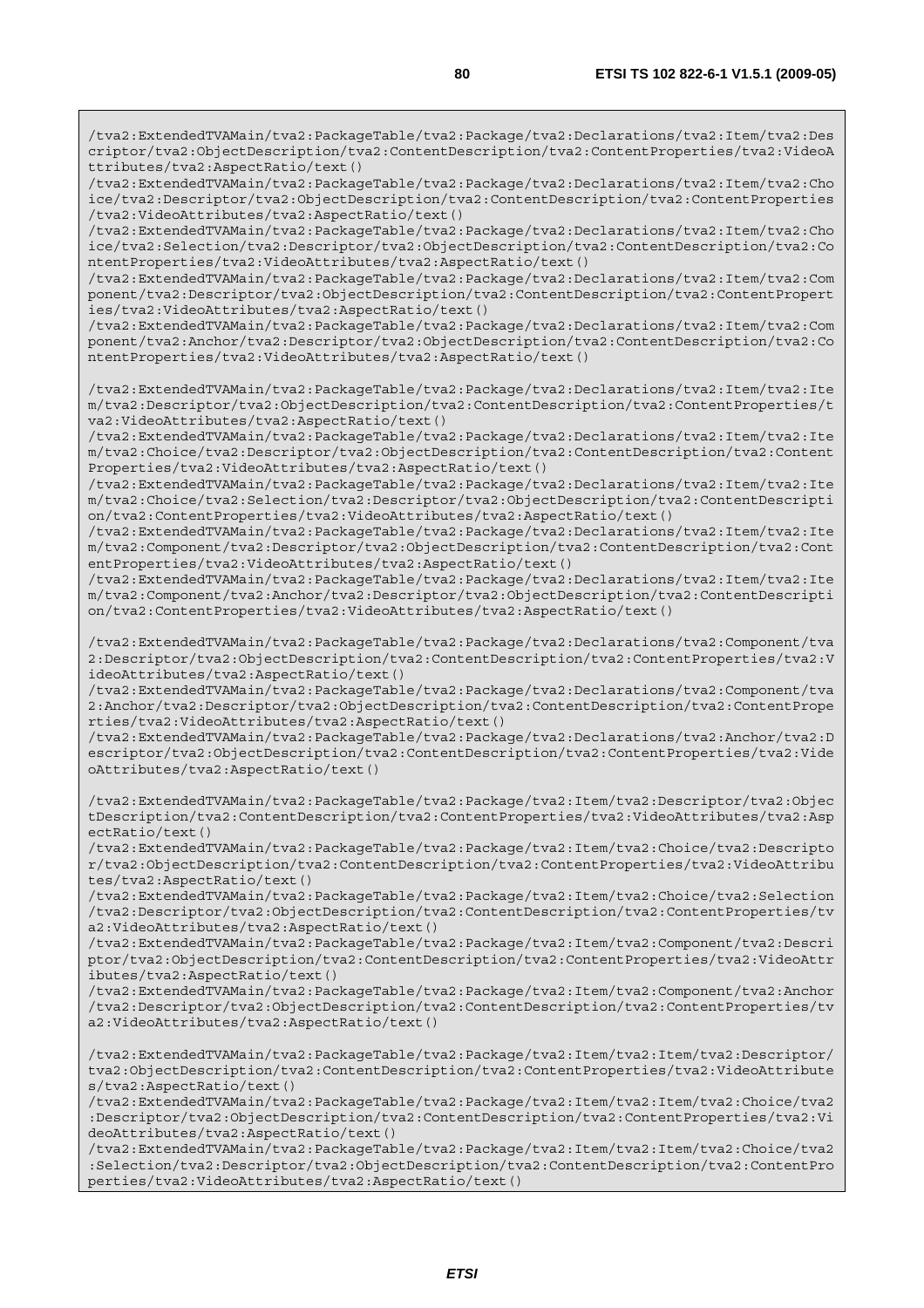/tva2:ExtendedTVAMain/tva2:PackageTable/tva2:Package/tva2:Item/tva2:Item/tva2:Component/t va2:Descriptor/tva2:ObjectDescription/tva2:ContentDescription/tva2:ContentProperties/tva2 :VideoAttributes/tva2:AspectRatio/text() /tva2:ExtendedTVAMain/tva2:PackageTable/tva2:Package/tva2:Item/tva2:Item/tva2:Component/t va2:Anchor/tva2:Descriptor/tva2:ObjectDescription/tva2:ContentDescription/tva2:ContentPro perties/tva2:VideoAttributes/tva2:AspectRatio/text()  $''$  /  $>$  $\lt$  ! -######################################################################################## --> <!-- fieldID for Program, Group, Segment and Package  $< ! - -$ ######################################################################################## --> <Tns:FieldIDDefinition fieldID="Keyword" fieldDefinition=" /tva:TVAMain/tva:ProgramDescription/tva:ProgramInformationTable/tva:ProgramInformation/tv a:BasicDescription/tva:Keyword/text() /tva:TVAMain/tva:ProgramDescription/tva:GroupInformationTable/tva:GroupInformation/tva:Ba sicDescription/tva:Keyword/text() /tva:TVAMain/tva:ProgramDescription/tva:SegmentInformationTable/tva:SegmentInformation/tv a:Description/tva:Keyword/text() /tva:TVAMain/tva:ProgramDescription/tva:SegmentInformationTable/tva:SegmentGroupInformati on/tva:Description/tva:Keyword/text() /tva2:ExtendedTVAMain/tva2:PackageTable/tva2:Package/tva2:Descriptor/tva2:ObjectDescripti on/tva2:ContentDescription/tva:Keyword/text() /tva2:ExtendedTVAMain/tva2:PackageTable/tva2:Package/tva2:Declarations/tva2:Descriptor/tv a2:ObjectDescription/tva2:ContentDescription/tva:Keyword/text() /tva2:ExtendedTVAMain/tva2:PackageTable/tva2:Package/tva2:Declarations/tva2:Item/tva2:Des criptor/tva2:ObjectDescription/tva2:ContentDescription/tva:Keyword/text() /tva2:ExtendedTVAMain/tva2:PackageTable/tva2:Package/tva2:Declarations/tva2:Item/tva2:Cho ice/tva2:Descriptor/tva2:ObjectDescription/tva2:ContentDescription/tva:Keyword/text() /tva2:ExtendedTVAMain/tva2:PackageTable/tva2:Package/tva2:Declarations/tva2:Item/tva2:Cho ice/tva2:Selection/tva2:Descriptor/tva2:ObjectDescription/tva2:ContentDescription/tva:Key word/text() /tva2:ExtendedTVAMain/tva2:PackageTable/tva2:Package/tva2:Declarations/tva2:Item/tva2:Com ponent/tva2:Descriptor/tva2:ObjectDescription/tva2:ContentDescription/tva:Keyword/text() /tva2:ExtendedTVAMain/tva2:PackageTable/tva2:Package/tva2:Declarations/tva2:Item/tva2:Com ponent/tva2:Anchor/tva2:Descriptor/tva2:ObjectDescription/tva2:ContentDescription/tva:Key word/text() /tva2:ExtendedTVAMain/tva2:PackageTable/tva2:Package/tva2:Declarations/tva2:Item/tva2:Ite m/tva2:Descriptor/tva2:ObjectDescription/tva2:ContentDescription/tva:Keyword/text() /tva2:ExtendedTVAMain/tva2:PackageTable/tva2:Package/tva2:Declarations/tva2:Item/tva2:Ite m/tva2:Choice/tva2:Descriptor/tva2:ObjectDescription/tva2:ContentDescription/tva:Keyword/ text() /tva2:ExtendedTVAMain/tva2:PackageTable/tva2:Package/tva2:Declarations/tva2:Item/tva2:Ite m/tva2:Choice/tva2:Selection/tva2:Descriptor/tva2:ObjectDescription/tva2:ContentDescripti on/tva:Keyword/text() /tva2:ExtendedTVAMain/tva2:PackageTable/tva2:Package/tva2:Declarations/tva2:Item/tva2:Ite m/tva2:Component/tva2:Descriptor/tva2:ObjectDescription/tva2:ContentDescription/tva:Keywo rd/text() /tva2:ExtendedTVAMain/tva2:PackageTable/tva2:Package/tva2:Declarations/tva2:Item/tva2:Ite m/tva2:Component/tva2:Anchor/tva2:Descriptor/tva2:ObjectDescription/tva2:ContentDescripti on/tva:Keyword/text() /tva2:ExtendedTVAMain/tva2:PackageTable/tva2:Package/tva2:Declarations/tva2:Component/tva 2:Descriptor/tva2:ObjectDescription/tva2:ContentDescription/tva:Keyword/text() /tva2:ExtendedTVAMain/tva2:PackageTable/tva2:Package/tva2:Declarations/tva2:Component/tva 2:Anchor/tva2:Descriptor/tva2:ObjectDescription/tva2:ContentDescription/tva:Keyword/text( ) /tva2:ExtendedTVAMain/tva2:PackageTable/tva2:Package/tva2:Declarations/tva2:Anchor/tva2:D escriptor/tva2:ObjectDescription/tva2:ContentDescription/tva:Keyword/text() /tva2:ExtendedTVAMain/tva2:PackageTable/tva2:Package/tva2:Item/tva2:Descriptor/tva2:Objec tDescription/tva2:ContentDescription/tva:Keyword/text()

/tva2:ExtendedTVAMain/tva2:PackageTable/tva2:Package/tva2:Item/tva2:Choice/tva2:Descripto r/tva2:ObjectDescription/tva2:ContentDescription/tva:Keyword/text()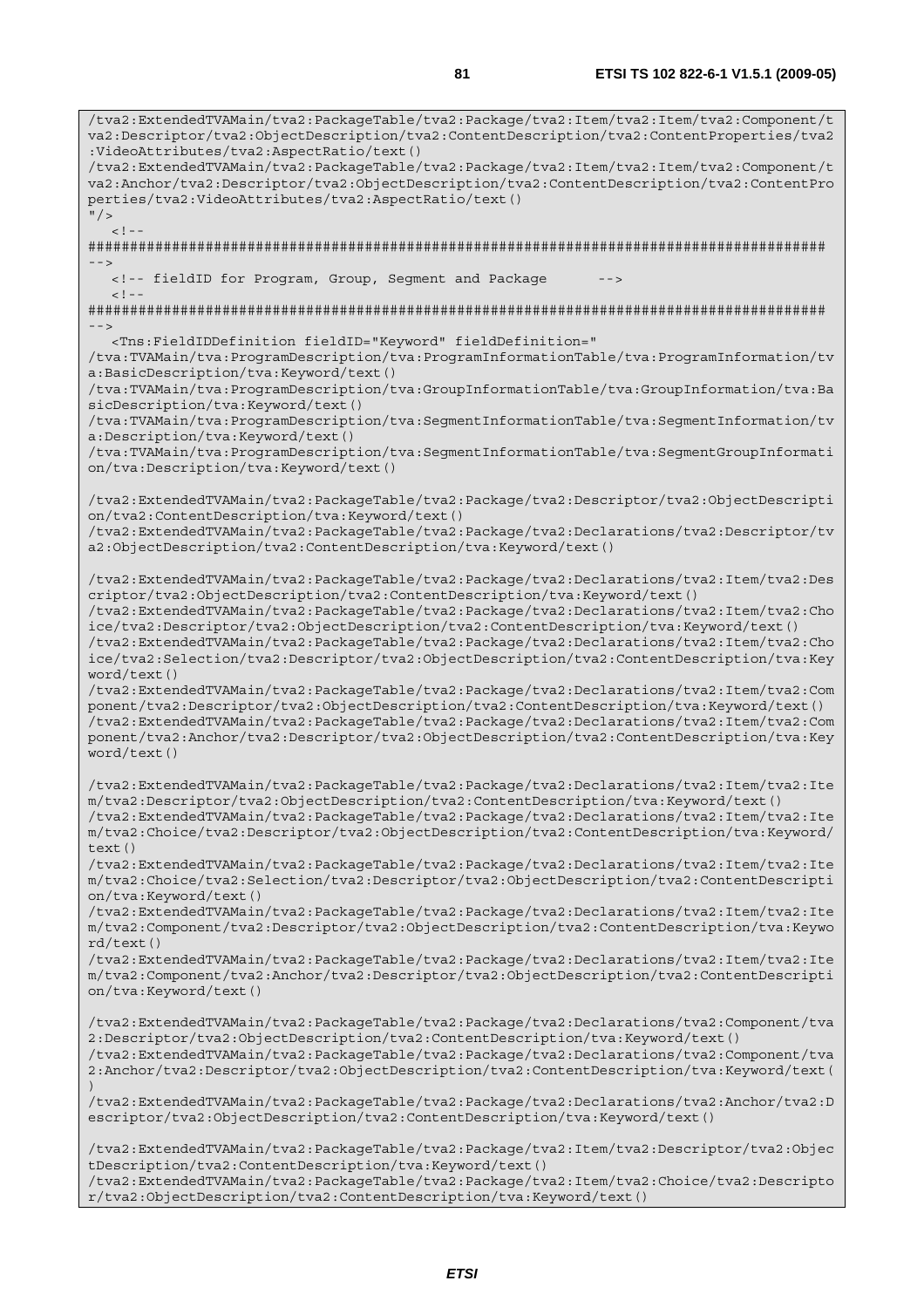/tva2:ExtendedTVAMain/tva2:PackageTable/tva2:Package/tva2:Item/tva2:Choice/tva2:Selection /tva2:Descriptor/tva2:ObjectDescription/tva2:ContentDescription/tva:Keyword/text() /tva2:ExtendedTVAMain/tva2:PackageTable/tva2:Package/tva2:Item/tva2:Component/tva2:Descri ptor/tva2:ObjectDescription/tva2:ContentDescription/tva:Keyword/text() /tva2:ExtendedTVAMain/tva2:PackageTable/tva2:Package/tva2:Item/tva2:Component/tva2:Anchor /tva2:Descriptor/tva2:ObjectDescription/tva2:ContentDescription/tva:Keyword/text() /tva2:ExtendedTVAMain/tva2:PackageTable/tva2:Package/tva2:Item/tva2:Item/tva2:Descriptor/ tva2:ObjectDescription/tva2:ContentDescription/tva:Keyword/text() /tva2:ExtendedTVAMain/tva2:PackageTable/tva2:Package/tva2:Item/tva2:Item/tva2:Choice/tva2 :Descriptor/tva2:ObjectDescription/tva2:ContentDescription/tva:Keyword/text() /tva2:ExtendedTVAMain/tva2:PackageTable/tva2:Package/tva2:Item/tva2:Item/tva2:Choice/tva2 :Selection/tva2:Descriptor/tva2:ObjectDescription/tva2:ContentDescription/tva:Keyword/tex  $t($ ) /tva2:ExtendedTVAMain/tva2:PackageTable/tva2:Package/tva2:Item/tva2:Item/tva2:Component/t va2:Descriptor/tva2:ObjectDescription/tva2:ContentDescription/tva:Keyword/text() /tva2:ExtendedTVAMain/tva2:PackageTable/tva2:Package/tva2:Item/tva2:Item/tva2:Component/t va2:Anchor/tva2:Descriptor/tva2:ObjectDescription/tva2:ContentDescription/tva:Keyword/tex  $t($ )  $''$  / > <Tns:FieldIDDefinition fieldID="KeywordLanguage" fieldDefinition=" /tva:TVAMain/tva:ProgramDescription/tva:ProgramInformationTable/tva:ProgramInformation/tv a:BasicDescription/tva:Keyword/@xml:lang /tva:TVAMain/tva:ProgramDescription/tva:GroupInformationTable/tva:GroupInformation/tva:Ba sicDescription/tva:Keyword/@xml:lang /tva:TVAMain/tva:ProgramDescription/tva:SegmentInformationTable/tva:SegmentInformation/tv a:Description/tva:Keyword/@xml:lang /tva:TVAMain/tva:ProgramDescription/tva:SegmentInformationTable/tva:SegmentGroupInformati on/tva:Description/tva:Keyword/@xml:lang /tva2:ExtendedTVAMain/tva2:PackageTable/tva2:Package/tva2:Descriptor/tva2:ObjectDescripti on/tva2:ContentDescription/tva:Keyword/@xml:lang /tva2:ExtendedTVAMain/tva2:PackageTable/tva2:Package/tva2:Declarations/tva2:Descriptor/tv a2:ObjectDescription/tva2:ContentDescription/tva:Keyword/@xml:lang /tva2:ExtendedTVAMain/tva2:PackageTable/tva2:Package/tva2:Declarations/tva2:Item/tva2:Des criptor/tva2:ObjectDescription/tva2:ContentDescription/tva:Keyword/@xml:lang /tva2:ExtendedTVAMain/tva2:PackageTable/tva2:Package/tva2:Declarations/tva2:Item/tva2:Cho ice/tva2:Descriptor/tva2:ObjectDescription/tva2:ContentDescription/tva:Keyword/@xml:lang /tva2:ExtendedTVAMain/tva2:PackageTable/tva2:Package/tva2:Declarations/tva2:Item/tva2:Cho ice/tva2:Selection/tva2:Descriptor/tva2:ObjectDescription/tva2:ContentDescription/tva:Key word/@xml:lang /tva2:ExtendedTVAMain/tva2:PackageTable/tva2:Package/tva2:Declarations/tva2:Item/tva2:Com ponent/tva2:Descriptor/tva2:ObjectDescription/tva2:ContentDescription/tva:Keyword/@xml:la ng /tva2:ExtendedTVAMain/tva2:PackageTable/tva2:Package/tva2:Declarations/tva2:Item/tva2:Com ponent/tva2:Anchor/tva2:Descriptor/tva2:ObjectDescription/tva2:ContentDescription/tva:Key word/@xml:lang /tva2:ExtendedTVAMain/tva2:PackageTable/tva2:Package/tva2:Declarations/tva2:Item/tva2:Ite m/tva2:Descriptor/tva2:ObjectDescription/tva2:ContentDescription/tva:Keyword/@xml:lang /tva2:ExtendedTVAMain/tva2:PackageTable/tva2:Package/tva2:Declarations/tva2:Item/tva2:Ite m/tva2:Choice/tva2:Descriptor/tva2:ObjectDescription/tva2:ContentDescription/tva:Keyword/ @xml:lang /tva2:ExtendedTVAMain/tva2:PackageTable/tva2:Package/tva2:Declarations/tva2:Item/tva2:Ite m/tva2:Choice/tva2:Selection/tva2:Descriptor/tva2:ObjectDescription/tva2:ContentDescripti on/tva:Keyword/@xml:lang /tva2:ExtendedTVAMain/tva2:PackageTable/tva2:Package/tva2:Declarations/tva2:Item/tva2:Ite m/tva2:Component/tva2:Descriptor/tva2:ObjectDescription/tva2:ContentDescription/tva:Keywo rd/@xml:lang /tva2:ExtendedTVAMain/tva2:PackageTable/tva2:Package/tva2:Declarations/tva2:Item/tva2:Ite m/tva2:Component/tva2:Anchor/tva2:Descriptor/tva2:ObjectDescription/tva2:ContentDescripti on/tva:Keyword/@xml:lang /tva2:ExtendedTVAMain/tva2:PackageTable/tva2:Package/tva2:Declarations/tva2:Component/tva

2:Descriptor/tva2:ObjectDescription/tva2:ContentDescription/tva:Keyword/@xml:lang /tva2:ExtendedTVAMain/tva2:PackageTable/tva2:Package/tva2:Declarations/tva2:Component/tva 2:Anchor/tva2:Descriptor/tva2:ObjectDescription/tva2:ContentDescription/tva:Keyword/@xml: lang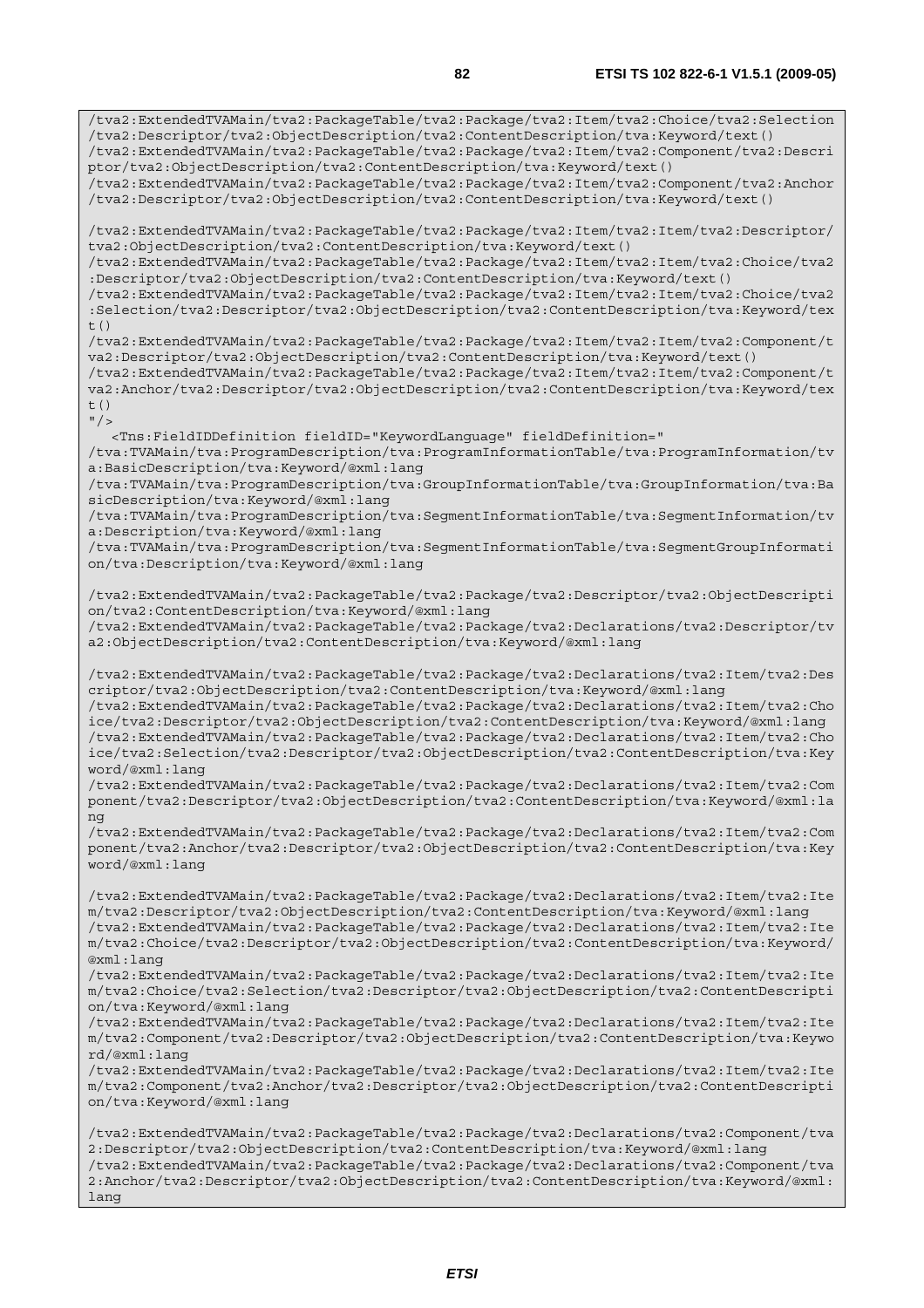/tva2:ExtendedTVAMain/tva2:PackageTable/tva2:Package/tva2:Declarations/tva2:Anchor/tva2:D escriptor/tva2:ObjectDescription/tva2:ContentDescription/tva:Keyword/@xml:lang /tva2:ExtendedTVAMain/tva2:PackageTable/tva2:Package/tva2:Item/tva2:Descriptor/tva2:Objec tDescription/tva2:ContentDescription/tva:Keyword/@xml:lang /tva2:ExtendedTVAMain/tva2:PackageTable/tva2:Package/tva2:Item/tva2:Choice/tva2:Descripto r/tva2:ObjectDescription/tva2:ContentDescription/tva:Keyword/@xml:lang /tva2:ExtendedTVAMain/tva2:PackageTable/tva2:Package/tva2:Item/tva2:Choice/tva2:Selection /tva2:Descriptor/tva2:ObjectDescription/tva2:ContentDescription/tva:Keyword/@xml:lang /tva2:ExtendedTVAMain/tva2:PackageTable/tva2:Package/tva2:Item/tva2:Component/tva2:Descri ptor/tva2:ObjectDescription/tva2:ContentDescription/tva:Keyword/@xml:lang /tva2:ExtendedTVAMain/tva2:PackageTable/tva2:Package/tva2:Item/tva2:Component/tva2:Anchor /tva2:Descriptor/tva2:ObjectDescription/tva2:ContentDescription/tva:Keyword/@xml:lang /tva2:ExtendedTVAMain/tva2:PackageTable/tva2:Package/tva2:Item/tva2:Item/tva2:Descriptor/ tva2:ObjectDescription/tva2:ContentDescription/tva:Keyword/@xml:lang /tva2:ExtendedTVAMain/tva2:PackageTable/tva2:Package/tva2:Item/tva2:Item/tva2:Choice/tva2 :Descriptor/tva2:ObjectDescription/tva2:ContentDescription/tva:Keyword/@xml:lang /tva2:ExtendedTVAMain/tva2:PackageTable/tva2:Package/tva2:Item/tva2:Item/tva2:Choice/tva2 :Selection/tva2:Descriptor/tva2:ObjectDescription/tva2:ContentDescription/tva:Keyword/@xm l:lang /tva2:ExtendedTVAMain/tva2:PackageTable/tva2:Package/tva2:Item/tva2:Item/tva2:Component/t va2:Descriptor/tva2:ObjectDescription/tva2:ContentDescription/tva:Keyword/@xml:lang /tva2:ExtendedTVAMain/tva2:PackageTable/tva2:Package/tva2:Item/tva2:Item/tva2:Component/t va2:Anchor/tva2:Descriptor/tva2:ObjectDescription/tva2:ContentDescription/tva:Keyword/@xm l:lang  $"$  />  $\geq$   $\vert$   $\vert$ ######################################################################################## --> <!-- fieldID for Program, Group, and Package -->  $\geq$   $\frac{1}{2}$ ######################################################################################## --> <Tns:FieldIDDefinition fieldID="Genre" fieldDefinition=" /tva:TVAMain/tva:ProgramDescription/tva:ProgramInformationTable/tva:ProgramInformation/tv a:BasicDescription/tva:Genre/@href /tva:TVAMain/tva:ProgramDescription/tva:ProgramInformationTable/tva:ProgramInformation/tv a:BasicDescription/tva:Genre/tva:Name/text() /tva:TVAMain/tva:ProgramDescription/tva:GroupInformationTable/tva:GroupInformation/tva:Ba sicDescription/tva:Genre/@href /tva:TVAMain/tva:ProgramDescription/tva:GroupInformationTable/tva:GroupInformation/tva:Ba sicDescription/tva:Genre/tva:Name/text() /tva2:ExtendedTVAMain/tva2:PackageTable/tva2:Package/tva2:Descriptor/tva2:ObjectDescripti on/tva2:ContentDescription/tva:Genre/@href /tva2:ExtendedTVAMain/tva2:PackageTable/tva2:Package/tva2:Descriptor/tva2:ObjectDescripti on/tva2:ContentDescription/tva:Genre/tva:Name/text() /tva2:ExtendedTVAMain/tva2:PackageTable/tva2:Package/tva2:Declarations/tva2:Descriptor/tv a2:ObjectDescription/tva2:ContentDescription/tva:Genre/@href /tva2:ExtendedTVAMain/tva2:PackageTable/tva2:Package/tva2:Declarations/tva2:Descriptor/tv a2:ObjectDescription/tva2:ContentDescription/tva:Genre/tva:Name/text() /tva2:ExtendedTVAMain/tva2:PackageTable/tva2:Package/tva2:Declarations/tva2:Item/tva2:Des criptor/tva2:ObjectDescription/tva2:ContentDescription/tva:Genre/@href /tva2:ExtendedTVAMain/tva2:PackageTable/tva2:Package/tva2:Declarations/tva2:Item/tva2:Des criptor/tva2:ObjectDescription/tva2:ContentDescription/tva:Genre/tva:Name/text() /tva2:ExtendedTVAMain/tva2:PackageTable/tva2:Package/tva2:Declarations/tva2:Item/tva2:Cho ice/tva2:Descriptor/tva2:ObjectDescription/tva2:ContentDescription/tva:Genre/@href /tva2:ExtendedTVAMain/tva2:PackageTable/tva2:Package/tva2:Declarations/tva2:Item/tva2:Cho ice/tva2:Descriptor/tva2:ObjectDescription/tva2:ContentDescription/tva:Genre/tva:Name/tex t() /tva2:ExtendedTVAMain/tva2:PackageTable/tva2:Package/tva2:Declarations/tva2:Item/tva2:Cho ice/tva2:Selection/tva2:Descriptor/tva2:ObjectDescription/tva2:ContentDescription/tva:Gen re/@href /tva2:ExtendedTVAMain/tva2:PackageTable/tva2:Package/tva2:Declarations/tva2:Item/tva2:Cho ice/tva2:Selection/tva2:Descriptor/tva2:ObjectDescription/tva2:ContentDescription/tva:Gen re/tva:Name/text()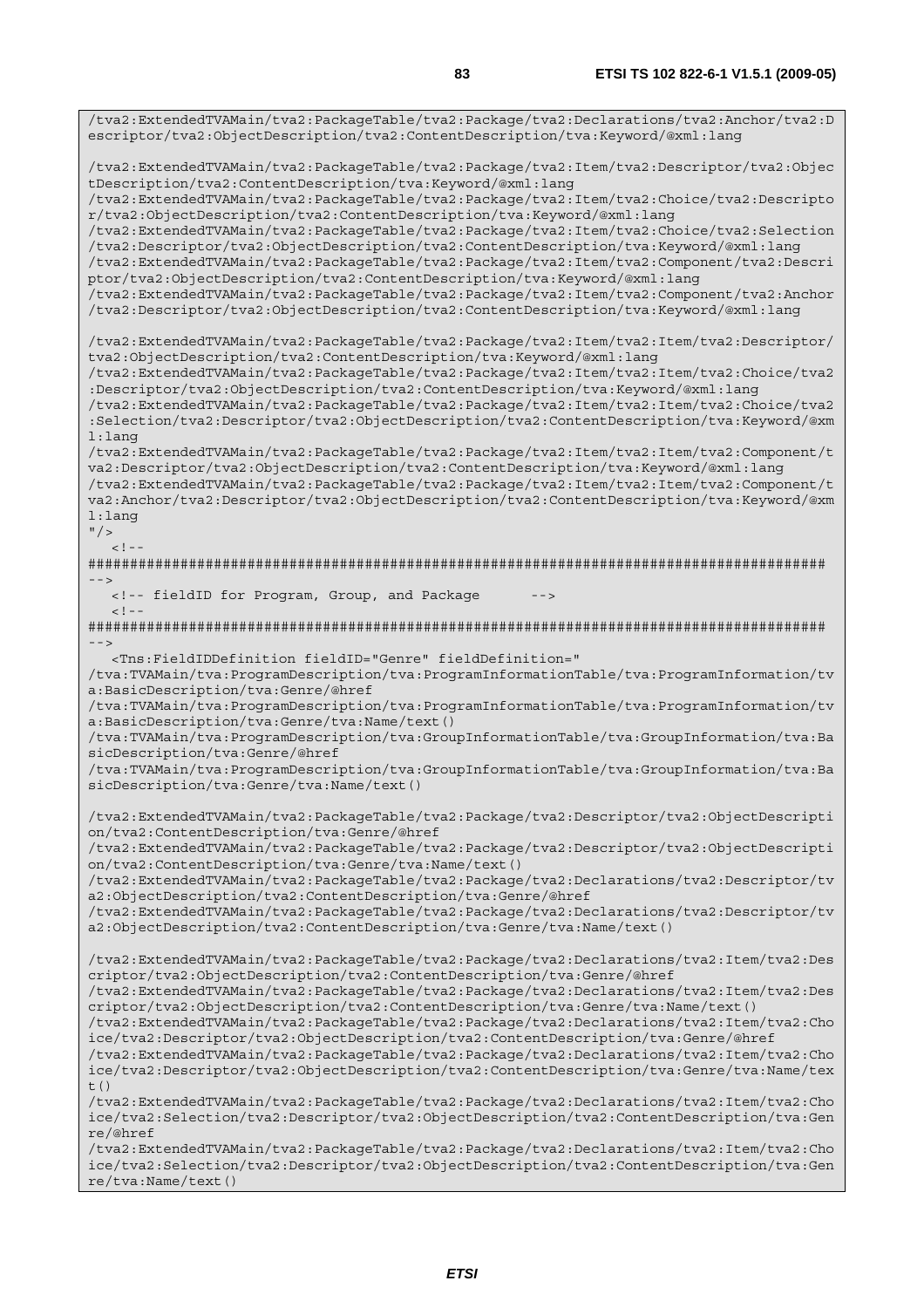/tva2:ExtendedTVAMain/tva2:PackageTable/tva2:Package/tva2:Declarations/tva2:Item/tva2:Com ponent/tva2:Descriptor/tva2:ObjectDescription/tva2:ContentDescription/tva:Genre/@href /tva2:ExtendedTVAMain/tva2:PackageTable/tva2:Package/tva2:Declarations/tva2:Item/tva2:Com

ponent/tva2:Descriptor/tva2:ObjectDescription/tva2:ContentDescription/tva:Genre/tva:Name/  $text()$ /tva2:ExtendedTVAMain/tva2:PackageTable/tva2:Package/tva2:Declarations/tva2:Item/tva2:Com ponent/tva2:Anchor/tva2:Descriptor/tva2:ObjectDescription/tva2:ContentDescription/tva:Gen re/@href /tva2:ExtendedTVAMain/tva2:PackageTable/tva2:Package/tva2:Declarations/tva2:Item/tva2:Com ponent/tva2:Anchor/tva2:Descriptor/tva2:ObjectDescription/tva2:ContentDescription/tva:Gen re/tva:Name/text() /tva2:ExtendedTVAMain/tva2:PackageTable/tva2:Package/tva2:Declarations/tva2:Item/tva2:Ite m/tva2:Descriptor/tva2:ObjectDescription/tva2:ContentDescription/tva:Genre/@href /tva2:ExtendedTVAMain/tva2:PackageTable/tva2:Package/tva2:Declarations/tva2:Item/tva2:Ite m/tva2:Descriptor/tva2:ObjectDescription/tva2:ContentDescription/tva:Genre/tva:Name/text( ) /tva2:ExtendedTVAMain/tva2:PackageTable/tva2:Package/tva2:Declarations/tva2:Item/tva2:Ite m/tva2:Choice/tva2:Descriptor/tva2:ObjectDescription/tva2:ContentDescription/tva:Genre/@h ref /tva2:ExtendedTVAMain/tva2:PackageTable/tva2:Package/tva2:Declarations/tva2:Item/tva2:Ite m/tva2:Choice/tva2:Descriptor/tva2:ObjectDescription/tva2:ContentDescription/tva:Genre/tv a:Name/text() /tva2:ExtendedTVAMain/tva2:PackageTable/tva2:Package/tva2:Declarations/tva2:Item/tva2:Ite m/tva2:Choice/tva2:Selection/tva2:Descriptor/tva2:ObjectDescription/tva2:ContentDescripti on/tva:Genre/@href /tva2:ExtendedTVAMain/tva2:PackageTable/tva2:Package/tva2:Declarations/tva2:Item/tva2:Ite m/tva2:Choice/tva2:Selection/tva2:Descriptor/tva2:ObjectDescription/tva2:ContentDescripti on/tva:Genre/tva:Name/text() /tva2:ExtendedTVAMain/tva2:PackageTable/tva2:Package/tva2:Declarations/tva2:Item/tva2:Ite m/tva2:Component/tva2:Descriptor/tva2:ObjectDescription/tva2:ContentDescription/tva:Genre /@href /tva2:ExtendedTVAMain/tva2:PackageTable/tva2:Package/tva2:Declarations/tva2:Item/tva2:Ite m/tva2:Component/tva2:Descriptor/tva2:ObjectDescription/tva2:ContentDescription/tva:Genre /tva:Name/text() /tva2:ExtendedTVAMain/tva2:PackageTable/tva2:Package/tva2:Declarations/tva2:Item/tva2:Ite m/tva2:Component/tva2:Anchor/tva2:Descriptor/tva2:ObjectDescription/tva2:ContentDescripti on/tva:Genre/@href /tva2:ExtendedTVAMain/tva2:PackageTable/tva2:Package/tva2:Declarations/tva2:Item/tva2:Ite m/tva2:Component/tva2:Anchor/tva2:Descriptor/tva2:ObjectDescription/tva2:ContentDescripti on/tva:Genre/tva:Name/text() /tva2:ExtendedTVAMain/tva2:PackageTable/tva2:Package/tva2:Declarations/tva2:Component/tva 2:Descriptor/tva2:ObjectDescription/tva2:ContentDescription/tva:Genre/@href /tva2:ExtendedTVAMain/tva2:PackageTable/tva2:Package/tva2:Declarations/tva2:Component/tva 2:Descriptor/tva2:ObjectDescription/tva2:ContentDescription/tva:Genre/tva:Name/text() /tva2:ExtendedTVAMain/tva2:PackageTable/tva2:Package/tva2:Declarations/tva2:Component/tva 2:Anchor/tva2:Descriptor/tva2:ObjectDescription/tva2:ContentDescription/tva:Genre/@href /tva2:ExtendedTVAMain/tva2:PackageTable/tva2:Package/tva2:Declarations/tva2:Component/tva 2:Anchor/tva2:Descriptor/tva2:ObjectDescription/tva2:ContentDescription/tva:Genre/tva:Nam e/text() /tva2:ExtendedTVAMain/tva2:PackageTable/tva2:Package/tva2:Declarations/tva2:Anchor/tva2:D escriptor/tva2:ObjectDescription/tva2:ContentDescription/tva:Genre/@href /tva2:ExtendedTVAMain/tva2:PackageTable/tva2:Package/tva2:Declarations/tva2:Anchor/tva2:D escriptor/tva2:ObjectDescription/tva2:ContentDescription/tva:Genre/tva:Name/text() /tva2:ExtendedTVAMain/tva2:PackageTable/tva2:Package/tva2:Item/tva2:Descriptor/tva2:Objec tDescription/tva2:ContentDescription/tva:Genre/@href /tva2:ExtendedTVAMain/tva2:PackageTable/tva2:Package/tva2:Item/tva2:Descriptor/tva2:Objec tDescription/tva2:ContentDescription/tva:Genre/tva:Name/text() /tva2:ExtendedTVAMain/tva2:PackageTable/tva2:Package/tva2:Item/tva2:Choice/tva2:Descripto r/tva2:ObjectDescription/tva2:ContentDescription/tva:Genre/@href /tva2:ExtendedTVAMain/tva2:PackageTable/tva2:Package/tva2:Item/tva2:Choice/tva2:Descripto r/tva2:ObjectDescription/tva2:ContentDescription/tva:Genre/tva:Name/text() /tva2:ExtendedTVAMain/tva2:PackageTable/tva2:Package/tva2:Item/tva2:Choice/tva2:Selection /tva2:Descriptor/tva2:ObjectDescription/tva2:ContentDescription/tva:Genre/@href /tva2:ExtendedTVAMain/tva2:PackageTable/tva2:Package/tva2:Item/tva2:Choice/tva2:Selection /tva2:Descriptor/tva2:ObjectDescription/tva2:ContentDescription/tva:Genre/tva:Name/text()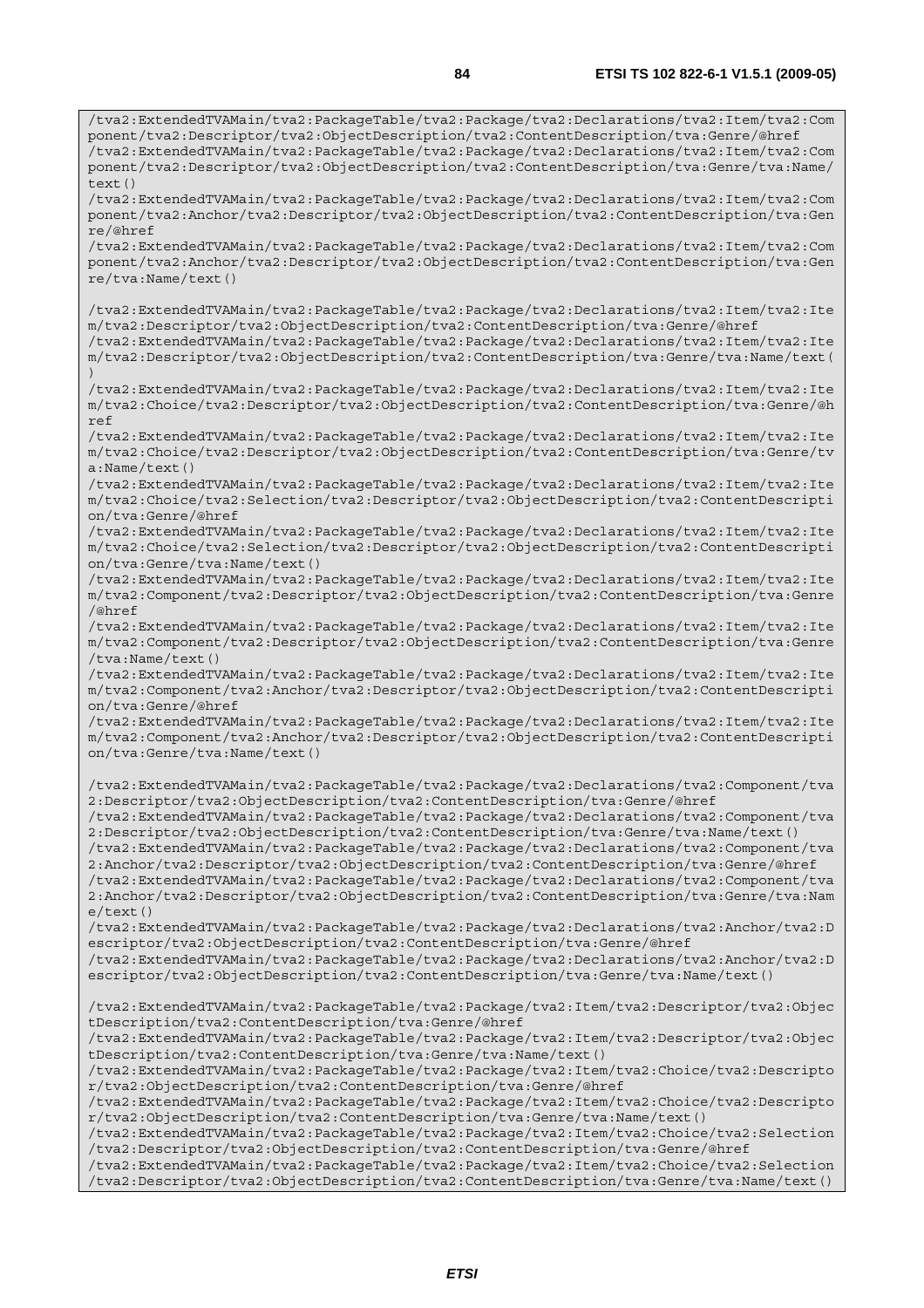/tva2:ExtendedTVAMain/tva2:PackageTable/tva2:Package/tva2:Item/tva2:Component/tva2:Descri ptor/tva2:ObjectDescription/tva2:ContentDescription/tva:Genre/@href /tva2:ExtendedTVAMain/tva2:PackageTable/tva2:Package/tva2:Item/tva2:Component/tva2:Descri ptor/tva2:ObjectDescription/tva2:ContentDescription/tva:Genre/tva:Name/text() /tva2:ExtendedTVAMain/tva2:PackageTable/tva2:Package/tva2:Item/tva2:Component/tva2:Anchor /tva2:Descriptor/tva2:ObjectDescription/tva2:ContentDescription/tva:Genre/@href /tva2:ExtendedTVAMain/tva2:PackageTable/tva2:Package/tva2:Item/tva2:Component/tva2:Anchor /tva2:Descriptor/tva2:ObjectDescription/tva2:ContentDescription/tva:Genre/tva:Name/text() /tva2:ExtendedTVAMain/tva2:PackageTable/tva2:Package/tva2:Item/tva2:Item/tva2:Descriptor/ tva2:ObjectDescription/tva2:ContentDescription/tva:Genre/@href /tva2:ExtendedTVAMain/tva2:PackageTable/tva2:Package/tva2:Item/tva2:Item/tva2:Descriptor/ tva2:ObjectDescription/tva2:ContentDescription/tva:Genre/tva:Name/text() /tva2:ExtendedTVAMain/tva2:PackageTable/tva2:Package/tva2:Item/tva2:Item/tva2:Choice/tva2 :Descriptor/tva2:ObjectDescription/tva2:ContentDescription/tva:Genre/@href /tva2:ExtendedTVAMain/tva2:PackageTable/tva2:Package/tva2:Item/tva2:Item/tva2:Choice/tva2 :Descriptor/tva2:ObjectDescription/tva2:ContentDescription/tva:Genre/tva:Name/text() /tva2:ExtendedTVAMain/tva2:PackageTable/tva2:Package/tva2:Item/tva2:Item/tva2:Choice/tva2 :Selection/tva2:Descriptor/tva2:ObjectDescription/tva2:ContentDescription/tva:Genre/@href /tva2:ExtendedTVAMain/tva2:PackageTable/tva2:Package/tva2:Item/tva2:Item/tva2:Choice/tva2 :Selection/tva2:Descriptor/tva2:ObjectDescription/tva2:ContentDescription/tva:Genre/tva:N ame/text() /tva2:ExtendedTVAMain/tva2:PackageTable/tva2:Package/tva2:Item/tva2:Item/tva2:Component/t va2:Descriptor/tva2:ObjectDescription/tva2:ContentDescription/tva:Genre/@href /tva2:ExtendedTVAMain/tva2:PackageTable/tva2:Package/tva2:Item/tva2:Item/tva2:Component/t va2:Descriptor/tva2:ObjectDescription/tva2:ContentDescription/tva:Genre/tva:Name/text() /tva2:ExtendedTVAMain/tva2:PackageTable/tva2:Package/tva2:Item/tva2:Item/tva2:Component/t va2:Anchor/tva2:Descriptor/tva2:ObjectDescription/tva2:ContentDescription/tva:Genre/@href /tva2:ExtendedTVAMain/tva2:PackageTable/tva2:Package/tva2:Item/tva2:Item/tva2:Component/t va2:Anchor/tva2:Descriptor/tva2:ObjectDescription/tva2:ContentDescription/tva:Genre/tva:N ame/text()  $"$  /> <Tns:FieldIDDefinition fieldID="Language" fieldDefinition=" /tva:TVAMain/tva:ProgramDescription/tva:ProgramInformationTable/tva:ProgramInformation/tv a:BasicDescription/tva:Language/text() /tva:TVAMain/tva:ProgramDescription/tva:GroupInformationTable/tva:GroupInformation/tva:Ba sicDescription/tva:Language/text() /tva2:ExtendedTVAMain/tva2:PackageTable/tva2:Package/tva2:Descriptor/tva2:ObjectDescripti on/tva2:ContentDescription/tva:Language/text() /tva2:ExtendedTVAMain/tva2:PackageTable/tva2:Package/tva2:Declarations/tva2:Descriptor/tv a2:ObjectDescription/tva2:ContentDescription/tva:Language/text() /tva2:ExtendedTVAMain/tva2:PackageTable/tva2:Package/tva2:Declarations/tva2:Item/tva2:Des criptor/tva2:ObjectDescription/tva2:ContentDescription/tva:Language/text() /tva2:ExtendedTVAMain/tva2:PackageTable/tva2:Package/tva2:Declarations/tva2:Item/tva2:Cho ice/tva2:Descriptor/tva2:ObjectDescription/tva2:ContentDescription/tva:Language/text() /tva2:ExtendedTVAMain/tva2:PackageTable/tva2:Package/tva2:Declarations/tva2:Item/tva2:Cho ice/tva2:Selection/tva2:Descriptor/tva2:ObjectDescription/tva2:ContentDescription/tva:Lan guage/text() /tva2:ExtendedTVAMain/tva2:PackageTable/tva2:Package/tva2:Declarations/tva2:Item/tva2:Com ponent/tva2:Descriptor/tva2:ObjectDescription/tva2:ContentDescription/tva:Language/text() /tva2:ExtendedTVAMain/tva2:PackageTable/tva2:Package/tva2:Declarations/tva2:Item/tva2:Com ponent/tva2:Anchor/tva2:Descriptor/tva2:ObjectDescription/tva2:ContentDescription/tva:Lan guage/text() /tva2:ExtendedTVAMain/tva2:PackageTable/tva2:Package/tva2:Declarations/tva2:Item/tva2:Ite m/tva2:Descriptor/tva2:ObjectDescription/tva2:ContentDescription/tva:Language/text() /tva2:ExtendedTVAMain/tva2:PackageTable/tva2:Package/tva2:Declarations/tva2:Item/tva2:Ite m/tva2:Choice/tva2:Descriptor/tva2:ObjectDescription/tva2:ContentDescription/tva:Language /text() /tva2:ExtendedTVAMain/tva2:PackageTable/tva2:Package/tva2:Declarations/tva2:Item/tva2:Ite m/tva2:Choice/tva2:Selection/tva2:Descriptor/tva2:ObjectDescription/tva2:ContentDescripti on/tva:Language/text() /tva2:ExtendedTVAMain/tva2:PackageTable/tva2:Package/tva2:Declarations/tva2:Item/tva2:Ite m/tva2:Component/tva2:Descriptor/tva2:ObjectDescription/tva2:ContentDescription/tva:Langu age/text()

/tva2:ExtendedTVAMain/tva2:PackageTable/tva2:Package/tva2:Declarations/tva2:Item/tva2:Ite m/tva2:Component/tva2:Anchor/tva2:Descriptor/tva2:ObjectDescription/tva2:ContentDescripti on/tva:Language/text()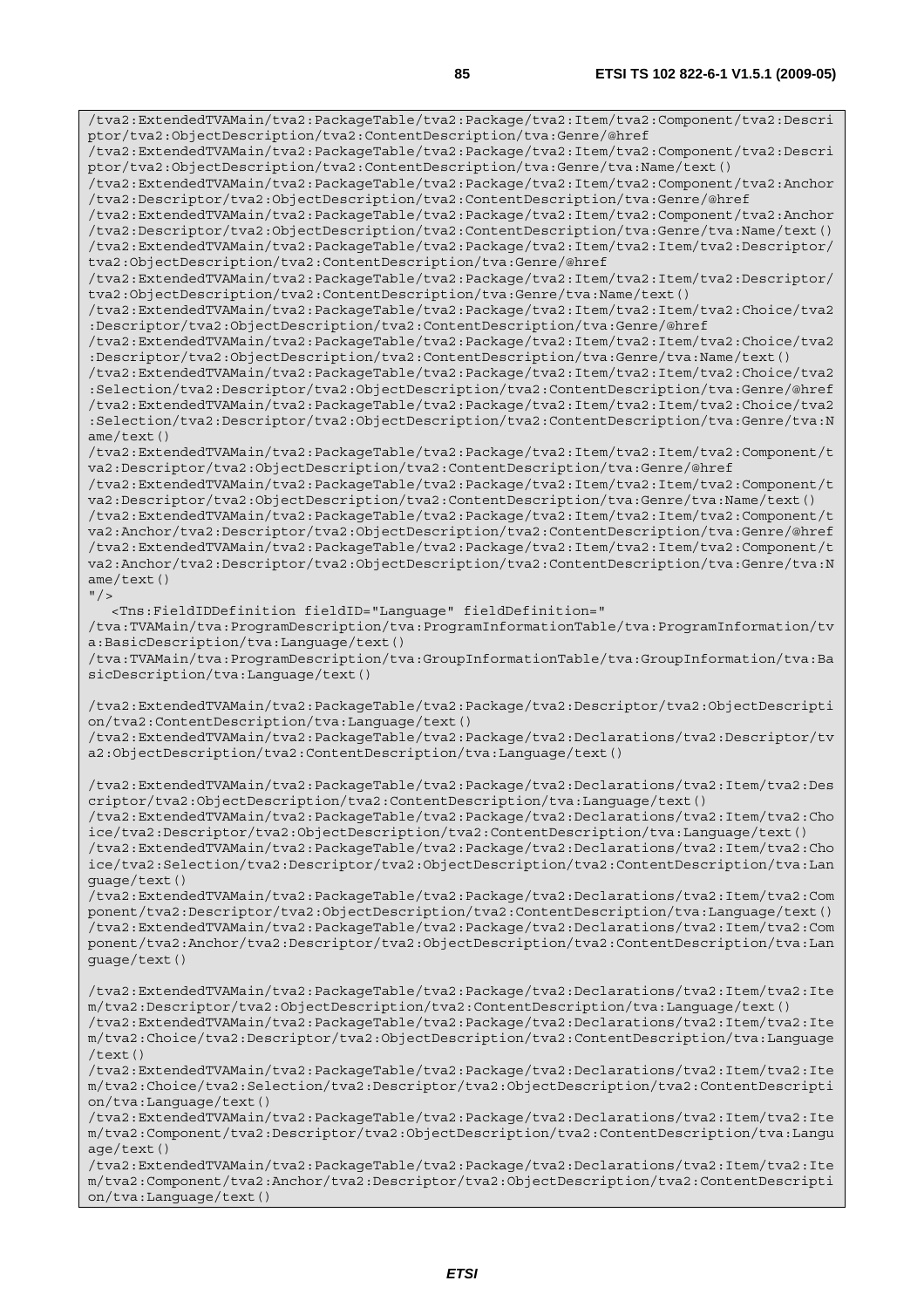/tva2:ExtendedTVAMain/tva2:PackageTable/tva2:Package/tva2:Declarations/tva2:Component/tva 2:Descriptor/tva2:ObjectDescription/tva2:ContentDescription/tva:Language/text() /tva2:ExtendedTVAMain/tva2:PackageTable/tva2:Package/tva2:Declarations/tva2:Component/tva 2:Anchor/tva2:Descriptor/tva2:ObjectDescription/tva2:ContentDescription/tva:Language/text  $( )$ /tva2:ExtendedTVAMain/tva2:PackageTable/tva2:Package/tva2:Declarations/tva2:Anchor/tva2:D escriptor/tva2:ObjectDescription/tva2:ContentDescription/tva:Language/text() /tva2:ExtendedTVAMain/tva2:PackageTable/tva2:Package/tva2:Item/tva2:Descriptor/tva2:Objec tDescription/tva2:ContentDescription/tva:Language/text() /tva2:ExtendedTVAMain/tva2:PackageTable/tva2:Package/tva2:Item/tva2:Choice/tva2:Descripto r/tva2:ObjectDescription/tva2:ContentDescription/tva:Language/text() /tva2:ExtendedTVAMain/tva2:PackageTable/tva2:Package/tva2:Item/tva2:Choice/tva2:Selection /tva2:Descriptor/tva2:ObjectDescription/tva2:ContentDescription/tva:Language/text() /tva2:ExtendedTVAMain/tva2:PackageTable/tva2:Package/tva2:Item/tva2:Component/tva2:Descri ptor/tva2:ObjectDescription/tva2:ContentDescription/tva:Language/text() /tva2:ExtendedTVAMain/tva2:PackageTable/tva2:Package/tva2:Item/tva2:Component/tva2:Anchor /tva2:Descriptor/tva2:ObjectDescription/tva2:ContentDescription/tva:Language/text() /tva2:ExtendedTVAMain/tva2:PackageTable/tva2:Package/tva2:Item/tva2:Item/tva2:Descriptor/ tva2:ObjectDescription/tva2:ContentDescription/tva:Language/text() /tva2:ExtendedTVAMain/tva2:PackageTable/tva2:Package/tva2:Item/tva2:Item/tva2:Choice/tva2 :Descriptor/tva2:ObjectDescription/tva2:ContentDescription/tva:Language/text() /tva2:ExtendedTVAMain/tva2:PackageTable/tva2:Package/tva2:Item/tva2:Item/tva2:Choice/tva2 :Selection/tva2:Descriptor/tva2:ObjectDescription/tva2:ContentDescription/tva:Language/te  $xt()$ /tva2:ExtendedTVAMain/tva2:PackageTable/tva2:Package/tva2:Item/tva2:Item/tva2:Component/t va2:Descriptor/tva2:ObjectDescription/tva2:ContentDescription/tva:Language/text() /tva2:ExtendedTVAMain/tva2:PackageTable/tva2:Package/tva2:Item/tva2:Item/tva2:Component/t va2:Anchor/tva2:Descriptor/tva2:ObjectDescription/tva2:ContentDescription/tva:Language/te  $xt()$  $''$  / > <Tns:FieldIDDefinition fieldID="ParentalGuidance" fieldDefinition=" /tva:TVAMain/tva:ProgramDescription/tva:ProgramInformationTable/tva:ProgramInformation/tv a:BasicDescription/tva:ParentalGuidance/mpeg7:MinimumAge/text() /tva:TVAMain/tva:ProgramDescription/tva:GroupInformationTable/tva:GroupInformation/tva:Ba sicDescription/tva:ParentalGuidance/mpeg7:MinimumAge/text() /tva2:ExtendedTVAMain/tva2:PackageTable/tva2:Package/tva2:Descriptor/tva2:ObjectDescripti on/tva2:ContentDescription/tva:ParentalGuidance/mpeg7:MinimumAge/text() /tva2:ExtendedTVAMain/tva2:PackageTable/tva2:Package/tva2:Declarations/tva2:Descriptor/tv a2:ObjectDescription/tva2:ContentDescription/tva:ParentalGuidance/mpeg7:MinimumAge/text() /tva2:ExtendedTVAMain/tva2:PackageTable/tva2:Package/tva2:Declarations/tva2:Item/tva2:Des criptor/tva2:ObjectDescription/tva2:ContentDescription/tva:ParentalGuidance/mpeg7:Minimum Age/text() /tva2:ExtendedTVAMain/tva2:PackageTable/tva2:Package/tva2:Declarations/tva2:Item/tva2:Cho ice/tva2:Descriptor/tva2:ObjectDescription/tva2:ContentDescription/tva:ParentalGuidance/m peg7:MinimumAge/text() /tva2:ExtendedTVAMain/tva2:PackageTable/tva2:Package/tva2:Declarations/tva2:Item/tva2:Cho ice/tva2:Selection/tva2:Descriptor/tva2:ObjectDescription/tva2:ContentDescription/tva:Par entalGuidance/mpeg7:MinimumAge/text() /tva2:ExtendedTVAMain/tva2:PackageTable/tva2:Package/tva2:Declarations/tva2:Item/tva2:Com ponent/tva2:Descriptor/tva2:ObjectDescription/tva2:ContentDescription/tva:ParentalGuidanc e/mpeg7:MinimumAge/text() /tva2:ExtendedTVAMain/tva2:PackageTable/tva2:Package/tva2:Declarations/tva2:Item/tva2:Com ponent/tva2:Anchor/tva2:Descriptor/tva2:ObjectDescription/tva2:ContentDescription/tva:Par entalGuidance/mpeg7:MinimumAge/text() /tva2:ExtendedTVAMain/tva2:PackageTable/tva2:Package/tva2:Declarations/tva2:Item/tva2:Ite m/tva2:Descriptor/tva2:ObjectDescription/tva2:ContentDescription/tva:ParentalGuidance/mpe g7:MinimumAge/text()

/tva2:ExtendedTVAMain/tva2:PackageTable/tva2:Package/tva2:Declarations/tva2:Item/tva2:Ite m/tva2:Choice/tva2:Descriptor/tva2:ObjectDescription/tva2:ContentDescription/tva:Parental Guidance/mpeg7:MinimumAge/text()

/tva2:ExtendedTVAMain/tva2:PackageTable/tva2:Package/tva2:Declarations/tva2:Item/tva2:Ite m/tva2:Choice/tva2:Selection/tva2:Descriptor/tva2:ObjectDescription/tva2:ContentDescripti on/tva:ParentalGuidance/mpeg7:MinimumAge/text()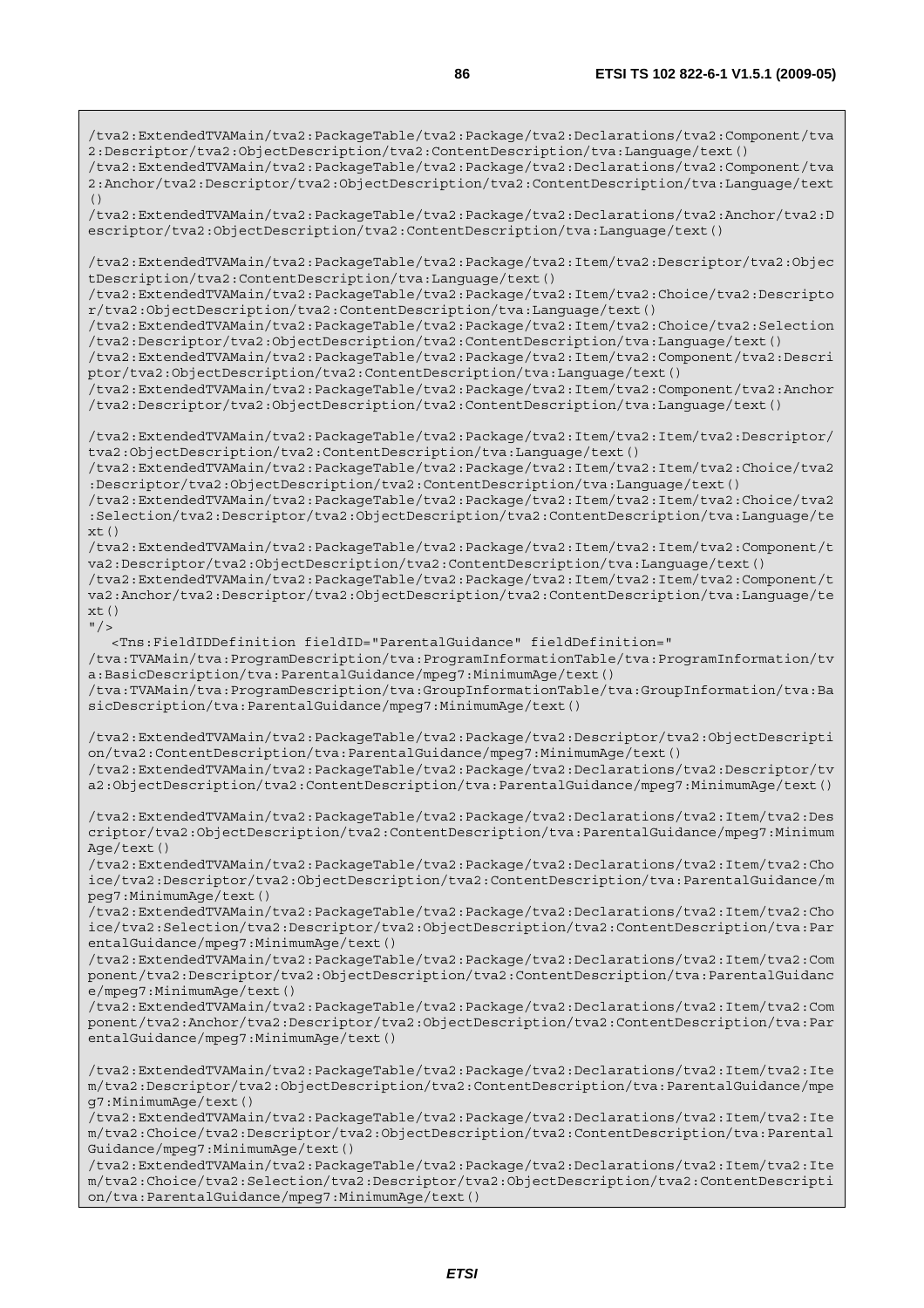/tva2:ExtendedTVAMain/tva2:PackageTable/tva2:Package/tva2:Declarations/tva2:Item/tva2:Ite m/tva2:Component/tva2:Descriptor/tva2:ObjectDescription/tva2:ContentDescription/tva:Paren talGuidance/mpeg7:MinimumAge/text() /tva2:ExtendedTVAMain/tva2:PackageTable/tva2:Package/tva2:Declarations/tva2:Item/tva2:Ite m/tva2:Component/tva2:Anchor/tva2:Descriptor/tva2:ObjectDescription/tva2:ContentDescripti on/tva:ParentalGuidance/mpeg7:MinimumAge/text() /tva2:ExtendedTVAMain/tva2:PackageTable/tva2:Package/tva2:Declarations/tva2:Component/tva 2:Descriptor/tva2:ObjectDescription/tva2:ContentDescription/tva:ParentalGuidance/mpeg7:Mi nimumAge/text() /tva2:ExtendedTVAMain/tva2:PackageTable/tva2:Package/tva2:Declarations/tva2:Component/tva 2:Anchor/tva2:Descriptor/tva2:ObjectDescription/tva2:ContentDescription/tva:ParentalGuida nce/mpeg7:MinimumAge/text() /tva2:ExtendedTVAMain/tva2:PackageTable/tva2:Package/tva2:Declarations/tva2:Anchor/tva2:D escriptor/tva2:ObjectDescription/tva2:ContentDescription/tva:ParentalGuidance/mpeg7:Minim umAge/text() /tva2:ExtendedTVAMain/tva2:PackageTable/tva2:Package/tva2:Item/tva2:Descriptor/tva2:Objec tDescription/tva2:ContentDescription/tva:ParentalGuidance/mpeg7:MinimumAge/text() /tva2:ExtendedTVAMain/tva2:PackageTable/tva2:Package/tva2:Item/tva2:Choice/tva2:Descripto r/tva2:ObjectDescription/tva2:ContentDescription/tva:ParentalGuidance/mpeg7:MinimumAge/te xt() /tva2:ExtendedTVAMain/tva2:PackageTable/tva2:Package/tva2:Item/tva2:Choice/tva2:Selection /tva2:Descriptor/tva2:ObjectDescription/tva2:ContentDescription/tva:ParentalGuidance/mpeg 7:MinimumAge/text() /tva2:ExtendedTVAMain/tva2:PackageTable/tva2:Package/tva2:Item/tva2:Component/tva2:Descri ptor/tva2:ObjectDescription/tva2:ContentDescription/tva:ParentalGuidance/mpeg7:MinimumAge /text() /tva2:ExtendedTVAMain/tva2:PackageTable/tva2:Package/tva2:Item/tva2:Component/tva2:Anchor /tva2:Descriptor/tva2:ObjectDescription/tva2:ContentDescription/tva:ParentalGuidance/mpeg 7:MinimumAge/text() /tva2:ExtendedTVAMain/tva2:PackageTable/tva2:Package/tva2:Item/tva2:Item/tva2:Descriptor/ tva2:ObjectDescription/tva2:ContentDescription/tva:ParentalGuidance/mpeg7:MinimumAge/text () /tva2:ExtendedTVAMain/tva2:PackageTable/tva2:Package/tva2:Item/tva2:Item/tva2:Choice/tva2 :Descriptor/tva2:ObjectDescription/tva2:ContentDescription/tva:ParentalGuidance/mpeg7:Min imumAge/text() /tva2:ExtendedTVAMain/tva2:PackageTable/tva2:Package/tva2:Item/tva2:Item/tva2:Choice/tva2 :Selection/tva2:Descriptor/tva2:ObjectDescription/tva2:ContentDescription/tva:ParentalGui dance/mpeg7:MinimumAge/text() /tva2:ExtendedTVAMain/tva2:PackageTable/tva2:Package/tva2:Item/tva2:Item/tva2:Component/t va2:Descriptor/tva2:ObjectDescription/tva2:ContentDescription/tva:ParentalGuidance/mpeg7: MinimumAge/text() /tva2:ExtendedTVAMain/tva2:PackageTable/tva2:Package/tva2:Item/tva2:Item/tva2:Component/t va2:Anchor/tva2:Descriptor/tva2:ObjectDescription/tva2:ContentDescription/tva:ParentalGui dance/mpeg7:MinimumAge/text()  $''$  / > <Tns:FieldIDDefinition fieldID="Role" fieldDefinition=" /tva:TVAMain/tva:ProgramDescription/tva:ProgramInformationTable/tva:ProgramInformation/tv a:BasicDescription/tva:CreditsList/tva:CreditsItem/@role /tva:TVAMain/tva:ProgramDescription/tva:GroupInformationTable/tva:GroupInformation/tva:Ba sicDescription/tva:CreditsList/tva:CreditsItem/@role /tva2:ExtendedTVAMain/tva2:PackageTable/tva2:Package/tva2:Descriptor/tva2:ObjectDescripti on/tva2:ContentDescription/tva:CreditsList/tva:CreditsItem/@role /tva2:ExtendedTVAMain/tva2:PackageTable/tva2:Package/tva2:Declarations/tva2:Descriptor/tv a2:ObjectDescription/tva2:ContentDescription/tva:CreditsList/tva:CreditsItem/@role /tva2:ExtendedTVAMain/tva2:PackageTable/tva2:Package/tva2:Declarations/tva2:Item/tva2:Des criptor/tva2:ObjectDescription/tva2:ContentDescription/tva:CreditsList/tva:CreditsItem/@r ole /tva2:ExtendedTVAMain/tva2:PackageTable/tva2:Package/tva2:Declarations/tva2:Item/tva2:Cho ice/tva2:Descriptor/tva2:ObjectDescription/tva2:ContentDescription/tva:CreditsList/tva:Cr editsItem/@role

/tva2:ExtendedTVAMain/tva2:PackageTable/tva2:Package/tva2:Declarations/tva2:Item/tva2:Cho ice/tva2:Selection/tva2:Descriptor/tva2:ObjectDescription/tva2:ContentDescription/tva:Cre ditsList/tva:CreditsItem/@role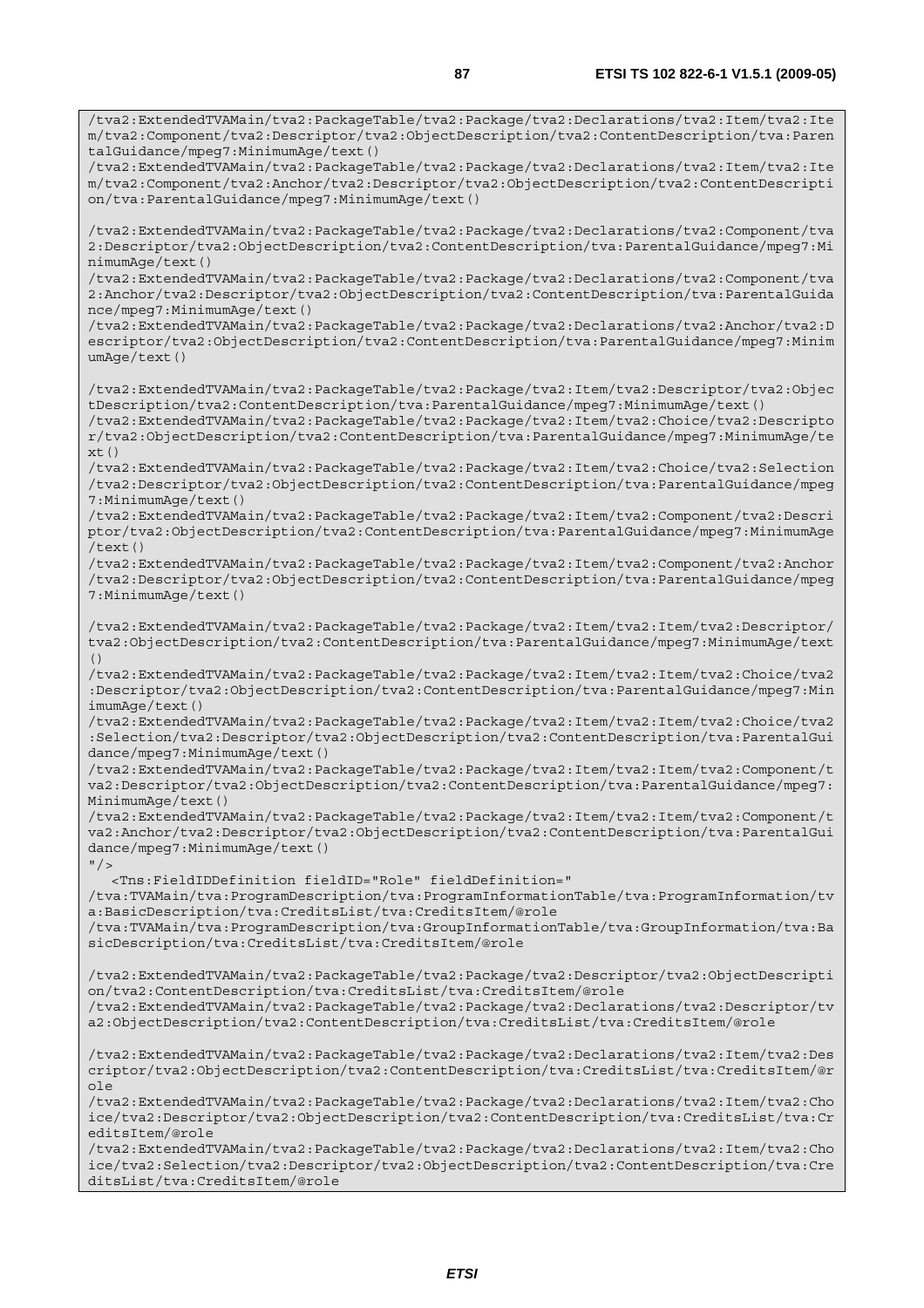/tva2:ExtendedTVAMain/tva2:PackageTable/tva2:Package/tva2:Declarations/tva2:Item/tva2:Com ponent/tva2:Descriptor/tva2:ObjectDescription/tva2:ContentDescription/tva:CreditsList/tva :CreditsItem/@role

/tva2:ExtendedTVAMain/tva2:PackageTable/tva2:Package/tva2:Declarations/tva2:Item/tva2:Com ponent/tva2:Anchor/tva2:Descriptor/tva2:ObjectDescription/tva2:ContentDescription/tva:Cre ditsList/tva:CreditsItem/@role

/tva2:ExtendedTVAMain/tva2:PackageTable/tva2:Package/tva2:Declarations/tva2:Item/tva2:Ite m/tva2:Descriptor/tva2:ObjectDescription/tva2:ContentDescription/tva:CreditsList/tva:Cred itsItem/@role

/tva2:ExtendedTVAMain/tva2:PackageTable/tva2:Package/tva2:Declarations/tva2:Item/tva2:Ite m/tva2:Choice/tva2:Descriptor/tva2:ObjectDescription/tva2:ContentDescription/tva:CreditsL ist/tva:CreditsItem/@role

/tva2:ExtendedTVAMain/tva2:PackageTable/tva2:Package/tva2:Declarations/tva2:Item/tva2:Ite m/tva2:Choice/tva2:Selection/tva2:Descriptor/tva2:ObjectDescription/tva2:ContentDescripti on/tva:CreditsList/tva:CreditsItem/@role

/tva2:ExtendedTVAMain/tva2:PackageTable/tva2:Package/tva2:Declarations/tva2:Item/tva2:Ite m/tva2:Component/tva2:Descriptor/tva2:ObjectDescription/tva2:ContentDescription/tva:Credi tsList/tva:CreditsItem/@role

/tva2:ExtendedTVAMain/tva2:PackageTable/tva2:Package/tva2:Declarations/tva2:Item/tva2:Ite m/tva2:Component/tva2:Anchor/tva2:Descriptor/tva2:ObjectDescription/tva2:ContentDescripti on/tva:CreditsList/tva:CreditsItem/@role

/tva2:ExtendedTVAMain/tva2:PackageTable/tva2:Package/tva2:Declarations/tva2:Component/tva 2:Descriptor/tva2:ObjectDescription/tva2:ContentDescription/tva:CreditsList/tva:CreditsIt em/@role

/tva2:ExtendedTVAMain/tva2:PackageTable/tva2:Package/tva2:Declarations/tva2:Component/tva 2:Anchor/tva2:Descriptor/tva2:ObjectDescription/tva2:ContentDescription/tva:CreditsList/t va:CreditsItem/@role

/tva2:ExtendedTVAMain/tva2:PackageTable/tva2:Package/tva2:Declarations/tva2:Anchor/tva2:D escriptor/tva2:ObjectDescription/tva2:ContentDescription/tva:CreditsList/tva:CreditsItem/ @role

/tva2:ExtendedTVAMain/tva2:PackageTable/tva2:Package/tva2:Item/tva2:Descriptor/tva2:Objec tDescription/tva2:ContentDescription/tva:CreditsList/tva:CreditsItem/@role

/tva2:ExtendedTVAMain/tva2:PackageTable/tva2:Package/tva2:Item/tva2:Choice/tva2:Descripto r/tva2:ObjectDescription/tva2:ContentDescription/tva:CreditsList/tva:CreditsItem/@role /tva2:ExtendedTVAMain/tva2:PackageTable/tva2:Package/tva2:Item/tva2:Choice/tva2:Selection /tva2:Descriptor/tva2:ObjectDescription/tva2:ContentDescription/tva:CreditsList/tva:Credi tsItem/@role

/tva2:ExtendedTVAMain/tva2:PackageTable/tva2:Package/tva2:Item/tva2:Component/tva2:Descri ptor/tva2:ObjectDescription/tva2:ContentDescription/tva:CreditsList/tva:CreditsItem/@role /tva2:ExtendedTVAMain/tva2:PackageTable/tva2:Package/tva2:Item/tva2:Component/tva2:Anchor /tva2:Descriptor/tva2:ObjectDescription/tva2:ContentDescription/tva:CreditsList/tva:Credi tsItem/@role

/tva2:ExtendedTVAMain/tva2:PackageTable/tva2:Package/tva2:Item/tva2:Item/tva2:Descriptor/ tva2:ObjectDescription/tva2:ContentDescription/tva:CreditsList/tva:CreditsItem/@role /tva2:ExtendedTVAMain/tva2:PackageTable/tva2:Package/tva2:Item/tva2:Item/tva2:Choice/tva2 :Descriptor/tva2:ObjectDescription/tva2:ContentDescription/tva:CreditsList/tva:CreditsIte m/@role

/tva2:ExtendedTVAMain/tva2:PackageTable/tva2:Package/tva2:Item/tva2:Item/tva2:Choice/tva2 :Selection/tva2:Descriptor/tva2:ObjectDescription/tva2:ContentDescription/tva:CreditsList /tva:CreditsItem/@role

/tva2:ExtendedTVAMain/tva2:PackageTable/tva2:Package/tva2:Item/tva2:Item/tva2:Component/t va2:Descriptor/tva2:ObjectDescription/tva2:ContentDescription/tva:CreditsList/tva:Credits Item/@role

/tva2:ExtendedTVAMain/tva2:PackageTable/tva2:Package/tva2:Item/tva2:Item/tva2:Component/t va2:Anchor/tva2:Descriptor/tva2:ObjectDescription/tva2:ContentDescription/tva:CreditsList /tva:CreditsItem/@role

 $"$  />

 <Tns:FieldIDDefinition fieldID="AwardTitle" fieldDefinition=" /tva:TVAMain/tva:ProgramDescription/tva:ProgramInformationTable/tva:ProgramInformation/tv a:BasicDescription/tva:AwardsList/tva:AwardsListItem/tva:Title/text() /tva:TVAMain/tva:ProgramDescription/tva:GroupInformationTable/tva:GroupInformation/tva:Ba sicDescription/tva:AwardsList/tva:AwardsListItem/tva:Title/text()

/tva2:ExtendedTVAMain/tva2:PackageTable/tva2:Package/tva2:Descriptor/tva2:ObjectDescripti on/tva2:ContentDescription/tva:AwardsList/tva:AwardsListItem/tva:Title/text()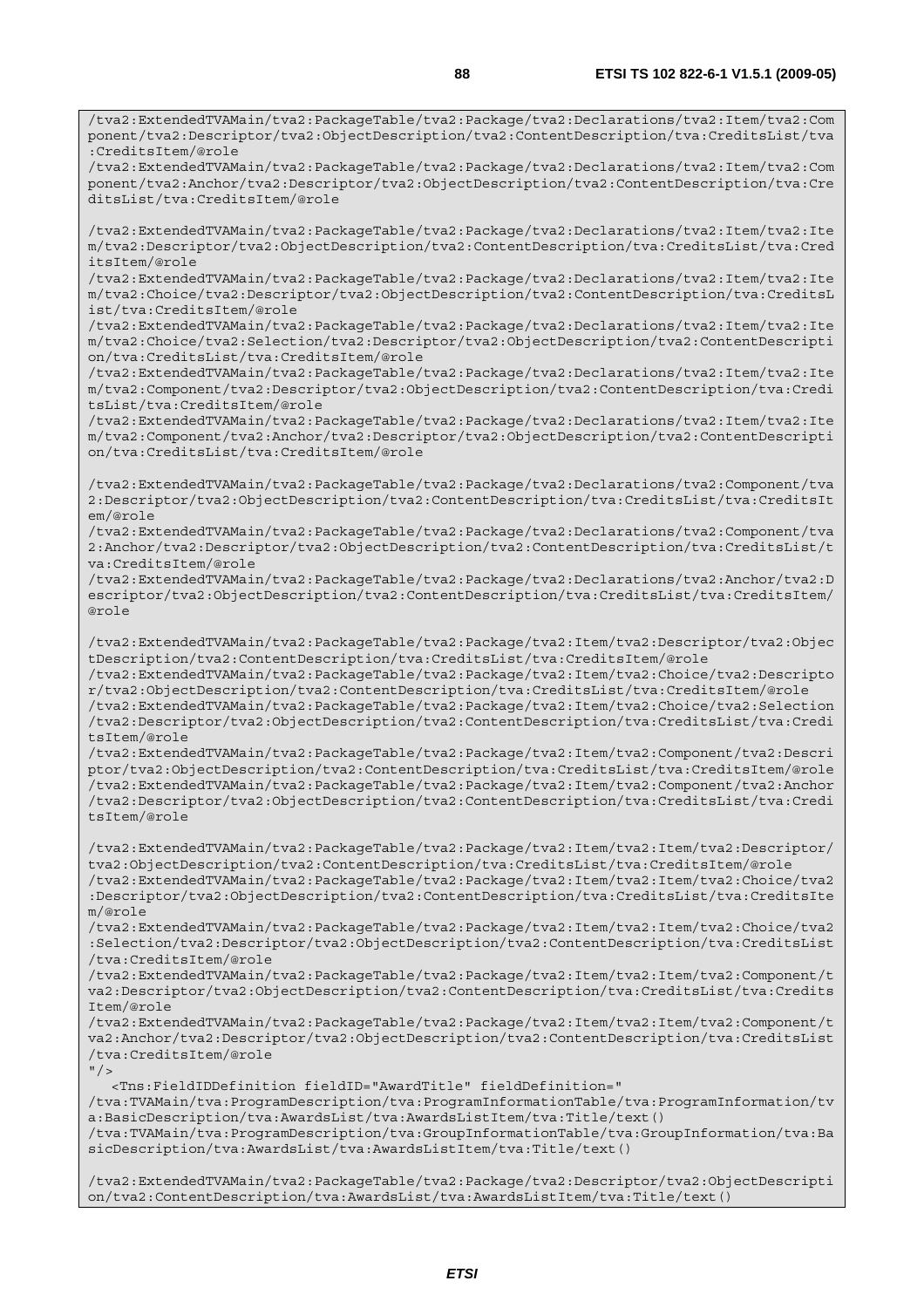/tva2:ExtendedTVAMain/tva2:PackageTable/tva2:Package/tva2:Declarations/tva2:Item/tva2:Des criptor/tva2:ObjectDescription/tva2:ContentDescription/tva:AwardsList/tva:AwardsListItem/ tva:Title/text()

/tva2:ExtendedTVAMain/tva2:PackageTable/tva2:Package/tva2:Declarations/tva2:Item/tva2:Cho ice/tva2:Descriptor/tva2:ObjectDescription/tva2:ContentDescription/tva:AwardsList/tva:Awa rdsListItem/tva:Title/text()

/tva2:ExtendedTVAMain/tva2:PackageTable/tva2:Package/tva2:Declarations/tva2:Item/tva2:Cho ice/tva2:Selection/tva2:Descriptor/tva2:ObjectDescription/tva2:ContentDescription/tva:Awa rdsList/tva:AwardsListItem/tva:Title/text()

/tva2:ExtendedTVAMain/tva2:PackageTable/tva2:Package/tva2:Declarations/tva2:Item/tva2:Com ponent/tva2:Descriptor/tva2:ObjectDescription/tva2:ContentDescription/tva:AwardsList/tva: AwardsListItem/tva:Title/text()

/tva2:ExtendedTVAMain/tva2:PackageTable/tva2:Package/tva2:Declarations/tva2:Item/tva2:Com ponent/tva2:Anchor/tva2:Descriptor/tva2:ObjectDescription/tva2:ContentDescription/tva:Awa rdsList/tva:AwardsListItem/tva:Title/text()

/tva2:ExtendedTVAMain/tva2:PackageTable/tva2:Package/tva2:Declarations/tva2:Item/tva2:Ite m/tva2:Descriptor/tva2:ObjectDescription/tva2:ContentDescription/tva:AwardsList/tva:Award sListItem/tva:Title/text()

/tva2:ExtendedTVAMain/tva2:PackageTable/tva2:Package/tva2:Declarations/tva2:Item/tva2:Ite m/tva2:Choice/tva2:Descriptor/tva2:ObjectDescription/tva2:ContentDescription/tva:AwardsLi st/tva:AwardsListItem/tva:Title/text()

/tva2:ExtendedTVAMain/tva2:PackageTable/tva2:Package/tva2:Declarations/tva2:Item/tva2:Ite m/tva2:Choice/tva2:Selection/tva2:Descriptor/tva2:ObjectDescription/tva2:ContentDescripti on/tva:AwardsList/tva:AwardsListItem/tva:Title/text()

/tva2:ExtendedTVAMain/tva2:PackageTable/tva2:Package/tva2:Declarations/tva2:Item/tva2:Ite m/tva2:Component/tva2:Descriptor/tva2:ObjectDescription/tva2:ContentDescription/tva:Award sList/tva:AwardsListItem/tva:Title/text()

/tva2:ExtendedTVAMain/tva2:PackageTable/tva2:Package/tva2:Declarations/tva2:Item/tva2:Ite m/tva2:Component/tva2:Anchor/tva2:Descriptor/tva2:ObjectDescription/tva2:ContentDescripti on/tva:AwardsList/tva:AwardsListItem/tva:Title/text()

/tva2:ExtendedTVAMain/tva2:PackageTable/tva2:Package/tva2:Declarations/tva2:Component/tva 2:Descriptor/tva2:ObjectDescription/tva2:ContentDescription/tva:AwardsList/tva:AwardsList Item/tva:Title/text()

/tva2:ExtendedTVAMain/tva2:PackageTable/tva2:Package/tva2:Declarations/tva2:Component/tva 2:Anchor/tva2:Descriptor/tva2:ObjectDescription/tva2:ContentDescription/tva:AwardsList/tv a:AwardsListItem/tva:Title/text()

/tva2:ExtendedTVAMain/tva2:PackageTable/tva2:Package/tva2:Declarations/tva2:Anchor/tva2:D escriptor/tva2:ObjectDescription/tva2:ContentDescription/tva:AwardsList/tva:AwardsListIte m/tva:Title/text()

/tva2:ExtendedTVAMain/tva2:PackageTable/tva2:Package/tva2:Item/tva2:Descriptor/tva2:Objec tDescription/tva2:ContentDescription/tva:AwardsList/tva:AwardsListItem/tva:Title/text() /tva2:ExtendedTVAMain/tva2:PackageTable/tva2:Package/tva2:Item/tva2:Choice/tva2:Descripto r/tva2:ObjectDescription/tva2:ContentDescription/tva:AwardsList/tva:AwardsListItem/tva:Ti tle/text()

/tva2:ExtendedTVAMain/tva2:PackageTable/tva2:Package/tva2:Item/tva2:Choice/tva2:Selection /tva2:Descriptor/tva2:ObjectDescription/tva2:ContentDescription/tva:AwardsList/tva:Awards ListItem/tva:Title/text()

/tva2:ExtendedTVAMain/tva2:PackageTable/tva2:Package/tva2:Item/tva2:Component/tva2:Descri ptor/tva2:ObjectDescription/tva2:ContentDescription/tva:AwardsList/tva:AwardsListItem/tva :Title/text()

/tva2:ExtendedTVAMain/tva2:PackageTable/tva2:Package/tva2:Item/tva2:Component/tva2:Anchor /tva2:Descriptor/tva2:ObjectDescription/tva2:ContentDescription/tva:AwardsList/tva:Awards ListItem/tva:Title/text()

/tva2:ExtendedTVAMain/tva2:PackageTable/tva2:Package/tva2:Item/tva2:Item/tva2:Descriptor/ tva2:ObjectDescription/tva2:ContentDescription/tva:AwardsList/tva:AwardsListItem/tva:Titl  $e$ /text()

/tva2:ExtendedTVAMain/tva2:PackageTable/tva2:Package/tva2:Item/tva2:Item/tva2:Choice/tva2 :Descriptor/tva2:ObjectDescription/tva2:ContentDescription/tva:AwardsList/tva:AwardsListI tem/tva:Title/text()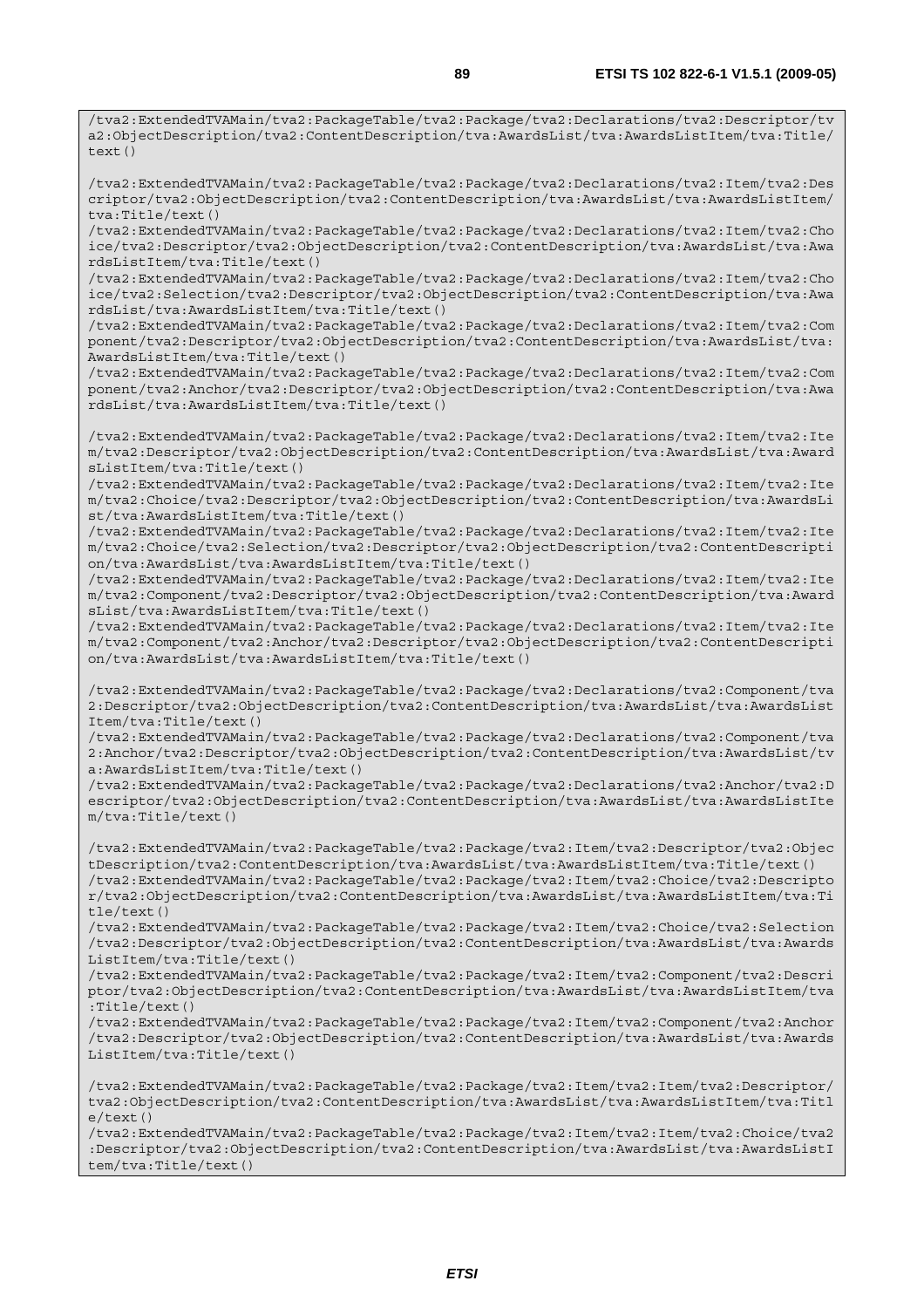/tva2:ExtendedTVAMain/tva2:PackageTable/tva2:Package/tva2:Item/tva2:Item/tva2:Choice/tva2 :Selection/tva2:Descriptor/tva2:ObjectDescription/tva2:ContentDescription/tva:AwardsList/ tva:AwardsListItem/tva:Title/text() /tva2:ExtendedTVAMain/tva2:PackageTable/tva2:Package/tva2:Item/tva2:Item/tva2:Component/t va2:Descriptor/tva2:ObjectDescription/tva2:ContentDescription/tva:AwardsList/tva:AwardsLi stItem/tva:Title/text() /tva2:ExtendedTVAMain/tva2:PackageTable/tva2:Package/tva2:Item/tva2:Item/tva2:Component/t va2:Anchor/tva2:Descriptor/tva2:ObjectDescription/tva2:ContentDescription/tva:AwardsList/ tva:AwardsListItem/tva:Title/text()  $''$  / > <Tns:FieldIDDefinition fieldID="AwardYear" fieldDefinition=" /tva:TVAMain/tva:ProgramDescription/tva:ProgramInformationTable/tva:ProgramInformation/tv a:BasicDescription/tva:AwardsList/tva:AwardsListItem/tva:Year/text() /tva:TVAMain/tva:ProgramDescription/tva:GroupInformationTable/tva:GroupInformation/tva:Ba sicDescription/tva:AwardsList/tva:AwardsListItem/tva:Year/text() /tva2:ExtendedTVAMain/tva2:PackageTable/tva2:Package/tva2:Descriptor/tva2:ObjectDescripti on/tva2:ContentDescription/tva:AwardsList/tva:AwardsListItem/tva:Year/text() /tva2:ExtendedTVAMain/tva2:PackageTable/tva2:Package/tva2:Declarations/tva2:Descriptor/tv a2:ObjectDescription/tva2:ContentDescription/tva:AwardsList/tva:AwardsListItem/tva:Year/t ext() /tva2:ExtendedTVAMain/tva2:PackageTable/tva2:Package/tva2:Declarations/tva2:Item/tva2:Des criptor/tva2:ObjectDescription/tva2:ContentDescription/tva:AwardsList/tva:AwardsListItem/ tva:Year/text() /tva2:ExtendedTVAMain/tva2:PackageTable/tva2:Package/tva2:Declarations/tva2:Item/tva2:Cho ice/tva2:Descriptor/tva2:ObjectDescription/tva2:ContentDescription/tva:AwardsList/tva:Awa rdsListItem/tva:Year/text() /tva2:ExtendedTVAMain/tva2:PackageTable/tva2:Package/tva2:Declarations/tva2:Item/tva2:Cho ice/tva2:Selection/tva2:Descriptor/tva2:ObjectDescription/tva2:ContentDescription/tva:Awa rdsList/tva:AwardsListItem/tva:Year/text() /tva2:ExtendedTVAMain/tva2:PackageTable/tva2:Package/tva2:Declarations/tva2:Item/tva2:Com ponent/tva2:Descriptor/tva2:ObjectDescription/tva2:ContentDescription/tva:AwardsList/tva: AwardsListItem/tva:Year/text() /tva2:ExtendedTVAMain/tva2:PackageTable/tva2:Package/tva2:Declarations/tva2:Item/tva2:Com ponent/tva2:Anchor/tva2:Descriptor/tva2:ObjectDescription/tva2:ContentDescription/tva:Awa rdsList/tva:AwardsListItem/tva:Year/text() /tva2:ExtendedTVAMain/tva2:PackageTable/tva2:Package/tva2:Declarations/tva2:Item/tva2:Ite m/tva2:Descriptor/tva2:ObjectDescription/tva2:ContentDescription/tva:AwardsList/tva:Award sListItem/tva:Year/text() /tva2:ExtendedTVAMain/tva2:PackageTable/tva2:Package/tva2:Declarations/tva2:Item/tva2:Ite m/tva2:Choice/tva2:Descriptor/tva2:ObjectDescription/tva2:ContentDescription/tva:AwardsLi st/tva:AwardsListItem/tva:Year/text() /tva2:ExtendedTVAMain/tva2:PackageTable/tva2:Package/tva2:Declarations/tva2:Item/tva2:Ite m/tva2:Choice/tva2:Selection/tva2:Descriptor/tva2:ObjectDescription/tva2:ContentDescripti on/tva:AwardsList/tva:AwardsListItem/tva:Year/text() /tva2:ExtendedTVAMain/tva2:PackageTable/tva2:Package/tva2:Declarations/tva2:Item/tva2:Ite m/tva2:Component/tva2:Descriptor/tva2:ObjectDescription/tva2:ContentDescription/tva:Award sList/tva:AwardsListItem/tva:Year/text() /tva2:ExtendedTVAMain/tva2:PackageTable/tva2:Package/tva2:Declarations/tva2:Item/tva2:Ite m/tva2:Component/tva2:Anchor/tva2:Descriptor/tva2:ObjectDescription/tva2:ContentDescripti on/tva:AwardsList/tva:AwardsListItem/tva:Year/text() /tva2:ExtendedTVAMain/tva2:PackageTable/tva2:Package/tva2:Declarations/tva2:Component/tva 2:Descriptor/tva2:ObjectDescription/tva2:ContentDescription/tva:AwardsList/tva:AwardsList Item/tva:Year/text() /tva2:ExtendedTVAMain/tva2:PackageTable/tva2:Package/tva2:Declarations/tva2:Component/tva 2:Anchor/tva2:Descriptor/tva2:ObjectDescription/tva2:ContentDescription/tva:AwardsList/tv a:AwardsListItem/tva:Year/text() /tva2:ExtendedTVAMain/tva2:PackageTable/tva2:Package/tva2:Declarations/tva2:Anchor/tva2:D escriptor/tva2:ObjectDescription/tva2:ContentDescription/tva:AwardsList/tva:AwardsListIte m/tva:Year/text() /tva2:ExtendedTVAMain/tva2:PackageTable/tva2:Package/tva2:Item/tva2:Descriptor/tva2:Objec tDescription/tva2:ContentDescription/tva:AwardsList/tva:AwardsListItem/tva:Year/text() /tva2:ExtendedTVAMain/tva2:PackageTable/tva2:Package/tva2:Item/tva2:Choice/tva2:Descripto

r/tva2:ObjectDescription/tva2:ContentDescription/tva:AwardsList/tva:AwardsListItem/tva:Ye ar/text()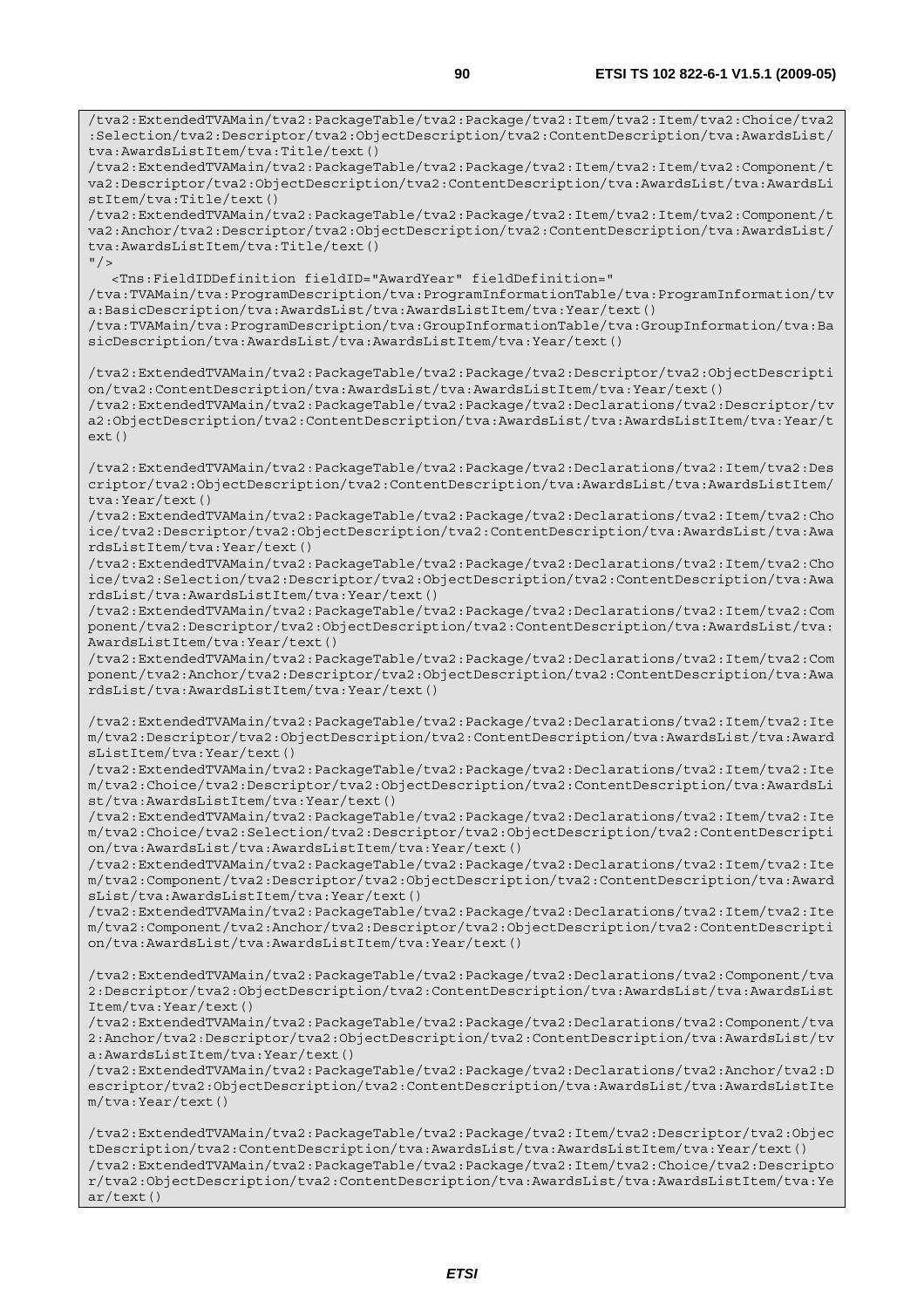/tva2:ExtendedTVAMain/tva2:PackageTable/tva2:Package/tva2:Item/tva2:Choice/tva2:Selection /tva2:Descriptor/tva2:ObjectDescription/tva2:ContentDescription/tva:AwardsList/tva:Awards ListItem/tva:Year/text()

/tva2:ExtendedTVAMain/tva2:PackageTable/tva2:Package/tva2:Item/tva2:Component/tva2:Descri ptor/tva2:ObjectDescription/tva2:ContentDescription/tva:AwardsList/tva:AwardsListItem/tva :Year/text()

/tva2:ExtendedTVAMain/tva2:PackageTable/tva2:Package/tva2:Item/tva2:Component/tva2:Anchor /tva2:Descriptor/tva2:ObjectDescription/tva2:ContentDescription/tva:AwardsList/tva:Awards ListItem/tva:Year/text()

/tva2:ExtendedTVAMain/tva2:PackageTable/tva2:Package/tva2:Item/tva2:Item/tva2:Descriptor/ tva2:ObjectDescription/tva2:ContentDescription/tva:AwardsList/tva:AwardsListItem/tva:Year /text()

/tva2:ExtendedTVAMain/tva2:PackageTable/tva2:Package/tva2:Item/tva2:Item/tva2:Choice/tva2 :Descriptor/tva2:ObjectDescription/tva2:ContentDescription/tva:AwardsList/tva:AwardsListI tem/tva:Year/text()

/tva2:ExtendedTVAMain/tva2:PackageTable/tva2:Package/tva2:Item/tva2:Item/tva2:Choice/tva2 :Selection/tva2:Descriptor/tva2:ObjectDescription/tva2:ContentDescription/tva:AwardsList/ tva:AwardsListItem/tva:Year/text()

/tva2:ExtendedTVAMain/tva2:PackageTable/tva2:Package/tva2:Item/tva2:Item/tva2:Component/t va2:Descriptor/tva2:ObjectDescription/tva2:ContentDescription/tva:AwardsList/tva:AwardsLi stItem/tva:Year/text()

/tva2:ExtendedTVAMain/tva2:PackageTable/tva2:Package/tva2:Item/tva2:Item/tva2:Component/t va2:Anchor/tva2:Descriptor/tva2:ObjectDescription/tva2:ContentDescription/tva:AwardsList/ tva:AwardsListItem/tva:Year/text()  $"$  / >

 <Tns:FieldIDDefinition fieldID="AwardNominee" fieldDefinition=" /tva:TVAMain/tva:ProgramDescription/tva:ProgramInformationTable/tva:ProgramInformation/tv a:BasicDescription/tva:AwardsList/tva:AwardsListItem/tva:Award/tva:Nominee/text() /tva:TVAMain/tva:ProgramDescription/tva:GroupInformationTable/tva:GroupInformation/tva:Ba sicDescription/tva:AwardsList/tva:AwardsListItem/tva:Award/tva:Nominee/text()

/tva2:ExtendedTVAMain/tva2:PackageTable/tva2:Package/tva2:Descriptor/tva2:ObjectDescripti on/tva2:ContentDescription/tva:AwardsList/tva:AwardsListItem/tva:Award/tva:Nominee/text() /tva2:ExtendedTVAMain/tva2:PackageTable/tva2:Package/tva2:Declarations/tva2:Descriptor/tv a2:ObjectDescription/tva2:ContentDescription/tva:AwardsList/tva:AwardsListItem/tva:Award/ tva:Nominee/text()

/tva2:ExtendedTVAMain/tva2:PackageTable/tva2:Package/tva2:Declarations/tva2:Item/tva2:Des criptor/tva2:ObjectDescription/tva2:ContentDescription/tva:AwardsList/tva:AwardsListItem/ tva:Award/tva:Nominee/text()

/tva2:ExtendedTVAMain/tva2:PackageTable/tva2:Package/tva2:Declarations/tva2:Item/tva2:Cho ice/tva2:Descriptor/tva2:ObjectDescription/tva2:ContentDescription/tva:AwardsList/tva:Awa rdsListItem/tva:Award/tva:Nominee/text()

/tva2:ExtendedTVAMain/tva2:PackageTable/tva2:Package/tva2:Declarations/tva2:Item/tva2:Cho ice/tva2:Selection/tva2:Descriptor/tva2:ObjectDescription/tva2:ContentDescription/tva:Awa rdsList/tva:AwardsListItem/tva:Award/tva:Nominee/text()

/tva2:ExtendedTVAMain/tva2:PackageTable/tva2:Package/tva2:Declarations/tva2:Item/tva2:Com ponent/tva2:Descriptor/tva2:ObjectDescription/tva2:ContentDescription/tva:AwardsList/tva: AwardsListItem/tva:Award/tva:Nominee/text()

/tva2:ExtendedTVAMain/tva2:PackageTable/tva2:Package/tva2:Declarations/tva2:Item/tva2:Com ponent/tva2:Anchor/tva2:Descriptor/tva2:ObjectDescription/tva2:ContentDescription/tva:Awa rdsList/tva:AwardsListItem/tva:Award/tva:Nominee/text()

/tva2:ExtendedTVAMain/tva2:PackageTable/tva2:Package/tva2:Declarations/tva2:Item/tva2:Ite m/tva2:Descriptor/tva2:ObjectDescription/tva2:ContentDescription/tva:AwardsList/tva:Award sListItem/tva:Award/tva:Nominee/text()

/tva2:ExtendedTVAMain/tva2:PackageTable/tva2:Package/tva2:Declarations/tva2:Item/tva2:Ite m/tva2:Choice/tva2:Descriptor/tva2:ObjectDescription/tva2:ContentDescription/tva:AwardsLi st/tva:AwardsListItem/tva:Award/tva:Nominee/text()

/tva2:ExtendedTVAMain/tva2:PackageTable/tva2:Package/tva2:Declarations/tva2:Item/tva2:Ite m/tva2:Choice/tva2:Selection/tva2:Descriptor/tva2:ObjectDescription/tva2:ContentDescripti on/tva:AwardsList/tva:AwardsListItem/tva:Award/tva:Nominee/text()

/tva2:ExtendedTVAMain/tva2:PackageTable/tva2:Package/tva2:Declarations/tva2:Item/tva2:Ite m/tva2:Component/tva2:Descriptor/tva2:ObjectDescription/tva2:ContentDescription/tva:Award sList/tva:AwardsListItem/tva:Award/tva:Nominee/text()

/tva2:ExtendedTVAMain/tva2:PackageTable/tva2:Package/tva2:Declarations/tva2:Item/tva2:Ite m/tva2:Component/tva2:Anchor/tva2:Descriptor/tva2:ObjectDescription/tva2:ContentDescripti on/tva:AwardsList/tva:AwardsListItem/tva:Award/tva:Nominee/text()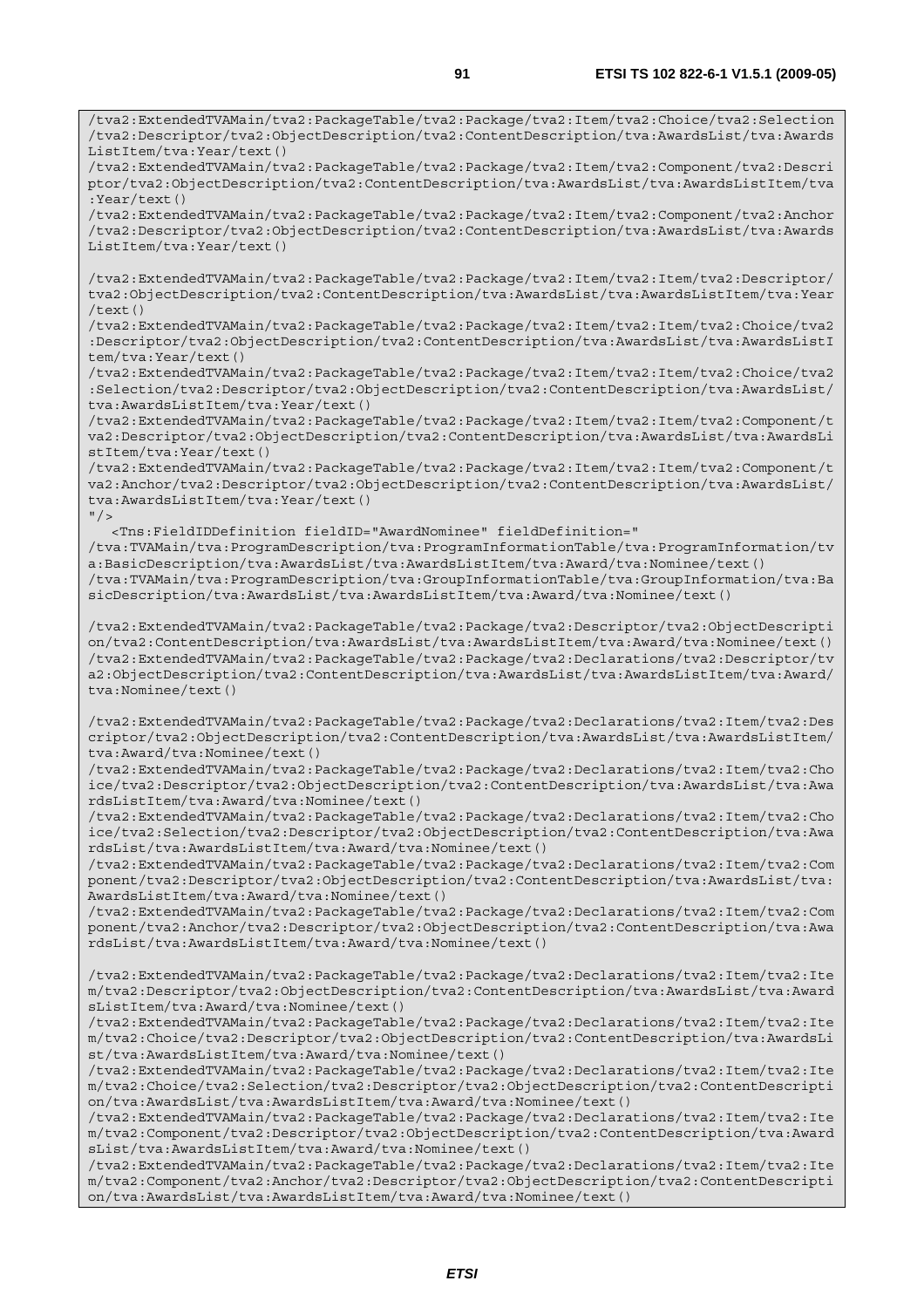/tva2:ExtendedTVAMain/tva2:PackageTable/tva2:Package/tva2:Declarations/tva2:Component/tva 2:Anchor/tva2:Descriptor/tva2:ObjectDescription/tva2:ContentDescription/tva:AwardsList/tv a:AwardsListItem/tva:Award/tva:Nominee/text()

/tva2:ExtendedTVAMain/tva2:PackageTable/tva2:Package/tva2:Declarations/tva2:Anchor/tva2:D escriptor/tva2:ObjectDescription/tva2:ContentDescription/tva:AwardsList/tva:AwardsListIte m/tva:Award/tva:Nominee/text()

/tva2:ExtendedTVAMain/tva2:PackageTable/tva2:Package/tva2:Item/tva2:Descriptor/tva2:Objec tDescription/tva2:ContentDescription/tva:AwardsList/tva:AwardsListItem/tva:Award/tva:Nomi nee/text()

/tva2:ExtendedTVAMain/tva2:PackageTable/tva2:Package/tva2:Item/tva2:Choice/tva2:Descripto r/tva2:ObjectDescription/tva2:ContentDescription/tva:AwardsList/tva:AwardsListItem/tva:Aw ard/tva:Nominee/text()

/tva2:ExtendedTVAMain/tva2:PackageTable/tva2:Package/tva2:Item/tva2:Choice/tva2:Selection /tva2:Descriptor/tva2:ObjectDescription/tva2:ContentDescription/tva:AwardsList/tva:Awards ListItem/tva:Award/tva:Nominee/text()

/tva2:ExtendedTVAMain/tva2:PackageTable/tva2:Package/tva2:Item/tva2:Component/tva2:Descri ptor/tva2:ObjectDescription/tva2:ContentDescription/tva:AwardsList/tva:AwardsListItem/tva :Award/tva:Nominee/text()

/tva2:ExtendedTVAMain/tva2:PackageTable/tva2:Package/tva2:Item/tva2:Component/tva2:Anchor /tva2:Descriptor/tva2:ObjectDescription/tva2:ContentDescription/tva:AwardsList/tva:Awards ListItem/tva:Award/tva:Nominee/text()

/tva2:ExtendedTVAMain/tva2:PackageTable/tva2:Package/tva2:Item/tva2:Item/tva2:Descriptor/ tva2:ObjectDescription/tva2:ContentDescription/tva:AwardsList/tva:AwardsListItem/tva:Awar d/tva:Nominee/text()

/tva2:ExtendedTVAMain/tva2:PackageTable/tva2:Package/tva2:Item/tva2:Item/tva2:Choice/tva2 :Descriptor/tva2:ObjectDescription/tva2:ContentDescription/tva:AwardsList/tva:AwardsListI tem/tva:Award/tva:Nominee/text()

/tva2:ExtendedTVAMain/tva2:PackageTable/tva2:Package/tva2:Item/tva2:Item/tva2:Choice/tva2 :Selection/tva2:Descriptor/tva2:ObjectDescription/tva2:ContentDescription/tva:AwardsList/ tva:AwardsListItem/tva:Award/tva:Nominee/text()

/tva2:ExtendedTVAMain/tva2:PackageTable/tva2:Package/tva2:Item/tva2:Item/tva2:Component/t va2:Descriptor/tva2:ObjectDescription/tva2:ContentDescription/tva:AwardsList/tva:AwardsLi stItem/tva:Award/tva:Nominee/text()

/tva2:ExtendedTVAMain/tva2:PackageTable/tva2:Package/tva2:Item/tva2:Item/tva2:Component/t va2:Anchor/tva2:Descriptor/tva2:ObjectDescription/tva2:ContentDescription/tva:AwardsList/ tva:AwardsListItem/tva:Award/tva:Nominee/text()  $"$ />

<Tns:FieldIDDefinition fieldID="AwardRecipient" fieldDefinition="

/tva:TVAMain/tva:ProgramDescription/tva:ProgramInformationTable/tva:ProgramInformation/tv a:BasicDescription/tva:AwardsList/tva:AwardsListItem/tva:Award/tva:Recipient/text() /tva:TVAMain/tva:ProgramDescription/tva:GroupInformationTable/tva:GroupInformation/tva:Ba sicDescription/tva:AwardsList/tva:AwardsListItem/tva:Award/tva:Recipient/text()

/tva2:ExtendedTVAMain/tva2:PackageTable/tva2:Package/tva2:Descriptor/tva2:ObjectDescripti on/tva2:ContentDescription/tva:AwardsList/tva:AwardsListItem/tva:Award/tva:Recipient/text ()

/tva2:ExtendedTVAMain/tva2:PackageTable/tva2:Package/tva2:Declarations/tva2:Descriptor/tv a2:ObjectDescription/tva2:ContentDescription/tva:AwardsList/tva:AwardsListItem/tva:Award/ tva:Recipient/text()

/tva2:ExtendedTVAMain/tva2:PackageTable/tva2:Package/tva2:Declarations/tva2:Item/tva2:Des criptor/tva2:ObjectDescription/tva2:ContentDescription/tva:AwardsList/tva:AwardsListItem/ tva:Award/tva:Recipient/text()

/tva2:ExtendedTVAMain/tva2:PackageTable/tva2:Package/tva2:Declarations/tva2:Item/tva2:Cho ice/tva2:Descriptor/tva2:ObjectDescription/tva2:ContentDescription/tva:AwardsList/tva:Awa rdsListItem/tva:Award/tva:Recipient/text()

/tva2:ExtendedTVAMain/tva2:PackageTable/tva2:Package/tva2:Declarations/tva2:Item/tva2:Cho ice/tva2:Selection/tva2:Descriptor/tva2:ObjectDescription/tva2:ContentDescription/tva:Awa rdsList/tva:AwardsListItem/tva:Award/tva:Recipient/text()

/tva2:ExtendedTVAMain/tva2:PackageTable/tva2:Package/tva2:Declarations/tva2:Item/tva2:Com ponent/tva2:Descriptor/tva2:ObjectDescription/tva2:ContentDescription/tva:AwardsList/tva: AwardsListItem/tva:Award/tva:Recipient/text()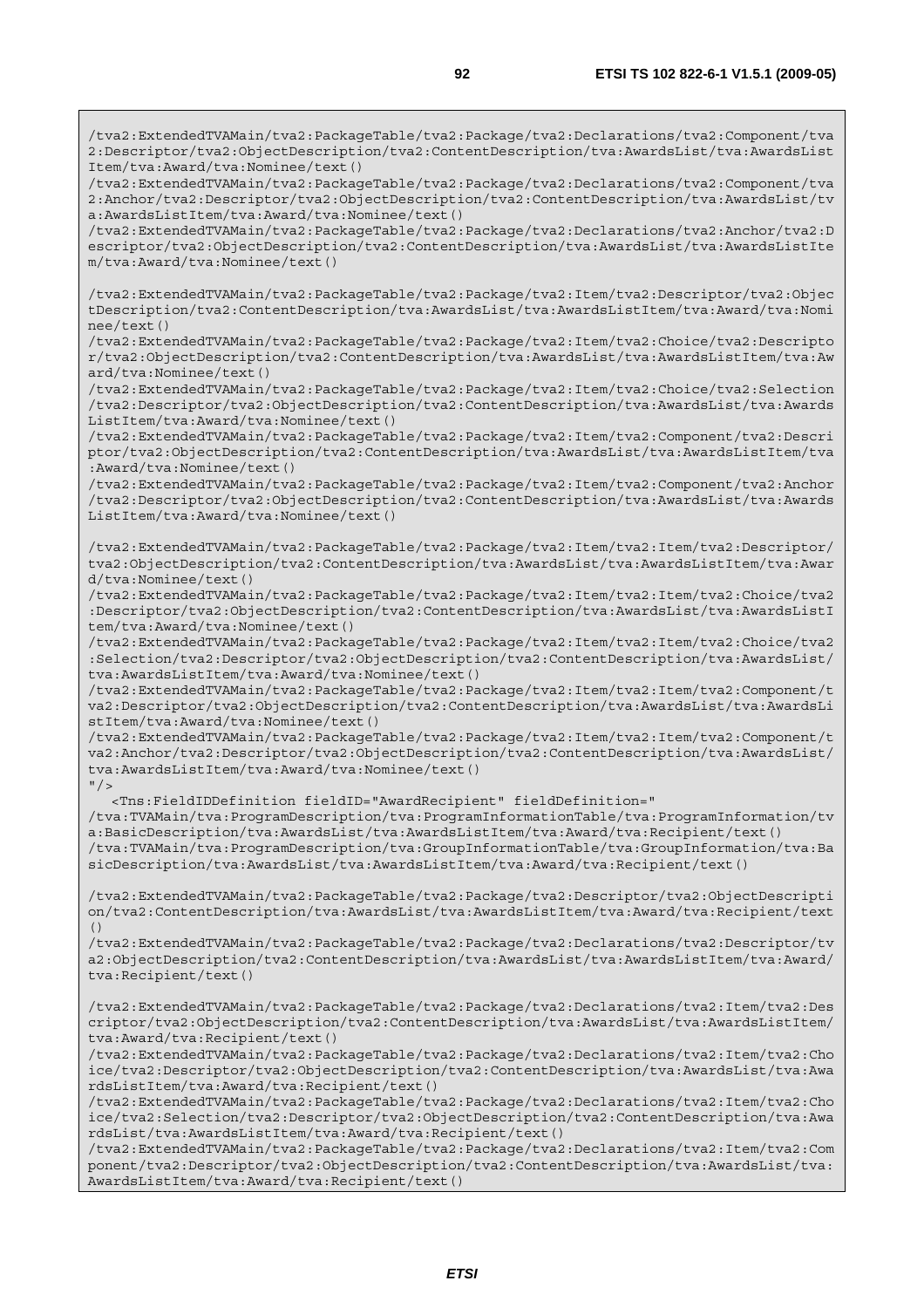/tva2:ExtendedTVAMain/tva2:PackageTable/tva2:Package/tva2:Declarations/tva2:Item/tva2:Com ponent/tva2:Anchor/tva2:Descriptor/tva2:ObjectDescription/tva2:ContentDescription/tva:Awa rdsList/tva:AwardsListItem/tva:Award/tva:Recipient/text()

/tva2:ExtendedTVAMain/tva2:PackageTable/tva2:Package/tva2:Declarations/tva2:Item/tva2:Ite m/tva2:Descriptor/tva2:ObjectDescription/tva2:ContentDescription/tva:AwardsList/tva:Award sListItem/tva:Award/tva:Recipient/text()

/tva2:ExtendedTVAMain/tva2:PackageTable/tva2:Package/tva2:Declarations/tva2:Item/tva2:Ite m/tva2:Choice/tva2:Descriptor/tva2:ObjectDescription/tva2:ContentDescription/tva:AwardsLi st/tva:AwardsListItem/tva:Award/tva:Recipient/text()

/tva2:ExtendedTVAMain/tva2:PackageTable/tva2:Package/tva2:Declarations/tva2:Item/tva2:Ite m/tva2:Choice/tva2:Selection/tva2:Descriptor/tva2:ObjectDescription/tva2:ContentDescripti on/tva:AwardsList/tva:AwardsListItem/tva:Award/tva:Recipient/text()

/tva2:ExtendedTVAMain/tva2:PackageTable/tva2:Package/tva2:Declarations/tva2:Item/tva2:Ite m/tva2:Component/tva2:Descriptor/tva2:ObjectDescription/tva2:ContentDescription/tva:Award sList/tva:AwardsListItem/tva:Award/tva:Recipient/text()

/tva2:ExtendedTVAMain/tva2:PackageTable/tva2:Package/tva2:Declarations/tva2:Item/tva2:Ite m/tva2:Component/tva2:Anchor/tva2:Descriptor/tva2:ObjectDescription/tva2:ContentDescripti on/tva:AwardsList/tva:AwardsListItem/tva:Award/tva:Recipient/text()

/tva2:ExtendedTVAMain/tva2:PackageTable/tva2:Package/tva2:Declarations/tva2:Component/tva 2:Descriptor/tva2:ObjectDescription/tva2:ContentDescription/tva:AwardsList/tva:AwardsList Item/tva:Award/tva:Recipient/text()

/tva2:ExtendedTVAMain/tva2:PackageTable/tva2:Package/tva2:Declarations/tva2:Component/tva 2:Anchor/tva2:Descriptor/tva2:ObjectDescription/tva2:ContentDescription/tva:AwardsList/tv a:AwardsListItem/tva:Award/tva:Recipient/text()

/tva2:ExtendedTVAMain/tva2:PackageTable/tva2:Package/tva2:Declarations/tva2:Anchor/tva2:D escriptor/tva2:ObjectDescription/tva2:ContentDescription/tva:AwardsList/tva:AwardsListIte m/tva:Award/tva:Recipient/text()

/tva2:ExtendedTVAMain/tva2:PackageTable/tva2:Package/tva2:Item/tva2:Descriptor/tva2:Objec tDescription/tva2:ContentDescription/tva:AwardsList/tva:AwardsListItem/tva:Award/tva:Reci pient/text()

/tva2:ExtendedTVAMain/tva2:PackageTable/tva2:Package/tva2:Item/tva2:Choice/tva2:Descripto r/tva2:ObjectDescription/tva2:ContentDescription/tva:AwardsList/tva:AwardsListItem/tva:Aw ard/tva:Recipient/text()

/tva2:ExtendedTVAMain/tva2:PackageTable/tva2:Package/tva2:Item/tva2:Choice/tva2:Selection /tva2:Descriptor/tva2:ObjectDescription/tva2:ContentDescription/tva:AwardsList/tva:Awards ListItem/tva:Award/tva:Recipient/text()

/tva2:ExtendedTVAMain/tva2:PackageTable/tva2:Package/tva2:Item/tva2:Component/tva2:Descri ptor/tva2:ObjectDescription/tva2:ContentDescription/tva:AwardsList/tva:AwardsListItem/tva :Award/tva:Recipient/text()

/tva2:ExtendedTVAMain/tva2:PackageTable/tva2:Package/tva2:Item/tva2:Component/tva2:Anchor /tva2:Descriptor/tva2:ObjectDescription/tva2:ContentDescription/tva:AwardsList/tva:Awards ListItem/tva:Award/tva:Recipient/text()

/tva2:ExtendedTVAMain/tva2:PackageTable/tva2:Package/tva2:Item/tva2:Item/tva2:Descriptor/ tva2:ObjectDescription/tva2:ContentDescription/tva:AwardsList/tva:AwardsListItem/tva:Awar d/tva:Recipient/text()

/tva2:ExtendedTVAMain/tva2:PackageTable/tva2:Package/tva2:Item/tva2:Item/tva2:Choice/tva2 :Descriptor/tva2:ObjectDescription/tva2:ContentDescription/tva:AwardsList/tva:AwardsListI tem/tva:Award/tva:Recipient/text()

/tva2:ExtendedTVAMain/tva2:PackageTable/tva2:Package/tva2:Item/tva2:Item/tva2:Choice/tva2 :Selection/tva2:Descriptor/tva2:ObjectDescription/tva2:ContentDescription/tva:AwardsList/ tva:AwardsListItem/tva:Award/tva:Recipient/text()

/tva2:ExtendedTVAMain/tva2:PackageTable/tva2:Package/tva2:Item/tva2:Item/tva2:Component/t va2:Descriptor/tva2:ObjectDescription/tva2:ContentDescription/tva:AwardsList/tva:AwardsLi stItem/tva:Award/tva:Recipient/text()

/tva2:ExtendedTVAMain/tva2:PackageTable/tva2:Package/tva2:Item/tva2:Item/tva2:Component/t va2:Anchor/tva2:Descriptor/tva2:ObjectDescription/tva2:ContentDescription/tva:AwardsList/ tva:AwardsListItem/tva:Award/tva:Recipient/text()  $"$  />

<Tns:FieldIDDefinition fieldID="ProductionDate" fieldDefinition="

/tva:TVAMain/tva:ProgramDescription/tva:ProgramInformationTable/tva:ProgramInformation/tv a:BasicDescription/tva:ProductionDate/text()

/tva:TVAMain/tva:ProgramDescription/tva:GroupInformationTable/tva:GroupInformation/tva:Ba sicDescription/tva:ProductionDate/text()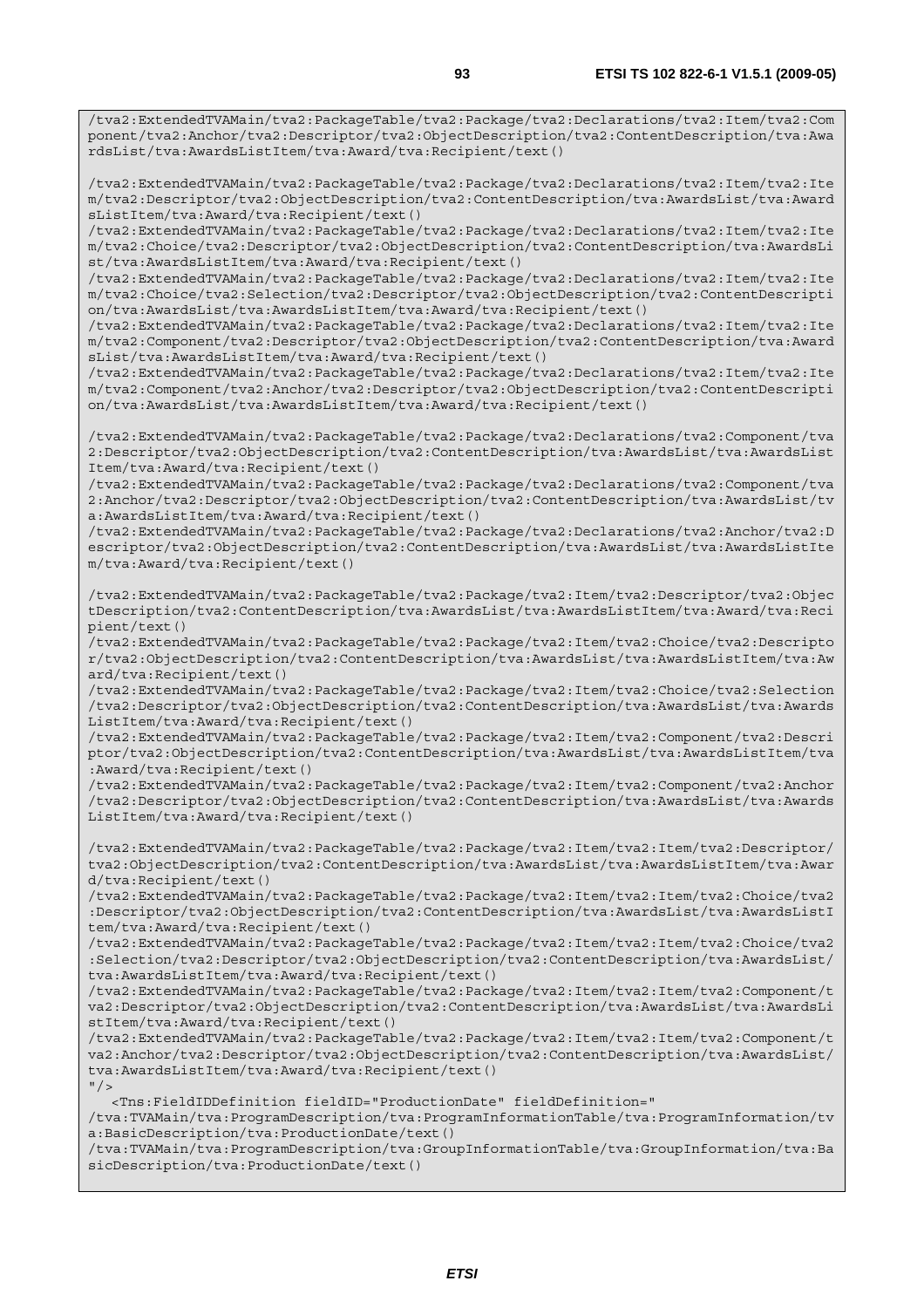/tva2:ExtendedTVAMain/tva2:PackageTable/tva2:Package/tva2:Descriptor/tva2:ObjectDescripti

on/tva2:ContentDescription/tva:ProductionDate/text() /tva2:ExtendedTVAMain/tva2:PackageTable/tva2:Package/tva2:Declarations/tva2:Descriptor/tv a2:ObjectDescription/tva2:ContentDescription/tva:ProductionDate/text() /tva2:ExtendedTVAMain/tva2:PackageTable/tva2:Package/tva2:Declarations/tva2:Item/tva2:Des criptor/tva2:ObjectDescription/tva2:ContentDescription/tva:ProductionDate/text() /tva2:ExtendedTVAMain/tva2:PackageTable/tva2:Package/tva2:Declarations/tva2:Item/tva2:Cho ice/tva2:Descriptor/tva2:ObjectDescription/tva2:ContentDescription/tva:ProductionDate/tex  $t($ ) /tva2:ExtendedTVAMain/tva2:PackageTable/tva2:Package/tva2:Declarations/tva2:Item/tva2:Cho ice/tva2:Selection/tva2:Descriptor/tva2:ObjectDescription/tva2:ContentDescription/tva:Pro ductionDate/text() /tva2:ExtendedTVAMain/tva2:PackageTable/tva2:Package/tva2:Declarations/tva2:Item/tva2:Com ponent/tva2:Descriptor/tva2:ObjectDescription/tva2:ContentDescription/tva:ProductionDate/ text() /tva2:ExtendedTVAMain/tva2:PackageTable/tva2:Package/tva2:Declarations/tva2:Item/tva2:Com ponent/tva2:Anchor/tva2:Descriptor/tva2:ObjectDescription/tva2:ContentDescription/tva:Pro ductionDate/text() /tva2:ExtendedTVAMain/tva2:PackageTable/tva2:Package/tva2:Declarations/tva2:Item/tva2:Ite m/tva2:Descriptor/tva2:ObjectDescription/tva2:ContentDescription/tva:ProductionDate/text( ) /tva2:ExtendedTVAMain/tva2:PackageTable/tva2:Package/tva2:Declarations/tva2:Item/tva2:Ite m/tva2:Choice/tva2:Descriptor/tva2:ObjectDescription/tva2:ContentDescription/tva:Producti onDate/text() /tva2:ExtendedTVAMain/tva2:PackageTable/tva2:Package/tva2:Declarations/tva2:Item/tva2:Ite m/tva2:Choice/tva2:Selection/tva2:Descriptor/tva2:ObjectDescription/tva2:ContentDescripti on/tva:ProductionDate/text() /tva2:ExtendedTVAMain/tva2:PackageTable/tva2:Package/tva2:Declarations/tva2:Item/tva2:Ite m/tva2:Component/tva2:Descriptor/tva2:ObjectDescription/tva2:ContentDescription/tva:Produ ctionDate/text() /tva2:ExtendedTVAMain/tva2:PackageTable/tva2:Package/tva2:Declarations/tva2:Item/tva2:Ite m/tva2:Component/tva2:Anchor/tva2:Descriptor/tva2:ObjectDescription/tva2:ContentDescripti on/tva:ProductionDate/text() /tva2:ExtendedTVAMain/tva2:PackageTable/tva2:Package/tva2:Declarations/tva2:Component/tva 2:Descriptor/tva2:ObjectDescription/tva2:ContentDescription/tva:ProductionDate/text() /tva2:ExtendedTVAMain/tva2:PackageTable/tva2:Package/tva2:Declarations/tva2:Component/tva 2:Anchor/tva2:Descriptor/tva2:ObjectDescription/tva2:ContentDescription/tva:ProductionDat e/text() /tva2:ExtendedTVAMain/tva2:PackageTable/tva2:Package/tva2:Declarations/tva2:Anchor/tva2:D escriptor/tva2:ObjectDescription/tva2:ContentDescription/tva:ProductionDate/text() /tva2:ExtendedTVAMain/tva2:PackageTable/tva2:Package/tva2:Item/tva2:Descriptor/tva2:Objec tDescription/tva2:ContentDescription/tva:ProductionDate/text() /tva2:ExtendedTVAMain/tva2:PackageTable/tva2:Package/tva2:Item/tva2:Choice/tva2:Descripto r/tva2:ObjectDescription/tva2:ContentDescription/tva:ProductionDate/text() /tva2:ExtendedTVAMain/tva2:PackageTable/tva2:Package/tva2:Item/tva2:Choice/tva2:Selection /tva2:Descriptor/tva2:ObjectDescription/tva2:ContentDescription/tva:ProductionDate/text() /tva2:ExtendedTVAMain/tva2:PackageTable/tva2:Package/tva2:Item/tva2:Component/tva2:Descri ptor/tva2:ObjectDescription/tva2:ContentDescription/tva:ProductionDate/text() /tva2:ExtendedTVAMain/tva2:PackageTable/tva2:Package/tva2:Item/tva2:Component/tva2:Anchor /tva2:Descriptor/tva2:ObjectDescription/tva2:ContentDescription/tva:ProductionDate/text() /tva2:ExtendedTVAMain/tva2:PackageTable/tva2:Package/tva2:Item/tva2:Item/tva2:Descriptor/ tva2:ObjectDescription/tva2:ContentDescription/tva:ProductionDate/text() /tva2:ExtendedTVAMain/tva2:PackageTable/tva2:Package/tva2:Item/tva2:Item/tva2:Choice/tva2 :Descriptor/tva2:ObjectDescription/tva2:ContentDescription/tva:ProductionDate/text() /tva2:ExtendedTVAMain/tva2:PackageTable/tva2:Package/tva2:Item/tva2:Item/tva2:Choice/tva2 :Selection/tva2:Descriptor/tva2:ObjectDescription/tva2:ContentDescription/tva:ProductionD ate/text() /tva2:ExtendedTVAMain/tva2:PackageTable/tva2:Package/tva2:Item/tva2:Item/tva2:Component/t va2:Descriptor/tva2:ObjectDescription/tva2:ContentDescription/tva:ProductionDate/text() /tva2:ExtendedTVAMain/tva2:PackageTable/tva2:Package/tva2:Item/tva2:Item/tva2:Component/t va2:Anchor/tva2:Descriptor/tva2:ObjectDescription/tva2:ContentDescription/tva:ProductionD ate/text()  $''$  / >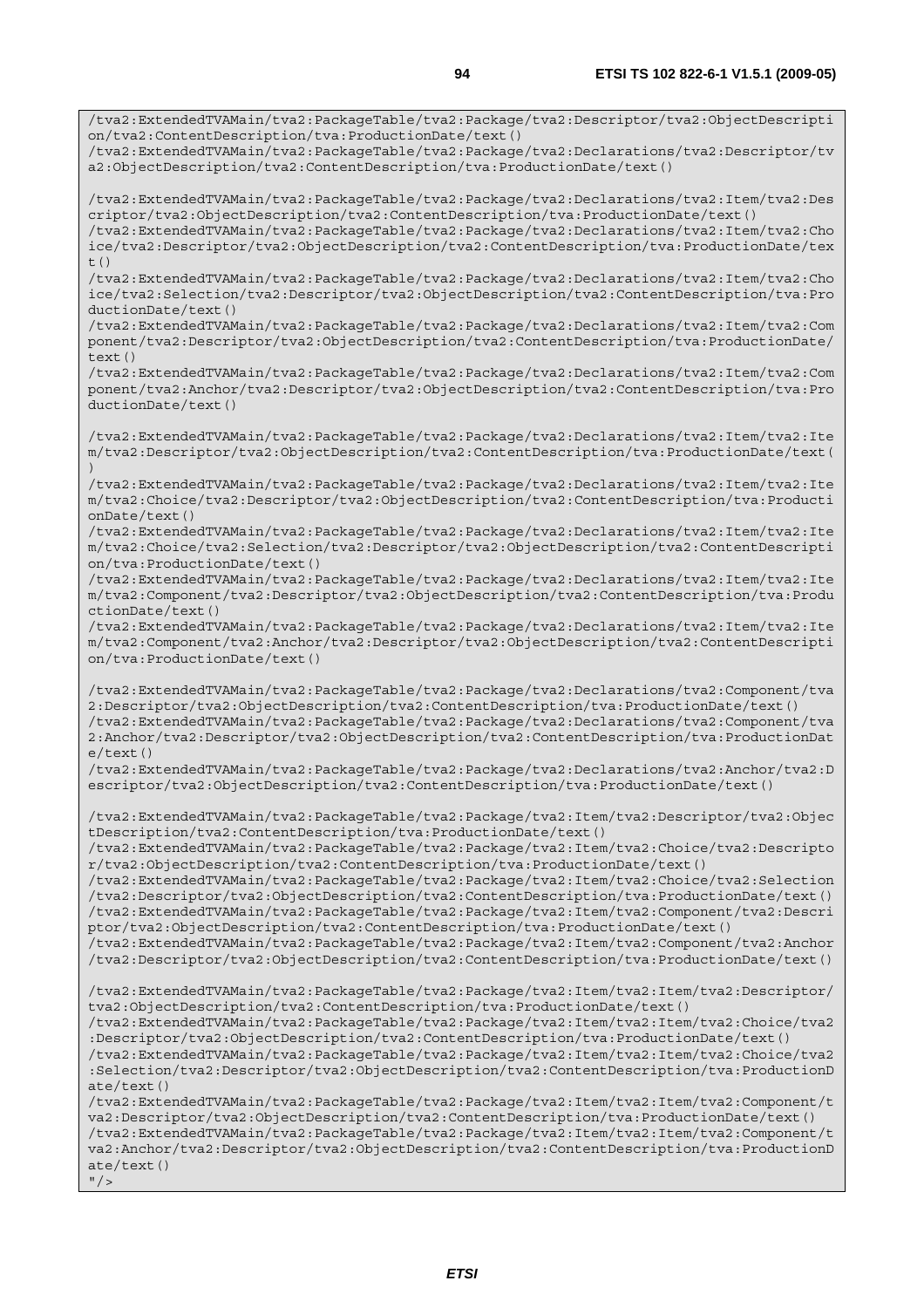| $<$ ! --                                                                                                                                                                                                                                                                                                                                                                                                                                                                                                                                                                                                                                                                                                                                                                                                                                                                                                                                                                                                                                                                                                                                                                                                                             |
|--------------------------------------------------------------------------------------------------------------------------------------------------------------------------------------------------------------------------------------------------------------------------------------------------------------------------------------------------------------------------------------------------------------------------------------------------------------------------------------------------------------------------------------------------------------------------------------------------------------------------------------------------------------------------------------------------------------------------------------------------------------------------------------------------------------------------------------------------------------------------------------------------------------------------------------------------------------------------------------------------------------------------------------------------------------------------------------------------------------------------------------------------------------------------------------------------------------------------------------|
| $--$<br><!-- feldID for Program, Group, Purchase, Instance, and Package<br> $--$<br>$<$ ! --                                                                                                                                                                                                                                                                                                                                                                                                                                                                                                                                                                                                                                                                                                                                                                                                                                                                                                                                                                                                                                                                                                                                         |
|                                                                                                                                                                                                                                                                                                                                                                                                                                                                                                                                                                                                                                                                                                                                                                                                                                                                                                                                                                                                                                                                                                                                                                                                                                      |
| $--$<br><Tns:FieldIDDefinition fieldID="Price" fieldDefinition="<br>tva:TVAMain/tva:ProgramDescription/tva:ProgramInformationTable/tva:ProgramInformation/tv/<br>a:BasicDescription/tva:PurchaseList/tva:PurchaseItem/tva:Price/text()<br>/tva:TVAMain/tva:ProgramDescription/tva:GroupInformationTable/tva:GroupInformation/tva:Ba<br>sicDescription/tva:PurchaseList/tva:PurchaseItem/tva:Price/text()<br>/tva:TVAMain/tva:ProgramDescription/tva:ProgramLocationTable/tva:Schedule/tva:ScheduleEve<br>nt/tva:InstanceDescription/tva:PurchaseList/tva:PurchaseItem/tva:Price/text()<br>/tva:TVAMain/tva:ProgramDescription/tva:ProgramLocationTable/tva:BroadcastEvent/tva:Insta<br>nceDescription/tva:PurchaseList/tva:PurchaseItem/tva:Price/text()<br>/tva:TVAMain/tva:ProgramDescription/tva:ProgramLocationTable/tva:OnDemandProgram/tva:Inst<br>anceDescription/tva:PurchaseList/tva:PurchaseItem/tva:Price/text()<br>/tva:TVAMain/tva:ProgramDescription/tva:ProgramLocationTable/tva:OnDemandService/tva:OnDe<br>mandProgram/tva:InstanceDescription/tva:PurchaseList/tva:PurchaseItem/tva:Price/text()<br>/tva:TVAMain/tva:ProgramDescription/tva:PurchaseInformationTable/tva:PurchaseInformation/<br>tva: Price/text() |
| /tva2:ExtendedTVAMain/tva2:PackageTable/tva2:Package/tva2:Descriptor/tva2:ObjectDescripti<br>on/tva2:ContentDescription/tva:PurchaseList/tva:PurchaseItem/tva:Price/text()<br>/tva2:ExtendedTVAMain/tva2:PackageTable/tva2:Package/tva2:Declarations/tva2:Descriptor/tv<br>a2:ObjectDescription/tva2:ContentDescription/tva:PurchaseList/tva:PurchaseItem/tva:Price/<br>text()                                                                                                                                                                                                                                                                                                                                                                                                                                                                                                                                                                                                                                                                                                                                                                                                                                                       |
| tva2:ExtendedTVAMain/tva2:PackageTable/tva2:Package/tva2:Declarations/tva2:Item/tva2:Des/<br>criptor/tva2:ObjectDescription/tva2:ContentDescription/tva:PurchaseList/tva:PurchaseItem/<br>tva: Price/text()<br>tva2:ExtendedTVAMain/tva2:PackageTable/tva2:Package/tva2:Declarations/tva2:Item/tva2:Cho/<br>ice/tva2:Descriptor/tva2:ObjectDescription/tva2:ContentDescription/tva:PurchaseList/tva:P<br>urchaseItem/tva:Price/text()<br>tva2:ExtendedTVAMain/tva2:PackageTable/tva2:Package/tva2:Declarations/tva2:Item/tva2:Cho/<br>ice/tva2:Selection/tva2:Descriptor/tva2:ObjectDescription/tva2:ContentDescription/tva:Pur<br>chaseList/tva:PurchaseItem/tva:Price/text()<br>/tva2:ExtendedTVAMain/tva2:PackageTable/tva2:Package/tva2:Declarations/tva2:Item/tva2:Com                                                                                                                                                                                                                                                                                                                                                                                                                                                          |
| ponent/tva2:Descriptor/tva2:ObjectDescription/tva2:ContentDescription/tva:PurchaseList/tv<br>a: PurchaseItem/tva: Price/text()<br>/tva2:ExtendedTVAMain/tva2:PackageTable/tva2:Package/tva2:Declarations/tva2:Item/tva2:Com<br>ponent/tva2:Anchor/tva2:Descriptor/tva2:ObjectDescription/tva2:ContentDescription/tva:Pur<br>chaseList/tva:PurchaseItem/tva:Price/text()                                                                                                                                                                                                                                                                                                                                                                                                                                                                                                                                                                                                                                                                                                                                                                                                                                                              |
| /tva2:ExtendedTVAMain/tva2:PackageTable/tva2:Package/tva2:Declarations/tva2:Item/tva2:Ite<br>m/tva2:Descriptor/tva2:ObjectDescription/tva2:ContentDescription/tva:PurchaseList/tva:Pur<br>chaseItem/tva:Price/text()<br>tva2:ExtendedTVAMain/tva2:PackageTable/tva2:Package/tva2:Declarations/tva2:Item/tva2:Ite/<br>m/tva2:Choice/tva2:Descriptor/tva2:ObjectDescription/tva2:ContentDescription/tva:Purchase<br>List/tva:PurchaseItem/tva:Price/text()<br>/tva2:ExtendedTVAMain/tva2:PackageTable/tva2:Package/tva2:Declarations/tva2:Item/tva2:Ite<br>m/tva2:Choice/tva2:Selection/tva2:Descriptor/tva2:ObjectDescription/tva2:ContentDescripti                                                                                                                                                                                                                                                                                                                                                                                                                                                                                                                                                                                   |
| on/tva:PurchaseList/tva:PurchaseItem/tva:Price/text()<br>/tva2:ExtendedTVAMain/tva2:PackageTable/tva2:Package/tva2:Declarations/tva2:Item/tva2:Ite<br>m/tva2:Component/tva2:Descriptor/tva2:ObjectDescription/tva2:ContentDescription/tva:Purch<br>aseList/tva: PurchaseItem/tva: Price/text()<br>/tva2:ExtendedTVAMain/tva2:PackageTable/tva2:Package/tva2:Declarations/tva2:Item/tva2:Ite<br>m/tva2:Component/tva2:Anchor/tva2:Descriptor/tva2:ObjectDescription/tva2:ContentDescripti<br>on/tva:PurchaseList/tva:PurchaseItem/tva:Price/text()                                                                                                                                                                                                                                                                                                                                                                                                                                                                                                                                                                                                                                                                                    |
| /tva2:ExtendedTVAMain/tva2:PackageTable/tva2:Package/tva2:Declarations/tva2:Component/tva<br>2:Descriptor/tva2:ObjectDescription/tva2:ContentDescription/tva:PurchaseList/tva:Purchase<br>Item/tva:Price/text()<br>/tva2:ExtendedTVAMain/tva2:PackageTable/tva2:Package/tva2:Declarations/tva2:Component/tva                                                                                                                                                                                                                                                                                                                                                                                                                                                                                                                                                                                                                                                                                                                                                                                                                                                                                                                         |
|                                                                                                                                                                                                                                                                                                                                                                                                                                                                                                                                                                                                                                                                                                                                                                                                                                                                                                                                                                                                                                                                                                                                                                                                                                      |

2:Anchor/tva2:Descriptor/tva2:ObjectDescription/tva2:ContentDescription/tva:PurchaseList/ tva:PurchaseItem/tva:Price/text()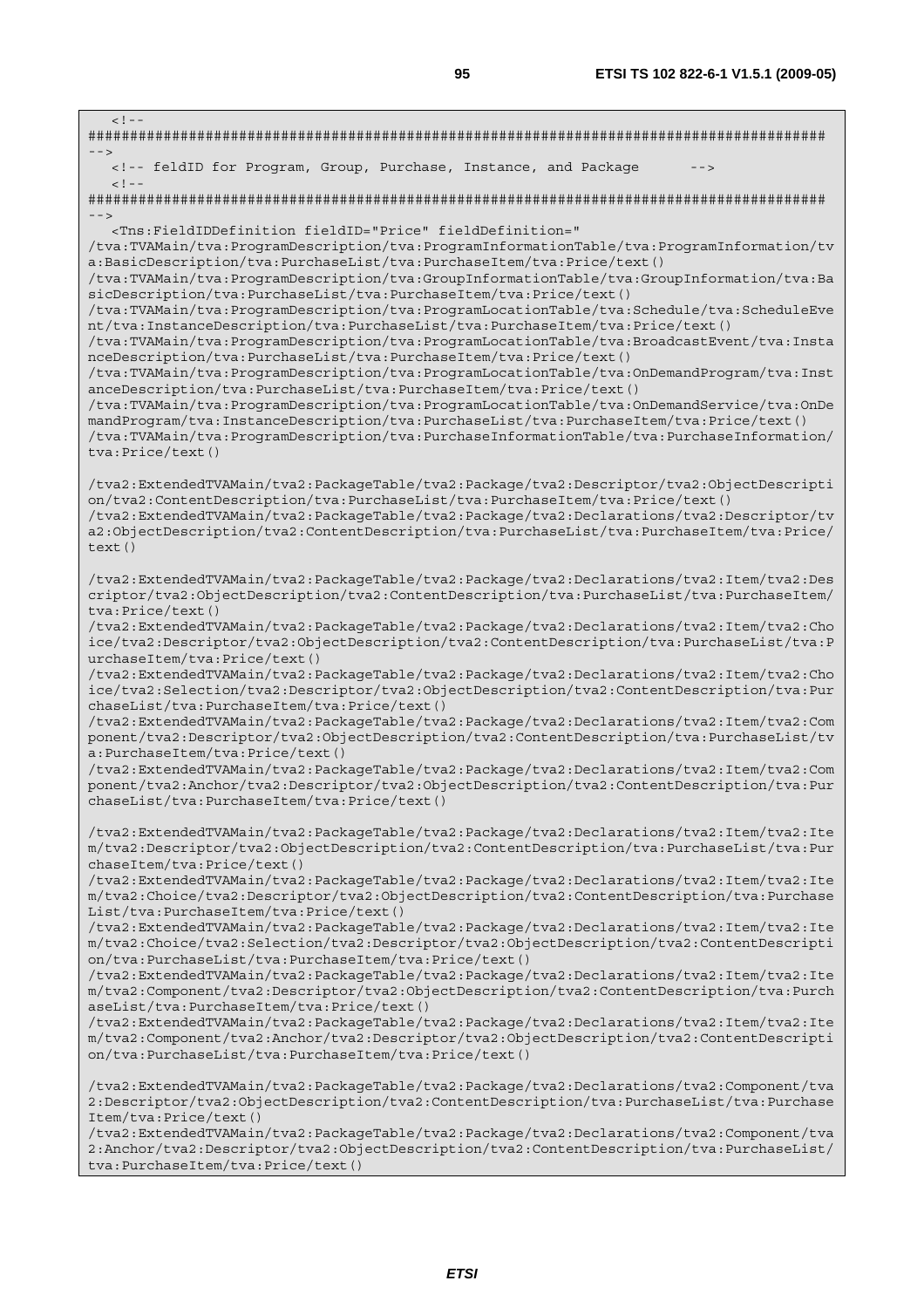/tva2:ExtendedTVAMain/tva2:PackageTable/tva2:Package/tva2:Declarations/tva2:Anchor/tva2:D escriptor/tva2:ObjectDescription/tva2:ContentDescription/tva:PurchaseList/tva:PurchaseIte m/tva:Price/text()

/tva2:ExtendedTVAMain/tva2:PackageTable/tva2:Package/tva2:Item/tva2:Descriptor/tva2:Objec tDescription/tva2:ContentDescription/tva:PurchaseList/tva:PurchaseItem/tva:Price/text() /tva2:ExtendedTVAMain/tva2:PackageTable/tva2:Package/tva2:Item/tva2:Choice/tva2:Descripto r/tva2:ObjectDescription/tva2:ContentDescription/tva:PurchaseList/tva:PurchaseItem/tva:Pr ice/text()

/tva2:ExtendedTVAMain/tva2:PackageTable/tva2:Package/tva2:Item/tva2:Choice/tva2:Selection /tva2:Descriptor/tva2:ObjectDescription/tva2:ContentDescription/tva:PurchaseList/tva:Purc haseItem/tva:Price/text()

/tva2:ExtendedTVAMain/tva2:PackageTable/tva2:Package/tva2:Item/tva2:Component/tva2:Descri ptor/tva2:ObjectDescription/tva2:ContentDescription/tva:PurchaseList/tva:PurchaseItem/tva :Price/text()

/tva2:ExtendedTVAMain/tva2:PackageTable/tva2:Package/tva2:Item/tva2:Component/tva2:Anchor /tva2:Descriptor/tva2:ObjectDescription/tva2:ContentDescription/tva:PurchaseList/tva:Purc haseItem/tva:Price/text()

/tva2:ExtendedTVAMain/tva2:PackageTable/tva2:Package/tva2:Item/tva2:Item/tva2:Descriptor/ tva2:ObjectDescription/tva2:ContentDescription/tva:PurchaseList/tva:PurchaseItem/tva:Pric e/text()

/tva2:ExtendedTVAMain/tva2:PackageTable/tva2:Package/tva2:Item/tva2:Item/tva2:Choice/tva2 :Descriptor/tva2:ObjectDescription/tva2:ContentDescription/tva:PurchaseList/tva:PurchaseI tem/tva:Price/text()

/tva2:ExtendedTVAMain/tva2:PackageTable/tva2:Package/tva2:Item/tva2:Item/tva2:Choice/tva2 :Selection/tva2:Descriptor/tva2:ObjectDescription/tva2:ContentDescription/tva:PurchaseLis t/tva:PurchaseItem/tva:Price/text()

/tva2:ExtendedTVAMain/tva2:PackageTable/tva2:Package/tva2:Item/tva2:Item/tva2:Component/t va2:Descriptor/tva2:ObjectDescription/tva2:ContentDescription/tva:PurchaseList/tva:Purcha seItem/tva:Price/text()

/tva2:ExtendedTVAMain/tva2:PackageTable/tva2:Package/tva2:Item/tva2:Item/tva2:Component/t va2:Anchor/tva2:Descriptor/tva2:ObjectDescription/tva2:ContentDescription/tva:PurchaseLis t/tva:PurchaseItem/tva:Price/text()

 $"$  />

<Tns:FieldIDDefinition fieldID="currencyCode" fieldDefinition="

/tva:TVAMain/tva:ProgramDescription/tva:ProgramInformationTable/tva:ProgramInformation/tv a:BasicDescription/tva:PurchaseList/tva:PurchaseItem/tva:Price/@currencyCode

/tva:TVAMain/tva:ProgramDescription/tva:GroupInformationTable/tva:GroupInformation/tva:Ba sicDescription/tva:PurchaseList/tva:PurchaseItem/tva:Price/@currencyCode

/tva:TVAMain/tva:ProgramDescription/tva:ProgramLocationTable/tva:Schedule/tva:ScheduleEve nt/tva:InstanceDescription/tva:PurchaseList/tva:PurchaseItem/tva:Price/@currencyCode

/tva:TVAMain/tva:ProgramDescription/tva:ProgramLocationTable/tva:BroadcastEvent/tva:Insta nceDescription/tva:PurchaseList/tva:PurchaseItem/tva:Price/@currencyCode

/tva:TVAMain/tva:ProgramDescription/tva:ProgramLocationTable/tva:OnDemandProgram/tva:Inst anceDescription/tva:PurchaseList/tva:PurchaseItem/tva:Price/@currencyCode

/tva:TVAMain/tva:ProgramDescription/tva:ProgramLocationTable/tva:OnDemandService/tva:OnDe mandProgram/tva:InstanceDescription/tva:PurchaseList/tva:PurchaseItem/tva:Price/@currency Code

/tva:TVAMain/tva:ProgramDescription/tva:PurchaseInformationTable/tva:PurchaseInformation/ tva:Price/@currencyCode

/tva2:ExtendedTVAMain/tva2:PackageTable/tva2:Package/tva2:Descriptor/tva2:ObjectDescripti on/tva2:ContentDescription/tva:PurchaseList/tva:PurchaseItem/tva:Price/@currencyCode /tva2:ExtendedTVAMain/tva2:PackageTable/tva2:Package/tva2:Declarations/tva2:Descriptor/tv a2:ObjectDescription/tva2:ContentDescription/tva:PurchaseList/tva:PurchaseItem/tva:Price/ @currencyCode

/tva2:ExtendedTVAMain/tva2:PackageTable/tva2:Package/tva2:Declarations/tva2:Item/tva2:Des criptor/tva2:ObjectDescription/tva2:ContentDescription/tva:PurchaseList/tva:PurchaseItem/ tva:Price/@currencyCode

/tva2:ExtendedTVAMain/tva2:PackageTable/tva2:Package/tva2:Declarations/tva2:Item/tva2:Cho ice/tva2:Descriptor/tva2:ObjectDescription/tva2:ContentDescription/tva:PurchaseList/tva:P urchaseItem/tva:Price/@currencyCode

/tva2:ExtendedTVAMain/tva2:PackageTable/tva2:Package/tva2:Declarations/tva2:Item/tva2:Cho ice/tva2:Selection/tva2:Descriptor/tva2:ObjectDescription/tva2:ContentDescription/tva:Pur chaseList/tva:PurchaseItem/tva:Price/@currencyCode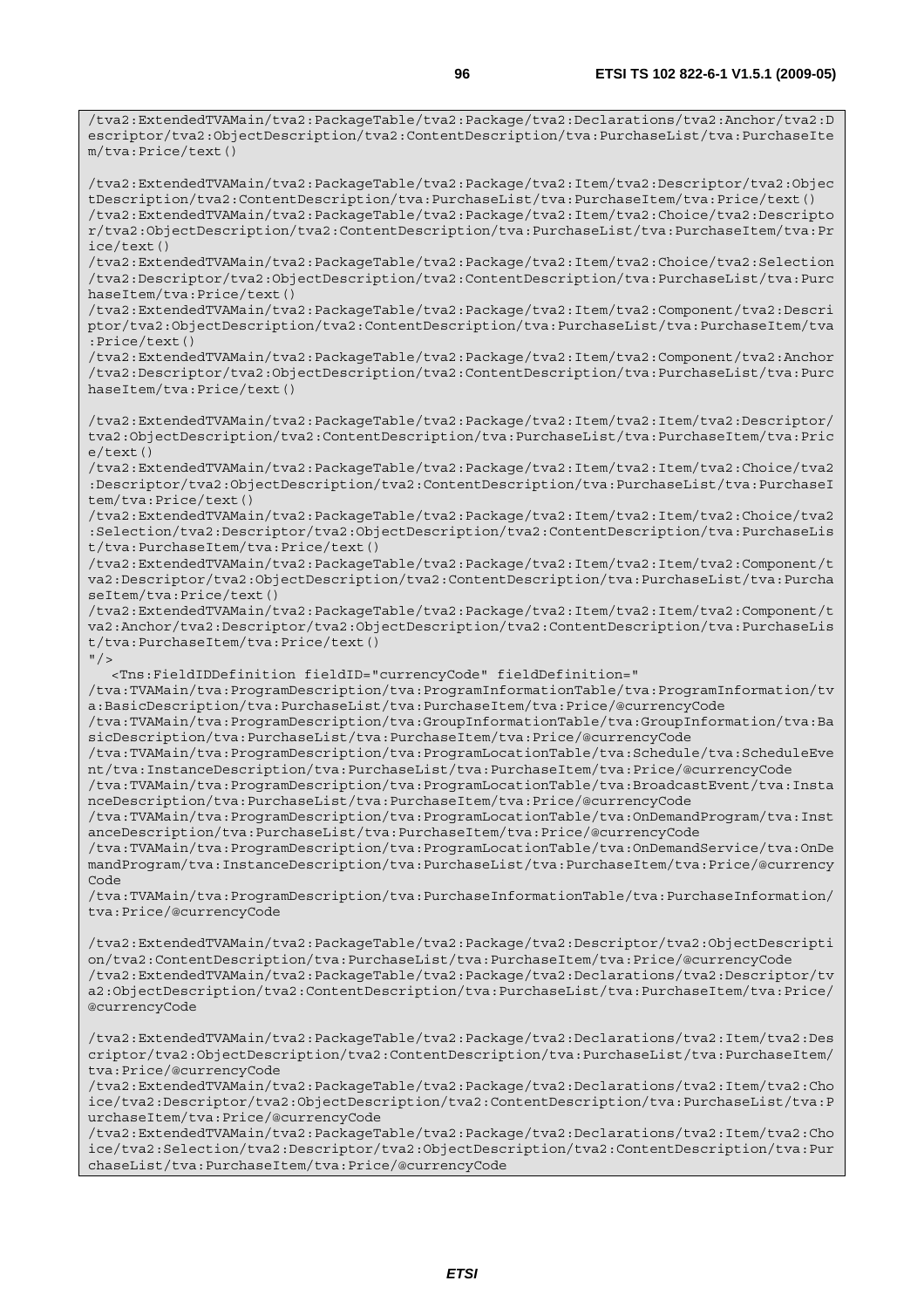/tva2:ExtendedTVAMain/tva2:PackageTable/tva2:Package/tva2:Declarations/tva2:Item/tva2:Com ponent/tva2:Descriptor/tva2:ObjectDescription/tva2:ContentDescription/tva:PurchaseList/tv a:PurchaseItem/tva:Price/@currencyCode

/tva2:ExtendedTVAMain/tva2:PackageTable/tva2:Package/tva2:Declarations/tva2:Item/tva2:Com ponent/tva2:Anchor/tva2:Descriptor/tva2:ObjectDescription/tva2:ContentDescription/tva:Pur chaseList/tva:PurchaseItem/tva:Price/@currencyCode

/tva2:ExtendedTVAMain/tva2:PackageTable/tva2:Package/tva2:Declarations/tva2:Item/tva2:Ite m/tva2:Descriptor/tva2:ObjectDescription/tva2:ContentDescription/tva:PurchaseList/tva:Pur chaseItem/tva:Price/@currencyCode

/tva2:ExtendedTVAMain/tva2:PackageTable/tva2:Package/tva2:Declarations/tva2:Item/tva2:Ite m/tva2:Choice/tva2:Descriptor/tva2:ObjectDescription/tva2:ContentDescription/tva:Purchase List/tva:PurchaseItem/tva:Price/@currencyCode

/tva2:ExtendedTVAMain/tva2:PackageTable/tva2:Package/tva2:Declarations/tva2:Item/tva2:Ite m/tva2:Choice/tva2:Selection/tva2:Descriptor/tva2:ObjectDescription/tva2:ContentDescripti on/tva:PurchaseList/tva:PurchaseItem/tva:Price/@currencyCode

/tva2:ExtendedTVAMain/tva2:PackageTable/tva2:Package/tva2:Declarations/tva2:Item/tva2:Ite m/tva2:Component/tva2:Descriptor/tva2:ObjectDescription/tva2:ContentDescription/tva:Purch aseList/tva:PurchaseItem/tva:Price/@currencyCode

/tva2:ExtendedTVAMain/tva2:PackageTable/tva2:Package/tva2:Declarations/tva2:Item/tva2:Ite m/tva2:Component/tva2:Anchor/tva2:Descriptor/tva2:ObjectDescription/tva2:ContentDescripti on/tva:PurchaseList/tva:PurchaseItem/tva:Price/@currencyCode

/tva2:ExtendedTVAMain/tva2:PackageTable/tva2:Package/tva2:Declarations/tva2:Component/tva 2:Descriptor/tva2:ObjectDescription/tva2:ContentDescription/tva:PurchaseList/tva:Purchase Item/tva:Price/@currencyCode

/tva2:ExtendedTVAMain/tva2:PackageTable/tva2:Package/tva2:Declarations/tva2:Component/tva 2:Anchor/tva2:Descriptor/tva2:ObjectDescription/tva2:ContentDescription/tva:PurchaseList/ tva:PurchaseItem/tva:Price/@currencyCode

/tva2:ExtendedTVAMain/tva2:PackageTable/tva2:Package/tva2:Declarations/tva2:Anchor/tva2:D escriptor/tva2:ObjectDescription/tva2:ContentDescription/tva:PurchaseList/tva:PurchaseIte m/tva:Price/@currencyCode

/tva2:ExtendedTVAMain/tva2:PackageTable/tva2:Package/tva2:Item/tva2:Descriptor/tva2:Objec tDescription/tva2:ContentDescription/tva:PurchaseList/tva:PurchaseItem/tva:Price/@currenc yCode

/tva2:ExtendedTVAMain/tva2:PackageTable/tva2:Package/tva2:Item/tva2:Choice/tva2:Descripto r/tva2:ObjectDescription/tva2:ContentDescription/tva:PurchaseList/tva:PurchaseItem/tva:Pr ice/@currencyCode

/tva2:ExtendedTVAMain/tva2:PackageTable/tva2:Package/tva2:Item/tva2:Choice/tva2:Selection /tva2:Descriptor/tva2:ObjectDescription/tva2:ContentDescription/tva:PurchaseList/tva:Purc haseItem/tva:Price/@currencyCode

/tva2:ExtendedTVAMain/tva2:PackageTable/tva2:Package/tva2:Item/tva2:Component/tva2:Descri ptor/tva2:ObjectDescription/tva2:ContentDescription/tva:PurchaseList/tva:PurchaseItem/tva :Price/@currencyCode

/tva2:ExtendedTVAMain/tva2:PackageTable/tva2:Package/tva2:Item/tva2:Component/tva2:Anchor /tva2:Descriptor/tva2:ObjectDescription/tva2:ContentDescription/tva:PurchaseList/tva:Purc haseItem/tva:Price/@currencyCode

/tva2:ExtendedTVAMain/tva2:PackageTable/tva2:Package/tva2:Item/tva2:Item/tva2:Descriptor/ tva2:ObjectDescription/tva2:ContentDescription/tva:PurchaseList/tva:PurchaseItem/tva:Pric e/@currencyCode

/tva2:ExtendedTVAMain/tva2:PackageTable/tva2:Package/tva2:Item/tva2:Item/tva2:Choice/tva2 :Descriptor/tva2:ObjectDescription/tva2:ContentDescription/tva:PurchaseList/tva:PurchaseI tem/tva:Price/@currencyCode

/tva2:ExtendedTVAMain/tva2:PackageTable/tva2:Package/tva2:Item/tva2:Item/tva2:Choice/tva2 :Selection/tva2:Descriptor/tva2:ObjectDescription/tva2:ContentDescription/tva:PurchaseLis t/tva:PurchaseItem/tva:Price/@currencyCode

/tva2:ExtendedTVAMain/tva2:PackageTable/tva2:Package/tva2:Item/tva2:Item/tva2:Component/t va2:Descriptor/tva2:ObjectDescription/tva2:ContentDescription/tva:PurchaseList/tva:Purcha seItem/tva:Price/@currencyCode

/tva2:ExtendedTVAMain/tva2:PackageTable/tva2:Package/tva2:Item/tva2:Item/tva2:Component/t va2:Anchor/tva2:Descriptor/tva2:ObjectDescription/tva2:ContentDescription/tva:PurchaseLis t/tva:PurchaseItem/tva:Price/@currencyCode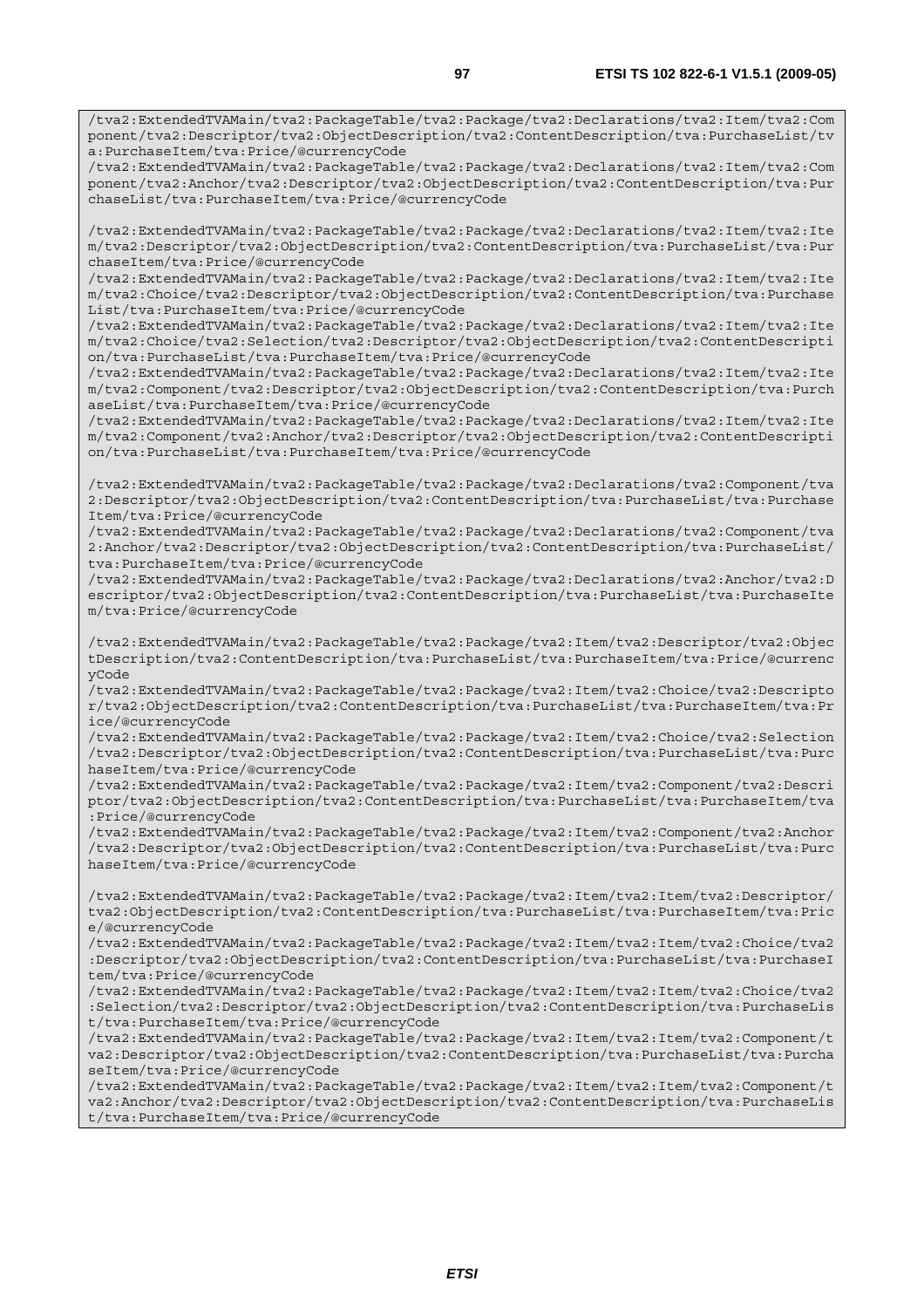$"$  / >

 $\leq$   $\perp$ ######################################################################################## --> <!-- feldID for Program, Group, Purchase, Instance, and Package for coupon -->  $<$ ! --######################################################################################## --> <Tns:FieldIDDefinition fieldID="RewardCouponId" fieldDefinition=" /tva:TVAMain/tva:ProgramDescription/tva:ProgramInformationTable/tva:ProgramInformation/tv a:BasicDescription/tva:PurchaseList/tva2:ExtendedPurchaseItem/tva2:RewardCoupon/tva2:Coup onRef/tva2:CouponIdRef/text() /tva:TVAMain/tva:ProgramDescription/tva:GroupInformationTable/tva:GroupInformation/tva:Ba sicDescription/tva:PurchaseList/tva2:ExtendedPurchaseItem/tva2:RewardCoupon/tva2:CouponRe f/tva2:CouponIdRef/text() /tva:TVAMain/tva:ProgramDescription/tva:ProgramLocationTable/tva:Schedule/tva:ScheduleEve nt/tva:InstanceDescription/tva:PurchaseList/tva2:ExtendedPurchaseItem/tva2:RewardCoupon/t va2:CouponRef/tva2:CouponIdRef/text() /tva:TVAMain/tva:ProgramDescription/tva:ProgramLocationTable/tva:BroadcastEvent/tva:Insta nceDescription/tva:PurchaseList/tva2:ExtendedPurchaseItem/tva2:RewardCoupon/tva2:CouponRe f/tva2:CouponIdRef/text() /tva:TVAMain/tva:ProgramDescription/tva:ProgramLocationTable/tva:OnDemandProgram/tva:Inst anceDescription/tva:PurchaseList/tva2:ExtendedPurchaseItem/tva2:RewardCoupon/tva2:CouponR ef/tva2:CouponIdRef/text() /tva:TVAMain/tva:ProgramDescription/tva:ProgramLocationTable/tva:OnDemandService/tva:OnDe mandProgram/tva:InstanceDescription/tva:PurchaseList/tva2:ExtendedPurchaseItem/tva2:Rewar dCoupon/tva2:CouponRef/tva2:CouponIdRef/text() /tva:TVAMain/tva:ProgramDescription/tva:PurchaseInformationTable/tva:PurchaseInformation/ tva2:ExtendedPurchaseItem/tva2:RewardCoupon/tva2:CouponRef/tva2:CouponIdRef/text() /tva2:ExtendedTVAMain/tva2:PackageTable/tva2:Package/tva2:Descriptor/tva2:ObjectDescripti on/tva2:ContentDescription/tva:PurchaseList/tva2:ExtendedPurchaseItem/tva2:RewardCoupon/t va2:CouponRef/tva2:CouponIdRef/text() /tva2:ExtendedTVAMain/tva2:PackageTable/tva2:Package/tva2:Declarations/tva2:Descriptor/tv a2:ObjectDescription/tva2:ContentDescription/tva:PurchaseList/tva2:ExtendedPurchaseItem/t va2:RewardCoupon/tva2:CouponRef/tva2:CouponIdRef/text() /tva2:ExtendedTVAMain/tva2:PackageTable/tva2:Package/tva2:Declarations/tva2:Item/tva2:Des criptor/tva2:ObjectDescription/tva2:ContentDescription/tva:PurchaseList/tva2:ExtendedPurc haseItem/tva2:RewardCoupon/tva2:CouponRef/tva2:CouponIdRef/text() /tva2:ExtendedTVAMain/tva2:PackageTable/tva2:Package/tva2:Declarations/tva2:Item/tva2:Cho ice/tva2:Descriptor/tva2:ObjectDescription/tva2:ContentDescription/tva:PurchaseList/tva2: ExtendedPurchaseItem/tva2:RewardCoupon/tva2:CouponRef/tva2:CouponIdRef/text() /tva2:ExtendedTVAMain/tva2:PackageTable/tva2:Package/tva2:Declarations/tva2:Item/tva2:Cho ice/tva2:Selection/tva2:Descriptor/tva2:ObjectDescription/tva2:ContentDescription/tva:Pur chaseList/tva2:ExtendedPurchaseItem/tva2:RewardCoupon/tva2:CouponRef/tva2:CouponIdRef/tex  $t()$ /tva2:ExtendedTVAMain/tva2:PackageTable/tva2:Package/tva2:Declarations/tva2:Item/tva2:Com ponent/tva2:Descriptor/tva2:ObjectDescription/tva2:ContentDescription/tva:PurchaseList/tv a2:ExtendedPurchaseItem/tva2:RewardCoupon/tva2:CouponRef/tva2:CouponIdRef/text() /tva2:ExtendedTVAMain/tva2:PackageTable/tva2:Package/tva2:Declarations/tva2:Item/tva2:Com ponent/tva2:Anchor/tva2:Descriptor/tva2:ObjectDescription/tva2:ContentDescription/tva:Pur chaseList/tva2:ExtendedPurchaseItem/tva2:RewardCoupon/tva2:CouponRef/tva2:CouponIdRef/tex  $t($ ) /tva2:ExtendedTVAMain/tva2:PackageTable/tva2:Package/tva2:Declarations/tva2:Item/tva2:Ite m/tva2:Descriptor/tva2:ObjectDescription/tva2:ContentDescription/tva:PurchaseList/tva2:Ex tendedPurchaseItem/tva2:RewardCoupon/tva2:CouponRef/tva2:CouponIdRef/text() /tva2:ExtendedTVAMain/tva2:PackageTable/tva2:Package/tva2:Declarations/tva2:Item/tva2:Ite m/tva2:Choice/tva2:Descriptor/tva2:ObjectDescription/tva2:ContentDescription/tva:Purchase List/tva2:ExtendedPurchaseItem/tva2:RewardCoupon/tva2:CouponRef/tva2:CouponIdRef/text() /tva2:ExtendedTVAMain/tva2:PackageTable/tva2:Package/tva2:Declarations/tva2:Item/tva2:Ite m/tva2:Choice/tva2:Selection/tva2:Descriptor/tva2:ObjectDescription/tva2:ContentDescripti on/tva:PurchaseList/tva2:ExtendedPurchaseItem/tva2:RewardCoupon/tva2:CouponRef/tva2:Coupo nIdRef/text() /tva2:ExtendedTVAMain/tva2:PackageTable/tva2:Package/tva2:Declarations/tva2:Item/tva2:Ite m/tva2:Component/tva2:Descriptor/tva2:ObjectDescription/tva2:ContentDescription/tva:Purch aseList/tva2:ExtendedPurchaseItem/tva2:RewardCoupon/tva2:CouponRef/tva2:CouponIdRef/text( )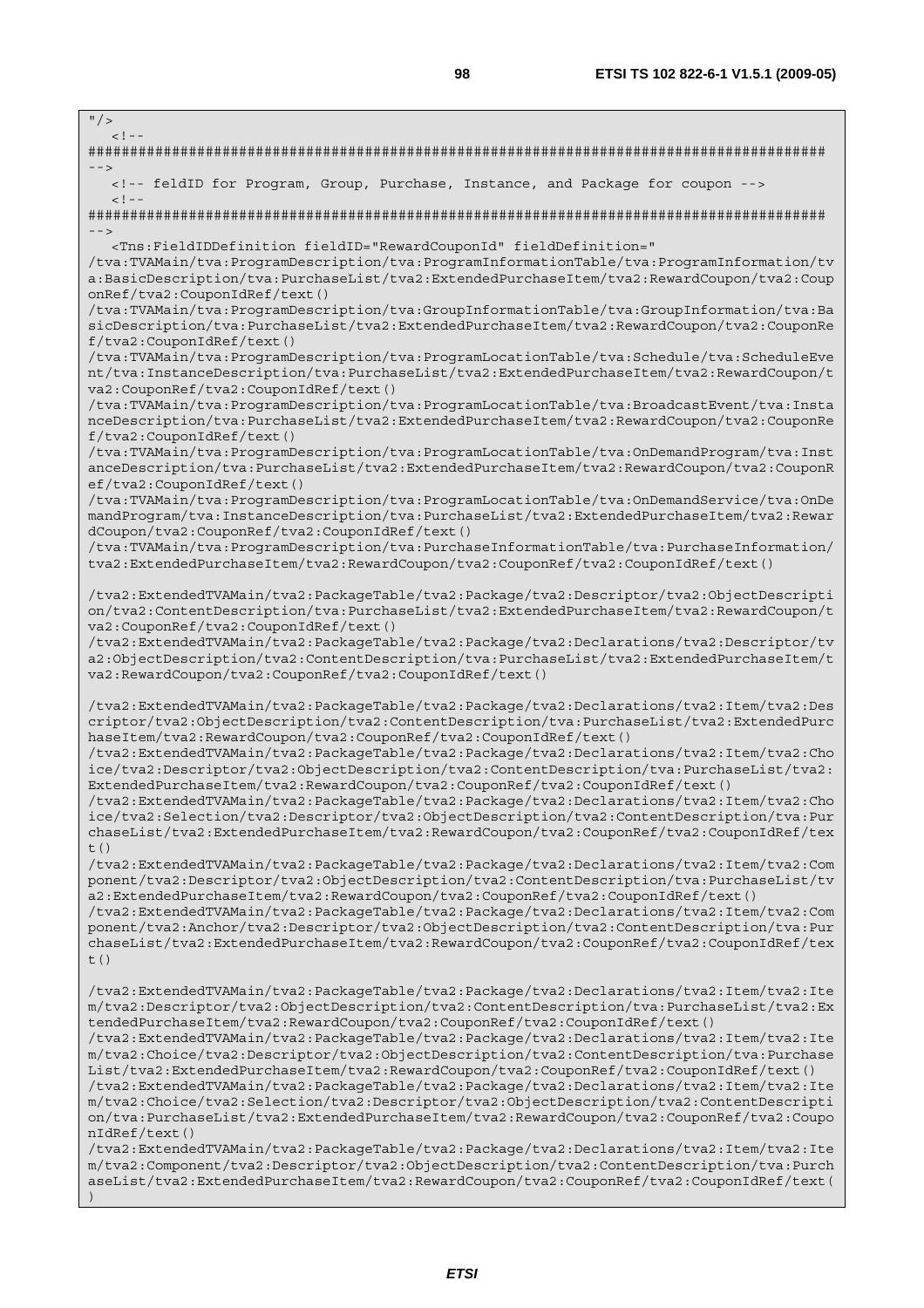/tva2:ExtendedTVAMain/tva2:PackageTable/tva2:Package/tva2:Declarations/tva2:Item/tva2:Ite m/tva2:Component/tva2:Anchor/tva2:Descriptor/tva2:ObjectDescription/tva2:ContentDescripti on/tva:PurchaseList/tva2:ExtendedPurchaseItem/tva2:RewardCoupon/tva2:CouponRef/tva2:Coupo nIdRef/text()

/tva2:ExtendedTVAMain/tva2:PackageTable/tva2:Package/tva2:Declarations/tva2:Component/tva 2:Descriptor/tva2:ObjectDescription/tva2:ContentDescription/tva:PurchaseList/tva2:Extende dPurchaseItem/tva2:RewardCoupon/tva2:CouponRef/tva2:CouponIdRef/text()

/tva2:ExtendedTVAMain/tva2:PackageTable/tva2:Package/tva2:Declarations/tva2:Component/tva 2:Anchor/tva2:Descriptor/tva2:ObjectDescription/tva2:ContentDescription/tva:PurchaseList/ tva2:ExtendedPurchaseItem/tva2:RewardCoupon/tva2:CouponRef/tva2:CouponIdRef/text()

/tva2:ExtendedTVAMain/tva2:PackageTable/tva2:Package/tva2:Declarations/tva2:Anchor/tva2:D escriptor/tva2:ObjectDescription/tva2:ContentDescription/tva:PurchaseList/tva2:ExtendedPu rchaseItem/tva2:RewardCoupon/tva2:CouponRef/tva2:CouponIdRef/text()

/tva2:ExtendedTVAMain/tva2:PackageTable/tva2:Package/tva2:Item/tva2:Descriptor/tva2:Objec tDescription/tva2:ContentDescription/tva:PurchaseList/tva2:ExtendedPurchaseItem/tva2:Rewa rdCoupon/tva2:CouponRef/tva2:CouponIdRef/text()

/tva2:ExtendedTVAMain/tva2:PackageTable/tva2:Package/tva2:Item/tva2:Choice/tva2:Descripto r/tva2:ObjectDescription/tva2:ContentDescription/tva:PurchaseList/tva2:ExtendedPurchaseIt em/tva2:RewardCoupon/tva2:CouponRef/tva2:CouponIdRef/text()

/tva2:ExtendedTVAMain/tva2:PackageTable/tva2:Package/tva2:Item/tva2:Choice/tva2:Selection /tva2:Descriptor/tva2:ObjectDescription/tva2:ContentDescription/tva:PurchaseList/tva2:Ext endedPurchaseItem/tva2:RewardCoupon/tva2:CouponRef/tva2:CouponIdRef/text()

/tva2:ExtendedTVAMain/tva2:PackageTable/tva2:Package/tva2:Item/tva2:Component/tva2:Descri ptor/tva2:ObjectDescription/tva2:ContentDescription/tva:PurchaseList/tva2:ExtendedPurchas eItem/tva2:RewardCoupon/tva2:CouponRef/tva2:CouponIdRef/text()

/tva2:ExtendedTVAMain/tva2:PackageTable/tva2:Package/tva2:Item/tva2:Component/tva2:Anchor /tva2:Descriptor/tva2:ObjectDescription/tva2:ContentDescription/tva:PurchaseList/tva2:Ext endedPurchaseItem/tva2:RewardCoupon/tva2:CouponRef/tva2:CouponIdRef/text()

/tva2:ExtendedTVAMain/tva2:PackageTable/tva2:Package/tva2:Item/tva2:Item/tva2:Descriptor/ tva2:ObjectDescription/tva2:ContentDescription/tva:PurchaseList/tva2:ExtendedPurchaseItem /tva2:RewardCoupon/tva2:CouponRef/tva2:CouponIdRef/text()

/tva2:ExtendedTVAMain/tva2:PackageTable/tva2:Package/tva2:Item/tva2:Item/tva2:Choice/tva2 :Descriptor/tva2:ObjectDescription/tva2:ContentDescription/tva:PurchaseList/tva2:Extended PurchaseItem/tva2:RewardCoupon/tva2:CouponRef/tva2:CouponIdRef/text()

/tva2:ExtendedTVAMain/tva2:PackageTable/tva2:Package/tva2:Item/tva2:Item/tva2:Choice/tva2 :Selection/tva2:Descriptor/tva2:ObjectDescription/tva2:ContentDescription/tva:PurchaseLis t/tva2:ExtendedPurchaseItem/tva2:RewardCoupon/tva2:CouponRef/tva2:CouponIdRef/text()

/tva2:ExtendedTVAMain/tva2:PackageTable/tva2:Package/tva2:Item/tva2:Item/tva2:Component/t va2:Descriptor/tva2:ObjectDescription/tva2:ContentDescription/tva:PurchaseList/tva2:Exten dedPurchaseItem/tva2:RewardCoupon/tva2:CouponRef/tva2:CouponIdRef/text()

/tva2:ExtendedTVAMain/tva2:PackageTable/tva2:Package/tva2:Item/tva2:Item/tva2:Component/t va2:Anchor/tva2:Descriptor/tva2:ObjectDescription/tva2:ContentDescription/tva:PurchaseLis t/tva2:ExtendedPurchaseItem/tva2:RewardCoupon/tva2:CouponRef/tva2:CouponIdRef/text()  $"$  />

 <Tns:FieldIDDefinition fieldID="RewardCouponAuthority" fieldDefinition=" /tva:TVAMain/tva:ProgramDescription/tva:ProgramInformationTable/tva:ProgramInformation/tv a:BasicDescription/tva:PurchaseList/tva2:ExtendedPurchaseItem/tva2:RewardCoupon/tva2:Coup onRef/tva2:AuthorityName/text()

/tva:TVAMain/tva:ProgramDescription/tva:GroupInformationTable/tva:GroupInformation/tva:Ba sicDescription/tva:PurchaseList/tva2:ExtendedPurchaseItem/tva2:RewardCoupon/tva2:CouponRe f/tva2:AuthorityName/text()

/tva:TVAMain/tva:ProgramDescription/tva:ProgramLocationTable/tva:Schedule/tva:ScheduleEve nt/tva:InstanceDescription/tva:PurchaseList/tva2:ExtendedPurchaseItem/tva2:RewardCoupon/t va2:CouponRef/tva2:AuthorityName/text()

/tva:TVAMain/tva:ProgramDescription/tva:ProgramLocationTable/tva:BroadcastEvent/tva:Insta nceDescription/tva:PurchaseList/tva2:ExtendedPurchaseItem/tva2:RewardCoupon/tva2:CouponRe f/tva2:AuthorityName/text()

/tva:TVAMain/tva:ProgramDescription/tva:ProgramLocationTable/tva:OnDemandProgram/tva:Inst anceDescription/tva:PurchaseList/tva2:ExtendedPurchaseItem/tva2:RewardCoupon/tva2:CouponR ef/tva2:AuthorityName/text()

/tva:TVAMain/tva:ProgramDescription/tva:ProgramLocationTable/tva:OnDemandService/tva:OnDe mandProgram/tva:InstanceDescription/tva:PurchaseList/tva2:ExtendedPurchaseItem/tva2:Rewar dCoupon/tva2:CouponRef/tva2:AuthorityName/text()

/tva:TVAMain/tva:ProgramDescription/tva:PurchaseInformationTable/tva:PurchaseInformation/ tva2:ExtendedPurchaseItem/tva2:RewardCoupon/tva2:CouponRef/tva2:AuthorityName/text()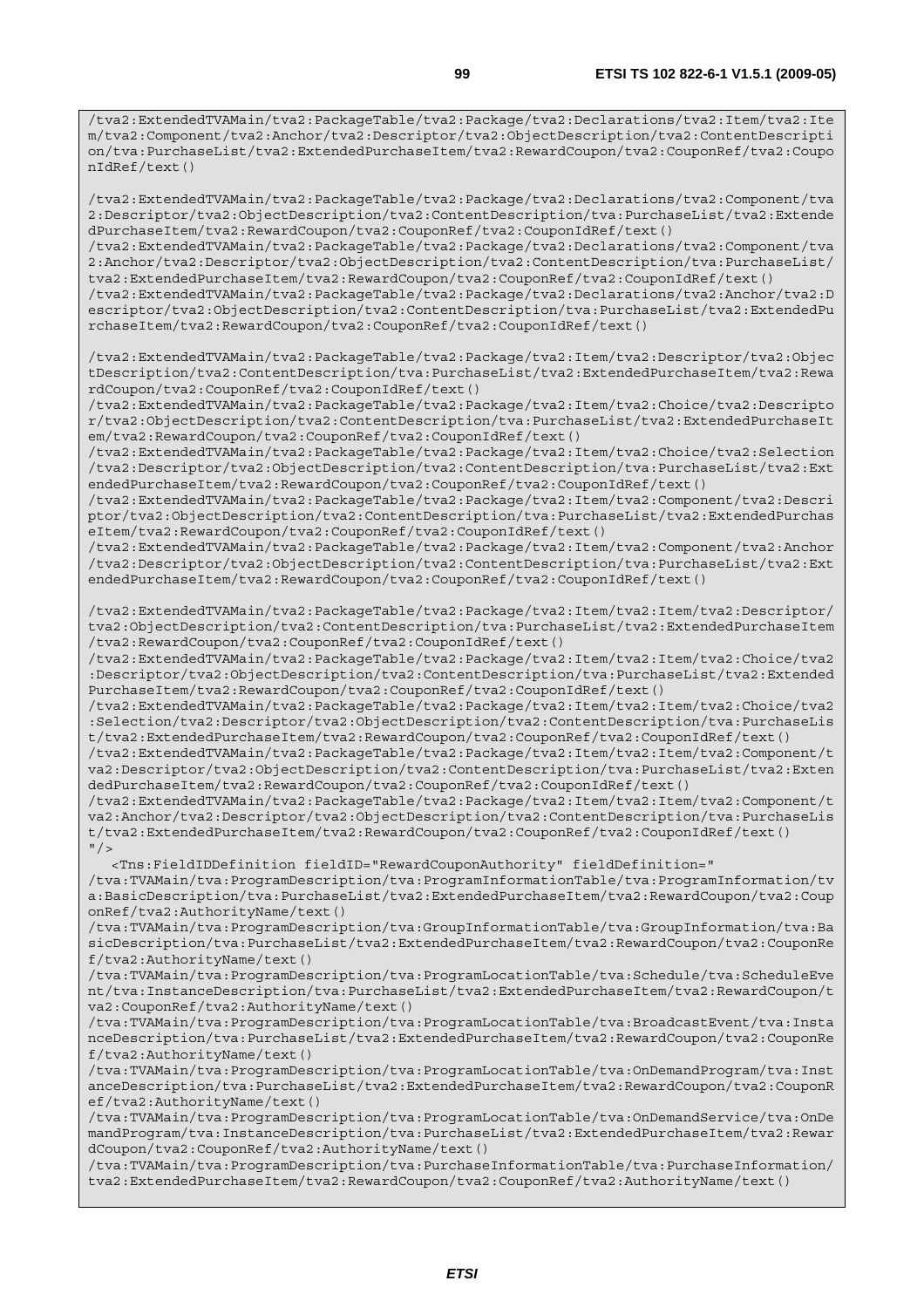/tva2:ExtendedTVAMain/tva2:PackageTable/tva2:Package/tva2:Descriptor/tva2:ObjectDescripti on/tva2:ContentDescription/tva:PurchaseList/tva2:ExtendedPurchaseItem/tva2:RewardCoupon/t va2:CouponRef/tva2:AuthorityName/text()

/tva2:ExtendedTVAMain/tva2:PackageTable/tva2:Package/tva2:Declarations/tva2:Descriptor/tv a2:ObjectDescription/tva2:ContentDescription/tva:PurchaseList/tva2:ExtendedPurchaseItem/t va2:RewardCoupon/tva2:CouponRef/tva2:AuthorityName/text()

/tva2:ExtendedTVAMain/tva2:PackageTable/tva2:Package/tva2:Declarations/tva2:Item/tva2:Des criptor/tva2:ObjectDescription/tva2:ContentDescription/tva:PurchaseList/tva2:ExtendedPurc haseItem/tva2:RewardCoupon/tva2:CouponRef/tva2:AuthorityName/text()

/tva2:ExtendedTVAMain/tva2:PackageTable/tva2:Package/tva2:Declarations/tva2:Item/tva2:Cho ice/tva2:Descriptor/tva2:ObjectDescription/tva2:ContentDescription/tva:PurchaseList/tva2: ExtendedPurchaseItem/tva2:RewardCoupon/tva2:CouponRef/tva2:AuthorityName/text()

/tva2:ExtendedTVAMain/tva2:PackageTable/tva2:Package/tva2:Declarations/tva2:Item/tva2:Cho ice/tva2:Selection/tva2:Descriptor/tva2:ObjectDescription/tva2:ContentDescription/tva:Pur chaseList/tva2:ExtendedPurchaseItem/tva2:RewardCoupon/tva2:CouponRef/tva2:AuthorityName/t  $ext()$ 

/tva2:ExtendedTVAMain/tva2:PackageTable/tva2:Package/tva2:Declarations/tva2:Item/tva2:Com ponent/tva2:Descriptor/tva2:ObjectDescription/tva2:ContentDescription/tva:PurchaseList/tv a2:ExtendedPurchaseItem/tva2:RewardCoupon/tva2:CouponRef/tva2:AuthorityName/text()

/tva2:ExtendedTVAMain/tva2:PackageTable/tva2:Package/tva2:Declarations/tva2:Item/tva2:Com ponent/tva2:Anchor/tva2:Descriptor/tva2:ObjectDescription/tva2:ContentDescription/tva:Pur chaseList/tva2:ExtendedPurchaseItem/tva2:RewardCoupon/tva2:CouponRef/tva2:AuthorityName/t ext()

/tva2:ExtendedTVAMain/tva2:PackageTable/tva2:Package/tva2:Declarations/tva2:Item/tva2:Ite m/tva2:Descriptor/tva2:ObjectDescription/tva2:ContentDescription/tva:PurchaseList/tva2:Ex tendedPurchaseItem/tva2:RewardCoupon/tva2:CouponRef/tva2:AuthorityName/text()

/tva2:ExtendedTVAMain/tva2:PackageTable/tva2:Package/tva2:Declarations/tva2:Item/tva2:Ite m/tva2:Choice/tva2:Descriptor/tva2:ObjectDescription/tva2:ContentDescription/tva:Purchase List/tva2:ExtendedPurchaseItem/tva2:RewardCoupon/tva2:CouponRef/tva2:AuthorityName/text() /tva2:ExtendedTVAMain/tva2:PackageTable/tva2:Package/tva2:Declarations/tva2:Item/tva2:Ite m/tva2:Choice/tva2:Selection/tva2:Descriptor/tva2:ObjectDescription/tva2:ContentDescripti on/tva:PurchaseList/tva2:ExtendedPurchaseItem/tva2:RewardCoupon/tva2:CouponRef/tva2:Autho rityName/text()

/tva2:ExtendedTVAMain/tva2:PackageTable/tva2:Package/tva2:Declarations/tva2:Item/tva2:Ite m/tva2:Component/tva2:Descriptor/tva2:ObjectDescription/tva2:ContentDescription/tva:Purch aseList/tva2:ExtendedPurchaseItem/tva2:RewardCoupon/tva2:CouponRef/tva2:AuthorityName/tex  $t($ )

/tva2:ExtendedTVAMain/tva2:PackageTable/tva2:Package/tva2:Declarations/tva2:Item/tva2:Ite m/tva2:Component/tva2:Anchor/tva2:Descriptor/tva2:ObjectDescription/tva2:ContentDescripti on/tva:PurchaseList/tva2:ExtendedPurchaseItem/tva2:RewardCoupon/tva2:CouponRef/tva2:Autho rityName/text()

/tva2:ExtendedTVAMain/tva2:PackageTable/tva2:Package/tva2:Declarations/tva2:Component/tva 2:Descriptor/tva2:ObjectDescription/tva2:ContentDescription/tva:PurchaseList/tva2:Extende dPurchaseItem/tva2:RewardCoupon/tva2:CouponRef/tva2:AuthorityName/text()

/tva2:ExtendedTVAMain/tva2:PackageTable/tva2:Package/tva2:Declarations/tva2:Component/tva 2:Anchor/tva2:Descriptor/tva2:ObjectDescription/tva2:ContentDescription/tva:PurchaseList/ tva2:ExtendedPurchaseItem/tva2:RewardCoupon/tva2:CouponRef/tva2:AuthorityName/text()

/tva2:ExtendedTVAMain/tva2:PackageTable/tva2:Package/tva2:Declarations/tva2:Anchor/tva2:D escriptor/tva2:ObjectDescription/tva2:ContentDescription/tva:PurchaseList/tva2:ExtendedPu rchaseItem/tva2:RewardCoupon/tva2:CouponRef/tva2:AuthorityName/text()

/tva2:ExtendedTVAMain/tva2:PackageTable/tva2:Package/tva2:Item/tva2:Descriptor/tva2:Objec tDescription/tva2:ContentDescription/tva:PurchaseList/tva2:ExtendedPurchaseItem/tva2:Rewa rdCoupon/tva2:CouponRef/tva2:AuthorityName/text()

/tva2:ExtendedTVAMain/tva2:PackageTable/tva2:Package/tva2:Item/tva2:Choice/tva2:Descripto r/tva2:ObjectDescription/tva2:ContentDescription/tva:PurchaseList/tva2:ExtendedPurchaseIt em/tva2:RewardCoupon/tva2:CouponRef/tva2:AuthorityName/text()

/tva2:ExtendedTVAMain/tva2:PackageTable/tva2:Package/tva2:Item/tva2:Choice/tva2:Selection /tva2:Descriptor/tva2:ObjectDescription/tva2:ContentDescription/tva:PurchaseList/tva2:Ext endedPurchaseItem/tva2:RewardCoupon/tva2:CouponRef/tva2:AuthorityName/text()

/tva2:ExtendedTVAMain/tva2:PackageTable/tva2:Package/tva2:Item/tva2:Component/tva2:Descri ptor/tva2:ObjectDescription/tva2:ContentDescription/tva:PurchaseList/tva2:ExtendedPurchas eItem/tva2:RewardCoupon/tva2:CouponRef/tva2:AuthorityName/text()

/tva2:ExtendedTVAMain/tva2:PackageTable/tva2:Package/tva2:Item/tva2:Component/tva2:Anchor /tva2:Descriptor/tva2:ObjectDescription/tva2:ContentDescription/tva:PurchaseList/tva2:Ext endedPurchaseItem/tva2:RewardCoupon/tva2:CouponRef/tva2:AuthorityName/text()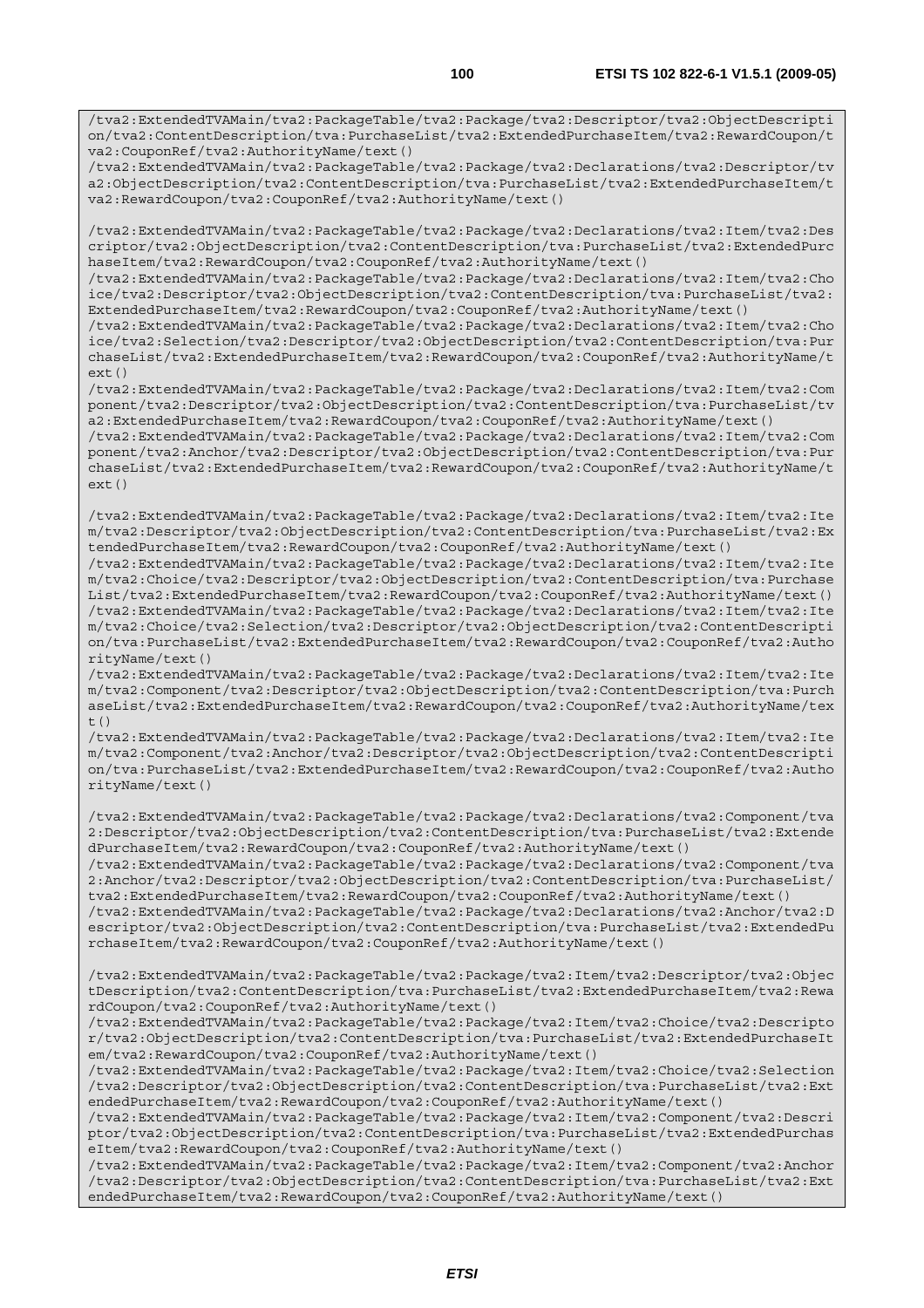/tva2:ExtendedTVAMain/tva2:PackageTable/tva2:Package/tva2:Item/tva2:Item/tva2:Descriptor/ tva2:ObjectDescription/tva2:ContentDescription/tva:PurchaseList/tva2:ExtendedPurchaseItem /tva2:RewardCoupon/tva2:CouponRef/tva2:AuthorityName/text() /tva2:ExtendedTVAMain/tva2:PackageTable/tva2:Package/tva2:Item/tva2:Item/tva2:Choice/tva2 :Descriptor/tva2:ObjectDescription/tva2:ContentDescription/tva:PurchaseList/tva2:Extended PurchaseItem/tva2:RewardCoupon/tva2:CouponRef/tva2:AuthorityName/text() /tva2:ExtendedTVAMain/tva2:PackageTable/tva2:Package/tva2:Item/tva2:Item/tva2:Choice/tva2 :Selection/tva2:Descriptor/tva2:ObjectDescription/tva2:ContentDescription/tva:PurchaseLis t/tva2:ExtendedPurchaseItem/tva2:RewardCoupon/tva2:CouponRef/tva2:AuthorityName/text() /tva2:ExtendedTVAMain/tva2:PackageTable/tva2:Package/tva2:Item/tva2:Item/tva2:Component/t va2:Descriptor/tva2:ObjectDescription/tva2:ContentDescription/tva:PurchaseList/tva2:Exten dedPurchaseItem/tva2:RewardCoupon/tva2:CouponRef/tva2:AuthorityName/text() /tva2:ExtendedTVAMain/tva2:PackageTable/tva2:Package/tva2:Item/tva2:Item/tva2:Component/t va2:Anchor/tva2:Descriptor/tva2:ObjectDescription/tva2:ContentDescription/tva:PurchaseLis t/tva2:ExtendedPurchaseItem/tva2:RewardCoupon/tva2:CouponRef/tva2:AuthorityName/text()  $"$  / >  $\langle$ ! $\cdot$ ######################################################################################## --> <!-- feldID for Program, Group, Purchase, Instance, and Package for RMPI -->  $<$ ! - -######################################################################################## --> <Tns:FieldIDDefinition fieldID="Cipher" fieldDefinition=" /tva:TVAMain/tva:ProgramDescription/tva:ProgramInformationTable/tva:ProgramInformation/tv a:BasicDescription/tva:PurchaseList/tva2:ExtendedPurchaseItem/tva2:RMPIDescription/tva2:A ncillaryRMPI/tva2:Cipher/text() /tva:TVAMain/tva:ProgramDescription/tva:GroupInformationTable/tva:GroupInformation/tva:Ba sicDescription/tva:PurchaseList/tva2:ExtendedPurchaseItem/tva2:RMPIDescription/tva2:Ancil laryRMPI/tva2:Cipher/text() /tva:TVAMain/tva:ProgramDescription/tva:ProgramLocationTable/tva:Schedule/tva:ScheduleEve nt/tva:InstanceDescription/tva:PurchaseList/tva2:ExtendedPurchaseItem/tva2:RMPIDescriptio n/tva2:AncillaryRMPI/tva2:Cipher/text() /tva:TVAMain/tva:ProgramDescription/tva:ProgramLocationTable/tva:BroadcastEvent/tva:Insta nceDescription/tva:PurchaseList/tva2:ExtendedPurchaseItem/tva2:RMPIDescription/tva2:Ancil laryRMPI/tva2:Cipher/text() /tva:TVAMain/tva:ProgramDescription/tva:ProgramLocationTable/tva:OnDemandProgram/tva:Inst anceDescription/tva:PurchaseList/tva2:ExtendedPurchaseItem/tva2:RMPIDescription/tva2:Anci llaryRMPI/tva2:Cipher/text() /tva:TVAMain/tva:ProgramDescription/tva:ProgramLocationTable/tva:OnDemandService/tva:OnDe mandProgram/tva:InstanceDescription/tva:PurchaseList/tva2:ExtendedPurchaseItem/tva2:RMPID escription/tva2:AncillaryRMPI/tva2:Cipher/text() /tva:TVAMain/tva:ProgramDescription/tva:PurchaseInformationTable/tva:PurchaseInformation/ tva2:ExtendedPurchaseItem/tva2:RMPIDescription/tva2:AncillaryRMPI/tva2:Cipher/text() /tva2:ExtendedTVAMain/tva2:PackageTable/tva2:Package/tva2:Descriptor/tva2:ObjectDescripti on/tva2:ContentDescription/tva:PurchaseList/tva2:ExtendedPurchaseItem/tva2:RMPIDescriptio n/tva2:AncillaryRMPI/tva2:Cipher/text()  $''$  / > <!-- fieldIDs for ExtendRights --> <Tns:FieldIDDefinition fieldID="ExtendRightsSecurityLevel" fieldDefinition=" /tva:TVAMain/tva:ProgramDescription/tva:ProgramInformationTable/tva:ProgramInformation/tv a:BasicDescription/tva:PurchaseList/tva2:ExtendedPurchaseItem/tva2:RMPIDescription/tva2:E xtendRights/tva2:SecurityLevel/text() /tva:TVAMain/tva:ProgramDescription/tva:GroupInformationTable/tva:GroupInformation/tva:Ba sicDescription/tva:PurchaseList/tva2:ExtendedPurchaseItem/tva2:RMPIDescription/tva2:Exten dRights/tva2:SecurityLevel/text() /tva:TVAMain/tva:ProgramDescription/tva:ProgramLocationTable/tva:Schedule/tva:ScheduleEve nt/tva:InstanceDescription/tva:PurchaseList/tva2:ExtendedPurchaseItem/tva2:RMPIDescriptio n/tva2:ExtendRights/tva2:SecurityLevel/text() /tva:TVAMain/tva:ProgramDescription/tva:ProgramLocationTable/tva:BroadcastEvent/tva:Insta nceDescription/tva:PurchaseList/tva2:ExtendedPurchaseItem/tva2:RMPIDescription/tva2:Exten dRights/tva2:SecurityLevel/text() /tva:TVAMain/tva:ProgramDescription/tva:ProgramLocationTable/tva:OnDemandProgram/tva:Inst anceDescription/tva:PurchaseList/tva2:ExtendedPurchaseItem/tva2:RMPIDescription/tva2:Exte ndRights/tva2:SecurityLevel/text() /tva:TVAMain/tva:ProgramDescription/tva:ProgramLocationTable/tva:OnDemandService/tva:OnDe mandProgram/tva:InstanceDescription/tva:PurchaseList/tva2:ExtendedPurchaseItem/tva2:RMPID

escription/tva2:ExtendRights/tva2:SecurityLevel/text()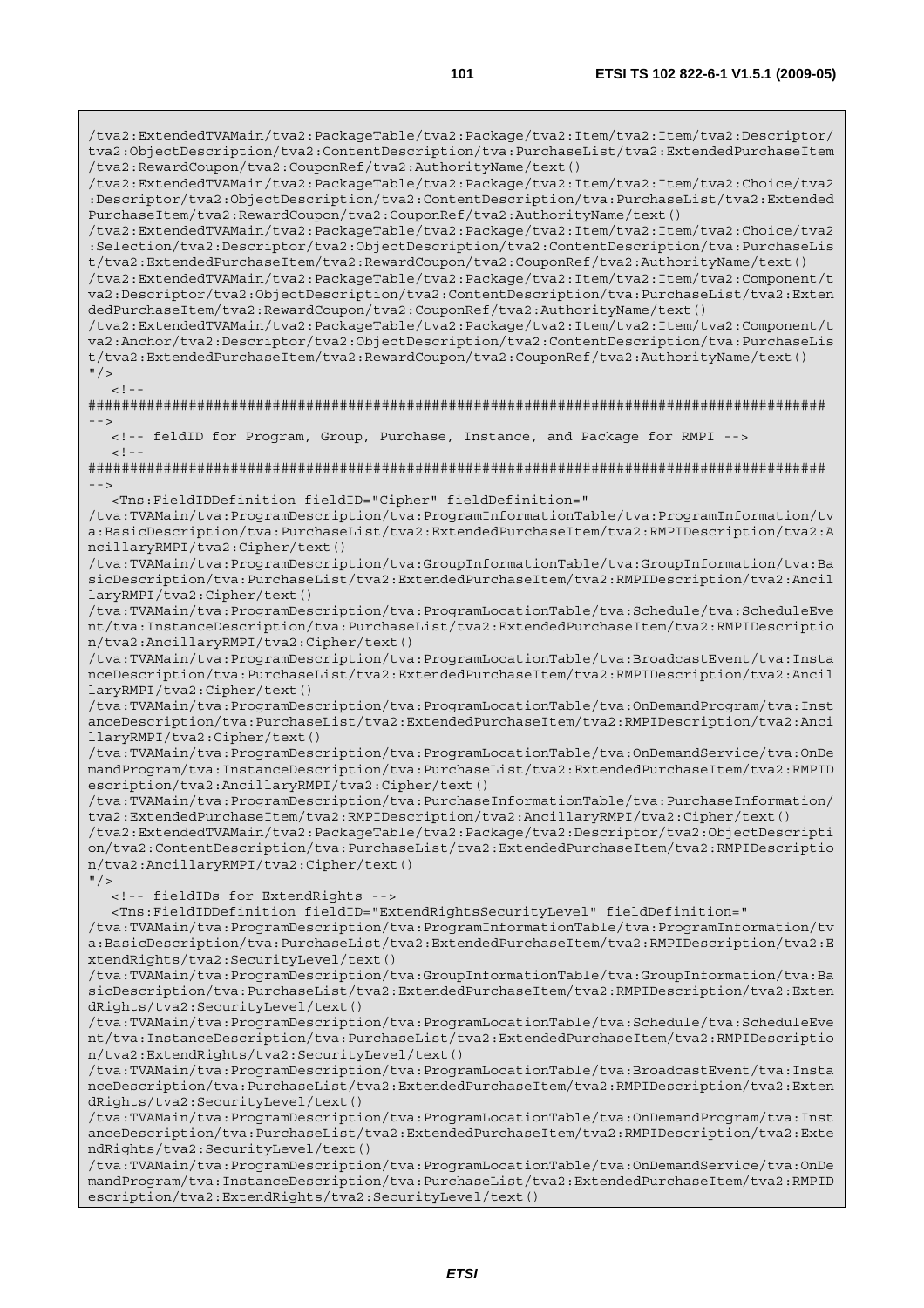/tva:TVAMain/tva:ProgramDescription/tva:PurchaseInformationTable/tva:PurchaseInformation/ tva2:ExtendedPurchaseItem/tva2:RMPIDescription/tva2:ExtendRights/tva2:SecurityLevel/text(

/tva2:ExtendedTVAMain/tva2:PackageTable/tva2:Package/tva2:Descriptor/tva2:ObjectDescripti

)

on/tva2:ContentDescription/tva:PurchaseList/tva2:ExtendedPurchaseItem/tva2:RMPIDescriptio n/tva2:ExtendRights/tva2:SecurityLevel/text()"/> <Tns:FieldIDDefinition fieldID="ExtendRightsSourceOfAdditionalRights" fieldDefinition=" /tva:TVAMain/tva:ProgramDescription/tva:ProgramInformationTable/tva:ProgramInformation/tv a:BasicDescription/tva:PurchaseList/tva2:ExtendedPurchaseItem/tva2:RMPIDescription/tva2:E xtendRights/tva2:SourceOfAdditionalRights/text() /tva:TVAMain/tva:ProgramDescription/tva:GroupInformationTable/tva:GroupInformation/tva:Ba sicDescription/tva:PurchaseList/tva2:ExtendedPurchaseItem/tva2:RMPIDescription/tva2:Exten dRights/tva2:SourceOfAdditionalRights/text() /tva:TVAMain/tva:ProgramDescription/tva:ProgramLocationTable/tva:Schedule/tva:ScheduleEve nt/tva:InstanceDescription/tva:PurchaseList/tva2:ExtendedPurchaseItem/tva2:RMPIDescriptio n/tva2:ExtendRights/tva2:SourceOfAdditionalRights/text() /tva:TVAMain/tva:ProgramDescription/tva:ProgramLocationTable/tva:BroadcastEvent/tva:Insta nceDescription/tva:PurchaseList/tva2:ExtendedPurchaseItem/tva2:RMPIDescription/tva2:Exten dRights/tva2:SourceOfAdditionalRights/text() /tva:TVAMain/tva:ProgramDescription/tva:ProgramLocationTable/tva:OnDemandProgram/tva:Inst anceDescription/tva:PurchaseList/tva2:ExtendedPurchaseItem/tva2:RMPIDescription/tva2:Exte ndRights/tva2:SourceOfAdditionalRights/text() /tva:TVAMain/tva:ProgramDescription/tva:ProgramLocationTable/tva:OnDemandService/tva:OnDe mandProgram/tva:InstanceDescription/tva:PurchaseList/tva2:ExtendedPurchaseItem/tva2:RMPID escription/tva2:ExtendRights/tva2:SourceOfAdditionalRights/text() /tva:TVAMain/tva:ProgramDescription/tva:PurchaseInformationTable/tva:PurchaseInformation/ tva2:ExtendedPurchaseItem/tva2:RMPIDescription/tva2:ExtendRights/tva2:SourceOfAdditionalR ights/text() /tva2:ExtendedTVAMain/tva2:PackageTable/tva2:Package/tva2:Descriptor/tva2:ObjectDescripti on/tva2:ContentDescription/tva:PurchaseList/tva2:ExtendedPurchaseItem/tva2:RMPIDescriptio n/tva2:ExtendRights/tva2:SourceOfAdditionalRights/text()"/> <!-- fieldIDs for Any Domain Rights --> <Tns:FieldIDDefinition fieldID="AnyDomainRightsPlayRightFlag" fieldDefinition=" /tva:TVAMain/tva:ProgramDescription/tva:ProgramInformationTable/tva:ProgramInformation/tv a:BasicDescription/tva:PurchaseList/tva2:ExtendedPurchaseItem/tva2:RMPIDescription/tva2:A nyDomainRights/tva2:PlayRightFlag/text() /tva:TVAMain/tva:ProgramDescription/tva:GroupInformationTable/tva:GroupInformation/tva:Ba sicDescription/tva:PurchaseList/tva2:ExtendedPurchaseItem/tva2:RMPIDescription/tva2:AnyDo mainRights/tva2:PlayRightFlag/text() /tva:TVAMain/tva:ProgramDescription/tva:ProgramLocationTable/tva:Schedule/tva:ScheduleEve nt/tva:InstanceDescription/tva:PurchaseList/tva2:ExtendedPurchaseItem/tva2:RMPIDescriptio n/tva2:AnyDomainRights/tva2:PlayRightFlag/text() /tva:TVAMain/tva:ProgramDescription/tva:ProgramLocationTable/tva:BroadcastEvent/tva:Insta nceDescription/tva:PurchaseList/tva2:ExtendedPurchaseItem/tva2:RMPIDescription/tva2:AnyDo mainRights/tva2:PlayRightFlag/text() /tva:TVAMain/tva:ProgramDescription/tva:ProgramLocationTable/tva:OnDemandProgram/tva:Inst anceDescription/tva:PurchaseList/tva2:ExtendedPurchaseItem/tva2:RMPIDescription/tva2:AnyD omainRights/tva2:PlayRightFlag/text() /tva:TVAMain/tva:ProgramDescription/tva:ProgramLocationTable/tva:OnDemandService/tva:OnDe mandProgram/tva:InstanceDescription/tva:PurchaseList/tva2:ExtendedPurchaseItem/tva2:RMPID escription/tva2:AnyDomainRights/tva2:PlayRightFlag/text() /tva:TVAMain/tva:ProgramDescription/tva:PurchaseInformationTable/tva:PurchaseInformation/ tva2:ExtendedPurchaseItem/tva2:RMPIDescription/tva2:AnyDomainRights/tva2:PlayRightFlag/te xt() /tva2:ExtendedTVAMain/tva2:PackageTable/tva2:Package/tva2:Descriptor/tva2:ObjectDescripti on/tva2:ContentDescription/tva:PurchaseList/tva2:ExtendedPurchaseItem/tva2:RMPIDescriptio n/tva2:AnyDomainRights/tva2:PlayRightFlag/text()"/> <Tns:FieldIDDefinition fieldID="AnyDomainRightsAnalogueExportSignalling" fieldDefinition=" /tva:TVAMain/tva:ProgramDescription/tva:ProgramInformationTable/tva:ProgramInformation/tv a:BasicDescription/tva:PurchaseList/tva2:ExtendedPurchaseItem/tva2:RMPIDescription/tva2:A nyDomainRights/tva2:AnalogueExportRight/tva2:AnalogueExportSignalling/text() /tva:TVAMain/tva:ProgramDescription/tva:GroupInformationTable/tva:GroupInformation/tva:Ba sicDescription/tva:PurchaseList/tva2:ExtendedPurchaseItem/tva2:RMPIDescription/tva2:AnyDo mainRights/tva2:AnalogueExportRight/tva2:AnalogueExportSignalling/text() /tva:TVAMain/tva:ProgramDescription/tva:ProgramLocationTable/tva:Schedule/tva:ScheduleEve nt/tva:InstanceDescription/tva:PurchaseList/tva2:ExtendedPurchaseItem/tva2:RMPIDescriptio n/tva2:AnyDomainRights/tva2:AnalogueExportRight/tva2:AnalogueExportSignalling/text()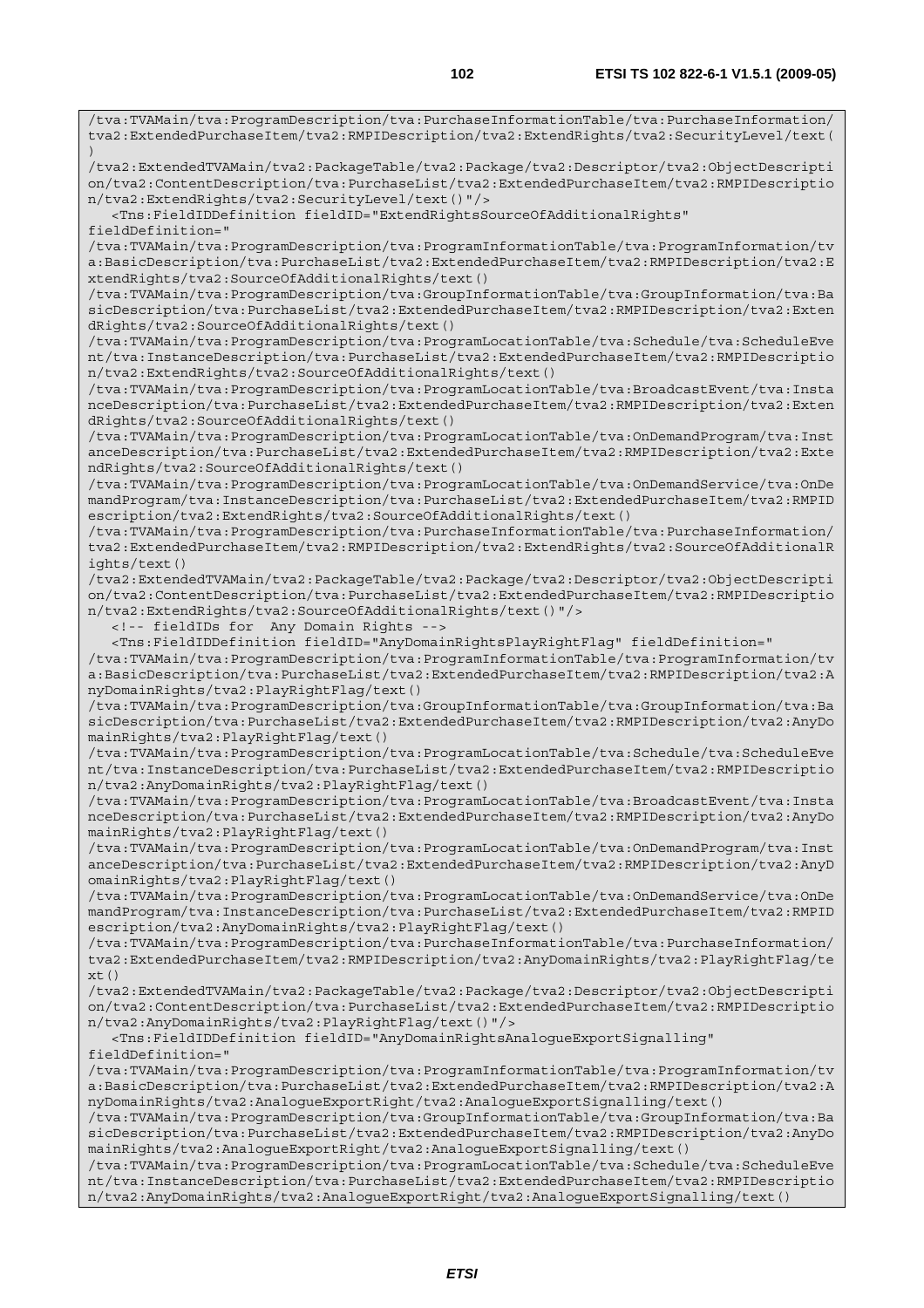/tva:TVAMain/tva:ProgramDescription/tva:ProgramLocationTable/tva:BroadcastEvent/tva:Insta nceDescription/tva:PurchaseList/tva2:ExtendedPurchaseItem/tva2:RMPIDescription/tva2:AnyDo mainRights/tva2:AnalogueExportRight/tva2:AnalogueExportSignalling/text()

anceDescription/tva:PurchaseList/tva2:ExtendedPurchaseItem/tva2:RMPIDescription/tva2:AnyD omainRights/tva2:AnalogueExportRight/tva2:AnalogueExportSignalling/text()

mandProgram/tva:InstanceDescription/tva:PurchaseList/tva2:ExtendedPurchaseItem/tva2:RMPID escription/tva2:AnyDomainRights/tva2:AnalogueExportRight/tva2:AnalogueExportSignalling/te  $xt()$ 

/tva:TVAMain/tva:ProgramDescription/tva:PurchaseInformationTable/tva:PurchaseInformation/ tva2:ExtendedPurchaseItem/tva2:RMPIDescription/tva2:AnyDomainRights/tva2:AnalogueExportRi

/tva2:ExtendedTVAMain/tva2:PackageTable/tva2:Package/tva2:Descriptor/tva2:ObjectDescripti on/tva2:ContentDescription/tva:PurchaseList/tva2:ExtendedPurchaseItem/tva2:RMPIDescriptio n/tva2:AnyDomainRights/tva2:AnalogueExportRight/tva2:AnalogueExportSignalling/text()"/>

/tva:TVAMain/tva:ProgramDescription/tva:ProgramInformationTable/tva:ProgramInformation/tv a:BasicDescription/tva:PurchaseList/tva2:ExtendedPurchaseItem/tva2:RMPIDescription/tva2:A

/tva:TVAMain/tva:ProgramDescription/tva:GroupInformationTable/tva:GroupInformation/tva:Ba sicDescription/tva:PurchaseList/tva2:ExtendedPurchaseItem/tva2:RMPIDescription/tva2:AnyDo

/tva:TVAMain/tva:ProgramDescription/tva:ProgramLocationTable/tva:Schedule/tva:ScheduleEve nt/tva:InstanceDescription/tva:PurchaseList/tva2:ExtendedPurchaseItem/tva2:RMPIDescriptio

/tva:TVAMain/tva:ProgramDescription/tva:ProgramLocationTable/tva:BroadcastEvent/tva:Insta nceDescription/tva:PurchaseList/tva2:ExtendedPurchaseItem/tva2:RMPIDescription/tva2:AnyDo

/tva:TVAMain/tva:ProgramDescription/tva:ProgramLocationTable/tva:OnDemandProgram/tva:Inst anceDescription/tva:PurchaseList/tva2:ExtendedPurchaseItem/tva2:RMPIDescription/tva2:AnyD

/tva:TVAMain/tva:ProgramDescription/tva:ProgramLocationTable/tva:OnDemandService/tva:OnDe mandProgram/tva:InstanceDescription/tva:PurchaseList/tva2:ExtendedPurchaseItem/tva2:RMPID escription/tva2:AnyDomainRights/tva2:AnalogueExportRight/tva2:AnalogueExportSDControl/tex

/tva:TVAMain/tva:ProgramDescription/tva:PurchaseInformationTable/tva:PurchaseInformation/ tva2:ExtendedPurchaseItem/tva2:RMPIDescription/tva2:AnyDomainRights/tva2:AnalogueExportRi

/tva2:ExtendedTVAMain/tva2:PackageTable/tva2:Package/tva2:Descriptor/tva2:ObjectDescripti on/tva2:ContentDescription/tva:PurchaseList/tva2:ExtendedPurchaseItem/tva2:RMPIDescriptio n/tva2:AnyDomainRights/tva2:AnalogueExportRight/tva2:AnalogueExportSDControl/text()"/>

/tva:TVAMain/tva:ProgramDescription/tva:ProgramInformationTable/tva:ProgramInformation/tv a:BasicDescription/tva:PurchaseList/tva2:ExtendedPurchaseItem/tva2:RMPIDescription/tva2:A

/tva:TVAMain/tva:ProgramDescription/tva:GroupInformationTable/tva:GroupInformation/tva:Ba sicDescription/tva:PurchaseList/tva2:ExtendedPurchaseItem/tva2:RMPIDescription/tva2:AnyDo

/tva:TVAMain/tva:ProgramDescription/tva:ProgramLocationTable/tva:Schedule/tva:ScheduleEve nt/tva:InstanceDescription/tva:PurchaseList/tva2:ExtendedPurchaseItem/tva2:RMPIDescriptio

/tva:TVAMain/tva:ProgramDescription/tva:ProgramLocationTable/tva:BroadcastEvent/tva:Insta nceDescription/tva:PurchaseList/tva2:ExtendedPurchaseItem/tva2:RMPIDescription/tva2:AnyDo

/tva:TVAMain/tva:ProgramDescription/tva:ProgramLocationTable/tva:OnDemandProgram/tva:Inst anceDescription/tva:PurchaseList/tva2:ExtendedPurchaseItem/tva2:RMPIDescription/tva2:AnyD

/tva:TVAMain/tva:ProgramDescription/tva:ProgramLocationTable/tva:OnDemandService/tva:OnDe mandProgram/tva:InstanceDescription/tva:PurchaseList/tva2:ExtendedPurchaseItem/tva2:RMPID escription/tva2:AnyDomainRights/tva2:DigitalExportSDRight/tva2:DigitalExportControl/text(

/tva:TVAMain/tva:ProgramDescription/tva:PurchaseInformationTable/tva:PurchaseInformation/ tva2:ExtendedPurchaseItem/tva2:RMPIDescription/tva2:AnyDomainRights/tva2:DigitalExportSDR

n/tva2:AnyDomainRights/tva2:DigitalExportSDRight/tva2:DigitalExportControl/text()

n/tva2:AnyDomainRights/tva2:AnalogueExportRight/tva2:AnalogueExportSDControl/text()

<Tns:FieldIDDefinition fieldID="AnyDomainRightsAnalogueExportSDControl"

nyDomainRights/tva2:AnalogueExportRight/tva2:AnalogueExportSDControl/text()

mainRights/tva2:AnalogueExportRight/tva2:AnalogueExportSDControl/text()

mainRights/tva2:AnalogueExportRight/tva2:AnalogueExportSDControl/text()

omainRights/tva2:AnalogueExportRight/tva2:AnalogueExportSDControl/text()

<Tns:FieldIDDefinition fieldID="AnyDomainRightsDigitalExportSDControl"

nyDomainRights/tva2:DigitalExportSDRight/tva2:DigitalExportControl/text()

mainRights/tva2:DigitalExportSDRight/tva2:DigitalExportControl/text()

mainRights/tva2:DigitalExportSDRight/tva2:DigitalExportControl/text()

omainRights/tva2:DigitalExportSDRight/tva2:DigitalExportControl/text()

ght/tva2:AnalogueExportSignalling/text()

ght/tva2:AnalogueExportSDControl/text()

ight/tva2:DigitalExportControl/text()

fieldDefinition="

 $t()$ 

)

fieldDefinition="

*ETSI* 

/tva:TVAMain/tva:ProgramDescription/tva:ProgramLocationTable/tva:OnDemandProgram/tva:Inst

/tva:TVAMain/tva:ProgramDescription/tva:ProgramLocationTable/tva:OnDemandService/tva:OnDe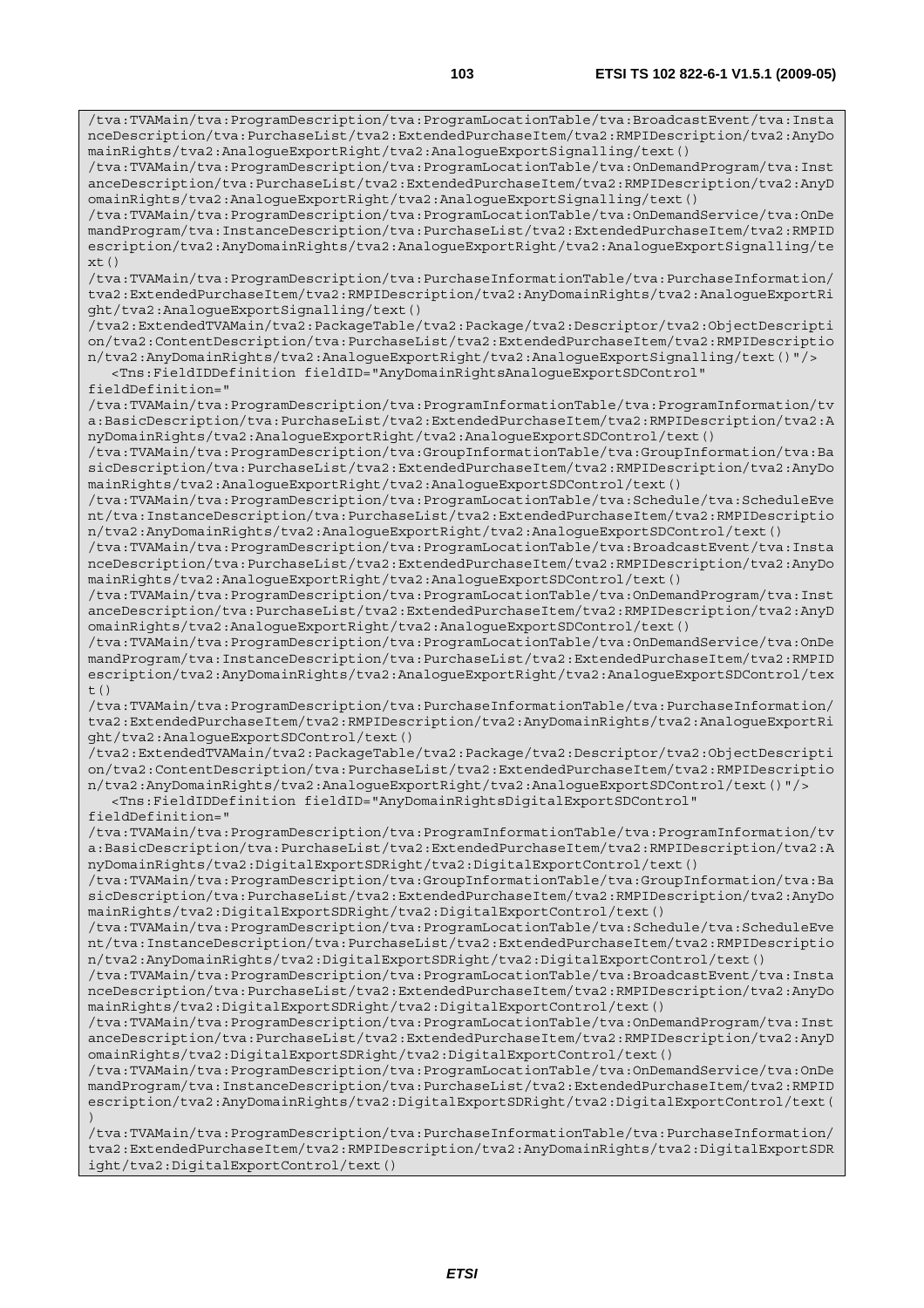/tva2:ExtendedTVAMain/tva2:PackageTable/tva2:Package/tva2:Descriptor/tva2:ObjectDescripti on/tva2:ContentDescription/tva:PurchaseList/tva2:ExtendedPurchaseItem/tva2:RMPIDescriptio n/tva2:AnyDomainRights/tva2:DigitalExportSDRight/tva2:DigitalExportControl/text()"/>

 <Tns:FieldIDDefinition fieldID="AnyDomainRightsDigitalExportHDControl" fieldDefinition="

/tva:TVAMain/tva:ProgramDescription/tva:ProgramInformationTable/tva:ProgramInformation/tv a:BasicDescription/tva:PurchaseList/tva2:ExtendedPurchaseItem/tva2:RMPIDescription/tva2:A nyDomainRights/tva2:DigitalExportHDRight/tva2:DigitalExportControl/text()

/tva:TVAMain/tva:ProgramDescription/tva:GroupInformationTable/tva:GroupInformation/tva:Ba sicDescription/tva:PurchaseList/tva2:ExtendedPurchaseItem/tva2:RMPIDescription/tva2:AnyDo mainRights/tva2:DigitalExportHDRight/tva2:DigitalExportControl/text()

/tva:TVAMain/tva:ProgramDescription/tva:ProgramLocationTable/tva:Schedule/tva:ScheduleEve nt/tva:InstanceDescription/tva:PurchaseList/tva2:ExtendedPurchaseItem/tva2:RMPIDescriptio n/tva2:AnyDomainRights/tva2:DigitalExportHDRight/tva2:DigitalExportControl/text()

/tva:TVAMain/tva:ProgramDescription/tva:ProgramLocationTable/tva:BroadcastEvent/tva:Insta nceDescription/tva:PurchaseList/tva2:ExtendedPurchaseItem/tva2:RMPIDescription/tva2:AnyDo mainRights/tva2:DigitalExportHDRight/tva2:DigitalExportControl/text()

/tva:TVAMain/tva:ProgramDescription/tva:ProgramLocationTable/tva:OnDemandProgram/tva:Inst anceDescription/tva:PurchaseList/tva2:ExtendedPurchaseItem/tva2:RMPIDescription/tva2:AnyD omainRights/tva2:DigitalExportHDRight/tva2:DigitalExportControl/text()

/tva:TVAMain/tva:ProgramDescription/tva:ProgramLocationTable/tva:OnDemandService/tva:OnDe mandProgram/tva:InstanceDescription/tva:PurchaseList/tva2:ExtendedPurchaseItem/tva2:RMPID escription/tva2:AnyDomainRights/tva2:DigitalExportHDRight/tva2:DigitalExportControl/text( )

/tva:TVAMain/tva:ProgramDescription/tva:PurchaseInformationTable/tva:PurchaseInformation/ tva2:ExtendedPurchaseItem/tva2:RMPIDescription/tva2:AnyDomainRights/tva2:DigitalExportHDR ight/tva2:DigitalExportControl/text()

/tva2:ExtendedTVAMain/tva2:PackageTable/tva2:Package/tva2:Descriptor/tva2:ObjectDescripti on/tva2:ContentDescription/tva:PurchaseList/tva2:ExtendedPurchaseItem/tva2:RMPIDescriptio n/tva2:AnyDomainRights/tva2:DigitalExportHDRight/tva2:DigitalExportControl/text()"/> <Tns:FieldIDDefinition fieldID="AnyDomainRightsSecurityLevel" fieldDefinition="

/tva:TVAMain/tva:ProgramDescription/tva:ProgramInformationTable/tva:ProgramInformation/tv a:BasicDescription/tva:PurchaseList/tva2:ExtendedPurchaseItem/tva2:RMPIDescription/tva2:A nyDomainRights/tva2:SecurityLevel/text()

/tva:TVAMain/tva:ProgramDescription/tva:GroupInformationTable/tva:GroupInformation/tva:Ba sicDescription/tva:PurchaseList/tva2:ExtendedPurchaseItem/tva2:RMPIDescription/tva2:AnyDo mainRights/tva2:SecurityLevel/text()

/tva:TVAMain/tva:ProgramDescription/tva:ProgramLocationTable/tva:Schedule/tva:ScheduleEve nt/tva:InstanceDescription/tva:PurchaseList/tva2:ExtendedPurchaseItem/tva2:RMPIDescriptio n/tva2:AnyDomainRights/tva2:SecurityLevel/text()

/tva:TVAMain/tva:ProgramDescription/tva:ProgramLocationTable/tva:BroadcastEvent/tva:Insta nceDescription/tva:PurchaseList/tva2:ExtendedPurchaseItem/tva2:RMPIDescription/tva2:AnyDo mainRights/tva2:SecurityLevel/text()

/tva:TVAMain/tva:ProgramDescription/tva:ProgramLocationTable/tva:OnDemandProgram/tva:Inst anceDescription/tva:PurchaseList/tva2:ExtendedPurchaseItem/tva2:RMPIDescription/tva2:AnyD omainRights/tva2:SecurityLevel/text()

/tva:TVAMain/tva:ProgramDescription/tva:ProgramLocationTable/tva:OnDemandService/tva:OnDe mandProgram/tva:InstanceDescription/tva:PurchaseList/tva2:ExtendedPurchaseItem/tva2:RMPID escription/tva2:AnyDomainRights/tva2:SecurityLevel/text()

/tva:TVAMain/tva:ProgramDescription/tva:PurchaseInformationTable/tva:PurchaseInformation/ tva2:ExtendedPurchaseItem/tva2:RMPIDescription/tva2:AnyDomainRights/tva2:SecurityLevel/te  $xt()$ 

/tva2:ExtendedTVAMain/tva2:PackageTable/tva2:Package/tva2:Descriptor/tva2:ObjectDescripti on/tva2:ContentDescription/tva:PurchaseList/tva2:ExtendedPurchaseItem/tva2:RMPIDescriptio n/tva2:AnyDomainRights/tva2:SecurityLevel/text()"/>

 <Tns:FieldIDDefinition fieldID="AnyDomainRightsBufferDuration" fieldDefinition=" /tva:TVAMain/tva:ProgramDescription/tva:ProgramInformationTable/tva:ProgramInformation/tv a:BasicDescription/tva:PurchaseList/tva2:ExtendedPurchaseItem/tva2:RMPIDescription/tva2:A nyDomainRights/tva2:BufferDuration/text()

/tva:TVAMain/tva:ProgramDescription/tva:GroupInformationTable/tva:GroupInformation/tva:Ba sicDescription/tva:PurchaseList/tva2:ExtendedPurchaseItem/tva2:RMPIDescription/tva2:AnyDo mainRights/tva2:BufferDuration/text()

/tva:TVAMain/tva:ProgramDescription/tva:ProgramLocationTable/tva:Schedule/tva:ScheduleEve nt/tva:InstanceDescription/tva:PurchaseList/tva2:ExtendedPurchaseItem/tva2:RMPIDescriptio n/tva2:AnyDomainRights/tva2:BufferDuration/text()

/tva:TVAMain/tva:ProgramDescription/tva:ProgramLocationTable/tva:BroadcastEvent/tva:Insta nceDescription/tva:PurchaseList/tva2:ExtendedPurchaseItem/tva2:RMPIDescription/tva2:AnyDo mainRights/tva2:BufferDuration/text()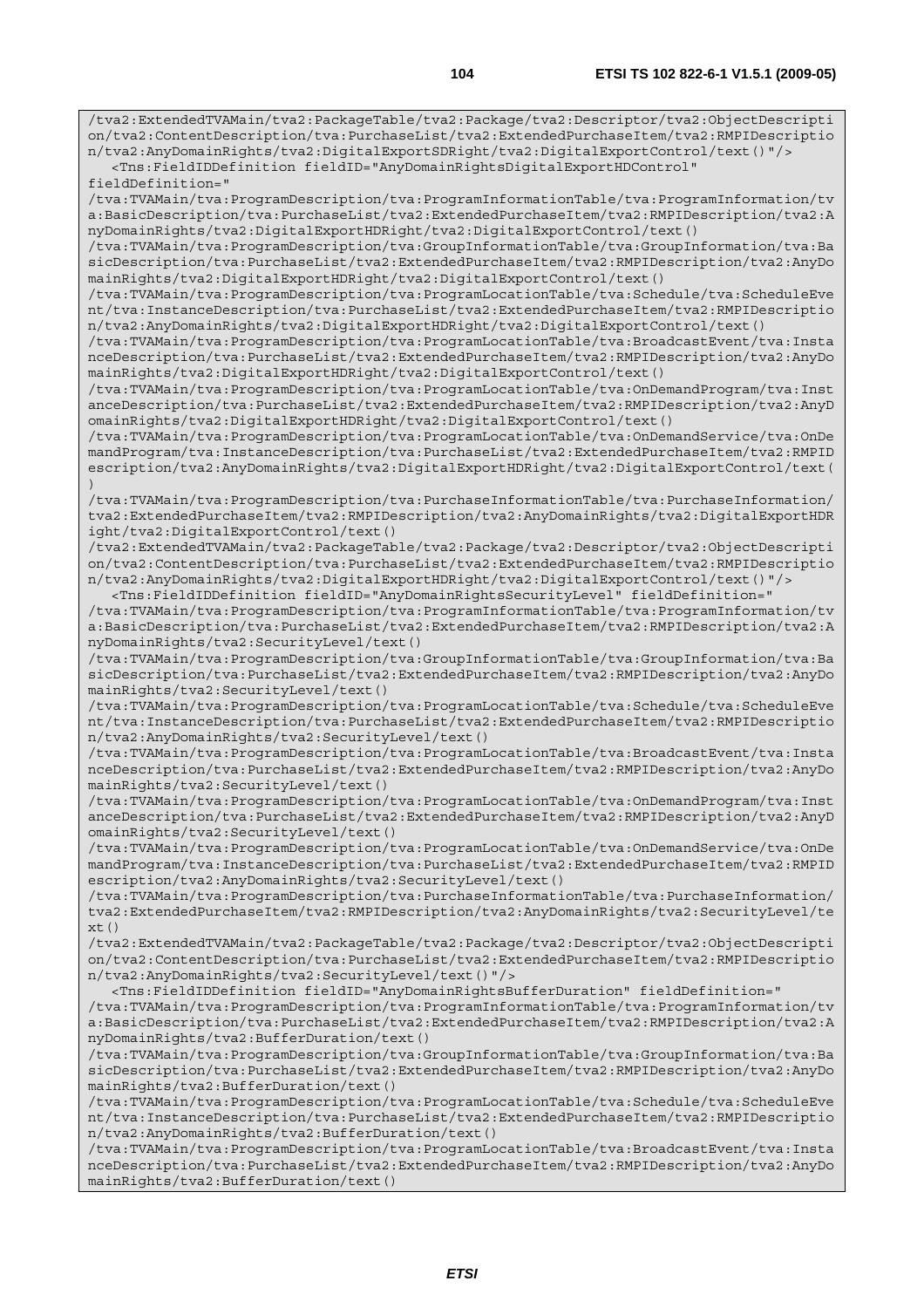/tva:TVAMain/tva:ProgramDescription/tva:ProgramLocationTable/tva:OnDemandProgram/tva:Inst anceDescription/tva:PurchaseList/tva2:ExtendedPurchaseItem/tva2:RMPIDescription/tva2:AnyD omainRights/tva2:BufferDuration/text()

/tva:TVAMain/tva:ProgramDescription/tva:ProgramLocationTable/tva:OnDemandService/tva:OnDe mandProgram/tva:InstanceDescription/tva:PurchaseList/tva2:ExtendedPurchaseItem/tva2:RMPID escription/tva2:AnyDomainRights/tva2:BufferDuration/text()

/tva:TVAMain/tva:ProgramDescription/tva:PurchaseInformationTable/tva:PurchaseInformation/ tva2:ExtendedPurchaseItem/tva2:RMPIDescription/tva2:AnyDomainRights/tva2:BufferDuration/t ext()

/tva2:ExtendedTVAMain/tva2:PackageTable/tva2:Package/tva2:Descriptor/tva2:ObjectDescripti on/tva2:ContentDescription/tva:PurchaseList/tva2:ExtendedPurchaseItem/tva2:RMPIDescriptio n/tva2:AnyDomainRights/tva2:BufferDuration/text() "/>

 <Tns:FieldIDDefinition fieldID="AnyDomainRightsTimeWindowStartDate" fieldDefinition=" /tva:TVAMain/tva:ProgramDescription/tva:ProgramInformationTable/tva:ProgramInformation/tv a:BasicDescription/tva:PurchaseList/tva2:ExtendedPurchaseItem/tva2:RMPIDescription/tva2:A nyDomainRights/tva2:TimeWindow/tva2:StartDate/text()

/tva:TVAMain/tva:ProgramDescription/tva:GroupInformationTable/tva:GroupInformation/tva:Ba sicDescription/tva:PurchaseList/tva2:ExtendedPurchaseItem/tva2:RMPIDescription/tva2:AnyDo mainRights/tva2:TimeWindow/tva2:StartDate/text()

/tva:TVAMain/tva:ProgramDescription/tva:ProgramLocationTable/tva:Schedule/tva:ScheduleEve nt/tva:InstanceDescription/tva:PurchaseList/tva2:ExtendedPurchaseItem/tva2:RMPIDescriptio n/tva2:AnyDomainRights/tva2:TimeWindow/tva2:StartDate/text()

/tva:TVAMain/tva:ProgramDescription/tva:ProgramLocationTable/tva:BroadcastEvent/tva:Insta nceDescription/tva:PurchaseList/tva2:ExtendedPurchaseItem/tva2:RMPIDescription/tva2:AnyDo mainRights/tva2:TimeWindow/tva2:StartDate/text()

/tva:TVAMain/tva:ProgramDescription/tva:ProgramLocationTable/tva:OnDemandProgram/tva:Inst anceDescription/tva:PurchaseList/tva2:ExtendedPurchaseItem/tva2:RMPIDescription/tva2:AnyD omainRights/tva2:TimeWindow/tva2:StartDate/text()

/tva:TVAMain/tva:ProgramDescription/tva:ProgramLocationTable/tva:OnDemandService/tva:OnDe mandProgram/tva:InstanceDescription/tva:PurchaseList/tva2:ExtendedPurchaseItem/tva2:RMPID escription/tva2:AnyDomainRights/tva2:TimeWindow/tva2:StartDate/text()

/tva:TVAMain/tva:ProgramDescription/tva:PurchaseInformationTable/tva:PurchaseInformation/ tva2:ExtendedPurchaseItem/tva2:RMPIDescription/tva2:AnyDomainRights/tva2:TimeWindow/tva2:  $StartData(tayt()$ 

/tva2:ExtendedTVAMain/tva2:PackageTable/tva2:Package/tva2:Descriptor/tva2:ObjectDescripti on/tva2:ContentDescription/tva:PurchaseList/tva2:ExtendedPurchaseItem/tva2:RMPIDescriptio n/tva2:AnyDomainRights/tva2:TimeWindow/tva2:StartDate/text()"/>

 <Tns:FieldIDDefinition fieldID="AnyDomainRightsTimeWindowEndDate" fieldDefinition=" /tva:TVAMain/tva:ProgramDescription/tva:ProgramInformationTable/tva:ProgramInformation/tv a:BasicDescription/tva:PurchaseList/tva2:ExtendedPurchaseItem/tva2:RMPIDescription/tva2:A nyDomainRights/tva2:TimeWindow/tva2:EndDate/text()

/tva:TVAMain/tva:ProgramDescription/tva:GroupInformationTable/tva:GroupInformation/tva:Ba sicDescription/tva:PurchaseList/tva2:ExtendedPurchaseItem/tva2:RMPIDescription/tva2:AnyDo mainRights/tva2:TimeWindow/tva2:EndDate/text()

/tva:TVAMain/tva:ProgramDescription/tva:ProgramLocationTable/tva:Schedule/tva:ScheduleEve nt/tva:InstanceDescription/tva:PurchaseList/tva2:ExtendedPurchaseItem/tva2:RMPIDescriptio n/tva2:AnyDomainRights/tva2:TimeWindow/tva2:EndDate/text()

/tva:TVAMain/tva:ProgramDescription/tva:ProgramLocationTable/tva:BroadcastEvent/tva:Insta nceDescription/tva:PurchaseList/tva2:ExtendedPurchaseItem/tva2:RMPIDescription/tva2:AnyDo mainRights/tva2:TimeWindow/tva2:EndDate/text()

/tva:TVAMain/tva:ProgramDescription/tva:ProgramLocationTable/tva:OnDemandProgram/tva:Inst anceDescription/tva:PurchaseList/tva2:ExtendedPurchaseItem/tva2:RMPIDescription/tva2:AnyD omainRights/tva2:TimeWindow/tva2:EndDate/text()

/tva:TVAMain/tva:ProgramDescription/tva:ProgramLocationTable/tva:OnDemandService/tva:OnDe mandProgram/tva:InstanceDescription/tva:PurchaseList/tva2:ExtendedPurchaseItem/tva2:RMPID escription/tva2:AnyDomainRights/tva2:TimeWindow/tva2:EndDate/text()

/tva:TVAMain/tva:ProgramDescription/tva:PurchaseInformationTable/tva:PurchaseInformation/ tva2:ExtendedPurchaseItem/tva2:RMPIDescription/tva2:AnyDomainRights/tva2:TimeWindow/tva2: EndDate/text()

/tva2:ExtendedTVAMain/tva2:PackageTable/tva2:Package/tva2:Descriptor/tva2:ObjectDescripti on/tva2:ContentDescription/tva:PurchaseList/tva2:ExtendedPurchaseItem/tva2:RMPIDescriptio n/tva2:AnyDomainRights/tva2:TimeWindow/tva2:EndDate/text()"/>

 <Tns:FieldIDDefinition fieldID="AnyDomainRightsGeographicalControl" fieldDefinition=" /tva:TVAMain/tva:ProgramDescription/tva:ProgramInformationTable/tva:ProgramInformation/tv a:BasicDescription/tva:PurchaseList/tva2:ExtendedPurchaseItem/tva2:RMPIDescription/tva2:A nyDomainRights/tva2:GeographicalControl/text()

/tva:TVAMain/tva:ProgramDescription/tva:GroupInformationTable/tva:GroupInformation/tva:Ba sicDescription/tva:PurchaseList/tva2:ExtendedPurchaseItem/tva2:RMPIDescription/tva2:AnyDo mainRights/tva2:GeographicalControl/text()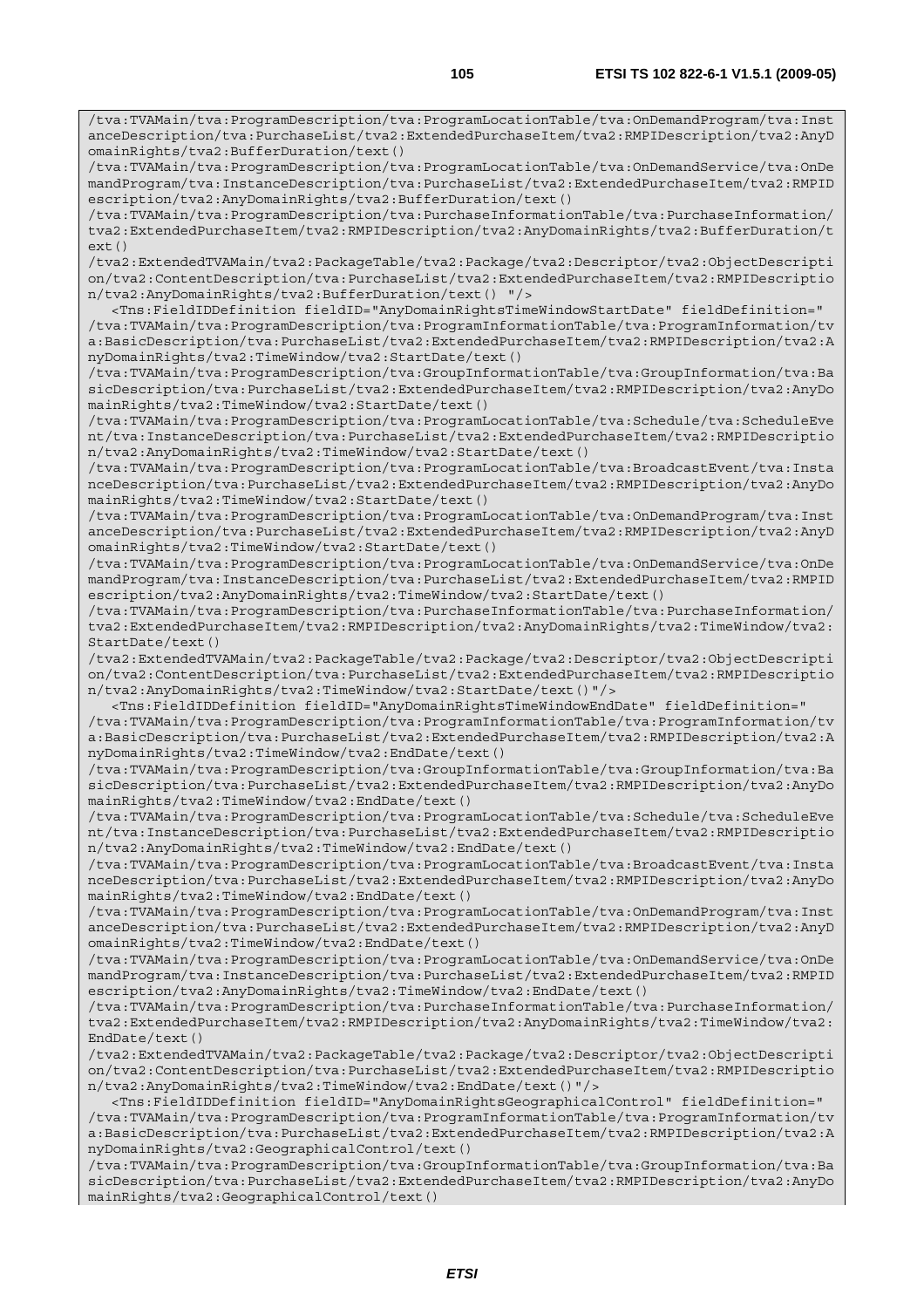/tva:TVAMain/tva:ProgramDescription/tva:ProgramLocationTable/tva:BroadcastEvent/tva:Insta nceDescription/tva:PurchaseList/tva2:ExtendedPurchaseItem/tva2:RMPIDescription/tva2:AnyDo mainRights/tva2:GeographicalControl/text()

/tva:TVAMain/tva:ProgramDescription/tva:ProgramLocationTable/tva:OnDemandProgram/tva:Inst anceDescription/tva:PurchaseList/tva2:ExtendedPurchaseItem/tva2:RMPIDescription/tva2:AnyD omainRights/tva2:GeographicalControl/text()

/tva:TVAMain/tva:ProgramDescription/tva:ProgramLocationTable/tva:OnDemandService/tva:OnDe mandProgram/tva:InstanceDescription/tva:PurchaseList/tva2:ExtendedPurchaseItem/tva2:RMPID escription/tva2:AnyDomainRights/tva2:GeographicalControl/text()

/tva:TVAMain/tva:ProgramDescription/tva:PurchaseInformationTable/tva:PurchaseInformation/ tva2:ExtendedPurchaseItem/tva2:RMPIDescription/tva2:AnyDomainRights/tva2:GeographicalCont rol/text()

/tva2:ExtendedTVAMain/tva2:PackageTable/tva2:Package/tva2:Descriptor/tva2:ObjectDescripti on/tva2:ContentDescription/tva:PurchaseList/tva2:ExtendedPurchaseItem/tva2:RMPIDescriptio n/tva2:AnyDomainRights/tva2:GeographicalControl/text()"/>

<!-- fieldIDs for Receving Domain Rights -->

 <Tns:FieldIDDefinition fieldID="ReceivingDomainRightsPlayRightFlag" fieldDefinition=" /tva:TVAMain/tva:ProgramDescription/tva:ProgramInformationTable/tva:ProgramInformation/tv a:BasicDescription/tva:PurchaseList/tva2:ExtendedPurchaseItem/tva2:RMPIDescription/tva2:R eceivingDomainRights/tva2:PlayRightFlag/text()

/tva:TVAMain/tva:ProgramDescription/tva:GroupInformationTable/tva:GroupInformation/tva:Ba sicDescription/tva:PurchaseList/tva2:ExtendedPurchaseItem/tva2:RMPIDescription/tva2:Recei vingDomainRights/tva2:PlayRightFlag/text()

/tva:TVAMain/tva:ProgramDescription/tva:ProgramLocationTable/tva:Schedule/tva:ScheduleEve nt/tva:InstanceDescription/tva:PurchaseList/tva2:ExtendedPurchaseItem/tva2:RMPIDescriptio n/tva2:ReceivingDomainRights/tva2:PlayRightFlag/text()

/tva:TVAMain/tva:ProgramDescription/tva:ProgramLocationTable/tva:BroadcastEvent/tva:Insta nceDescription/tva:PurchaseList/tva2:ExtendedPurchaseItem/tva2:RMPIDescription/tva2:Recei vingDomainRights/tva2:PlayRightFlag/text()

/tva:TVAMain/tva:ProgramDescription/tva:ProgramLocationTable/tva:OnDemandProgram/tva:Inst anceDescription/tva:PurchaseList/tva2:ExtendedPurchaseItem/tva2:RMPIDescription/tva2:Rece ivingDomainRights/tva2:PlayRightFlag/text()

/tva:TVAMain/tva:ProgramDescription/tva:ProgramLocationTable/tva:OnDemandService/tva:OnDe mandProgram/tva:InstanceDescription/tva:PurchaseList/tva2:ExtendedPurchaseItem/tva2:RMPID escription/tva2:ReceivingDomainRights/tva2:PlayRightFlag/text()

/tva:TVAMain/tva:ProgramDescription/tva:PurchaseInformationTable/tva:PurchaseInformation/ tva2:ExtendedPurchaseItem/tva2:RMPIDescription/tva2:ReceivingDomainRights/tva2:PlayRightF lag/text()

/tva2:ExtendedTVAMain/tva2:PackageTable/tva2:Package/tva2:Descriptor/tva2:ObjectDescripti on/tva2:ContentDescription/tva:PurchaseList/tva2:ExtendedPurchaseItem/tva2:RMPIDescriptio n/tva2:ReceivingDomainRights/tva2:PlayRightFlag/text()"/>

 <Tns:FieldIDDefinition fieldID="ReceivingDomainRightsAnalogueExportSignalling" fieldDefinition="

/tva:TVAMain/tva:ProgramDescription/tva:ProgramInformationTable/tva:ProgramInformation/tv a:BasicDescription/tva:PurchaseList/tva2:ExtendedPurchaseItem/tva2:RMPIDescription/tva2:R eceivingDomainRights/tva2:AnalogueExportRight/tva2:AnalogueExportSignalling/text()

/tva:TVAMain/tva:ProgramDescription/tva:GroupInformationTable/tva:GroupInformation/tva:Ba sicDescription/tva:PurchaseList/tva2:ExtendedPurchaseItem/tva2:RMPIDescription/tva2:Recei vingDomainRights/tva2:AnalogueExportRight/tva2:AnalogueExportSignalling/text()

/tva:TVAMain/tva:ProgramDescription/tva:ProgramLocationTable/tva:Schedule/tva:ScheduleEve nt/tva:InstanceDescription/tva:PurchaseList/tva2:ExtendedPurchaseItem/tva2:RMPIDescriptio n/tva2:ReceivingDomainRights/tva2:AnalogueExportRight/tva2:AnalogueExportSignalling/text( )

/tva:TVAMain/tva:ProgramDescription/tva:ProgramLocationTable/tva:BroadcastEvent/tva:Insta nceDescription/tva:PurchaseList/tva2:ExtendedPurchaseItem/tva2:RMPIDescription/tva2:Recei vingDomainRights/tva2:AnalogueExportRight/tva2:AnalogueExportSignalling/text()

/tva:TVAMain/tva:ProgramDescription/tva:ProgramLocationTable/tva:OnDemandProgram/tva:Inst anceDescription/tva:PurchaseList/tva2:ExtendedPurchaseItem/tva2:RMPIDescription/tva2:Rece ivingDomainRights/tva2:AnalogueExportRight/tva2:AnalogueExportSignalling/text()

/tva:TVAMain/tva:ProgramDescription/tva:ProgramLocationTable/tva:OnDemandService/tva:OnDe mandProgram/tva:InstanceDescription/tva:PurchaseList/tva2:ExtendedPurchaseItem/tva2:RMPID escription/tva2:ReceivingDomainRights/tva2:AnalogueExportRight/tva2:AnalogueExportSignall ing/text()

/tva:TVAMain/tva:ProgramDescription/tva:PurchaseInformationTable/tva:PurchaseInformation/ tva2:ExtendedPurchaseItem/tva2:RMPIDescription/tva2:ReceivingDomainRights/tva2:AnalogueEx portRight/tva2:AnalogueExportSignalling/text()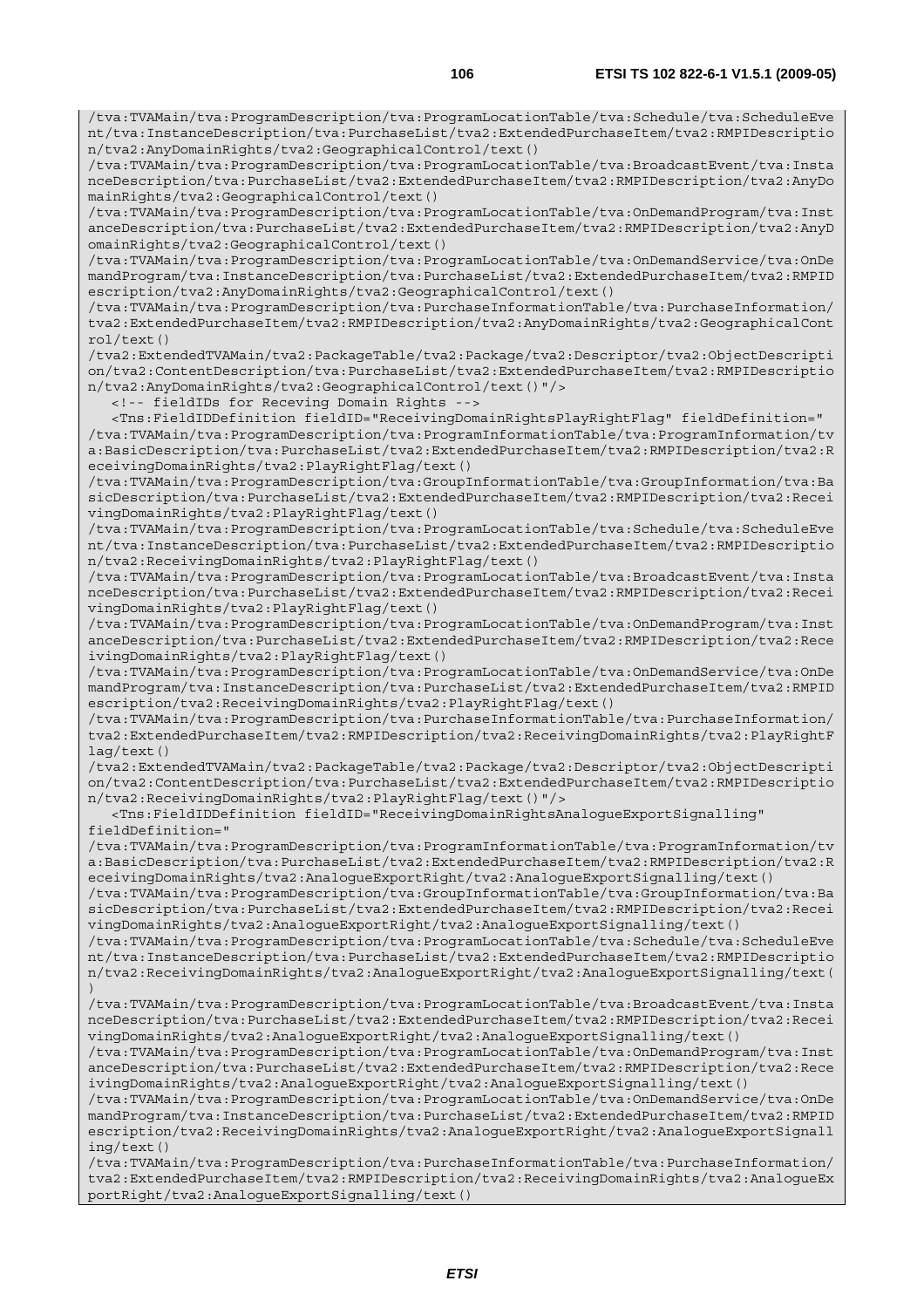/tva2:ExtendedTVAMain/tva2:PackageTable/tva2:Package/tva2:Descriptor/tva2:ObjectDescripti on/tva2:ContentDescription/tva:PurchaseList/tva2:ExtendedPurchaseItem/tva2:RMPIDescriptio n/tva2:ReceivingDomainRights/tva2:AnalogueExportRight/tva2:AnalogueExportSignalling/text( )  $"$  />

 <Tns:FieldIDDefinition fieldID="ReceivingDomainRightsAnalogueExportSDControl" fieldDefinition="

/tva:TVAMain/tva:ProgramDescription/tva:ProgramInformationTable/tva:ProgramInformation/tv a:BasicDescription/tva:PurchaseList/tva2:ExtendedPurchaseItem/tva2:RMPIDescription/tva2:R eceivingDomainRights/tva2:AnalogueExportRight/tva2:AnalogueExportSDControl/text()

/tva:TVAMain/tva:ProgramDescription/tva:GroupInformationTable/tva:GroupInformation/tva:Ba sicDescription/tva:PurchaseList/tva2:ExtendedPurchaseItem/tva2:RMPIDescription/tva2:Recei vingDomainRights/tva2:AnalogueExportRight/tva2:AnalogueExportSDControl/text()

/tva:TVAMain/tva:ProgramDescription/tva:ProgramLocationTable/tva:Schedule/tva:ScheduleEve nt/tva:InstanceDescription/tva:PurchaseList/tva2:ExtendedPurchaseItem/tva2:RMPIDescriptio n/tva2:ReceivingDomainRights/tva2:AnalogueExportRight/tva2:AnalogueExportSDControl/text() /tva:TVAMain/tva:ProgramDescription/tva:ProgramLocationTable/tva:BroadcastEvent/tva:Insta nceDescription/tva:PurchaseList/tva2:ExtendedPurchaseItem/tva2:RMPIDescription/tva2:Recei vingDomainRights/tva2:AnalogueExportRight/tva2:AnalogueExportSDControl/text()

/tva:TVAMain/tva:ProgramDescription/tva:ProgramLocationTable/tva:OnDemandProgram/tva:Inst anceDescription/tva:PurchaseList/tva2:ExtendedPurchaseItem/tva2:RMPIDescription/tva2:Rece ivingDomainRights/tva2:AnalogueExportRight/tva2:AnalogueExportSDControl/text()

/tva:TVAMain/tva:ProgramDescription/tva:ProgramLocationTable/tva:OnDemandService/tva:OnDe mandProgram/tva:InstanceDescription/tva:PurchaseList/tva2:ExtendedPurchaseItem/tva2:RMPID escription/tva2:ReceivingDomainRights/tva2:AnalogueExportRight/tva2:AnalogueExportSDContr ol/text()

/tva:TVAMain/tva:ProgramDescription/tva:PurchaseInformationTable/tva:PurchaseInformation/ tva2:ExtendedPurchaseItem/tva2:RMPIDescription/tva2:ReceivingDomainRights/tva2:AnalogueEx portRight/tva2:AnalogueExportSDControl/text()

/tva2:ExtendedTVAMain/tva2:PackageTable/tva2:Package/tva2:Descriptor/tva2:ObjectDescripti on/tva2:ContentDescription/tva:PurchaseList/tva2:ExtendedPurchaseItem/tva2:RMPIDescriptio n/tva2:ReceivingDomainRights/tva2:AnalogueExportRight/tva2:AnalogueExportSDControl/text()  $"$  />

 <Tns:FieldIDDefinition fieldID="ReceivingDomainRightsDigitalExportSDControl" fieldDefinition="

/tva:TVAMain/tva:ProgramDescription/tva:ProgramInformationTable/tva:ProgramInformation/tv a:BasicDescription/tva:PurchaseList/tva2:ExtendedPurchaseItem/tva2:RMPIDescription/tva2:R eceivingDomainRights/tva2:DigitalExportSDRight/tva2:DigitalExportControl/text()

/tva:TVAMain/tva:ProgramDescription/tva:GroupInformationTable/tva:GroupInformation/tva:Ba sicDescription/tva:PurchaseList/tva2:ExtendedPurchaseItem/tva2:RMPIDescription/tva2:Recei vingDomainRights/tva2:DigitalExportSDRight/tva2:DigitalExportControl/text()

/tva:TVAMain/tva:ProgramDescription/tva:ProgramLocationTable/tva:Schedule/tva:ScheduleEve nt/tva:InstanceDescription/tva:PurchaseList/tva2:ExtendedPurchaseItem/tva2:RMPIDescriptio n/tva2:ReceivingDomainRights/tva2:DigitalExportSDRight/tva2:DigitalExportControl/text()

/tva:TVAMain/tva:ProgramDescription/tva:ProgramLocationTable/tva:BroadcastEvent/tva:Insta nceDescription/tva:PurchaseList/tva2:ExtendedPurchaseItem/tva2:RMPIDescription/tva2:Recei vingDomainRights/tva2:DigitalExportSDRight/tva2:DigitalExportControl/text()

/tva:TVAMain/tva:ProgramDescription/tva:ProgramLocationTable/tva:OnDemandProgram/tva:Inst anceDescription/tva:PurchaseList/tva2:ExtendedPurchaseItem/tva2:RMPIDescription/tva2:Rece ivingDomainRights/tva2:DigitalExportSDRight/tva2:DigitalExportControl/text()

/tva:TVAMain/tva:ProgramDescription/tva:ProgramLocationTable/tva:OnDemandService/tva:OnDe mandProgram/tva:InstanceDescription/tva:PurchaseList/tva2:ExtendedPurchaseItem/tva2:RMPID escription/tva2:ReceivingDomainRights/tva2:DigitalExportSDRight/tva2:DigitalExportControl /text()

/tva:TVAMain/tva:ProgramDescription/tva:PurchaseInformationTable/tva:PurchaseInformation/ tva2:ExtendedPurchaseItem/tva2:RMPIDescription/tva2:ReceivingDomainRights/tva2:DigitalExp ortSDRight/tva2:DigitalExportControl/text()

/tva2:ExtendedTVAMain/tva2:PackageTable/tva2:Package/tva2:Descriptor/tva2:ObjectDescripti on/tva2:ContentDescription/tva:PurchaseList/tva2:ExtendedPurchaseItem/tva2:RMPIDescriptio n/tva2:ReceivingDomainRights/tva2:DigitalExportSDRight/tva2:DigitalExportControl/text()"/  $>$ 

 <Tns:FieldIDDefinition fieldID="ReceivingDomainRightsDigitalExportHDControl" fieldDefinition="

/tva:TVAMain/tva:ProgramDescription/tva:ProgramInformationTable/tva:ProgramInformation/tv a:BasicDescription/tva:PurchaseList/tva2:ExtendedPurchaseItem/tva2:RMPIDescription/tva2:R eceivingDomainRights/tva2:DigitalExportHDRight/tva2:DigitalExportControl/text()

/tva:TVAMain/tva:ProgramDescription/tva:GroupInformationTable/tva:GroupInformation/tva:Ba sicDescription/tva:PurchaseList/tva2:ExtendedPurchaseItem/tva2:RMPIDescription/tva2:Recei vingDomainRights/tva2:DigitalExportHDRight/tva2:DigitalExportControl/text()

/tva:TVAMain/tva:ProgramDescription/tva:ProgramLocationTable/tva:Schedule/tva:ScheduleEve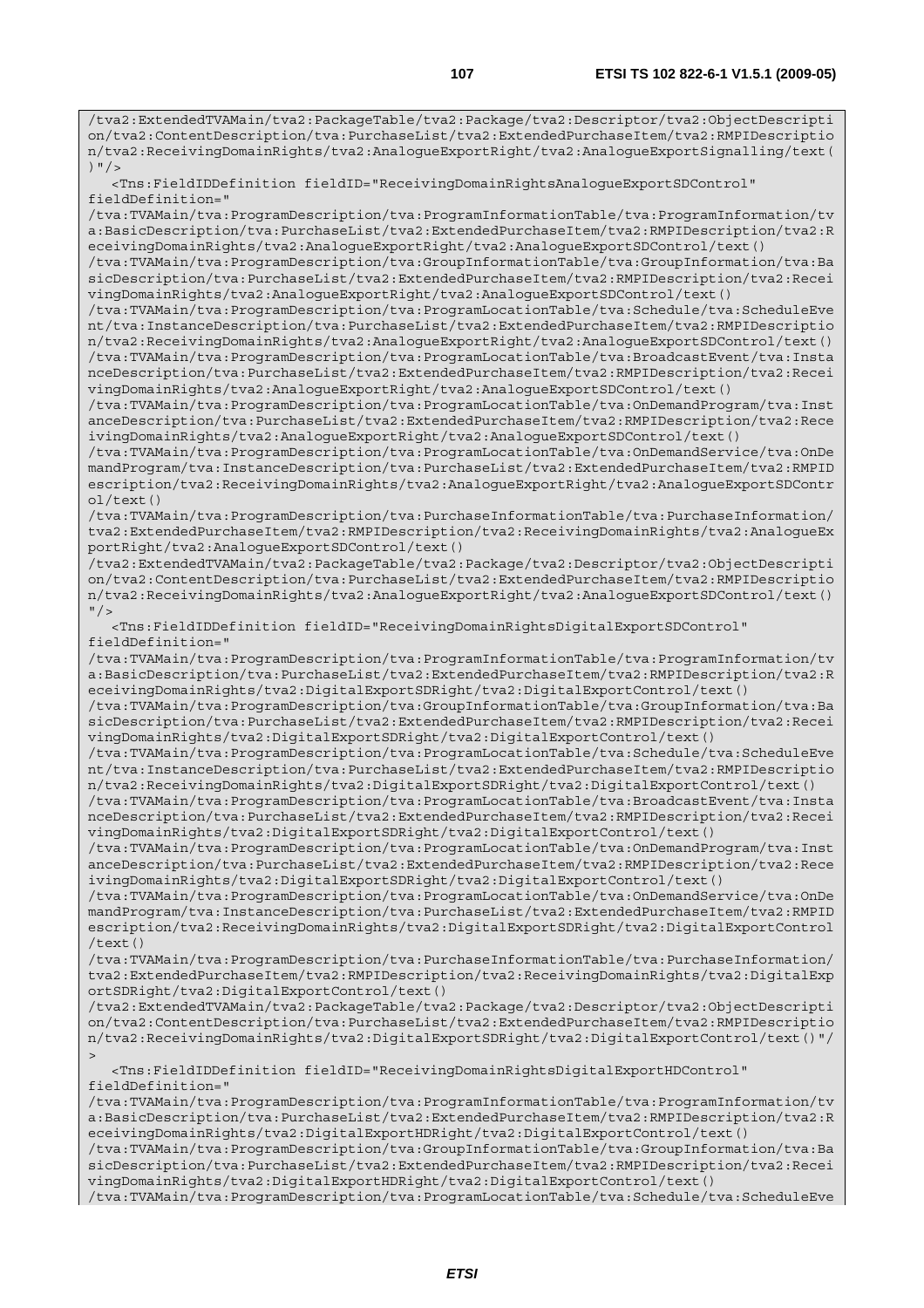nt/tva:InstanceDescription/tva:PurchaseList/tva2:ExtendedPurchaseItem/tva2:RMPIDescriptio n/tva2:ReceivingDomainRights/tva2:DigitalExportHDRight/tva2:DigitalExportControl/text()

/tva:TVAMain/tva:ProgramDescription/tva:ProgramLocationTable/tva:BroadcastEvent/tva:Insta nceDescription/tva:PurchaseList/tva2:ExtendedPurchaseItem/tva2:RMPIDescription/tva2:Recei vingDomainRights/tva2:DigitalExportHDRight/tva2:DigitalExportControl/text()

/tva:TVAMain/tva:ProgramDescription/tva:ProgramLocationTable/tva:OnDemandProgram/tva:Inst anceDescription/tva:PurchaseList/tva2:ExtendedPurchaseItem/tva2:RMPIDescription/tva2:Rece ivingDomainRights/tva2:DigitalExportHDRight/tva2:DigitalExportControl/text()

/tva:TVAMain/tva:ProgramDescription/tva:ProgramLocationTable/tva:OnDemandService/tva:OnDe mandProgram/tva:InstanceDescription/tva:PurchaseList/tva2:ExtendedPurchaseItem/tva2:RMPID escription/tva2:ReceivingDomainRights/tva2:DigitalExportHDRight/tva2:DigitalExportControl /text()

/tva:TVAMain/tva:ProgramDescription/tva:PurchaseInformationTable/tva:PurchaseInformation/ tva2:ExtendedPurchaseItem/tva2:RMPIDescription/tva2:ReceivingDomainRights/tva2:DigitalExp ortHDRight/tva2:DigitalExportControl/text()

/tva2:ExtendedTVAMain/tva2:PackageTable/tva2:Package/tva2:Descriptor/tva2:ObjectDescripti on/tva2:ContentDescription/tva:PurchaseList/tva2:ExtendedPurchaseItem/tva2:RMPIDescriptio n/tva2:ReceivingDomainRights/tva2:DigitalExportHDRight/tva2:DigitalExportControl/text()"/  $\ddot{\phantom{1}}$ 

 <Tns:FieldIDDefinition fieldID="ReceivingDomainRightsSecurityLevel" fieldDefinition=" /tva:TVAMain/tva:ProgramDescription/tva:ProgramInformationTable/tva:ProgramInformation/tv a:BasicDescription/tva:PurchaseList/tva2:ExtendedPurchaseItem/tva2:RMPIDescription/tva2:R eceivingDomainRights/tva2:SecurityLevel/text()

/tva:TVAMain/tva:ProgramDescription/tva:GroupInformationTable/tva:GroupInformation/tva:Ba sicDescription/tva:PurchaseList/tva2:ExtendedPurchaseItem/tva2:RMPIDescription/tva2:Recei vingDomainRights/tva2:SecurityLevel/text()

/tva:TVAMain/tva:ProgramDescription/tva:ProgramLocationTable/tva:Schedule/tva:ScheduleEve nt/tva:InstanceDescription/tva:PurchaseList/tva2:ExtendedPurchaseItem/tva2:RMPIDescriptio n/tva2:ReceivingDomainRights/tva2:SecurityLevel/text()

/tva:TVAMain/tva:ProgramDescription/tva:ProgramLocationTable/tva:BroadcastEvent/tva:Insta nceDescription/tva:PurchaseList/tva2:ExtendedPurchaseItem/tva2:RMPIDescription/tva2:Recei vingDomainRights/tva2:SecurityLevel/text()

/tva:TVAMain/tva:ProgramDescription/tva:ProgramLocationTable/tva:OnDemandProgram/tva:Inst anceDescription/tva:PurchaseList/tva2:ExtendedPurchaseItem/tva2:RMPIDescription/tva2:Rece ivingDomainRights/tva2:SecurityLevel/text()

/tva:TVAMain/tva:ProgramDescription/tva:ProgramLocationTable/tva:OnDemandService/tva:OnDe mandProgram/tva:InstanceDescription/tva:PurchaseList/tva2:ExtendedPurchaseItem/tva2:RMPID escription/tva2:ReceivingDomainRights/tva2:SecurityLevel/text()

/tva:TVAMain/tva:ProgramDescription/tva:PurchaseInformationTable/tva:PurchaseInformation/ tva2:ExtendedPurchaseItem/tva2:RMPIDescription/tva2:ReceivingDomainRights/tva2:SecurityLe vel/text()

/tva2:ExtendedTVAMain/tva2:PackageTable/tva2:Package/tva2:Descriptor/tva2:ObjectDescripti on/tva2:ContentDescription/tva:PurchaseList/tva2:ExtendedPurchaseItem/tva2:RMPIDescriptio n/tva2:ReceivingDomainRights/tva2:SecurityLevel/text() "/>

 <Tns:FieldIDDefinition fieldID="ReceivingDomainRightsBufferDuration" fieldDefinition=" /tva:TVAMain/tva:ProgramDescription/tva:ProgramInformationTable/tva:ProgramInformation/tv a:BasicDescription/tva:PurchaseList/tva2:ExtendedPurchaseItem/tva2:RMPIDescription/tva2:R eceivingDomainRights/tva2:BufferDuration/text()

/tva:TVAMain/tva:ProgramDescription/tva:GroupInformationTable/tva:GroupInformation/tva:Ba sicDescription/tva:PurchaseList/tva2:ExtendedPurchaseItem/tva2:RMPIDescription/tva2:Recei vingDomainRights/tva2:BufferDuration/text()

/tva:TVAMain/tva:ProgramDescription/tva:ProgramLocationTable/tva:Schedule/tva:ScheduleEve nt/tva:InstanceDescription/tva:PurchaseList/tva2:ExtendedPurchaseItem/tva2:RMPIDescriptio n/tva2:ReceivingDomainRights/tva2:BufferDuration/text()

/tva:TVAMain/tva:ProgramDescription/tva:ProgramLocationTable/tva:BroadcastEvent/tva:Insta nceDescription/tva:PurchaseList/tva2:ExtendedPurchaseItem/tva2:RMPIDescription/tva2:Recei vingDomainRights/tva2:BufferDuration/text()

/tva:TVAMain/tva:ProgramDescription/tva:ProgramLocationTable/tva:OnDemandProgram/tva:Inst anceDescription/tva:PurchaseList/tva2:ExtendedPurchaseItem/tva2:RMPIDescription/tva2:Rece ivingDomainRights/tva2:BufferDuration/text()

/tva:TVAMain/tva:ProgramDescription/tva:ProgramLocationTable/tva:OnDemandService/tva:OnDe mandProgram/tva:InstanceDescription/tva:PurchaseList/tva2:ExtendedPurchaseItem/tva2:RMPID escription/tva2:ReceivingDomainRights/tva2:BufferDuration/text()

/tva:TVAMain/tva:ProgramDescription/tva:PurchaseInformationTable/tva:PurchaseInformation/ tva2:ExtendedPurchaseItem/tva2:RMPIDescription/tva2:ReceivingDomainRights/tva2:BufferDura tion/text()

/tva2:ExtendedTVAMain/tva2:PackageTable/tva2:Package/tva2:Descriptor/tva2:ObjectDescripti on/tva2:ContentDescription/tva:PurchaseList/tva2:ExtendedPurchaseItem/tva2:RMPIDescriptio n/tva2:ReceivingDomainRights/tva2:BufferDuration/text()"/>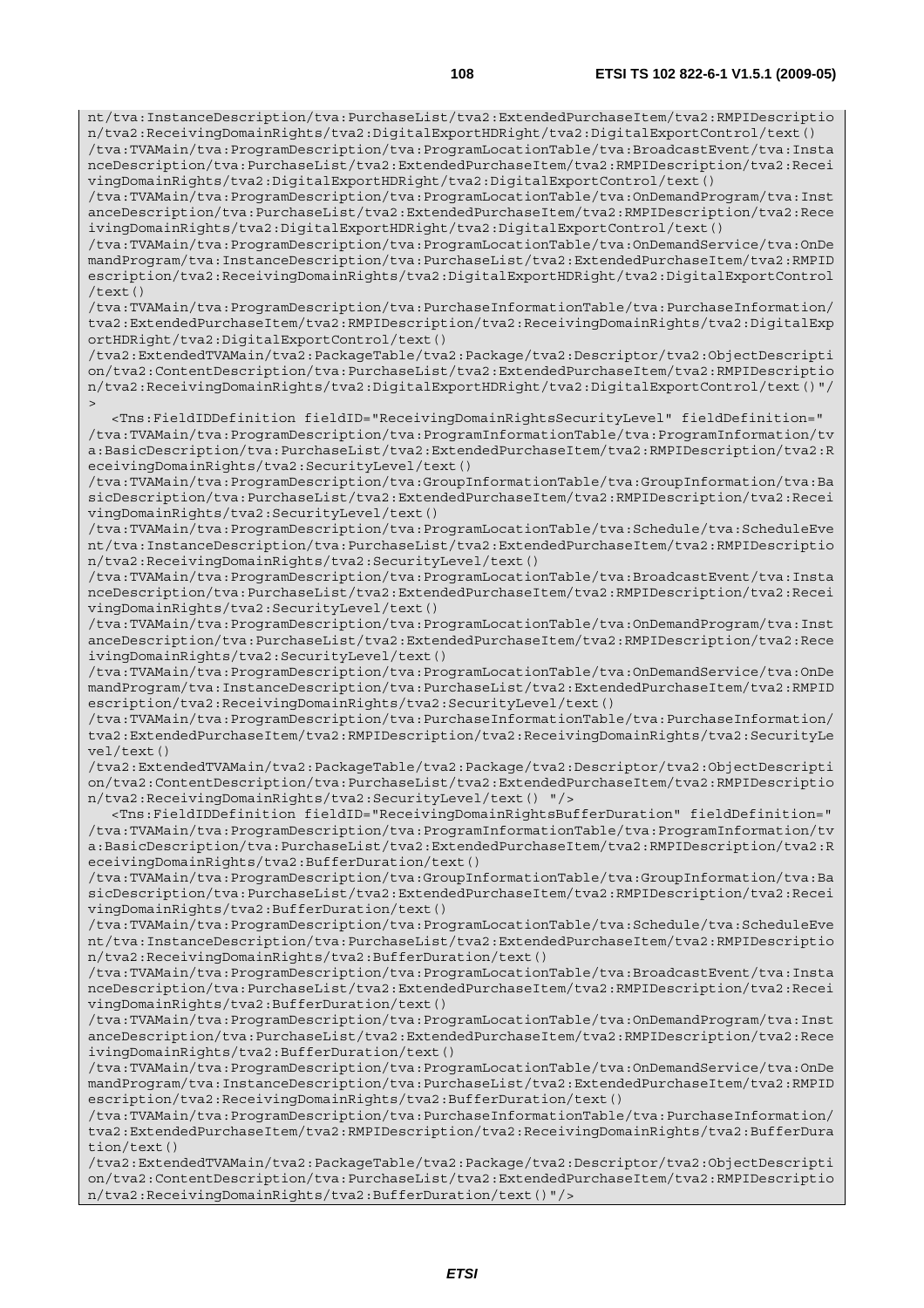<Tns:FieldIDDefinition fieldID="ReceivingDomainRightsTimeWindowStartDate" fieldDefinition=" /tva:TVAMain/tva:ProgramDescription/tva:ProgramInformationTable/tva:ProgramInformation/tv a:BasicDescription/tva:PurchaseList/tva2:ExtendedPurchaseItem/tva2:RMPIDescription/tva2:R eceivingDomainRights/tva2:TimeWindow/tva2:StartDate/text() /tva:TVAMain/tva:ProgramDescription/tva:GroupInformationTable/tva:GroupInformation/tva:Ba sicDescription/tva:PurchaseList/tva2:ExtendedPurchaseItem/tva2:RMPIDescription/tva2:Recei vingDomainRights/tva2:TimeWindow/tva2:StartDate/text() /tva:TVAMain/tva:ProgramDescription/tva:ProgramLocationTable/tva:Schedule/tva:ScheduleEve nt/tva:InstanceDescription/tva:PurchaseList/tva2:ExtendedPurchaseItem/tva2:RMPIDescriptio n/tva2:ReceivingDomainRights/tva2:TimeWindow/tva2:StartDate/text() /tva:TVAMain/tva:ProgramDescription/tva:ProgramLocationTable/tva:BroadcastEvent/tva:Insta nceDescription/tva:PurchaseList/tva2:ExtendedPurchaseItem/tva2:RMPIDescription/tva2:Recei vingDomainRights/tva2:TimeWindow/tva2:StartDate/text() /tva:TVAMain/tva:ProgramDescription/tva:ProgramLocationTable/tva:OnDemandProgram/tva:Inst anceDescription/tva:PurchaseList/tva2:ExtendedPurchaseItem/tva2:RMPIDescription/tva2:Rece ivingDomainRights/tva2:TimeWindow/tva2:StartDate/text() /tva:TVAMain/tva:ProgramDescription/tva:ProgramLocationTable/tva:OnDemandService/tva:OnDe mandProgram/tva:InstanceDescription/tva:PurchaseList/tva2:ExtendedPurchaseItem/tva2:RMPID escription/tva2:ReceivingDomainRights/tva2:TimeWindow/tva2:StartDate/text() /tva:TVAMain/tva:ProgramDescription/tva:PurchaseInformationTable/tva:PurchaseInformation/ tva2:ExtendedPurchaseItem/tva2:RMPIDescription/tva2:ReceivingDomainRights/tva2:TimeWindow /tva2:StartDate/text() /tva2:ExtendedTVAMain/tva2:PackageTable/tva2:Package/tva2:Descriptor/tva2:ObjectDescripti on/tva2:ContentDescription/tva:PurchaseList/tva2:ExtendedPurchaseItem/tva2:RMPIDescriptio n/tva2:ReceivingDomainRights/tva2:TimeWindow/tva2:StartDate/text()"/> <Tns:FieldIDDefinition fieldID="ReceivingDomainRightsTimeWindowEndDate" fieldDefinition=" /tva:TVAMain/tva:ProgramDescription/tva:ProgramInformationTable/tva:ProgramInformation/tv a:BasicDescription/tva:PurchaseList/tva2:ExtendedPurchaseItem/tva2:RMPIDescription/tva2:R eceivingDomainRights/tva2:TimeWindow/tva2:EndDate/text() /tva:TVAMain/tva:ProgramDescription/tva:GroupInformationTable/tva:GroupInformation/tva:Ba sicDescription/tva:PurchaseList/tva2:ExtendedPurchaseItem/tva2:RMPIDescription/tva2:Recei vingDomainRights/tva2:TimeWindow/tva2:EndDate/text() /tva:TVAMain/tva:ProgramDescription/tva:ProgramLocationTable/tva:Schedule/tva:ScheduleEve nt/tva:InstanceDescription/tva:PurchaseList/tva2:ExtendedPurchaseItem/tva2:RMPIDescriptio n/tva2:ReceivingDomainRights/tva2:TimeWindow/tva2:EndDate/text() /tva:TVAMain/tva:ProgramDescription/tva:ProgramLocationTable/tva:BroadcastEvent/tva:Insta nceDescription/tva:PurchaseList/tva2:ExtendedPurchaseItem/tva2:RMPIDescription/tva2:Recei vingDomainRights/tva2:TimeWindow/tva2:EndDate/text() /tva:TVAMain/tva:ProgramDescription/tva:ProgramLocationTable/tva:OnDemandProgram/tva:Inst anceDescription/tva:PurchaseList/tva2:ExtendedPurchaseItem/tva2:RMPIDescription/tva2:Rece ivingDomainRights/tva2:TimeWindow/tva2:EndDate/text() /tva:TVAMain/tva:ProgramDescription/tva:ProgramLocationTable/tva:OnDemandService/tva:OnDe mandProgram/tva:InstanceDescription/tva:PurchaseList/tva2:ExtendedPurchaseItem/tva2:RMPID escription/tva2:ReceivingDomainRights/tva2:TimeWindow/tva2:EndDate/text() /tva:TVAMain/tva:ProgramDescription/tva:PurchaseInformationTable/tva:PurchaseInformation/ tva2:ExtendedPurchaseItem/tva2:RMPIDescription/tva2:ReceivingDomainRights/tva2:TimeWindow /tva2:EndDate/text() /tva2:ExtendedTVAMain/tva2:PackageTable/tva2:Package/tva2:Descriptor/tva2:ObjectDescripti on/tva2:ContentDescription/tva:PurchaseList/tva2:ExtendedPurchaseItem/tva2:RMPIDescriptio n/tva2:ReceivingDomainRights/tva2:TimeWindow/tva2:EndDate/text()"/> <Tns:FieldIDDefinition fieldID="ReceivingDomainRightsGeographicalControl" fieldDefinition=" /tva:TVAMain/tva:ProgramDescription/tva:ProgramInformationTable/tva:ProgramInformation/tv a:BasicDescription/tva:PurchaseList/tva2:ExtendedPurchaseItem/tva2:RMPIDescription/tva2:R eceivingDomainRights/tva2:GeographicalControl/text() /tva:TVAMain/tva:ProgramDescription/tva:GroupInformationTable/tva:GroupInformation/tva:Ba sicDescription/tva:PurchaseList/tva2:ExtendedPurchaseItem/tva2:RMPIDescription/tva2:Recei vingDomainRights/tva2:GeographicalControl/text() /tva:TVAMain/tva:ProgramDescription/tva:ProgramLocationTable/tva:Schedule/tva:ScheduleEve nt/tva:InstanceDescription/tva:PurchaseList/tva2:ExtendedPurchaseItem/tva2:RMPIDescriptio n/tva2:ReceivingDomainRights/tva2:GeographicalControl/text() /tva:TVAMain/tva:ProgramDescription/tva:ProgramLocationTable/tva:BroadcastEvent/tva:Insta nceDescription/tva:PurchaseList/tva2:ExtendedPurchaseItem/tva2:RMPIDescription/tva2:Recei vingDomainRights/tva2:GeographicalControl/text() /tva:TVAMain/tva:ProgramDescription/tva:ProgramLocationTable/tva:OnDemandProgram/tva:Inst anceDescription/tva:PurchaseList/tva2:ExtendedPurchaseItem/tva2:RMPIDescription/tva2:Rece ivingDomainRights/tva2:GeographicalControl/text()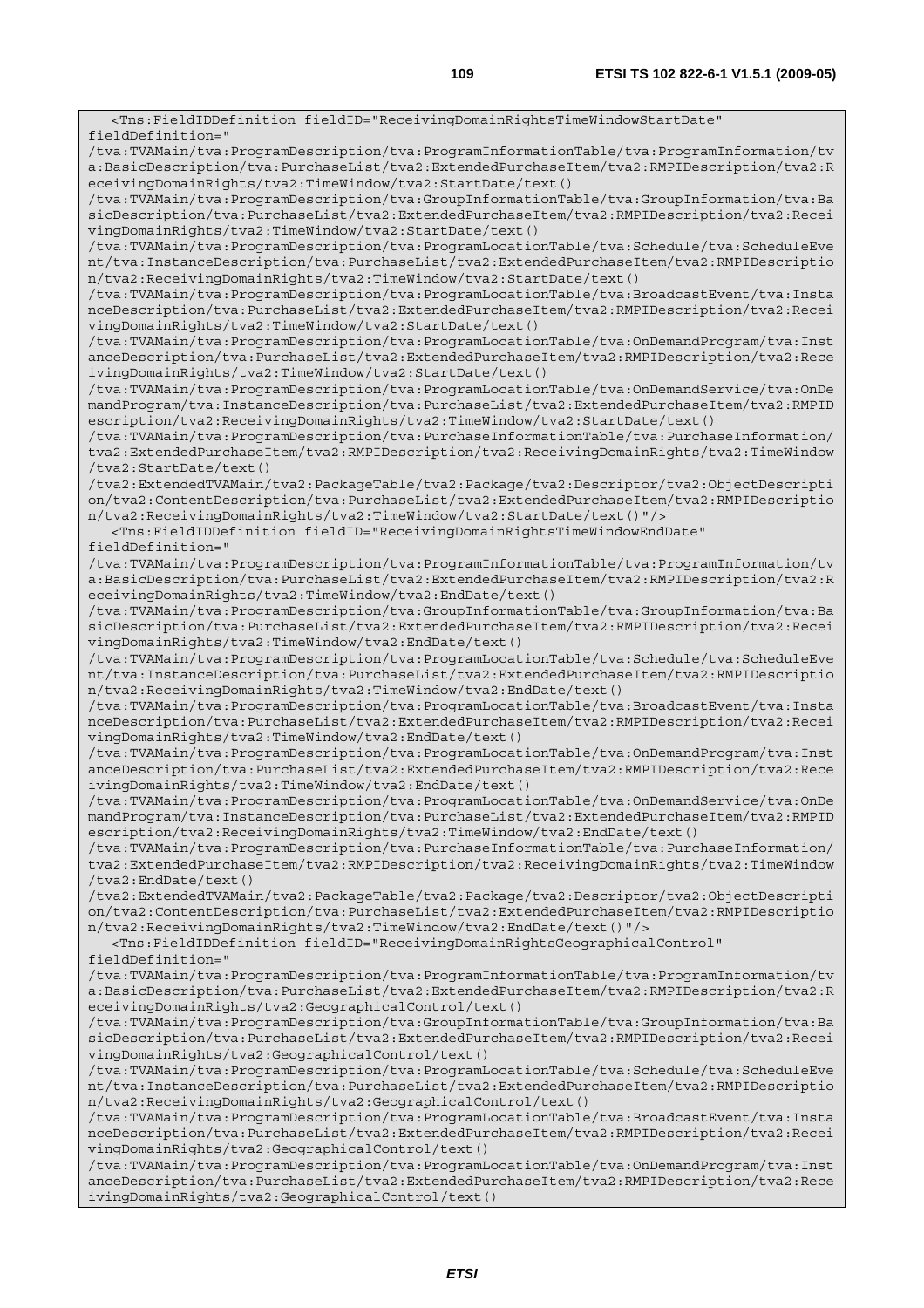/tva:TVAMain/tva:ProgramDescription/tva:ProgramLocationTable/tva:OnDemandService/tva:OnDe mandProgram/tva:InstanceDescription/tva:PurchaseList/tva2:ExtendedPurchaseItem/tva2:RMPID escription/tva2:ReceivingDomainRights/tva2:GeographicalControl/text()

/tva:TVAMain/tva:ProgramDescription/tva:PurchaseInformationTable/tva:PurchaseInformation/ tva2:ExtendedPurchaseItem/tva2:RMPIDescription/tva2:ReceivingDomainRights/tva2:Geographic alControl/text()

/tva2:ExtendedTVAMain/tva2:PackageTable/tva2:Package/tva2:Descriptor/tva2:ObjectDescripti on/tva2:ContentDescription/tva:PurchaseList/tva2:ExtendedPurchaseItem/tva2:RMPIDescriptio n/tva2:ReceivingDomainRights/tva2:GeographicalControl/text()"/>

 <Tns:FieldIDDefinition fieldID="ReceivingDomainRightsPhysicalProximityFlag" fieldDefinition="

/tva:TVAMain/tva:ProgramDescription/tva:ProgramInformationTable/tva:ProgramInformation/tv a:BasicDescription/tva:PurchaseList/tva2:ExtendedPurchaseItem/tva2:RMPIDescription/tva2:R eceivingDomainRights/tva2:PhysicalProximityFlag/text()

/tva:TVAMain/tva:ProgramDescription/tva:GroupInformationTable/tva:GroupInformation/tva:Ba sicDescription/tva:PurchaseList/tva2:ExtendedPurchaseItem/tva2:RMPIDescription/tva2:Recei vingDomainRights/tva2:PhysicalProximityFlag/text()

/tva:TVAMain/tva:ProgramDescription/tva:ProgramLocationTable/tva:Schedule/tva:ScheduleEve nt/tva:InstanceDescription/tva:PurchaseList/tva2:ExtendedPurchaseItem/tva2:RMPIDescriptio n/tva2:ReceivingDomainRights/tva2:PhysicalProximityFlag/text()

/tva:TVAMain/tva:ProgramDescription/tva:ProgramLocationTable/tva:BroadcastEvent/tva:Insta nceDescription/tva:PurchaseList/tva2:ExtendedPurchaseItem/tva2:RMPIDescription/tva2:Recei vingDomainRights/tva2:PhysicalProximityFlag/text()

/tva:TVAMain/tva:ProgramDescription/tva:ProgramLocationTable/tva:OnDemandProgram/tva:Inst anceDescription/tva:PurchaseList/tva2:ExtendedPurchaseItem/tva2:RMPIDescription/tva2:Rece ivingDomainRights/tva2:PhysicalProximityFlag/text()

/tva:TVAMain/tva:ProgramDescription/tva:ProgramLocationTable/tva:OnDemandService/tva:OnDe mandProgram/tva:InstanceDescription/tva:PurchaseList/tva2:ExtendedPurchaseItem/tva2:RMPID escription/tva2:ReceivingDomainRights/tva2:PhysicalProximityFlag/text()

/tva:TVAMain/tva:ProgramDescription/tva:PurchaseInformationTable/tva:PurchaseInformation/ tva2:ExtendedPurchaseItem/tva2:RMPIDescription/tva2:ReceivingDomainRights/tva2:PhysicalPr oximityFlag/text()

/tva2:ExtendedTVAMain/tva2:PackageTable/tva2:Package/tva2:Descriptor/tva2:ObjectDescripti on/tva2:ContentDescription/tva:PurchaseList/tva2:ExtendedPurchaseItem/tva2:RMPIDescriptio n/tva2:ReceivingDomainRights/tva2:PhysicalProximityFlag/text()"/>

 <tns:FieldIDDefinition fieldID="ReceivingDomainRightsSimultaneousRenderingCount" fieldDefinition="

/tva:TVAMain/tva:ProgramDescription/tva:ProgramInformationTable/tva:ProgramInformation/tv a:BasicDescription/tva:PurchaseList/tva2:ExtendedPurchaseItem/tva2:RMPIDescription/tva2:R eceivingDomainRights/tva2:SimultaneousRendering/tva2:SimultaneousRenderingCount/text()

/tva:TVAMain/tva:ProgramDescription/tva:GroupInformationTable/tva:GroupInformation/tva:Ba sicDescription/tva:PurchaseList/tva2:ExtendedPurchaseItem/tva2:RMPIDescription/tva2:Recei vingDomainRights/tva2:SimultaneousRendering/tva2:SimultaneousRenderingCount/text()

/tva:TVAMain/tva:ProgramDescription/tva:ProgramLocationTable/tva:Schedule/tva:ScheduleEve nt/tva:InstanceDescription/tva:PurchaseList/tva2:ExtendedPurchaseItem/tva2:RMPIDescriptio n/tva2:ReceivingDomainRights/tva2:SimultaneousRendering/tva2:SimultaneousRenderingCount/t ext()

/tva:TVAMain/tva:ProgramDescription/tva:ProgramLocationTable/tva:BroadcastEvent/tva:Insta nceDescription/tva:PurchaseList/tva2:ExtendedPurchaseItem/tva2:RMPIDescription/tva2:Recei vingDomainRights/tva2:SimultaneousRendering/tva2:SimultaneousRenderingCount/text()

/tva:TVAMain/tva:ProgramDescription/tva:ProgramLocationTable/tva:OnDemandProgram/tva:Inst anceDescription/tva:PurchaseList/tva2:ExtendedPurchaseItem/tva2:RMPIDescription/tva2:Rece ivingDomainRights/tva2:SimultaneousRendering/tva2:SimultaneousRenderingCount/text()

/tva:TVAMain/tva:ProgramDescription/tva:ProgramLocationTable/tva:OnDemandService/tva:OnDe mandProgram/tva:InstanceDescription/tva:PurchaseList/tva2:ExtendedPurchaseItem/tva2:RMPID escription/tva2:ReceivingDomainRights/tva2:SimultaneousRendering/tva2:SimultaneousRenderi ngCount/text()

/tva:TVAMain/tva:ProgramDescription/tva:PurchaseInformationTable/tva:PurchaseInformation/ tva2:ExtendedPurchaseItem/tva2:RMPIDescription/tva2:ReceivingDomainRights/tva2:Simultaneo usRendering/tva2:SimultaneousRenderingCount/text()

/tva2:ExtendedTVAMain/tva2:PackageTable/tva2:Package/tva2:Descriptor/tva2:ObjectDescripti on/tva2:ContentDescription/tva:PurchaseList/tva2:ExtendedPurchaseItem/tva2:RMPIDescriptio n/tva2:ReceivingDomainRights/tva2:SimultaneousRendering/tva2:SimultaneousRenderingCount/t ext()"/>  $\lt$  ! -

######################################################################################## -->

<!-- feldID for Program, Group and Review

 $-->$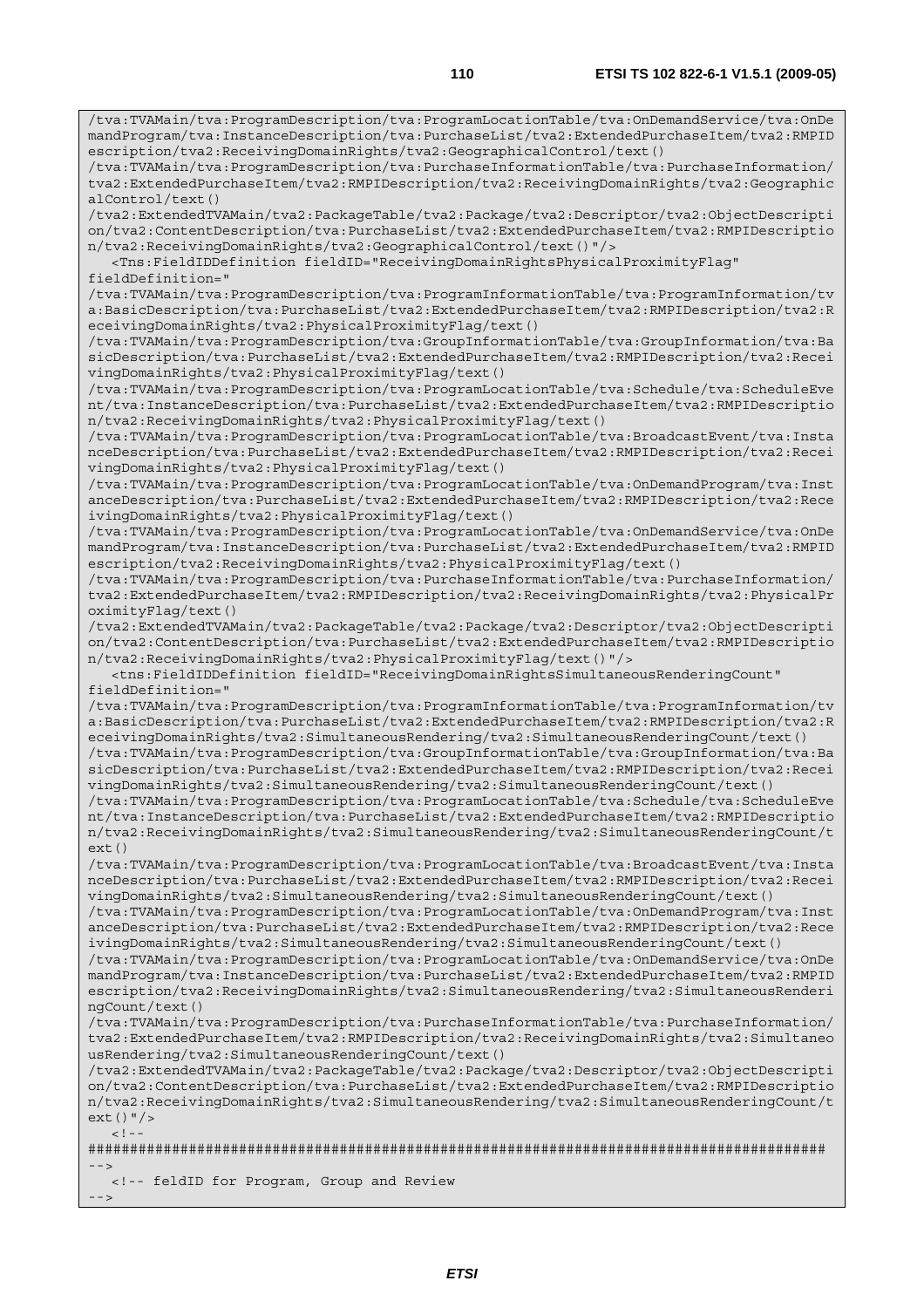$\lt$  ! -######################################################################################## --> <tns:FieldIDDefinition fieldID="CreditName" fieldDefinition=" /tva:TVAMain/tva:ProgramDescription/tva:ProgramInformationTable/tva:ProgramInformation/tv a:BasicDescription/tva:CreditsList/tva:CreditsItem/tva:PersonName/mpeg7:FamilyName/text() /tva:TVAMain/tva:ProgramDescription/tva:GroupInformationTable/tva:GroupInformation/tva:Ba sicDescription/tva:CreditsList/tva:CreditsItem/tva:PersonName/mpeg7:FamilyName/text() /tva:TVAMain/tva:ProgramDescription/tva:ProgramReviewTable/tva:Review/tva:Reviewer/tva:Pe rsonName/mpeg7:FamilyName/text() /tva:TVAMain/tva:ProgramDescription/tva:ProgramInformationTable/tva:ProgramInformation/tv a:BasicDescription/tva:CreditsList/tva:CreditsItem/tva:PersonName/mpeg7:GivenName/text() /tva:TVAMain/tva:ProgramDescription/tva:GroupInformationTable/tva:GroupInformation/tva:Ba sicDescription/tva:CreditsList/tva:CreditsItem/tva:PersonName/mpeg7:GivenName/text() /tva:TVAMain/tva:ProgramDescription/tva:ProgramReviewTable/tva:Review/tva:Reviewer/tva:Pe rsonName/mpeg7:GivenName/text() /tva2:ExtendedTVAMain/tva2:PackageTable/tva2:Package/tva2:Descriptor/tva2:ObjectDescripti on/tva2:ContentDescription/tva:CreditsList/tva:CreditsItem/tva:PersonName/mpeg7:FamilyNam  $\rho$ /text() /tva2:ExtendedTVAMain/tva2:PackageTable/tva2:Package/tva2:Descriptor/tva2:ObjectDescripti on/tva2:ContentDescription/tva:CreditsList/tva:CreditsItem/tva:PersonName/mpeg7:GivenName /text() /tva2:ExtendedTVAMain/tva2:PackageTable/tva2:Package/tva2:Declarations/tva2:Descriptor/tv a2:ObjectDescription/tva2:ContentDescription/tva:CreditsList/tva:CreditsItem/tva:PersonNa me/mpeg7:FamilyName/text() /tva2:ExtendedTVAMain/tva2:PackageTable/tva2:Package/tva2:Declarations/tva2:Descriptor/tv a2:ObjectDescription/tva2:ContentDescription/tva:CreditsList/tva:CreditsItem/tva:PersonNa me/mpeg7:GivenName/text() /tva2:ExtendedTVAMain/tva2:PackageTable/tva2:Package/tva2:Declarations/tva2:Item/tva2:Des criptor/tva2:ObjectDescription/tva2:ContentDescription/tva:CreditsList/tva:CreditsItem/tv a:PersonName/mpeg7:FamilyName/text() /tva2:ExtendedTVAMain/tva2:PackageTable/tva2:Package/tva2:Declarations/tva2:Item/tva2:Des criptor/tva2:ObjectDescription/tva2:ContentDescription/tva:CreditsList/tva:CreditsItem/tv a:PersonName/mpeg7:GivenName/text() /tva2:ExtendedTVAMain/tva2:PackageTable/tva2:Package/tva2:Declarations/tva2:Item/tva2:Cho ice/tva2:Descriptor/tva2:ObjectDescription/tva2:ContentDescription/tva:CreditsList/tva:Cr editsItem/tva:PersonName/mpeg7:FamilyName/text() /tva2:ExtendedTVAMain/tva2:PackageTable/tva2:Package/tva2:Declarations/tva2:Item/tva2:Cho ice/tva2:Descriptor/tva2:ObjectDescription/tva2:ContentDescription/tva:CreditsList/tva:Cr editsItem/tva:PersonName/mpeg7:GivenName/text() /tva2:ExtendedTVAMain/tva2:PackageTable/tva2:Package/tva2:Declarations/tva2:Item/tva2:Cho ice/tva2:Selection/tva2:Descriptor/tva2:ObjectDescription/tva2:ContentDescription/tva:Cre ditsList/tva:CreditsItem/tva:PersonName/mpeg7:FamilyName/text() /tva2:ExtendedTVAMain/tva2:PackageTable/tva2:Package/tva2:Declarations/tva2:Item/tva2:Cho ice/tva2:Selection/tva2:Descriptor/tva2:ObjectDescription/tva2:ContentDescription/tva:Cre ditsList/tva:CreditsItem/tva:PersonName/mpeg7:GivenName/text() /tva2:ExtendedTVAMain/tva2:PackageTable/tva2:Package/tva2:Declarations/tva2:Item/tva2:Com ponent/tva2:Descriptor/tva2:ObjectDescription/tva2:ContentDescription/tva:CreditsList/tva :CreditsItem/tva:PersonName/mpeg7:FamilyName/text() /tva2:ExtendedTVAMain/tva2:PackageTable/tva2:Package/tva2:Declarations/tva2:Item/tva2:Com ponent/tva2:Descriptor/tva2:ObjectDescription/tva2:ContentDescription/tva:CreditsList/tva :CreditsItem/tva:PersonName/mpeg7:GivenName/text() /tva2:ExtendedTVAMain/tva2:PackageTable/tva2:Package/tva2:Declarations/tva2:Item/tva2:Com ponent/tva2:Anchor/tva2:Descriptor/tva2:ObjectDescription/tva2:ContentDescription/tva:Cre ditsList/tva:CreditsItem/tva:PersonName/mpeg7:FamilyName/text() /tva2:ExtendedTVAMain/tva2:PackageTable/tva2:Package/tva2:Declarations/tva2:Item/tva2:Com ponent/tva2:Anchor/tva2:Descriptor/tva2:ObjectDescription/tva2:ContentDescription/tva:Cre ditsList/tva:CreditsItem/tva:PersonName/mpeg7:GivenName/text() /tva2:ExtendedTVAMain/tva2:PackageTable/tva2:Package/tva2:Declarations/tva2:Item/tva2:Ite m/tva2:Descriptor/tva2:ObjectDescription/tva2:ContentDescription/tva:CreditsList/tva:Cred itsItem/tva:PersonName/mpeg7:FamilyName/text() /tva2:ExtendedTVAMain/tva2:PackageTable/tva2:Package/tva2:Declarations/tva2:Item/tva2:Ite

m/tva2:Descriptor/tva2:ObjectDescription/tva2:ContentDescription/tva:CreditsList/tva:Cred itsItem/tva:PersonName/mpeg7:GivenName/text()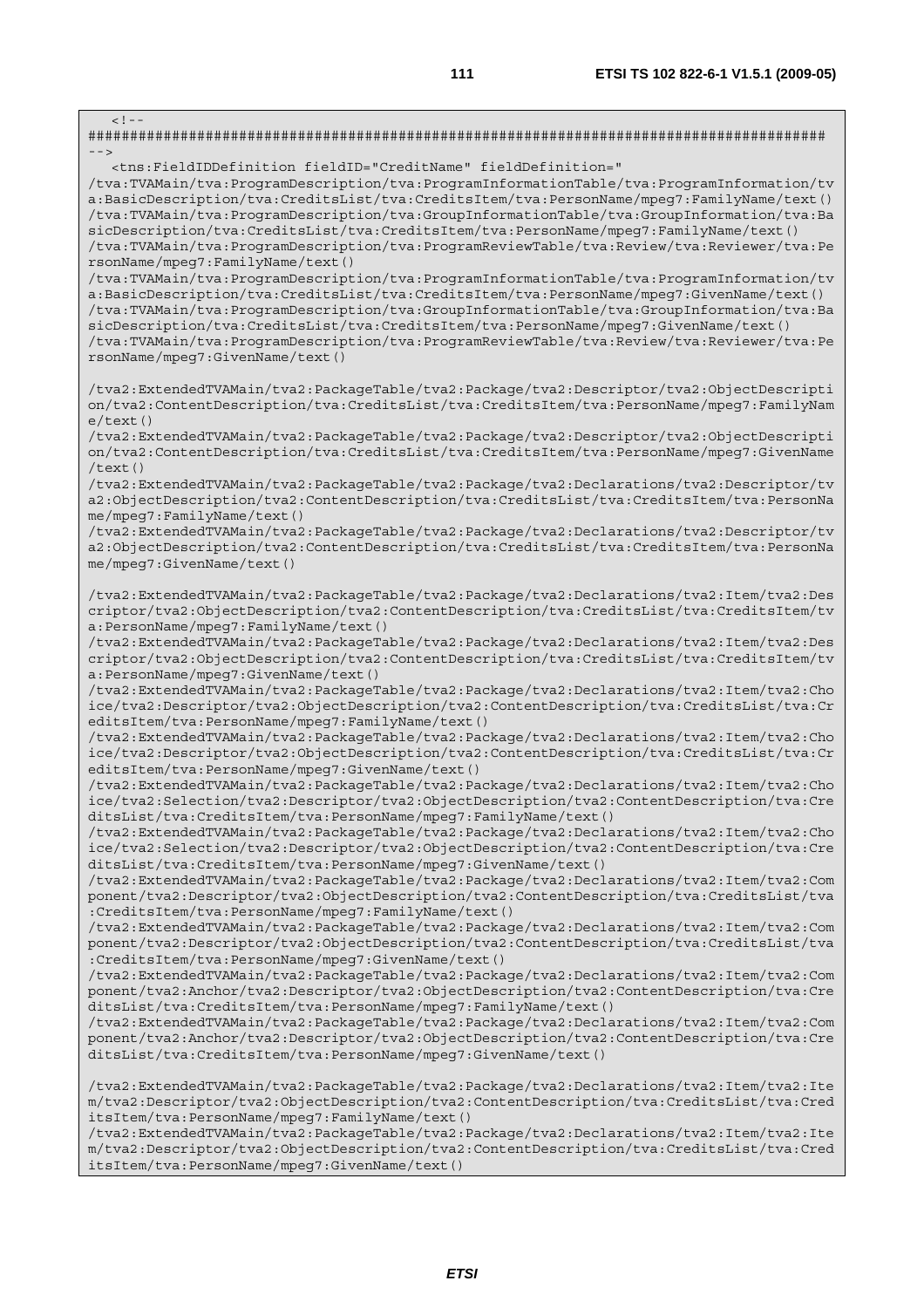/tva2:ExtendedTVAMain/tva2:PackageTable/tva2:Package/tva2:Declarations/tva2:Item/tva2:Ite m/tva2:Choice/tva2:Descriptor/tva2:ObjectDescription/tva2:ContentDescription/tva:CreditsL ist/tva:CreditsItem/tva:PersonName/mpeg7:FamilyName/text()

/tva2:ExtendedTVAMain/tva2:PackageTable/tva2:Package/tva2:Declarations/tva2:Item/tva2:Ite m/tva2:Choice/tva2:Descriptor/tva2:ObjectDescription/tva2:ContentDescription/tva:CreditsL ist/tva:CreditsItem/tva:PersonName/mpeg7:GivenName/text()

/tva2:ExtendedTVAMain/tva2:PackageTable/tva2:Package/tva2:Declarations/tva2:Item/tva2:Ite m/tva2:Choice/tva2:Selection/tva2:Descriptor/tva2:ObjectDescription/tva2:ContentDescripti on/tva:CreditsList/tva:CreditsItem/tva:PersonName/mpeg7:FamilyName/text()

/tva2:ExtendedTVAMain/tva2:PackageTable/tva2:Package/tva2:Declarations/tva2:Item/tva2:Ite m/tva2:Choice/tva2:Selection/tva2:Descriptor/tva2:ObjectDescription/tva2:ContentDescripti on/tva:CreditsList/tva:CreditsItem/tva:PersonName/mpeg7:GivenName/text()

/tva2:ExtendedTVAMain/tva2:PackageTable/tva2:Package/tva2:Declarations/tva2:Item/tva2:Ite m/tva2:Component/tva2:Descriptor/tva2:ObjectDescription/tva2:ContentDescription/tva:Credi tsList/tva:CreditsItem/tva:PersonName/mpeg7:FamilyName/text()

/tva2:ExtendedTVAMain/tva2:PackageTable/tva2:Package/tva2:Declarations/tva2:Item/tva2:Ite m/tva2:Component/tva2:Descriptor/tva2:ObjectDescription/tva2:ContentDescription/tva:Credi tsList/tva:CreditsItem/tva:PersonName/mpeg7:GivenName/text()

/tva2:ExtendedTVAMain/tva2:PackageTable/tva2:Package/tva2:Declarations/tva2:Item/tva2:Ite m/tva2:Component/tva2:Anchor/tva2:Descriptor/tva2:ObjectDescription/tva2:ContentDescripti on/tva:CreditsList/tva:CreditsItem/tva:PersonName/mpeg7:FamilyName/text()

/tva2:ExtendedTVAMain/tva2:PackageTable/tva2:Package/tva2:Declarations/tva2:Item/tva2:Ite m/tva2:Component/tva2:Anchor/tva2:Descriptor/tva2:ObjectDescription/tva2:ContentDescripti on/tva:CreditsList/tva:CreditsItem/tva:PersonName/mpeg7:GivenName/text()

/tva2:ExtendedTVAMain/tva2:PackageTable/tva2:Package/tva2:Declarations/tva2:Component/tva 2:Descriptor/tva2:ObjectDescription/tva2:ContentDescription/tva:CreditsList/tva:CreditsIt em/tva:PersonName/mpeg7:FamilyName/text()

/tva2:ExtendedTVAMain/tva2:PackageTable/tva2:Package/tva2:Declarations/tva2:Component/tva 2:Descriptor/tva2:ObjectDescription/tva2:ContentDescription/tva:CreditsList/tva:CreditsIt em/tva:PersonName/mpeg7:GivenName/text()

/tva2:ExtendedTVAMain/tva2:PackageTable/tva2:Package/tva2:Declarations/tva2:Component/tva 2:Anchor/tva2:Descriptor/tva2:ObjectDescription/tva2:ContentDescription/tva:CreditsList/t va:CreditsItem/tva:PersonName/mpeg7:FamilyName/text()

/tva2:ExtendedTVAMain/tva2:PackageTable/tva2:Package/tva2:Declarations/tva2:Component/tva 2:Anchor/tva2:Descriptor/tva2:ObjectDescription/tva2:ContentDescription/tva:CreditsList/t va:CreditsItem/tva:PersonName/mpeg7:GivenName/text()

/tva2:ExtendedTVAMain/tva2:PackageTable/tva2:Package/tva2:Declarations/tva2:Anchor/tva2:D escriptor/tva2:ObjectDescription/tva2:ContentDescription/tva:CreditsList/tva:CreditsItem/ tva:PersonName/mpeg7:FamilyName/text()

/tva2:ExtendedTVAMain/tva2:PackageTable/tva2:Package/tva2:Declarations/tva2:Anchor/tva2:D escriptor/tva2:ObjectDescription/tva2:ContentDescription/tva:CreditsList/tva:CreditsItem/ tva:PersonName/mpeg7:GivenName/text()

/tva2:ExtendedTVAMain/tva2:PackageTable/tva2:Package/tva2:Item/tva2:Descriptor/tva2:Objec tDescription/tva2:ContentDescription/tva:CreditsList/tva:CreditsItem/tva:PersonName/mpeg7 :FamilyName/text()

/tva2:ExtendedTVAMain/tva2:PackageTable/tva2:Package/tva2:Item/tva2:Descriptor/tva2:Objec tDescription/tva2:ContentDescription/tva:CreditsList/tva:CreditsItem/tva:PersonName/mpeg7 :GivenName/text()

/tva2:ExtendedTVAMain/tva2:PackageTable/tva2:Package/tva2:Item/tva2:Choice/tva2:Descripto r/tva2:ObjectDescription/tva2:ContentDescription/tva:CreditsList/tva:CreditsItem/tva:Pers onName/mpeg7:FamilyName/text()

/tva2:ExtendedTVAMain/tva2:PackageTable/tva2:Package/tva2:Item/tva2:Choice/tva2:Descripto r/tva2:ObjectDescription/tva2:ContentDescription/tva:CreditsList/tva:CreditsItem/tva:Pers onName/mpeg7:GivenName/text()

/tva2:ExtendedTVAMain/tva2:PackageTable/tva2:Package/tva2:Item/tva2:Choice/tva2:Selection /tva2:Descriptor/tva2:ObjectDescription/tva2:ContentDescription/tva:CreditsList/tva:Credi tsItem/tva:PersonName/mpeg7:FamilyName/text()

/tva2:ExtendedTVAMain/tva2:PackageTable/tva2:Package/tva2:Item/tva2:Choice/tva2:Selection /tva2:Descriptor/tva2:ObjectDescription/tva2:ContentDescription/tva:CreditsList/tva:Credi tsItem/tva:PersonName/mpeg7:GivenName/text()

/tva2:ExtendedTVAMain/tva2:PackageTable/tva2:Package/tva2:Item/tva2:Component/tva2:Descri ptor/tva2:ObjectDescription/tva2:ContentDescription/tva:CreditsList/tva:CreditsItem/tva:P ersonName/mpeg7:FamilyName/text()

/tva2:ExtendedTVAMain/tva2:PackageTable/tva2:Package/tva2:Item/tva2:Component/tva2:Descri ptor/tva2:ObjectDescription/tva2:ContentDescription/tva:CreditsList/tva:CreditsItem/tva:P ersonName/mpeg7:GivenName/text()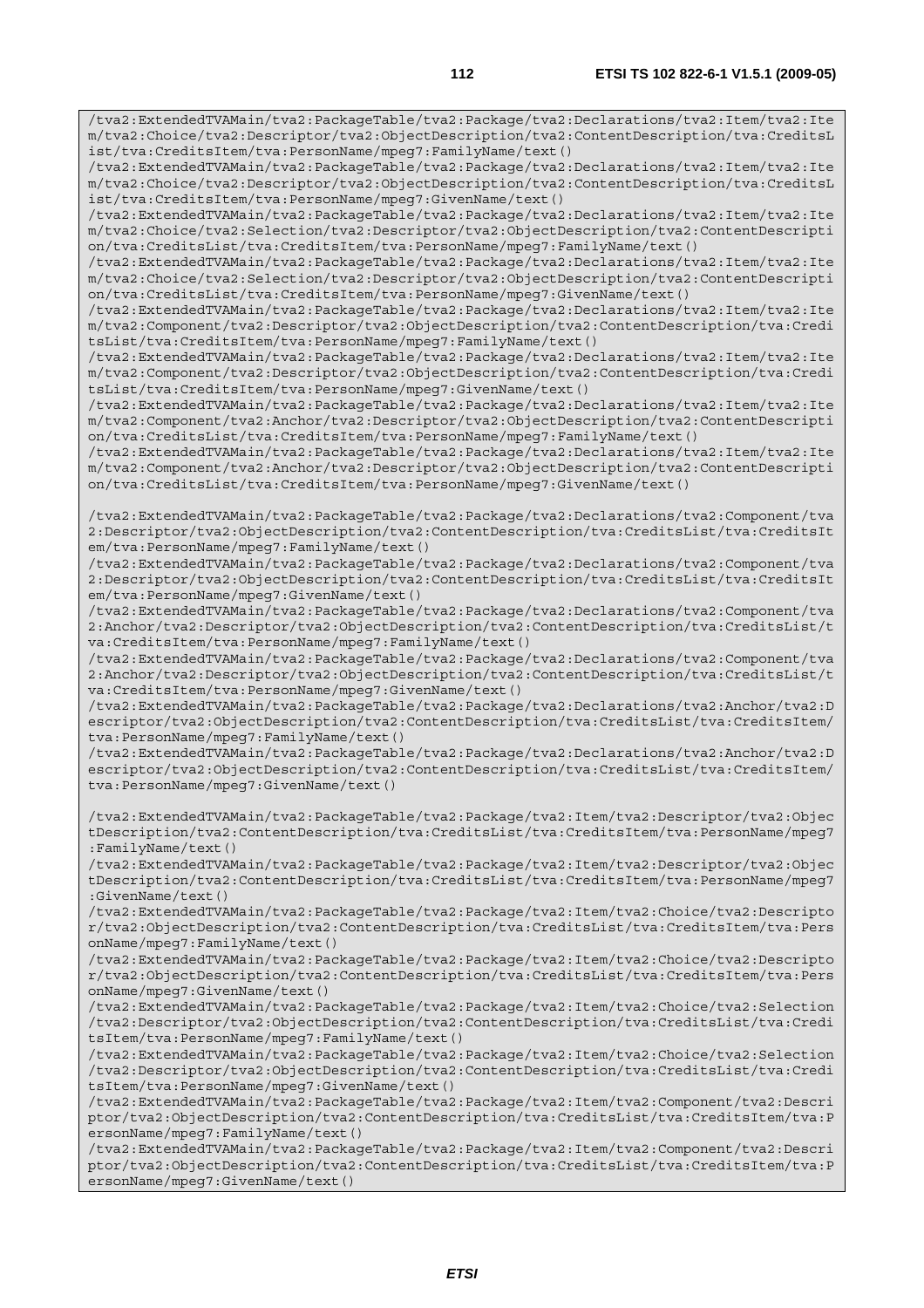/tva2:ExtendedTVAMain/tva2:PackageTable/tva2:Package/tva2:Item/tva2:Component/tva2:Anchor

/tva2:Descriptor/tva2:ObjectDescription/tva2:ContentDescription/tva:CreditsList/tva:Credi tsItem/tva:PersonName/mpeg7:FamilyName/text() /tva2:ExtendedTVAMain/tva2:PackageTable/tva2:Package/tva2:Item/tva2:Component/tva2:Anchor /tva2:Descriptor/tva2:ObjectDescription/tva2:ContentDescription/tva:ShortTitle/text() /tva2:ExtendedTVAMain/tva2:PackageTable/tva2:Package/tva2:Item/tva2:Item/tva2:Descriptor/ tva2:ObjectDescription/tva2:ContentDescription/tva:CreditsList/tva:CreditsItem/tva:Person Name/mpeg7:FamilyName/text() /tva2:ExtendedTVAMain/tva2:PackageTable/tva2:Package/tva2:Item/tva2:Item/tva2:Descriptor/ tva2:ObjectDescription/tva2:ContentDescription/tva:CreditsList/tva:CreditsItem/tva:Person Name/mpeg7:GivenName/text() /tva2:ExtendedTVAMain/tva2:PackageTable/tva2:Package/tva2:Item/tva2:Item/tva2:Choice/tva2 :Descriptor/tva2:ObjectDescription/tva2:ContentDescription/tva:CreditsList/tva:CreditsIte m/tva:PersonName/mpeg7:FamilyName/text() /tva2:ExtendedTVAMain/tva2:PackageTable/tva2:Package/tva2:Item/tva2:Item/tva2:Choice/tva2 :Descriptor/tva2:ObjectDescription/tva2:ContentDescription/tva:CreditsList/tva:CreditsIte

m/tva:PersonName/mpeg7:GivenName/text()

/tva2:ExtendedTVAMain/tva2:PackageTable/tva2:Package/tva2:Item/tva2:Item/tva2:Choice/tva2 :Selection/tva2:Descriptor/tva2:ObjectDescription/tva2:ContentDescription/tva:CreditsList /tva:CreditsItem/tva:PersonName/mpeg7:FamilyName/text()

/tva2:ExtendedTVAMain/tva2:PackageTable/tva2:Package/tva2:Item/tva2:Item/tva2:Choice/tva2 :Selection/tva2:Descriptor/tva2:ObjectDescription/tva2:ContentDescription/tva:CreditsList /tva:CreditsItem/tva:PersonName/mpeg7:GivenName/text()

/tva2:ExtendedTVAMain/tva2:PackageTable/tva2:Package/tva2:Item/tva2:Item/tva2:Component/t va2:Descriptor/tva2:ObjectDescription/tva2:ContentDescription/tva:CreditsList/tva:Credits Item/tva:PersonName/mpeg7:FamilyName/text()

/tva2:ExtendedTVAMain/tva2:PackageTable/tva2:Package/tva2:Item/tva2:Item/tva2:Component/t va2:Descriptor/tva2:ObjectDescription/tva2:ContentDescription/tva:CreditsList/tva:Credits Item/tva:PersonName/mpeg7:GivenName/text()

/tva2:ExtendedTVAMain/tva2:PackageTable/tva2:Package/tva2:Item/tva2:Item/tva2:Component/t va2:Anchor/tva2:Descriptor/tva2:ObjectDescription/tva2:ContentDescription/tva:CreditsList /tva:CreditsItem/tva:PersonName/mpeg7:FamilyName/text()

/tva2:ExtendedTVAMain/tva2:PackageTable/tva2:Package/tva2:Item/tva2:Item/tva2:Component/t va2:Anchor/tva2:Descriptor/tva2:ObjectDescription/tva2:ContentDescription/tva:CreditsList /tva:CreditsItem/tva:PersonName/mpeg7:GivenName/text()

## $"$  />

 <tns:FieldIDDefinition fieldID="FamilyName" fieldDefinition=" /tva:TVAMain/tva:ProgramDescription/tva:ProgramInformationTable/tva:ProgramInformation/tv a:BasicDescription/tva:CreditsList/tva:CreditsItem/tva:PersonName/mpeg7:FamilyName/text() /tva:TVAMain/tva:ProgramDescription/tva:GroupInformationTable/tva:GroupInformation/tva:Ba sicDescription/tva:CreditsList/tva:CreditsItem/tva:PersonName/mpeg7:FamilyName/text() /tva:TVAMain/tva:ProgramDescription/tva:ProgramReviewTable/tva:Review/tva:Reviewer/tva:Pe rsonName/mpeg7:FamilyName/text()

/tva2:ExtendedTVAMain/tva2:PackageTable/tva2:Package/tva2:Descriptor/tva2:ObjectDescripti on/tva2:ContentDescription/tva:CreditsList/tva:CreditsItem/tva:PersonName/mpeg7:FamilyNam  $e$ /text $()$ 

/tva2:ExtendedTVAMain/tva2:PackageTable/tva2:Package/tva2:Declarations/tva2:Descriptor/tv a2:ObjectDescription/tva2:ContentDescription/tva:CreditsList/tva:CreditsItem/tva:PersonNa me/mpeg7:FamilyName/text()

/tva2:ExtendedTVAMain/tva2:PackageTable/tva2:Package/tva2:Declarations/tva2:Item/tva2:Des criptor/tva2:ObjectDescription/tva2:ContentDescription/tva:CreditsList/tva:CreditsItem/tv a:PersonName/mpeg7:FamilyName/text()

/tva2:ExtendedTVAMain/tva2:PackageTable/tva2:Package/tva2:Declarations/tva2:Item/tva2:Cho ice/tva2:Descriptor/tva2:ObjectDescription/tva2:ContentDescription/tva:CreditsList/tva:Cr editsItem/tva:PersonName/mpeg7:FamilyName/text()

/tva2:ExtendedTVAMain/tva2:PackageTable/tva2:Package/tva2:Declarations/tva2:Item/tva2:Cho ice/tva2:Selection/tva2:Descriptor/tva2:ObjectDescription/tva2:ContentDescription/tva:Cre ditsList/tva:CreditsItem/tva:PersonName/mpeg7:FamilyName/text()

/tva2:ExtendedTVAMain/tva2:PackageTable/tva2:Package/tva2:Declarations/tva2:Item/tva2:Com ponent/tva2:Descriptor/tva2:ObjectDescription/tva2:ContentDescription/tva:CreditsList/tva :CreditsItem/tva:PersonName/mpeg7:FamilyName/text()

/tva2:ExtendedTVAMain/tva2:PackageTable/tva2:Package/tva2:Declarations/tva2:Item/tva2:Com ponent/tva2:Anchor/tva2:Descriptor/tva2:ObjectDescription/tva2:ContentDescription/tva:Cre ditsList/tva:CreditsItem/tva:PersonName/mpeg7:FamilyName/text()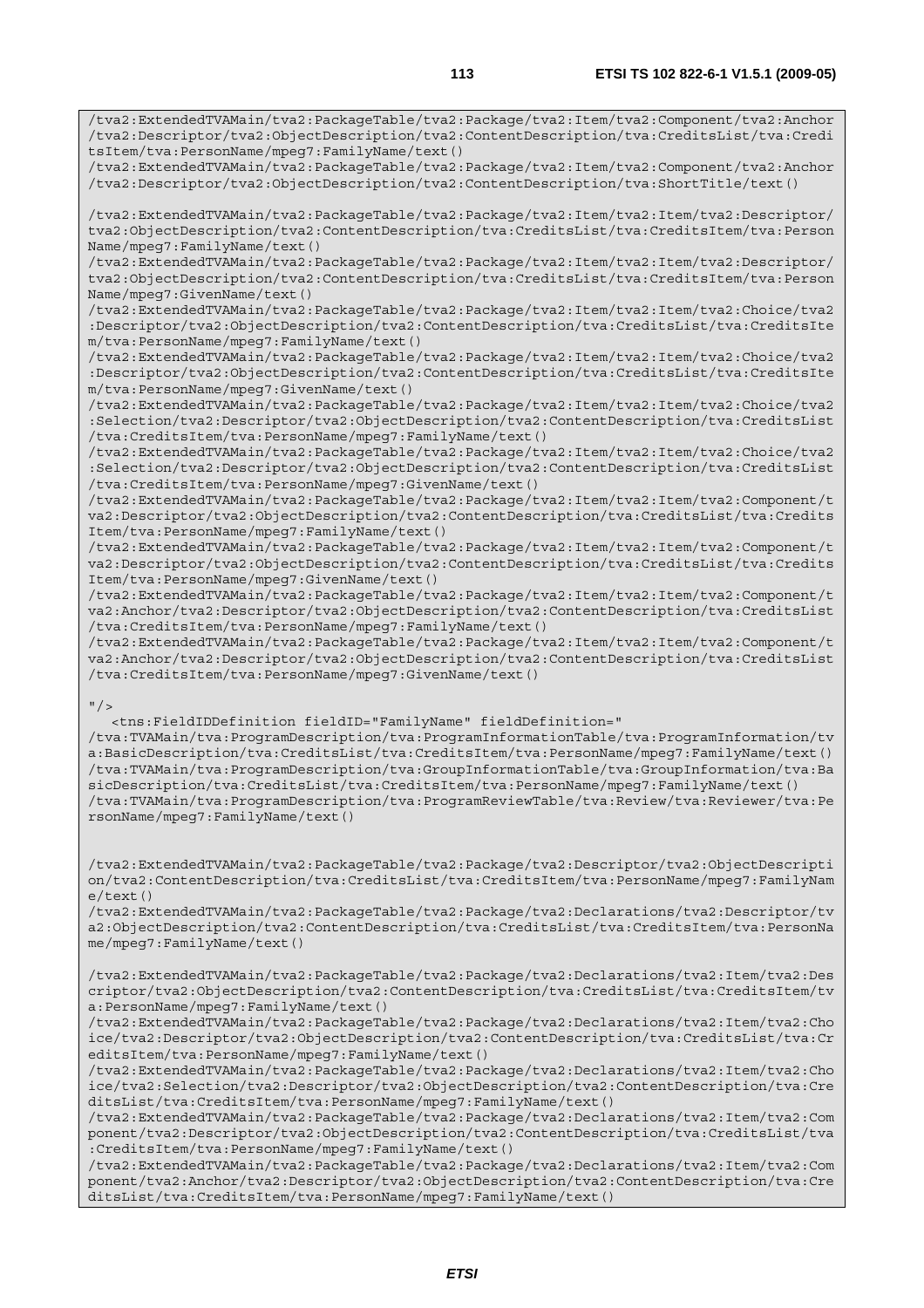/tva2:ExtendedTVAMain/tva2:PackageTable/tva2:Package/tva2:Declarations/tva2:Item/tva2:Ite m/tva2:Descriptor/tva2:ObjectDescription/tva2:ContentDescription/tva:CreditsList/tva:Cred itsItem/tva:PersonName/mpeg7:FamilyName/text()

/tva2:ExtendedTVAMain/tva2:PackageTable/tva2:Package/tva2:Declarations/tva2:Item/tva2:Ite m/tva2:Choice/tva2:Descriptor/tva2:ObjectDescription/tva2:ContentDescription/tva:CreditsL ist/tva:CreditsItem/tva:PersonName/mpeg7:FamilyName/text()

/tva2:ExtendedTVAMain/tva2:PackageTable/tva2:Package/tva2:Declarations/tva2:Item/tva2:Ite m/tva2:Choice/tva2:Selection/tva2:Descriptor/tva2:ObjectDescription/tva2:ContentDescripti on/tva:CreditsList/tva:CreditsItem/tva:PersonName/mpeg7:FamilyName/text()

/tva2:ExtendedTVAMain/tva2:PackageTable/tva2:Package/tva2:Declarations/tva2:Item/tva2:Ite m/tva2:Component/tva2:Descriptor/tva2:ObjectDescription/tva2:ContentDescription/tva:Credi tsList/tva:CreditsItem/tva:PersonName/mpeg7:FamilyName/text()

/tva2:ExtendedTVAMain/tva2:PackageTable/tva2:Package/tva2:Declarations/tva2:Item/tva2:Ite m/tva2:Component/tva2:Anchor/tva2:Descriptor/tva2:ObjectDescription/tva2:ContentDescripti on/tva:CreditsList/tva:CreditsItem/tva:PersonName/mpeg7:FamilyName/text()

/tva2:ExtendedTVAMain/tva2:PackageTable/tva2:Package/tva2:Declarations/tva2:Component/tva 2:Descriptor/tva2:ObjectDescription/tva2:ContentDescription/tva:CreditsList/tva:CreditsIt em/tva:PersonName/mpeg7:FamilyName/text()

/tva2:ExtendedTVAMain/tva2:PackageTable/tva2:Package/tva2:Declarations/tva2:Component/tva 2:Anchor/tva2:Descriptor/tva2:ObjectDescription/tva2:ContentDescription/tva:CreditsList/t va:CreditsItem/tva:PersonName/mpeg7:FamilyName/text()

/tva2:ExtendedTVAMain/tva2:PackageTable/tva2:Package/tva2:Declarations/tva2:Anchor/tva2:D escriptor/tva2:ObjectDescription/tva2:ContentDescription/tva:CreditsList/tva:CreditsItem/ tva:PersonName/mpeg7:FamilyName/text()

/tva2:ExtendedTVAMain/tva2:PackageTable/tva2:Package/tva2:Item/tva2:Descriptor/tva2:Objec tDescription/tva2:ContentDescription/tva:CreditsList/tva:CreditsItem/tva:PersonName/mpeg7 :FamilyName/text()

/tva2:ExtendedTVAMain/tva2:PackageTable/tva2:Package/tva2:Item/tva2:Choice/tva2:Descripto r/tva2:ObjectDescription/tva2:ContentDescription/tva:CreditsList/tva:CreditsItem/tva:Pers onName/mpeg7:FamilyName/text()

/tva2:ExtendedTVAMain/tva2:PackageTable/tva2:Package/tva2:Item/tva2:Choice/tva2:Selection /tva2:Descriptor/tva2:ObjectDescription/tva2:ContentDescription/tva:CreditsList/tva:Credi tsItem/tva:PersonName/mpeg7:FamilyName/text()

/tva2:ExtendedTVAMain/tva2:PackageTable/tva2:Package/tva2:Item/tva2:Component/tva2:Descri ptor/tva2:ObjectDescription/tva2:ContentDescription/tva:CreditsList/tva:CreditsItem/tva:P ersonName/mpeg7:FamilyName/text()

/tva2:ExtendedTVAMain/tva2:PackageTable/tva2:Package/tva2:Item/tva2:Component/tva2:Anchor /tva2:Descriptor/tva2:ObjectDescription/tva2:ContentDescription/tva:CreditsList/tva:Credi tsItem/tva:PersonName/mpeg7:FamilyName/text()

/tva2:ExtendedTVAMain/tva2:PackageTable/tva2:Package/tva2:Item/tva2:Item/tva2:Descriptor/ tva2:ObjectDescription/tva2:ContentDescription/tva:CreditsList/tva:CreditsItem/tva:Person Name/mpeg7:FamilyName/text()

/tva2:ExtendedTVAMain/tva2:PackageTable/tva2:Package/tva2:Item/tva2:Item/tva2:Choice/tva2 :Descriptor/tva2:ObjectDescription/tva2:ContentDescription/tva:CreditsList/tva:CreditsIte m/tva:PersonName/mpeg7:FamilyName/text()

/tva2:ExtendedTVAMain/tva2:PackageTable/tva2:Package/tva2:Item/tva2:Item/tva2:Choice/tva2 :Selection/tva2:Descriptor/tva2:ObjectDescription/tva2:ContentDescription/tva:CreditsList /tva:CreditsItem/tva:PersonName/mpeg7:FamilyName/text()

/tva2:ExtendedTVAMain/tva2:PackageTable/tva2:Package/tva2:Item/tva2:Item/tva2:Component/t va2:Descriptor/tva2:ObjectDescription/tva2:ContentDescription/tva:CreditsList/tva:Credits Item/tva:PersonName/mpeg7:FamilyName/text()

/tva2:ExtendedTVAMain/tva2:PackageTable/tva2:Package/tva2:Item/tva2:Item/tva2:Component/t va2:Anchor/tva2:Descriptor/tva2:ObjectDescription/tva2:ContentDescription/tva:CreditsList /tva:CreditsItem/tva:PersonName/mpeg7:FamilyName/text()  $"$  />

<tns:FieldIDDefinition fieldID="GivenName" fieldDefinition="

/tva:TVAMain/tva:ProgramDescription/tva:ProgramInformationTable/tva:ProgramInformation/tv a:BasicDescription/tva:CreditsList/tva:CreditsItem/tva:PersonName/mpeg7:GivenName/text() /tva:TVAMain/tva:ProgramDescription/tva:GroupInformationTable/tva:GroupInformation/tva:Ba sicDescription/tva:CreditsList/tva:CreditsItem/tva:PersonName/mpeg7:GivenName/text() /tva:TVAMain/tva:ProgramDescription/tva:ProgramReviewTable/tva:Review/tva:Reviewer/tva:Pe rsonName/mpeg7:GivenName/text()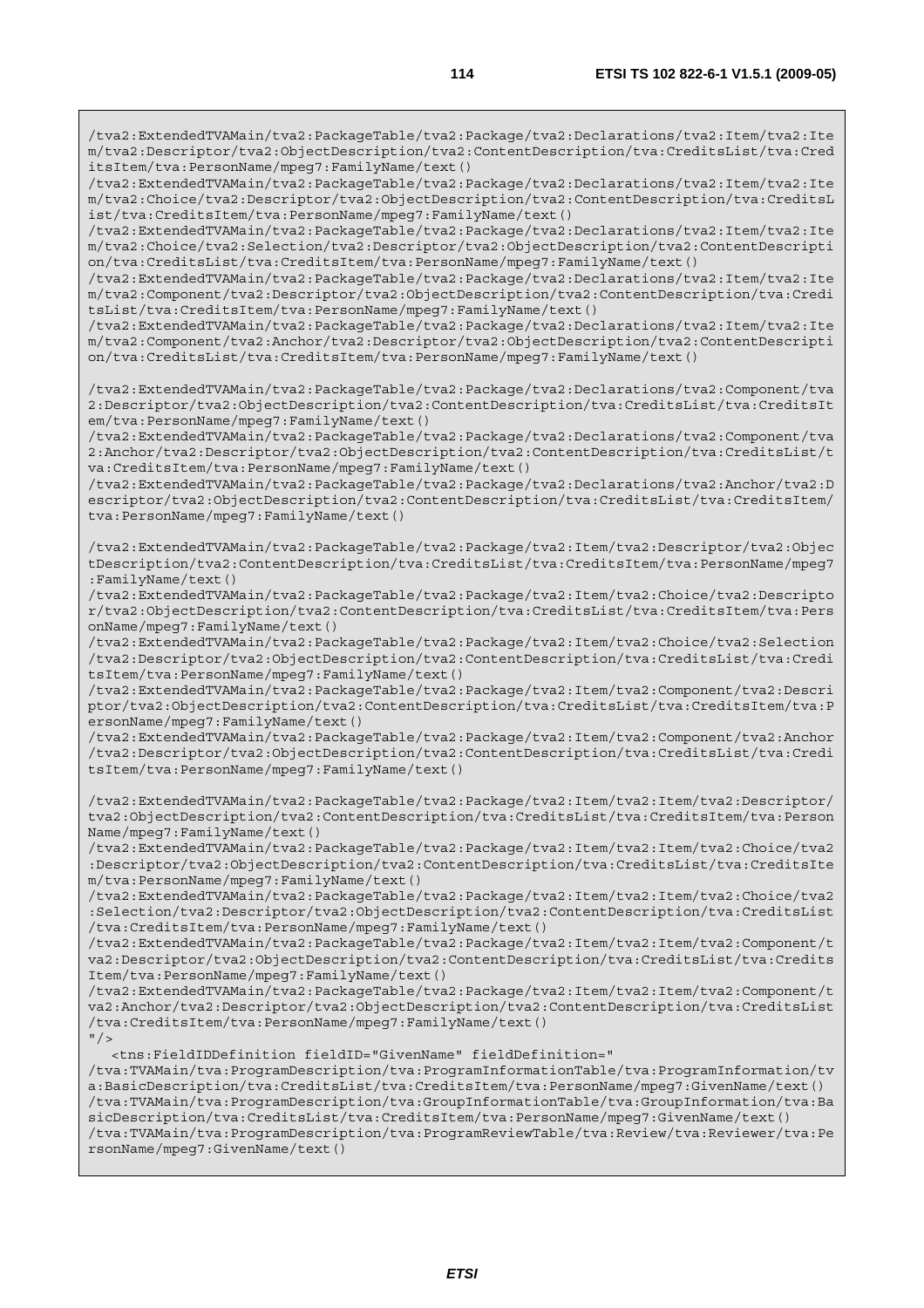/tva2:ExtendedTVAMain/tva2:PackageTable/tva2:Package/tva2:Declarations/tva2:Descriptor/tv a2:ObjectDescription/tva2:ContentDescription/tva:CreditsList/tva:CreditsItem/tva:PersonNa me/mpeg7:GivenName/text()

/tva2:ExtendedTVAMain/tva2:PackageTable/tva2:Package/tva2:Declarations/tva2:Item/tva2:Des criptor/tva2:ObjectDescription/tva2:ContentDescription/tva:CreditsList/tva:CreditsItem/tv a:PersonName/mpeg7:GivenName/text()

/tva2:ExtendedTVAMain/tva2:PackageTable/tva2:Package/tva2:Declarations/tva2:Item/tva2:Cho ice/tva2:Descriptor/tva2:ObjectDescription/tva2:ContentDescription/tva:CreditsList/tva:Cr editsItem/tva:PersonName/mpeg7:GivenName/text()

/tva2:ExtendedTVAMain/tva2:PackageTable/tva2:Package/tva2:Declarations/tva2:Item/tva2:Cho ice/tva2:Selection/tva2:Descriptor/tva2:ObjectDescription/tva2:ContentDescription/tva:Cre ditsList/tva:CreditsItem/tva:PersonName/mpeg7:GivenName/text()

/tva2:ExtendedTVAMain/tva2:PackageTable/tva2:Package/tva2:Declarations/tva2:Item/tva2:Com ponent/tva2:Descriptor/tva2:ObjectDescription/tva2:ContentDescription/tva:CreditsList/tva :CreditsItem/tva:PersonName/mpeg7:GivenName/text()

/tva2:ExtendedTVAMain/tva2:PackageTable/tva2:Package/tva2:Declarations/tva2:Item/tva2:Com ponent/tva2:Anchor/tva2:Descriptor/tva2:ObjectDescription/tva2:ContentDescription/tva:Cre ditsList/tva:CreditsItem/tva:PersonName/mpeg7:GivenName/text()

/tva2:ExtendedTVAMain/tva2:PackageTable/tva2:Package/tva2:Declarations/tva2:Item/tva2:Ite m/tva2:Descriptor/tva2:ObjectDescription/tva2:ContentDescription/tva:CreditsList/tva:Cred itsItem/tva:PersonName/mpeg7:GivenName/text()

/tva2:ExtendedTVAMain/tva2:PackageTable/tva2:Package/tva2:Declarations/tva2:Item/tva2:Ite m/tva2:Choice/tva2:Descriptor/tva2:ObjectDescription/tva2:ContentDescription/tva:CreditsL ist/tva:CreditsItem/tva:PersonName/mpeg7:GivenName/text()

/tva2:ExtendedTVAMain/tva2:PackageTable/tva2:Package/tva2:Declarations/tva2:Item/tva2:Ite m/tva2:Choice/tva2:Selection/tva2:Descriptor/tva2:ObjectDescription/tva2:ContentDescripti on/tva:CreditsList/tva:CreditsItem/tva:PersonName/mpeg7:GivenName/text()

/tva2:ExtendedTVAMain/tva2:PackageTable/tva2:Package/tva2:Declarations/tva2:Item/tva2:Ite m/tva2:Component/tva2:Descriptor/tva2:ObjectDescription/tva2:ContentDescription/tva:Credi tsList/tva:CreditsItem/tva:PersonName/mpeg7:GivenName/text()

/tva2:ExtendedTVAMain/tva2:PackageTable/tva2:Package/tva2:Declarations/tva2:Item/tva2:Ite m/tva2:Component/tva2:Anchor/tva2:Descriptor/tva2:ObjectDescription/tva2:ContentDescripti on/tva:CreditsList/tva:CreditsItem/tva:PersonName/mpeg7:GivenName/text()

/tva2:ExtendedTVAMain/tva2:PackageTable/tva2:Package/tva2:Declarations/tva2:Component/tva 2:Descriptor/tva2:ObjectDescription/tva2:ContentDescription/tva:CreditsList/tva:CreditsIt em/tva:PersonName/mpeg7:GivenName/text()

/tva2:ExtendedTVAMain/tva2:PackageTable/tva2:Package/tva2:Declarations/tva2:Component/tva 2:Anchor/tva2:Descriptor/tva2:ObjectDescription/tva2:ContentDescription/tva:CreditsList/t va:CreditsItem/tva:PersonName/mpeg7:GivenName/text()

/tva2:ExtendedTVAMain/tva2:PackageTable/tva2:Package/tva2:Declarations/tva2:Anchor/tva2:D escriptor/tva2:ObjectDescription/tva2:ContentDescription/tva:CreditsList/tva:CreditsItem/ tva:PersonName/mpeg7:GivenName/text()

/tva2:ExtendedTVAMain/tva2:PackageTable/tva2:Package/tva2:Item/tva2:Descriptor/tva2:Objec tDescription/tva2:ContentDescription/tva:CreditsList/tva:CreditsItem/tva:PersonName/mpeg7 :GivenName/text()

/tva2:ExtendedTVAMain/tva2:PackageTable/tva2:Package/tva2:Item/tva2:Choice/tva2:Descripto r/tva2:ObjectDescription/tva2:ContentDescription/tva:CreditsList/tva:CreditsItem/tva:Pers onName/mpeg7:GivenName/text()

/tva2:ExtendedTVAMain/tva2:PackageTable/tva2:Package/tva2:Item/tva2:Choice/tva2:Selection /tva2:Descriptor/tva2:ObjectDescription/tva2:ContentDescription/tva:CreditsList/tva:Credi tsItem/tva:PersonName/mpeg7:GivenName/text()

/tva2:ExtendedTVAMain/tva2:PackageTable/tva2:Package/tva2:Item/tva2:Component/tva2:Descri ptor/tva2:ObjectDescription/tva2:ContentDescription/tva:CreditsList/tva:CreditsItem/tva:P ersonName/mpeg7:GivenName/text()

/tva2:ExtendedTVAMain/tva2:PackageTable/tva2:Package/tva2:Item/tva2:Component/tva2:Anchor /tva2:Descriptor/tva2:ObjectDescription/tva2:ContentDescription/tva:CreditsList/tva:Credi tsItem/tva:PersonName/mpeg7:GivenName/text()

/tva2:ExtendedTVAMain/tva2:PackageTable/tva2:Package/tva2:Item/tva2:Item/tva2:Descriptor/ tva2:ObjectDescription/tva2:ContentDescription/tva:CreditsList/tva:CreditsItem/tva:Person Name/mpeg7:GivenName/text()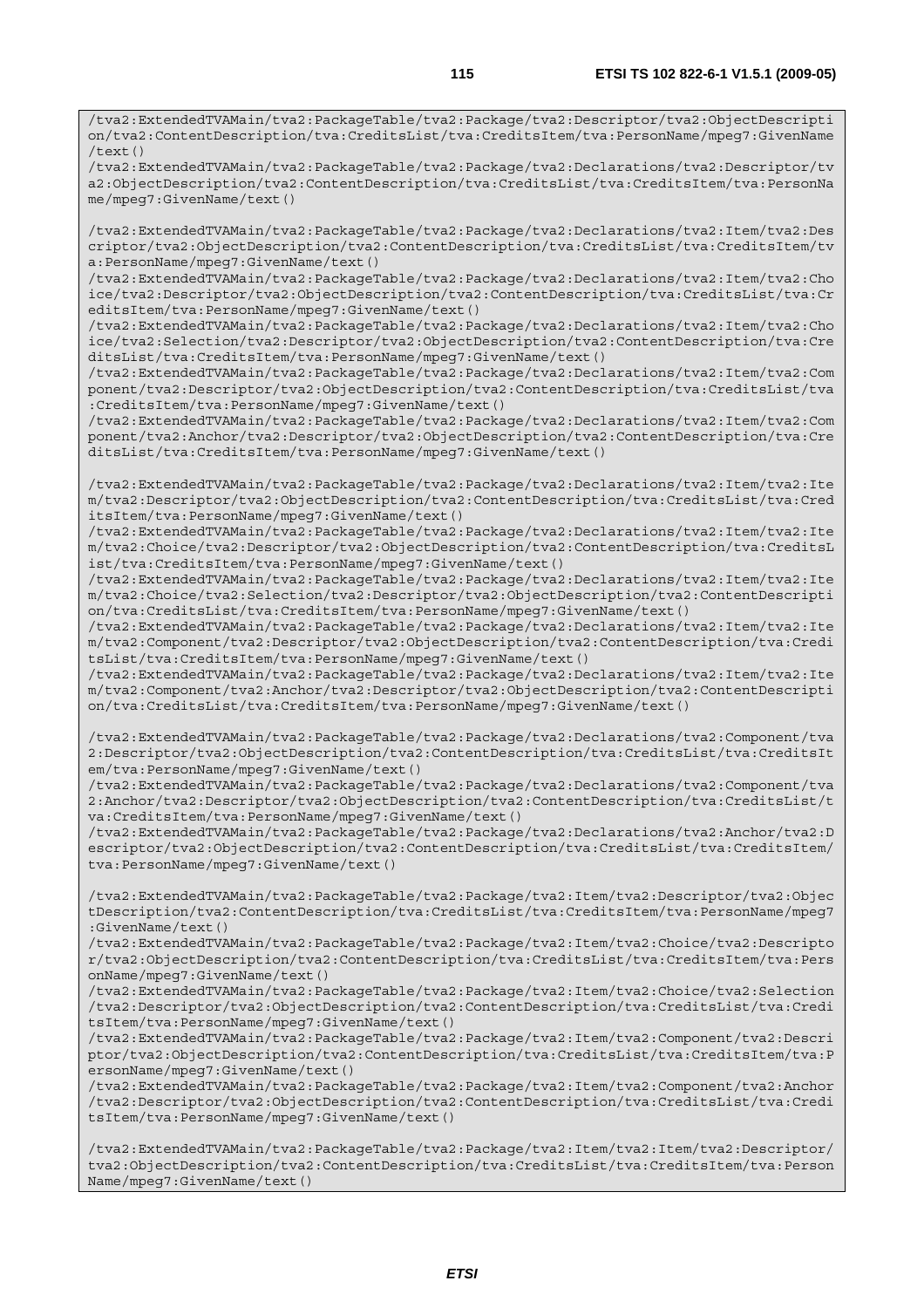/tva2:ExtendedTVAMain/tva2:PackageTable/tva2:Package/tva2:Item/tva2:Item/tva2:Choice/tva2 :Descriptor/tva2:ObjectDescription/tva2:ContentDescription/tva:CreditsList/tva:CreditsIte m/tva:PersonName/mpeg7:GivenName/text() /tva2:ExtendedTVAMain/tva2:PackageTable/tva2:Package/tva2:Item/tva2:Item/tva2:Choice/tva2 :Selection/tva2:Descriptor/tva2:ObjectDescription/tva2:ContentDescription/tva:CreditsList /tva:CreditsItem/tva:PersonName/mpeg7:GivenName/text() /tva2:ExtendedTVAMain/tva2:PackageTable/tva2:Package/tva2:Item/tva2:Item/tva2:Component/t va2:Descriptor/tva2:ObjectDescription/tva2:ContentDescription/tva:CreditsList/tva:Credits Item/tva:PersonName/mpeg7:GivenName/text() /tva2:ExtendedTVAMain/tva2:PackageTable/tva2:Package/tva2:Item/tva2:Item/tva2:Component/t va2:Anchor/tva2:Descriptor/tva2:ObjectDescription/tva2:ContentDescription/tva:CreditsList /tva:CreditsItem/tva:PersonName/mpeg7:GivenName/text()  $"$  / >  $\geq 1$ ######################################################################################## --> <!-- fieldID for Instance -->  $\lt$  ! - -######################################################################################## --> <tns:FieldIDDefinition fieldID="ProgramURL" fieldDefinition="/tva:TVAMain/tva:ProgramDescription/tva:ProgramLocationTable/tva:Broadca stEvent/tva:ProgramURL/text() /tva:TVAMain/tva:ProgramDescription/tva:ProgramLocationTable/tva:Schedule/tva:ScheduleEve nt/tva:ProgramURL/text() /tva:TVAMain/tva:ProgramDescription/tva:ProgramLocationTable/tva:OnDemandProgram/tva:Prog ramURL/text() /tva:TVAMain/tva:ProgramDescription/tva:ProgramLocationTable/tva:OnDemandService/tva:OnDe mandProgram/tva:ProgramURL/text()"/> <tns:FieldIDDefinition fieldID="PublishedStart" fieldDefinition="/tva:TVAMain/tva:ProgramDescription/tva:ProgramLocationTable/tva:Broadca stEvent/tva:PublishedTime/text() /tva:TVAMain/tva:ProgramDescription/tva:ProgramLocationTable/tva:Schedule/tva:ScheduleEve nt/tva:PublishedTime/text() /tva:TVAMain/tva:ProgramDescription/tva:ProgramLocationTable/tva:OnDemandProgram/tva:Star tOfAvailability/text() /tva:TVAMain/tva:ProgramDescription/tva:ProgramLocationTable/tva:OnDemandService/tva:OnDe mandProgram/tva:StartOfAvailability/text()"/> <tns:FieldIDDefinition fieldID="PublishedDuration" fieldDefinition="/tva:TVAMain/tva:ProgramDescription/tva:ProgramLocationTable/tva:Broadca stEvent/tva:PublishedDuration/text() /tva:TVAMain/tva:ProgramDescription/tva:ProgramLocationTable/tva:Schedule/tva:ScheduleEve nt/tva:PublishedDuration/text()"/> <tns:FieldIDDefinition fieldID="FreeToView" fieldDefinition="/tva:TVAMain/tva:ProgramDescription/tva:ProgramLocationTable/tva:Broadca stEvent/tva:Free/text() /tva:TVAMain/tva:ProgramDescription/tva:ProgramLocationTable/tva:Schedule/tva:ScheduleEve nt/tva:Free/text()"/>  $<$ ! --######################################################################################## --> <!-- Other misc fieldID identifiers: -->  $<$ ! --######################################################################################## --> <tns:FieldIDDefinition fieldID="RatingValue" fieldDefinition="/tva:TVAMain/tva:ProgramDescription/tva:ProgramReviewTable/tva:Review/tv a:Rating/mpeg7:RatingValue/text()"/> <tns:FieldIDDefinition fieldID="RatingScheme" fieldDefinition="/tva:TVAMain/tva:ProgramDescription/tva:ProgramReviewTable/tva:Review/tv a:Rating/mpeg7:RatingScheme/@href"/> <tns:FieldIDDefinition fieldID="EpisodeOf"fieldDefinition= "/tva:TVAMain/tva:ProgramDescription/tva:ProgramInformationTable/tva:ProgramInformation/t va:EpisodeOf/@crid"/> <tns:FieldIDDefinition fieldID="GroupType" fieldDefinition="/tva:TVAMain/tva:ProgramDescription/tva:GroupInformationTable/tva:GroupI nformation/tva:GroupType/@value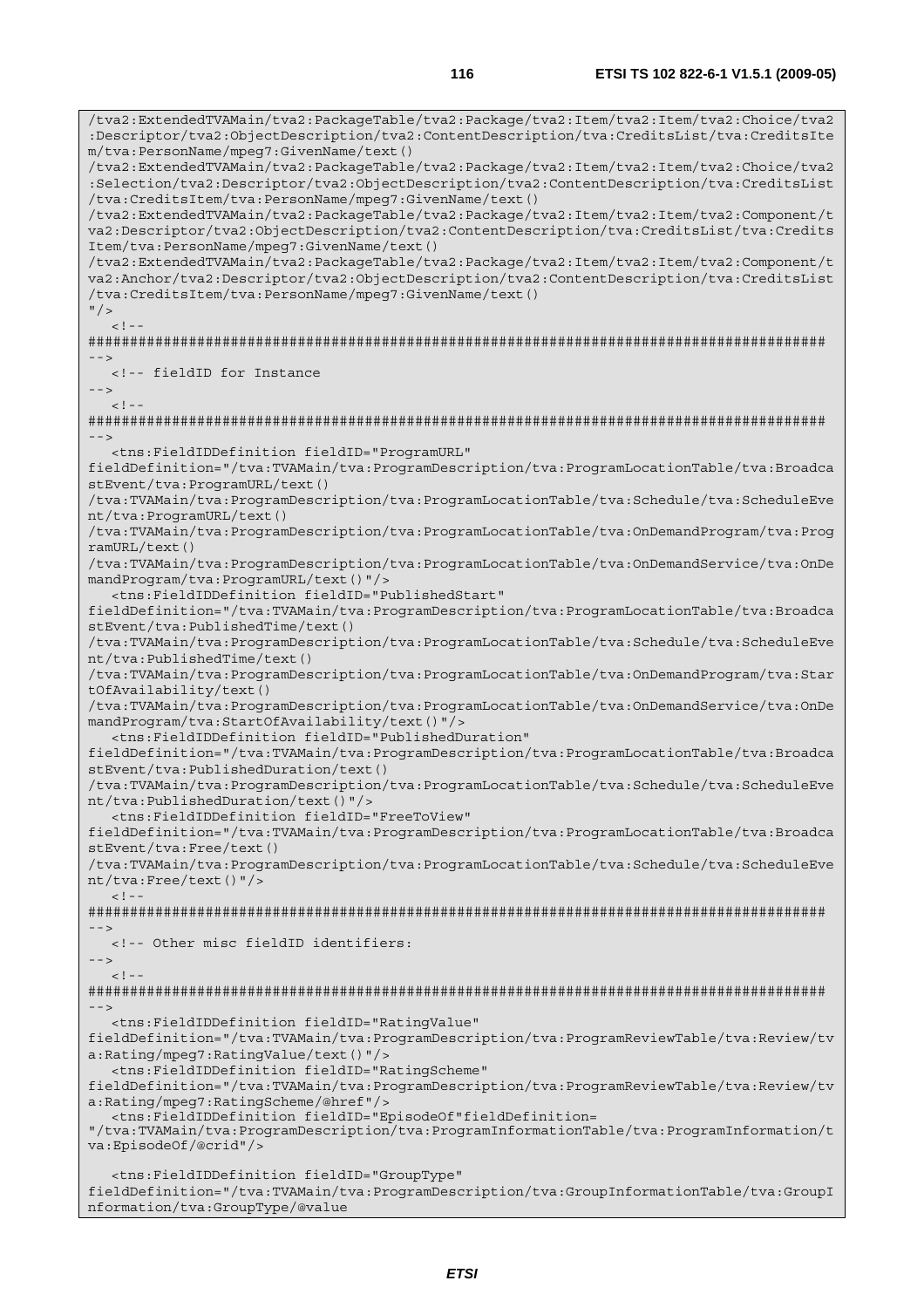/tva:TVAMain/tva:ProgramDescription/tva:SegmentInformationTable/tva:SegmentGroupList/tva:

SegmentGroupInformation/tva:GroupType/@value"/>

 <tns:FieldIDDefinition fieldID="ServiceURL" fieldDefinition="/tva:TVAMain/tva:ProgramDescription/tva:ServiceInformationTable/tva:Serv iceInformation/tva:ServiceURL/text()"/> <tns:FieldIDDefinition fieldID="ServiceName" fieldDefinition="/tva:TVAMain/tva:ProgramDescription/tva:ServiceInformationTable/tva:Serv iceInformation/tva:Name/text()"/> <tns:FieldIDDefinition fieldID="GenreCS" fieldDefinition=" /tva:TVAMain/tva:ProgramDescription/tva:ProgramInformationTable/tva:ProgramInformation/tv a:BasicDescription/tva:Genre/@href /tva2:ExtendedTVAMain/tva2:PackageTable/tva2:Package/tva2:Descriptor/tva2:ObjectDescripti on/tva2:ContentDescription/tva:Genre/@href /tva2:ExtendedTVAMain/tva2:PackageTable/tva2:Package/tva2:Declarations/tva2:Descriptor/tv a2:ObjectDescription/tva2:ContentDescription/tva:Genre/@href /tva2:ExtendedTVAMain/tva2:PackageTable/tva2:Package/tva2:Declarations/tva2:Item/tva2:Des criptor/tva2:ObjectDescription/tva2:ContentDescription/tva:Genre/@href /tva2:ExtendedTVAMain/tva2:PackageTable/tva2:Package/tva2:Declarations/tva2:Item/tva2:Cho ice/tva2:Descriptor/tva2:ObjectDescription/tva2:ContentDescription/tva:Genre/@href /tva2:ExtendedTVAMain/tva2:PackageTable/tva2:Package/tva2:Declarations/tva2:Item/tva2:Cho ice/tva2:Selection/tva2:Descriptor/tva2:ObjectDescription/tva2:ContentDescription/tva:Gen re/@href /tva2:ExtendedTVAMain/tva2:PackageTable/tva2:Package/tva2:Declarations/tva2:Item/tva2:Com ponent/tva2:Descriptor/tva2:ObjectDescription/tva2:ContentDescription/tva:Genre/@href /tva2:ExtendedTVAMain/tva2:PackageTable/tva2:Package/tva2:Declarations/tva2:Item/tva2:Com ponent/tva2:Anchor/tva2:Descriptor/tva2:ObjectDescription/tva2:ContentDescription/tva:Gen re/@href /tva2:ExtendedTVAMain/tva2:PackageTable/tva2:Package/tva2:Declarations/tva2:Item/tva2:Ite m/tva2:Descriptor/tva2:ObjectDescription/tva2:ContentDescription/tva:Genre/@href /tva2:ExtendedTVAMain/tva2:PackageTable/tva2:Package/tva2:Declarations/tva2:Item/tva2:Ite m/tva2:Choice/tva2:Descriptor/tva2:ObjectDescription/tva2:ContentDescription/tva:Genre/@h ref /tva2:ExtendedTVAMain/tva2:PackageTable/tva2:Package/tva2:Declarations/tva2:Item/tva2:Ite m/tva2:Choice/tva2:Selection/tva2:Descriptor/tva2:ObjectDescription/tva2:ContentDescripti on/tva:Genre/@href /tva2:ExtendedTVAMain/tva2:PackageTable/tva2:Package/tva2:Declarations/tva2:Item/tva2:Ite m/tva2:Component/tva2:Descriptor/tva2:ObjectDescription/tva2:ContentDescription/tva:Genre /@href /tva2:ExtendedTVAMain/tva2:PackageTable/tva2:Package/tva2:Declarations/tva2:Item/tva2:Ite m/tva2:Component/tva2:Anchor/tva2:Descriptor/tva2:ObjectDescription/tva2:ContentDescripti on/tva:Genre/@href /tva2:ExtendedTVAMain/tva2:PackageTable/tva2:Package/tva2:Declarations/tva2:Component/tva 2:Descriptor/tva2:ObjectDescription/tva2:ContentDescription/tva:Genre/@href /tva2:ExtendedTVAMain/tva2:PackageTable/tva2:Package/tva2:Declarations/tva2:Component/tva 2:Anchor/tva2:Descriptor/tva2:ObjectDescription/tva2:ContentDescription/tva:Genre/@href /tva2:ExtendedTVAMain/tva2:PackageTable/tva2:Package/tva2:Declarations/tva2:Anchor/tva2:D escriptor/tva2:ObjectDescription/tva2:ContentDescription/tva:Genre/@href /tva2:ExtendedTVAMain/tva2:PackageTable/tva2:Package/tva2:Item/tva2:Descriptor/tva2:Objec tDescription/tva2:ContentDescription/tva:Genre/@href /tva2:ExtendedTVAMain/tva2:PackageTable/tva2:Package/tva2:Item/tva2:Choice/tva2:Descripto r/tva2:ObjectDescription/tva2:ContentDescription/tva:Genre/@href /tva2:ExtendedTVAMain/tva2:PackageTable/tva2:Package/tva2:Item/tva2:Choice/tva2:Selection /tva2:Descriptor/tva2:ObjectDescription/tva2:ContentDescription/tva:Genre/@href /tva2:ExtendedTVAMain/tva2:PackageTable/tva2:Package/tva2:Item/tva2:Component/tva2:Descri ptor/tva2:ObjectDescription/tva2:ContentDescription/tva:Genre/@href /tva2:ExtendedTVAMain/tva2:PackageTable/tva2:Package/tva2:Item/tva2:Component/tva2:Anchor /tva2:Descriptor/tva2:ObjectDescription/tva2:ContentDescription/tva:Genre/@href /tva2:ExtendedTVAMain/tva2:PackageTable/tva2:Package/tva2:Item/tva2:Item/tva2:Descriptor/ tva2:ObjectDescription/tva2:ContentDescription/tva:Genre/@href /tva2:ExtendedTVAMain/tva2:PackageTable/tva2:Package/tva2:Item/tva2:Item/tva2:Choice/tva2 :Descriptor/tva2:ObjectDescription/tva2:ContentDescription/tva:Genre/@href /tva2:ExtendedTVAMain/tva2:PackageTable/tva2:Package/tva2:Item/tva2:Item/tva2:Choice/tva2 :Selection/tva2:Descriptor/tva2:ObjectDescription/tva2:ContentDescription/tva:Genre/@href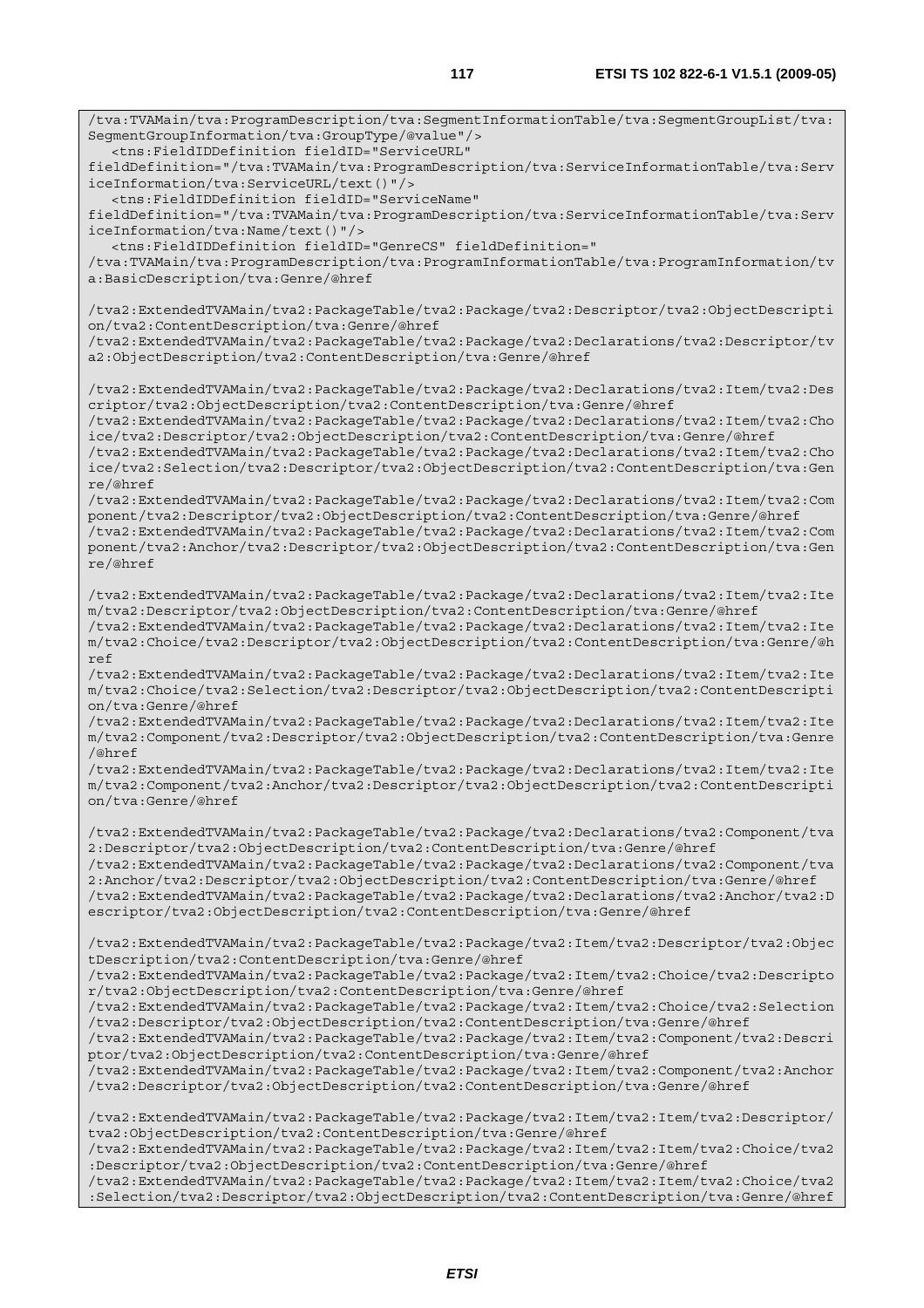/tva2:ExtendedTVAMain/tva2:PackageTable/tva2:Package/tva2:Item/tva2:Item/tva2:Component/t va2:Descriptor/tva2:ObjectDescription/tva2:ContentDescription/tva:Genre/@href /tva2:ExtendedTVAMain/tva2:PackageTable/tva2:Package/tva2:Item/tva2:Item/tva2:Component/t va2:Anchor/tva2:Descriptor/tva2:ObjectDescription/tva2:ContentDescription/tva:Genre/@href  $"$  />  $<$ ! --######################################################################################## --> <!-- fieldID for CRID, fragmentID and fragmentVersion -->  $\lt$  ! ######################################################################################## --> <tns:FieldIDDefinition fieldID="CRID" fieldDefinition="/cr:ContentReferencingTable/cr:Result/@CRID /tva:TVAMain/tva:ProgramDescription/tva:ProgramInformationTable/tva:ProgramInformation/@p rogramId /tva:TVAMain/tva:ProgramDescription/tva:GroupInformationTable/tva:GroupInformation/@group Id /tva:TVAMain/tva:ProgramDescription/tva:ProgramReviewTable/tva:ProgramReviews/tva:Program /@crid /tva:TVAMain/tva:ProgramDescription/tva:ProgramLocationTable/tva:Schedule/tva:ScheduleEve nt/tva:Program/@crid /tva:TVAMain/tva:ProgramDescription/tva:ProgramLocationTable/tva:BroadcastEvent/tva:Progr am/@crid /tva:TVAMain/tva:ProgramDescription/tva:ProgramLocationTable/tva:OnDemandProgram/tva:Prog ram/@crid /tva:TVAMain/tva:ProgramDescription/tva:ProgramLocationTable/tva:OnDemandService/tva:OnDe mandProgram/tva:Program/@crid /tva:TVAMain/tva:ProgramDescription/tva:SegmentInformationTable/tva:SegmentList/tva:Segme ntInformation/tva:ProgramRef/@crid /tva:TVAMain/tva:ProgramDescription/tva:SegmentInformationTable/tva:SegmentGroupList/tva: SegmentGroupInformation/tva:ProgramRef/@crid /tva2:ExtendedTVAMain/tva2:PackageTable/tva2:Package/@crid /tva2:ExtendedTVAMain/tva2:PackageTable/tva2:Package/tva2:Declarations/tva2:Item/tva2:Com ponent/tva2:Resource/@crid /tva2:ExtendedTVAMain/tva2:PackageTable/tva2:Package/tva2:Declarations/tva2:Item/tva2:Ite m/tva2:Component/tva2:Resource/@crid /tva2:ExtendedTVAMain/tva2:PackageTable/tva2:Package/tva2:Declarations/tva2:Component/tva 2:Resource/@crid /tva2:ExtendedTVAMain/tva2:PackageTable/tva2:Package/tva2:Item/tva2:Component/tva2:Resour ce/@crid /tva2:ExtendedTVAMain/tva2:PackageTable/tva2:Package/tva2:Item/tva2:Item/tva2:Component/t va2:Resource/@crid  $''$  /> <tns:FieldIDDefinition fieldID="FragmentID" fieldDefinition=" /tva:TVAMain/tva:ProgramDescription/tva:ProgramInformationTable/tva:ProgramInformation/@f ragmentID /tva:TVAMain/tva:ProgramDescription/tva:GroupInformationTable/tva:GroupInformation/@fragm entID /tva:TVAMain/tva:ProgramDescription/tva:ProgramLocationTable/tva:BroadcastEvent/@fragment ID /tva:TVAMain/tva:ProgramDescription/tva:ProgramLocationTable/tva:Schedule/@fragmentID /tva:TVAMain/tva:ProgramDescription/tva:ProgramLocationTable/tva:OnDemandProgram/@fragmen tID /tva:TVAMain/tva:ProgramDescription/tva:ProgramLocationTable/tva:OnDemandService/tva:OnDe mandProgram/@fragmentID /tva:TVAMain/tva:ProgramDescription/tva:ServiceInformationTable/tva:ServiceInformation/@f ragmentID /tva:TVAMain/tva:ProgramDescription/tva:CreditsInformationTable/tva:PersonName/@fragmentI D /tva:TVAMain/tva:ProgramDescription/tva:CreditsInformationTable/tva:OrganizationName/@fra gmentID /tva:TVAMain/tva:ProgramDescription/tva:SegmentInformationTable/tva:SegmentInformation/@f ragmentID /tva:TVAMain/tva:ProgramDescription/tva:SegmentInformationTable/tva:SegmentGroupInformati on/@fragmentID /tva:TVAMain/tva:ProgramDescription/tva:ProgramReviewTable/tva:Review/@fragmentID /tva:TVAMain/tva:ClassificationSchemeTable/tva:CSAlias/@fragmentID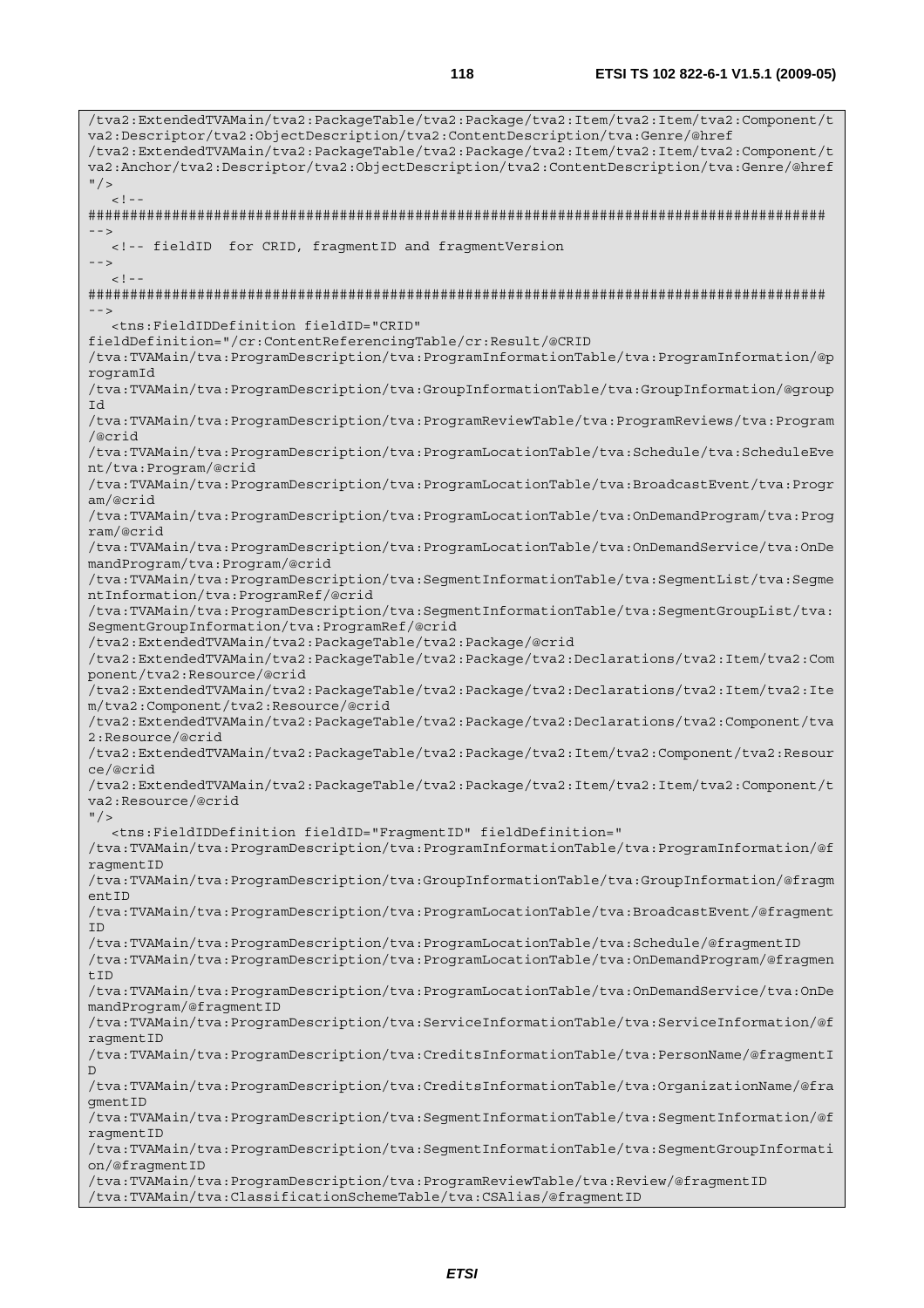/tva:TVAMain/tva:ClassificationSchemeTable/tva:ClassificationScheme/@fragmentID /tva2:ExtendedTVAMain/tva2:PackageTable/tva2:Package/@fragmentID"/> <tns:FieldIDDefinition fieldID="FragmentVersion" fieldDefinition=" /tva:TVAMain/tva:ProgramDescription/tva:ProgramInformationTable/tva:ProgramInformation/@f ragmentVersion /tva:TVAMain/tva:ProgramDescription/tva:GroupInformationTable/tva:GroupInformation/@fragm entVersion /tva:TVAMain/tva:ProgramDescription/tva:ProgramLocationTable/tva:BroadcastEvent/@fragment Version /tva:TVAMain/tva:ProgramDescription/tva:ProgramLocationTable/tva:Schedule/@fragmentVersio n /tva:TVAMain/tva:ProgramDescription/tva:ProgramLocationTable/tva:OnDemandProgram/@fragmen tVersion /tva:TVAMain/tva:ProgramDescription/tva:ProgramLocationTable/tva:OnDemandService/tva:OnDe mandProgram/@fragmentVersion /tva:TVAMain/tva:ProgramDescription/tva:ServiceInformationTable/tva:ServiceInformation/@f ragmentVersion /tva:TVAMain/tva:ProgramDescription/tva:CreditsInformationTable/tva:PersonName/@fragmentV ersion /tva:TVAMain/tva:ProgramDescription/tva:CreditsInformationTable/tva:OrganizationName/@fra gmentVersion /tva:TVAMain/tva:ProgramDescription/tva:SegmentInformationTable/tva:SegmentInformation/@f ragmentVersion /tva:TVAMain/tva:ProgramDescription/tva:SegmentInformationTable/tva:SegmentGroupInformati on/@fragmentVersion /tva:TVAMain/tva:ProgramDescription/tva:ProgramReviewTable/tva:Review/@fragmentVersion /tva:TVAMain/tva:ClassificationSchemeTable/tva:CSAlias/@fragmentVersion /tva:TVAMain/tva:ClassificationSchemeTable/tva:ClassificationScheme/@fragmentVersion /tva2:ExtendedTVAMain/tva2:PackageTable/tva2:Package/@fragmentVersion"/>  $<$ ! --######################################################################################## --> <!-- fieldID for ClassificationSchemeTable -->  $\leq$ ! ######################################################################################## --> <tns:FieldIDDefinition fieldID="CSUri" fieldDefinition="/tva:TVAMain/tva:ClassificationSchemeTable/tva:ClassificationScheme/@uri  $''$  / > <tns:FieldIDDefinition fieldID="CSAlias" fieldDefinition="/tva:TVAMain/tva:ClassificationSchemeTable/tva:CSAlias/@mpeg7:alias"/>  $\langle$ ! -######################################################################################## --> <!-- fieldID for ContentType and FileProperties in Package -->  $2 - 1 - 1$ ######################################################################################## --> <tns:FieldIDDefinition fieldID="ContentType" fieldDefinition=" /tva:TVAMain/tva:ProgramDescription/tva:ProgramInformationTable/tva:ProgramInformation/tv a2:ExtendedContentDescription/tva2:ContentProperties/tva2:ContentType/@href /tva:TVAMain/tva:ProgramDescription/tva:ProgramInformationTable/tva:ProgramInformation/tv a2:ExtendedContentDescription/tva2:ContentProperties/tva2:ContentType/tva:Name/text() /tva:TVAMain/tva:ProgramDescription/tva:GroupInformationTable/tva:GroupInformation/tva2:E xtendedContentDescription/tva2:ContentProperties/tva2:ContentType/@href /tva:TVAMain/tva:ProgramDescription/tva:GroupInformationTable/tva:GroupInformation/tva2:E xtendedContentDescription/tva2:ContentProperties/tva2:ContentType/tva:Name/text() /tva2:ExtendedTVAMain/tva2:PackageTable/tva2:Package/tva2:Descriptor/tva2:ObjectDescripti on/tva2:ContentDescription/tva2:ContentProperties/tva2:ContentType/@href /tva2:ExtendedTVAMain/tva2:PackageTable/tva2:Package/tva2:Descriptor/tva2:ObjectDescripti on/tva2:ContentDescription/tva2:ContentProperties/tva2:ContentType/tva:Name/text() /tva2:ExtendedTVAMain/tva2:PackageTable/tva2:Package/tva2:Declarations/tva2:Descriptor/tv a2:ObjectDescription/tva2:ContentDescription/tva2:ContentProperties/tva2:ContentType/@hre f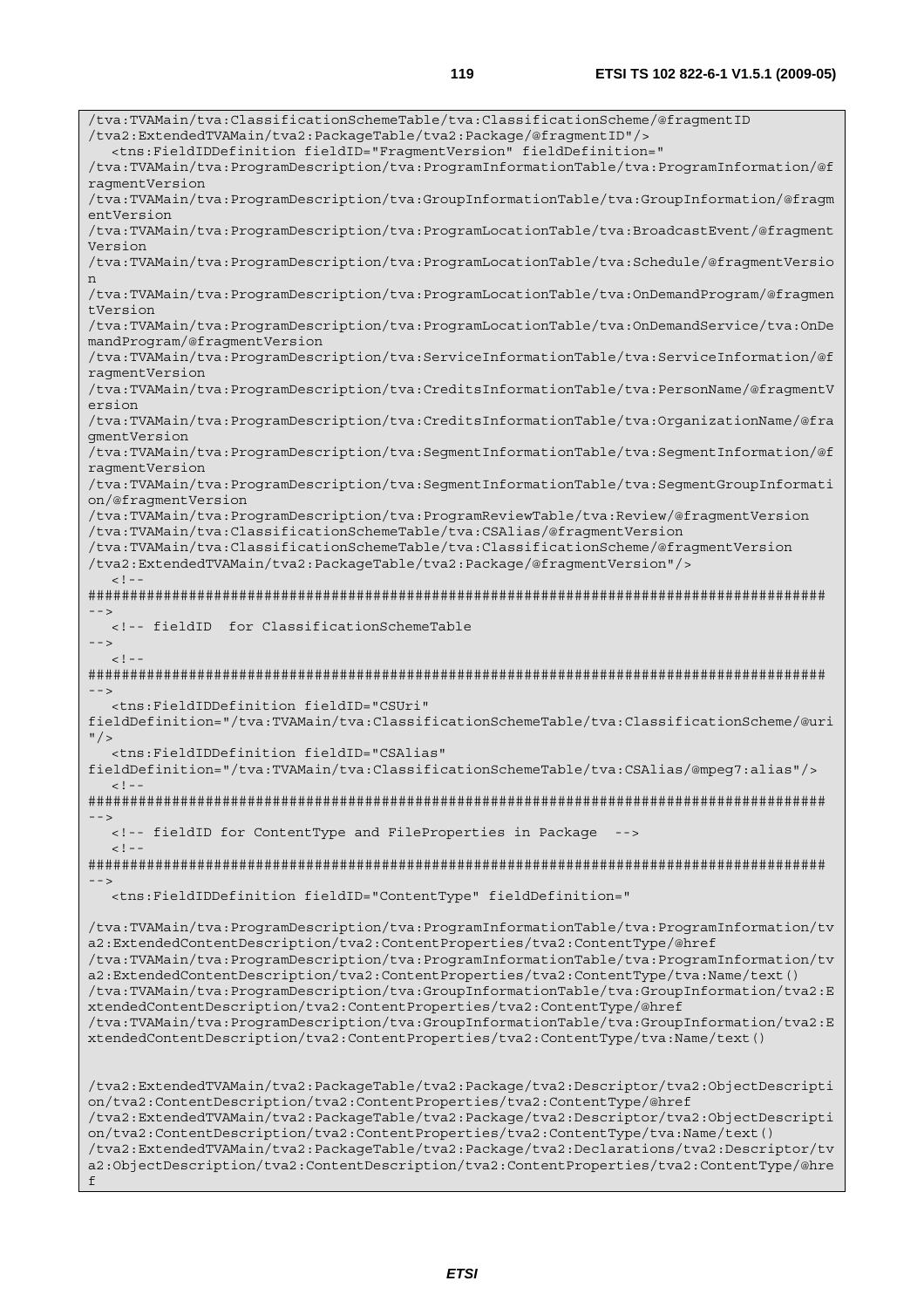/tva2:ExtendedTVAMain/tva2:PackageTable/tva2:Package/tva2:Declarations/tva2:Descriptor/tv a2:ObjectDescription/tva2:ContentDescription/tva2:ContentProperties/tva2:ContentType/tva: Name/text()

/tva2:ExtendedTVAMain/tva2:PackageTable/tva2:Package/tva2:Declarations/tva2:Item/tva2:Des criptor/tva2:ObjectDescription/tva2:ContentDescription/tva2:ContentProperties/tva2:Conten tType/@href

/tva2:ExtendedTVAMain/tva2:PackageTable/tva2:Package/tva2:Declarations/tva2:Item/tva2:Des criptor/tva2:ObjectDescription/tva2:ContentDescription/tva2:ContentProperties/tva2:Conten tType/tva:Name/text()

/tva2:ExtendedTVAMain/tva2:PackageTable/tva2:Package/tva2:Declarations/tva2:Item/tva2:Cho ice/tva2:Descriptor/tva2:ObjectDescription/tva2:ContentDescription/tva2:ContentProperties /tva2:ContentType/@href

/tva2:ExtendedTVAMain/tva2:PackageTable/tva2:Package/tva2:Declarations/tva2:Item/tva2:Cho ice/tva2:Descriptor/tva2:ObjectDescription/tva2:ContentDescription/tva2:ContentProperties /tva2:ContentType/tva:Name/text()

/tva2:ExtendedTVAMain/tva2:PackageTable/tva2:Package/tva2:Declarations/tva2:Item/tva2:Cho ice/tva2:Selection/tva2:Descriptor/tva2:ObjectDescription/tva2:ContentDescription/tva2:Co ntentProperties/tva2:ContentType/@href

/tva2:ExtendedTVAMain/tva2:PackageTable/tva2:Package/tva2:Declarations/tva2:Item/tva2:Cho ice/tva2:Selection/tva2:Descriptor/tva2:ObjectDescription/tva2:ContentDescription/tva2:Co ntentProperties/tva2:ContentType/tva:Name/text()

/tva2:ExtendedTVAMain/tva2:PackageTable/tva2:Package/tva2:Declarations/tva2:Item/tva2:Com ponent/tva2:Descriptor/tva2:ObjectDescription/tva2:ContentDescription/tva2:ContentPropert ies/tva2:ContentType/@href

/tva2:ExtendedTVAMain/tva2:PackageTable/tva2:Package/tva2:Declarations/tva2:Item/tva2:Com ponent/tva2:Descriptor/tva2:ObjectDescription/tva2:ContentDescription/tva2:ContentPropert ies/tva2:ContentType/tva:Name/text()

/tva2:ExtendedTVAMain/tva2:PackageTable/tva2:Package/tva2:Declarations/tva2:Item/tva2:Com ponent/tva2:Anchor/tva2:Descriptor/tva2:ObjectDescription/tva2:ContentDescription/tva2:Co ntentProperties/tva2:ContentType/@href

/tva2:ExtendedTVAMain/tva2:PackageTable/tva2:Package/tva2:Declarations/tva2:Item/tva2:Com ponent/tva2:Anchor/tva2:Descriptor/tva2:ObjectDescription/tva2:ContentDescription/tva2:Co ntentProperties/tva2:ContentType/tva:Name/text()

/tva2:ExtendedTVAMain/tva2:PackageTable/tva2:Package/tva2:Declarations/tva2:Item/tva2:Ite m/tva2:Descriptor/tva2:ObjectDescription/tva2:ContentDescription/tva2:ContentProperties/t va2:ContentType/@href

/tva2:ExtendedTVAMain/tva2:PackageTable/tva2:Package/tva2:Declarations/tva2:Item/tva2:Ite m/tva2:Descriptor/tva2:ObjectDescription/tva2:ContentDescription/tva2:ContentProperties/t va2:ContentType/tva:Name/text()

/tva2:ExtendedTVAMain/tva2:PackageTable/tva2:Package/tva2:Declarations/tva2:Item/tva2:Ite m/tva2:Choice/tva2:Descriptor/tva2:ObjectDescription/tva2:ContentDescription/tva2:Content Properties/tva2:ContentType/@href

/tva2:ExtendedTVAMain/tva2:PackageTable/tva2:Package/tva2:Declarations/tva2:Item/tva2:Ite m/tva2:Choice/tva2:Descriptor/tva2:ObjectDescription/tva2:ContentDescription/tva2:Content Properties/tva2:ContentType/tva:Name/text()

/tva2:ExtendedTVAMain/tva2:PackageTable/tva2:Package/tva2:Declarations/tva2:Item/tva2:Ite m/tva2:Choice/tva2:Selection/tva2:Descriptor/tva2:ObjectDescription/tva2:ContentDescripti on/tva2:ContentProperties/tva2:ContentType/@href

/tva2:ExtendedTVAMain/tva2:PackageTable/tva2:Package/tva2:Declarations/tva2:Item/tva2:Ite m/tva2:Choice/tva2:Selection/tva2:Descriptor/tva2:ObjectDescription/tva2:ContentDescripti on/tva2:ContentProperties/tva2:ContentType/tva:Name/text()

/tva2:ExtendedTVAMain/tva2:PackageTable/tva2:Package/tva2:Declarations/tva2:Item/tva2:Ite m/tva2:Component/tva2:Descriptor/tva2:ObjectDescription/tva2:ContentDescription/tva2:Cont entProperties/tva2:ContentType/@href

/tva2:ExtendedTVAMain/tva2:PackageTable/tva2:Package/tva2:Declarations/tva2:Item/tva2:Ite m/tva2:Component/tva2:Descriptor/tva2:ObjectDescription/tva2:ContentDescription/tva2:Cont entProperties/tva2:ContentType/tva:Name/text()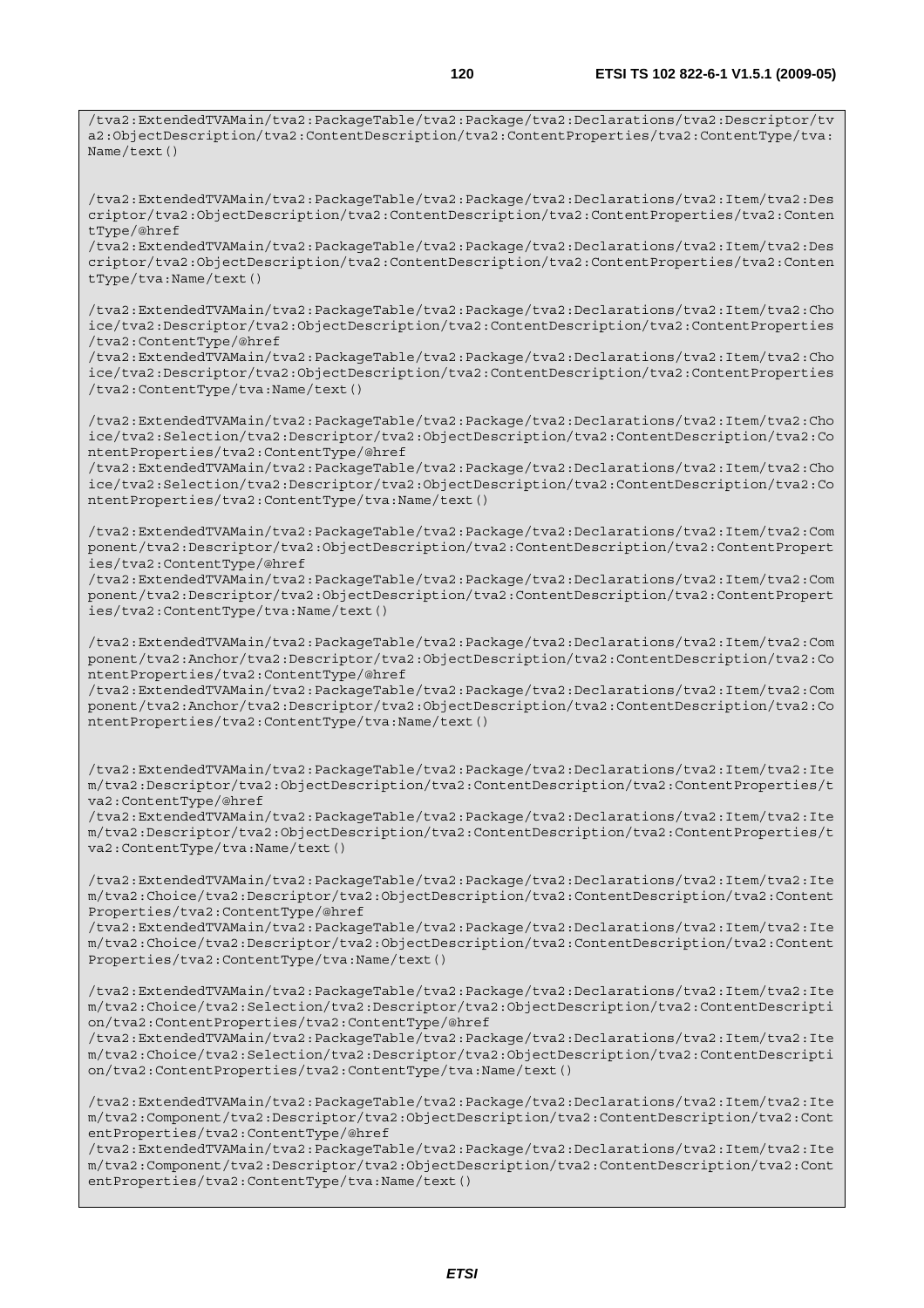/tva2:ExtendedTVAMain/tva2:PackageTable/tva2:Package/tva2:Declarations/tva2:Item/tva2:Ite m/tva2:Component/tva2:Anchor/tva2:Descriptor/tva2:ObjectDescription/tva2:ContentDescripti on/tva2:ContentProperties/tva2:ContentType/@href /tva2:ExtendedTVAMain/tva2:PackageTable/tva2:Package/tva2:Declarations/tva2:Item/tva2:Ite m/tva2:Component/tva2:Anchor/tva2:Descriptor/tva2:ObjectDescription/tva2:ContentDescripti on/tva2:ContentProperties/tva2:ContentType/tva:Name/text() /tva2:ExtendedTVAMain/tva2:PackageTable/tva2:Package/tva2:Declarations/tva2:Component/tva 2:Descriptor/tva2:ObjectDescription/tva2:ContentDescription/tva2:ContentProperties/tva2:C ontentType/@href /tva2:ExtendedTVAMain/tva2:PackageTable/tva2:Package/tva2:Declarations/tva2:Component/tva 2:Descriptor/tva2:ObjectDescription/tva2:ContentDescription/tva2:ContentProperties/tva2:C ontentType/tva:Name/text() /tva2:ExtendedTVAMain/tva2:PackageTable/tva2:Package/tva2:Declarations/tva2:Component/tva 2:Anchor/tva2:Descriptor/tva2:ObjectDescription/tva2:ContentDescription/tva2:ContentPrope rties/tva2:ContentType/@href /tva2:ExtendedTVAMain/tva2:PackageTable/tva2:Package/tva2:Declarations/tva2:Component/tva 2:Anchor/tva2:Descriptor/tva2:ObjectDescription/tva2:ContentDescription/tva2:ContentPrope rties/tva2:ContentType/tva:Name/text() /tva2:ExtendedTVAMain/tva2:PackageTable/tva2:Package/tva2:Declarations/tva2:Anchor/tva2:D escriptor/tva2:ObjectDescription/tva2:ContentDescription/tva2:ContentProperties/tva2:Cont entType/@href /tva2:ExtendedTVAMain/tva2:PackageTable/tva2:Package/tva2:Declarations/tva2:Anchor/tva2:D escriptor/tva2:ObjectDescription/tva2:ContentDescription/tva2:ContentProperties/tva2:Cont entType/tva:Name/text() /tva2:ExtendedTVAMain/tva2:PackageTable/tva2:Package/tva2:Item/tva2:Descriptor/tva2:Objec tDescription/tva2:ContentDescription/tva2:ContentProperties/tva2:ContentType/@href /tva2:ExtendedTVAMain/tva2:PackageTable/tva2:Package/tva2:Item/tva2:Descriptor/tva2:Objec tDescription/tva2:ContentDescription/tva2:ContentProperties/tva2:ContentType/tva:Name/tex t() /tva2:ExtendedTVAMain/tva2:PackageTable/tva2:Package/tva2:Item/tva2:Choice/tva2:Descripto r/tva2:ObjectDescription/tva2:ContentDescription/tva2:ContentProperties/tva2:ContentType/ @href /tva2:ExtendedTVAMain/tva2:PackageTable/tva2:Package/tva2:Item/tva2:Choice/tva2:Descripto r/tva2:ObjectDescription/tva2:ContentDescription/tva2:ContentProperties/tva2:ContentType/ tva:Name/text() /tva2:ExtendedTVAMain/tva2:PackageTable/tva2:Package/tva2:Item/tva2:Choice/tva2:Selection /tva2:Descriptor/tva2:ObjectDescription/tva2:ContentDescription/tva2:ContentProperties/tv a2:ContentType/@href /tva2:ExtendedTVAMain/tva2:PackageTable/tva2:Package/tva2:Item/tva2:Choice/tva2:Selection /tva2:Descriptor/tva2:ObjectDescription/tva2:ContentDescription/tva2:ContentProperties/tv a2:ContentType/tva:Name/text() /tva2:ExtendedTVAMain/tva2:PackageTable/tva2:Package/tva2:Item/tva2:Component/tva2:Descri ptor/tva2:ObjectDescription/tva2:ContentDescription/tva2:ContentProperties/tva2:ContentTy pe/@href /tva2:ExtendedTVAMain/tva2:PackageTable/tva2:Package/tva2:Item/tva2:Component/tva2:Descri ptor/tva2:ObjectDescription/tva2:ContentDescription/tva2:ContentProperties/tva2:ContentTy pe/tva:Name/text() /tva2:ExtendedTVAMain/tva2:PackageTable/tva2:Package/tva2:Item/tva2:Component/tva2:Anchor /tva2:Descriptor/tva2:ObjectDescription/tva2:ContentDescription/tva2:ContentProperties/tv a2:ContentType/@href /tva2:ExtendedTVAMain/tva2:PackageTable/tva2:Package/tva2:Item/tva2:Component/tva2:Anchor /tva2:Descriptor/tva2:ObjectDescription/tva2:ContentDescription/tva2:ContentProperties/tv a2:ContentType/tva:Name/text() /tva2:ExtendedTVAMain/tva2:PackageTable/tva2:Package/tva2:Item/tva2:Item/tva2:Descriptor/ tva2:ObjectDescription/tva2:ContentDescription/tva2:ContentProperties/tva2:ContentType/@h ref /tva2:ExtendedTVAMain/tva2:PackageTable/tva2:Package/tva2:Item/tva2:Item/tva2:Descriptor/ tva2:ObjectDescription/tva2:ContentDescription/tva2:ContentProperties/tva2:ContentType/tv a:Name/text()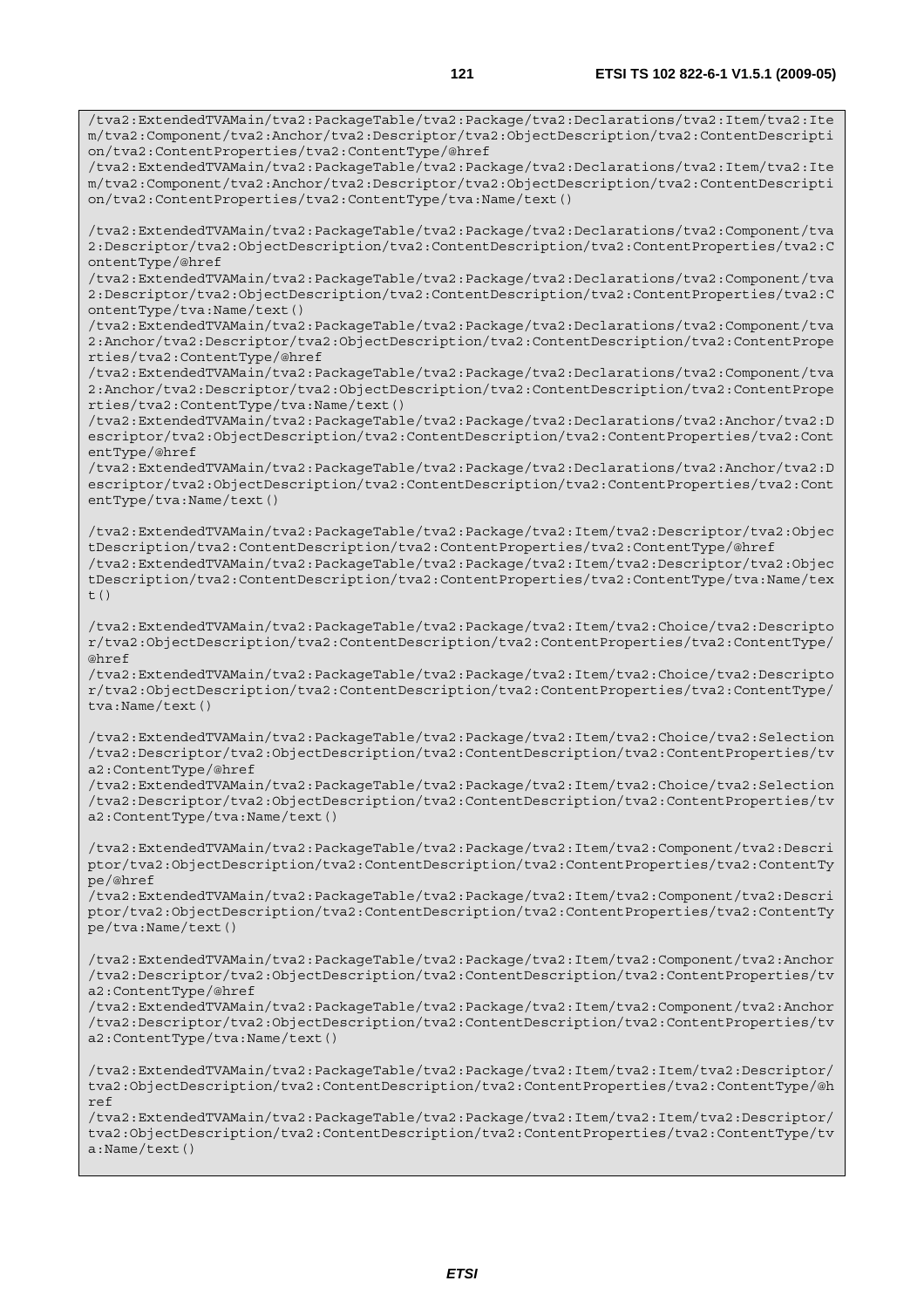/tva2:ExtendedTVAMain/tva2:PackageTable/tva2:Package/tva2:Item/tva2:Item/tva2:Choice/tva2 :Descriptor/tva2:ObjectDescription/tva2:ContentDescription/tva2:ContentProperties/tva2:Co

/tva2:ExtendedTVAMain/tva2:PackageTable/tva2:Package/tva2:Item/tva2:Item/tva2:Choice/tva2

ntentType/@href

:Descriptor/tva2:ObjectDescription/tva2:ContentDescription/tva2:ContentProperties/tva2:Co ntentType/tva:Name/text() /tva2:ExtendedTVAMain/tva2:PackageTable/tva2:Package/tva2:Item/tva2:Item/tva2:Choice/tva2 :Selection/tva2:Descriptor/tva2:ObjectDescription/tva2:ContentDescription/tva2:ContentPro perties/tva2:ContentType/@href /tva2:ExtendedTVAMain/tva2:PackageTable/tva2:Package/tva2:Item/tva2:Item/tva2:Choice/tva2 :Selection/tva2:Descriptor/tva2:ObjectDescription/tva2:ContentDescription/tva2:ContentPro perties/tva2:ContentType/tva:Name/text() /tva2:ExtendedTVAMain/tva2:PackageTable/tva2:Package/tva2:Item/tva2:Item/tva2:Component/t va2:Descriptor/tva2:ObjectDescription/tva2:ContentDescription/tva2:ContentProperties/tva2 :ContentType/@href /tva2:ExtendedTVAMain/tva2:PackageTable/tva2:Package/tva2:Item/tva2:Item/tva2:Component/t va2:Descriptor/tva2:ObjectDescription/tva2:ContentDescription/tva2:ContentProperties/tva2 :ContentType/tva:Name/text() /tva2:ExtendedTVAMain/tva2:PackageTable/tva2:Package/tva2:Item/tva2:Item/tva2:Component/t va2:Anchor/tva2:Descriptor/tva2:ObjectDescription/tva2:ContentDescription/tva2:ContentPro perties/tva2:ContentType/@href /tva2:ExtendedTVAMain/tva2:PackageTable/tva2:Package/tva2:Item/tva2:Item/tva2:Component/t va2:Anchor/tva2:Descriptor/tva2:ObjectDescription/tva2:ContentDescription/tva2:ContentPro perties/tva2:ContentType/tva:Name/text()  $"$  /> <tns:FieldIDDefinition fieldID="FileFormat" fieldDefinition=" /tva:TVAMain/tva:ProgramDescription/tva:ProgramInformationTable/tva:ProgramInformation/tv a2:ExtendedContentDescription/tva2:ContentProperties/tva2:FileProperties/tva2:FileFormat/ @href /tva:TVAMain/tva:ProgramDescription/tva:ProgramInformationTable/tva:ProgramInformation/tv a2:ExtendedContentDescription/tva2:ContentProperties/tva2:FileProperties/tva2:FileFormat/ tva:Name/text() /tva:TVAMain/tva:ProgramDescription/tva:GroupInformationTable/tva:GroupInformation/tva2:E xtendedContentDescription/tva2:ContentProperties/tva2:FileProperties/tva2:FileFormat/@hre f /tva:TVAMain/tva:ProgramDescription/tva:GroupInformationTable/tva:GroupInformation/tva2:E xtendedContentDescription/tva2:ContentProperties/tva2:FileProperties/tva2:FileFormat/tva: Name/text() /tva2:ExtendedTVAMain/tva2:PackageTable/tva2:Package/tva2:Descriptor/tva2:ObjectDescripti on/tva2:ContentDescription/tva2:ContentProperties/tva2:FileProperties/tva2:FileFormat/@hr  $\epsilon$ /tva2:ExtendedTVAMain/tva2:PackageTable/tva2:Package/tva2:Descriptor/tva2:ObjectDescripti on/tva2:ContentDescription/tva2:ContentProperties/tva2:FileProperties/tva2:FileFormat/tva :Name/text() /tva2:ExtendedTVAMain/tva2:PackageTable/tva2:Package/tva2:Declarations/tva2:Descriptor/tv a2:ObjectDescription/tva2:ContentDescription/tva2:ContentProperties/tva2:FileProperties/t va2:FileFormat/@href /tva2:ExtendedTVAMain/tva2:PackageTable/tva2:Package/tva2:Declarations/tva2:Descriptor/tv a2:ObjectDescription/tva2:ContentDescription/tva2:ContentProperties/tva2:FileProperties/t va2:FileFormat/tva:Name/text() /tva2:ExtendedTVAMain/tva2:PackageTable/tva2:Package/tva2:Declarations/tva2:Item/tva2:Des criptor/tva2:ObjectDescription/tva2:ContentDescription/tva2:ContentProperties/tva2:FilePr operties/tva2:FileFormat/@href /tva2:ExtendedTVAMain/tva2:PackageTable/tva2:Package/tva2:Declarations/tva2:Item/tva2:Des criptor/tva2:ObjectDescription/tva2:ContentDescription/tva2:ContentProperties/tva2:FilePr operties/tva2:FileFormat/tva:Name/text() /tva2:ExtendedTVAMain/tva2:PackageTable/tva2:Package/tva2:Declarations/tva2:Item/tva2:Cho ice/tva2:Descriptor/tva2:ObjectDescription/tva2:ContentDescription/tva2:ContentProperties /tva2:FileProperties/tva2:FileFormat/@href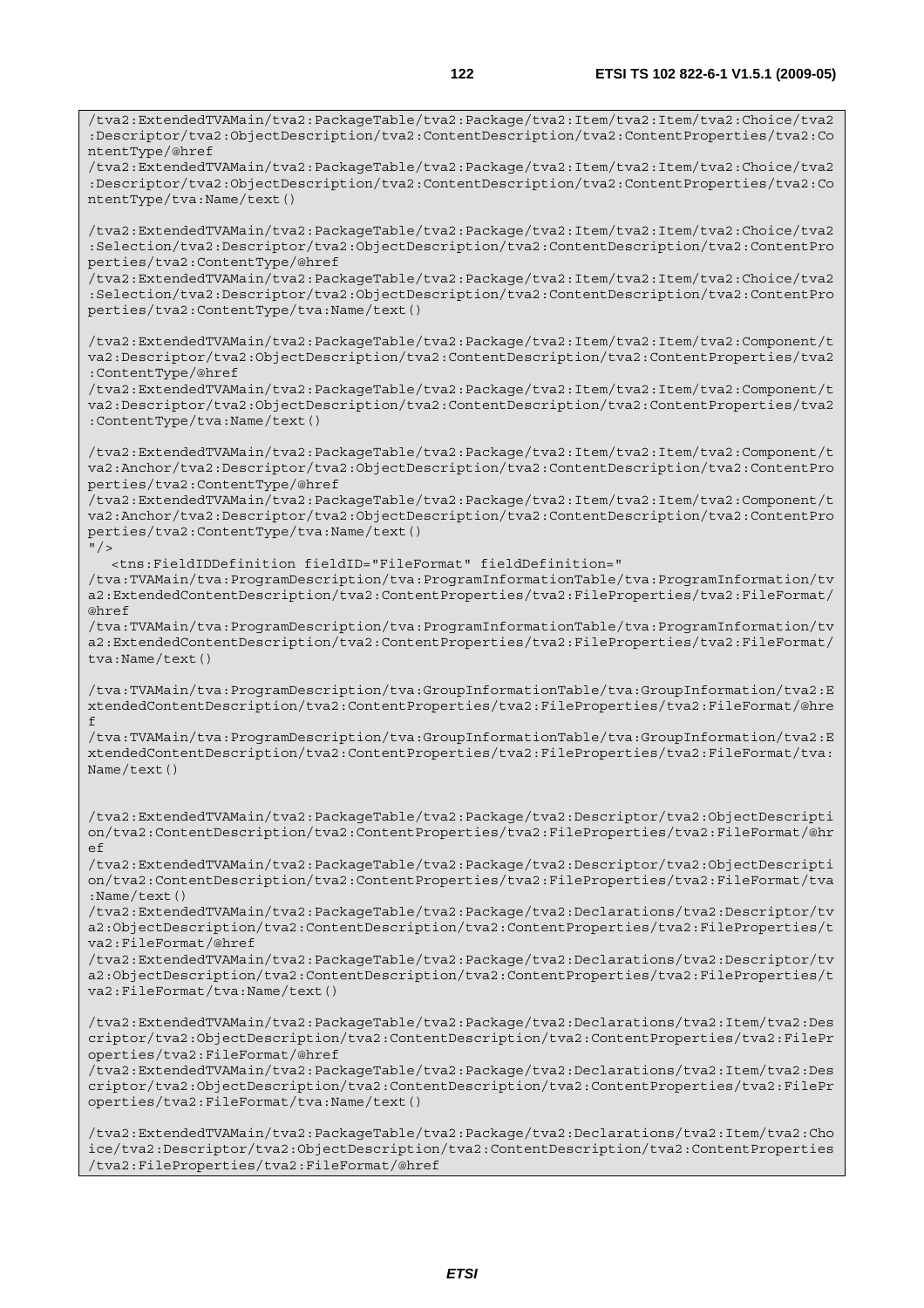/tva2:ExtendedTVAMain/tva2:PackageTable/tva2:Package/tva2:Declarations/tva2:Item/tva2:Cho ice/tva2:Descriptor/tva2:ObjectDescription/tva2:ContentDescription/tva2:ContentProperties /tva2:FileProperties/tva2:FileFormat/tva:Name/text()

/tva2:ExtendedTVAMain/tva2:PackageTable/tva2:Package/tva2:Declarations/tva2:Item/tva2:Cho ice/tva2:Selection/tva2:Descriptor/tva2:ObjectDescription/tva2:ContentDescription/tva2:Co ntentProperties/tva2:FileProperties/tva2:FileFormat/@href

/tva2:ExtendedTVAMain/tva2:PackageTable/tva2:Package/tva2:Declarations/tva2:Item/tva2:Cho ice/tva2:Selection/tva2:Descriptor/tva2:ObjectDescription/tva2:ContentDescription/tva2:Co ntentProperties/tva2:FileProperties/tva2:FileFormat/tva:Name/text()

/tva2:ExtendedTVAMain/tva2:PackageTable/tva2:Package/tva2:Declarations/tva2:Item/tva2:Com ponent/tva2:Descriptor/tva2:ObjectDescription/tva2:ContentDescription/tva2:ContentPropert ies/tva2:FileProperties/tva2:FileFormat/@href

/tva2:ExtendedTVAMain/tva2:PackageTable/tva2:Package/tva2:Declarations/tva2:Item/tva2:Com ponent/tva2:Descriptor/tva2:ObjectDescription/tva2:ContentDescription/tva2:ContentPropert ies/tva2:FileProperties/tva2:FileFormat/tva:Name/text()

/tva2:ExtendedTVAMain/tva2:PackageTable/tva2:Package/tva2:Declarations/tva2:Item/tva2:Com ponent/tva2:Anchor/tva2:Descriptor/tva2:ObjectDescription/tva2:ContentDescription/tva2:Co ntentProperties/tva2:FileProperties/tva2:FileFormat/@href

/tva2:ExtendedTVAMain/tva2:PackageTable/tva2:Package/tva2:Declarations/tva2:Item/tva2:Com ponent/tva2:Anchor/tva2:Descriptor/tva2:ObjectDescription/tva2:ContentDescription/tva2:Co ntentProperties/tva2:FileProperties/tva2:FileFormat/tva:Name/text()

/tva2:ExtendedTVAMain/tva2:PackageTable/tva2:Package/tva2:Declarations/tva2:Item/tva2:Ite m/tva2:Descriptor/tva2:ObjectDescription/tva2:ContentDescription/tva2:ContentProperties/t va2:FileProperties/tva2:FileFormat/@href

/tva2:ExtendedTVAMain/tva2:PackageTable/tva2:Package/tva2:Declarations/tva2:Item/tva2:Ite m/tva2:Descriptor/tva2:ObjectDescription/tva2:ContentDescription/tva2:ContentProperties/t va2:FileProperties/tva2:FileFormat/tva:Name/text()

/tva2:ExtendedTVAMain/tva2:PackageTable/tva2:Package/tva2:Declarations/tva2:Item/tva2:Ite m/tva2:Choice/tva2:Descriptor/tva2:ObjectDescription/tva2:ContentDescription/tva2:Content Properties/tva2:FileProperties/tva2:FileFormat/@href

/tva2:ExtendedTVAMain/tva2:PackageTable/tva2:Package/tva2:Declarations/tva2:Item/tva2:Ite m/tva2:Choice/tva2:Descriptor/tva2:ObjectDescription/tva2:ContentDescription/tva2:Content Properties/tva2:FileProperties/tva2:FileFormat/tva:Name/text()

/tva2:ExtendedTVAMain/tva2:PackageTable/tva2:Package/tva2:Declarations/tva2:Item/tva2:Ite m/tva2:Choice/tva2:Selection/tva2:Descriptor/tva2:ObjectDescription/tva2:ContentDescripti on/tva2:ContentProperties/tva2:FileProperties/tva2:FileFormat/@href

/tva2:ExtendedTVAMain/tva2:PackageTable/tva2:Package/tva2:Declarations/tva2:Item/tva2:Ite m/tva2:Choice/tva2:Selection/tva2:Descriptor/tva2:ObjectDescription/tva2:ContentDescripti on/tva2:ContentProperties/tva2:FileProperties/tva2:FileFormat/tva:Name/text()

/tva2:ExtendedTVAMain/tva2:PackageTable/tva2:Package/tva2:Declarations/tva2:Item/tva2:Ite m/tva2:Component/tva2:Descriptor/tva2:ObjectDescription/tva2:ContentDescription/tva2:Cont entProperties/tva2:FileProperties/tva2:FileFormat/@href

/tva2:ExtendedTVAMain/tva2:PackageTable/tva2:Package/tva2:Declarations/tva2:Item/tva2:Ite m/tva2:Component/tva2:Descriptor/tva2:ObjectDescription/tva2:ContentDescription/tva2:Cont entProperties/tva2:FileProperties/tva2:FileFormat/tva:Name/text()

/tva2:ExtendedTVAMain/tva2:PackageTable/tva2:Package/tva2:Declarations/tva2:Item/tva2:Ite m/tva2:Component/tva2:Anchor/tva2:Descriptor/tva2:ObjectDescription/tva2:ContentDescripti on/tva2:ContentProperties/tva2:FileProperties/tva2:FileFormat/@href

/tva2:ExtendedTVAMain/tva2:PackageTable/tva2:Package/tva2:Declarations/tva2:Item/tva2:Ite m/tva2:Component/tva2:Anchor/tva2:Descriptor/tva2:ObjectDescription/tva2:ContentDescripti on/tva2:ContentProperties/tva2:FileProperties/tva2:FileFormat/tva:Name/text()

/tva2:ExtendedTVAMain/tva2:PackageTable/tva2:Package/tva2:Declarations/tva2:Component/tva 2:Descriptor/tva2:ObjectDescription/tva2:ContentDescription/tva2:ContentProperties/tva2:F ileProperties/tva2:FileFormat/@href

/tva2:ExtendedTVAMain/tva2:PackageTable/tva2:Package/tva2:Declarations/tva2:Component/tva 2:Descriptor/tva2:ObjectDescription/tva2:ContentDescription/tva2:ContentProperties/tva2:F ileProperties/tva2:FileFormat/tva:Name/text()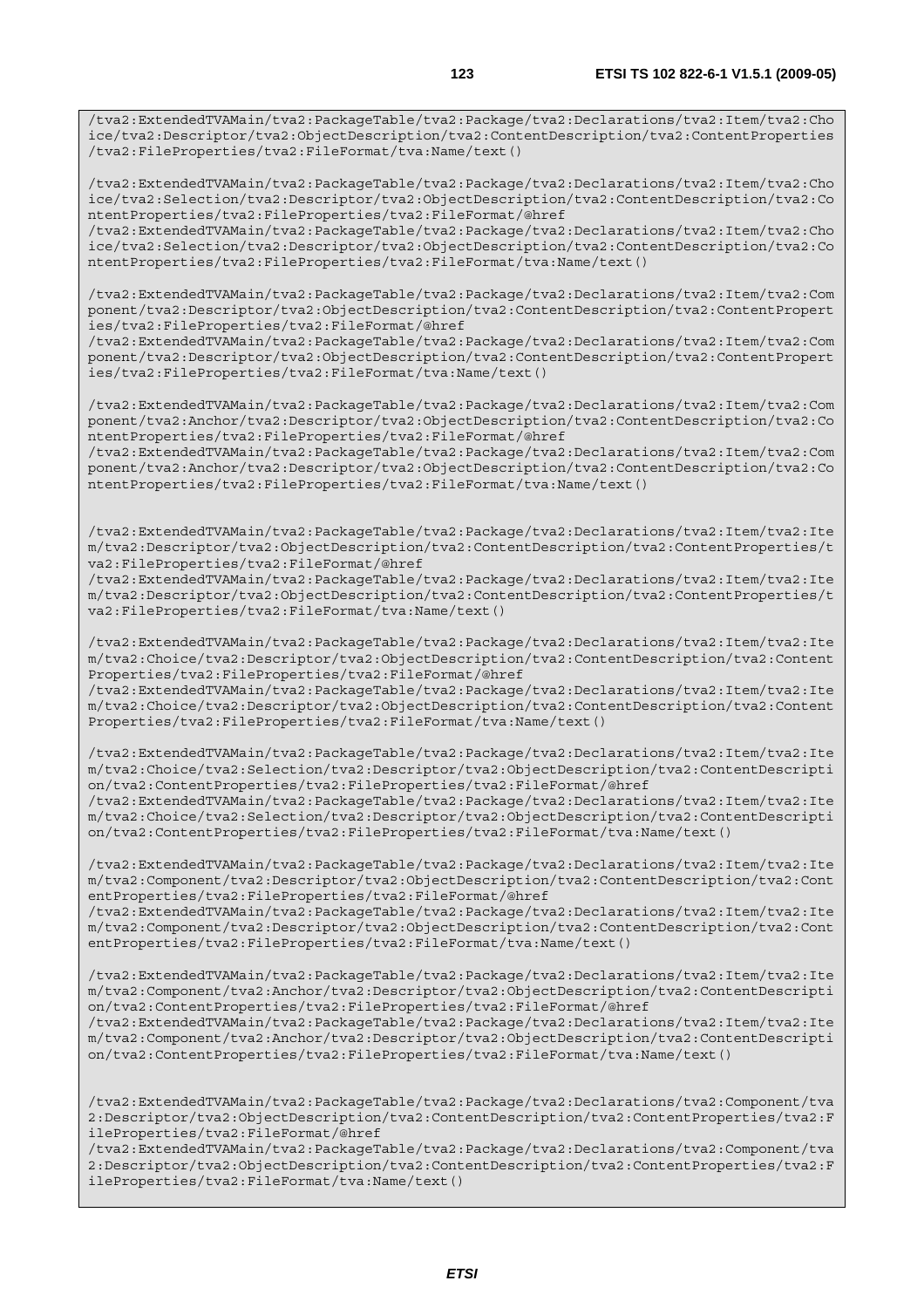2:Anchor/tva2:Descriptor/tva2:ObjectDescription/tva2:ContentDescription/tva2:ContentPrope rties/tva2:FileProperties/tva2:FileFormat/@href /tva2:ExtendedTVAMain/tva2:PackageTable/tva2:Package/tva2:Declarations/tva2:Component/tva 2:Anchor/tva2:Descriptor/tva2:ObjectDescription/tva2:ContentDescription/tva2:ContentPrope rties/tva2:FileProperties/tva2:FileFormat/tva:Name/text() /tva2:ExtendedTVAMain/tva2:PackageTable/tva2:Package/tva2:Declarations/tva2:Anchor/tva2:D escriptor/tva2:ObjectDescription/tva2:ContentDescription/tva2:ContentProperties/tva2:File Properties/tva2:FileFormat/@href /tva2:ExtendedTVAMain/tva2:PackageTable/tva2:Package/tva2:Declarations/tva2:Anchor/tva2:D escriptor/tva2:ObjectDescription/tva2:ContentDescription/tva2:ContentProperties/tva2:File Properties/tva2:FileFormat/tva:Name/text() /tva2:ExtendedTVAMain/tva2:PackageTable/tva2:Package/tva2:Item/tva2:Descriptor/tva2:Objec tDescription/tva2:ContentDescription/tva2:ContentProperties/tva2:FileProperties/tva2:File Format/@href /tva2:ExtendedTVAMain/tva2:PackageTable/tva2:Package/tva2:Item/tva2:Descriptor/tva2:Objec tDescription/tva2:ContentDescription/tva2:ContentProperties/tva2:FileProperties/tva2:File Format/tva:Name/text() /tva2:ExtendedTVAMain/tva2:PackageTable/tva2:Package/tva2:Item/tva2:Choice/tva2:Descripto r/tva2:ObjectDescription/tva2:ContentDescription/tva2:ContentProperties/tva2:FileProperti es/tva2:FileFormat/@href /tva2:ExtendedTVAMain/tva2:PackageTable/tva2:Package/tva2:Item/tva2:Choice/tva2:Descripto r/tva2:ObjectDescription/tva2:ContentDescription/tva2:ContentProperties/tva2:FileProperti es/tva2:FileFormat/tva:Name/text()

/tva2:ExtendedTVAMain/tva2:PackageTable/tva2:Package/tva2:Item/tva2:Choice/tva2:Selection /tva2:Descriptor/tva2:ObjectDescription/tva2:ContentDescription/tva2:ContentProperties/tv a2:FileProperties/tva2:FileFormat/@href

/tva2:ExtendedTVAMain/tva2:PackageTable/tva2:Package/tva2:Item/tva2:Choice/tva2:Selection /tva2:Descriptor/tva2:ObjectDescription/tva2:ContentDescription/tva2:ContentProperties/tv a2:FileProperties/tva2:FileFormat/tva:Name/text()

/tva2:ExtendedTVAMain/tva2:PackageTable/tva2:Package/tva2:Item/tva2:Component/tva2:Descri ptor/tva2:ObjectDescription/tva2:ContentDescription/tva2:ContentProperties/tva2:FilePrope rties/tva2:FileFormat/@href

/tva2:ExtendedTVAMain/tva2:PackageTable/tva2:Package/tva2:Item/tva2:Component/tva2:Descri ptor/tva2:ObjectDescription/tva2:ContentDescription/tva2:ContentProperties/tva2:FilePrope rties/tva2:FileFormat/tva:Name/text()

/tva2:ExtendedTVAMain/tva2:PackageTable/tva2:Package/tva2:Item/tva2:Component/tva2:Anchor /tva2:Descriptor/tva2:ObjectDescription/tva2:ContentDescription/tva2:ContentProperties/tv a2:FileProperties/tva2:FileFormat/@href

/tva2:ExtendedTVAMain/tva2:PackageTable/tva2:Package/tva2:Item/tva2:Component/tva2:Anchor /tva2:Descriptor/tva2:ObjectDescription/tva2:ContentDescription/tva2:ContentProperties/tv a2:FileProperties/tva2:FileFormat/tva:Name/text()

/tva2:ExtendedTVAMain/tva2:PackageTable/tva2:Package/tva2:Item/tva2:Item/tva2:Descriptor/ tva2:ObjectDescription/tva2:ContentDescription/tva2:ContentProperties/tva2:FileProperties /tva2:FileFormat/@href

/tva2:ExtendedTVAMain/tva2:PackageTable/tva2:Package/tva2:Item/tva2:Item/tva2:Descriptor/ tva2:ObjectDescription/tva2:ContentDescription/tva2:ContentProperties/tva2:FileProperties /tva2:FileFormat/tva:Name/text()

/tva2:ExtendedTVAMain/tva2:PackageTable/tva2:Package/tva2:Item/tva2:Item/tva2:Choice/tva2 :Descriptor/tva2:ObjectDescription/tva2:ContentDescription/tva2:ContentProperties/tva2:Fi leProperties/tva2:FileFormat/@href

/tva2:ExtendedTVAMain/tva2:PackageTable/tva2:Package/tva2:Item/tva2:Item/tva2:Choice/tva2 :Descriptor/tva2:ObjectDescription/tva2:ContentDescription/tva2:ContentProperties/tva2:Fi leProperties/tva2:FileFormat/tva:Name/text()

/tva2:ExtendedTVAMain/tva2:PackageTable/tva2:Package/tva2:Item/tva2:Item/tva2:Choice/tva2 :Selection/tva2:Descriptor/tva2:ObjectDescription/tva2:ContentDescription/tva2:ContentPro perties/tva2:FileProperties/tva2:FileFormat/@href

/tva2:ExtendedTVAMain/tva2:PackageTable/tva2:Package/tva2:Declarations/tva2:Component/tva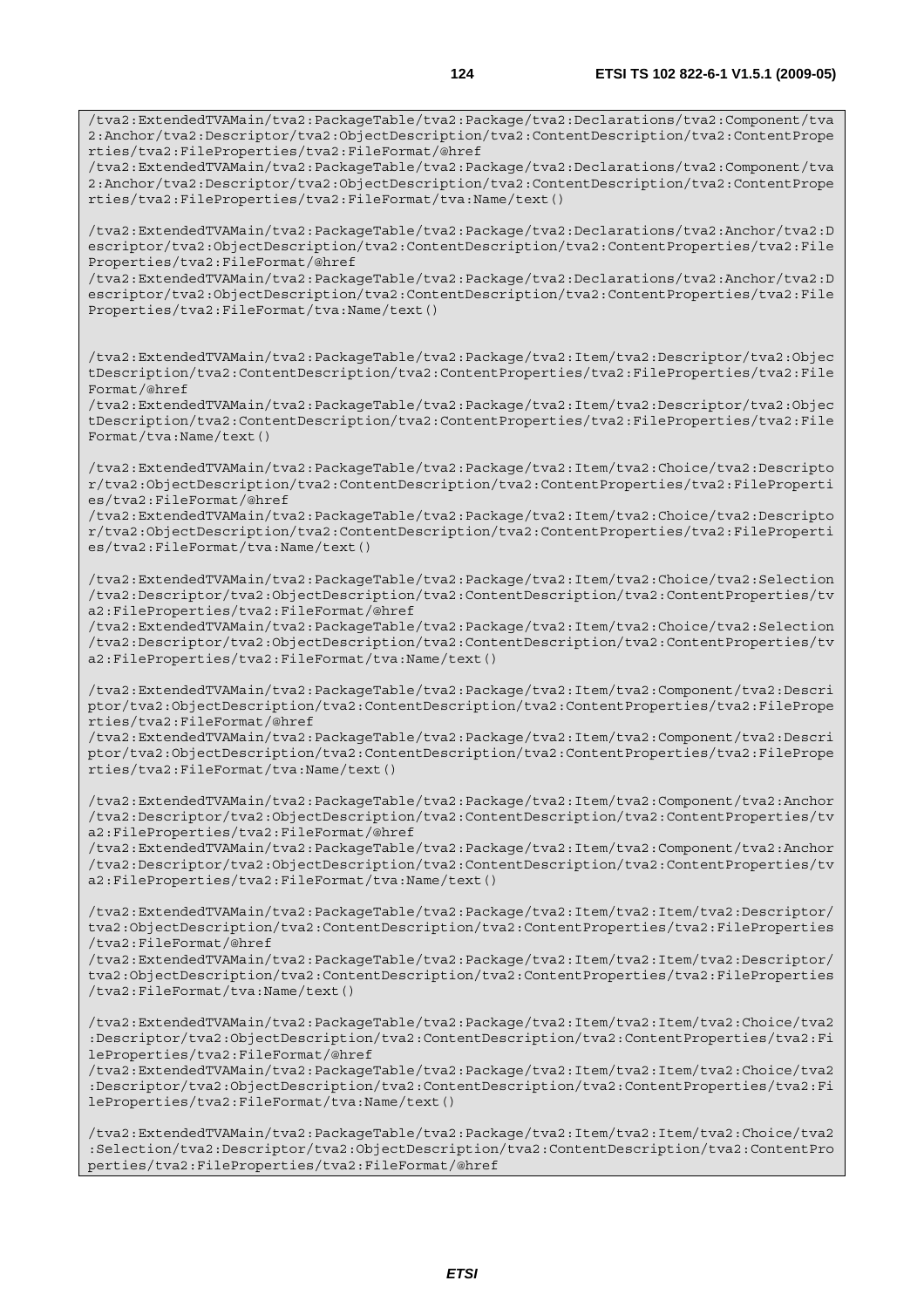/tva2:ExtendedTVAMain/tva2:PackageTable/tva2:Package/tva2:Item/tva2:Item/tva2:Choice/tva2 :Selection/tva2:Descriptor/tva2:ObjectDescription/tva2:ContentDescription/tva2:ContentPro perties/tva2:FileProperties/tva2:FileFormat/tva:Name/text()

/tva2:ExtendedTVAMain/tva2:PackageTable/tva2:Package/tva2:Item/tva2:Item/tva2:Component/t va2:Descriptor/tva2:ObjectDescription/tva2:ContentDescription/tva2:ContentProperties/tva2 :FileProperties/tva2:FileFormat/@href

/tva2:ExtendedTVAMain/tva2:PackageTable/tva2:Package/tva2:Item/tva2:Item/tva2:Component/t va2:Descriptor/tva2:ObjectDescription/tva2:ContentDescription/tva2:ContentProperties/tva2 :FileProperties/tva2:FileFormat/tva:Name/text()

/tva2:ExtendedTVAMain/tva2:PackageTable/tva2:Package/tva2:Item/tva2:Item/tva2:Component/t va2:Anchor/tva2:Descriptor/tva2:ObjectDescription/tva2:ContentDescription/tva2:ContentPro perties/tva2:FileProperties/tva2:FileFormat/@href

/tva2:ExtendedTVAMain/tva2:PackageTable/tva2:Package/tva2:Item/tva2:Item/tva2:Component/t va2:Anchor/tva2:Descriptor/tva2:ObjectDescription/tva2:ContentDescription/tva2:ContentPro perties/tva2:FileProperties/tva2:FileFormat/tva:Name/text()  $''$  / >

<tns:FieldIDDefinition fieldID="FileSize" fieldDefinition="

/tva:TVAMain/tva:ProgramDescription/tva:ProgramInformationTable/tva:ProgramInformation/tv a2:ExtendedContentDescription/tva2:ContentProperties/tva2:FileProperties/tva2:FileSize/te xt()

/tva:TVAMain/tva:ProgramDescription/tva:GroupInformationTable/tva:GroupInformation/tva2:E xtendedContentDescription/tva2:ContentProperties/tva2:FileProperties/tva2:FileSize/text() /tva2:ExtendedTVAMain/tva2:PackageTable/tva2:Package/tva2:Descriptor/tva2:ObjectDescripti on/tva2:ContentDescription/tva2:ContentProperties/tva2:FileProperties/tva2:FileSize/text( )

/tva2:ExtendedTVAMain/tva2:PackageTable/tva2:Package/tva2:Declarations/tva2:Descriptor/tv a2:ObjectDescription/tva2:ContentDescription/tva2:ContentProperties/tva2:FileProperties/t va2:FileSize/text()

/tva2:ExtendedTVAMain/tva2:PackageTable/tva2:Package/tva2:Declarations/tva2:Item/tva2:Des criptor/tva2:ObjectDescription/tva2:ContentDescription/tva2:ContentProperties/tva2:FilePr operties/tva2:FileSize/text()

/tva2:ExtendedTVAMain/tva2:PackageTable/tva2:Package/tva2:Declarations/tva2:Item/tva2:Cho ice/tva2:Descriptor/tva2:ObjectDescription/tva2:ContentDescription/tva2:ContentProperties /tva2:FileProperties/tva2:FileSize/text()

/tva2:ExtendedTVAMain/tva2:PackageTable/tva2:Package/tva2:Declarations/tva2:Item/tva2:Cho ice/tva2:Selection/tva2:Descriptor/tva2:ObjectDescription/tva2:ContentDescription/tva2:Co ntentProperties/tva2:FileProperties/tva2:FileSize/text()

/tva2:ExtendedTVAMain/tva2:PackageTable/tva2:Package/tva2:Declarations/tva2:Item/tva2:Com ponent/tva2:Descriptor/tva2:ObjectDescription/tva2:ContentDescription/tva2:ContentPropert ies/tva2:FileProperties/tva2:FileSize/text()

/tva2:ExtendedTVAMain/tva2:PackageTable/tva2:Package/tva2:Declarations/tva2:Item/tva2:Com ponent/tva2:Anchor/tva2:Descriptor/tva2:ObjectDescription/tva2:ContentDescription/tva2:Co ntentProperties/tva2:FileProperties/tva2:FileSize/text()

/tva2:ExtendedTVAMain/tva2:PackageTable/tva2:Package/tva2:Declarations/tva2:Item/tva2:Ite m/tva2:Descriptor/tva2:ObjectDescription/tva2:ContentDescription/tva2:ContentProperties/t va2:FileProperties/tva2:FileSize/text()

/tva2:ExtendedTVAMain/tva2:PackageTable/tva2:Package/tva2:Declarations/tva2:Item/tva2:Ite m/tva2:Choice/tva2:Descriptor/tva2:ObjectDescription/tva2:ContentDescription/tva2:Content Properties/tva2:FileProperties/tva2:FileSize/text()

/tva2:ExtendedTVAMain/tva2:PackageTable/tva2:Package/tva2:Declarations/tva2:Item/tva2:Ite m/tva2:Choice/tva2:Selection/tva2:Descriptor/tva2:ObjectDescription/tva2:ContentDescripti on/tva2:ContentProperties/tva2:FileProperties/tva2:FileSize/text()

/tva2:ExtendedTVAMain/tva2:PackageTable/tva2:Package/tva2:Declarations/tva2:Item/tva2:Ite m/tva2:Component/tva2:Descriptor/tva2:ObjectDescription/tva2:ContentDescription/tva2:Cont entProperties/tva2:FileProperties/tva2:FileSize/text()

/tva2:ExtendedTVAMain/tva2:PackageTable/tva2:Package/tva2:Declarations/tva2:Item/tva2:Ite m/tva2:Component/tva2:Anchor/tva2:Descriptor/tva2:ObjectDescription/tva2:ContentDescripti on/tva2:ContentProperties/tva2:FileProperties/tva2:FileSize/text()

/tva2:ExtendedTVAMain/tva2:PackageTable/tva2:Package/tva2:Declarations/tva2:Component/tva 2:Descriptor/tva2:ObjectDescription/tva2:ContentDescription/tva2:ContentProperties/tva2:F ileProperties/tva2:FileSize/text()

/tva2:ExtendedTVAMain/tva2:PackageTable/tva2:Package/tva2:Declarations/tva2:Component/tva 2:Anchor/tva2:Descriptor/tva2:ObjectDescription/tva2:ContentDescription/tva2:ContentPrope rties/tva2:FileProperties/tva2:FileSize/text()

/tva2:ExtendedTVAMain/tva2:PackageTable/tva2:Package/tva2:Declarations/tva2:Anchor/tva2:D escriptor/tva2:ObjectDescription/tva2:ContentDescription/tva2:ContentProperties/tva2:File Properties/tva2:FileSize/text()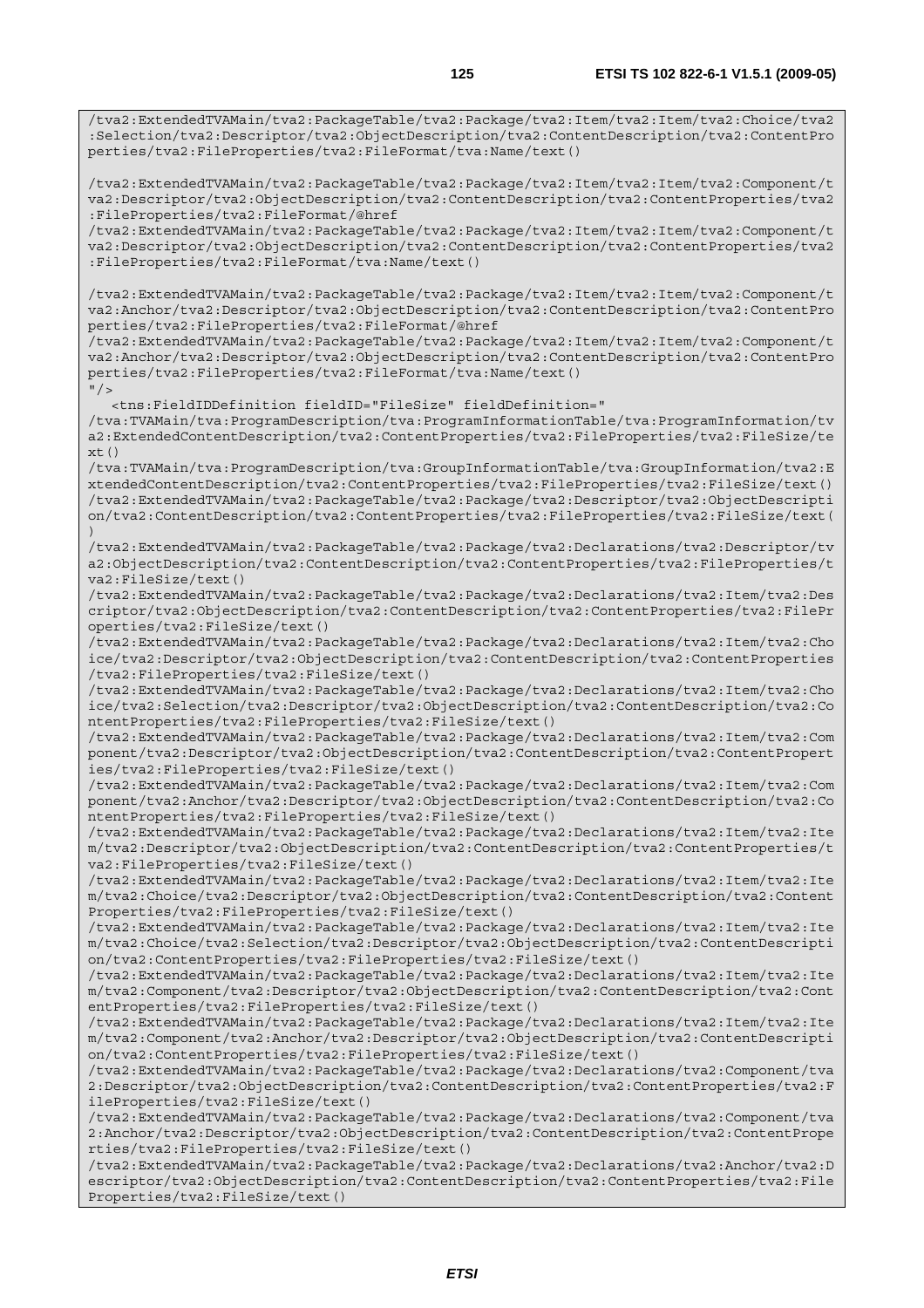/tva2:ExtendedTVAMain/tva2:PackageTable/tva2:Package/tva2:Item/tva2:Descriptor/tva2:Objec tDescription/tva2:ContentDescription/tva2:ContentProperties/tva2:FileProperties/tva2:File Size/text() /tva2:ExtendedTVAMain/tva2:PackageTable/tva2:Package/tva2:Item/tva2:Choice/tva2:Descripto r/tva2:ObjectDescription/tva2:ContentDescription/tva2:ContentProperties/tva2:FileProperti es/tva2:FileSize/text() /tva2:ExtendedTVAMain/tva2:PackageTable/tva2:Package/tva2:Item/tva2:Choice/tva2:Selection /tva2:Descriptor/tva2:ObjectDescription/tva2:ContentDescription/tva2:ContentProperties/tv a2:FileProperties/tva2:FileSize/text() /tva2:ExtendedTVAMain/tva2:PackageTable/tva2:Package/tva2:Item/tva2:Component/tva2:Descri ptor/tva2:ObjectDescription/tva2:ContentDescription/tva2:ContentProperties/tva2:FilePrope rties/tva2:FileSize/text() /tva2:ExtendedTVAMain/tva2:PackageTable/tva2:Package/tva2:Item/tva2:Component/tva2:Anchor /tva2:Descriptor/tva2:ObjectDescription/tva2:ContentDescription/tva2:ContentProperties/tv a2:FileProperties/tva2:FileSize/text() /tva2:ExtendedTVAMain/tva2:PackageTable/tva2:Package/tva2:Item/tva2:Item/tva2:Descriptor/ tva2:ObjectDescription/tva2:ContentDescription/tva2:ContentProperties/tva2:FileProperties /tva2:FileSize/text() /tva2:ExtendedTVAMain/tva2:PackageTable/tva2:Package/tva2:Item/tva2:Item/tva2:Choice/tva2 :Descriptor/tva2:ObjectDescription/tva2:ContentDescription/tva2:ContentProperties/tva2:Fi leProperties/tva2:FileSize/text() /tva2:ExtendedTVAMain/tva2:PackageTable/tva2:Package/tva2:Item/tva2:Item/tva2:Choice/tva2 :Selection/tva2:Descriptor/tva2:ObjectDescription/tva2:ContentDescription/tva2:ContentPro perties/tva2:FileProperties/tva2:FileSize/text() /tva2:ExtendedTVAMain/tva2:PackageTable/tva2:Package/tva2:Item/tva2:Item/tva2:Component/t va2:Descriptor/tva2:ObjectDescription/tva2:ContentDescription/tva2:ContentProperties/tva2 :FileProperties/tva2:FileSize/text() /tva2:ExtendedTVAMain/tva2:PackageTable/tva2:Package/tva2:Item/tva2:Item/tva2:Component/t va2:Anchor/tva2:Descriptor/tva2:ObjectDescription/tva2:ContentDescription/tva2:ContentPro perties/tva2:FileProperties/tva2:FileSize/text()  $"$  / >  $\leq$   $\perp$ ######################################################################################## --> <!-- fieldID for ContentAttributes/ContextAttributes in Package -->  $<$ ! --######################################################################################## -->  $\geq$   $\geq$   $-$ ######################################################################################## --> <!-- fieldID for AudioContent in Package --> <!-- AudioContent is new one. AudioCoding and AudioChannels are refined -->  $\leq$  ! --######################################################################################## --> <tns:FieldIDDefinition fieldID="AudioContent" fieldDefinition=" /tva:TVAMain/tva:ProgramDescription/tva:ProgramInformationTable/tva:ProgramInformation/tv a2:ExtendedContentDescription/tva2:ContentProperties/tva2:AudioAttributes /tva:TVAMain/tva:ProgramDescription/tva:GroupInformationTable/tva:GroupInformation/tva2:E xtendedContentDescription/tva2:ContentProperties/tva2:AudioAttributes /tva2:ExtendedTVAMain/tva2:PackageTable/tva2:Package/tva2:Descriptor/tva2:ObjectDescripti on/tva2:ContentDescription/tva2:ContentProperties/tva2:AudioAttributes /tva2:ExtendedTVAMain/tva2:PackageTable/tva2:Package/tva2:Declarations/tva2:Descriptor/tv a2:ObjectDescription/tva2:ContentDescription/tva2:ContentProperties/tva2:AudioAttributes /tva2:ExtendedTVAMain/tva2:PackageTable/tva2:Package/tva2:Declarations/tva2:Item/tva2:Des criptor/tva2:ObjectDescription/tva2:ContentDescription/tva2:ContentProperties/tva2:AudioA ttributes /tva2:ExtendedTVAMain/tva2:PackageTable/tva2:Package/tva2:Declarations/tva2:Item/tva2:Cho ice/tva2:Descriptor/tva2:ObjectDescription/tva2:ContentDescription/tva2:ContentProperties /tva2:AudioAttributes /tva2:ExtendedTVAMain/tva2:PackageTable/tva2:Package/tva2:Declarations/tva2:Item/tva2:Cho ice/tva2:Selection/tva2:Descriptor/tva2:ObjectDescription/tva2:ContentDescription/tva2:Co ntentProperties/tva2:AudioAttributes /tva2:ExtendedTVAMain/tva2:PackageTable/tva2:Package/tva2:Declarations/tva2:Item/tva2:Com ponent/tva2:Descriptor/tva2:ObjectDescription/tva2:ContentDescription/tva2:ContentPropert

ies/tva2:AudioAttributes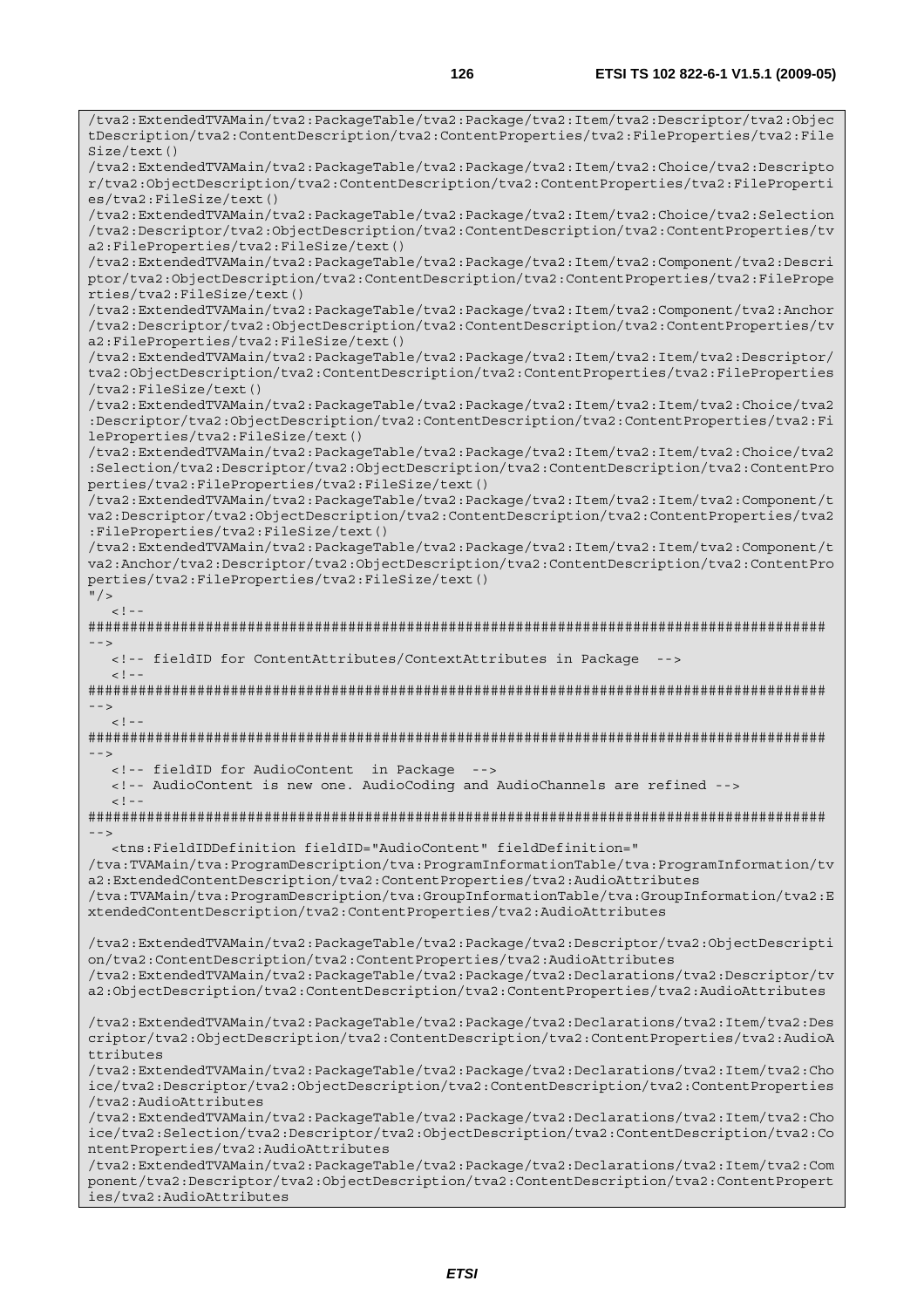/tva2:ExtendedTVAMain/tva2:PackageTable/tva2:Package/tva2:Declarations/tva2:Item/tva2:Com

ponent/tva2:Anchor/tva2:Descriptor/tva2:ObjectDescription/tva2:ContentDescription/tva2:Co ntentProperties/tva2:AudioAttributes /tva2:ExtendedTVAMain/tva2:PackageTable/tva2:Package/tva2:Declarations/tva2:Item/tva2:Ite m/tva2:Descriptor/tva2:ObjectDescription/tva2:ContentDescription/tva2:ContentProperties/t va2:AudioAttributes /tva2:ExtendedTVAMain/tva2:PackageTable/tva2:Package/tva2:Declarations/tva2:Item/tva2:Ite m/tva2:Choice/tva2:Descriptor/tva2:ObjectDescription/tva2:ContentDescription/tva2:Content Properties/tva2:AudioAttributes /tva2:ExtendedTVAMain/tva2:PackageTable/tva2:Package/tva2:Declarations/tva2:Item/tva2:Ite m/tva2:Choice/tva2:Selection/tva2:Descriptor/tva2:ObjectDescription/tva2:ContentDescripti on/tva2:ContentProperties/tva2:AudioAttributes /tva2:ExtendedTVAMain/tva2:PackageTable/tva2:Package/tva2:Declarations/tva2:Item/tva2:Ite m/tva2:Component/tva2:Descriptor/tva2:ObjectDescription/tva2:ContentDescription/tva2:Cont entProperties/tva2:AudioAttributes /tva2:ExtendedTVAMain/tva2:PackageTable/tva2:Package/tva2:Declarations/tva2:Item/tva2:Ite m/tva2:Component/tva2:Anchor/tva2:Descriptor/tva2:ObjectDescription/tva2:ContentDescripti on/tva2:ContentProperties/tva2:AudioAttributes /tva2:ExtendedTVAMain/tva2:PackageTable/tva2:Package/tva2:Declarations/tva2:Component/tva 2:Descriptor/tva2:ObjectDescription/tva2:ContentDescription/tva2:ContentProperties/tva2:A udioAttributes /tva2:ExtendedTVAMain/tva2:PackageTable/tva2:Package/tva2:Declarations/tva2:Component/tva 2:Anchor/tva2:Descriptor/tva2:ObjectDescription/tva2:ContentDescription/tva2:ContentPrope rties/tva2:AudioAttributes /tva2:ExtendedTVAMain/tva2:PackageTable/tva2:Package/tva2:Declarations/tva2:Anchor/tva2:D escriptor/tva2:ObjectDescription/tva2:ContentDescription/tva2:ContentProperties/tva2:Audi oAttributes /tva2:ExtendedTVAMain/tva2:PackageTable/tva2:Package/tva2:Item/tva2:Descriptor/tva2:Objec tDescription/tva2:ContentDescription/tva2:ContentProperties/tva2:AudioAttributes

/tva2:ExtendedTVAMain/tva2:PackageTable/tva2:Package/tva2:Item/tva2:Choice/tva2:Descripto r/tva2:ObjectDescription/tva2:ContentDescription/tva2:ContentProperties/tva2:AudioAttribu tes

/tva2:ExtendedTVAMain/tva2:PackageTable/tva2:Package/tva2:Item/tva2:Choice/tva2:Selection /tva2:Descriptor/tva2:ObjectDescription/tva2:ContentDescription/tva2:ContentProperties/tv a2:AudioAttributes

/tva2:ExtendedTVAMain/tva2:PackageTable/tva2:Package/tva2:Item/tva2:Component/tva2:Descri ptor/tva2:ObjectDescription/tva2:ContentDescription/tva2:ContentProperties/tva2:AudioAttr ibutes

/tva2:ExtendedTVAMain/tva2:PackageTable/tva2:Package/tva2:Item/tva2:Component/tva2:Anchor /tva2:Descriptor/tva2:ObjectDescription/tva2:ContentDescription/tva2:ContentProperties/tv a2:AudioAttributes

/tva2:ExtendedTVAMain/tva2:PackageTable/tva2:Package/tva2:Item/tva2:Item/tva2:Descriptor/ tva2:ObjectDescription/tva2:ContentDescription/tva2:ContentProperties/tva2:AudioAttribute s

/tva2:ExtendedTVAMain/tva2:PackageTable/tva2:Package/tva2:Item/tva2:Item/tva2:Choice/tva2 :Descriptor/tva2:ObjectDescription/tva2:ContentDescription/tva2:ContentProperties/tva2:Au dioAttributes

/tva2:ExtendedTVAMain/tva2:PackageTable/tva2:Package/tva2:Item/tva2:Item/tva2:Choice/tva2 :Selection/tva2:Descriptor/tva2:ObjectDescription/tva2:ContentDescription/tva2:ContentPro perties/tva2:AudioAttributes

/tva2:ExtendedTVAMain/tva2:PackageTable/tva2:Package/tva2:Item/tva2:Item/tva2:Component/t va2:Descriptor/tva2:ObjectDescription/tva2:ContentDescription/tva2:ContentProperties/tva2 :AudioAttributes

/tva2:ExtendedTVAMain/tva2:PackageTable/tva2:Package/tva2:Item/tva2:Item/tva2:Component/t va2:Anchor/tva2:Descriptor/tva2:ObjectDescription/tva2:ContentDescription/tva2:ContentPro perties/tva2:AudioAttributes

 $\frac{11}{2}$  $\geq$  1.

######################################################################################## -->

<!-- fieldID for VideoContent in Package -->

 <!-- VideoContent is new one. VideoAspectRatio field is refined -->  $\geq 1$ 

######################################################################################## -->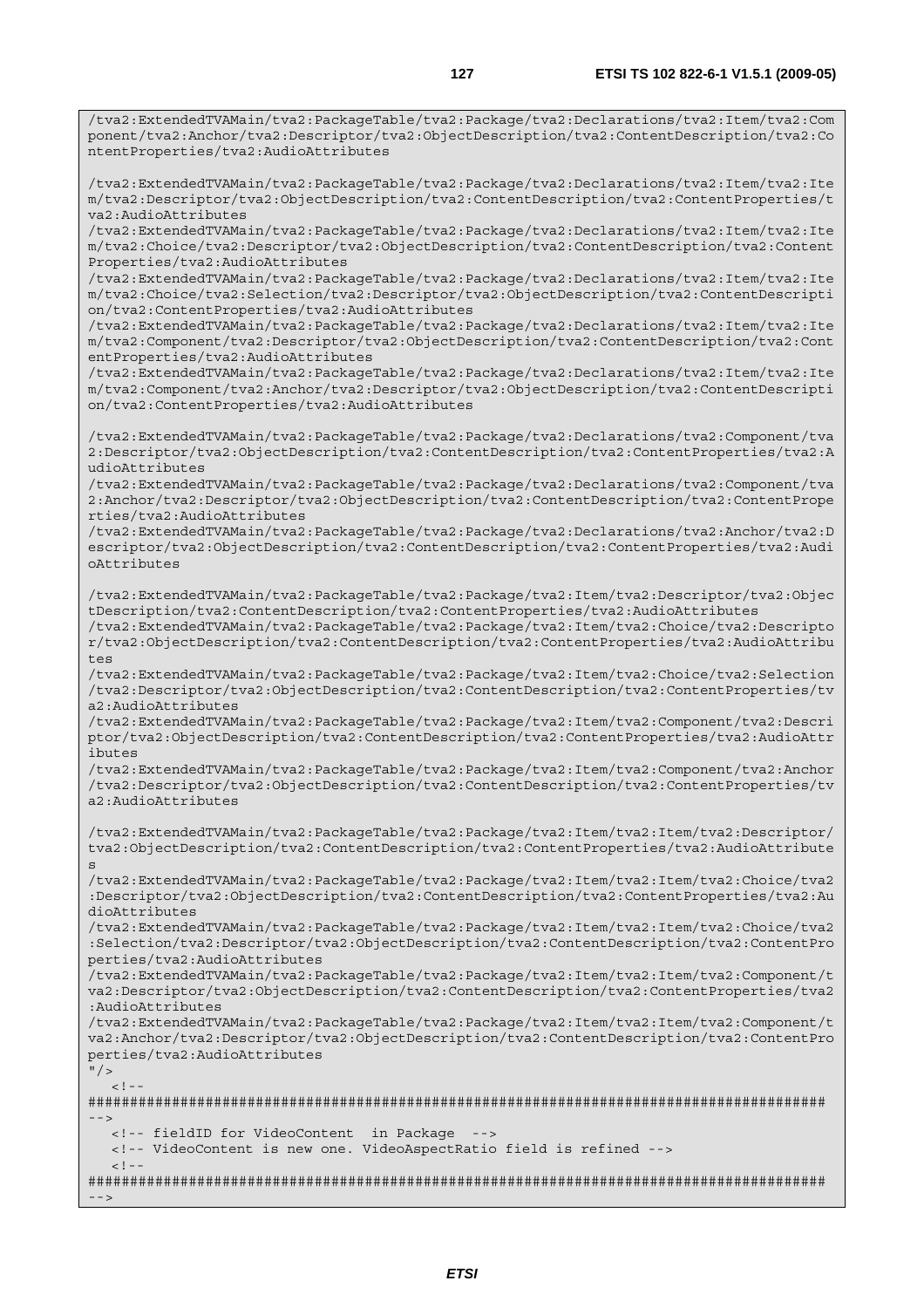<tns:FieldIDDefinition fieldID="VideoContent" fieldDefinition=" /tva:TVAMain/tva:ProgramDescription/tva:ProgramInformationTable/tva:ProgramInformation/tv a2:ExtendedContentDescription/tva2:ContentProperties/tva2:VideoAttributes /tva:TVAMain/tva:ProgramDescription/tva:GroupInformationTable/tva:GroupInformation/tva2:E xtendedContentDescription/tva2:ContentProperties/tva2:VideoAttributes

/tva2:ExtendedTVAMain/tva2:PackageTable/tva2:Package/tva2:Descriptor/tva2:ObjectDescripti on/tva2:ContentDescription/tva2:ContentProperties/tva2:VideoAttributes /tva2:ExtendedTVAMain/tva2:PackageTable/tva2:Package/tva2:Declarations/tva2:Descriptor/tv a2:ObjectDescription/tva2:ContentDescription/tva2:ContentProperties/tva2:VideoAttributes

/tva2:ExtendedTVAMain/tva2:PackageTable/tva2:Package/tva2:Declarations/tva2:Item/tva2:Des criptor/tva2:ObjectDescription/tva2:ContentDescription/tva2:ContentProperties/tva2:VideoA ttributes

/tva2:ExtendedTVAMain/tva2:PackageTable/tva2:Package/tva2:Declarations/tva2:Item/tva2:Cho ice/tva2:Descriptor/tva2:ObjectDescription/tva2:ContentDescription/tva2:ContentProperties /tva2:VideoAttributes

/tva2:ExtendedTVAMain/tva2:PackageTable/tva2:Package/tva2:Declarations/tva2:Item/tva2:Cho ice/tva2:Selection/tva2:Descriptor/tva2:ObjectDescription/tva2:ContentDescription/tva2:Co ntentProperties/tva2:VideoAttributes

/tva2:ExtendedTVAMain/tva2:PackageTable/tva2:Package/tva2:Declarations/tva2:Item/tva2:Com ponent/tva2:Descriptor/tva2:ObjectDescription/tva2:ContentDescription/tva2:ContentPropert ies/tva2:VideoAttributes

/tva2:ExtendedTVAMain/tva2:PackageTable/tva2:Package/tva2:Declarations/tva2:Item/tva2:Com ponent/tva2:Anchor/tva2:Descriptor/tva2:ObjectDescription/tva2:ContentDescription/tva2:Co ntentProperties/tva2:VideoAttributes

/tva2:ExtendedTVAMain/tva2:PackageTable/tva2:Package/tva2:Declarations/tva2:Item/tva2:Ite m/tva2:Descriptor/tva2:ObjectDescription/tva2:ContentDescription/tva2:ContentProperties/t va2:VideoAttributes

/tva2:ExtendedTVAMain/tva2:PackageTable/tva2:Package/tva2:Declarations/tva2:Item/tva2:Ite m/tva2:Choice/tva2:Descriptor/tva2:ObjectDescription/tva2:ContentDescription/tva2:Content Properties/tva2:VideoAttributes

/tva2:ExtendedTVAMain/tva2:PackageTable/tva2:Package/tva2:Declarations/tva2:Item/tva2:Ite m/tva2:Choice/tva2:Selection/tva2:Descriptor/tva2:ObjectDescription/tva2:ContentDescripti on/tva2:ContentProperties/tva2:VideoAttributes

/tva2:ExtendedTVAMain/tva2:PackageTable/tva2:Package/tva2:Declarations/tva2:Item/tva2:Ite m/tva2:Component/tva2:Descriptor/tva2:ObjectDescription/tva2:ContentDescription/tva2:Cont entProperties/tva2:VideoAttributes

/tva2:ExtendedTVAMain/tva2:PackageTable/tva2:Package/tva2:Declarations/tva2:Item/tva2:Ite m/tva2:Component/tva2:Anchor/tva2:Descriptor/tva2:ObjectDescription/tva2:ContentDescripti on/tva2:ContentProperties/tva2:VideoAttributes

/tva2:ExtendedTVAMain/tva2:PackageTable/tva2:Package/tva2:Declarations/tva2:Component/tva 2:Descriptor/tva2:ObjectDescription/tva2:ContentDescription/tva2:ContentProperties/tva2:V ideoAttributes

/tva2:ExtendedTVAMain/tva2:PackageTable/tva2:Package/tva2:Declarations/tva2:Component/tva 2:Anchor/tva2:Descriptor/tva2:ObjectDescription/tva2:ContentDescription/tva2:ContentPrope rties/tva2:VideoAttributes

/tva2:ExtendedTVAMain/tva2:PackageTable/tva2:Package/tva2:Declarations/tva2:Anchor/tva2:D escriptor/tva2:ObjectDescription/tva2:ContentDescription/tva2:ContentProperties/tva2:Vide oAttributes

/tva2:ExtendedTVAMain/tva2:PackageTable/tva2:Package/tva2:Item/tva2:Descriptor/tva2:Objec tDescription/tva2:ContentDescription/tva2:ContentProperties/tva2:VideoAttributes

/tva2:ExtendedTVAMain/tva2:PackageTable/tva2:Package/tva2:Item/tva2:Choice/tva2:Descripto r/tva2:ObjectDescription/tva2:ContentDescription/tva2:ContentProperties/tva2:VideoAttribu tes

/tva2:ExtendedTVAMain/tva2:PackageTable/tva2:Package/tva2:Item/tva2:Choice/tva2:Selection /tva2:Descriptor/tva2:ObjectDescription/tva2:ContentDescription/tva2:ContentProperties/tv a2:VideoAttributes

/tva2:ExtendedTVAMain/tva2:PackageTable/tva2:Package/tva2:Item/tva2:Component/tva2:Descri ptor/tva2:ObjectDescription/tva2:ContentDescription/tva2:ContentProperties/tva2:VideoAttr ibutes

/tva2:ExtendedTVAMain/tva2:PackageTable/tva2:Package/tva2:Item/tva2:Component/tva2:Anchor /tva2:Descriptor/tva2:ObjectDescription/tva2:ContentDescription/tva2:ContentProperties/tv a2:VideoAttributes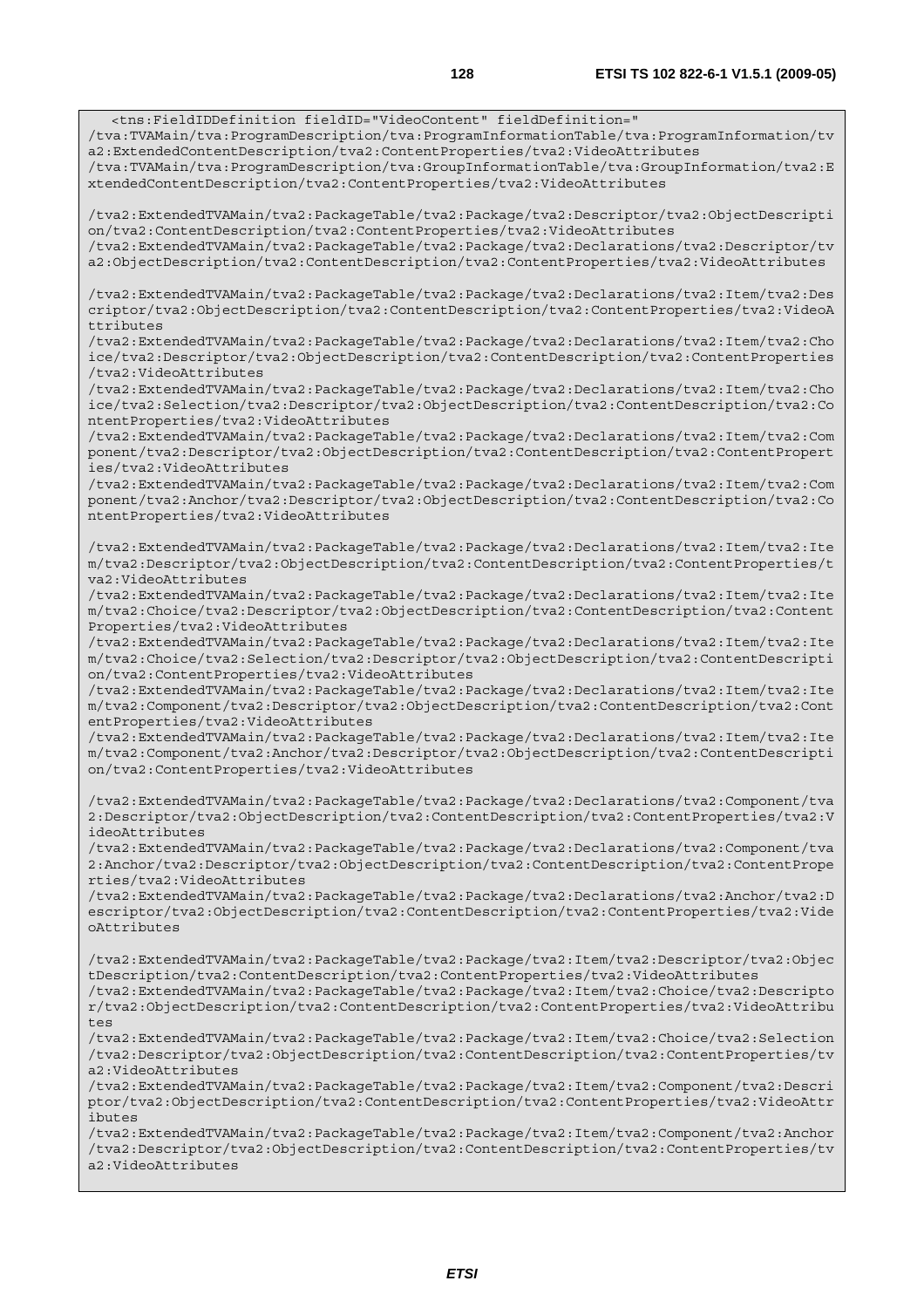/tva2:ExtendedTVAMain/tva2:PackageTable/tva2:Package/tva2:Item/tva2:Item/tva2:Descriptor/ tva2:ObjectDescription/tva2:ContentDescription/tva2:ContentProperties/tva2:VideoAttribute s /tva2:ExtendedTVAMain/tva2:PackageTable/tva2:Package/tva2:Item/tva2:Item/tva2:Choice/tva2 :Descriptor/tva2:ObjectDescription/tva2:ContentDescription/tva2:ContentProperties/tva2:Vi deoAttributes /tva2:ExtendedTVAMain/tva2:PackageTable/tva2:Package/tva2:Item/tva2:Item/tva2:Choice/tva2 :Selection/tva2:Descriptor/tva2:ObjectDescription/tva2:ContentDescription/tva2:ContentPro perties/tva2:VideoAttributes /tva2:ExtendedTVAMain/tva2:PackageTable/tva2:Package/tva2:Item/tva2:Item/tva2:Component/t va2:Descriptor/tva2:ObjectDescription/tva2:ContentDescription/tva2:ContentProperties/tva2 :VideoAttributes /tva2:ExtendedTVAMain/tva2:PackageTable/tva2:Package/tva2:Item/tva2:Item/tva2:Component/t va2:Anchor/tva2:Descriptor/tva2:ObjectDescription/tva2:ContentDescription/tva2:ContentPro perties/tva2:VideoAttributes  $"$  / >  $\geq$   $\frac{1}{2}$   $\geq$   $\frac{1}{2}$ ######################################################################################## --> <!-- fieldID for StillImageContent in Package --> <!-- StillImageContent, StillImageWidth and StillImageHeight -->  $<$ ! - -######################################################################################## --> <tns:FieldIDDefinition fieldID="StillImageContent" fieldDefinition=" /tva:TVAMain/tva:ProgramDescription/tva:ProgramInformationTable/tva:ProgramInformation/tv a2:ExtendedContentDescription/tva2:ContentProperties/tva2:StillImageContentAttributes /tva:TVAMain/tva:ProgramDescription/tva:GroupInformationTable/tva:GroupInformation/tva2:E xtendedContentDescription/tva2:ContentProperties/tva2:StillImageContentAttributes /tva2:ExtendedTVAMain/tva2:PackageTable/tva2:Package/tva2:Descriptor/tva2:ObjectDescripti on/tva2:ContentDescription/tva2:ContentProperties/tva2:StillImageContentAttributes /tva2:ExtendedTVAMain/tva2:PackageTable/tva2:Package/tva2:Declarations/tva2:Descriptor/tv a2:ObjectDescription/tva2:ContentDescription/tva2:ContentProperties/tva2:StillImageConten tAttributes /tva2:ExtendedTVAMain/tva2:PackageTable/tva2:Package/tva2:Declarations/tva2:Item/tva2:Des criptor/tva2:ObjectDescription/tva2:ContentDescription/tva2:ContentProperties/tva2:StillI mageContentAttributes /tva2:ExtendedTVAMain/tva2:PackageTable/tva2:Package/tva2:Declarations/tva2:Item/tva2:Cho ice/tva2:Descriptor/tva2:ObjectDescription/tva2:ContentDescription/tva2:ContentProperties /tva2:StillImageContentAttributes /tva2:ExtendedTVAMain/tva2:PackageTable/tva2:Package/tva2:Declarations/tva2:Item/tva2:Cho ice/tva2:Selection/tva2:Descriptor/tva2:ObjectDescription/tva2:ContentDescription/tva2:Co ntentProperties/tva2:StillImageContentAttributes /tva2:ExtendedTVAMain/tva2:PackageTable/tva2:Package/tva2:Declarations/tva2:Item/tva2:Com ponent/tva2:Descriptor/tva2:ObjectDescription/tva2:ContentDescription/tva2:ContentPropert ies/tva2:StillImageContentAttributes /tva2:ExtendedTVAMain/tva2:PackageTable/tva2:Package/tva2:Declarations/tva2:Item/tva2:Com ponent/tva2:Anchor/tva2:Descriptor/tva2:ObjectDescription/tva2:ContentDescription/tva2:Co ntentProperties/tva2:StillImageContentAttributes /tva2:ExtendedTVAMain/tva2:PackageTable/tva2:Package/tva2:Declarations/tva2:Item/tva2:Ite m/tva2:Descriptor/tva2:ObjectDescription/tva2:ContentDescription/tva2:ContentProperties/t va2:StillImageContentAttributes /tva2:ExtendedTVAMain/tva2:PackageTable/tva2:Package/tva2:Declarations/tva2:Item/tva2:Ite m/tva2:Choice/tva2:Descriptor/tva2:ObjectDescription/tva2:ContentDescription/tva2:Content Properties/tva2:StillImageContentAttributes /tva2:ExtendedTVAMain/tva2:PackageTable/tva2:Package/tva2:Declarations/tva2:Item/tva2:Ite m/tva2:Choice/tva2:Selection/tva2:Descriptor/tva2:ObjectDescription/tva2:ContentDescripti on/tva2:ContentProperties/tva2:StillImageContentAttributes /tva2:ExtendedTVAMain/tva2:PackageTable/tva2:Package/tva2:Declarations/tva2:Item/tva2:Ite m/tva2:Component/tva2:Descriptor/tva2:ObjectDescription/tva2:ContentDescription/tva2:Cont entProperties/tva2:StillImageContentAttributes /tva2:ExtendedTVAMain/tva2:PackageTable/tva2:Package/tva2:Declarations/tva2:Item/tva2:Ite m/tva2:Component/tva2:Anchor/tva2:Descriptor/tva2:ObjectDescription/tva2:ContentDescripti on/tva2:ContentProperties/tva2:StillImageContentAttributes

*ETSI*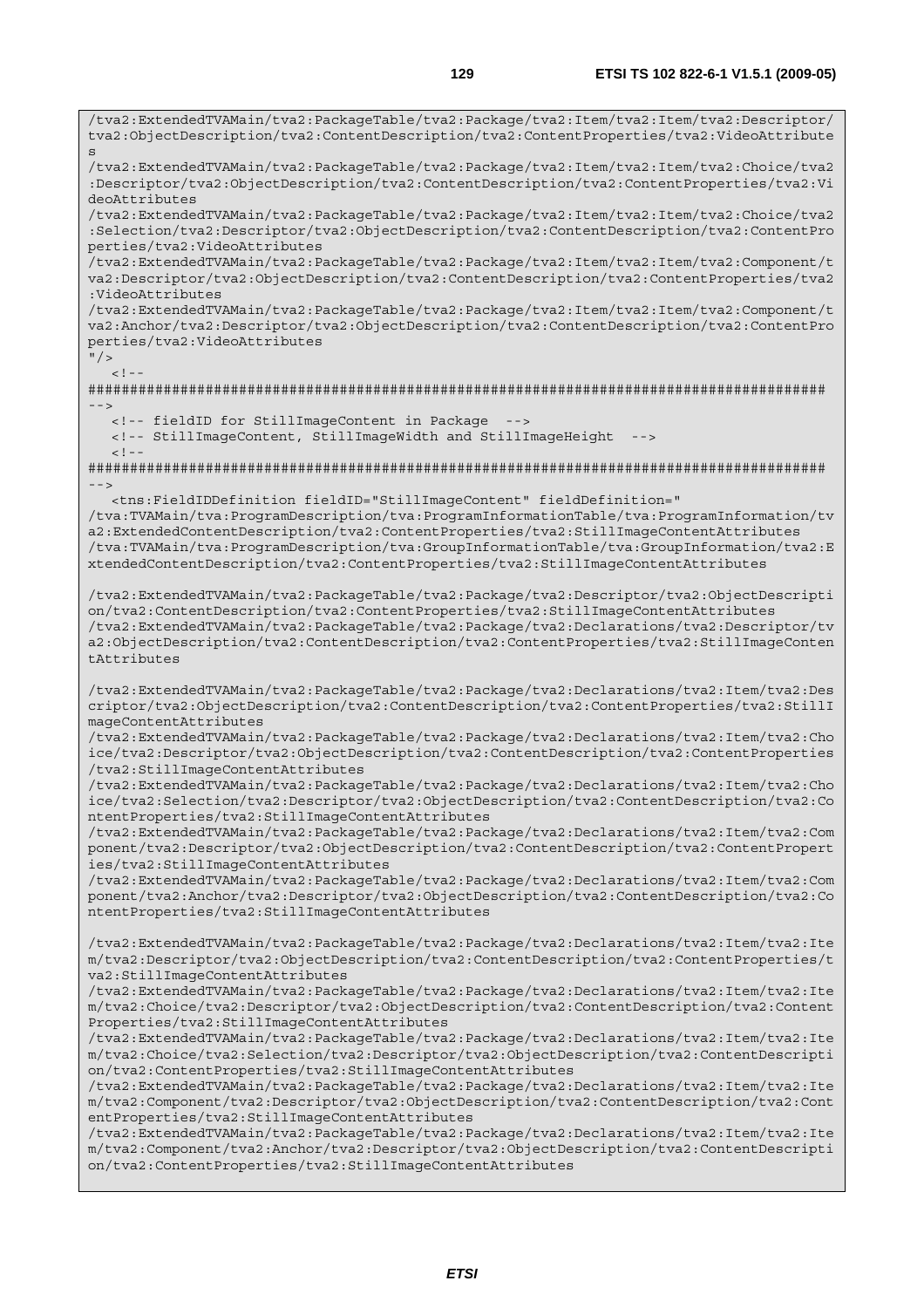/tva2:ExtendedTVAMain/tva2:PackageTable/tva2:Package/tva2:Declarations/tva2:Component/tva 2:Descriptor/tva2:ObjectDescription/tva2:ContentDescription/tva2:ContentProperties/tva2:S

/tva2:ExtendedTVAMain/tva2:PackageTable/tva2:Package/tva2:Declarations/tva2:Component/tva 2:Anchor/tva2:Descriptor/tva2:ObjectDescription/tva2:ContentDescription/tva2:ContentPrope

tillImageContentAttributes

rties/tva2:StillImageContentAttributes

/tva2:ExtendedTVAMain/tva2:PackageTable/tva2:Package/tva2:Declarations/tva2:Anchor/tva2:D escriptor/tva2:ObjectDescription/tva2:ContentDescription/tva2:ContentProperties/tva2:Stil lImageContentAttributes /tva2:ExtendedTVAMain/tva2:PackageTable/tva2:Package/tva2:Item/tva2:Descriptor/tva2:Objec tDescription/tva2:ContentDescription/tva2:ContentProperties/tva2:StillImageContentAttribu tes /tva2:ExtendedTVAMain/tva2:PackageTable/tva2:Package/tva2:Item/tva2:Choice/tva2:Descripto r/tva2:ObjectDescription/tva2:ContentDescription/tva2:ContentProperties/tva2:StillImageCo ntentAttributes /tva2:ExtendedTVAMain/tva2:PackageTable/tva2:Package/tva2:Item/tva2:Choice/tva2:Selection /tva2:Descriptor/tva2:ObjectDescription/tva2:ContentDescription/tva2:ContentProperties/tv a2:StillImageContentAttributes /tva2:ExtendedTVAMain/tva2:PackageTable/tva2:Package/tva2:Item/tva2:Component/tva2:Descri ptor/tva2:ObjectDescription/tva2:ContentDescription/tva2:ContentProperties/tva2:StillImag eContentAttributes /tva2:ExtendedTVAMain/tva2:PackageTable/tva2:Package/tva2:Item/tva2:Component/tva2:Anchor /tva2:Descriptor/tva2:ObjectDescription/tva2:ContentDescription/tva2:ContentProperties/tv a2:StillImageContentAttributes /tva2:ExtendedTVAMain/tva2:PackageTable/tva2:Package/tva2:Item/tva2:Item/tva2:Descriptor/ tva2:ObjectDescription/tva2:ContentDescription/tva2:ContentProperties/tva2:StillImageCont entAttributes /tva2:ExtendedTVAMain/tva2:PackageTable/tva2:Package/tva2:Item/tva2:Item/tva2:Choice/tva2 :Descriptor/tva2:ObjectDescription/tva2:ContentDescription/tva2:ContentProperties/tva2:St illImageContentAttributes /tva2:ExtendedTVAMain/tva2:PackageTable/tva2:Package/tva2:Item/tva2:Item/tva2:Choice/tva2 :Selection/tva2:Descriptor/tva2:ObjectDescription/tva2:ContentDescription/tva2:ContentPro perties/tva2:StillImageContentAttributes /tva2:ExtendedTVAMain/tva2:PackageTable/tva2:Package/tva2:Item/tva2:Item/tva2:Component/t va2:Descriptor/tva2:ObjectDescription/tva2:ContentDescription/tva2:ContentProperties/tva2 :StillImageContentAttributes /tva2:ExtendedTVAMain/tva2:PackageTable/tva2:Package/tva2:Item/tva2:Item/tva2:Component/t va2:Anchor/tva2:Descriptor/tva2:ObjectDescription/tva2:ContentDescription/tva2:ContentPro perties/tva2:StillImageContentAttributes  $''$  / > <tns:FieldIDDefinition fieldID="StillImageWidth" fieldDefinition=" /tva:TVAMain/tva:ProgramDescription/tva:ProgramInformationTable/tva:ProgramInformation/tv a2:ExtendedContentDescription/tva2:ContentProperties/tva2:StillImageContentAttributes/tva 2:Width/text() /tva:TVAMain/tva:ProgramDescription/tva:GroupInformationTable/tva:GroupInformation/tva2:E xtendedContentDescription/tva2:ContentProperties/tva2:StillImageContentAttributes/tva2:Wi dth/text() /tva2:ExtendedTVAMain/tva2:PackageTable/tva2:Package/tva2:Descriptor/tva2:ObjectDescripti on/tva2:ContentDescription/tva2:ContentProperties/tva2:StillImageContentAttributes/tva2:W idth/text() /tva2:ExtendedTVAMain/tva2:PackageTable/tva2:Package/tva2:Declarations/tva2:Descriptor/tv a2:ObjectDescription/tva2:ContentDescription/tva2:ContentProperties/tva2:StillImageConten tAttributes/tva2:Width/text() /tva2:ExtendedTVAMain/tva2:PackageTable/tva2:Package/tva2:Declarations/tva2:Item/tva2:Des criptor/tva2:ObjectDescription/tva2:ContentDescription/tva2:ContentProperties/tva2:StillI mageContentAttributes/tva2:Width/text() /tva2:ExtendedTVAMain/tva2:PackageTable/tva2:Package/tva2:Declarations/tva2:Item/tva2:Cho ice/tva2:Descriptor/tva2:ObjectDescription/tva2:ContentDescription/tva2:ContentProperties /tva2:StillImageContentAttributes/tva2:Width/text() /tva2:ExtendedTVAMain/tva2:PackageTable/tva2:Package/tva2:Declarations/tva2:Item/tva2:Cho ice/tva2:Selection/tva2:Descriptor/tva2:ObjectDescription/tva2:ContentDescription/tva2:Co ntentProperties/tva2:StillImageContentAttributes/tva2:Width/text() /tva2:ExtendedTVAMain/tva2:PackageTable/tva2:Package/tva2:Declarations/tva2:Item/tva2:Com ponent/tva2:Descriptor/tva2:ObjectDescription/tva2:ContentDescription/tva2:ContentPropert ies/tva2:StillImageContentAttributes/tva2:Width/text()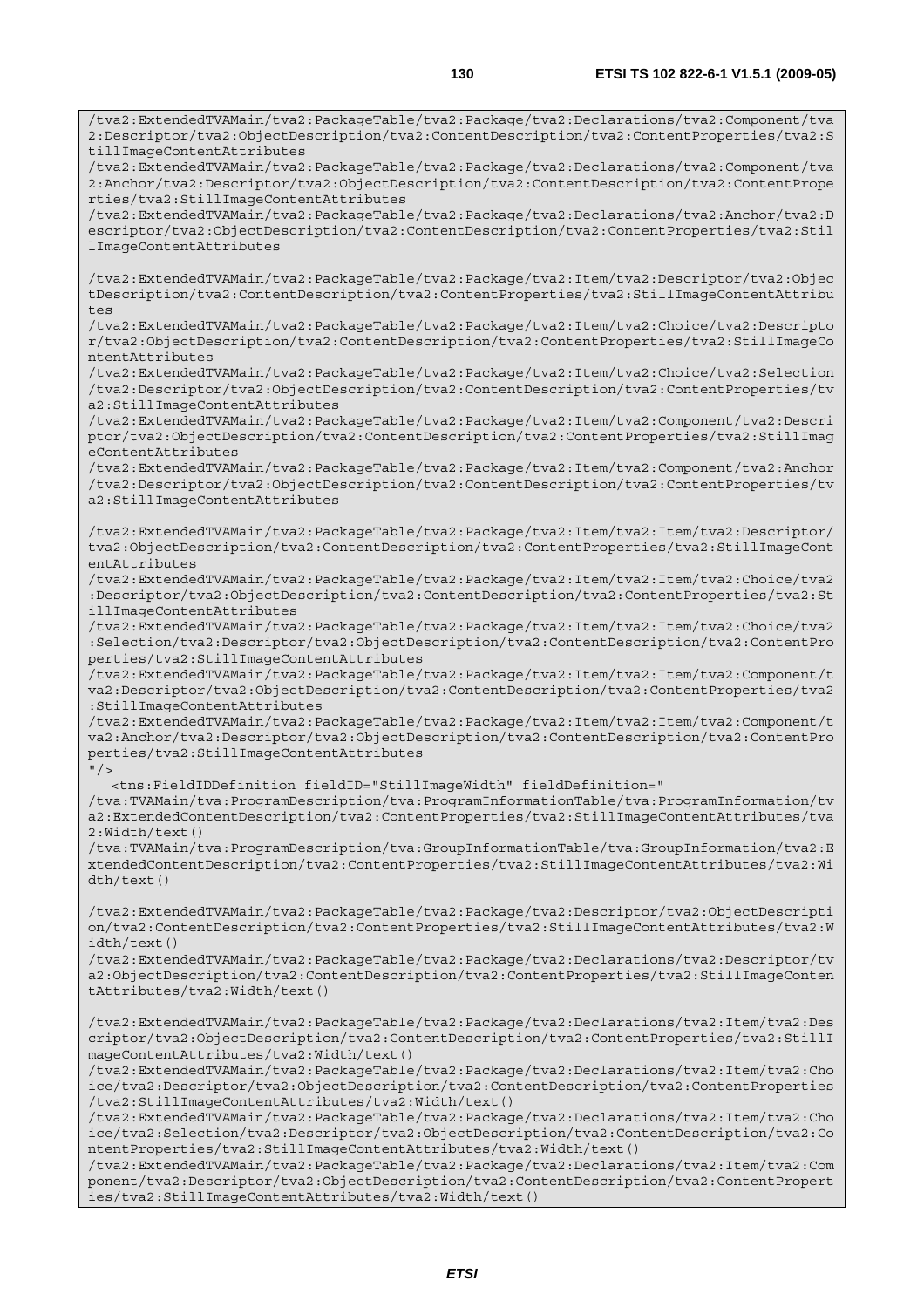/tva2:ExtendedTVAMain/tva2:PackageTable/tva2:Package/tva2:Declarations/tva2:Item/tva2:Com ponent/tva2:Anchor/tva2:Descriptor/tva2:ObjectDescription/tva2:ContentDescription/tva2:Co ntentProperties/tva2:StillImageContentAttributes/tva2:Width/text()

/tva2:ExtendedTVAMain/tva2:PackageTable/tva2:Package/tva2:Declarations/tva2:Item/tva2:Ite m/tva2:Descriptor/tva2:ObjectDescription/tva2:ContentDescription/tva2:ContentProperties/t va2:StillImageContentAttributes/tva2:Width/text()

/tva2:ExtendedTVAMain/tva2:PackageTable/tva2:Package/tva2:Declarations/tva2:Item/tva2:Ite m/tva2:Choice/tva2:Descriptor/tva2:ObjectDescription/tva2:ContentDescription/tva2:Content Properties/tva2:StillImageContentAttributes/tva2:Width/text()

/tva2:ExtendedTVAMain/tva2:PackageTable/tva2:Package/tva2:Declarations/tva2:Item/tva2:Ite m/tva2:Choice/tva2:Selection/tva2:Descriptor/tva2:ObjectDescription/tva2:ContentDescripti on/tva2:ContentProperties/tva2:StillImageContentAttributes/tva2:Width/text()

/tva2:ExtendedTVAMain/tva2:PackageTable/tva2:Package/tva2:Declarations/tva2:Item/tva2:Ite m/tva2:Component/tva2:Descriptor/tva2:ObjectDescription/tva2:ContentDescription/tva2:Cont entProperties/tva2:StillImageContentAttributes/tva2:Width/text()

/tva2:ExtendedTVAMain/tva2:PackageTable/tva2:Package/tva2:Declarations/tva2:Item/tva2:Ite m/tva2:Component/tva2:Anchor/tva2:Descriptor/tva2:ObjectDescription/tva2:ContentDescripti on/tva2:ContentProperties/tva2:StillImageContentAttributes/tva2:Width/text()

/tva2:ExtendedTVAMain/tva2:PackageTable/tva2:Package/tva2:Declarations/tva2:Component/tva 2:Descriptor/tva2:ObjectDescription/tva2:ContentDescription/tva2:ContentProperties/tva2:S tillImageContentAttributes/tva2:Width/text()

/tva2:ExtendedTVAMain/tva2:PackageTable/tva2:Package/tva2:Declarations/tva2:Component/tva 2:Anchor/tva2:Descriptor/tva2:ObjectDescription/tva2:ContentDescription/tva2:ContentPrope rties/tva2:StillImageContentAttributes/tva2:Width/text()

/tva2:ExtendedTVAMain/tva2:PackageTable/tva2:Package/tva2:Declarations/tva2:Anchor/tva2:D escriptor/tva2:ObjectDescription/tva2:ContentDescription/tva2:ContentProperties/tva2:Stil lImageContentAttributes/tva2:Width/text()

/tva2:ExtendedTVAMain/tva2:PackageTable/tva2:Package/tva2:Item/tva2:Descriptor/tva2:Objec tDescription/tva2:ContentDescription/tva2:ContentProperties/tva2:StillImageContentAttribu tes/tva2:Width/text()

/tva2:ExtendedTVAMain/tva2:PackageTable/tva2:Package/tva2:Item/tva2:Choice/tva2:Descripto r/tva2:ObjectDescription/tva2:ContentDescription/tva2:ContentProperties/tva2:StillImageCo ntentAttributes/tva2:Width/text()

/tva2:ExtendedTVAMain/tva2:PackageTable/tva2:Package/tva2:Item/tva2:Choice/tva2:Selection /tva2:Descriptor/tva2:ObjectDescription/tva2:ContentDescription/tva2:ContentProperties/tv a2:StillImageContentAttributes/tva2:Width/text()

/tva2:ExtendedTVAMain/tva2:PackageTable/tva2:Package/tva2:Item/tva2:Component/tva2:Descri ptor/tva2:ObjectDescription/tva2:ContentDescription/tva2:ContentProperties/tva2:StillImag eContentAttributes/tva2:Width/text()

/tva2:ExtendedTVAMain/tva2:PackageTable/tva2:Package/tva2:Item/tva2:Component/tva2:Anchor /tva2:Descriptor/tva2:ObjectDescription/tva2:ContentDescription/tva2:ContentProperties/tv a2:StillImageContentAttributes/tva2:Width/text()

/tva2:ExtendedTVAMain/tva2:PackageTable/tva2:Package/tva2:Item/tva2:Item/tva2:Descriptor/ tva2:ObjectDescription/tva2:ContentDescription/tva2:ContentProperties/tva2:StillImageCont entAttributes/tva2:Width/text()

/tva2:ExtendedTVAMain/tva2:PackageTable/tva2:Package/tva2:Item/tva2:Item/tva2:Choice/tva2 :Descriptor/tva2:ObjectDescription/tva2:ContentDescription/tva2:ContentProperties/tva2:St illImageContentAttributes/tva2:Width/text()

/tva2:ExtendedTVAMain/tva2:PackageTable/tva2:Package/tva2:Item/tva2:Item/tva2:Choice/tva2 :Selection/tva2:Descriptor/tva2:ObjectDescription/tva2:ContentDescription/tva2:ContentPro perties/tva2:StillImageContentAttributes/tva2:Width/text()

/tva2:ExtendedTVAMain/tva2:PackageTable/tva2:Package/tva2:Item/tva2:Item/tva2:Component/t va2:Descriptor/tva2:ObjectDescription/tva2:ContentDescription/tva2:ContentProperties/tva2 :StillImageContentAttributes/tva2:Width/text()

/tva2:ExtendedTVAMain/tva2:PackageTable/tva2:Package/tva2:Item/tva2:Item/tva2:Component/t va2:Anchor/tva2:Descriptor/tva2:ObjectDescription/tva2:ContentDescription/tva2:ContentPro perties/tva2:StillImageContentAttributes/tva2:Width/text()  $''$  / >

<tns:FieldIDDefinition fieldID="StillImageHeight" fieldDefinition="

/tva:TVAMain/tva:ProgramDescription/tva:ProgramInformationTable/tva:ProgramInformation/tv a2:ExtendedContentDescription/tva2:ContentProperties/tva2:StillImageContentAttributes/tva 2:Height/text()

/tva:TVAMain/tva:ProgramDescription/tva:GroupInformationTable/tva:GroupInformation/tva2:E xtendedContentDescription/tva2:ContentProperties/tva2:StillImageContentAttributes/tva2:He ight/text()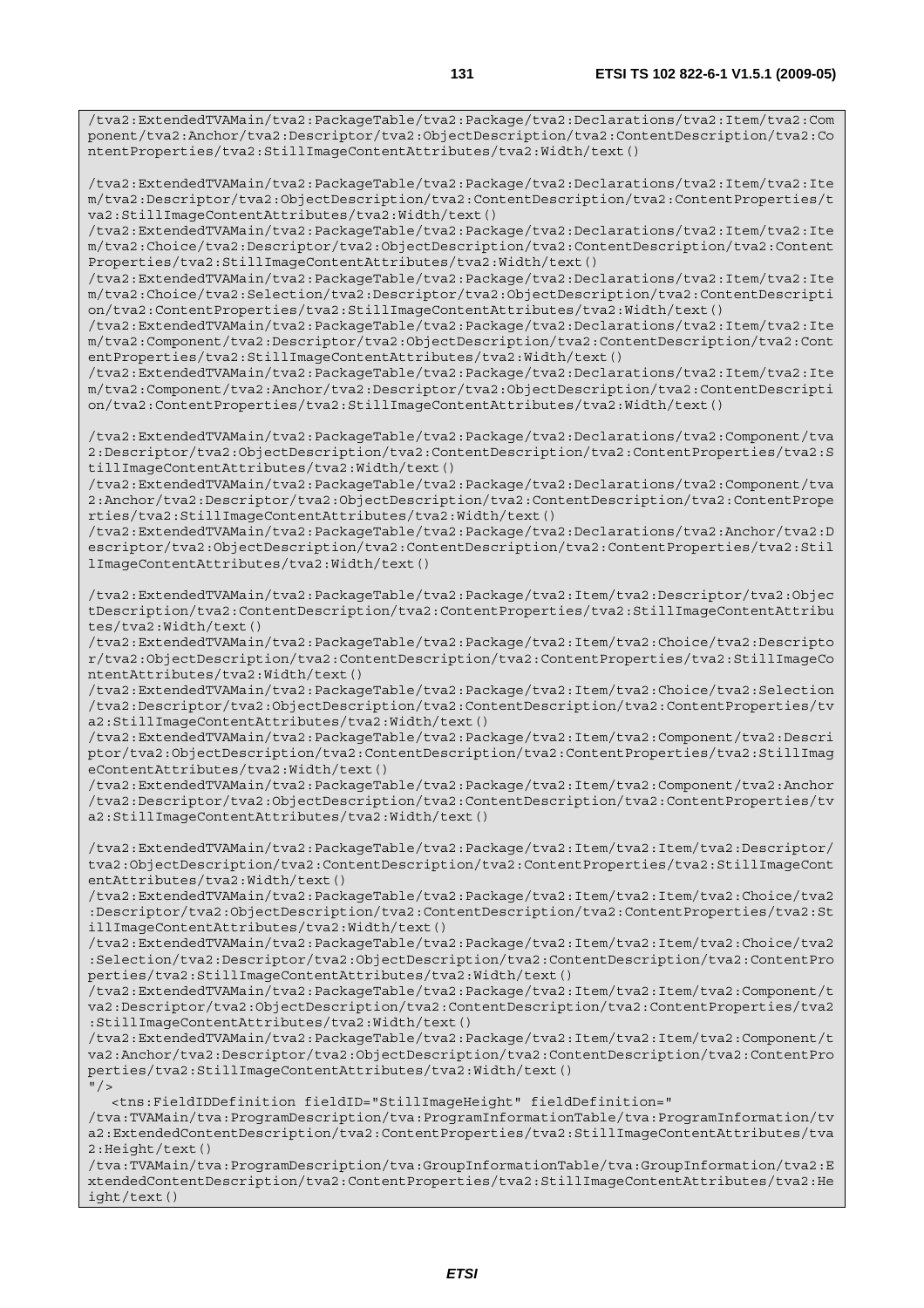/tva2:ExtendedTVAMain/tva2:PackageTable/tva2:Package/tva2:Descriptor/tva2:ObjectDescripti on/tva2:ContentDescription/tva2:ContentProperties/tva2:StillImageContentAttributes/tva2:H eight/text()

/tva2:ExtendedTVAMain/tva2:PackageTable/tva2:Package/tva2:Declarations/tva2:Descriptor/tv a2:ObjectDescription/tva2:ContentDescription/tva2:ContentProperties/tva2:StillImageConten tAttributes/tva2:Height/text()

/tva2:ExtendedTVAMain/tva2:PackageTable/tva2:Package/tva2:Declarations/tva2:Item/tva2:Des criptor/tva2:ObjectDescription/tva2:ContentDescription/tva2:ContentProperties/tva2:StillI mageContentAttributes/tva2:Height/text()

/tva2:ExtendedTVAMain/tva2:PackageTable/tva2:Package/tva2:Declarations/tva2:Item/tva2:Cho ice/tva2:Descriptor/tva2:ObjectDescription/tva2:ContentDescription/tva2:ContentProperties /tva2:StillImageContentAttributes/tva2:Height/text()

/tva2:ExtendedTVAMain/tva2:PackageTable/tva2:Package/tva2:Declarations/tva2:Item/tva2:Cho ice/tva2:Selection/tva2:Descriptor/tva2:ObjectDescription/tva2:ContentDescription/tva2:Co ntentProperties/tva2:StillImageContentAttributes/tva2:Height/text()

/tva2:ExtendedTVAMain/tva2:PackageTable/tva2:Package/tva2:Declarations/tva2:Item/tva2:Com ponent/tva2:Descriptor/tva2:ObjectDescription/tva2:ContentDescription/tva2:ContentPropert ies/tva2:StillImageContentAttributes/tva2:Height/text()

/tva2:ExtendedTVAMain/tva2:PackageTable/tva2:Package/tva2:Declarations/tva2:Item/tva2:Com ponent/tva2:Anchor/tva2:Descriptor/tva2:ObjectDescription/tva2:ContentDescription/tva2:Co ntentProperties/tva2:StillImageContentAttributes/tva2:Height/text()

/tva2:ExtendedTVAMain/tva2:PackageTable/tva2:Package/tva2:Declarations/tva2:Item/tva2:Ite m/tva2:Descriptor/tva2:ObjectDescription/tva2:ContentDescription/tva2:ContentProperties/t va2:StillImageContentAttributes/tva2:Height/text()

/tva2:ExtendedTVAMain/tva2:PackageTable/tva2:Package/tva2:Declarations/tva2:Item/tva2:Ite m/tva2:Choice/tva2:Descriptor/tva2:ObjectDescription/tva2:ContentDescription/tva2:Content Properties/tva2:StillImageContentAttributes/tva2:Height/text()

/tva2:ExtendedTVAMain/tva2:PackageTable/tva2:Package/tva2:Declarations/tva2:Item/tva2:Ite m/tva2:Choice/tva2:Selection/tva2:Descriptor/tva2:ObjectDescription/tva2:ContentDescripti on/tva2:ContentProperties/tva2:StillImageContentAttributes/tva2:Height/text()

/tva2:ExtendedTVAMain/tva2:PackageTable/tva2:Package/tva2:Declarations/tva2:Item/tva2:Ite m/tva2:Component/tva2:Descriptor/tva2:ObjectDescription/tva2:ContentDescription/tva2:Cont entProperties/tva2:StillImageContentAttributes/tva2:Height/text()

/tva2:ExtendedTVAMain/tva2:PackageTable/tva2:Package/tva2:Declarations/tva2:Item/tva2:Ite m/tva2:Component/tva2:Anchor/tva2:Descriptor/tva2:ObjectDescription/tva2:ContentDescripti on/tva2:ContentProperties/tva2:StillImageContentAttributes/tva2:Height/text()

/tva2:ExtendedTVAMain/tva2:PackageTable/tva2:Package/tva2:Declarations/tva2:Component/tva 2:Descriptor/tva2:ObjectDescription/tva2:ContentDescription/tva2:ContentProperties/tva2:S tillImageContentAttributes/tva2:Height/text()

/tva2:ExtendedTVAMain/tva2:PackageTable/tva2:Package/tva2:Declarations/tva2:Component/tva 2:Anchor/tva2:Descriptor/tva2:ObjectDescription/tva2:ContentDescription/tva2:ContentPrope rties/tva2:StillImageContentAttributes/tva2:Height/text()

/tva2:ExtendedTVAMain/tva2:PackageTable/tva2:Package/tva2:Declarations/tva2:Anchor/tva2:D escriptor/tva2:ObjectDescription/tva2:ContentDescription/tva2:ContentProperties/tva2:Stil lImageContentAttributes/tva2:Height/text()

/tva2:ExtendedTVAMain/tva2:PackageTable/tva2:Package/tva2:Item/tva2:Descriptor/tva2:Objec tDescription/tva2:ContentDescription/tva2:ContentProperties/tva2:StillImageContentAttribu tes/tva2:Height/text()

/tva2:ExtendedTVAMain/tva2:PackageTable/tva2:Package/tva2:Item/tva2:Choice/tva2:Descripto r/tva2:ObjectDescription/tva2:ContentDescription/tva2:ContentProperties/tva2:StillImageCo ntentAttributes/tva2:Height/text()

/tva2:ExtendedTVAMain/tva2:PackageTable/tva2:Package/tva2:Item/tva2:Choice/tva2:Selection /tva2:Descriptor/tva2:ObjectDescription/tva2:ContentDescription/tva2:ContentProperties/tv a2:StillImageContentAttributes/tva2:Height/text()

/tva2:ExtendedTVAMain/tva2:PackageTable/tva2:Package/tva2:Item/tva2:Component/tva2:Descri ptor/tva2:ObjectDescription/tva2:ContentDescription/tva2:ContentProperties/tva2:StillImag eContentAttributes/tva2:Height/text()

/tva2:ExtendedTVAMain/tva2:PackageTable/tva2:Package/tva2:Item/tva2:Component/tva2:Anchor /tva2:Descriptor/tva2:ObjectDescription/tva2:ContentDescription/tva2:ContentProperties/tv a2:StillImageContentAttributes/tva2:Height/text()

/tva2:ExtendedTVAMain/tva2:PackageTable/tva2:Package/tva2:Item/tva2:Item/tva2:Descriptor/ tva2:ObjectDescription/tva2:ContentDescription/tva2:ContentProperties/tva2:StillImageCont entAttributes/tva2:Height/text()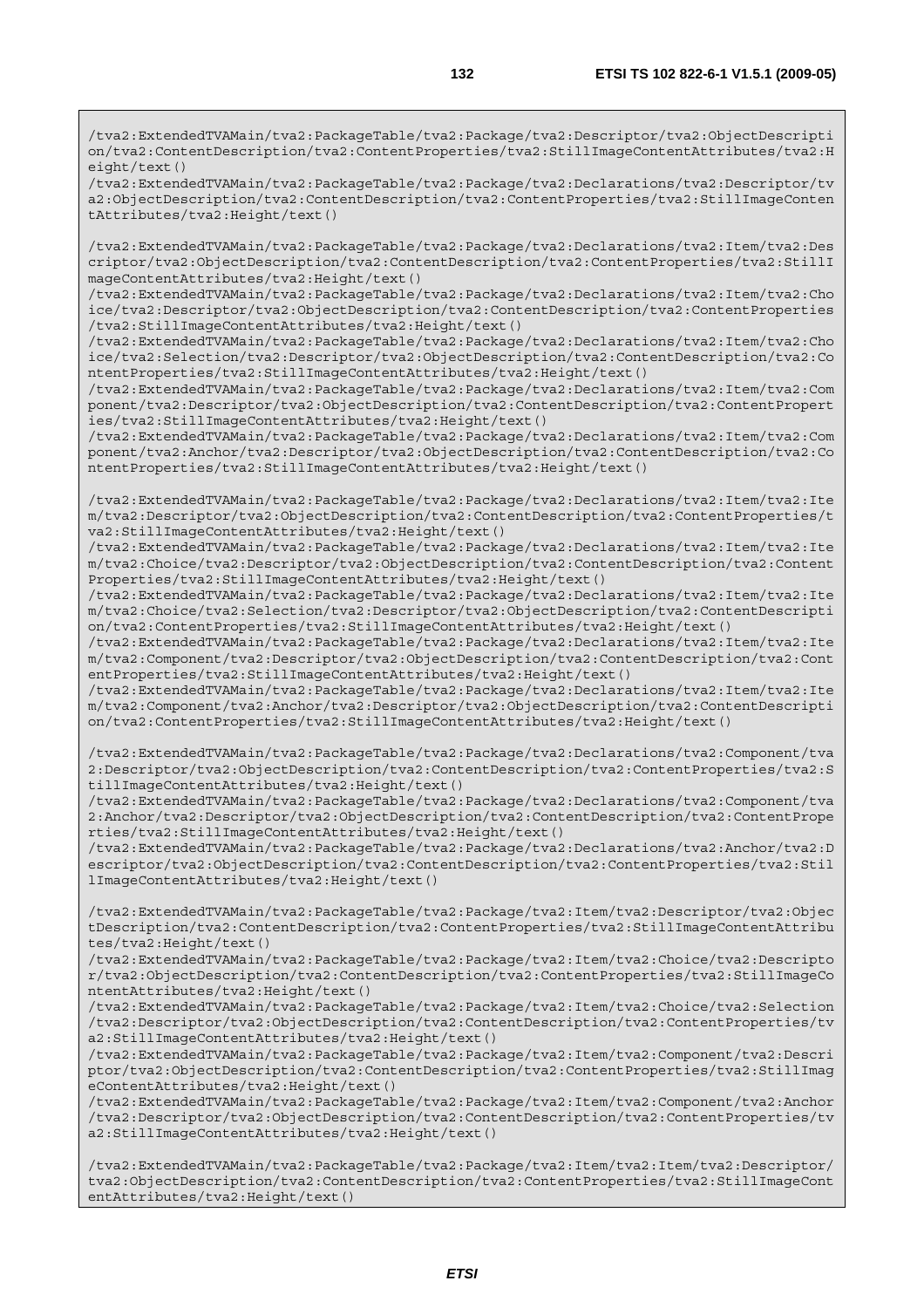/tva2:ExtendedTVAMain/tva2:PackageTable/tva2:Package/tva2:Item/tva2:Item/tva2:Choice/tva2 :Descriptor/tva2:ObjectDescription/tva2:ContentDescription/tva2:ContentProperties/tva2:St illImageContentAttributes/tva2:Height/text() /tva2:ExtendedTVAMain/tva2:PackageTable/tva2:Package/tva2:Item/tva2:Item/tva2:Choice/tva2 :Selection/tva2:Descriptor/tva2:ObjectDescription/tva2:ContentDescription/tva2:ContentPro perties/tva2:StillImageContentAttributes/tva2:Height/text() /tva2:ExtendedTVAMain/tva2:PackageTable/tva2:Package/tva2:Item/tva2:Item/tva2:Component/t va2:Descriptor/tva2:ObjectDescription/tva2:ContentDescription/tva2:ContentProperties/tva2 :StillImageContentAttributes/tva2:Height/text() /tva2:ExtendedTVAMain/tva2:PackageTable/tva2:Package/tva2:Item/tva2:Item/tva2:Component/t va2:Anchor/tva2:Descriptor/tva2:ObjectDescription/tva2:ContentDescription/tva2:ContentPro perties/tva2:StillImageContentAttributes/tva2:Height/text()  $\frac{1}{2}$  $\geq$   $\frac{1}{2}$ ######################################################################################## --> <!-- fieldID for TextContent in Package --> <!--TextContent, TextLanguage-->  $<$ ! --######################################################################################## --> <tns:FieldIDDefinition fieldID="TextContent" fieldDefinition=" /tva:TVAMain/tva:ProgramDescription/tva:ProgramInformationTable/tva:ProgramInformation/tv a2:ExtendedContentDescription/tva2:ContentProperties/tva2:TextContentAttributes /tva:TVAMain/tva:ProgramDescription/tva:GroupInformationTable/tva:GroupInformation/tva2:E xtendedContentDescription/tva2:ContentProperties/tva2:TextContentAttributes /tva2:ExtendedTVAMain/tva2:PackageTable/tva2:Package/tva2:Descriptor/tva2:ObjectDescripti on/tva2:ContentDescription/tva2:ContentProperties/tva2:TextContentAttributes /tva2:ExtendedTVAMain/tva2:PackageTable/tva2:Package/tva2:Declarations/tva2:Descriptor/tv a2:ObjectDescription/tva2:ContentDescription/tva2:ContentProperties/tva2:TextContentAttri butes /tva2:ExtendedTVAMain/tva2:PackageTable/tva2:Package/tva2:Declarations/tva2:Item/tva2:Des criptor/tva2:ObjectDescription/tva2:ContentDescription/tva2:ContentProperties/tva2:TextCo ntentAttributes /tva2:ExtendedTVAMain/tva2:PackageTable/tva2:Package/tva2:Declarations/tva2:Item/tva2:Cho ice/tva2:Descriptor/tva2:ObjectDescription/tva2:ContentDescription/tva2:ContentProperties /tva2:TextContentAttributes /tva2:ExtendedTVAMain/tva2:PackageTable/tva2:Package/tva2:Declarations/tva2:Item/tva2:Cho ice/tva2:Selection/tva2:Descriptor/tva2:ObjectDescription/tva2:ContentDescription/tva2:Co ntentProperties/tva2:TextContentAttributes /tva2:ExtendedTVAMain/tva2:PackageTable/tva2:Package/tva2:Declarations/tva2:Item/tva2:Com ponent/tva2:Descriptor/tva2:ObjectDescription/tva2:ContentDescription/tva2:ContentPropert ies/tva2:TextContentAttributes /tva2:ExtendedTVAMain/tva2:PackageTable/tva2:Package/tva2:Declarations/tva2:Item/tva2:Com ponent/tva2:Anchor/tva2:Descriptor/tva2:ObjectDescription/tva2:ContentDescription/tva2:Co ntentProperties/tva2:TextContentAttributes /tva2:ExtendedTVAMain/tva2:PackageTable/tva2:Package/tva2:Declarations/tva2:Item/tva2:Ite m/tva2:Descriptor/tva2:ObjectDescription/tva2:ContentDescription/tva2:ContentProperties/t va2:TextContentAttributes /tva2:ExtendedTVAMain/tva2:PackageTable/tva2:Package/tva2:Declarations/tva2:Item/tva2:Ite m/tva2:Choice/tva2:Descriptor/tva2:ObjectDescription/tva2:ContentDescription/tva2:Content Properties/tva2:TextContentAttributes /tva2:ExtendedTVAMain/tva2:PackageTable/tva2:Package/tva2:Declarations/tva2:Item/tva2:Ite m/tva2:Choice/tva2:Selection/tva2:Descriptor/tva2:ObjectDescription/tva2:ContentDescripti on/tva2:ContentProperties/tva2:TextContentAttributes /tva2:ExtendedTVAMain/tva2:PackageTable/tva2:Package/tva2:Declarations/tva2:Item/tva2:Ite m/tva2:Component/tva2:Descriptor/tva2:ObjectDescription/tva2:ContentDescription/tva2:Cont entProperties/tva2:TextContentAttributes /tva2:ExtendedTVAMain/tva2:PackageTable/tva2:Package/tva2:Declarations/tva2:Item/tva2:Ite m/tva2:Component/tva2:Anchor/tva2:Descriptor/tva2:ObjectDescription/tva2:ContentDescripti on/tva2:ContentProperties/tva2:TextContentAttributes

/tva2:ExtendedTVAMain/tva2:PackageTable/tva2:Package/tva2:Declarations/tva2:Component/tva 2:Descriptor/tva2:ObjectDescription/tva2:ContentDescription/tva2:ContentProperties/tva2:T extContentAttributes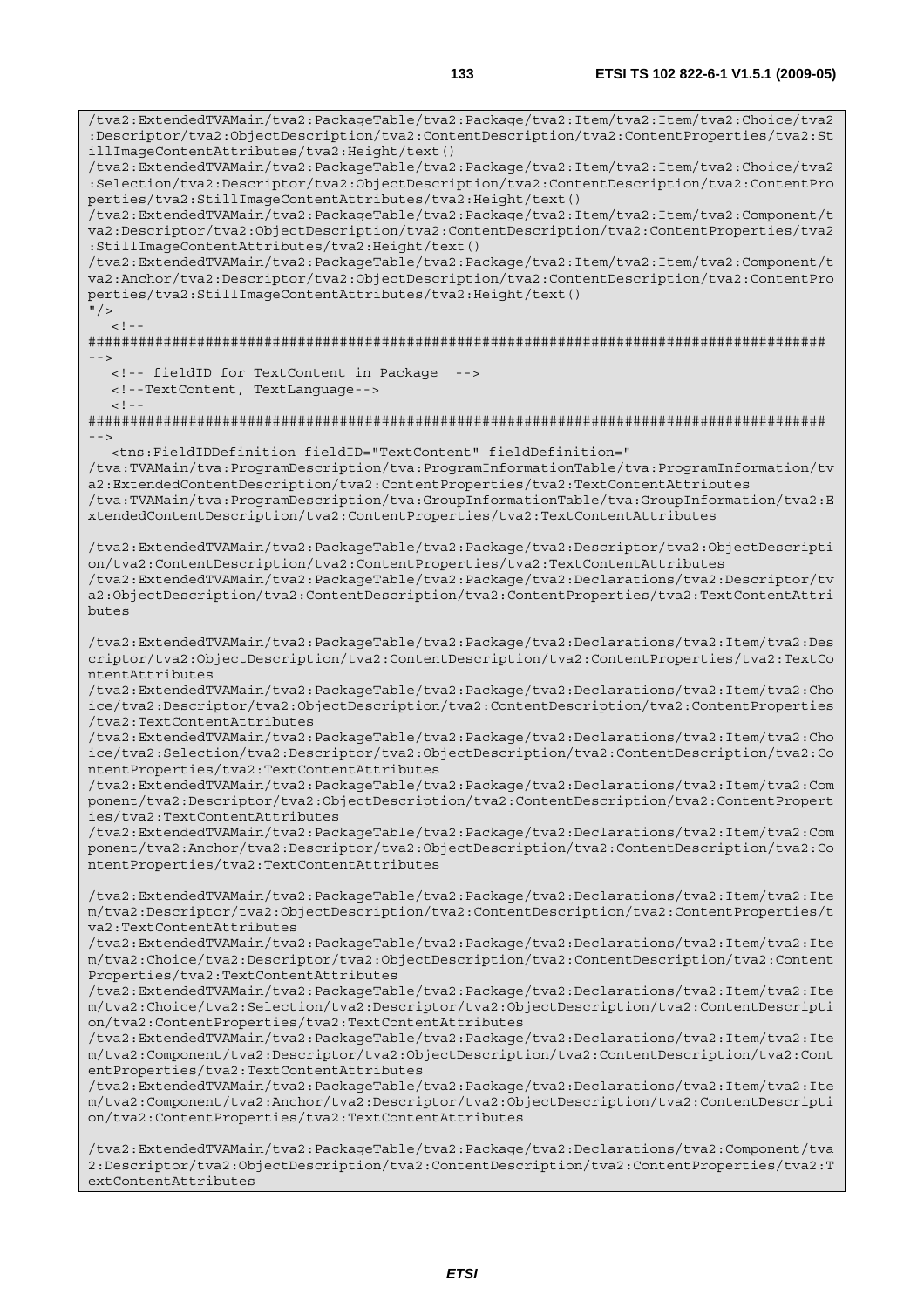/tva2:ExtendedTVAMain/tva2:PackageTable/tva2:Package/tva2:Declarations/tva2:Component/tva 2:Anchor/tva2:Descriptor/tva2:ObjectDescription/tva2:ContentDescription/tva2:ContentPrope rties/tva2:TextContentAttributes /tva2:ExtendedTVAMain/tva2:PackageTable/tva2:Package/tva2:Declarations/tva2:Anchor/tva2:D escriptor/tva2:ObjectDescription/tva2:ContentDescription/tva2:ContentProperties/tva2:Text ContentAttributes /tva2:ExtendedTVAMain/tva2:PackageTable/tva2:Package/tva2:Item/tva2:Descriptor/tva2:Objec tDescription/tva2:ContentDescription/tva2:ContentProperties/tva2:TextContentAttributes /tva2:ExtendedTVAMain/tva2:PackageTable/tva2:Package/tva2:Item/tva2:Choice/tva2:Descripto r/tva2:ObjectDescription/tva2:ContentDescription/tva2:ContentProperties/tva2:TextContentA ttributes /tva2:ExtendedTVAMain/tva2:PackageTable/tva2:Package/tva2:Item/tva2:Choice/tva2:Selection /tva2:Descriptor/tva2:ObjectDescription/tva2:ContentDescription/tva2:ContentProperties/tv a2:TextContentAttributes /tva2:ExtendedTVAMain/tva2:PackageTable/tva2:Package/tva2:Item/tva2:Component/tva2:Descri ptor/tva2:ObjectDescription/tva2:ContentDescription/tva2:ContentProperties/tva2:TextConte ntAttributes /tva2:ExtendedTVAMain/tva2:PackageTable/tva2:Package/tva2:Item/tva2:Component/tva2:Anchor /tva2:Descriptor/tva2:ObjectDescription/tva2:ContentDescription/tva2:ContentProperties/tv a2:TextContentAttributes /tva2:ExtendedTVAMain/tva2:PackageTable/tva2:Package/tva2:Item/tva2:Item/tva2:Descriptor/ tva2:ObjectDescription/tva2:ContentDescription/tva2:ContentProperties/tva2:TextContentAtt ributes /tva2:ExtendedTVAMain/tva2:PackageTable/tva2:Package/tva2:Item/tva2:Item/tva2:Choice/tva2 :Descriptor/tva2:ObjectDescription/tva2:ContentDescription/tva2:ContentProperties/tva2:Te xtContentAttributes /tva2:ExtendedTVAMain/tva2:PackageTable/tva2:Package/tva2:Item/tva2:Item/tva2:Choice/tva2 :Selection/tva2:Descriptor/tva2:ObjectDescription/tva2:ContentDescription/tva2:ContentPro perties/tva2:TextContentAttributes /tva2:ExtendedTVAMain/tva2:PackageTable/tva2:Package/tva2:Item/tva2:Item/tva2:Component/t va2:Descriptor/tva2:ObjectDescription/tva2:ContentDescription/tva2:ContentProperties/tva2 :TextContentAttributes /tva2:ExtendedTVAMain/tva2:PackageTable/tva2:Package/tva2:Item/tva2:Item/tva2:Component/t va2:Anchor/tva2:Descriptor/tva2:ObjectDescription/tva2:ContentDescription/tva2:ContentPro perties/tva2:TextContentAttributes  $"$  / > <tns:FieldIDDefinition fieldID="TextLanguage" fieldDefinition=" /tva:TVAMain/tva:ProgramDescription/tva:ProgramInformationTable/tva:ProgramInformation/tv a2:ExtendedContentDescription/tva2:ContentProperties/tva2:TextContentAttributes/tva2:Text Language/text() /tva:TVAMain/tva:ProgramDescription/tva:GroupInformationTable/tva:GroupInformation/tva2:E xtendedContentDescription/tva2:ContentProperties/tva2:TextContentAttributes/tva2:TextLang uage/text() /tva2:ExtendedTVAMain/tva2:PackageTable/tva2:Package/tva2:Descriptor/tva2:ObjectDescripti on/tva2:ContentDescription/tva2:ContentProperties/tva2:TextContentAttributes/tva2:TextLan guage/text() /tva2:ExtendedTVAMain/tva2:PackageTable/tva2:Package/tva2:Declarations/tva2:Descriptor/tv a2:ObjectDescription/tva2:ContentDescription/tva2:ContentProperties/tva2:TextContentAttri butes/tva2:TextLanguage/text() /tva2:ExtendedTVAMain/tva2:PackageTable/tva2:Package/tva2:Declarations/tva2:Item/tva2:Des criptor/tva2:ObjectDescription/tva2:ContentDescription/tva2:ContentProperties/tva2:TextCo ntentAttributes/tva2:TextLanguage/text() /tva2:ExtendedTVAMain/tva2:PackageTable/tva2:Package/tva2:Declarations/tva2:Item/tva2:Cho ice/tva2:Descriptor/tva2:ObjectDescription/tva2:ContentDescription/tva2:ContentProperties /tva2:TextContentAttributes/tva2:TextLanguage/text() /tva2:ExtendedTVAMain/tva2:PackageTable/tva2:Package/tva2:Declarations/tva2:Item/tva2:Cho ice/tva2:Selection/tva2:Descriptor/tva2:ObjectDescription/tva2:ContentDescription/tva2:Co ntentProperties/tva2:TextContentAttributes/tva2:TextLanguage/text() /tva2:ExtendedTVAMain/tva2:PackageTable/tva2:Package/tva2:Declarations/tva2:Item/tva2:Com ponent/tva2:Descriptor/tva2:ObjectDescription/tva2:ContentDescription/tva2:ContentPropert ies/tva2:TextContentAttributes/tva2:TextLanguage/text() /tva2:ExtendedTVAMain/tva2:PackageTable/tva2:Package/tva2:Declarations/tva2:Item/tva2:Com ponent/tva2:Anchor/tva2:Descriptor/tva2:ObjectDescription/tva2:ContentDescription/tva2:Co ntentProperties/tva2:TextContentAttributes/tva2:TextLanguage/text()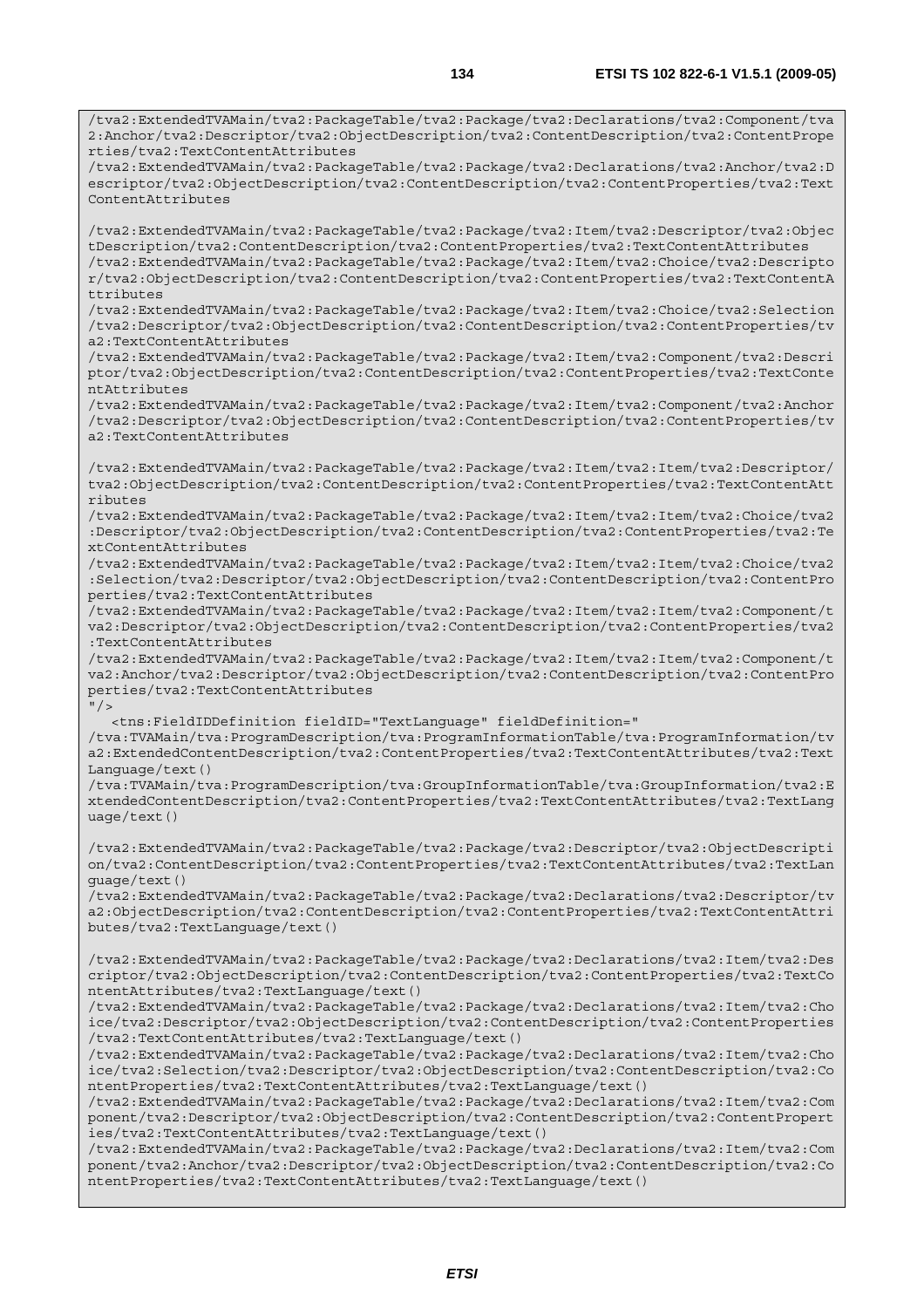/tva2:ExtendedTVAMain/tva2:PackageTable/tva2:Package/tva2:Declarations/tva2:Item/tva2:Ite m/tva2:Descriptor/tva2:ObjectDescription/tva2:ContentDescription/tva2:ContentProperties/t va2:TextContentAttributes/tva2:TextLanguage/text() /tva2:ExtendedTVAMain/tva2:PackageTable/tva2:Package/tva2:Declarations/tva2:Item/tva2:Ite

m/tva2:Choice/tva2:Descriptor/tva2:ObjectDescription/tva2:ContentDescription/tva2:Content Properties/tva2:TextContentAttributes/tva2:TextLanguage/text()

/tva2:ExtendedTVAMain/tva2:PackageTable/tva2:Package/tva2:Declarations/tva2:Item/tva2:Ite m/tva2:Choice/tva2:Selection/tva2:Descriptor/tva2:ObjectDescription/tva2:ContentDescripti on/tva2:ContentProperties/tva2:TextContentAttributes/tva2:TextLanguage/text()

/tva2:ExtendedTVAMain/tva2:PackageTable/tva2:Package/tva2:Declarations/tva2:Item/tva2:Ite m/tva2:Component/tva2:Descriptor/tva2:ObjectDescription/tva2:ContentDescription/tva2:Cont entProperties/tva2:TextContentAttributes/tva2:TextLanguage/text()

/tva2:ExtendedTVAMain/tva2:PackageTable/tva2:Package/tva2:Declarations/tva2:Item/tva2:Ite m/tva2:Component/tva2:Anchor/tva2:Descriptor/tva2:ObjectDescription/tva2:ContentDescripti on/tva2:ContentProperties/tva2:TextContentAttributes/tva2:TextLanguage/text()

/tva2:ExtendedTVAMain/tva2:PackageTable/tva2:Package/tva2:Declarations/tva2:Component/tva 2:Descriptor/tva2:ObjectDescription/tva2:ContentDescription/tva2:ContentProperties/tva2:T extContentAttributes/tva2:TextLanguage/text()

/tva2:ExtendedTVAMain/tva2:PackageTable/tva2:Package/tva2:Declarations/tva2:Component/tva 2:Anchor/tva2:Descriptor/tva2:ObjectDescription/tva2:ContentDescription/tva2:ContentPrope rties/tva2:TextContentAttributes/tva2:TextLanguage/text()

/tva2:ExtendedTVAMain/tva2:PackageTable/tva2:Package/tva2:Declarations/tva2:Anchor/tva2:D escriptor/tva2:ObjectDescription/tva2:ContentDescription/tva2:ContentProperties/tva2:Text ContentAttributes/tva2:TextLanguage/text()

/tva2:ExtendedTVAMain/tva2:PackageTable/tva2:Package/tva2:Item/tva2:Descriptor/tva2:Objec tDescription/tva2:ContentDescription/tva2:ContentProperties/tva2:TextContentAttributes/tv a2:TextLanguage/text()

/tva2:ExtendedTVAMain/tva2:PackageTable/tva2:Package/tva2:Item/tva2:Choice/tva2:Descripto r/tva2:ObjectDescription/tva2:ContentDescription/tva2:ContentProperties/tva2:TextContentA ttributes/tva2:TextLanguage/text()

/tva2:ExtendedTVAMain/tva2:PackageTable/tva2:Package/tva2:Item/tva2:Choice/tva2:Selection /tva2:Descriptor/tva2:ObjectDescription/tva2:ContentDescription/tva2:ContentProperties/tv a2:TextContentAttributes/tva2:TextLanguage/text()

/tva2:ExtendedTVAMain/tva2:PackageTable/tva2:Package/tva2:Item/tva2:Component/tva2:Descri ptor/tva2:ObjectDescription/tva2:ContentDescription/tva2:ContentProperties/tva2:TextConte ntAttributes/tva2:TextLanguage/text()

/tva2:ExtendedTVAMain/tva2:PackageTable/tva2:Package/tva2:Item/tva2:Component/tva2:Anchor /tva2:Descriptor/tva2:ObjectDescription/tva2:ContentDescription/tva2:ContentProperties/tv a2:TextContentAttributes/tva2:TextLanguage/text()

/tva2:ExtendedTVAMain/tva2:PackageTable/tva2:Package/tva2:Item/tva2:Item/tva2:Descriptor/ tva2:ObjectDescription/tva2:ContentDescription/tva2:ContentProperties/tva2:TextContentAtt ributes/tva2:TextLanguage/text()

/tva2:ExtendedTVAMain/tva2:PackageTable/tva2:Package/tva2:Item/tva2:Item/tva2:Choice/tva2 :Descriptor/tva2:ObjectDescription/tva2:ContentDescription/tva2:ContentProperties/tva2:Te xtContentAttributes/tva2:TextLanguage/text()

/tva2:ExtendedTVAMain/tva2:PackageTable/tva2:Package/tva2:Item/tva2:Item/tva2:Choice/tva2 :Selection/tva2:Descriptor/tva2:ObjectDescription/tva2:ContentDescription/tva2:ContentPro perties/tva2:TextContentAttributes/tva2:TextLanguage/text()

/tva2:ExtendedTVAMain/tva2:PackageTable/tva2:Package/tva2:Item/tva2:Item/tva2:Component/t va2:Descriptor/tva2:ObjectDescription/tva2:ContentDescription/tva2:ContentProperties/tva2 :TextContentAttributes/tva2:TextLanguage/text()

/tva2:ExtendedTVAMain/tva2:PackageTable/tva2:Package/tva2:Item/tva2:Item/tva2:Component/t va2:Anchor/tva2:Descriptor/tva2:ObjectDescription/tva2:ContentDescription/tva2:ContentPro perties/tva2:TextContentAttributes/tva2:TextLanguage/text()

 $"$  / >  $\geq$   $\geq$ 

######################################################################################## -->

<!-- fieldID for DataBroadcastingContent in Package -->

 <!-- DataBroadcastingContent, FullScreenRendering, TransparencyRendering, UpdateCycle- ->

 $\lt$  !

######################################################################################## -->

<tns:FieldIDDefinition fieldID="DataBroadcastingContent" fieldDefinition="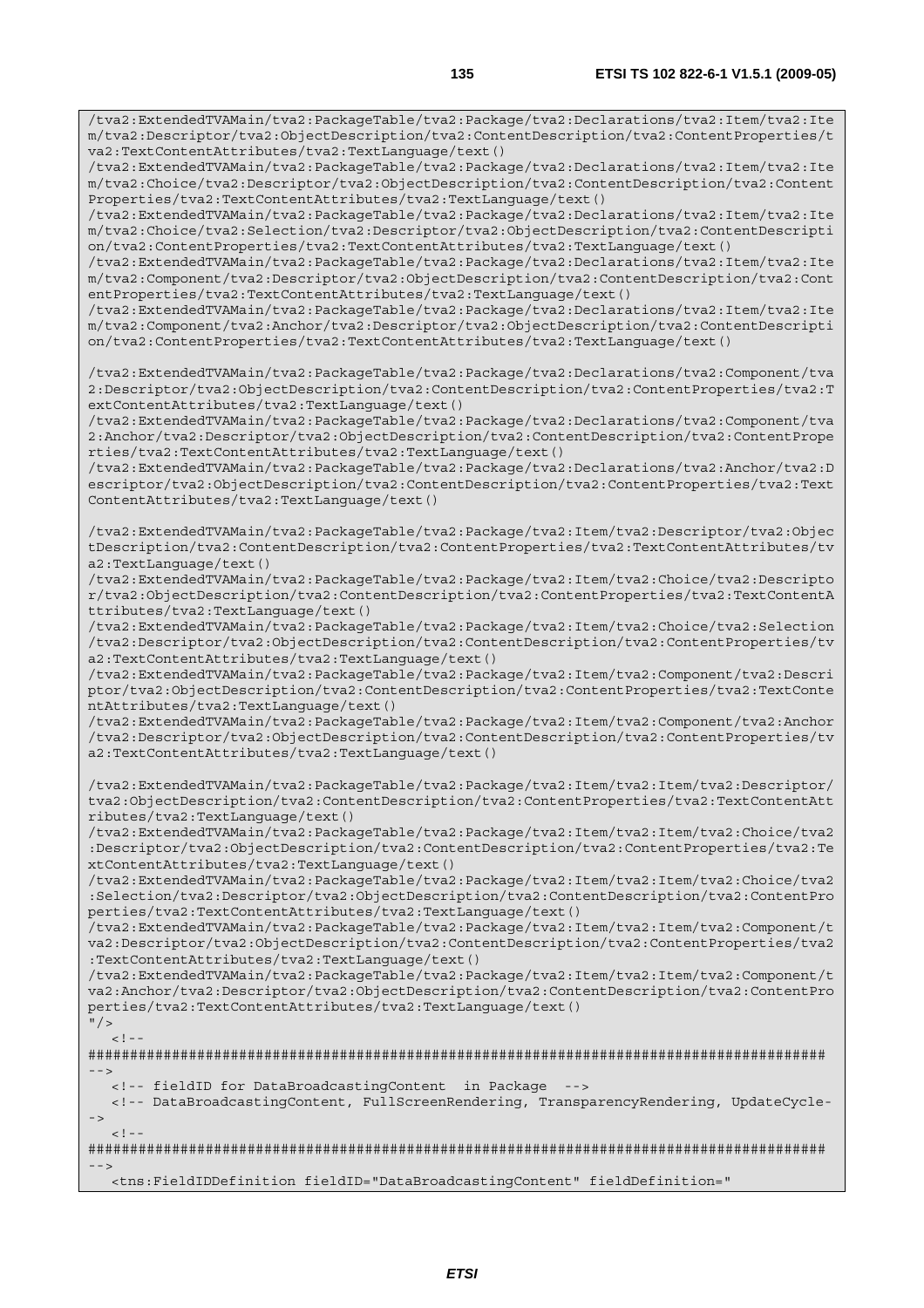/tva:TVAMain/tva:ProgramDescription/tva:GroupInformationTable/tva:GroupInformation/tva2:E xtendedContentDescription/tva2:ContentProperties/tva2:DataBroadcastingContextAttributes

/tva2:ExtendedTVAMain/tva2:PackageTable/tva2:Package/tva2:Descriptor/tva2:ObjectDescripti on/tva2:ContentDescription/tva2:ContentProperties/tva2:DataBroadcastingContextAttributes /tva2:ExtendedTVAMain/tva2:PackageTable/tva2:Package/tva2:Declarations/tva2:Descriptor/tv a2:ObjectDescription/tva2:ContentDescription/tva2:ContentProperties/tva2:DataBroadcasting ContextAttributes

/tva2:ExtendedTVAMain/tva2:PackageTable/tva2:Package/tva2:Declarations/tva2:Item/tva2:Des criptor/tva2:ObjectDescription/tva2:ContentDescription/tva2:ContentProperties/tva2:DataBr oadcastingContextAttributes

/tva2:ExtendedTVAMain/tva2:PackageTable/tva2:Package/tva2:Declarations/tva2:Item/tva2:Cho ice/tva2:Descriptor/tva2:ObjectDescription/tva2:ContentDescription/tva2:ContentProperties /tva2:DataBroadcastingContextAttributes

/tva2:ExtendedTVAMain/tva2:PackageTable/tva2:Package/tva2:Declarations/tva2:Item/tva2:Cho ice/tva2:Selection/tva2:Descriptor/tva2:ObjectDescription/tva2:ContentDescription/tva2:Co ntentProperties/tva2:DataBroadcastingContextAttributes

/tva2:ExtendedTVAMain/tva2:PackageTable/tva2:Package/tva2:Declarations/tva2:Item/tva2:Com ponent/tva2:Descriptor/tva2:ObjectDescription/tva2:ContentDescription/tva2:ContentPropert ies/tva2:DataBroadcastingContextAttributes

/tva2:ExtendedTVAMain/tva2:PackageTable/tva2:Package/tva2:Declarations/tva2:Item/tva2:Com ponent/tva2:Anchor/tva2:Descriptor/tva2:ObjectDescription/tva2:ContentDescription/tva2:Co ntentProperties/tva2:DataBroadcastingContextAttributes

/tva2:ExtendedTVAMain/tva2:PackageTable/tva2:Package/tva2:Declarations/tva2:Item/tva2:Ite m/tva2:Descriptor/tva2:ObjectDescription/tva2:ContentDescription/tva2:ContentProperties/t va2:DataBroadcastingContextAttributes

/tva2:ExtendedTVAMain/tva2:PackageTable/tva2:Package/tva2:Declarations/tva2:Item/tva2:Ite m/tva2:Choice/tva2:Descriptor/tva2:ObjectDescription/tva2:ContentDescription/tva2:Content Properties/tva2:DataBroadcastingContextAttributes

/tva2:ExtendedTVAMain/tva2:PackageTable/tva2:Package/tva2:Declarations/tva2:Item/tva2:Ite m/tva2:Choice/tva2:Selection/tva2:Descriptor/tva2:ObjectDescription/tva2:ContentDescripti on/tva2:ContentProperties/tva2:DataBroadcastingContextAttributes

/tva2:ExtendedTVAMain/tva2:PackageTable/tva2:Package/tva2:Declarations/tva2:Item/tva2:Ite m/tva2:Component/tva2:Descriptor/tva2:ObjectDescription/tva2:ContentDescription/tva2:Cont entProperties/tva2:DataBroadcastingContextAttributes

/tva2:ExtendedTVAMain/tva2:PackageTable/tva2:Package/tva2:Declarations/tva2:Item/tva2:Ite m/tva2:Component/tva2:Anchor/tva2:Descriptor/tva2:ObjectDescription/tva2:ContentDescripti on/tva2:ContentProperties/tva2:DataBroadcastingContextAttributes

/tva2:ExtendedTVAMain/tva2:PackageTable/tva2:Package/tva2:Declarations/tva2:Component/tva 2:Descriptor/tva2:ObjectDescription/tva2:ContentDescription/tva2:ContentProperties/tva2:D ataBroadcastingContextAttributes

/tva2:ExtendedTVAMain/tva2:PackageTable/tva2:Package/tva2:Declarations/tva2:Component/tva 2:Anchor/tva2:Descriptor/tva2:ObjectDescription/tva2:ContentDescription/tva2:ContentPrope rties/tva2:DataBroadcastingContextAttributes

/tva2:ExtendedTVAMain/tva2:PackageTable/tva2:Package/tva2:Declarations/tva2:Anchor/tva2:D escriptor/tva2:ObjectDescription/tva2:ContentDescription/tva2:ContentProperties/tva2:Data BroadcastingContextAttributes

/tva2:ExtendedTVAMain/tva2:PackageTable/tva2:Package/tva2:Item/tva2:Descriptor/tva2:Objec tDescription/tva2:ContentDescription/tva2:ContentProperties/tva2:DataBroadcastingContextA ttributes

/tva2:ExtendedTVAMain/tva2:PackageTable/tva2:Package/tva2:Item/tva2:Choice/tva2:Descripto r/tva2:ObjectDescription/tva2:ContentDescription/tva2:ContentProperties/tva2:DataBroadcas tingContextAttributes

/tva2:ExtendedTVAMain/tva2:PackageTable/tva2:Package/tva2:Item/tva2:Choice/tva2:Selection /tva2:Descriptor/tva2:ObjectDescription/tva2:ContentDescription/tva2:ContentProperties/tv a2:DataBroadcastingContextAttributes

/tva2:ExtendedTVAMain/tva2:PackageTable/tva2:Package/tva2:Item/tva2:Component/tva2:Descri ptor/tva2:ObjectDescription/tva2:ContentDescription/tva2:ContentProperties/tva2:DataBroad castingContextAttributes

/tva2:ExtendedTVAMain/tva2:PackageTable/tva2:Package/tva2:Item/tva2:Component/tva2:Anchor /tva2:Descriptor/tva2:ObjectDescription/tva2:ContentDescription/tva2:ContentProperties/tv a2:DataBroadcastingContextAttributes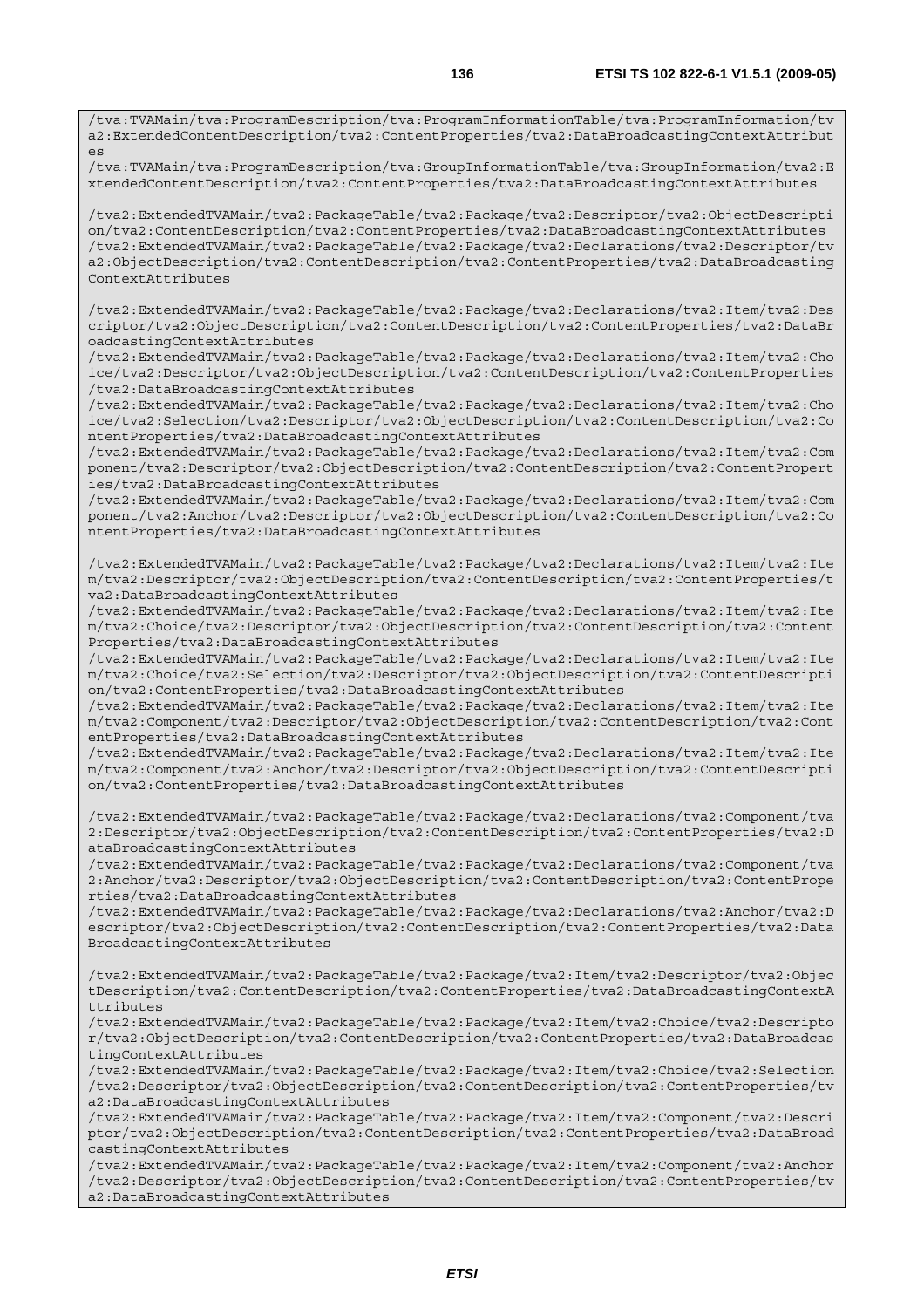/tva2:ExtendedTVAMain/tva2:PackageTable/tva2:Package/tva2:Item/tva2:Item/tva2:Descriptor/ tva2:ObjectDescription/tva2:ContentDescription/tva2:ContentProperties/tva2:DataBroadcasti ngContextAttributes

/tva2:ExtendedTVAMain/tva2:PackageTable/tva2:Package/tva2:Item/tva2:Item/tva2:Choice/tva2 :Descriptor/tva2:ObjectDescription/tva2:ContentDescription/tva2:ContentProperties/tva2:Da taBroadcastingContextAttributes

/tva2:ExtendedTVAMain/tva2:PackageTable/tva2:Package/tva2:Item/tva2:Item/tva2:Choice/tva2 :Selection/tva2:Descriptor/tva2:ObjectDescription/tva2:ContentDescription/tva2:ContentPro perties/tva2:DataBroadcastingContextAttributes

/tva2:ExtendedTVAMain/tva2:PackageTable/tva2:Package/tva2:Item/tva2:Item/tva2:Component/t va2:Descriptor/tva2:ObjectDescription/tva2:ContentDescription/tva2:ContentProperties/tva2 :DataBroadcastingContextAttributes

/tva2:ExtendedTVAMain/tva2:PackageTable/tva2:Package/tva2:Item/tva2:Item/tva2:Component/t va2:Anchor/tva2:Descriptor/tva2:ObjectDescription/tva2:ContentDescription/tva2:ContentPro perties/tva2:DataBroadcastingContextAttributes

 $"$  / >

<tns:FieldIDDefinition fieldID="FullScreenRendering" fieldDefinition="

/tva:TVAMain/tva:ProgramDescription/tva:ProgramInformationTable/tva:ProgramInformation/tv a2:ExtendedContentDescription/tva2:ContentProperties/tva2:DataBroadcastingContextAttribut es/tva2:RenderingStyle/@FullScreen

/tva:TVAMain/tva:ProgramDescription/tva:GroupInformationTable/tva:GroupInformation/tva2:E xtendedContentDescription/tva2:ContentProperties/tva2:DataBroadcastingContextAttributes/t va2:RenderingStyle/@FullScreen

/tva2:ExtendedTVAMain/tva2:PackageTable/tva2:Package/tva2:Descriptor/tva2:ObjectDescripti on/tva2:ContentDescription/tva2:ContentProperties/tva2:DataBroadcastingContextAttributes/ tva2:RenderingStyle/@FullScreen

/tva2:ExtendedTVAMain/tva2:PackageTable/tva2:Package/tva2:Declarations/tva2:Descriptor/tv a2:ObjectDescription/tva2:ContentDescription/tva2:ContentProperties/tva2:DataBroadcasting ContextAttributes/tva2:RenderingStyle/@FullScreen

/tva2:ExtendedTVAMain/tva2:PackageTable/tva2:Package/tva2:Declarations/tva2:Item/tva2:Des criptor/tva2:ObjectDescription/tva2:ContentDescription/tva2:ContentProperties/tva2:DataBr oadcastingContextAttributes/tva2:RenderingStyle/@FullScreen

/tva2:ExtendedTVAMain/tva2:PackageTable/tva2:Package/tva2:Declarations/tva2:Item/tva2:Cho ice/tva2:Descriptor/tva2:ObjectDescription/tva2:ContentDescription/tva2:ContentProperties /tva2:DataBroadcastingContextAttributes/tva2:RenderingStyle/@FullScreen

/tva2:ExtendedTVAMain/tva2:PackageTable/tva2:Package/tva2:Declarations/tva2:Item/tva2:Cho ice/tva2:Selection/tva2:Descriptor/tva2:ObjectDescription/tva2:ContentDescription/tva2:Co ntentProperties/tva2:DataBroadcastingContextAttributes/tva2:RenderingStyle/@FullScreen

/tva2:ExtendedTVAMain/tva2:PackageTable/tva2:Package/tva2:Declarations/tva2:Item/tva2:Com ponent/tva2:Descriptor/tva2:ObjectDescription/tva2:ContentDescription/tva2:ContentPropert ies/tva2:DataBroadcastingContextAttributes/tva2:RenderingStyle/@FullScreen

/tva2:ExtendedTVAMain/tva2:PackageTable/tva2:Package/tva2:Declarations/tva2:Item/tva2:Com ponent/tva2:Anchor/tva2:Descriptor/tva2:ObjectDescription/tva2:ContentDescription/tva2:Co ntentProperties/tva2:DataBroadcastingContextAttributes/tva2:RenderingStyle/@FullScreen

/tva2:ExtendedTVAMain/tva2:PackageTable/tva2:Package/tva2:Declarations/tva2:Item/tva2:Ite m/tva2:Descriptor/tva2:ObjectDescription/tva2:ContentDescription/tva2:ContentProperties/t va2:DataBroadcastingContextAttributes/tva2:RenderingStyle/@FullScreen

/tva2:ExtendedTVAMain/tva2:PackageTable/tva2:Package/tva2:Declarations/tva2:Item/tva2:Ite m/tva2:Choice/tva2:Descriptor/tva2:ObjectDescription/tva2:ContentDescription/tva2:Content Properties/tva2:DataBroadcastingContextAttributes/tva2:RenderingStyle/@FullScreen

/tva2:ExtendedTVAMain/tva2:PackageTable/tva2:Package/tva2:Declarations/tva2:Item/tva2:Ite m/tva2:Choice/tva2:Selection/tva2:Descriptor/tva2:ObjectDescription/tva2:ContentDescripti on/tva2:ContentProperties/tva2:DataBroadcastingContextAttributes/tva2:RenderingStyle/@Ful lScreen

/tva2:ExtendedTVAMain/tva2:PackageTable/tva2:Package/tva2:Declarations/tva2:Item/tva2:Ite m/tva2:Component/tva2:Descriptor/tva2:ObjectDescription/tva2:ContentDescription/tva2:Cont entProperties/tva2:DataBroadcastingContextAttributes/tva2:RenderingStyle/@FullScreen /tva2:ExtendedTVAMain/tva2:PackageTable/tva2:Package/tva2:Declarations/tva2:Item/tva2:Ite

m/tva2:Component/tva2:Anchor/tva2:Descriptor/tva2:ObjectDescription/tva2:ContentDescripti on/tva2:ContentProperties/tva2:DataBroadcastingContextAttributes/tva2:RenderingStyle/@Ful lScreen

/tva2:ExtendedTVAMain/tva2:PackageTable/tva2:Package/tva2:Declarations/tva2:Component/tva 2:Descriptor/tva2:ObjectDescription/tva2:ContentDescription/tva2:ContentProperties/tva2:D ataBroadcastingContextAttributes/tva2:RenderingStyle/@FullScreen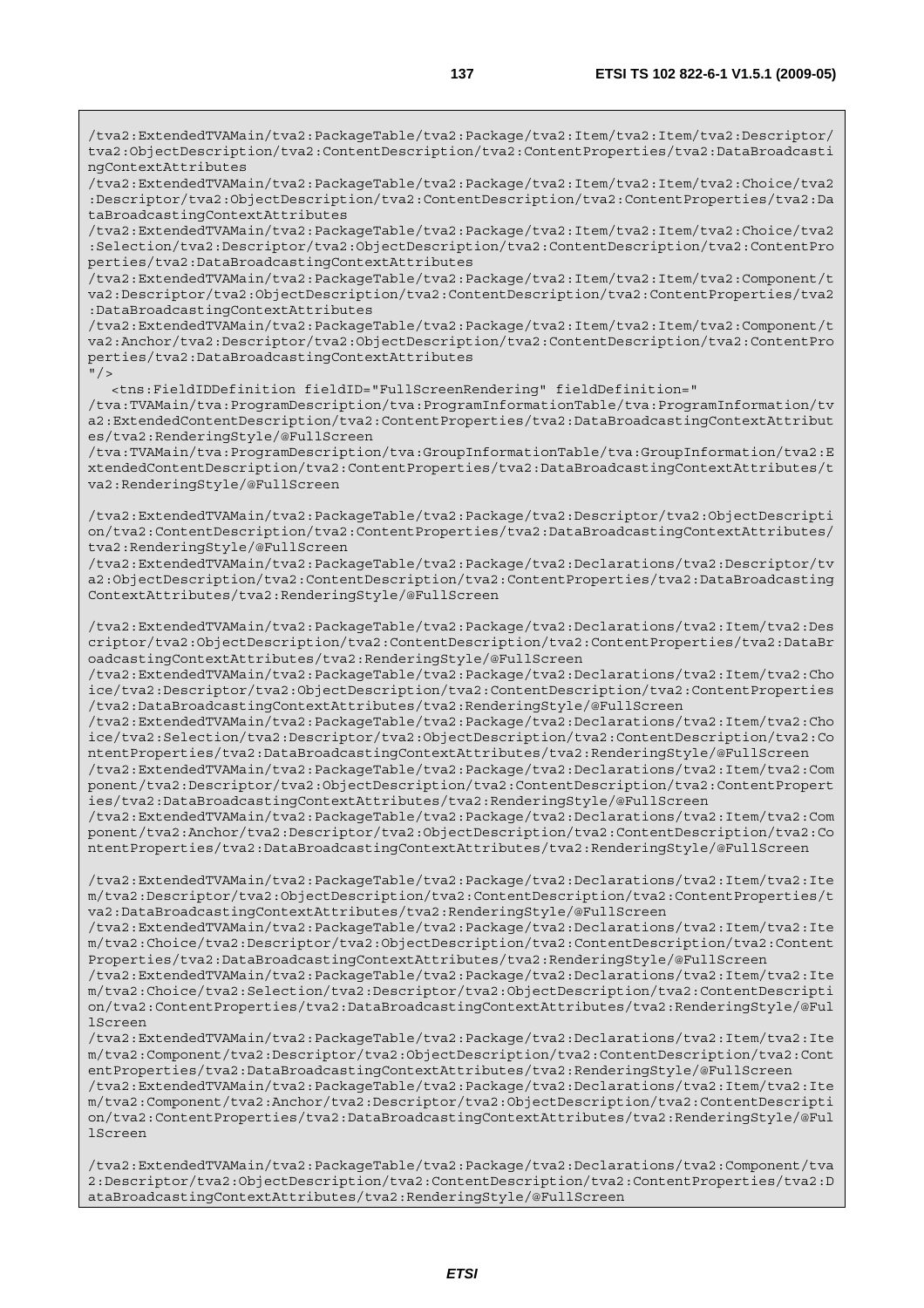/tva2:ExtendedTVAMain/tva2:PackageTable/tva2:Package/tva2:Declarations/tva2:Component/tva 2:Anchor/tva2:Descriptor/tva2:ObjectDescription/tva2:ContentDescription/tva2:ContentPrope rties/tva2:DataBroadcastingContextAttributes/tva2:RenderingStyle/@FullScreen

/tva2:ExtendedTVAMain/tva2:PackageTable/tva2:Package/tva2:Declarations/tva2:Anchor/tva2:D escriptor/tva2:ObjectDescription/tva2:ContentDescription/tva2:ContentProperties/tva2:Data BroadcastingContextAttributes/tva2:RenderingStyle/@FullScreen

/tva2:ExtendedTVAMain/tva2:PackageTable/tva2:Package/tva2:Item/tva2:Descriptor/tva2:Objec tDescription/tva2:ContentDescription/tva2:ContentProperties/tva2:DataBroadcastingContextA ttributes/tva2:RenderingStyle/@FullScreen

/tva2:ExtendedTVAMain/tva2:PackageTable/tva2:Package/tva2:Item/tva2:Choice/tva2:Descripto r/tva2:ObjectDescription/tva2:ContentDescription/tva2:ContentProperties/tva2:DataBroadcas tingContextAttributes/tva2:RenderingStyle/@FullScreen

/tva2:ExtendedTVAMain/tva2:PackageTable/tva2:Package/tva2:Item/tva2:Choice/tva2:Selection /tva2:Descriptor/tva2:ObjectDescription/tva2:ContentDescription/tva2:ContentProperties/tv a2:DataBroadcastingContextAttributes/tva2:RenderingStyle/@FullScreen

/tva2:ExtendedTVAMain/tva2:PackageTable/tva2:Package/tva2:Item/tva2:Component/tva2:Descri ptor/tva2:ObjectDescription/tva2:ContentDescription/tva2:ContentProperties/tva2:DataBroad castingContextAttributes/tva2:RenderingStyle/@FullScreen

/tva2:ExtendedTVAMain/tva2:PackageTable/tva2:Package/tva2:Item/tva2:Component/tva2:Anchor /tva2:Descriptor/tva2:ObjectDescription/tva2:ContentDescription/tva2:ContentProperties/tv a2:DataBroadcastingContextAttributes/tva2:RenderingStyle/@FullScreen

/tva2:ExtendedTVAMain/tva2:PackageTable/tva2:Package/tva2:Item/tva2:Item/tva2:Descriptor/ tva2:ObjectDescription/tva2:ContentDescription/tva2:ContentProperties/tva2:DataBroadcasti ngContextAttributes/tva2:RenderingStyle/@FullScreen

/tva2:ExtendedTVAMain/tva2:PackageTable/tva2:Package/tva2:Item/tva2:Item/tva2:Choice/tva2 :Descriptor/tva2:ObjectDescription/tva2:ContentDescription/tva2:ContentProperties/tva2:Da taBroadcastingContextAttributes/tva2:RenderingStyle/@FullScreen

/tva2:ExtendedTVAMain/tva2:PackageTable/tva2:Package/tva2:Item/tva2:Item/tva2:Choice/tva2 :Selection/tva2:Descriptor/tva2:ObjectDescription/tva2:ContentDescription/tva2:ContentPro perties/tva2:DataBroadcastingContextAttributes/tva2:RenderingStyle/@FullScreen

/tva2:ExtendedTVAMain/tva2:PackageTable/tva2:Package/tva2:Item/tva2:Item/tva2:Component/t va2:Descriptor/tva2:ObjectDescription/tva2:ContentDescription/tva2:ContentProperties/tva2 :DataBroadcastingContextAttributes/tva2:RenderingStyle/@FullScreen

/tva2:ExtendedTVAMain/tva2:PackageTable/tva2:Package/tva2:Item/tva2:Item/tva2:Component/t va2:Anchor/tva2:Descriptor/tva2:ObjectDescription/tva2:ContentDescription/tva2:ContentPro perties/tva2:DataBroadcastingContextAttributes/tva2:RenderingStyle/@FullScreen  $"$ />

 <tns:FieldIDDefinition fieldID="TransparencyRendering" fieldDefinition=" /tva:TVAMain/tva:ProgramDescription/tva:ProgramInformationTable/tva:ProgramInformation/tv a2:ExtendedContentDescription/tva2:ContentProperties/tva2:DataBroadcastingContextAttribut

es/tva2:RenderingStyle/@Transparency /tva:TVAMain/tva:ProgramDescription/tva:GroupInformationTable/tva:GroupInformation/tva2:E xtendedContentDescription/tva2:ContentProperties/tva2:DataBroadcastingContextAttributes/t va2:RenderingStyle/@Transparency

/tva2:ExtendedTVAMain/tva2:PackageTable/tva2:Package/tva2:Descriptor/tva2:ObjectDescripti on/tva2:ContentDescription/tva2:ContentProperties/tva2:DataBroadcastingContextAttributes/ tva2:RenderingStyle/@Transparency

/tva2:ExtendedTVAMain/tva2:PackageTable/tva2:Package/tva2:Declarations/tva2:Descriptor/tv a2:ObjectDescription/tva2:ContentDescription/tva2:ContentProperties/tva2:DataBroadcasting ContextAttributes/tva2:RenderingStyle/@Transparency

/tva2:ExtendedTVAMain/tva2:PackageTable/tva2:Package/tva2:Declarations/tva2:Item/tva2:Des criptor/tva2:ObjectDescription/tva2:ContentDescription/tva2:ContentProperties/tva2:DataBr oadcastingContextAttributes/tva2:RenderingStyle/@Transparency

/tva2:ExtendedTVAMain/tva2:PackageTable/tva2:Package/tva2:Declarations/tva2:Item/tva2:Cho ice/tva2:Descriptor/tva2:ObjectDescription/tva2:ContentDescription/tva2:ContentProperties /tva2:DataBroadcastingContextAttributes/tva2:RenderingStyle/@Transparency

/tva2:ExtendedTVAMain/tva2:PackageTable/tva2:Package/tva2:Declarations/tva2:Item/tva2:Cho ice/tva2:Selection/tva2:Descriptor/tva2:ObjectDescription/tva2:ContentDescription/tva2:Co ntentProperties/tva2:DataBroadcastingContextAttributes/tva2:RenderingStyle/@Transparency /tva2:ExtendedTVAMain/tva2:PackageTable/tva2:Package/tva2:Declarations/tva2:Item/tva2:Com ponent/tva2:Descriptor/tva2:ObjectDescription/tva2:ContentDescription/tva2:ContentPropert

ies/tva2:DataBroadcastingContextAttributes/tva2:RenderingStyle/@Transparency /tva2:ExtendedTVAMain/tva2:PackageTable/tva2:Package/tva2:Declarations/tva2:Item/tva2:Com

ponent/tva2:Anchor/tva2:Descriptor/tva2:ObjectDescription/tva2:ContentDescription/tva2:Co ntentProperties/tva2:DataBroadcastingContextAttributes/tva2:RenderingStyle/@Transparency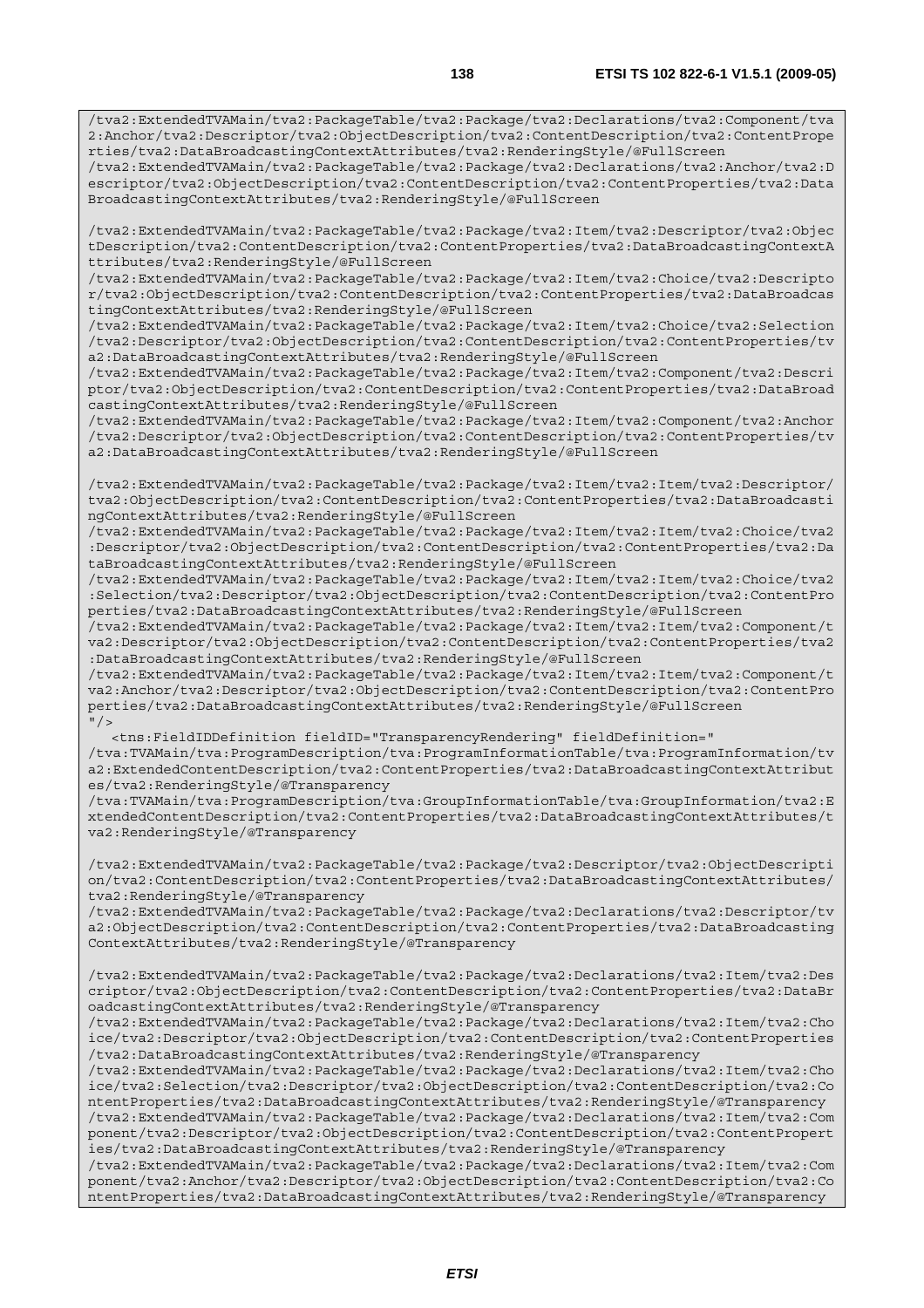/tva2:ExtendedTVAMain/tva2:PackageTable/tva2:Package/tva2:Declarations/tva2:Item/tva2:Ite m/tva2:Descriptor/tva2:ObjectDescription/tva2:ContentDescription/tva2:ContentProperties/t va2:DataBroadcastingContextAttributes/tva2:RenderingStyle/@Transparency

/tva2:ExtendedTVAMain/tva2:PackageTable/tva2:Package/tva2:Declarations/tva2:Item/tva2:Ite m/tva2:Choice/tva2:Descriptor/tva2:ObjectDescription/tva2:ContentDescription/tva2:Content Properties/tva2:DataBroadcastingContextAttributes/tva2:RenderingStyle/@Transparency

/tva2:ExtendedTVAMain/tva2:PackageTable/tva2:Package/tva2:Declarations/tva2:Item/tva2:Ite m/tva2:Choice/tva2:Selection/tva2:Descriptor/tva2:ObjectDescription/tva2:ContentDescripti on/tva2:ContentProperties/tva2:DataBroadcastingContextAttributes/tva2:RenderingStyle/@Tra nsparency

/tva2:ExtendedTVAMain/tva2:PackageTable/tva2:Package/tva2:Declarations/tva2:Item/tva2:Ite m/tva2:Component/tva2:Descriptor/tva2:ObjectDescription/tva2:ContentDescription/tva2:Cont entProperties/tva2:DataBroadcastingContextAttributes/tva2:RenderingStyle/@Transparency

/tva2:ExtendedTVAMain/tva2:PackageTable/tva2:Package/tva2:Declarations/tva2:Item/tva2:Ite m/tva2:Component/tva2:Anchor/tva2:Descriptor/tva2:ObjectDescription/tva2:ContentDescripti on/tva2:ContentProperties/tva2:DataBroadcastingContextAttributes/tva2:RenderingStyle/@Tra nsparency

/tva2:ExtendedTVAMain/tva2:PackageTable/tva2:Package/tva2:Declarations/tva2:Component/tva 2:Descriptor/tva2:ObjectDescription/tva2:ContentDescription/tva2:ContentProperties/tva2:D ataBroadcastingContextAttributes/tva2:RenderingStyle/@Transparency

/tva2:ExtendedTVAMain/tva2:PackageTable/tva2:Package/tva2:Declarations/tva2:Component/tva 2:Anchor/tva2:Descriptor/tva2:ObjectDescription/tva2:ContentDescription/tva2:ContentPrope rties/tva2:DataBroadcastingContextAttributes/tva2:RenderingStyle/@Transparency

/tva2:ExtendedTVAMain/tva2:PackageTable/tva2:Package/tva2:Declarations/tva2:Anchor/tva2:D escriptor/tva2:ObjectDescription/tva2:ContentDescription/tva2:ContentProperties/tva2:Data BroadcastingContextAttributes/tva2:RenderingStyle/@Transparency

/tva2:ExtendedTVAMain/tva2:PackageTable/tva2:Package/tva2:Item/tva2:Descriptor/tva2:Objec tDescription/tva2:ContentDescription/tva2:ContentProperties/tva2:DataBroadcastingContextA ttributes/tva2:RenderingStyle/@Transparency

/tva2:ExtendedTVAMain/tva2:PackageTable/tva2:Package/tva2:Item/tva2:Choice/tva2:Descripto r/tva2:ObjectDescription/tva2:ContentDescription/tva2:ContentProperties/tva2:DataBroadcas tingContextAttributes/tva2:RenderingStyle/@Transparency

/tva2:ExtendedTVAMain/tva2:PackageTable/tva2:Package/tva2:Item/tva2:Choice/tva2:Selection /tva2:Descriptor/tva2:ObjectDescription/tva2:ContentDescription/tva2:ContentProperties/tv a2:DataBroadcastingContextAttributes/tva2:RenderingStyle/@Transparency

/tva2:ExtendedTVAMain/tva2:PackageTable/tva2:Package/tva2:Item/tva2:Component/tva2:Descri ptor/tva2:ObjectDescription/tva2:ContentDescription/tva2:ContentProperties/tva2:DataBroad castingContextAttributes/tva2:RenderingStyle/@Transparency

/tva2:ExtendedTVAMain/tva2:PackageTable/tva2:Package/tva2:Item/tva2:Component/tva2:Anchor /tva2:Descriptor/tva2:ObjectDescription/tva2:ContentDescription/tva2:ContentProperties/tv a2:DataBroadcastingContextAttributes/tva2:RenderingStyle/@Transparency

/tva2:ExtendedTVAMain/tva2:PackageTable/tva2:Package/tva2:Item/tva2:Item/tva2:Descriptor/ tva2:ObjectDescription/tva2:ContentDescription/tva2:ContentProperties/tva2:DataBroadcasti ngContextAttributes/tva2:RenderingStyle/@Transparency

/tva2:ExtendedTVAMain/tva2:PackageTable/tva2:Package/tva2:Item/tva2:Item/tva2:Choice/tva2 :Descriptor/tva2:ObjectDescription/tva2:ContentDescription/tva2:ContentProperties/tva2:Da taBroadcastingContextAttributes/tva2:RenderingStyle/@Transparency

/tva2:ExtendedTVAMain/tva2:PackageTable/tva2:Package/tva2:Item/tva2:Item/tva2:Choice/tva2 :Selection/tva2:Descriptor/tva2:ObjectDescription/tva2:ContentDescription/tva2:ContentPro perties/tva2:DataBroadcastingContextAttributes/tva2:RenderingStyle/@Transparency

/tva2:ExtendedTVAMain/tva2:PackageTable/tva2:Package/tva2:Item/tva2:Item/tva2:Component/t va2:Descriptor/tva2:ObjectDescription/tva2:ContentDescription/tva2:ContentProperties/tva2 :DataBroadcastingContextAttributes/tva2:RenderingStyle/@Transparency

/tva2:ExtendedTVAMain/tva2:PackageTable/tva2:Package/tva2:Item/tva2:Item/tva2:Component/t va2:Anchor/tva2:Descriptor/tva2:ObjectDescription/tva2:ContentDescription/tva2:ContentPro perties/tva2:DataBroadcastingContextAttributes/tva2:RenderingStyle/@Transparency  $"$  />

<tns:FieldIDDefinition fieldID="UpdateCycle" fieldDefinition="

/tva:TVAMain/tva:ProgramDescription/tva:ProgramInformationTable/tva:ProgramInformation/tv a2:ExtendedContentDescription/tva2:ContentProperties/tva2:DataBroadcastingContextAttribut es/tva2:UpdateCycle/text()

/tva:TVAMain/tva:ProgramDescription/tva:GroupInformationTable/tva:GroupInformation/tva2:E xtendedContentDescription/tva2:ContentProperties/tva2:DataBroadcastingContextAttributes/t va2:UpdateCycle/text()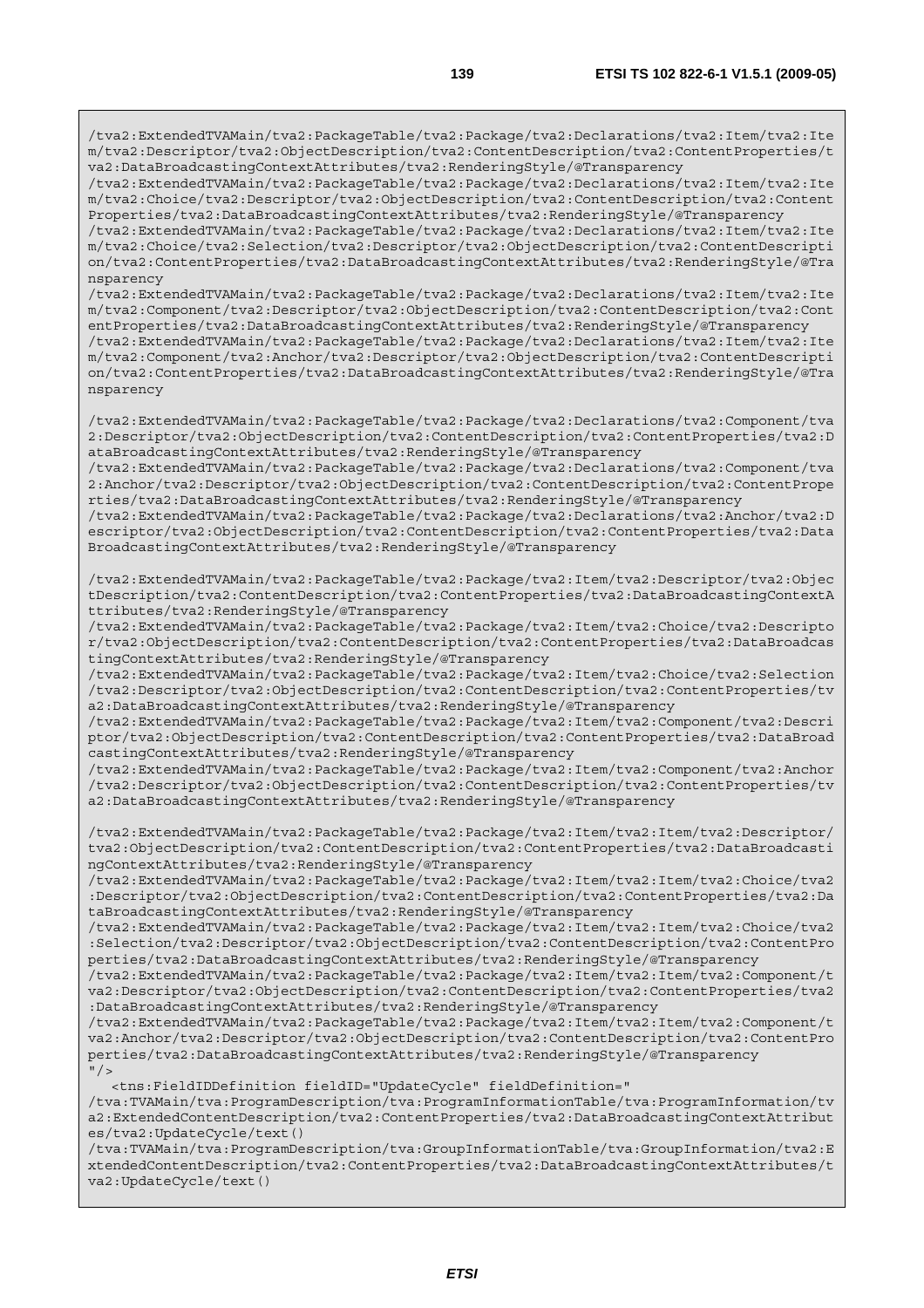/tva2:ExtendedTVAMain/tva2:PackageTable/tva2:Package/tva2:Descriptor/tva2:ObjectDescripti on/tva2:ContentDescription/tva2:ContentProperties/tva2:DataBroadcastingContextAttributes/ tva2:UpdateCycle/text()

/tva2:ExtendedTVAMain/tva2:PackageTable/tva2:Package/tva2:Declarations/tva2:Descriptor/tv a2:ObjectDescription/tva2:ContentDescription/tva2:ContentProperties/tva2:DataBroadcasting ContextAttributes/tva2:UpdateCycle/text()

/tva2:ExtendedTVAMain/tva2:PackageTable/tva2:Package/tva2:Declarations/tva2:Item/tva2:Des criptor/tva2:ObjectDescription/tva2:ContentDescription/tva2:ContentProperties/tva2:DataBr oadcastingContextAttributes/tva2:UpdateCycle/text()

/tva2:ExtendedTVAMain/tva2:PackageTable/tva2:Package/tva2:Declarations/tva2:Item/tva2:Cho ice/tva2:Descriptor/tva2:ObjectDescription/tva2:ContentDescription/tva2:ContentProperties /tva2:DataBroadcastingContextAttributes/tva2:UpdateCycle/text()

/tva2:ExtendedTVAMain/tva2:PackageTable/tva2:Package/tva2:Declarations/tva2:Item/tva2:Cho ice/tva2:Selection/tva2:Descriptor/tva2:ObjectDescription/tva2:ContentDescription/tva2:Co ntentProperties/tva2:DataBroadcastingContextAttributes/tva2:UpdateCycle/text()

/tva2:ExtendedTVAMain/tva2:PackageTable/tva2:Package/tva2:Declarations/tva2:Item/tva2:Com ponent/tva2:Descriptor/tva2:ObjectDescription/tva2:ContentDescription/tva2:ContentPropert ies/tva2:DataBroadcastingContextAttributes/tva2:UpdateCycle/text()

/tva2:ExtendedTVAMain/tva2:PackageTable/tva2:Package/tva2:Declarations/tva2:Item/tva2:Com ponent/tva2:Anchor/tva2:Descriptor/tva2:ObjectDescription/tva2:ContentDescription/tva2:Co ntentProperties/tva2:DataBroadcastingContextAttributes/tva2:UpdateCycle/text()

/tva2:ExtendedTVAMain/tva2:PackageTable/tva2:Package/tva2:Declarations/tva2:Item/tva2:Ite m/tva2:Descriptor/tva2:ObjectDescription/tva2:ContentDescription/tva2:ContentProperties/t va2:DataBroadcastingContextAttributes/tva2:UpdateCycle/text()

/tva2:ExtendedTVAMain/tva2:PackageTable/tva2:Package/tva2:Declarations/tva2:Item/tva2:Ite m/tva2:Choice/tva2:Descriptor/tva2:ObjectDescription/tva2:ContentDescription/tva2:Content Properties/tva2:DataBroadcastingContextAttributes/tva2:UpdateCycle/text()

/tva2:ExtendedTVAMain/tva2:PackageTable/tva2:Package/tva2:Declarations/tva2:Item/tva2:Ite m/tva2:Choice/tva2:Selection/tva2:Descriptor/tva2:ObjectDescription/tva2:ContentDescripti on/tva2:ContentProperties/tva2:DataBroadcastingContextAttributes/tva2:UpdateCycle/text()

/tva2:ExtendedTVAMain/tva2:PackageTable/tva2:Package/tva2:Declarations/tva2:Item/tva2:Ite m/tva2:Component/tva2:Descriptor/tva2:ObjectDescription/tva2:ContentDescription/tva2:Cont entProperties/tva2:DataBroadcastingContextAttributes/tva2:UpdateCycle/text()

/tva2:ExtendedTVAMain/tva2:PackageTable/tva2:Package/tva2:Declarations/tva2:Item/tva2:Ite m/tva2:Component/tva2:Anchor/tva2:Descriptor/tva2:ObjectDescription/tva2:ContentDescripti on/tva2:ContentProperties/tva2:DataBroadcastingContextAttributes/tva2:UpdateCycle/text()

/tva2:ExtendedTVAMain/tva2:PackageTable/tva2:Package/tva2:Declarations/tva2:Component/tva 2:Descriptor/tva2:ObjectDescription/tva2:ContentDescription/tva2:ContentProperties/tva2:D ataBroadcastingContextAttributes/tva2:UpdateCycle/text()

/tva2:ExtendedTVAMain/tva2:PackageTable/tva2:Package/tva2:Declarations/tva2:Component/tva 2:Anchor/tva2:Descriptor/tva2:ObjectDescription/tva2:ContentDescription/tva2:ContentPrope rties/tva2:DataBroadcastingContextAttributes/tva2:UpdateCycle/text()

/tva2:ExtendedTVAMain/tva2:PackageTable/tva2:Package/tva2:Declarations/tva2:Anchor/tva2:D escriptor/tva2:ObjectDescription/tva2:ContentDescription/tva2:ContentProperties/tva2:Data BroadcastingContextAttributes/tva2:UpdateCycle/text()

/tva2:ExtendedTVAMain/tva2:PackageTable/tva2:Package/tva2:Item/tva2:Descriptor/tva2:Objec tDescription/tva2:ContentDescription/tva2:ContentProperties/tva2:DataBroadcastingContextA ttributes/tva2:UpdateCycle/text()

/tva2:ExtendedTVAMain/tva2:PackageTable/tva2:Package/tva2:Item/tva2:Choice/tva2:Descripto r/tva2:ObjectDescription/tva2:ContentDescription/tva2:ContentProperties/tva2:DataBroadcas tingContextAttributes/tva2:UpdateCycle/text()

/tva2:ExtendedTVAMain/tva2:PackageTable/tva2:Package/tva2:Item/tva2:Choice/tva2:Selection /tva2:Descriptor/tva2:ObjectDescription/tva2:ContentDescription/tva2:ContentProperties/tv a2:DataBroadcastingContextAttributes/tva2:UpdateCycle/text()

/tva2:ExtendedTVAMain/tva2:PackageTable/tva2:Package/tva2:Item/tva2:Component/tva2:Descri ptor/tva2:ObjectDescription/tva2:ContentDescription/tva2:ContentProperties/tva2:DataBroad castingContextAttributes/tva2:UpdateCycle/text()

/tva2:ExtendedTVAMain/tva2:PackageTable/tva2:Package/tva2:Item/tva2:Component/tva2:Anchor /tva2:Descriptor/tva2:ObjectDescription/tva2:ContentDescription/tva2:ContentProperties/tv a2:DataBroadcastingContextAttributes/tva2:UpdateCycle/text()

/tva2:ExtendedTVAMain/tva2:PackageTable/tva2:Package/tva2:Item/tva2:Item/tva2:Descriptor/ tva2:ObjectDescription/tva2:ContentDescription/tva2:ContentProperties/tva2:DataBroadcasti ngContextAttributes/tva2:UpdateCycle/text()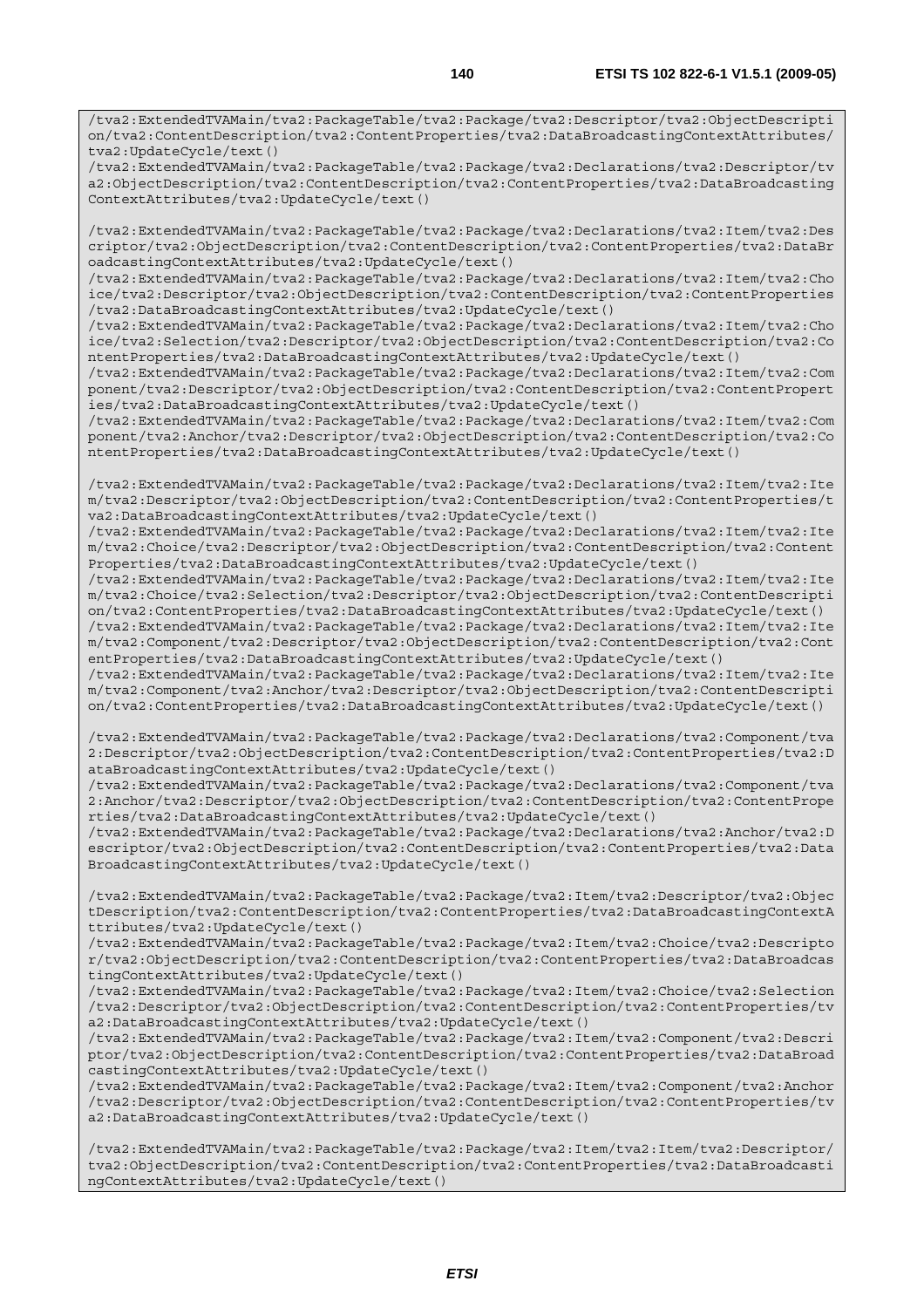/tva2:ExtendedTVAMain/tva2:PackageTable/tva2:Package/tva2:Item/tva2:Item/tva2:Choice/tva2 :Descriptor/tva2:ObjectDescription/tva2:ContentDescription/tva2:ContentProperties/tva2:Da taBroadcastingContextAttributes/tva2:UpdateCycle/text() /tva2:ExtendedTVAMain/tva2:PackageTable/tva2:Package/tva2:Item/tva2:Item/tva2:Choice/tva2 :Selection/tva2:Descriptor/tva2:ObjectDescription/tva2:ContentDescription/tva2:ContentPro perties/tva2:DataBroadcastingContextAttributes/tva2:UpdateCycle/text() /tva2:ExtendedTVAMain/tva2:PackageTable/tva2:Package/tva2:Item/tva2:Item/tva2:Component/t va2:Descriptor/tva2:ObjectDescription/tva2:ContentDescription/tva2:ContentProperties/tva2 :DataBroadcastingContextAttributes/tva2:UpdateCycle/text() /tva2:ExtendedTVAMain/tva2:PackageTable/tva2:Package/tva2:Item/tva2:Item/tva2:Component/t va2:Anchor/tva2:Descriptor/tva2:ObjectDescription/tva2:ContentDescription/tva2:ContentPro perties/tva2:DataBroadcastingContextAttributes/tva2:UpdateCycle/text()  $\frac{1}{2}$  $\geq$   $\frac{1}{2}$ ######################################################################################## --> <!-- fieldID for InterstitialContent in Package --> <!-- InterstitialContent, BrandName-->  $<$ ! --######################################################################################## --> <tns:FieldIDDefinition fieldID="InterstitialContent" fieldDefinition=" /tva:TVAMain/tva:ProgramDescription/tva:ProgramInformationTable/tva:ProgramInformation/tv a2:ExtendedContentDescription/tva2:ContentProperties/tva2:InterstitialContextAttributes /tva:TVAMain/tva:ProgramDescription/tva:GroupInformationTable/tva:GroupInformation/tva2:E xtendedContentDescription/tva2:ContentProperties/tva2:InterstitialContextAttributes /tva2:ExtendedTVAMain/tva2:PackageTable/tva2:Package/tva2:Descriptor/tva2:ObjectDescripti on/tva2:ContentDescription/tva2:ContentProperties/tva2:InterstitialContextAttributes /tva2:ExtendedTVAMain/tva2:PackageTable/tva2:Package/tva2:Declarations/tva2:Descriptor/tv a2:ObjectDescription/tva2:ContentDescription/tva2:ContentProperties/tva2:InterstitialCont extAttributes /tva2:ExtendedTVAMain/tva2:PackageTable/tva2:Package/tva2:Declarations/tva2:Item/tva2:Des criptor/tva2:ObjectDescription/tva2:ContentDescription/tva2:ContentProperties/tva2:Inters titialContextAttributes /tva2:ExtendedTVAMain/tva2:PackageTable/tva2:Package/tva2:Declarations/tva2:Item/tva2:Cho ice/tva2:Descriptor/tva2:ObjectDescription/tva2:ContentDescription/tva2:ContentProperties /tva2:InterstitialContextAttributes /tva2:ExtendedTVAMain/tva2:PackageTable/tva2:Package/tva2:Declarations/tva2:Item/tva2:Cho ice/tva2:Selection/tva2:Descriptor/tva2:ObjectDescription/tva2:ContentDescription/tva2:Co ntentProperties/tva2:InterstitialContextAttributes /tva2:ExtendedTVAMain/tva2:PackageTable/tva2:Package/tva2:Declarations/tva2:Item/tva2:Com ponent/tva2:Descriptor/tva2:ObjectDescription/tva2:ContentDescription/tva2:ContentPropert ies/tva2:InterstitialContextAttributes /tva2:ExtendedTVAMain/tva2:PackageTable/tva2:Package/tva2:Declarations/tva2:Item/tva2:Com ponent/tva2:Anchor/tva2:Descriptor/tva2:ObjectDescription/tva2:ContentDescription/tva2:Co ntentProperties/tva2:InterstitialContextAttributes /tva2:ExtendedTVAMain/tva2:PackageTable/tva2:Package/tva2:Declarations/tva2:Item/tva2:Ite m/tva2:Descriptor/tva2:ObjectDescription/tva2:ContentDescription/tva2:ContentProperties/t va2:InterstitialContextAttributes /tva2:ExtendedTVAMain/tva2:PackageTable/tva2:Package/tva2:Declarations/tva2:Item/tva2:Ite m/tva2:Choice/tva2:Descriptor/tva2:ObjectDescription/tva2:ContentDescription/tva2:Content Properties/tva2:InterstitialContextAttributes /tva2:ExtendedTVAMain/tva2:PackageTable/tva2:Package/tva2:Declarations/tva2:Item/tva2:Ite m/tva2:Choice/tva2:Selection/tva2:Descriptor/tva2:ObjectDescription/tva2:ContentDescripti on/tva2:ContentProperties/tva2:InterstitialContextAttributes /tva2:ExtendedTVAMain/tva2:PackageTable/tva2:Package/tva2:Declarations/tva2:Item/tva2:Ite m/tva2:Component/tva2:Descriptor/tva2:ObjectDescription/tva2:ContentDescription/tva2:Cont entProperties/tva2:InterstitialContextAttributes /tva2:ExtendedTVAMain/tva2:PackageTable/tva2:Package/tva2:Declarations/tva2:Item/tva2:Ite m/tva2:Component/tva2:Anchor/tva2:Descriptor/tva2:ObjectDescription/tva2:ContentDescripti on/tva2:ContentProperties/tva2:InterstitialContextAttributes

/tva2:ExtendedTVAMain/tva2:PackageTable/tva2:Package/tva2:Declarations/tva2:Component/tva 2:Descriptor/tva2:ObjectDescription/tva2:ContentDescription/tva2:ContentProperties/tva2:I nterstitialContextAttributes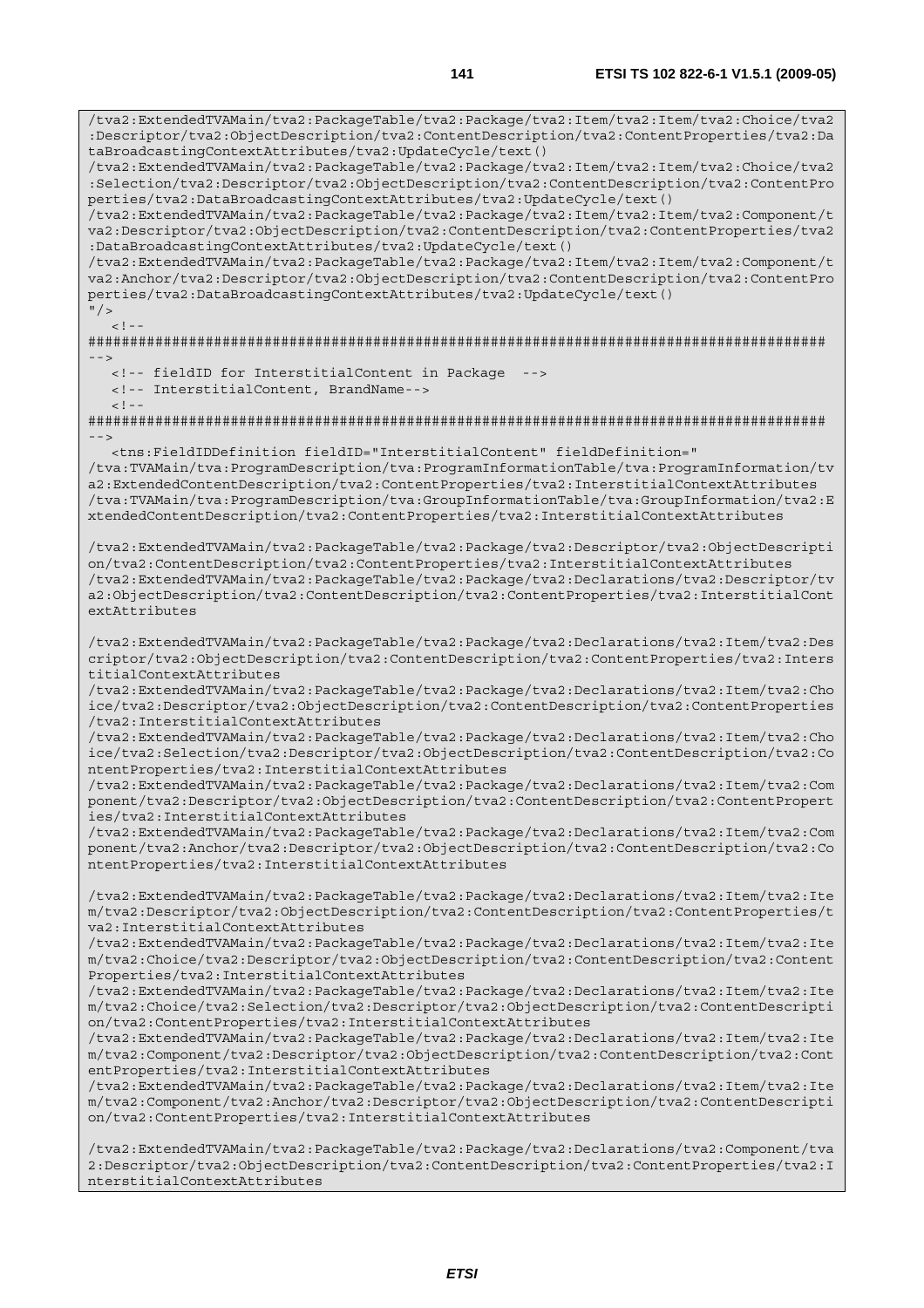/tva2:ExtendedTVAMain/tva2:PackageTable/tva2:Package/tva2:Declarations/tva2:Component/tva 2:Anchor/tva2:Descriptor/tva2:ObjectDescription/tva2:ContentDescription/tva2:ContentPrope rties/tva2:InterstitialContextAttributes

/tva2:ExtendedTVAMain/tva2:PackageTable/tva2:Package/tva2:Declarations/tva2:Anchor/tva2:D escriptor/tva2:ObjectDescription/tva2:ContentDescription/tva2:ContentProperties/tva2:Inte rstitialContextAttributes

/tva2:ExtendedTVAMain/tva2:PackageTable/tva2:Package/tva2:Item/tva2:Descriptor/tva2:Objec tDescription/tva2:ContentDescription/tva2:ContentProperties/tva2:InterstitialContextAttri butes

/tva2:ExtendedTVAMain/tva2:PackageTable/tva2:Package/tva2:Item/tva2:Choice/tva2:Descripto r/tva2:ObjectDescription/tva2:ContentDescription/tva2:ContentProperties/tva2:Interstitial ContextAttributes

/tva2:ExtendedTVAMain/tva2:PackageTable/tva2:Package/tva2:Item/tva2:Choice/tva2:Selection /tva2:Descriptor/tva2:ObjectDescription/tva2:ContentDescription/tva2:ContentProperties/tv a2:InterstitialContextAttributes

/tva2:ExtendedTVAMain/tva2:PackageTable/tva2:Package/tva2:Item/tva2:Component/tva2:Descri ptor/tva2:ObjectDescription/tva2:ContentDescription/tva2:ContentProperties/tva2:Interstit ialContextAttributes

/tva2:ExtendedTVAMain/tva2:PackageTable/tva2:Package/tva2:Item/tva2:Component/tva2:Anchor /tva2:Descriptor/tva2:ObjectDescription/tva2:ContentDescription/tva2:ContentProperties/tv a2:InterstitialContextAttributes

/tva2:ExtendedTVAMain/tva2:PackageTable/tva2:Package/tva2:Item/tva2:Item/tva2:Descriptor/ tva2:ObjectDescription/tva2:ContentDescription/tva2:ContentProperties/tva2:InterstitialCo ntextAttributes

/tva2:ExtendedTVAMain/tva2:PackageTable/tva2:Package/tva2:Item/tva2:Item/tva2:Choice/tva2 :Descriptor/tva2:ObjectDescription/tva2:ContentDescription/tva2:ContentProperties/tva2:In terstitialContextAttributes

/tva2:ExtendedTVAMain/tva2:PackageTable/tva2:Package/tva2:Item/tva2:Item/tva2:Choice/tva2 :Selection/tva2:Descriptor/tva2:ObjectDescription/tva2:ContentDescription/tva2:ContentPro perties/tva2:InterstitialContextAttributes

/tva2:ExtendedTVAMain/tva2:PackageTable/tva2:Package/tva2:Item/tva2:Item/tva2:Component/t va2:Descriptor/tva2:ObjectDescription/tva2:ContentDescription/tva2:ContentProperties/tva2 :InterstitialContextAttributes

/tva2:ExtendedTVAMain/tva2:PackageTable/tva2:Package/tva2:Item/tva2:Item/tva2:Component/t va2:Anchor/tva2:Descriptor/tva2:ObjectDescription/tva2:ContentDescription/tva2:ContentPro perties/tva2:InterstitialContextAttributes  $"$ />

<tns:FieldIDDefinition fieldID="BrandName" fieldDefinition="

/tva:TVAMain/tva:ProgramDescription/tva:ProgramInformationTable/tva:ProgramInformation/tv a2:ExtendedContentDescription/tva2:ContentProperties/tva2:InterstitialContextAttributes/t va2:BrandName/text()

/tva:TVAMain/tva:ProgramDescription/tva:GroupInformationTable/tva:GroupInformation/tva2:E xtendedContentDescription/tva2:ContentProperties/tva2:InterstitialContextAttributes/tva2: BrandName/text()

/tva2:ExtendedTVAMain/tva2:PackageTable/tva2:Package/tva2:Descriptor/tva2:ObjectDescripti on/tva2:ContentDescription/tva2:ContentProperties/tva2:InterstitialContextAttributes/tva2 :BrandName/text()

/tva2:ExtendedTVAMain/tva2:PackageTable/tva2:Package/tva2:Declarations/tva2:Descriptor/tv a2:ObjectDescription/tva2:ContentDescription/tva2:ContentProperties/tva2:InterstitialCont extAttributes/tva2:BrandName/text()

/tva2:ExtendedTVAMain/tva2:PackageTable/tva2:Package/tva2:Declarations/tva2:Item/tva2:Des criptor/tva2:ObjectDescription/tva2:ContentDescription/tva2:ContentProperties/tva2:Inters titialContextAttributes/tva2:BrandName/text()

/tva2:ExtendedTVAMain/tva2:PackageTable/tva2:Package/tva2:Declarations/tva2:Item/tva2:Cho ice/tva2:Descriptor/tva2:ObjectDescription/tva2:ContentDescription/tva2:ContentProperties /tva2:InterstitialContextAttributes/tva2:BrandName/text()

/tva2:ExtendedTVAMain/tva2:PackageTable/tva2:Package/tva2:Declarations/tva2:Item/tva2:Cho ice/tva2:Selection/tva2:Descriptor/tva2:ObjectDescription/tva2:ContentDescription/tva2:Co ntentProperties/tva2:InterstitialContextAttributes/tva2:BrandName/text()

/tva2:ExtendedTVAMain/tva2:PackageTable/tva2:Package/tva2:Declarations/tva2:Item/tva2:Com ponent/tva2:Descriptor/tva2:ObjectDescription/tva2:ContentDescription/tva2:ContentPropert ies/tva2:InterstitialContextAttributes/tva2:BrandName/text()

/tva2:ExtendedTVAMain/tva2:PackageTable/tva2:Package/tva2:Declarations/tva2:Item/tva2:Com ponent/tva2:Anchor/tva2:Descriptor/tva2:ObjectDescription/tva2:ContentDescription/tva2:Co ntentProperties/tva2:InterstitialContextAttributes/tva2:BrandName/text()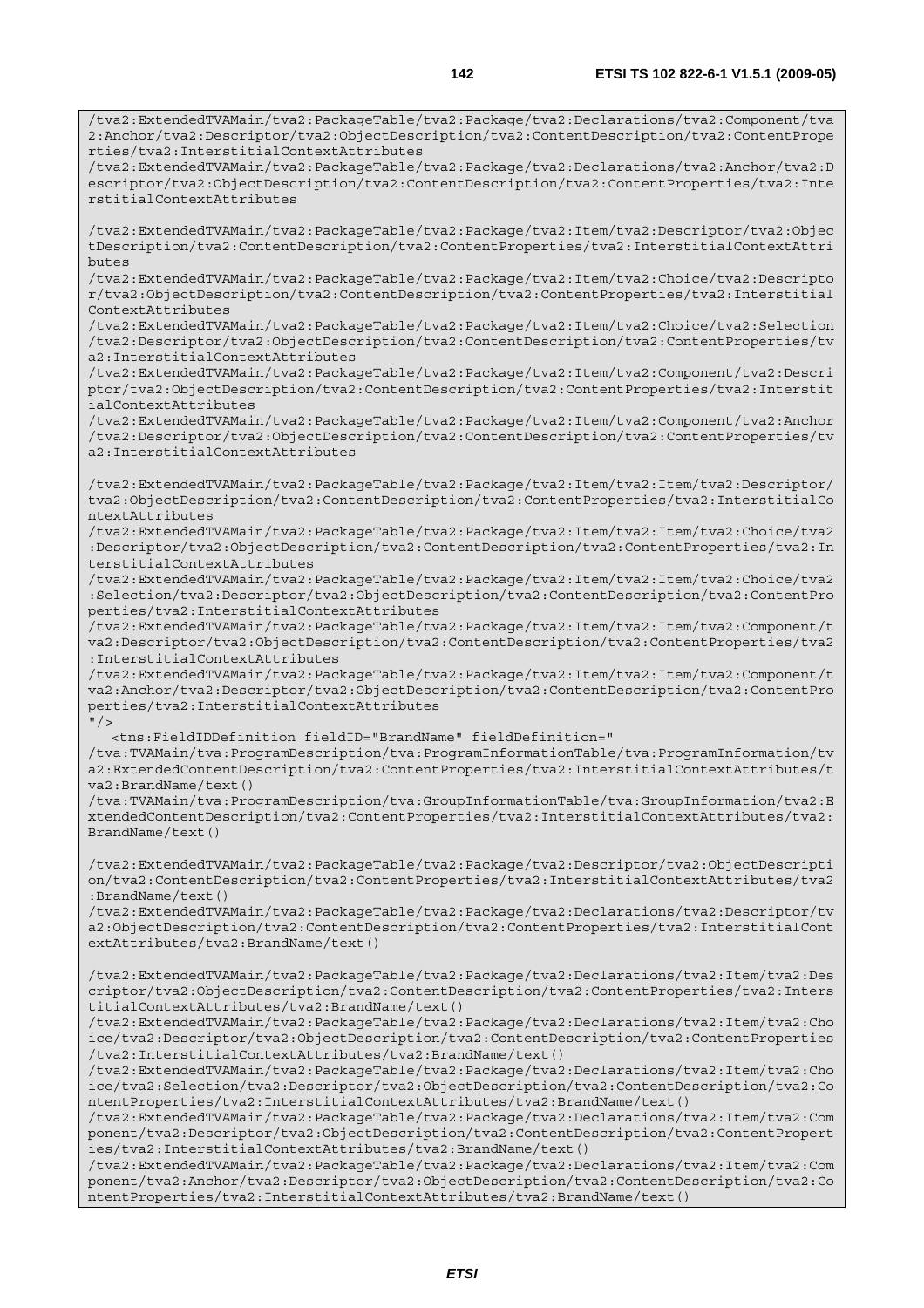/tva2:ExtendedTVAMain/tva2:PackageTable/tva2:Package/tva2:Declarations/tva2:Item/tva2:Ite m/tva2:Descriptor/tva2:ObjectDescription/tva2:ContentDescription/tva2:ContentProperties/t va2:InterstitialContextAttributes/tva2:BrandName/text()

/tva2:ExtendedTVAMain/tva2:PackageTable/tva2:Package/tva2:Declarations/tva2:Item/tva2:Ite m/tva2:Choice/tva2:Descriptor/tva2:ObjectDescription/tva2:ContentDescription/tva2:Content Properties/tva2:InterstitialContextAttributes/tva2:BrandName/text()

/tva2:ExtendedTVAMain/tva2:PackageTable/tva2:Package/tva2:Declarations/tva2:Item/tva2:Ite m/tva2:Choice/tva2:Selection/tva2:Descriptor/tva2:ObjectDescription/tva2:ContentDescripti on/tva2:ContentProperties/tva2:InterstitialContextAttributes/tva2:BrandName/text()

/tva2:ExtendedTVAMain/tva2:PackageTable/tva2:Package/tva2:Declarations/tva2:Item/tva2:Ite m/tva2:Component/tva2:Descriptor/tva2:ObjectDescription/tva2:ContentDescription/tva2:Cont entProperties/tva2:InterstitialContextAttributes/tva2:BrandName/text()

/tva2:ExtendedTVAMain/tva2:PackageTable/tva2:Package/tva2:Declarations/tva2:Item/tva2:Ite m/tva2:Component/tva2:Anchor/tva2:Descriptor/tva2:ObjectDescription/tva2:ContentDescripti on/tva2:ContentProperties/tva2:InterstitialContextAttributes/tva2:BrandName/text()

/tva2:ExtendedTVAMain/tva2:PackageTable/tva2:Package/tva2:Declarations/tva2:Component/tva 2:Descriptor/tva2:ObjectDescription/tva2:ContentDescription/tva2:ContentProperties/tva2:I nterstitialContextAttributes/tva2:BrandName/text()

/tva2:ExtendedTVAMain/tva2:PackageTable/tva2:Package/tva2:Declarations/tva2:Component/tva 2:Anchor/tva2:Descriptor/tva2:ObjectDescription/tva2:ContentDescription/tva2:ContentPrope rties/tva2:InterstitialContextAttributes/tva2:BrandName/text()

/tva2:ExtendedTVAMain/tva2:PackageTable/tva2:Package/tva2:Declarations/tva2:Anchor/tva2:D escriptor/tva2:ObjectDescription/tva2:ContentDescription/tva2:ContentProperties/tva2:Inte rstitialContextAttributes/tva2:BrandName/text()

/tva2:ExtendedTVAMain/tva2:PackageTable/tva2:Package/tva2:Item/tva2:Descriptor/tva2:Objec tDescription/tva2:ContentDescription/tva2:ContentProperties/tva2:InterstitialContextAttri butes/tva2:BrandName/text()

/tva2:ExtendedTVAMain/tva2:PackageTable/tva2:Package/tva2:Item/tva2:Choice/tva2:Descripto r/tva2:ObjectDescription/tva2:ContentDescription/tva2:ContentProperties/tva2:Interstitial ContextAttributes/tva2:BrandName/text()

/tva2:ExtendedTVAMain/tva2:PackageTable/tva2:Package/tva2:Item/tva2:Choice/tva2:Selection /tva2:Descriptor/tva2:ObjectDescription/tva2:ContentDescription/tva2:ContentProperties/tv a2:InterstitialContextAttributes/tva2:BrandName/text()

/tva2:ExtendedTVAMain/tva2:PackageTable/tva2:Package/tva2:Item/tva2:Component/tva2:Descri ptor/tva2:ObjectDescription/tva2:ContentDescription/tva2:ContentProperties/tva2:Interstit ialContextAttributes/tva2:BrandName/text()

/tva2:ExtendedTVAMain/tva2:PackageTable/tva2:Package/tva2:Item/tva2:Component/tva2:Anchor /tva2:Descriptor/tva2:ObjectDescription/tva2:ContentDescription/tva2:ContentProperties/tv a2:InterstitialContextAttributes/tva2:BrandName/text()

/tva2:ExtendedTVAMain/tva2:PackageTable/tva2:Package/tva2:Item/tva2:Item/tva2:Descriptor/ tva2:ObjectDescription/tva2:ContentDescription/tva2:ContentProperties/tva2:InterstitialCo ntextAttributes/tva2:BrandName/text()

/tva2:ExtendedTVAMain/tva2:PackageTable/tva2:Package/tva2:Item/tva2:Item/tva2:Choice/tva2 :Descriptor/tva2:ObjectDescription/tva2:ContentDescription/tva2:ContentProperties/tva2:In terstitialContextAttributes/tva2:BrandName/text()

/tva2:ExtendedTVAMain/tva2:PackageTable/tva2:Package/tva2:Item/tva2:Item/tva2:Choice/tva2 :Selection/tva2:Descriptor/tva2:ObjectDescription/tva2:ContentDescription/tva2:ContentPro perties/tva2:InterstitialContextAttributes/tva2:BrandName/text()

/tva2:ExtendedTVAMain/tva2:PackageTable/tva2:Package/tva2:Item/tva2:Item/tva2:Component/t va2:Descriptor/tva2:ObjectDescription/tva2:ContentDescription/tva2:ContentProperties/tva2 :InterstitialContextAttributes/tva2:BrandName/text()

/tva2:ExtendedTVAMain/tva2:PackageTable/tva2:Package/tva2:Item/tva2:Item/tva2:Component/t va2:Anchor/tva2:Descriptor/tva2:ObjectDescription/tva2:ContentDescription/tva2:ContentPro perties/tva2:InterstitialContextAttributes/tva2:BrandName/text()

```
^{\prime\prime} / >
<! --
```
######################################################################################## -->

<!-- fieldID for EducationContent in Package -->

<!-- EducationContent, IntendedUser, EducationalType -->

 $\lt$  !  $-$ 

######################################################################################## -->

<tns:FieldIDDefinition fieldID="EducationalContent" fieldDefinition="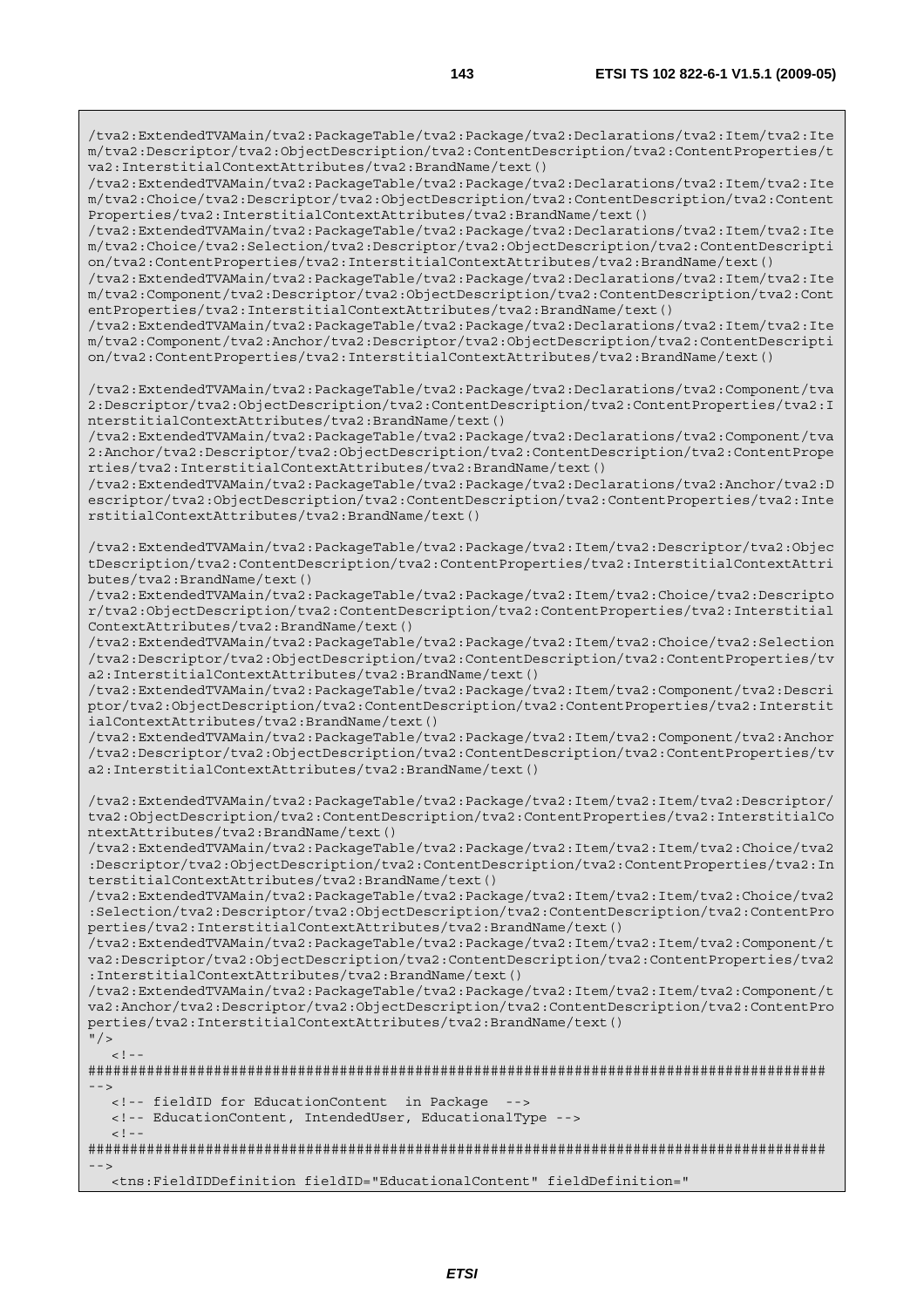/tva:TVAMain/tva:ProgramDescription/tva:ProgramInformationTable/tva:ProgramInformation/tv a2:ExtendedContentDescription/tva2:ContentProperties/tva2:EducationalContextAttributes /tva:TVAMain/tva:ProgramDescription/tva:GroupInformationTable/tva:GroupInformation/tva2:E xtendedContentDescription/tva2:ContentProperties/tva2:EducationalContextAttributes

/tva2:ExtendedTVAMain/tva2:PackageTable/tva2:Package/tva2:Descriptor/tva2:ObjectDescripti on/tva2:ContentDescription/tva2:ContentProperties/tva2:EducationalContextAttributes /tva2:ExtendedTVAMain/tva2:PackageTable/tva2:Package/tva2:Declarations/tva2:Descriptor/tv a2:ObjectDescription/tva2:ContentDescription/tva2:ContentProperties/tva2:EducationalConte xtAttributes

/tva2:ExtendedTVAMain/tva2:PackageTable/tva2:Package/tva2:Declarations/tva2:Item/tva2:Des criptor/tva2:ObjectDescription/tva2:ContentDescription/tva2:ContentProperties/tva2:Educat ionalContextAttributes

/tva2:ExtendedTVAMain/tva2:PackageTable/tva2:Package/tva2:Declarations/tva2:Item/tva2:Cho ice/tva2:Descriptor/tva2:ObjectDescription/tva2:ContentDescription/tva2:ContentProperties /tva2:EducationalContextAttributes

/tva2:ExtendedTVAMain/tva2:PackageTable/tva2:Package/tva2:Declarations/tva2:Item/tva2:Cho ice/tva2:Selection/tva2:Descriptor/tva2:ObjectDescription/tva2:ContentDescription/tva2:Co ntentProperties/tva2:EducationalContextAttributes

/tva2:ExtendedTVAMain/tva2:PackageTable/tva2:Package/tva2:Declarations/tva2:Item/tva2:Com ponent/tva2:Descriptor/tva2:ObjectDescription/tva2:ContentDescription/tva2:ContentPropert ies/tva2:EducationalContextAttributes

/tva2:ExtendedTVAMain/tva2:PackageTable/tva2:Package/tva2:Declarations/tva2:Item/tva2:Com ponent/tva2:Anchor/tva2:Descriptor/tva2:ObjectDescription/tva2:ContentDescription/tva2:Co ntentProperties/tva2:EducationalContextAttributes

/tva2:ExtendedTVAMain/tva2:PackageTable/tva2:Package/tva2:Declarations/tva2:Item/tva2:Ite m/tva2:Descriptor/tva2:ObjectDescription/tva2:ContentDescription/tva2:ContentProperties/t va2:EducationalContextAttributes

/tva2:ExtendedTVAMain/tva2:PackageTable/tva2:Package/tva2:Declarations/tva2:Item/tva2:Ite m/tva2:Choice/tva2:Descriptor/tva2:ObjectDescription/tva2:ContentDescription/tva2:Content Properties/tva2:EducationalContextAttributes

/tva2:ExtendedTVAMain/tva2:PackageTable/tva2:Package/tva2:Declarations/tva2:Item/tva2:Ite m/tva2:Choice/tva2:Selection/tva2:Descriptor/tva2:ObjectDescription/tva2:ContentDescripti on/tva2:ContentProperties/tva2:EducationalContextAttributes

/tva2:ExtendedTVAMain/tva2:PackageTable/tva2:Package/tva2:Declarations/tva2:Item/tva2:Ite m/tva2:Component/tva2:Descriptor/tva2:ObjectDescription/tva2:ContentDescription/tva2:Cont entProperties/tva2:EducationalContextAttributes

/tva2:ExtendedTVAMain/tva2:PackageTable/tva2:Package/tva2:Declarations/tva2:Item/tva2:Ite m/tva2:Component/tva2:Anchor/tva2:Descriptor/tva2:ObjectDescription/tva2:ContentDescripti on/tva2:ContentProperties/tva2:EducationalContextAttributes

/tva2:ExtendedTVAMain/tva2:PackageTable/tva2:Package/tva2:Declarations/tva2:Component/tva 2:Descriptor/tva2:ObjectDescription/tva2:ContentDescription/tva2:ContentProperties/tva2:E ducationalContextAttributes

/tva2:ExtendedTVAMain/tva2:PackageTable/tva2:Package/tva2:Declarations/tva2:Component/tva 2:Anchor/tva2:Descriptor/tva2:ObjectDescription/tva2:ContentDescription/tva2:ContentPrope rties/tva2:EducationalContextAttributes

/tva2:ExtendedTVAMain/tva2:PackageTable/tva2:Package/tva2:Declarations/tva2:Anchor/tva2:D escriptor/tva2:ObjectDescription/tva2:ContentDescription/tva2:ContentProperties/tva2:Educ ationalContextAttributes

/tva2:ExtendedTVAMain/tva2:PackageTable/tva2:Package/tva2:Item/tva2:Descriptor/tva2:Objec tDescription/tva2:ContentDescription/tva2:ContentProperties/tva2:EducationalContextAttrib utes

/tva2:ExtendedTVAMain/tva2:PackageTable/tva2:Package/tva2:Item/tva2:Choice/tva2:Descripto r/tva2:ObjectDescription/tva2:ContentDescription/tva2:ContentProperties/tva2:EducationalC ontextAttributes

/tva2:ExtendedTVAMain/tva2:PackageTable/tva2:Package/tva2:Item/tva2:Choice/tva2:Selection /tva2:Descriptor/tva2:ObjectDescription/tva2:ContentDescription/tva2:ContentProperties/tv a2:EducationalContextAttributes

/tva2:ExtendedTVAMain/tva2:PackageTable/tva2:Package/tva2:Item/tva2:Component/tva2:Descri ptor/tva2:ObjectDescription/tva2:ContentDescription/tva2:ContentProperties/tva2:Education alContextAttributes

/tva2:ExtendedTVAMain/tva2:PackageTable/tva2:Package/tva2:Item/tva2:Component/tva2:Anchor /tva2:Descriptor/tva2:ObjectDescription/tva2:ContentDescription/tva2:ContentProperties/tv a2:EducationalContextAttributes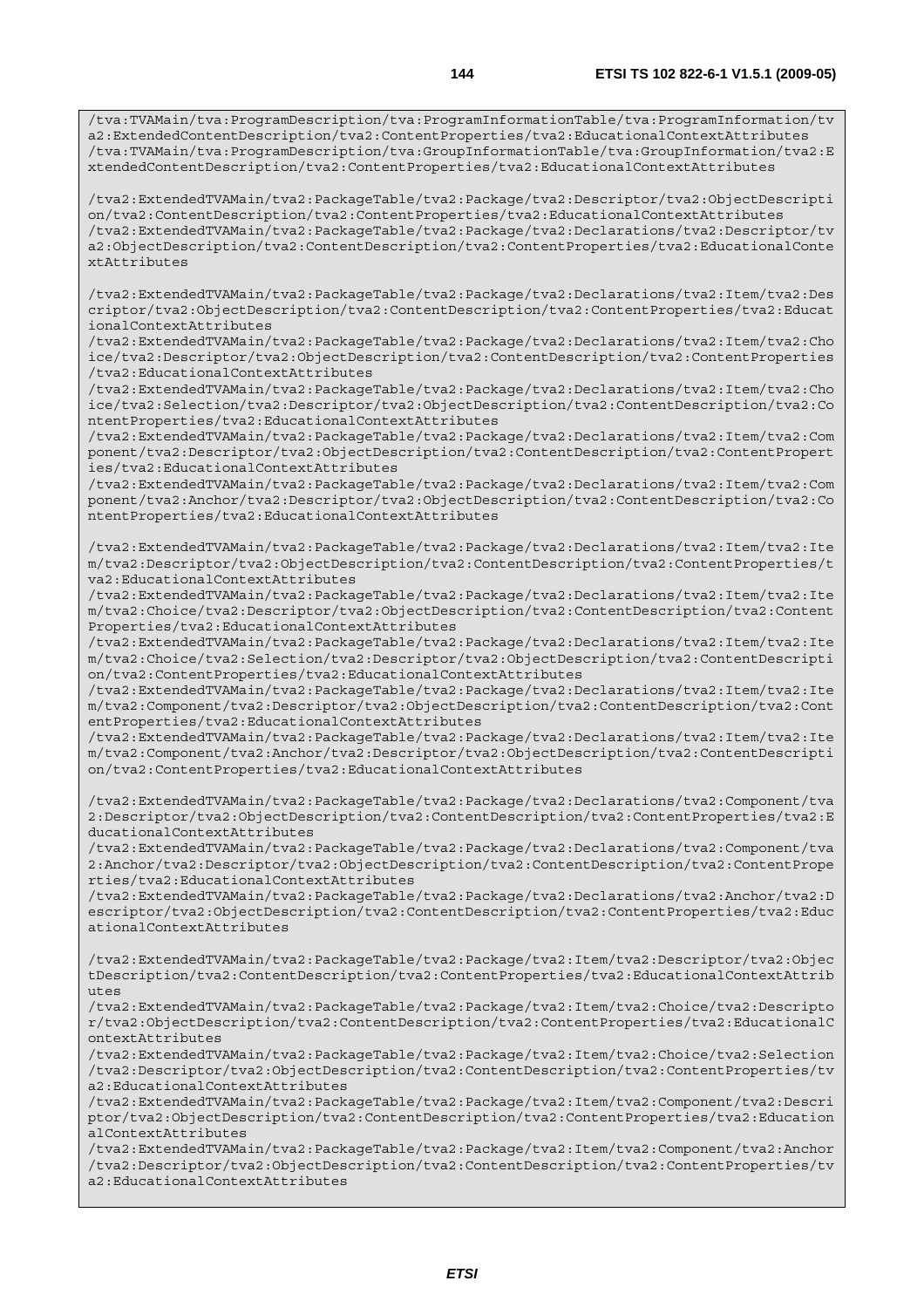/tva2:ExtendedTVAMain/tva2:PackageTable/tva2:Package/tva2:Item/tva2:Item/tva2:Descriptor/ tva2:ObjectDescription/tva2:ContentDescription/tva2:ContentProperties/tva2:EducationalCon textAttributes

/tva2:ExtendedTVAMain/tva2:PackageTable/tva2:Package/tva2:Item/tva2:Item/tva2:Choice/tva2 :Descriptor/tva2:ObjectDescription/tva2:ContentDescription/tva2:ContentProperties/tva2:Ed ucationalContextAttributes

/tva2:ExtendedTVAMain/tva2:PackageTable/tva2:Package/tva2:Item/tva2:Item/tva2:Choice/tva2 :Selection/tva2:Descriptor/tva2:ObjectDescription/tva2:ContentDescription/tva2:ContentPro perties/tva2:EducationalContextAttributes

/tva2:ExtendedTVAMain/tva2:PackageTable/tva2:Package/tva2:Item/tva2:Item/tva2:Component/t va2:Descriptor/tva2:ObjectDescription/tva2:ContentDescription/tva2:ContentProperties/tva2 :EducationalContextAttributes

/tva2:ExtendedTVAMain/tva2:PackageTable/tva2:Package/tva2:Item/tva2:Item/tva2:Component/t va2:Anchor/tva2:Descriptor/tva2:ObjectDescription/tva2:ContentDescription/tva2:ContentPro perties/tva2:EducationalContextAttributes  $"$  />

<tns:FieldIDDefinition fieldID="IntendedUser" fieldDefinition="

/tva:TVAMain/tva:ProgramDescription/tva:ProgramInformationTable/tva:ProgramInformation/tv a2:ExtendedContentDescription/tva2:ContentProperties/tva2:EducationalContextAttributes/tv a2:IntendedUser/@href

/tva:TVAMain/tva:ProgramDescription/tva:ProgramInformationTable/tva:ProgramInformation/tv a2:ExtendedContentDescription/tva2:ContentProperties/tva2:EducationalContextAttributes/tv a2:IntendedUser/tva:Name/text()

/tva:TVAMain/tva:ProgramDescription/tva:GroupInformationTable/tva:GroupInformation/tva2:E xtendedContentDescription/tva2:ContentProperties/tva2:EducationalContextAttributes/tva2:I ntendedUser/@href

/tva:TVAMain/tva:ProgramDescription/tva:GroupInformationTable/tva:GroupInformation/tva2:E xtendedContentDescription/tva2:ContentProperties/tva2:EducationalContextAttributes/tva2:I ntendedUser/tva:Name/text()

/tva2:ExtendedTVAMain/tva2:PackageTable/tva2:Package/tva2:Descriptor/tva2:ObjectDescripti on/tva2:ContentDescription/tva2:ContentProperties/tva2:EducationalContextAttributes/tva2: IntendedUser/@href

/tva2:ExtendedTVAMain/tva2:PackageTable/tva2:Package/tva2:Descriptor/tva2:ObjectDescripti on/tva2:ContentDescription/tva2:ContentProperties/tva2:EducationalContextAttributes/tva2: IntendedUser/tva:Name/text()

/tva2:ExtendedTVAMain/tva2:PackageTable/tva2:Package/tva2:Declarations/tva2:Descriptor/tv a2:ObjectDescription/tva2:ContentDescription/tva2:ContentProperties/tva2:EducationalConte xtAttributes/tva2:IntendedUser/@href

/tva2:ExtendedTVAMain/tva2:PackageTable/tva2:Package/tva2:Declarations/tva2:Descriptor/tv a2:ObjectDescription/tva2:ContentDescription/tva2:ContentProperties/tva2:EducationalConte xtAttributes/tva2:IntendedUser/tva:Name/text()

/tva2:ExtendedTVAMain/tva2:PackageTable/tva2:Package/tva2:Declarations/tva2:Item/tva2:Des criptor/tva2:ObjectDescription/tva2:ContentDescription/tva2:ContentProperties/tva2:Educat ionalContextAttributes/tva2:IntendedUser/@href

/tva2:ExtendedTVAMain/tva2:PackageTable/tva2:Package/tva2:Declarations/tva2:Item/tva2:Des criptor/tva2:ObjectDescription/tva2:ContentDescription/tva2:ContentProperties/tva2:Educat ionalContextAttributes/tva2:IntendedUser/tva:Name/text()

/tva2:ExtendedTVAMain/tva2:PackageTable/tva2:Package/tva2:Declarations/tva2:Item/tva2:Cho ice/tva2:Descriptor/tva2:ObjectDescription/tva2:ContentDescription/tva2:ContentProperties /tva2:EducationalContextAttributes/tva2:IntendedUser/@href

/tva2:ExtendedTVAMain/tva2:PackageTable/tva2:Package/tva2:Declarations/tva2:Item/tva2:Cho ice/tva2:Descriptor/tva2:ObjectDescription/tva2:ContentDescription/tva2:ContentProperties /tva2:EducationalContextAttributes/tva2:IntendedUser/tva:Name/text()

/tva2:ExtendedTVAMain/tva2:PackageTable/tva2:Package/tva2:Declarations/tva2:Item/tva2:Cho ice/tva2:Selection/tva2:Descriptor/tva2:ObjectDescription/tva2:ContentDescription/tva2:Co ntentProperties/tva2:EducationalContextAttributes/tva2:IntendedUser/@href /tva2:ExtendedTVAMain/tva2:PackageTable/tva2:Package/tva2:Declarations/tva2:Item/tva2:Cho

ice/tva2:Selection/tva2:Descriptor/tva2:ObjectDescription/tva2:ContentDescription/tva2:Co ntentProperties/tva2:EducationalContextAttributes/tva2:IntendedUser/tva:Name/text()

/tva2:ExtendedTVAMain/tva2:PackageTable/tva2:Package/tva2:Declarations/tva2:Item/tva2:Com ponent/tva2:Descriptor/tva2:ObjectDescription/tva2:ContentDescription/tva2:ContentPropert ies/tva2:EducationalContextAttributes/tva2:IntendedUser/@href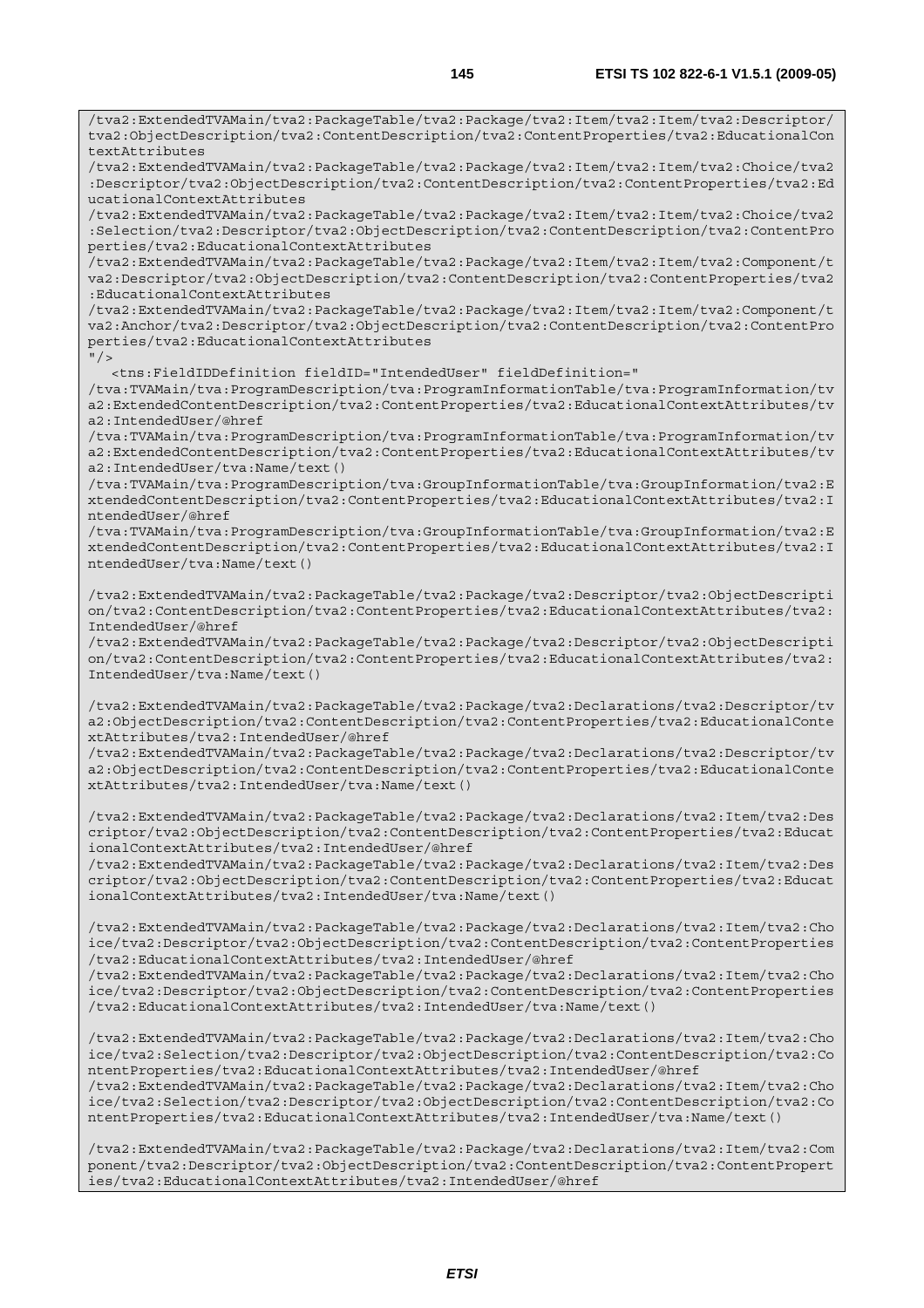/tva2:ExtendedTVAMain/tva2:PackageTable/tva2:Package/tva2:Declarations/tva2:Item/tva2:Com ponent/tva2:Descriptor/tva2:ObjectDescription/tva2:ContentDescription/tva2:ContentPropert ies/tva2:EducationalContextAttributes/tva2:IntendedUser/tva:Name/text()

/tva2:ExtendedTVAMain/tva2:PackageTable/tva2:Package/tva2:Declarations/tva2:Item/tva2:Com ponent/tva2:Anchor/tva2:Descriptor/tva2:ObjectDescription/tva2:ContentDescription/tva2:Co ntentProperties/tva2:EducationalContextAttributes/tva2:IntendedUser/@href

/tva2:ExtendedTVAMain/tva2:PackageTable/tva2:Package/tva2:Declarations/tva2:Item/tva2:Com ponent/tva2:Anchor/tva2:Descriptor/tva2:ObjectDescription/tva2:ContentDescription/tva2:Co ntentProperties/tva2:EducationalContextAttributes/tva2:IntendedUser/tva:Name/text()

/tva2:ExtendedTVAMain/tva2:PackageTable/tva2:Package/tva2:Declarations/tva2:Item/tva2:Ite m/tva2:Descriptor/tva2:ObjectDescription/tva2:ContentDescription/tva2:ContentProperties/t va2:EducationalContextAttributes/tva2:IntendedUser/@href

/tva2:ExtendedTVAMain/tva2:PackageTable/tva2:Package/tva2:Declarations/tva2:Item/tva2:Ite m/tva2:Descriptor/tva2:ObjectDescription/tva2:ContentDescription/tva2:ContentProperties/t va2:EducationalContextAttributes/tva2:IntendedUser/tva:Name/text()

/tva2:ExtendedTVAMain/tva2:PackageTable/tva2:Package/tva2:Declarations/tva2:Item/tva2:Ite m/tva2:Choice/tva2:Descriptor/tva2:ObjectDescription/tva2:ContentDescription/tva2:Content Properties/tva2:EducationalContextAttributes/tva2:IntendedUser/@href

/tva2:ExtendedTVAMain/tva2:PackageTable/tva2:Package/tva2:Declarations/tva2:Item/tva2:Ite m/tva2:Choice/tva2:Descriptor/tva2:ObjectDescription/tva2:ContentDescription/tva2:Content Properties/tva2:EducationalContextAttributes/tva2:IntendedUser/tva:Name/text()

/tva2:ExtendedTVAMain/tva2:PackageTable/tva2:Package/tva2:Declarations/tva2:Item/tva2:Ite m/tva2:Choice/tva2:Selection/tva2:Descriptor/tva2:ObjectDescription/tva2:ContentDescripti on/tva2:ContentProperties/tva2:EducationalContextAttributes/tva2:IntendedUser/@href

/tva2:ExtendedTVAMain/tva2:PackageTable/tva2:Package/tva2:Declarations/tva2:Item/tva2:Ite m/tva2:Choice/tva2:Selection/tva2:Descriptor/tva2:ObjectDescription/tva2:ContentDescripti on/tva2:ContentProperties/tva2:EducationalContextAttributes/tva2:IntendedUser/tva:Name/te  $xt()$ 

/tva2:ExtendedTVAMain/tva2:PackageTable/tva2:Package/tva2:Declarations/tva2:Item/tva2:Ite m/tva2:Component/tva2:Descriptor/tva2:ObjectDescription/tva2:ContentDescription/tva2:Cont entProperties/tva2:EducationalContextAttributes/tva2:IntendedUser/@href

/tva2:ExtendedTVAMain/tva2:PackageTable/tva2:Package/tva2:Declarations/tva2:Item/tva2:Ite m/tva2:Component/tva2:Descriptor/tva2:ObjectDescription/tva2:ContentDescription/tva2:Cont entProperties/tva2:EducationalContextAttributes/tva2:IntendedUser/tva:Name/text()

/tva2:ExtendedTVAMain/tva2:PackageTable/tva2:Package/tva2:Declarations/tva2:Item/tva2:Ite m/tva2:Component/tva2:Anchor/tva2:Descriptor/tva2:ObjectDescription/tva2:ContentDescripti on/tva2:ContentProperties/tva2:EducationalContextAttributes/tva2:IntendedUser/@href

/tva2:ExtendedTVAMain/tva2:PackageTable/tva2:Package/tva2:Declarations/tva2:Item/tva2:Ite m/tva2:Component/tva2:Anchor/tva2:Descriptor/tva2:ObjectDescription/tva2:ContentDescripti on/tva2:ContentProperties/tva2:EducationalContextAttributes/tva2:IntendedUser/tva:Name/te xt()

/tva2:ExtendedTVAMain/tva2:PackageTable/tva2:Package/tva2:Declarations/tva2:Component/tva 2:Descriptor/tva2:ObjectDescription/tva2:ContentDescription/tva2:ContentProperties/tva2:E ducationalContextAttributes/tva2:IntendedUser/@href

/tva2:ExtendedTVAMain/tva2:PackageTable/tva2:Package/tva2:Declarations/tva2:Component/tva 2:Descriptor/tva2:ObjectDescription/tva2:ContentDescription/tva2:ContentProperties/tva2:E ducationalContextAttributes/tva2:IntendedUser/tva:Name/text()

/tva2:ExtendedTVAMain/tva2:PackageTable/tva2:Package/tva2:Declarations/tva2:Component/tva 2:Anchor/tva2:Descriptor/tva2:ObjectDescription/tva2:ContentDescription/tva2:ContentPrope rties/tva2:EducationalContextAttributes/tva2:IntendedUser/@href

/tva2:ExtendedTVAMain/tva2:PackageTable/tva2:Package/tva2:Declarations/tva2:Component/tva 2:Anchor/tva2:Descriptor/tva2:ObjectDescription/tva2:ContentDescription/tva2:ContentPrope rties/tva2:EducationalContextAttributes/tva2:IntendedUser/tva:Name/text()

/tva2:ExtendedTVAMain/tva2:PackageTable/tva2:Package/tva2:Declarations/tva2:Anchor/tva2:D escriptor/tva2:ObjectDescription/tva2:ContentDescription/tva2:ContentProperties/tva2:Educ ationalContextAttributes/tva2:IntendedUser/@href

/tva2:ExtendedTVAMain/tva2:PackageTable/tva2:Package/tva2:Declarations/tva2:Anchor/tva2:D escriptor/tva2:ObjectDescription/tva2:ContentDescription/tva2:ContentProperties/tva2:Educ ationalContextAttributes/tva2:IntendedUser/tva:Name/text()

/tva2:ExtendedTVAMain/tva2:PackageTable/tva2:Package/tva2:Item/tva2:Descriptor/tva2:Objec tDescription/tva2:ContentDescription/tva2:ContentProperties/tva2:EducationalContextAttrib utes/tva2:IntendedUser/@href

/tva2:ExtendedTVAMain/tva2:PackageTable/tva2:Package/tva2:Item/tva2:Descriptor/tva2:Objec tDescription/tva2:ContentDescription/tva2:ContentProperties/tva2:EducationalContextAttrib utes/tva2:IntendedUser/tva:Name/text()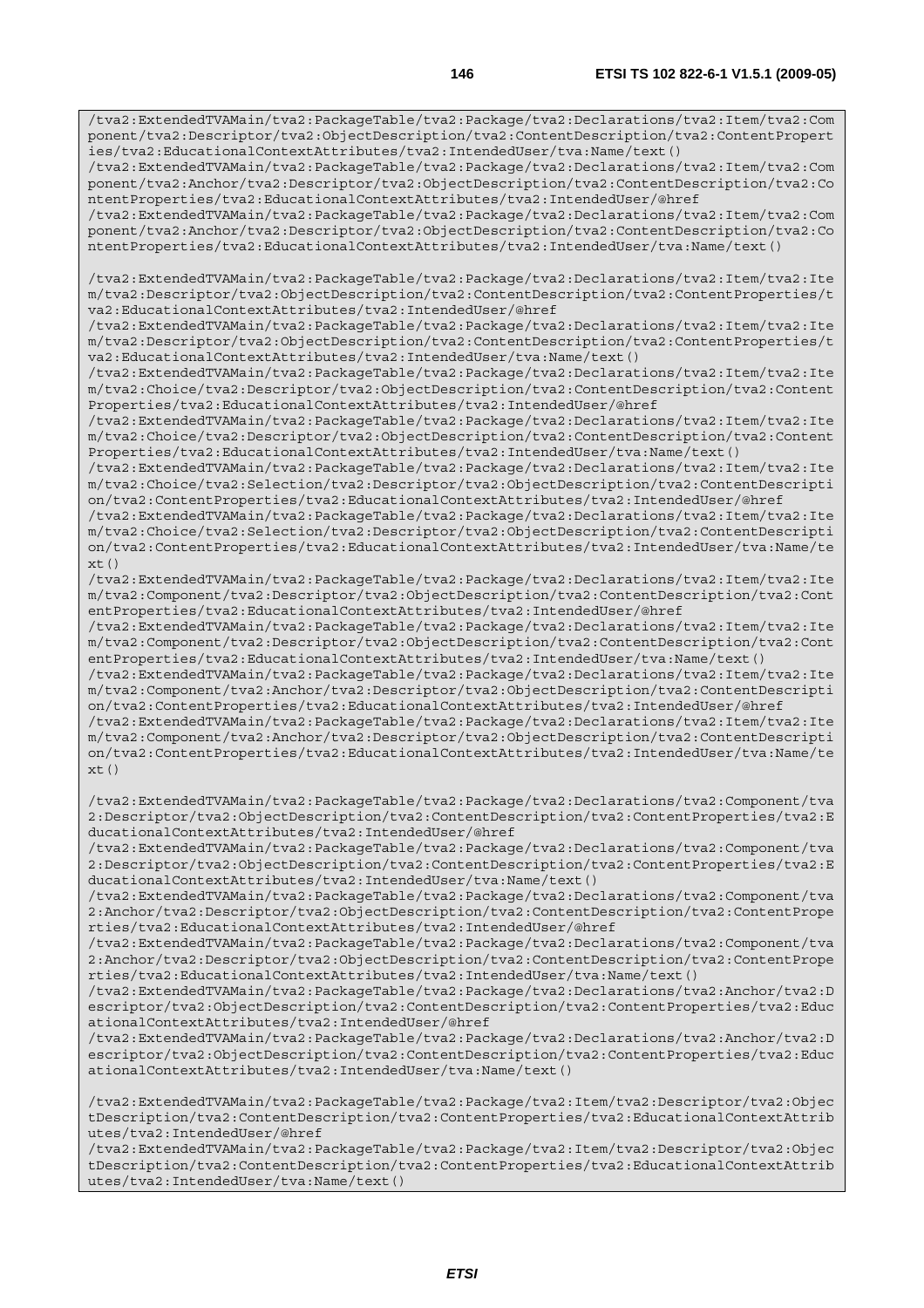/tva2:ExtendedTVAMain/tva2:PackageTable/tva2:Package/tva2:Item/tva2:Choice/tva2:Descripto r/tva2:ObjectDescription/tva2:ContentDescription/tva2:ContentProperties/tva2:EducationalC ontextAttributes/tva2:IntendedUser/@href /tva2:ExtendedTVAMain/tva2:PackageTable/tva2:Package/tva2:Item/tva2:Choice/tva2:Descripto r/tva2:ObjectDescription/tva2:ContentDescription/tva2:ContentProperties/tva2:EducationalC ontextAttributes/tva2:IntendedUser/tva:Name/text() /tva2:ExtendedTVAMain/tva2:PackageTable/tva2:Package/tva2:Item/tva2:Choice/tva2:Selection /tva2:Descriptor/tva2:ObjectDescription/tva2:ContentDescription/tva2:ContentProperties/tv a2:EducationalContextAttributes/tva2:IntendedUser/@href /tva2:ExtendedTVAMain/tva2:PackageTable/tva2:Package/tva2:Item/tva2:Choice/tva2:Selection /tva2:Descriptor/tva2:ObjectDescription/tva2:ContentDescription/tva2:ContentProperties/tv a2:EducationalContextAttributes/tva2:IntendedUser/tva:Name/text() /tva2:ExtendedTVAMain/tva2:PackageTable/tva2:Package/tva2:Item/tva2:Component/tva2:Descri ptor/tva2:ObjectDescription/tva2:ContentDescription/tva2:ContentProperties/tva2:Education alContextAttributes/tva2:IntendedUser/@href /tva2:ExtendedTVAMain/tva2:PackageTable/tva2:Package/tva2:Item/tva2:Component/tva2:Descri ptor/tva2:ObjectDescription/tva2:ContentDescription/tva2:ContentProperties/tva2:Education alContextAttributes/tva2:IntendedUser/tva:Name/text() /tva2:ExtendedTVAMain/tva2:PackageTable/tva2:Package/tva2:Item/tva2:Component/tva2:Anchor /tva2:Descriptor/tva2:ObjectDescription/tva2:ContentDescription/tva2:ContentProperties/tv a2:EducationalContextAttributes/tva2:IntendedUser/@href /tva2:ExtendedTVAMain/tva2:PackageTable/tva2:Package/tva2:Item/tva2:Component/tva2:Anchor /tva2:Descriptor/tva2:ObjectDescription/tva2:ContentDescription/tva2:ContentProperties/tv a2:EducationalContextAttributes/tva2:IntendedUser/tva:Name/text() /tva2:ExtendedTVAMain/tva2:PackageTable/tva2:Package/tva2:Item/tva2:Item/tva2:Descriptor/ tva2:ObjectDescription/tva2:ContentDescription/tva2:ContentProperties/tva2:EducationalCon textAttributes/tva2:IntendedUser/@href /tva2:ExtendedTVAMain/tva2:PackageTable/tva2:Package/tva2:Item/tva2:Item/tva2:Descriptor/ tva2:ObjectDescription/tva2:ContentDescription/tva2:ContentProperties/tva2:EducationalCon textAttributes/tva2:IntendedUser/tva:Name/text() /tva2:ExtendedTVAMain/tva2:PackageTable/tva2:Package/tva2:Item/tva2:Item/tva2:Choice/tva2 :Descriptor/tva2:ObjectDescription/tva2:ContentDescription/tva2:ContentProperties/tva2:Ed ucationalContextAttributes/tva2:IntendedUser/@href /tva2:ExtendedTVAMain/tva2:PackageTable/tva2:Package/tva2:Item/tva2:Item/tva2:Choice/tva2 :Descriptor/tva2:ObjectDescription/tva2:ContentDescription/tva2:ContentProperties/tva2:Ed ucationalContextAttributes/tva2:IntendedUser/tva:Name/text() /tva2:ExtendedTVAMain/tva2:PackageTable/tva2:Package/tva2:Item/tva2:Item/tva2:Choice/tva2 :Selection/tva2:Descriptor/tva2:ObjectDescription/tva2:ContentDescription/tva2:ContentPro perties/tva2:EducationalContextAttributes/tva2:IntendedUser/@href /tva2:ExtendedTVAMain/tva2:PackageTable/tva2:Package/tva2:Item/tva2:Item/tva2:Choice/tva2 :Selection/tva2:Descriptor/tva2:ObjectDescription/tva2:ContentDescription/tva2:ContentPro

perties/tva2:EducationalContextAttributes/tva2:IntendedUser/tva:Name/text() /tva2:ExtendedTVAMain/tva2:PackageTable/tva2:Package/tva2:Item/tva2:Item/tva2:Component/t va2:Descriptor/tva2:ObjectDescription/tva2:ContentDescription/tva2:ContentProperties/tva2 :EducationalContextAttributes/tva2:IntendedUser/@href

/tva2:ExtendedTVAMain/tva2:PackageTable/tva2:Package/tva2:Item/tva2:Item/tva2:Component/t va2:Descriptor/tva2:ObjectDescription/tva2:ContentDescription/tva2:ContentProperties/tva2 :EducationalContextAttributes/tva2:IntendedUser/tva:Name/text()

/tva2:ExtendedTVAMain/tva2:PackageTable/tva2:Package/tva2:Item/tva2:Item/tva2:Component/t va2:Anchor/tva2:Descriptor/tva2:ObjectDescription/tva2:ContentDescription/tva2:ContentPro perties/tva2:EducationalContextAttributes/tva2:IntendedUser/@href

/tva2:ExtendedTVAMain/tva2:PackageTable/tva2:Package/tva2:Item/tva2:Item/tva2:Component/t va2:Anchor/tva2:Descriptor/tva2:ObjectDescription/tva2:ContentDescription/tva2:ContentPro perties/tva2:EducationalContextAttributes/tva2:IntendedUser/tva:Name/text()  $"$  / >

<tns:FieldIDDefinition fieldID="EducationalType" fieldDefinition="

/tva:TVAMain/tva:ProgramDescription/tva:ProgramInformationTable/tva:ProgramInformation/tv a2:ExtendedContentDescription/tva2:ContentProperties/tva2:EducationalContextAttributes/tv a2:EducationalType/@href

/tva:TVAMain/tva:ProgramDescription/tva:ProgramInformationTable/tva:ProgramInformation/tv a2:ExtendedContentDescription/tva2:ContentProperties/tva2:EducationalContextAttributes/tv a2:EducationalType/tva:Name/text()

/tva:TVAMain/tva:ProgramDescription/tva:GroupInformationTable/tva:GroupInformation/tva2:E xtendedContentDescription/tva2:ContentProperties/tva2:EducationalContextAttributes/tva2:E ducationalType/@href

/tva:TVAMain/tva:ProgramDescription/tva:GroupInformationTable/tva:GroupInformation/tva2:E xtendedContentDescription/tva2:ContentProperties/tva2:EducationalContextAttributes/tva2:E ducationalType/tva:Name/text()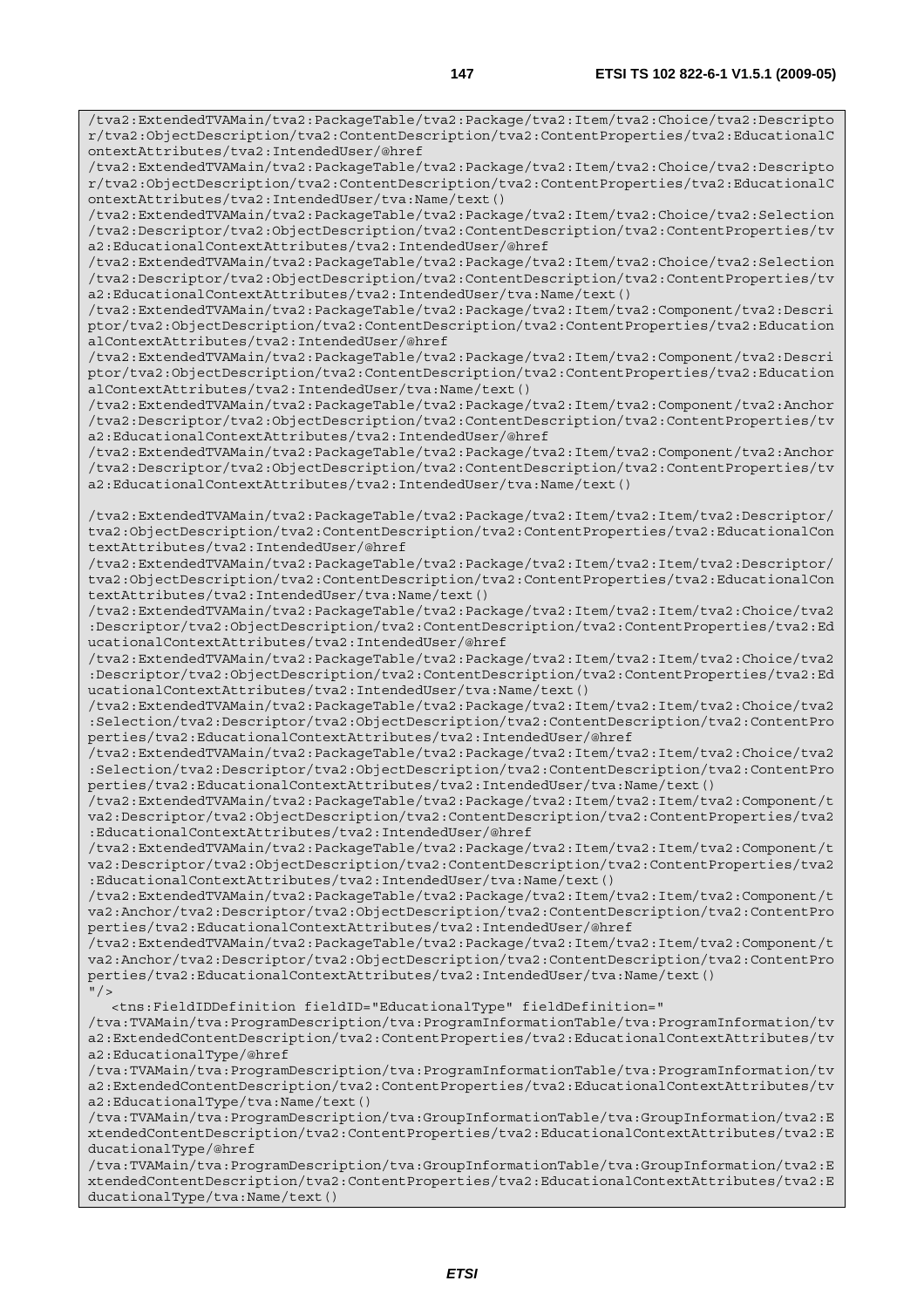/tva2:ExtendedTVAMain/tva2:PackageTable/tva2:Package/tva2:Descriptor/tva2:ObjectDescripti on/tva2:ContentDescription/tva2:ContentProperties/tva2:EducationalContextAttributes/tva2: EducationalType/@href

/tva2:ExtendedTVAMain/tva2:PackageTable/tva2:Package/tva2:Descriptor/tva2:ObjectDescripti on/tva2:ContentDescription/tva2:ContentProperties/tva2:EducationalContextAttributes/tva2: EducationalType/tva:Name/text()

/tva2:ExtendedTVAMain/tva2:PackageTable/tva2:Package/tva2:Declarations/tva2:Descriptor/tv a2:ObjectDescription/tva2:ContentDescription/tva2:ContentProperties/tva2:EducationalConte xtAttributes/tva2:EducationalType/@href

/tva2:ExtendedTVAMain/tva2:PackageTable/tva2:Package/tva2:Declarations/tva2:Descriptor/tv a2:ObjectDescription/tva2:ContentDescription/tva2:ContentProperties/tva2:EducationalConte xtAttributes/tva2:EducationalType/tva:Name/text()

/tva2:ExtendedTVAMain/tva2:PackageTable/tva2:Package/tva2:Declarations/tva2:Item/tva2:Des criptor/tva2:ObjectDescription/tva2:ContentDescription/tva2:ContentProperties/tva2:Educat ionalContextAttributes/tva2:EducationalType/@href

/tva2:ExtendedTVAMain/tva2:PackageTable/tva2:Package/tva2:Declarations/tva2:Item/tva2:Des criptor/tva2:ObjectDescription/tva2:ContentDescription/tva2:ContentProperties/tva2:Educat ionalContextAttributes/tva2:EducationalType/tva:Name/text()

/tva2:ExtendedTVAMain/tva2:PackageTable/tva2:Package/tva2:Declarations/tva2:Item/tva2:Cho ice/tva2:Descriptor/tva2:ObjectDescription/tva2:ContentDescription/tva2:ContentProperties /tva2:EducationalContextAttributes/tva2:EducationalType/@href /tva2:ExtendedTVAMain/tva2:PackageTable/tva2:Package/tva2:Declarations/tva2:Item/tva2:Cho

ice/tva2:Descriptor/tva2:ObjectDescription/tva2:ContentDescription/tva2:ContentProperties /tva2:EducationalContextAttributes/tva2:EducationalType/tva:Name/text()

/tva2:ExtendedTVAMain/tva2:PackageTable/tva2:Package/tva2:Declarations/tva2:Item/tva2:Cho ice/tva2:Selection/tva2:Descriptor/tva2:ObjectDescription/tva2:ContentDescription/tva2:Co ntentProperties/tva2:EducationalContextAttributes/tva2:EducationalType/@href /tva2:ExtendedTVAMain/tva2:PackageTable/tva2:Package/tva2:Declarations/tva2:Item/tva2:Cho ice/tva2:Selection/tva2:Descriptor/tva2:ObjectDescription/tva2:ContentDescription/tva2:Co ntentProperties/tva2:EducationalContextAttributes/tva2:EducationalType/tva:Name/text()

/tva2:ExtendedTVAMain/tva2:PackageTable/tva2:Package/tva2:Declarations/tva2:Item/tva2:Com ponent/tva2:Descriptor/tva2:ObjectDescription/tva2:ContentDescription/tva2:ContentPropert ies/tva2:EducationalContextAttributes/tva2:EducationalType/@href

/tva2:ExtendedTVAMain/tva2:PackageTable/tva2:Package/tva2:Declarations/tva2:Item/tva2:Com ponent/tva2:Descriptor/tva2:ObjectDescription/tva2:ContentDescription/tva2:ContentPropert ies/tva2:EducationalContextAttributes/tva2:EducationalType/tva:Name/text()

/tva2:ExtendedTVAMain/tva2:PackageTable/tva2:Package/tva2:Declarations/tva2:Item/tva2:Com ponent/tva2:Anchor/tva2:Descriptor/tva2:ObjectDescription/tva2:ContentDescription/tva2:Co ntentProperties/tva2:EducationalContextAttributes/tva2:EducationalType/@href

/tva2:ExtendedTVAMain/tva2:PackageTable/tva2:Package/tva2:Declarations/tva2:Item/tva2:Com ponent/tva2:Anchor/tva2:Descriptor/tva2:ObjectDescription/tva2:ContentDescription/tva2:Co ntentProperties/tva2:EducationalContextAttributes/tva2:EducationalType/tva:Name/text()

/tva2:ExtendedTVAMain/tva2:PackageTable/tva2:Package/tva2:Declarations/tva2:Item/tva2:Ite m/tva2:Descriptor/tva2:ObjectDescription/tva2:ContentDescription/tva2:ContentProperties/t va2:EducationalContextAttributes/tva2:EducationalType/@href

/tva2:ExtendedTVAMain/tva2:PackageTable/tva2:Package/tva2:Declarations/tva2:Item/tva2:Ite m/tva2:Descriptor/tva2:ObjectDescription/tva2:ContentDescription/tva2:ContentProperties/t va2:EducationalContextAttributes/tva2:EducationalType/tva:Name/text()

/tva2:ExtendedTVAMain/tva2:PackageTable/tva2:Package/tva2:Declarations/tva2:Item/tva2:Ite m/tva2:Choice/tva2:Descriptor/tva2:ObjectDescription/tva2:ContentDescription/tva2:Content Properties/tva2:EducationalContextAttributes/tva2:EducationalType/@href

/tva2:ExtendedTVAMain/tva2:PackageTable/tva2:Package/tva2:Declarations/tva2:Item/tva2:Ite m/tva2:Choice/tva2:Descriptor/tva2:ObjectDescription/tva2:ContentDescription/tva2:Content Properties/tva2:EducationalContextAttributes/tva2:EducationalType/tva:Name/text()

/tva2:ExtendedTVAMain/tva2:PackageTable/tva2:Package/tva2:Declarations/tva2:Item/tva2:Ite m/tva2:Choice/tva2:Selection/tva2:Descriptor/tva2:ObjectDescription/tva2:ContentDescripti on/tva2:ContentProperties/tva2:EducationalContextAttributes/tva2:EducationalType/@href

/tva2:ExtendedTVAMain/tva2:PackageTable/tva2:Package/tva2:Declarations/tva2:Item/tva2:Ite m/tva2:Choice/tva2:Selection/tva2:Descriptor/tva2:ObjectDescription/tva2:ContentDescripti on/tva2:ContentProperties/tva2:EducationalContextAttributes/tva2:EducationalType/tva:Name /text()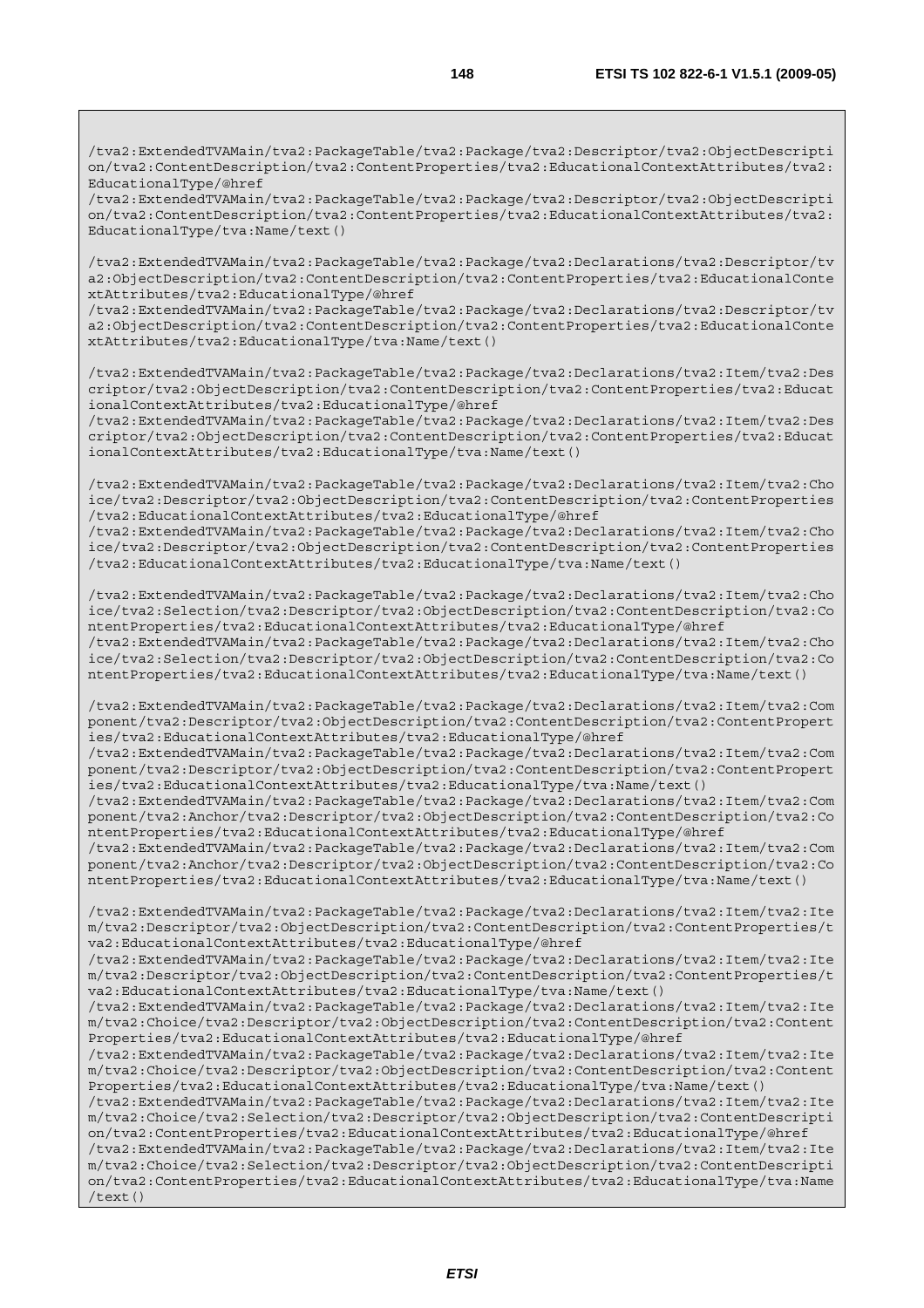/tva2:ExtendedTVAMain/tva2:PackageTable/tva2:Package/tva2:Declarations/tva2:Item/tva2:Ite m/tva2:Component/tva2:Descriptor/tva2:ObjectDescription/tva2:ContentDescription/tva2:Cont entProperties/tva2:EducationalContextAttributes/tva2:EducationalType/@href /tva2:ExtendedTVAMain/tva2:PackageTable/tva2:Package/tva2:Declarations/tva2:Item/tva2:Ite m/tva2:Component/tva2:Descriptor/tva2:ObjectDescription/tva2:ContentDescription/tva2:Cont entProperties/tva2:EducationalContextAttributes/tva2:EducationalType/tva:Name/text() /tva2:ExtendedTVAMain/tva2:PackageTable/tva2:Package/tva2:Declarations/tva2:Item/tva2:Ite m/tva2:Component/tva2:Anchor/tva2:Descriptor/tva2:ObjectDescription/tva2:ContentDescripti on/tva2:ContentProperties/tva2:EducationalContextAttributes/tva2:EducationalType/@href /tva2:ExtendedTVAMain/tva2:PackageTable/tva2:Package/tva2:Declarations/tva2:Item/tva2:Ite m/tva2:Component/tva2:Anchor/tva2:Descriptor/tva2:ObjectDescription/tva2:ContentDescripti on/tva2:ContentProperties/tva2:EducationalContextAttributes/tva2:EducationalType/tva:Name /text() /tva2:ExtendedTVAMain/tva2:PackageTable/tva2:Package/tva2:Declarations/tva2:Component/tva 2:Descriptor/tva2:ObjectDescription/tva2:ContentDescription/tva2:ContentProperties/tva2:E ducationalContextAttributes/tva2:EducationalType/@href /tva2:ExtendedTVAMain/tva2:PackageTable/tva2:Package/tva2:Declarations/tva2:Component/tva 2:Descriptor/tva2:ObjectDescription/tva2:ContentDescription/tva2:ContentProperties/tva2:E ducationalContextAttributes/tva2:EducationalType/tva:Name/text() /tva2:ExtendedTVAMain/tva2:PackageTable/tva2:Package/tva2:Declarations/tva2:Component/tva 2:Anchor/tva2:Descriptor/tva2:ObjectDescription/tva2:ContentDescription/tva2:ContentPrope rties/tva2:EducationalContextAttributes/tva2:EducationalType/@href /tva2:ExtendedTVAMain/tva2:PackageTable/tva2:Package/tva2:Declarations/tva2:Component/tva 2:Anchor/tva2:Descriptor/tva2:ObjectDescription/tva2:ContentDescription/tva2:ContentPrope rties/tva2:EducationalContextAttributes/tva2:EducationalType/tva:Name/text() /tva2:ExtendedTVAMain/tva2:PackageTable/tva2:Package/tva2:Declarations/tva2:Anchor/tva2:D escriptor/tva2:ObjectDescription/tva2:ContentDescription/tva2:ContentProperties/tva2:Educ ationalContextAttributes/tva2:EducationalType/@href /tva2:ExtendedTVAMain/tva2:PackageTable/tva2:Package/tva2:Declarations/tva2:Anchor/tva2:D escriptor/tva2:ObjectDescription/tva2:ContentDescription/tva2:ContentProperties/tva2:Educ ationalContextAttributes/tva2:EducationalType/tva:Name/text() /tva2:ExtendedTVAMain/tva2:PackageTable/tva2:Package/tva2:Item/tva2:Descriptor/tva2:Objec tDescription/tva2:ContentDescription/tva2:ContentProperties/tva2:EducationalContextAttrib utes/tva2:EducationalType/@href /tva2:ExtendedTVAMain/tva2:PackageTable/tva2:Package/tva2:Item/tva2:Descriptor/tva2:Objec tDescription/tva2:ContentDescription/tva2:ContentProperties/tva2:EducationalContextAttrib utes/tva2:EducationalType/tva:Name/text() /tva2:ExtendedTVAMain/tva2:PackageTable/tva2:Package/tva2:Item/tva2:Choice/tva2:Descripto r/tva2:ObjectDescription/tva2:ContentDescription/tva2:ContentProperties/tva2:EducationalC ontextAttributes/tva2:EducationalType/@href /tva2:ExtendedTVAMain/tva2:PackageTable/tva2:Package/tva2:Item/tva2:Choice/tva2:Descripto r/tva2:ObjectDescription/tva2:ContentDescription/tva2:ContentProperties/tva2:EducationalC ontextAttributes/tva2:EducationalType/tva:Name/text() /tva2:ExtendedTVAMain/tva2:PackageTable/tva2:Package/tva2:Item/tva2:Choice/tva2:Selection /tva2:Descriptor/tva2:ObjectDescription/tva2:ContentDescription/tva2:ContentProperties/tv a2:EducationalContextAttributes/tva2:EducationalType/@href /tva2:ExtendedTVAMain/tva2:PackageTable/tva2:Package/tva2:Item/tva2:Choice/tva2:Selection /tva2:Descriptor/tva2:ObjectDescription/tva2:ContentDescription/tva2:ContentProperties/tv a2:EducationalContextAttributes/tva2:EducationalType/tva:Name/text() /tva2:ExtendedTVAMain/tva2:PackageTable/tva2:Package/tva2:Item/tva2:Component/tva2:Descri ptor/tva2:ObjectDescription/tva2:ContentDescription/tva2:ContentProperties/tva2:Education alContextAttributes/tva2:EducationalType/@href /tva2:ExtendedTVAMain/tva2:PackageTable/tva2:Package/tva2:Item/tva2:Component/tva2:Descri ptor/tva2:ObjectDescription/tva2:ContentDescription/tva2:ContentProperties/tva2:Education alContextAttributes/tva2:EducationalType/tva:Name/text() /tva2:ExtendedTVAMain/tva2:PackageTable/tva2:Package/tva2:Item/tva2:Component/tva2:Anchor /tva2:Descriptor/tva2:ObjectDescription/tva2:ContentDescription/tva2:ContentProperties/tv a2:EducationalContextAttributes/tva2:EducationalType/@href /tva2:ExtendedTVAMain/tva2:PackageTable/tva2:Package/tva2:Item/tva2:Component/tva2:Anchor /tva2:Descriptor/tva2:ObjectDescription/tva2:ContentDescription/tva2:ContentProperties/tv a2:EducationalContextAttributes/tva2:EducationalType/tva:Name/text()

/tva2:ExtendedTVAMain/tva2:PackageTable/tva2:Package/tva2:Item/tva2:Item/tva2:Descriptor/ tva2:ObjectDescription/tva2:ContentDescription/tva2:ContentProperties/tva2:EducationalCon textAttributes/tva2:EducationalType/@href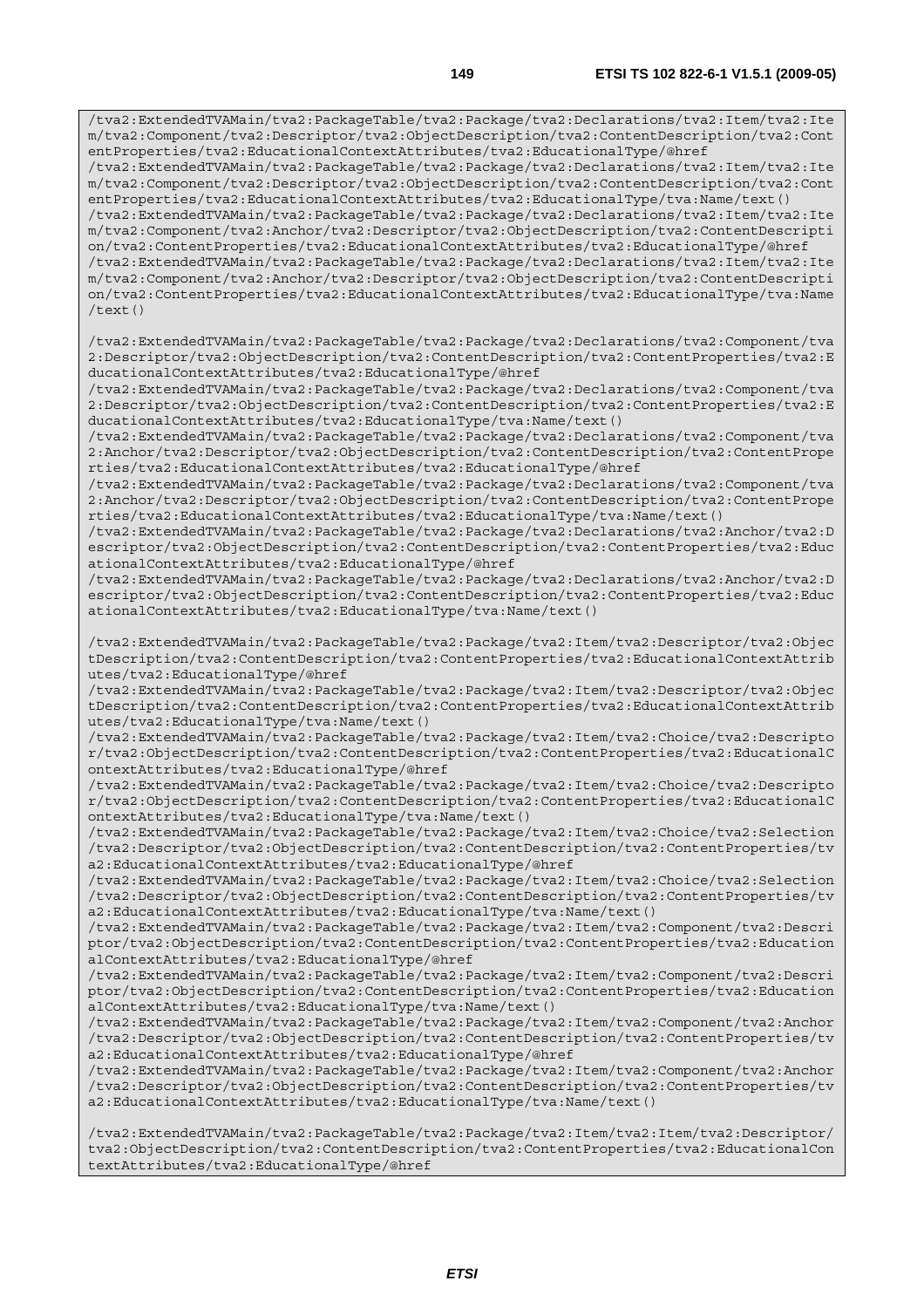/tva2:ExtendedTVAMain/tva2:PackageTable/tva2:Package/tva2:Item/tva2:Item/tva2:Descriptor/ tva2:ObjectDescription/tva2:ContentDescription/tva2:ContentProperties/tva2:EducationalCon textAttributes/tva2:EducationalType/tva:Name/text()

/tva2:ExtendedTVAMain/tva2:PackageTable/tva2:Package/tva2:Item/tva2:Item/tva2:Choice/tva2 :Descriptor/tva2:ObjectDescription/tva2:ContentDescription/tva2:ContentProperties/tva2:Ed ucationalContextAttributes/tva2:EducationalType/@href

/tva2:ExtendedTVAMain/tva2:PackageTable/tva2:Package/tva2:Item/tva2:Item/tva2:Choice/tva2 :Descriptor/tva2:ObjectDescription/tva2:ContentDescription/tva2:ContentProperties/tva2:Ed ucationalContextAttributes/tva2:EducationalType/tva:Name/text()

/tva2:ExtendedTVAMain/tva2:PackageTable/tva2:Package/tva2:Item/tva2:Item/tva2:Choice/tva2 :Selection/tva2:Descriptor/tva2:ObjectDescription/tva2:ContentDescription/tva2:ContentPro perties/tva2:EducationalContextAttributes/tva2:EducationalType/@href

/tva2:ExtendedTVAMain/tva2:PackageTable/tva2:Package/tva2:Item/tva2:Item/tva2:Choice/tva2 :Selection/tva2:Descriptor/tva2:ObjectDescription/tva2:ContentDescription/tva2:ContentPro perties/tva2:EducationalContextAttributes/tva2:EducationalType/tva:Name/text()

/tva2:ExtendedTVAMain/tva2:PackageTable/tva2:Package/tva2:Item/tva2:Item/tva2:Component/t va2:Descriptor/tva2:ObjectDescription/tva2:ContentDescription/tva2:ContentProperties/tva2 :EducationalContextAttributes/tva2:EducationalType/@href

/tva2:ExtendedTVAMain/tva2:PackageTable/tva2:Package/tva2:Item/tva2:Item/tva2:Component/t va2:Descriptor/tva2:ObjectDescription/tva2:ContentDescription/tva2:ContentProperties/tva2 :EducationalContextAttributes/tva2:EducationalType/tva:Name/text()

/tva2:ExtendedTVAMain/tva2:PackageTable/tva2:Package/tva2:Item/tva2:Item/tva2:Component/t va2:Anchor/tva2:Descriptor/tva2:ObjectDescription/tva2:ContentDescription/tva2:ContentPro perties/tva2:EducationalContextAttributes/tva2:EducationalType/@href

/tva2:ExtendedTVAMain/tva2:PackageTable/tva2:Package/tva2:Item/tva2:Item/tva2:Component/t va2:Anchor/tva2:Descriptor/tva2:ObjectDescription/tva2:ContentDescription/tva2:ContentPro perties/tva2:EducationalContextAttributes/tva2:EducationalType/tva:Name/text()  $"$  />

 $\geq$   $\perp$ 

######################################################################################## -->

<!-- fieldID for ApplicationContent in Package -->

<!-- ApplicationContent, Freeware, Uninstall-->

 $<$ ! - -

######################################################################################## -->

<tns:FieldIDDefinition fieldID="ApplicationContent" fieldDefinition="

/tva:TVAMain/tva:ProgramDescription/tva:ProgramInformationTable/tva:ProgramInformation/tv a2:ExtendedContentDescription/tva2:ContentProperties/tva2:ApplicationContextAttributes /tva:TVAMain/tva:ProgramDescription/tva:GroupInformationTable/tva:GroupInformation/tva2:E xtendedContentDescription/tva2:ContentProperties/tva2:ApplicationContextAttributes

/tva2:ExtendedTVAMain/tva2:PackageTable/tva2:Package/tva2:Descriptor/tva2:ObjectDescripti on/tva2:ContentDescription/tva2:ContentProperties/tva2:ApplicationContextAttributes /tva2:ExtendedTVAMain/tva2:PackageTable/tva2:Package/tva2:Declarations/tva2:Descriptor/tv a2:ObjectDescription/tva2:ContentDescription/tva2:ContentProperties/tva2:ApplicationConte xtAttributes

/tva2:ExtendedTVAMain/tva2:PackageTable/tva2:Package/tva2:Declarations/tva2:Item/tva2:Des criptor/tva2:ObjectDescription/tva2:ContentDescription/tva2:ContentProperties/tva2:Applic ationContextAttributes

/tva2:ExtendedTVAMain/tva2:PackageTable/tva2:Package/tva2:Declarations/tva2:Item/tva2:Cho ice/tva2:Descriptor/tva2:ObjectDescription/tva2:ContentDescription/tva2:ContentProperties /tva2:ApplicationContextAttributes

/tva2:ExtendedTVAMain/tva2:PackageTable/tva2:Package/tva2:Declarations/tva2:Item/tva2:Cho ice/tva2:Selection/tva2:Descriptor/tva2:ObjectDescription/tva2:ContentDescription/tva2:Co ntentProperties/tva2:ApplicationContextAttributes

/tva2:ExtendedTVAMain/tva2:PackageTable/tva2:Package/tva2:Declarations/tva2:Item/tva2:Com ponent/tva2:Descriptor/tva2:ObjectDescription/tva2:ContentDescription/tva2:ContentPropert ies/tva2:ApplicationContextAttributes

/tva2:ExtendedTVAMain/tva2:PackageTable/tva2:Package/tva2:Declarations/tva2:Item/tva2:Com ponent/tva2:Anchor/tva2:Descriptor/tva2:ObjectDescription/tva2:ContentDescription/tva2:Co ntentProperties/tva2:ApplicationContextAttributes

/tva2:ExtendedTVAMain/tva2:PackageTable/tva2:Package/tva2:Declarations/tva2:Item/tva2:Ite m/tva2:Descriptor/tva2:ObjectDescription/tva2:ContentDescription/tva2:ContentProperties/t va2:ApplicationContextAttributes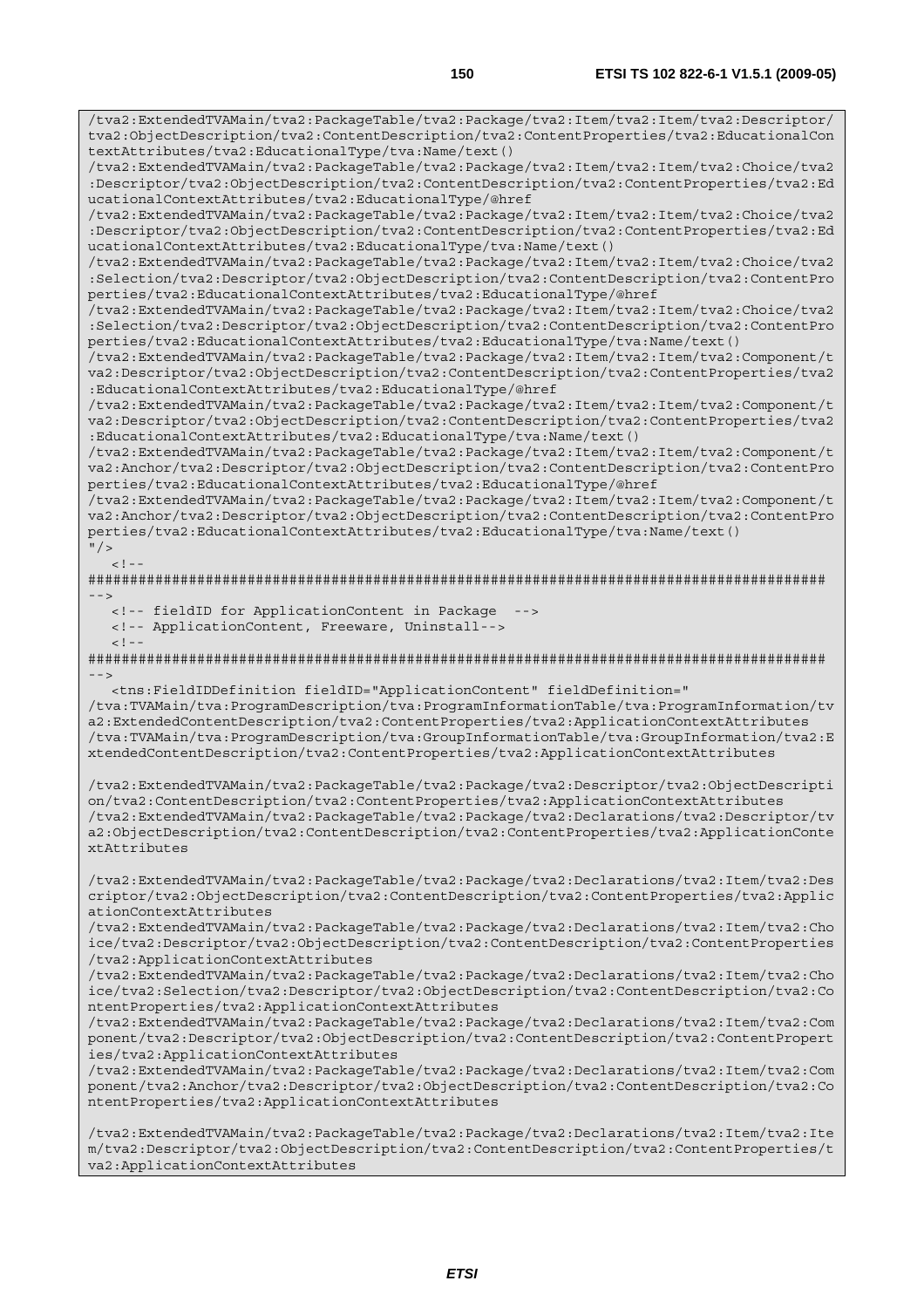/tva2:ExtendedTVAMain/tva2:PackageTable/tva2:Package/tva2:Declarations/tva2:Item/tva2:Ite m/tva2:Choice/tva2:Selection/tva2:Descriptor/tva2:ObjectDescription/tva2:ContentDescripti on/tva2:ContentProperties/tva2:ApplicationContextAttributes

/tva2:ExtendedTVAMain/tva2:PackageTable/tva2:Package/tva2:Declarations/tva2:Item/tva2:Ite m/tva2:Component/tva2:Descriptor/tva2:ObjectDescription/tva2:ContentDescription/tva2:Cont entProperties/tva2:ApplicationContextAttributes

/tva2:ExtendedTVAMain/tva2:PackageTable/tva2:Package/tva2:Declarations/tva2:Item/tva2:Ite m/tva2:Component/tva2:Anchor/tva2:Descriptor/tva2:ObjectDescription/tva2:ContentDescripti on/tva2:ContentProperties/tva2:ApplicationContextAttributes

/tva2:ExtendedTVAMain/tva2:PackageTable/tva2:Package/tva2:Declarations/tva2:Component/tva 2:Descriptor/tva2:ObjectDescription/tva2:ContentDescription/tva2:ContentProperties/tva2:A pplicationContextAttributes

/tva2:ExtendedTVAMain/tva2:PackageTable/tva2:Package/tva2:Declarations/tva2:Component/tva 2:Anchor/tva2:Descriptor/tva2:ObjectDescription/tva2:ContentDescription/tva2:ContentPrope rties/tva2:ApplicationContextAttributes

/tva2:ExtendedTVAMain/tva2:PackageTable/tva2:Package/tva2:Declarations/tva2:Anchor/tva2:D escriptor/tva2:ObjectDescription/tva2:ContentDescription/tva2:ContentProperties/tva2:Appl icationContextAttributes

/tva2:ExtendedTVAMain/tva2:PackageTable/tva2:Package/tva2:Item/tva2:Descriptor/tva2:Objec tDescription/tva2:ContentDescription/tva2:ContentProperties/tva2:ApplicationContextAttrib utes

/tva2:ExtendedTVAMain/tva2:PackageTable/tva2:Package/tva2:Item/tva2:Choice/tva2:Descripto r/tva2:ObjectDescription/tva2:ContentDescription/tva2:ContentProperties/tva2:ApplicationC ontextAttributes

/tva2:ExtendedTVAMain/tva2:PackageTable/tva2:Package/tva2:Item/tva2:Choice/tva2:Selection /tva2:Descriptor/tva2:ObjectDescription/tva2:ContentDescription/tva2:ContentProperties/tv a2:ApplicationContextAttributes

/tva2:ExtendedTVAMain/tva2:PackageTable/tva2:Package/tva2:Item/tva2:Component/tva2:Descri ptor/tva2:ObjectDescription/tva2:ContentDescription/tva2:ContentProperties/tva2:Applicati onContextAttributes

/tva2:ExtendedTVAMain/tva2:PackageTable/tva2:Package/tva2:Item/tva2:Component/tva2:Anchor /tva2:Descriptor/tva2:ObjectDescription/tva2:ContentDescription/tva2:ContentProperties/tv a2:ApplicationContextAttributes

/tva2:ExtendedTVAMain/tva2:PackageTable/tva2:Package/tva2:Item/tva2:Item/tva2:Descriptor/ tva2:ObjectDescription/tva2:ContentDescription/tva2:ContentProperties/tva2:ApplicationCon textAttributes

/tva2:ExtendedTVAMain/tva2:PackageTable/tva2:Package/tva2:Item/tva2:Item/tva2:Choice/tva2 :Descriptor/tva2:ObjectDescription/tva2:ContentDescription/tva2:ContentProperties/tva2:Ap plicationContextAttributes

/tva2:ExtendedTVAMain/tva2:PackageTable/tva2:Package/tva2:Item/tva2:Item/tva2:Choice/tva2 :Selection/tva2:Descriptor/tva2:ObjectDescription/tva2:ContentDescription/tva2:ContentPro perties/tva2:ApplicationContextAttributes

/tva2:ExtendedTVAMain/tva2:PackageTable/tva2:Package/tva2:Item/tva2:Item/tva2:Component/t va2:Descriptor/tva2:ObjectDescription/tva2:ContentDescription/tva2:ContentProperties/tva2 :ApplicationContextAttributes

/tva2:ExtendedTVAMain/tva2:PackageTable/tva2:Package/tva2:Item/tva2:Item/tva2:Component/t va2:Anchor/tva2:Descriptor/tva2:ObjectDescription/tva2:ContentDescription/tva2:ContentPro perties/tva2:ApplicationContextAttributes

 $"$ />

<tns:FieldIDDefinition fieldID="Freeware" fieldDefinition="

/tva:TVAMain/tva:ProgramDescription/tva:ProgramInformationTable/tva:ProgramInformation/tv a2:ExtendedContentDescription/tva2:ContentProperties/tva2:ApplicationContextAttributes/tv a2:Freeware/text()

/tva:TVAMain/tva:ProgramDescription/tva:GroupInformationTable/tva:GroupInformation/tva2:E xtendedContentDescription/tva2:ContentProperties/tva2:ApplicationContextAttributes/tva2:F reeware/text()

/tva2:ExtendedTVAMain/tva2:PackageTable/tva2:Package/tva2:Descriptor/tva2:ObjectDescripti on/tva2:ContentDescription/tva2:ContentProperties/tva2:ApplicationContextAttributes/tva2: Freeware/text()

/tva2:ExtendedTVAMain/tva2:PackageTable/tva2:Package/tva2:Declarations/tva2:Descriptor/tv a2:ObjectDescription/tva2:ContentDescription/tva2:ContentProperties/tva2:ApplicationConte xtAttributes/tva2:Freeware/text()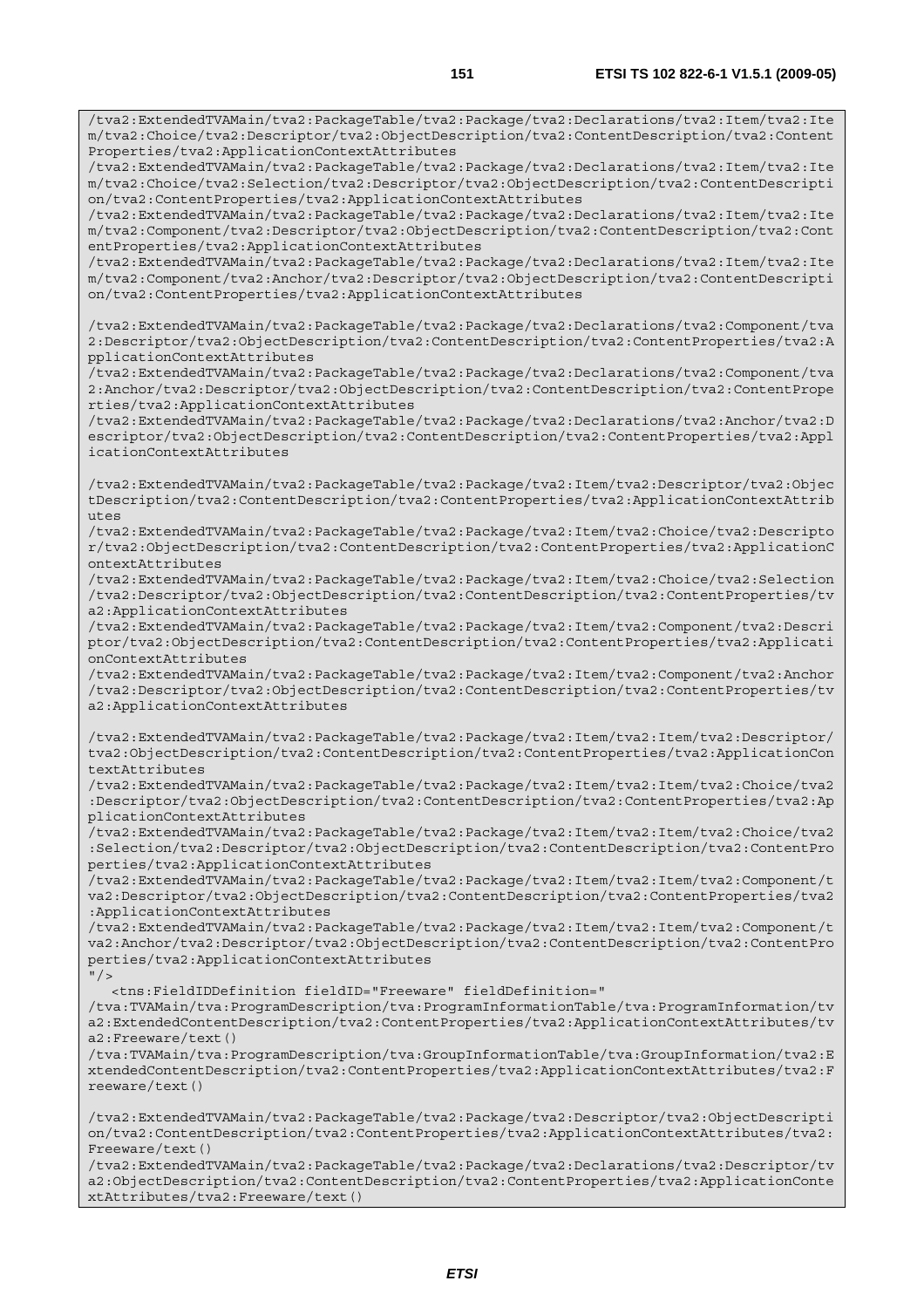/tva2:ExtendedTVAMain/tva2:PackageTable/tva2:Package/tva2:Declarations/tva2:Item/tva2:Des criptor/tva2:ObjectDescription/tva2:ContentDescription/tva2:ContentProperties/tva2:Applic ationContextAttributes/tva2:Freeware/text()

/tva2:ExtendedTVAMain/tva2:PackageTable/tva2:Package/tva2:Declarations/tva2:Item/tva2:Cho ice/tva2:Descriptor/tva2:ObjectDescription/tva2:ContentDescription/tva2:ContentProperties /tva2:ApplicationContextAttributes/tva2:Freeware/text()

/tva2:ExtendedTVAMain/tva2:PackageTable/tva2:Package/tva2:Declarations/tva2:Item/tva2:Cho ice/tva2:Selection/tva2:Descriptor/tva2:ObjectDescription/tva2:ContentDescription/tva2:Co ntentProperties/tva2:ApplicationContextAttributes/tva2:Freeware/text()

/tva2:ExtendedTVAMain/tva2:PackageTable/tva2:Package/tva2:Declarations/tva2:Item/tva2:Com ponent/tva2:Descriptor/tva2:ObjectDescription/tva2:ContentDescription/tva2:ContentPropert ies/tva2:ApplicationContextAttributes/tva2:Freeware/text()

/tva2:ExtendedTVAMain/tva2:PackageTable/tva2:Package/tva2:Declarations/tva2:Item/tva2:Com ponent/tva2:Anchor/tva2:Descriptor/tva2:ObjectDescription/tva2:ContentDescription/tva2:Co ntentProperties/tva2:ApplicationContextAttributes/tva2:Freeware/text()

/tva2:ExtendedTVAMain/tva2:PackageTable/tva2:Package/tva2:Declarations/tva2:Item/tva2:Ite m/tva2:Descriptor/tva2:ObjectDescription/tva2:ContentDescription/tva2:ContentProperties/t va2:ApplicationContextAttributes/tva2:Freeware/text()

/tva2:ExtendedTVAMain/tva2:PackageTable/tva2:Package/tva2:Declarations/tva2:Item/tva2:Ite m/tva2:Choice/tva2:Descriptor/tva2:ObjectDescription/tva2:ContentDescription/tva2:Content Properties/tva2:ApplicationContextAttributes/tva2:Freeware/text()

/tva2:ExtendedTVAMain/tva2:PackageTable/tva2:Package/tva2:Declarations/tva2:Item/tva2:Ite m/tva2:Choice/tva2:Selection/tva2:Descriptor/tva2:ObjectDescription/tva2:ContentDescripti on/tva2:ContentProperties/tva2:ApplicationContextAttributes/tva2:Freeware/text()

/tva2:ExtendedTVAMain/tva2:PackageTable/tva2:Package/tva2:Declarations/tva2:Item/tva2:Ite m/tva2:Component/tva2:Descriptor/tva2:ObjectDescription/tva2:ContentDescription/tva2:Cont entProperties/tva2:ApplicationContextAttributes/tva2:Freeware/text()

/tva2:ExtendedTVAMain/tva2:PackageTable/tva2:Package/tva2:Declarations/tva2:Item/tva2:Ite m/tva2:Component/tva2:Anchor/tva2:Descriptor/tva2:ObjectDescription/tva2:ContentDescripti on/tva2:ContentProperties/tva2:ApplicationContextAttributes/tva2:Freeware/text()

/tva2:ExtendedTVAMain/tva2:PackageTable/tva2:Package/tva2:Declarations/tva2:Component/tva 2:Descriptor/tva2:ObjectDescription/tva2:ContentDescription/tva2:ContentProperties/tva2:A pplicationContextAttributes/tva2:Freeware/text()

/tva2:ExtendedTVAMain/tva2:PackageTable/tva2:Package/tva2:Declarations/tva2:Component/tva 2:Anchor/tva2:Descriptor/tva2:ObjectDescription/tva2:ContentDescription/tva2:ContentPrope rties/tva2:ApplicationContextAttributes/tva2:Freeware/text()

/tva2:ExtendedTVAMain/tva2:PackageTable/tva2:Package/tva2:Declarations/tva2:Anchor/tva2:D escriptor/tva2:ObjectDescription/tva2:ContentDescription/tva2:ContentProperties/tva2:Appl icationContextAttributes/tva2:Freeware/text()

/tva2:ExtendedTVAMain/tva2:PackageTable/tva2:Package/tva2:Item/tva2:Descriptor/tva2:Objec tDescription/tva2:ContentDescription/tva2:ContentProperties/tva2:ApplicationContextAttrib utes/tva2:Freeware/text()

/tva2:ExtendedTVAMain/tva2:PackageTable/tva2:Package/tva2:Item/tva2:Choice/tva2:Descripto r/tva2:ObjectDescription/tva2:ContentDescription/tva2:ContentProperties/tva2:ApplicationC ontextAttributes/tva2:Freeware/text()

/tva2:ExtendedTVAMain/tva2:PackageTable/tva2:Package/tva2:Item/tva2:Choice/tva2:Selection /tva2:Descriptor/tva2:ObjectDescription/tva2:ContentDescription/tva2:ContentProperties/tv a2:ApplicationContextAttributes/tva2:Freeware/text()

/tva2:ExtendedTVAMain/tva2:PackageTable/tva2:Package/tva2:Item/tva2:Component/tva2:Descri ptor/tva2:ObjectDescription/tva2:ContentDescription/tva2:ContentProperties/tva2:Applicati onContextAttributes/tva2:Freeware/text()

/tva2:ExtendedTVAMain/tva2:PackageTable/tva2:Package/tva2:Item/tva2:Component/tva2:Anchor /tva2:Descriptor/tva2:ObjectDescription/tva2:ContentDescription/tva2:ContentProperties/tv a2:ApplicationContextAttributes/tva2:Freeware/text()

/tva2:ExtendedTVAMain/tva2:PackageTable/tva2:Package/tva2:Item/tva2:Item/tva2:Descriptor/ tva2:ObjectDescription/tva2:ContentDescription/tva2:ContentProperties/tva2:ApplicationCon textAttributes/tva2:Freeware/text()

/tva2:ExtendedTVAMain/tva2:PackageTable/tva2:Package/tva2:Item/tva2:Item/tva2:Choice/tva2 :Descriptor/tva2:ObjectDescription/tva2:ContentDescription/tva2:ContentProperties/tva2:Ap plicationContextAttributes/tva2:Freeware/text()

/tva2:ExtendedTVAMain/tva2:PackageTable/tva2:Package/tva2:Item/tva2:Item/tva2:Choice/tva2 :Selection/tva2:Descriptor/tva2:ObjectDescription/tva2:ContentDescription/tva2:ContentPro perties/tva2:ApplicationContextAttributes/tva2:Freeware/text()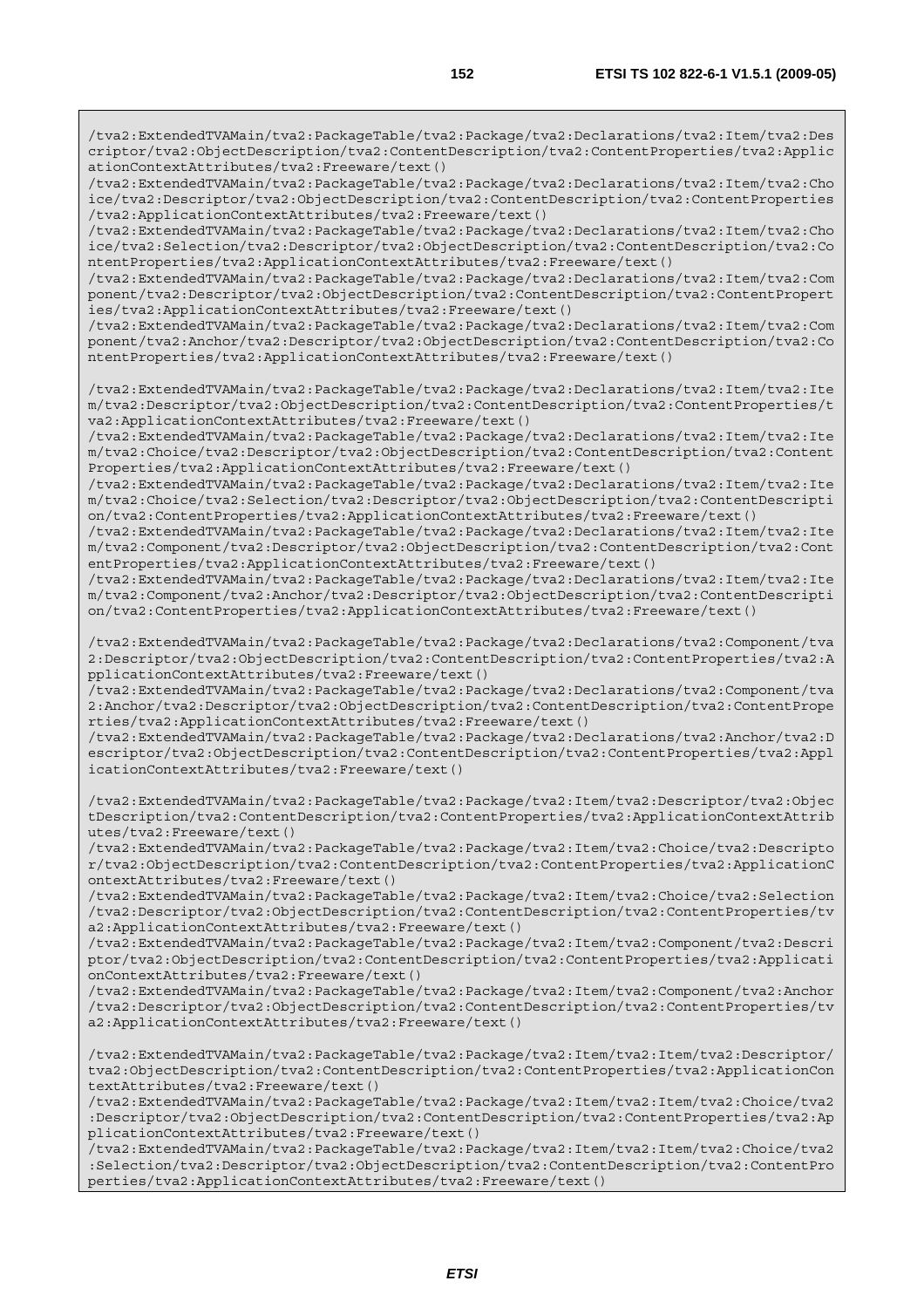/tva2:ExtendedTVAMain/tva2:PackageTable/tva2:Package/tva2:Item/tva2:Item/tva2:Component/t va2:Descriptor/tva2:ObjectDescription/tva2:ContentDescription/tva2:ContentProperties/tva2 :ApplicationContextAttributes/tva2:Freeware/text()

/tva2:ExtendedTVAMain/tva2:PackageTable/tva2:Package/tva2:Item/tva2:Item/tva2:Component/t va2:Anchor/tva2:Descriptor/tva2:ObjectDescription/tva2:ContentDescription/tva2:ContentPro perties/tva2:ApplicationContextAttributes/tva2:Freeware/text()  $^{\prime\prime}$  /  $\rightarrow$ 

<tns:FieldIDDefinition fieldID="Uninstall" fieldDefinition="

/tva:TVAMain/tva:ProgramDescription/tva:ProgramInformationTable/tva:ProgramInformation/tv a2:ExtendedContentDescription/tva2:ContentProperties/tva2:ApplicationContextAttributes/tv a2:Uninstall/text()

/tva:TVAMain/tva:ProgramDescription/tva:GroupInformationTable/tva:GroupInformation/tva2:E xtendedContentDescription/tva2:ContentProperties/tva2:ApplicationContextAttributes/tva2:U ninstall/text()

/tva2:ExtendedTVAMain/tva2:PackageTable/tva2:Package/tva2:Descriptor/tva2:ObjectDescripti on/tva2:ContentDescription/tva2:ContentProperties/tva2:ApplicationContextAttributes/tva2: Uninstall/text()

/tva2:ExtendedTVAMain/tva2:PackageTable/tva2:Package/tva2:Declarations/tva2:Descriptor/tv a2:ObjectDescription/tva2:ContentDescription/tva2:ContentProperties/tva2:ApplicationConte xtAttributes/tva2:Uninstall/text()

/tva2:ExtendedTVAMain/tva2:PackageTable/tva2:Package/tva2:Declarations/tva2:Item/tva2:Des criptor/tva2:ObjectDescription/tva2:ContentDescription/tva2:ContentProperties/tva2:Applic ationContextAttributes/tva2:Uninstall/text()

/tva2:ExtendedTVAMain/tva2:PackageTable/tva2:Package/tva2:Declarations/tva2:Item/tva2:Cho ice/tva2:Descriptor/tva2:ObjectDescription/tva2:ContentDescription/tva2:ContentProperties /tva2:ApplicationContextAttributes/tva2:Uninstall/text()

/tva2:ExtendedTVAMain/tva2:PackageTable/tva2:Package/tva2:Declarations/tva2:Item/tva2:Cho ice/tva2:Selection/tva2:Descriptor/tva2:ObjectDescription/tva2:ContentDescription/tva2:Co ntentProperties/tva2:ApplicationContextAttributes/tva2:Uninstall/text()

/tva2:ExtendedTVAMain/tva2:PackageTable/tva2:Package/tva2:Declarations/tva2:Item/tva2:Com ponent/tva2:Descriptor/tva2:ObjectDescription/tva2:ContentDescription/tva2:ContentPropert ies/tva2:ApplicationContextAttributes/tva2:Uninstall/text()

/tva2:ExtendedTVAMain/tva2:PackageTable/tva2:Package/tva2:Declarations/tva2:Item/tva2:Com ponent/tva2:Anchor/tva2:Descriptor/tva2:ObjectDescription/tva2:ContentDescription/tva2:Co ntentProperties/tva2:ApplicationContextAttributes/tva2:Uninstall/text()

/tva2:ExtendedTVAMain/tva2:PackageTable/tva2:Package/tva2:Declarations/tva2:Item/tva2:Ite m/tva2:Descriptor/tva2:ObjectDescription/tva2:ContentDescription/tva2:ContentProperties/t va2:ApplicationContextAttributes/tva2:Uninstall/text()

/tva2:ExtendedTVAMain/tva2:PackageTable/tva2:Package/tva2:Declarations/tva2:Item/tva2:Ite m/tva2:Choice/tva2:Descriptor/tva2:ObjectDescription/tva2:ContentDescription/tva2:Content Properties/tva2:ApplicationContextAttributes/tva2:Uninstall/text()

/tva2:ExtendedTVAMain/tva2:PackageTable/tva2:Package/tva2:Declarations/tva2:Item/tva2:Ite m/tva2:Choice/tva2:Selection/tva2:Descriptor/tva2:ObjectDescription/tva2:ContentDescripti on/tva2:ContentProperties/tva2:ApplicationContextAttributes/tva2:Uninstall/text()

/tva2:ExtendedTVAMain/tva2:PackageTable/tva2:Package/tva2:Declarations/tva2:Item/tva2:Ite m/tva2:Component/tva2:Descriptor/tva2:ObjectDescription/tva2:ContentDescription/tva2:Cont entProperties/tva2:ApplicationContextAttributes/tva2:Uninstall/text()

/tva2:ExtendedTVAMain/tva2:PackageTable/tva2:Package/tva2:Declarations/tva2:Item/tva2:Ite m/tva2:Component/tva2:Anchor/tva2:Descriptor/tva2:ObjectDescription/tva2:ContentDescripti on/tva2:ContentProperties/tva2:ApplicationContextAttributes/tva2:Uninstall/text()

/tva2:ExtendedTVAMain/tva2:PackageTable/tva2:Package/tva2:Declarations/tva2:Component/tva 2:Descriptor/tva2:ObjectDescription/tva2:ContentDescription/tva2:ContentProperties/tva2:A pplicationContextAttributes/tva2:Uninstall/text()

/tva2:ExtendedTVAMain/tva2:PackageTable/tva2:Package/tva2:Declarations/tva2:Component/tva 2:Anchor/tva2:Descriptor/tva2:ObjectDescription/tva2:ContentDescription/tva2:ContentPrope rties/tva2:ApplicationContextAttributes/tva2:Uninstall/text()

/tva2:ExtendedTVAMain/tva2:PackageTable/tva2:Package/tva2:Declarations/tva2:Anchor/tva2:D escriptor/tva2:ObjectDescription/tva2:ContentDescription/tva2:ContentProperties/tva2:Appl icationContextAttributes/tva2:Uninstall/text()

/tva2:ExtendedTVAMain/tva2:PackageTable/tva2:Package/tva2:Item/tva2:Descriptor/tva2:Objec tDescription/tva2:ContentDescription/tva2:ContentProperties/tva2:ApplicationContextAttrib utes/tva2:Uninstall/text()

/tva2:ExtendedTVAMain/tva2:PackageTable/tva2:Package/tva2:Item/tva2:Choice/tva2:Descripto r/tva2:ObjectDescription/tva2:ContentDescription/tva2:ContentProperties/tva2:ApplicationC ontextAttributes/tva2:Uninstall/text()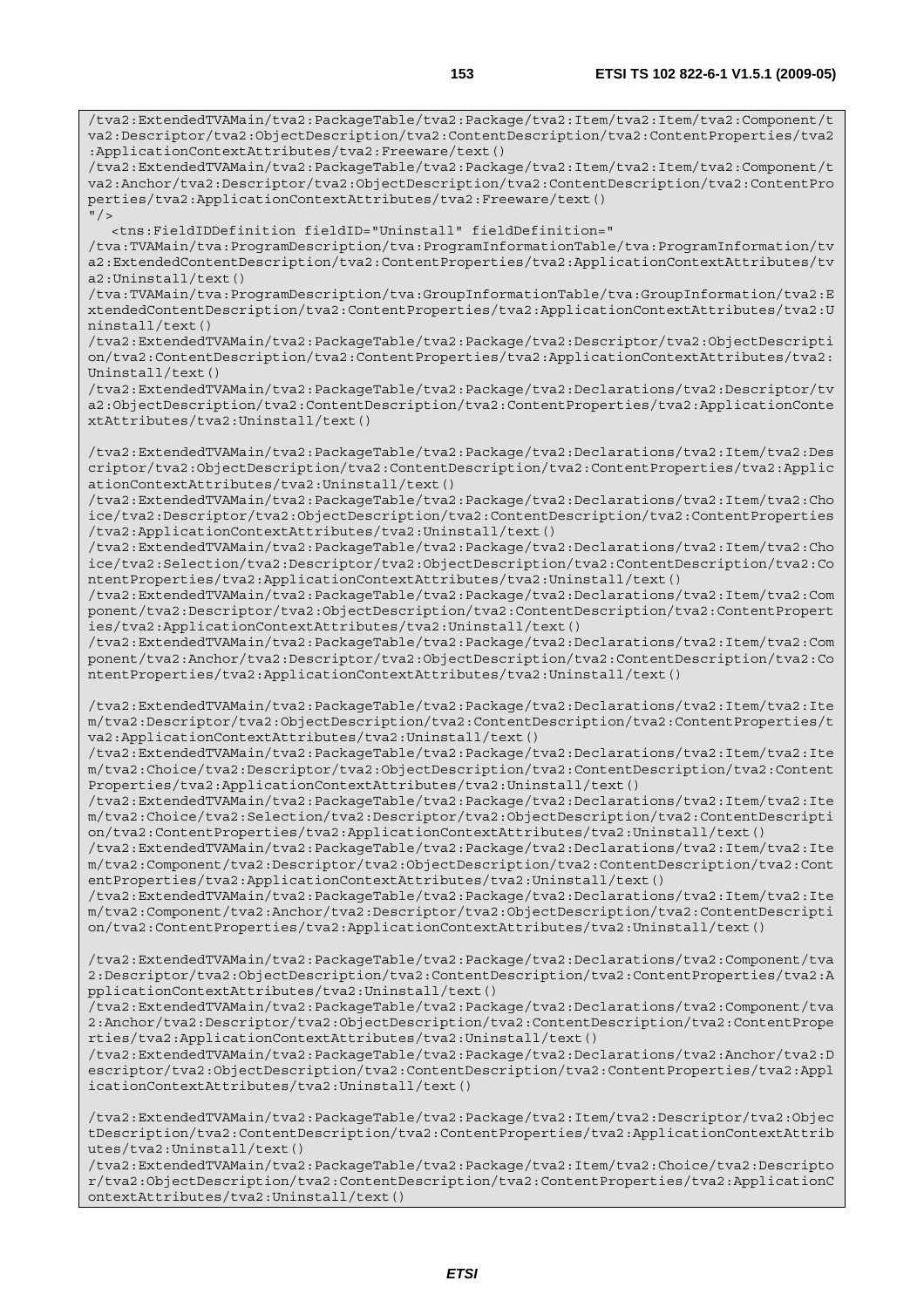/tva2:ExtendedTVAMain/tva2:PackageTable/tva2:Package/tva2:Item/tva2:Choice/tva2:Selection /tva2:Descriptor/tva2:ObjectDescription/tva2:ContentDescription/tva2:ContentProperties/tv

/tva2:ExtendedTVAMain/tva2:PackageTable/tva2:Package/tva2:Item/tva2:Component/tva2:Descri ptor/tva2:ObjectDescription/tva2:ContentDescription/tva2:ContentProperties/tva2:Applicati

a2:ApplicationContextAttributes/tva2:Uninstall/text()

onContextAttributes/tva2:Uninstall/text() /tva2:ExtendedTVAMain/tva2:PackageTable/tva2:Package/tva2:Item/tva2:Component/tva2:Anchor /tva2:Descriptor/tva2:ObjectDescription/tva2:ContentDescription/tva2:ContentProperties/tv a2:ApplicationContextAttributes/tva2:Uninstall/text() /tva2:ExtendedTVAMain/tva2:PackageTable/tva2:Package/tva2:Item/tva2:Item/tva2:Descriptor/ tva2:ObjectDescription/tva2:ContentDescription/tva2:ContentProperties/tva2:ApplicationCon textAttributes/tva2:Uninstall/text() /tva2:ExtendedTVAMain/tva2:PackageTable/tva2:Package/tva2:Item/tva2:Item/tva2:Choice/tva2 :Descriptor/tva2:ObjectDescription/tva2:ContentDescription/tva2:ContentProperties/tva2:Ap plicationContextAttributes/tva2:Uninstall/text() /tva2:ExtendedTVAMain/tva2:PackageTable/tva2:Package/tva2:Item/tva2:Item/tva2:Choice/tva2 :Selection/tva2:Descriptor/tva2:ObjectDescription/tva2:ContentDescription/tva2:ContentPro perties/tva2:ApplicationContextAttributes/tva2:Uninstall/text() /tva2:ExtendedTVAMain/tva2:PackageTable/tva2:Package/tva2:Item/tva2:Item/tva2:Component/t va2:Descriptor/tva2:ObjectDescription/tva2:ContentDescription/tva2:ContentProperties/tva2 :ApplicationContextAttributes/tva2:Uninstall/text() /tva2:ExtendedTVAMain/tva2:PackageTable/tva2:Package/tva2:Item/tva2:Item/tva2:Component/t va2:Anchor/tva2:Descriptor/tva2:ObjectDescription/tva2:ContentDescription/tva2:ContentPro perties/tva2:ApplicationContextAttributes/tva2:Uninstall/text()  $^{\prime\prime}$  / >  $<$ ! --######################################################################################## --> <!-- fieldID for GameContent in Package --> <!-- GameContent, Perspectives, MaxNumPlayers -->  $\geq$   $\frac{1}{2}$ . ########################################################################################  $-$  <tns:FieldIDDefinition fieldID="GameContent" fieldDefinition=" /tva:TVAMain/tva:ProgramDescription/tva:ProgramInformationTable/tva:ProgramInformation/tv a2:ExtendedContentDescription/tva2:ContentProperties/tva2:GameContextAttributes /tva:TVAMain/tva:ProgramDescription/tva:GroupInformationTable/tva:GroupInformation/tva2:E xtendedContentDescription/tva2:ContentProperties/tva2:GameContextAttributes /tva2:ExtendedTVAMain/tva2:PackageTable/tva2:Package/tva2:Descriptor/tva2:ObjectDescripti on/tva2:ContentDescription/tva2:ContentProperties/tva2:GameContextAttributes /tva2:ExtendedTVAMain/tva2:PackageTable/tva2:Package/tva2:Declarations/tva2:Descriptor/tv a2:ObjectDescription/tva2:ContentDescription/tva2:ContentProperties/tva2:GameContextAttri butes /tva2:ExtendedTVAMain/tva2:PackageTable/tva2:Package/tva2:Declarations/tva2:Item/tva2:Des criptor/tva2:ObjectDescription/tva2:ContentDescription/tva2:ContentProperties/tva2:GameCo ntextAttributes /tva2:ExtendedTVAMain/tva2:PackageTable/tva2:Package/tva2:Declarations/tva2:Item/tva2:Cho ice/tva2:Descriptor/tva2:ObjectDescription/tva2:ContentDescription/tva2:ContentProperties /tva2:GameContextAttributes /tva2:ExtendedTVAMain/tva2:PackageTable/tva2:Package/tva2:Declarations/tva2:Item/tva2:Cho ice/tva2:Selection/tva2:Descriptor/tva2:ObjectDescription/tva2:ContentDescription/tva2:Co ntentProperties/tva2:GameContextAttributes /tva2:ExtendedTVAMain/tva2:PackageTable/tva2:Package/tva2:Declarations/tva2:Item/tva2:Com ponent/tva2:Descriptor/tva2:ObjectDescription/tva2:ContentDescription/tva2:ContentPropert ies/tva2:GameContextAttributes /tva2:ExtendedTVAMain/tva2:PackageTable/tva2:Package/tva2:Declarations/tva2:Item/tva2:Com ponent/tva2:Anchor/tva2:Descriptor/tva2:ObjectDescription/tva2:ContentDescription/tva2:Co ntentProperties/tva2:GameContextAttributes /tva2:ExtendedTVAMain/tva2:PackageTable/tva2:Package/tva2:Declarations/tva2:Item/tva2:Ite m/tva2:Descriptor/tva2:ObjectDescription/tva2:ContentDescription/tva2:ContentProperties/t va2:GameContextAttributes /tva2:ExtendedTVAMain/tva2:PackageTable/tva2:Package/tva2:Declarations/tva2:Item/tva2:Ite m/tva2:Choice/tva2:Descriptor/tva2:ObjectDescription/tva2:ContentDescription/tva2:Content Properties/tva2:GameContextAttributes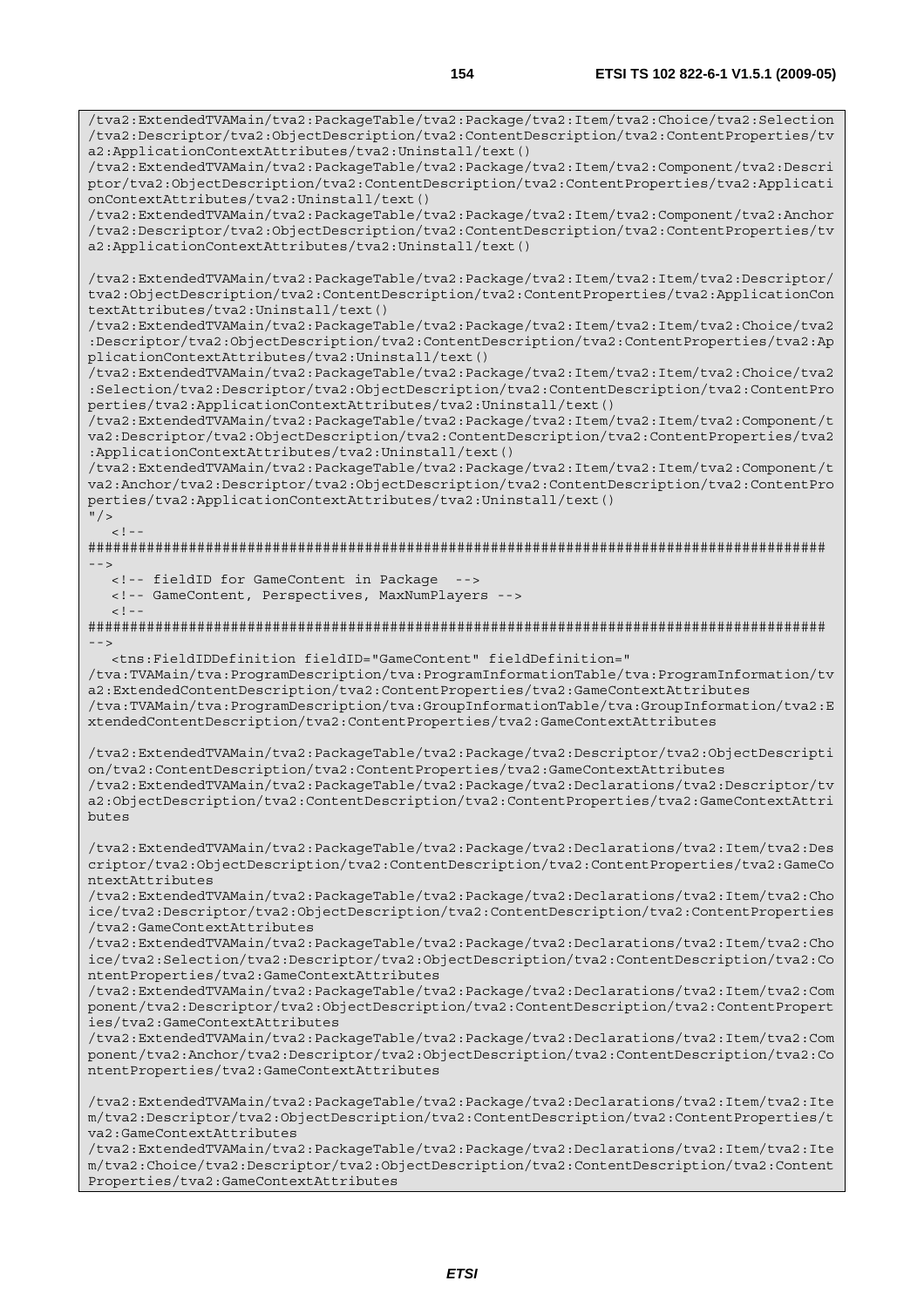/tva2:ExtendedTVAMain/tva2:PackageTable/tva2:Package/tva2:Declarations/tva2:Item/tva2:Ite m/tva2:Choice/tva2:Selection/tva2:Descriptor/tva2:ObjectDescription/tva2:ContentDescripti

/tva2:ExtendedTVAMain/tva2:PackageTable/tva2:Package/tva2:Declarations/tva2:Item/tva2:Ite

on/tva2:ContentProperties/tva2:GameContextAttributes

m/tva2:Component/tva2:Descriptor/tva2:ObjectDescription/tva2:ContentDescription/tva2:Cont entProperties/tva2:GameContextAttributes /tva2:ExtendedTVAMain/tva2:PackageTable/tva2:Package/tva2:Declarations/tva2:Item/tva2:Ite m/tva2:Component/tva2:Anchor/tva2:Descriptor/tva2:ObjectDescription/tva2:ContentDescripti on/tva2:ContentProperties/tva2:GameContextAttributes /tva2:ExtendedTVAMain/tva2:PackageTable/tva2:Package/tva2:Declarations/tva2:Component/tva 2:Descriptor/tva2:ObjectDescription/tva2:ContentDescription/tva2:ContentProperties/tva2:G ameContextAttributes /tva2:ExtendedTVAMain/tva2:PackageTable/tva2:Package/tva2:Declarations/tva2:Component/tva 2:Anchor/tva2:Descriptor/tva2:ObjectDescription/tva2:ContentDescription/tva2:ContentPrope rties/tva2:GameContextAttributes /tva2:ExtendedTVAMain/tva2:PackageTable/tva2:Package/tva2:Declarations/tva2:Anchor/tva2:D escriptor/tva2:ObjectDescription/tva2:ContentDescription/tva2:ContentProperties/tva2:Game ContextAttributes /tva2:ExtendedTVAMain/tva2:PackageTable/tva2:Package/tva2:Item/tva2:Descriptor/tva2:Objec tDescription/tva2:ContentDescription/tva2:ContentProperties/tva2:GameContextAttributes /tva2:ExtendedTVAMain/tva2:PackageTable/tva2:Package/tva2:Item/tva2:Choice/tva2:Descripto r/tva2:ObjectDescription/tva2:ContentDescription/tva2:ContentProperties/tva2:GameContextA ttributes /tva2:ExtendedTVAMain/tva2:PackageTable/tva2:Package/tva2:Item/tva2:Choice/tva2:Selection /tva2:Descriptor/tva2:ObjectDescription/tva2:ContentDescription/tva2:ContentProperties/tv a2:GameContextAttributes /tva2:ExtendedTVAMain/tva2:PackageTable/tva2:Package/tva2:Item/tva2:Component/tva2:Descri ptor/tva2:ObjectDescription/tva2:ContentDescription/tva2:ContentProperties/tva2:GameConte xtAttributes /tva2:ExtendedTVAMain/tva2:PackageTable/tva2:Package/tva2:Item/tva2:Component/tva2:Anchor /tva2:Descriptor/tva2:ObjectDescription/tva2:ContentDescription/tva2:ContentProperties/tv a2:GameContextAttributes /tva2:ExtendedTVAMain/tva2:PackageTable/tva2:Package/tva2:Item/tva2:Item/tva2:Descriptor/ tva2:ObjectDescription/tva2:ContentDescription/tva2:ContentProperties/tva2:GameContextAtt ributes /tva2:ExtendedTVAMain/tva2:PackageTable/tva2:Package/tva2:Item/tva2:Item/tva2:Choice/tva2 :Descriptor/tva2:ObjectDescription/tva2:ContentDescription/tva2:ContentProperties/tva2:Ga meContextAttributes /tva2:ExtendedTVAMain/tva2:PackageTable/tva2:Package/tva2:Item/tva2:Item/tva2:Choice/tva2 :Selection/tva2:Descriptor/tva2:ObjectDescription/tva2:ContentDescription/tva2:ContentPro perties/tva2:GameContextAttributes .<br>/tva2:ExtendedTVAMain/tva2:PackageTable/tva2:Package/tva2:Item/tva2:Item/tva2:Component/t va2:Descriptor/tva2:ObjectDescription/tva2:ContentDescription/tva2:ContentProperties/tva2 :GameContextAttributes /tva2:ExtendedTVAMain/tva2:PackageTable/tva2:Package/tva2:Item/tva2:Item/tva2:Component/t va2:Anchor/tva2:Descriptor/tva2:ObjectDescription/tva2:ContentDescription/tva2:ContentPro perties/tva2:GameContextAttributes  $''$  / > <tns:FieldIDDefinition fieldID="Perspectives" fieldDefinition=" /tva:TVAMain/tva:ProgramDescription/tva:ProgramInformationTable/tva:ProgramInformation/tv a2:ExtendedContentDescription/tva2:ContentProperties/tva2:GameContextAttributes/tva2:Pers pectives/@href /tva:TVAMain/tva:ProgramDescription/tva:ProgramInformationTable/tva:ProgramInformation/tv a2:ExtendedContentDescription/tva2:ContentProperties/tva2:GameContextAttributes/tva2:Pers pectives/tva:Name/text() /tva:TVAMain/tva:ProgramDescription/tva:GroupInformationTable/tva:GroupInformation/tva2:E xtendedContentDescription/tva2:ContentProperties/tva2:GameContextAttributes/tva2:Perspect ives/@href /tva:TVAMain/tva:ProgramDescription/tva:GroupInformationTable/tva:GroupInformation/tva2:E xtendedContentDescription/tva2:ContentProperties/tva2:GameContextAttributes/tva2:Perspect ives/tva:Name/text() /tva2:ExtendedTVAMain/tva2:PackageTable/tva2:Package/tva2:Descriptor/tva2:ObjectDescripti on/tva2:ContentDescription/tva2:ContentProperties/tva2:GameContextAttributes/tva2:Perspec tives/@href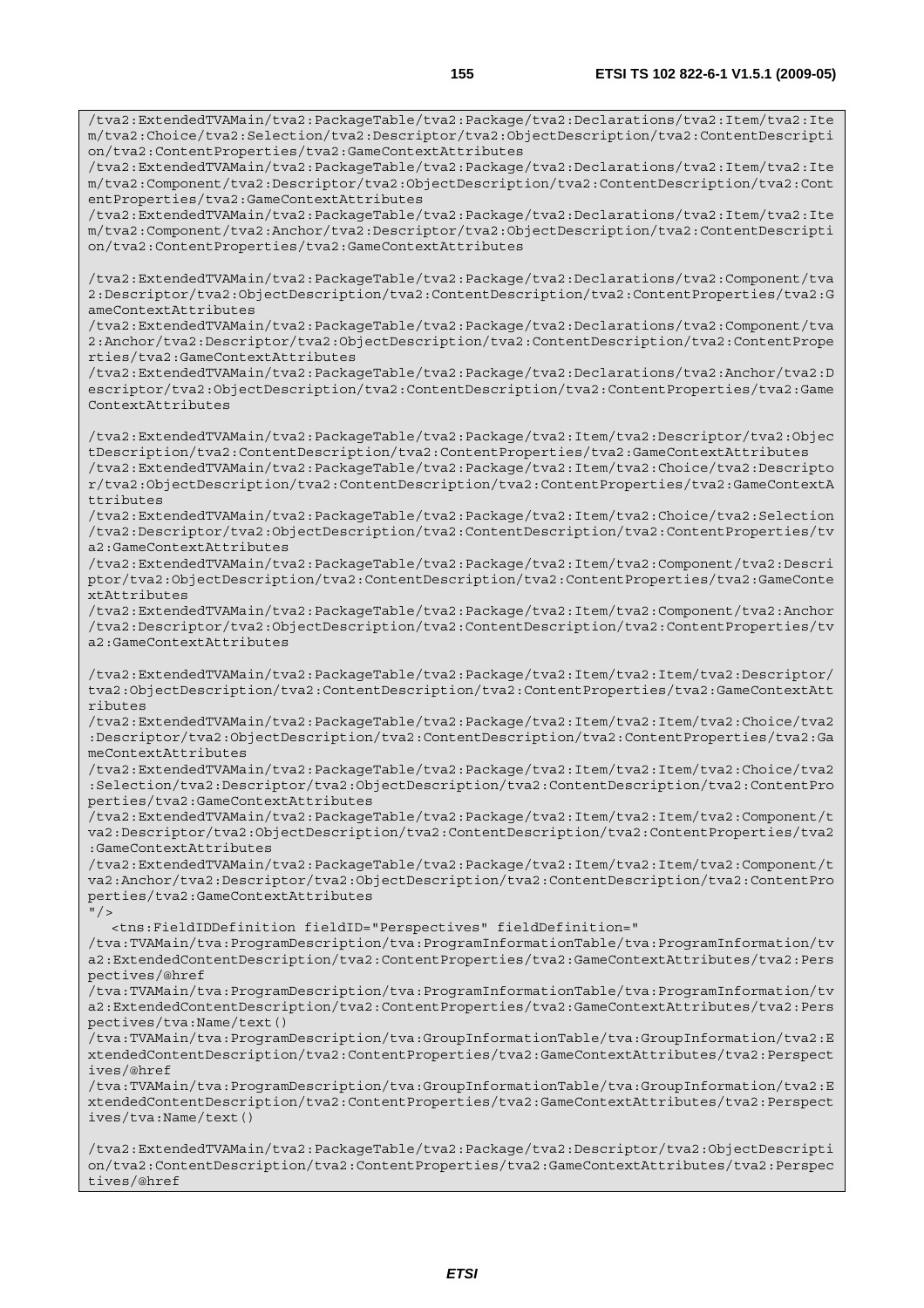/tva2:ExtendedTVAMain/tva2:PackageTable/tva2:Package/tva2:Descriptor/tva2:ObjectDescripti on/tva2:ContentDescription/tva2:ContentProperties/tva2:GameContextAttributes/tva2:Perspec tives/tva:Name/text()

/tva2:ExtendedTVAMain/tva2:PackageTable/tva2:Package/tva2:Declarations/tva2:Descriptor/tv a2:ObjectDescription/tva2:ContentDescription/tva2:ContentProperties/tva2:GameContextAttri butes/tva2:Perspectives/@href

/tva2:ExtendedTVAMain/tva2:PackageTable/tva2:Package/tva2:Declarations/tva2:Descriptor/tv a2:ObjectDescription/tva2:ContentDescription/tva2:ContentProperties/tva2:GameContextAttri butes/tva2:Perspectives/tva:Name/text()

/tva2:ExtendedTVAMain/tva2:PackageTable/tva2:Package/tva2:Declarations/tva2:Item/tva2:Des criptor/tva2:ObjectDescription/tva2:ContentDescription/tva2:ContentProperties/tva2:GameCo ntextAttributes/tva2:Perspectives/@href

/tva2:ExtendedTVAMain/tva2:PackageTable/tva2:Package/tva2:Declarations/tva2:Item/tva2:Des criptor/tva2:ObjectDescription/tva2:ContentDescription/tva2:ContentProperties/tva2:GameCo ntextAttributes/tva2:Perspectives/tva:Name/text()

/tva2:ExtendedTVAMain/tva2:PackageTable/tva2:Package/tva2:Declarations/tva2:Item/tva2:Cho ice/tva2:Descriptor/tva2:ObjectDescription/tva2:ContentDescription/tva2:ContentProperties /tva2:GameContextAttributes/tva2:Perspectives/@href

/tva2:ExtendedTVAMain/tva2:PackageTable/tva2:Package/tva2:Declarations/tva2:Item/tva2:Cho ice/tva2:Descriptor/tva2:ObjectDescription/tva2:ContentDescription/tva2:ContentProperties /tva2:GameContextAttributes/tva2:Perspectives/tva:Name/text()

/tva2:ExtendedTVAMain/tva2:PackageTable/tva2:Package/tva2:Declarations/tva2:Item/tva2:Cho ice/tva2:Selection/tva2:Descriptor/tva2:ObjectDescription/tva2:ContentDescription/tva2:Co ntentProperties/tva2:GameContextAttributes/tva2:Perspectives/@href

/tva2:ExtendedTVAMain/tva2:PackageTable/tva2:Package/tva2:Declarations/tva2:Item/tva2:Cho ice/tva2:Selection/tva2:Descriptor/tva2:ObjectDescription/tva2:ContentDescription/tva2:Co ntentProperties/tva2:GameContextAttributes/tva2:Perspectives/tva:Name/text()

/tva2:ExtendedTVAMain/tva2:PackageTable/tva2:Package/tva2:Declarations/tva2:Item/tva2:Com ponent/tva2:Descriptor/tva2:ObjectDescription/tva2:ContentDescription/tva2:ContentPropert ies/tva2:GameContextAttributes/tva2:Perspectives/@href

/tva2:ExtendedTVAMain/tva2:PackageTable/tva2:Package/tva2:Declarations/tva2:Item/tva2:Com ponent/tva2:Descriptor/tva2:ObjectDescription/tva2:ContentDescription/tva2:ContentPropert ies/tva2:GameContextAttributes/tva2:Perspectives/tva:Name/text()

/tva2:ExtendedTVAMain/tva2:PackageTable/tva2:Package/tva2:Declarations/tva2:Item/tva2:Com ponent/tva2:Anchor/tva2:Descriptor/tva2:ObjectDescription/tva2:ContentDescription/tva2:Co ntentProperties/tva2:GameContextAttributes/tva2:Perspectives/@href

/tva2:ExtendedTVAMain/tva2:PackageTable/tva2:Package/tva2:Declarations/tva2:Item/tva2:Com ponent/tva2:Anchor/tva2:Descriptor/tva2:ObjectDescription/tva2:ContentDescription/tva2:Co ntentProperties/tva2:GameContextAttributes/tva2:Perspectives/tva:Name/text()

/tva2:ExtendedTVAMain/tva2:PackageTable/tva2:Package/tva2:Declarations/tva2:Item/tva2:Ite m/tva2:Descriptor/tva2:ObjectDescription/tva2:ContentDescription/tva2:ContentProperties/t va2:GameContextAttributes/tva2:Perspectives/@href

/tva2:ExtendedTVAMain/tva2:PackageTable/tva2:Package/tva2:Declarations/tva2:Item/tva2:Ite m/tva2:Descriptor/tva2:ObjectDescription/tva2:ContentDescription/tva2:ContentProperties/t va2:GameContextAttributes/tva2:Perspectives/tva:Name/text()

/tva2:ExtendedTVAMain/tva2:PackageTable/tva2:Package/tva2:Declarations/tva2:Item/tva2:Ite m/tva2:Choice/tva2:Descriptor/tva2:ObjectDescription/tva2:ContentDescription/tva2:Content Properties/tva2:GameContextAttributes/tva2:Perspectives/@href

/tva2:ExtendedTVAMain/tva2:PackageTable/tva2:Package/tva2:Declarations/tva2:Item/tva2:Ite m/tva2:Choice/tva2:Descriptor/tva2:ObjectDescription/tva2:ContentDescription/tva2:Content Properties/tva2:GameContextAttributes/tva2:Perspectives/tva:Name/text()

/tva2:ExtendedTVAMain/tva2:PackageTable/tva2:Package/tva2:Declarations/tva2:Item/tva2:Ite m/tva2:Choice/tva2:Selection/tva2:Descriptor/tva2:ObjectDescription/tva2:ContentDescripti on/tva2:ContentProperties/tva2:GameContextAttributes/tva2:Perspectives/@href

/tva2:ExtendedTVAMain/tva2:PackageTable/tva2:Package/tva2:Declarations/tva2:Item/tva2:Ite m/tva2:Choice/tva2:Selection/tva2:Descriptor/tva2:ObjectDescription/tva2:ContentDescripti on/tva2:ContentProperties/tva2:GameContextAttributes/tva2:Perspectives/tva:Name/text()

/tva2:ExtendedTVAMain/tva2:PackageTable/tva2:Package/tva2:Declarations/tva2:Item/tva2:Ite m/tva2:Component/tva2:Descriptor/tva2:ObjectDescription/tva2:ContentDescription/tva2:Cont entProperties/tva2:GameContextAttributes/tva2:Perspectives/@href

/tva2:ExtendedTVAMain/tva2:PackageTable/tva2:Package/tva2:Declarations/tva2:Item/tva2:Ite m/tva2:Component/tva2:Descriptor/tva2:ObjectDescription/tva2:ContentDescription/tva2:Cont entProperties/tva2:GameContextAttributes/tva2:Perspectives/tva:Name/text()

/tva2:ExtendedTVAMain/tva2:PackageTable/tva2:Package/tva2:Declarations/tva2:Item/tva2:Ite m/tva2:Component/tva2:Anchor/tva2:Descriptor/tva2:ObjectDescription/tva2:ContentDescripti on/tva2:ContentProperties/tva2:GameContextAttributes/tva2:Perspectives/@href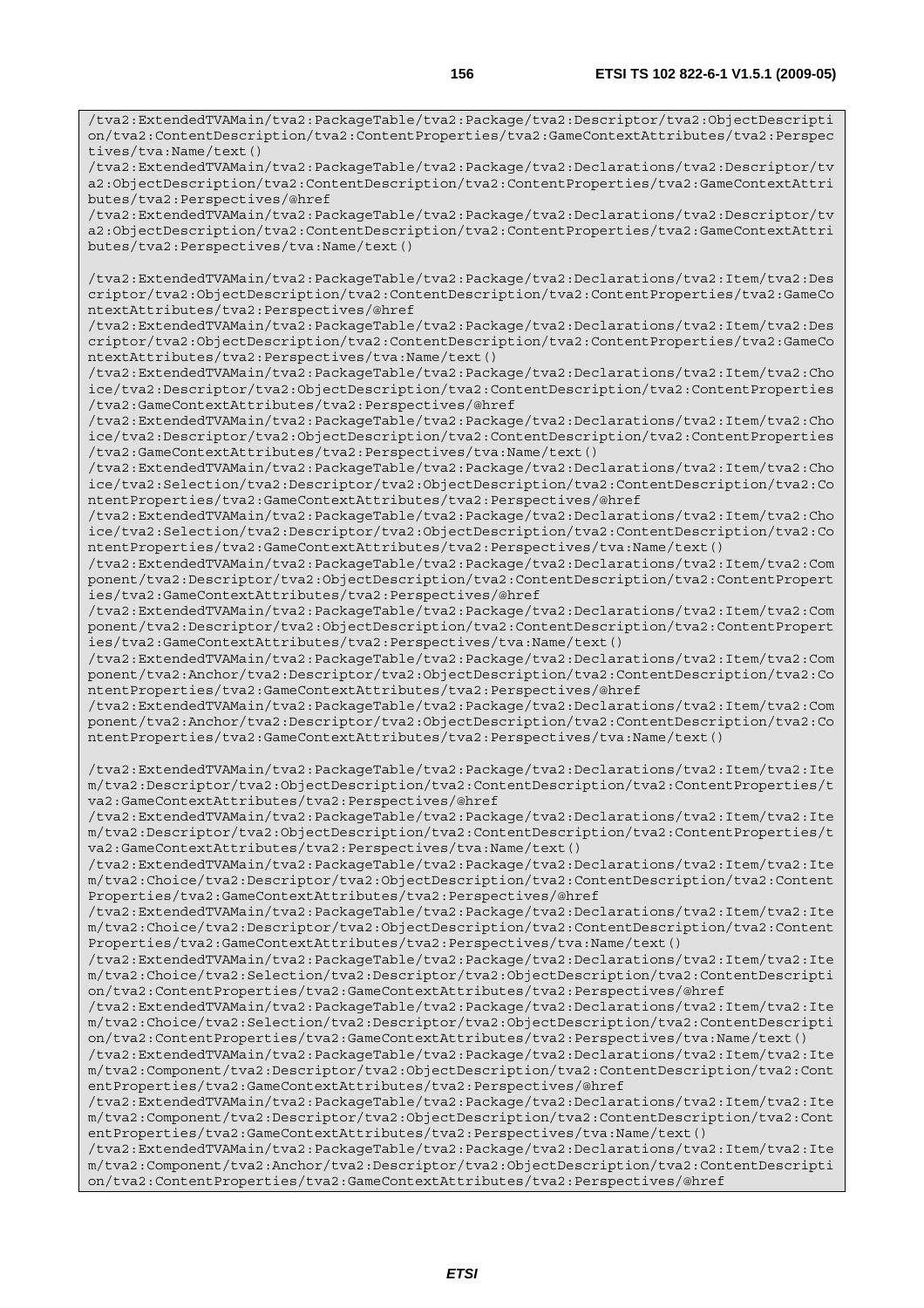/tva2:ExtendedTVAMain/tva2:PackageTable/tva2:Package/tva2:Declarations/tva2:Item/tva2:Ite m/tva2:Component/tva2:Anchor/tva2:Descriptor/tva2:ObjectDescription/tva2:ContentDescripti on/tva2:ContentProperties/tva2:GameContextAttributes/tva2:Perspectives/tva:Name/text()

/tva2:ExtendedTVAMain/tva2:PackageTable/tva2:Package/tva2:Declarations/tva2:Component/tva 2:Descriptor/tva2:ObjectDescription/tva2:ContentDescription/tva2:ContentProperties/tva2:G ameContextAttributes/tva2:Perspectives/@href

/tva2:ExtendedTVAMain/tva2:PackageTable/tva2:Package/tva2:Declarations/tva2:Component/tva 2:Descriptor/tva2:ObjectDescription/tva2:ContentDescription/tva2:ContentProperties/tva2:G ameContextAttributes/tva2:Perspectives/tva:Name/text()

/tva2:ExtendedTVAMain/tva2:PackageTable/tva2:Package/tva2:Declarations/tva2:Component/tva 2:Anchor/tva2:Descriptor/tva2:ObjectDescription/tva2:ContentDescription/tva2:ContentPrope rties/tva2:GameContextAttributes/tva2:Perspectives/@href

/tva2:ExtendedTVAMain/tva2:PackageTable/tva2:Package/tva2:Declarations/tva2:Component/tva 2:Anchor/tva2:Descriptor/tva2:ObjectDescription/tva2:ContentDescription/tva2:ContentPrope rties/tva2:GameContextAttributes/tva2:Perspectives/tva:Name/text()

/tva2:ExtendedTVAMain/tva2:PackageTable/tva2:Package/tva2:Declarations/tva2:Anchor/tva2:D escriptor/tva2:ObjectDescription/tva2:ContentDescription/tva2:ContentProperties/tva2:Game ContextAttributes/tva2:Perspectives/@href

/tva2:ExtendedTVAMain/tva2:PackageTable/tva2:Package/tva2:Declarations/tva2:Anchor/tva2:D escriptor/tva2:ObjectDescription/tva2:ContentDescription/tva2:ContentProperties/tva2:Game ContextAttributes/tva2:Perspectives/tva:Name/text()

/tva2:ExtendedTVAMain/tva2:PackageTable/tva2:Package/tva2:Item/tva2:Descriptor/tva2:Objec tDescription/tva2:ContentDescription/tva2:ContentProperties/tva2:GameContextAttributes/tv a2:Perspectives/@href

/tva2:ExtendedTVAMain/tva2:PackageTable/tva2:Package/tva2:Item/tva2:Descriptor/tva2:Objec tDescription/tva2:ContentDescription/tva2:ContentProperties/tva2:GameContextAttributes/tv a2:Perspectives/tva:Name/text()

/tva2:ExtendedTVAMain/tva2:PackageTable/tva2:Package/tva2:Item/tva2:Choice/tva2:Descripto r/tva2:ObjectDescription/tva2:ContentDescription/tva2:ContentProperties/tva2:GameContextA ttributes/tva2:Perspectives/@href

/tva2:ExtendedTVAMain/tva2:PackageTable/tva2:Package/tva2:Item/tva2:Choice/tva2:Descripto r/tva2:ObjectDescription/tva2:ContentDescription/tva2:ContentProperties/tva2:GameContextA ttributes/tva2:Perspectives/tva:Name/text()

/tva2:ExtendedTVAMain/tva2:PackageTable/tva2:Package/tva2:Item/tva2:Choice/tva2:Selection /tva2:Descriptor/tva2:ObjectDescription/tva2:ContentDescription/tva2:ContentProperties/tv a2:GameContextAttributes/tva2:Perspectives/@href

/tva2:ExtendedTVAMain/tva2:PackageTable/tva2:Package/tva2:Item/tva2:Choice/tva2:Selection /tva2:Descriptor/tva2:ObjectDescription/tva2:ContentDescription/tva2:ContentProperties/tv a2:GameContextAttributes/tva2:Perspectives/tva:Name/text()

/tva2:ExtendedTVAMain/tva2:PackageTable/tva2:Package/tva2:Item/tva2:Component/tva2:Descri ptor/tva2:ObjectDescription/tva2:ContentDescription/tva2:ContentProperties/tva2:GameConte xtAttributes/tva2:Perspectives/@href

/tva2:ExtendedTVAMain/tva2:PackageTable/tva2:Package/tva2:Item/tva2:Component/tva2:Descri ptor/tva2:ObjectDescription/tva2:ContentDescription/tva2:ContentProperties/tva2:GameConte xtAttributes/tva2:Perspectives/tva:Name/text()

/tva2:ExtendedTVAMain/tva2:PackageTable/tva2:Package/tva2:Item/tva2:Component/tva2:Anchor /tva2:Descriptor/tva2:ObjectDescription/tva2:ContentDescription/tva2:ContentProperties/tv a2:GameContextAttributes/tva2:Perspectives/@href

/tva2:ExtendedTVAMain/tva2:PackageTable/tva2:Package/tva2:Item/tva2:Component/tva2:Anchor /tva2:Descriptor/tva2:ObjectDescription/tva2:ContentDescription/tva2:ContentProperties/tv a2:GameContextAttributes/tva2:Perspectives/tva:Name/text()

/tva2:ExtendedTVAMain/tva2:PackageTable/tva2:Package/tva2:Item/tva2:Item/tva2:Descriptor/ tva2:ObjectDescription/tva2:ContentDescription/tva2:ContentProperties/tva2:GameContextAtt ributes/tva2:Perspectives/@href

/tva2:ExtendedTVAMain/tva2:PackageTable/tva2:Package/tva2:Item/tva2:Item/tva2:Descriptor/ tva2:ObjectDescription/tva2:ContentDescription/tva2:ContentProperties/tva2:GameContextAtt ributes/tva2:Perspectives/tva:Name/text()

/tva2:ExtendedTVAMain/tva2:PackageTable/tva2:Package/tva2:Item/tva2:Item/tva2:Choice/tva2 :Descriptor/tva2:ObjectDescription/tva2:ContentDescription/tva2:ContentProperties/tva2:Ga meContextAttributes/tva2:Perspectives/@href

/tva2:ExtendedTVAMain/tva2:PackageTable/tva2:Package/tva2:Item/tva2:Item/tva2:Choice/tva2 :Descriptor/tva2:ObjectDescription/tva2:ContentDescription/tva2:ContentProperties/tva2:Ga meContextAttributes/tva2:Perspectives/tva:Name/text()

/tva2:ExtendedTVAMain/tva2:PackageTable/tva2:Package/tva2:Item/tva2:Item/tva2:Choice/tva2 :Selection/tva2:Descriptor/tva2:ObjectDescription/tva2:ContentDescription/tva2:ContentPro perties/tva2:GameContextAttributes/tva2:Perspectives/@href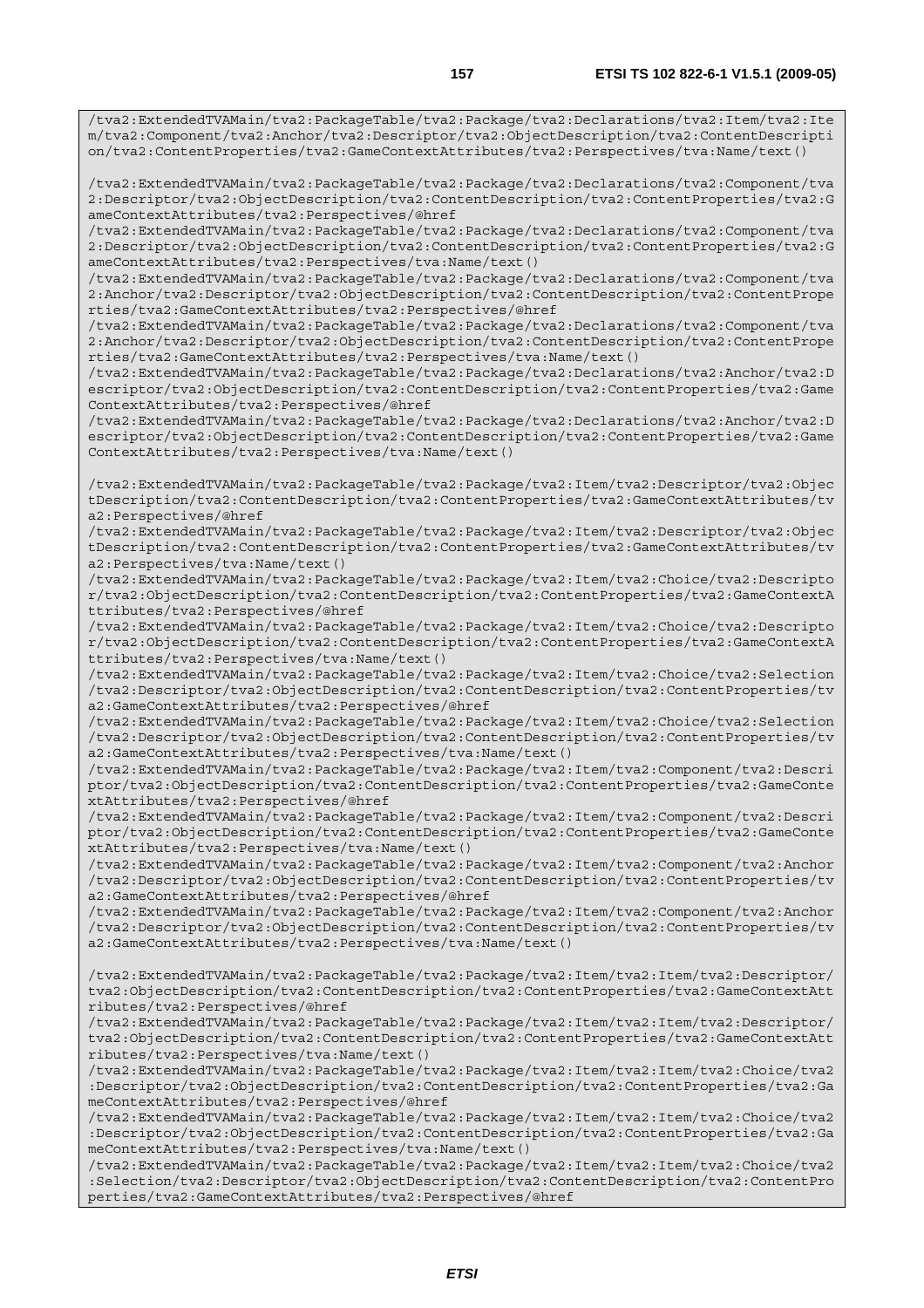/tva2:ExtendedTVAMain/tva2:PackageTable/tva2:Package/tva2:Item/tva2:Item/tva2:Choice/tva2 :Selection/tva2:Descriptor/tva2:ObjectDescription/tva2:ContentDescription/tva2:ContentPro perties/tva2:GameContextAttributes/tva2:Perspectives/tva:Name/text()

/tva2:ExtendedTVAMain/tva2:PackageTable/tva2:Package/tva2:Item/tva2:Item/tva2:Component/t va2:Descriptor/tva2:ObjectDescription/tva2:ContentDescription/tva2:ContentProperties/tva2 :GameContextAttributes/tva2:Perspectives/@href

/tva2:ExtendedTVAMain/tva2:PackageTable/tva2:Package/tva2:Item/tva2:Item/tva2:Component/t va2:Descriptor/tva2:ObjectDescription/tva2:ContentDescription/tva2:ContentProperties/tva2 :GameContextAttributes/tva2:Perspectives/tva:Name/text()

/tva2:ExtendedTVAMain/tva2:PackageTable/tva2:Package/tva2:Item/tva2:Item/tva2:Component/t va2:Anchor/tva2:Descriptor/tva2:ObjectDescription/tva2:ContentDescription/tva2:ContentPro perties/tva2:GameContextAttributes/tva2:Perspectives/@href

/tva2:ExtendedTVAMain/tva2:PackageTable/tva2:Package/tva2:Item/tva2:Item/tva2:Component/t va2:Anchor/tva2:Descriptor/tva2:ObjectDescription/tva2:ContentDescription/tva2:ContentPro perties/tva2:GameContextAttributes/tva2:Perspectives/tva:Name/text()  $"$  />

<tns:FieldIDDefinition fieldID="MaxNumPlayers" fieldDefinition="

/tva:TVAMain/tva:ProgramDescription/tva:ProgramInformationTable/tva:ProgramInformation/tv a2:ExtendedContentDescription/tva2:ContentProperties/tva2:GameContextAttributes/tva2:MaxN umPlayers/text()

/tva:TVAMain/tva:ProgramDescription/tva:GroupInformationTable/tva:GroupInformation/tva2:E xtendedContentDescription/tva2:ContentProperties/tva2:GameContextAttributes/tva2:MaxNumPl ayers/text()

/tva2:ExtendedTVAMain/tva2:PackageTable/tva2:Package/tva2:Descriptor/tva2:ObjectDescripti on/tva2:ContentDescription/tva2:ContentProperties/tva2:GameContextAttributes/tva2:MaxNumP layers/text()

/tva2:ExtendedTVAMain/tva2:PackageTable/tva2:Package/tva2:Declarations/tva2:Descriptor/tv a2:ObjectDescription/tva2:ContentDescription/tva2:ContentProperties/tva2:GameContextAttri butes/tva2:MaxNumPlayers/text()

/tva2:ExtendedTVAMain/tva2:PackageTable/tva2:Package/tva2:Declarations/tva2:Item/tva2:Des criptor/tva2:ObjectDescription/tva2:ContentDescription/tva2:ContentProperties/tva2:GameCo ntextAttributes/tva2:MaxNumPlayers/text()

/tva2:ExtendedTVAMain/tva2:PackageTable/tva2:Package/tva2:Declarations/tva2:Item/tva2:Cho ice/tva2:Descriptor/tva2:ObjectDescription/tva2:ContentDescription/tva2:ContentProperties /tva2:GameContextAttributes/tva2:MaxNumPlayers/text()

/tva2:ExtendedTVAMain/tva2:PackageTable/tva2:Package/tva2:Declarations/tva2:Item/tva2:Cho ice/tva2:Selection/tva2:Descriptor/tva2:ObjectDescription/tva2:ContentDescription/tva2:Co ntentProperties/tva2:GameContextAttributes/tva2:MaxNumPlayers/text()

/tva2:ExtendedTVAMain/tva2:PackageTable/tva2:Package/tva2:Declarations/tva2:Item/tva2:Com ponent/tva2:Descriptor/tva2:ObjectDescription/tva2:ContentDescription/tva2:ContentPropert ies/tva2:GameContextAttributes/tva2:MaxNumPlayers/text()

/tva2:ExtendedTVAMain/tva2:PackageTable/tva2:Package/tva2:Declarations/tva2:Item/tva2:Com ponent/tva2:Anchor/tva2:Descriptor/tva2:ObjectDescription/tva2:ContentDescription/tva2:Co ntentProperties/tva2:GameContextAttributes/tva2:MaxNumPlayers/text()

/tva2:ExtendedTVAMain/tva2:PackageTable/tva2:Package/tva2:Declarations/tva2:Item/tva2:Ite m/tva2:Descriptor/tva2:ObjectDescription/tva2:ContentDescription/tva2:ContentProperties/t va2:GameContextAttributes/tva2:MaxNumPlayers/text()

/tva2:ExtendedTVAMain/tva2:PackageTable/tva2:Package/tva2:Declarations/tva2:Item/tva2:Ite m/tva2:Choice/tva2:Descriptor/tva2:ObjectDescription/tva2:ContentDescription/tva2:Content Properties/tva2:GameContextAttributes/tva2:MaxNumPlayers/text()

/tva2:ExtendedTVAMain/tva2:PackageTable/tva2:Package/tva2:Declarations/tva2:Item/tva2:Ite m/tva2:Choice/tva2:Selection/tva2:Descriptor/tva2:ObjectDescription/tva2:ContentDescripti on/tva2:ContentProperties/tva2:GameContextAttributes/tva2:MaxNumPlayers/text()

/tva2:ExtendedTVAMain/tva2:PackageTable/tva2:Package/tva2:Declarations/tva2:Item/tva2:Ite m/tva2:Component/tva2:Descriptor/tva2:ObjectDescription/tva2:ContentDescription/tva2:Cont entProperties/tva2:GameContextAttributes/tva2:MaxNumPlayers/text()

/tva2:ExtendedTVAMain/tva2:PackageTable/tva2:Package/tva2:Declarations/tva2:Item/tva2:Ite m/tva2:Component/tva2:Anchor/tva2:Descriptor/tva2:ObjectDescription/tva2:ContentDescripti on/tva2:ContentProperties/tva2:GameContextAttributes/tva2:MaxNumPlayers/text()

/tva2:ExtendedTVAMain/tva2:PackageTable/tva2:Package/tva2:Declarations/tva2:Component/tva 2:Descriptor/tva2:ObjectDescription/tva2:ContentDescription/tva2:ContentProperties/tva2:G ameContextAttributes/tva2:MaxNumPlayers/text()

/tva2:ExtendedTVAMain/tva2:PackageTable/tva2:Package/tva2:Declarations/tva2:Component/tva 2:Anchor/tva2:Descriptor/tva2:ObjectDescription/tva2:ContentDescription/tva2:ContentPrope rties/tva2:GameContextAttributes/tva2:MaxNumPlayers/text()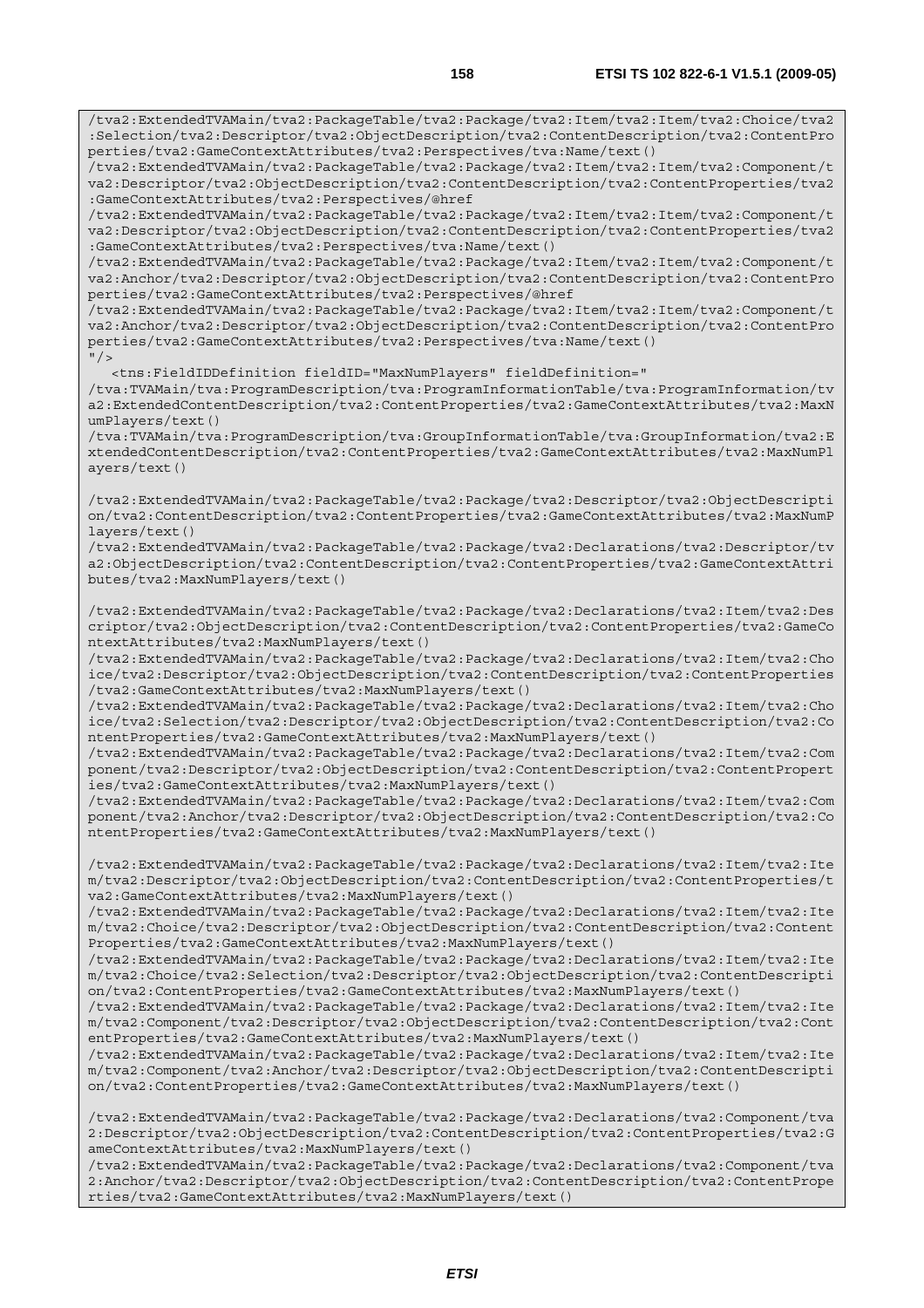/tva2:ExtendedTVAMain/tva2:PackageTable/tva2:Package/tva2:Declarations/tva2:Anchor/tva2:D escriptor/tva2:ObjectDescription/tva2:ContentDescription/tva2:ContentProperties/tva2:Game

/tva2:ExtendedTVAMain/tva2:PackageTable/tva2:Package/tva2:Item/tva2:Descriptor/tva2:Objec tDescription/tva2:ContentDescription/tva2:ContentProperties/tva2:GameContextAttributes/tv

ContextAttributes/tva2:MaxNumPlayers/text()

a2:MaxNumPlayers/text()

/tva2:ExtendedTVAMain/tva2:PackageTable/tva2:Package/tva2:Item/tva2:Choice/tva2:Descripto r/tva2:ObjectDescription/tva2:ContentDescription/tva2:ContentProperties/tva2:GameContextA ttributes/tva2:MaxNumPlayers/text() /tva2:ExtendedTVAMain/tva2:PackageTable/tva2:Package/tva2:Item/tva2:Choice/tva2:Selection /tva2:Descriptor/tva2:ObjectDescription/tva2:ContentDescription/tva2:ContentProperties/tv a2:GameContextAttributes/tva2:MaxNumPlayers/text() /tva2:ExtendedTVAMain/tva2:PackageTable/tva2:Package/tva2:Item/tva2:Component/tva2:Descri ptor/tva2:ObjectDescription/tva2:ContentDescription/tva2:ContentProperties/tva2:GameConte xtAttributes/tva2:MaxNumPlayers/text() /tva2:ExtendedTVAMain/tva2:PackageTable/tva2:Package/tva2:Item/tva2:Component/tva2:Anchor /tva2:Descriptor/tva2:ObjectDescription/tva2:ContentDescription/tva2:ContentProperties/tv a2:GameContextAttributes/tva2:MaxNumPlayers/text() /tva2:ExtendedTVAMain/tva2:PackageTable/tva2:Package/tva2:Item/tva2:Item/tva2:Descriptor/ tva2:ObjectDescription/tva2:ContentDescription/tva2:ContentProperties/tva2:GameContextAtt ributes/tva2:MaxNumPlayers/text() /tva2:ExtendedTVAMain/tva2:PackageTable/tva2:Package/tva2:Item/tva2:Item/tva2:Choice/tva2 :Descriptor/tva2:ObjectDescription/tva2:ContentDescription/tva2:ContentProperties/tva2:Ga meContextAttributes/tva2:MaxNumPlayers/text() /tva2:ExtendedTVAMain/tva2:PackageTable/tva2:Package/tva2:Item/tva2:Item/tva2:Choice/tva2 :Selection/tva2:Descriptor/tva2:ObjectDescription/tva2:ContentDescription/tva2:ContentPro perties/tva2:GameContextAttributes/tva2:MaxNumPlayers/text() /tva2:ExtendedTVAMain/tva2:PackageTable/tva2:Package/tva2:Item/tva2:Item/tva2:Component/t va2:Descriptor/tva2:ObjectDescription/tva2:ContentDescription/tva2:ContentProperties/tva2 :GameContextAttributes/tva2:MaxNumPlayers/text() /tva2:ExtendedTVAMain/tva2:PackageTable/tva2:Package/tva2:Item/tva2:Item/tva2:Component/t va2:Anchor/tva2:Descriptor/tva2:ObjectDescription/tva2:ContentDescription/tva2:ContentPro perties/tva2:GameContextAttributes/tva2:MaxNumPlayers/text()  $"$  / >  $\lt$  ! -######################################################################################## --> <!-- fieldID for TargetingInformation in Package -->  $<$ ! - -######################################################################################## -->  $\geq 1$  =  $-$ ######################################################################################## --> <!-- fieldID for UserInformation(BiographicInformation, Accessibility) in Package --> <!-- Language, Age, Gender,AuditoryImpairment, VisualImpairment -->  $<$ ! --######################################################################################## --> <tns:FieldIDDefinition fieldID="UserLanguage" fieldDefinition=" /tva:TVAMain/tva2:ExtendedUserDescription/tva2:UserInformationTable/tva2:UserInformation/ tva2:BioGraphicInformation/tva2:Language/text() /tva:TVAMain/tva:ProgramDescription/tva:ProgramInformationTable/tva:ProgramInformation/tv a2:ExtendedContentDescription/tva2:TargetingInformation/tva2:UserInformation/tva2:BioGrap hicInformation/tva2:Language/text() /tva:TVAMain/tva:ProgramDescription/tva:GroupInformationTable/tva:GroupInformation/tva2:E xtendedContentDescription/tva2:TargetingInformation/tva2:UserInformation/tva2:BioGraphicI nformation/tva2:Language/text() /tva2:ExtendedTVAMain/tva2:TargetingInformationTable/tva2:TargetingInformation/tva2:UserI nformation/tva2:BioGraphicInformation/tva2:Language/text()

/tva2:ExtendedTVAMain/tva2:PackageTable/tva2:Package/tva2:Descriptor/tva2:ObjectDescripti on/tva2:ContentDescription/tva2:TargetingInformation/tva2:UserInformation/tva2:BioGraphic Information/tva2:Language/text()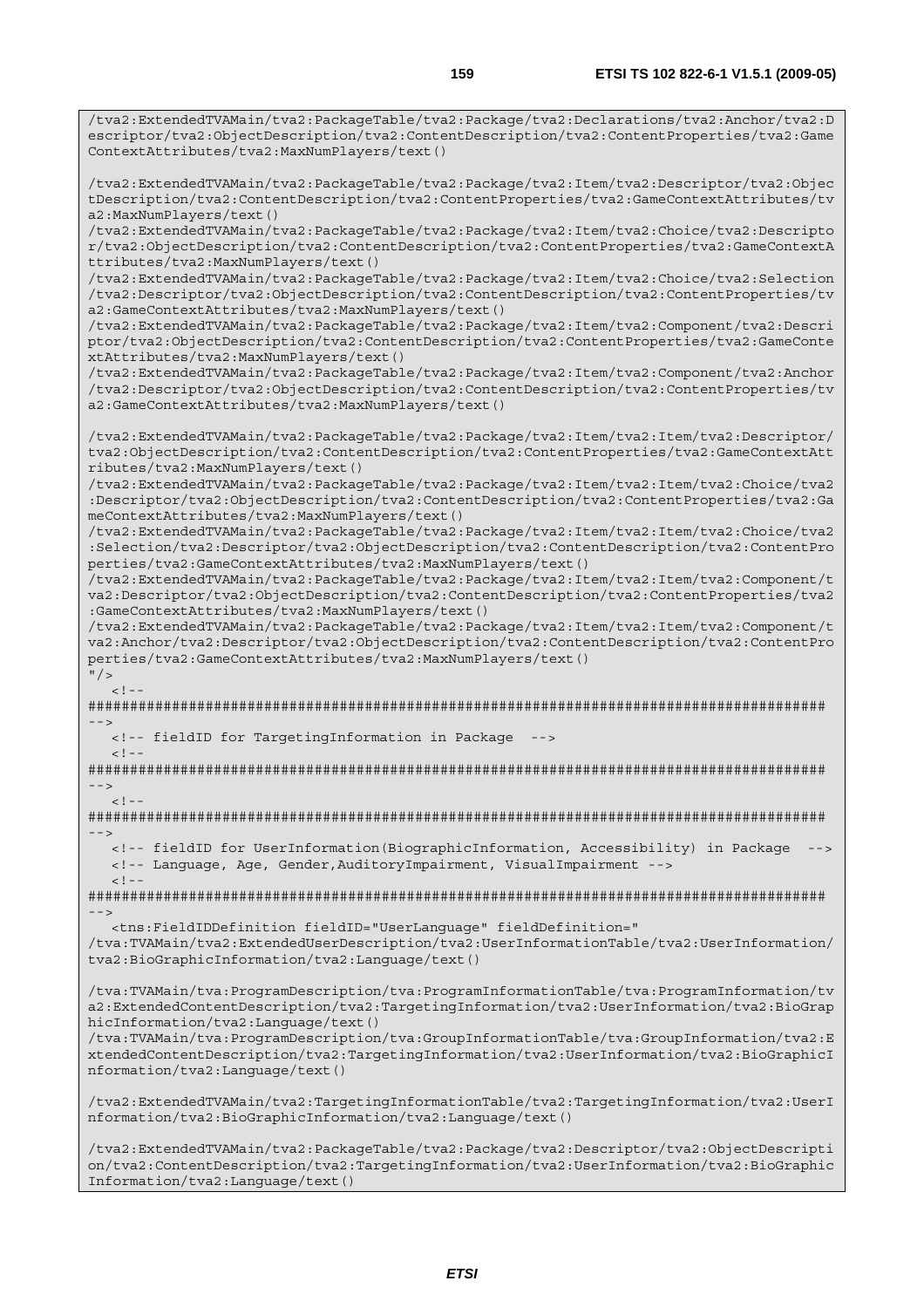/tva2:ExtendedTVAMain/tva2:PackageTable/tva2:Package/tva2:Declarations/tva2:Descriptor/tv a2:ObjectDescription/tva2:ContentDescription/tva2:TargetingInformation/tva2:UserInformati on/tva2:BioGraphicInformation/tva2:Language/text()

/tva2:ExtendedTVAMain/tva2:PackageTable/tva2:Package/tva2:Declarations/tva2:Item/tva2:Des criptor/tva2:ObjectDescription/tva2:ContentDescription/tva2:TargetingInformation/tva2:Use rInformation/tva2:BioGraphicInformation/tva2:Language/text()

/tva2:ExtendedTVAMain/tva2:PackageTable/tva2:Package/tva2:Declarations/tva2:Item/tva2:Cho ice/tva2:Descriptor/tva2:ObjectDescription/tva2:ContentDescription/tva2:TargetingInformat ion/tva2:UserInformation/tva2:BioGraphicInformation/tva2:Language/text()

/tva2:ExtendedTVAMain/tva2:PackageTable/tva2:Package/tva2:Declarations/tva2:Item/tva2:Cho ice/tva2:Selection/tva2:Descriptor/tva2:ObjectDescription/tva2:ContentDescription/tva2:Ta rgetingInformation/tva2:UserInformation/tva2:BioGraphicInformation/tva2:Language/text()

/tva2:ExtendedTVAMain/tva2:PackageTable/tva2:Package/tva2:Declarations/tva2:Item/tva2:Com ponent/tva2:Descriptor/tva2:ObjectDescription/tva2:ContentDescription/tva2:TargetingInfor mation/tva2:UserInformation/tva2:BioGraphicInformation/tva2:Language/text()

/tva2:ExtendedTVAMain/tva2:PackageTable/tva2:Package/tva2:Declarations/tva2:Item/tva2:Com ponent/tva2:Anchor/tva2:Descriptor/tva2:ObjectDescription/tva2:ContentDescription/tva2:Ta rgetingInformation/tva2:UserInformation/tva2:BioGraphicInformation/tva2:Language/text()

/tva2:ExtendedTVAMain/tva2:PackageTable/tva2:Package/tva2:Declarations/tva2:Item/tva2:Ite m/tva2:Descriptor/tva2:ObjectDescription/tva2:ContentDescription/tva2:TargetingInformatio n/tva2:UserInformation/tva2:BioGraphicInformation/tva2:Language/text()

/tva2:ExtendedTVAMain/tva2:PackageTable/tva2:Package/tva2:Declarations/tva2:Item/tva2:Ite m/tva2:Choice/tva2:Descriptor/tva2:ObjectDescription/tva2:ContentDescription/tva2:Targeti ngInformation/tva2:UserInformation/tva2:BioGraphicInformation/tva2:Language/text()

/tva2:ExtendedTVAMain/tva2:PackageTable/tva2:Package/tva2:Declarations/tva2:Item/tva2:Ite m/tva2:Choice/tva2:Selection/tva2:Descriptor/tva2:ObjectDescription/tva2:ContentDescripti on/tva2:TargetingInformation/tva2:UserInformation/tva2:BioGraphicInformation/tva2:Languag  $e$ /text $()$ 

/tva2:ExtendedTVAMain/tva2:PackageTable/tva2:Package/tva2:Declarations/tva2:Item/tva2:Ite m/tva2:Component/tva2:Descriptor/tva2:ObjectDescription/tva2:ContentDescription/tva2:Targ etingInformation/tva2:UserInformation/tva2:BioGraphicInformation/tva2:Language/text() /tva2:ExtendedTVAMain/tva2:PackageTable/tva2:Package/tva2:Declarations/tva2:Item/tva2:Ite m/tva2:Component/tva2:Anchor/tva2:Descriptor/tva2:ObjectDescription/tva2:ContentDescripti

on/tva2:TargetingInformation/tva2:UserInformation/tva2:BioGraphicInformation/tva2:Languag e/text()

/tva2:ExtendedTVAMain/tva2:PackageTable/tva2:Package/tva2:Declarations/tva2:Component/tva 2:Descriptor/tva2:ObjectDescription/tva2:ContentDescription/tva2:TargetingInformation/tva 2:UserInformation/tva2:BioGraphicInformation/tva2:Language/text()

/tva2:ExtendedTVAMain/tva2:PackageTable/tva2:Package/tva2:Declarations/tva2:Component/tva 2:Anchor/tva2:Descriptor/tva2:ObjectDescription/tva2:ContentDescription/tva2:TargetingInf ormation/tva2:UserInformation/tva2:BioGraphicInformation/tva2:Language/text()

/tva2:ExtendedTVAMain/tva2:PackageTable/tva2:Package/tva2:Declarations/tva2:Anchor/tva2:D escriptor/tva2:ObjectDescription/tva2:ContentDescription/tva2:TargetingInformation/tva2:U serInformation/tva2:BioGraphicInformation/tva2:Language/text()

/tva2:ExtendedTVAMain/tva2:PackageTable/tva2:Package/tva2:Item/tva2:Descriptor/tva2:Objec tDescription/tva2:ContentDescription/tva2:TargetingInformation/tva2:UserInformation/tva2: BioGraphicInformation/tva2:Language/text()

/tva2:ExtendedTVAMain/tva2:PackageTable/tva2:Package/tva2:Item/tva2:Choice/tva2:Descripto r/tva2:ObjectDescription/tva2:ContentDescription/tva2:TargetingInformation/tva2:UserInfor mation/tva2:BioGraphicInformation/tva2:Language/text()

/tva2:ExtendedTVAMain/tva2:PackageTable/tva2:Package/tva2:Item/tva2:Choice/tva2:Selection /tva2:Descriptor/tva2:ObjectDescription/tva2:ContentDescription/tva2:TargetingInformation /tva2:UserInformation/tva2:BioGraphicInformation/tva2:Language/text()

/tva2:ExtendedTVAMain/tva2:PackageTable/tva2:Package/tva2:Item/tva2:Component/tva2:Descri ptor/tva2:ObjectDescription/tva2:ContentDescription/tva2:TargetingInformation/tva2:UserIn formation/tva2:BioGraphicInformation/tva2:Language/text()

/tva2:ExtendedTVAMain/tva2:PackageTable/tva2:Package/tva2:Item/tva2:Component/tva2:Anchor /tva2:Descriptor/tva2:ObjectDescription/tva2:ContentDescription/tva2:TargetingInformation /tva2:UserInformation/tva2:BioGraphicInformation/tva2:Language/text()

/tva2:ExtendedTVAMain/tva2:PackageTable/tva2:Package/tva2:Item/tva2:Item/tva2:Descriptor/ tva2:ObjectDescription/tva2:ContentDescription/tva2:TargetingInformation/tva2:UserInforma tion/tva2:BioGraphicInformation/tva2:Language/text()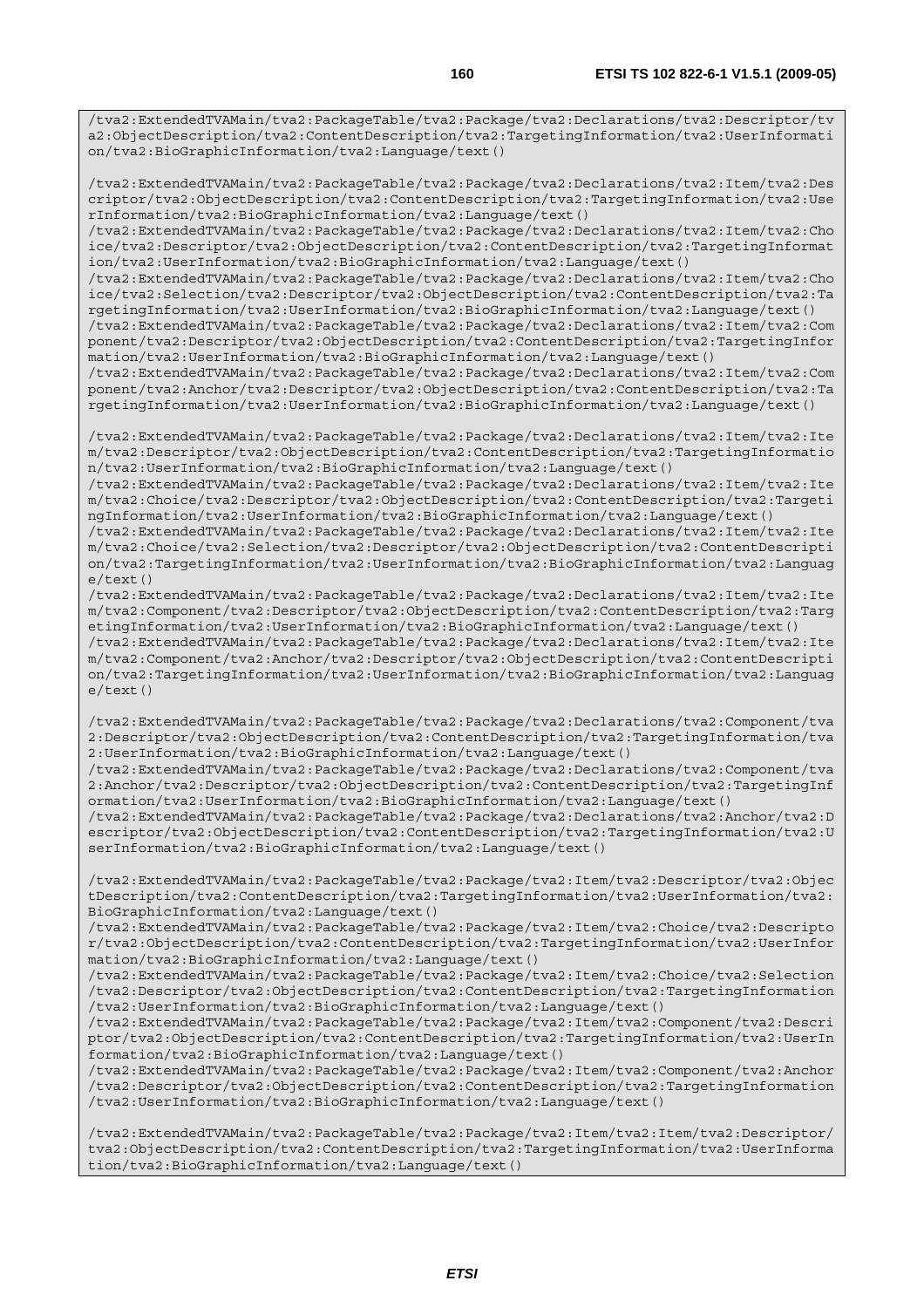/tva2:ExtendedTVAMain/tva2:PackageTable/tva2:Package/tva2:Item/tva2:Item/tva2:Choice/tva2 :Descriptor/tva2:ObjectDescription/tva2:ContentDescription/tva2:TargetingInformation/tva2 :UserInformation/tva2:BioGraphicInformation/tva2:Language/text()

/tva2:ExtendedTVAMain/tva2:PackageTable/tva2:Package/tva2:Item/tva2:Item/tva2:Choice/tva2 :Selection/tva2:Descriptor/tva2:ObjectDescription/tva2:ContentDescription/tva2:TargetingI nformation/tva2:UserInformation/tva2:BioGraphicInformation/tva2:Language/text()

/tva2:ExtendedTVAMain/tva2:PackageTable/tva2:Package/tva2:Item/tva2:Item/tva2:Component/t va2:Descriptor/tva2:ObjectDescription/tva2:ContentDescription/tva2:TargetingInformation/t va2:UserInformation/tva2:BioGraphicInformation/tva2:Language/text()

/tva2:ExtendedTVAMain/tva2:PackageTable/tva2:Package/tva2:Item/tva2:Item/tva2:Component/t va2:Anchor/tva2:Descriptor/tva2:ObjectDescription/tva2:ContentDescription/tva2:TargetingI nformation/tva2:UserInformation/tva2:BioGraphicInformation/tva2:Language/text()  $"$  / >

<tns:FieldIDDefinition fieldID="UserAge" fieldDefinition="

/tva:TVAMain/tva2:ExtendedUserDescription/tva2:UserInformationTable/tva2:UserInformation/ tva2:BioGraphicInformation/tva2:Age/text()

/tva:TVAMain/tva:ProgramDescription/tva:ProgramInformationTable/tva:ProgramInformation/tv a2:ExtendedContentDescription/tva2:TargetingInformation/tva2:UserInformation/tva2:BioGrap hicInformation/tva2:Age/text()

/tva:TVAMain/tva:ProgramDescription/tva:GroupInformationTable/tva:GroupInformation/tva2:E xtendedContentDescription/tva2:TargetingInformation/tva2:UserInformation/tva2:BioGraphicI nformation/tva2:Age/text()

/tva2:ExtendedTVAMain/tva2:TargetingInformationTable/tva2:TargetingInformation/tva2:UserI nformation/tva2:BioGraphicInformation/tva2:Age/text()

/tva2:ExtendedTVAMain/tva2:PackageTable/tva2:Package/tva2:Descriptor/tva2:ObjectDescripti on/tva2:ContentDescription/tva2:TargetingInformation/tva2:UserInformation/tva2:BioGraphic Information/tva2:Age/text()

/tva2:ExtendedTVAMain/tva2:PackageTable/tva2:Package/tva2:Declarations/tva2:Descriptor/tv a2:ObjectDescription/tva2:ContentDescription/tva2:TargetingInformation/tva2:UserInformati on/tva2:BioGraphicInformation/tva2:Age/text()

/tva2:ExtendedTVAMain/tva2:PackageTable/tva2:Package/tva2:Declarations/tva2:Item/tva2:Des criptor/tva2:ObjectDescription/tva2:ContentDescription/tva2:TargetingInformation/tva2:Use rInformation/tva2:BioGraphicInformation/tva2:Age/text()

/tva2:ExtendedTVAMain/tva2:PackageTable/tva2:Package/tva2:Declarations/tva2:Item/tva2:Cho ice/tva2:Descriptor/tva2:ObjectDescription/tva2:ContentDescription/tva2:TargetingInformat ion/tva2:UserInformation/tva2:BioGraphicInformation/tva2:Age/text()

/tva2:ExtendedTVAMain/tva2:PackageTable/tva2:Package/tva2:Declarations/tva2:Item/tva2:Cho ice/tva2:Selection/tva2:Descriptor/tva2:ObjectDescription/tva2:ContentDescription/tva2:Ta rgetingInformation/tva2:UserInformation/tva2:BioGraphicInformation/tva2:Age/text()

/tva2:ExtendedTVAMain/tva2:PackageTable/tva2:Package/tva2:Declarations/tva2:Item/tva2:Com ponent/tva2:Descriptor/tva2:ObjectDescription/tva2:ContentDescription/tva2:TargetingInfor mation/tva2:UserInformation/tva2:BioGraphicInformation/tva2:Age/text()

/tva2:ExtendedTVAMain/tva2:PackageTable/tva2:Package/tva2:Declarations/tva2:Item/tva2:Com ponent/tva2:Anchor/tva2:Descriptor/tva2:ObjectDescription/tva2:ContentDescription/tva2:Ta rgetingInformation/tva2:UserInformation/tva2:BioGraphicInformation/tva2:Age/text()

/tva2:ExtendedTVAMain/tva2:PackageTable/tva2:Package/tva2:Declarations/tva2:Item/tva2:Ite m/tva2:Descriptor/tva2:ObjectDescription/tva2:ContentDescription/tva2:TargetingInformatio n/tva2:UserInformation/tva2:BioGraphicInformation/tva2:Age/text()

/tva2:ExtendedTVAMain/tva2:PackageTable/tva2:Package/tva2:Declarations/tva2:Item/tva2:Ite m/tva2:Choice/tva2:Descriptor/tva2:ObjectDescription/tva2:ContentDescription/tva2:Targeti ngInformation/tva2:UserInformation/tva2:BioGraphicInformation/tva2:Age/text()

/tva2:ExtendedTVAMain/tva2:PackageTable/tva2:Package/tva2:Declarations/tva2:Item/tva2:Ite m/tva2:Choice/tva2:Selection/tva2:Descriptor/tva2:ObjectDescription/tva2:ContentDescripti on/tva2:TargetingInformation/tva2:UserInformation/tva2:BioGraphicInformation/tva2:Age/tex  $t($ )

/tva2:ExtendedTVAMain/tva2:PackageTable/tva2:Package/tva2:Declarations/tva2:Item/tva2:Ite m/tva2:Component/tva2:Descriptor/tva2:ObjectDescription/tva2:ContentDescription/tva2:Targ etingInformation/tva2:UserInformation/tva2:BioGraphicInformation/tva2:Age/text()

/tva2:ExtendedTVAMain/tva2:PackageTable/tva2:Package/tva2:Declarations/tva2:Item/tva2:Ite m/tva2:Component/tva2:Anchor/tva2:Descriptor/tva2:ObjectDescription/tva2:ContentDescripti on/tva2:TargetingInformation/tva2:UserInformation/tva2:BioGraphicInformation/tva2:Age/tex  $t($ )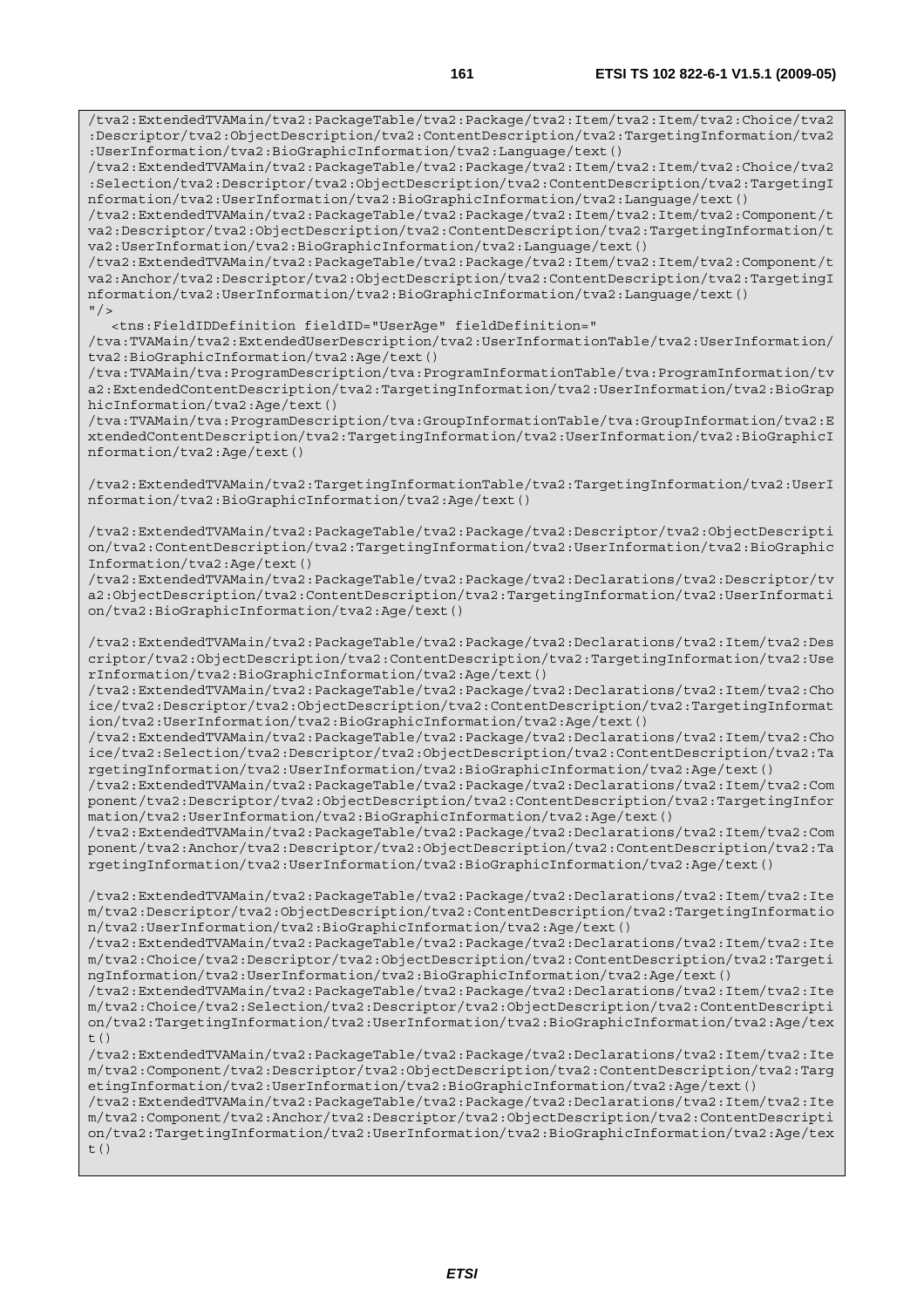/tva2:ExtendedTVAMain/tva2:PackageTable/tva2:Package/tva2:Declarations/tva2:Component/tva 2:Descriptor/tva2:ObjectDescription/tva2:ContentDescription/tva2:TargetingInformation/tva 2:UserInformation/tva2:BioGraphicInformation/tva2:Age/text()

/tva2:ExtendedTVAMain/tva2:PackageTable/tva2:Package/tva2:Declarations/tva2:Component/tva 2:Anchor/tva2:Descriptor/tva2:ObjectDescription/tva2:ContentDescription/tva2:TargetingInf ormation/tva2:UserInformation/tva2:BioGraphicInformation/tva2:Age/text()

/tva2:ExtendedTVAMain/tva2:PackageTable/tva2:Package/tva2:Declarations/tva2:Anchor/tva2:D escriptor/tva2:ObjectDescription/tva2:ContentDescription/tva2:TargetingInformation/tva2:U serInformation/tva2:BioGraphicInformation/tva2:Age/text()

/tva2:ExtendedTVAMain/tva2:PackageTable/tva2:Package/tva2:Item/tva2:Descriptor/tva2:Objec tDescription/tva2:ContentDescription/tva2:TargetingInformation/tva2:UserInformation/tva2: BioGraphicInformation/tva2:Age/text()

/tva2:ExtendedTVAMain/tva2:PackageTable/tva2:Package/tva2:Item/tva2:Choice/tva2:Descripto r/tva2:ObjectDescription/tva2:ContentDescription/tva2:TargetingInformation/tva2:UserInfor mation/tva2:BioGraphicInformation/tva2:Age/text()

/tva2:ExtendedTVAMain/tva2:PackageTable/tva2:Package/tva2:Item/tva2:Choice/tva2:Selection /tva2:Descriptor/tva2:ObjectDescription/tva2:ContentDescription/tva2:TargetingInformation /tva2:UserInformation/tva2:BioGraphicInformation/tva2:Age/text()

/tva2:ExtendedTVAMain/tva2:PackageTable/tva2:Package/tva2:Item/tva2:Component/tva2:Descri ptor/tva2:ObjectDescription/tva2:ContentDescription/tva2:TargetingInformation/tva2:UserIn formation/tva2:BioGraphicInformation/tva2:Age/text()

/tva2:ExtendedTVAMain/tva2:PackageTable/tva2:Package/tva2:Item/tva2:Component/tva2:Anchor /tva2:Descriptor/tva2:ObjectDescription/tva2:ContentDescription/tva2:TargetingInformation /tva2:UserInformation/tva2:BioGraphicInformation/tva2:Age/text()

/tva2:ExtendedTVAMain/tva2:PackageTable/tva2:Package/tva2:Item/tva2:Item/tva2:Descriptor/ tva2:ObjectDescription/tva2:ContentDescription/tva2:TargetingInformation/tva2:UserInforma tion/tva2:BioGraphicInformation/tva2:Age/text()

/tva2:ExtendedTVAMain/tva2:PackageTable/tva2:Package/tva2:Item/tva2:Item/tva2:Choice/tva2 :Descriptor/tva2:ObjectDescription/tva2:ContentDescription/tva2:TargetingInformation/tva2 :UserInformation/tva2:BioGraphicInformation/tva2:Age/text()

/tva2:ExtendedTVAMain/tva2:PackageTable/tva2:Package/tva2:Item/tva2:Item/tva2:Choice/tva2 :Selection/tva2:Descriptor/tva2:ObjectDescription/tva2:ContentDescription/tva2:TargetingI nformation/tva2:UserInformation/tva2:BioGraphicInformation/tva2:Age/text()

/tva2:ExtendedTVAMain/tva2:PackageTable/tva2:Package/tva2:Item/tva2:Item/tva2:Component/t va2:Descriptor/tva2:ObjectDescription/tva2:ContentDescription/tva2:TargetingInformation/t va2:UserInformation/tva2:BioGraphicInformation/tva2:Age/text()

/tva2:ExtendedTVAMain/tva2:PackageTable/tva2:Package/tva2:Item/tva2:Item/tva2:Component/t va2:Anchor/tva2:Descriptor/tva2:ObjectDescription/tva2:ContentDescription/tva2:TargetingI nformation/tva2:UserInformation/tva2:BioGraphicInformation/tva2:Age/text()  $''$  / >

<tns:FieldIDDefinition fieldID="UserGender" fieldDefinition="

/tva:TVAMain/tva2:ExtendedUserDescription/tva2:UserInformationTable/tva2:UserInformation/ tva2:BioGraphicInformation/tva2:Gender/text()

/tva:TVAMain/tva:ProgramDescription/tva:ProgramInformationTable/tva:ProgramInformation/tv a2:ExtendedContentDescription/tva2:TargetingInformation/tva2:UserInformation/tva2:BioGrap hicInformation/tva2:Gender/text()

/tva:TVAMain/tva:ProgramDescription/tva:GroupInformationTable/tva:GroupInformation/tva2:E xtendedContentDescription/tva2:TargetingInformation/tva2:UserInformation/tva2:BioGraphicI nformation/tva2:Gender/text()

/tva2:ExtendedTVAMain/tva2:TargetingInformationTable/tva2:TargetingInformation/tva2:UserI nformation/tva2:BioGraphicInformation/tva2:Gender/text()

/tva2:ExtendedTVAMain/tva2:PackageTable/tva2:Package/tva2:Descriptor/tva2:ObjectDescripti on/tva2:ContentDescription/tva2:TargetingInformation/tva2:UserInformation/tva2:BioGraphic Information/tva2:Gender/text()

/tva2:ExtendedTVAMain/tva2:PackageTable/tva2:Package/tva2:Declarations/tva2:Descriptor/tv a2:ObjectDescription/tva2:ContentDescription/tva2:TargetingInformation/tva2:UserInformati on/tva2:BioGraphicInformation/tva2:Gender/text()

/tva2:ExtendedTVAMain/tva2:PackageTable/tva2:Package/tva2:Declarations/tva2:Item/tva2:Des criptor/tva2:ObjectDescription/tva2:ContentDescription/tva2:TargetingInformation/tva2:Use rInformation/tva2:BioGraphicInformation/tva2:Gender/text()

/tva2:ExtendedTVAMain/tva2:PackageTable/tva2:Package/tva2:Declarations/tva2:Item/tva2:Cho ice/tva2:Descriptor/tva2:ObjectDescription/tva2:ContentDescription/tva2:TargetingInformat ion/tva2:UserInformation/tva2:BioGraphicInformation/tva2:Gender/text()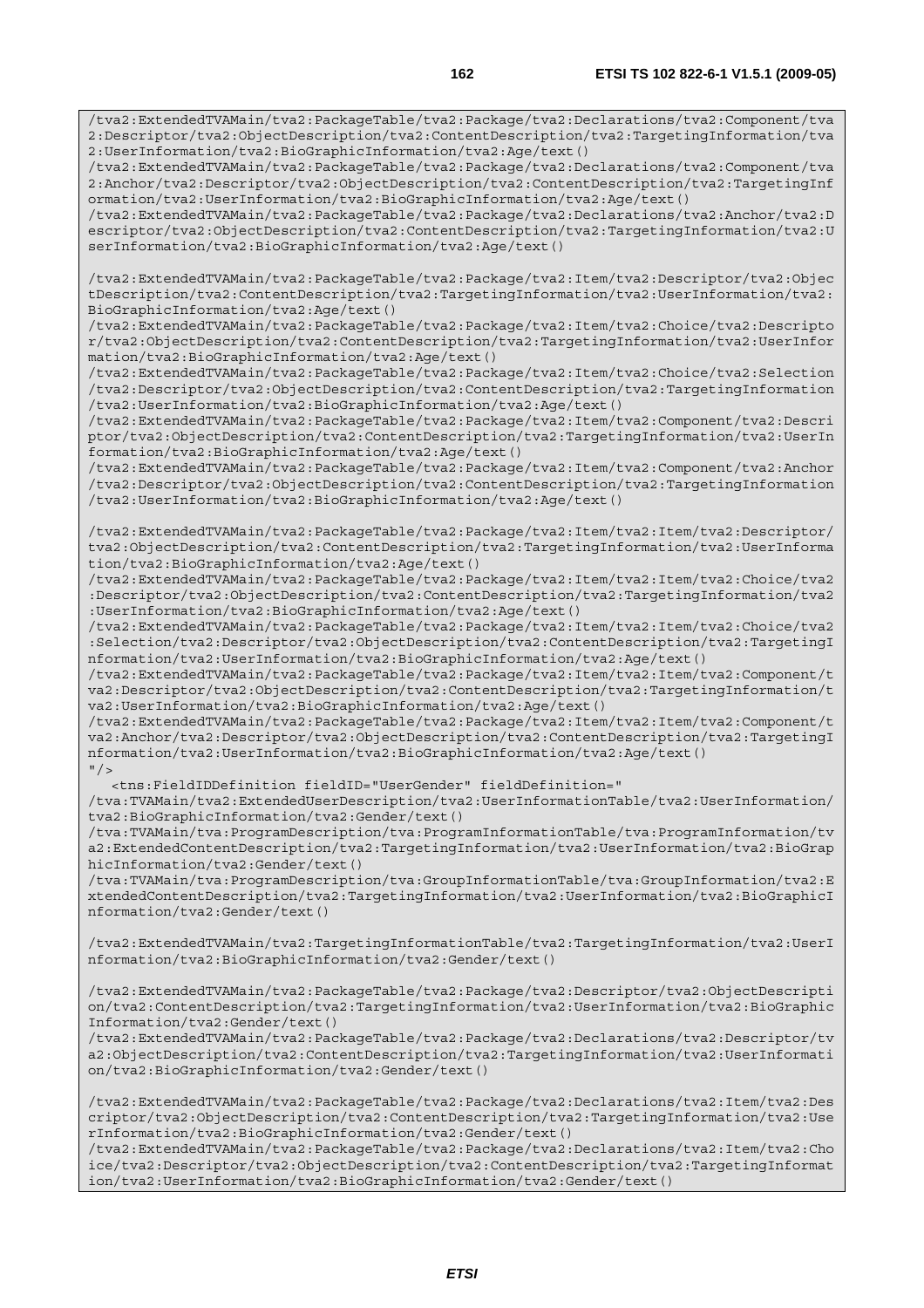/tva2:ExtendedTVAMain/tva2:PackageTable/tva2:Package/tva2:Declarations/tva2:Item/tva2:Cho ice/tva2:Selection/tva2:Descriptor/tva2:ObjectDescription/tva2:ContentDescription/tva2:Ta rgetingInformation/tva2:UserInformation/tva2:BioGraphicInformation/tva2:Gender/text() /tva2:ExtendedTVAMain/tva2:PackageTable/tva2:Package/tva2:Declarations/tva2:Item/tva2:Com ponent/tva2:Descriptor/tva2:ObjectDescription/tva2:ContentDescription/tva2:TargetingInfor mation/tva2:UserInformation/tva2:BioGraphicInformation/tva2:Gender/text() /tva2:ExtendedTVAMain/tva2:PackageTable/tva2:Package/tva2:Declarations/tva2:Item/tva2:Com ponent/tva2:Anchor/tva2:Descriptor/tva2:ObjectDescription/tva2:ContentDescription/tva2:Ta rgetingInformation/tva2:UserInformation/tva2:BioGraphicInformation/tva2:Gender/text()

/tva2:ExtendedTVAMain/tva2:PackageTable/tva2:Package/tva2:Declarations/tva2:Item/tva2:Ite m/tva2:Descriptor/tva2:ObjectDescription/tva2:ContentDescription/tva2:TargetingInformatio n/tva2:UserInformation/tva2:BioGraphicInformation/tva2:Gender/text()

/tva2:ExtendedTVAMain/tva2:PackageTable/tva2:Package/tva2:Declarations/tva2:Item/tva2:Ite m/tva2:Choice/tva2:Descriptor/tva2:ObjectDescription/tva2:ContentDescription/tva2:Targeti ngInformation/tva2:UserInformation/tva2:BioGraphicInformation/tva2:Gender/text()

/tva2:ExtendedTVAMain/tva2:PackageTable/tva2:Package/tva2:Declarations/tva2:Item/tva2:Ite m/tva2:Choice/tva2:Selection/tva2:Descriptor/tva2:ObjectDescription/tva2:ContentDescripti on/tva2:TargetingInformation/tva2:UserInformation/tva2:BioGraphicInformation/tva2:Gender/  $text()$ 

/tva2:ExtendedTVAMain/tva2:PackageTable/tva2:Package/tva2:Declarations/tva2:Item/tva2:Ite m/tva2:Component/tva2:Descriptor/tva2:ObjectDescription/tva2:ContentDescription/tva2:Targ etingInformation/tva2:UserInformation/tva2:BioGraphicInformation/tva2:Gender/text()

/tva2:ExtendedTVAMain/tva2:PackageTable/tva2:Package/tva2:Declarations/tva2:Item/tva2:Ite m/tva2:Component/tva2:Anchor/tva2:Descriptor/tva2:ObjectDescription/tva2:ContentDescripti on/tva2:TargetingInformation/tva2:UserInformation/tva2:BioGraphicInformation/tva2:Gender/ text()

/tva2:ExtendedTVAMain/tva2:PackageTable/tva2:Package/tva2:Declarations/tva2:Component/tva 2:Descriptor/tva2:ObjectDescription/tva2:ContentDescription/tva2:TargetingInformation/tva 2:UserInformation/tva2:BioGraphicInformation/tva2:Gender/text()

/tva2:ExtendedTVAMain/tva2:PackageTable/tva2:Package/tva2:Declarations/tva2:Component/tva 2:Anchor/tva2:Descriptor/tva2:ObjectDescription/tva2:ContentDescription/tva2:TargetingInf ormation/tva2:UserInformation/tva2:BioGraphicInformation/tva2:Gender/text()

/tva2:ExtendedTVAMain/tva2:PackageTable/tva2:Package/tva2:Declarations/tva2:Anchor/tva2:D escriptor/tva2:ObjectDescription/tva2:ContentDescription/tva2:TargetingInformation/tva2:U serInformation/tva2:BioGraphicInformation/tva2:Gender/text()

/tva2:ExtendedTVAMain/tva2:PackageTable/tva2:Package/tva2:Item/tva2:Descriptor/tva2:Objec tDescription/tva2:ContentDescription/tva2:TargetingInformation/tva2:UserInformation/tva2: BioGraphicInformation/tva2:Gender/text()

/tva2:ExtendedTVAMain/tva2:PackageTable/tva2:Package/tva2:Item/tva2:Choice/tva2:Descripto r/tva2:ObjectDescription/tva2:ContentDescription/tva2:TargetingInformation/tva2:UserInfor mation/tva2:BioGraphicInformation/tva2:Gender/text()

/tva2:ExtendedTVAMain/tva2:PackageTable/tva2:Package/tva2:Item/tva2:Choice/tva2:Selection /tva2:Descriptor/tva2:ObjectDescription/tva2:ContentDescription/tva2:TargetingInformation /tva2:UserInformation/tva2:BioGraphicInformation/tva2:Gender/text()

/tva2:ExtendedTVAMain/tva2:PackageTable/tva2:Package/tva2:Item/tva2:Component/tva2:Descri ptor/tva2:ObjectDescription/tva2:ContentDescription/tva2:TargetingInformation/tva2:UserIn formation/tva2:BioGraphicInformation/tva2:Gender/text()

/tva2:ExtendedTVAMain/tva2:PackageTable/tva2:Package/tva2:Item/tva2:Component/tva2:Anchor /tva2:Descriptor/tva2:ObjectDescription/tva2:ContentDescription/tva2:TargetingInformation /tva2:UserInformation/tva2:BioGraphicInformation/tva2:Gender/text()

/tva2:ExtendedTVAMain/tva2:PackageTable/tva2:Package/tva2:Item/tva2:Item/tva2:Descriptor/ tva2:ObjectDescription/tva2:ContentDescription/tva2:TargetingInformation/tva2:UserInforma tion/tva2:BioGraphicInformation/tva2:Gender/text()

/tva2:ExtendedTVAMain/tva2:PackageTable/tva2:Package/tva2:Item/tva2:Item/tva2:Choice/tva2 :Descriptor/tva2:ObjectDescription/tva2:ContentDescription/tva2:TargetingInformation/tva2 :UserInformation/tva2:BioGraphicInformation/tva2:Gender/text()

/tva2:ExtendedTVAMain/tva2:PackageTable/tva2:Package/tva2:Item/tva2:Item/tva2:Choice/tva2 :Selection/tva2:Descriptor/tva2:ObjectDescription/tva2:ContentDescription/tva2:TargetingI nformation/tva2:UserInformation/tva2:BioGraphicInformation/tva2:Gender/text()

/tva2:ExtendedTVAMain/tva2:PackageTable/tva2:Package/tva2:Item/tva2:Item/tva2:Component/t va2:Descriptor/tva2:ObjectDescription/tva2:ContentDescription/tva2:TargetingInformation/t va2:UserInformation/tva2:BioGraphicInformation/tva2:Gender/text()

/tva2:ExtendedTVAMain/tva2:PackageTable/tva2:Package/tva2:Item/tva2:Item/tva2:Component/t va2:Anchor/tva2:Descriptor/tva2:ObjectDescription/tva2:ContentDescription/tva2:TargetingI nformation/tva2:UserInformation/tva2:BioGraphicInformation/tva2:Gender/text()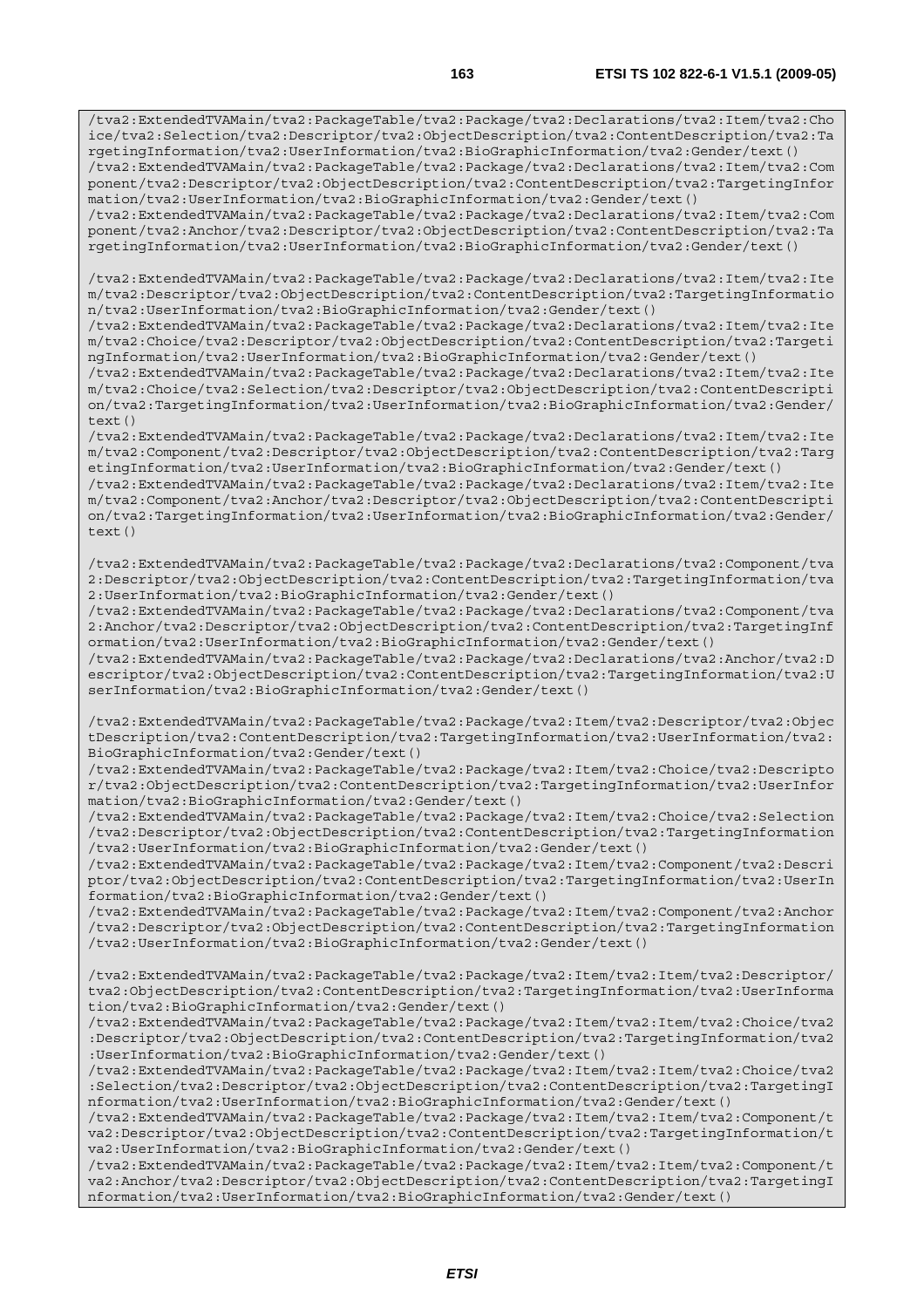$\frac{1}{\sqrt{}}$ 

<tns:FieldIDDefinition fieldID="AuditoryImpairment" fieldDefinition="

/tva:TVAMain/tva2:ExtendedUserDescription/tva2:UserInformationTable/tva2:UserInformation/ tva2:AccessibilityInformation/tva2:AuditoryImpairment

/tva:TVAMain/tva:ProgramDescription/tva:ProgramInformationTable/tva:ProgramInformation/tv a2:ExtendedContentDescription/tva2:TargetingInformation/tva2:UserInformation/tva2:Accessi bilityInformation/tva2:AuditoryImpairment

/tva:TVAMain/tva:ProgramDescription/tva:GroupInformationTable/tva:GroupInformation/tva2:E xtendedContentDescription/tva2:TargetingInformation/tva2:UserInformation/tva2:Accessibili tyInformation/tva2:AuditoryImpairment

/tva2:ExtendedTVAMain/tva2:TargetingInformationTable/tva2:TargetingInformation/tva2:UserI nformation/tva2:AccessibilityInformation/tva2:AuditoryImpairment

/tva2:ExtendedTVAMain/tva2:PackageTable/tva2:Package/tva2:Descriptor/tva2:ObjectDescripti on/tva2:ContentDescription/tva2:TargetingInformation/tva2:UserInformation/tva2:Accessibil ityInformation/tva2:AuditoryImpairment

/tva2:ExtendedTVAMain/tva2:PackageTable/tva2:Package/tva2:Declarations/tva2:Descriptor/tv a2:ObjectDescription/tva2:ContentDescription/tva2:TargetingInformation/tva2:UserInformati on/tva2:AccessibilityInformation/tva2:AuditoryImpairment

/tva2:ExtendedTVAMain/tva2:PackageTable/tva2:Package/tva2:Declarations/tva2:Item/tva2:Des criptor/tva2:ObjectDescription/tva2:ContentDescription/tva2:TargetingInformation/tva2:Use rInformation/tva2:AccessibilityInformation/tva2:AuditoryImpairment

/tva2:ExtendedTVAMain/tva2:PackageTable/tva2:Package/tva2:Declarations/tva2:Item/tva2:Cho ice/tva2:Descriptor/tva2:ObjectDescription/tva2:ContentDescription/tva2:TargetingInformat ion/tva2:UserInformation/tva2:AccessibilityInformation/tva2:AuditoryImpairment

/tva2:ExtendedTVAMain/tva2:PackageTable/tva2:Package/tva2:Declarations/tva2:Item/tva2:Cho ice/tva2:Selection/tva2:Descriptor/tva2:ObjectDescription/tva2:ContentDescription/tva2:Ta rgetingInformation/tva2:UserInformation/tva2:AccessibilityInformation/tva2:AuditoryImpair ment

/tva2:ExtendedTVAMain/tva2:PackageTable/tva2:Package/tva2:Declarations/tva2:Item/tva2:Com ponent/tva2:Descriptor/tva2:ObjectDescription/tva2:ContentDescription/tva2:TargetingInfor mation/tva2:UserInformation/tva2:AccessibilityInformation/tva2:AuditoryImpairment

/tva2:ExtendedTVAMain/tva2:PackageTable/tva2:Package/tva2:Declarations/tva2:Item/tva2:Com ponent/tva2:Anchor/tva2:Descriptor/tva2:ObjectDescription/tva2:ContentDescription/tva2:Ta rgetingInformation/tva2:UserInformation/tva2:AccessibilityInformation/tva2:AuditoryImpair ment

/tva2:ExtendedTVAMain/tva2:PackageTable/tva2:Package/tva2:Declarations/tva2:Item/tva2:Ite m/tva2:Descriptor/tva2:ObjectDescription/tva2:ContentDescription/tva2:TargetingInformatio n/tva2:UserInformation/tva2:AccessibilityInformation/tva2:AuditoryImpairment

/tva2:ExtendedTVAMain/tva2:PackageTable/tva2:Package/tva2:Declarations/tva2:Item/tva2:Ite m/tva2:Choice/tva2:Descriptor/tva2:ObjectDescription/tva2:ContentDescription/tva2:Targeti ngInformation/tva2:UserInformation/tva2:AccessibilityInformation/tva2:AuditoryImpairment /tva2:ExtendedTVAMain/tva2:PackageTable/tva2:Package/tva2:Declarations/tva2:Item/tva2:Ite m/tva2:Choice/tva2:Selection/tva2:Descriptor/tva2:ObjectDescription/tva2:ContentDescripti on/tva2:TargetingInformation/tva2:UserInformation/tva2:AccessibilityInformation/tva2:Audi toryImpairment

/tva2:ExtendedTVAMain/tva2:PackageTable/tva2:Package/tva2:Declarations/tva2:Item/tva2:Ite m/tva2:Component/tva2:Descriptor/tva2:ObjectDescription/tva2:ContentDescription/tva2:Targ etingInformation/tva2:UserInformation/tva2:AccessibilityInformation/tva2:AuditoryImpairme nt

/tva2:ExtendedTVAMain/tva2:PackageTable/tva2:Package/tva2:Declarations/tva2:Item/tva2:Ite m/tva2:Component/tva2:Anchor/tva2:Descriptor/tva2:ObjectDescription/tva2:ContentDescripti on/tva2:TargetingInformation/tva2:UserInformation/tva2:AccessibilityInformation/tva2:Audi toryImpairment

/tva2:ExtendedTVAMain/tva2:PackageTable/tva2:Package/tva2:Declarations/tva2:Component/tva 2:Descriptor/tva2:ObjectDescription/tva2:ContentDescription/tva2:TargetingInformation/tva 2:UserInformation/tva2:AccessibilityInformation/tva2:AuditoryImpairment

/tva2:ExtendedTVAMain/tva2:PackageTable/tva2:Package/tva2:Declarations/tva2:Component/tva 2:Anchor/tva2:Descriptor/tva2:ObjectDescription/tva2:ContentDescription/tva2:TargetingInf ormation/tva2:UserInformation/tva2:AccessibilityInformation/tva2:AuditoryImpairment

/tva2:ExtendedTVAMain/tva2:PackageTable/tva2:Package/tva2:Declarations/tva2:Anchor/tva2:D escriptor/tva2:ObjectDescription/tva2:ContentDescription/tva2:TargetingInformation/tva2:U serInformation/tva2:AccessibilityInformation/tva2:AuditoryImpairment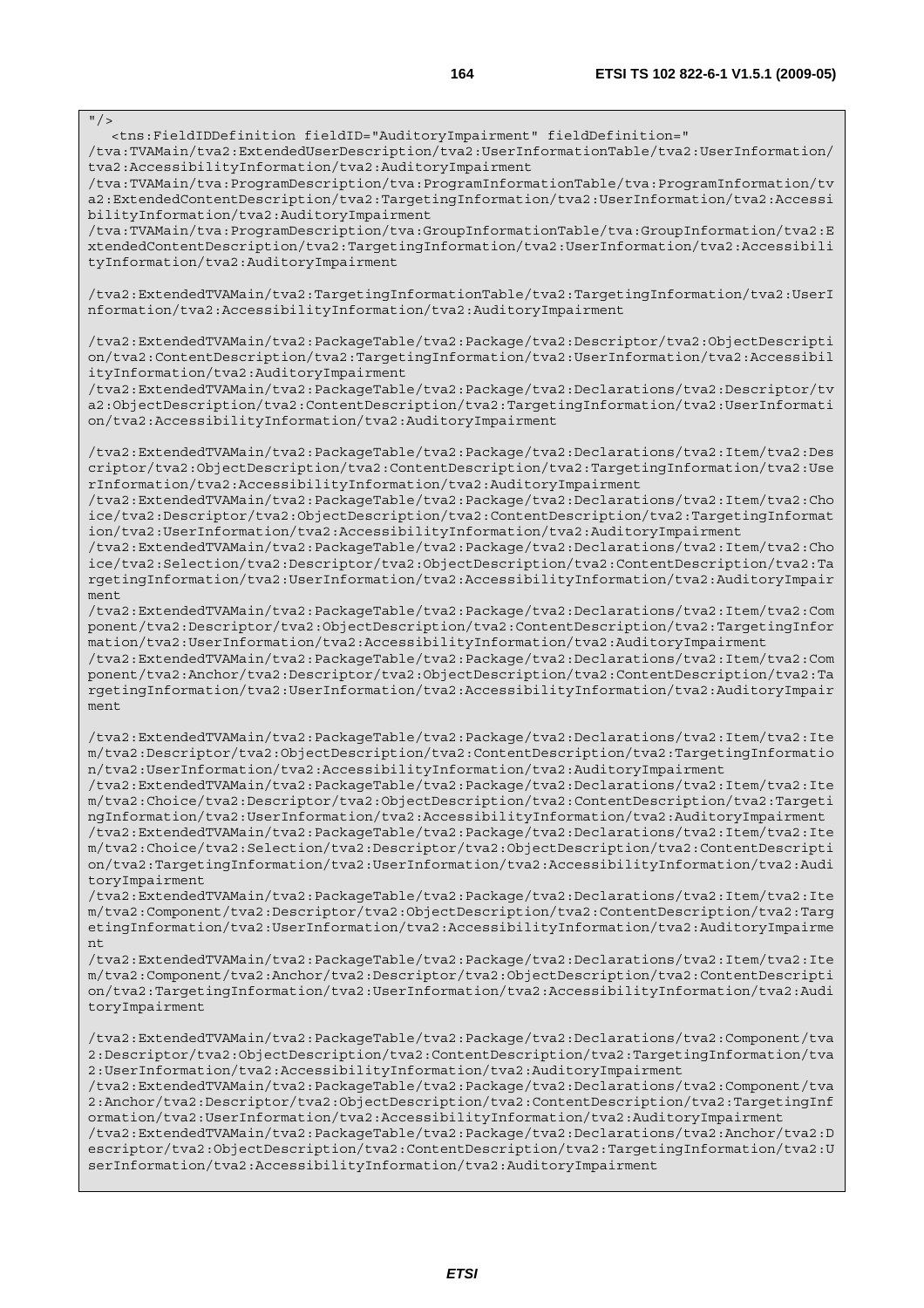/tva2:ExtendedTVAMain/tva2:PackageTable/tva2:Package/tva2:Item/tva2:Descriptor/tva2:Objec tDescription/tva2:ContentDescription/tva2:TargetingInformation/tva2:UserInformation/tva2: AccessibilityInformation/tva2:AuditoryImpairment

/tva2:ExtendedTVAMain/tva2:PackageTable/tva2:Package/tva2:Item/tva2:Choice/tva2:Descripto r/tva2:ObjectDescription/tva2:ContentDescription/tva2:TargetingInformation/tva2:UserInfor mation/tva2:AccessibilityInformation/tva2:AuditoryImpairment

/tva2:ExtendedTVAMain/tva2:PackageTable/tva2:Package/tva2:Item/tva2:Choice/tva2:Selection /tva2:Descriptor/tva2:ObjectDescription/tva2:ContentDescription/tva2:TargetingInformation /tva2:UserInformation/tva2:AccessibilityInformation/tva2:AuditoryImpairment

/tva2:ExtendedTVAMain/tva2:PackageTable/tva2:Package/tva2:Item/tva2:Component/tva2:Descri ptor/tva2:ObjectDescription/tva2:ContentDescription/tva2:TargetingInformation/tva2:UserIn formation/tva2:AccessibilityInformation/tva2:AuditoryImpairment

/tva2:ExtendedTVAMain/tva2:PackageTable/tva2:Package/tva2:Item/tva2:Component/tva2:Anchor /tva2:Descriptor/tva2:ObjectDescription/tva2:ContentDescription/tva2:TargetingInformation /tva2:UserInformation/tva2:AccessibilityInformation/tva2:AuditoryImpairment

/tva2:ExtendedTVAMain/tva2:PackageTable/tva2:Package/tva2:Item/tva2:Item/tva2:Descriptor/ tva2:ObjectDescription/tva2:ContentDescription/tva2:TargetingInformation/tva2:UserInforma tion/tva2:AccessibilityInformation/tva2:AuditoryImpairment

/tva2:ExtendedTVAMain/tva2:PackageTable/tva2:Package/tva2:Item/tva2:Item/tva2:Choice/tva2 :Descriptor/tva2:ObjectDescription/tva2:ContentDescription/tva2:TargetingInformation/tva2 :UserInformation/tva2:AccessibilityInformation/tva2:AuditoryImpairment

/tva2:ExtendedTVAMain/tva2:PackageTable/tva2:Package/tva2:Item/tva2:Item/tva2:Choice/tva2 :Selection/tva2:Descriptor/tva2:ObjectDescription/tva2:ContentDescription/tva2:TargetingI nformation/tva2:UserInformation/tva2:AccessibilityInformation/tva2:AuditoryImpairment

/tva2:ExtendedTVAMain/tva2:PackageTable/tva2:Package/tva2:Item/tva2:Item/tva2:Component/t va2:Descriptor/tva2:ObjectDescription/tva2:ContentDescription/tva2:TargetingInformation/t va2:UserInformation/tva2:AccessibilityInformation/tva2:AuditoryImpairment

/tva2:ExtendedTVAMain/tva2:PackageTable/tva2:Package/tva2:Item/tva2:Item/tva2:Component/t va2:Anchor/tva2:Descriptor/tva2:ObjectDescription/tva2:ContentDescription/tva2:TargetingI nformation/tva2:UserInformation/tva2:AccessibilityInformation/tva2:AuditoryImpairment  $"$  />

 <tns:FieldIDDefinition fieldID="VisualImpairment" fieldDefinition=" /tva:TVAMain/tva2:ExtendedUserDescription/tva2:UserInformationTable/tva2:UserInformation/ tva2:AccessibilityInformation/tva2:VisualImpairment/mpeg21:Blindness/@eyeSide /tva:TVAMain/tva:ProgramDescription/tva:ProgramInformationTable/tva:ProgramInformation/tv a2:ExtendedContentDescription/tva2:TargetingInformation/tva2:UserInformation/tva2:Accessi bilityInformation/tva2:VisualImpairment/mpeg21:Blindness/@eyeSide /tva:TVAMain/tva:ProgramDescription/tva:GroupInformationTable/tva:GroupInformation/tva2:E

xtendedContentDescription/tva2:TargetingInformation/tva2:UserInformation/tva2:Accessibili tyInformation/tva2:VisualImpairment/mpeg21:Blindness/@eyeSide

/tva2:ExtendedTVAMain/tva2:TargetingInformationTable/tva2:TargetingInformation/tva2:UserI nformation/tva2:AccessibilityInformation/tva2:VisualImpairment/mpeg21:Blindness/@eyeSide

/tva2:ExtendedTVAMain/tva2:PackageTable/tva2:Package/tva2:Descriptor/tva2:ObjectDescripti on/tva2:ContentDescription/tva2:TargetingInformation/tva2:UserInformation/tva2:Accessibil ityInformation/tva2:VisualImpairment/mpeg21:Blindness/@eyeSide /tva2:ExtendedTVAMain/tva2:PackageTable/tva2:Package/tva2:Declarations/tva2:Descriptor/tv

a2:ObjectDescription/tva2:ContentDescription/tva2:TargetingInformation/tva2:UserInformati on/tva2:AccessibilityInformation/tva2:VisualImpairment/mpeg21:Blindness/@eyeSide

/tva2:ExtendedTVAMain/tva2:PackageTable/tva2:Package/tva2:Declarations/tva2:Item/tva2:Des criptor/tva2:ObjectDescription/tva2:ContentDescription/tva2:TargetingInformation/tva2:Use rInformation/tva2:AccessibilityInformation/tva2:VisualImpairment/mpeg21:Blindness/@eyeSid e

/tva2:ExtendedTVAMain/tva2:PackageTable/tva2:Package/tva2:Declarations/tva2:Item/tva2:Cho ice/tva2:Descriptor/tva2:ObjectDescription/tva2:ContentDescription/tva2:TargetingInformat ion/tva2:UserInformation/tva2:AccessibilityInformation/tva2:VisualImpairment/mpeg21:Blind ness/@eyeSide

/tva2:ExtendedTVAMain/tva2:PackageTable/tva2:Package/tva2:Declarations/tva2:Item/tva2:Cho ice/tva2:Selection/tva2:Descriptor/tva2:ObjectDescription/tva2:ContentDescription/tva2:Ta rgetingInformation/tva2:UserInformation/tva2:AccessibilityInformation/tva2:VisualImpairme nt/mpeg21:Blindness/@eyeSide

/tva2:ExtendedTVAMain/tva2:PackageTable/tva2:Package/tva2:Declarations/tva2:Item/tva2:Com ponent/tva2:Descriptor/tva2:ObjectDescription/tva2:ContentDescription/tva2:TargetingInfor mation/tva2:UserInformation/tva2:AccessibilityInformation/tva2:VisualImpairment/mpeg21:Bl indness/@eyeSide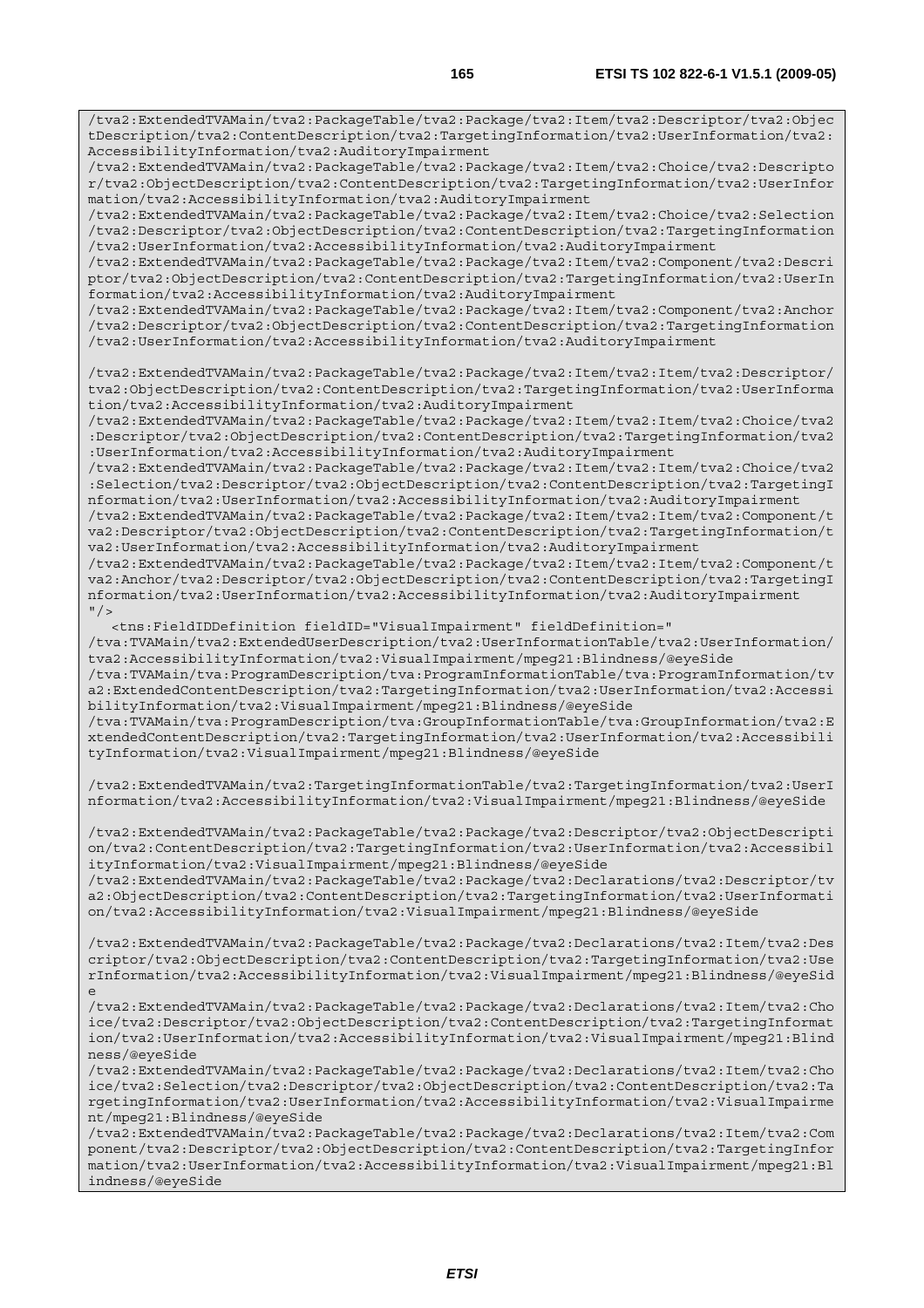/tva2:ExtendedTVAMain/tva2:PackageTable/tva2:Package/tva2:Declarations/tva2:Item/tva2:Com ponent/tva2:Anchor/tva2:Descriptor/tva2:ObjectDescription/tva2:ContentDescription/tva2:Ta rgetingInformation/tva2:UserInformation/tva2:AccessibilityInformation/tva2:VisualImpairme nt/mpeg21:Blindness/@eyeSide

/tva2:ExtendedTVAMain/tva2:PackageTable/tva2:Package/tva2:Declarations/tva2:Item/tva2:Ite m/tva2:Descriptor/tva2:ObjectDescription/tva2:ContentDescription/tva2:TargetingInformatio n/tva2:UserInformation/tva2:AccessibilityInformation/tva2:VisualImpairment/mpeg21:Blindne ss/@eyeSide

/tva2:ExtendedTVAMain/tva2:PackageTable/tva2:Package/tva2:Declarations/tva2:Item/tva2:Ite m/tva2:Choice/tva2:Descriptor/tva2:ObjectDescription/tva2:ContentDescription/tva2:Targeti ngInformation/tva2:UserInformation/tva2:AccessibilityInformation/tva2:VisualImpairment/mp eg21:Blindness/@eyeSide

/tva2:ExtendedTVAMain/tva2:PackageTable/tva2:Package/tva2:Declarations/tva2:Item/tva2:Ite m/tva2:Choice/tva2:Selection/tva2:Descriptor/tva2:ObjectDescription/tva2:ContentDescripti on/tva2:TargetingInformation/tva2:UserInformation/tva2:AccessibilityInformation/tva2:Visu alImpairment/mpeg21:Blindness/@eyeSide

/tva2:ExtendedTVAMain/tva2:PackageTable/tva2:Package/tva2:Declarations/tva2:Item/tva2:Ite m/tva2:Component/tva2:Descriptor/tva2:ObjectDescription/tva2:ContentDescription/tva2:Targ etingInformation/tva2:UserInformation/tva2:AccessibilityInformation/tva2:VisualImpairment /mpeg21:Blindness/@eyeSide

/tva2:ExtendedTVAMain/tva2:PackageTable/tva2:Package/tva2:Declarations/tva2:Item/tva2:Ite m/tva2:Component/tva2:Anchor/tva2:Descriptor/tva2:ObjectDescription/tva2:ContentDescripti on/tva2:TargetingInformation/tva2:UserInformation/tva2:AccessibilityInformation/tva2:Visu alImpairment/mpeg21:Blindness/@eyeSide

/tva2:ExtendedTVAMain/tva2:PackageTable/tva2:Package/tva2:Declarations/tva2:Component/tva 2:Descriptor/tva2:ObjectDescription/tva2:ContentDescription/tva2:TargetingInformation/tva 2:UserInformation/tva2:AccessibilityInformation/tva2:VisualImpairment/mpeg21:Blindness/@e yeSide

/tva2:ExtendedTVAMain/tva2:PackageTable/tva2:Package/tva2:Declarations/tva2:Component/tva 2:Anchor/tva2:Descriptor/tva2:ObjectDescription/tva2:ContentDescription/tva2:TargetingInf ormation/tva2:UserInformation/tva2:AccessibilityInformation/tva2:VisualImpairment/mpeg21: Blindness/@eyeSide

/tva2:ExtendedTVAMain/tva2:PackageTable/tva2:Package/tva2:Declarations/tva2:Anchor/tva2:D escriptor/tva2:ObjectDescription/tva2:ContentDescription/tva2:TargetingInformation/tva2:U serInformation/tva2:AccessibilityInformation/tva2:VisualImpairment/mpeg21:Blindness/@eyeS ide

/tva2:ExtendedTVAMain/tva2:PackageTable/tva2:Package/tva2:Item/tva2:Descriptor/tva2:Objec tDescription/tva2:ContentDescription/tva2:TargetingInformation/tva2:UserInformation/tva2: AccessibilityInformation/tva2:VisualImpairment/mpeg21:Blindness/@eyeSide

/tva2:ExtendedTVAMain/tva2:PackageTable/tva2:Package/tva2:Item/tva2:Choice/tva2:Descripto r/tva2:ObjectDescription/tva2:ContentDescription/tva2:TargetingInformation/tva2:UserInfor mation/tva2:AccessibilityInformation/tva2:VisualImpairment/mpeg21:Blindness/@eyeSide

/tva2:ExtendedTVAMain/tva2:PackageTable/tva2:Package/tva2:Item/tva2:Choice/tva2:Selection /tva2:Descriptor/tva2:ObjectDescription/tva2:ContentDescription/tva2:TargetingInformation /tva2:UserInformation/tva2:AccessibilityInformation/tva2:VisualImpairment/mpeg21:Blindnes s/@eyeSide

/tva2:ExtendedTVAMain/tva2:PackageTable/tva2:Package/tva2:Item/tva2:Component/tva2:Descri ptor/tva2:ObjectDescription/tva2:ContentDescription/tva2:TargetingInformation/tva2:UserIn formation/tva2:AccessibilityInformation/tva2:VisualImpairment/mpeg21:Blindness/@eyeSide /tva2:ExtendedTVAMain/tva2:PackageTable/tva2:Package/tva2:Item/tva2:Component/tva2:Anchor /tva2:Descriptor/tva2:ObjectDescription/tva2:ContentDescription/tva2:TargetingInformation

/tva2:UserInformation/tva2:AccessibilityInformation/tva2:VisualImpairment/mpeg21:Blindnes s/@eyeSide

/tva2:ExtendedTVAMain/tva2:PackageTable/tva2:Package/tva2:Item/tva2:Item/tva2:Descriptor/ tva2:ObjectDescription/tva2:ContentDescription/tva2:TargetingInformation/tva2:UserInforma tion/tva2:AccessibilityInformation/tva2:VisualImpairment/mpeg21:Blindness/@eyeSide /tva2:ExtendedTVAMain/tva2:PackageTable/tva2:Package/tva2:Item/tva2:Item/tva2:Choice/tva2 :Descriptor/tva2:ObjectDescription/tva2:ContentDescription/tva2:TargetingInformation/tva2 :UserInformation/tva2:AccessibilityInformation/tva2:VisualImpairment/mpeg21:Blindness/@ey

eSide /tva2:ExtendedTVAMain/tva2:PackageTable/tva2:Package/tva2:Item/tva2:Item/tva2:Choice/tva2 :Selection/tva2:Descriptor/tva2:ObjectDescription/tva2:ContentDescription/tva2:TargetingI nformation/tva2:UserInformation/tva2:AccessibilityInformation/tva2:VisualImpairment/mpeg2 1:Blindness/@eyeSide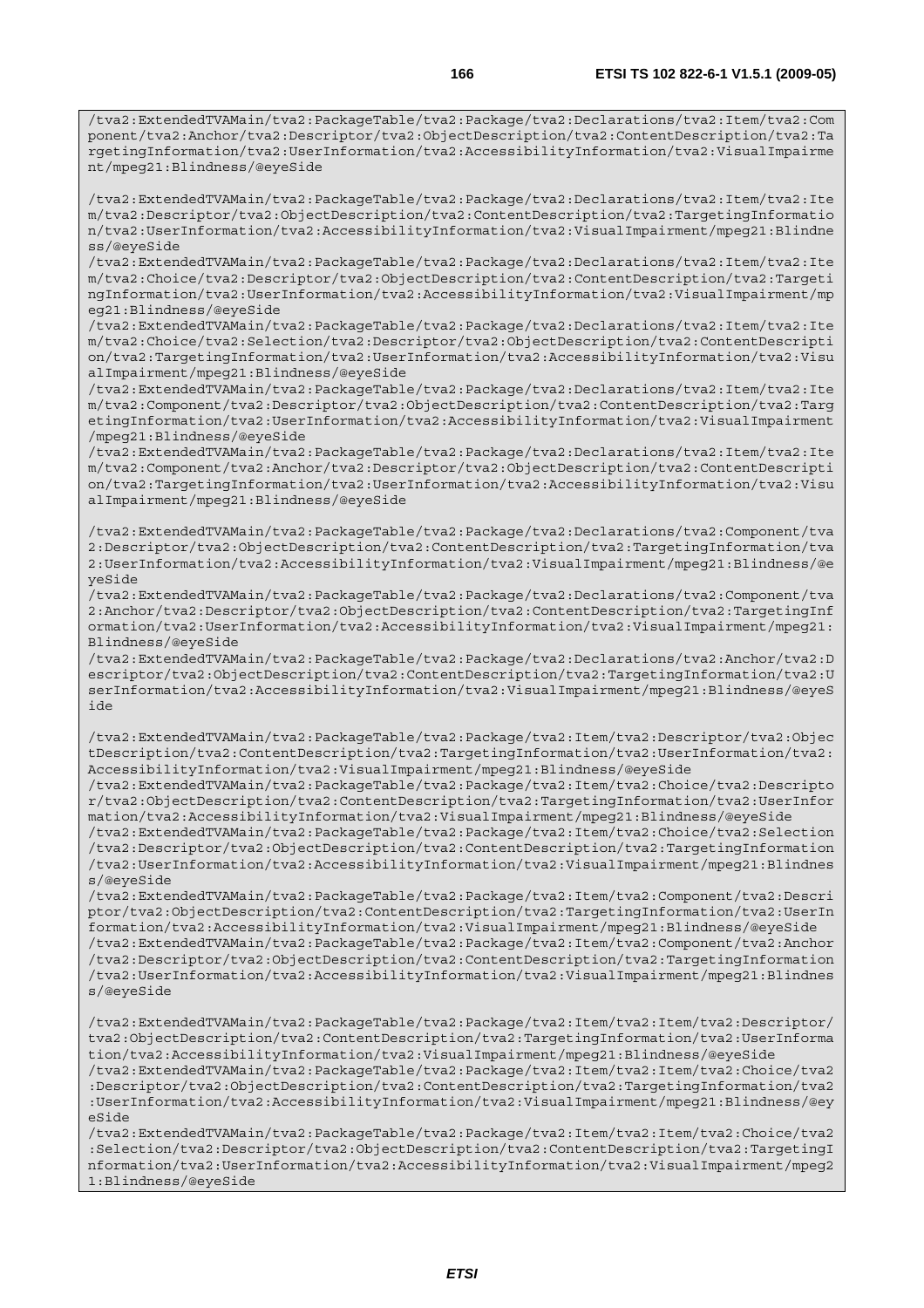va2:Descriptor/tva2:ObjectDescription/tva2:ContentDescription/tva2:TargetingInformation/t va2:UserInformation/tva2:AccessibilityInformation/tva2:VisualImpairment/mpeg21:Blindness/ @eyeSide /tva2:ExtendedTVAMain/tva2:PackageTable/tva2:Package/tva2:Item/tva2:Item/tva2:Component/t va2:Anchor/tva2:Descriptor/tva2:ObjectDescription/tva2:ContentDescription/tva2:TargetingI nformation/tva2:UserInformation/tva2:AccessibilityInformation/tva2:VisualImpairment/mpeg2 1:Blindness/@eyeSide  $"$  />  $\lt$  ! -######################################################################################## --> <!-- fieldID for Terminalnformationin Package --> <!--AudioDecoder, VideoDecoder, MiddleWare-->  $\geq$   $\frac{1}{2}$ . ######################################################################################## --> <tns:FieldIDDefinition fieldID="AudioDecoder" fieldDefinition=" /tva:TVAMain/tva2:ExtendedUserDescription/tva2:UsageEnvironment/tva2:TerminalInformationT able/tva2:TerminalInformation/mpeg21:AudioCapabilities/mpeg21:Format/@href /tva:TVAMain/tva2:ExtendedUserDescription/tva2:UsageEnvironment/tva2:TerminalInformationT able/tva2:TerminalInformation/mpeg21:AudioCapabilities/mpeg21:Format/mpeg7:Name/text() /tva:TVAMain/tva:ProgramDescription/tva:ProgramInformationTable/tva:ProgramInformation/tv a2:ExtendedContentDescription/tva2:TargetingInformation/tva2:TerminalInformation/mpeg21:A udioCapabilities/mpeg21:Format/@href /tva:TVAMain/tva:ProgramDescription/tva:ProgramInformationTable/tva:ProgramInformation/tv a2:ExtendedContentDescription/tva2:TargetingInformation/tva2:TerminalInformation/mpeg21:A udioCapabilities/mpeg21:Format/mpeg7:Name/text() /tva:TVAMain/tva:ProgramDescription/tva:GroupInformationTable/tva:GroupInformation/tva2:E xtendedContentDescription/tva2:TargetingInformation/tva2:TerminalInformation/mpeg21:Audio Capabilities/mpeg21:Format/@href /tva:TVAMain/tva:ProgramDescription/tva:GroupInformationTable/tva:GroupInformation/tva2:E xtendedContentDescription/tva2:TargetingInformation/tva2:TerminalInformation/mpeg21:Audio Capabilities/mpeg21:Format/mpeg7:Name/text() /tva2:ExtendedTVAMain/tva2:TargetingInformationTable/tva2:TargetingInformation/tva2:Termi nalInformation/mpeg21:AudioCapabilities/mpeg21:Format/@href /tva2:ExtendedTVAMain/tva2:TargetingInformationTable/tva2:TargetingInformation/tva2:Termi nalInformation/mpeg21:AudioCapabilities/mpeg21:Format/mpeg7:Name/text() /tva2:ExtendedTVAMain/tva2:PackageTable/tva2:Package/tva2:Descriptor/tva2:ObjectDescripti on/tva2:ContentDescription/tva2:TargetingInformation/tva2:TerminalInformation/mpeg21:Audi oCapabilities/mpeg21:Format/@href /tva2:ExtendedTVAMain/tva2:PackageTable/tva2:Package/tva2:Descriptor/tva2:ObjectDescripti on/tva2:ContentDescription/tva2:TargetingInformation/tva2:TerminalInformation/mpeg21:Audi oCapabilities/mpeg21:Format/mpeg7:Name/text() /tva2:ExtendedTVAMain/tva2:PackageTable/tva2:Package/tva2:Declarations/tva2:Descriptor/tv a2:ObjectDescription/tva2:ContentDescription/tva2:TargetingInformation/tva2:TerminalInfor mation/mpeg21:AudioCapabilities/mpeg21:Format/@href /tva2:ExtendedTVAMain/tva2:PackageTable/tva2:Package/tva2:Declarations/tva2:Descriptor/tv a2:ObjectDescription/tva2:ContentDescription/tva2:TargetingInformation/tva2:TerminalInfor mation/mpeg21:AudioCapabilities/mpeg21:Format/mpeg7:Name/text() /tva2:ExtendedTVAMain/tva2:PackageTable/tva2:Package/tva2:Declarations/tva2:Item/tva2:Des criptor/tva2:ObjectDescription/tva2:ContentDescription/tva2:TargetingInformation/tva2:Ter minalInformation/mpeg21:AudioCapabilities/mpeg21:Format/@href /tva2:ExtendedTVAMain/tva2:PackageTable/tva2:Package/tva2:Declarations/tva2:Item/tva2:Des criptor/tva2:ObjectDescription/tva2:ContentDescription/tva2:TargetingInformation/tva2:Ter minalInformation/mpeg21:AudioCapabilities/mpeg21:Format/mpeg7:Name/text() /tva2:ExtendedTVAMain/tva2:PackageTable/tva2:Package/tva2:Declarations/tva2:Item/tva2:Cho ice/tva2:Descriptor/tva2:ObjectDescription/tva2:ContentDescription/tva2:TargetingInformat

/tva2:ExtendedTVAMain/tva2:PackageTable/tva2:Package/tva2:Item/tva2:Item/tva2:Component/t

*ETSI* 

ion/tva2:TerminalInformation/mpeg21:AudioCapabilities/mpeg21:Format/@href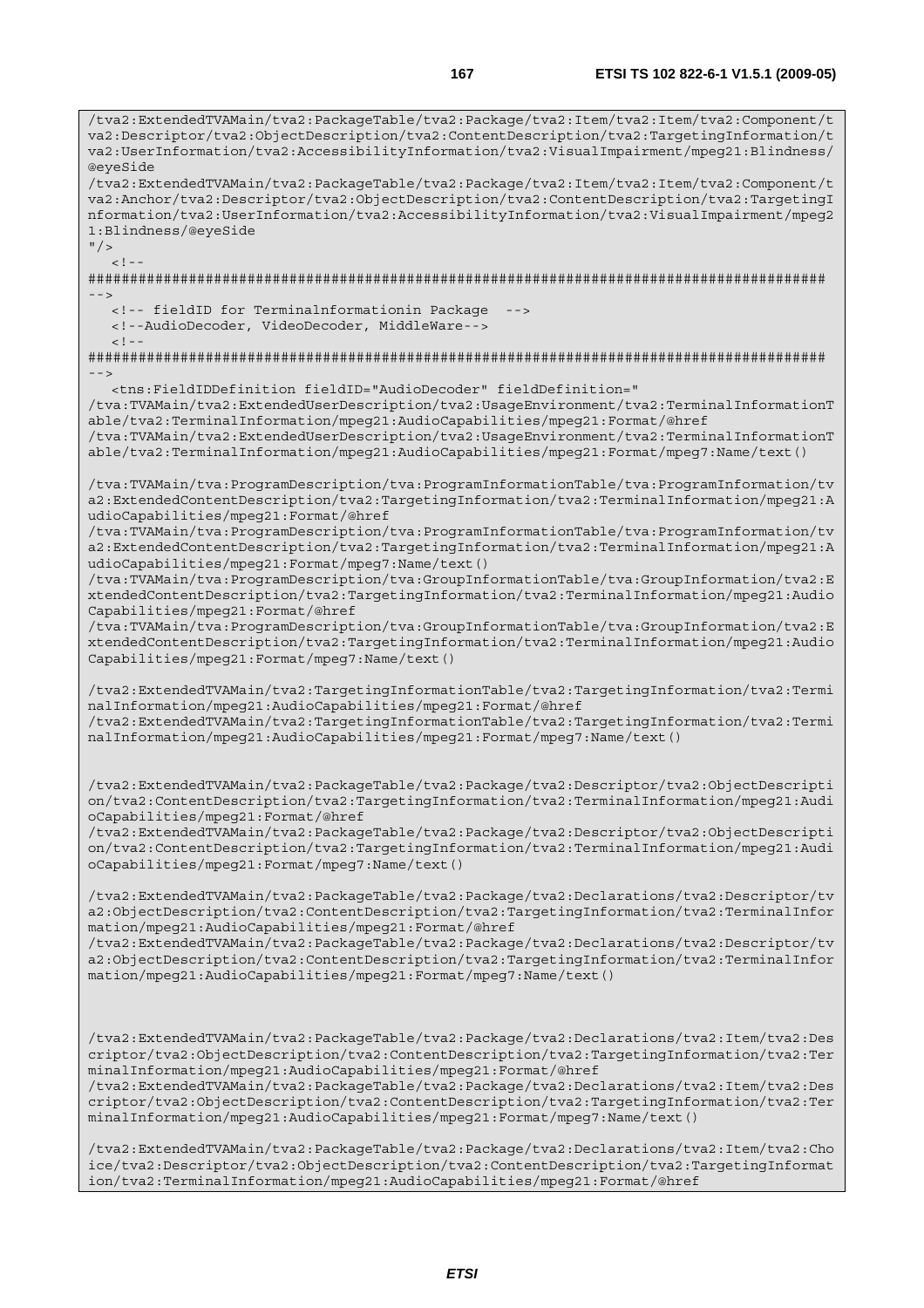/tva2:ExtendedTVAMain/tva2:PackageTable/tva2:Package/tva2:Declarations/tva2:Item/tva2:Cho ice/tva2:Descriptor/tva2:ObjectDescription/tva2:ContentDescription/tva2:TargetingInformat ion/tva2:TerminalInformation/mpeg21:AudioCapabilities/mpeg21:Format/mpeg7:Name/text()

/tva2:ExtendedTVAMain/tva2:PackageTable/tva2:Package/tva2:Declarations/tva2:Item/tva2:Cho ice/tva2:Selection/tva2:Descriptor/tva2:ObjectDescription/tva2:ContentDescription/tva2:Ta rgetingInformation/tva2:TerminalInformation/mpeg21:AudioCapabilities/mpeg21:Format/@href /tva2:ExtendedTVAMain/tva2:PackageTable/tva2:Package/tva2:Declarations/tva2:Item/tva2:Cho ice/tva2:Selection/tva2:Descriptor/tva2:ObjectDescription/tva2:ContentDescription/tva2:Ta rgetingInformation/tva2:TerminalInformation/mpeg21:AudioCapabilities/mpeg21:Format/mpeg7: Name/text()

/tva2:ExtendedTVAMain/tva2:PackageTable/tva2:Package/tva2:Declarations/tva2:Item/tva2:Com ponent/tva2:Descriptor/tva2:ObjectDescription/tva2:ContentDescription/tva2:TargetingInfor mation/tva2:TerminalInformation/mpeg21:AudioCapabilities/mpeg21:Format/@href /tva2:ExtendedTVAMain/tva2:PackageTable/tva2:Package/tva2:Declarations/tva2:Item/tva2:Com ponent/tva2:Descriptor/tva2:ObjectDescription/tva2:ContentDescription/tva2:TargetingInfor mation/tva2:TerminalInformation/mpeg21:AudioCapabilities/mpeg21:Format/mpeg7:Name/text()

/tva2:ExtendedTVAMain/tva2:PackageTable/tva2:Package/tva2:Declarations/tva2:Item/tva2:Com ponent/tva2:Anchor/tva2:Descriptor/tva2:ObjectDescription/tva2:ContentDescription/tva2:Ta rgetingInformation/tva2:TerminalInformation/mpeg21:AudioCapabilities/mpeg21:Format/@href /tva2:ExtendedTVAMain/tva2:PackageTable/tva2:Package/tva2:Declarations/tva2:Item/tva2:Com ponent/tva2:Anchor/tva2:Descriptor/tva2:ObjectDescription/tva2:ContentDescription/tva2:Ta rgetingInformation/tva2:TerminalInformation/mpeg21:AudioCapabilities/mpeg21:Format/mpeg7: Name/text()

/tva2:ExtendedTVAMain/tva2:PackageTable/tva2:Package/tva2:Declarations/tva2:Item/tva2:Ite m/tva2:Descriptor/tva2:ObjectDescription/tva2:ContentDescription/tva2:TargetingInformatio n/tva2:TerminalInformation/mpeg21:AudioCapabilities/mpeg21:Format/@href /tva2:ExtendedTVAMain/tva2:PackageTable/tva2:Package/tva2:Declarations/tva2:Item/tva2:Ite m/tva2:Descriptor/tva2:ObjectDescription/tva2:ContentDescription/tva2:TargetingInformatio n/tva2:TerminalInformation/mpeg21:AudioCapabilities/mpeg21:Format/mpeg7:Name/text()

/tva2:ExtendedTVAMain/tva2:PackageTable/tva2:Package/tva2:Declarations/tva2:Item/tva2:Ite m/tva2:Choice/tva2:Descriptor/tva2:ObjectDescription/tva2:ContentDescription/tva2:Targeti ngInformation/tva2:TerminalInformation/mpeg21:AudioCapabilities/mpeg21:Format/@href /tva2:ExtendedTVAMain/tva2:PackageTable/tva2:Package/tva2:Declarations/tva2:Item/tva2:Ite m/tva2:Choice/tva2:Descriptor/tva2:ObjectDescription/tva2:ContentDescription/tva2:Targeti ngInformation/tva2:TerminalInformation/mpeg21:AudioCapabilities/mpeg21:Format/mpeg7:Name/  $text()$ 

/tva2:ExtendedTVAMain/tva2:PackageTable/tva2:Package/tva2:Declarations/tva2:Item/tva2:Ite m/tva2:Choice/tva2:Selection/tva2:Descriptor/tva2:ObjectDescription/tva2:ContentDescripti on/tva2:TargetingInformation/tva2:TerminalInformation/mpeg21:AudioCapabilities/mpeg21:For mat/@href

/tva2:ExtendedTVAMain/tva2:PackageTable/tva2:Package/tva2:Declarations/tva2:Item/tva2:Ite m/tva2:Choice/tva2:Selection/tva2:Descriptor/tva2:ObjectDescription/tva2:ContentDescripti on/tva2:TargetingInformation/tva2:TerminalInformation/mpeg21:AudioCapabilities/mpeg21:For mat/mpeg7:Name/text()

/tva2:ExtendedTVAMain/tva2:PackageTable/tva2:Package/tva2:Declarations/tva2:Item/tva2:Ite m/tva2:Component/tva2:Descriptor/tva2:ObjectDescription/tva2:ContentDescription/tva2:Targ etingInformation/tva2:TerminalInformation/mpeg21:AudioCapabilities/mpeg21:Format/@href /tva2:ExtendedTVAMain/tva2:PackageTable/tva2:Package/tva2:Declarations/tva2:Item/tva2:Ite m/tva2:Component/tva2:Descriptor/tva2:ObjectDescription/tva2:ContentDescription/tva2:Targ etingInformation/tva2:TerminalInformation/mpeg21:AudioCapabilities/mpeg21:Format/mpeg7:Na me/text()

/tva2:ExtendedTVAMain/tva2:PackageTable/tva2:Package/tva2:Declarations/tva2:Item/tva2:Ite m/tva2:Component/tva2:Anchor/tva2:Descriptor/tva2:ObjectDescription/tva2:ContentDescripti on/tva2:TargetingInformation/tva2:TerminalInformation/mpeg21:AudioCapabilities/mpeg21:For mat/@href

/tva2:ExtendedTVAMain/tva2:PackageTable/tva2:Package/tva2:Declarations/tva2:Item/tva2:Ite m/tva2:Component/tva2:Anchor/tva2:Descriptor/tva2:ObjectDescription/tva2:ContentDescripti on/tva2:TargetingInformation/tva2:TerminalInformation/mpeg21:AudioCapabilities/mpeg21:For mat/mpeg7:Name/text()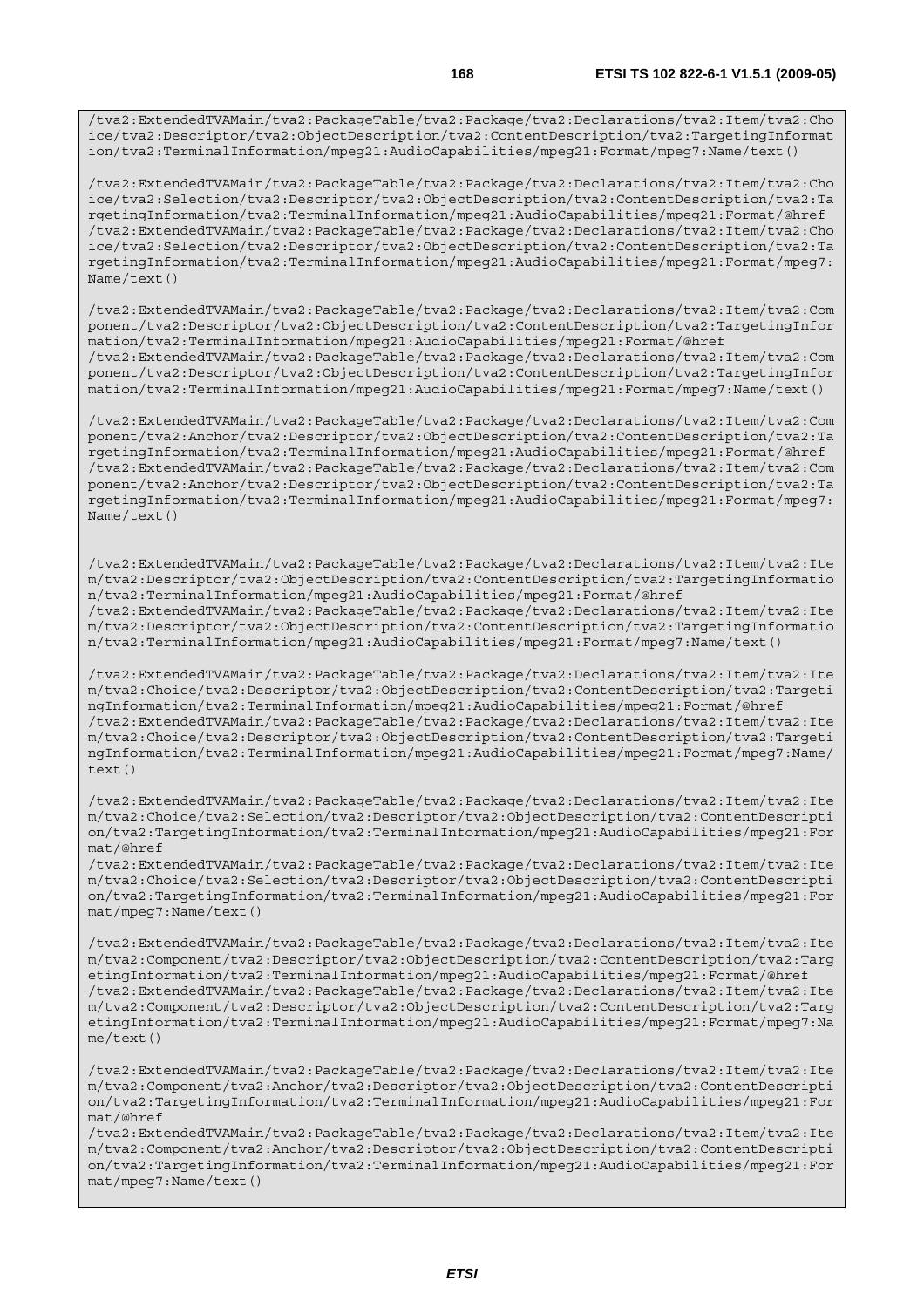/tva2:ExtendedTVAMain/tva2:PackageTable/tva2:Package/tva2:Declarations/tva2:Component/tva 2:Descriptor/tva2:ObjectDescription/tva2:ContentDescription/tva2:TargetingInformation/tva 2:TerminalInformation/mpeg21:AudioCapabilities/mpeg21:Format/@href

/tva2:ExtendedTVAMain/tva2:PackageTable/tva2:Package/tva2:Declarations/tva2:Component/tva 2:Descriptor/tva2:ObjectDescription/tva2:ContentDescription/tva2:TargetingInformation/tva 2:TerminalInformation/mpeg21:AudioCapabilities/mpeg21:Format/mpeg7:Name/text()

/tva2:ExtendedTVAMain/tva2:PackageTable/tva2:Package/tva2:Declarations/tva2:Component/tva 2:Anchor/tva2:Descriptor/tva2:ObjectDescription/tva2:ContentDescription/tva2:TargetingInf ormation/tva2:TerminalInformation/mpeg21:AudioCapabilities/mpeg21:Format/@href /tva2:ExtendedTVAMain/tva2:PackageTable/tva2:Package/tva2:Declarations/tva2:Component/tva

2:Anchor/tva2:Descriptor/tva2:ObjectDescription/tva2:ContentDescription/tva2:TargetingInf ormation/tva2:TerminalInformation/mpeg21:AudioCapabilities/mpeg21:Format/mpeg7:Name/text( )

/tva2:ExtendedTVAMain/tva2:PackageTable/tva2:Package/tva2:Declarations/tva2:Anchor/tva2:D escriptor/tva2:ObjectDescription/tva2:ContentDescription/tva2:TargetingInformation/tva2:T erminalInformation/mpeg21:AudioCapabilities/mpeg21:Format/@href

/tva2:ExtendedTVAMain/tva2:PackageTable/tva2:Package/tva2:Declarations/tva2:Anchor/tva2:D escriptor/tva2:ObjectDescription/tva2:ContentDescription/tva2:TargetingInformation/tva2:T erminalInformation/mpeg21:AudioCapabilities/mpeg21:Format/mpeg7:Name/text()

/tva2:ExtendedTVAMain/tva2:PackageTable/tva2:Package/tva2:Item/tva2:Descriptor/tva2:Objec tDescription/tva2:ContentDescription/tva2:TargetingInformation/tva2:TerminalInformation/m peg21:AudioCapabilities/mpeg21:Format/@href

/tva2:ExtendedTVAMain/tva2:PackageTable/tva2:Package/tva2:Item/tva2:Descriptor/tva2:Objec tDescription/tva2:ContentDescription/tva2:TargetingInformation/tva2:TerminalInformation/m peg21:AudioCapabilities/mpeg21:Format/mpeg7:Name/text()

/tva2:ExtendedTVAMain/tva2:PackageTable/tva2:Package/tva2:Item/tva2:Choice/tva2:Descripto r/tva2:ObjectDescription/tva2:ContentDescription/tva2:TargetingInformation/tva2:TerminalI nformation/mpeg21:AudioCapabilities/mpeg21:Format/@href

/tva2:ExtendedTVAMain/tva2:PackageTable/tva2:Package/tva2:Item/tva2:Choice/tva2:Descripto r/tva2:ObjectDescription/tva2:ContentDescription/tva2:TargetingInformation/tva2:TerminalI nformation/mpeg21:AudioCapabilities/mpeg21:Format/mpeg7:Name/text()

/tva2:ExtendedTVAMain/tva2:PackageTable/tva2:Package/tva2:Item/tva2:Choice/tva2:Selection /tva2:Descriptor/tva2:ObjectDescription/tva2:ContentDescription/tva2:TargetingInformation /tva2:TerminalInformation/mpeg21:AudioCapabilities/mpeg21:Format/@href

/tva2:ExtendedTVAMain/tva2:PackageTable/tva2:Package/tva2:Item/tva2:Choice/tva2:Selection /tva2:Descriptor/tva2:ObjectDescription/tva2:ContentDescription/tva2:TargetingInformation /tva2:TerminalInformation/mpeg21:AudioCapabilities/mpeg21:Format/mpeg7:Name/text()

/tva2:ExtendedTVAMain/tva2:PackageTable/tva2:Package/tva2:Item/tva2:Component/tva2:Descri ptor/tva2:ObjectDescription/tva2:ContentDescription/tva2:TargetingInformation/tva2:Termin alInformation/mpeg21:AudioCapabilities/mpeg21:Format/@href

/tva2:ExtendedTVAMain/tva2:PackageTable/tva2:Package/tva2:Item/tva2:Component/tva2:Descri ptor/tva2:ObjectDescription/tva2:ContentDescription/tva2:TargetingInformation/tva2:Termin alInformation/mpeg21:AudioCapabilities/mpeg21:Format/mpeg7:Name/text()

/tva2:ExtendedTVAMain/tva2:PackageTable/tva2:Package/tva2:Item/tva2:Component/tva2:Anchor /tva2:Descriptor/tva2:ObjectDescription/tva2:ContentDescription/tva2:TargetingInformation /tva2:TerminalInformation/mpeg21:AudioCapabilities/mpeg21:Format/@href

/tva2:ExtendedTVAMain/tva2:PackageTable/tva2:Package/tva2:Item/tva2:Component/tva2:Anchor /tva2:Descriptor/tva2:ObjectDescription/tva2:ContentDescription/tva2:TargetingInformation /tva2:TerminalInformation/mpeg21:AudioCapabilities/mpeg21:Format/mpeg7:Name/text()

/tva2:ExtendedTVAMain/tva2:PackageTable/tva2:Package/tva2:Item/tva2:Item/tva2:Descriptor/ tva2:ObjectDescription/tva2:ContentDescription/tva2:TargetingInformation/tva2:TerminalInf ormation/mpeg21:AudioCapabilities/mpeg21:Format/@href

/tva2:ExtendedTVAMain/tva2:PackageTable/tva2:Package/tva2:Item/tva2:Item/tva2:Descriptor/ tva2:ObjectDescription/tva2:ContentDescription/tva2:TargetingInformation/tva2:TerminalInf ormation/mpeg21:AudioCapabilities/mpeg21:Format/mpeg7:Name/text()

/tva2:ExtendedTVAMain/tva2:PackageTable/tva2:Package/tva2:Item/tva2:Item/tva2:Choice/tva2 :Descriptor/tva2:ObjectDescription/tva2:ContentDescription/tva2:TargetingInformation/tva2 :TerminalInformation/mpeg21:AudioCapabilities/mpeg21:Format/@href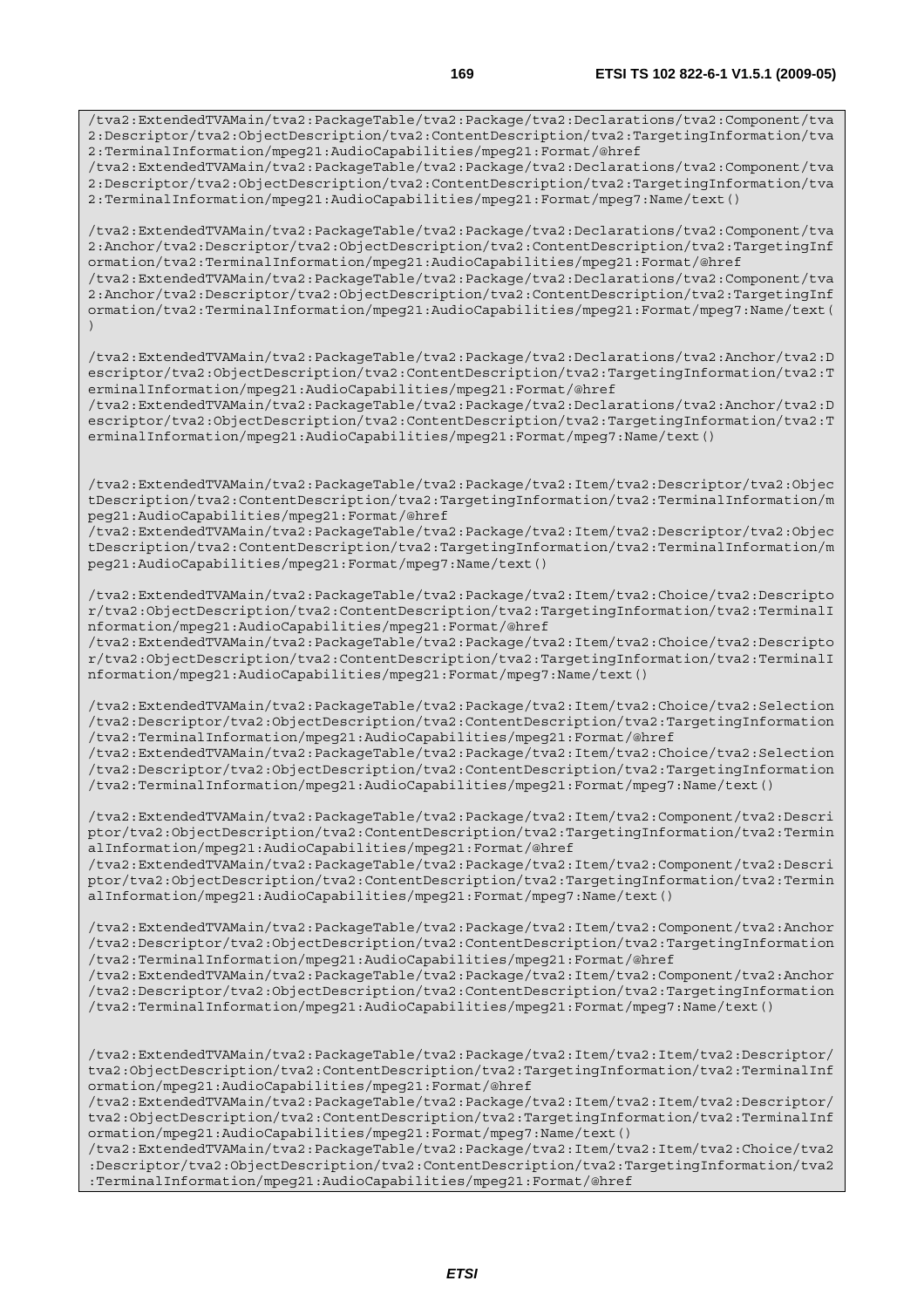/tva2:ExtendedTVAMain/tva2:PackageTable/tva2:Package/tva2:Item/tva2:Item/tva2:Choice/tva2 :Descriptor/tva2:ObjectDescription/tva2:ContentDescription/tva2:TargetingInformation/tva2 :TerminalInformation/mpeg21:AudioCapabilities/mpeg21:Format/mpeg7:Name/text() /tva2:ExtendedTVAMain/tva2:PackageTable/tva2:Package/tva2:Item/tva2:Item/tva2:Choice/tva2 :Selection/tva2:Descriptor/tva2:ObjectDescription/tva2:ContentDescription/tva2:TargetingI nformation/tva2:TerminalInformation/mpeg21:AudioCapabilities/mpeg21:Format/@href /tva2:ExtendedTVAMain/tva2:PackageTable/tva2:Package/tva2:Item/tva2:Item/tva2:Choice/tva2 :Selection/tva2:Descriptor/tva2:ObjectDescription/tva2:ContentDescription/tva2:TargetingI nformation/tva2:TerminalInformation/mpeg21:AudioCapabilities/mpeg21:Format/mpeg7:Name/tex t()

/tva2:ExtendedTVAMain/tva2:PackageTable/tva2:Package/tva2:Item/tva2:Item/tva2:Component/t va2:Descriptor/tva2:ObjectDescription/tva2:ContentDescription/tva2:TargetingInformation/t va2:TerminalInformation/mpeg21:AudioCapabilities/mpeg21:Format/@href /tva2:ExtendedTVAMain/tva2:PackageTable/tva2:Package/tva2:Item/tva2:Item/tva2:Component/t

va2:Descriptor/tva2:ObjectDescription/tva2:ContentDescription/tva2:TargetingInformation/t va2:TerminalInformation/mpeg21:AudioCapabilities/mpeg21:Format/mpeg7:Name/text()

/tva2:ExtendedTVAMain/tva2:PackageTable/tva2:Package/tva2:Item/tva2:Item/tva2:Component/t va2:Anchor/tva2:Descriptor/tva2:ObjectDescription/tva2:ContentDescription/tva2:TargetingI nformation/tva2:TerminalInformation/mpeg21:AudioCapabilities/mpeg21:Format/@href /tva2:ExtendedTVAMain/tva2:PackageTable/tva2:Package/tva2:Item/tva2:Item/tva2:Component/t va2:Anchor/tva2:Descriptor/tva2:ObjectDescription/tva2:ContentDescription/tva2:TargetingI nformation/tva2:TerminalInformation/mpeg21:AudioCapabilities/mpeg21:Format/mpeg7:Name/tex t()

 $^{\prime\prime}$  /  $>$  <tns:FieldIDDefinition fieldID="VideoDecoder" fieldDefinition=" /tva:TVAMain/tva2:ExtendedUserDescription/tva2:UsageEnvironment/tva2:TerminalInformationT able/tva2:TerminalInformation/mpeg21:VideoCapabilities/mpeg21:Format/@href /tva:TVAMain/tva2:ExtendedUserDescription/tva2:UsageEnvironment/tva2:TerminalInformationT able/tva2:TerminalInformation/mpeg21:VideoCapabilities/mpeg21:Format/mpeg7:Name/text()

/tva:TVAMain/tva:ProgramDescription/tva:ProgramInformationTable/tva:ProgramInformation/tv a2:ExtendedContentDescription/tva2:TargetingInformation/tva2:TerminalInformation/mpeg21:V ideoCapabilities/mpeg21:Format/@href

/tva:TVAMain/tva:ProgramDescription/tva:ProgramInformationTable/tva:ProgramInformation/tv a2:ExtendedContentDescription/tva2:TargetingInformation/tva2:TerminalInformation/mpeg21:V ideoCapabilities/mpeg21:Format/mpeg7:Name/text()

/tva:TVAMain/tva:ProgramDescription/tva:GroupInformationTable/tva:GroupInformation/tva2:E xtendedContentDescription/tva2:TargetingInformation/tva2:TerminalInformation/mpeg21:Video Capabilities/mpeg21:Format/@href

/tva:TVAMain/tva:ProgramDescription/tva:GroupInformationTable/tva:GroupInformation/tva2:E xtendedContentDescription/tva2:TargetingInformation/tva2:TerminalInformation/mpeg21:Video Capabilities/mpeg21:Format/mpeg7:Name/text()

/tva2:ExtendedTVAMain/tva2:TargetingInformationTable/tva2:TargetingInformation/tva2:Termi nalInformation/mpeg21:VideoCapabilities/mpeg21:Format/@href /tva2:ExtendedTVAMain/tva2:TargetingInformationTable/tva2:TargetingInformation/tva2:Termi nalInformation/mpeg21:VideoCapabilities/mpeg21:Format/mpeg7:Name/text()

/tva2:ExtendedTVAMain/tva2:PackageTable/tva2:Package/tva2:Descriptor/tva2:ObjectDescripti on/tva2:ContentDescription/tva2:TargetingInformation/tva2:TerminalInformation/mpeg21:Vide oCapabilities/mpeg21:Format/@href

/tva2:ExtendedTVAMain/tva2:PackageTable/tva2:Package/tva2:Descriptor/tva2:ObjectDescripti on/tva2:ContentDescription/tva2:TargetingInformation/tva2:TerminalInformation/mpeg21:Vide oCapabilities/mpeg21:Format/mpeg7:Name/text()

/tva2:ExtendedTVAMain/tva2:PackageTable/tva2:Package/tva2:Declarations/tva2:Descriptor/tv a2:ObjectDescription/tva2:ContentDescription/tva2:TargetingInformation/tva2:TerminalInfor mation/mpeg21:VideoCapabilities/mpeg21:Format/@href

/tva2:ExtendedTVAMain/tva2:PackageTable/tva2:Package/tva2:Declarations/tva2:Descriptor/tv a2:ObjectDescription/tva2:ContentDescription/tva2:TargetingInformation/tva2:TerminalInfor mation/mpeg21:VideoCapabilities/mpeg21:Format/mpeg7:Name/text()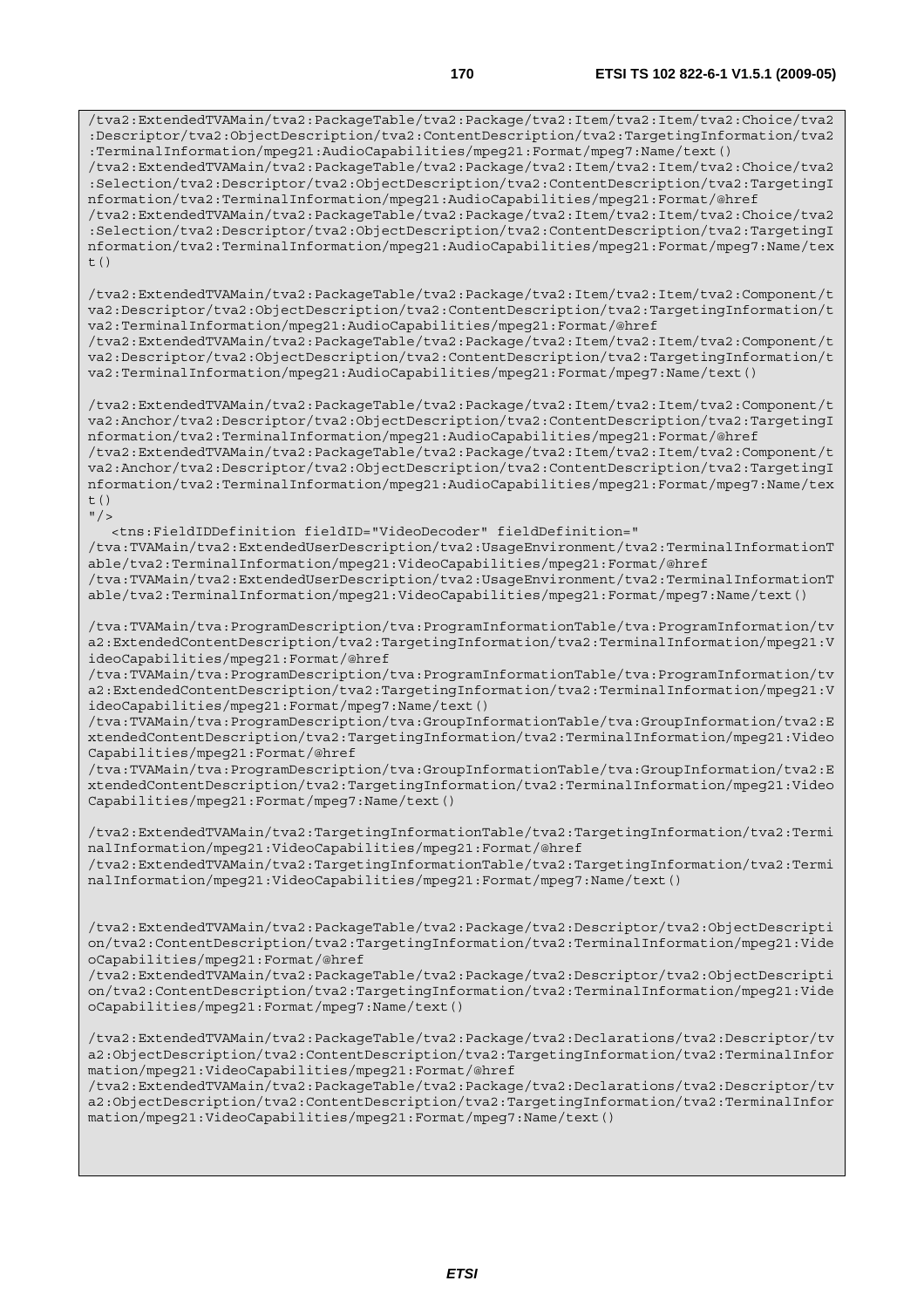/tva2:ExtendedTVAMain/tva2:PackageTable/tva2:Package/tva2:Declarations/tva2:Item/tva2:Des criptor/tva2:ObjectDescription/tva2:ContentDescription/tva2:TargetingInformation/tva2:Ter minalInformation/mpeg21:VideoCapabilities/mpeg21:Format/mpeg7:Name/text()

/tva2:ExtendedTVAMain/tva2:PackageTable/tva2:Package/tva2:Declarations/tva2:Item/tva2:Cho ice/tva2:Descriptor/tva2:ObjectDescription/tva2:ContentDescription/tva2:TargetingInformat ion/tva2:TerminalInformation/mpeg21:VideoCapabilities/mpeg21:Format/@href /tva2:ExtendedTVAMain/tva2:PackageTable/tva2:Package/tva2:Declarations/tva2:Item/tva2:Cho ice/tva2:Descriptor/tva2:ObjectDescription/tva2:ContentDescription/tva2:TargetingInformat ion/tva2:TerminalInformation/mpeg21:VideoCapabilities/mpeg21:Format/mpeg7:Name/text()

/tva2:ExtendedTVAMain/tva2:PackageTable/tva2:Package/tva2:Declarations/tva2:Item/tva2:Cho ice/tva2:Selection/tva2:Descriptor/tva2:ObjectDescription/tva2:ContentDescription/tva2:Ta rgetingInformation/tva2:TerminalInformation/mpeg21:VideoCapabilities/mpeg21:Format/@href /tva2:ExtendedTVAMain/tva2:PackageTable/tva2:Package/tva2:Declarations/tva2:Item/tva2:Cho ice/tva2:Selection/tva2:Descriptor/tva2:ObjectDescription/tva2:ContentDescription/tva2:Ta rgetingInformation/tva2:TerminalInformation/mpeg21:VideoCapabilities/mpeg21:Format/mpeg7: Name/text()

/tva2:ExtendedTVAMain/tva2:PackageTable/tva2:Package/tva2:Declarations/tva2:Item/tva2:Com ponent/tva2:Descriptor/tva2:ObjectDescription/tva2:ContentDescription/tva2:TargetingInfor mation/tva2:TerminalInformation/mpeg21:VideoCapabilities/mpeg21:Format/@href /tva2:ExtendedTVAMain/tva2:PackageTable/tva2:Package/tva2:Declarations/tva2:Item/tva2:Com ponent/tva2:Descriptor/tva2:ObjectDescription/tva2:ContentDescription/tva2:TargetingInfor mation/tva2:TerminalInformation/mpeg21:VideoCapabilities/mpeg21:Format/mpeg7:Name/text()

/tva2:ExtendedTVAMain/tva2:PackageTable/tva2:Package/tva2:Declarations/tva2:Item/tva2:Com ponent/tva2:Anchor/tva2:Descriptor/tva2:ObjectDescription/tva2:ContentDescription/tva2:Ta rgetingInformation/tva2:TerminalInformation/mpeg21:VideoCapabilities/mpeg21:Format/@href /tva2:ExtendedTVAMain/tva2:PackageTable/tva2:Package/tva2:Declarations/tva2:Item/tva2:Com ponent/tva2:Anchor/tva2:Descriptor/tva2:ObjectDescription/tva2:ContentDescription/tva2:Ta rgetingInformation/tva2:TerminalInformation/mpeg21:VideoCapabilities/mpeg21:Format/mpeg7: Name/text()

/tva2:ExtendedTVAMain/tva2:PackageTable/tva2:Package/tva2:Declarations/tva2:Item/tva2:Ite m/tva2:Descriptor/tva2:ObjectDescription/tva2:ContentDescription/tva2:TargetingInformatio n/tva2:TerminalInformation/mpeg21:VideoCapabilities/mpeg21:Format/@href /tva2:ExtendedTVAMain/tva2:PackageTable/tva2:Package/tva2:Declarations/tva2:Item/tva2:Ite m/tva2:Descriptor/tva2:ObjectDescription/tva2:ContentDescription/tva2:TargetingInformatio n/tva2:TerminalInformation/mpeg21:VideoCapabilities/mpeg21:Format/mpeg7:Name/text()

/tva2:ExtendedTVAMain/tva2:PackageTable/tva2:Package/tva2:Declarations/tva2:Item/tva2:Ite m/tva2:Choice/tva2:Descriptor/tva2:ObjectDescription/tva2:ContentDescription/tva2:Targeti ngInformation/tva2:TerminalInformation/mpeg21:VideoCapabilities/mpeg21:Format/@href /tva2:ExtendedTVAMain/tva2:PackageTable/tva2:Package/tva2:Declarations/tva2:Item/tva2:Ite m/tva2:Choice/tva2:Descriptor/tva2:ObjectDescription/tva2:ContentDescription/tva2:Targeti ngInformation/tva2:TerminalInformation/mpeg21:VideoCapabilities/mpeg21:Format/mpeg7:Name/ text()

/tva2:ExtendedTVAMain/tva2:PackageTable/tva2:Package/tva2:Declarations/tva2:Item/tva2:Ite m/tva2:Choice/tva2:Selection/tva2:Descriptor/tva2:ObjectDescription/tva2:ContentDescripti on/tva2:TargetingInformation/tva2:TerminalInformation/mpeg21:VideoCapabilities/mpeg21:For mat/@href

/tva2:ExtendedTVAMain/tva2:PackageTable/tva2:Package/tva2:Declarations/tva2:Item/tva2:Ite m/tva2:Choice/tva2:Selection/tva2:Descriptor/tva2:ObjectDescription/tva2:ContentDescripti on/tva2:TargetingInformation/tva2:TerminalInformation/mpeg21:VideoCapabilities/mpeg21:For mat/mpeg7:Name/text()

/tva2:ExtendedTVAMain/tva2:PackageTable/tva2:Package/tva2:Declarations/tva2:Item/tva2:Ite m/tva2:Component/tva2:Descriptor/tva2:ObjectDescription/tva2:ContentDescription/tva2:Targ etingInformation/tva2:TerminalInformation/mpeg21:VideoCapabilities/mpeg21:Format/@href /tva2:ExtendedTVAMain/tva2:PackageTable/tva2:Package/tva2:Declarations/tva2:Item/tva2:Ite m/tva2:Component/tva2:Descriptor/tva2:ObjectDescription/tva2:ContentDescription/tva2:Targ etingInformation/tva2:TerminalInformation/mpeg21:VideoCapabilities/mpeg21:Format/mpeg7:Na me/text()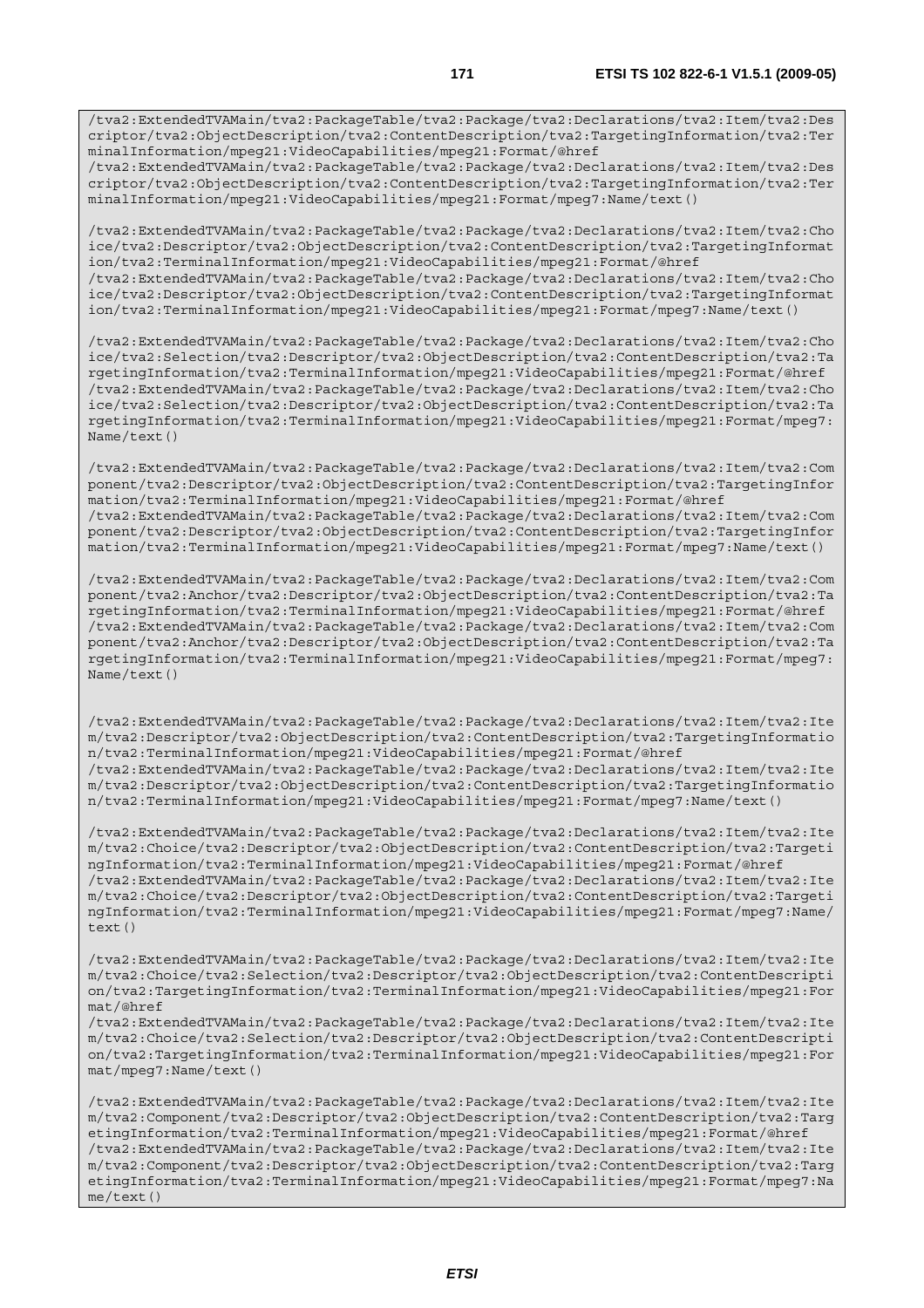/tva2:ExtendedTVAMain/tva2:PackageTable/tva2:Package/tva2:Declarations/tva2:Item/tva2:Ite m/tva2:Component/tva2:Anchor/tva2:Descriptor/tva2:ObjectDescription/tva2:ContentDescripti on/tva2:TargetingInformation/tva2:TerminalInformation/mpeg21:VideoCapabilities/mpeg21:For mat/@href

/tva2:ExtendedTVAMain/tva2:PackageTable/tva2:Package/tva2:Declarations/tva2:Item/tva2:Ite m/tva2:Component/tva2:Anchor/tva2:Descriptor/tva2:ObjectDescription/tva2:ContentDescripti on/tva2:TargetingInformation/tva2:TerminalInformation/mpeg21:VideoCapabilities/mpeg21:For mat/mpeg7:Name/text()

/tva2:ExtendedTVAMain/tva2:PackageTable/tva2:Package/tva2:Declarations/tva2:Component/tva 2:Descriptor/tva2:ObjectDescription/tva2:ContentDescription/tva2:TargetingInformation/tva 2:TerminalInformation/mpeg21:VideoCapabilities/mpeg21:Format/@href

/tva2:ExtendedTVAMain/tva2:PackageTable/tva2:Package/tva2:Declarations/tva2:Component/tva 2:Descriptor/tva2:ObjectDescription/tva2:ContentDescription/tva2:TargetingInformation/tva 2:TerminalInformation/mpeg21:VideoCapabilities/mpeg21:Format/mpeg7:Name/text()

/tva2:ExtendedTVAMain/tva2:PackageTable/tva2:Package/tva2:Declarations/tva2:Component/tva 2:Anchor/tva2:Descriptor/tva2:ObjectDescription/tva2:ContentDescription/tva2:TargetingInf ormation/tva2:TerminalInformation/mpeg21:VideoCapabilities/mpeg21:Format/@href /tva2:ExtendedTVAMain/tva2:PackageTable/tva2:Package/tva2:Declarations/tva2:Component/tva 2:Anchor/tva2:Descriptor/tva2:ObjectDescription/tva2:ContentDescription/tva2:TargetingInf ormation/tva2:TerminalInformation/mpeg21:VideoCapabilities/mpeg21:Format/mpeg7:Name/text(

)

/tva2:ExtendedTVAMain/tva2:PackageTable/tva2:Package/tva2:Declarations/tva2:Anchor/tva2:D escriptor/tva2:ObjectDescription/tva2:ContentDescription/tva2:TargetingInformation/tva2:T erminalInformation/mpeg21:VideoCapabilities/mpeg21:Format/@href /tva2:ExtendedTVAMain/tva2:PackageTable/tva2:Package/tva2:Declarations/tva2:Anchor/tva2:D

escriptor/tva2:ObjectDescription/tva2:ContentDescription/tva2:TargetingInformation/tva2:T erminalInformation/mpeg21:VideoCapabilities/mpeg21:Format/mpeg7:Name/text()

/tva2:ExtendedTVAMain/tva2:PackageTable/tva2:Package/tva2:Item/tva2:Descriptor/tva2:Objec tDescription/tva2:ContentDescription/tva2:TargetingInformation/tva2:TerminalInformation/m peg21:VideoCapabilities/mpeg21:Format/@href

/tva2:ExtendedTVAMain/tva2:PackageTable/tva2:Package/tva2:Item/tva2:Descriptor/tva2:Objec tDescription/tva2:ContentDescription/tva2:TargetingInformation/tva2:TerminalInformation/m peg21:VideoCapabilities/mpeg21:Format/mpeg7:Name/text()

/tva2:ExtendedTVAMain/tva2:PackageTable/tva2:Package/tva2:Item/tva2:Choice/tva2:Descripto r/tva2:ObjectDescription/tva2:ContentDescription/tva2:TargetingInformation/tva2:TerminalI nformation/mpeg21:VideoCapabilities/mpeg21:Format/@href

/tva2:ExtendedTVAMain/tva2:PackageTable/tva2:Package/tva2:Item/tva2:Choice/tva2:Descripto r/tva2:ObjectDescription/tva2:ContentDescription/tva2:TargetingInformation/tva2:TerminalI nformation/mpeg21:VideoCapabilities/mpeg21:Format/mpeg7:Name/text()

/tva2:ExtendedTVAMain/tva2:PackageTable/tva2:Package/tva2:Item/tva2:Choice/tva2:Selection /tva2:Descriptor/tva2:ObjectDescription/tva2:ContentDescription/tva2:TargetingInformation /tva2:TerminalInformation/mpeg21:VideoCapabilities/mpeg21:Format/@href

/tva2:ExtendedTVAMain/tva2:PackageTable/tva2:Package/tva2:Item/tva2:Choice/tva2:Selection /tva2:Descriptor/tva2:ObjectDescription/tva2:ContentDescription/tva2:TargetingInformation /tva2:TerminalInformation/mpeg21:VideoCapabilities/mpeg21:Format/mpeg7:Name/text()

/tva2:ExtendedTVAMain/tva2:PackageTable/tva2:Package/tva2:Item/tva2:Component/tva2:Descri ptor/tva2:ObjectDescription/tva2:ContentDescription/tva2:TargetingInformation/tva2:Termin alInformation/mpeg21:VideoCapabilities/mpeg21:Format/@href

/tva2:ExtendedTVAMain/tva2:PackageTable/tva2:Package/tva2:Item/tva2:Component/tva2:Descri ptor/tva2:ObjectDescription/tva2:ContentDescription/tva2:TargetingInformation/tva2:Termin alInformation/mpeg21:VideoCapabilities/mpeg21:Format/mpeg7:Name/text()

/tva2:ExtendedTVAMain/tva2:PackageTable/tva2:Package/tva2:Item/tva2:Component/tva2:Anchor /tva2:Descriptor/tva2:ObjectDescription/tva2:ContentDescription/tva2:TargetingInformation /tva2:TerminalInformation/mpeg21:VideoCapabilities/mpeg21:Format/@href

/tva2:ExtendedTVAMain/tva2:PackageTable/tva2:Package/tva2:Item/tva2:Component/tva2:Anchor /tva2:Descriptor/tva2:ObjectDescription/tva2:ContentDescription/tva2:TargetingInformation /tva2:TerminalInformation/mpeg21:VideoCapabilities/mpeg21:Format/mpeg7:Name/text()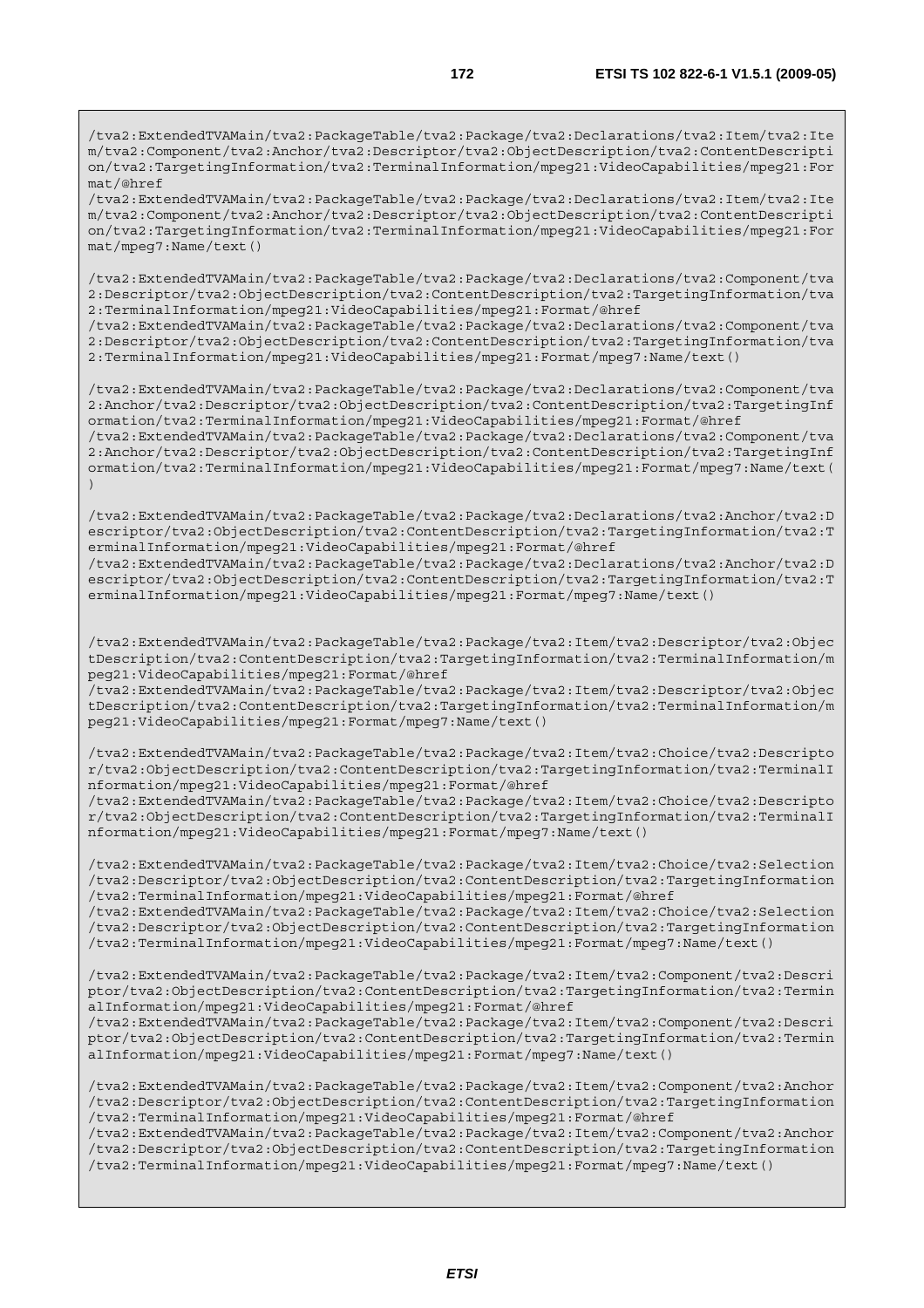/tva2:ExtendedTVAMain/tva2:PackageTable/tva2:Package/tva2:Item/tva2:Item/tva2:Descriptor/ tva2:ObjectDescription/tva2:ContentDescription/tva2:TargetingInformation/tva2:TerminalInf ormation/mpeg21:VideoCapabilities/mpeg21:Format/@href /tva2:ExtendedTVAMain/tva2:PackageTable/tva2:Package/tva2:Item/tva2:Item/tva2:Descriptor/ tva2:ObjectDescription/tva2:ContentDescription/tva2:TargetingInformation/tva2:TerminalInf ormation/mpeg21:VideoCapabilities/mpeg21:Format/mpeg7:Name/text()

/tva2:ExtendedTVAMain/tva2:PackageTable/tva2:Package/tva2:Item/tva2:Item/tva2:Choice/tva2 :Descriptor/tva2:ObjectDescription/tva2:ContentDescription/tva2:TargetingInformation/tva2 :TerminalInformation/mpeg21:VideoCapabilities/mpeg21:Format/@href

/tva2:ExtendedTVAMain/tva2:PackageTable/tva2:Package/tva2:Item/tva2:Item/tva2:Choice/tva2 :Descriptor/tva2:ObjectDescription/tva2:ContentDescription/tva2:TargetingInformation/tva2 :TerminalInformation/mpeg21:VideoCapabilities/mpeg21:Format/mpeg7:Name/text()

/tva2:ExtendedTVAMain/tva2:PackageTable/tva2:Package/tva2:Item/tva2:Item/tva2:Choice/tva2 :Selection/tva2:Descriptor/tva2:ObjectDescription/tva2:ContentDescription/tva2:TargetingI nformation/tva2:TerminalInformation/mpeg21:VideoCapabilities/mpeg21:Format/@href

/tva2:ExtendedTVAMain/tva2:PackageTable/tva2:Package/tva2:Item/tva2:Item/tva2:Choice/tva2 :Selection/tva2:Descriptor/tva2:ObjectDescription/tva2:ContentDescription/tva2:TargetingI nformation/tva2:TerminalInformation/mpeg21:VideoCapabilities/mpeg21:Format/mpeg7:Name/tex  $t($ )

/tva2:ExtendedTVAMain/tva2:PackageTable/tva2:Package/tva2:Item/tva2:Item/tva2:Component/t va2:Descriptor/tva2:ObjectDescription/tva2:ContentDescription/tva2:TargetingInformation/t va2:TerminalInformation/mpeg21:VideoCapabilities/mpeg21:Format/@href /tva2:ExtendedTVAMain/tva2:PackageTable/tva2:Package/tva2:Item/tva2:Item/tva2:Component/t

va2:Descriptor/tva2:ObjectDescription/tva2:ContentDescription/tva2:TargetingInformation/t va2:TerminalInformation/mpeg21:VideoCapabilities/mpeg21:Format/mpeg7:Name/text()

/tva2:ExtendedTVAMain/tva2:PackageTable/tva2:Package/tva2:Item/tva2:Item/tva2:Component/t va2:Anchor/tva2:Descriptor/tva2:ObjectDescription/tva2:ContentDescription/tva2:TargetingI nformation/tva2:TerminalInformation/mpeg21:VideoCapabilities/mpeg21:Format/@href /tva2:ExtendedTVAMain/tva2:PackageTable/tva2:Package/tva2:Item/tva2:Item/tva2:Component/t va2:Anchor/tva2:Descriptor/tva2:ObjectDescription/tva2:ContentDescription/tva2:TargetingI nformation/tva2:TerminalInformation/mpeg21:VideoCapabilities/mpeg21:Format/mpeg7:Name/tex  $+$  ()

 $"$  />

 <tns:FieldIDDefinition fieldID="SupportingOS" fieldDefinition=" /tva:TVAMain/tva2:ExtendedUserDescription/tva2:UsageEnvironment/tva2:TerminalInformationT able/tva2:TerminalInformation/tva2:SystemInformation/tva2:SupportingOS/@href /tva:TVAMain/tva2:ExtendedUserDescription/tva2:UsageEnvironment/tva2:TerminalInformationT able/tva2:TerminalInformation/tva2:SystemInformation/tva2:SupportingOS/tva:Name/text()

/tva:TVAMain/tva:ProgramDescription/tva:ProgramInformationTable/tva:ProgramInformation/tv a2:ExtendedContentDescription/tva2:TargetingInformation/tva2:TerminalInformation/tva2:Sys temInformation/tva2:SupportingOS/@href

/tva:TVAMain/tva:ProgramDescription/tva:ProgramInformationTable/tva:ProgramInformation/tv a2:ExtendedContentDescription/tva2:TargetingInformation/tva2:TerminalInformation/tva2:Sys temInformation/tva2:SupportingOS/tva:Name/text()

/tva:TVAMain/tva:ProgramDescription/tva:GroupInformationTable/tva:GroupInformation/tva2:E xtendedContentDescription/tva2:TargetingInformation/tva2:TerminalInformation/tva2:SystemI nformation/tva2:SupportingOS/@href

/tva:TVAMain/tva:ProgramDescription/tva:GroupInformationTable/tva:GroupInformation/tva2:E xtendedContentDescription/tva2:TargetingInformation/tva2:TerminalInformation/tva2:SystemI nformation/tva2:SupportingOS/tva:Name/text()

/tva2:ExtendedTVAMain/tva2:TargetingInformationTable/tva2:TargetingInformation/tva2:Termi nalInformation/tva2:SystemInformation/tva2:SupportingOS/@href /tva2:ExtendedTVAMain/tva2:TargetingInformationTable/tva2:TargetingInformation/tva2:Termi nalInformation/tva2:SystemInformation/tva2:SupportingOS/tva:Name/text()

/tva2:ExtendedTVAMain/tva2:PackageTable/tva2:Package/tva2:Descriptor/tva2:ObjectDescripti on/tva2:ContentDescription/tva2:TargetingInformation/tva2:TerminalInformation/tva2:System Information/tva2:SupportingOS/@href

/tva2:ExtendedTVAMain/tva2:PackageTable/tva2:Package/tva2:Descriptor/tva2:ObjectDescripti on/tva2:ContentDescription/tva2:TargetingInformation/tva2:TerminalInformation/tva2:System Information/tva2:SupportingOS/tva:Name/text()

/tva2:ExtendedTVAMain/tva2:PackageTable/tva2:Package/tva2:Declarations/tva2:Descriptor/tv a2:ObjectDescription/tva2:ContentDescription/tva2:TargetingInformation/tva2:TerminalInfor mation/tva2:SystemInformation/tva2:SupportingOS/@href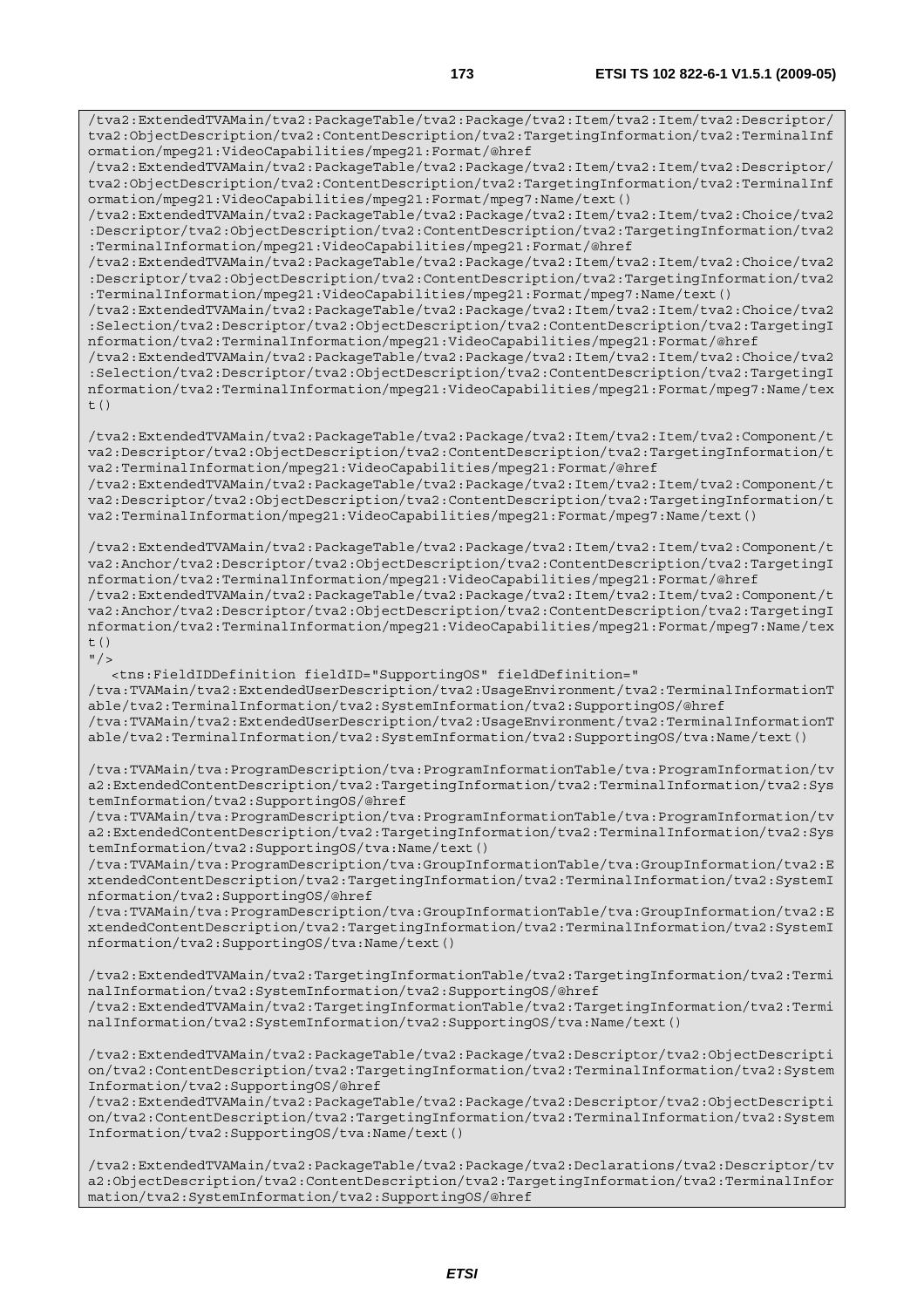/tva2:ExtendedTVAMain/tva2:PackageTable/tva2:Package/tva2:Declarations/tva2:Descriptor/tv a2:ObjectDescription/tva2:ContentDescription/tva2:TargetingInformation/tva2:TerminalInfor mation/tva2:SystemInformation/tva2:SupportingOS/tva:Name/text()

/tva2:ExtendedTVAMain/tva2:PackageTable/tva2:Package/tva2:Declarations/tva2:Item/tva2:Des criptor/tva2:ObjectDescription/tva2:ContentDescription/tva2:TargetingInformation/tva2:Ter minalInformation/tva2:SystemInformation/tva2:SupportingOS/@href /tva2:ExtendedTVAMain/tva2:PackageTable/tva2:Package/tva2:Declarations/tva2:Item/tva2:Des criptor/tva2:ObjectDescription/tva2:ContentDescription/tva2:TargetingInformation/tva2:Ter minalInformation/tva2:SystemInformation/tva2:SupportingOS/tva:Name/text()

/tva2:ExtendedTVAMain/tva2:PackageTable/tva2:Package/tva2:Declarations/tva2:Item/tva2:Cho ice/tva2:Descriptor/tva2:ObjectDescription/tva2:ContentDescription/tva2:TargetingInformat ion/tva2:TerminalInformation/tva2:SystemInformation/tva2:SupportingOS/@href /tva2:ExtendedTVAMain/tva2:PackageTable/tva2:Package/tva2:Declarations/tva2:Item/tva2:Cho ice/tva2:Descriptor/tva2:ObjectDescription/tva2:ContentDescription/tva2:TargetingInformat ion/tva2:TerminalInformation/tva2:SystemInformation/tva2:SupportingOS/tva:Name/text()

/tva2:ExtendedTVAMain/tva2:PackageTable/tva2:Package/tva2:Declarations/tva2:Item/tva2:Cho ice/tva2:Selection/tva2:Descriptor/tva2:ObjectDescription/tva2:ContentDescription/tva2:Ta rgetingInformation/tva2:TerminalInformation/tva2:SystemInformation/tva2:SupportingOS/@hre f

/tva2:ExtendedTVAMain/tva2:PackageTable/tva2:Package/tva2:Declarations/tva2:Item/tva2:Cho ice/tva2:Selection/tva2:Descriptor/tva2:ObjectDescription/tva2:ContentDescription/tva2:Ta rgetingInformation/tva2:TerminalInformation/tva2:SystemInformation/tva2:SupportingOS/tva: Name/text()

/tva2:ExtendedTVAMain/tva2:PackageTable/tva2:Package/tva2:Declarations/tva2:Item/tva2:Com ponent/tva2:Descriptor/tva2:ObjectDescription/tva2:ContentDescription/tva2:TargetingInfor mation/tva2:TerminalInformation/tva2:SystemInformation/tva2:SupportingOS/@href /tva2:ExtendedTVAMain/tva2:PackageTable/tva2:Package/tva2:Declarations/tva2:Item/tva2:Com ponent/tva2:Descriptor/tva2:ObjectDescription/tva2:ContentDescription/tva2:TargetingInfor mation/tva2:TerminalInformation/tva2:SystemInformation/tva2:SupportingOS/tva:Name/text()

/tva2:ExtendedTVAMain/tva2:PackageTable/tva2:Package/tva2:Declarations/tva2:Item/tva2:Com ponent/tva2:Anchor/tva2:Descriptor/tva2:ObjectDescription/tva2:ContentDescription/tva2:Ta rgetingInformation/tva2:TerminalInformation/tva2:SystemInformation/tva2:SupportingOS/@hre f

/tva2:ExtendedTVAMain/tva2:PackageTable/tva2:Package/tva2:Declarations/tva2:Item/tva2:Com ponent/tva2:Anchor/tva2:Descriptor/tva2:ObjectDescription/tva2:ContentDescription/tva2:Ta rgetingInformation/tva2:TerminalInformation/tva2:SystemInformation/tva2:SupportingOS/tva: Name/text()

/tva2:ExtendedTVAMain/tva2:PackageTable/tva2:Package/tva2:Declarations/tva2:Item/tva2:Ite m/tva2:Descriptor/tva2:ObjectDescription/tva2:ContentDescription/tva2:TargetingInformatio n/tva2:TerminalInformation/tva2:SystemInformation/tva2:SupportingOS/@href /tva2:ExtendedTVAMain/tva2:PackageTable/tva2:Package/tva2:Declarations/tva2:Item/tva2:Ite m/tva2:Descriptor/tva2:ObjectDescription/tva2:ContentDescription/tva2:TargetingInformatio n/tva2:TerminalInformation/tva2:SystemInformation/tva2:SupportingOS/tva:Name/text()

/tva2:ExtendedTVAMain/tva2:PackageTable/tva2:Package/tva2:Declarations/tva2:Item/tva2:Ite m/tva2:Choice/tva2:Descriptor/tva2:ObjectDescription/tva2:ContentDescription/tva2:Targeti ngInformation/tva2:TerminalInformation/tva2:SystemInformation/tva2:SupportingOS/@href /tva2:ExtendedTVAMain/tva2:PackageTable/tva2:Package/tva2:Declarations/tva2:Item/tva2:Ite m/tva2:Choice/tva2:Descriptor/tva2:ObjectDescription/tva2:ContentDescription/tva2:Targeti ngInformation/tva2:TerminalInformation/tva2:SystemInformation/tva2:SupportingOS/tva:Name/  $t \in x + (x)$ 

/tva2:ExtendedTVAMain/tva2:PackageTable/tva2:Package/tva2:Declarations/tva2:Item/tva2:Ite m/tva2:Choice/tva2:Selection/tva2:Descriptor/tva2:ObjectDescription/tva2:ContentDescripti on/tva2:TargetingInformation/tva2:TerminalInformation/tva2:SystemInformation/tva2:Support ingOS/@href

/tva2:ExtendedTVAMain/tva2:PackageTable/tva2:Package/tva2:Declarations/tva2:Item/tva2:Ite m/tva2:Choice/tva2:Selection/tva2:Descriptor/tva2:ObjectDescription/tva2:ContentDescripti on/tva2:TargetingInformation/tva2:TerminalInformation/tva2:SystemInformation/tva2:Support ingOS/tva:Name/text()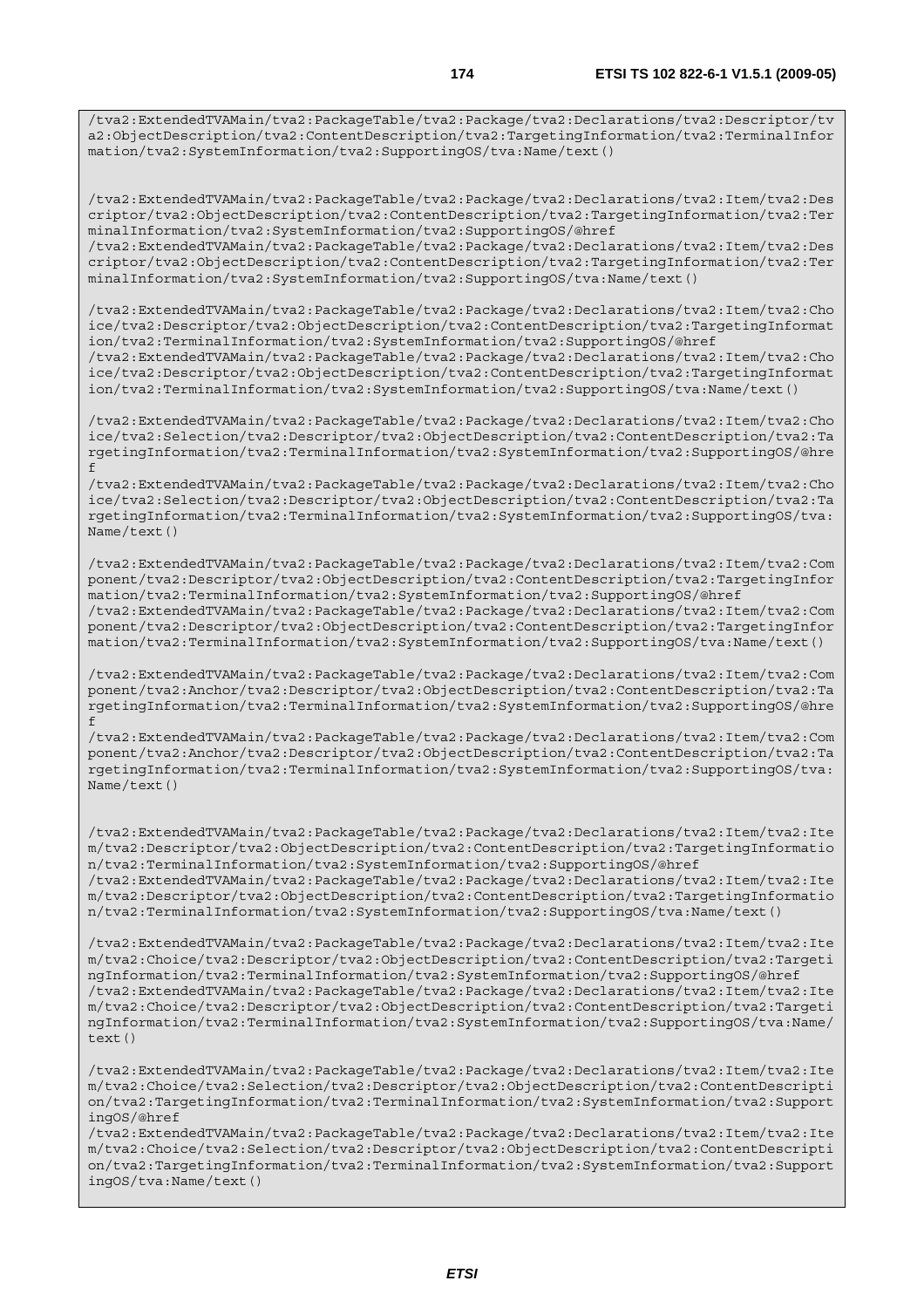/tva2:ExtendedTVAMain/tva2:PackageTable/tva2:Package/tva2:Declarations/tva2:Item/tva2:Ite m/tva2:Component/tva2:Descriptor/tva2:ObjectDescription/tva2:ContentDescription/tva2:Targ etingInformation/tva2:TerminalInformation/tva2:SystemInformation/tva2:SupportingOS/@href /tva2:ExtendedTVAMain/tva2:PackageTable/tva2:Package/tva2:Declarations/tva2:Item/tva2:Ite m/tva2:Component/tva2:Descriptor/tva2:ObjectDescription/tva2:ContentDescription/tva2:Targ etingInformation/tva2:TerminalInformation/tva2:SystemInformation/tva2:SupportingOS/tva:Na me/text()

/tva2:ExtendedTVAMain/tva2:PackageTable/tva2:Package/tva2:Declarations/tva2:Item/tva2:Ite m/tva2:Component/tva2:Anchor/tva2:Descriptor/tva2:ObjectDescription/tva2:ContentDescripti on/tva2:TargetingInformation/tva2:TerminalInformation/tva2:SystemInformation/tva2:Support ingOS/@href

/tva2:ExtendedTVAMain/tva2:PackageTable/tva2:Package/tva2:Declarations/tva2:Item/tva2:Ite m/tva2:Component/tva2:Anchor/tva2:Descriptor/tva2:ObjectDescription/tva2:ContentDescripti on/tva2:TargetingInformation/tva2:TerminalInformation/tva2:SystemInformation/tva2:Support ingOS/tva:Name/text()

/tva2:ExtendedTVAMain/tva2:PackageTable/tva2:Package/tva2:Declarations/tva2:Component/tva 2:Descriptor/tva2:ObjectDescription/tva2:ContentDescription/tva2:TargetingInformation/tva 2:TerminalInformation/tva2:SystemInformation/tva2:SupportingOS/@href

/tva2:ExtendedTVAMain/tva2:PackageTable/tva2:Package/tva2:Declarations/tva2:Component/tva 2:Descriptor/tva2:ObjectDescription/tva2:ContentDescription/tva2:TargetingInformation/tva 2:TerminalInformation/tva2:SystemInformation/tva2:SupportingOS/tva:Name/text()

/tva2:ExtendedTVAMain/tva2:PackageTable/tva2:Package/tva2:Declarations/tva2:Component/tva 2:Anchor/tva2:Descriptor/tva2:ObjectDescription/tva2:ContentDescription/tva2:TargetingInf ormation/tva2:TerminalInformation/tva2:SystemInformation/tva2:SupportingOS/@href /tva2:ExtendedTVAMain/tva2:PackageTable/tva2:Package/tva2:Declarations/tva2:Component/tva 2:Anchor/tva2:Descriptor/tva2:ObjectDescription/tva2:ContentDescription/tva2:TargetingInf ormation/tva2:TerminalInformation/tva2:SystemInformation/tva2:SupportingOS/tva:Name/text(

)

/tva2:ExtendedTVAMain/tva2:PackageTable/tva2:Package/tva2:Declarations/tva2:Anchor/tva2:D escriptor/tva2:ObjectDescription/tva2:ContentDescription/tva2:TargetingInformation/tva2:T erminalInformation/tva2:SystemInformation/tva2:SupportingOS/@href /tva2:ExtendedTVAMain/tva2:PackageTable/tva2:Package/tva2:Declarations/tva2:Anchor/tva2:D escriptor/tva2:ObjectDescription/tva2:ContentDescription/tva2:TargetingInformation/tva2:T erminalInformation/tva2:SystemInformation/tva2:SupportingOS/tva:Name/text()

/tva2:ExtendedTVAMain/tva2:PackageTable/tva2:Package/tva2:Item/tva2:Descriptor/tva2:Objec tDescription/tva2:ContentDescription/tva2:TargetingInformation/tva2:TerminalInformation/t va2:SystemInformation/tva2:SupportingOS/@href

/tva2:ExtendedTVAMain/tva2:PackageTable/tva2:Package/tva2:Item/tva2:Descriptor/tva2:Objec tDescription/tva2:ContentDescription/tva2:TargetingInformation/tva2:TerminalInformation/t va2:SystemInformation/tva2:SupportingOS/tva:Name/text()

/tva2:ExtendedTVAMain/tva2:PackageTable/tva2:Package/tva2:Item/tva2:Choice/tva2:Descripto r/tva2:ObjectDescription/tva2:ContentDescription/tva2:TargetingInformation/tva2:TerminalI nformation/tva2:SystemInformation/tva2:SupportingOS/@href

/tva2:ExtendedTVAMain/tva2:PackageTable/tva2:Package/tva2:Item/tva2:Choice/tva2:Descripto r/tva2:ObjectDescription/tva2:ContentDescription/tva2:TargetingInformation/tva2:TerminalI nformation/tva2:SystemInformation/tva2:SupportingOS/tva:Name/text()

/tva2:ExtendedTVAMain/tva2:PackageTable/tva2:Package/tva2:Item/tva2:Choice/tva2:Selection /tva2:Descriptor/tva2:ObjectDescription/tva2:ContentDescription/tva2:TargetingInformation /tva2:TerminalInformation/tva2:SystemInformation/tva2:SupportingOS/@href

/tva2:ExtendedTVAMain/tva2:PackageTable/tva2:Package/tva2:Item/tva2:Choice/tva2:Selection /tva2:Descriptor/tva2:ObjectDescription/tva2:ContentDescription/tva2:TargetingInformation /tva2:TerminalInformation/tva2:SystemInformation/tva2:SupportingOS/tva:Name/text()

/tva2:ExtendedTVAMain/tva2:PackageTable/tva2:Package/tva2:Item/tva2:Component/tva2:Descri ptor/tva2:ObjectDescription/tva2:ContentDescription/tva2:TargetingInformation/tva2:Termin alInformation/tva2:SystemInformation/tva2:SupportingOS/@href /tva2:ExtendedTVAMain/tva2:PackageTable/tva2:Package/tva2:Item/tva2:Component/tva2:Descri ptor/tva2:ObjectDescription/tva2:ContentDescription/tva2:TargetingInformation/tva2:Termin alInformation/tva2:SystemInformation/tva2:SupportingOS/tva:Name/text()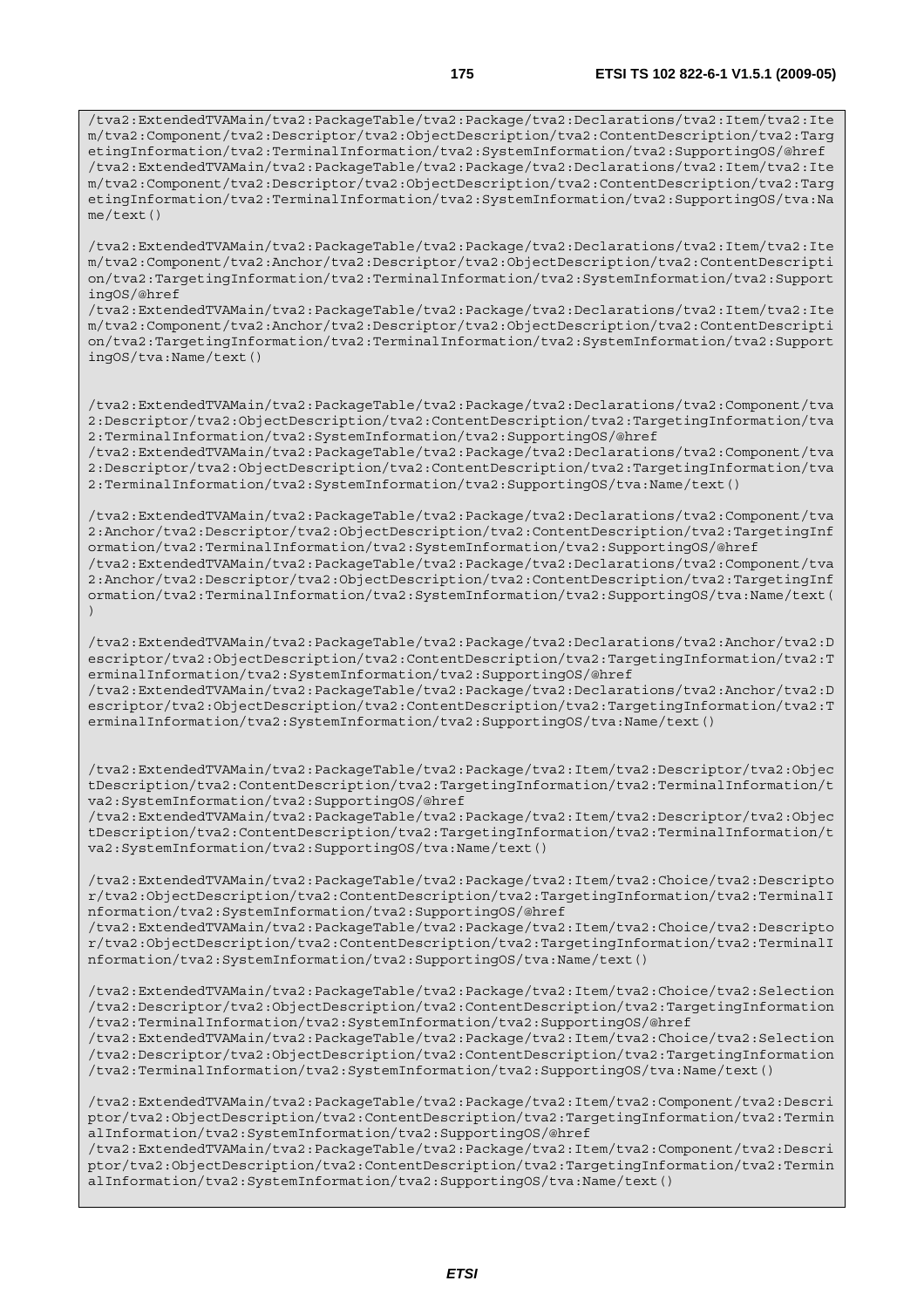/tva2:ExtendedTVAMain/tva2:PackageTable/tva2:Package/tva2:Item/tva2:Component/tva2:Anchor /tva2:Descriptor/tva2:ObjectDescription/tva2:ContentDescription/tva2:TargetingInformation /tva2:TerminalInformation/tva2:SystemInformation/tva2:SupportingOS/@href

/tva2:ExtendedTVAMain/tva2:PackageTable/tva2:Package/tva2:Item/tva2:Component/tva2:Anchor /tva2:Descriptor/tva2:ObjectDescription/tva2:ContentDescription/tva2:TargetingInformation /tva2:TerminalInformation/tva2:SystemInformation/tva2:SupportingOS/tva:Name/text()

/tva2:ExtendedTVAMain/tva2:PackageTable/tva2:Package/tva2:Item/tva2:Item/tva2:Descriptor/ tva2:ObjectDescription/tva2:ContentDescription/tva2:TargetingInformation/tva2:TerminalInf ormation/tva2:SystemInformation/tva2:SupportingOS/@href /tva2:ExtendedTVAMain/tva2:PackageTable/tva2:Package/tva2:Item/tva2:Item/tva2:Descriptor/ tva2:ObjectDescription/tva2:ContentDescription/tva2:TargetingInformation/tva2:TerminalInf ormation/tva2:SystemInformation/tva2:SupportingOS/tva:Name/text()

/tva2:ExtendedTVAMain/tva2:PackageTable/tva2:Package/tva2:Item/tva2:Item/tva2:Choice/tva2 :Descriptor/tva2:ObjectDescription/tva2:ContentDescription/tva2:TargetingInformation/tva2 :TerminalInformation/tva2:SystemInformation/tva2:SupportingOS/@href

/tva2:ExtendedTVAMain/tva2:PackageTable/tva2:Package/tva2:Item/tva2:Item/tva2:Choice/tva2 :Descriptor/tva2:ObjectDescription/tva2:ContentDescription/tva2:TargetingInformation/tva2 :TerminalInformation/tva2:SystemInformation/tva2:SupportingOS/tva:Name/text()

/tva2:ExtendedTVAMain/tva2:PackageTable/tva2:Package/tva2:Item/tva2:Item/tva2:Choice/tva2 :Selection/tva2:Descriptor/tva2:ObjectDescription/tva2:ContentDescription/tva2:TargetingI nformation/tva2:TerminalInformation/tva2:SystemInformation/tva2:SupportingOS/@href /tva2:ExtendedTVAMain/tva2:PackageTable/tva2:Package/tva2:Item/tva2:Item/tva2:Choice/tva2 :Selection/tva2:Descriptor/tva2:ObjectDescription/tva2:ContentDescription/tva2:TargetingI nformation/tva2:TerminalInformation/tva2:SystemInformation/tva2:SupportingOS/tva:Name/tex  $t()$ 

/tva2:ExtendedTVAMain/tva2:PackageTable/tva2:Package/tva2:Item/tva2:Item/tva2:Component/t va2:Descriptor/tva2:ObjectDescription/tva2:ContentDescription/tva2:TargetingInformation/t va2:TerminalInformation/tva2:SystemInformation/tva2:SupportingOS/@href /tva2:ExtendedTVAMain/tva2:PackageTable/tva2:Package/tva2:Item/tva2:Item/tva2:Component/t va2:Descriptor/tva2:ObjectDescription/tva2:ContentDescription/tva2:TargetingInformation/t va2:TerminalInformation/tva2:SystemInformation/tva2:SupportingOS/tva:Name/text()

/tva2:ExtendedTVAMain/tva2:PackageTable/tva2:Package/tva2:Item/tva2:Item/tva2:Component/t va2:Anchor/tva2:Descriptor/tva2:ObjectDescription/tva2:ContentDescription/tva2:TargetingI nformation/tva2:TerminalInformation/tva2:SystemInformation/tva2:SupportingOS/@href /tva2:ExtendedTVAMain/tva2:PackageTable/tva2:Package/tva2:Item/tva2:Item/tva2:Component/t va2:Anchor/tva2:Descriptor/tva2:ObjectDescription/tva2:ContentDescription/tva2:TargetingI nformation/tva2:TerminalInformation/tva2:SystemInformation/tva2:SupportingOS/tva:Name/tex t()  $"$  />

 <tns:FieldIDDefinition fieldID="MiddleWare" fieldDefinition=" /tva:TVAMain/tva2:ExtendedUserDescription/tva2:UsageEnvironment/tva2:TerminalInformationT able/tva2:TerminalInformation/tva2:SystemInformation/tva2:MiddleWare/@href /tva:TVAMain/tva2:ExtendedUserDescription/tva2:UsageEnvironment/tva2:TerminalInformationT able/tva2:TerminalInformation/tva2:SystemInformation/tva2:MiddleWare/tva:Name/text()

/tva:TVAMain/tva:ProgramDescription/tva:ProgramInformationTable/tva:ProgramInformation/tv a2:ExtendedContentDescription/tva2:TargetingInformation/tva2:TerminalInformation/tva2:Sys temInformation/tva2:MiddleWare/@href

/tva:TVAMain/tva:ProgramDescription/tva:ProgramInformationTable/tva:ProgramInformation/tv a2:ExtendedContentDescription/tva2:TargetingInformation/tva2:TerminalInformation/tva2:Sys temInformation/tva2:MiddleWare/tva:Name/text()

/tva:TVAMain/tva:ProgramDescription/tva:GroupInformationTable/tva:GroupInformation/tva2:E xtendedContentDescription/tva2:TargetingInformation/tva2:TerminalInformation/tva2:SystemI nformation/tva2:MiddleWare/@href

/tva:TVAMain/tva:ProgramDescription/tva:GroupInformationTable/tva:GroupInformation/tva2:E xtendedContentDescription/tva2:TargetingInformation/tva2:TerminalInformation/tva2:SystemI nformation/tva2:MiddleWare/tva:Name/text()

/tva2:ExtendedTVAMain/tva2:TargetingInformationTable/tva2:TargetingInformation/tva2:Termi nalInformation/tva2:SystemInformation/tva2:MiddleWare/@href /tva2:ExtendedTVAMain/tva2:TargetingInformationTable/tva2:TargetingInformation/tva2:Termi

nalInformation/tva2:SystemInformation/tva2:MiddleWare/tva:Name/text()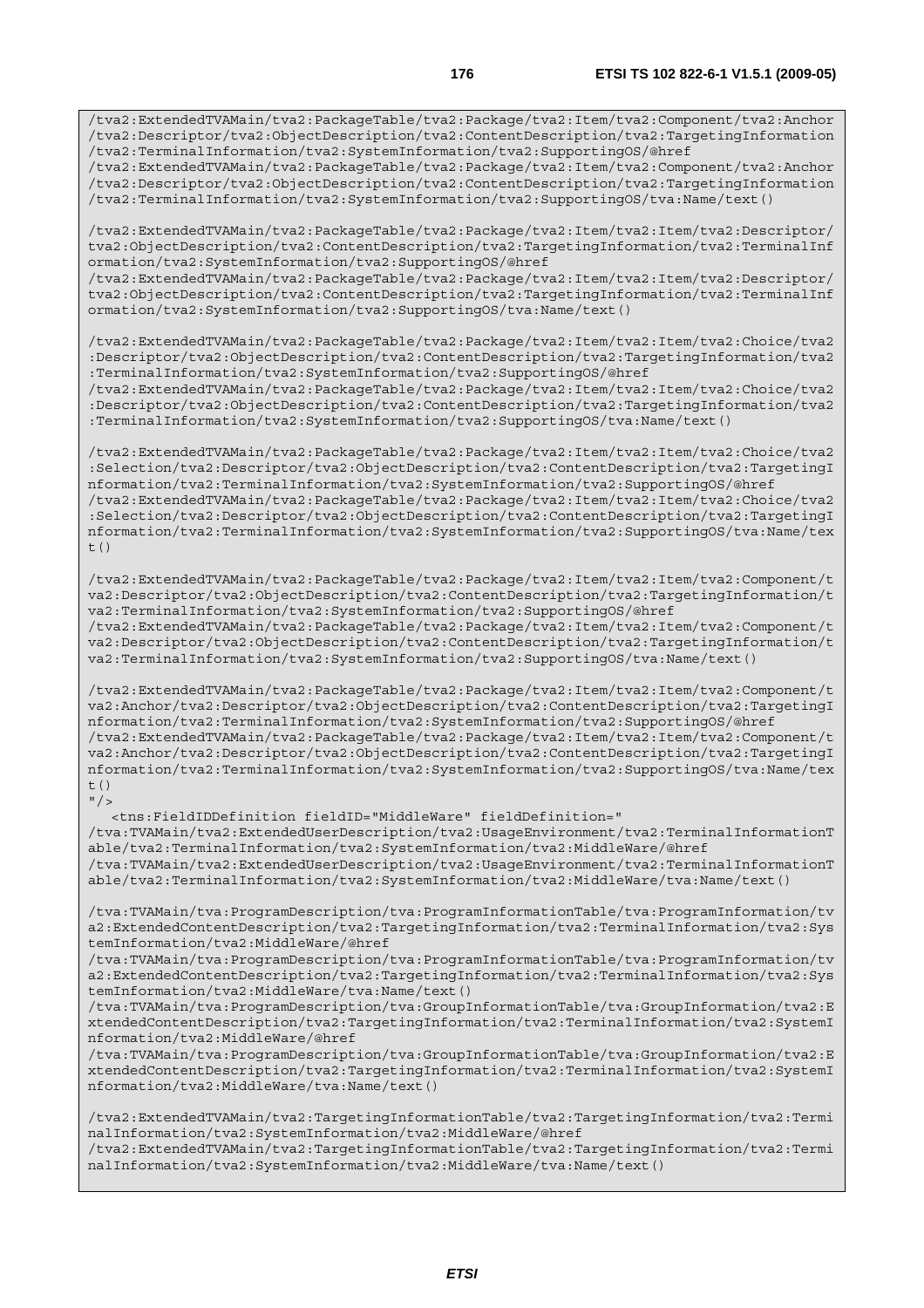Information/tva2:MiddleWare/@href /tva2:ExtendedTVAMain/tva2:PackageTable/tva2:Package/tva2:Descriptor/tva2:ObjectDescripti on/tva2:ContentDescription/tva2:TargetingInformation/tva2:TerminalInformation/tva2:System Information/tva2:MiddleWare/tva:Name/text()

/tva2:ExtendedTVAMain/tva2:PackageTable/tva2:Package/tva2:Declarations/tva2:Descriptor/tv a2:ObjectDescription/tva2:ContentDescription/tva2:TargetingInformation/tva2:TerminalInfor mation/tva2:SystemInformation/tva2:MiddleWare/@href

/tva2:ExtendedTVAMain/tva2:PackageTable/tva2:Package/tva2:Declarations/tva2:Descriptor/tv a2:ObjectDescription/tva2:ContentDescription/tva2:TargetingInformation/tva2:TerminalInfor mation/tva2:SystemInformation/tva2:MiddleWare/tva:Name/text()

/tva2:ExtendedTVAMain/tva2:PackageTable/tva2:Package/tva2:Declarations/tva2:Item/tva2:Des criptor/tva2:ObjectDescription/tva2:ContentDescription/tva2:TargetingInformation/tva2:Ter minalInformation/tva2:SystemInformation/tva2:MiddleWare/@href

/tva2:ExtendedTVAMain/tva2:PackageTable/tva2:Package/tva2:Declarations/tva2:Item/tva2:Des criptor/tva2:ObjectDescription/tva2:ContentDescription/tva2:TargetingInformation/tva2:Ter minalInformation/tva2:SystemInformation/tva2:MiddleWare/tva:Name/text()

/tva2:ExtendedTVAMain/tva2:PackageTable/tva2:Package/tva2:Declarations/tva2:Item/tva2:Cho ice/tva2:Descriptor/tva2:ObjectDescription/tva2:ContentDescription/tva2:TargetingInformat ion/tva2:TerminalInformation/tva2:SystemInformation/tva2:MiddleWare/@href /tva2:ExtendedTVAMain/tva2:PackageTable/tva2:Package/tva2:Declarations/tva2:Item/tva2:Cho ice/tva2:Descriptor/tva2:ObjectDescription/tva2:ContentDescription/tva2:TargetingInformat ion/tva2:TerminalInformation/tva2:SystemInformation/tva2:MiddleWare/tva:Name/text()

/tva2:ExtendedTVAMain/tva2:PackageTable/tva2:Package/tva2:Declarations/tva2:Item/tva2:Cho ice/tva2:Selection/tva2:Descriptor/tva2:ObjectDescription/tva2:ContentDescription/tva2:Ta rgetingInformation/tva2:TerminalInformation/tva2:SystemInformation/tva2:MiddleWare/@href /tva2:ExtendedTVAMain/tva2:PackageTable/tva2:Package/tva2:Declarations/tva2:Item/tva2:Cho ice/tva2:Selection/tva2:Descriptor/tva2:ObjectDescription/tva2:ContentDescription/tva2:Ta rgetingInformation/tva2:TerminalInformation/tva2:SystemInformation/tva2:MiddleWare/tva:Na me/text()

/tva2:ExtendedTVAMain/tva2:PackageTable/tva2:Package/tva2:Declarations/tva2:Item/tva2:Com ponent/tva2:Descriptor/tva2:ObjectDescription/tva2:ContentDescription/tva2:TargetingInfor mation/tva2:TerminalInformation/tva2:SystemInformation/tva2:MiddleWare/@href /tva2:ExtendedTVAMain/tva2:PackageTable/tva2:Package/tva2:Declarations/tva2:Item/tva2:Com ponent/tva2:Descriptor/tva2:ObjectDescription/tva2:ContentDescription/tva2:TargetingInfor mation/tva2:TerminalInformation/tva2:SystemInformation/tva2:MiddleWare/tva:Name/text()

/tva2:ExtendedTVAMain/tva2:PackageTable/tva2:Package/tva2:Declarations/tva2:Item/tva2:Com ponent/tva2:Anchor/tva2:Descriptor/tva2:ObjectDescription/tva2:ContentDescription/tva2:Ta rgetingInformation/tva2:TerminalInformation/tva2:SystemInformation/tva2:MiddleWare/@href /tva2:ExtendedTVAMain/tva2:PackageTable/tva2:Package/tva2:Declarations/tva2:Item/tva2:Com ponent/tva2:Anchor/tva2:Descriptor/tva2:ObjectDescription/tva2:ContentDescription/tva2:Ta rgetingInformation/tva2:TerminalInformation/tva2:SystemInformation/tva2:MiddleWare/tva:Na me/text()

/tva2:ExtendedTVAMain/tva2:PackageTable/tva2:Package/tva2:Declarations/tva2:Item/tva2:Ite m/tva2:Descriptor/tva2:ObjectDescription/tva2:ContentDescription/tva2:TargetingInformatio n/tva2:TerminalInformation/tva2:SystemInformation/tva2:MiddleWare/@href /tva2:ExtendedTVAMain/tva2:PackageTable/tva2:Package/tva2:Declarations/tva2:Item/tva2:Ite m/tva2:Descriptor/tva2:ObjectDescription/tva2:ContentDescription/tva2:TargetingInformatio n/tva2:TerminalInformation/tva2:SystemInformation/tva2:MiddleWare/tva:Name/text()

/tva2:ExtendedTVAMain/tva2:PackageTable/tva2:Package/tva2:Declarations/tva2:Item/tva2:Ite m/tva2:Choice/tva2:Descriptor/tva2:ObjectDescription/tva2:ContentDescription/tva2:Targeti ngInformation/tva2:TerminalInformation/tva2:SystemInformation/tva2:MiddleWare/@href /tva2:ExtendedTVAMain/tva2:PackageTable/tva2:Package/tva2:Declarations/tva2:Item/tva2:Ite m/tva2:Choice/tva2:Descriptor/tva2:ObjectDescription/tva2:ContentDescription/tva2:Targeti ngInformation/tva2:TerminalInformation/tva2:SystemInformation/tva2:MiddleWare/tva:Name/te  $xt()$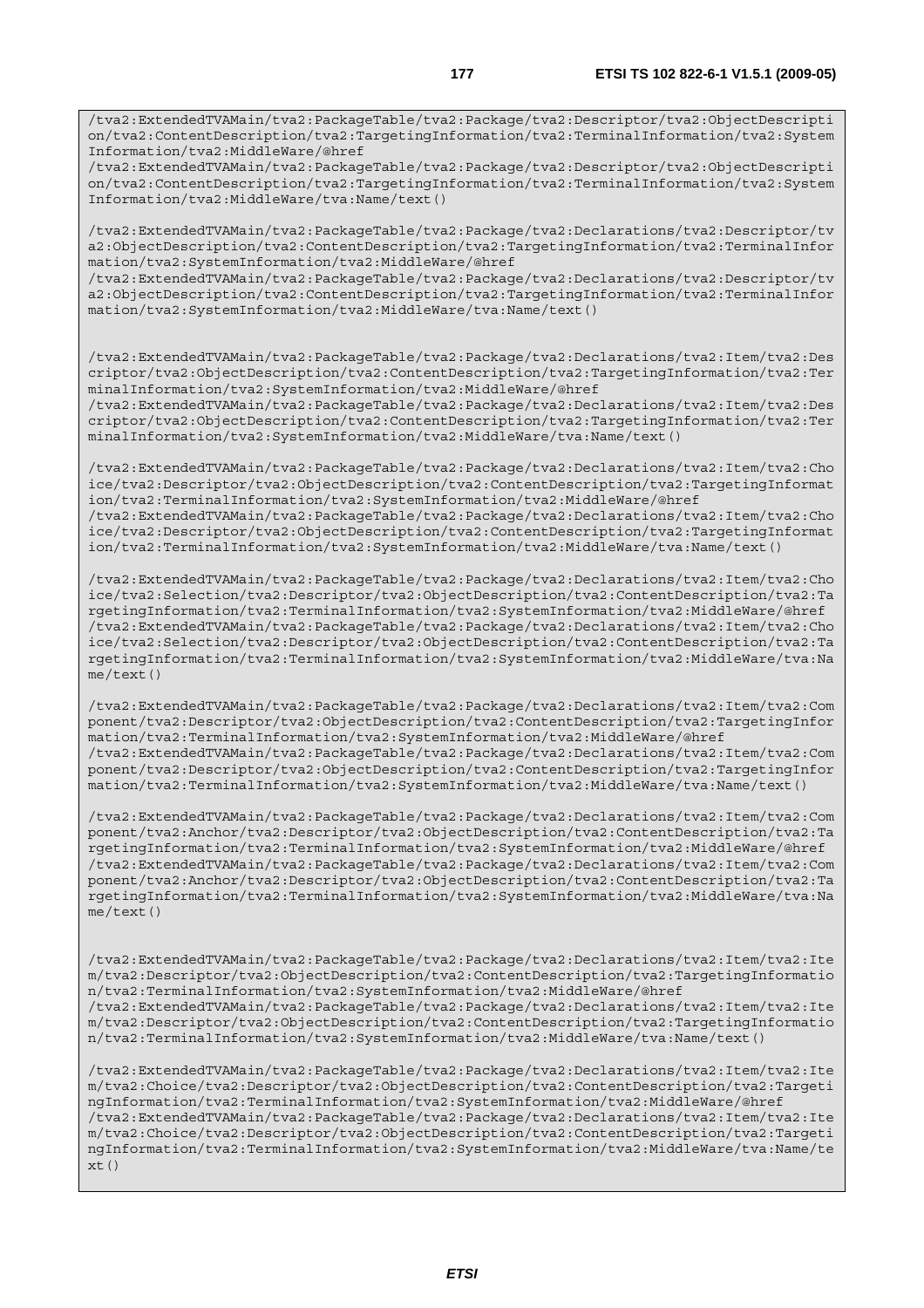/tva2:ExtendedTVAMain/tva2:PackageTable/tva2:Package/tva2:Declarations/tva2:Item/tva2:Ite m/tva2:Choice/tva2:Selection/tva2:Descriptor/tva2:ObjectDescription/tva2:ContentDescripti on/tva2:TargetingInformation/tva2:TerminalInformation/tva2:SystemInformation/tva2:MiddleW are/tva:Name/text()

/tva2:ExtendedTVAMain/tva2:PackageTable/tva2:Package/tva2:Declarations/tva2:Item/tva2:Ite m/tva2:Component/tva2:Descriptor/tva2:ObjectDescription/tva2:ContentDescription/tva2:Targ etingInformation/tva2:TerminalInformation/tva2:SystemInformation/tva2:MiddleWare/@href /tva2:ExtendedTVAMain/tva2:PackageTable/tva2:Package/tva2:Declarations/tva2:Item/tva2:Ite m/tva2:Component/tva2:Descriptor/tva2:ObjectDescription/tva2:ContentDescription/tva2:Targ etingInformation/tva2:TerminalInformation/tva2:SystemInformation/tva2:MiddleWare/tva:Name /text()

/tva2:ExtendedTVAMain/tva2:PackageTable/tva2:Package/tva2:Declarations/tva2:Item/tva2:Ite m/tva2:Component/tva2:Anchor/tva2:Descriptor/tva2:ObjectDescription/tva2:ContentDescripti on/tva2:TargetingInformation/tva2:TerminalInformation/tva2:SystemInformation/tva2:MiddleW are/@href

/tva2:ExtendedTVAMain/tva2:PackageTable/tva2:Package/tva2:Declarations/tva2:Item/tva2:Ite m/tva2:Component/tva2:Anchor/tva2:Descriptor/tva2:ObjectDescription/tva2:ContentDescripti on/tva2:TargetingInformation/tva2:TerminalInformation/tva2:SystemInformation/tva2:MiddleW are/tva:Name/text()

/tva2:ExtendedTVAMain/tva2:PackageTable/tva2:Package/tva2:Declarations/tva2:Component/tva 2:Descriptor/tva2:ObjectDescription/tva2:ContentDescription/tva2:TargetingInformation/tva 2:TerminalInformation/tva2:SystemInformation/tva2:MiddleWare/@href

/tva2:ExtendedTVAMain/tva2:PackageTable/tva2:Package/tva2:Declarations/tva2:Component/tva 2:Descriptor/tva2:ObjectDescription/tva2:ContentDescription/tva2:TargetingInformation/tva 2:TerminalInformation/tva2:SystemInformation/tva2:MiddleWare/tva:Name/text()

/tva2:ExtendedTVAMain/tva2:PackageTable/tva2:Package/tva2:Declarations/tva2:Component/tva 2:Anchor/tva2:Descriptor/tva2:ObjectDescription/tva2:ContentDescription/tva2:TargetingInf ormation/tva2:TerminalInformation/tva2:SystemInformation/tva2:MiddleWare/@href /tva2:ExtendedTVAMain/tva2:PackageTable/tva2:Package/tva2:Declarations/tva2:Component/tva 2:Anchor/tva2:Descriptor/tva2:ObjectDescription/tva2:ContentDescription/tva2:TargetingInf ormation/tva2:TerminalInformation/tva2:SystemInformation/tva2:MiddleWare/tva:Name/text()

/tva2:ExtendedTVAMain/tva2:PackageTable/tva2:Package/tva2:Declarations/tva2:Anchor/tva2:D escriptor/tva2:ObjectDescription/tva2:ContentDescription/tva2:TargetingInformation/tva2:T erminalInformation/tva2:SystemInformation/tva2:MiddleWare/@href /tva2:ExtendedTVAMain/tva2:PackageTable/tva2:Package/tva2:Declarations/tva2:Anchor/tva2:D escriptor/tva2:ObjectDescription/tva2:ContentDescription/tva2:TargetingInformation/tva2:T erminalInformation/tva2:SystemInformation/tva2:MiddleWare/tva:Name/text()

/tva2:ExtendedTVAMain/tva2:PackageTable/tva2:Package/tva2:Item/tva2:Descriptor/tva2:Objec tDescription/tva2:ContentDescription/tva2:TargetingInformation/tva2:TerminalInformation/t va2:SystemInformation/tva2:MiddleWare/@href

/tva2:ExtendedTVAMain/tva2:PackageTable/tva2:Package/tva2:Item/tva2:Descriptor/tva2:Objec tDescription/tva2:ContentDescription/tva2:TargetingInformation/tva2:TerminalInformation/t va2:SystemInformation/tva2:MiddleWare/tva:Name/text()

/tva2:ExtendedTVAMain/tva2:PackageTable/tva2:Package/tva2:Item/tva2:Choice/tva2:Descripto r/tva2:ObjectDescription/tva2:ContentDescription/tva2:TargetingInformation/tva2:TerminalI nformation/tva2:SystemInformation/tva2:MiddleWare/@href

/tva2:ExtendedTVAMain/tva2:PackageTable/tva2:Package/tva2:Item/tva2:Choice/tva2:Descripto r/tva2:ObjectDescription/tva2:ContentDescription/tva2:TargetingInformation/tva2:TerminalI nformation/tva2:SystemInformation/tva2:MiddleWare/tva:Name/text()

/tva2:ExtendedTVAMain/tva2:PackageTable/tva2:Package/tva2:Item/tva2:Choice/tva2:Selection /tva2:Descriptor/tva2:ObjectDescription/tva2:ContentDescription/tva2:TargetingInformation /tva2:TerminalInformation/tva2:SystemInformation/tva2:MiddleWare/@href

/tva2:ExtendedTVAMain/tva2:PackageTable/tva2:Package/tva2:Item/tva2:Choice/tva2:Selection /tva2:Descriptor/tva2:ObjectDescription/tva2:ContentDescription/tva2:TargetingInformation /tva2:TerminalInformation/tva2:SystemInformation/tva2:MiddleWare/tva:Name/text()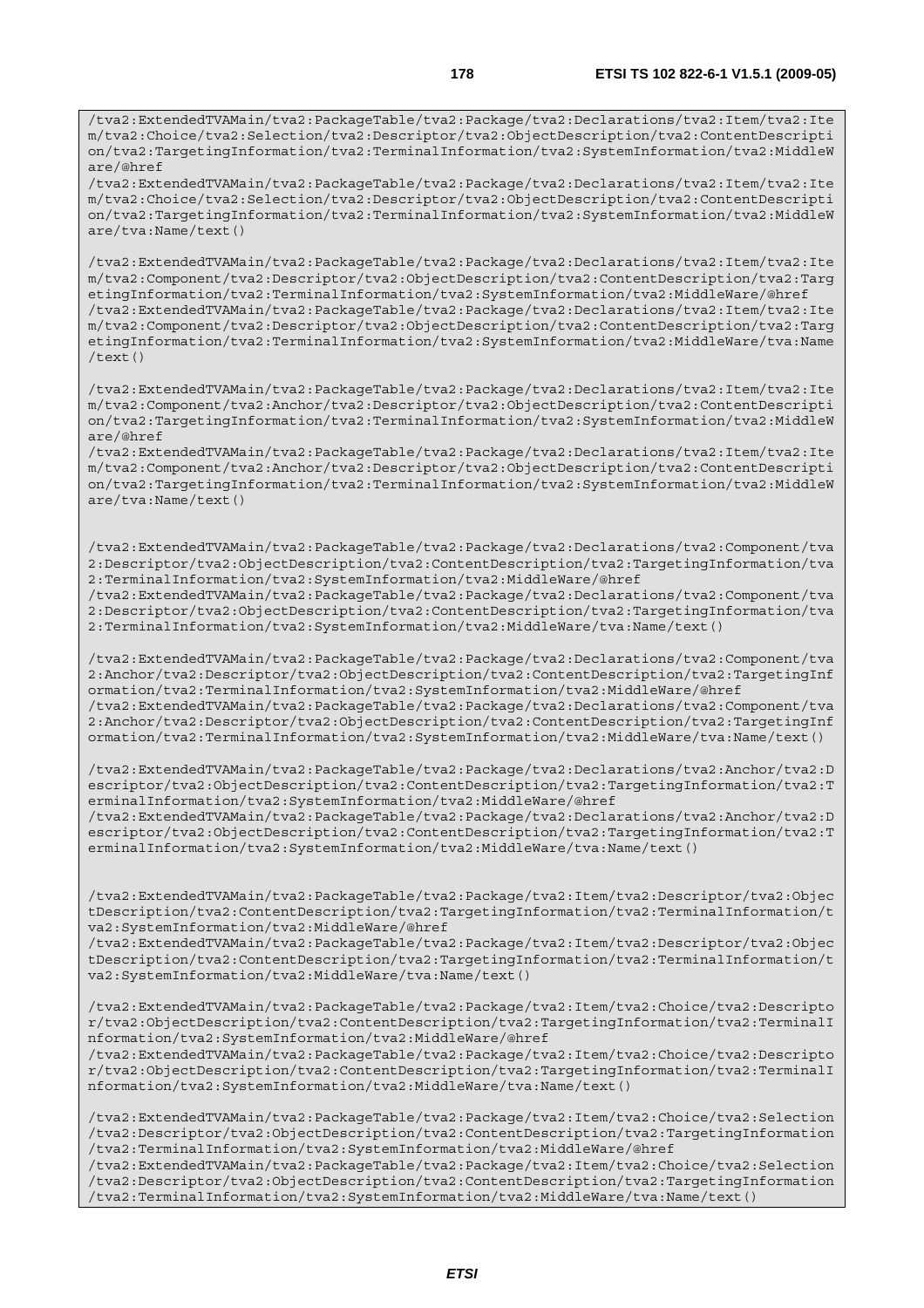/tva2:ExtendedTVAMain/tva2:PackageTable/tva2:Package/tva2:Item/tva2:Component/tva2:Descri ptor/tva2:ObjectDescription/tva2:ContentDescription/tva2:TargetingInformation/tva2:Termin alInformation/tva2:SystemInformation/tva2:MiddleWare/@href

/tva2:ExtendedTVAMain/tva2:PackageTable/tva2:Package/tva2:Item/tva2:Component/tva2:Descri ptor/tva2:ObjectDescription/tva2:ContentDescription/tva2:TargetingInformation/tva2:Termin alInformation/tva2:SystemInformation/tva2:MiddleWare/tva:Name/text()

/tva2:ExtendedTVAMain/tva2:PackageTable/tva2:Package/tva2:Item/tva2:Component/tva2:Anchor /tva2:Descriptor/tva2:ObjectDescription/tva2:ContentDescription/tva2:TargetingInformation /tva2:TerminalInformation/tva2:SystemInformation/tva2:MiddleWare/@href

/tva2:ExtendedTVAMain/tva2:PackageTable/tva2:Package/tva2:Item/tva2:Component/tva2:Anchor /tva2:Descriptor/tva2:ObjectDescription/tva2:ContentDescription/tva2:TargetingInformation /tva2:TerminalInformation/tva2:SystemInformation/tva2:MiddleWare/tva:Name/text()

/tva2:ExtendedTVAMain/tva2:PackageTable/tva2:Package/tva2:Item/tva2:Item/tva2:Descriptor/ tva2:ObjectDescription/tva2:ContentDescription/tva2:TargetingInformation/tva2:TerminalInf ormation/tva2:SystemInformation/tva2:MiddleWare/@href

/tva2:ExtendedTVAMain/tva2:PackageTable/tva2:Package/tva2:Item/tva2:Item/tva2:Descriptor/ tva2:ObjectDescription/tva2:ContentDescription/tva2:TargetingInformation/tva2:TerminalInf ormation/tva2:SystemInformation/tva2:MiddleWare/tva:Name/text()

/tva2:ExtendedTVAMain/tva2:PackageTable/tva2:Package/tva2:Item/tva2:Item/tva2:Choice/tva2 :Descriptor/tva2:ObjectDescription/tva2:ContentDescription/tva2:TargetingInformation/tva2 :TerminalInformation/tva2:SystemInformation/tva2:MiddleWare/@href

/tva2:ExtendedTVAMain/tva2:PackageTable/tva2:Package/tva2:Item/tva2:Item/tva2:Choice/tva2 :Descriptor/tva2:ObjectDescription/tva2:ContentDescription/tva2:TargetingInformation/tva2 :TerminalInformation/tva2:SystemInformation/tva2:MiddleWare/tva:Name/text()

/tva2:ExtendedTVAMain/tva2:PackageTable/tva2:Package/tva2:Item/tva2:Item/tva2:Choice/tva2 :Selection/tva2:Descriptor/tva2:ObjectDescription/tva2:ContentDescription/tva2:TargetingI nformation/tva2:TerminalInformation/tva2:SystemInformation/tva2:MiddleWare/@href /tva2:ExtendedTVAMain/tva2:PackageTable/tva2:Package/tva2:Item/tva2:Item/tva2:Choice/tva2 :Selection/tva2:Descriptor/tva2:ObjectDescription/tva2:ContentDescription/tva2:TargetingI nformation/tva2:TerminalInformation/tva2:SystemInformation/tva2:MiddleWare/tva:Name/text( )

/tva2:ExtendedTVAMain/tva2:PackageTable/tva2:Package/tva2:Item/tva2:Item/tva2:Component/t va2:Descriptor/tva2:ObjectDescription/tva2:ContentDescription/tva2:TargetingInformation/t va2:TerminalInformation/tva2:SystemInformation/tva2:MiddleWare/@href /tva2:ExtendedTVAMain/tva2:PackageTable/tva2:Package/tva2:Item/tva2:Item/tva2:Component/t va2:Descriptor/tva2:ObjectDescription/tva2:ContentDescription/tva2:TargetingInformation/t va2:TerminalInformation/tva2:SystemInformation/tva2:MiddleWare/tva:Name/text()

/tva2:ExtendedTVAMain/tva2:PackageTable/tva2:Package/tva2:Item/tva2:Item/tva2:Component/t va2:Anchor/tva2:Descriptor/tva2:ObjectDescription/tva2:ContentDescription/tva2:TargetingI nformation/tva2:TerminalInformation/tva2:SystemInformation/tva2:MiddleWare/@href /tva2:ExtendedTVAMain/tva2:PackageTable/tva2:Package/tva2:Item/tva2:Item/tva2:Component/t va2:Anchor/tva2:Descriptor/tva2:ObjectDescription/tva2:ContentDescription/tva2:TargetingI nformation/tva2:TerminalInformation/tva2:SystemInformation/tva2:MiddleWare/tva:Name/text( )

 $''/2$ 

 <tns:FieldIDDefinition fieldID="VirtualMachine" fieldDefinition=" /tva:TVAMain/tva2:ExtendedUserDescription/tva2:UsageEnvironment/tva2:TerminalInformationT able/tva2:TerminalInformation/tva2:SystemInformation/tva2:VirtualMachine/@href /tva:TVAMain/tva2:ExtendedUserDescription/tva2:UsageEnvironment/tva2:TerminalInformationT able/tva2:TerminalInformation/tva2:SystemInformation/tva2:VirtualMachine/tva:Name/text()

/tva:TVAMain/tva:ProgramDescription/tva:ProgramInformationTable/tva:ProgramInformation/tv a2:ExtendedContentDescription/tva2:TargetingInformation/tva2:TerminalInformation/tva2:Sys temInformation/tva2:VirtualMachine/@href

/tva:TVAMain/tva:ProgramDescription/tva:ProgramInformationTable/tva:ProgramInformation/tv a2:ExtendedContentDescription/tva2:TargetingInformation/tva2:TerminalInformation/tva2:Sys temInformation/tva2:VirtualMachine/tva:Name/text()

/tva:TVAMain/tva:ProgramDescription/tva:GroupInformationTable/tva:GroupInformation/tva2:E xtendedContentDescription/tva2:TargetingInformation/tva2:TerminalInformation/tva2:SystemI nformation/tva2:VirtualMachine/@href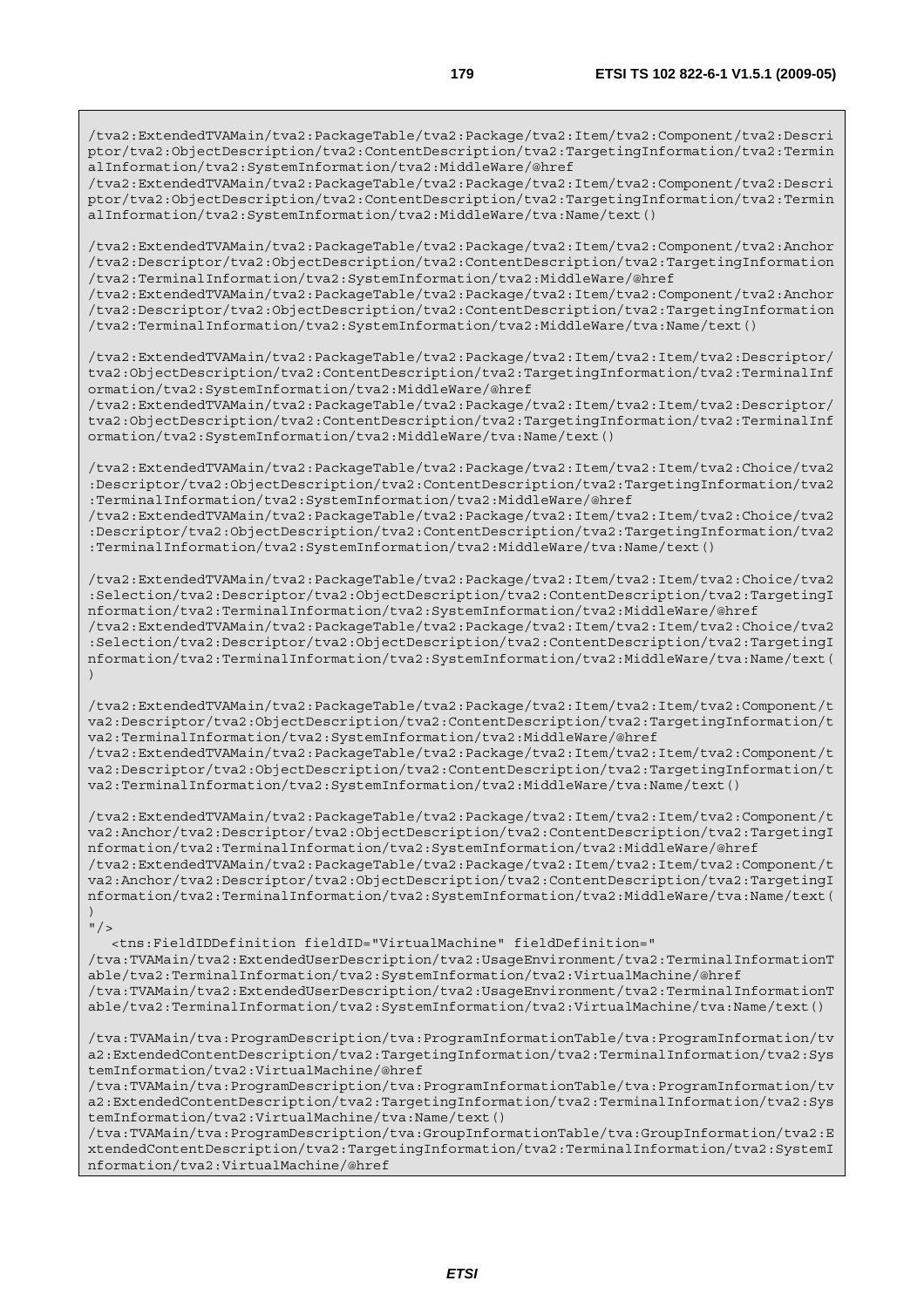/tva:TVAMain/tva:ProgramDescription/tva:GroupInformationTable/tva:GroupInformation/tva2:E xtendedContentDescription/tva2:TargetingInformation/tva2:TerminalInformation/tva2:SystemI nformation/tva2:VirtualMachine/tva:Name/text()

/tva2:ExtendedTVAMain/tva2:TargetingInformationTable/tva2:TargetingInformation/tva2:Termi nalInformation/tva2:SystemInformation/tva2:VirtualMachine/@href /tva2:ExtendedTVAMain/tva2:TargetingInformationTable/tva2:TargetingInformation/tva2:Termi nalInformation/tva2:SystemInformation/tva2:VirtualMachine/tva:Name/text()

/tva2:ExtendedTVAMain/tva2:PackageTable/tva2:Package/tva2:Descriptor/tva2:ObjectDescripti on/tva2:ContentDescription/tva2:TargetingInformation/tva2:TerminalInformation/tva2:System Information/tva2:VirtualMachine/@href

/tva2:ExtendedTVAMain/tva2:PackageTable/tva2:Package/tva2:Descriptor/tva2:ObjectDescripti on/tva2:ContentDescription/tva2:TargetingInformation/tva2:TerminalInformation/tva2:System Information/tva2:VirtualMachine/tva:Name/text()

/tva2:ExtendedTVAMain/tva2:PackageTable/tva2:Package/tva2:Declarations/tva2:Descriptor/tv a2:ObjectDescription/tva2:ContentDescription/tva2:TargetingInformation/tva2:TerminalInfor mation/tva2:SystemInformation/tva2:VirtualMachine/@href

/tva2:ExtendedTVAMain/tva2:PackageTable/tva2:Package/tva2:Declarations/tva2:Descriptor/tv a2:ObjectDescription/tva2:ContentDescription/tva2:TargetingInformation/tva2:TerminalInfor mation/tva2:SystemInformation/tva2:VirtualMachine/tva:Name/text()

/tva2:ExtendedTVAMain/tva2:PackageTable/tva2:Package/tva2:Declarations/tva2:Item/tva2:Des criptor/tva2:ObjectDescription/tva2:ContentDescription/tva2:TargetingInformation/tva2:Ter minalInformation/tva2:SystemInformation/tva2:VirtualMachine/@href /tva2:ExtendedTVAMain/tva2:PackageTable/tva2:Package/tva2:Declarations/tva2:Item/tva2:Des

criptor/tva2:ObjectDescription/tva2:ContentDescription/tva2:TargetingInformation/tva2:Ter minalInformation/tva2:SystemInformation/tva2:VirtualMachine/tva:Name/text()

/tva2:ExtendedTVAMain/tva2:PackageTable/tva2:Package/tva2:Declarations/tva2:Item/tva2:Cho ice/tva2:Descriptor/tva2:ObjectDescription/tva2:ContentDescription/tva2:TargetingInformat ion/tva2:TerminalInformation/tva2:SystemInformation/tva2:VirtualMachine/@href /tva2:ExtendedTVAMain/tva2:PackageTable/tva2:Package/tva2:Declarations/tva2:Item/tva2:Cho ice/tva2:Descriptor/tva2:ObjectDescription/tva2:ContentDescription/tva2:TargetingInformat ion/tva2:TerminalInformation/tva2:SystemInformation/tva2:VirtualMachine/tva:Name/text()

/tva2:ExtendedTVAMain/tva2:PackageTable/tva2:Package/tva2:Declarations/tva2:Item/tva2:Cho ice/tva2:Selection/tva2:Descriptor/tva2:ObjectDescription/tva2:ContentDescription/tva2:Ta rgetingInformation/tva2:TerminalInformation/tva2:SystemInformation/tva2:VirtualMachine/@h ref

/tva2:ExtendedTVAMain/tva2:PackageTable/tva2:Package/tva2:Declarations/tva2:Item/tva2:Cho ice/tva2:Selection/tva2:Descriptor/tva2:ObjectDescription/tva2:ContentDescription/tva2:Ta rgetingInformation/tva2:TerminalInformation/tva2:SystemInformation/tva2:VirtualMachine/tv a:Name/text()

/tva2:ExtendedTVAMain/tva2:PackageTable/tva2:Package/tva2:Declarations/tva2:Item/tva2:Com ponent/tva2:Descriptor/tva2:ObjectDescription/tva2:ContentDescription/tva2:TargetingInfor mation/tva2:TerminalInformation/tva2:SystemInformation/tva2:VirtualMachine/@href /tva2:ExtendedTVAMain/tva2:PackageTable/tva2:Package/tva2:Declarations/tva2:Item/tva2:Com ponent/tva2:Descriptor/tva2:ObjectDescription/tva2:ContentDescription/tva2:TargetingInfor mation/tva2:TerminalInformation/tva2:SystemInformation/tva2:VirtualMachine/tva:Name/text( )

/tva2:ExtendedTVAMain/tva2:PackageTable/tva2:Package/tva2:Declarations/tva2:Item/tva2:Com ponent/tva2:Anchor/tva2:Descriptor/tva2:ObjectDescription/tva2:ContentDescription/tva2:Ta rgetingInformation/tva2:TerminalInformation/tva2:SystemInformation/tva2:VirtualMachine/@h ref

/tva2:ExtendedTVAMain/tva2:PackageTable/tva2:Package/tva2:Declarations/tva2:Item/tva2:Com ponent/tva2:Anchor/tva2:Descriptor/tva2:ObjectDescription/tva2:ContentDescription/tva2:Ta rgetingInformation/tva2:TerminalInformation/tva2:SystemInformation/tva2:VirtualMachine/tv a:Name/text()

/tva2:ExtendedTVAMain/tva2:PackageTable/tva2:Package/tva2:Declarations/tva2:Item/tva2:Ite m/tva2:Descriptor/tva2:ObjectDescription/tva2:ContentDescription/tva2:TargetingInformatio n/tva2:TerminalInformation/tva2:SystemInformation/tva2:VirtualMachine/@href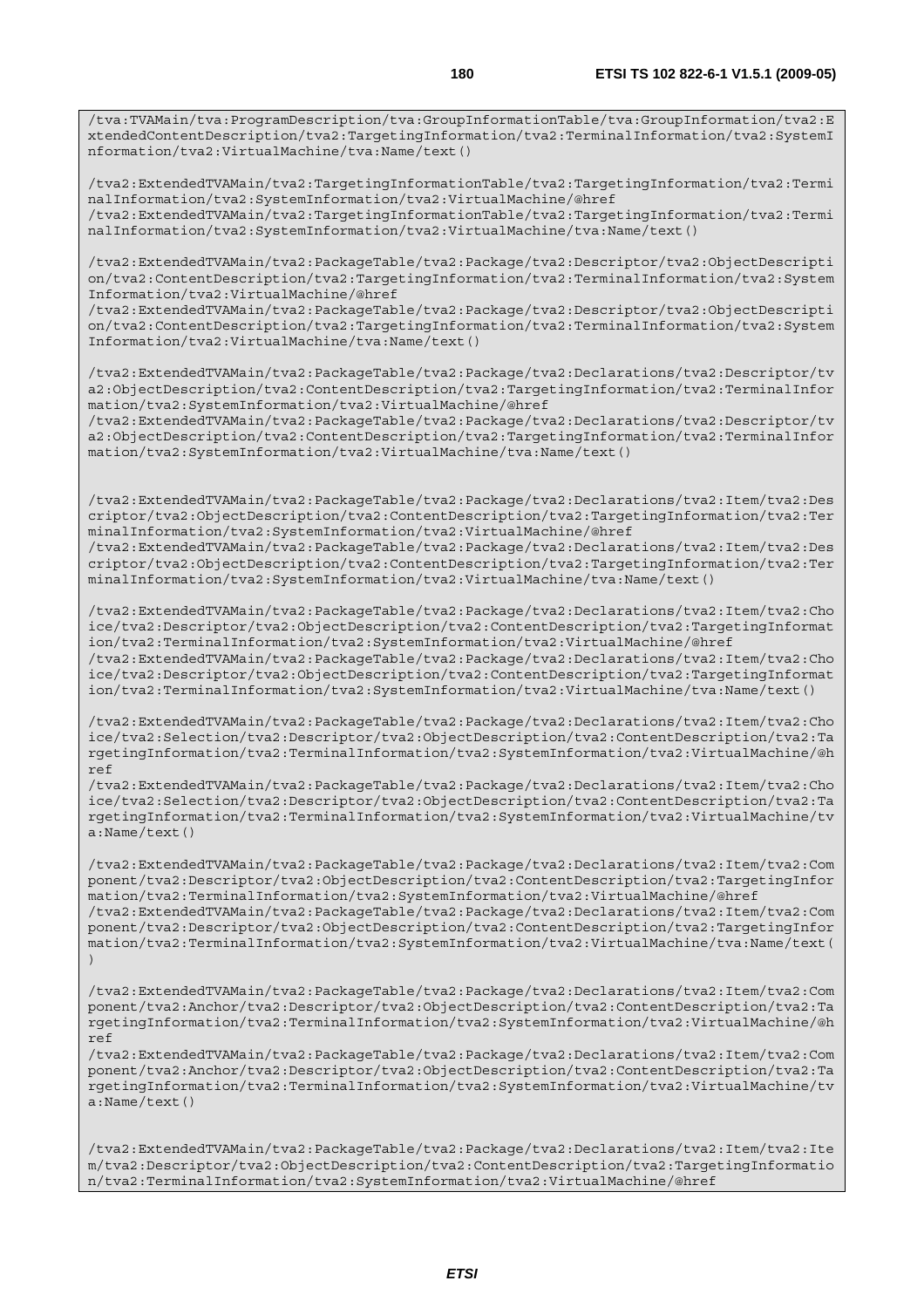/tva2:ExtendedTVAMain/tva2:PackageTable/tva2:Package/tva2:Declarations/tva2:Item/tva2:Ite m/tva2:Descriptor/tva2:ObjectDescription/tva2:ContentDescription/tva2:TargetingInformatio n/tva2:TerminalInformation/tva2:SystemInformation/tva2:VirtualMachine/tva:Name/text()

/tva2:ExtendedTVAMain/tva2:PackageTable/tva2:Package/tva2:Declarations/tva2:Item/tva2:Ite m/tva2:Choice/tva2:Descriptor/tva2:ObjectDescription/tva2:ContentDescription/tva2:Targeti ngInformation/tva2:TerminalInformation/tva2:SystemInformation/tva2:VirtualMachine/@href /tva2:ExtendedTVAMain/tva2:PackageTable/tva2:Package/tva2:Declarations/tva2:Item/tva2:Ite m/tva2:Choice/tva2:Descriptor/tva2:ObjectDescription/tva2:ContentDescription/tva2:Targeti ngInformation/tva2:TerminalInformation/tva2:SystemInformation/tva2:VirtualMachine/tva:Nam e/text()

/tva2:ExtendedTVAMain/tva2:PackageTable/tva2:Package/tva2:Declarations/tva2:Item/tva2:Ite m/tva2:Choice/tva2:Selection/tva2:Descriptor/tva2:ObjectDescription/tva2:ContentDescripti on/tva2:TargetingInformation/tva2:TerminalInformation/tva2:SystemInformation/tva2:Virtual Machine/@href

/tva2:ExtendedTVAMain/tva2:PackageTable/tva2:Package/tva2:Declarations/tva2:Item/tva2:Ite m/tva2:Choice/tva2:Selection/tva2:Descriptor/tva2:ObjectDescription/tva2:ContentDescripti on/tva2:TargetingInformation/tva2:TerminalInformation/tva2:SystemInformation/tva2:Virtual Machine/tva:Name/text()

/tva2:ExtendedTVAMain/tva2:PackageTable/tva2:Package/tva2:Declarations/tva2:Item/tva2:Ite m/tva2:Component/tva2:Descriptor/tva2:ObjectDescription/tva2:ContentDescription/tva2:Targ etingInformation/tva2:TerminalInformation/tva2:SystemInformation/tva2:VirtualMachine/@hre f

/tva2:ExtendedTVAMain/tva2:PackageTable/tva2:Package/tva2:Declarations/tva2:Item/tva2:Ite m/tva2:Component/tva2:Descriptor/tva2:ObjectDescription/tva2:ContentDescription/tva2:Targ etingInformation/tva2:TerminalInformation/tva2:SystemInformation/tva2:VirtualMachine/tva: Name/text()

/tva2:ExtendedTVAMain/tva2:PackageTable/tva2:Package/tva2:Declarations/tva2:Item/tva2:Ite m/tva2:Component/tva2:Anchor/tva2:Descriptor/tva2:ObjectDescription/tva2:ContentDescripti on/tva2:TargetingInformation/tva2:TerminalInformation/tva2:SystemInformation/tva2:Virtual Machine/@href

/tva2:ExtendedTVAMain/tva2:PackageTable/tva2:Package/tva2:Declarations/tva2:Item/tva2:Ite m/tva2:Component/tva2:Anchor/tva2:Descriptor/tva2:ObjectDescription/tva2:ContentDescripti on/tva2:TargetingInformation/tva2:TerminalInformation/tva2:SystemInformation/tva2:Virtual Machine/tva:Name/text()

/tva2:ExtendedTVAMain/tva2:PackageTable/tva2:Package/tva2:Declarations/tva2:Component/tva 2:Descriptor/tva2:ObjectDescription/tva2:ContentDescription/tva2:TargetingInformation/tva 2:TerminalInformation/tva2:SystemInformation/tva2:VirtualMachine/@href /tva2:ExtendedTVAMain/tva2:PackageTable/tva2:Package/tva2:Declarations/tva2:Component/tva

2:Descriptor/tva2:ObjectDescription/tva2:ContentDescription/tva2:TargetingInformation/tva 2:TerminalInformation/tva2:SystemInformation/tva2:VirtualMachine/tva:Name/text()

/tva2:ExtendedTVAMain/tva2:PackageTable/tva2:Package/tva2:Declarations/tva2:Component/tva 2:Anchor/tva2:Descriptor/tva2:ObjectDescription/tva2:ContentDescription/tva2:TargetingInf ormation/tva2:TerminalInformation/tva2:SystemInformation/tva2:VirtualMachine/@href /tva2:ExtendedTVAMain/tva2:PackageTable/tva2:Package/tva2:Declarations/tva2:Component/tva 2:Anchor/tva2:Descriptor/tva2:ObjectDescription/tva2:ContentDescription/tva2:TargetingInf ormation/tva2:TerminalInformation/tva2:SystemInformation/tva2:VirtualMachine/tva:Name/tex t $($ )

/tva2:ExtendedTVAMain/tva2:PackageTable/tva2:Package/tva2:Declarations/tva2:Anchor/tva2:D escriptor/tva2:ObjectDescription/tva2:ContentDescription/tva2:TargetingInformation/tva2:T erminalInformation/tva2:SystemInformation/tva2:VirtualMachine/@href /tva2:ExtendedTVAMain/tva2:PackageTable/tva2:Package/tva2:Declarations/tva2:Anchor/tva2:D escriptor/tva2:ObjectDescription/tva2:ContentDescription/tva2:TargetingInformation/tva2:T

erminalInformation/tva2:SystemInformation/tva2:VirtualMachine/tva:Name/text()

/tva2:ExtendedTVAMain/tva2:PackageTable/tva2:Package/tva2:Item/tva2:Descriptor/tva2:Objec tDescription/tva2:ContentDescription/tva2:TargetingInformation/tva2:TerminalInformation/t va2:SystemInformation/tva2:VirtualMachine/@href

/tva2:ExtendedTVAMain/tva2:PackageTable/tva2:Package/tva2:Item/tva2:Descriptor/tva2:Objec tDescription/tva2:ContentDescription/tva2:TargetingInformation/tva2:TerminalInformation/t va2:SystemInformation/tva2:VirtualMachine/tva:Name/text()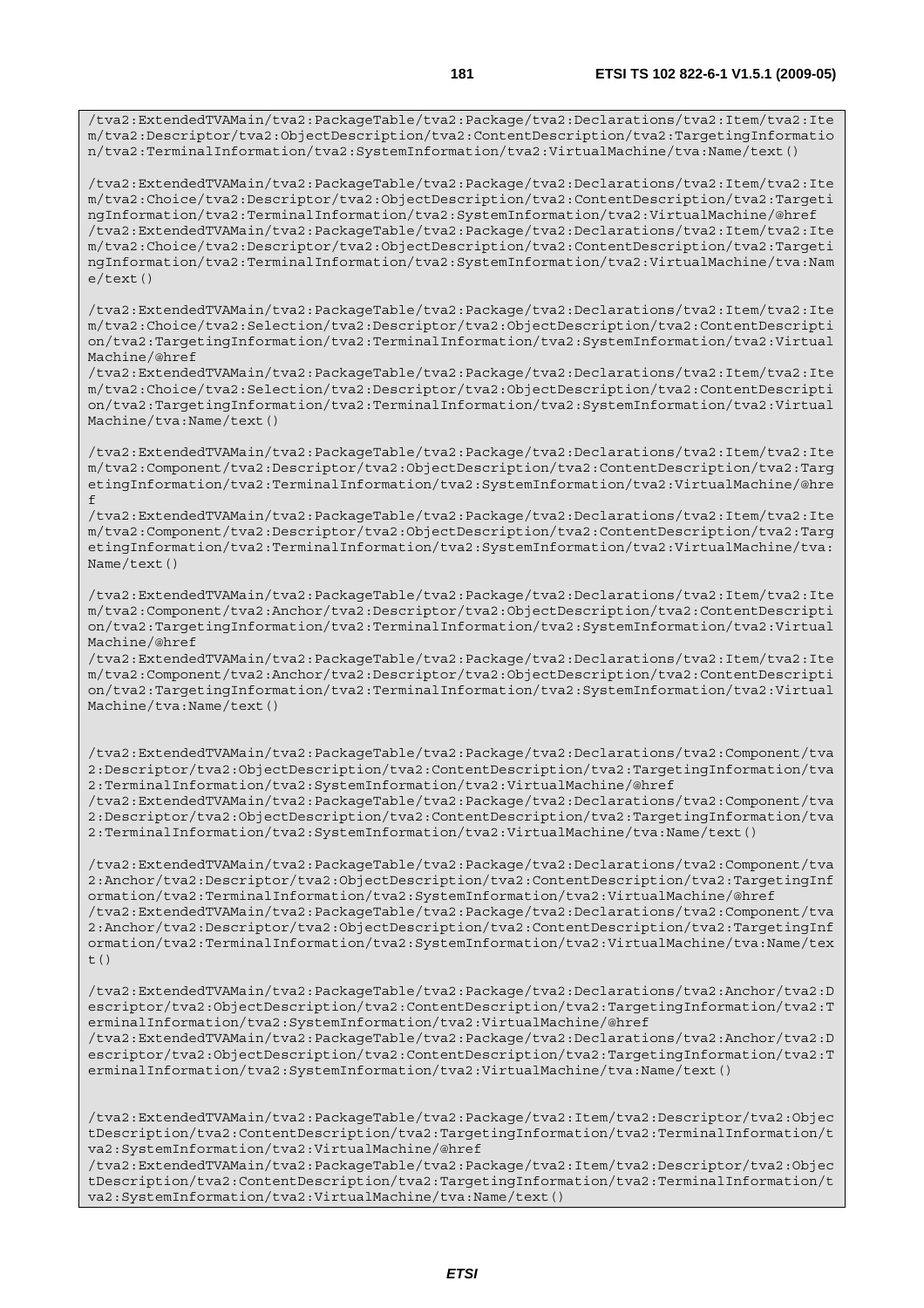/tva2:ExtendedTVAMain/tva2:PackageTable/tva2:Package/tva2:Item/tva2:Choice/tva2:Descripto r/tva2:ObjectDescription/tva2:ContentDescription/tva2:TargetingInformation/tva2:TerminalI nformation/tva2:SystemInformation/tva2:VirtualMachine/@href

/tva2:ExtendedTVAMain/tva2:PackageTable/tva2:Package/tva2:Item/tva2:Choice/tva2:Descripto r/tva2:ObjectDescription/tva2:ContentDescription/tva2:TargetingInformation/tva2:TerminalI nformation/tva2:SystemInformation/tva2:VirtualMachine/tva:Name/text()

/tva2:ExtendedTVAMain/tva2:PackageTable/tva2:Package/tva2:Item/tva2:Choice/tva2:Selection /tva2:Descriptor/tva2:ObjectDescription/tva2:ContentDescription/tva2:TargetingInformation /tva2:TerminalInformation/tva2:SystemInformation/tva2:VirtualMachine/@href

/tva2:ExtendedTVAMain/tva2:PackageTable/tva2:Package/tva2:Item/tva2:Choice/tva2:Selection /tva2:Descriptor/tva2:ObjectDescription/tva2:ContentDescription/tva2:TargetingInformation /tva2:TerminalInformation/tva2:SystemInformation/tva2:VirtualMachine/tva:Name/text()

/tva2:ExtendedTVAMain/tva2:PackageTable/tva2:Package/tva2:Item/tva2:Component/tva2:Descri ptor/tva2:ObjectDescription/tva2:ContentDescription/tva2:TargetingInformation/tva2:Termin alInformation/tva2:SystemInformation/tva2:VirtualMachine/@href

/tva2:ExtendedTVAMain/tva2:PackageTable/tva2:Package/tva2:Item/tva2:Component/tva2:Descri ptor/tva2:ObjectDescription/tva2:ContentDescription/tva2:TargetingInformation/tva2:Termin alInformation/tva2:SystemInformation/tva2:VirtualMachine/tva:Name/text()

/tva2:ExtendedTVAMain/tva2:PackageTable/tva2:Package/tva2:Item/tva2:Component/tva2:Anchor /tva2:Descriptor/tva2:ObjectDescription/tva2:ContentDescription/tva2:TargetingInformation /tva2:TerminalInformation/tva2:SystemInformation/tva2:VirtualMachine/@href /tva2:ExtendedTVAMain/tva2:PackageTable/tva2:Package/tva2:Item/tva2:Component/tva2:Anchor

/tva2:Descriptor/tva2:ObjectDescription/tva2:ContentDescription/tva2:TargetingInformation /tva2:TerminalInformation/tva2:SystemInformation/tva2:VirtualMachine/tva:Name/text()

/tva2:ExtendedTVAMain/tva2:PackageTable/tva2:Package/tva2:Item/tva2:Item/tva2:Descriptor/ tva2:ObjectDescription/tva2:ContentDescription/tva2:TargetingInformation/tva2:TerminalInf ormation/tva2:SystemInformation/tva2:VirtualMachine/@href

/tva2:ExtendedTVAMain/tva2:PackageTable/tva2:Package/tva2:Item/tva2:Item/tva2:Descriptor/ tva2:ObjectDescription/tva2:ContentDescription/tva2:TargetingInformation/tva2:TerminalInf ormation/tva2:SystemInformation/tva2:VirtualMachine/tva:Name/text()

/tva2:ExtendedTVAMain/tva2:PackageTable/tva2:Package/tva2:Item/tva2:Item/tva2:Choice/tva2 :Descriptor/tva2:ObjectDescription/tva2:ContentDescription/tva2:TargetingInformation/tva2 :TerminalInformation/tva2:SystemInformation/tva2:VirtualMachine/@href /tva2:ExtendedTVAMain/tva2:PackageTable/tva2:Package/tva2:Item/tva2:Item/tva2:Choice/tva2 :Descriptor/tva2:ObjectDescription/tva2:ContentDescription/tva2:TargetingInformation/tva2 :TerminalInformation/tva2:SystemInformation/tva2:VirtualMachine/tva:Name/text()

/tva2:ExtendedTVAMain/tva2:PackageTable/tva2:Package/tva2:Item/tva2:Item/tva2:Choice/tva2 :Selection/tva2:Descriptor/tva2:ObjectDescription/tva2:ContentDescription/tva2:TargetingI nformation/tva2:TerminalInformation/tva2:SystemInformation/tva2:VirtualMachine/@href /tva2:ExtendedTVAMain/tva2:PackageTable/tva2:Package/tva2:Item/tva2:Item/tva2:Choice/tva2 :Selection/tva2:Descriptor/tva2:ObjectDescription/tva2:ContentDescription/tva2:TargetingI nformation/tva2:TerminalInformation/tva2:SystemInformation/tva2:VirtualMachine/tva:Name/t  $ext()$ 

/tva2:ExtendedTVAMain/tva2:PackageTable/tva2:Package/tva2:Item/tva2:Item/tva2:Component/t va2:Descriptor/tva2:ObjectDescription/tva2:ContentDescription/tva2:TargetingInformation/t va2:TerminalInformation/tva2:SystemInformation/tva2:VirtualMachine/@href /tva2:ExtendedTVAMain/tva2:PackageTable/tva2:Package/tva2:Item/tva2:Item/tva2:Component/t va2:Descriptor/tva2:ObjectDescription/tva2:ContentDescription/tva2:TargetingInformation/t va2:TerminalInformation/tva2:SystemInformation/tva2:VirtualMachine/tva:Name/text()

/tva2:ExtendedTVAMain/tva2:PackageTable/tva2:Package/tva2:Item/tva2:Item/tva2:Component/t va2:Anchor/tva2:Descriptor/tva2:ObjectDescription/tva2:ContentDescription/tva2:TargetingI nformation/tva2:TerminalInformation/tva2:SystemInformation/tva2:VirtualMachine/@href /tva2:ExtendedTVAMain/tva2:PackageTable/tva2:Package/tva2:Item/tva2:Item/tva2:Component/t va2:Anchor/tva2:Descriptor/tva2:ObjectDescription/tva2:ContentDescription/tva2:TargetingI nformation/tva2:TerminalInformation/tva2:SystemInformation/tva2:VirtualMachine/tva:Name/t ext()  $''$  /  $>$ 

 <tns:FieldIDDefinition fieldID="OtherSystemSW" fieldDefinition=" /tva:TVAMain/tva2:ExtendedUserDescription/tva2:UsageEnvironment/tva2:TerminalInformationT able/tva2:TerminalInformation/tva2:SystemInformation/tva2:OtherSystemSW/@href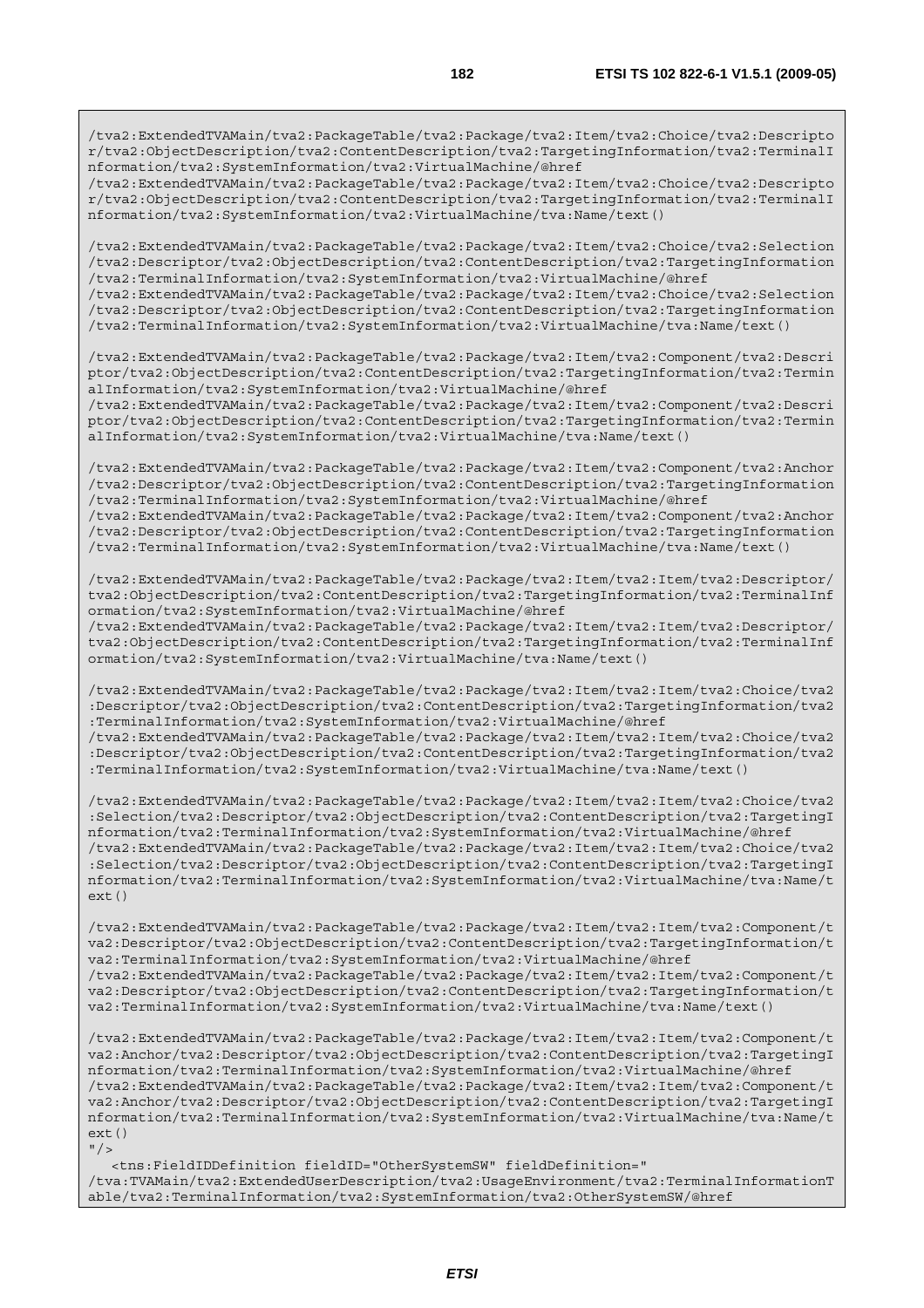/tva:TVAMain/tva2:ExtendedUserDescription/tva2:UsageEnvironment/tva2:TerminalInformationT able/tva2:TerminalInformation/tva2:SystemInformation/tva2:OtherSystemSW/tva:Name/text()

/tva:TVAMain/tva:ProgramDescription/tva:ProgramInformationTable/tva:ProgramInformation/tv a2:ExtendedContentDescription/tva2:TargetingInformation/tva2:TerminalInformation/tva2:Sys temInformation/tva2:OtherSystemSW/@href

/tva:TVAMain/tva:ProgramDescription/tva:ProgramInformationTable/tva:ProgramInformation/tv a2:ExtendedContentDescription/tva2:TargetingInformation/tva2:TerminalInformation/tva2:Sys temInformation/tva2:OtherSystemSW/tva:Name/text()

/tva:TVAMain/tva:ProgramDescription/tva:GroupInformationTable/tva:GroupInformation/tva2:E xtendedContentDescription/tva2:TargetingInformation/tva2:TerminalInformation/tva2:SystemI nformation/tva2:OtherSystemSW/@href

/tva:TVAMain/tva:ProgramDescription/tva:GroupInformationTable/tva:GroupInformation/tva2:E xtendedContentDescription/tva2:TargetingInformation/tva2:TerminalInformation/tva2:SystemI nformation/tva2:OtherSystemSW/tva:Name/text()

/tva2:ExtendedTVAMain/tva2:TargetingInformationTable/tva2:TargetingInformation/tva2:Termi nalInformation/tva2:SystemInformation/tva2:OtherSystemSW/@href /tva2:ExtendedTVAMain/tva2:TargetingInformationTable/tva2:TargetingInformation/tva2:Termi nalInformation/tva2:SystemInformation/tva2:OtherSystemSW/tva:Name/text()

/tva2:ExtendedTVAMain/tva2:PackageTable/tva2:Package/tva2:Descriptor/tva2:ObjectDescripti on/tva2:ContentDescription/tva2:TargetingInformation/tva2:TerminalInformation/tva2:System Information/tva2:OtherSystemSW/@href

/tva2:ExtendedTVAMain/tva2:PackageTable/tva2:Package/tva2:Descriptor/tva2:ObjectDescripti on/tva2:ContentDescription/tva2:TargetingInformation/tva2:TerminalInformation/tva2:System Information/tva2:OtherSystemSW/tva:Name/text()

/tva2:ExtendedTVAMain/tva2:PackageTable/tva2:Package/tva2:Declarations/tva2:Descriptor/tv a2:ObjectDescription/tva2:ContentDescription/tva2:TargetingInformation/tva2:TerminalInfor mation/tva2:SystemInformation/tva2:OtherSystemSW/@href

/tva2:ExtendedTVAMain/tva2:PackageTable/tva2:Package/tva2:Declarations/tva2:Descriptor/tv a2:ObjectDescription/tva2:ContentDescription/tva2:TargetingInformation/tva2:TerminalInfor mation/tva2:SystemInformation/tva2:OtherSystemSW/tva:Name/text()

/tva2:ExtendedTVAMain/tva2:PackageTable/tva2:Package/tva2:Declarations/tva2:Item/tva2:Des criptor/tva2:ObjectDescription/tva2:ContentDescription/tva2:TargetingInformation/tva2:Ter minalInformation/tva2:SystemInformation/tva2:OtherSystemSW/@href

/tva2:ExtendedTVAMain/tva2:PackageTable/tva2:Package/tva2:Declarations/tva2:Item/tva2:Des criptor/tva2:ObjectDescription/tva2:ContentDescription/tva2:TargetingInformation/tva2:Ter minalInformation/tva2:SystemInformation/tva2:OtherSystemSW/tva:Name/text()

/tva2:ExtendedTVAMain/tva2:PackageTable/tva2:Package/tva2:Declarations/tva2:Item/tva2:Cho ice/tva2:Descriptor/tva2:ObjectDescription/tva2:ContentDescription/tva2:TargetingInformat ion/tva2:TerminalInformation/tva2:SystemInformation/tva2:OtherSystemSW/@href /tva2:ExtendedTVAMain/tva2:PackageTable/tva2:Package/tva2:Declarations/tva2:Item/tva2:Cho ice/tva2:Descriptor/tva2:ObjectDescription/tva2:ContentDescription/tva2:TargetingInformat ion/tva2:TerminalInformation/tva2:SystemInformation/tva2:OtherSystemSW/tva:Name/text()

/tva2:ExtendedTVAMain/tva2:PackageTable/tva2:Package/tva2:Declarations/tva2:Item/tva2:Cho ice/tva2:Selection/tva2:Descriptor/tva2:ObjectDescription/tva2:ContentDescription/tva2:Ta rgetingInformation/tva2:TerminalInformation/tva2:SystemInformation/tva2:OtherSystemSW/@hr ef

/tva2:ExtendedTVAMain/tva2:PackageTable/tva2:Package/tva2:Declarations/tva2:Item/tva2:Cho ice/tva2:Selection/tva2:Descriptor/tva2:ObjectDescription/tva2:ContentDescription/tva2:Ta rgetingInformation/tva2:TerminalInformation/tva2:SystemInformation/tva2:OtherSystemSW/tva :Name/text()

/tva2:ExtendedTVAMain/tva2:PackageTable/tva2:Package/tva2:Declarations/tva2:Item/tva2:Com ponent/tva2:Descriptor/tva2:ObjectDescription/tva2:ContentDescription/tva2:TargetingInfor mation/tva2:TerminalInformation/tva2:SystemInformation/tva2:OtherSystemSW/@href /tva2:ExtendedTVAMain/tva2:PackageTable/tva2:Package/tva2:Declarations/tva2:Item/tva2:Com ponent/tva2:Descriptor/tva2:ObjectDescription/tva2:ContentDescription/tva2:TargetingInfor mation/tva2:TerminalInformation/tva2:SystemInformation/tva2:OtherSystemSW/tva:Name/text()

/tva2:ExtendedTVAMain/tva2:PackageTable/tva2:Package/tva2:Declarations/tva2:Item/tva2:Com ponent/tva2:Anchor/tva2:Descriptor/tva2:ObjectDescription/tva2:ContentDescription/tva2:Ta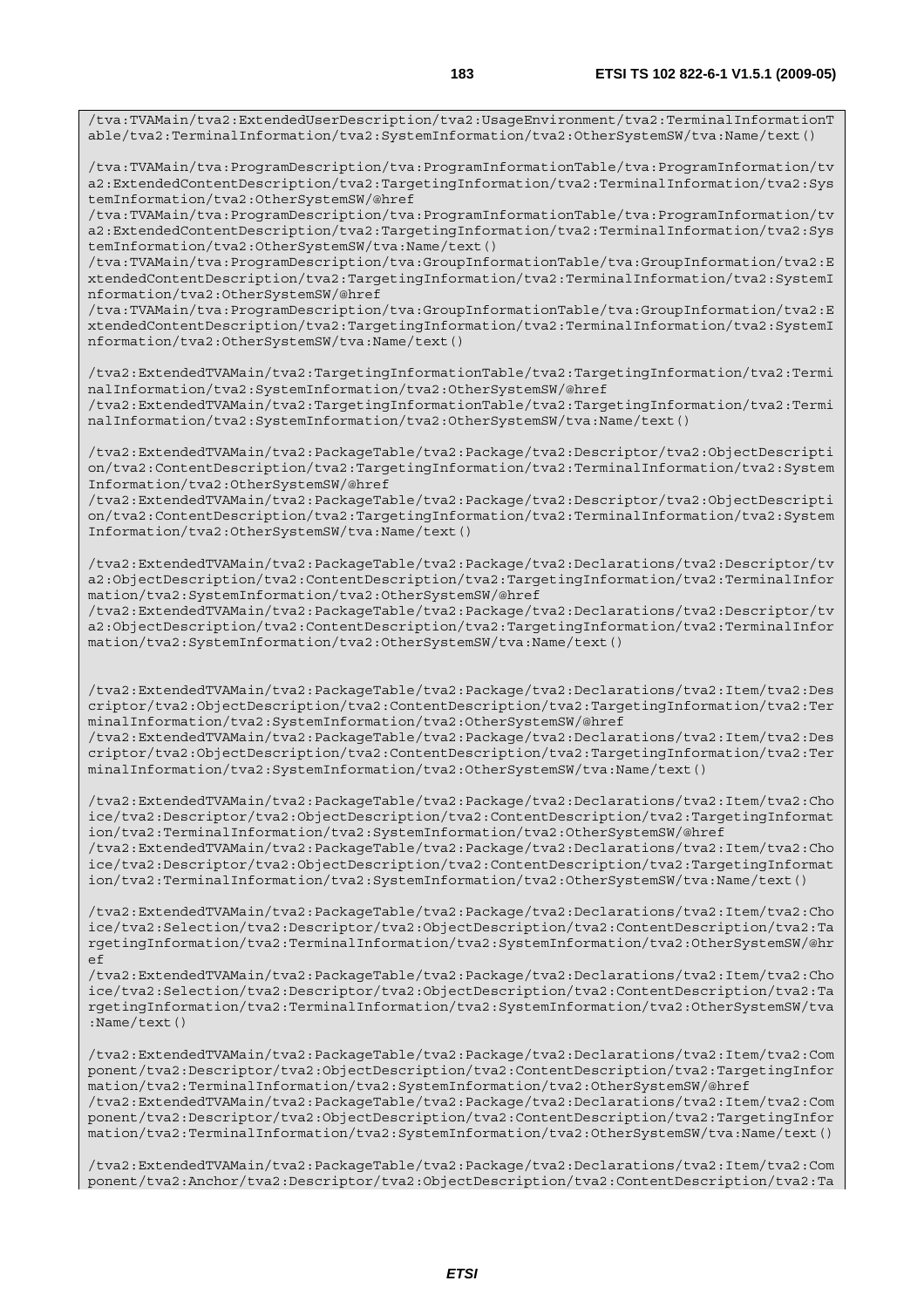rgetingInformation/tva2:TerminalInformation/tva2:SystemInformation/tva2:OtherSystemSW/@hr  $\circ$ 

/tva2:ExtendedTVAMain/tva2:PackageTable/tva2:Package/tva2:Declarations/tva2:Item/tva2:Com ponent/tva2:Anchor/tva2:Descriptor/tva2:ObjectDescription/tva2:ContentDescription/tva2:Ta rgetingInformation/tva2:TerminalInformation/tva2:SystemInformation/tva2:OtherSystemSW/tva :Name/text()

/tva2:ExtendedTVAMain/tva2:PackageTable/tva2:Package/tva2:Declarations/tva2:Item/tva2:Ite m/tva2:Descriptor/tva2:ObjectDescription/tva2:ContentDescription/tva2:TargetingInformatio n/tva2:TerminalInformation/tva2:SystemInformation/tva2:OtherSystemSW/@href /tva2:ExtendedTVAMain/tva2:PackageTable/tva2:Package/tva2:Declarations/tva2:Item/tva2:Ite m/tva2:Descriptor/tva2:ObjectDescription/tva2:ContentDescription/tva2:TargetingInformatio n/tva2:TerminalInformation/tva2:SystemInformation/tva2:OtherSystemSW/tva:Name/text()

/tva2:ExtendedTVAMain/tva2:PackageTable/tva2:Package/tva2:Declarations/tva2:Item/tva2:Ite m/tva2:Choice/tva2:Descriptor/tva2:ObjectDescription/tva2:ContentDescription/tva2:Targeti ngInformation/tva2:TerminalInformation/tva2:SystemInformation/tva2:OtherSystemSW/@href /tva2:ExtendedTVAMain/tva2:PackageTable/tva2:Package/tva2:Declarations/tva2:Item/tva2:Ite m/tva2:Choice/tva2:Descriptor/tva2:ObjectDescription/tva2:ContentDescription/tva2:Targeti ngInformation/tva2:TerminalInformation/tva2:SystemInformation/tva2:OtherSystemSW/tva:Name  $/$ text $()$ 

/tva2:ExtendedTVAMain/tva2:PackageTable/tva2:Package/tva2:Declarations/tva2:Item/tva2:Ite m/tva2:Choice/tva2:Selection/tva2:Descriptor/tva2:ObjectDescription/tva2:ContentDescripti on/tva2:TargetingInformation/tva2:TerminalInformation/tva2:SystemInformation/tva2:OtherSy stemSW/@href

/tva2:ExtendedTVAMain/tva2:PackageTable/tva2:Package/tva2:Declarations/tva2:Item/tva2:Ite m/tva2:Choice/tva2:Selection/tva2:Descriptor/tva2:ObjectDescription/tva2:ContentDescripti on/tva2:TargetingInformation/tva2:TerminalInformation/tva2:SystemInformation/tva2:OtherSy stemSW/tva:Name/text()

/tva2:ExtendedTVAMain/tva2:PackageTable/tva2:Package/tva2:Declarations/tva2:Item/tva2:Ite m/tva2:Component/tva2:Descriptor/tva2:ObjectDescription/tva2:ContentDescription/tva2:Targ etingInformation/tva2:TerminalInformation/tva2:SystemInformation/tva2:OtherSystemSW/@href /tva2:ExtendedTVAMain/tva2:PackageTable/tva2:Package/tva2:Declarations/tva2:Item/tva2:Ite m/tva2:Component/tva2:Descriptor/tva2:ObjectDescription/tva2:ContentDescription/tva2:Targ etingInformation/tva2:TerminalInformation/tva2:SystemInformation/tva2:OtherSystemSW/tva:N ame/text()

/tva2:ExtendedTVAMain/tva2:PackageTable/tva2:Package/tva2:Declarations/tva2:Item/tva2:Ite m/tva2:Component/tva2:Anchor/tva2:Descriptor/tva2:ObjectDescription/tva2:ContentDescripti on/tva2:TargetingInformation/tva2:TerminalInformation/tva2:SystemInformation/tva2:OtherSy stemSW/@href

/tva2:ExtendedTVAMain/tva2:PackageTable/tva2:Package/tva2:Declarations/tva2:Item/tva2:Ite m/tva2:Component/tva2:Anchor/tva2:Descriptor/tva2:ObjectDescription/tva2:ContentDescripti on/tva2:TargetingInformation/tva2:TerminalInformation/tva2:SystemInformation/tva2:OtherSy stemSW/tva:Name/text()

/tva2:ExtendedTVAMain/tva2:PackageTable/tva2:Package/tva2:Declarations/tva2:Component/tva 2:Descriptor/tva2:ObjectDescription/tva2:ContentDescription/tva2:TargetingInformation/tva 2:TerminalInformation/tva2:SystemInformation/tva2:OtherSystemSW/@href

/tva2:ExtendedTVAMain/tva2:PackageTable/tva2:Package/tva2:Declarations/tva2:Component/tva 2:Descriptor/tva2:ObjectDescription/tva2:ContentDescription/tva2:TargetingInformation/tva 2:TerminalInformation/tva2:SystemInformation/tva2:OtherSystemSW/tva:Name/text()

/tva2:ExtendedTVAMain/tva2:PackageTable/tva2:Package/tva2:Declarations/tva2:Component/tva 2:Anchor/tva2:Descriptor/tva2:ObjectDescription/tva2:ContentDescription/tva2:TargetingInf ormation/tva2:TerminalInformation/tva2:SystemInformation/tva2:OtherSystemSW/@href /tva2:ExtendedTVAMain/tva2:PackageTable/tva2:Package/tva2:Declarations/tva2:Component/tva 2:Anchor/tva2:Descriptor/tva2:ObjectDescription/tva2:ContentDescription/tva2:TargetingInf ormation/tva2:TerminalInformation/tva2:SystemInformation/tva2:OtherSystemSW/tva:Name/text ()

/tva2:ExtendedTVAMain/tva2:PackageTable/tva2:Package/tva2:Declarations/tva2:Anchor/tva2:D escriptor/tva2:ObjectDescription/tva2:ContentDescription/tva2:TargetingInformation/tva2:T erminalInformation/tva2:SystemInformation/tva2:OtherSystemSW/@href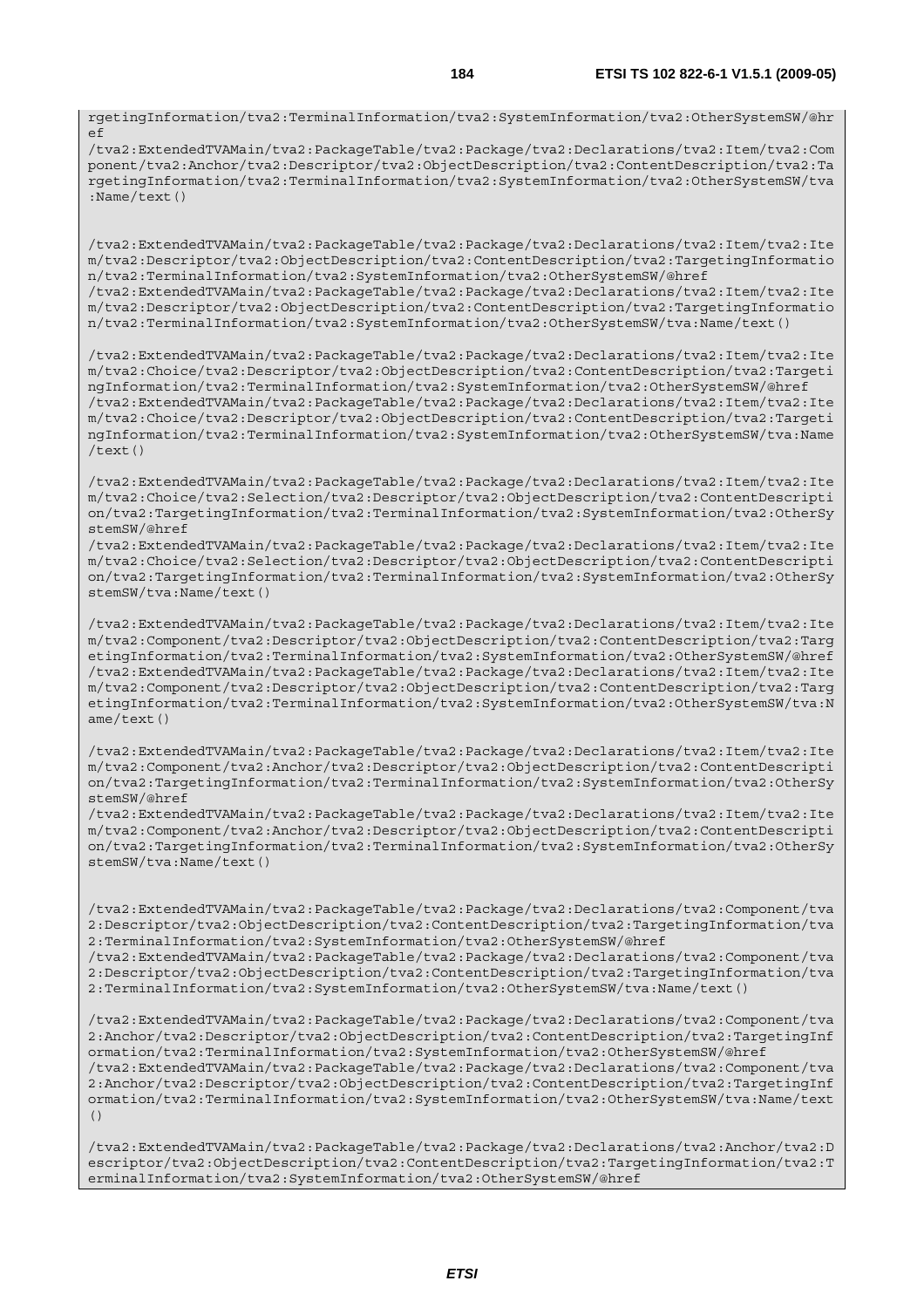/tva2:ExtendedTVAMain/tva2:PackageTable/tva2:Package/tva2:Declarations/tva2:Anchor/tva2:D escriptor/tva2:ObjectDescription/tva2:ContentDescription/tva2:TargetingInformation/tva2:T erminalInformation/tva2:SystemInformation/tva2:OtherSystemSW/tva:Name/text()

/tva2:ExtendedTVAMain/tva2:PackageTable/tva2:Package/tva2:Item/tva2:Descriptor/tva2:Objec tDescription/tva2:ContentDescription/tva2:TargetingInformation/tva2:TerminalInformation/t va2:SystemInformation/tva2:OtherSystemSW/@href

/tva2:ExtendedTVAMain/tva2:PackageTable/tva2:Package/tva2:Item/tva2:Descriptor/tva2:Objec tDescription/tva2:ContentDescription/tva2:TargetingInformation/tva2:TerminalInformation/t va2:SystemInformation/tva2:OtherSystemSW/tva:Name/text()

/tva2:ExtendedTVAMain/tva2:PackageTable/tva2:Package/tva2:Item/tva2:Choice/tva2:Descripto r/tva2:ObjectDescription/tva2:ContentDescription/tva2:TargetingInformation/tva2:TerminalI nformation/tva2:SystemInformation/tva2:OtherSystemSW/@href

/tva2:ExtendedTVAMain/tva2:PackageTable/tva2:Package/tva2:Item/tva2:Choice/tva2:Descripto r/tva2:ObjectDescription/tva2:ContentDescription/tva2:TargetingInformation/tva2:TerminalI nformation/tva2:SystemInformation/tva2:OtherSystemSW/tva:Name/text()

/tva2:ExtendedTVAMain/tva2:PackageTable/tva2:Package/tva2:Item/tva2:Choice/tva2:Selection /tva2:Descriptor/tva2:ObjectDescription/tva2:ContentDescription/tva2:TargetingInformation /tva2:TerminalInformation/tva2:SystemInformation/tva2:OtherSystemSW/@href /tva2:ExtendedTVAMain/tva2:PackageTable/tva2:Package/tva2:Item/tva2:Choice/tva2:Selection

/tva2:Descriptor/tva2:ObjectDescription/tva2:ContentDescription/tva2:TargetingInformation /tva2:TerminalInformation/tva2:SystemInformation/tva2:OtherSystemSW/tva:Name/text()

/tva2:ExtendedTVAMain/tva2:PackageTable/tva2:Package/tva2:Item/tva2:Component/tva2:Descri ptor/tva2:ObjectDescription/tva2:ContentDescription/tva2:TargetingInformation/tva2:Termin alInformation/tva2:SystemInformation/tva2:OtherSystemSW/@href

/tva2:ExtendedTVAMain/tva2:PackageTable/tva2:Package/tva2:Item/tva2:Component/tva2:Descri ptor/tva2:ObjectDescription/tva2:ContentDescription/tva2:TargetingInformation/tva2:Termin alInformation/tva2:SystemInformation/tva2:OtherSystemSW/tva:Name/text()

/tva2:ExtendedTVAMain/tva2:PackageTable/tva2:Package/tva2:Item/tva2:Component/tva2:Anchor /tva2:Descriptor/tva2:ObjectDescription/tva2:ContentDescription/tva2:TargetingInformation /tva2:TerminalInformation/tva2:SystemInformation/tva2:OtherSystemSW/@href /tva2:ExtendedTVAMain/tva2:PackageTable/tva2:Package/tva2:Item/tva2:Component/tva2:Anchor

/tva2:Descriptor/tva2:ObjectDescription/tva2:ContentDescription/tva2:TargetingInformation /tva2:TerminalInformation/tva2:SystemInformation/tva2:OtherSystemSW/tva:Name/text()

/tva2:ExtendedTVAMain/tva2:PackageTable/tva2:Package/tva2:Item/tva2:Item/tva2:Descriptor/ tva2:ObjectDescription/tva2:ContentDescription/tva2:TargetingInformation/tva2:TerminalInf ormation/tva2:SystemInformation/tva2:OtherSystemSW/@href

/tva2:ExtendedTVAMain/tva2:PackageTable/tva2:Package/tva2:Item/tva2:Item/tva2:Descriptor/ tva2:ObjectDescription/tva2:ContentDescription/tva2:TargetingInformation/tva2:TerminalInf ormation/tva2:SystemInformation/tva2:OtherSystemSW/tva:Name/text()

/tva2:ExtendedTVAMain/tva2:PackageTable/tva2:Package/tva2:Item/tva2:Item/tva2:Choice/tva2 :Descriptor/tva2:ObjectDescription/tva2:ContentDescription/tva2:TargetingInformation/tva2 :TerminalInformation/tva2:SystemInformation/tva2:OtherSystemSW/@href

/tva2:ExtendedTVAMain/tva2:PackageTable/tva2:Package/tva2:Item/tva2:Item/tva2:Choice/tva2 :Descriptor/tva2:ObjectDescription/tva2:ContentDescription/tva2:TargetingInformation/tva2 :TerminalInformation/tva2:SystemInformation/tva2:OtherSystemSW/tva:Name/text()

/tva2:ExtendedTVAMain/tva2:PackageTable/tva2:Package/tva2:Item/tva2:Item/tva2:Choice/tva2 :Selection/tva2:Descriptor/tva2:ObjectDescription/tva2:ContentDescription/tva2:TargetingI nformation/tva2:TerminalInformation/tva2:SystemInformation/tva2:OtherSystemSW/@href /tva2:ExtendedTVAMain/tva2:PackageTable/tva2:Package/tva2:Item/tva2:Item/tva2:Choice/tva2 :Selection/tva2:Descriptor/tva2:ObjectDescription/tva2:ContentDescription/tva2:TargetingI nformation/tva2:TerminalInformation/tva2:SystemInformation/tva2:OtherSystemSW/tva:Name/te  $xt()$ 

/tva2:ExtendedTVAMain/tva2:PackageTable/tva2:Package/tva2:Item/tva2:Item/tva2:Component/t va2:Descriptor/tva2:ObjectDescription/tva2:ContentDescription/tva2:TargetingInformation/t va2:TerminalInformation/tva2:SystemInformation/tva2:OtherSystemSW/@href /tva2:ExtendedTVAMain/tva2:PackageTable/tva2:Package/tva2:Item/tva2:Item/tva2:Component/t va2:Descriptor/tva2:ObjectDescription/tva2:ContentDescription/tva2:TargetingInformation/t va2:TerminalInformation/tva2:SystemInformation/tva2:OtherSystemSW/tva:Name/text()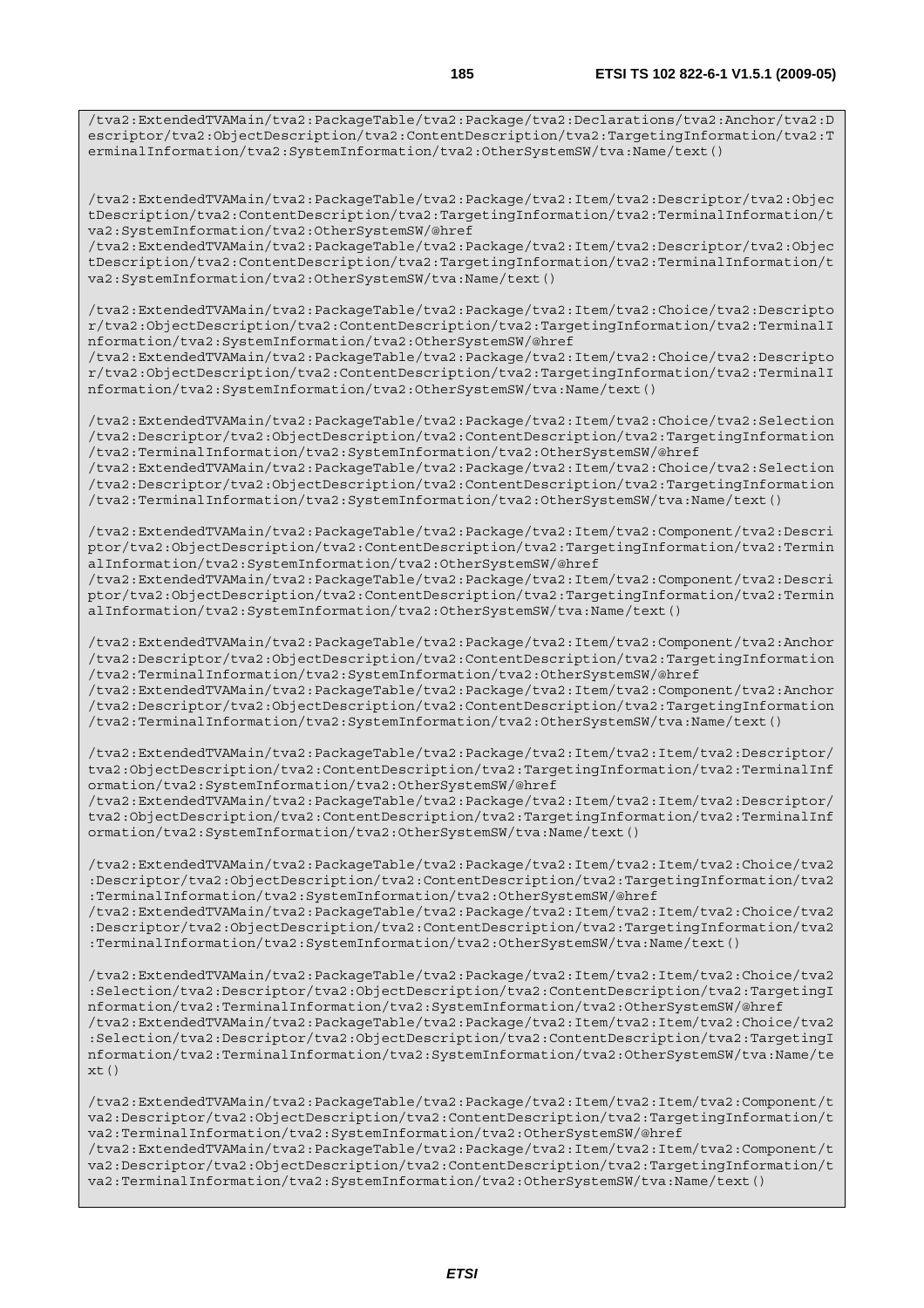/tva2:ExtendedTVAMain/tva2:PackageTable/tva2:Package/tva2:Item/tva2:Item/tva2:Component/t va2:Anchor/tva2:Descriptor/tva2:ObjectDescription/tva2:ContentDescription/tva2:TargetingI nformation/tva2:TerminalInformation/tva2:SystemInformation/tva2:OtherSystemSW/@href /tva2:ExtendedTVAMain/tva2:PackageTable/tva2:Package/tva2:Item/tva2:Item/tva2:Component/t va2:Anchor/tva2:Descriptor/tva2:ObjectDescription/tva2:ContentDescription/tva2:TargetingI nformation/tva2:TerminalInformation/tva2:SystemInformation/tva2:OtherSystemSW/tva:Name/te  $xt()$  $''$  / >

 <tns:FieldIDDefinition fieldID="CPUName" fieldDefinition=" /tva:TVAMain/tva2:ExtendedUserDescription/tva2:UsageEnvironment/tva2:TerminalInformationT able/tva2:TerminalInformation/tva2:SystemInformation/tva2:CPU/@href /tva:TVAMain/tva2:ExtendedUserDescription/tva2:UsageEnvironment/tva2:TerminalInformationT able/tva2:TerminalInformation/tva2:SystemInformation/tva2:CPU/tva:Name/text()

/tva:TVAMain/tva:ProgramDescription/tva:ProgramInformationTable/tva:ProgramInformation/tv a2:ExtendedContentDescription/tva2:TargetingInformation/tva2:TerminalInformation/tva2:Sys temInformation/tva2:CPU/@href

/tva:TVAMain/tva:ProgramDescription/tva:ProgramInformationTable/tva:ProgramInformation/tv a2:ExtendedContentDescription/tva2:TargetingInformation/tva2:TerminalInformation/tva2:Sys temInformation/tva2:CPU/tva:Name/text()

/tva:TVAMain/tva:ProgramDescription/tva:GroupInformationTable/tva:GroupInformation/tva2:E xtendedContentDescription/tva2:TargetingInformation/tva2:TerminalInformation/tva2:SystemI nformation/tva2:CPU/@href

/tva:TVAMain/tva:ProgramDescription/tva:GroupInformationTable/tva:GroupInformation/tva2:E xtendedContentDescription/tva2:TargetingInformation/tva2:TerminalInformation/tva2:SystemI nformation/tva2:CPU/tva:Name/text()

/tva2:ExtendedTVAMain/tva2:TargetingInformationTable/tva2:TargetingInformation/tva2:Termi nalInformation/tva2:SystemInformation/tva2:CPU/@href

/tva2:ExtendedTVAMain/tva2:TargetingInformationTable/tva2:TargetingInformation/tva2:Termi nalInformation/tva2:SystemInformation/tva2:CPU/tva:Name/text()

/tva2:ExtendedTVAMain/tva2:PackageTable/tva2:Package/tva2:Descriptor/tva2:ObjectDescripti on/tva2:ContentDescription/tva2:TargetingInformation/tva2:TerminalInformation/tva2:System Information/tva2:CPU/@href

/tva2:ExtendedTVAMain/tva2:PackageTable/tva2:Package/tva2:Descriptor/tva2:ObjectDescripti on/tva2:ContentDescription/tva2:TargetingInformation/tva2:TerminalInformation/tva2:System Information/tva2:CPU/tva:Name/text()

/tva2:ExtendedTVAMain/tva2:PackageTable/tva2:Package/tva2:Declarations/tva2:Descriptor/tv a2:ObjectDescription/tva2:ContentDescription/tva2:TargetingInformation/tva2:TerminalInfor mation/tva2:SystemInformation/tva2:CPU/@href

/tva2:ExtendedTVAMain/tva2:PackageTable/tva2:Package/tva2:Declarations/tva2:Descriptor/tv a2:ObjectDescription/tva2:ContentDescription/tva2:TargetingInformation/tva2:TerminalInfor mation/tva2:SystemInformation/tva2:CPU/tva:Name/text()

/tva2:ExtendedTVAMain/tva2:PackageTable/tva2:Package/tva2:Declarations/tva2:Item/tva2:Des criptor/tva2:ObjectDescription/tva2:ContentDescription/tva2:TargetingInformation/tva2:Ter minalInformation/tva2:SystemInformation/tva2:CPU/@href

/tva2:ExtendedTVAMain/tva2:PackageTable/tva2:Package/tva2:Declarations/tva2:Item/tva2:Des criptor/tva2:ObjectDescription/tva2:ContentDescription/tva2:TargetingInformation/tva2:Ter minalInformation/tva2:SystemInformation/tva2:CPU/tva:Name/text()

/tva2:ExtendedTVAMain/tva2:PackageTable/tva2:Package/tva2:Declarations/tva2:Item/tva2:Cho ice/tva2:Descriptor/tva2:ObjectDescription/tva2:ContentDescription/tva2:TargetingInformat ion/tva2:TerminalInformation/tva2:SystemInformation/tva2:CPU/@href

/tva2:ExtendedTVAMain/tva2:PackageTable/tva2:Package/tva2:Declarations/tva2:Item/tva2:Cho ice/tva2:Descriptor/tva2:ObjectDescription/tva2:ContentDescription/tva2:TargetingInformat ion/tva2:TerminalInformation/tva2:SystemInformation/tva2:CPU/tva:Name/text()

/tva2:ExtendedTVAMain/tva2:PackageTable/tva2:Package/tva2:Declarations/tva2:Item/tva2:Cho ice/tva2:Selection/tva2:Descriptor/tva2:ObjectDescription/tva2:ContentDescription/tva2:Ta rgetingInformation/tva2:TerminalInformation/tva2:SystemInformation/tva2:CPU/@href /tva2:ExtendedTVAMain/tva2:PackageTable/tva2:Package/tva2:Declarations/tva2:Item/tva2:Cho ice/tva2:Selection/tva2:Descriptor/tva2:ObjectDescription/tva2:ContentDescription/tva2:Ta rgetingInformation/tva2:TerminalInformation/tva2:SystemInformation/tva2:CPU/tva:Name/text ()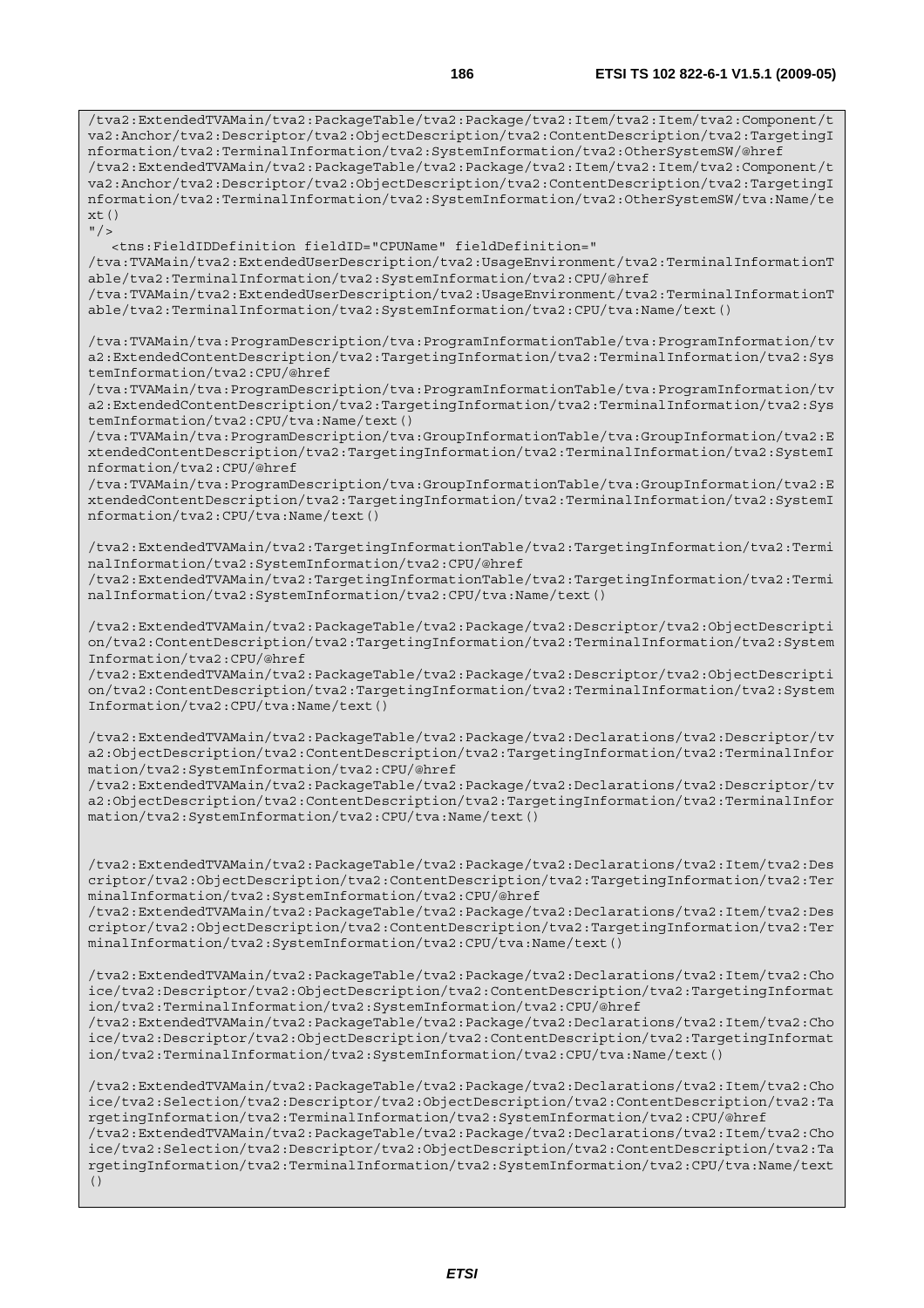/tva2:ExtendedTVAMain/tva2:PackageTable/tva2:Package/tva2:Declarations/tva2:Item/tva2:Com ponent/tva2:Descriptor/tva2:ObjectDescription/tva2:ContentDescription/tva2:TargetingInfor mation/tva2:TerminalInformation/tva2:SystemInformation/tva2:CPU/@href /tva2:ExtendedTVAMain/tva2:PackageTable/tva2:Package/tva2:Declarations/tva2:Item/tva2:Com

ponent/tva2:Descriptor/tva2:ObjectDescription/tva2:ContentDescription/tva2:TargetingInfor mation/tva2:TerminalInformation/tva2:SystemInformation/tva2:CPU/tva:Name/text()

/tva2:ExtendedTVAMain/tva2:PackageTable/tva2:Package/tva2:Declarations/tva2:Item/tva2:Com ponent/tva2:Anchor/tva2:Descriptor/tva2:ObjectDescription/tva2:ContentDescription/tva2:Ta rgetingInformation/tva2:TerminalInformation/tva2:SystemInformation/tva2:CPU/@href /tva2:ExtendedTVAMain/tva2:PackageTable/tva2:Package/tva2:Declarations/tva2:Item/tva2:Com ponent/tva2:Anchor/tva2:Descriptor/tva2:ObjectDescription/tva2:ContentDescription/tva2:Ta rgetingInformation/tva2:TerminalInformation/tva2:SystemInformation/tva2:CPU/tva:Name/text ()

/tva2:ExtendedTVAMain/tva2:PackageTable/tva2:Package/tva2:Declarations/tva2:Item/tva2:Ite m/tva2:Descriptor/tva2:ObjectDescription/tva2:ContentDescription/tva2:TargetingInformatio n/tva2:TerminalInformation/tva2:SystemInformation/tva2:CPU/@href /tva2:ExtendedTVAMain/tva2:PackageTable/tva2:Package/tva2:Declarations/tva2:Item/tva2:Ite

m/tva2:Descriptor/tva2:ObjectDescription/tva2:ContentDescription/tva2:TargetingInformatio n/tva2:TerminalInformation/tva2:SystemInformation/tva2:CPU/tva:Name/text()

/tva2:ExtendedTVAMain/tva2:PackageTable/tva2:Package/tva2:Declarations/tva2:Item/tva2:Ite m/tva2:Choice/tva2:Descriptor/tva2:ObjectDescription/tva2:ContentDescription/tva2:Targeti ngInformation/tva2:TerminalInformation/tva2:SystemInformation/tva2:CPU/@href /tva2:ExtendedTVAMain/tva2:PackageTable/tva2:Package/tva2:Declarations/tva2:Item/tva2:Ite m/tva2:Choice/tva2:Descriptor/tva2:ObjectDescription/tva2:ContentDescription/tva2:Targeti

ngInformation/tva2:TerminalInformation/tva2:SystemInformation/tva2:CPU/tva:Name/text()

/tva2:ExtendedTVAMain/tva2:PackageTable/tva2:Package/tva2:Declarations/tva2:Item/tva2:Ite m/tva2:Choice/tva2:Selection/tva2:Descriptor/tva2:ObjectDescription/tva2:ContentDescripti on/tva2:TargetingInformation/tva2:TerminalInformation/tva2:SystemInformation/tva2:CPU/@hr ef

/tva2:ExtendedTVAMain/tva2:PackageTable/tva2:Package/tva2:Declarations/tva2:Item/tva2:Ite m/tva2:Choice/tva2:Selection/tva2:Descriptor/tva2:ObjectDescription/tva2:ContentDescripti on/tva2:TargetingInformation/tva2:TerminalInformation/tva2:SystemInformation/tva2:CPU/tva :Name/text()

/tva2:ExtendedTVAMain/tva2:PackageTable/tva2:Package/tva2:Declarations/tva2:Item/tva2:Ite m/tva2:Component/tva2:Descriptor/tva2:ObjectDescription/tva2:ContentDescription/tva2:Targ etingInformation/tva2:TerminalInformation/tva2:SystemInformation/tva2:CPU/@href /tva2:ExtendedTVAMain/tva2:PackageTable/tva2:Package/tva2:Declarations/tva2:Item/tva2:Ite m/tva2:Component/tva2:Descriptor/tva2:ObjectDescription/tva2:ContentDescription/tva2:Targ etingInformation/tva2:TerminalInformation/tva2:SystemInformation/tva2:CPU/tva:Name/text()

/tva2:ExtendedTVAMain/tva2:PackageTable/tva2:Package/tva2:Declarations/tva2:Item/tva2:Ite m/tva2:Component/tva2:Anchor/tva2:Descriptor/tva2:ObjectDescription/tva2:ContentDescripti on/tva2:TargetingInformation/tva2:TerminalInformation/tva2:SystemInformation/tva2:CPU/@hr ef

/tva2:ExtendedTVAMain/tva2:PackageTable/tva2:Package/tva2:Declarations/tva2:Item/tva2:Ite m/tva2:Component/tva2:Anchor/tva2:Descriptor/tva2:ObjectDescription/tva2:ContentDescripti on/tva2:TargetingInformation/tva2:TerminalInformation/tva2:SystemInformation/tva2:CPU/tva :Name/text()

/tva2:ExtendedTVAMain/tva2:PackageTable/tva2:Package/tva2:Declarations/tva2:Component/tva 2:Descriptor/tva2:ObjectDescription/tva2:ContentDescription/tva2:TargetingInformation/tva 2:TerminalInformation/tva2:SystemInformation/tva2:CPU/@href

/tva2:ExtendedTVAMain/tva2:PackageTable/tva2:Package/tva2:Declarations/tva2:Component/tva 2:Descriptor/tva2:ObjectDescription/tva2:ContentDescription/tva2:TargetingInformation/tva 2:TerminalInformation/tva2:SystemInformation/tva2:CPU/tva:Name/text()

/tva2:ExtendedTVAMain/tva2:PackageTable/tva2:Package/tva2:Declarations/tva2:Component/tva 2:Anchor/tva2:Descriptor/tva2:ObjectDescription/tva2:ContentDescription/tva2:TargetingInf ormation/tva2:TerminalInformation/tva2:SystemInformation/tva2:CPU/@href

/tva2:ExtendedTVAMain/tva2:PackageTable/tva2:Package/tva2:Declarations/tva2:Component/tva 2:Anchor/tva2:Descriptor/tva2:ObjectDescription/tva2:ContentDescription/tva2:TargetingInf ormation/tva2:TerminalInformation/tva2:SystemInformation/tva2:CPU/tva:Name/text()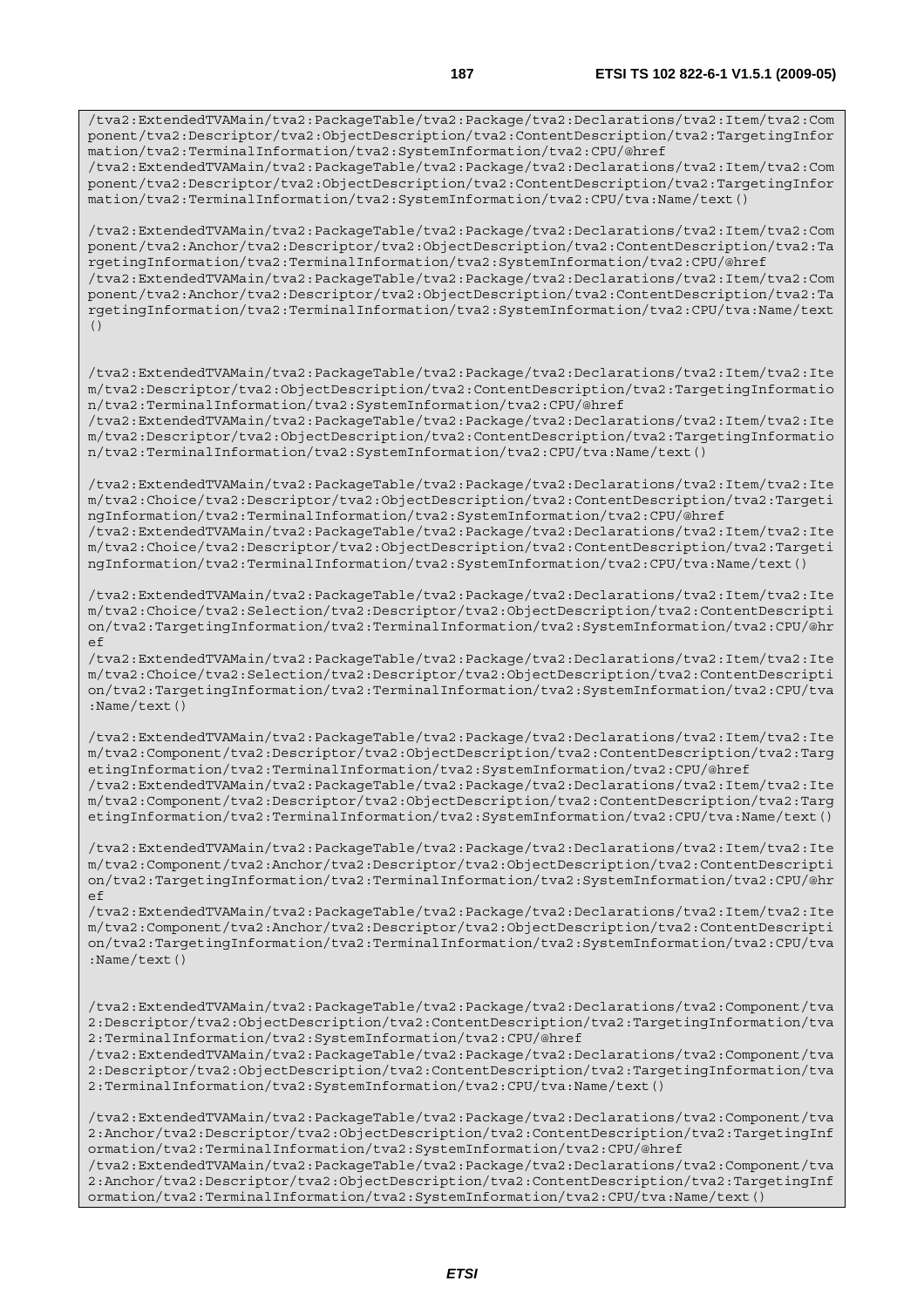/tva2:ExtendedTVAMain/tva2:PackageTable/tva2:Package/tva2:Declarations/tva2:Anchor/tva2:D escriptor/tva2:ObjectDescription/tva2:ContentDescription/tva2:TargetingInformation/tva2:T erminalInformation/tva2:SystemInformation/tva2:CPU/@href

/tva2:ExtendedTVAMain/tva2:PackageTable/tva2:Package/tva2:Declarations/tva2:Anchor/tva2:D escriptor/tva2:ObjectDescription/tva2:ContentDescription/tva2:TargetingInformation/tva2:T erminalInformation/tva2:SystemInformation/tva2:CPU/tva:Name/text()

/tva2:ExtendedTVAMain/tva2:PackageTable/tva2:Package/tva2:Item/tva2:Descriptor/tva2:Objec tDescription/tva2:ContentDescription/tva2:TargetingInformation/tva2:TerminalInformation/t va2:SystemInformation/tva2:CPU/@href

/tva2:ExtendedTVAMain/tva2:PackageTable/tva2:Package/tva2:Item/tva2:Descriptor/tva2:Objec tDescription/tva2:ContentDescription/tva2:TargetingInformation/tva2:TerminalInformation/t va2:SystemInformation/tva2:CPU/tva:Name/text()

/tva2:ExtendedTVAMain/tva2:PackageTable/tva2:Package/tva2:Item/tva2:Choice/tva2:Descripto r/tva2:ObjectDescription/tva2:ContentDescription/tva2:TargetingInformation/tva2:TerminalI nformation/tva2:SystemInformation/tva2:CPU/@href

/tva2:ExtendedTVAMain/tva2:PackageTable/tva2:Package/tva2:Item/tva2:Choice/tva2:Descripto r/tva2:ObjectDescription/tva2:ContentDescription/tva2:TargetingInformation/tva2:TerminalI nformation/tva2:SystemInformation/tva2:CPU/tva:Name/text()

/tva2:ExtendedTVAMain/tva2:PackageTable/tva2:Package/tva2:Item/tva2:Choice/tva2:Selection /tva2:Descriptor/tva2:ObjectDescription/tva2:ContentDescription/tva2:TargetingInformation /tva2:TerminalInformation/tva2:SystemInformation/tva2:CPU/@href

/tva2:ExtendedTVAMain/tva2:PackageTable/tva2:Package/tva2:Item/tva2:Choice/tva2:Selection /tva2:Descriptor/tva2:ObjectDescription/tva2:ContentDescription/tva2:TargetingInformation /tva2:TerminalInformation/tva2:SystemInformation/tva2:CPU/tva:Name/text()

/tva2:ExtendedTVAMain/tva2:PackageTable/tva2:Package/tva2:Item/tva2:Component/tva2:Descri ptor/tva2:ObjectDescription/tva2:ContentDescription/tva2:TargetingInformation/tva2:Termin alInformation/tva2:SystemInformation/tva2:CPU/@href

/tva2:ExtendedTVAMain/tva2:PackageTable/tva2:Package/tva2:Item/tva2:Component/tva2:Descri ptor/tva2:ObjectDescription/tva2:ContentDescription/tva2:TargetingInformation/tva2:Termin alInformation/tva2:SystemInformation/tva2:CPU/tva:Name/text()

/tva2:ExtendedTVAMain/tva2:PackageTable/tva2:Package/tva2:Item/tva2:Component/tva2:Anchor /tva2:Descriptor/tva2:ObjectDescription/tva2:ContentDescription/tva2:TargetingInformation /tva2:TerminalInformation/tva2:SystemInformation/tva2:CPU/@href

/tva2:ExtendedTVAMain/tva2:PackageTable/tva2:Package/tva2:Item/tva2:Component/tva2:Anchor /tva2:Descriptor/tva2:ObjectDescription/tva2:ContentDescription/tva2:TargetingInformation /tva2:TerminalInformation/tva2:SystemInformation/tva2:CPU/tva:Name/text()

/tva2:ExtendedTVAMain/tva2:PackageTable/tva2:Package/tva2:Item/tva2:Item/tva2:Descriptor/ tva2:ObjectDescription/tva2:ContentDescription/tva2:TargetingInformation/tva2:TerminalInf ormation/tva2:SystemInformation/tva2:CPU/@href

/tva2:ExtendedTVAMain/tva2:PackageTable/tva2:Package/tva2:Item/tva2:Item/tva2:Descriptor/ tva2:ObjectDescription/tva2:ContentDescription/tva2:TargetingInformation/tva2:TerminalInf ormation/tva2:SystemInformation/tva2:CPU/tva:Name/text()

/tva2:ExtendedTVAMain/tva2:PackageTable/tva2:Package/tva2:Item/tva2:Item/tva2:Choice/tva2 :Descriptor/tva2:ObjectDescription/tva2:ContentDescription/tva2:TargetingInformation/tva2 :TerminalInformation/tva2:SystemInformation/tva2:CPU/@href

/tva2:ExtendedTVAMain/tva2:PackageTable/tva2:Package/tva2:Item/tva2:Item/tva2:Choice/tva2 :Descriptor/tva2:ObjectDescription/tva2:ContentDescription/tva2:TargetingInformation/tva2 :TerminalInformation/tva2:SystemInformation/tva2:CPU/tva:Name/text()

/tva2:ExtendedTVAMain/tva2:PackageTable/tva2:Package/tva2:Item/tva2:Item/tva2:Choice/tva2 :Selection/tva2:Descriptor/tva2:ObjectDescription/tva2:ContentDescription/tva2:TargetingI nformation/tva2:TerminalInformation/tva2:SystemInformation/tva2:CPU/@href

/tva2:ExtendedTVAMain/tva2:PackageTable/tva2:Package/tva2:Item/tva2:Item/tva2:Choice/tva2 :Selection/tva2:Descriptor/tva2:ObjectDescription/tva2:ContentDescription/tva2:TargetingI nformation/tva2:TerminalInformation/tva2:SystemInformation/tva2:CPU/tva:Name/text()

/tva2:ExtendedTVAMain/tva2:PackageTable/tva2:Package/tva2:Item/tva2:Item/tva2:Component/t va2:Descriptor/tva2:ObjectDescription/tva2:ContentDescription/tva2:TargetingInformation/t va2:TerminalInformation/tva2:SystemInformation/tva2:CPU/@href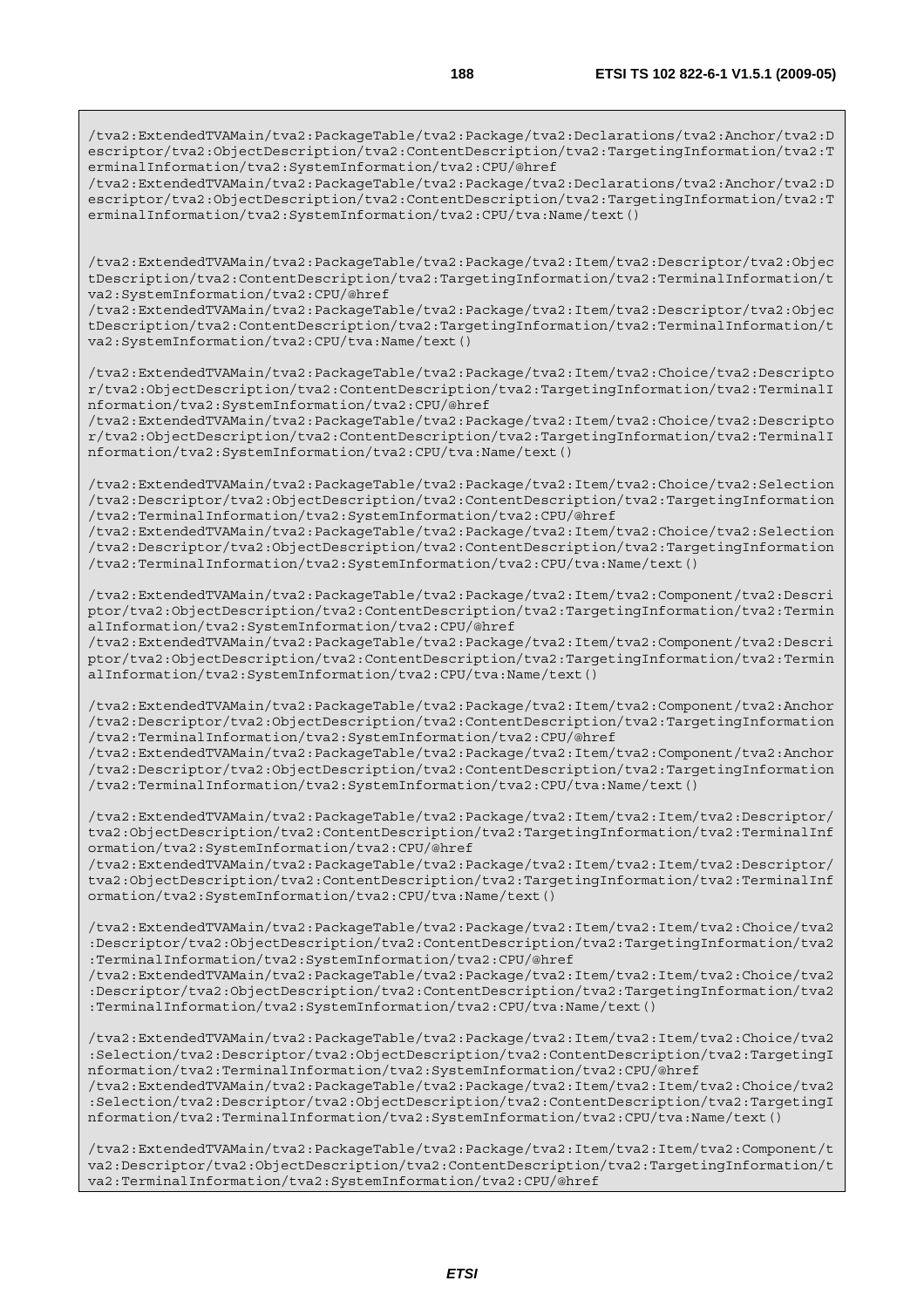/tva2:ExtendedTVAMain/tva2:PackageTable/tva2:Package/tva2:Item/tva2:Item/tva2:Component/t va2:Descriptor/tva2:ObjectDescription/tva2:ContentDescription/tva2:TargetingInformation/t va2:TerminalInformation/tva2:SystemInformation/tva2:CPU/tva:Name/text()

/tva2:ExtendedTVAMain/tva2:PackageTable/tva2:Package/tva2:Item/tva2:Item/tva2:Component/t va2:Anchor/tva2:Descriptor/tva2:ObjectDescription/tva2:ContentDescription/tva2:TargetingI nformation/tva2:TerminalInformation/tva2:SystemInformation/tva2:CPU/@href

/tva2:ExtendedTVAMain/tva2:PackageTable/tva2:Package/tva2:Item/tva2:Item/tva2:Component/t va2:Anchor/tva2:Descriptor/tva2:ObjectDescription/tva2:ContentDescription/tva2:TargetingI nformation/tva2:TerminalInformation/tva2:SystemInformation/tva2:CPU/tva:Name/text()  $"$ />

<tns:FieldIDDefinition fieldID="CPUClock" fieldDefinition="

/tva:TVAMain/tva2:ExtendedUserDescription/tva2:UsageEnvironment/tva2:TerminalInformationT able/tva2:TerminalInformation/tva2:SystemInformation/tva2:CPU/@clockSpeed

/tva:TVAMain/tva:ProgramDescription/tva:ProgramInformationTable/tva:ProgramInformation/tv a2:ExtendedContentDescription/tva2:TargetingInformation/tva2:TerminalInformation/tva2:Sys temInformation/tva2:CPU/@clockSpeed

/tva:TVAMain/tva:ProgramDescription/tva:GroupInformationTable/tva:GroupInformation/tva2:E xtendedContentDescription/tva2:TargetingInformation/tva2:TerminalInformation/tva2:SystemI nformation/tva2:CPU/@clockSpeed

/tva2:ExtendedTVAMain/tva2:TargetingInformationTable/tva2:TargetingInformation/tva2:Termi nalInformation/tva2:SystemInformation/tva2:CPU/@clockSpeed

/tva2:ExtendedTVAMain/tva2:PackageTable/tva2:Package/tva2:Descriptor/tva2:ObjectDescripti on/tva2:ContentDescription/tva2:TargetingInformation/tva2:TerminalInformation/tva2:System Information/tva2:CPU/@clockSpeed

/tva2:ExtendedTVAMain/tva2:PackageTable/tva2:Package/tva2:Declarations/tva2:Descriptor/tv a2:ObjectDescription/tva2:ContentDescription/tva2:TargetingInformation/tva2:TerminalInfor mation/tva2:SystemInformation/tva2:CPU/@clockSpeed

/tva2:ExtendedTVAMain/tva2:PackageTable/tva2:Package/tva2:Declarations/tva2:Item/tva2:Des criptor/tva2:ObjectDescription/tva2:ContentDescription/tva2:TargetingInformation/tva2:Ter minalInformation/tva2:SystemInformation/tva2:CPU/@clockSpeed

/tva2:ExtendedTVAMain/tva2:PackageTable/tva2:Package/tva2:Declarations/tva2:Item/tva2:Cho ice/tva2:Descriptor/tva2:ObjectDescription/tva2:ContentDescription/tva2:TargetingInformat ion/tva2:TerminalInformation/tva2:SystemInformation/tva2:CPU/@clockSpeed

/tva2:ExtendedTVAMain/tva2:PackageTable/tva2:Package/tva2:Declarations/tva2:Item/tva2:Cho ice/tva2:Selection/tva2:Descriptor/tva2:ObjectDescription/tva2:ContentDescription/tva2:Ta rgetingInformation/tva2:TerminalInformation/tva2:SystemInformation/tva2:CPU/@clockSpeed

/tva2:ExtendedTVAMain/tva2:PackageTable/tva2:Package/tva2:Declarations/tva2:Item/tva2:Com ponent/tva2:Descriptor/tva2:ObjectDescription/tva2:ContentDescription/tva2:TargetingInfor mation/tva2:TerminalInformation/tva2:SystemInformation/tva2:CPU/@clockSpeed

/tva2:ExtendedTVAMain/tva2:PackageTable/tva2:Package/tva2:Declarations/tva2:Item/tva2:Com ponent/tva2:Anchor/tva2:Descriptor/tva2:ObjectDescription/tva2:ContentDescription/tva2:Ta rgetingInformation/tva2:TerminalInformation/tva2:SystemInformation/tva2:CPU/@clockSpeed

/tva2:ExtendedTVAMain/tva2:PackageTable/tva2:Package/tva2:Declarations/tva2:Item/tva2:Ite m/tva2:Descriptor/tva2:ObjectDescription/tva2:ContentDescription/tva2:TargetingInformatio n/tva2:TerminalInformation/tva2:SystemInformation/tva2:CPU/@clockSpeed

/tva2:ExtendedTVAMain/tva2:PackageTable/tva2:Package/tva2:Declarations/tva2:Item/tva2:Ite m/tva2:Choice/tva2:Descriptor/tva2:ObjectDescription/tva2:ContentDescription/tva2:Targeti ngInformation/tva2:TerminalInformation/tva2:SystemInformation/tva2:CPU/@clockSpeed

/tva2:ExtendedTVAMain/tva2:PackageTable/tva2:Package/tva2:Declarations/tva2:Item/tva2:Ite m/tva2:Choice/tva2:Selection/tva2:Descriptor/tva2:ObjectDescription/tva2:ContentDescripti on/tva2:TargetingInformation/tva2:TerminalInformation/tva2:SystemInformation/tva2:CPU/@cl ockSpeed

/tva2:ExtendedTVAMain/tva2:PackageTable/tva2:Package/tva2:Declarations/tva2:Item/tva2:Ite m/tva2:Component/tva2:Descriptor/tva2:ObjectDescription/tva2:ContentDescription/tva2:Targ etingInformation/tva2:TerminalInformation/tva2:SystemInformation/tva2:CPU/@clockSpeed

/tva2:ExtendedTVAMain/tva2:PackageTable/tva2:Package/tva2:Declarations/tva2:Item/tva2:Ite m/tva2:Component/tva2:Anchor/tva2:Descriptor/tva2:ObjectDescription/tva2:ContentDescripti on/tva2:TargetingInformation/tva2:TerminalInformation/tva2:SystemInformation/tva2:CPU/@cl ockSpeed

/tva2:ExtendedTVAMain/tva2:PackageTable/tva2:Package/tva2:Declarations/tva2:Component/tva 2:Descriptor/tva2:ObjectDescription/tva2:ContentDescription/tva2:TargetingInformation/tva 2:TerminalInformation/tva2:SystemInformation/tva2:CPU/@clockSpeed

/tva2:ExtendedTVAMain/tva2:PackageTable/tva2:Package/tva2:Declarations/tva2:Component/tva 2:Anchor/tva2:Descriptor/tva2:ObjectDescription/tva2:ContentDescription/tva2:TargetingInf ormation/tva2:TerminalInformation/tva2:SystemInformation/tva2:CPU/@clockSpeed

/tva2:ExtendedTVAMain/tva2:PackageTable/tva2:Package/tva2:Declarations/tva2:Anchor/tva2:D escriptor/tva2:ObjectDescription/tva2:ContentDescription/tva2:TargetingInformation/tva2:T erminalInformation/tva2:SystemInformation/tva2:CPU/@clockSpeed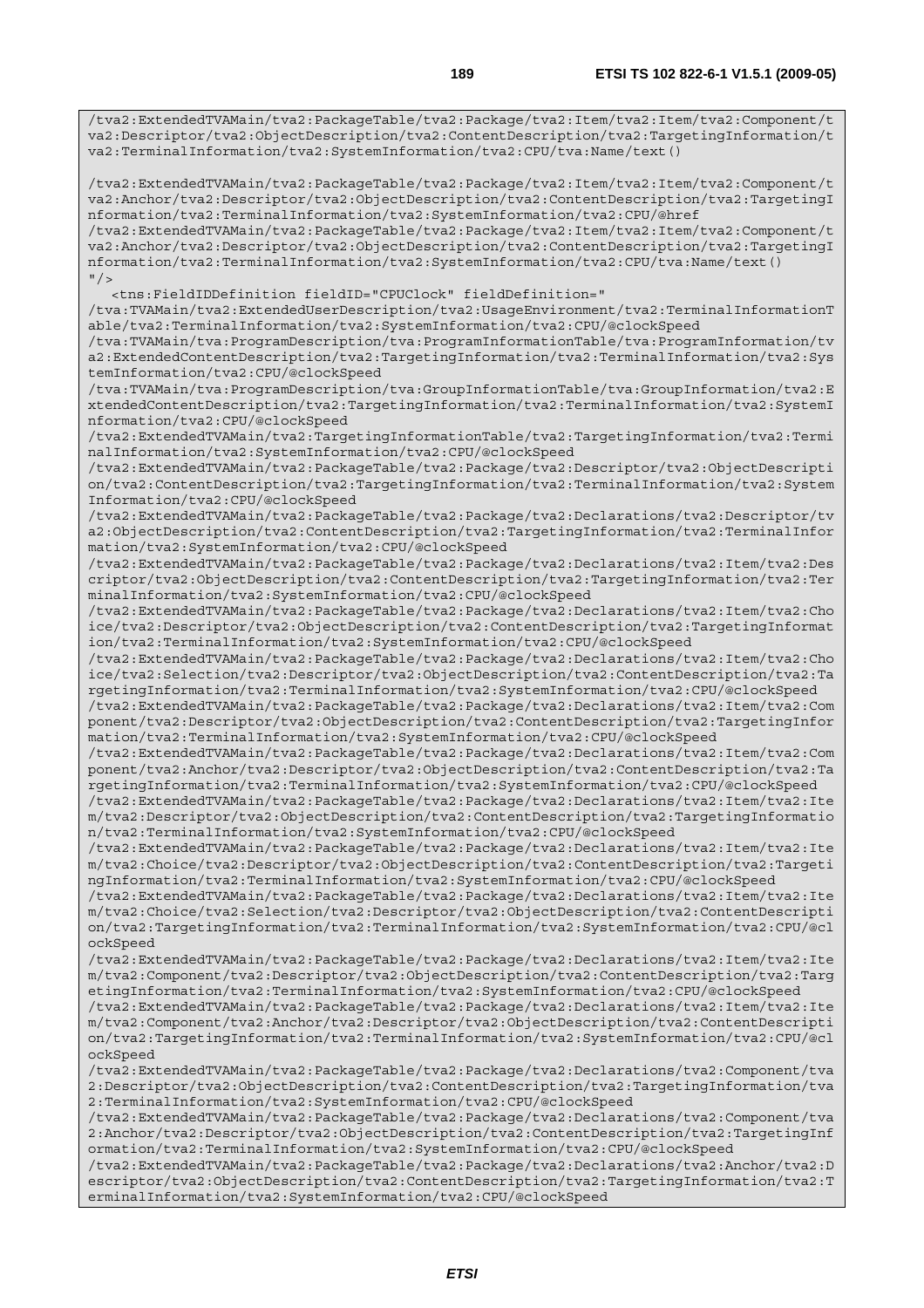/tva2:ExtendedTVAMain/tva2:PackageTable/tva2:Package/tva2:Item/tva2:Descriptor/tva2:Objec tDescription/tva2:ContentDescription/tva2:TargetingInformation/tva2:TerminalInformation/t va2:SystemInformation/tva2:CPU/@clockSpeed

/tva2:ExtendedTVAMain/tva2:PackageTable/tva2:Package/tva2:Item/tva2:Choice/tva2:Descripto r/tva2:ObjectDescription/tva2:ContentDescription/tva2:TargetingInformation/tva2:TerminalI nformation/tva2:SystemInformation/tva2:CPU/@clockSpeed

/tva2:ExtendedTVAMain/tva2:PackageTable/tva2:Package/tva2:Item/tva2:Choice/tva2:Selection /tva2:Descriptor/tva2:ObjectDescription/tva2:ContentDescription/tva2:TargetingInformation /tva2:TerminalInformation/tva2:SystemInformation/tva2:CPU/@clockSpeed

/tva2:ExtendedTVAMain/tva2:PackageTable/tva2:Package/tva2:Item/tva2:Component/tva2:Descri ptor/tva2:ObjectDescription/tva2:ContentDescription/tva2:TargetingInformation/tva2:Termin alInformation/tva2:SystemInformation/tva2:CPU/@clockSpeed

/tva2:ExtendedTVAMain/tva2:PackageTable/tva2:Package/tva2:Item/tva2:Component/tva2:Anchor /tva2:Descriptor/tva2:ObjectDescription/tva2:ContentDescription/tva2:TargetingInformation /tva2:TerminalInformation/tva2:SystemInformation/tva2:CPU/@clockSpeed

/tva2:ExtendedTVAMain/tva2:PackageTable/tva2:Package/tva2:Item/tva2:Item/tva2:Descriptor/ tva2:ObjectDescription/tva2:ContentDescription/tva2:TargetingInformation/tva2:TerminalInf ormation/tva2:SystemInformation/tva2:CPU/@clockSpeed

/tva2:ExtendedTVAMain/tva2:PackageTable/tva2:Package/tva2:Item/tva2:Item/tva2:Choice/tva2 :Descriptor/tva2:ObjectDescription/tva2:ContentDescription/tva2:TargetingInformation/tva2 :TerminalInformation/tva2:SystemInformation/tva2:CPU/@clockSpeed

/tva2:ExtendedTVAMain/tva2:PackageTable/tva2:Package/tva2:Item/tva2:Item/tva2:Choice/tva2 :Selection/tva2:Descriptor/tva2:ObjectDescription/tva2:ContentDescription/tva2:TargetingI nformation/tva2:TerminalInformation/tva2:SystemInformation/tva2:CPU/@clockSpeed

/tva2:ExtendedTVAMain/tva2:PackageTable/tva2:Package/tva2:Item/tva2:Item/tva2:Component/t va2:Descriptor/tva2:ObjectDescription/tva2:ContentDescription/tva2:TargetingInformation/t va2:TerminalInformation/tva2:SystemInformation/tva2:CPU/@clockSpeed

/tva2:ExtendedTVAMain/tva2:PackageTable/tva2:Package/tva2:Item/tva2:Item/tva2:Component/t va2:Anchor/tva2:Descriptor/tva2:ObjectDescription/tva2:ContentDescription/tva2:TargetingI nformation/tva2:TerminalInformation/tva2:SystemInformation/tva2:CPU/@clockSpeed  $''$  />

<tns:FieldIDDefinition fieldID="CPUUnit" fieldDefinition="

/tva:TVAMain/tva2:ExtendedUserDescription/tva2:UsageEnvironment/tva2:TerminalInformationT able/tva2:TerminalInformation/tva2:SystemInformation/tva2:CPU/@unit

/tva:TVAMain/tva:ProgramDescription/tva:ProgramInformationTable/tva:ProgramInformation/tv a2:ExtendedContentDescription/tva2:TargetingInformation/tva2:TerminalInformation/tva2:Sys temInformation/tva2:CPU/@unit

/tva:TVAMain/tva:ProgramDescription/tva:GroupInformationTable/tva:GroupInformation/tva2:E xtendedContentDescription/tva2:TargetingInformation/tva2:TerminalInformation/tva2:SystemI nformation/tva2:CPU/@unit

/tva2:ExtendedTVAMain/tva2:TargetingInformationTable/tva2:TargetingInformation/tva2:Termi nalInformation/tva2:SystemInformation/tva2:CPU/@unit

/tva2:ExtendedTVAMain/tva2:PackageTable/tva2:Package/tva2:Descriptor/tva2:ObjectDescripti on/tva2:ContentDescription/tva2:TargetingInformation/tva2:TerminalInformation/tva2:System Information/tva2:CPU/@unit

/tva2:ExtendedTVAMain/tva2:PackageTable/tva2:Package/tva2:Declarations/tva2:Descriptor/tv a2:ObjectDescription/tva2:ContentDescription/tva2:TargetingInformation/tva2:TerminalInfor mation/tva2:SystemInformation/tva2:CPU/@unit

/tva2:ExtendedTVAMain/tva2:PackageTable/tva2:Package/tva2:Declarations/tva2:Item/tva2:Des criptor/tva2:ObjectDescription/tva2:ContentDescription/tva2:TargetingInformation/tva2:Ter minalInformation/tva2:SystemInformation/tva2:CPU/@unit

/tva2:ExtendedTVAMain/tva2:PackageTable/tva2:Package/tva2:Declarations/tva2:Item/tva2:Cho ice/tva2:Descriptor/tva2:ObjectDescription/tva2:ContentDescription/tva2:TargetingInformat ion/tva2:TerminalInformation/tva2:SystemInformation/tva2:CPU/@unit

/tva2:ExtendedTVAMain/tva2:PackageTable/tva2:Package/tva2:Declarations/tva2:Item/tva2:Cho ice/tva2:Selection/tva2:Descriptor/tva2:ObjectDescription/tva2:ContentDescription/tva2:Ta rgetingInformation/tva2:TerminalInformation/tva2:SystemInformation/tva2:CPU/@unit

/tva2:ExtendedTVAMain/tva2:PackageTable/tva2:Package/tva2:Declarations/tva2:Item/tva2:Com ponent/tva2:Descriptor/tva2:ObjectDescription/tva2:ContentDescription/tva2:TargetingInfor mation/tva2:TerminalInformation/tva2:SystemInformation/tva2:CPU/@unit

/tva2:ExtendedTVAMain/tva2:PackageTable/tva2:Package/tva2:Declarations/tva2:Item/tva2:Com ponent/tva2:Anchor/tva2:Descriptor/tva2:ObjectDescription/tva2:ContentDescription/tva2:Ta rgetingInformation/tva2:TerminalInformation/tva2:SystemInformation/tva2:CPU/@unit

/tva2:ExtendedTVAMain/tva2:PackageTable/tva2:Package/tva2:Declarations/tva2:Item/tva2:Ite m/tva2:Descriptor/tva2:ObjectDescription/tva2:ContentDescription/tva2:TargetingInformatio n/tva2:TerminalInformation/tva2:SystemInformation/tva2:CPU/@unit

/tva2:ExtendedTVAMain/tva2:PackageTable/tva2:Package/tva2:Declarations/tva2:Item/tva2:Ite m/tva2:Choice/tva2:Descriptor/tva2:ObjectDescription/tva2:ContentDescription/tva2:Targeti ngInformation/tva2:TerminalInformation/tva2:SystemInformation/tva2:CPU/@unit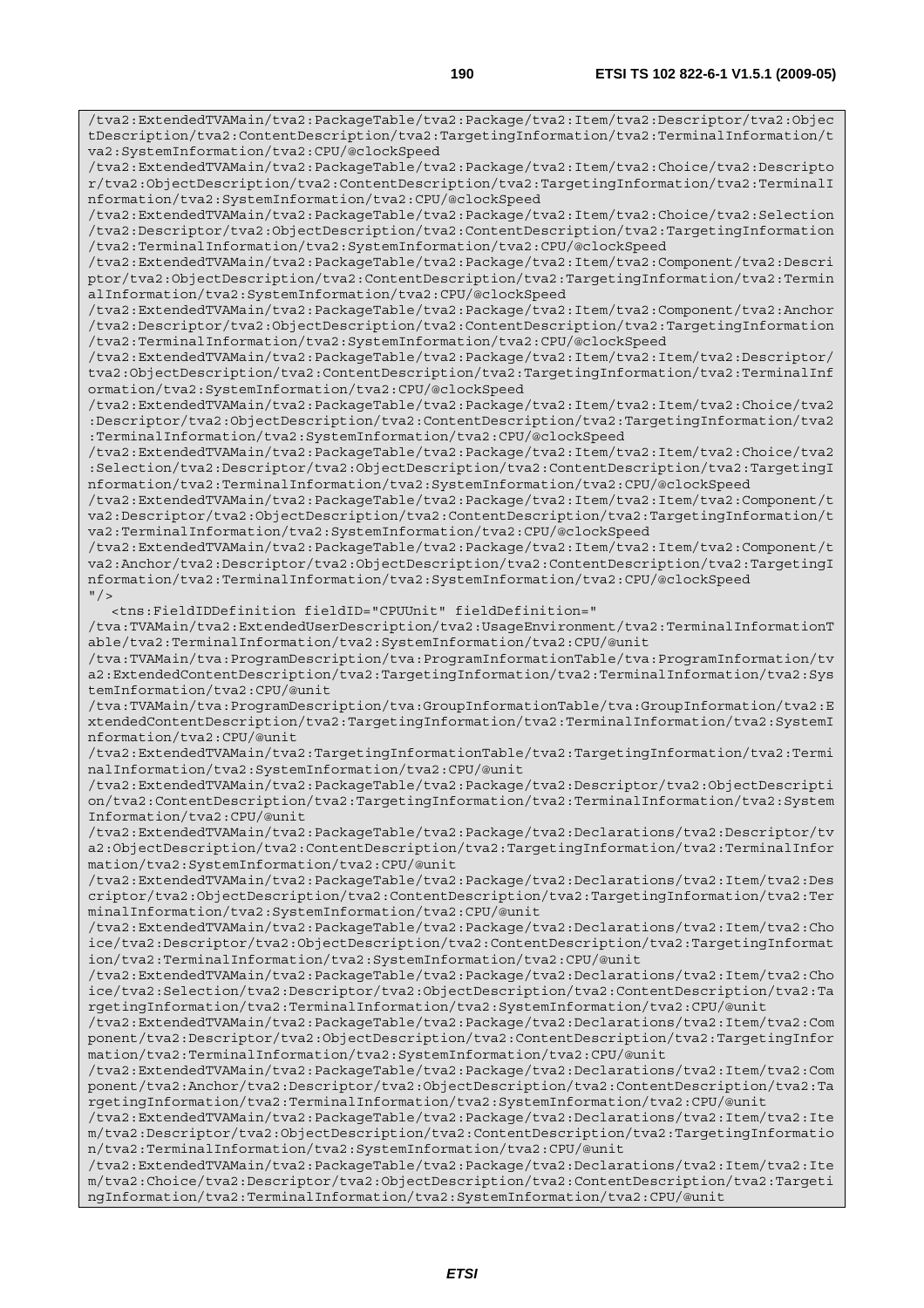/tva2:ExtendedTVAMain/tva2:PackageTable/tva2:Package/tva2:Declarations/tva2:Item/tva2:Ite m/tva2:Choice/tva2:Selection/tva2:Descriptor/tva2:ObjectDescription/tva2:ContentDescripti on/tva2:TargetingInformation/tva2:TerminalInformation/tva2:SystemInformation/tva2:CPU/@un  $i +$ 

/tva2:ExtendedTVAMain/tva2:PackageTable/tva2:Package/tva2:Declarations/tva2:Item/tva2:Ite m/tva2:Component/tva2:Descriptor/tva2:ObjectDescription/tva2:ContentDescription/tva2:Targ etingInformation/tva2:TerminalInformation/tva2:SystemInformation/tva2:CPU/@unit

/tva2:ExtendedTVAMain/tva2:PackageTable/tva2:Package/tva2:Declarations/tva2:Item/tva2:Ite m/tva2:Component/tva2:Anchor/tva2:Descriptor/tva2:ObjectDescription/tva2:ContentDescripti on/tva2:TargetingInformation/tva2:TerminalInformation/tva2:SystemInformation/tva2:CPU/@un it

/tva2:ExtendedTVAMain/tva2:PackageTable/tva2:Package/tva2:Declarations/tva2:Component/tva 2:Descriptor/tva2:ObjectDescription/tva2:ContentDescription/tva2:TargetingInformation/tva 2:TerminalInformation/tva2:SystemInformation/tva2:CPU/@unit

/tva2:ExtendedTVAMain/tva2:PackageTable/tva2:Package/tva2:Declarations/tva2:Component/tva 2:Anchor/tva2:Descriptor/tva2:ObjectDescription/tva2:ContentDescription/tva2:TargetingInf ormation/tva2:TerminalInformation/tva2:SystemInformation/tva2:CPU/@unit

/tva2:ExtendedTVAMain/tva2:PackageTable/tva2:Package/tva2:Declarations/tva2:Anchor/tva2:D escriptor/tva2:ObjectDescription/tva2:ContentDescription/tva2:TargetingInformation/tva2:T erminalInformation/tva2:SystemInformation/tva2:CPU/@unit

/tva2:ExtendedTVAMain/tva2:PackageTable/tva2:Package/tva2:Item/tva2:Descriptor/tva2:Objec tDescription/tva2:ContentDescription/tva2:TargetingInformation/tva2:TerminalInformation/t va2:SystemInformation/tva2:CPU/@unit

/tva2:ExtendedTVAMain/tva2:PackageTable/tva2:Package/tva2:Item/tva2:Choice/tva2:Descripto r/tva2:ObjectDescription/tva2:ContentDescription/tva2:TargetingInformation/tva2:TerminalI nformation/tva2:SystemInformation/tva2:CPU/@unit

/tva2:ExtendedTVAMain/tva2:PackageTable/tva2:Package/tva2:Item/tva2:Choice/tva2:Selection /tva2:Descriptor/tva2:ObjectDescription/tva2:ContentDescription/tva2:TargetingInformation /tva2:TerminalInformation/tva2:SystemInformation/tva2:CPU/@unit

/tva2:ExtendedTVAMain/tva2:PackageTable/tva2:Package/tva2:Item/tva2:Component/tva2:Descri ptor/tva2:ObjectDescription/tva2:ContentDescription/tva2:TargetingInformation/tva2:Termin alInformation/tva2:SystemInformation/tva2:CPU/@unit

/tva2:ExtendedTVAMain/tva2:PackageTable/tva2:Package/tva2:Item/tva2:Component/tva2:Anchor /tva2:Descriptor/tva2:ObjectDescription/tva2:ContentDescription/tva2:TargetingInformation /tva2:TerminalInformation/tva2:SystemInformation/tva2:CPU/@unit

/tva2:ExtendedTVAMain/tva2:PackageTable/tva2:Package/tva2:Item/tva2:Item/tva2:Descriptor/ tva2:ObjectDescription/tva2:ContentDescription/tva2:TargetingInformation/tva2:TerminalInf ormation/tva2:SystemInformation/tva2:CPU/@unit

/tva2:ExtendedTVAMain/tva2:PackageTable/tva2:Package/tva2:Item/tva2:Item/tva2:Choice/tva2 :Descriptor/tva2:ObjectDescription/tva2:ContentDescription/tva2:TargetingInformation/tva2 :TerminalInformation/tva2:SystemInformation/tva2:CPU/@unit

/tva2:ExtendedTVAMain/tva2:PackageTable/tva2:Package/tva2:Item/tva2:Item/tva2:Choice/tva2 :Selection/tva2:Descriptor/tva2:ObjectDescription/tva2:ContentDescription/tva2:TargetingI nformation/tva2:TerminalInformation/tva2:SystemInformation/tva2:CPU/@unit

/tva2:ExtendedTVAMain/tva2:PackageTable/tva2:Package/tva2:Item/tva2:Item/tva2:Component/t va2:Descriptor/tva2:ObjectDescription/tva2:ContentDescription/tva2:TargetingInformation/t va2:TerminalInformation/tva2:SystemInformation/tva2:CPU/@unit

/tva2:ExtendedTVAMain/tva2:PackageTable/tva2:Package/tva2:Item/tva2:Item/tva2:Component/t va2:Anchor/tva2:Descriptor/tva2:ObjectDescription/tva2:ContentDescription/tva2:TargetingI nformation/tva2:TerminalInformation/tva2:SystemInformation/tva2:CPU/@unit  $"$  / >

<tns:FieldIDDefinition fieldID="RAMSize" fieldDefinition="

/tva:TVAMain/tva2:ExtendedUserDescription/tva2:UsageEnvironment/tva2:TerminalInformationT able/tva2:TerminalInformation/tva2:SystemInformation/tva2:RAM/@size

/tva:TVAMain/tva:ProgramDescription/tva:ProgramInformationTable/tva:ProgramInformation/tv a2:ExtendedContentDescription/tva2:TargetingInformation/tva2:TerminalInformation/tva2:Sys temInformation/tva2:RAM/@size

/tva:TVAMain/tva:ProgramDescription/tva:GroupInformationTable/tva:GroupInformation/tva2:E xtendedContentDescription/tva2:TargetingInformation/tva2:TerminalInformation/tva2:SystemI nformation/tva2:RAM/@size

/tva2:ExtendedTVAMain/tva2:TargetingInformationTable/tva2:TargetingInformation/tva2:Termi nalInformation/tva2:SystemInformation/tva2:RAM/@size

/tva2:ExtendedTVAMain/tva2:PackageTable/tva2:Package/tva2:Descriptor/tva2:ObjectDescripti on/tva2:ContentDescription/tva2:TargetingInformation/tva2:TerminalInformation/tva2:System Information/tva2:RAM/@size

/tva2:ExtendedTVAMain/tva2:PackageTable/tva2:Package/tva2:Declarations/tva2:Descriptor/tv a2:ObjectDescription/tva2:ContentDescription/tva2:TargetingInformation/tva2:TerminalInfor mation/tva2:SystemInformation/tva2:RAM/@size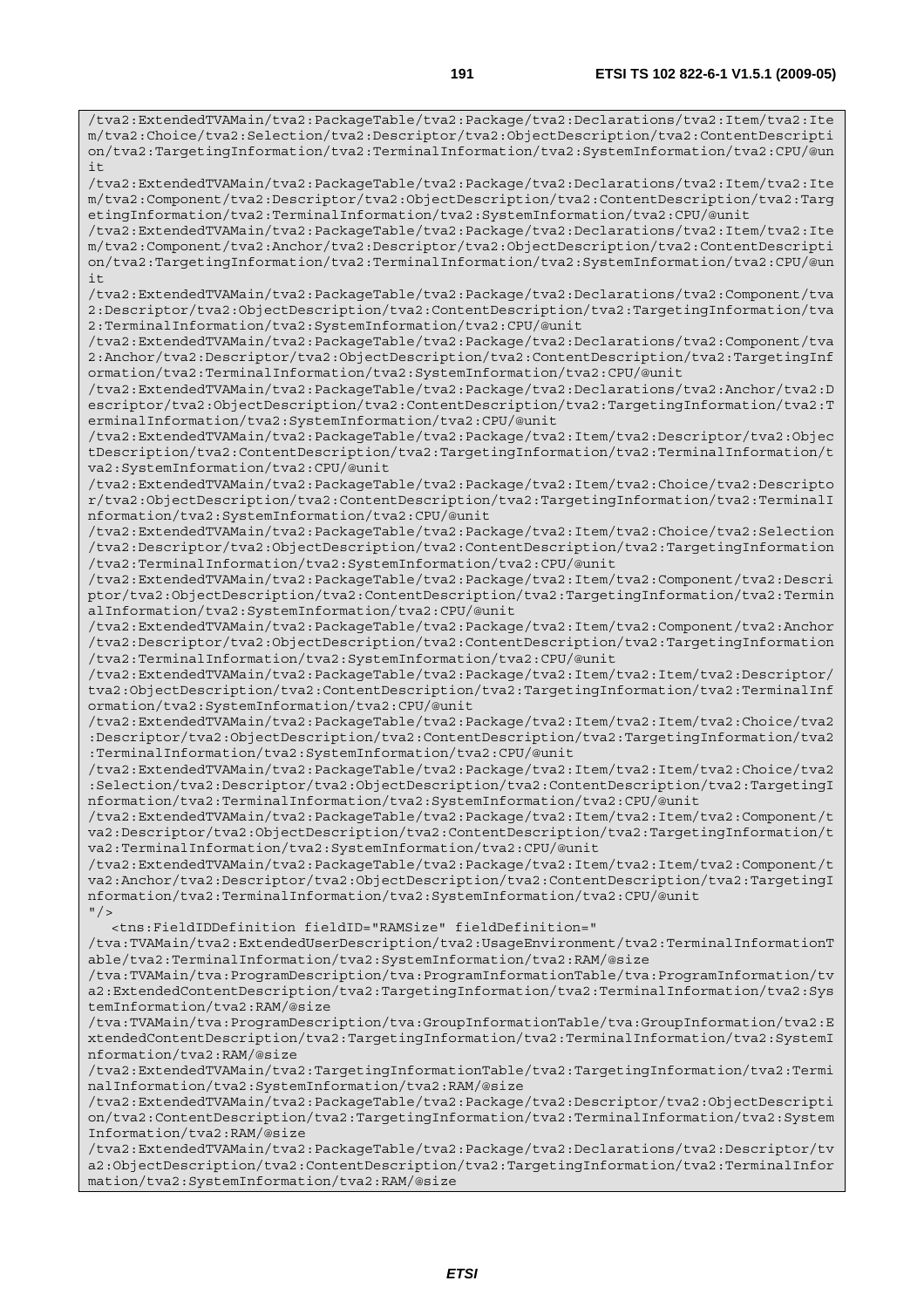/tva2:ExtendedTVAMain/tva2:PackageTable/tva2:Package/tva2:Declarations/tva2:Item/tva2:Des criptor/tva2:ObjectDescription/tva2:ContentDescription/tva2:TargetingInformation/tva2:Ter minalInformation/tva2:SystemInformation/tva2:RAM/@size /tva2:ExtendedTVAMain/tva2:PackageTable/tva2:Package/tva2:Declarations/tva2:Item/tva2:Cho ice/tva2:Descriptor/tva2:ObjectDescription/tva2:ContentDescription/tva2:TargetingInformat ion/tva2:TerminalInformation/tva2:SystemInformation/tva2:RAM/@size /tva2:ExtendedTVAMain/tva2:PackageTable/tva2:Package/tva2:Declarations/tva2:Item/tva2:Cho ice/tva2:Selection/tva2:Descriptor/tva2:ObjectDescription/tva2:ContentDescription/tva2:Ta rgetingInformation/tva2:TerminalInformation/tva2:SystemInformation/tva2:RAM/@size /tva2:ExtendedTVAMain/tva2:PackageTable/tva2:Package/tva2:Declarations/tva2:Item/tva2:Com ponent/tva2:Descriptor/tva2:ObjectDescription/tva2:ContentDescription/tva2:TargetingInfor mation/tva2:TerminalInformation/tva2:SystemInformation/tva2:RAM/@size /tva2:ExtendedTVAMain/tva2:PackageTable/tva2:Package/tva2:Declarations/tva2:Item/tva2:Com ponent/tva2:Anchor/tva2:Descriptor/tva2:ObjectDescription/tva2:ContentDescription/tva2:Ta rgetingInformation/tva2:TerminalInformation/tva2:SystemInformation/tva2:RAM/@size /tva2:ExtendedTVAMain/tva2:PackageTable/tva2:Package/tva2:Declarations/tva2:Item/tva2:Ite m/tva2:Descriptor/tva2:ObjectDescription/tva2:ContentDescription/tva2:TargetingInformatio n/tva2:TerminalInformation/tva2:SystemInformation/tva2:RAM/@size /tva2:ExtendedTVAMain/tva2:PackageTable/tva2:Package/tva2:Declarations/tva2:Item/tva2:Ite m/tva2:Choice/tva2:Descriptor/tva2:ObjectDescription/tva2:ContentDescription/tva2:Targeti ngInformation/tva2:TerminalInformation/tva2:SystemInformation/tva2:RAM/@size /tva2:ExtendedTVAMain/tva2:PackageTable/tva2:Package/tva2:Declarations/tva2:Item/tva2:Ite m/tva2:Choice/tva2:Selection/tva2:Descriptor/tva2:ObjectDescription/tva2:ContentDescripti on/tva2:TargetingInformation/tva2:TerminalInformation/tva2:SystemInformation/tva2:RAM/@si ze /tva2:ExtendedTVAMain/tva2:PackageTable/tva2:Package/tva2:Declarations/tva2:Item/tva2:Ite m/tva2:Component/tva2:Descriptor/tva2:ObjectDescription/tva2:ContentDescription/tva2:Targ etingInformation/tva2:TerminalInformation/tva2:SystemInformation/tva2:RAM/@size /tva2:ExtendedTVAMain/tva2:PackageTable/tva2:Package/tva2:Declarations/tva2:Item/tva2:Ite m/tva2:Component/tva2:Anchor/tva2:Descriptor/tva2:ObjectDescription/tva2:ContentDescripti on/tva2:TargetingInformation/tva2:TerminalInformation/tva2:SystemInformation/tva2:RAM/@si ze /tva2:ExtendedTVAMain/tva2:PackageTable/tva2:Package/tva2:Declarations/tva2:Component/tva 2:Descriptor/tva2:ObjectDescription/tva2:ContentDescription/tva2:TargetingInformation/tva 2:TerminalInformation/tva2:SystemInformation/tva2:RAM/@size /tva2:ExtendedTVAMain/tva2:PackageTable/tva2:Package/tva2:Declarations/tva2:Component/tva 2:Anchor/tva2:Descriptor/tva2:ObjectDescription/tva2:ContentDescription/tva2:TargetingInf ormation/tva2:TerminalInformation/tva2:SystemInformation/tva2:RAM/@size /tva2:ExtendedTVAMain/tva2:PackageTable/tva2:Package/tva2:Declarations/tva2:Anchor/tva2:D escriptor/tva2:ObjectDescription/tva2:ContentDescription/tva2:TargetingInformation/tva2:T erminalInformation/tva2:SystemInformation/tva2:RAM/@size /tva2:ExtendedTVAMain/tva2:PackageTable/tva2:Package/tva2:Item/tva2:Descriptor/tva2:Objec tDescription/tva2:ContentDescription/tva2:TargetingInformation/tva2:TerminalInformation/t va2:SystemInformation/tva2:RAM/@size /tva2:ExtendedTVAMain/tva2:PackageTable/tva2:Package/tva2:Item/tva2:Choice/tva2:Descripto r/tva2:ObjectDescription/tva2:ContentDescription/tva2:TargetingInformation/tva2:TerminalI nformation/tva2:SystemInformation/tva2:RAM/@size /tva2:ExtendedTVAMain/tva2:PackageTable/tva2:Package/tva2:Item/tva2:Choice/tva2:Selection /tva2:Descriptor/tva2:ObjectDescription/tva2:ContentDescription/tva2:TargetingInformation /tva2:TerminalInformation/tva2:SystemInformation/tva2:RAM/@size /tva2:ExtendedTVAMain/tva2:PackageTable/tva2:Package/tva2:Item/tva2:Component/tva2:Descri ptor/tva2:ObjectDescription/tva2:ContentDescription/tva2:TargetingInformation/tva2:Termin alInformation/tva2:SystemInformation/tva2:RAM/@size /tva2:ExtendedTVAMain/tva2:PackageTable/tva2:Package/tva2:Item/tva2:Component/tva2:Anchor /tva2:Descriptor/tva2:ObjectDescription/tva2:ContentDescription/tva2:TargetingInformation /tva2:TerminalInformation/tva2:SystemInformation/tva2:RAM/@size /tva2:ExtendedTVAMain/tva2:PackageTable/tva2:Package/tva2:Item/tva2:Item/tva2:Descriptor/ tva2:ObjectDescription/tva2:ContentDescription/tva2:TargetingInformation/tva2:TerminalInf ormation/tva2:SystemInformation/tva2:RAM/@size /tva2:ExtendedTVAMain/tva2:PackageTable/tva2:Package/tva2:Item/tva2:Item/tva2:Choice/tva2 :Descriptor/tva2:ObjectDescription/tva2:ContentDescription/tva2:TargetingInformation/tva2 :TerminalInformation/tva2:SystemInformation/tva2:RAM/@size /tva2:ExtendedTVAMain/tva2:PackageTable/tva2:Package/tva2:Item/tva2:Item/tva2:Choice/tva2 :Selection/tva2:Descriptor/tva2:ObjectDescription/tva2:ContentDescription/tva2:TargetingI nformation/tva2:TerminalInformation/tva2:SystemInformation/tva2:RAM/@size /tva2:ExtendedTVAMain/tva2:PackageTable/tva2:Package/tva2:Item/tva2:Item/tva2:Component/t va2:Descriptor/tva2:ObjectDescription/tva2:ContentDescription/tva2:TargetingInformation/t va2:TerminalInformation/tva2:SystemInformation/tva2:RAM/@size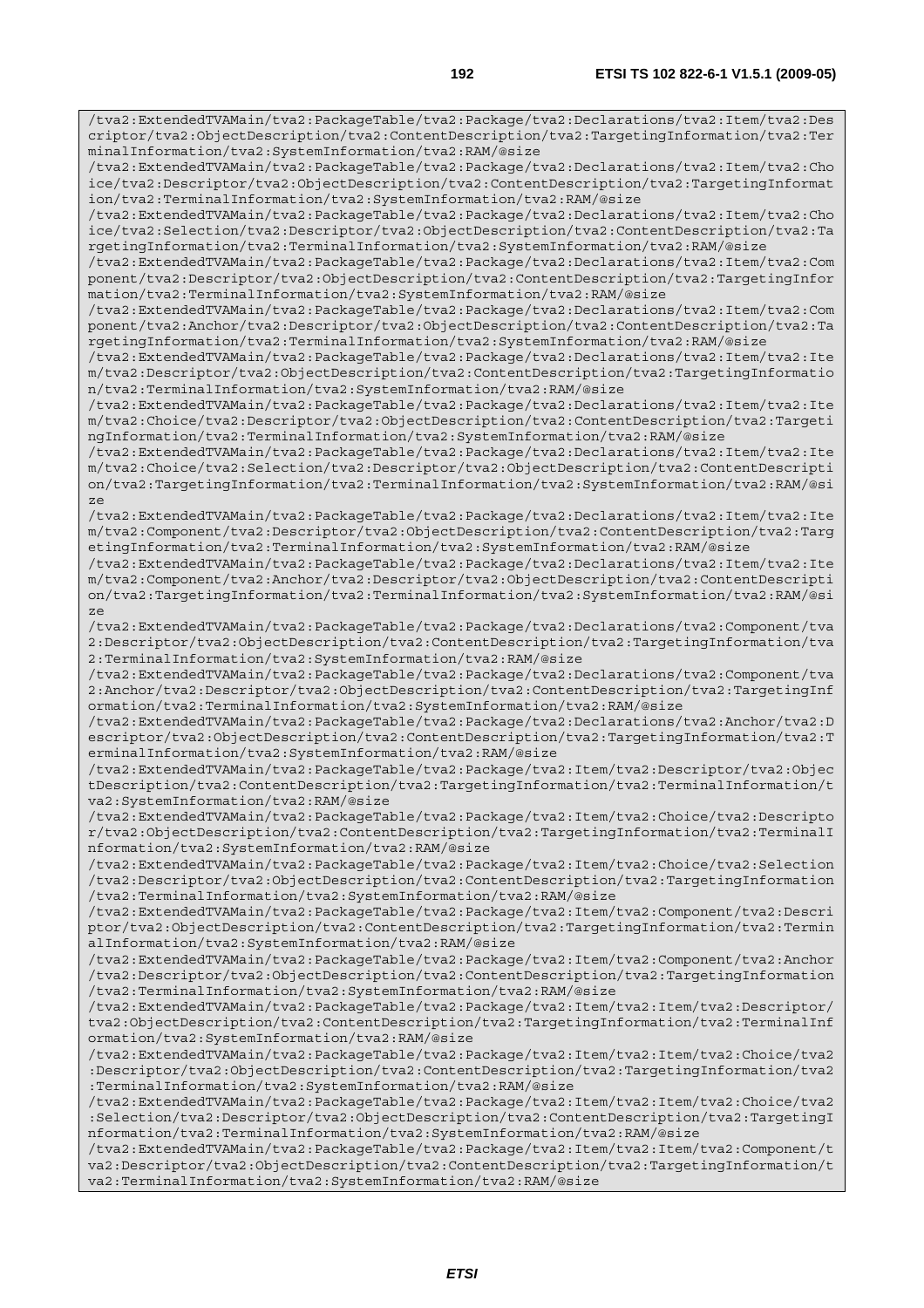/tva2:ExtendedTVAMain/tva2:PackageTable/tva2:Package/tva2:Item/tva2:Item/tva2:Component/t va2:Anchor/tva2:Descriptor/tva2:ObjectDescription/tva2:ContentDescription/tva2:TargetingI nformation/tva2:TerminalInformation/tva2:SystemInformation/tva2:RAM/@size  $^{\prime\prime}$  / > <tns:FieldIDDefinition fieldID="RAMUnit" fieldDefinition=" /tva:TVAMain/tva2:ExtendedUserDescription/tva2:UsageEnvironment/tva2:TerminalInformationT able/tva2:TerminalInformation/tva2:SystemInformation/tva2:RAM/@unit /tva:TVAMain/tva:ProgramDescription/tva:ProgramInformationTable/tva:ProgramInformation/tv a2:ExtendedContentDescription/tva2:TargetingInformation/tva2:TerminalInformation/tva2:Sys temInformation/tva2:RAM/@unit /tva:TVAMain/tva:ProgramDescription/tva:GroupInformationTable/tva:GroupInformation/tva2:E xtendedContentDescription/tva2:TargetingInformation/tva2:TerminalInformation/tva2:SystemI nformation/tva2:RAM/@unit /tva2:ExtendedTVAMain/tva2:TargetingInformationTable/tva2:TargetingInformation/tva2:Termi nalInformation/tva2:SystemInformation/tva2:RAM/@unit /tva2:ExtendedTVAMain/tva2:PackageTable/tva2:Package/tva2:Descriptor/tva2:ObjectDescripti on/tva2:ContentDescription/tva2:TargetingInformation/tva2:TerminalInformation/tva2:System Information/tva2:RAM/@unit /tva2:ExtendedTVAMain/tva2:PackageTable/tva2:Package/tva2:Declarations/tva2:Descriptor/tv a2:ObjectDescription/tva2:ContentDescription/tva2:TargetingInformation/tva2:TerminalInfor mation/tva2:SystemInformation/tva2:RAM/@unit /tva2:ExtendedTVAMain/tva2:PackageTable/tva2:Package/tva2:Declarations/tva2:Item/tva2:Des criptor/tva2:ObjectDescription/tva2:ContentDescription/tva2:TargetingInformation/tva2:Ter minalInformation/tva2:SystemInformation/tva2:RAM/@unit /tva2:ExtendedTVAMain/tva2:PackageTable/tva2:Package/tva2:Declarations/tva2:Item/tva2:Cho ice/tva2:Descriptor/tva2:ObjectDescription/tva2:ContentDescription/tva2:TargetingInformat ion/tva2:TerminalInformation/tva2:SystemInformation/tva2:RAM/@unit /tva2:ExtendedTVAMain/tva2:PackageTable/tva2:Package/tva2:Declarations/tva2:Item/tva2:Cho ice/tva2:Selection/tva2:Descriptor/tva2:ObjectDescription/tva2:ContentDescription/tva2:Ta rgetingInformation/tva2:TerminalInformation/tva2:SystemInformation/tva2:RAM/@unit /tva2:ExtendedTVAMain/tva2:PackageTable/tva2:Package/tva2:Declarations/tva2:Item/tva2:Com ponent/tva2:Descriptor/tva2:ObjectDescription/tva2:ContentDescription/tva2:TargetingInfor mation/tva2:TerminalInformation/tva2:SystemInformation/tva2:RAM/@unit /tva2:ExtendedTVAMain/tva2:PackageTable/tva2:Package/tva2:Declarations/tva2:Item/tva2:Com ponent/tva2:Anchor/tva2:Descriptor/tva2:ObjectDescription/tva2:ContentDescription/tva2:Ta rgetingInformation/tva2:TerminalInformation/tva2:SystemInformation/tva2:RAM/@unit /tva2:ExtendedTVAMain/tva2:PackageTable/tva2:Package/tva2:Declarations/tva2:Item/tva2:Ite m/tva2:Descriptor/tva2:ObjectDescription/tva2:ContentDescription/tva2:TargetingInformatio n/tva2:TerminalInformation/tva2:SystemInformation/tva2:RAM/@unit /tva2:ExtendedTVAMain/tva2:PackageTable/tva2:Package/tva2:Declarations/tva2:Item/tva2:Ite m/tva2:Choice/tva2:Descriptor/tva2:ObjectDescription/tva2:ContentDescription/tva2:Targeti ngInformation/tva2:TerminalInformation/tva2:SystemInformation/tva2:RAM/@unit /tva2:ExtendedTVAMain/tva2:PackageTable/tva2:Package/tva2:Declarations/tva2:Item/tva2:Ite m/tva2:Choice/tva2:Selection/tva2:Descriptor/tva2:ObjectDescription/tva2:ContentDescripti on/tva2:TargetingInformation/tva2:TerminalInformation/tva2:SystemInformation/tva2:RAM/@un it /tva2:ExtendedTVAMain/tva2:PackageTable/tva2:Package/tva2:Declarations/tva2:Item/tva2:Ite m/tva2:Component/tva2:Descriptor/tva2:ObjectDescription/tva2:ContentDescription/tva2:Targ etingInformation/tva2:TerminalInformation/tva2:SystemInformation/tva2:RAM/@unit /tva2:ExtendedTVAMain/tva2:PackageTable/tva2:Package/tva2:Declarations/tva2:Item/tva2:Ite m/tva2:Component/tva2:Anchor/tva2:Descriptor/tva2:ObjectDescription/tva2:ContentDescripti on/tva2:TargetingInformation/tva2:TerminalInformation/tva2:SystemInformation/tva2:RAM/@un it /tva2:ExtendedTVAMain/tva2:PackageTable/tva2:Package/tva2:Declarations/tva2:Component/tva 2:Descriptor/tva2:ObjectDescription/tva2:ContentDescription/tva2:TargetingInformation/tva 2:TerminalInformation/tva2:SystemInformation/tva2:RAM/@unit /tva2:ExtendedTVAMain/tva2:PackageTable/tva2:Package/tva2:Declarations/tva2:Component/tva 2:Anchor/tva2:Descriptor/tva2:ObjectDescription/tva2:ContentDescription/tva2:TargetingInf ormation/tva2:TerminalInformation/tva2:SystemInformation/tva2:RAM/@unit /tva2:ExtendedTVAMain/tva2:PackageTable/tva2:Package/tva2:Declarations/tva2:Anchor/tva2:D escriptor/tva2:ObjectDescription/tva2:ContentDescription/tva2:TargetingInformation/tva2:T erminalInformation/tva2:SystemInformation/tva2:RAM/@unit /tva2:ExtendedTVAMain/tva2:PackageTable/tva2:Package/tva2:Item/tva2:Descriptor/tva2:Objec tDescription/tva2:ContentDescription/tva2:TargetingInformation/tva2:TerminalInformation/t va2:SystemInformation/tva2:RAM/@unit /tva2:ExtendedTVAMain/tva2:PackageTable/tva2:Package/tva2:Item/tva2:Choice/tva2:Descripto r/tva2:ObjectDescription/tva2:ContentDescription/tva2:TargetingInformation/tva2:TerminalI

nformation/tva2:SystemInformation/tva2:RAM/@unit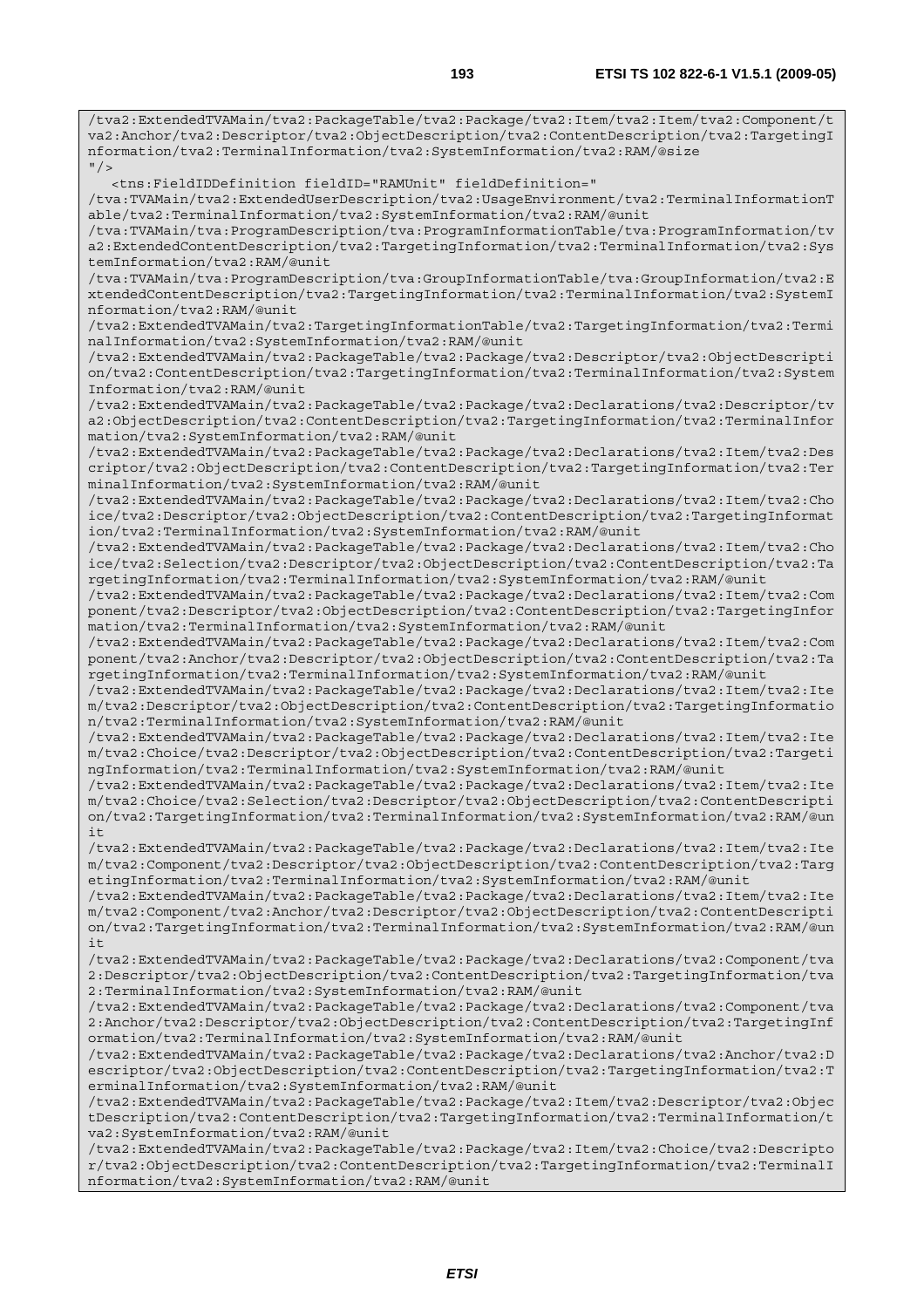/tva2:ExtendedTVAMain/tva2:PackageTable/tva2:Package/tva2:Item/tva2:Choice/tva2:Selection /tva2:Descriptor/tva2:ObjectDescription/tva2:ContentDescription/tva2:TargetingInformation

/tva2:ExtendedTVAMain/tva2:PackageTable/tva2:Package/tva2:Item/tva2:Component/tva2:Descri ptor/tva2:ObjectDescription/tva2:ContentDescription/tva2:TargetingInformation/tva2:Termin

/tva2:TerminalInformation/tva2:SystemInformation/tva2:RAM/@unit

alInformation/tva2:SystemInformation/tva2:RAM/@unit /tva2:ExtendedTVAMain/tva2:PackageTable/tva2:Package/tva2:Item/tva2:Component/tva2:Anchor /tva2:Descriptor/tva2:ObjectDescription/tva2:ContentDescription/tva2:TargetingInformation /tva2:TerminalInformation/tva2:SystemInformation/tva2:RAM/@unit /tva2:ExtendedTVAMain/tva2:PackageTable/tva2:Package/tva2:Item/tva2:Item/tva2:Descriptor/ tva2:ObjectDescription/tva2:ContentDescription/tva2:TargetingInformation/tva2:TerminalInf ormation/tva2:SystemInformation/tva2:RAM/@unit /tva2:ExtendedTVAMain/tva2:PackageTable/tva2:Package/tva2:Item/tva2:Item/tva2:Choice/tva2 :Descriptor/tva2:ObjectDescription/tva2:ContentDescription/tva2:TargetingInformation/tva2 :TerminalInformation/tva2:SystemInformation/tva2:RAM/@unit /tva2:ExtendedTVAMain/tva2:PackageTable/tva2:Package/tva2:Item/tva2:Item/tva2:Choice/tva2 :Selection/tva2:Descriptor/tva2:ObjectDescription/tva2:ContentDescription/tva2:TargetingI nformation/tva2:TerminalInformation/tva2:SystemInformation/tva2:RAM/@unit /tva2:ExtendedTVAMain/tva2:PackageTable/tva2:Package/tva2:Item/tva2:Item/tva2:Component/t va2:Descriptor/tva2:ObjectDescription/tva2:ContentDescription/tva2:TargetingInformation/t va2:TerminalInformation/tva2:SystemInformation/tva2:RAM/@unit /tva2:ExtendedTVAMain/tva2:PackageTable/tva2:Package/tva2:Item/tva2:Item/tva2:Component/t va2:Anchor/tva2:Descriptor/tva2:ObjectDescription/tva2:ContentDescription/tva2:TargetingI nformation/tva2:TerminalInformation/tva2:SystemInformation/tva2:RAM/@unit  $"$  />  $\lt$  ! -######################################################################################## --> <!-- fieldID for NetworkInformation Package --> <!--NetworkInformationId-->  $<$ ! --######################################################################################## --> <tns:FieldIDDefinition fieldID="NetworkInformationId" fieldDefinition=" /tva:TVAMain/tva2:ExtendedUserDescription/tva2:UsageEnvironment/tva2:NetworkInformationTa ble/tva2:NetworkInformation/@networkInformationId /tva:TVAMain/tva:ProgramDescription/tva:ProgramInformationTable/tva:ProgramInformation/tv a2:ExtendedContentDescription/tva2:TargetingInformation/tva2:NetworkInformation/@networkI nformationId /tva:TVAMain/tva:ProgramDescription/tva:GroupInformationTable/tva:GroupInformation/tva2:E xtendedContentDescription/tva2:TargetingInformation/tva2:NetworkInformation/@networkInfor mationId /tva2:ExtendedTVAMain/tva2:TargetingInformationTable/tva2:TargetingInformation/tva2:Netwo rkInformation/@networkInformationId /tva2:ExtendedTVAMain/tva2:PackageTable/tva2:Package/tva2:Descriptor/tva2:ObjectDescripti on/tva2:ContentDescription/tva2:TargetingInformation/tva2:NetworkInformation/@networkInfo rmationId /tva2:ExtendedTVAMain/tva2:PackageTable/tva2:Package/tva2:Declarations/tva2:Descriptor/tv a2:ObjectDescription/tva2:ContentDescription/tva2:TargetingInformation/tva2:NetworkInform ation/@networkInformationId /tva2:ExtendedTVAMain/tva2:PackageTable/tva2:Package/tva2:Declarations/tva2:Item/tva2:Des criptor/tva2:ObjectDescription/tva2:ContentDescription/tva2:TargetingInformation/tva2:Net workInformation/@networkInformationId /tva2:ExtendedTVAMain/tva2:PackageTable/tva2:Package/tva2:Declarations/tva2:Item/tva2:Cho ice/tva2:Descriptor/tva2:ObjectDescription/tva2:ContentDescription/tva2:TargetingInformat ion/tva2:NetworkInformation/@networkInformationId /tva2:ExtendedTVAMain/tva2:PackageTable/tva2:Package/tva2:Declarations/tva2:Item/tva2:Cho ice/tva2:Selection/tva2:Descriptor/tva2:ObjectDescription/tva2:ContentDescription/tva2:Ta rgetingInformation/tva2:NetworkInformation/@networkInformationId

/tva2:ExtendedTVAMain/tva2:PackageTable/tva2:Package/tva2:Declarations/tva2:Item/tva2:Com ponent/tva2:Descriptor/tva2:ObjectDescription/tva2:ContentDescription/tva2:TargetingInfor mation/tva2:NetworkInformation/@networkInformationId

/tva2:ExtendedTVAMain/tva2:PackageTable/tva2:Package/tva2:Declarations/tva2:Item/tva2:Com ponent/tva2:Anchor/tva2:Descriptor/tva2:ObjectDescription/tva2:ContentDescription/tva2:Ta rgetingInformation/tva2:NetworkInformation/@networkInformationId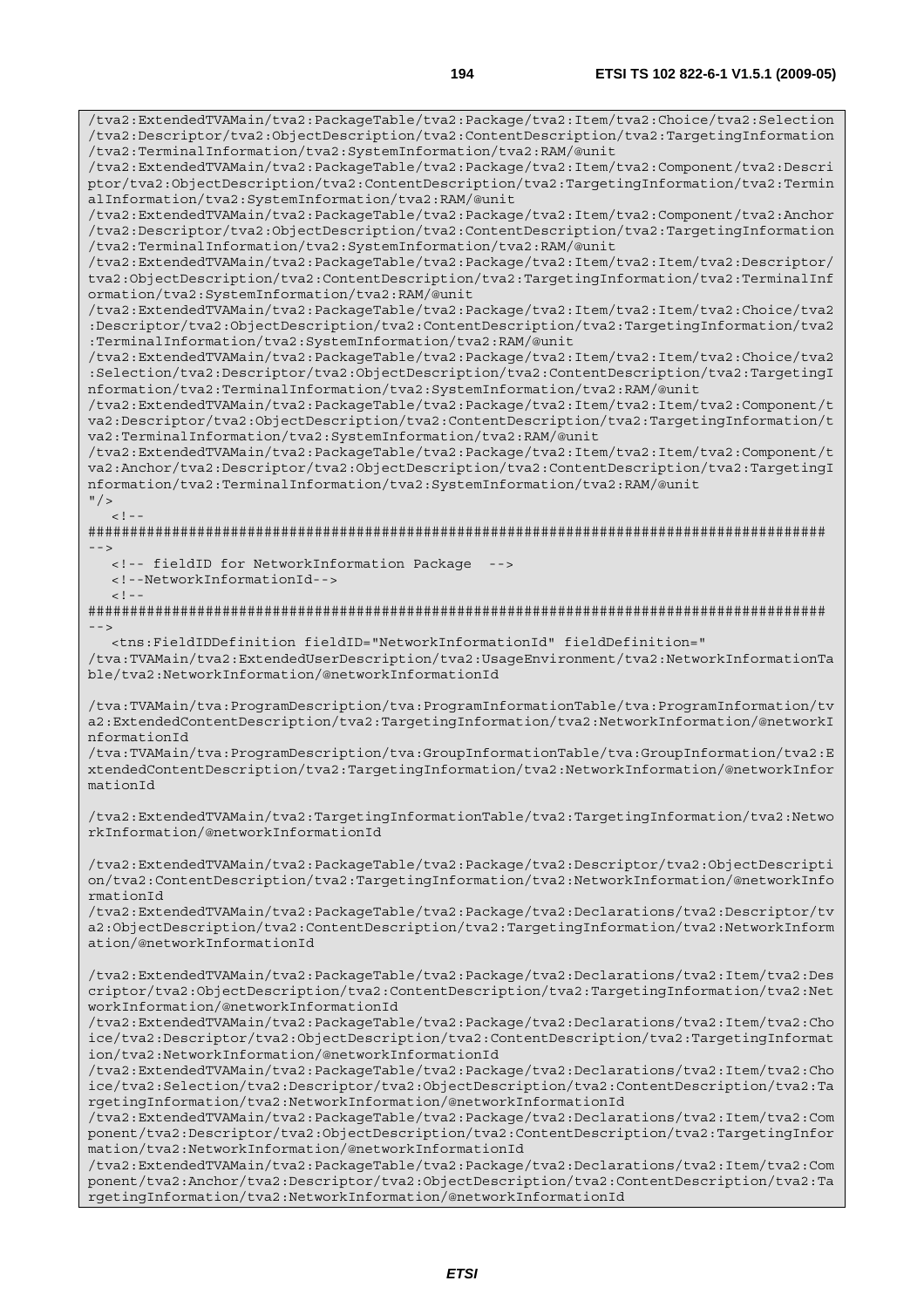/tva2:ExtendedTVAMain/tva2:PackageTable/tva2:Package/tva2:Declarations/tva2:Item/tva2:Ite m/tva2:Descriptor/tva2:ObjectDescription/tva2:ContentDescription/tva2:TargetingInformatio n/tva2:NetworkInformation/@networkInformationId

/tva2:ExtendedTVAMain/tva2:PackageTable/tva2:Package/tva2:Declarations/tva2:Item/tva2:Ite m/tva2:Choice/tva2:Descriptor/tva2:ObjectDescription/tva2:ContentDescription/tva2:Targeti ngInformation/tva2:NetworkInformation/@networkInformationId

/tva2:ExtendedTVAMain/tva2:PackageTable/tva2:Package/tva2:Declarations/tva2:Item/tva2:Ite m/tva2:Choice/tva2:Selection/tva2:Descriptor/tva2:ObjectDescription/tva2:ContentDescripti on/tva2:TargetingInformation/tva2:NetworkInformation/@networkInformationId

/tva2:ExtendedTVAMain/tva2:PackageTable/tva2:Package/tva2:Declarations/tva2:Item/tva2:Ite m/tva2:Component/tva2:Descriptor/tva2:ObjectDescription/tva2:ContentDescription/tva2:Targ etingInformation/tva2:NetworkInformation/@networkInformationId

/tva2:ExtendedTVAMain/tva2:PackageTable/tva2:Package/tva2:Declarations/tva2:Item/tva2:Ite m/tva2:Component/tva2:Anchor/tva2:Descriptor/tva2:ObjectDescription/tva2:ContentDescripti on/tva2:TargetingInformation/tva2:NetworkInformation/@networkInformationId

/tva2:ExtendedTVAMain/tva2:PackageTable/tva2:Package/tva2:Declarations/tva2:Component/tva 2:Descriptor/tva2:ObjectDescription/tva2:ContentDescription/tva2:TargetingInformation/tva 2:NetworkInformation/@networkInformationId

/tva2:ExtendedTVAMain/tva2:PackageTable/tva2:Package/tva2:Declarations/tva2:Component/tva 2:Anchor/tva2:Descriptor/tva2:ObjectDescription/tva2:ContentDescription/tva2:TargetingInf ormation/tva2:NetworkInformation/@networkInformationId

/tva2:ExtendedTVAMain/tva2:PackageTable/tva2:Package/tva2:Declarations/tva2:Anchor/tva2:D escriptor/tva2:ObjectDescription/tva2:ContentDescription/tva2:TargetingInformation/tva2:N etworkInformation/@networkInformationId

/tva2:ExtendedTVAMain/tva2:PackageTable/tva2:Package/tva2:Item/tva2:Descriptor/tva2:Objec tDescription/tva2:ContentDescription/tva2:TargetingInformation/tva2:NetworkInformation/@n etworkInformationId

/tva2:ExtendedTVAMain/tva2:PackageTable/tva2:Package/tva2:Item/tva2:Choice/tva2:Descripto r/tva2:ObjectDescription/tva2:ContentDescription/tva2:TargetingInformation/tva2:NetworkIn formation/@networkInformationId

/tva2:ExtendedTVAMain/tva2:PackageTable/tva2:Package/tva2:Item/tva2:Choice/tva2:Selection /tva2:Descriptor/tva2:ObjectDescription/tva2:ContentDescription/tva2:TargetingInformation /tva2:NetworkInformation/@networkInformationId

/tva2:ExtendedTVAMain/tva2:PackageTable/tva2:Package/tva2:Item/tva2:Component/tva2:Descri ptor/tva2:ObjectDescription/tva2:ContentDescription/tva2:TargetingInformation/tva2:Networ kInformation/@networkInformationId

/tva2:ExtendedTVAMain/tva2:PackageTable/tva2:Package/tva2:Item/tva2:Component/tva2:Anchor /tva2:Descriptor/tva2:ObjectDescription/tva2:ContentDescription/tva2:TargetingInformation /tva2:NetworkInformation/@networkInformationId

/tva2:ExtendedTVAMain/tva2:PackageTable/tva2:Package/tva2:Item/tva2:Item/tva2:Descriptor/ tva2:ObjectDescription/tva2:ContentDescription/tva2:TargetingInformation/tva2:NetworkInfo rmation/@networkInformationId

/tva2:ExtendedTVAMain/tva2:PackageTable/tva2:Package/tva2:Item/tva2:Item/tva2:Choice/tva2 :Descriptor/tva2:ObjectDescription/tva2:ContentDescription/tva2:TargetingInformation/tva2 :NetworkInformation/@networkInformationId

/tva2:ExtendedTVAMain/tva2:PackageTable/tva2:Package/tva2:Item/tva2:Item/tva2:Choice/tva2 :Selection/tva2:Descriptor/tva2:ObjectDescription/tva2:ContentDescription/tva2:TargetingI nformation/tva2:NetworkInformation/@networkInformationId

/tva2:ExtendedTVAMain/tva2:PackageTable/tva2:Package/tva2:Item/tva2:Item/tva2:Component/t va2:Descriptor/tva2:ObjectDescription/tva2:ContentDescription/tva2:TargetingInformation/t va2:NetworkInformation/@networkInformationId

/tva2:ExtendedTVAMain/tva2:PackageTable/tva2:Package/tva2:Item/tva2:Item/tva2:Component/t va2:Anchor/tva2:Descriptor/tva2:ObjectDescription/tva2:ContentDescription/tva2:TargetingI nformation/tva2:NetworkInformation/@networkInformationId  $"$  />

```
<! --
```
######################################################################################## -->

<!-- fieldID for NaturalEnvironmentInformation Package -->

<!--NaturalLocation-->

 $\lt$  ! -

######################################################################################## -->

<tns:FieldIDDefinition fieldID="NaturalLocation" fieldDefinition="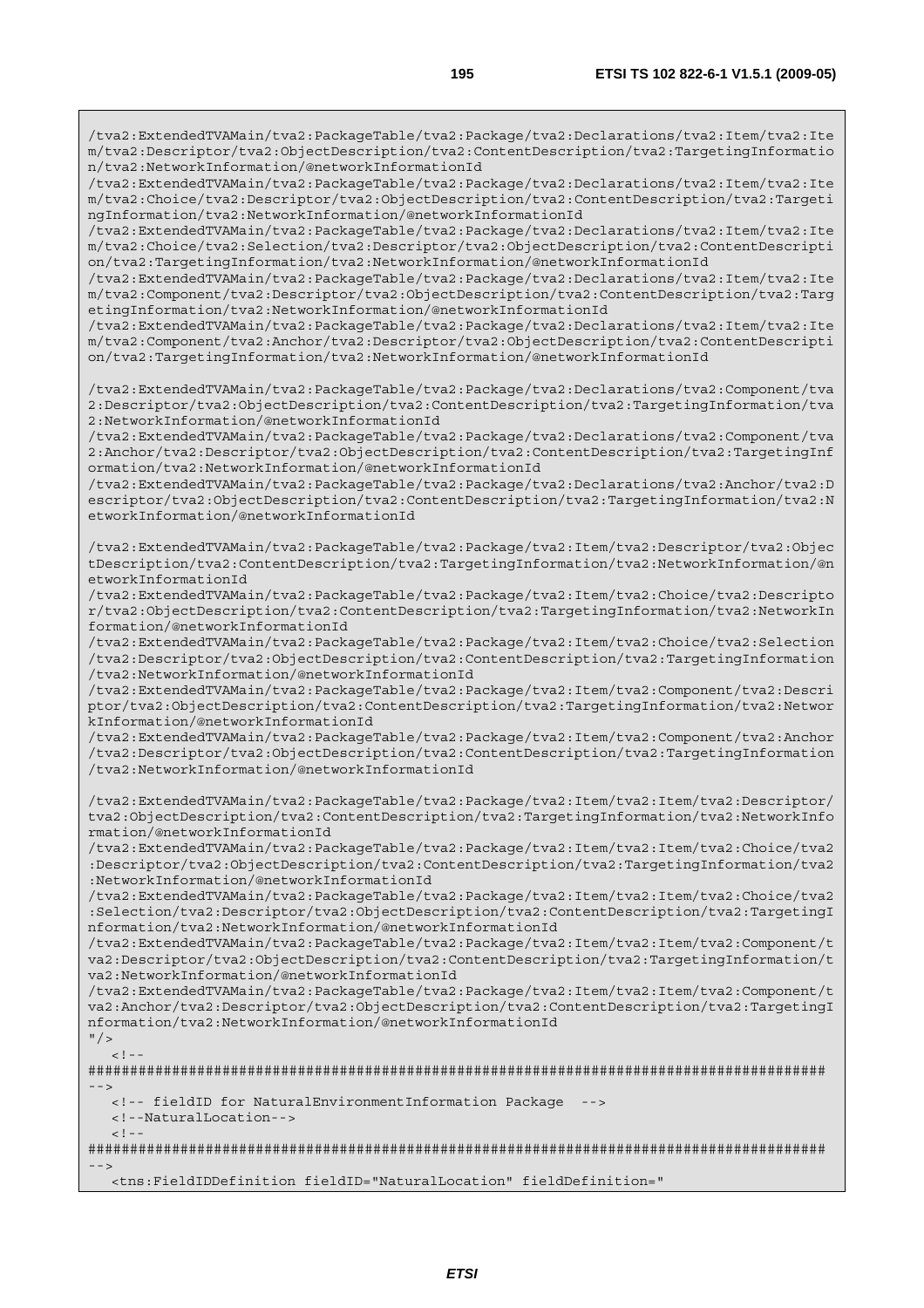/tva:TVAMain/tva2:ExtendedUserDescription/tva2:UsageEnvironment/tva2:NaturalEnvironmentIn formationTable/tva2:NaturalEnvironmentInformation/tva2:Location/mpeg7:Name/text()

/tva:TVAMain/tva:ProgramDescription/tva:ProgramInformationTable/tva:ProgramInformation/tv a2:ExtendedContentDescription/tva2:TargetingInformation/tva2:NaturalEnvironment/tva2:Loca tion/mpeg7:Name/text()

/tva:TVAMain/tva:ProgramDescription/tva:GroupInformationTable/tva:GroupInformation/tva2:E xtendedContentDescription/tva2:TargetingInformation/tva2:NaturalEnvironment/tva2:Location /mpeg7:Name/text()

/tva2:ExtendedTVAMain/tva2:TargetingInformationTable/tva2:TargetingInformation/va2:Natura lEnvironment/tva2:Location/mpeg7:Name/text()

/tva2:ExtendedTVAMain/tva2:PackageTable/tva2:Package/tva2:Descriptor/tva2:ObjectDescripti on/tva2:ContentDescription/tva2:TargetingInformation/tva2:NaturalEnvironment/tva2:Locatio n/mpeg7:Name/text()

/tva2:ExtendedTVAMain/tva2:PackageTable/tva2:Package/tva2:Declarations/tva2:Descriptor/tv a2:ObjectDescription/tva2:ContentDescription/tva2:TargetingInformation/tva2:NaturalEnviro nment/tva2:Location/mpeg7:Name/text()

/tva2:ExtendedTVAMain/tva2:PackageTable/tva2:Package/tva2:Declarations/tva2:Item/tva2:Des criptor/tva2:ObjectDescription/tva2:ContentDescription/tva2:TargetingInformation/tva2:Nat uralEnvironment/tva2:Location/mpeg7:Name/text()

/tva2:ExtendedTVAMain/tva2:PackageTable/tva2:Package/tva2:Declarations/tva2:Item/tva2:Cho ice/tva2:Descriptor/tva2:ObjectDescription/tva2:ContentDescription/tva2:TargetingInformat ion/tva2:NaturalEnvironment/tva2:Location/mpeg7:Name/text()

/tva2:ExtendedTVAMain/tva2:PackageTable/tva2:Package/tva2:Declarations/tva2:Item/tva2:Cho ice/tva2:Selection/tva2:Descriptor/tva2:ObjectDescription/tva2:ContentDescription/tva2:Ta rgetingInformation/tva2:NaturalEnvironment/tva2:Location/mpeg7:Name/text()

/tva2:ExtendedTVAMain/tva2:PackageTable/tva2:Package/tva2:Declarations/tva2:Item/tva2:Com ponent/tva2:Descriptor/tva2:ObjectDescription/tva2:ContentDescription/tva2:TargetingInfor mation/tva2:NaturalEnvironment/tva2:Location/mpeg7:Name/text()

/tva2:ExtendedTVAMain/tva2:PackageTable/tva2:Package/tva2:Declarations/tva2:Item/tva2:Com ponent/tva2:Anchor/tva2:Descriptor/tva2:ObjectDescription/tva2:ContentDescription/tva2:Ta rgetingInformation/tva2:NaturalEnvironment/tva2:Location/mpeg7:Name/text()

/tva2:ExtendedTVAMain/tva2:PackageTable/tva2:Package/tva2:Declarations/tva2:Item/tva2:Ite m/tva2:Descriptor/tva2:ObjectDescription/tva2:ContentDescription/tva2:TargetingInformatio n/tva2:NaturalEnvironment/tva2:Location/mpeg7:Name/text()

/tva2:ExtendedTVAMain/tva2:PackageTable/tva2:Package/tva2:Declarations/tva2:Item/tva2:Ite m/tva2:Choice/tva2:Descriptor/tva2:ObjectDescription/tva2:ContentDescription/tva2:Targeti ngInformation/tva2:NaturalEnvironment/tva2:Location/mpeg7:Name/text()

/tva2:ExtendedTVAMain/tva2:PackageTable/tva2:Package/tva2:Declarations/tva2:Item/tva2:Ite m/tva2:Choice/tva2:Selection/tva2:Descriptor/tva2:ObjectDescription/tva2:ContentDescripti on/tva2:TargetingInformation/tva2:NaturalEnvironment/tva2:Location/mpeg7:Name/text()

/tva2:ExtendedTVAMain/tva2:PackageTable/tva2:Package/tva2:Declarations/tva2:Item/tva2:Ite m/tva2:Component/tva2:Descriptor/tva2:ObjectDescription/tva2:ContentDescription/tva2:Targ etingInformation/tva2:NaturalEnvironment/tva2:Location/mpeg7:Name/text()

/tva2:ExtendedTVAMain/tva2:PackageTable/tva2:Package/tva2:Declarations/tva2:Item/tva2:Ite m/tva2:Component/tva2:Anchor/tva2:Descriptor/tva2:ObjectDescription/tva2:ContentDescripti on/tva2:TargetingInformation/tva2:NaturalEnvironment/tva2:Location/mpeg7:Name/text()

/tva2:ExtendedTVAMain/tva2:PackageTable/tva2:Package/tva2:Declarations/tva2:Component/tva 2:Descriptor/tva2:ObjectDescription/tva2:ContentDescription/tva2:TargetingInformation/tva 2:NaturalEnvironment/tva2:Location/mpeg7:Name/text()

/tva2:ExtendedTVAMain/tva2:PackageTable/tva2:Package/tva2:Declarations/tva2:Component/tva 2:Anchor/tva2:Descriptor/tva2:ObjectDescription/tva2:ContentDescription/tva2:TargetingInf ormation/tva2:NaturalEnvironment/tva2:Location/mpeg7:Name/text()

/tva2:ExtendedTVAMain/tva2:PackageTable/tva2:Package/tva2:Declarations/tva2:Anchor/tva2:D escriptor/tva2:ObjectDescription/tva2:ContentDescription/tva2:TargetingInformation/tva2:N aturalEnvironment/tva2:Location/mpeg7:Name/text()

/tva2:ExtendedTVAMain/tva2:PackageTable/tva2:Package/tva2:Item/tva2:Descriptor/tva2:Objec tDescription/tva2:ContentDescription/tva2:TargetingInformation/tva2:NaturalEnvironment/tv a2:Location/mpeg7:Name/text()

/tva2:ExtendedTVAMain/tva2:PackageTable/tva2:Package/tva2:Item/tva2:Choice/tva2:Descripto r/tva2:ObjectDescription/tva2:ContentDescription/tva2:TargetingInformation/tva2:NaturalEn vironment/tva2:Location/mpeg7:Name/text()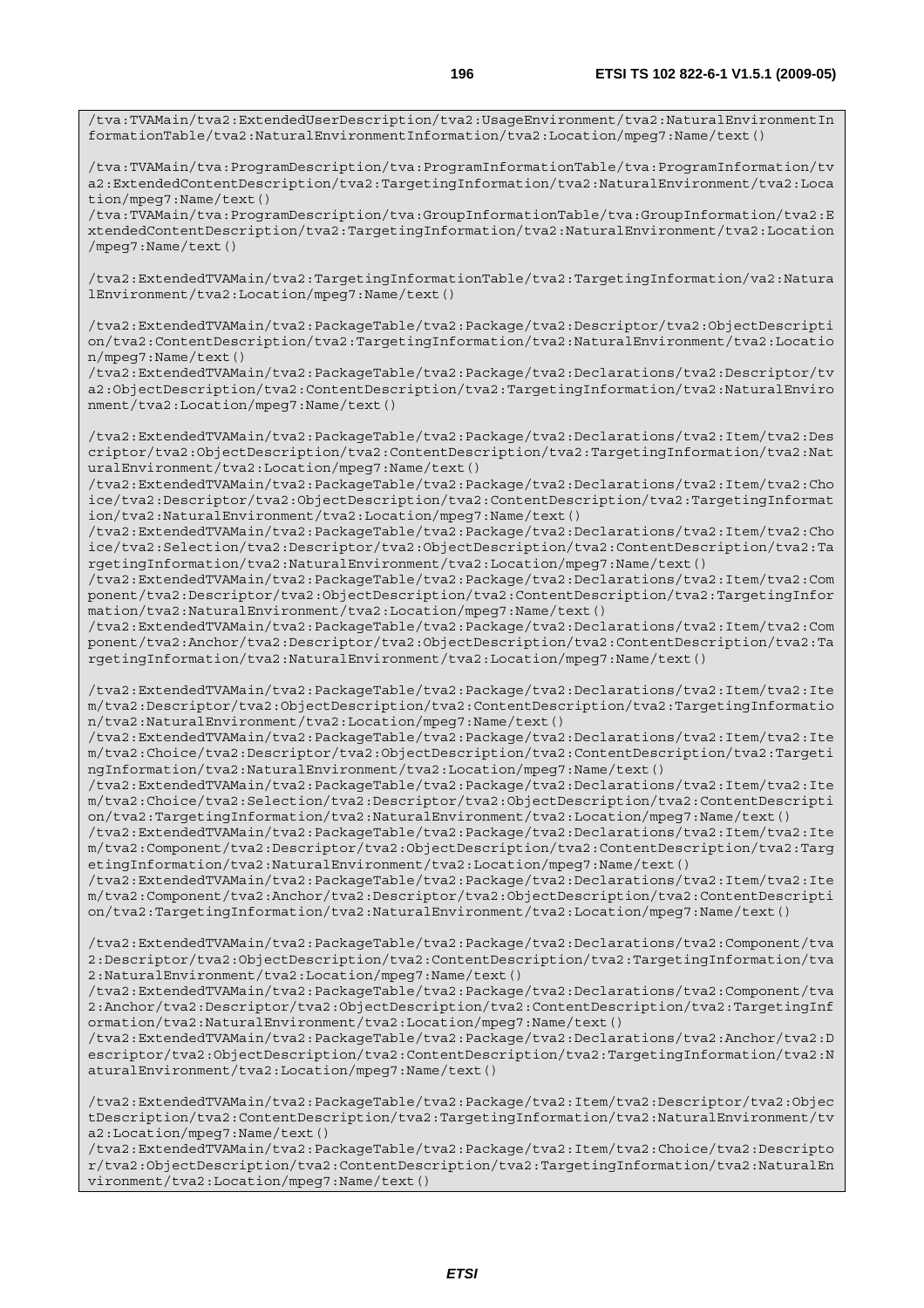/tva2:ExtendedTVAMain/tva2:PackageTable/tva2:Package/tva2:Item/tva2:Choice/tva2:Selection /tva2:Descriptor/tva2:ObjectDescription/tva2:ContentDescription/tva2:TargetingInformation /tva2:NaturalEnvironment/tva2:Location/mpeg7:Name/text() /tva2:ExtendedTVAMain/tva2:PackageTable/tva2:Package/tva2:Item/tva2:Component/tva2:Descri ptor/tva2:ObjectDescription/tva2:ContentDescription/tva2:TargetingInformation/tva2:Natura lEnvironment/tva2:Location/mpeg7:Name/text() /tva2:ExtendedTVAMain/tva2:PackageTable/tva2:Package/tva2:Item/tva2:Component/tva2:Anchor /tva2:Descriptor/tva2:ObjectDescription/tva2:ContentDescription/tva2:TargetingInformation /tva2:NaturalEnvironment/tva2:Location/mpeg7:Name/text() /tva2:ExtendedTVAMain/tva2:PackageTable/tva2:Package/tva2:Item/tva2:Item/tva2:Descriptor/ tva2:ObjectDescription/tva2:ContentDescription/tva2:TargetingInformation/tva2:NaturalEnvi ronment/tva2:Location/mpeg7:Name/text() /tva2:ExtendedTVAMain/tva2:PackageTable/tva2:Package/tva2:Item/tva2:Item/tva2:Choice/tva2 :Descriptor/tva2:ObjectDescription/tva2:ContentDescription/tva2:TargetingInformation/tva2 :NaturalEnvironment/tva2:Location/mpeg7:Name/text() /tva2:ExtendedTVAMain/tva2:PackageTable/tva2:Package/tva2:Item/tva2:Item/tva2:Choice/tva2 :Selection/tva2:Descriptor/tva2:ObjectDescription/tva2:ContentDescription/tva2:TargetingI nformation/tva2:NaturalEnvironment/tva2:Location/mpeg7:Name/text() /tva2:ExtendedTVAMain/tva2:PackageTable/tva2:Package/tva2:Item/tva2:Item/tva2:Component/t va2:Descriptor/tva2:ObjectDescription/tva2:ContentDescription/tva2:TargetingInformation/t va2:NaturalEnvironment/tva2:Location/mpeg7:Name/text() /tva2:ExtendedTVAMain/tva2:PackageTable/tva2:Package/tva2:Item/tva2:Item/tva2:Component/t va2:Anchor/tva2:Descriptor/tva2:ObjectDescription/tva2:ContentDescription/tva2:TargetingI nformation/tva2:NaturalEnvironment/tva2:Location/mpeg7:Name/text()  $''$  / >

</tns:FieldIDDefinitionList>

## B.3 ContextNodeID definition list

The *TV-Anytime* contextNodeID definition list which is defined by the schema in clause 5.1.1.1.1 is included here:

```
<?xml version="1.0" encoding="UTF-8"?> 
<tns:ContextNodeIDDefinitionList targetNamespace="urn:tva:transport:contextNodeIDs:2008" 
xmlns:tns="urn:tva:transport:2008" xmlns:tva="urn:tva:metadata:2008" 
xmlns:tva2="urn:tva:metadata:extended:2008" xmlns:mpeg7="urn:tva:mpeg7:2005" 
xmlns:cr="urn:tva:ContentReferencing:2008" xmlns:xsi="http://www.w3.org/2001/XMLSchema-
instance" xsi:schemaLocation="urn:tva:transport:2008 tva_transport_6-1_v151.xsd"> 
  \lt ! -
######################################################################################## 
 --> 
   <!-- ContextNodeIDs with multiple xPath 
--> 
  <! --
######################################################################################## 
--> 
   <tns:ContextNodeIDDefinition contextNodeID="CreditsItem" 
contextNodeDefinition="/tva:TVAMain/tva:ProgramDescription/tva:ProgramInformationTable/tv
a:ProgramInformation/tva:BasicDescription/tva:CreditsList/tva:CreditsItem 
/tva:TVAMain/tva:ProgramDescription/tva:GroupInformationTable/tva:GroupInformation/tva:Ba
sicDescription/tva:CreditsList/tva:CreditsItem 
/tva2:ExtendedTVAMain/tva2:PackageTable/tva2:Package/tva2:Descriptor/tva2:ObjectDescripti
on/tva2:ContentDescription/tva:CreditsList/tva:CreditsItem 
/tva2:ExtendedTVAMain/tva2:PackageTable/tva2:Package/tva2:Declarations/tva2:Descriptor/tv
a2:ObjectDescription/tva2:ContentDescription/tva:CreditsList/tva:CreditsItem 
/tva2:ExtendedTVAMain/tva2:PackageTable/tva2:Package/tva2:Declarations/tva2:Item/tva2:Des
criptor/tva2:ObjectDescription/tva2:ContentDescription/tva:CreditsList/tva:CreditsItem 
/tva2:ExtendedTVAMain/tva2:PackageTable/tva2:Package/tva2:Declarations/tva2:Item/tva2:Cho
ice/tva2:Descriptor/tva2:ObjectDescription/tva2:ContentDescription/tva:CreditsList/tva:Cr
editsItem 
/tva2:ExtendedTVAMain/tva2:PackageTable/tva2:Package/tva2:Declarations/tva2:Item/tva2:Cho
ice/tva2:Selection/tva2:Descriptor/tva2:ObjectDescription/tva2:ContentDescription/tva:Cre
ditsList/tva:CreditsItem
```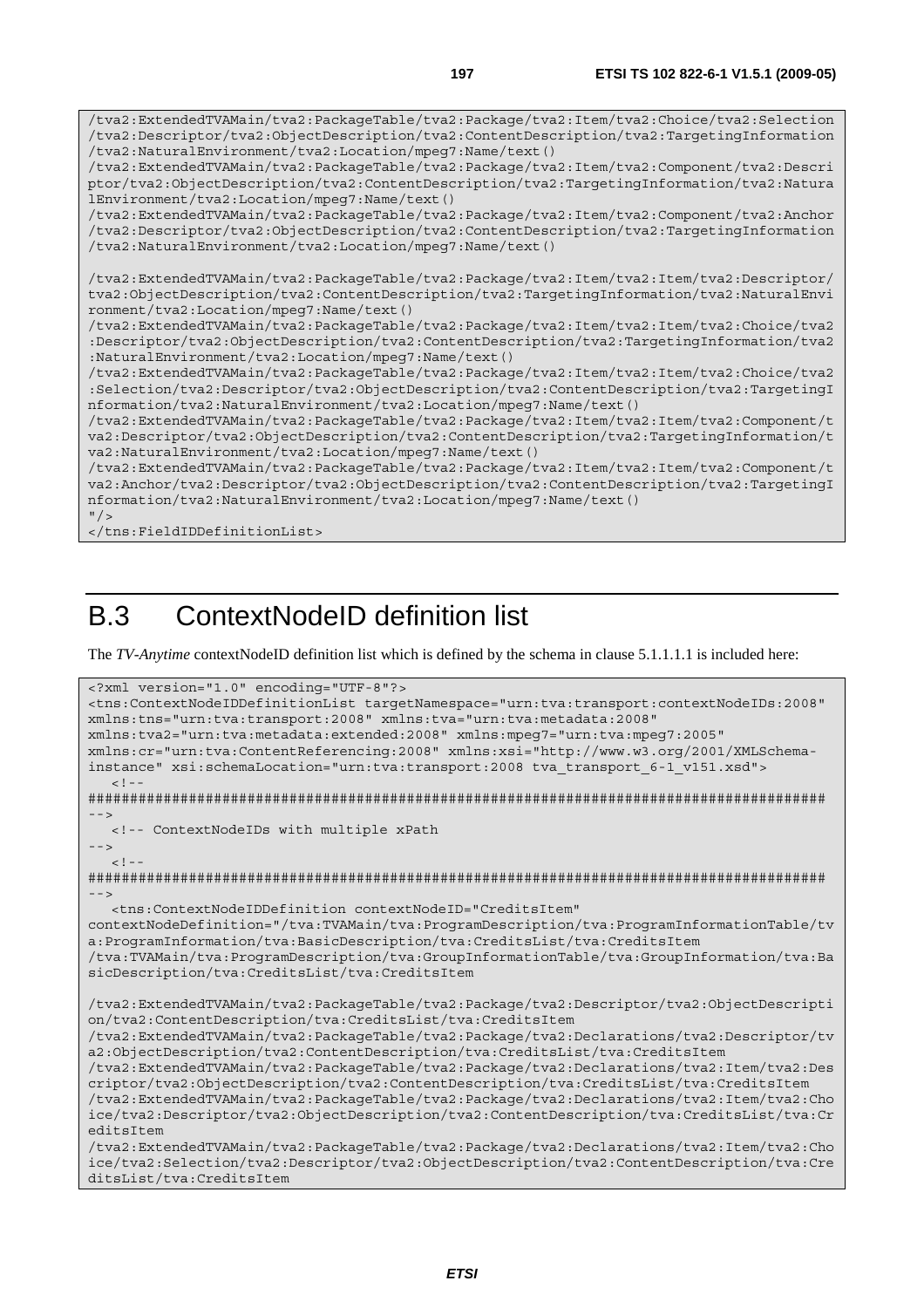/tva2:ExtendedTVAMain/tva2:PackageTable/tva2:Package/tva2:Declarations/tva2:Item/tva2:Com ponent/tva2:Descriptor/tva2:ObjectDescription/tva2:ContentDescription/tva:CreditsList/tva :CreditsItem /tva2:ExtendedTVAMain/tva2:PackageTable/tva2:Package/tva2:Declarations/tva2:Item/tva2:Com ponent/tva2:Anchor/tva2:Descriptor/tva2:ObjectDescription/tva2:ContentDescription/tva:Cre ditsList/tva:CreditsItem /tva2:ExtendedTVAMain/tva2:PackageTable/tva2:Package/tva2:Declarations/tva2:Item/tva2:Ite m/tva2:Descriptor/tva2:ObjectDescription/tva2:ContentDescription/tva:CreditsList/tva:Cred itsItem /tva2:ExtendedTVAMain/tva2:PackageTable/tva2:Package/tva2:Declarations/tva2:Item/tva2:Ite m/tva2:Choice/tva2:Descriptor/tva2:ObjectDescription/tva2:ContentDescription/tva:CreditsL ist/tva:CreditsItem /tva2:ExtendedTVAMain/tva2:PackageTable/tva2:Package/tva2:Declarations/tva2:Item/tva2:Ite m/tva2:Choice/tva2:Selection/tva2:Descriptor/tva2:ObjectDescription/tva2:ContentDescripti on/tva:CreditsList/tva:CreditsItem /tva2:ExtendedTVAMain/tva2:PackageTable/tva2:Package/tva2:Declarations/tva2:Item/tva2:Ite m/tva2:Component/tva2:Descriptor/tva2:ObjectDescription/tva2:ContentDescription/tva:Credi tsList/tva:CreditsItem /tva2:ExtendedTVAMain/tva2:PackageTable/tva2:Package/tva2:Declarations/tva2:Item/tva2:Ite m/tva2:Component/tva2:Anchor/tva2:Descriptor/tva2:ObjectDescription/tva2:ContentDescripti on/tva:CreditsList/tva:CreditsItem /tva2:ExtendedTVAMain/tva2:PackageTable/tva2:Package/tva2:Declarations/tva2:Component/tva 2:Descriptor/tva2:ObjectDescription/tva2:ContentDescription/tva:CreditsList/tva:CreditsIt em /tva2:ExtendedTVAMain/tva2:PackageTable/tva2:Package/tva2:Declarations/tva2:Component/tva 2:Anchor/tva2:Descriptor/tva2:ObjectDescription/tva2:ContentDescription/tva:CreditsList/t va:CreditsItem /tva2:ExtendedTVAMain/tva2:PackageTable/tva2:Package/tva2:Declarations/tva2:Anchor/tva2:D escriptor/tva2:ObjectDescription/tva2:ContentDescription/tva:CreditsList/tva:CreditsItem /tva2:ExtendedTVAMain/tva2:PackageTable/tva2:Package/tva2:Item/tva2:Descriptor/tva2:Objec tDescription/tva2:ContentDescription/tva:CreditsList/tva:CreditsItem /tva2:ExtendedTVAMain/tva2:PackageTable/tva2:Package/tva2:Item/tva2:Choice/tva2:Descripto r/tva2:ObjectDescription/tva2:ContentDescription/tva:CreditsList/tva:CreditsItem /tva2:ExtendedTVAMain/tva2:PackageTable/tva2:Package/tva2:Item/tva2:Choice/tva2:Selection /tva2:Descriptor/tva2:ObjectDescription/tva2:ContentDescription/tva:CreditsList/tva:Credi tsItem /tva2:ExtendedTVAMain/tva2:PackageTable/tva2:Package/tva2:Item/tva2:Component/tva2:Descri ptor/tva2:ObjectDescription/tva2:ContentDescription/tva:CreditsList/tva:CreditsItem /tva2:ExtendedTVAMain/tva2:PackageTable/tva2:Package/tva2:Item/tva2:Component/tva2:Anchor /tva2:Descriptor/tva2:ObjectDescription/tva2:ContentDescription/tva:CreditsList/tva:Credi tsItem /tva2:ExtendedTVAMain/tva2:PackageTable/tva2:Package/tva2:Item/tva2:Item/tva2:Descriptor/ tva2:ObjectDescription/tva2:ContentDescription/tva:CreditsList/tva:CreditsItem /tva2:ExtendedTVAMain/tva2:PackageTable/tva2:Package/tva2:Item/tva2:Item/tva2:Choice/tva2 :Descriptor/tva2:ObjectDescription/tva2:ContentDescription/tva:CreditsList/tva:CreditsIte m /tva2:ExtendedTVAMain/tva2:PackageTable/tva2:Package/tva2:Item/tva2:Item/tva2:Choice/tva2 :Selection/tva2:Descriptor/tva2:ObjectDescription/tva2:ContentDescription/tva:CreditsList /tva:CreditsItem /tva2:ExtendedTVAMain/tva2:PackageTable/tva2:Package/tva2:Item/tva2:Item/tva2:Component/t va2:Descriptor/tva2:ObjectDescription/tva2:ContentDescription/tva:CreditsList/tva:Credits Item /tva2:ExtendedTVAMain/tva2:PackageTable/tva2:Package/tva2:Item/tva2:Item/tva2:Component/t va2:Anchor/tva2:Descriptor/tva2:ObjectDescription/tva2:ContentDescription/tva:CreditsList /tva:CreditsItem  $"$  /> <tns:ContextNodeIDDefinition contextNodeID="AudioAttributes" contextNodeDefinition="/tva:TVAMain/tva:ProgramDescription/tva:ProgramInformationTable/tv a:ProgramInformation/tva:AVAttributes/tva:AudioAttributes /tva:TVAMain/tva:ProgramDescription/tva:ProgramLocationTable/tva:BroadcastEvent/tva:Insta nceDescription/tva:AVAttributes/tva:AudioAttributes /tva:TVAMain/tva:ProgramDescription/tva:ProgramLocationTable/tva:Schedule/tva:ScheduleEve nt/tva:InstanceDescription/tva:AVAttributes/tva:AudioAttributes /tva:TVAMain/tva:ProgramDescription/tva:ProgramLocationTable/tva:OnDemandProgram/tva:Inst anceDescription/tva:AVAttributes/tva:AudioAttributes /tva:TVAMain/tva:ProgramDescription/tva:ProgramLocationTable/tva:OnDemandService/tva:OnDe mandProgram/tva:InstanceDescription/tva:AVAttributes/tva:AudioAttributes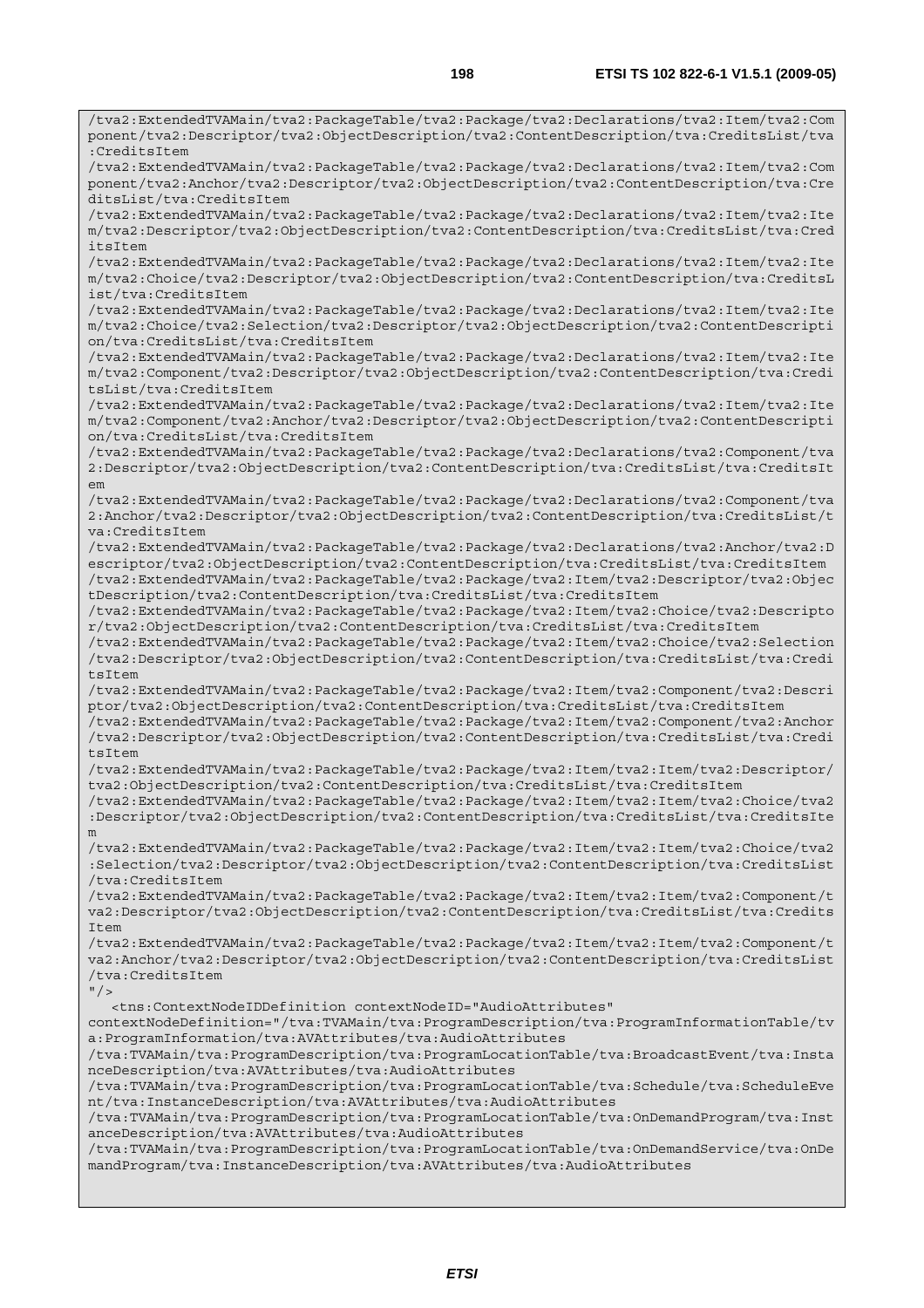/tva:TVAMain/tva:ProgramDescription/tva:ProgramInformationTable/tva:ProgramInformation/tv a2:ExtendedContentDescription/tva2:ContentProperties/tva2:AudioAttributes /tva:TVAMain/tva:ProgramDescription/tva:GroupInformationTable/tva:GroupInformation/tva2:E xtendedContentDescription/tva2:ContentProperties/tva2:AudioAttributes /tva2:ExtendedTVAMain/tva2:PackageTable/tva2:Package/tva2:Descriptor/tva2:ObjectDescripti on/tva2:ContentDescription/tva2:ContentProperties/tva2:AudioAttributes /tva2:ExtendedTVAMain/tva2:PackageTable/tva2:Package/tva2:Declarations/tva2:Descriptor/tv a2:ObjectDescription/tva2:ContentDescription/tva2:ContentProperties/tva2:AudioAttributes /tva2:ExtendedTVAMain/tva2:PackageTable/tva2:Package/tva2:Declarations/tva2:Item/tva2:Des criptor/tva2:ObjectDescription/tva2:ContentDescription/tva2:ContentProperties/tva2:AudioA ttributes /tva2:ExtendedTVAMain/tva2:PackageTable/tva2:Package/tva2:Declarations/tva2:Item/tva2:Cho ice/tva2:Descriptor/tva2:ObjectDescription/tva2:ContentDescription/tva2:ContentProperties /tva2:AudioAttributes /tva2:ExtendedTVAMain/tva2:PackageTable/tva2:Package/tva2:Declarations/tva2:Item/tva2:Cho ice/tva2:Selection/tva2:Descriptor/tva2:ObjectDescription/tva2:ContentDescription/tva2:Co ntentProperties/tva2:AudioAttributes /tva2:ExtendedTVAMain/tva2:PackageTable/tva2:Package/tva2:Declarations/tva2:Item/tva2:Com ponent/tva2:Descriptor/tva2:ObjectDescription/tva2:ContentDescription/tva2:ContentPropert ies/tva2:AudioAttributes /tva2:ExtendedTVAMain/tva2:PackageTable/tva2:Package/tva2:Declarations/tva2:Item/tva2:Com ponent/tva2:Anchor/tva2:Descriptor/tva2:ObjectDescription/tva2:ContentDescription/tva2:Co ntentProperties/tva2:AudioAttributes /tva2:ExtendedTVAMain/tva2:PackageTable/tva2:Package/tva2:Declarations/tva2:Item/tva2:Ite m/tva2:Descriptor/tva2:ObjectDescription/tva2:ContentDescription/tva2:ContentProperties/t va2:AudioAttributes /tva2:ExtendedTVAMain/tva2:PackageTable/tva2:Package/tva2:Declarations/tva2:Item/tva2:Ite m/tva2:Choice/tva2:Descriptor/tva2:ObjectDescription/tva2:ContentDescription/tva2:Content Properties/tva2:AudioAttributes /tva2:ExtendedTVAMain/tva2:PackageTable/tva2:Package/tva2:Declarations/tva2:Item/tva2:Ite m/tva2:Choice/tva2:Selection/tva2:Descriptor/tva2:ObjectDescription/tva2:ContentDescripti on/tva2:ContentProperties/tva2:AudioAttributes /tva2:ExtendedTVAMain/tva2:PackageTable/tva2:Package/tva2:Declarations/tva2:Item/tva2:Ite m/tva2:Component/tva2:Descriptor/tva2:ObjectDescription/tva2:ContentDescription/tva2:Cont entProperties/tva2:AudioAttributes /tva2:ExtendedTVAMain/tva2:PackageTable/tva2:Package/tva2:Declarations/tva2:Item/tva2:Ite m/tva2:Component/tva2:Anchor/tva2:Descriptor/tva2:ObjectDescription/tva2:ContentDescripti on/tva2:ContentProperties/tva2:AudioAttributes /tva2:ExtendedTVAMain/tva2:PackageTable/tva2:Package/tva2:Declarations/tva2:Component/tva 2:Descriptor/tva2:ObjectDescription/tva2:ContentDescription/tva2:ContentProperties/tva2:A udioAttributes /tva2:ExtendedTVAMain/tva2:PackageTable/tva2:Package/tva2:Declarations/tva2:Component/tva 2:Anchor/tva2:Descriptor/tva2:ObjectDescription/tva2:ContentDescription/tva2:ContentPrope rties/tva2:AudioAttributes /tva2:ExtendedTVAMain/tva2:PackageTable/tva2:Package/tva2:Declarations/tva2:Anchor/tva2:D escriptor/tva2:ObjectDescription/tva2:ContentDescription/tva2:ContentProperties/tva2:Audi oAttributes /tva2:ExtendedTVAMain/tva2:PackageTable/tva2:Package/tva2:Item/tva2:Descriptor/tva2:Objec tDescription/tva2:ContentDescription/tva2:ContentProperties/tva2:AudioAttributes /tva2:ExtendedTVAMain/tva2:PackageTable/tva2:Package/tva2:Item/tva2:Choice/tva2:Descripto r/tva2:ObjectDescription/tva2:ContentDescription/tva2:ContentProperties/tva2:AudioAttribu tes /tva2:ExtendedTVAMain/tva2:PackageTable/tva2:Package/tva2:Item/tva2:Choice/tva2:Selection /tva2:Descriptor/tva2:ObjectDescription/tva2:ContentDescription/tva2:ContentProperties/tv a2:AudioAttributes /tva2:ExtendedTVAMain/tva2:PackageTable/tva2:Package/tva2:Item/tva2:Component/tva2:Descri ptor/tva2:ObjectDescription/tva2:ContentDescription/tva2:ContentProperties/tva2:AudioAttr ibutes /tva2:ExtendedTVAMain/tva2:PackageTable/tva2:Package/tva2:Item/tva2:Component/tva2:Anchor /tva2:Descriptor/tva2:ObjectDescription/tva2:ContentDescription/tva2:ContentProperties/tv a2:AudioAttributes /tva2:ExtendedTVAMain/tva2:PackageTable/tva2:Package/tva2:Item/tva2:Item/tva2:Descriptor/ tva2:ObjectDescription/tva2:ContentDescription/tva2:ContentProperties/tva2:AudioAttribute s /tva2:ExtendedTVAMain/tva2:PackageTable/tva2:Package/tva2:Item/tva2:Item/tva2:Choice/tva2 :Descriptor/tva2:ObjectDescription/tva2:ContentDescription/tva2:ContentProperties/tva2:Au dioAttributes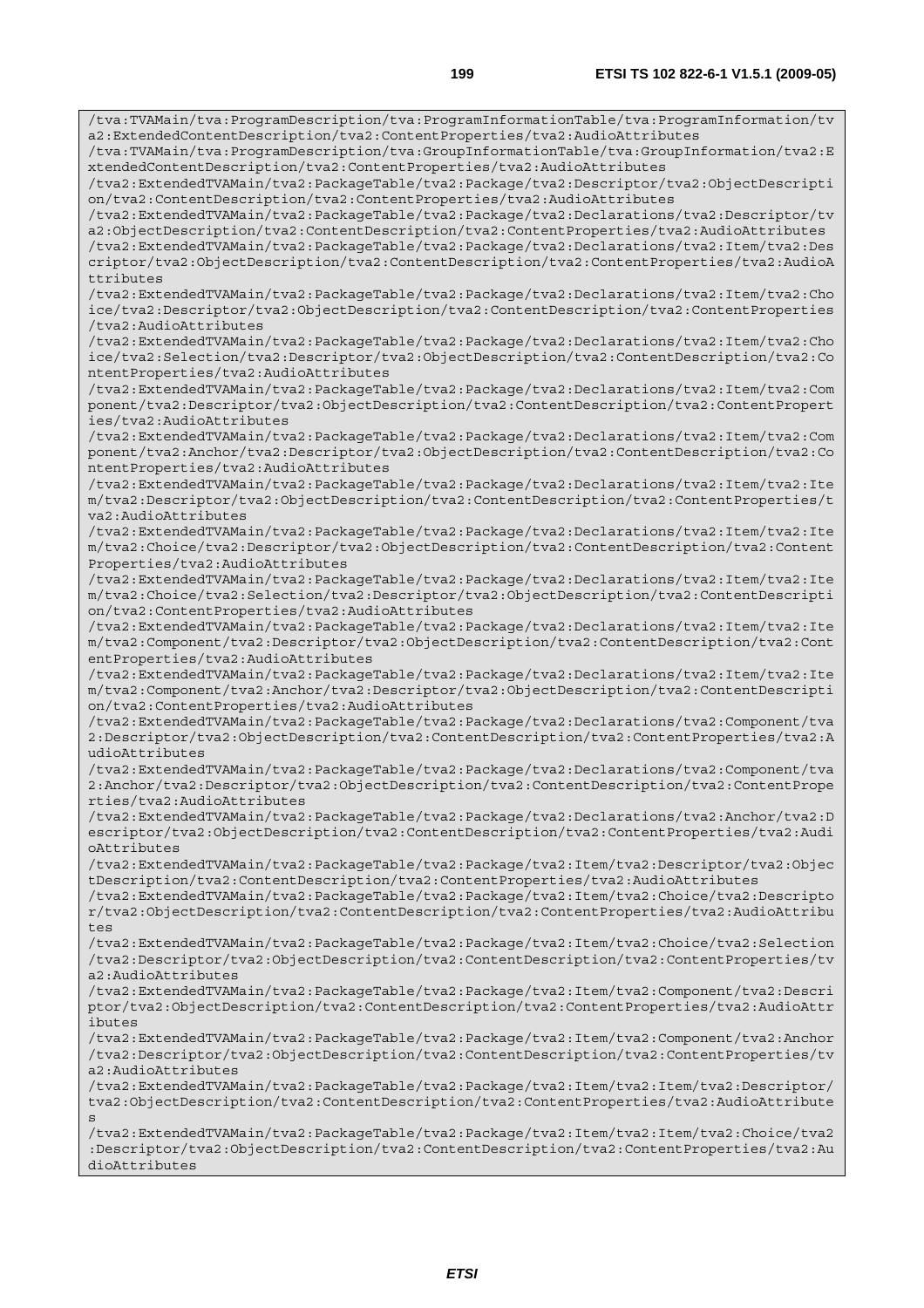/tva2:ExtendedTVAMain/tva2:PackageTable/tva2:Package/tva2:Item/tva2:Item/tva2:Choice/tva2 :Selection/tva2:Descriptor/tva2:ObjectDescription/tva2:ContentDescription/tva2:ContentPro perties/tva2:AudioAttributes /tva2:ExtendedTVAMain/tva2:PackageTable/tva2:Package/tva2:Item/tva2:Item/tva2:Component/t va2:Descriptor/tva2:ObjectDescription/tva2:ContentDescription/tva2:ContentProperties/tva2 :AudioAttributes /tva2:ExtendedTVAMain/tva2:PackageTable/tva2:Package/tva2:Item/tva2:Item/tva2:Component/t va2:Anchor/tva2:Descriptor/tva2:ObjectDescription/tva2:ContentDescription/tva2:ContentPro perties/tva2:AudioAttributes  $''$ /> <tns:ContextNodeIDDefinition contextNodeID="VideoAttributes" contextNodeDefinition="/tva:TVAMain/tva:ProgramDescription/tva:ProgramInformationTable/tv a:ProgramInformation/tva:AVAttributes/tva:VideoAttributes /tva:TVAMain/tva:ProgramDescription/tva:ProgramLocationTable/tva:BroadcastEvent/tva:Insta nceDescription/tva:AVAttributes/tva:VideoAttributes /tva:TVAMain/tva:ProgramDescription/tva:ProgramLocationTable/tva:Schedule/tva:ScheduleEve nt/tva:InstanceDescription/tva:AVAttributes/tva:VideoAttributes /tva:TVAMain/tva:ProgramDescription/tva:ProgramLocationTable/tva:OnDemandProgram/tva:Inst anceDescription/tva:AVAttributes/tva:VideoAttributes /tva:TVAMain/tva:ProgramDescription/tva:ProgramLocationTable/tva:OnDemandService/tva:OnDe mandProgram/tva:InstanceDescription/tva:AVAttributes/tva:VideoAttributes /tva:TVAMain/tva:ProgramDescription/tva:ProgramInformationTable/tva:ProgramInformation/tv a2:ExtendedContentDescription/tva2:ContentProperties/tva2:VideoAttributes /tva:TVAMain/tva:ProgramDescription/tva:GroupInformationTable/tva:GroupInformation/tva2:E xtendedContentDescription/tva2:ContentProperties/tva2:VideoAttributes /tva2:ExtendedTVAMain/tva2:PackageTable/tva2:Package/tva2:Descriptor/tva2:ObjectDescripti on/tva2:ContentDescription/tva2:ContentProperties/tva2:VideoAttributes /tva2:ExtendedTVAMain/tva2:PackageTable/tva2:Package/tva2:Declarations/tva2:Descriptor/tv a2:ObjectDescription/tva2:ContentDescription/tva2:ContentProperties/tva2:VideoAttributes /tva2:ExtendedTVAMain/tva2:PackageTable/tva2:Package/tva2:Declarations/tva2:Item/tva2:Des criptor/tva2:ObjectDescription/tva2:ContentDescription/tva2:ContentProperties/tva2:VideoA ttributes /tva2:ExtendedTVAMain/tva2:PackageTable/tva2:Package/tva2:Declarations/tva2:Item/tva2:Cho ice/tva2:Descriptor/tva2:ObjectDescription/tva2:ContentDescription/tva2:ContentProperties /tva2:VideoAttributes /tva2:ExtendedTVAMain/tva2:PackageTable/tva2:Package/tva2:Declarations/tva2:Item/tva2:Cho ice/tva2:Selection/tva2:Descriptor/tva2:ObjectDescription/tva2:ContentDescription/tva2:Co ntentProperties/tva2:VideoAttributes /tva2:ExtendedTVAMain/tva2:PackageTable/tva2:Package/tva2:Declarations/tva2:Item/tva2:Com ponent/tva2:Descriptor/tva2:ObjectDescription/tva2:ContentDescription/tva2:ContentPropert ies/tva2:VideoAttributes /tva2:ExtendedTVAMain/tva2:PackageTable/tva2:Package/tva2:Declarations/tva2:Item/tva2:Com ponent/tva2:Anchor/tva2:Descriptor/tva2:ObjectDescription/tva2:ContentDescription/tva2:Co ntentProperties/tva2:VideoAttributes /tva2:ExtendedTVAMain/tva2:PackageTable/tva2:Package/tva2:Declarations/tva2:Item/tva2:Ite m/tva2:Descriptor/tva2:ObjectDescription/tva2:ContentDescription/tva2:ContentProperties/t va2:VideoAttributes /tva2:ExtendedTVAMain/tva2:PackageTable/tva2:Package/tva2:Declarations/tva2:Item/tva2:Ite m/tva2:Choice/tva2:Descriptor/tva2:ObjectDescription/tva2:ContentDescription/tva2:Content Properties/tva2:VideoAttributes /tva2:ExtendedTVAMain/tva2:PackageTable/tva2:Package/tva2:Declarations/tva2:Item/tva2:Ite m/tva2:Choice/tva2:Selection/tva2:Descriptor/tva2:ObjectDescription/tva2:ContentDescripti on/tva2:ContentProperties/tva2:VideoAttributes /tva2:ExtendedTVAMain/tva2:PackageTable/tva2:Package/tva2:Declarations/tva2:Item/tva2:Ite m/tva2:Component/tva2:Descriptor/tva2:ObjectDescription/tva2:ContentDescription/tva2:Cont entProperties/tva2:VideoAttributes /tva2:ExtendedTVAMain/tva2:PackageTable/tva2:Package/tva2:Declarations/tva2:Item/tva2:Ite m/tva2:Component/tva2:Anchor/tva2:Descriptor/tva2:ObjectDescription/tva2:ContentDescripti on/tva2:ContentProperties/tva2:VideoAttributes /tva2:ExtendedTVAMain/tva2:PackageTable/tva2:Package/tva2:Declarations/tva2:Component/tva 2:Descriptor/tva2:ObjectDescription/tva2:ContentDescription/tva2:ContentProperties/tva2:V ideoAttributes /tva2:ExtendedTVAMain/tva2:PackageTable/tva2:Package/tva2:Declarations/tva2:Component/tva 2:Anchor/tva2:Descriptor/tva2:ObjectDescription/tva2:ContentDescription/tva2:ContentPrope rties/tva2:VideoAttributes /tva2:ExtendedTVAMain/tva2:PackageTable/tva2:Package/tva2:Declarations/tva2:Anchor/tva2:D escriptor/tva2:ObjectDescription/tva2:ContentDescription/tva2:ContentProperties/tva2:Vide oAttributes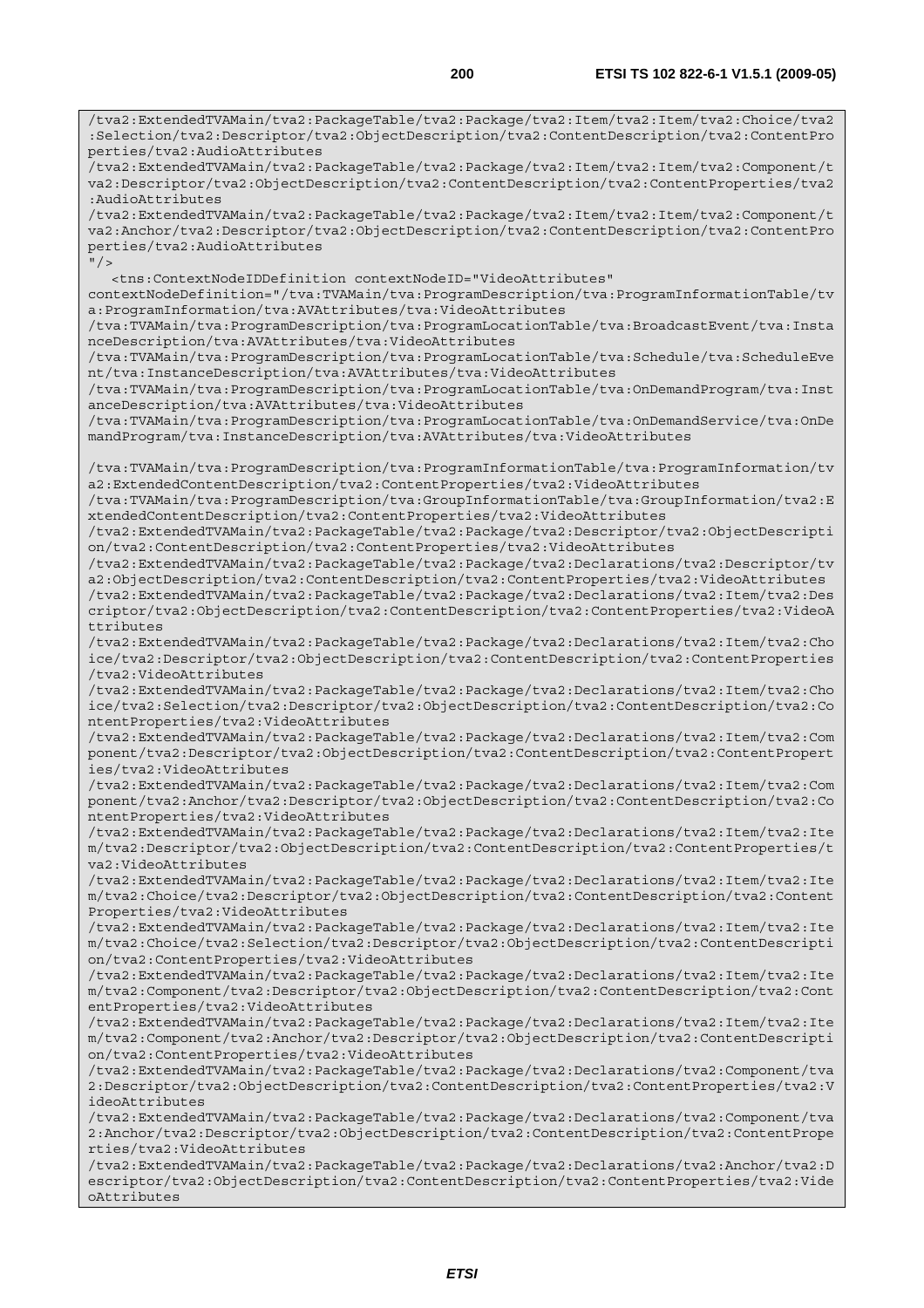/tva2:ExtendedTVAMain/tva2:PackageTable/tva2:Package/tva2:Item/tva2:Descriptor/tva2:Objec tDescription/tva2:ContentDescription/tva2:ContentProperties/tva2:VideoAttributes /tva2:ExtendedTVAMain/tva2:PackageTable/tva2:Package/tva2:Item/tva2:Choice/tva2:Descripto r/tva2:ObjectDescription/tva2:ContentDescription/tva2:ContentProperties/tva2:VideoAttribu tes /tva2:ExtendedTVAMain/tva2:PackageTable/tva2:Package/tva2:Item/tva2:Choice/tva2:Selection /tva2:Descriptor/tva2:ObjectDescription/tva2:ContentDescription/tva2:ContentProperties/tv a2:VideoAttributes /tva2:ExtendedTVAMain/tva2:PackageTable/tva2:Package/tva2:Item/tva2:Component/tva2:Descri ptor/tva2:ObjectDescription/tva2:ContentDescription/tva2:ContentProperties/tva2:VideoAttr ibutes /tva2:ExtendedTVAMain/tva2:PackageTable/tva2:Package/tva2:Item/tva2:Component/tva2:Anchor /tva2:Descriptor/tva2:ObjectDescription/tva2:ContentDescription/tva2:ContentProperties/tv a2:VideoAttributes /tva2:ExtendedTVAMain/tva2:PackageTable/tva2:Package/tva2:Item/tva2:Item/tva2:Descriptor/ tva2:ObjectDescription/tva2:ContentDescription/tva2:ContentProperties/tva2:VideoAttribute s /tva2:ExtendedTVAMain/tva2:PackageTable/tva2:Package/tva2:Item/tva2:Item/tva2:Choice/tva2 :Descriptor/tva2:ObjectDescription/tva2:ContentDescription/tva2:ContentProperties/tva2:Vi deoAttributes /tva2:ExtendedTVAMain/tva2:PackageTable/tva2:Package/tva2:Item/tva2:Item/tva2:Choice/tva2 :Selection/tva2:Descriptor/tva2:ObjectDescription/tva2:ContentDescription/tva2:ContentPro perties/tva2:VideoAttributes /tva2:ExtendedTVAMain/tva2:PackageTable/tva2:Package/tva2:Item/tva2:Item/tva2:Component/t va2:Descriptor/tva2:ObjectDescription/tva2:ContentDescription/tva2:ContentProperties/tva2 :VideoAttributes /tva2:ExtendedTVAMain/tva2:PackageTable/tva2:Package/tva2:Item/tva2:Item/tva2:Component/t va2:Anchor/tva2:Descriptor/tva2:ObjectDescription/tva2:ContentDescription/tva2:ContentPro perties/tva2:VideoAttributes  $''$  / > <tns:ContextNodeIDDefinition contextNodeID="AwardsListItem" contextNodeDefinition="/tva:TVAMain/tva:ProgramDescription/tva:ProgramInformationTable/tv a:ProgramInformation/tva:BasicDescription/tva:AwardsList/tva:AwardsListItem /tva:TVAMain/tva:ProgramDescription/tva:GroupInformationTable/tva:GroupInformation/tva:Ba sicDescription/tva:AwardsList/tva:AwardsListItem /tva2:ExtendedTVAMain/tva2:PackageTable/tva2:Package/tva2:Descriptor/tva2:ObjectDescripti on/tva2:ContentDescription/tva:AwardsList/tva:AwardsListItem /tva2:ExtendedTVAMain/tva2:PackageTable/tva2:Package/tva2:Declarations/tva2:Descriptor/tv a2:ObjectDescription/tva2:ContentDescription/tva:AwardsList/tva:AwardsListItem /tva2:ExtendedTVAMain/tva2:PackageTable/tva2:Package/tva2:Declarations/tva2:Item/tva2:Des criptor/tva2:ObjectDescription/tva2:ContentDescription/tva:AwardsList/tva:AwardsListItem /tva2:ExtendedTVAMain/tva2:PackageTable/tva2:Package/tva2:Declarations/tva2:Item/tva2:Cho ice/tva2:Descriptor/tva2:ObjectDescription/tva2:ContentDescription/tva:AwardsList/tva:Awa rdsListItem /tva2:ExtendedTVAMain/tva2:PackageTable/tva2:Package/tva2:Declarations/tva2:Item/tva2:Cho ice/tva2:Selection/tva2:Descriptor/tva2:ObjectDescription/tva2:ContentDescription/tva:Awa rdsList/tva:AwardsListItem /tva2:ExtendedTVAMain/tva2:PackageTable/tva2:Package/tva2:Declarations/tva2:Item/tva2:Com ponent/tva2:Descriptor/tva2:ObjectDescription/tva2:ContentDescription/tva:AwardsList/tva: AwardsListItem /tva2:ExtendedTVAMain/tva2:PackageTable/tva2:Package/tva2:Declarations/tva2:Item/tva2:Com ponent/tva2:Anchor/tva2:Descriptor/tva2:ObjectDescription/tva2:ContentDescription/tva:Awa rdsList/tva:AwardsListItem /tva2:ExtendedTVAMain/tva2:PackageTable/tva2:Package/tva2:Declarations/tva2:Item/tva2:Ite m/tva2:Descriptor/tva2:ObjectDescription/tva2:ContentDescription/tva:AwardsList/tva:Award sListItem /tva2:ExtendedTVAMain/tva2:PackageTable/tva2:Package/tva2:Declarations/tva2:Item/tva2:Ite m/tva2:Choice/tva2:Descriptor/tva2:ObjectDescription/tva2:ContentDescription/tva:AwardsLi st/tva:AwardsListItem /tva2:ExtendedTVAMain/tva2:PackageTable/tva2:Package/tva2:Declarations/tva2:Item/tva2:Ite m/tva2:Choice/tva2:Selection/tva2:Descriptor/tva2:ObjectDescription/tva2:ContentDescripti on/tva:AwardsList/tva:AwardsListItem /tva2:ExtendedTVAMain/tva2:PackageTable/tva2:Package/tva2:Declarations/tva2:Item/tva2:Ite

m/tva2:Component/tva2:Descriptor/tva2:ObjectDescription/tva2:ContentDescription/tva:Award sList/tva:AwardsListItem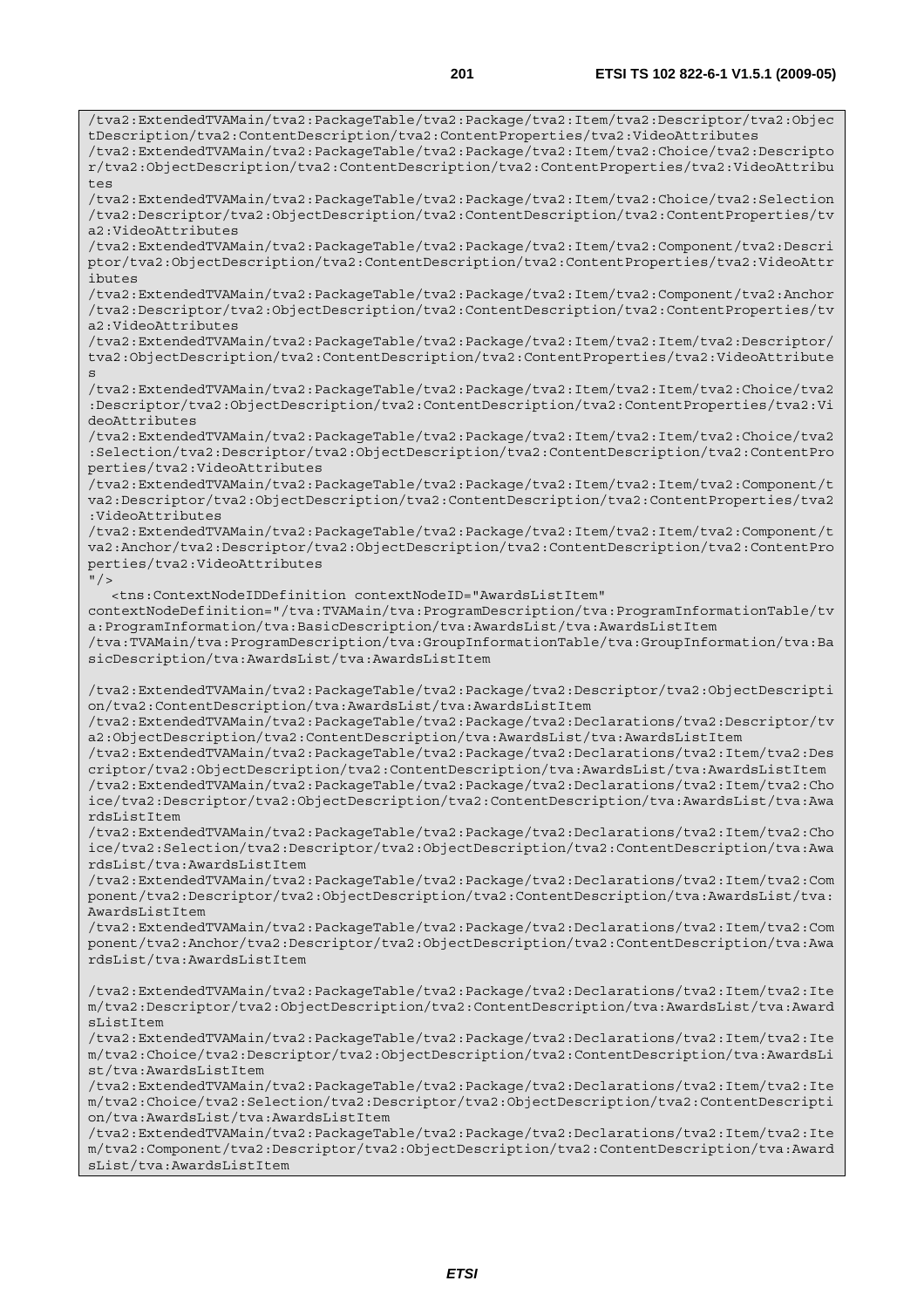/tva2:ExtendedTVAMain/tva2:PackageTable/tva2:Package/tva2:Declarations/tva2:Item/tva2:Ite m/tva2:Component/tva2:Anchor/tva2:Descriptor/tva2:ObjectDescription/tva2:ContentDescripti on/tva:AwardsList/tva:AwardsListItem /tva2:ExtendedTVAMain/tva2:PackageTable/tva2:Package/tva2:Declarations/tva2:Component/tva 2:Descriptor/tva2:ObjectDescription/tva2:ContentDescription/tva:AwardsList/tva:AwardsList Item /tva2:ExtendedTVAMain/tva2:PackageTable/tva2:Package/tva2:Declarations/tva2:Component/tva 2:Anchor/tva2:Descriptor/tva2:ObjectDescription/tva2:ContentDescription/tva:AwardsList/tv a:AwardsListItem /tva2:ExtendedTVAMain/tva2:PackageTable/tva2:Package/tva2:Declarations/tva2:Anchor/tva2:D escriptor/tva2:ObjectDescription/tva2:ContentDescription/tva:AwardsList/tva:AwardsListIte m /tva2:ExtendedTVAMain/tva2:PackageTable/tva2:Package/tva2:Item/tva2:Descriptor/tva2:Objec tDescription/tva2:ContentDescription/tva:AwardsList/tva:AwardsListItem /tva2:ExtendedTVAMain/tva2:PackageTable/tva2:Package/tva2:Item/tva2:Choice/tva2:Descripto r/tva2:ObjectDescription/tva2:ContentDescription/tva:AwardsList/tva:AwardsListItem /tva2:ExtendedTVAMain/tva2:PackageTable/tva2:Package/tva2:Item/tva2:Choice/tva2:Selection /tva2:Descriptor/tva2:ObjectDescription/tva2:ContentDescription/tva:AwardsList/tva:Awards ListItem /tva2:ExtendedTVAMain/tva2:PackageTable/tva2:Package/tva2:Item/tva2:Component/tva2:Descri ptor/tva2:ObjectDescription/tva2:ContentDescription/tva:AwardsList/tva:AwardsListItem /tva2:ExtendedTVAMain/tva2:PackageTable/tva2:Package/tva2:Item/tva2:Component/tva2:Anchor /tva2:Descriptor/tva2:ObjectDescription/tva2:ContentDescription/tva:AwardsList/tva:Awards ListItem /tva2:ExtendedTVAMain/tva2:PackageTable/tva2:Package/tva2:Item/tva2:Item/tva2:Descriptor/ tva2:ObjectDescription/tva2:ContentDescription/tva:AwardsList/tva:AwardsListItem /tva2:ExtendedTVAMain/tva2:PackageTable/tva2:Package/tva2:Item/tva2:Item/tva2:Choice/tva2 :Descriptor/tva2:ObjectDescription/tva2:ContentDescription/tva:AwardsList/tva:AwardsListI  $t$ em /tva2:ExtendedTVAMain/tva2:PackageTable/tva2:Package/tva2:Item/tva2:Item/tva2:Choice/tva2 :Selection/tva2:Descriptor/tva2:ObjectDescription/tva2:ContentDescription/tva:AwardsList/ tva:AwardsListItem /tva2:ExtendedTVAMain/tva2:PackageTable/tva2:Package/tva2:Item/tva2:Item/tva2:Component/t va2:Descriptor/tva2:ObjectDescription/tva2:ContentDescription/tva:AwardsList/tva:AwardsLi stItem /tva2:ExtendedTVAMain/tva2:PackageTable/tva2:Package/tva2:Item/tva2:Item/tva2:Component/t va2:Anchor/tva2:Descriptor/tva2:ObjectDescription/tva2:ContentDescription/tva:AwardsList/ tva:AwardsListItem  $''$  / > <tns:ContextNodeIDDefinition contextNodeID="Price" contextNodeDefinition="/tva:TVAMain/tva:ProgramDescription/tva:ProgramInformationTable/tv a:ProgramInformation/tva:BasicDescription/tva:PurchaseList/tva:PurchaseItem/tva:Price /tva:TVAMain/tva:ProgramDescription/tva:GroupInformationTable/tva:GroupInformation/tva:Ba sicDescription/tva:PurchaseList/tva:PurchaseItem/tva:Price /tva:TVAMain/tva:ProgramDescription/tva:ProgramLocationTable/tva:BroadcastEvent/tva:Insta nceDescription/tva:PurchaseList/tva:PurchaseItem/tva:Price /tva:TVAMain/tva:ProgramDescription/tva:ProgramLocationTable/tva:Schedule/tva:ScheduleEve nt/tva:PurchaseList/tva:PurchaseItem/tva:Price /tva:TVAMain/tva:ProgramDescription/tva:ProgramLocationTable/tva:OnDemandProgram/tva:Inst anceDescription/tva:PurchaseList/tva:PurchaseItem/tva:Price /tva:TVAMain/tva:ProgramDescription/tva:ProgramLocationTable/tva:OnDemandService/tva:OnDe mandProgram/tva:InstanceDescription/tva:PurchaseList/tva:PurchaseItem/tva:Price /tva:TVAMain/tva:ProgramDescription/tva:PurchaseInformationTable/tva:PurchaseInformation/ tva:Price /tva2:ExtendedTVAMain/tva2:PackageTable/tva2:Package/tva2:Descriptor/tva2:ObjectDescripti on/tva2:ContentDescription/tva:PurchaseList/tva:PurchaseItem/tva:Price /tva2:ExtendedTVAMain/tva2:PackageTable/tva2:Package/tva2:Declarations/tva2:Descriptor/tv a2:ObjectDescription/tva2:ContentDescription/tva:PurchaseList/tva:PurchaseItem/tva:Price /tva2:ExtendedTVAMain/tva2:PackageTable/tva2:Package/tva2:Declarations/tva2:Item/tva2:Des criptor/tva2:ObjectDescription/tva2:ContentDescription/tva:PurchaseList/tva:PurchaseItem/ tva:Price

/tva2:ExtendedTVAMain/tva2:PackageTable/tva2:Package/tva2:Declarations/tva2:Item/tva2:Cho ice/tva2:Descriptor/tva2:ObjectDescription/tva2:ContentDescription/tva:PurchaseList/tva:P urchaseItem/tva:Price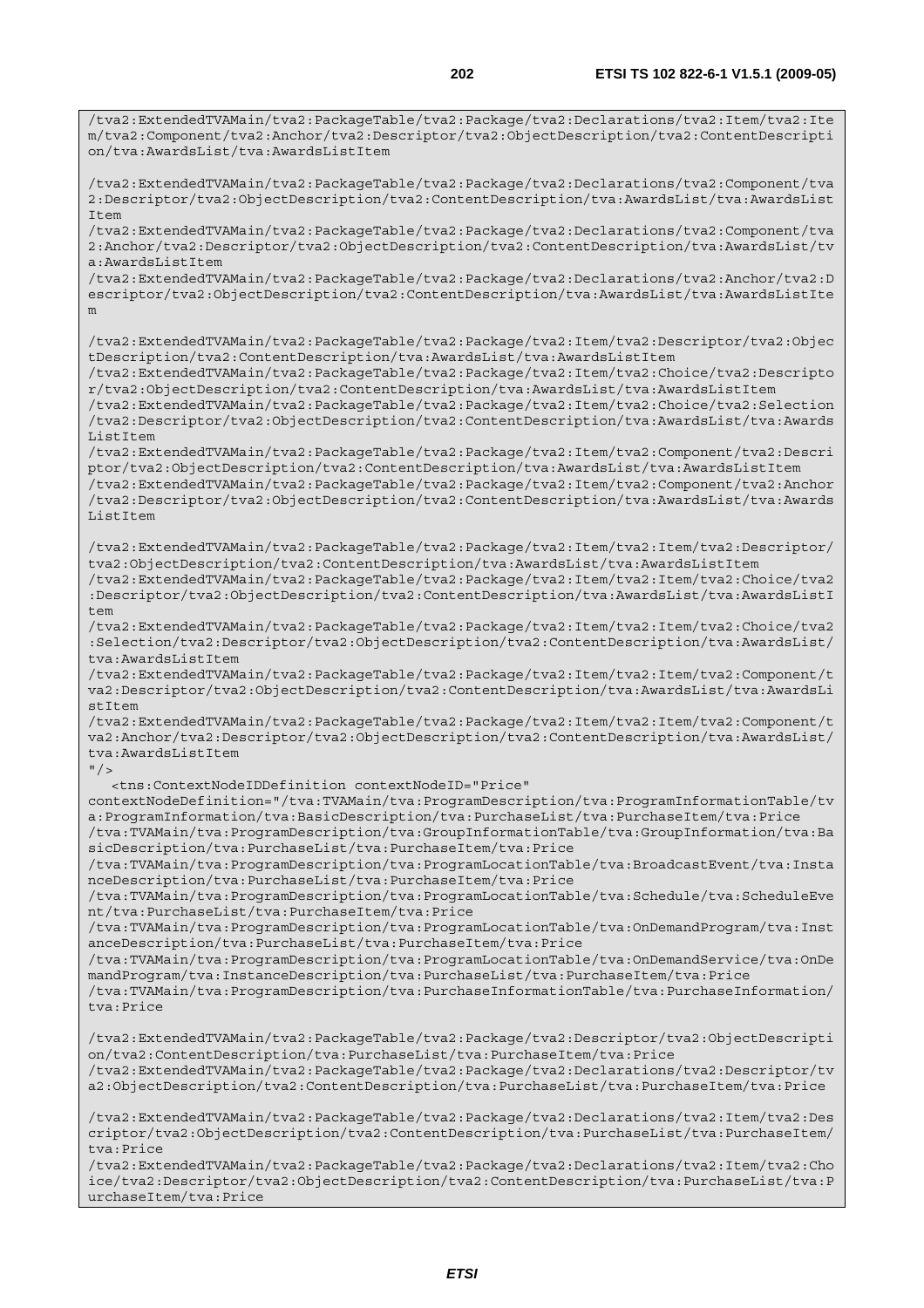/tva2:ExtendedTVAMain/tva2:PackageTable/tva2:Package/tva2:Declarations/tva2:Item/tva2:Cho ice/tva2:Selection/tva2:Descriptor/tva2:ObjectDescription/tva2:ContentDescription/tva:Pur chaseList/tva:PurchaseItem/tva:Price /tva2:ExtendedTVAMain/tva2:PackageTable/tva2:Package/tva2:Declarations/tva2:Item/tva2:Com ponent/tva2:Descriptor/tva2:ObjectDescription/tva2:ContentDescription/tva:PurchaseList/tv

a:PurchaseItem/tva:Price /tva2:ExtendedTVAMain/tva2:PackageTable/tva2:Package/tva2:Declarations/tva2:Item/tva2:Com ponent/tva2:Anchor/tva2:Descriptor/tva2:ObjectDescription/tva2:ContentDescription/tva:Pur chaseList/tva:PurchaseItem/tva:Price

/tva2:ExtendedTVAMain/tva2:PackageTable/tva2:Package/tva2:Declarations/tva2:Item/tva2:Ite m/tva2:Descriptor/tva2:ObjectDescription/tva2:ContentDescription/tva:PurchaseList/tva:Pur chaseItem/tva:Price

/tva2:ExtendedTVAMain/tva2:PackageTable/tva2:Package/tva2:Declarations/tva2:Item/tva2:Ite m/tva2:Choice/tva2:Descriptor/tva2:ObjectDescription/tva2:ContentDescription/tva:Purchase List/tva:PurchaseItem/tva:Price

/tva2:ExtendedTVAMain/tva2:PackageTable/tva2:Package/tva2:Declarations/tva2:Item/tva2:Ite m/tva2:Choice/tva2:Selection/tva2:Descriptor/tva2:ObjectDescription/tva2:ContentDescripti on/tva:PurchaseList/tva:PurchaseItem/tva:Price

/tva2:ExtendedTVAMain/tva2:PackageTable/tva2:Package/tva2:Declarations/tva2:Item/tva2:Ite m/tva2:Component/tva2:Descriptor/tva2:ObjectDescription/tva2:ContentDescription/tva:Purch aseList/tva:PurchaseItem/tva:Price

/tva2:ExtendedTVAMain/tva2:PackageTable/tva2:Package/tva2:Declarations/tva2:Item/tva2:Ite m/tva2:Component/tva2:Anchor/tva2:Descriptor/tva2:ObjectDescription/tva2:ContentDescripti on/tva:PurchaseList/tva:PurchaseItem/tva:Price

/tva2:ExtendedTVAMain/tva2:PackageTable/tva2:Package/tva2:Declarations/tva2:Component/tva 2:Descriptor/tva2:ObjectDescription/tva2:ContentDescription/tva:PurchaseList/tva:Purchase Item/tva:Price

/tva2:ExtendedTVAMain/tva2:PackageTable/tva2:Package/tva2:Declarations/tva2:Component/tva 2:Anchor/tva2:Descriptor/tva2:ObjectDescription/tva2:ContentDescription/tva:PurchaseList/ tva:PurchaseItem/tva:Price

/tva2:ExtendedTVAMain/tva2:PackageTable/tva2:Package/tva2:Declarations/tva2:Anchor/tva2:D escriptor/tva2:ObjectDescription/tva2:ContentDescription/tva:PurchaseList/tva:PurchaseIte m/tva:Price

/tva2:ExtendedTVAMain/tva2:PackageTable/tva2:Package/tva2:Item/tva2:Descriptor/tva2:Objec tDescription/tva2:ContentDescription/tva:PurchaseList/tva:PurchaseItem/tva:Price

/tva2:ExtendedTVAMain/tva2:PackageTable/tva2:Package/tva2:Item/tva2:Choice/tva2:Descripto r/tva2:ObjectDescription/tva2:ContentDescription/tva:PurchaseList/tva:PurchaseItem/tva:Pr ice

/tva2:ExtendedTVAMain/tva2:PackageTable/tva2:Package/tva2:Item/tva2:Choice/tva2:Selection /tva2:Descriptor/tva2:ObjectDescription/tva2:ContentDescription/tva:PurchaseList/tva:Purc haseItem/tva:Price

/tva2:ExtendedTVAMain/tva2:PackageTable/tva2:Package/tva2:Item/tva2:Component/tva2:Descri ptor/tva2:ObjectDescription/tva2:ContentDescription/tva:PurchaseList/tva:PurchaseItem/tva :Price

/tva2:ExtendedTVAMain/tva2:PackageTable/tva2:Package/tva2:Item/tva2:Component/tva2:Anchor /tva2:Descriptor/tva2:ObjectDescription/tva2:ContentDescription/tva:PurchaseList/tva:Purc haseItem/tva:Price

/tva2:ExtendedTVAMain/tva2:PackageTable/tva2:Package/tva2:Item/tva2:Item/tva2:Descriptor/ tva2:ObjectDescription/tva2:ContentDescription/tva:PurchaseList/tva:PurchaseItem/tva:Pric e

/tva2:ExtendedTVAMain/tva2:PackageTable/tva2:Package/tva2:Item/tva2:Item/tva2:Choice/tva2 :Descriptor/tva2:ObjectDescription/tva2:ContentDescription/tva:PurchaseList/tva:PurchaseI tem/tva:Price

/tva2:ExtendedTVAMain/tva2:PackageTable/tva2:Package/tva2:Item/tva2:Item/tva2:Choice/tva2 :Selection/tva2:Descriptor/tva2:ObjectDescription/tva2:ContentDescription/tva:PurchaseLis t/tva:PurchaseItem/tva:Price

/tva2:ExtendedTVAMain/tva2:PackageTable/tva2:Package/tva2:Item/tva2:Item/tva2:Component/t va2:Descriptor/tva2:ObjectDescription/tva2:ContentDescription/tva:PurchaseList/tva:Purcha seItem/tva:Price

/tva2:ExtendedTVAMain/tva2:PackageTable/tva2:Package/tva2:Item/tva2:Item/tva2:Component/t va2:Anchor/tva2:Descriptor/tva2:ObjectDescription/tva2:ContentDescription/tva:PurchaseLis t/tva:PurchaseItem/tva:Price

 $''$  /  $>$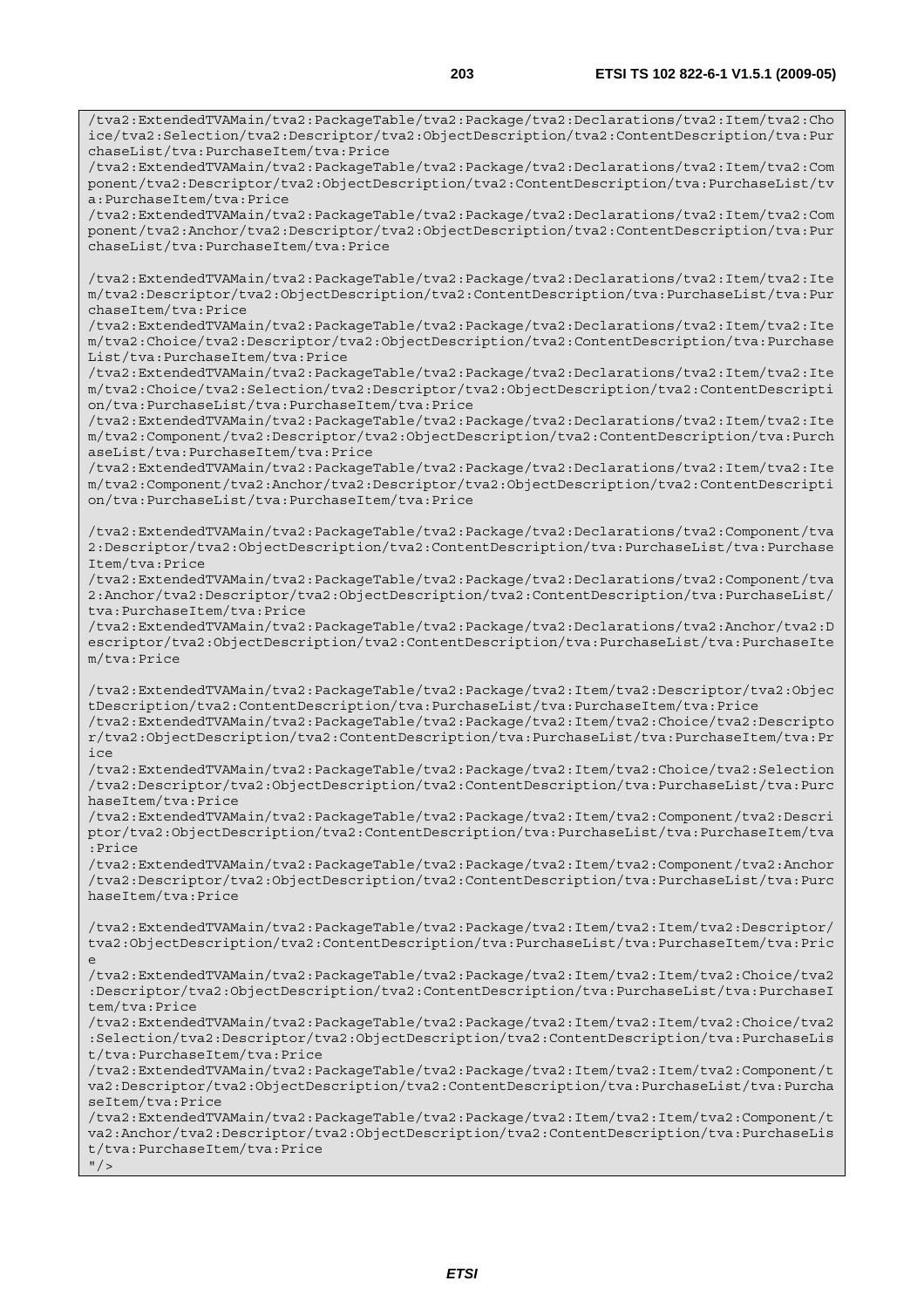$\leq$   $1 - \frac{1}{2}$ ######################################################################################## --> <!-- ContextNodeIDs with multiple xPath for RMPI -->  $<$ ! --######################################################################################## --> <tns:ContextNodeIDDefinition contextNodeID="ExtendRights" contextNodeDefinition="/tva:TVAMain/tva:ProgramDescription/tva:ProgramInformationTable/tv a:ProgramInformation/tva:BasicDescription/tva:PurchaseList/tva2:ExtendedPurchaseItem/tva2 :RMPIDescription/tva2:ExtendRights /tva:TVAMain/tva:ProgramDescription/tva:GroupInformationTable/tva:GroupInformation/tva:Ba sicDescription/tva:PurchaseList/tva2:ExtendedPurchaseItem/tva2:RMPIDescription/tva2:Exten dRights /tva:TVAMain/tva:ProgramDescription/tva:ProgramLocationTable/tva:BroadcastEvent/tva:Insta nceDescription/tva:PurchaseList/tva2:ExtendedPurchaseItem/tva2:RMPIDescription/tva2:Exten dRights /tva:TVAMain/tva:ProgramDescription/tva:ProgramLocationTable/tva:Schedule/tva:ScheduleEve nt/tva:PurchaseList/tva2:ExtendedPurchaseItem/tva2:RMPIDescription/tva2:ExtendRights /tva:TVAMain/tva:ProgramDescription/tva:ProgramLocationTable/tva:OnDemandProgram/tva:Inst anceDescription/tva2:ExtendedPurchaseItem/tva2:RMPIDescription/tva2:ExtendRights /tva:TVAMain/tva:ProgramDescription/tva:ProgramLocationTable/tva:OnDemandService/tva:OnDe mandProgram/tva:InstanceDescription/tva2:ExtendedPurchaseItem/tva2:RMPIDescription/tva2:E xtendRights /tva2:ExtendedTVAMain/tva2:RMPITable/tva2:RMPIDescription/tva2:ExtendRights"/> <tns:ContextNodeIDDefinition contextNodeID="AnyDomainRights" contextNodeDefinition="/tva:TVAMain/tva:ProgramDescription/tva:ProgramInformationTable/tv a:ProgramInformation/tva:BasicDescription/tva:PurchaseList/tva2:ExtendedPurchaseItem/tva2 :RMPIDescription/tva2:AnyDomainRights /tva:TVAMain/tva:ProgramDescription/tva:GroupInformationTable/tva:GroupInformation/tva:Ba sicDescription/tva:PurchaseList/tva2:ExtendedPurchaseItem/tva2:RMPIDescription/tva2:AnyDo mainRights /tva:TVAMain/tva:ProgramDescription/tva:ProgramLocationTable/tva:BroadcastEvent/tva:Insta nceDescription/tva:PurchaseList/tva2:ExtendedPurchaseItem/tva2:RMPIDescription/tva2:AnyDo mainRights /tva:TVAMain/tva:ProgramDescription/tva:ProgramLocationTable/tva:Schedule/tva:ScheduleEve nt/tva:PurchaseList/tva2:ExtendedPurchaseItem/tva2:RMPIDescription/tva2:AnyDomainRights /tva:TVAMain/tva:ProgramDescription/tva:ProgramLocationTable/tva:OnDemandProgram/tva:Inst anceDescription/tva2:ExtendedPurchaseItem/tva2:RMPIDescription/tva2:AnyDomainRights /tva:TVAMain/tva:ProgramDescription/tva:ProgramLocationTable/tva:OnDemandService/tva:OnDe mandProgram/tva:InstanceDescription/tva2:ExtendedPurchaseItem/tva2:RMPIDescription/tva2:A nyDomainRights /tva2:ExtendedTVAMain/tva2:RMPITable/tva2:RMPIDescription/tva2:AnyDomainRights"/> <tns:ContextNodeIDDefinition contextNodeID="ReceivingDomainRights" contextNodeDefinition="/tva:TVAMain/tva:ProgramDescription/tva:ProgramInformationTable/tv a:ProgramInformation/tva:BasicDescription/tva:PurchaseList/tva2:ExtendedPurchaseItem/tva2 :RMPIDescription/tva2:ReceivingDomainRights /tva:TVAMain/tva:ProgramDescription/tva:GroupInformationTable/tva:GroupInformation/tva:Ba sicDescription/tva:PurchaseList/tva2:ExtendedPurchaseItem/tva2:RMPIDescription/tva2:Recei vingDomainRights /tva:TVAMain/tva:ProgramDescription/tva:ProgramLocationTable/tva:BroadcastEvent/tva:Insta nceDescription/tva:PurchaseList/tva2:ExtendedPurchaseItem/tva2:RMPIDescription/tva2:Recei vingDomainRights /tva:TVAMain/tva:ProgramDescription/tva:ProgramLocationTable/tva:Schedule/tva:ScheduleEve nt/tva:PurchaseList/tva2:ExtendedPurchaseItem/tva2:RMPIDescription/tva2:ReceivingDomainRi ghts /tva:TVAMain/tva:ProgramDescription/tva:ProgramLocationTable/tva:OnDemandProgram/tva:Inst anceDescription/tva2:ExtendedPurchaseItem/tva2:RMPIDescription/tva2:ReceivingDomainRights /tva:TVAMain/tva:ProgramDescription/tva:ProgramLocationTable/tva:OnDemandService/tva:OnDe mandProgram/tva:InstanceDescription/tva2:ExtendedPurchaseItem/tva2:RMPIDescription/tva2:R eceivingDomainRights /tva2:ExtendedTVAMain/tva2:RMPITable/tva2:RMPIDescription/tva2:ReceivingDomainRights"/>  $\geq$   $\perp$   $\perp$ ######################################################################################## --> <!-- ContextNodeIDs for Package  $-$  -  $>$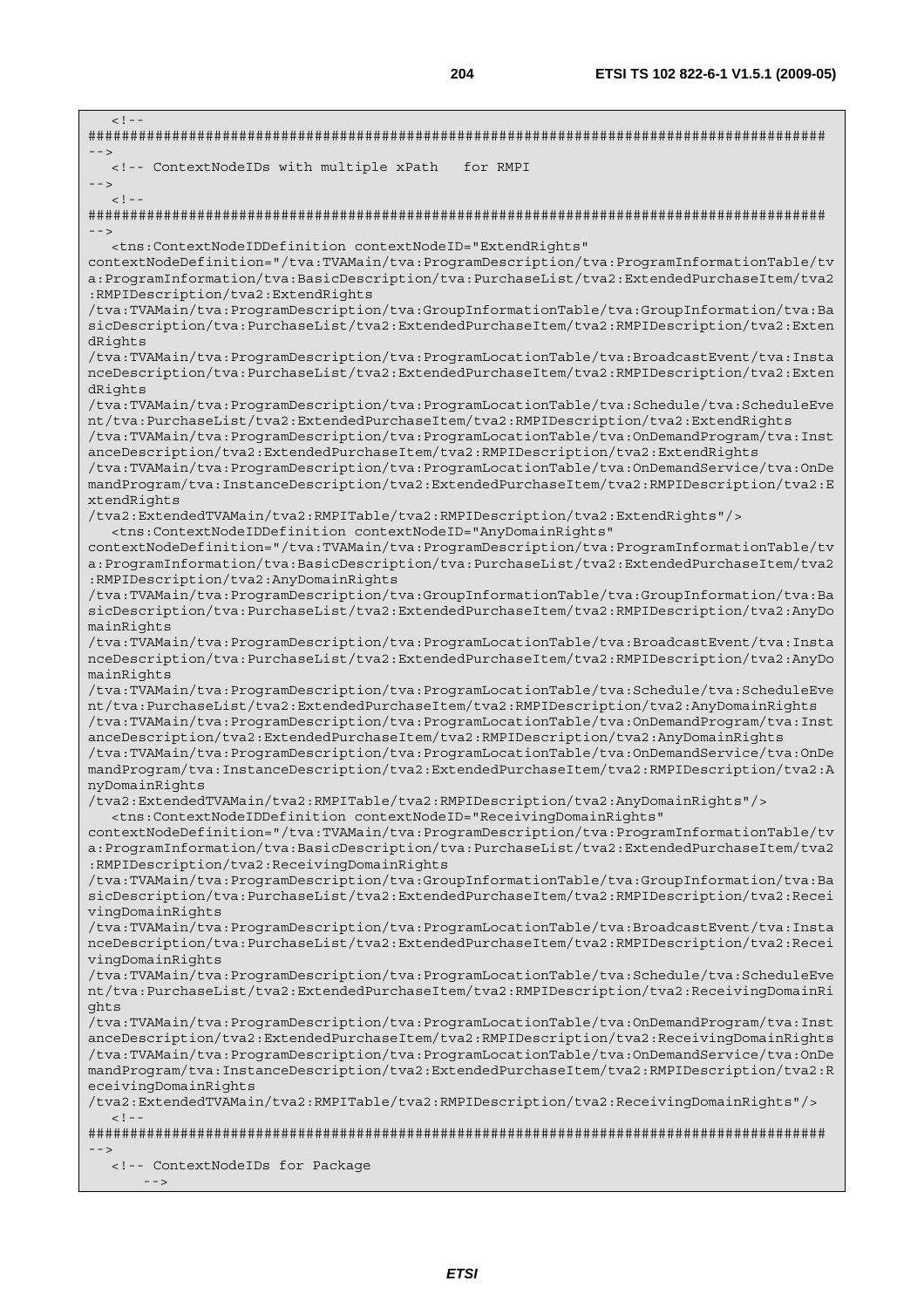$\lt$  !  $-$ ######################################################################################## --> <tns:ContextNodeIDDefinition contextNodeID="Package" contextNodeDefinition="/tva2:ExtendedTVAMain/tva2:PackageTable/tva2:Package"/> <tns:ContextNodeIDDefinition contextNodeID="ContentProperties" contextNodeDefinition=" /tva:TVAMain/tva:ProgramDescription/tva:ProgramInformationTable/tva:ProgramInformation/tv a2:ExtendedContentDescription/tva2:ContentProperties /tva:TVAMain/tva:ProgramDescription/tva:GroupInformationTable/tva:GroupInformation/tva2:E xtendedContentDescription/tva2:ContentProperties /tva2:ExtendedTVAMain/tva2:PackageTable/tva2:Package/tva2:Descriptor/tva2:ObjectDescripti on/tva2:ContentDescription/tva2:ContentProperties /tva2:ExtendedTVAMain/tva2:PackageTable/tva2:Package/tva2:Declarations/tva2:Descriptor/tv a2:ObjectDescription/tva2:ContentDescription/tva2:ContentProperties /tva2:ExtendedTVAMain/tva2:PackageTable/tva2:Package/tva2:Declarations/tva2:Item/tva2:Des criptor/tva2:ObjectDescription/tva2:ContentDescription/tva2:ContentProperties /tva2:ExtendedTVAMain/tva2:PackageTable/tva2:Package/tva2:Declarations/tva2:Item/tva2:Cho ice/tva2:Descriptor/tva2:ObjectDescription/tva2:ContentDescription/tva2:ContentProperties /tva2:ExtendedTVAMain/tva2:PackageTable/tva2:Package/tva2:Declarations/tva2:Item/tva2:Cho ice/tva2:Selection/tva2:Descriptor/tva2:ObjectDescription/tva2:ContentDescription/tva2:Co ntentProperties /tva2:ExtendedTVAMain/tva2:PackageTable/tva2:Package/tva2:Declarations/tva2:Item/tva2:Com ponent/tva2:Descriptor/tva2:ObjectDescription/tva2:ContentDescription/tva2:ContentPropert ies /tva2:ExtendedTVAMain/tva2:PackageTable/tva2:Package/tva2:Declarations/tva2:Item/tva2:Com ponent/tva2:Anchor/tva2:Descriptor/tva2:ObjectDescription/tva2:ContentDescription/tva2:Co ntentProperties /tva2:ExtendedTVAMain/tva2:PackageTable/tva2:Package/tva2:Declarations/tva2:Item/tva2:Ite m/tva2:Descriptor/tva2:ObjectDescription/tva2:ContentDescription/tva2:ContentProperties /tva2:ExtendedTVAMain/tva2:PackageTable/tva2:Package/tva2:Declarations/tva2:Item/tva2:Ite m/tva2:Choice/tva2:Descriptor/tva2:ObjectDescription/tva2:ContentDescription/tva2:Content Properties /tva2:ExtendedTVAMain/tva2:PackageTable/tva2:Package/tva2:Declarations/tva2:Item/tva2:Ite m/tva2:Choice/tva2:Selection/tva2:Descriptor/tva2:ObjectDescription/tva2:ContentDescripti on/tva2:ContentProperties /tva2:ExtendedTVAMain/tva2:PackageTable/tva2:Package/tva2:Declarations/tva2:Item/tva2:Ite m/tva2:Component/tva2:Descriptor/tva2:ObjectDescription/tva2:ContentDescription/tva2:Cont entProperties /tva2:ExtendedTVAMain/tva2:PackageTable/tva2:Package/tva2:Declarations/tva2:Item/tva2:Ite m/tva2:Component/tva2:Anchor/tva2:Descriptor/tva2:ObjectDescription/tva2:ContentDescripti on/tva2:ContentProperties /tva2:ExtendedTVAMain/tva2:PackageTable/tva2:Package/tva2:Declarations/tva2:Component/tva 2:Descriptor/tva2:ObjectDescription/tva2:ContentDescription/tva2:ContentProperties /tva2:ExtendedTVAMain/tva2:PackageTable/tva2:Package/tva2:Declarations/tva2:Component/tva 2:Anchor/tva2:Descriptor/tva2:ObjectDescription/tva2:ContentDescription/tva2:ContentPrope rties /tva2:ExtendedTVAMain/tva2:PackageTable/tva2:Package/tva2:Declarations/tva2:Anchor/tva2:D escriptor/tva2:ObjectDescription/tva2:ContentDescription/tva2:ContentProperties /tva2:ExtendedTVAMain/tva2:PackageTable/tva2:Package/tva2:Item/tva2:Descriptor/tva2:Objec tDescription/tva2:ContentDescription/tva2:ContentProperties /tva2:ExtendedTVAMain/tva2:PackageTable/tva2:Package/tva2:Item/tva2:Choice/tva2:Descripto r/tva2:ObjectDescription/tva2:ContentDescription/tva2:ContentProperties /tva2:ExtendedTVAMain/tva2:PackageTable/tva2:Package/tva2:Item/tva2:Choice/tva2:Selection /tva2:Descriptor/tva2:ObjectDescription/tva2:ContentDescription/tva2:ContentProperties /tva2:ExtendedTVAMain/tva2:PackageTable/tva2:Package/tva2:Item/tva2:Component/tva2:Descri ptor/tva2:ObjectDescription/tva2:ContentDescription/tva2:ContentProperties /tva2:ExtendedTVAMain/tva2:PackageTable/tva2:Package/tva2:Item/tva2:Component/tva2:Anchor /tva2:Descriptor/tva2:ObjectDescription/tva2:ContentDescription/tva2:ContentProperties /tva2:ExtendedTVAMain/tva2:PackageTable/tva2:Package/tva2:Item/tva2:Item/tva2:Descriptor/ tva2:ObjectDescription/tva2:ContentDescription/tva2:ContentProperties /tva2:ExtendedTVAMain/tva2:PackageTable/tva2:Package/tva2:Item/tva2:Item/tva2:Choice/tva2 :Descriptor/tva2:ObjectDescription/tva2:ContentDescription/tva2:ContentProperties /tva2:ExtendedTVAMain/tva2:PackageTable/tva2:Package/tva2:Item/tva2:Item/tva2:Choice/tva2 :Selection/tva2:Descriptor/tva2:ObjectDescription/tva2:ContentDescription/tva2:ContentPro perties /tva2:ExtendedTVAMain/tva2:PackageTable/tva2:Package/tva2:Item/tva2:Item/tva2:Component/t va2:Descriptor/tva2:ObjectDescription/tva2:ContentDescription/tva2:ContentProperties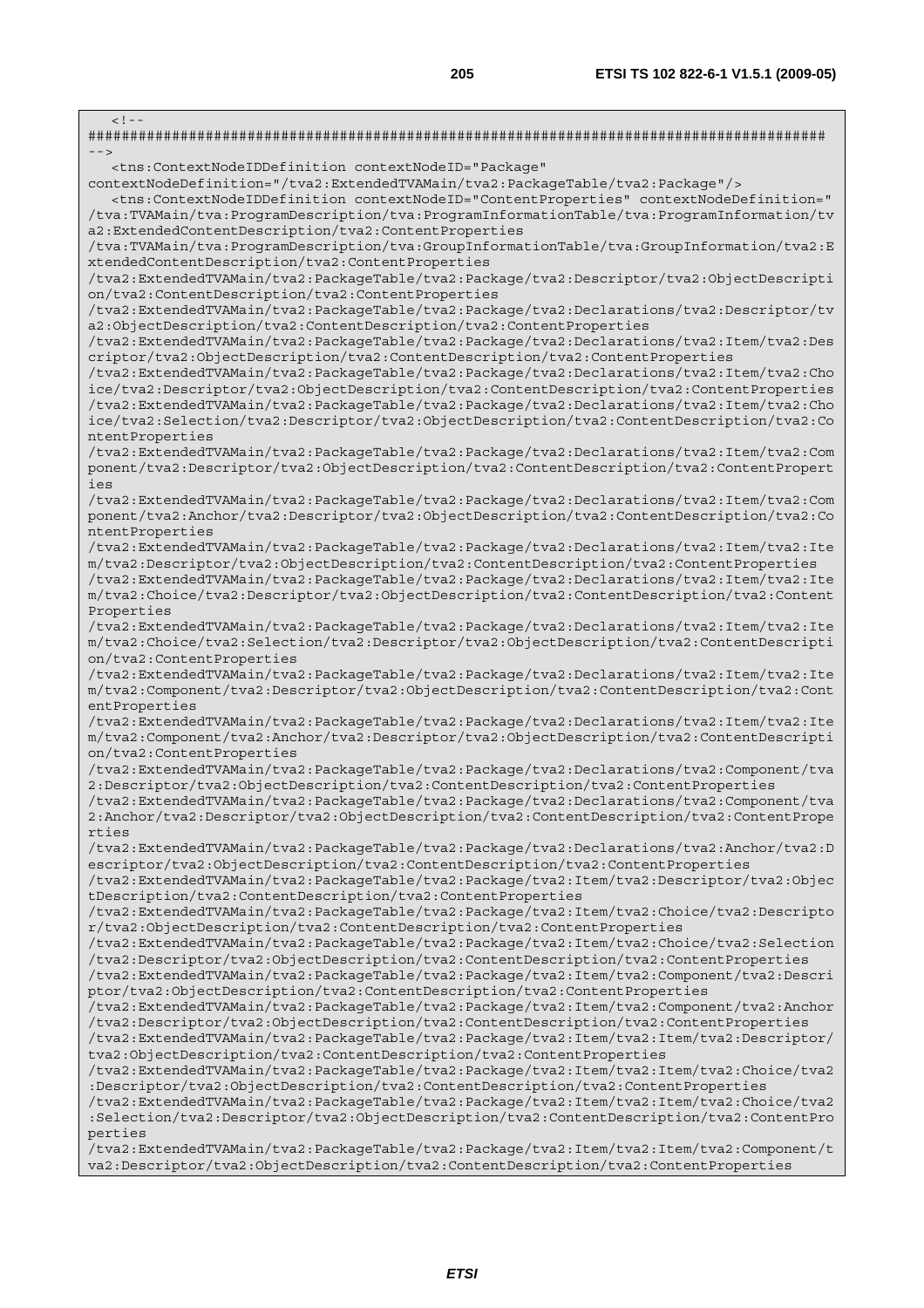/tva2:ExtendedTVAMain/tva2:PackageTable/tva2:Package/tva2:Item/tva2:Item/tva2:Component/t va2:Anchor/tva2:Descriptor/tva2:ObjectDescription/tva2:ContentDescription/tva2:ContentPro perties  $\mathsf{H}/\mathsf{S}$  $\geq$  1  $-$ ######################################################################################## --> <!-- ContextNodeIDs for Various types of Contents -->  $<$ ! - -######################################################################################## -->  $\langle$ ! -######################################################################################## --> <!-- ContextNodeID for AudioContent in Package -->  $<$ ! --######################################################################################## --> <tns:ContextNodeIDDefinition contextNodeID="AudioContent" contextNodeDefinition=" /tva:TVAMain/tva:ProgramDescription/tva:ProgramInformationTable/tva:ProgramInformation/tv a2:ExtendedContentDescription/tva2:ContentProperties/tva2:AudioAttributes /tva:TVAMain/tva:ProgramDescription/tva:GroupInformationTable/tva:GroupInformation/tva2:E xtendedContentDescription/tva2:ContentProperties/tva2:AudioAttributes /tva2:ExtendedTVAMain/tva2:PackageTable/tva2:Package/tva2:Descriptor/tva2:ObjectDescripti on/tva2:ContentDescription/tva2:ContentProperties/tva2:AudioAttributes /tva2:ExtendedTVAMain/tva2:PackageTable/tva2:Package/tva2:Declarations/tva2:Descriptor/tv a2:ObjectDescription/tva2:ContentDescription/tva2:ContentProperties/tva2:AudioAttributes /tva2:ExtendedTVAMain/tva2:PackageTable/tva2:Package/tva2:Declarations/tva2:Item/tva2:Des criptor/tva2:ObjectDescription/tva2:ContentDescription/tva2:ContentProperties/tva2:AudioA ttributes /tva2:ExtendedTVAMain/tva2:PackageTable/tva2:Package/tva2:Declarations/tva2:Item/tva2:Cho ice/tva2:Descriptor/tva2:ObjectDescription/tva2:ContentDescription/tva2:ContentProperties /tva2:AudioAttributes /tva2:ExtendedTVAMain/tva2:PackageTable/tva2:Package/tva2:Declarations/tva2:Item/tva2:Cho ice/tva2:Selection/tva2:Descriptor/tva2:ObjectDescription/tva2:ContentDescription/tva2:Co ntentProperties/tva2:AudioAttributes /tva2:ExtendedTVAMain/tva2:PackageTable/tva2:Package/tva2:Declarations/tva2:Item/tva2:Com ponent/tva2:Descriptor/tva2:ObjectDescription/tva2:ContentDescription/tva2:ContentPropert ies/tva2:AudioAttributes /tva2:ExtendedTVAMain/tva2:PackageTable/tva2:Package/tva2:Declarations/tva2:Item/tva2:Com ponent/tva2:Anchor/tva2:Descriptor/tva2:ObjectDescription/tva2:ContentDescription/tva2:Co ntentProperties/tva2:AudioAttributes /tva2:ExtendedTVAMain/tva2:PackageTable/tva2:Package/tva2:Declarations/tva2:Item/tva2:Ite m/tva2:Descriptor/tva2:ObjectDescription/tva2:ContentDescription/tva2:ContentProperties/t va2:AudioAttributes /tva2:ExtendedTVAMain/tva2:PackageTable/tva2:Package/tva2:Declarations/tva2:Item/tva2:Ite m/tva2:Choice/tva2:Descriptor/tva2:ObjectDescription/tva2:ContentDescription/tva2:Content Properties/tva2:AudioAttributes /tva2:ExtendedTVAMain/tva2:PackageTable/tva2:Package/tva2:Declarations/tva2:Item/tva2:Ite m/tva2:Choice/tva2:Selection/tva2:Descriptor/tva2:ObjectDescription/tva2:ContentDescripti on/tva2:ContentProperties/tva2:AudioAttributes /tva2:ExtendedTVAMain/tva2:PackageTable/tva2:Package/tva2:Declarations/tva2:Item/tva2:Ite m/tva2:Component/tva2:Descriptor/tva2:ObjectDescription/tva2:ContentDescription/tva2:Cont entProperties/tva2:AudioAttributes /tva2:ExtendedTVAMain/tva2:PackageTable/tva2:Package/tva2:Declarations/tva2:Item/tva2:Ite m/tva2:Component/tva2:Anchor/tva2:Descriptor/tva2:ObjectDescription/tva2:ContentDescripti on/tva2:ContentProperties/tva2:AudioAttributes /tva2:ExtendedTVAMain/tva2:PackageTable/tva2:Package/tva2:Declarations/tva2:Component/tva 2:Descriptor/tva2:ObjectDescription/tva2:ContentDescription/tva2:ContentProperties/tva2:A udioAttributes /tva2:ExtendedTVAMain/tva2:PackageTable/tva2:Package/tva2:Declarations/tva2:Component/tva 2:Anchor/tva2:Descriptor/tva2:ObjectDescription/tva2:ContentDescription/tva2:ContentPrope rties/tva2:AudioAttributes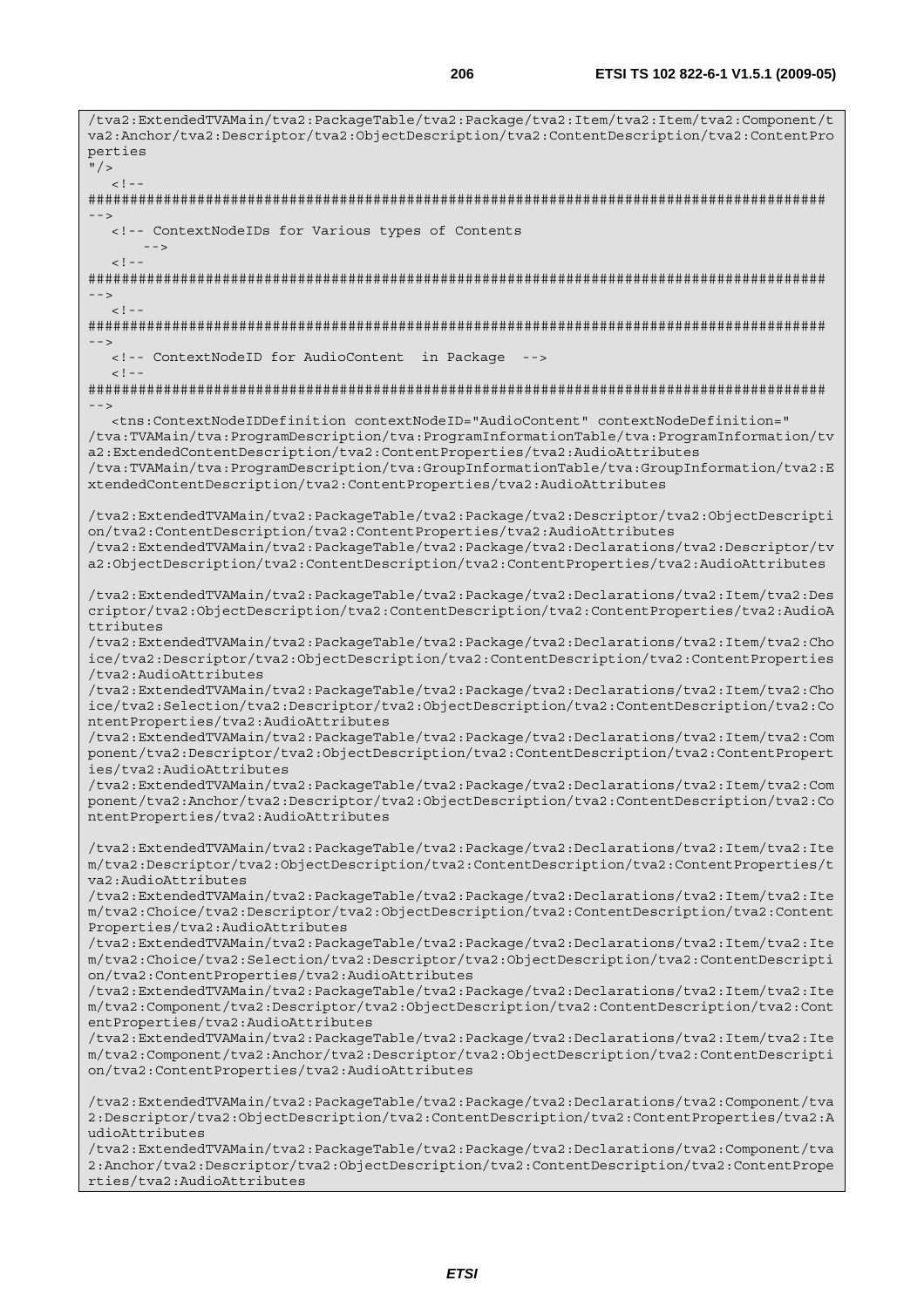/tva2:ExtendedTVAMain/tva2:PackageTable/tva2:Package/tva2:Declarations/tva2:Anchor/tva2:D

escriptor/tva2:ObjectDescription/tva2:ContentDescription/tva2:ContentProperties/tva2:Audi oAttributes /tva2:ExtendedTVAMain/tva2:PackageTable/tva2:Package/tva2:Item/tva2:Descriptor/tva2:Objec tDescription/tva2:ContentDescription/tva2:ContentProperties/tva2:AudioAttributes /tva2:ExtendedTVAMain/tva2:PackageTable/tva2:Package/tva2:Item/tva2:Choice/tva2:Descripto r/tva2:ObjectDescription/tva2:ContentDescription/tva2:ContentProperties/tva2:AudioAttribu  $t \geq t$ /tva2:ExtendedTVAMain/tva2:PackageTable/tva2:Package/tva2:Item/tva2:Choice/tva2:Selection /tva2:Descriptor/tva2:ObjectDescription/tva2:ContentDescription/tva2:ContentProperties/tv a2:AudioAttributes /tva2:ExtendedTVAMain/tva2:PackageTable/tva2:Package/tva2:Item/tva2:Component/tva2:Descri ptor/tva2:ObjectDescription/tva2:ContentDescription/tva2:ContentProperties/tva2:AudioAttr ibutes /tva2:ExtendedTVAMain/tva2:PackageTable/tva2:Package/tva2:Item/tva2:Component/tva2:Anchor /tva2:Descriptor/tva2:ObjectDescription/tva2:ContentDescription/tva2:ContentProperties/tv a2:AudioAttributes /tva2:ExtendedTVAMain/tva2:PackageTable/tva2:Package/tva2:Item/tva2:Item/tva2:Descriptor/ tva2:ObjectDescription/tva2:ContentDescription/tva2:ContentProperties/tva2:AudioAttribute s /tva2:ExtendedTVAMain/tva2:PackageTable/tva2:Package/tva2:Item/tva2:Item/tva2:Choice/tva2 :Descriptor/tva2:ObjectDescription/tva2:ContentDescription/tva2:ContentProperties/tva2:Au dioAttributes /tva2:ExtendedTVAMain/tva2:PackageTable/tva2:Package/tva2:Item/tva2:Item/tva2:Choice/tva2 :Selection/tva2:Descriptor/tva2:ObjectDescription/tva2:ContentDescription/tva2:ContentPro perties/tva2:AudioAttributes /tva2:ExtendedTVAMain/tva2:PackageTable/tva2:Package/tva2:Item/tva2:Item/tva2:Component/t va2:Descriptor/tva2:ObjectDescription/tva2:ContentDescription/tva2:ContentProperties/tva2 :AudioAttributes /tva2:ExtendedTVAMain/tva2:PackageTable/tva2:Package/tva2:Item/tva2:Item/tva2:Component/t va2:Anchor/tva2:Descriptor/tva2:ObjectDescription/tva2:ContentDescription/tva2:ContentPro perties/tva2:AudioAttributes  $"$  / >  $\langle$ ! --######################################################################################## --> <!-- ContextNodeID for VideoContent in Package -->  $<$ ! - -######################################################################################## --> <tns:ContextNodeIDDefinition contextNodeID="VideoContent" contextNodeDefinition=" /tva:TVAMain/tva:ProgramDescription/tva:ProgramInformationTable/tva:ProgramInformation/tv a2:ExtendedContentDescription/tva2:ContentProperties/tva2:VideoAttributes /tva:TVAMain/tva:ProgramDescription/tva:GroupInformationTable/tva:GroupInformation/tva2:E xtendedContentDescription/tva2:ContentProperties/tva2:VideoAttributes /tva2:ExtendedTVAMain/tva2:PackageTable/tva2:Package/tva2:Descriptor/tva2:ObjectDescripti on/tva2:ContentDescription/tva2:ContentProperties/tva2:VideoAttributes /tva2:ExtendedTVAMain/tva2:PackageTable/tva2:Package/tva2:Declarations/tva2:Descriptor/tv a2:ObjectDescription/tva2:ContentDescription/tva2:ContentProperties/tva2:VideoAttributes /tva2:ExtendedTVAMain/tva2:PackageTable/tva2:Package/tva2:Declarations/tva2:Item/tva2:Des criptor/tva2:ObjectDescription/tva2:ContentDescription/tva2:ContentProperties/tva2:VideoA ttributes /tva2:ExtendedTVAMain/tva2:PackageTable/tva2:Package/tva2:Declarations/tva2:Item/tva2:Cho ice/tva2:Descriptor/tva2:ObjectDescription/tva2:ContentDescription/tva2:ContentProperties /tva2:VideoAttributes /tva2:ExtendedTVAMain/tva2:PackageTable/tva2:Package/tva2:Declarations/tva2:Item/tva2:Cho ice/tva2:Selection/tva2:Descriptor/tva2:ObjectDescription/tva2:ContentDescription/tva2:Co ntentProperties/tva2:VideoAttributes /tva2:ExtendedTVAMain/tva2:PackageTable/tva2:Package/tva2:Declarations/tva2:Item/tva2:Com ponent/tva2:Descriptor/tva2:ObjectDescription/tva2:ContentDescription/tva2:ContentPropert ies/tva2:VideoAttributes /tva2:ExtendedTVAMain/tva2:PackageTable/tva2:Package/tva2:Declarations/tva2:Item/tva2:Com ponent/tva2:Anchor/tva2:Descriptor/tva2:ObjectDescription/tva2:ContentDescription/tva2:Co ntentProperties/tva2:VideoAttributes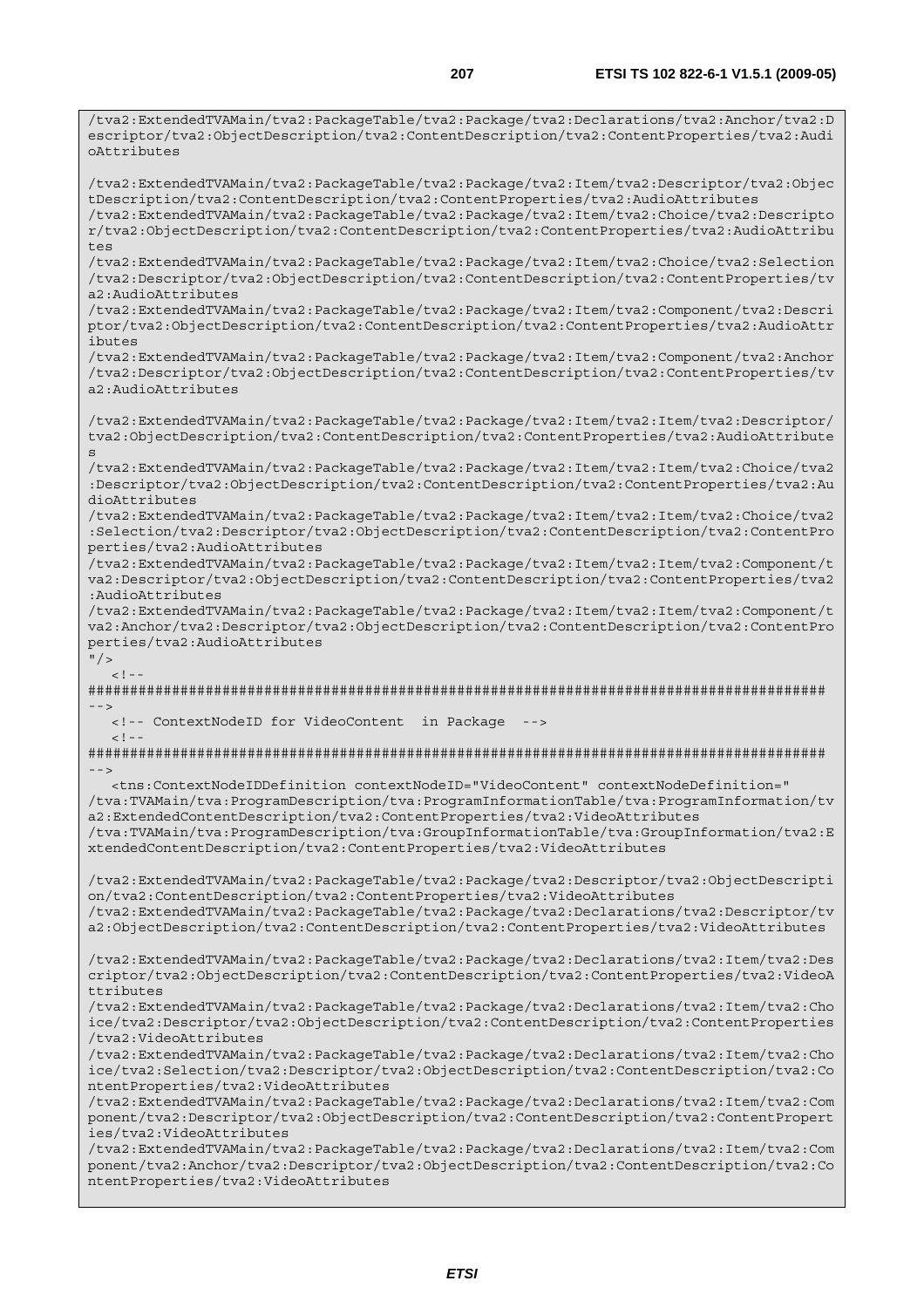/tva2:ExtendedTVAMain/tva2:PackageTable/tva2:Package/tva2:Declarations/tva2:Item/tva2:Ite

m/tva2:Descriptor/tva2:ObjectDescription/tva2:ContentDescription/tva2:ContentProperties/t va2:VideoAttributes /tva2:ExtendedTVAMain/tva2:PackageTable/tva2:Package/tva2:Declarations/tva2:Item/tva2:Ite m/tva2:Choice/tva2:Descriptor/tva2:ObjectDescription/tva2:ContentDescription/tva2:Content Properties/tva2:VideoAttributes /tva2:ExtendedTVAMain/tva2:PackageTable/tva2:Package/tva2:Declarations/tva2:Item/tva2:Ite m/tva2:Choice/tva2:Selection/tva2:Descriptor/tva2:ObjectDescription/tva2:ContentDescripti on/tva2:ContentProperties/tva2:VideoAttributes /tva2:ExtendedTVAMain/tva2:PackageTable/tva2:Package/tva2:Declarations/tva2:Item/tva2:Ite m/tva2:Component/tva2:Descriptor/tva2:ObjectDescription/tva2:ContentDescription/tva2:Cont entProperties/tva2:VideoAttributes /tva2:ExtendedTVAMain/tva2:PackageTable/tva2:Package/tva2:Declarations/tva2:Item/tva2:Ite m/tva2:Component/tva2:Anchor/tva2:Descriptor/tva2:ObjectDescription/tva2:ContentDescripti on/tva2:ContentProperties/tva2:VideoAttributes /tva2:ExtendedTVAMain/tva2:PackageTable/tva2:Package/tva2:Declarations/tva2:Component/tva 2:Descriptor/tva2:ObjectDescription/tva2:ContentDescription/tva2:ContentProperties/tva2:V ideoAttributes /tva2:ExtendedTVAMain/tva2:PackageTable/tva2:Package/tva2:Declarations/tva2:Component/tva 2:Anchor/tva2:Descriptor/tva2:ObjectDescription/tva2:ContentDescription/tva2:ContentPrope rties/tva2:VideoAttributes /tva2:ExtendedTVAMain/tva2:PackageTable/tva2:Package/tva2:Declarations/tva2:Anchor/tva2:D escriptor/tva2:ObjectDescription/tva2:ContentDescription/tva2:ContentProperties/tva2:Vide oAttributes /tva2:ExtendedTVAMain/tva2:PackageTable/tva2:Package/tva2:Item/tva2:Descriptor/tva2:Objec tDescription/tva2:ContentDescription/tva2:ContentProperties/tva2:VideoAttributes /tva2:ExtendedTVAMain/tva2:PackageTable/tva2:Package/tva2:Item/tva2:Choice/tva2:Descripto r/tva2:ObjectDescription/tva2:ContentDescription/tva2:ContentProperties/tva2:VideoAttribu tes /tva2:ExtendedTVAMain/tva2:PackageTable/tva2:Package/tva2:Item/tva2:Choice/tva2:Selection /tva2:Descriptor/tva2:ObjectDescription/tva2:ContentDescription/tva2:ContentProperties/tv a2:VideoAttributes /tva2:ExtendedTVAMain/tva2:PackageTable/tva2:Package/tva2:Item/tva2:Component/tva2:Descri ptor/tva2:ObjectDescription/tva2:ContentDescription/tva2:ContentProperties/tva2:VideoAttr ibutes /tva2:ExtendedTVAMain/tva2:PackageTable/tva2:Package/tva2:Item/tva2:Component/tva2:Anchor /tva2:Descriptor/tva2:ObjectDescription/tva2:ContentDescription/tva2:ContentProperties/tv a2:VideoAttributes /tva2:ExtendedTVAMain/tva2:PackageTable/tva2:Package/tva2:Item/tva2:Item/tva2:Descriptor/ tva2:ObjectDescription/tva2:ContentDescription/tva2:ContentProperties/tva2:VideoAttribute /tva2:ExtendedTVAMain/tva2:PackageTable/tva2:Package/tva2:Item/tva2:Item/tva2:Choice/tva2 :Descriptor/tva2:ObjectDescription/tva2:ContentDescription/tva2:ContentProperties/tva2:Vi deoAttributes /tva2:ExtendedTVAMain/tva2:PackageTable/tva2:Package/tva2:Item/tva2:Item/tva2:Choice/tva2 :Selection/tva2:Descriptor/tva2:ObjectDescription/tva2:ContentDescription/tva2:ContentPro perties/tva2:VideoAttributes /tva2:ExtendedTVAMain/tva2:PackageTable/tva2:Package/tva2:Item/tva2:Item/tva2:Component/t va2:Descriptor/tva2:ObjectDescription/tva2:ContentDescription/tva2:ContentProperties/tva2 :VideoAttributes /tva2:ExtendedTVAMain/tva2:PackageTable/tva2:Package/tva2:Item/tva2:Item/tva2:Component/t va2:Anchor/tva2:Descriptor/tva2:ObjectDescription/tva2:ContentDescription/tva2:ContentPro perties/tva2:VideoAttributes  $"$  / >  $\geq$   $\frac{1}{2}$ . ######################################################################################## --> <!-- ContextNodeID for StillImageContent in Package -->  $\lt$  ! - -######################################################################################## -->

s

 <tns:ContextNodeIDDefinition contextNodeID="StillImageContent" contextNodeDefinition=" /tva:TVAMain/tva:ProgramDescription/tva:ProgramInformationTable/tva:ProgramInformation/tv a2:ExtendedContentDescription/tva2:ContentProperties/tva2:StillImageContentAttributes /tva:TVAMain/tva:ProgramDescription/tva:GroupInformationTable/tva:GroupInformation/tva2:E xtendedContentDescription/tva2:ContentProperties/tva2:StillImageContentAttributes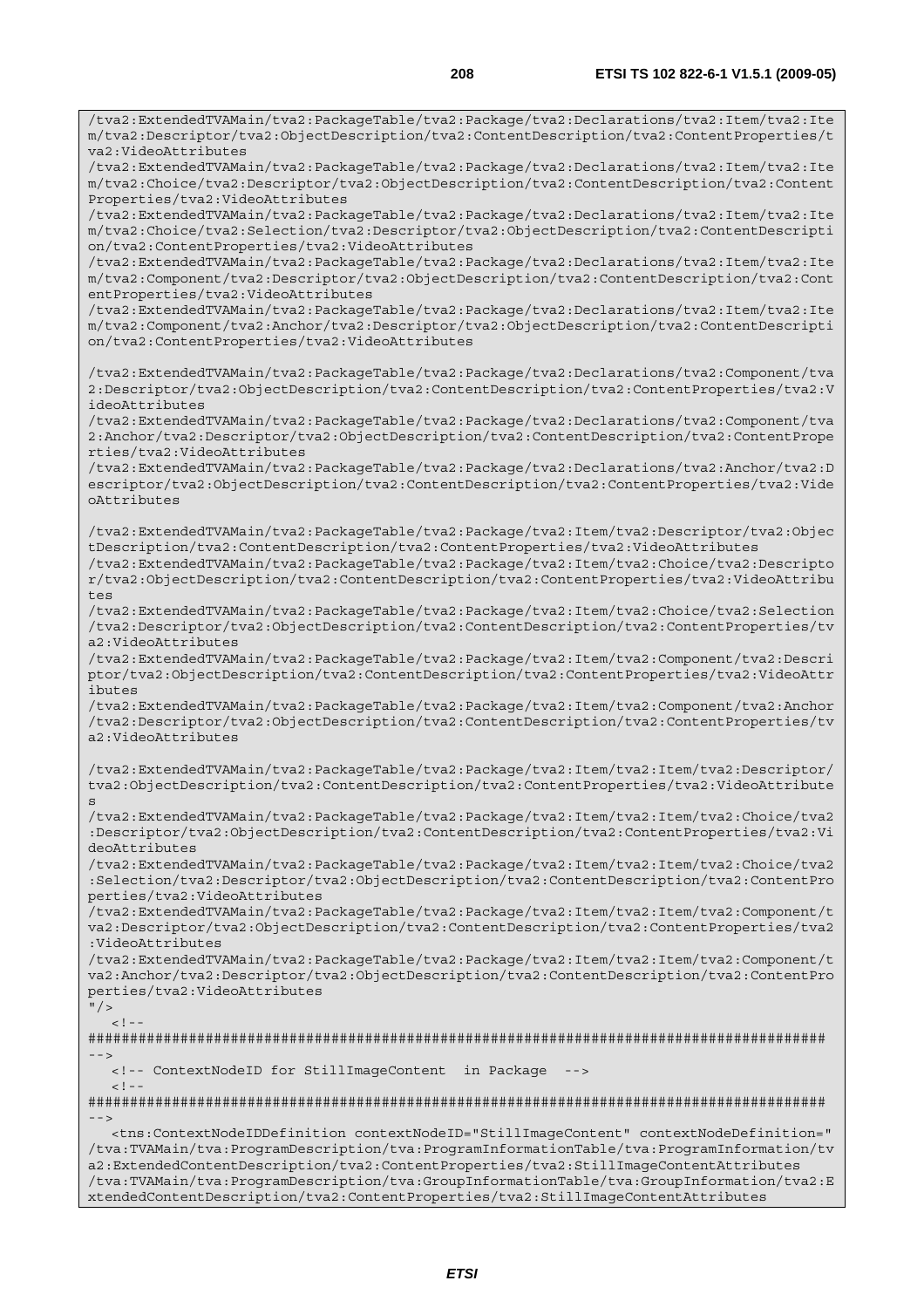/tva2:ExtendedTVAMain/tva2:PackageTable/tva2:Package/tva2:Descriptor/tva2:ObjectDescripti on/tva2:ContentDescription/tva2:ContentProperties/tva2:StillImageContentAttributes /tva2:ExtendedTVAMain/tva2:PackageTable/tva2:Package/tva2:Declarations/tva2:Descriptor/tv a2:ObjectDescription/tva2:ContentDescription/tva2:ContentProperties/tva2:StillImageConten tAttributes

/tva2:ExtendedTVAMain/tva2:PackageTable/tva2:Package/tva2:Declarations/tva2:Item/tva2:Des criptor/tva2:ObjectDescription/tva2:ContentDescription/tva2:ContentProperties/tva2:StillI mageContentAttributes

/tva2:ExtendedTVAMain/tva2:PackageTable/tva2:Package/tva2:Declarations/tva2:Item/tva2:Cho ice/tva2:Descriptor/tva2:ObjectDescription/tva2:ContentDescription/tva2:ContentProperties /tva2:StillImageContentAttributes

/tva2:ExtendedTVAMain/tva2:PackageTable/tva2:Package/tva2:Declarations/tva2:Item/tva2:Cho ice/tva2:Selection/tva2:Descriptor/tva2:ObjectDescription/tva2:ContentDescription/tva2:Co ntentProperties/tva2:StillImageContentAttributes

/tva2:ExtendedTVAMain/tva2:PackageTable/tva2:Package/tva2:Declarations/tva2:Item/tva2:Com ponent/tva2:Descriptor/tva2:ObjectDescription/tva2:ContentDescription/tva2:ContentPropert ies/tva2:StillImageContentAttributes

/tva2:ExtendedTVAMain/tva2:PackageTable/tva2:Package/tva2:Declarations/tva2:Item/tva2:Com ponent/tva2:Anchor/tva2:Descriptor/tva2:ObjectDescription/tva2:ContentDescription/tva2:Co ntentProperties/tva2:StillImageContentAttributes

/tva2:ExtendedTVAMain/tva2:PackageTable/tva2:Package/tva2:Declarations/tva2:Item/tva2:Ite m/tva2:Descriptor/tva2:ObjectDescription/tva2:ContentDescription/tva2:ContentProperties/t va2:StillImageContentAttributes

/tva2:ExtendedTVAMain/tva2:PackageTable/tva2:Package/tva2:Declarations/tva2:Item/tva2:Ite m/tva2:Choice/tva2:Descriptor/tva2:ObjectDescription/tva2:ContentDescription/tva2:Content Properties/tva2:StillImageContentAttributes

/tva2:ExtendedTVAMain/tva2:PackageTable/tva2:Package/tva2:Declarations/tva2:Item/tva2:Ite m/tva2:Choice/tva2:Selection/tva2:Descriptor/tva2:ObjectDescription/tva2:ContentDescripti on/tva2:ContentProperties/tva2:StillImageContentAttributes

/tva2:ExtendedTVAMain/tva2:PackageTable/tva2:Package/tva2:Declarations/tva2:Item/tva2:Ite m/tva2:Component/tva2:Descriptor/tva2:ObjectDescription/tva2:ContentDescription/tva2:Cont entProperties/tva2:StillImageContentAttributes

/tva2:ExtendedTVAMain/tva2:PackageTable/tva2:Package/tva2:Declarations/tva2:Item/tva2:Ite m/tva2:Component/tva2:Anchor/tva2:Descriptor/tva2:ObjectDescription/tva2:ContentDescripti on/tva2:ContentProperties/tva2:StillImageContentAttributes

/tva2:ExtendedTVAMain/tva2:PackageTable/tva2:Package/tva2:Declarations/tva2:Component/tva 2:Descriptor/tva2:ObjectDescription/tva2:ContentDescription/tva2:ContentProperties/tva2:S tillImageContentAttributes

/tva2:ExtendedTVAMain/tva2:PackageTable/tva2:Package/tva2:Declarations/tva2:Component/tva 2:Anchor/tva2:Descriptor/tva2:ObjectDescription/tva2:ContentDescription/tva2:ContentPrope rties/tva2:StillImageContentAttributes

/tva2:ExtendedTVAMain/tva2:PackageTable/tva2:Package/tva2:Declarations/tva2:Anchor/tva2:D escriptor/tva2:ObjectDescription/tva2:ContentDescription/tva2:ContentProperties/tva2:Stil lImageContentAttributes

/tva2:ExtendedTVAMain/tva2:PackageTable/tva2:Package/tva2:Item/tva2:Descriptor/tva2:Objec tDescription/tva2:ContentDescription/tva2:ContentProperties/tva2:StillImageContentAttribu tes

/tva2:ExtendedTVAMain/tva2:PackageTable/tva2:Package/tva2:Item/tva2:Choice/tva2:Descripto r/tva2:ObjectDescription/tva2:ContentDescription/tva2:ContentProperties/tva2:StillImageCo ntentAttributes

/tva2:ExtendedTVAMain/tva2:PackageTable/tva2:Package/tva2:Item/tva2:Choice/tva2:Selection /tva2:Descriptor/tva2:ObjectDescription/tva2:ContentDescription/tva2:ContentProperties/tv a2:StillImageContentAttributes

/tva2:ExtendedTVAMain/tva2:PackageTable/tva2:Package/tva2:Item/tva2:Component/tva2:Descri ptor/tva2:ObjectDescription/tva2:ContentDescription/tva2:ContentProperties/tva2:StillImag eContentAttributes

/tva2:ExtendedTVAMain/tva2:PackageTable/tva2:Package/tva2:Item/tva2:Component/tva2:Anchor /tva2:Descriptor/tva2:ObjectDescription/tva2:ContentDescription/tva2:ContentProperties/tv a2:StillImageContentAttributes

/tva2:ExtendedTVAMain/tva2:PackageTable/tva2:Package/tva2:Item/tva2:Item/tva2:Descriptor/ tva2:ObjectDescription/tva2:ContentDescription/tva2:ContentProperties/tva2:StillImageCont entAttributes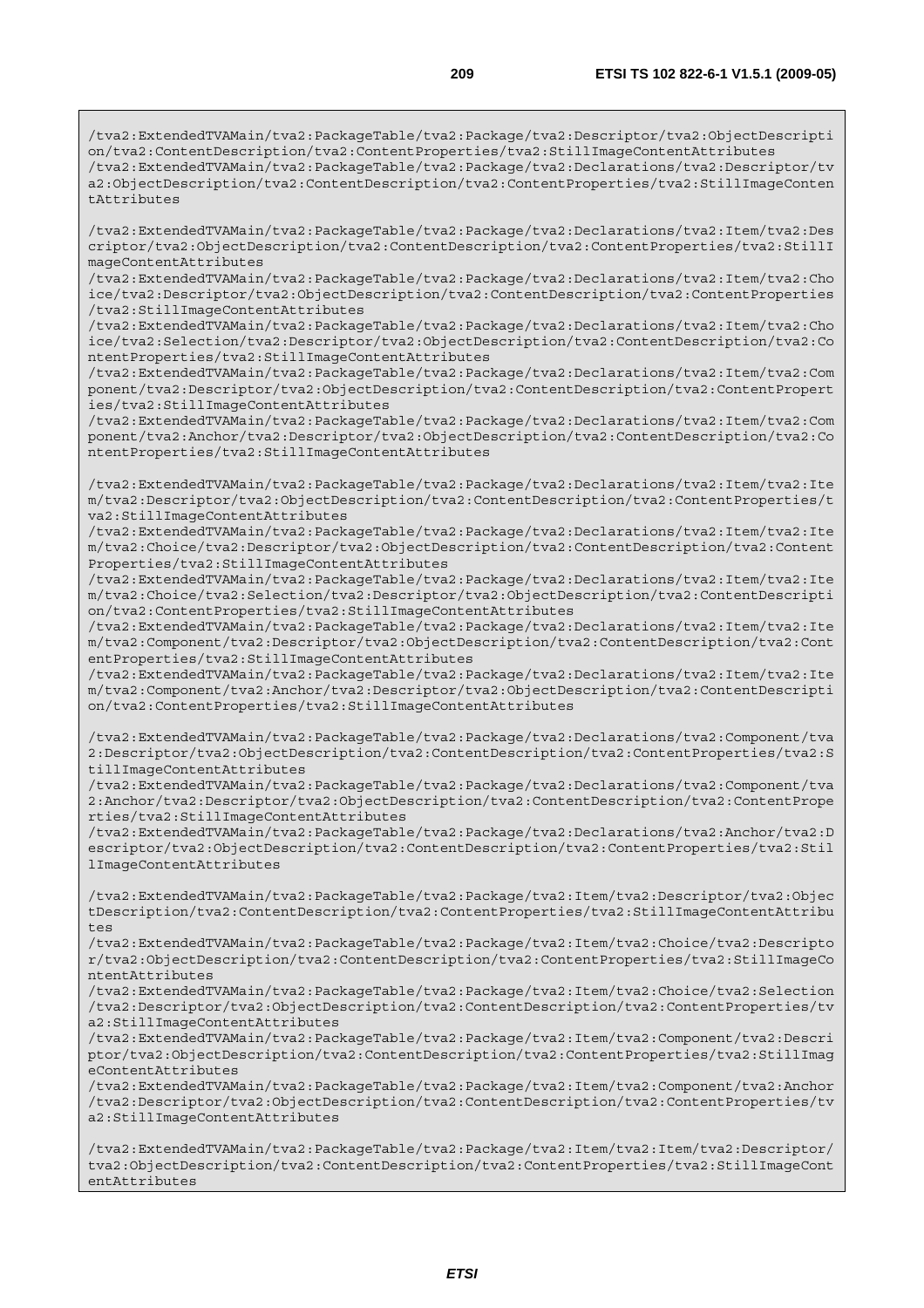/tva2:ExtendedTVAMain/tva2:PackageTable/tva2:Package/tva2:Item/tva2:Item/tva2:Choice/tva2 :Descriptor/tva2:ObjectDescription/tva2:ContentDescription/tva2:ContentProperties/tva2:St illImageContentAttributes /tva2:ExtendedTVAMain/tva2:PackageTable/tva2:Package/tva2:Item/tva2:Item/tva2:Choice/tva2 :Selection/tva2:Descriptor/tva2:ObjectDescription/tva2:ContentDescription/tva2:ContentPro perties/tva2:StillImageContentAttributes /tva2:ExtendedTVAMain/tva2:PackageTable/tva2:Package/tva2:Item/tva2:Item/tva2:Component/t va2:Descriptor/tva2:ObjectDescription/tva2:ContentDescription/tva2:ContentProperties/tva2 :StillImageContentAttributes /tva2:ExtendedTVAMain/tva2:PackageTable/tva2:Package/tva2:Item/tva2:Item/tva2:Component/t va2:Anchor/tva2:Descriptor/tva2:ObjectDescription/tva2:ContentDescription/tva2:ContentPro perties/tva2:StillImageContentAttributes  $\frac{1}{2}$  $\geq$  1 ######################################################################################## --> <!-- ContextNodeID for TextContent in Package -->  $<$ ! --######################################################################################## --> <tns:ContextNodeIDDefinition contextNodeID="TextContent" contextNodeDefinition=" /tva:TVAMain/tva:ProgramDescription/tva:ProgramInformationTable/tva:ProgramInformation/tv a2:ExtendedContentDescription/tva2:ContentProperties/tva2:TextContentAttributes /tva:TVAMain/tva:ProgramDescription/tva:GroupInformationTable/tva:GroupInformation/tva2:E xtendedContentDescription/tva2:ContentProperties/tva2:TextContentAttributes /tva2:ExtendedTVAMain/tva2:PackageTable/tva2:Package/tva2:Descriptor/tva2:ObjectDescripti on/tva2:ContentDescription/tva2:ContentProperties/tva2:TextContentAttributes /tva2:ExtendedTVAMain/tva2:PackageTable/tva2:Package/tva2:Declarations/tva2:Descriptor/tv a2:ObjectDescription/tva2:ContentDescription/tva2:ContentProperties/tva2:TextContentAttri butes /tva2:ExtendedTVAMain/tva2:PackageTable/tva2:Package/tva2:Declarations/tva2:Item/tva2:Des criptor/tva2:ObjectDescription/tva2:ContentDescription/tva2:ContentProperties/tva2:TextCo ntentAttributes /tva2:ExtendedTVAMain/tva2:PackageTable/tva2:Package/tva2:Declarations/tva2:Item/tva2:Cho ice/tva2:Descriptor/tva2:ObjectDescription/tva2:ContentDescription/tva2:ContentProperties /tva2:TextContentAttributes /tva2:ExtendedTVAMain/tva2:PackageTable/tva2:Package/tva2:Declarations/tva2:Item/tva2:Cho ice/tva2:Selection/tva2:Descriptor/tva2:ObjectDescription/tva2:ContentDescription/tva2:Co ntentProperties/tva2:TextContentAttributes /tva2:ExtendedTVAMain/tva2:PackageTable/tva2:Package/tva2:Declarations/tva2:Item/tva2:Com ponent/tva2:Descriptor/tva2:ObjectDescription/tva2:ContentDescription/tva2:ContentPropert ies/tva2:TextContentAttributes /tva2:ExtendedTVAMain/tva2:PackageTable/tva2:Package/tva2:Declarations/tva2:Item/tva2:Com ponent/tva2:Anchor/tva2:Descriptor/tva2:ObjectDescription/tva2:ContentDescription/tva2:Co ntentProperties/tva2:TextContentAttributes /tva2:ExtendedTVAMain/tva2:PackageTable/tva2:Package/tva2:Declarations/tva2:Item/tva2:Ite m/tva2:Descriptor/tva2:ObjectDescription/tva2:ContentDescription/tva2:ContentProperties/t va2:TextContentAttributes /tva2:ExtendedTVAMain/tva2:PackageTable/tva2:Package/tva2:Declarations/tva2:Item/tva2:Ite m/tva2:Choice/tva2:Descriptor/tva2:ObjectDescription/tva2:ContentDescription/tva2:Content Properties/tva2:TextContentAttributes /tva2:ExtendedTVAMain/tva2:PackageTable/tva2:Package/tva2:Declarations/tva2:Item/tva2:Ite m/tva2:Choice/tva2:Selection/tva2:Descriptor/tva2:ObjectDescription/tva2:ContentDescripti on/tva2:ContentProperties/tva2:TextContentAttributes /tva2:ExtendedTVAMain/tva2:PackageTable/tva2:Package/tva2:Declarations/tva2:Item/tva2:Ite m/tva2:Component/tva2:Descriptor/tva2:ObjectDescription/tva2:ContentDescription/tva2:Cont entProperties/tva2:TextContentAttributes /tva2:ExtendedTVAMain/tva2:PackageTable/tva2:Package/tva2:Declarations/tva2:Item/tva2:Ite m/tva2:Component/tva2:Anchor/tva2:Descriptor/tva2:ObjectDescription/tva2:ContentDescripti on/tva2:ContentProperties/tva2:TextContentAttributes

/tva2:ExtendedTVAMain/tva2:PackageTable/tva2:Package/tva2:Declarations/tva2:Component/tva 2:Descriptor/tva2:ObjectDescription/tva2:ContentDescription/tva2:ContentProperties/tva2:T extContentAttributes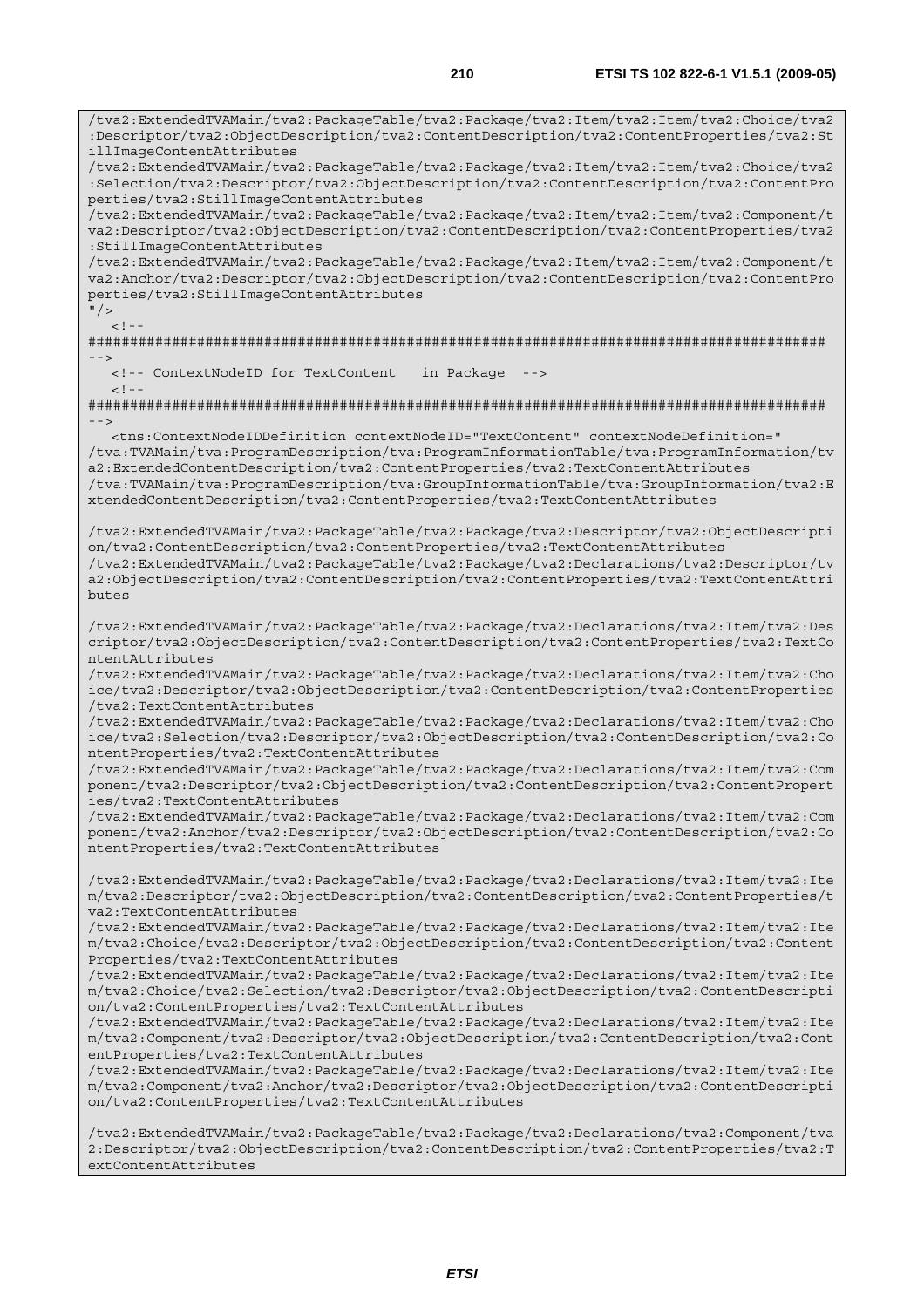/tva2:ExtendedTVAMain/tva2:PackageTable/tva2:Package/tva2:Declarations/tva2:Component/tva 2:Anchor/tva2:Descriptor/tva2:ObjectDescription/tva2:ContentDescription/tva2:ContentPrope rties/tva2:TextContentAttributes /tva2:ExtendedTVAMain/tva2:PackageTable/tva2:Package/tva2:Declarations/tva2:Anchor/tva2:D escriptor/tva2:ObjectDescription/tva2:ContentDescription/tva2:ContentProperties/tva2:Text ContentAttributes /tva2:ExtendedTVAMain/tva2:PackageTable/tva2:Package/tva2:Item/tva2:Descriptor/tva2:Objec tDescription/tva2:ContentDescription/tva2:ContentProperties/tva2:TextContentAttributes /tva2:ExtendedTVAMain/tva2:PackageTable/tva2:Package/tva2:Item/tva2:Choice/tva2:Descripto r/tva2:ObjectDescription/tva2:ContentDescription/tva2:ContentProperties/tva2:TextContentA ttributes /tva2:ExtendedTVAMain/tva2:PackageTable/tva2:Package/tva2:Item/tva2:Choice/tva2:Selection /tva2:Descriptor/tva2:ObjectDescription/tva2:ContentDescription/tva2:ContentProperties/tv a2:TextContentAttributes /tva2:ExtendedTVAMain/tva2:PackageTable/tva2:Package/tva2:Item/tva2:Component/tva2:Descri ptor/tva2:ObjectDescription/tva2:ContentDescription/tva2:ContentProperties/tva2:TextConte ntAttributes /tva2:ExtendedTVAMain/tva2:PackageTable/tva2:Package/tva2:Item/tva2:Component/tva2:Anchor /tva2:Descriptor/tva2:ObjectDescription/tva2:ContentDescription/tva2:ContentProperties/tv a2:TextContentAttributes /tva2:ExtendedTVAMain/tva2:PackageTable/tva2:Package/tva2:Item/tva2:Item/tva2:Descriptor/ tva2:ObjectDescription/tva2:ContentDescription/tva2:ContentProperties/tva2:TextContentAtt ributes /tva2:ExtendedTVAMain/tva2:PackageTable/tva2:Package/tva2:Item/tva2:Item/tva2:Choice/tva2 :Descriptor/tva2:ObjectDescription/tva2:ContentDescription/tva2:ContentProperties/tva2:Te xtContentAttributes /tva2:ExtendedTVAMain/tva2:PackageTable/tva2:Package/tva2:Item/tva2:Item/tva2:Choice/tva2 :Selection/tva2:Descriptor/tva2:ObjectDescription/tva2:ContentDescription/tva2:ContentPro perties/tva2:TextContentAttributes /tva2:ExtendedTVAMain/tva2:PackageTable/tva2:Package/tva2:Item/tva2:Item/tva2:Component/t va2:Descriptor/tva2:ObjectDescription/tva2:ContentDescription/tva2:ContentProperties/tva2 :TextContentAttributes /tva2:ExtendedTVAMain/tva2:PackageTable/tva2:Package/tva2:Item/tva2:Item/tva2:Component/t va2:Anchor/tva2:Descriptor/tva2:ObjectDescription/tva2:ContentDescription/tva2:ContentPro perties/tva2:TextContentAttributes  $"$  / >  $\leq 1$ ######################################################################################## --> <!-- ContextNodeID for DataBroadcastingContent in Package -->  $<$ ! --######################################################################################## --> <tns:ContextNodeIDDefinition contextNodeID="DataBroadcastingContent" contextNodeDefinition=" /tva:TVAMain/tva:ProgramDescription/tva:ProgramInformationTable/tva:ProgramInformation/tv a2:ExtendedContentDescription/tva2:ContentProperties/tva2:DataBroadcastingContextAttribut es /tva:TVAMain/tva:ProgramDescription/tva:GroupInformationTable/tva:GroupInformation/tva2:E xtendedContentDescription/tva2:ContentProperties/tva2:DataBroadcastingContextAttributes /tva2:ExtendedTVAMain/tva2:PackageTable/tva2:Package/tva2:Descriptor/tva2:ObjectDescripti on/tva2:ContentDescription/tva2:ContentProperties/tva2:DataBroadcastingContextAttributes /tva2:ExtendedTVAMain/tva2:PackageTable/tva2:Package/tva2:Declarations/tva2:Descriptor/tv a2:ObjectDescription/tva2:ContentDescription/tva2:ContentProperties/tva2:DataBroadcasting ContextAttributes /tva2:ExtendedTVAMain/tva2:PackageTable/tva2:Package/tva2:Declarations/tva2:Item/tva2:Des criptor/tva2:ObjectDescription/tva2:ContentDescription/tva2:ContentProperties/tva2:DataBr oadcastingContextAttributes /tva2:ExtendedTVAMain/tva2:PackageTable/tva2:Package/tva2:Declarations/tva2:Item/tva2:Cho ice/tva2:Descriptor/tva2:ObjectDescription/tva2:ContentDescription/tva2:ContentProperties /tva2:DataBroadcastingContextAttributes /tva2:ExtendedTVAMain/tva2:PackageTable/tva2:Package/tva2:Declarations/tva2:Item/tva2:Cho ice/tva2:Selection/tva2:Descriptor/tva2:ObjectDescription/tva2:ContentDescription/tva2:Co

*ETSI* 

ntentProperties/tva2:DataBroadcastingContextAttributes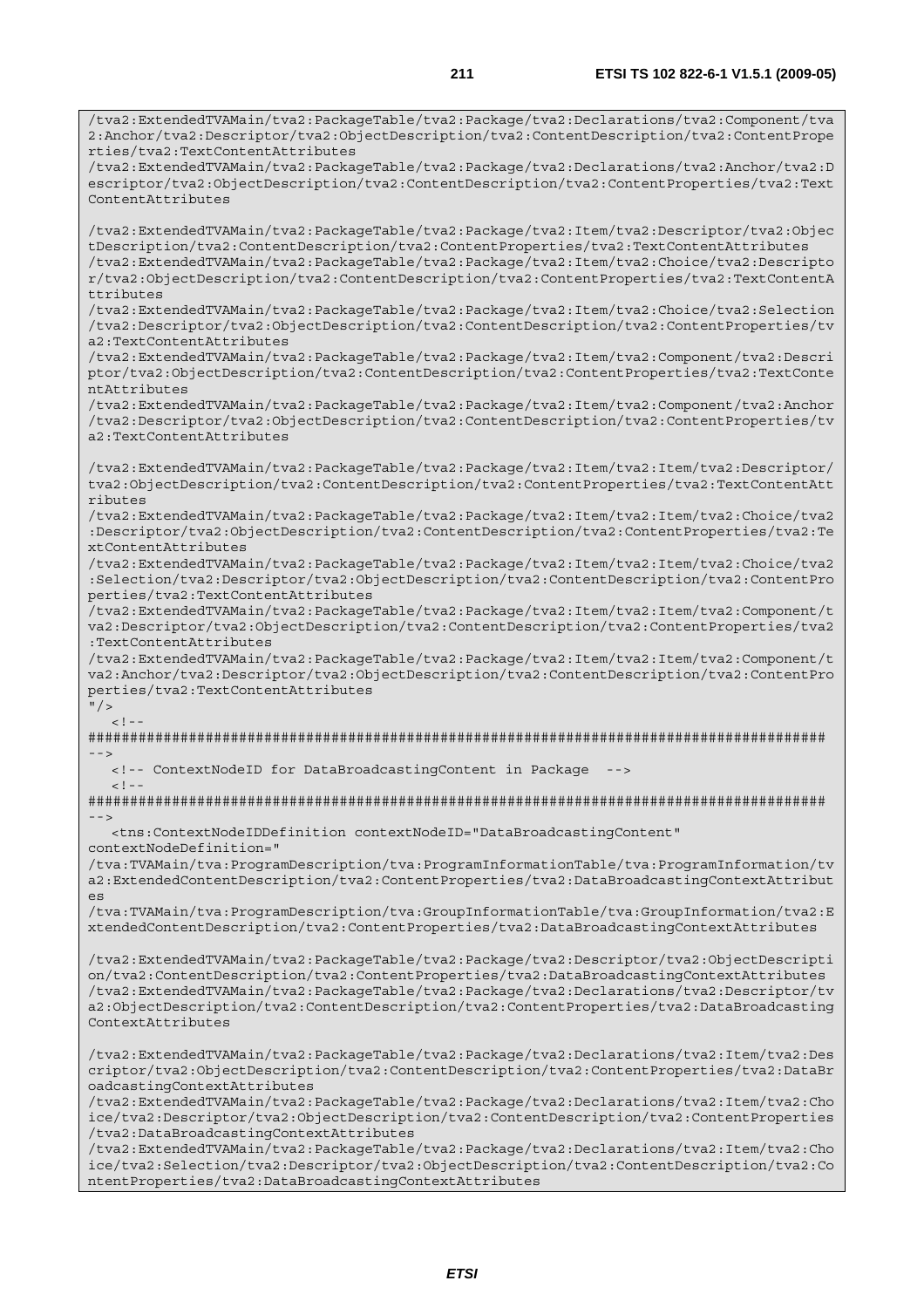/tva2:ExtendedTVAMain/tva2:PackageTable/tva2:Package/tva2:Declarations/tva2:Item/tva2:Com ponent/tva2:Descriptor/tva2:ObjectDescription/tva2:ContentDescription/tva2:ContentPropert ies/tva2:DataBroadcastingContextAttributes

/tva2:ExtendedTVAMain/tva2:PackageTable/tva2:Package/tva2:Declarations/tva2:Item/tva2:Com ponent/tva2:Anchor/tva2:Descriptor/tva2:ObjectDescription/tva2:ContentDescription/tva2:Co ntentProperties/tva2:DataBroadcastingContextAttributes

/tva2:ExtendedTVAMain/tva2:PackageTable/tva2:Package/tva2:Declarations/tva2:Item/tva2:Ite m/tva2:Descriptor/tva2:ObjectDescription/tva2:ContentDescription/tva2:ContentProperties/t va2:DataBroadcastingContextAttributes

/tva2:ExtendedTVAMain/tva2:PackageTable/tva2:Package/tva2:Declarations/tva2:Item/tva2:Ite m/tva2:Choice/tva2:Descriptor/tva2:ObjectDescription/tva2:ContentDescription/tva2:Content Properties/tva2:DataBroadcastingContextAttributes

/tva2:ExtendedTVAMain/tva2:PackageTable/tva2:Package/tva2:Declarations/tva2:Item/tva2:Ite m/tva2:Choice/tva2:Selection/tva2:Descriptor/tva2:ObjectDescription/tva2:ContentDescripti on/tva2:ContentProperties/tva2:DataBroadcastingContextAttributes

/tva2:ExtendedTVAMain/tva2:PackageTable/tva2:Package/tva2:Declarations/tva2:Item/tva2:Ite m/tva2:Component/tva2:Descriptor/tva2:ObjectDescription/tva2:ContentDescription/tva2:Cont entProperties/tva2:DataBroadcastingContextAttributes

/tva2:ExtendedTVAMain/tva2:PackageTable/tva2:Package/tva2:Declarations/tva2:Item/tva2:Ite m/tva2:Component/tva2:Anchor/tva2:Descriptor/tva2:ObjectDescription/tva2:ContentDescripti on/tva2:ContentProperties/tva2:DataBroadcastingContextAttributes

/tva2:ExtendedTVAMain/tva2:PackageTable/tva2:Package/tva2:Declarations/tva2:Component/tva 2:Descriptor/tva2:ObjectDescription/tva2:ContentDescription/tva2:ContentProperties/tva2:D ataBroadcastingContextAttributes

/tva2:ExtendedTVAMain/tva2:PackageTable/tva2:Package/tva2:Declarations/tva2:Component/tva 2:Anchor/tva2:Descriptor/tva2:ObjectDescription/tva2:ContentDescription/tva2:ContentPrope rties/tva2:DataBroadcastingContextAttributes

/tva2:ExtendedTVAMain/tva2:PackageTable/tva2:Package/tva2:Declarations/tva2:Anchor/tva2:D escriptor/tva2:ObjectDescription/tva2:ContentDescription/tva2:ContentProperties/tva2:Data BroadcastingContextAttributes

/tva2:ExtendedTVAMain/tva2:PackageTable/tva2:Package/tva2:Item/tva2:Descriptor/tva2:Objec tDescription/tva2:ContentDescription/tva2:ContentProperties/tva2:DataBroadcastingContextA ttributes

/tva2:ExtendedTVAMain/tva2:PackageTable/tva2:Package/tva2:Item/tva2:Choice/tva2:Descripto r/tva2:ObjectDescription/tva2:ContentDescription/tva2:ContentProperties/tva2:DataBroadcas tingContextAttributes

/tva2:ExtendedTVAMain/tva2:PackageTable/tva2:Package/tva2:Item/tva2:Choice/tva2:Selection /tva2:Descriptor/tva2:ObjectDescription/tva2:ContentDescription/tva2:ContentProperties/tv a2:DataBroadcastingContextAttributes

/tva2:ExtendedTVAMain/tva2:PackageTable/tva2:Package/tva2:Item/tva2:Component/tva2:Descri ptor/tva2:ObjectDescription/tva2:ContentDescription/tva2:ContentProperties/tva2:DataBroad castingContextAttributes

/tva2:ExtendedTVAMain/tva2:PackageTable/tva2:Package/tva2:Item/tva2:Component/tva2:Anchor /tva2:Descriptor/tva2:ObjectDescription/tva2:ContentDescription/tva2:ContentProperties/tv a2:DataBroadcastingContextAttributes

/tva2:ExtendedTVAMain/tva2:PackageTable/tva2:Package/tva2:Item/tva2:Item/tva2:Descriptor/ tva2:ObjectDescription/tva2:ContentDescription/tva2:ContentProperties/tva2:DataBroadcasti ngContextAttributes

/tva2:ExtendedTVAMain/tva2:PackageTable/tva2:Package/tva2:Item/tva2:Item/tva2:Choice/tva2 :Descriptor/tva2:ObjectDescription/tva2:ContentDescription/tva2:ContentProperties/tva2:Da taBroadcastingContextAttributes

/tva2:ExtendedTVAMain/tva2:PackageTable/tva2:Package/tva2:Item/tva2:Item/tva2:Choice/tva2 :Selection/tva2:Descriptor/tva2:ObjectDescription/tva2:ContentDescription/tva2:ContentPro perties/tva2:DataBroadcastingContextAttributes

/tva2:ExtendedTVAMain/tva2:PackageTable/tva2:Package/tva2:Item/tva2:Item/tva2:Component/t va2:Descriptor/tva2:ObjectDescription/tva2:ContentDescription/tva2:ContentProperties/tva2 :DataBroadcastingContextAttributes

/tva2:ExtendedTVAMain/tva2:PackageTable/tva2:Package/tva2:Item/tva2:Item/tva2:Component/t va2:Anchor/tva2:Descriptor/tva2:ObjectDescription/tva2:ContentDescription/tva2:ContentPro perties/tva2:DataBroadcastingContextAttributes

 $''$  / >  $\geq$  1

######################################################################################## -->

<!-- ContextNodeID for InterstitialContent in Package -->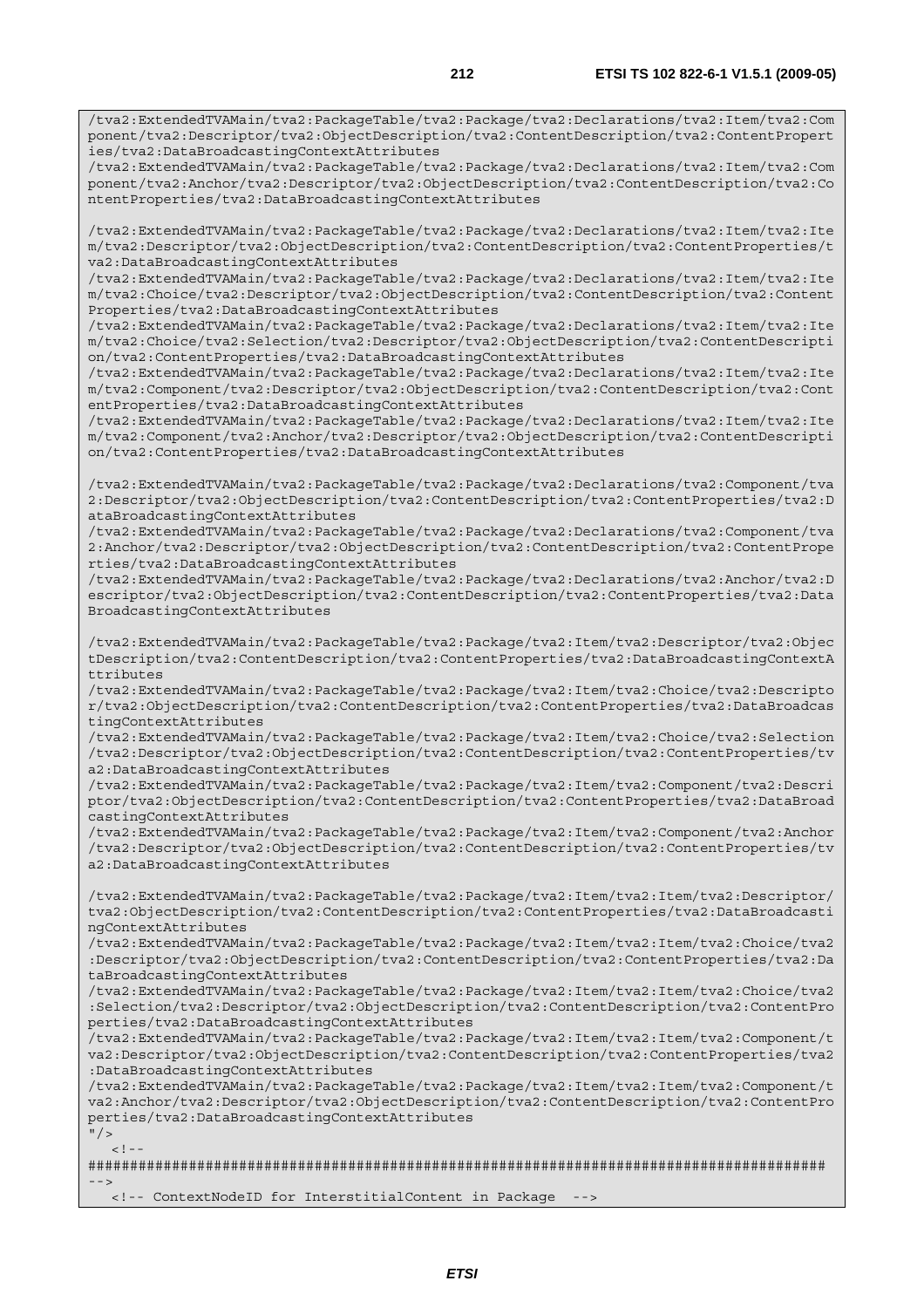| $<$ ! --                                                                                                                                                                                                                                                                                                                                                                                                                                                                                                                                                                                                                                                                                                                                                                                                                      |
|-------------------------------------------------------------------------------------------------------------------------------------------------------------------------------------------------------------------------------------------------------------------------------------------------------------------------------------------------------------------------------------------------------------------------------------------------------------------------------------------------------------------------------------------------------------------------------------------------------------------------------------------------------------------------------------------------------------------------------------------------------------------------------------------------------------------------------|
| $--$<br><tns:contextnodeiddefinition <br="" contextnodeid="InterstitialContent">contextNodeDefinition="<br/>/tva:TVAMain/tva:ProgramDescription/tva:ProgramInformationTable/tva:ProgramInformation/tv<br/>a2:ExtendedContentDescription/tva2:ContentProperties/tva2:InterstitialContextAttributes<br/>/tva:TVAMain/tva:ProgramDescription/tva:GroupInformationTable/tva:GroupInformation/tva2:E<br/>xtendedContentDescription/tva2:ContentProperties/tva2:InterstitialContextAttributes</tns:contextnodeiddefinition>                                                                                                                                                                                                                                                                                                         |
| /tva2:ExtendedTVAMain/tva2:PackageTable/tva2:Package/tva2:Descriptor/tva2:ObjectDescripti<br>on/tva2:ContentDescription/tva2:ContentProperties/tva2:InterstitialContextAttributes<br>/tva2:ExtendedTVAMain/tva2:PackageTable/tva2:Package/tva2:Declarations/tva2:Descriptor/tv<br>a2:ObjectDescription/tva2:ContentDescription/tva2:ContentProperties/tva2:InterstitialCont<br>extAttributes                                                                                                                                                                                                                                                                                                                                                                                                                                  |
| /tva2:ExtendedTVAMain/tva2:PackageTable/tva2:Package/tva2:Declarations/tva2:Item/tva2:Des<br>criptor/tva2:ObjectDescription/tva2:ContentDescription/tva2:ContentProperties/tva2:Inters<br>titialContextAttributes<br>/tva2:ExtendedTVAMain/tva2:PackageTable/tva2:Package/tva2:Declarations/tva2:Item/tva2:Cho<br>ice/tva2:Descriptor/tva2:ObjectDescription/tva2:ContentDescription/tva2:ContentProperties                                                                                                                                                                                                                                                                                                                                                                                                                   |
| /tva2:InterstitialContextAttributes<br>tva2:ExtendedTVAMain/tva2:PackageTable/tva2:Package/tva2:Declarations/tva2:Item/tva2:Cho/<br>ice/tva2:Selection/tva2:Descriptor/tva2:ObjectDescription/tva2:ContentDescription/tva2:Co<br>ntentProperties/tva2:InterstitialContextAttributes<br>/tva2:ExtendedTVAMain/tva2:PackageTable/tva2:Package/tva2:Declarations/tva2:Item/tva2:Com<br>ponent/tva2:Descriptor/tva2:ObjectDescription/tva2:ContentDescription/tva2:ContentPropert                                                                                                                                                                                                                                                                                                                                                 |
| ies/tva2:InterstitialContextAttributes<br>/tva2:ExtendedTVAMain/tva2:PackageTable/tva2:Package/tva2:Declarations/tva2:Item/tva2:Com<br>ponent/tva2:Anchor/tva2:Descriptor/tva2:ObjectDescription/tva2:ContentDescription/tva2:Co<br>ntentProperties/tva2:InterstitialContextAttributes                                                                                                                                                                                                                                                                                                                                                                                                                                                                                                                                        |
| /tva2:ExtendedTVAMain/tva2:PackageTable/tva2:Package/tva2:Declarations/tva2:Item/tva2:Ite<br>m/tva2:Descriptor/tva2:ObjectDescription/tva2:ContentDescription/tva2:ContentProperties/t<br>va2:InterstitialContextAttributes<br>tva2:ExtendedTVAMain/tva2:PackageTable/tva2:Package/tva2:Declarations/tva2:Item/tva2:Ite/<br>m/tva2:Choice/tva2:Descriptor/tva2:ObjectDescription/tva2:ContentDescription/tva2:Content<br>Properties/tva2:InterstitialContextAttributes<br>/tva2:ExtendedTVAMain/tva2:PackageTable/tva2:Package/tva2:Declarations/tva2:Item/tva2:Ite<br>m/tva2:Choice/tva2:Selection/tva2:Descriptor/tva2:ObjectDescription/tva2:ContentDescripti<br>on/tva2:ContentProperties/tva2:InterstitialContextAttributes<br>/tva2:ExtendedTVAMain/tva2:PackageTable/tva2:Package/tva2:Declarations/tva2:Item/tva2:Ite |
| m/tva2:Component/tva2:Descriptor/tva2:ObjectDescription/tva2:ContentDescription/tva2:Cont<br>entProperties/tva2:InterstitialContextAttributes<br>/tva2:ExtendedTVAMain/tva2:PackageTable/tva2:Package/tva2:Declarations/tva2:Item/tva2:Ite<br>m/tva2:Component/tva2:Anchor/tva2:Descriptor/tva2:ObjectDescription/tva2:ContentDescripti<br>on/tva2:ContentProperties/tva2:InterstitialContextAttributes                                                                                                                                                                                                                                                                                                                                                                                                                       |
| /tva2:ExtendedTVAMain/tva2:PackageTable/tva2:Package/tva2:Declarations/tva2:Component/tva<br>2:Descriptor/tva2:ObjectDescription/tva2:ContentDescription/tva2:ContentProperties/tva2:I<br>nterstitialContextAttributes                                                                                                                                                                                                                                                                                                                                                                                                                                                                                                                                                                                                        |
| /tva2:ExtendedTVAMain/tva2:PackageTable/tva2:Package/tva2:Declarations/tva2:Component/tva<br>2:Anchor/tva2:Descriptor/tva2:ObjectDescription/tva2:ContentDescription/tva2:ContentPrope<br>rties/tva2:InterstitialContextAttributes<br>/tva2:ExtendedTVAMain/tva2:PackageTable/tva2:Package/tva2:Declarations/tva2:Anchor/tva2:D                                                                                                                                                                                                                                                                                                                                                                                                                                                                                               |
| escriptor/tva2:ObjectDescription/tva2:ContentDescription/tva2:ContentProperties/tva2:Inte<br>rstitialContextAttributes                                                                                                                                                                                                                                                                                                                                                                                                                                                                                                                                                                                                                                                                                                        |
| /tva2:ExtendedTVAMain/tva2:PackageTable/tva2:Package/tva2:Item/tva2:Descriptor/tva2:Objec<br>tDescription/tva2:ContentDescription/tva2:ContentProperties/tva2:InterstitialContextAttri<br>butes<br>tva2:ExtendedTVAMain/tva2:PackageTable/tva2:Package/tva2:Item/tva2:Choice/tva2:Descripto/                                                                                                                                                                                                                                                                                                                                                                                                                                                                                                                                  |
| r/tva2:ObjectDescription/tva2:ContentDescription/tva2:ContentProperties/tva2:Interstitial<br>ContextAttributes<br>(tya?·ExtendedTWAMain(tya?·PackagaTable(tya?·Package(tya?·Ttem(tya?·Choice(tya?·Selection                                                                                                                                                                                                                                                                                                                                                                                                                                                                                                                                                                                                                   |

/tva2:ExtendedTVAMain/tva2:PackageTable/tva2:Package/tva2:Item/tva2:Choice/tva2:Selection /tva2:Descriptor/tva2:ObjectDescription/tva2:ContentDescription/tva2:ContentProperties/tv a2:InterstitialContextAttributes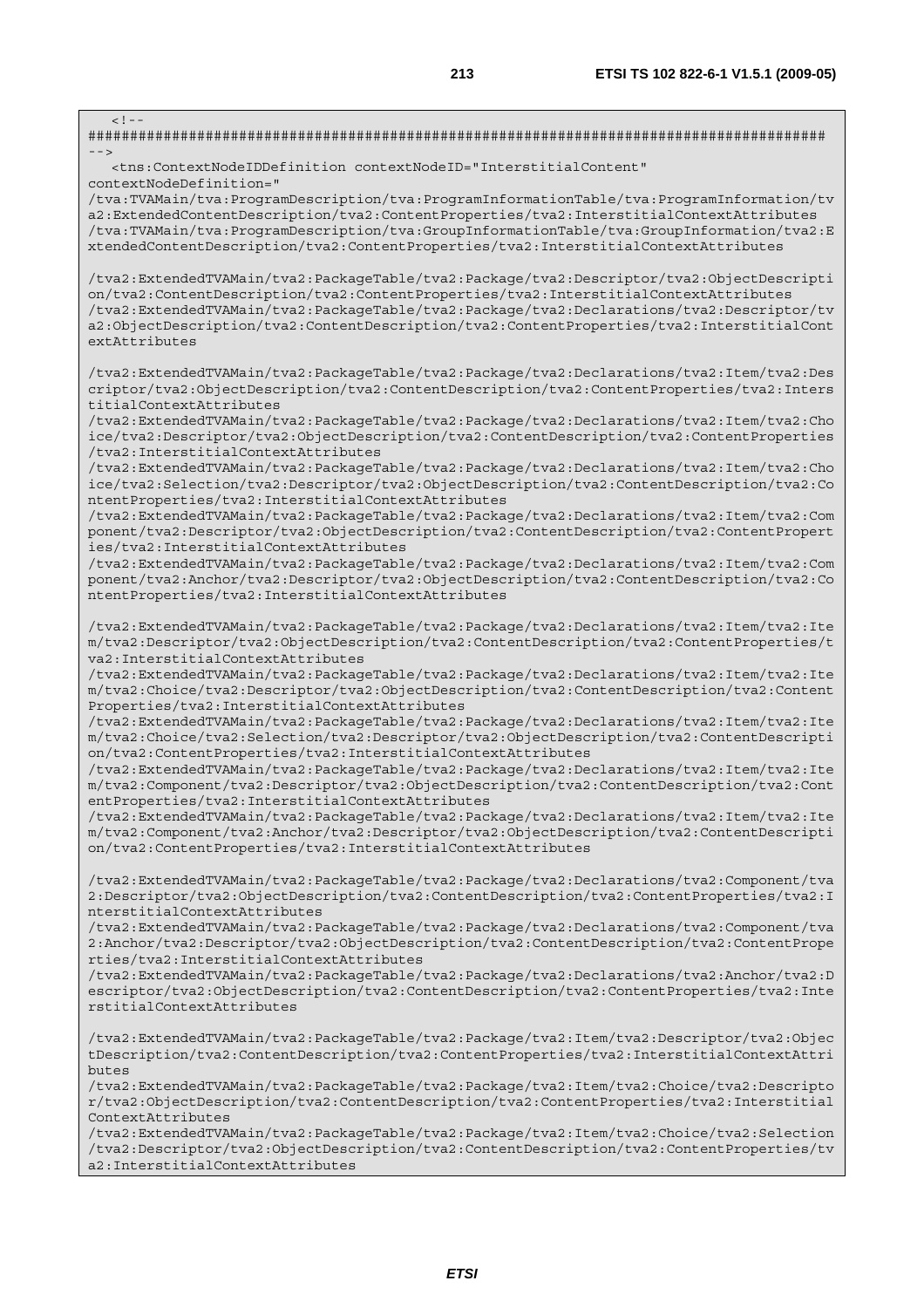/tva2:ExtendedTVAMain/tva2:PackageTable/tva2:Package/tva2:Item/tva2:Component/tva2:Descri ptor/tva2:ObjectDescription/tva2:ContentDescription/tva2:ContentProperties/tva2:Interstit ialContextAttributes

/tva2:ExtendedTVAMain/tva2:PackageTable/tva2:Package/tva2:Item/tva2:Component/tva2:Anchor /tva2:Descriptor/tva2:ObjectDescription/tva2:ContentDescription/tva2:ContentProperties/tv a2:InterstitialContextAttributes

/tva2:ExtendedTVAMain/tva2:PackageTable/tva2:Package/tva2:Item/tva2:Item/tva2:Descriptor/ tva2:ObjectDescription/tva2:ContentDescription/tva2:ContentProperties/tva2:InterstitialCo ntextAttributes

/tva2:ExtendedTVAMain/tva2:PackageTable/tva2:Package/tva2:Item/tva2:Item/tva2:Choice/tva2 :Descriptor/tva2:ObjectDescription/tva2:ContentDescription/tva2:ContentProperties/tva2:In terstitialContextAttributes

/tva2:ExtendedTVAMain/tva2:PackageTable/tva2:Package/tva2:Item/tva2:Item/tva2:Choice/tva2 :Selection/tva2:Descriptor/tva2:ObjectDescription/tva2:ContentDescription/tva2:ContentPro perties/tva2:InterstitialContextAttributes

/tva2:ExtendedTVAMain/tva2:PackageTable/tva2:Package/tva2:Item/tva2:Item/tva2:Component/t va2:Descriptor/tva2:ObjectDescription/tva2:ContentDescription/tva2:ContentProperties/tva2 :InterstitialContextAttributes

/tva2:ExtendedTVAMain/tva2:PackageTable/tva2:Package/tva2:Item/tva2:Item/tva2:Component/t va2:Anchor/tva2:Descriptor/tva2:ObjectDescription/tva2:ContentDescription/tva2:ContentPro perties/tva2:InterstitialContextAttributes

 $"$  />  $\langle$ !--

 $<$ ! --

######################################################################################## -->

<!-- ContextNodeID for EducationalContent in Package -->

######################################################################################## -->

 <tns:ContextNodeIDDefinition contextNodeID="EducationalContent" contextNodeDefinition="

/tva:TVAMain/tva:ProgramDescription/tva:ProgramInformationTable/tva:ProgramInformation/tv a2:ExtendedContentDescription/tva2:ContentProperties/tva2:EducationalContextAttributes /tva:TVAMain/tva:ProgramDescription/tva:GroupInformationTable/tva:GroupInformation/tva2:E xtendedContentDescription/tva2:ContentProperties/tva2:EducationalContextAttributes

/tva2:ExtendedTVAMain/tva2:PackageTable/tva2:Package/tva2:Descriptor/tva2:ObjectDescripti on/tva2:ContentDescription/tva2:ContentProperties/tva2:EducationalContextAttributes /tva2:ExtendedTVAMain/tva2:PackageTable/tva2:Package/tva2:Declarations/tva2:Descriptor/tv a2:ObjectDescription/tva2:ContentDescription/tva2:ContentProperties/tva2:EducationalConte xtAttributes

/tva2:ExtendedTVAMain/tva2:PackageTable/tva2:Package/tva2:Declarations/tva2:Item/tva2:Des criptor/tva2:ObjectDescription/tva2:ContentDescription/tva2:ContentProperties/tva2:Educat ionalContextAttributes

/tva2:ExtendedTVAMain/tva2:PackageTable/tva2:Package/tva2:Declarations/tva2:Item/tva2:Cho ice/tva2:Descriptor/tva2:ObjectDescription/tva2:ContentDescription/tva2:ContentProperties /tva2:EducationalContextAttributes

/tva2:ExtendedTVAMain/tva2:PackageTable/tva2:Package/tva2:Declarations/tva2:Item/tva2:Cho ice/tva2:Selection/tva2:Descriptor/tva2:ObjectDescription/tva2:ContentDescription/tva2:Co ntentProperties/tva2:EducationalContextAttributes

/tva2:ExtendedTVAMain/tva2:PackageTable/tva2:Package/tva2:Declarations/tva2:Item/tva2:Com ponent/tva2:Descriptor/tva2:ObjectDescription/tva2:ContentDescription/tva2:ContentPropert ies/tva2:EducationalContextAttributes

/tva2:ExtendedTVAMain/tva2:PackageTable/tva2:Package/tva2:Declarations/tva2:Item/tva2:Com ponent/tva2:Anchor/tva2:Descriptor/tva2:ObjectDescription/tva2:ContentDescription/tva2:Co ntentProperties/tva2:EducationalContextAttributes

/tva2:ExtendedTVAMain/tva2:PackageTable/tva2:Package/tva2:Declarations/tva2:Item/tva2:Ite m/tva2:Descriptor/tva2:ObjectDescription/tva2:ContentDescription/tva2:ContentProperties/t va2:EducationalContextAttributes

/tva2:ExtendedTVAMain/tva2:PackageTable/tva2:Package/tva2:Declarations/tva2:Item/tva2:Ite m/tva2:Choice/tva2:Descriptor/tva2:ObjectDescription/tva2:ContentDescription/tva2:Content Properties/tva2:EducationalContextAttributes

/tva2:ExtendedTVAMain/tva2:PackageTable/tva2:Package/tva2:Declarations/tva2:Item/tva2:Ite m/tva2:Choice/tva2:Selection/tva2:Descriptor/tva2:ObjectDescription/tva2:ContentDescripti on/tva2:ContentProperties/tva2:EducationalContextAttributes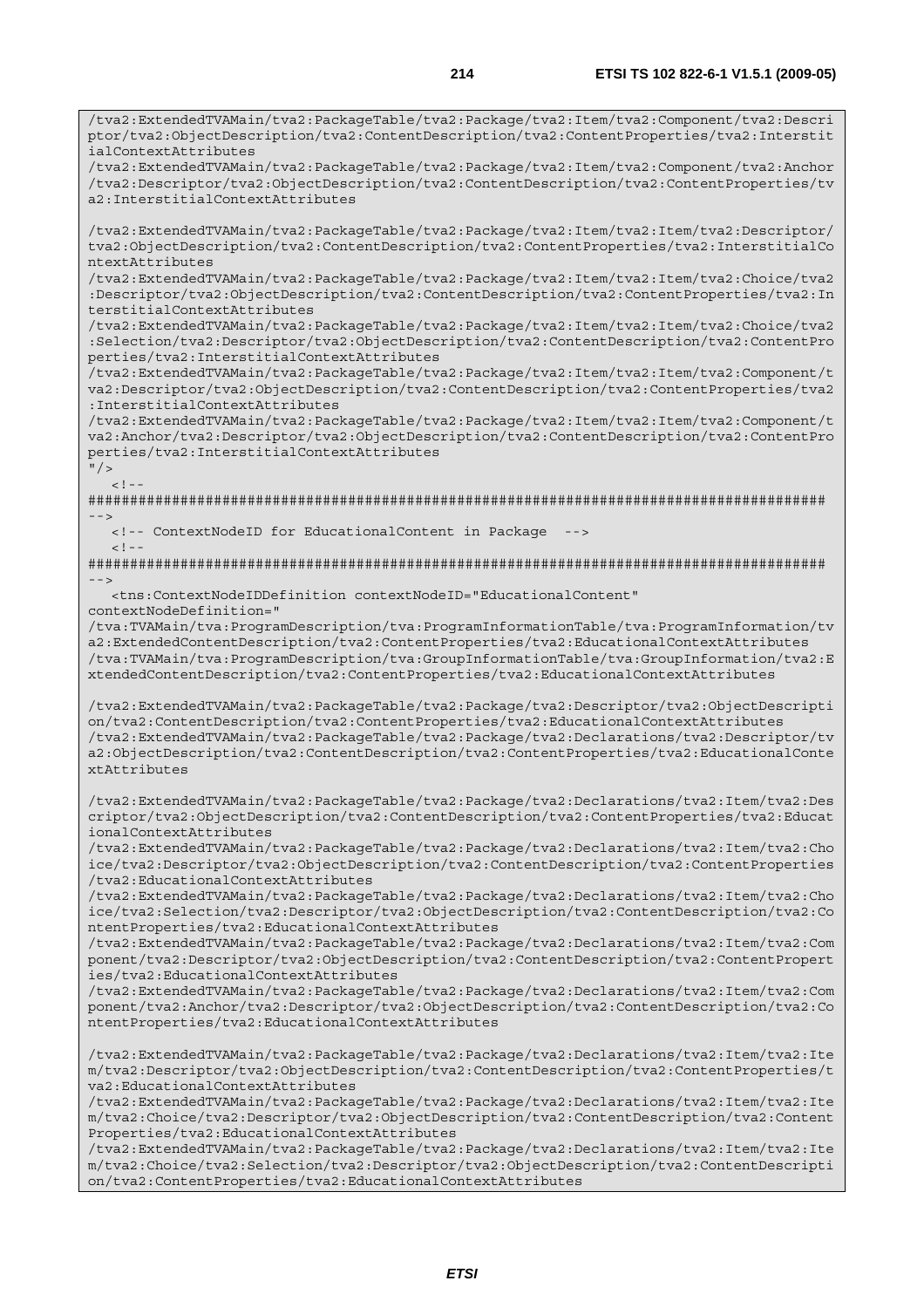/tva2:ExtendedTVAMain/tva2:PackageTable/tva2:Package/tva2:Declarations/tva2:Item/tva2:Ite m/tva2:Component/tva2:Descriptor/tva2:ObjectDescription/tva2:ContentDescription/tva2:Cont entProperties/tva2:EducationalContextAttributes

/tva2:ExtendedTVAMain/tva2:PackageTable/tva2:Package/tva2:Declarations/tva2:Item/tva2:Ite m/tva2:Component/tva2:Anchor/tva2:Descriptor/tva2:ObjectDescription/tva2:ContentDescripti on/tva2:ContentProperties/tva2:EducationalContextAttributes

/tva2:ExtendedTVAMain/tva2:PackageTable/tva2:Package/tva2:Declarations/tva2:Component/tva 2:Descriptor/tva2:ObjectDescription/tva2:ContentDescription/tva2:ContentProperties/tva2:E ducationalContextAttributes

/tva2:ExtendedTVAMain/tva2:PackageTable/tva2:Package/tva2:Declarations/tva2:Component/tva 2:Anchor/tva2:Descriptor/tva2:ObjectDescription/tva2:ContentDescription/tva2:ContentPrope rties/tva2:EducationalContextAttributes

/tva2:ExtendedTVAMain/tva2:PackageTable/tva2:Package/tva2:Declarations/tva2:Anchor/tva2:D escriptor/tva2:ObjectDescription/tva2:ContentDescription/tva2:ContentProperties/tva2:Educ ationalContextAttributes

/tva2:ExtendedTVAMain/tva2:PackageTable/tva2:Package/tva2:Item/tva2:Descriptor/tva2:Objec tDescription/tva2:ContentDescription/tva2:ContentProperties/tva2:EducationalContextAttrib  $u$ tes

/tva2:ExtendedTVAMain/tva2:PackageTable/tva2:Package/tva2:Item/tva2:Choice/tva2:Descripto r/tva2:ObjectDescription/tva2:ContentDescription/tva2:ContentProperties/tva2:EducationalC ontextAttributes

/tva2:ExtendedTVAMain/tva2:PackageTable/tva2:Package/tva2:Item/tva2:Choice/tva2:Selection /tva2:Descriptor/tva2:ObjectDescription/tva2:ContentDescription/tva2:ContentProperties/tv a2:EducationalContextAttributes

/tva2:ExtendedTVAMain/tva2:PackageTable/tva2:Package/tva2:Item/tva2:Component/tva2:Descri ptor/tva2:ObjectDescription/tva2:ContentDescription/tva2:ContentProperties/tva2:Education alContextAttributes

/tva2:ExtendedTVAMain/tva2:PackageTable/tva2:Package/tva2:Item/tva2:Component/tva2:Anchor /tva2:Descriptor/tva2:ObjectDescription/tva2:ContentDescription/tva2:ContentProperties/tv a2:EducationalContextAttributes

/tva2:ExtendedTVAMain/tva2:PackageTable/tva2:Package/tva2:Item/tva2:Item/tva2:Descriptor/ tva2:ObjectDescription/tva2:ContentDescription/tva2:ContentProperties/tva2:EducationalCon textAttributes

/tva2:ExtendedTVAMain/tva2:PackageTable/tva2:Package/tva2:Item/tva2:Item/tva2:Choice/tva2 :Descriptor/tva2:ObjectDescription/tva2:ContentDescription/tva2:ContentProperties/tva2:Ed ucationalContextAttributes

/tva2:ExtendedTVAMain/tva2:PackageTable/tva2:Package/tva2:Item/tva2:Item/tva2:Choice/tva2 :Selection/tva2:Descriptor/tva2:ObjectDescription/tva2:ContentDescription/tva2:ContentPro perties/tva2:EducationalContextAttributes

/tva2:ExtendedTVAMain/tva2:PackageTable/tva2:Package/tva2:Item/tva2:Item/tva2:Component/t va2:Descriptor/tva2:ObjectDescription/tva2:ContentDescription/tva2:ContentProperties/tva2 :EducationalContextAttributes

/tva2:ExtendedTVAMain/tva2:PackageTable/tva2:Package/tva2:Item/tva2:Item/tva2:Component/t va2:Anchor/tva2:Descriptor/tva2:ObjectDescription/tva2:ContentDescription/tva2:ContentPro perties/tva2:EducationalContextAttributes

 $''$ />  $\leq$  !  $-$ 

######################################################################################## -->

<!-- ContextNodeID for ApplicationContent in Package -->

 $\leq$  !  $-$ ######################################################################################## -->

<tns:ContextNodeIDDefinition contextNodeID="ApplicationContent"

contextNodeDefinition="

/tva:TVAMain/tva:ProgramDescription/tva:ProgramInformationTable/tva:ProgramInformation/tv a2:ExtendedContentDescription/tva2:ContentProperties/tva2:ApplicationContextAttributes /tva:TVAMain/tva:ProgramDescription/tva:GroupInformationTable/tva:GroupInformation/tva2:E xtendedContentDescription/tva2:ContentProperties/tva2:ApplicationContextAttributes

/tva2:ExtendedTVAMain/tva2:PackageTable/tva2:Package/tva2:Descriptor/tva2:ObjectDescripti on/tva2:ContentDescription/tva2:ContentProperties/tva2:ApplicationContextAttributes /tva2:ExtendedTVAMain/tva2:PackageTable/tva2:Package/tva2:Declarations/tva2:Descriptor/tv a2:ObjectDescription/tva2:ContentDescription/tva2:ContentProperties/tva2:ApplicationConte xtAttributes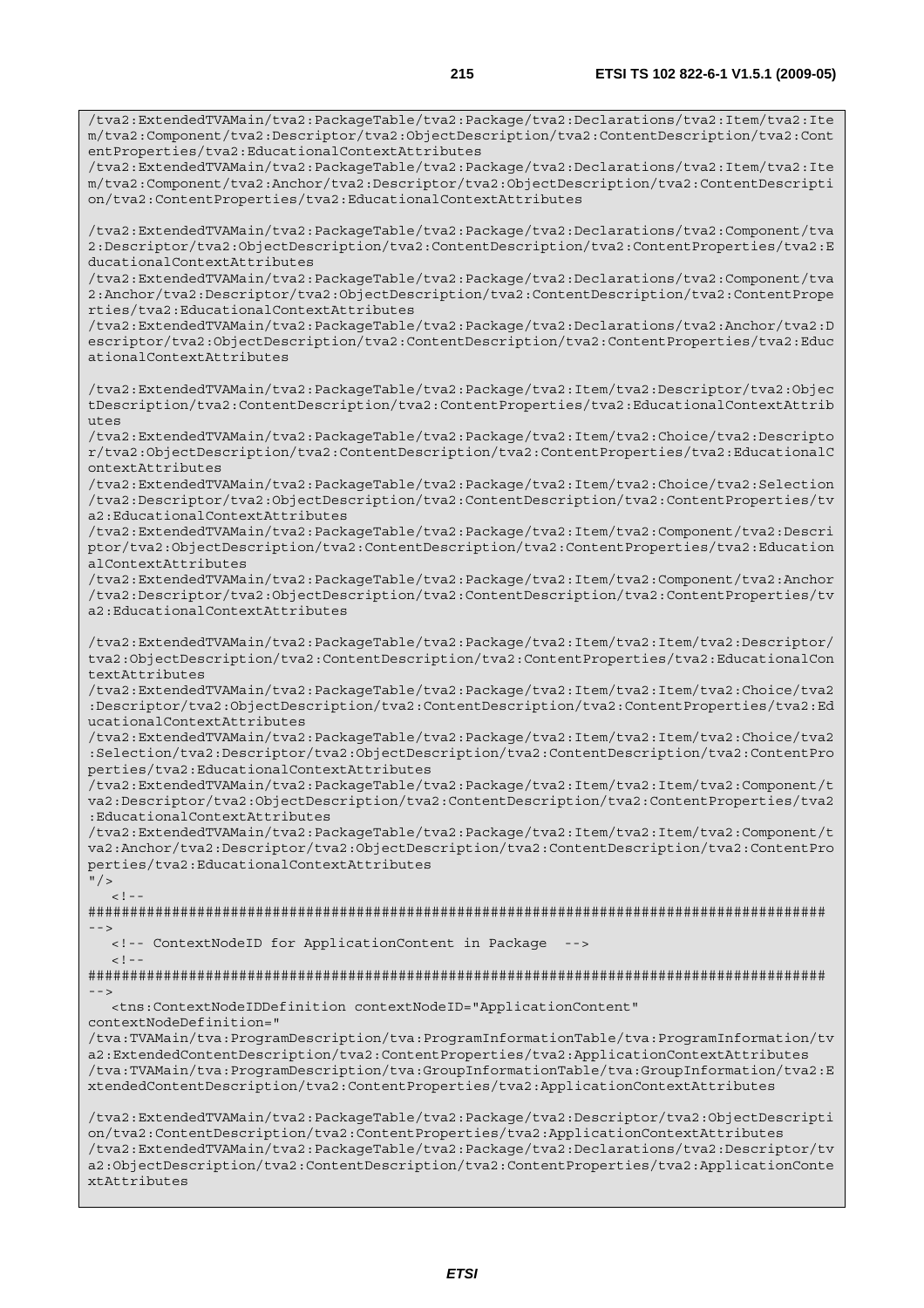/tva2:ExtendedTVAMain/tva2:PackageTable/tva2:Package/tva2:Declarations/tva2:Item/tva2:Des criptor/tva2:ObjectDescription/tva2:ContentDescription/tva2:ContentProperties/tva2:Applic ationContextAttributes

/tva2:ExtendedTVAMain/tva2:PackageTable/tva2:Package/tva2:Declarations/tva2:Item/tva2:Cho ice/tva2:Descriptor/tva2:ObjectDescription/tva2:ContentDescription/tva2:ContentProperties /tva2:ApplicationContextAttributes

/tva2:ExtendedTVAMain/tva2:PackageTable/tva2:Package/tva2:Declarations/tva2:Item/tva2:Cho ice/tva2:Selection/tva2:Descriptor/tva2:ObjectDescription/tva2:ContentDescription/tva2:Co ntentProperties/tva2:ApplicationContextAttributes

/tva2:ExtendedTVAMain/tva2:PackageTable/tva2:Package/tva2:Declarations/tva2:Item/tva2:Com ponent/tva2:Descriptor/tva2:ObjectDescription/tva2:ContentDescription/tva2:ContentPropert ies/tva2:ApplicationContextAttributes

/tva2:ExtendedTVAMain/tva2:PackageTable/tva2:Package/tva2:Declarations/tva2:Item/tva2:Com ponent/tva2:Anchor/tva2:Descriptor/tva2:ObjectDescription/tva2:ContentDescription/tva2:Co ntentProperties/tva2:ApplicationContextAttributes

/tva2:ExtendedTVAMain/tva2:PackageTable/tva2:Package/tva2:Declarations/tva2:Item/tva2:Ite m/tva2:Descriptor/tva2:ObjectDescription/tva2:ContentDescription/tva2:ContentProperties/t va2:ApplicationContextAttributes

/tva2:ExtendedTVAMain/tva2:PackageTable/tva2:Package/tva2:Declarations/tva2:Item/tva2:Ite m/tva2:Choice/tva2:Descriptor/tva2:ObjectDescription/tva2:ContentDescription/tva2:Content Properties/tva2:ApplicationContextAttributes

/tva2:ExtendedTVAMain/tva2:PackageTable/tva2:Package/tva2:Declarations/tva2:Item/tva2:Ite m/tva2:Choice/tva2:Selection/tva2:Descriptor/tva2:ObjectDescription/tva2:ContentDescripti on/tva2:ContentProperties/tva2:ApplicationContextAttributes

/tva2:ExtendedTVAMain/tva2:PackageTable/tva2:Package/tva2:Declarations/tva2:Item/tva2:Ite m/tva2:Component/tva2:Descriptor/tva2:ObjectDescription/tva2:ContentDescription/tva2:Cont entProperties/tva2:ApplicationContextAttributes

/tva2:ExtendedTVAMain/tva2:PackageTable/tva2:Package/tva2:Declarations/tva2:Item/tva2:Ite m/tva2:Component/tva2:Anchor/tva2:Descriptor/tva2:ObjectDescription/tva2:ContentDescripti on/tva2:ContentProperties/tva2:ApplicationContextAttributes

/tva2:ExtendedTVAMain/tva2:PackageTable/tva2:Package/tva2:Declarations/tva2:Component/tva 2:Descriptor/tva2:ObjectDescription/tva2:ContentDescription/tva2:ContentProperties/tva2:A pplicationContextAttributes

/tva2:ExtendedTVAMain/tva2:PackageTable/tva2:Package/tva2:Declarations/tva2:Component/tva 2:Anchor/tva2:Descriptor/tva2:ObjectDescription/tva2:ContentDescription/tva2:ContentPrope rties/tva2:ApplicationContextAttributes

/tva2:ExtendedTVAMain/tva2:PackageTable/tva2:Package/tva2:Declarations/tva2:Anchor/tva2:D escriptor/tva2:ObjectDescription/tva2:ContentDescription/tva2:ContentProperties/tva2:Appl icationContextAttributes

/tva2:ExtendedTVAMain/tva2:PackageTable/tva2:Package/tva2:Item/tva2:Descriptor/tva2:Objec tDescription/tva2:ContentDescription/tva2:ContentProperties/tva2:ApplicationContextAttrib utes

/tva2:ExtendedTVAMain/tva2:PackageTable/tva2:Package/tva2:Item/tva2:Choice/tva2:Descripto r/tva2:ObjectDescription/tva2:ContentDescription/tva2:ContentProperties/tva2:ApplicationC ontextAttributes

/tva2:ExtendedTVAMain/tva2:PackageTable/tva2:Package/tva2:Item/tva2:Choice/tva2:Selection /tva2:Descriptor/tva2:ObjectDescription/tva2:ContentDescription/tva2:ContentProperties/tv a2:ApplicationContextAttributes

/tva2:ExtendedTVAMain/tva2:PackageTable/tva2:Package/tva2:Item/tva2:Component/tva2:Descri ptor/tva2:ObjectDescription/tva2:ContentDescription/tva2:ContentProperties/tva2:Applicati onContextAttributes

/tva2:ExtendedTVAMain/tva2:PackageTable/tva2:Package/tva2:Item/tva2:Component/tva2:Anchor /tva2:Descriptor/tva2:ObjectDescription/tva2:ContentDescription/tva2:ContentProperties/tv a2:ApplicationContextAttributes

/tva2:ExtendedTVAMain/tva2:PackageTable/tva2:Package/tva2:Item/tva2:Item/tva2:Descriptor/ tva2:ObjectDescription/tva2:ContentDescription/tva2:ContentProperties/tva2:ApplicationCon textAttributes

/tva2:ExtendedTVAMain/tva2:PackageTable/tva2:Package/tva2:Item/tva2:Item/tva2:Choice/tva2 :Descriptor/tva2:ObjectDescription/tva2:ContentDescription/tva2:ContentProperties/tva2:Ap plicationContextAttributes

/tva2:ExtendedTVAMain/tva2:PackageTable/tva2:Package/tva2:Item/tva2:Item/tva2:Choice/tva2 :Selection/tva2:Descriptor/tva2:ObjectDescription/tva2:ContentDescription/tva2:ContentPro perties/tva2:ApplicationContextAttributes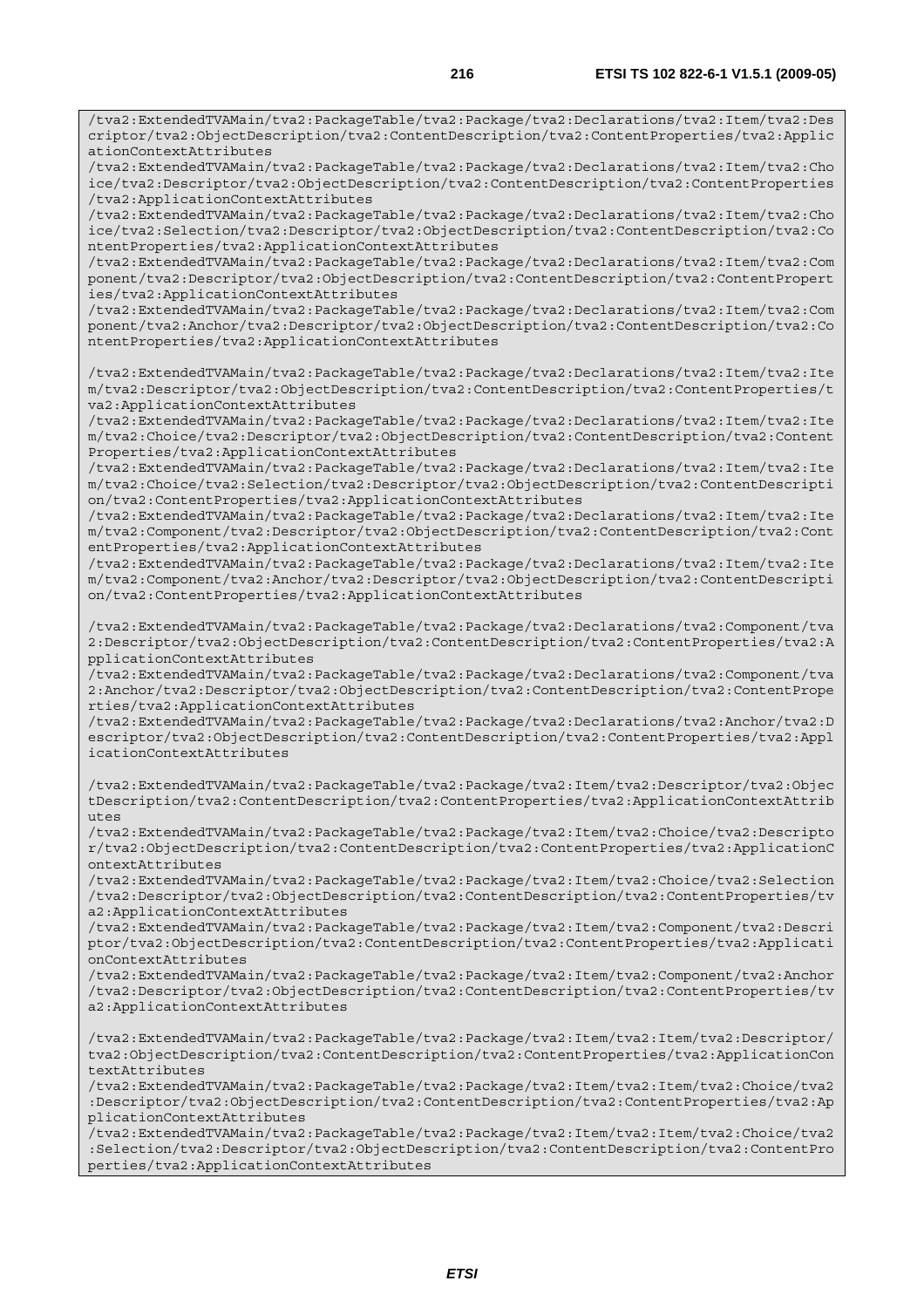/tva2:ExtendedTVAMain/tva2:PackageTable/tva2:Package/tva2:Item/tva2:Item/tva2:Component/t va2:Descriptor/tva2:ObjectDescription/tva2:ContentDescription/tva2:ContentProperties/tva2 :ApplicationContextAttributes /tva2:ExtendedTVAMain/tva2:PackageTable/tva2:Package/tva2:Item/tva2:Item/tva2:Component/t va2:Anchor/tva2:Descriptor/tva2:ObjectDescription/tva2:ContentDescription/tva2:ContentPro perties/tva2:ApplicationContextAttributes  $''$  /  $>$  $\lt$  ! -######################################################################################## --> <!-- ContextNodeID for GameContent in Package -->  $< ! - -$ ######################################################################################## --> <tns:ContextNodeIDDefinition contextNodeID="GameContent" contextNodeDefinition=" /tva:TVAMain/tva:ProgramDescription/tva:ProgramInformationTable/tva:ProgramInformation/tv a2:ExtendedContentDescription/tva2:ContentProperties/tva2:GameContextAttributes /tva:TVAMain/tva:ProgramDescription/tva:GroupInformationTable/tva:GroupInformation/tva2:E xtendedContentDescription/tva2:ContentProperties/tva2:GameContextAttributes /tva2:ExtendedTVAMain/tva2:PackageTable/tva2:Package/tva2:Descriptor/tva2:ObjectDescripti on/tva2:ContentDescription/tva2:ContentProperties/tva2:GameContextAttributes /tva2:ExtendedTVAMain/tva2:PackageTable/tva2:Package/tva2:Declarations/tva2:Descriptor/tv a2:ObjectDescription/tva2:ContentDescription/tva2:ContentProperties/tva2:GameContextAttri butes /tva2:ExtendedTVAMain/tva2:PackageTable/tva2:Package/tva2:Declarations/tva2:Item/tva2:Des criptor/tva2:ObjectDescription/tva2:ContentDescription/tva2:ContentProperties/tva2:GameCo ntextAttributes /tva2:ExtendedTVAMain/tva2:PackageTable/tva2:Package/tva2:Declarations/tva2:Item/tva2:Cho ice/tva2:Descriptor/tva2:ObjectDescription/tva2:ContentDescription/tva2:ContentProperties /tva2:GameContextAttributes /tva2:ExtendedTVAMain/tva2:PackageTable/tva2:Package/tva2:Declarations/tva2:Item/tva2:Cho ice/tva2:Selection/tva2:Descriptor/tva2:ObjectDescription/tva2:ContentDescription/tva2:Co ntentProperties/tva2:GameContextAttributes /tva2:ExtendedTVAMain/tva2:PackageTable/tva2:Package/tva2:Declarations/tva2:Item/tva2:Com ponent/tva2:Descriptor/tva2:ObjectDescription/tva2:ContentDescription/tva2:ContentPropert ies/tva2:GameContextAttributes /tva2:ExtendedTVAMain/tva2:PackageTable/tva2:Package/tva2:Declarations/tva2:Item/tva2:Com ponent/tva2:Anchor/tva2:Descriptor/tva2:ObjectDescription/tva2:ContentDescription/tva2:Co ntentProperties/tva2:GameContextAttributes /tva2:ExtendedTVAMain/tva2:PackageTable/tva2:Package/tva2:Declarations/tva2:Item/tva2:Ite m/tva2:Descriptor/tva2:ObjectDescription/tva2:ContentDescription/tva2:ContentProperties/t va2:GameContextAttributes /tva2:ExtendedTVAMain/tva2:PackageTable/tva2:Package/tva2:Declarations/tva2:Item/tva2:Ite m/tva2:Choice/tva2:Descriptor/tva2:ObjectDescription/tva2:ContentDescription/tva2:Content Properties/tva2:GameContextAttributes /tva2:ExtendedTVAMain/tva2:PackageTable/tva2:Package/tva2:Declarations/tva2:Item/tva2:Ite m/tva2:Choice/tva2:Selection/tva2:Descriptor/tva2:ObjectDescription/tva2:ContentDescripti on/tva2:ContentProperties/tva2:GameContextAttributes /tva2:ExtendedTVAMain/tva2:PackageTable/tva2:Package/tva2:Declarations/tva2:Item/tva2:Ite m/tva2:Component/tva2:Descriptor/tva2:ObjectDescription/tva2:ContentDescription/tva2:Cont entProperties/tva2:GameContextAttributes /tva2:ExtendedTVAMain/tva2:PackageTable/tva2:Package/tva2:Declarations/tva2:Item/tva2:Ite m/tva2:Component/tva2:Anchor/tva2:Descriptor/tva2:ObjectDescription/tva2:ContentDescripti on/tva2:ContentProperties/tva2:GameContextAttributes /tva2:ExtendedTVAMain/tva2:PackageTable/tva2:Package/tva2:Declarations/tva2:Component/tva 2:Descriptor/tva2:ObjectDescription/tva2:ContentDescription/tva2:ContentProperties/tva2:G ameContextAttributes /tva2:ExtendedTVAMain/tva2:PackageTable/tva2:Package/tva2:Declarations/tva2:Component/tva 2:Anchor/tva2:Descriptor/tva2:ObjectDescription/tva2:ContentDescription/tva2:ContentPrope rties/tva2:GameContextAttributes /tva2:ExtendedTVAMain/tva2:PackageTable/tva2:Package/tva2:Declarations/tva2:Anchor/tva2:D escriptor/tva2:ObjectDescription/tva2:ContentDescription/tva2:ContentProperties/tva2:Game ContextAttributes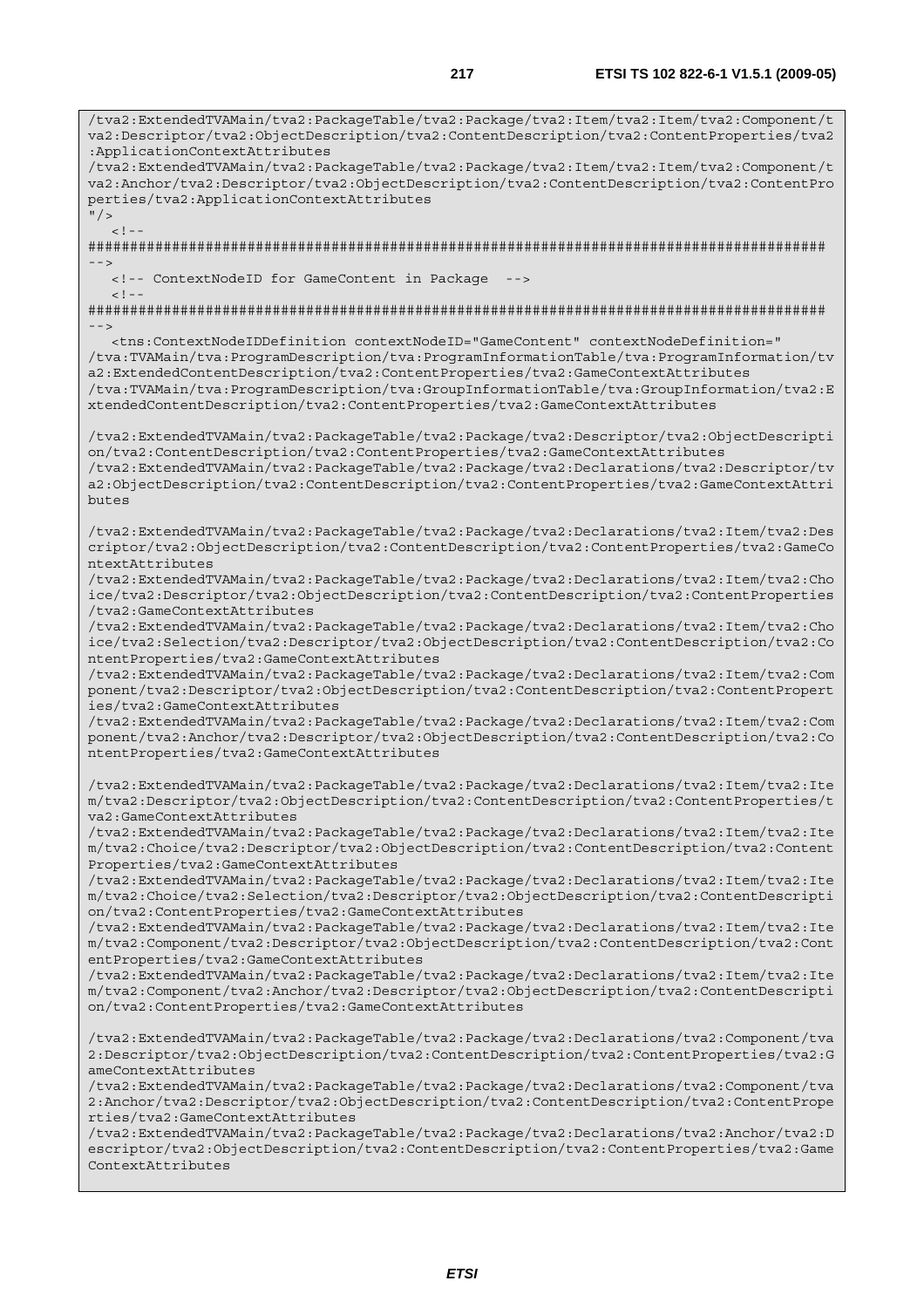/tva2:ExtendedTVAMain/tva2:PackageTable/tva2:Package/tva2:Item/tva2:Descriptor/tva2:Objec tDescription/tva2:ContentDescription/tva2:ContentProperties/tva2:GameContextAttributes /tva2:ExtendedTVAMain/tva2:PackageTable/tva2:Package/tva2:Item/tva2:Choice/tva2:Descripto r/tva2:ObjectDescription/tva2:ContentDescription/tva2:ContentProperties/tva2:GameContextA ttributes /tva2:ExtendedTVAMain/tva2:PackageTable/tva2:Package/tva2:Item/tva2:Choice/tva2:Selection /tva2:Descriptor/tva2:ObjectDescription/tva2:ContentDescription/tva2:ContentProperties/tv a2:GameContextAttributes /tva2:ExtendedTVAMain/tva2:PackageTable/tva2:Package/tva2:Item/tva2:Component/tva2:Descri ptor/tva2:ObjectDescription/tva2:ContentDescription/tva2:ContentProperties/tva2:GameConte xtAttributes /tva2:ExtendedTVAMain/tva2:PackageTable/tva2:Package/tva2:Item/tva2:Component/tva2:Anchor /tva2:Descriptor/tva2:ObjectDescription/tva2:ContentDescription/tva2:ContentProperties/tv a2:GameContextAttributes /tva2:ExtendedTVAMain/tva2:PackageTable/tva2:Package/tva2:Item/tva2:Item/tva2:Descriptor/ tva2:ObjectDescription/tva2:ContentDescription/tva2:ContentProperties/tva2:GameContextAtt ributes /tva2:ExtendedTVAMain/tva2:PackageTable/tva2:Package/tva2:Item/tva2:Item/tva2:Choice/tva2 :Descriptor/tva2:ObjectDescription/tva2:ContentDescription/tva2:ContentProperties/tva2:Ga meContextAttributes /tva2:ExtendedTVAMain/tva2:PackageTable/tva2:Package/tva2:Item/tva2:Item/tva2:Choice/tva2 :Selection/tva2:Descriptor/tva2:ObjectDescription/tva2:ContentDescription/tva2:ContentPro perties/tva2:GameContextAttributes /tva2:ExtendedTVAMain/tva2:PackageTable/tva2:Package/tva2:Item/tva2:Item/tva2:Component/t va2:Descriptor/tva2:ObjectDescription/tva2:ContentDescription/tva2:ContentProperties/tva2 :GameContextAttributes /tva2:ExtendedTVAMain/tva2:PackageTable/tva2:Package/tva2:Item/tva2:Item/tva2:Component/t va2:Anchor/tva2:Descriptor/tva2:ObjectDescription/tva2:ContentDescription/tva2:ContentPro perties/tva2:GameContextAttributes  $"$  / >  $\leq$ ######################################################################################## --> <!-- ContextNodeIDs for Targeting  $--&>$  $< ! - -$ ######################################################################################## --> <tns:ContextNodeIDDefinition contextNodeID="UserInformation" contextNodeDefinition=" /tva:TVAMain/tva2:ExtendedUserDescription/tva2:UserInformationTable/tva2:UserInformation/ tva2:AccessibilityInformation/tva2:AuditoryImpairment /tva:TVAMain/tva:ProgramDescription/tva:ProgramInformationTable/tva:ProgramInformation/tv a2:ExtendedContentDescription/tva2:TargetingInformation/tva2:UserInformation /tva:TVAMain/tva:ProgramDescription/tva:GroupInformationTable/tva:GroupInformation/tva2:E xtendedContentDescription/tva2:TargetingInformation/tva2:UserInformation /tva2:ExtendedTVAMain/tva2:TargetingInformationTable/tva2:TargetingInformation/tva2:UserI nformation /tva2:ExtendedTVAMain/tva2:PackageTable/tva2:Package/tva2:Descriptor/tva2:ObjectDescripti on/tva2:ContentDescription/tva2:TargetingInformation/tva2:UserInformation /tva2:ExtendedTVAMain/tva2:PackageTable/tva2:Package/tva2:Declarations/tva2:Descriptor/tv a2:ObjectDescription/tva2:ContentDescription/tva2:TargetingInformation/tva2:UserInformati on /tva2:ExtendedTVAMain/tva2:PackageTable/tva2:Package/tva2:Declarations/tva2:Item/tva2:Des criptor/tva2:ObjectDescription/tva2:ContentDescription/tva2:TargetingInformation/tva2:Use rInformation /tva2:ExtendedTVAMain/tva2:PackageTable/tva2:Package/tva2:Declarations/tva2:Item/tva2:Cho ice/tva2:Descriptor/tva2:ObjectDescription/tva2:ContentDescription/tva2:TargetingInformat ion/tva2:UserInformation /tva2:ExtendedTVAMain/tva2:PackageTable/tva2:Package/tva2:Declarations/tva2:Item/tva2:Cho ice/tva2:Selection/tva2:Descriptor/tva2:ObjectDescription/tva2:ContentDescription/tva2:Ta rgetingInformation/tva2:UserInformation /tva2:ExtendedTVAMain/tva2:PackageTable/tva2:Package/tva2:Declarations/tva2:Item/tva2:Com ponent/tva2:Descriptor/tva2:ObjectDescription/tva2:ContentDescription/tva2:TargetingInfor mation/tva2:UserInformation /tva2:ExtendedTVAMain/tva2:PackageTable/tva2:Package/tva2:Declarations/tva2:Item/tva2:Com ponent/tva2:Anchor/tva2:Descriptor/tva2:ObjectDescription/tva2:ContentDescription/tva2:Ta rgetingInformation/tva2:UserInformation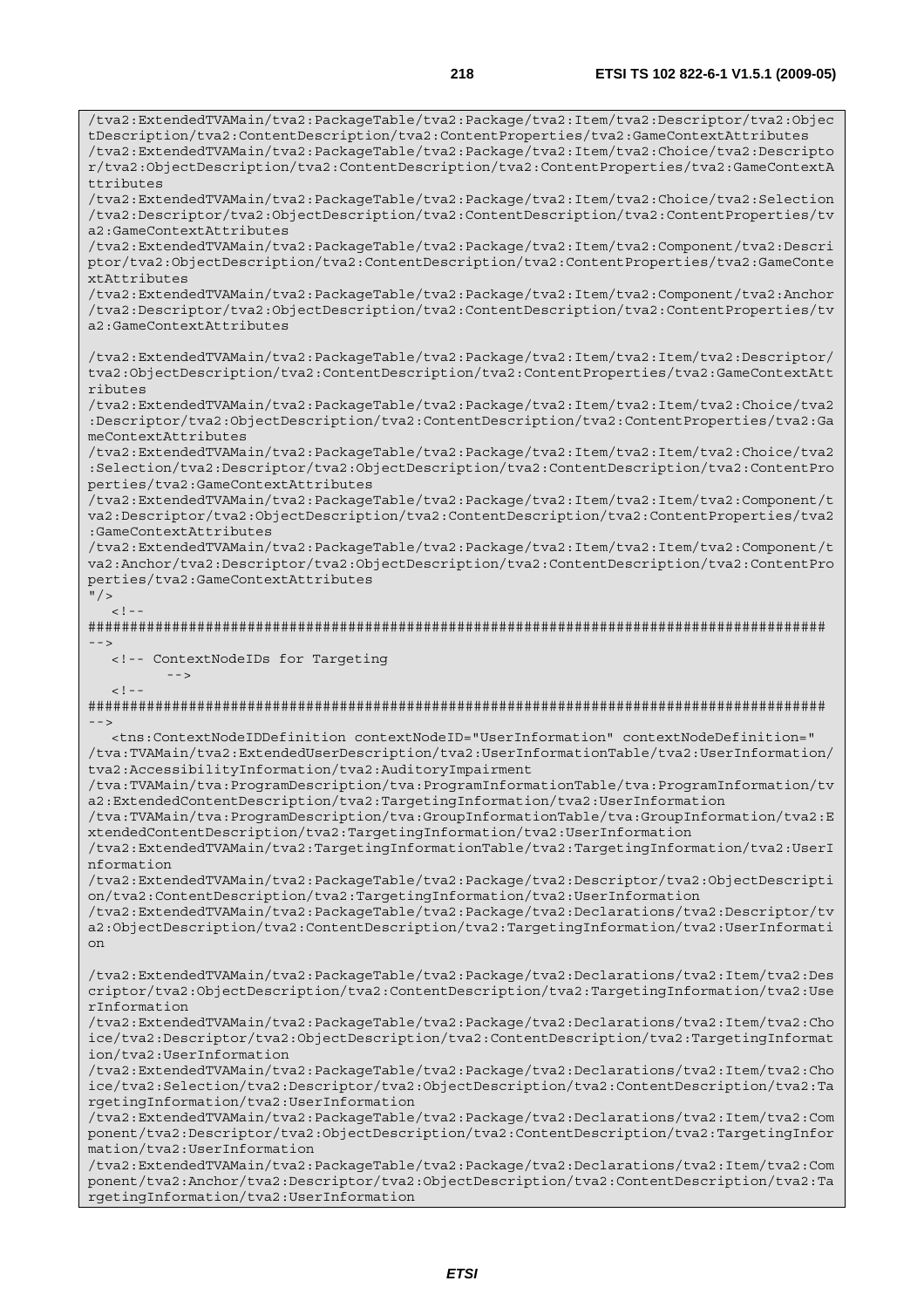/tva2:ExtendedTVAMain/tva2:PackageTable/tva2:Package/tva2:Declarations/tva2:Item/tva2:Ite m/tva2:Descriptor/tva2:ObjectDescription/tva2:ContentDescription/tva2:TargetingInformatio n/tva2:UserInformation /tva2:ExtendedTVAMain/tva2:PackageTable/tva2:Package/tva2:Declarations/tva2:Item/tva2:Ite m/tva2:Choice/tva2:Descriptor/tva2:ObjectDescription/tva2:ContentDescription/tva2:Targeti ngInformation/tva2:UserInformation /tva2:ExtendedTVAMain/tva2:PackageTable/tva2:Package/tva2:Declarations/tva2:Item/tva2:Ite m/tva2:Choice/tva2:Selection/tva2:Descriptor/tva2:ObjectDescription/tva2:ContentDescripti on/tva2:TargetingInformation/tva2:UserInformation /tva2:ExtendedTVAMain/tva2:PackageTable/tva2:Package/tva2:Declarations/tva2:Item/tva2:Ite m/tva2:Component/tva2:Descriptor/tva2:ObjectDescription/tva2:ContentDescription/tva2:Targ etingInformation/tva2:UserInformation /tva2:ExtendedTVAMain/tva2:PackageTable/tva2:Package/tva2:Declarations/tva2:Item/tva2:Ite m/tva2:Component/tva2:Anchor/tva2:Descriptor/tva2:ObjectDescription/tva2:ContentDescripti on/tva2:TargetingInformation/tva2:UserInformation /tva2:ExtendedTVAMain/tva2:PackageTable/tva2:Package/tva2:Declarations/tva2:Component/tva 2:Descriptor/tva2:ObjectDescription/tva2:ContentDescription/tva2:TargetingInformation/tva 2:UserInformation /tva2:ExtendedTVAMain/tva2:PackageTable/tva2:Package/tva2:Declarations/tva2:Component/tva 2:Anchor/tva2:Descriptor/tva2:ObjectDescription/tva2:ContentDescription/tva2:TargetingInf ormation/tva2:UserInformation /tva2:ExtendedTVAMain/tva2:PackageTable/tva2:Package/tva2:Declarations/tva2:Anchor/tva2:D escriptor/tva2:ObjectDescription/tva2:ContentDescription/tva2:TargetingInformation/tva2:U serInformation /tva2:ExtendedTVAMain/tva2:PackageTable/tva2:Package/tva2:Item/tva2:Descriptor/tva2:Objec tDescription/tva2:ContentDescription/tva2:TargetingInformation/tva2:UserInformation /tva2:ExtendedTVAMain/tva2:PackageTable/tva2:Package/tva2:Item/tva2:Choice/tva2:Descripto r/tva2:ObjectDescription/tva2:ContentDescription/tva2:TargetingInformation/tva2:UserInfor mation /tva2:ExtendedTVAMain/tva2:PackageTable/tva2:Package/tva2:Item/tva2:Choice/tva2:Selection /tva2:Descriptor/tva2:ObjectDescription/tva2:ContentDescription/tva2:TargetingInformation /tva2:UserInformation /tva2:ExtendedTVAMain/tva2:PackageTable/tva2:Package/tva2:Item/tva2:Component/tva2:Descri ptor/tva2:ObjectDescription/tva2:ContentDescription/tva2:TargetingInformation/tva2:UserIn formation /tva2:ExtendedTVAMain/tva2:PackageTable/tva2:Package/tva2:Item/tva2:Component/tva2:Anchor /tva2:Descriptor/tva2:ObjectDescription/tva2:ContentDescription/tva2:TargetingInformation /tva2:UserInformation /tva2:ExtendedTVAMain/tva2:PackageTable/tva2:Package/tva2:Item/tva2:Item/tva2:Descriptor/ tva2:ObjectDescription/tva2:ContentDescription/tva2:TargetingInformation/tva2:UserInforma tion /tva2:ExtendedTVAMain/tva2:PackageTable/tva2:Package/tva2:Item/tva2:Item/tva2:Choice/tva2 :Descriptor/tva2:ObjectDescription/tva2:ContentDescription/tva2:TargetingInformation/tva2 :UserInformation /tva2:ExtendedTVAMain/tva2:PackageTable/tva2:Package/tva2:Item/tva2:Item/tva2:Choice/tva2 :Selection/tva2:Descriptor/tva2:ObjectDescription/tva2:ContentDescription/tva2:TargetingI nformation/tva2:UserInformation /tva2:ExtendedTVAMain/tva2:PackageTable/tva2:Package/tva2:Item/tva2:Item/tva2:Component/t va2:Descriptor/tva2:ObjectDescription/tva2:ContentDescription/tva2:TargetingInformation/t va2:UserInformation /tva2:ExtendedTVAMain/tva2:PackageTable/tva2:Package/tva2:Item/tva2:Item/tva2:Component/t va2:Anchor/tva2:Descriptor/tva2:ObjectDescription/tva2:ContentDescription/tva2:TargetingI nformation/tva2:UserInformation  $"$  /> <tns:ContextNodeIDDefinition contextNodeID="TerminalInformation" contextNodeDefinition=" /tva:TVAMain/tva2:ExtendedUserDescription/tva2:UsageEnvironment/tva2:TerminalInformationT able/tva2:TerminalInformation /tva:TVAMain/tva:ProgramDescription/tva:ProgramInformationTable/tva:ProgramInformation/tv a2:ExtendedContentDescription/tva2:TargetingInformation/tva2:TerminalInformation /tva:TVAMain/tva:ProgramDescription/tva:GroupInformationTable/tva:GroupInformation/tva2:E xtendedContentDescription/tva2:TargetingInformation/tva2:TerminalInformation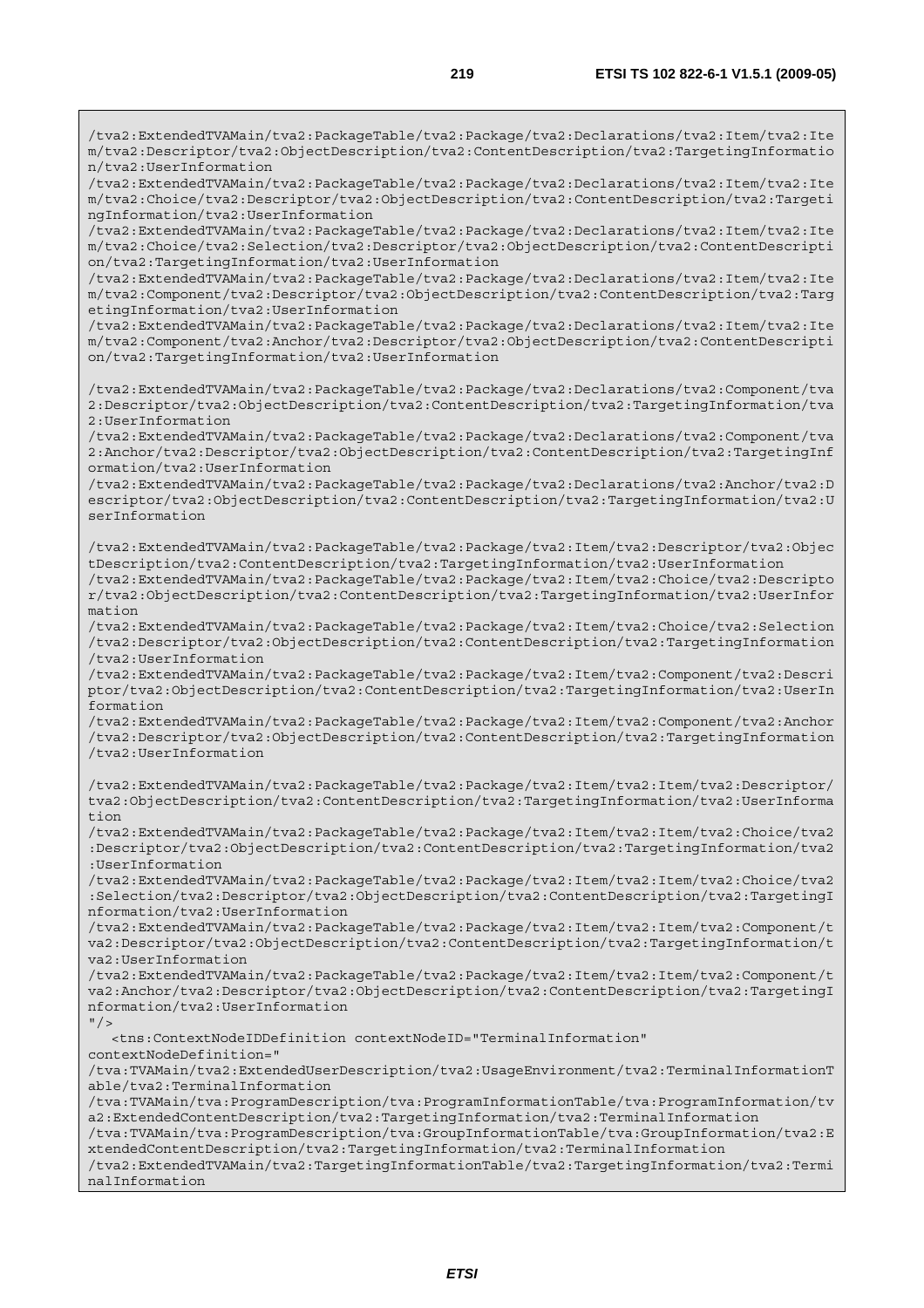/tva2:ExtendedTVAMain/tva2:PackageTable/tva2:Package/tva2:Descriptor/tva2:ObjectDescripti on/tva2:ContentDescription/tva2:TargetingInformation/tva2:TerminalInformation /tva2:ExtendedTVAMain/tva2:PackageTable/tva2:Package/tva2:Declarations/tva2:Descriptor/tv a2:ObjectDescription/tva2:ContentDescription/tva2:TargetingInformation/tva2:TerminalInfor mation

/tva2:ExtendedTVAMain/tva2:PackageTable/tva2:Package/tva2:Declarations/tva2:Item/tva2:Des criptor/tva2:ObjectDescription/tva2:ContentDescription/tva2:TargetingInformation/tva2:Ter minalInformation

/tva2:ExtendedTVAMain/tva2:PackageTable/tva2:Package/tva2:Declarations/tva2:Item/tva2:Cho ice/tva2:Descriptor/tva2:ObjectDescription/tva2:ContentDescription/tva2:TargetingInformat ion/tva2:TerminalInformation

/tva2:ExtendedTVAMain/tva2:PackageTable/tva2:Package/tva2:Declarations/tva2:Item/tva2:Cho ice/tva2:Selection/tva2:Descriptor/tva2:ObjectDescription/tva2:ContentDescription/tva2:Ta rgetingInformation/tva2:TerminalInformation

/tva2:ExtendedTVAMain/tva2:PackageTable/tva2:Package/tva2:Declarations/tva2:Item/tva2:Com ponent/tva2:Descriptor/tva2:ObjectDescription/tva2:ContentDescription/tva2:TargetingInfor mation/tva2:TerminalInformation

/tva2:ExtendedTVAMain/tva2:PackageTable/tva2:Package/tva2:Declarations/tva2:Item/tva2:Com ponent/tva2:Anchor/tva2:Descriptor/tva2:ObjectDescription/tva2:ContentDescription/tva2:Ta rgetingInformation/tva2:TerminalInformation

/tva2:ExtendedTVAMain/tva2:PackageTable/tva2:Package/tva2:Declarations/tva2:Item/tva2:Ite m/tva2:Descriptor/tva2:ObjectDescription/tva2:ContentDescription/tva2:TargetingInformatio n/tva2:TerminalInformation

/tva2:ExtendedTVAMain/tva2:PackageTable/tva2:Package/tva2:Declarations/tva2:Item/tva2:Ite m/tva2:Choice/tva2:Descriptor/tva2:ObjectDescription/tva2:ContentDescription/tva2:Targeti ngInformation/tva2:TerminalInformation

/tva2:ExtendedTVAMain/tva2:PackageTable/tva2:Package/tva2:Declarations/tva2:Item/tva2:Ite m/tva2:Choice/tva2:Selection/tva2:Descriptor/tva2:ObjectDescription/tva2:ContentDescripti on/tva2:TargetingInformation/tva2:TerminalInformation

/tva2:ExtendedTVAMain/tva2:PackageTable/tva2:Package/tva2:Declarations/tva2:Item/tva2:Ite m/tva2:Component/tva2:Descriptor/tva2:ObjectDescription/tva2:ContentDescription/tva2:Targ etingInformation/tva2:TerminalInformation

/tva2:ExtendedTVAMain/tva2:PackageTable/tva2:Package/tva2:Declarations/tva2:Item/tva2:Ite m/tva2:Component/tva2:Anchor/tva2:Descriptor/tva2:ObjectDescription/tva2:ContentDescripti on/tva2:TargetingInformation/tva2:TerminalInformation

/tva2:ExtendedTVAMain/tva2:PackageTable/tva2:Package/tva2:Declarations/tva2:Component/tva 2:Descriptor/tva2:ObjectDescription/tva2:ContentDescription/tva2:TargetingInformation/tva 2:TerminalInformation

/tva2:ExtendedTVAMain/tva2:PackageTable/tva2:Package/tva2:Declarations/tva2:Component/tva 2:Anchor/tva2:Descriptor/tva2:ObjectDescription/tva2:ContentDescription/tva2:TargetingInf ormation/tva2:TerminalInformation

/tva2:ExtendedTVAMain/tva2:PackageTable/tva2:Package/tva2:Declarations/tva2:Anchor/tva2:D escriptor/tva2:ObjectDescription/tva2:ContentDescription/tva2:TargetingInformation/tva2:T erminalInformation

/tva2:ExtendedTVAMain/tva2:PackageTable/tva2:Package/tva2:Item/tva2:Descriptor/tva2:Objec tDescription/tva2:ContentDescription/tva2:TargetingInformation/tva2:TerminalInformation /tva2:ExtendedTVAMain/tva2:PackageTable/tva2:Package/tva2:Item/tva2:Choice/tva2:Descripto r/tva2:ObjectDescription/tva2:ContentDescription/tva2:TargetingInformation/tva2:TerminalI nformation

/tva2:ExtendedTVAMain/tva2:PackageTable/tva2:Package/tva2:Item/tva2:Choice/tva2:Selection /tva2:Descriptor/tva2:ObjectDescription/tva2:ContentDescription/tva2:TargetingInformation /tva2:TerminalInformation

/tva2:ExtendedTVAMain/tva2:PackageTable/tva2:Package/tva2:Item/tva2:Component/tva2:Descri ptor/tva2:ObjectDescription/tva2:ContentDescription/tva2:TargetingInformation/tva2:Termin alInformation

/tva2:ExtendedTVAMain/tva2:PackageTable/tva2:Package/tva2:Item/tva2:Component/tva2:Anchor /tva2:Descriptor/tva2:ObjectDescription/tva2:ContentDescription/tva2:TargetingInformation /tva2:TerminalInformation

/tva2:ExtendedTVAMain/tva2:PackageTable/tva2:Package/tva2:Item/tva2:Item/tva2:Descriptor/ tva2:ObjectDescription/tva2:ContentDescription/tva2:TargetingInformation/tva2:TerminalInf ormation

/tva2:ExtendedTVAMain/tva2:PackageTable/tva2:Package/tva2:Item/tva2:Item/tva2:Choice/tva2 :Descriptor/tva2:ObjectDescription/tva2:ContentDescription/tva2:TargetingInformation/tva2 :TerminalInformation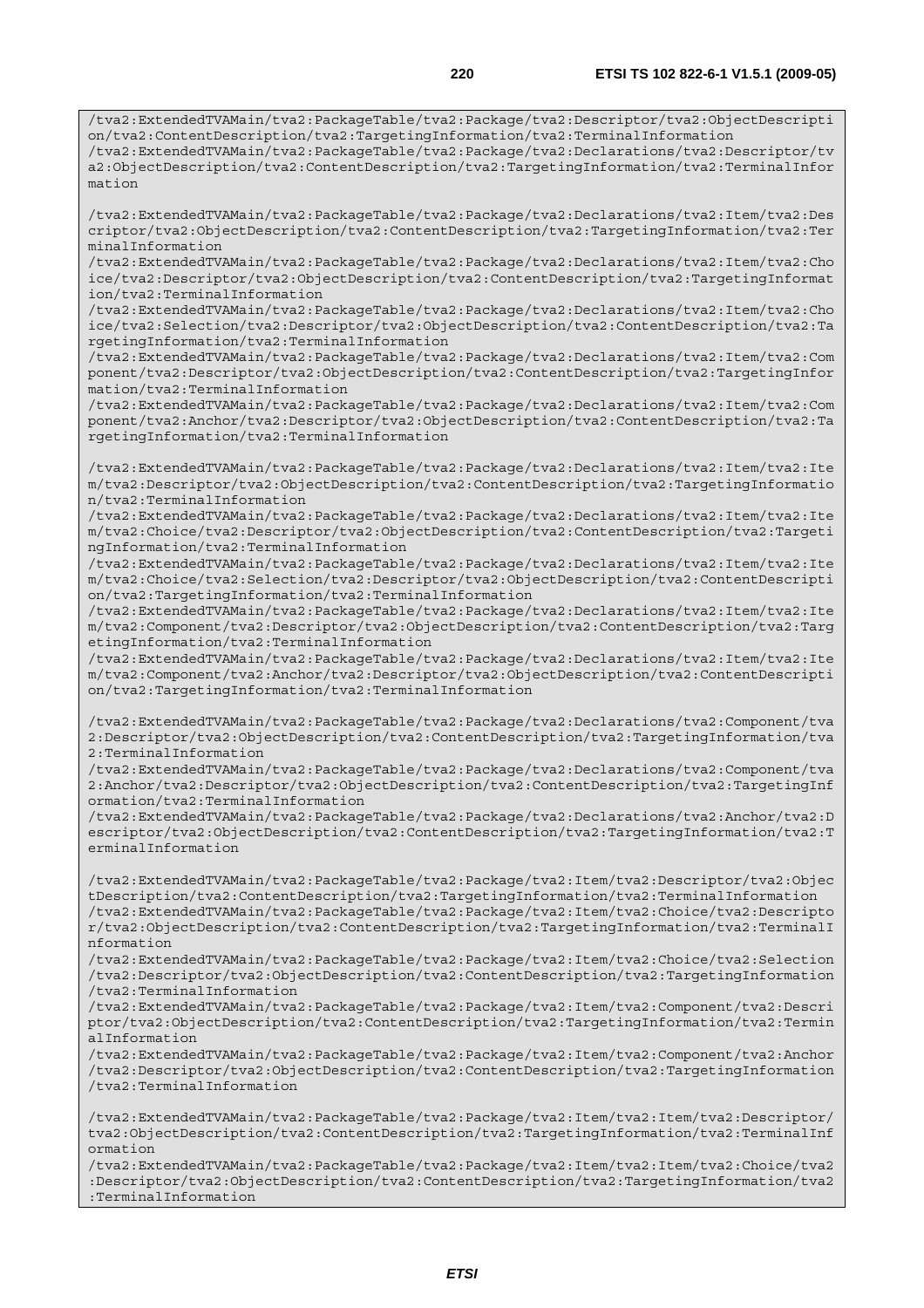/tva2:ExtendedTVAMain/tva2:PackageTable/tva2:Package/tva2:Item/tva2:Item/tva2:Choice/tva2 :Selection/tva2:Descriptor/tva2:ObjectDescription/tva2:ContentDescription/tva2:TargetingI nformation/tva2:TerminalInformation /tva2:ExtendedTVAMain/tva2:PackageTable/tva2:Package/tva2:Item/tva2:Item/tva2:Component/t va2:Descriptor/tva2:ObjectDescription/tva2:ContentDescription/tva2:TargetingInformation/t va2:TerminalInformation /tva2:ExtendedTVAMain/tva2:PackageTable/tva2:Package/tva2:Item/tva2:Item/tva2:Component/t va2:Anchor/tva2:Descriptor/tva2:ObjectDescription/tva2:ContentDescription/tva2:TargetingI nformation/tva2:TerminalInformation  $''$  / > <tns:ContextNodeIDDefinition contextNodeID="NetworkInformation" contextNodeDefinition=" /tva:TVAMain/tva2:ExtendedUserDescription/tva2:UsageEnvironment/tva2:NetworkInformationTa ble/tva2:NetworkInformation /tva:TVAMain/tva:ProgramDescription/tva:ProgramInformationTable/tva:ProgramInformation/tv a2:ExtendedContentDescription/tva2:TargetingInformation/tva2:NetworkInformation /tva:TVAMain/tva:ProgramDescription/tva:GroupInformationTable/tva:GroupInformation/tva2:E xtendedContentDescription/tva2:TargetingInformation/tva2:NetworkInformation /tva2:ExtendedTVAMain/tva2:TargetingInformationTable/tva2:TargetingInformation/tva2:Netwo rkInformation /tva2:ExtendedTVAMain/tva2:PackageTable/tva2:Package/tva2:Descriptor/tva2:ObjectDescripti on/tva2:ContentDescription/tva2:TargetingInformation/tva2:NetworkInformation /tva2:ExtendedTVAMain/tva2:PackageTable/tva2:Package/tva2:Declarations/tva2:Descriptor/tv a2:ObjectDescription/tva2:ContentDescription/tva2:TargetingInformation/tva2:NetworkInform ation /tva2:ExtendedTVAMain/tva2:PackageTable/tva2:Package/tva2:Declarations/tva2:Item/tva2:Des criptor/tva2:ObjectDescription/tva2:ContentDescription/tva2:TargetingInformation/tva2:Net workInformation /tva2:ExtendedTVAMain/tva2:PackageTable/tva2:Package/tva2:Declarations/tva2:Item/tva2:Cho ice/tva2:Descriptor/tva2:ObjectDescription/tva2:ContentDescription/tva2:TargetingInformat ion/tva2:NetworkInformation /tva2:ExtendedTVAMain/tva2:PackageTable/tva2:Package/tva2:Declarations/tva2:Item/tva2:Cho ice/tva2:Selection/tva2:Descriptor/tva2:ObjectDescription/tva2:ContentDescription/tva2:Ta rgetingInformation/tva2:NetworkInformation /tva2:ExtendedTVAMain/tva2:PackageTable/tva2:Package/tva2:Declarations/tva2:Item/tva2:Com ponent/tva2:Descriptor/tva2:ObjectDescription/tva2:ContentDescription/tva2:TargetingInfor mation/tva2:NetworkInformation /tva2:ExtendedTVAMain/tva2:PackageTable/tva2:Package/tva2:Declarations/tva2:Item/tva2:Com ponent/tva2:Anchor/tva2:Descriptor/tva2:ObjectDescription/tva2:ContentDescription/tva2:Ta rgetingInformation/tva2:NetworkInformation /tva2:ExtendedTVAMain/tva2:PackageTable/tva2:Package/tva2:Declarations/tva2:Item/tva2:Ite m/tva2:Descriptor/tva2:ObjectDescription/tva2:ContentDescription/tva2:TargetingInformatio n/tva2:NetworkInformation /tva2:ExtendedTVAMain/tva2:PackageTable/tva2:Package/tva2:Declarations/tva2:Item/tva2:Ite m/tva2:Choice/tva2:Descriptor/tva2:ObjectDescription/tva2:ContentDescription/tva2:Targeti ngInformation/tva2:NetworkInformation /tva2:ExtendedTVAMain/tva2:PackageTable/tva2:Package/tva2:Declarations/tva2:Item/tva2:Ite m/tva2:Choice/tva2:Selection/tva2:Descriptor/tva2:ObjectDescription/tva2:ContentDescripti on/tva2:TargetingInformation/tva2:NetworkInformation /tva2:ExtendedTVAMain/tva2:PackageTable/tva2:Package/tva2:Declarations/tva2:Item/tva2:Ite m/tva2:Component/tva2:Descriptor/tva2:ObjectDescription/tva2:ContentDescription/tva2:Targ etingInformation/tva2:NetworkInformation /tva2:ExtendedTVAMain/tva2:PackageTable/tva2:Package/tva2:Declarations/tva2:Item/tva2:Ite m/tva2:Component/tva2:Anchor/tva2:Descriptor/tva2:ObjectDescription/tva2:ContentDescripti on/tva2:TargetingInformation/tva2:NetworkInformation /tva2:ExtendedTVAMain/tva2:PackageTable/tva2:Package/tva2:Declarations/tva2:Component/tva 2:Descriptor/tva2:ObjectDescription/tva2:ContentDescription/tva2:TargetingInformation/tva 2:NetworkInformation /tva2:ExtendedTVAMain/tva2:PackageTable/tva2:Package/tva2:Declarations/tva2:Component/tva 2:Anchor/tva2:Descriptor/tva2:ObjectDescription/tva2:ContentDescription/tva2:TargetingInf ormation/tva2:NetworkInformation /tva2:ExtendedTVAMain/tva2:PackageTable/tva2:Package/tva2:Declarations/tva2:Anchor/tva2:D escriptor/tva2:ObjectDescription/tva2:ContentDescription/tva2:TargetingInformation/tva2:N etworkInformation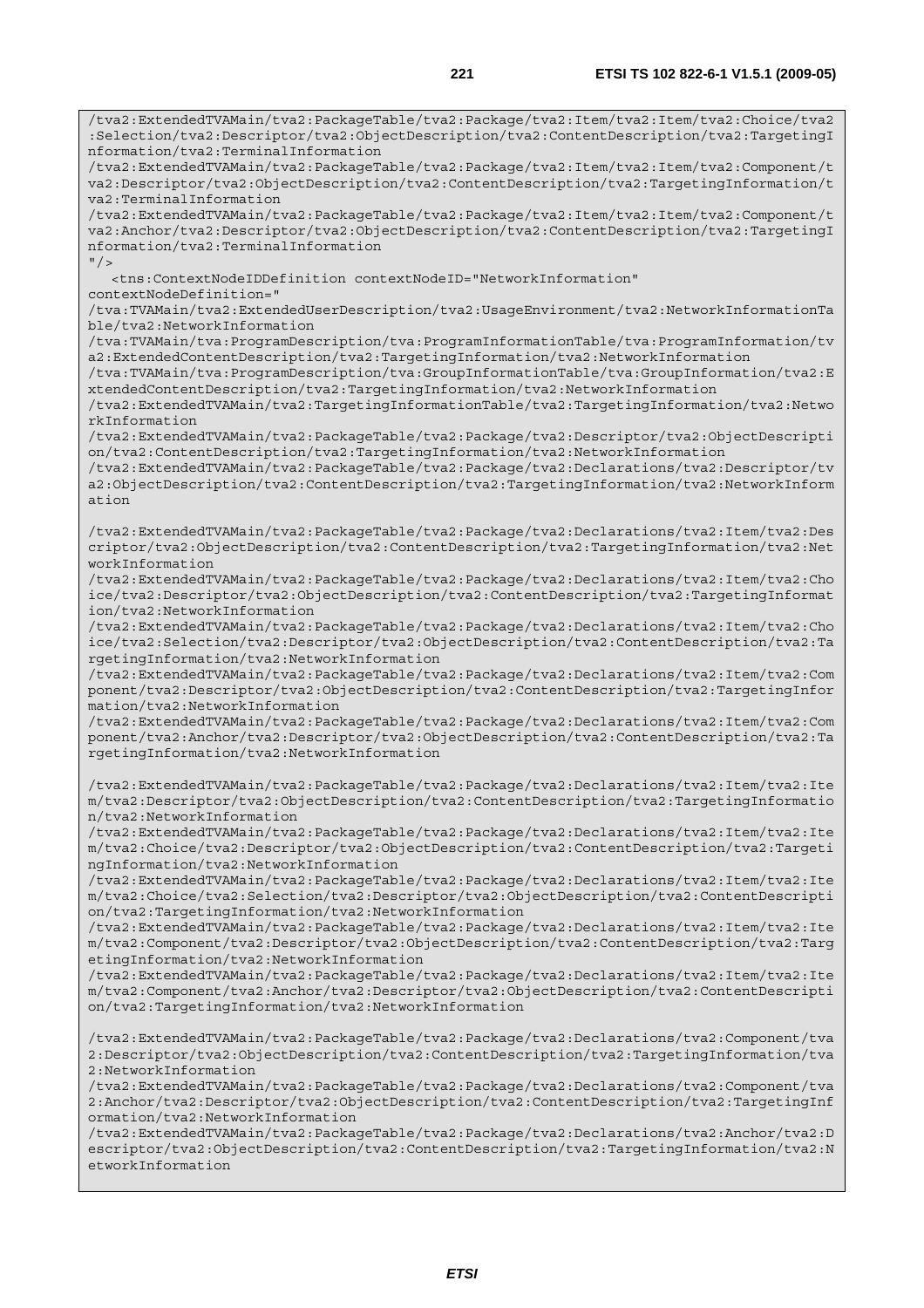/tva2:ExtendedTVAMain/tva2:PackageTable/tva2:Package/tva2:Item/tva2:Descriptor/tva2:Objec

tDescription/tva2:ContentDescription/tva2:TargetingInformation/tva2:NetworkInformation /tva2:ExtendedTVAMain/tva2:PackageTable/tva2:Package/tva2:Item/tva2:Choice/tva2:Descripto r/tva2:ObjectDescription/tva2:ContentDescription/tva2:TargetingInformation/tva2:NetworkIn formation

/tva2:ExtendedTVAMain/tva2:PackageTable/tva2:Package/tva2:Item/tva2:Choice/tva2:Selection /tva2:Descriptor/tva2:ObjectDescription/tva2:ContentDescription/tva2:TargetingInformation /tva2:NetworkInformation

/tva2:ExtendedTVAMain/tva2:PackageTable/tva2:Package/tva2:Item/tva2:Component/tva2:Descri ptor/tva2:ObjectDescription/tva2:ContentDescription/tva2:TargetingInformation/tva2:Networ kInformation

/tva2:ExtendedTVAMain/tva2:PackageTable/tva2:Package/tva2:Item/tva2:Component/tva2:Anchor /tva2:Descriptor/tva2:ObjectDescription/tva2:ContentDescription/tva2:TargetingInformation /tva2:NetworkInformation

/tva2:ExtendedTVAMain/tva2:PackageTable/tva2:Package/tva2:Item/tva2:Item/tva2:Descriptor/ tva2:ObjectDescription/tva2:ContentDescription/tva2:TargetingInformation/tva2:NetworkInfo rmation

/tva2:ExtendedTVAMain/tva2:PackageTable/tva2:Package/tva2:Item/tva2:Item/tva2:Choice/tva2 :Descriptor/tva2:ObjectDescription/tva2:ContentDescription/tva2:TargetingInformation/tva2 :NetworkInformation

/tva2:ExtendedTVAMain/tva2:PackageTable/tva2:Package/tva2:Item/tva2:Item/tva2:Choice/tva2 :Selection/tva2:Descriptor/tva2:ObjectDescription/tva2:ContentDescription/tva2:TargetingI nformation/tva2:NetworkInformation

/tva2:ExtendedTVAMain/tva2:PackageTable/tva2:Package/tva2:Item/tva2:Item/tva2:Component/t va2:Descriptor/tva2:ObjectDescription/tva2:ContentDescription/tva2:TargetingInformation/t va2:NetworkInformation

/tva2:ExtendedTVAMain/tva2:PackageTable/tva2:Package/tva2:Item/tva2:Item/tva2:Component/t va2:Anchor/tva2:Descriptor/tva2:ObjectDescription/tva2:ContentDescription/tva2:TargetingI nformation/tva2:NetworkInformation

 $''$  />

<tns:ContextNodeIDDefinition contextNodeID="NaturalEnvironment"

contextNodeDefinition="

/tva:TVAMain/tva2:ExtendedUserDescription/tva2:UsageEnvironment/tva2:NaturalEnvironmentIn formationTable/tva2:NaturalEnvironmentInformation

/tva:TVAMain/tva:ProgramDescription/tva:ProgramInformationTable/tva:ProgramInformation/tv a2:ExtendedContentDescription/tva2:TargetingInformation/tva2:NaturalEnvironment

/tva:TVAMain/tva:ProgramDescription/tva:GroupInformationTable/tva:GroupInformation/tva2:E xtendedContentDescription/tva2:TargetingInformation/tva2:NaturalEnvironment

/tva2:ExtendedTVAMain/tva2:TargetingInformationTable/tva2:TargetingInformation/tva2:Natur alEnvironment

/tva2:ExtendedTVAMain/tva2:PackageTable/tva2:Package/tva2:Descriptor/tva2:ObjectDescripti on/tva2:ContentDescription/tva2:TargetingInformation/tva2:NaturalEnvironment

/tva2:ExtendedTVAMain/tva2:PackageTable/tva2:Package/tva2:Declarations/tva2:Descriptor/tv a2:ObjectDescription/tva2:ContentDescription/tva2:TargetingInformation/tva2:NaturalEnviro nment

/tva2:ExtendedTVAMain/tva2:PackageTable/tva2:Package/tva2:Declarations/tva2:Item/tva2:Des criptor/tva2:ObjectDescription/tva2:ContentDescription/tva2:TargetingInformation/tva2:Nat uralEnvironment

/tva2:ExtendedTVAMain/tva2:PackageTable/tva2:Package/tva2:Declarations/tva2:Item/tva2:Cho ice/tva2:Descriptor/tva2:ObjectDescription/tva2:ContentDescription/tva2:TargetingInformat ion/tva2:NaturalEnvironment

/tva2:ExtendedTVAMain/tva2:PackageTable/tva2:Package/tva2:Declarations/tva2:Item/tva2:Cho ice/tva2:Selection/tva2:Descriptor/tva2:ObjectDescription/tva2:ContentDescription/tva2:Ta rgetingInformation/tva2:NaturalEnvironment

/tva2:ExtendedTVAMain/tva2:PackageTable/tva2:Package/tva2:Declarations/tva2:Item/tva2:Com ponent/tva2:Descriptor/tva2:ObjectDescription/tva2:ContentDescription/tva2:TargetingInfor mation/tva2:NaturalEnvironment

/tva2:ExtendedTVAMain/tva2:PackageTable/tva2:Package/tva2:Declarations/tva2:Item/tva2:Com ponent/tva2:Anchor/tva2:Descriptor/tva2:ObjectDescription/tva2:ContentDescription/tva2:Ta rgetingInformation/tva2:NaturalEnvironment

/tva2:ExtendedTVAMain/tva2:PackageTable/tva2:Package/tva2:Declarations/tva2:Item/tva2:Ite m/tva2:Descriptor/tva2:ObjectDescription/tva2:ContentDescription/tva2:TargetingInformatio n/tva2:NaturalEnvironment

/tva2:ExtendedTVAMain/tva2:PackageTable/tva2:Package/tva2:Declarations/tva2:Item/tva2:Ite m/tva2:Choice/tva2:Descriptor/tva2:ObjectDescription/tva2:ContentDescription/tva2:Targeti ngInformation/tva2:NaturalEnvironment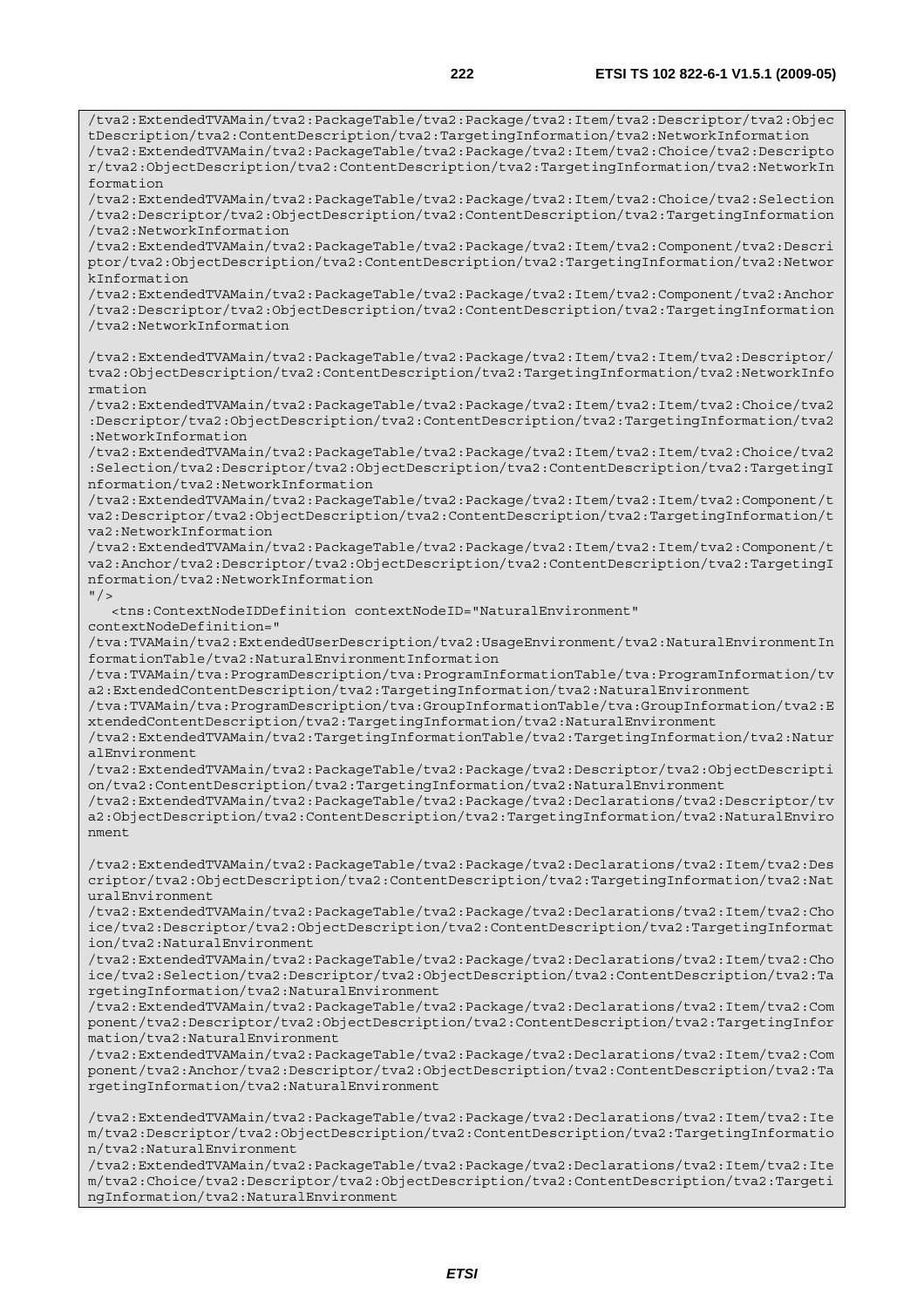/tva2:ExtendedTVAMain/tva2:PackageTable/tva2:Package/tva2:Declarations/tva2:Item/tva2:Ite

m/tva2:Choice/tva2:Selection/tva2:Descriptor/tva2:ObjectDescription/tva2:ContentDescripti on/tva2:TargetingInformation/tva2:NaturalEnvironment /tva2:ExtendedTVAMain/tva2:PackageTable/tva2:Package/tva2:Declarations/tva2:Item/tva2:Ite m/tva2:Component/tva2:Descriptor/tva2:ObjectDescription/tva2:ContentDescription/tva2:Targ etingInformation/tva2:NaturalEnvironment /tva2:ExtendedTVAMain/tva2:PackageTable/tva2:Package/tva2:Declarations/tva2:Item/tva2:Ite m/tva2:Component/tva2:Anchor/tva2:Descriptor/tva2:ObjectDescription/tva2:ContentDescripti on/tva2:TargetingInformation/tva2:NaturalEnvironment /tva2:ExtendedTVAMain/tva2:PackageTable/tva2:Package/tva2:Declarations/tva2:Component/tva 2:Descriptor/tva2:ObjectDescription/tva2:ContentDescription/tva2:TargetingInformation/tva 2:NaturalEnvironment /tva2:ExtendedTVAMain/tva2:PackageTable/tva2:Package/tva2:Declarations/tva2:Component/tva 2:Anchor/tva2:Descriptor/tva2:ObjectDescription/tva2:ContentDescription/tva2:TargetingInf ormation/tva2:NaturalEnvironment /tva2:ExtendedTVAMain/tva2:PackageTable/tva2:Package/tva2:Declarations/tva2:Anchor/tva2:D escriptor/tva2:ObjectDescription/tva2:ContentDescription/tva2:TargetingInformation/tva2:N aturalEnvironment /tva2:ExtendedTVAMain/tva2:PackageTable/tva2:Package/tva2:Item/tva2:Descriptor/tva2:Objec tDescription/tva2:ContentDescription/tva2:TargetingInformation/tva2:NaturalEnvironment /tva2:ExtendedTVAMain/tva2:PackageTable/tva2:Package/tva2:Item/tva2:Choice/tva2:Descripto r/tva2:ObjectDescription/tva2:ContentDescription/tva2:TargetingInformation/tva2:NaturalEn vironment /tva2:ExtendedTVAMain/tva2:PackageTable/tva2:Package/tva2:Item/tva2:Choice/tva2:Selection /tva2:Descriptor/tva2:ObjectDescription/tva2:ContentDescription/tva2:TargetingInformation /tva2:NaturalEnvironment /tva2:ExtendedTVAMain/tva2:PackageTable/tva2:Package/tva2:Item/tva2:Component/tva2:Descri ptor/tva2:ObjectDescription/tva2:ContentDescription/tva2:TargetingInformation/tva2:Natura lEnvironment /tva2:ExtendedTVAMain/tva2:PackageTable/tva2:Package/tva2:Item/tva2:Component/tva2:Anchor /tva2:Descriptor/tva2:ObjectDescription/tva2:ContentDescription/tva2:TargetingInformation /tva2:NaturalEnvironment /tva2:ExtendedTVAMain/tva2:PackageTable/tva2:Package/tva2:Item/tva2:Item/tva2:Descriptor/ tva2:ObjectDescription/tva2:ContentDescription/tva2:TargetingInformation/tva2:NaturalEnvi ronment /tva2:ExtendedTVAMain/tva2:PackageTable/tva2:Package/tva2:Item/tva2:Item/tva2:Choice/tva2 :Descriptor/tva2:ObjectDescription/tva2:ContentDescription/tva2:TargetingInformation/tva2 :NaturalEnvironment /tva2:ExtendedTVAMain/tva2:PackageTable/tva2:Package/tva2:Item/tva2:Item/tva2:Choice/tva2 :Selection/tva2:Descriptor/tva2:ObjectDescription/tva2:ContentDescription/tva2:TargetingI nformation/tva2:NaturalEnvironment /tva2:ExtendedTVAMain/tva2:PackageTable/tva2:Package/tva2:Item/tva2:Item/tva2:Component/t va2:Descriptor/tva2:ObjectDescription/tva2:ContentDescription/tva2:TargetingInformation/t va2:NaturalEnvironment /tva2:ExtendedTVAMain/tva2:PackageTable/tva2:Package/tva2:Item/tva2:Item/tva2:Component/t va2:Anchor/tva2:Descriptor/tva2:ObjectDescription/tva2:ContentDescription/tva2:TargetingI nformation/tva2:NaturalEnvironment  $"$  />  $\langle$ ! --######################################################################################## --> <!-- ContextNodeIDs with single xPath -->  $\lt$  !  $-$ ######################################################################################## --> <tns:ContextNodeIDDefinition contextNodeID="ProgramInformation" contextNodeDefinition="/tva:TVAMain/tva:ProgramDescription/tva:ProgramInformationTable/tv a:ProgramInformation"/> <tns:ContextNodeIDDefinition contextNodeID="GroupInformation" contextNodeDefinition="/tva:TVAMain/tva:ProgramDescription/tva:GroupInformationTable/tva: GroupInformation"/> <tns:ContextNodeIDDefinition contextNodeID="BroadcastEvent" contextNodeDefinition="/tva:TVAMain/tva:ProgramDescription/tva:ProgramLocationTable/tva:B

roadcastEvent"/>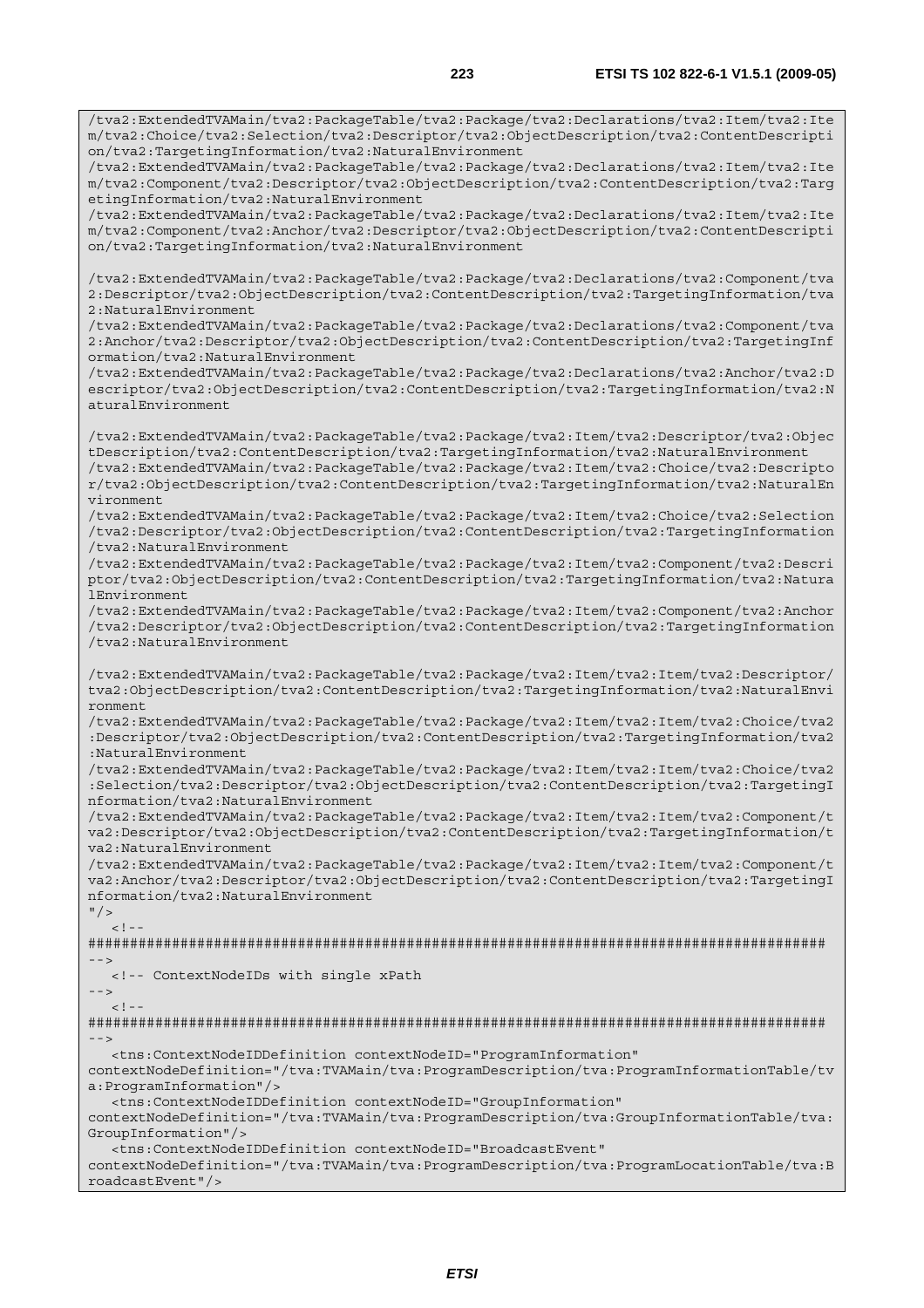<tns:ContextNodeIDDefinition contextNodeID="Schedule" contextNodeDefinition="/tva:TVAMain/tva:ProgramDescription/tva:ProgramLocationTable/tva:S chedule"/> <tns:ContextNodeIDDefinition contextNodeID="OnDemandProgram" contextNodeDefinition="/tva:TVAMain/tva:ProgramDescription/tva:ProgramLocationTable/tva:O nDemandProgram"/> <tns:ContextNodeIDDefinition contextNodeID="OnDemandService" contextNodeDefinition="/tva:TVAMain/tva:ProgramDescription/tva:ServiceInformationTable/tv a:ServiceInformation"/> <tns:ContextNodeIDDefinition contextNodeID="PersonName" contextNodeDefinition="/tva:TVAMain/tva:ProgramDescription/tva:CreditsInformationTable/tv a:PersonName"/> <tns:ContextNodeIDDefinition contextNodeID="OrganizationName" contextNodeDefinition="/tva:TVAMain/tva:ProgramDescription/tva:CreditsInformationTable/tv a:OrganizationName"/> <tns:ContextNodeIDDefinition contextNodeID="SegmentInformation" contextNodeDefinition="/tva:TVAMain/tva:ProgramDescription/tva:SegmentInformationTable/tv a:SegmentInformation"/> <tns:ContextNodeIDDefinition contextNodeID="SegmentGroupInformation" contextNodeDefinition="/tva:TVAMain/tva:ProgramDescription/tva:SegmentInformationTable/tv a:SegmentGroupInformation"/> <tns:ContextNodeIDDefinition contextNodeID="Review" contextNodeDefinition="/tva:TVAMain/tva:ProgramDescription/tva:ProgramReviewTable/tva:Rev iew"/> <tns:ContextNodeIDDefinition contextNodeID="CSAlias" contextNodeDefinition="/tva:TVAMain/tva:ClassificationSchemeTable/tva:CSAlias"/> <tns:ContextNodeIDDefinition contextNodeID="ClassificationScheme" contextNodeDefinition="/tva:TVAMain/tva:ClassificationSchemeTable/tva:ClassificationSchem e"/>

</tns:ContextNodeIDDefinitionList>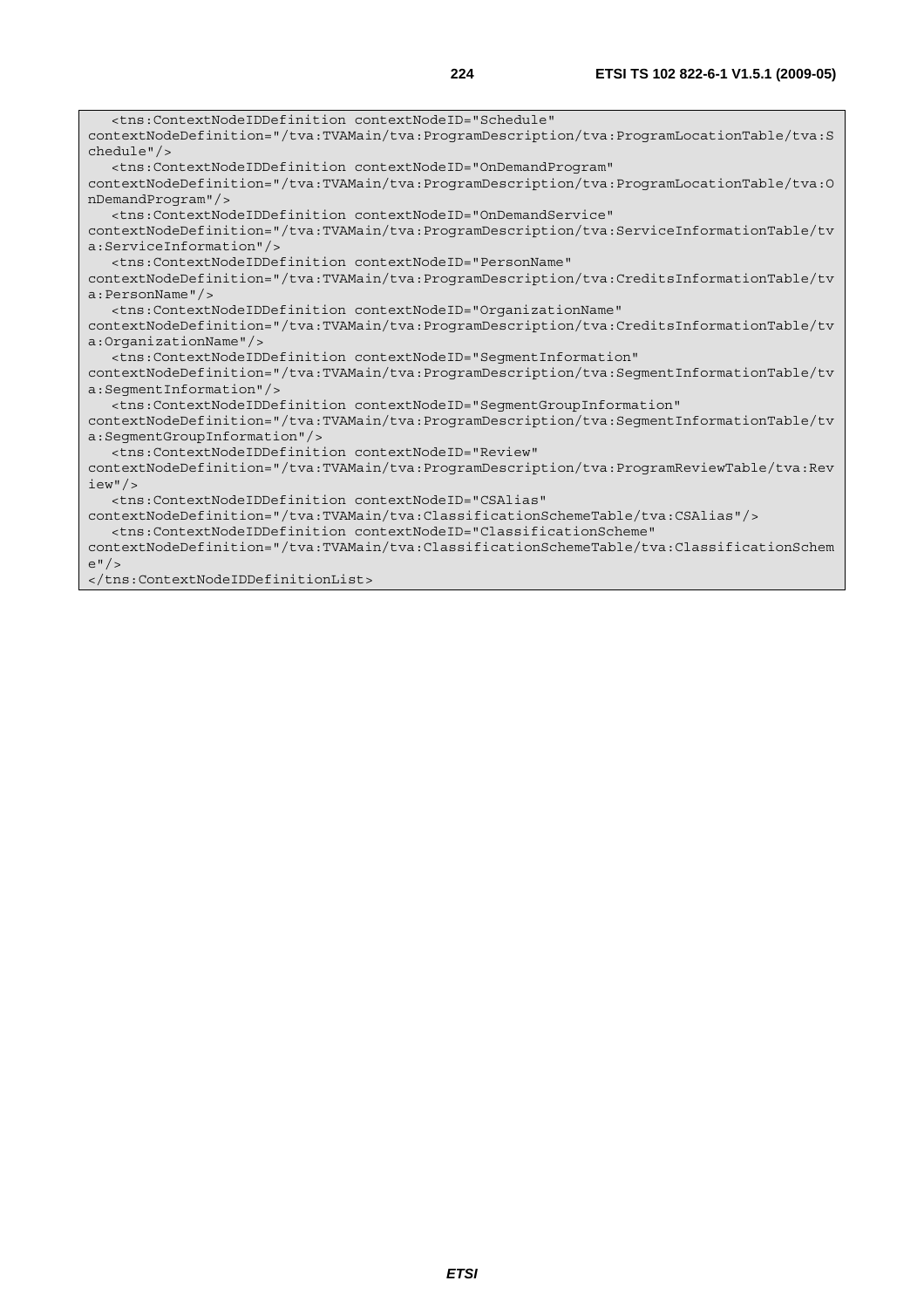#### Annex C (informative): Examples of get\_Data requests

This annex gives some simple examples of how a PredicateBag element can be used to represent different types of queries. By combining these PredicateBag elements more refined queries can be built up.

#### C.1 Requesting data on specific CRIDs

To retrieve metadata on a particular set of CRIDs, the following query type is used. The type of data returned will depend upon the RequestedTables parameter.

```
 <PredicateBag type="OR"> 
   <BinaryPredicate fieldID="tvaf:CRID" fieldValue="crid://example.com/foo"/> 
   <BinaryPredicate fieldID="tvaf:CRID" fieldValue="crid://example.com/bar"/> 
 </PredicateBag>
```
# C.2 Requesting specific fragments

To obtain a particular set of fragments, the query takes the following form.

```
 <PredicateBag type="OR"> 
   <BinaryPredicate fieldID="tvaf:fragmentID" fieldValue="34567"/> 
   <BinaryPredicate fieldID="tvaf:fragmentID" fieldValue="12344"/> 
 </PredicateBag>
```
The RequestedTable parameter can still be used to sort fragments retrieved in this fashion, but it has no effect on the fragments returned (i.e. it does not cause fragments from other tables to be returned also).

# C.3 Searching for the film "Titanic"

The following search would return any programme with "Titanic" in the title.

<BinaryPredicate fieldID="tvaf:Title" fieldValue="Titanic" test="contains"/>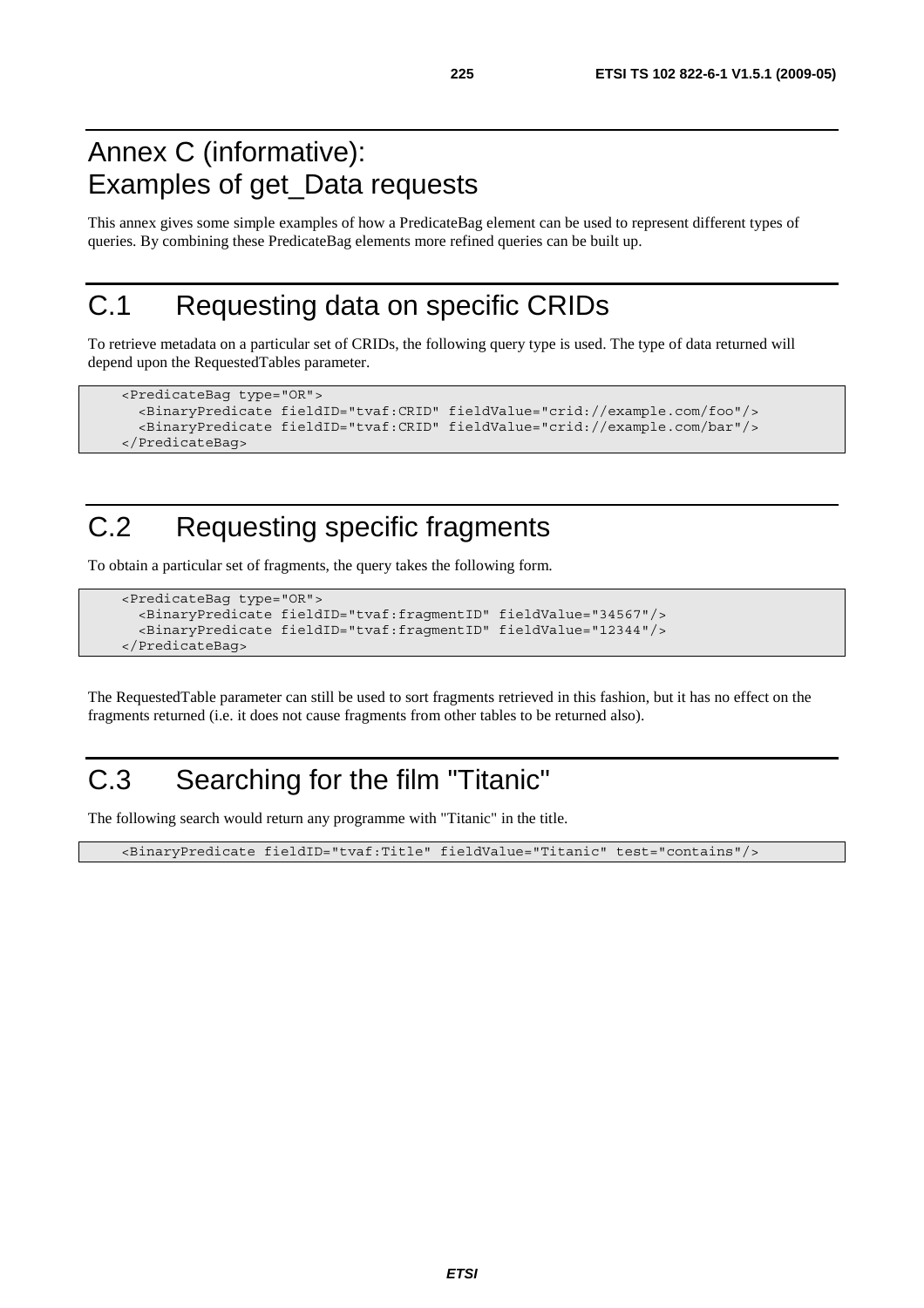To refine the query to find a specific "Titanic" programme the following query could be used. The following will only return matches that were directed by James Cameron.

```
 <QueryConstraints> 
   <PredicateBag type="AND"> 
     <BinaryPredicate fieldID="tvaf:Title" fieldValue="Titanic"/> 
     <PredicateBag type="AND" contextNode="tvac:CreditsItem"> 
       <BinaryPredicate fieldID="tvaf:Role" fieldValue=":role:V83"/> 
       <BinaryPredicate fieldID="tvaf:GivenName" fieldValue="James"/> 
       <BinaryPredicate fieldID="tvaf:FamilyName" fieldValue="Cameron"/> 
     </PredicateBag> 
   </PredicateBag> 
 </QueryConstraints> 
 <RequestedTables> 
   <Table type="ProgramInformationTable"> 
     <SortCriteria fieldID="tvaf:CRID" order="ascending"/> 
   </Table> 
   <Table type="GroupInformationTable"> 
     <SortCriteria fieldID="tvaf:CRID" order="ascending"/> 
   </Table> 
 </RequestedTables>
```
#### C.4 Searching for a comedy drama that does not star Jim **Carey**

The following search will find comedy dramas, but only those that do not involve Jim Carrey as a key character.

```
 <PredicateBag type="AND"> 
   <BinaryPredicate fieldID="tvaf:Genre" fieldValue=":content:3.4.11"/> 
   <PredicateBag negate="true" type="AND" contextNode="tvac:CreditsItem"> 
     <BinaryPredicate fieldID="tvaf:Role" fieldValue=":role:V709"/> 
     <BinaryPredicate fieldID="tvaf:GivenName" fieldValue="Jim"/> 
     <BinaryPredicate fieldID="tvaf:FamilyName" fieldValue="Carey"/> 
   </PredicateBag> 
 </PredicateBag>
```
#### C.5 Searching for a programme with a rating of more than 8

The following predicate will find only programmes that have been assigned review ratings of more than 8 by the user's favourite reviewer, John Green.

```
 <PredicateBag type="AND" contextNode="tvac:Review"> 
   <BinaryPredicate fieldID="tva:ReviewerGivenName" fieldValue="John"/> 
   <BinaryPredicate fieldID="tvaf:ReviewerFamilyName" fieldValue="Green"/> 
   <BinaryPredicate fieldID="tvaf:RatingValue" test="greater_than_or_equals" 
              fieldValue="8"/> 
 </PredicateBag>
```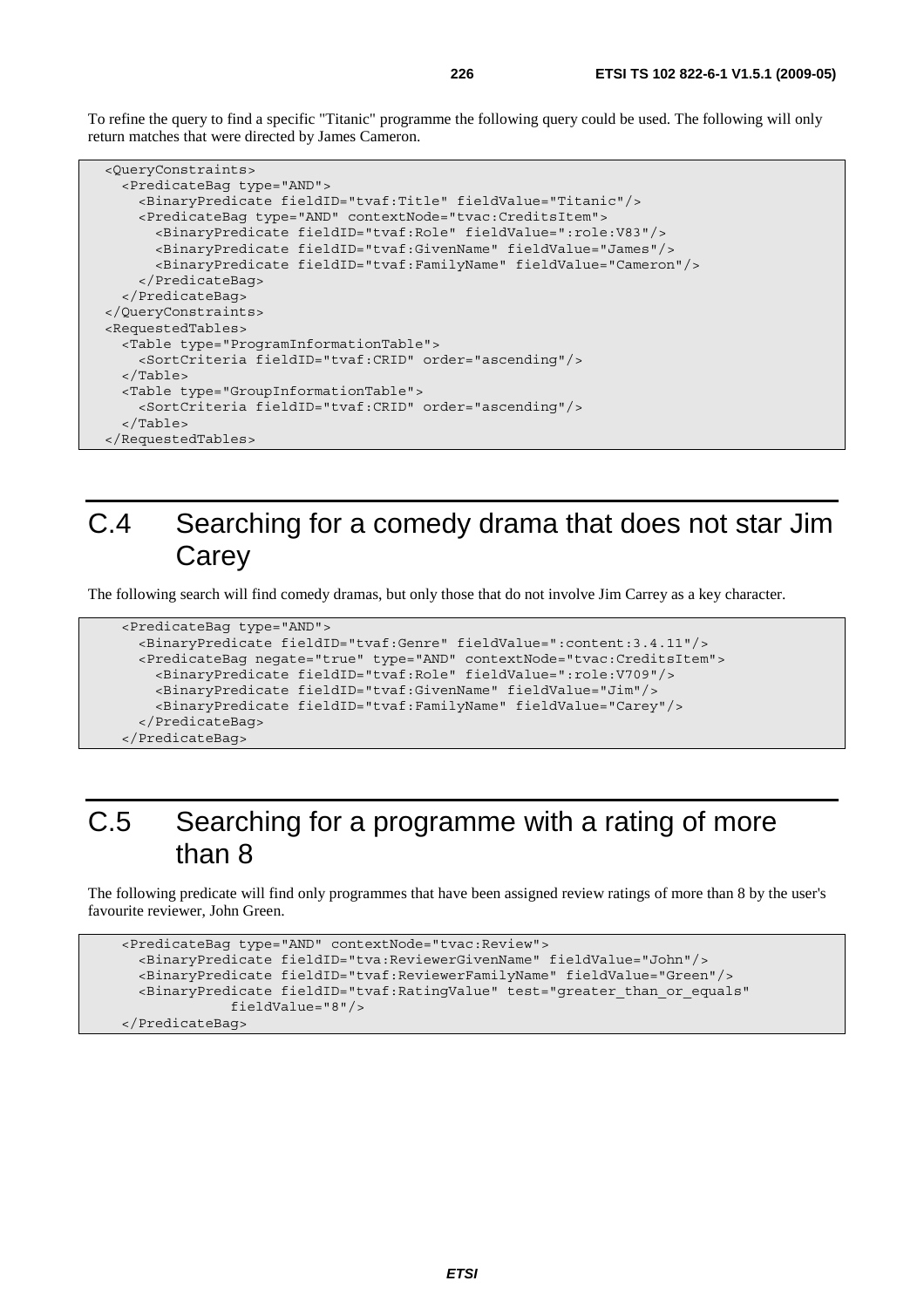# C.6 Searching for a ClassificationScheme table

The following predicate will find the ClassificationScheme Uri equals "urn:tva:metadata:cs:TVARoleCS:2008" or the CSAlias equals "TVARoleCS".

```
<get Data xmlns=urn:tva:transport:2008 ...>
<QueryConstraints> 
     <PredicateBag type="OR"> 
       <BinaryPredicate fieldID="CSUri" 
               fieldValue="urn:tva:metadata:cs:TVARoleCS:2008" /> 
       <BinaryPredicate fieldID="CSAlias" fieldValue="TVARoleCS" /> 
     </PredicateBag> 
   </QueryConstraints> 
   <RequestedTables> 
     <Table type="ClassificationScheme"/> 
   </RequestedTables> 
</get_Data>
```
The response including the ClassificationSchemeTable would be as below:

```
<get_Data_Result ...> 
   <TVAMain version="20020928" publisher="TVA-Metadata-Service" ...> 
     <ClassificationSchemeTable> 
       <ClassificationScheme uri="urn:tva:metadata:cs:TVARoleCS:2008"> 
         <Import href="urn:mpeg:mpeg7:cs:RoleCS:2001"/> 
         <mpeg7:Term termID="V708"> 
           <mpeg7:Name xml:lang="en">Dubber</mpeg7:Name> 
         </mpeg7:Term> 
 ... 
       </ClassificationScheme> 
     </ClassificationSchemeTable> 
   </TVAMain> 
</get_Data_Result>
```
#### C.7 Creating an EPG

The following search retrieves all the broadcast programmes on three specific channels over a two-day period.

```
 <PredicateBag type="AND"> 
   <BinaryPredicate fieldID="tvaf:PublishedTime" 
        fieldValue="2002-09-26T00:00:00Z" test="greater_than_or_equals"/> 
   <BinaryPredicate fieldID="tvaf:PublishedTime" 
           fieldValue="2002-09-27T23:59:59Z" test="less_than_or_equals"/> 
   <PredicateBag type="OR"> 
     <BinaryPredicate fieldID="tvaf:ServiceURL" fieldValue="dvb://1.2.1"/> 
     <BinaryPredicate fieldID="tvaf:ServiceURL" fieldValue="dvb://1.2.2"/> 
     <BinaryPredicate fieldID="tvaf:ServiceURL" fieldValue="dvb://1.2.3"/> 
   </PredicateBag> 
 </PredicateBag>
```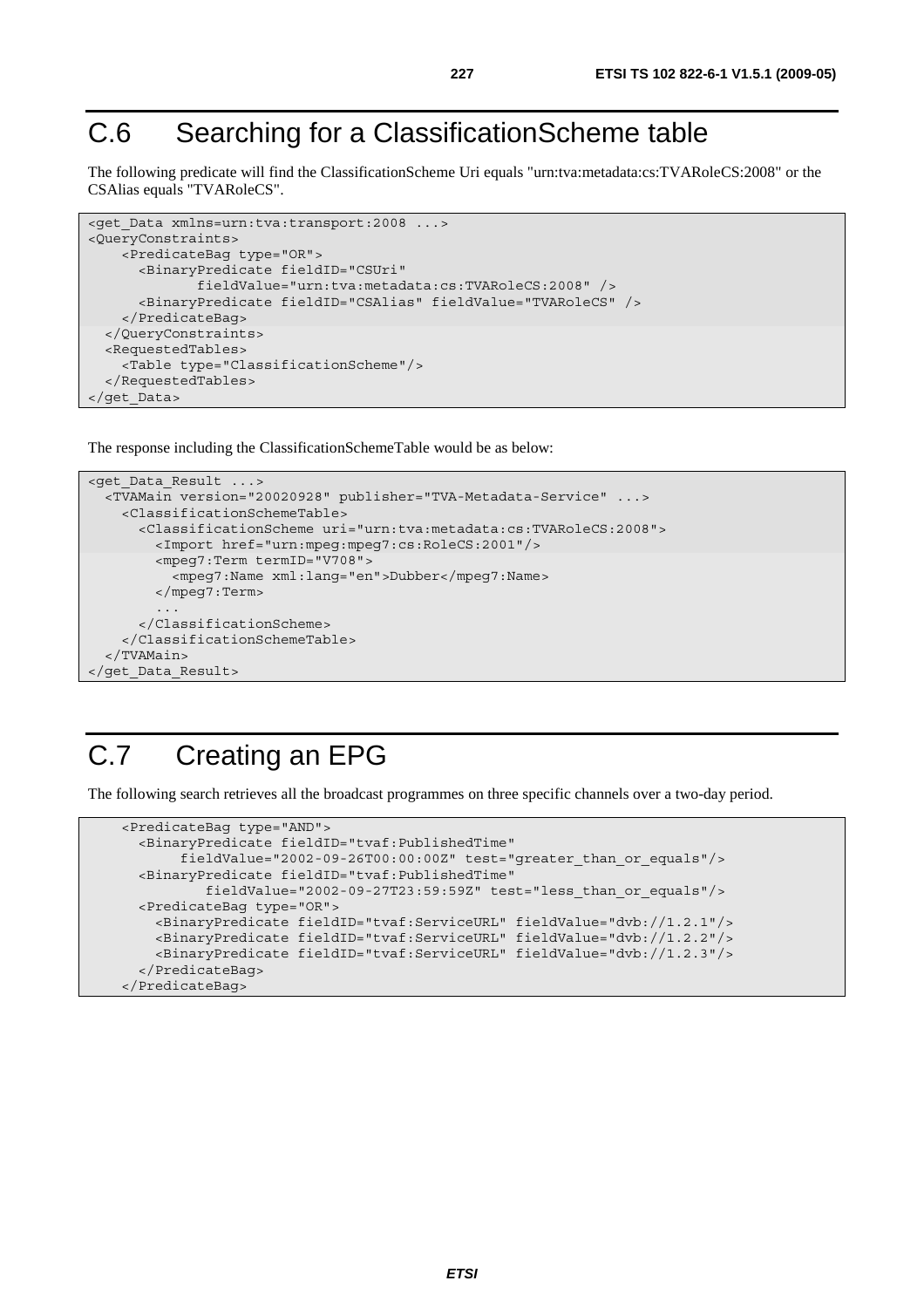# C.8 Searching for programmes with a review

This query searches for programmes being shown tonight that have a review. This is an example of when an "exists" test might be useful.

```
 <PredicateBag type="AND"> 
   <BinaryPredicate fieldID="tvaf:PublishedTime" 
        fieldValue="2002-09-26T00:00:00Z" test="greater_than_or_equals"/> 
   <BinaryPredicate fieldID="tvaf:PublishedTime" 
        fieldValue="2002-09-27T23:59:59Z" test="less_than_or_equals"/> 
   <UnaryPredicate fieldID="tvaf:Review" test="exists"/> 
 </PredicateBag>
```
The query below requests programme reviews of programmes with "Titanic" in the title:

```
 <QueryConstraints> 
   <BinaryPredicate fieldID="tvaf:Title" fieldValue="Titanic" test="contains"/> 
 </QueryConstraints> 
 <RequestedTables> 
   <Table type="ProgramReviewTable"/> 
 </RequestedTables>
```
If we now request for programme reviews of programmes with either "Titanic" or "Star Wars" in the title, it is not clear in the result which review corresponds to which part of the request.

```
 <QueryConstraints> 
   <PredicateBag type="OR"> 
     <BinaryPredicate fieldID="tvaf:Title" fieldValue="Titanic" test="contains"/> 
     <BinaryPredicate fieldID="tvaf:Title" fieldValue="Star Wars" test="contains"/> 
   </PredicateBag> 
 </QueryConstraints> 
 <RequestedTables> 
   <Table type="ProgramReviewTable"/> 
 </RequestedTables>
```
A solution to remove the ambiguity is to not use the disjunctive condition in this case and to issue separate requests.

Another solution to remove the ambiguity is to add the following tables "ProgramInformationTable" and "GroupInformationTable" to the request or to issue a second request for "ProgramInformationTable" and "GroupInformationTable" using CRIDs returned within the first response.

#### C.9 Updating a fragment

The following query will check to see if a metadata service has a later version of a fragment than the version cached by the receiver.

```
 <PredicateBag type="AND"> 
   <Predicate fieldID="tvaf:fragmentID" fieldValue="34567"/> 
   <Predicate fieldID="tvaf:fragmentVersion" 
              test="greater_than" fieldValue="20020925"/> 
 </PredicateBag>
```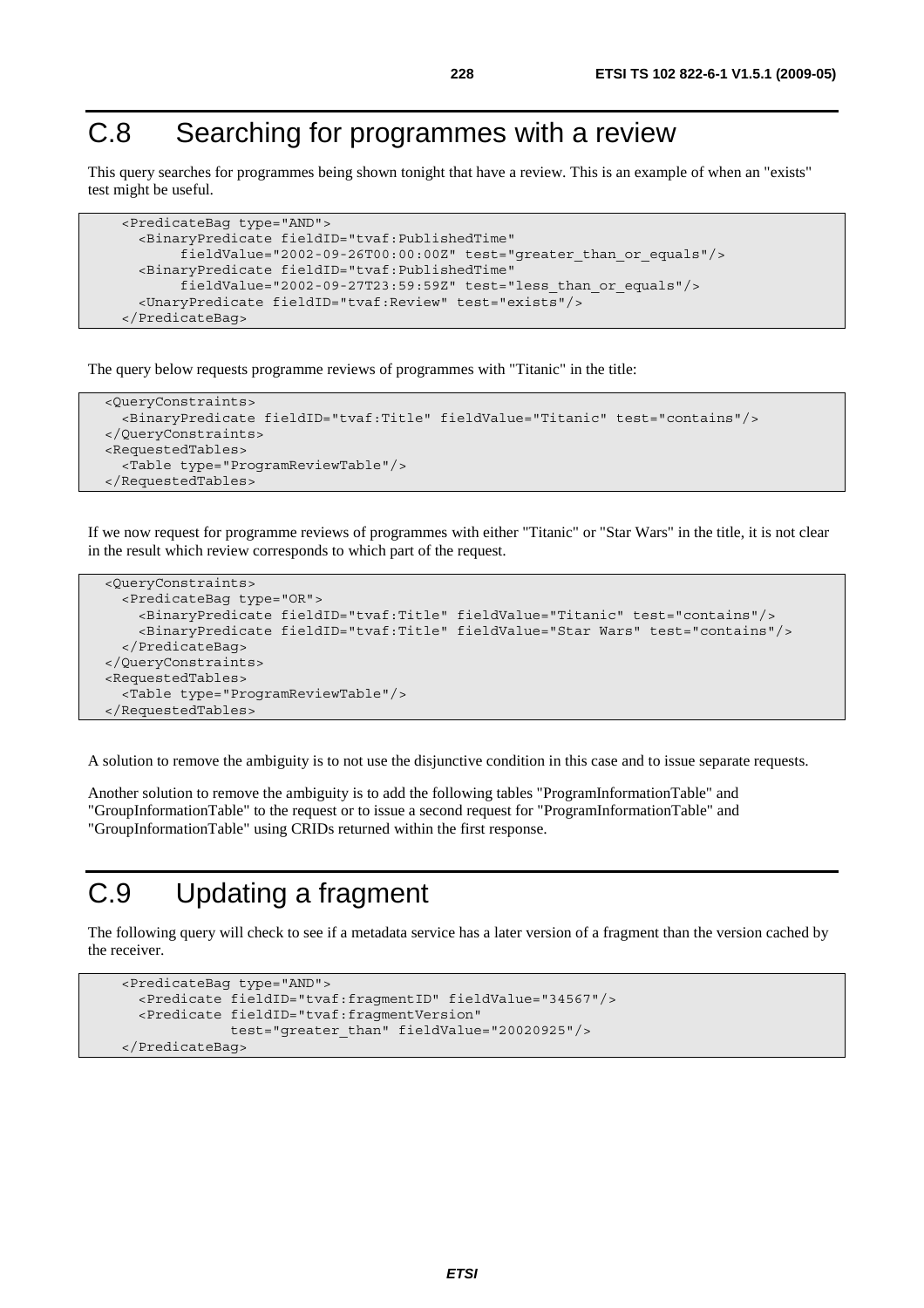### C.10 Requesting update fragments

Following is an example of a query to retrieve fragments which are updated after the given date, i.e. 25 September 2002, using the service described in clause C.5.

```
<BinaryPredicate fieldID="tvaf:fragmentVersion" test="greater_than" 
                fieldValue="20020925"/>
```
As a response to the previous example query, a metadata of following format can be received. In this response, it notifies the client system that the fragment with fragmentID "11" published before 30 September 2002 and the fragment with fragmentID "15" published before 27 September 2002 are no longer valid in addition to the updated fragments of programme information table and programme location table.

```
<get_Data_Result ...> 
   <Invalid> 
     <Fragment fragmentID="11" fragmentVersion="20020930"/> 
     <Fragment fragmentID="15" fragmentVersion="20020927"/> 
   </Invalid> 
   <TVAMain version="20020928" publisher="TVA-Metadata-Service" ...> 
     <ProgramDescription> 
       <ProgramInformationTable> 
         <ProgramInformation fragmentID="040" fragmentVersion="20021001"> 
            <!--..: etc. --> 
         </ProgramInformation> 
       </ProgramInformationTable> 
       <ProgramLocationTable> 
         <Schedule fragmentID="023" fragmentVersion="20020928"> 
 ... 
         </Schedule> 
       </ProgramLocationTable> 
     </ProgramDescription> 
   </TVAMain> 
</get_Data_Result>
```
# C.11 Requesting customized tables

The following query will retrieve program information and location tables for programs to be broadcast on two channels and returns customized tables, this means tables with the mandatory elements and attributes and the requested optional elements and attributes.

```
<tns:get_Data> 
 <tns:QueryConstraints> 
  <tns:PredicateBag type="OR"> 
   <tns:BinaryPredicate fieldID="tvaf:ServiceURL" fieldValue="tv://7"/> 
   <tns:BinaryPredicate fieldID="tvaf:ServiceURL" fieldValue="tv://9"/> 
   </tns:PredicateBag> 
 </tns:QueryConstraints> 
  <tns:RequestedTables> 
  <tns:Table type="GroupInformationTable"/> 
  <tns:Table type="ProgramInformationTable"> 
   <tns:RequestedFields> 
     <tns:IdentificationByFieldId fieldID="tvaf:Title"/> 
     <tns:IdentificationByFieldId fieldID="tvaf:Genre"/> 
     <tns:IdentificationByFieldId fieldID="tvaf:Synopsis"/> 
   </tns:RequestedFields> 
   </tns:Table> 
   <tns:Table type="ProgramLocationTable"> 
    <tns:RequestedFields> 
     <tns:IdentificationByFieldId fieldID="tvaf:Genre"/> 
     <tns:IdentificationByFieldId fieldID="tvaf:Title"/> 
     <tns:IdentificationByFieldId fieldID="tvaf:ProgramURL"/>
```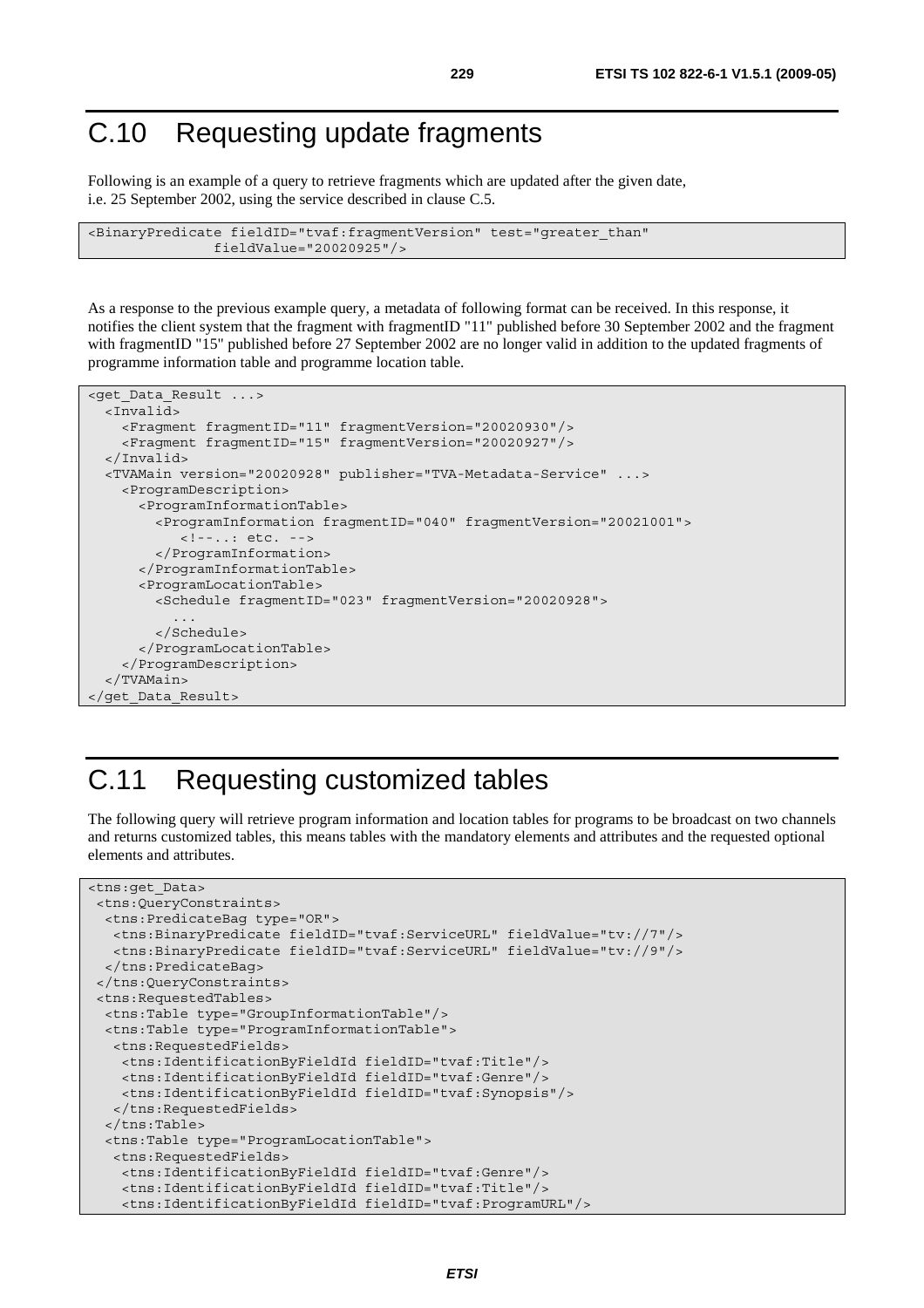```
 <tns:IdentificationByFieldId fieldID="tvaf:PublishedStart"/> 
    <tns:IdentificationByFieldId fieldID="tvaf:PublishedDuration"/> 
    </tns:RequestedFields> 
   <SortCriteria fieldID="tvaf:ServiceURL" order="descending"/> 
   <SortCriteria fieldID="tvaf:PublishedStart"/> 
   </tns:Table> 
   <tns:Table type="ProgramReviewTable"> 
   <tns:IdentificationByXPath 
XPath="/TVAMain/ProgramDescription/ProgramReviewTable/Review/FreeTextReview/text()"/> 
   </tns:Table> 
  </tns:RequestedTables> 
</tns:get_Data>
```
Here is a possible response to the above request:

```
<?xml version="1.0" encoding="UTF-8"?> 
<tns:get_Data_Result serviceVersion="1" truncated="false"> 
<tns:TableSortingInformation> 
<tns:Table type="ProgramLocationTable"> 
       <tns:SortCriteria fieldID="tvaf:ServiceURL"/> 
       <tns:SortCriteria fieldID="tvaf:PublishedStart"/> 
</tns:Table> 
</tns:TableSortingInformation> 
<tva:TVAMain> 
<tva:ProgramDescription> 
<tva:ProgramInformationTable> 
<tva:ProgramInformation programId="CRID://www.kbs.co.kr:cultural/specialreport_7"> 
<tva:BasicDescription> 
    <tva:Title> KBS Culture News </tva:Title> 
    <tva:Genre href="urn:tva:metadata:cs:ContentCS:2007" type="main"> 
      <tva:Name>News</tva:Name>
    </tva:Genre> 
    <tva:Genre href="urn:tva:metadata:cs:ContentCS:2007" type="secondary"> 
       <tva:Name> Cultural </tva:Name> 
    </tva:Genre> 
</tva:BasicDescription> 
</tva:ProgramInformation> 
<tva:ProgramInformation 
programId="CRID://www.keti.re.kr:drama/Toegye"> 
<tva:BasicDescription> 
    <tva:Title> Special Feature Documentary Toegye In Celebration of 500th 
Birthday of Toegye </tva:Title>
   <tva:Genre href="urn:tva:metadata:cs:ContentCS:2007" type="main"> 
   <tva:Name>FICTION</tva:Name>
    </tva:Genre> 
    <tva:Genre href="urn:tva:metadata:cs:ContentCS:2007" type="secondary"> 
   <tva:Name>HISTORICAL/EPIC</tva:Name>
</tva:Genre> 
</tva:BasicDescription> 
</tva:ProgramInformation> 
</tva:ProgramInformationTable> 
<tva:ProgramLocationTable> 
<tva:BroadcastEvent serviceIDRef="9"> 
    <tva:Program crid="CRID://www.kbs.co.kr:cultural/specialreport_7"/> 
<tva:ProgramURL>ftp://203.253.130.21/images/230x158/news9.tar</tva:ProgramURL> 
    <tva:PublishedStartTime>2004-09-07T11:00:00.00+09:00 
</tva:PublishedStartTime> 
    <tva:PublishedDuration>PT55M</tva:PublishedDuration> 
</tva:BroadcastEvent> 
<tva:BroadcastEvent serviceIDRef="9"> 
    <tva:Program crid="CRID://www.keti.re.kr:drama/ Toegye"/> 
<tva:ProgramURL>ftp://203.253.130.21/images/230x158/ Toegye.tar 
</tva:ProgramURL> 
    <tva:PublishedStartTime>2003-10-20T21:00:00.00+09:00 
</tva:PublishedStartTime> 
    <tva:PublishedDuration>PT9M23S</tva:PublishedDuration> 
</tva:BroadcastEvent> 
</tva:ProgramLocationTable>
```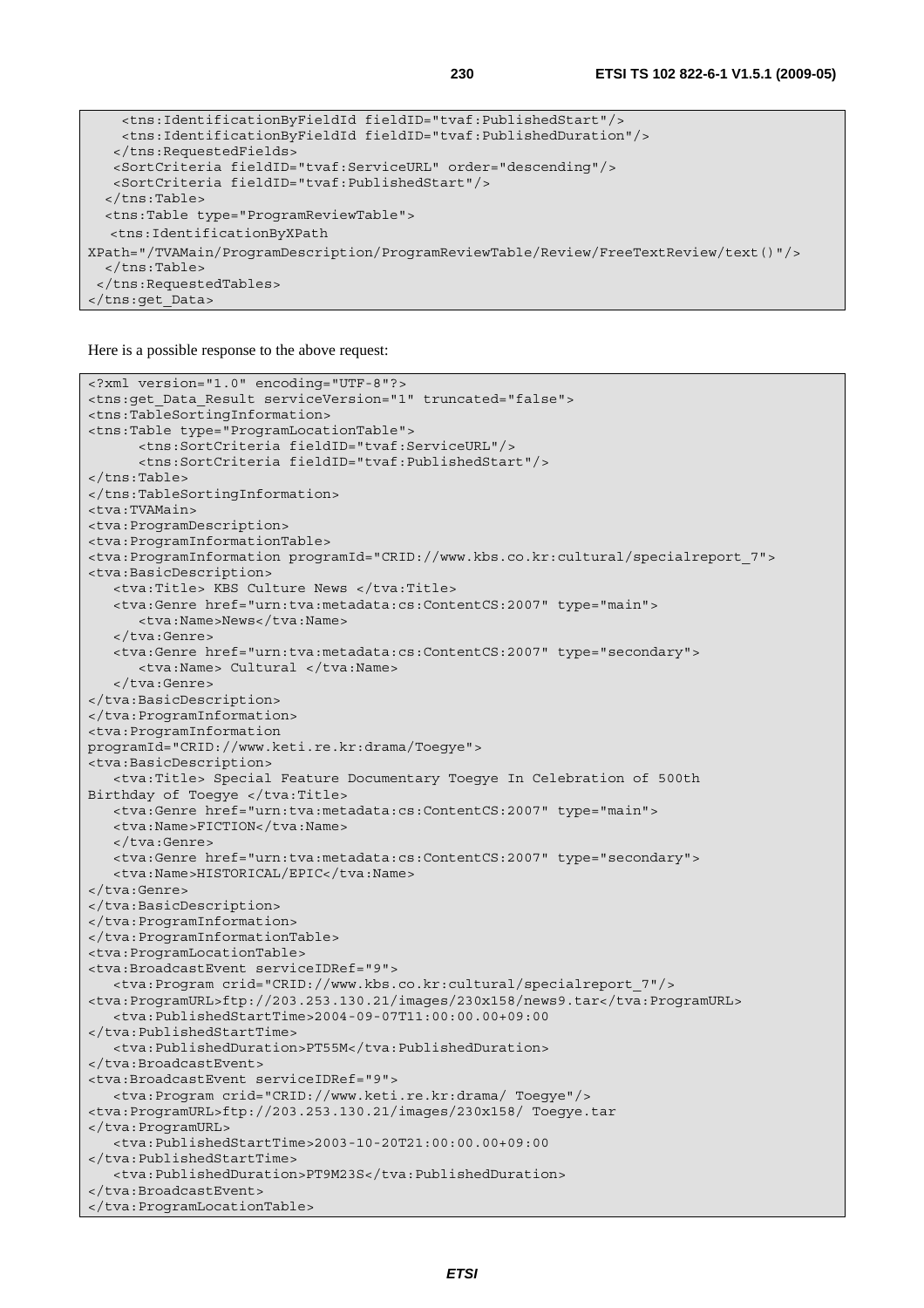<tva:ServiceInformationTable> <ServiceInformation serviceId="9"> <Name>KBS Channel 1</Name> <Owner>KBS</Owner> </ServiceInformation> </tva:ServiceInformationTable> <tva:ProgramReviewTable> <tva:Review programId="CRID://www.keti.re.kr:drama/Toegye"> <tva:FreeTextReview> n the mid 16th century, based on the I-gi-i-won-ron, he brought the theory of human mind and heart, which is at the heart of the Korea"s Seongrihak, one step further via the "Four-Seven Debate" with Gi Dae-seung. He also defined the ways to implement the mind cultivating theory called "Suyangron", playing a critical role in laying down the framework of Neo-Confucianism in the Joseon Dynasty </tva:FreeTextReview> </tva:Review> </tva:ProgramReviewTable> </tva:ProgramDescription> </tva:TVAMain> <tns:InvalidFragments/>

</tns:get\_Data\_Result>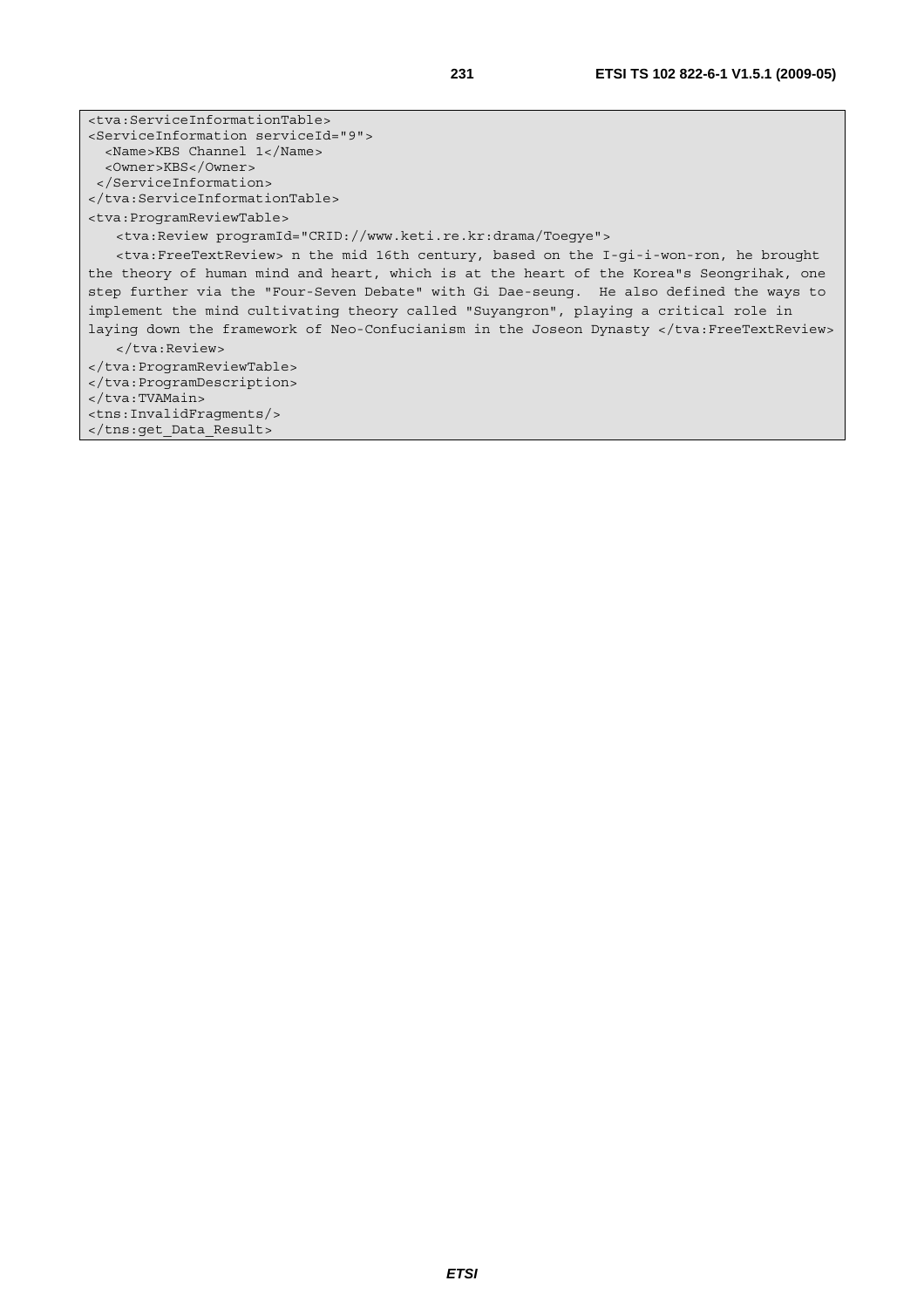### Annex D (informative): Examples of get\_Data Operation's capability description

This annex gives some examples of the different types of functionality a get\_Data operation might offer in real-life *TV-Anytime* metadata service deployments.

#### D.1 Pure location resolution service

A broadcaster provides a location resolution service over IP as an alternative to its unidirectional location resolution service. No other data is provided by the web service, which only offers a get Data operation that is capable of returning a ContentReferencingTable and no other table types. Only CRIDs from the autnam.com authority can be resolved using this operation.

```
<describe_get_Data_Result serviceVersion="3" 
        xmlns="urn:tva:transport:2008"> 
   <AvailableTables> 
     <Table xsi:type="ContentReferencingTable"> 
       <ResolvingAuthorityRecordTable 
             xmlns="urn:tva:ResolvingAuthority:2008"> 
         <ResolvingAuthorityRecord> 
           <ResolutionProvider>autnam.com</ResolutionProvider> 
           <AuthorityName>autnam.com</AuthorityName> 
           <Class>primary</Class> 
           <VersionNumber>1000</VersionNumber> 
           <URL>http://www.autnam.com/lr/</URL> 
           <FirstValidDate>2000-09-06T09:30:00Z</FirstValidDate> 
           <LastValidDate>2000-09-28T18:00:00Z</LastValidDate> 
           <Weighting>1</Weighting> 
         </ResolvingAuthorityRecord> 
       </ResolvingAuthorityRecordTable> 
     </Table> 
   </AvailableTables> 
</describe_get_Data_Result>
```
# D.2 Pure metadata retrieval service for broadcast enhancement

A broadcaster chooses to deliver enhanced metadata (critical reviews and segmentation data) using the bi-directional channel. All other data (including scheduling and content referencing information) is delivered by means of the unidirectional channel. The broadcaster offers a get\_Data operation that is able to provide a ProgramInformationTable, GroupInformationTable, ProgramReviewTable and SegmentInformationTable in its responses. All of these tables can be queried using the fragmentId and fragmentVersion to allow integration with, and updating of, unidirectionally delivered metadata. This is indicated using the UpdateCapability element appropriately. In addition, the ProgramInformationTable and GroupInformationTable can be sorted according to Title and Genre fields. Queries based upon metadata constraints are not supported by this metadata service.

```
<describe_get_Data_Result serviceVersion="3" 
             xmlns="urn:tva:transport:2008"> 
  <AuthorityList> 
    <Authority>broadcaster.com</Authority> 
  </AuthorityList> 
  <AvailableTables 
      xmlns:tvaf="urn:tva:transport:fieldIDs:2008"> 
    <Table xsi:type="ProgramInformationTable" canQuery="tvaf:fragmentID 
            tvaf:fragmentVersion" canSort="tvaf:Title tvaf:Genre"/> 
    <Table xsi:type="GroupInformationTable" canQuery="tvaf:fragmentID 
            tvaf:fragmentVersion" canSort="tvaf:Title tvaf:Genre"/>
```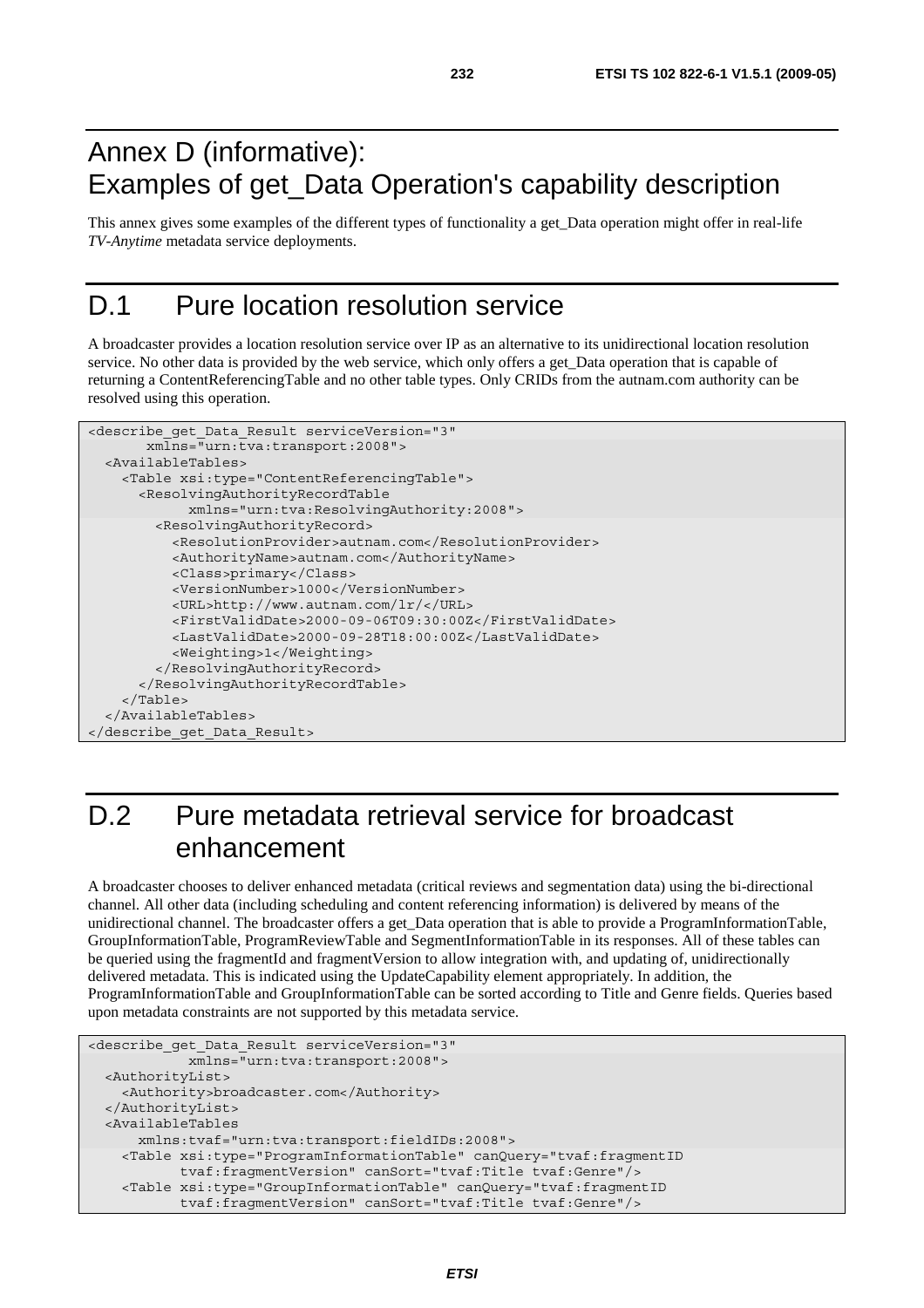```
 <Table xsi:type="ProgramReviewTable" canQuery="tvaf:fragmentID 
            tvaf:fragmentVersion"/> 
    <Table xsi:type="SegmentInformationTable" canQuery="tvaf:fragmentID 
            tvaf:fragmentVersion"/> 
  </AvailableTables> 
  <UpdateCapability versionRequest="true" invalidResponse="false"/> 
</describe_get_Data_Result>
```
# D.3 A rich metadata service that allows users to search for movies

The operation could be provided by a third party (e.g. IMDB.com) who creates its own CRIDs that can be resolved into creator CRIDs. This would require the web server to provide a get\_Data operation that supports searches for movies based on Title, Keywords, Genre and Actors/Directors. The operation also allows searches on an extended field: colour. The operation is able to return a ContentReferencingTable, ProgramInformationTable and ProgramReviewTable.

```
<describe_get_Data_Result serviceVersion="3" 
             xmlns="urn:tva:transport:2008"> 
   <Name>Barry Norman's Movie Recommendations</Name> 
   <Description>For dedicated movie fans. Find the latest reviews and 
ratings</Description> 
   <ExtendedFieldList 
          targetNamespace=http://www.barry-norman.com/tva-fields 
          xmlns:tva="urn:tva:metadata:2008"> 
     <FieldIDDefinition fieldID="Color" 
fieldDefinition="/tva:TVAMain/tva:ProgramDescription/tva:ProgramInformationTable/tva:Prog
ramInformation/tva:AVAttributes/tva:VideoAttributes/tva:Color/@type"/> 
   </ExtendedFieldList> 
   <AuthorityList> 
     <Authority>barry-norman.com</Authority> 
   </AuthorityList> 
   <AvailableTables> 
     <Table xsi:type="ContentReferencingTable"> 
       <ResolvingAuthorityRecordTable 
          xmlns="urn:tva:ResolvingAuthority:2008"> 
         <ResolvingAuthorityRecord> 
           <ResolutionProvider>barry-norman.com</ResolutionProvider> 
           <AuthorityName>barry-norman.com</AuthorityName> 
           <Class>primary</Class> 
           <VersionNumber>1000</VersionNumber> 
           <URL>http://www.barry-norman.com/tva</URL> 
           <FirstValidDate>2000-09-06T09:30:00Z</FirstValidDate> 
           <LastValidDate>2000-09-28T18:00:00Z</LastValidDate> 
           <Weighting>1</Weighting> 
         </ResolvingAuthorityRecord> 
       </ResolvingAuthorityRecordTable> 
     </Table> 
     <Table xsi:type="ProgramInformationTable" 
         xmlns:tvaf=urn:tva:transport:fieldIDs:2008 
         xmlns:ef=http://www.barry-norman.com/tva-fields 
         canQuery="tvaf:Title tvaf:Keyword tvaf:Genre tvaf:Role 
                    tvaf:GivenName tvaf:FamilyName ef:Color"/> 
     <Table xsi:type="ProgramReviewTable"/> 
   </AvailableTables> 
</describe_get_Data_Result>
```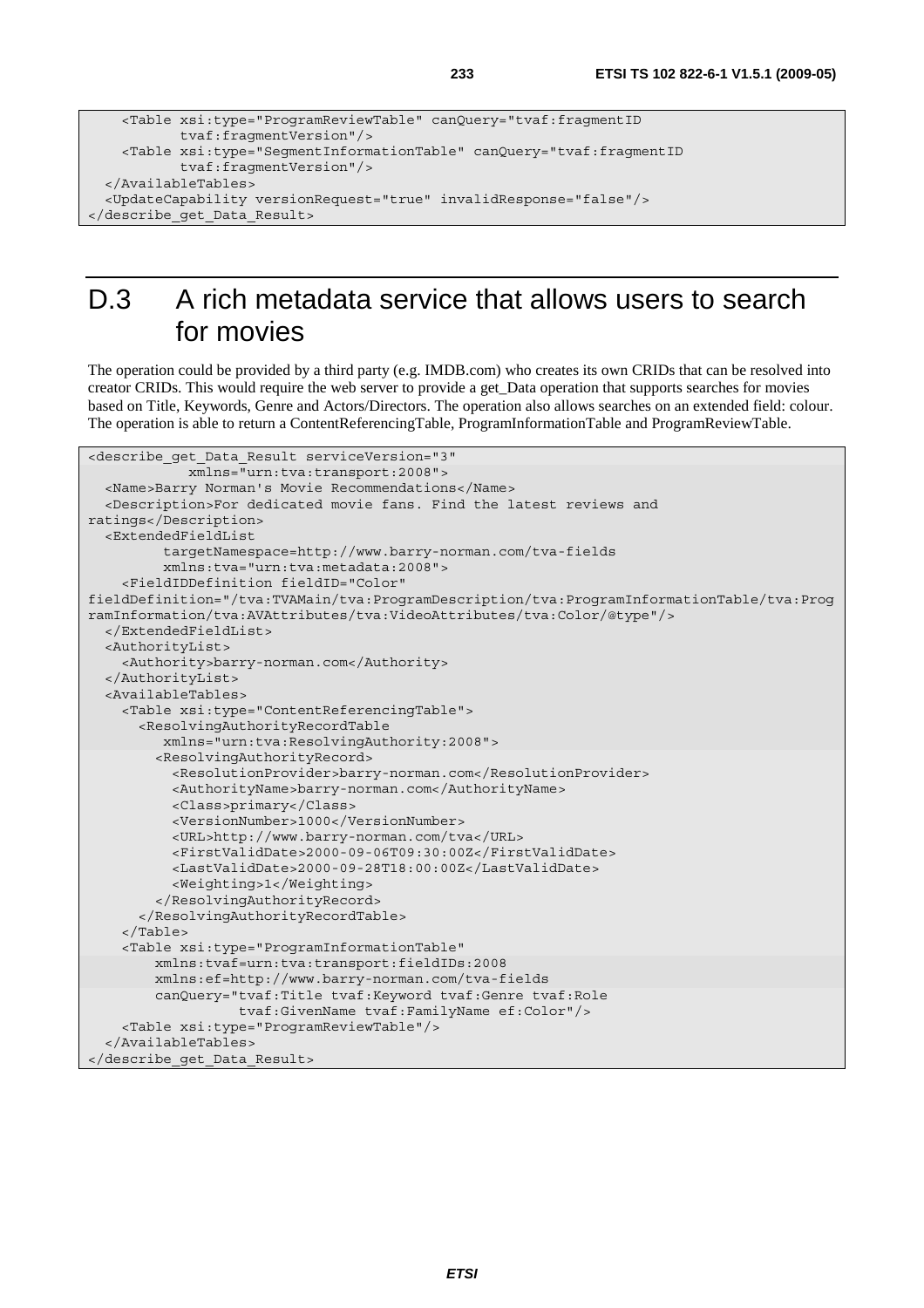#### D.4 Broadcaster provided metadata service used for constructing traditional EPGs

The metadata service allows querying for scheduling information, based upon the start time and content service of the programmes. The resulting ProgramLocationTable can be sorted according to the start time and channel of the programmes. Using the associated ProgramInformationTable a receiver can efficiently construct an EPG.

```
<describe_get_Data_Result serviceVersion="3" 
             xmlns="urn:tva:transport:2008"> 
   <AuthorityList> 
     <Authority>broadcaster.com</Authority> 
   </AuthorityList> 
   <AvailableTables 
        xmlns:tvaf="urn:tva:transport:fieldIDs:2008"> 
     <Table xsi:type="ProgramInformationTable"/> 
     <Table xsi:type="ProgramLocationTable" canQuery="tvaf:ServiceURL 
           tvaf:PublishedTime" canSort="tvaf:ServiceURL tvaf:PublishedTime"> 
       <AvailableLocations> 
         <Availability>P7D</Availability> 
         <ServiceURL>dvb://2.7d1.13</ServiceURL> 
         <ServiceURL>dvb://2.7d1.14</ServiceURL> 
       </AvailableLocations> 
     </Table> 
   </AvailableTables> 
</describe_get_Data_Result>
```
### D.5 Pure metadata retrieval service for bi-directional channel

A third party or a broadcaster could deliver metadata using the bi-directional channel. The third party or the broadcaster offers a get\_Data operation that is able to provide a ProgramInformationTable, GroupInformationTable, ProgramReviewTable ProgramLocationTable, and SegmentInformationTable in its responses. The metadata service allows querying for scheduling information, based upon the start time, end time. The resulting ProgramLocationTable can be sorted according to the start time and channel of the programmes. All of these tables can be queried using the fragmentId and fragmentVersion to allow updating of the previously delivered metadata. This is indicated using the UpdateCapability element appropriately.

```
<describe get Data Result serviceVersion="3" xmlns="urn:tva:transport:2008">
   <AuthorityList> 
     <Authority>broadcaster.com</Authority> 
   </AuthorityList> 
   <AvailableTables xmlns:tvaf="urn:tva:transport:fieldIDs:2008"> 
     <Table xsi:type="ProgramInformationTable" 
         canQuery="tvaf:fragmentID tvaf:fragmentVersion" 
         canSort="tvaf:Title tvaf:Genre"/> 
     <Table xsi:type="GroupInformationTable" 
         canQuery="tvaf:fragmentID tvaf:fragmentVersion" 
         canSort="tvaf:Title tvaf:Genre"/> 
     <Table xsi:type="ProgramReviewTable" 
         canQuery="tvaf:fragmentID tvaf:fragmentVersion"/> 
     <Table xsi:type="SegmentInformationTable" 
         canQuery="tvaf:fragmentID tvaf:fragmentVersion"/> 
     <Table xsi:type="ProgramLocationTable" 
         canQuery=" tvaf:fragmentID tvaf:fragmentVersion tvaf:PublishedTime" 
         canSort="tvaf:ServiceURL tvaf:PublishedTime"> 
       <AvailableLocations> 
         <Availability>P7D</Availability> 
         <ServiceURL>dvb://2.7d1.13</ServiceURL> 
         <ServiceURL>dvb://2.7d1.14</ServiceURL> 
       </AvailableLocations> 
     </Table>
```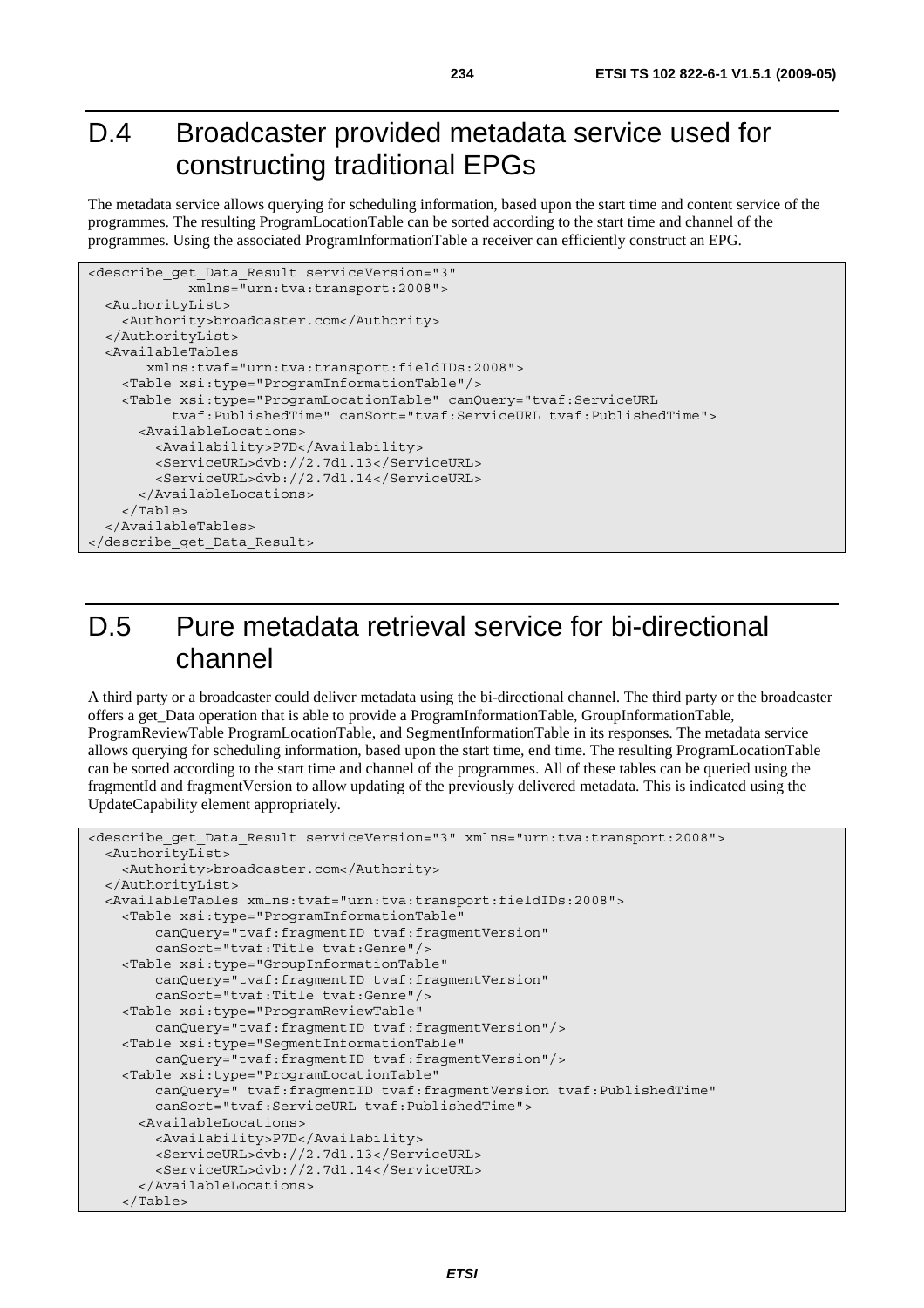</AvailableTables> <UpdateCapability versionRequest="true" invalidResponse="true"/> </describe\_get\_Data\_Result>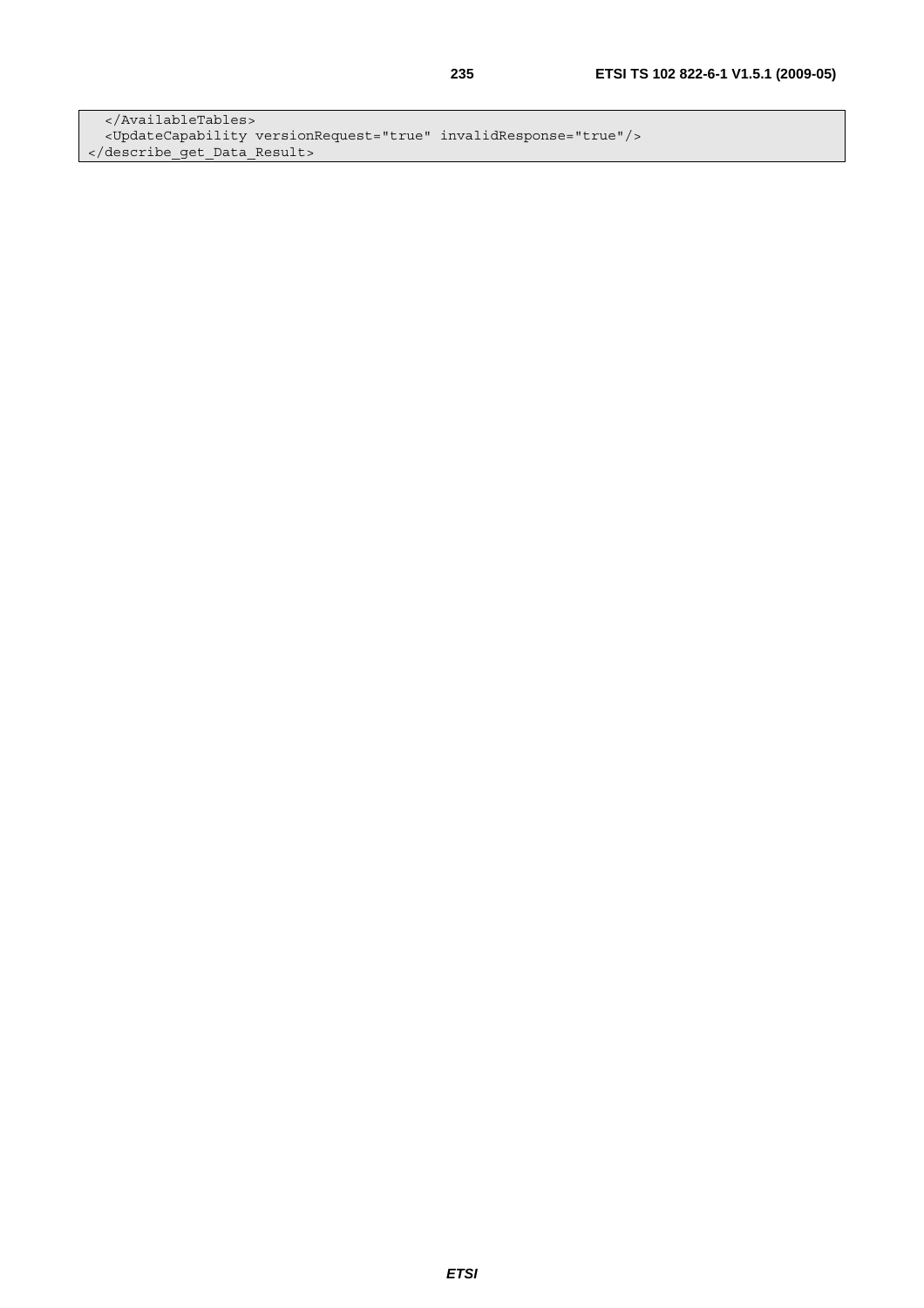#### Annex E (informative): Use of BiM encoded metadata in bi-directional transport

This annex provides a framework for the optional usage of BiM encoding of SOAP, within the context of *TV-Anytime* delivery of metadata over a bi-directional network. It ensures encodability of SOAP messages and interoperability between applications within that context.

# E.1 Applying BiM encoding

In order to apply BiM encoding to a SOAP message, one needs to have an XML Schema describing it. Given the constraints expressed in the present document and the schema it contains, a schema describing a complete SOAP message is produced to provide the SOAP specific parts that are missing. Once such a schema is obtained, BiM encoding functionality can be added in a non-intrusive manner as it is solely concerned with encoding and Content Negotiation (described in clause 6.3).

Similarly, additional SOAP headers may be defined using locally added schema definitions, but will be discarded otherwise, taking into account limitations imposed on SOAP listed in clause 6.1. Future versions of the present document may define SOAP headers either directly or by reference, in which case they will be added to the schema describing the complete SOAP messages.

# E.2 Negotiation of BiM Encoding

The HTTP 1.0 specification [3] defines a mechanism allowing a user agent to reach an agreement with the server with which it is communicating based on the Accept-Encoding and Content-Encoding headers. This process is known as Content Negotiation. Clause 6.3 of the present document requires that clients and servers support the Accept-Encoding header, and that Content Negotiation take place between them so as to determine the best encoding.

In addition to this, clients and servers that choose to transfer data in a BiM encoded form should flag BiM encoded content with a proper Content-Encoding header upon transmission, and should NOT change the Content-Type corresponding to their content.

The content coding token corresponding to the BiM encoding is x-bim.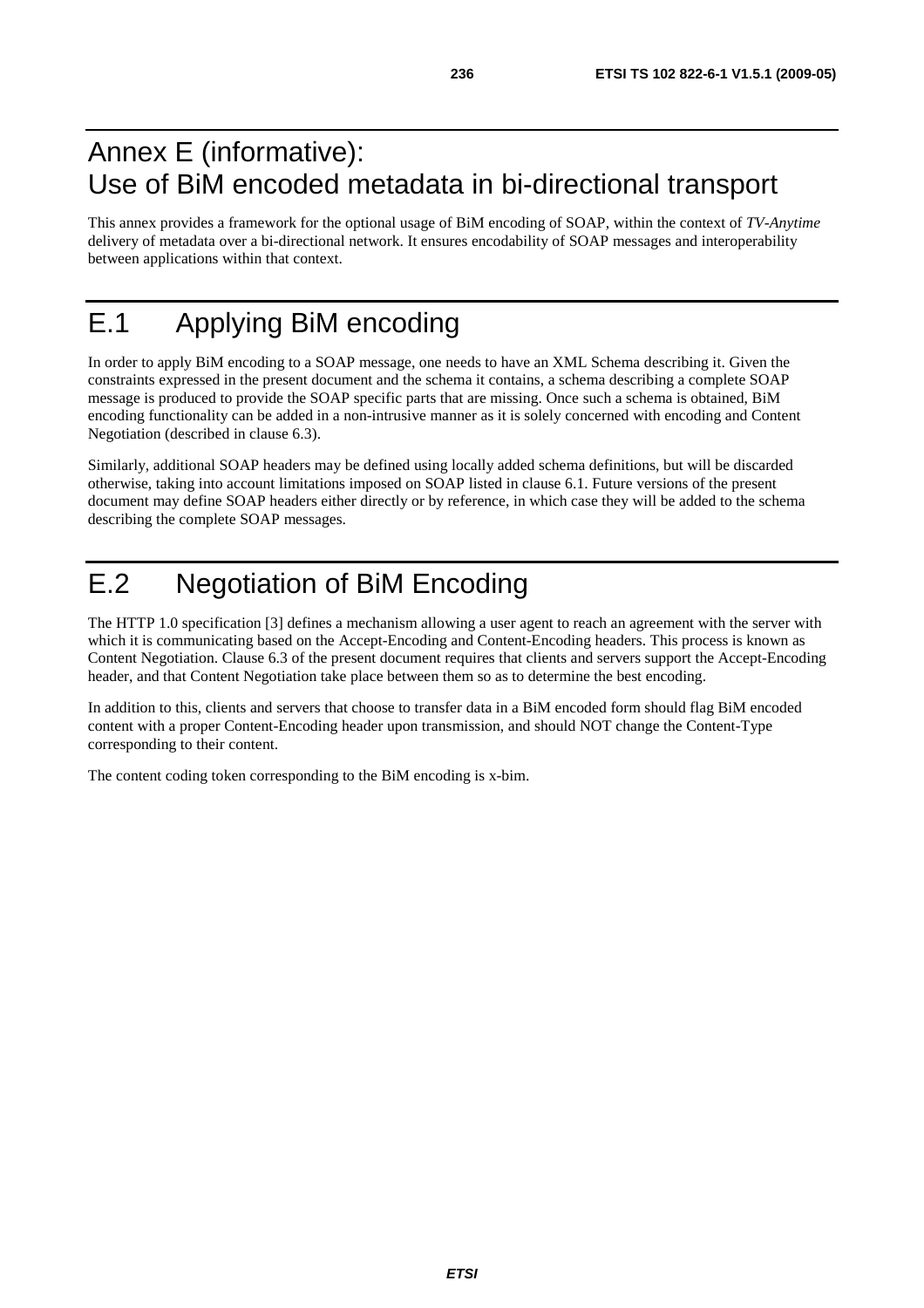## Annex F (normative): *TV-Anytime* description schemes and classification schemes

The *TV-Anytime* DSs listed in the present document have been aggregated into several **xsd files identified by the Description Schemes' names**, forming the reference documentation, contained in archive ts\_1028220601v010501p0.zip which accompanies the present document.

The transport schema defined in clause B.1 of the present document is provided in the file named tva\_transport\_6-1\_v151.xsd.

To validate tva\_transport\_6-1\_v151.xsd imports several other schemas:

- tva\_metadata\_3-1\_v151.xsd and tva\_mpeg7.xsd and can be found in ts\_1028220301v010501p0.zip, which is a file attached to TS\_1028220301v010501.
- tva2\_metadata\_3-3\_v131.xsd can be found in ts\_1028220303v010301p0.zip, which is a file attached to TS\_1028220303v010301.
- tva\_content\_referencing\_4\_v141.xsd and tva\_resolving\_authority\_4\_v141.xsd can be found in ts\_10282204v010401p0.zip, which is a file attached to TS\_10282204v010401.
- p3pv1.xsd can be found in the zip archive attached to the present document.

The zip archive attached to the present document also contains:

- An xml file with the WSDL interface defined in annex A of the present document.
- An instance document with a list of Field IDs as defined in clause B.2 of the present document.
- An instance document with a list of Context Node IDs as defined in clause B.3 of the present document.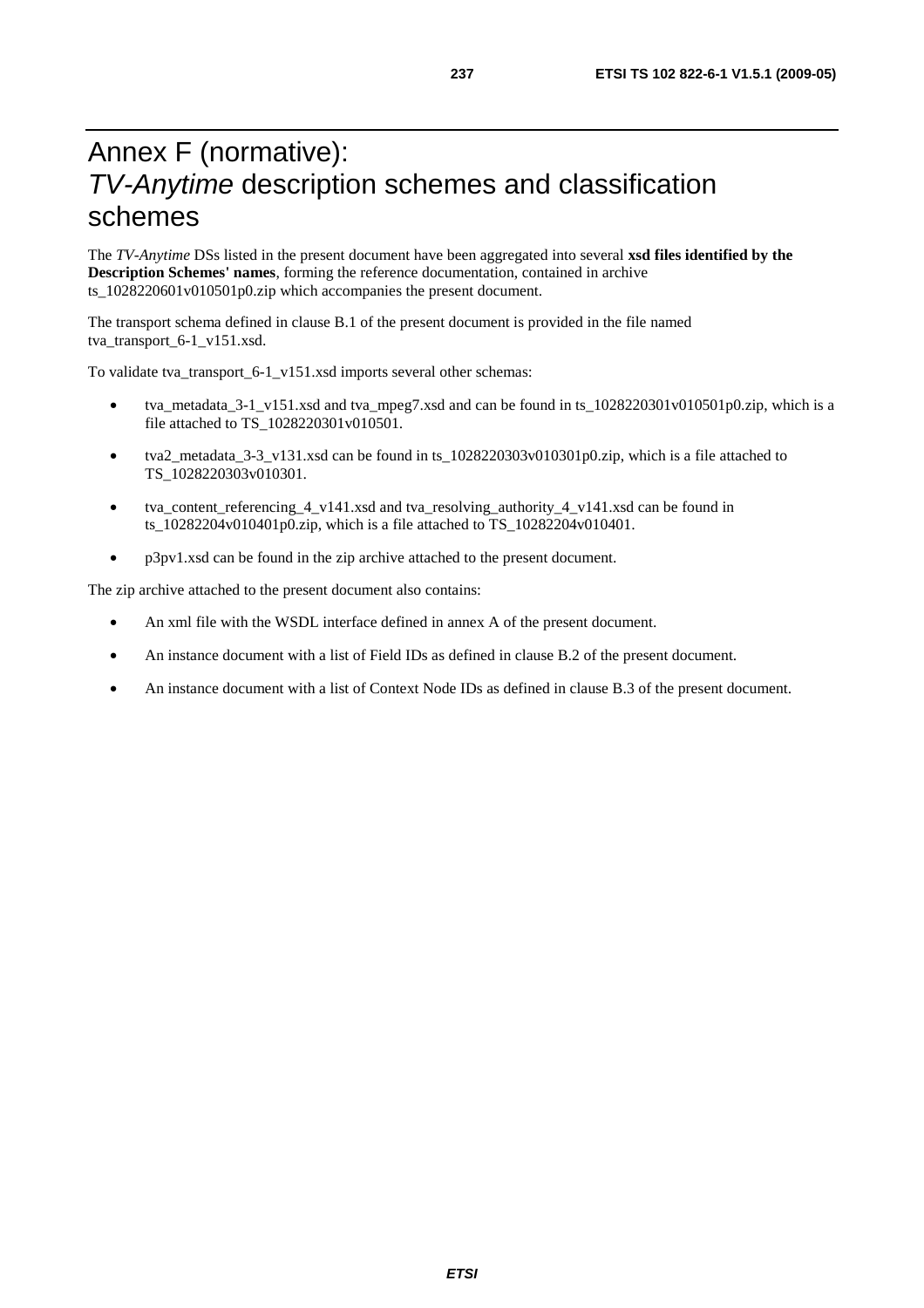# Annex G (informative): Bibliography

- Documents are available from the *TV-Anytime* [web site http://www.](http://www.tv-anytime.org/)*TV-Anytime*.org.
- IETF RFC 1591: "Domain Name System Structure and Delegation", J. Postel.
- IETF RFC 2396: "Uniform Resource Identifiers (URI): Generic Syntax", T. Berners-Lee, R. Fielding, L. Masinter.
- The WS-Inspection and UDDI Relationship, W. A. Nagy, K. Ballinger. Available at: http://www-106.ibm.com/developerworks/webservices/library/ws-wsiluddi.html.
- [IETF RFC 2119: "Key words for use in RFCs to Indicate Requireme](http://www-106.ibm.com/developerworks/webservices/library/ws-wsiluddi.html)nt Levels".

NOTE: Available at: http://www.ietf.org/rfc/rfc2119.txt.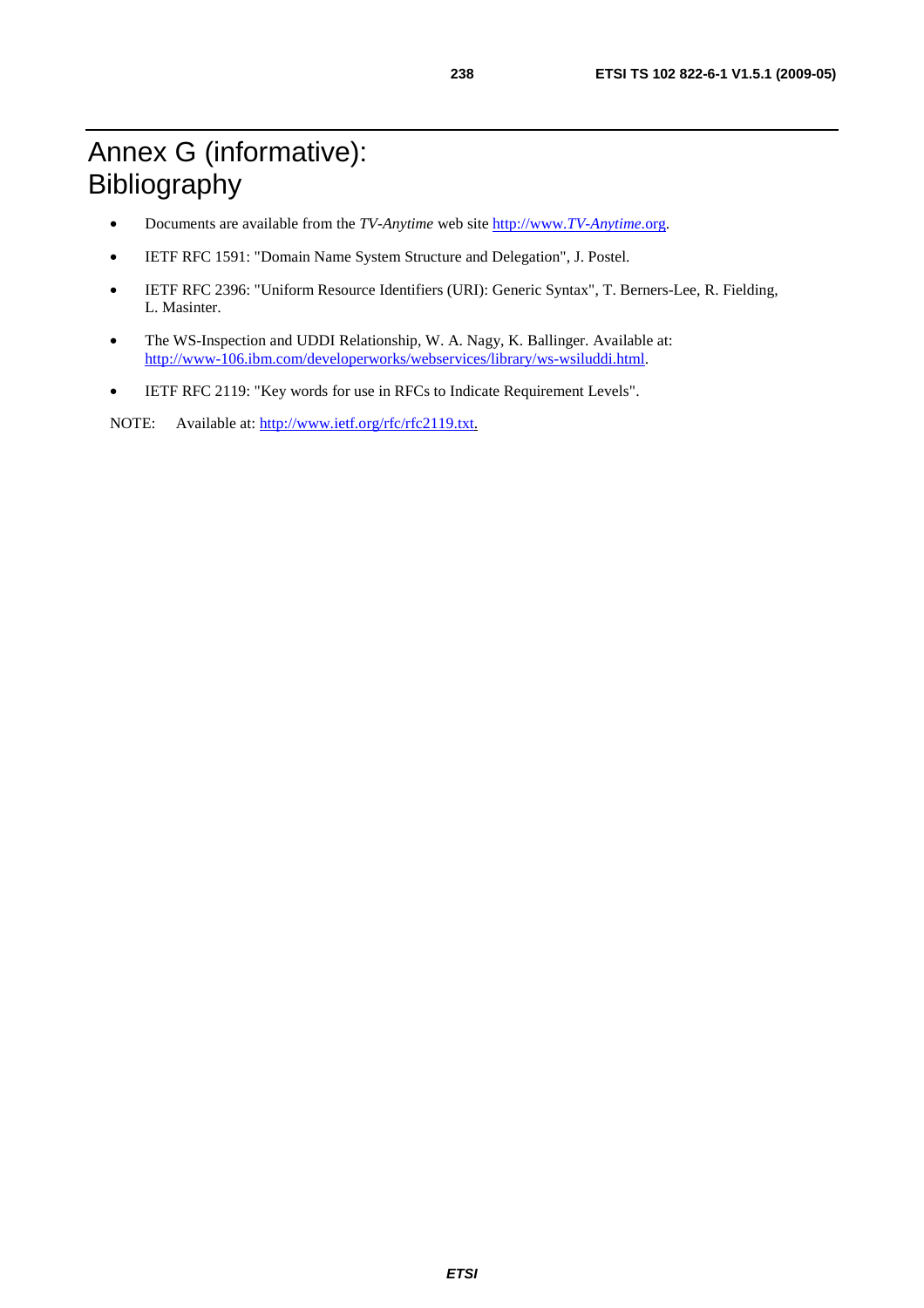# List of figures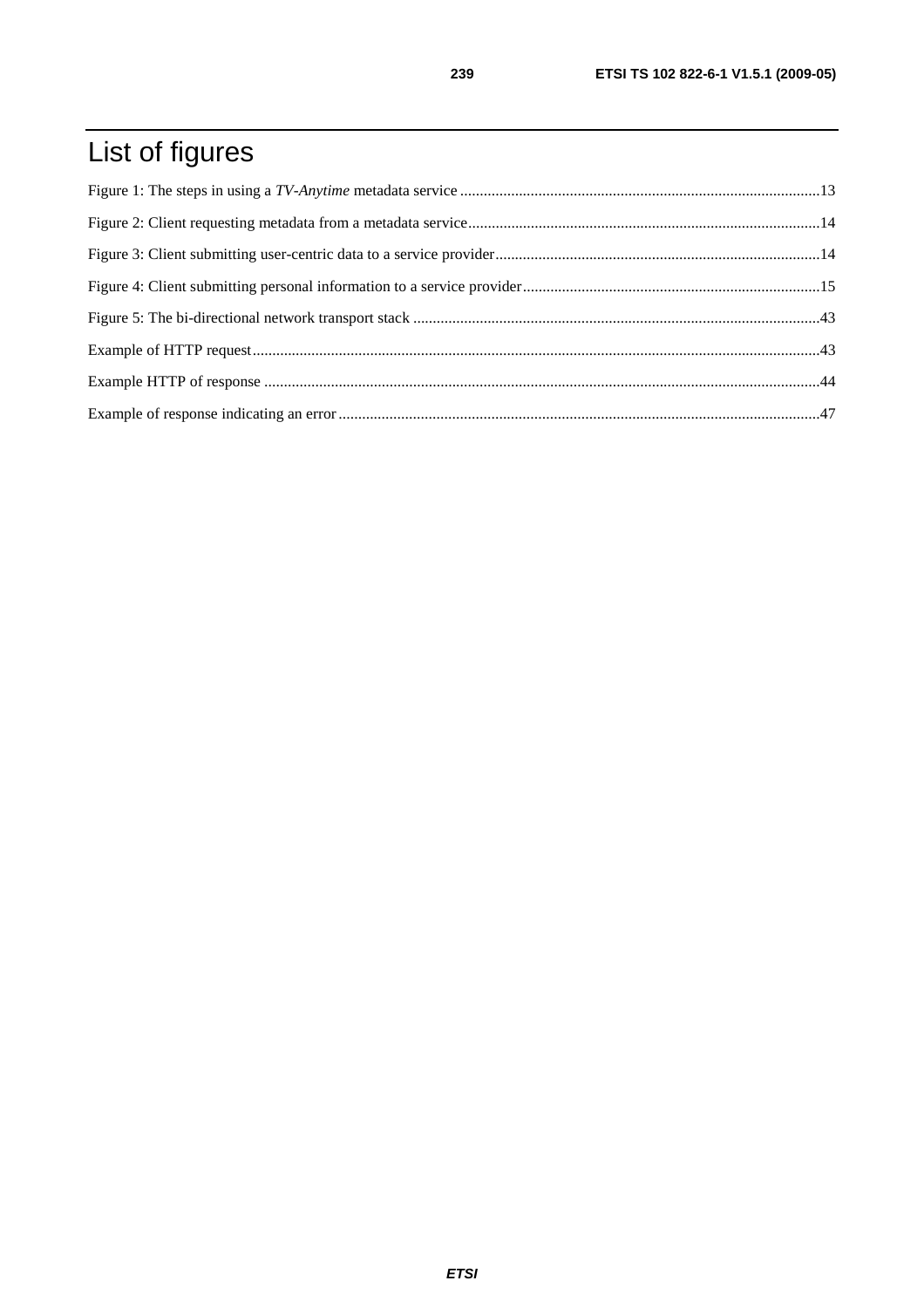# List of tables